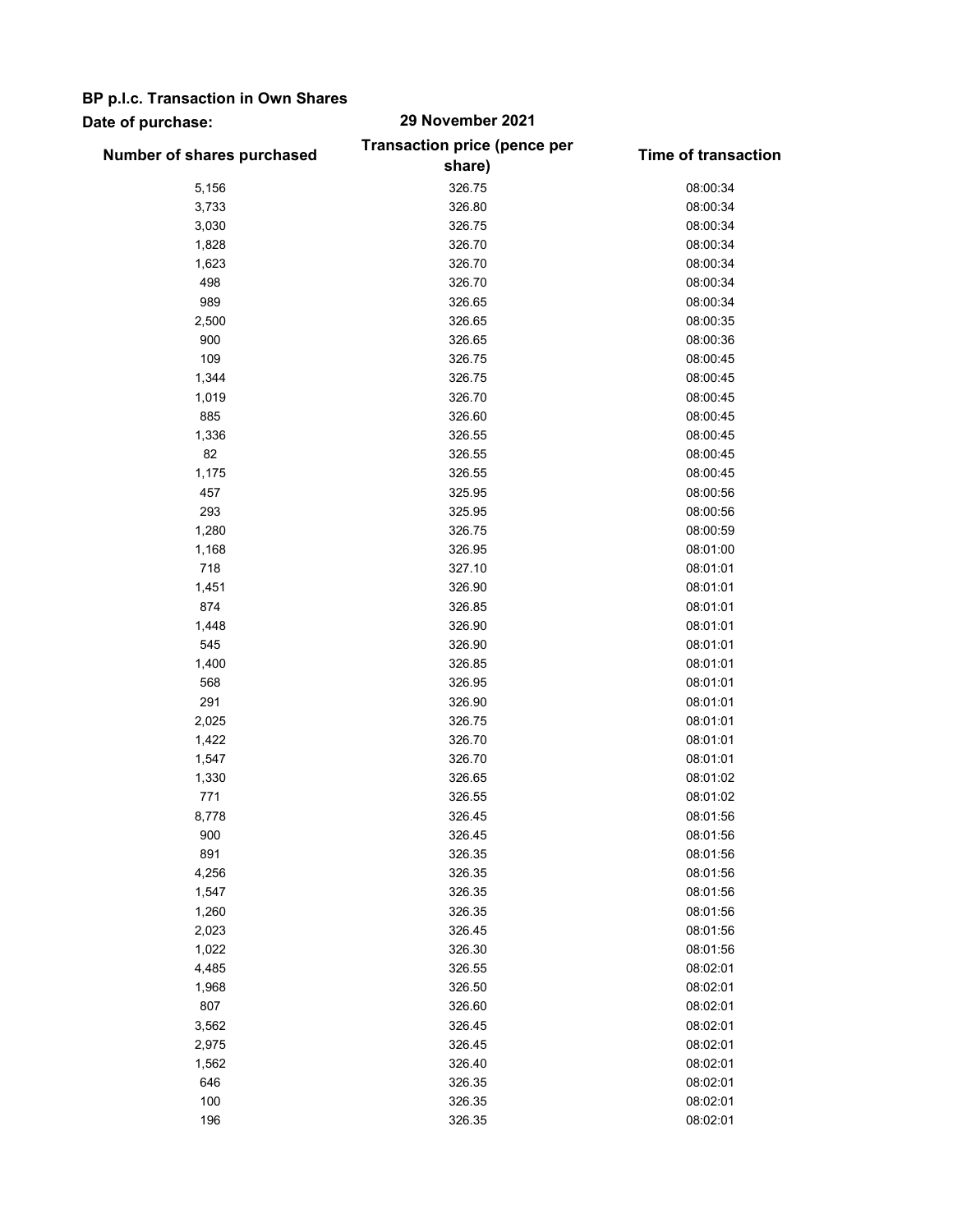| 898   | 326.10 | 08:02:53 |
|-------|--------|----------|
| 885   | 326.15 | 08:02:53 |
| 1,769 | 326.35 | 08:02:57 |
| 8,085 | 326.35 | 08:02:57 |
| 419   | 326.35 | 08:02:57 |
| 131   | 326.35 | 08:02:57 |
| 73    | 326.35 | 08:02:57 |
| 1,301 | 326.25 | 08:02:57 |
| 2,500 | 326.30 | 08:02:57 |
| 3,913 | 326.40 | 08:02:59 |
| 1,210 | 326.45 | 08:02:59 |
| 3,913 | 326.40 | 08:02:59 |
| 4,620 | 326.35 | 08:03:03 |
| 2,669 | 326.35 | 08:03:03 |
| 2,753 | 326.30 | 08:03:03 |
| 1,170 | 326.30 | 08:03:03 |
| 1,222 | 326.25 | 08:03:04 |
| 763   | 326.30 | 08:03:04 |
| 1,057 | 326.30 | 08:03:04 |
| 122   | 326.30 | 08:03:04 |
| 3,999 | 326.15 | 08:03:54 |
| 2,500 | 326.20 | 08:03:54 |
| 1,529 | 326.15 | 08:03:54 |
| 975   | 326.20 | 08:03:54 |
|       |        |          |
| 4,142 | 326.50 | 08:03:58 |
| 1,826 | 326.50 | 08:03:58 |
| 885   | 326.50 | 08:04:00 |
| 2,008 | 326.45 | 08:04:00 |
| 1,476 | 326.45 | 08:04:00 |
| 281   | 326.45 | 08:04:00 |
| 236   | 326.45 | 08:04:00 |
| 1,193 | 326.45 | 08:04:00 |
| 4,082 | 326.40 | 08:04:01 |
| 793   | 326.35 | 08:04:01 |
| 883   | 326.90 | 08:04:23 |
| 2,708 | 326.90 | 08:04:24 |
| 298   | 326.90 | 08:04:24 |
| 640   | 326.80 | 08:04:24 |
| 260   | 326.80 | 08:04:24 |
| 895   | 326.75 | 08:04:24 |
| 3,899 | 326.70 | 08:04:28 |
| 1,977 | 326.70 | 08:04:28 |
| 1,296 | 326.65 | 08:04:31 |
| 5,977 | 326.60 | 08:04:38 |
| 1,260 | 326.60 | 08:04:38 |
| 1,377 | 326.55 | 08:04:38 |
| 955   | 326.60 | 08:04:38 |
| 1,513 | 326.55 | 08:04:38 |
| 1,192 | 326.50 | 08:04:40 |
| 2,996 | 326.70 | 08:04:47 |
| 1,743 | 326.75 | 08:04:47 |
| 885   | 326.95 | 08:04:59 |
| 885   | 327.05 | 08:05:05 |
| 6,860 | 327.15 | 08:05:17 |
| 2,745 | 327.10 | 08:05:17 |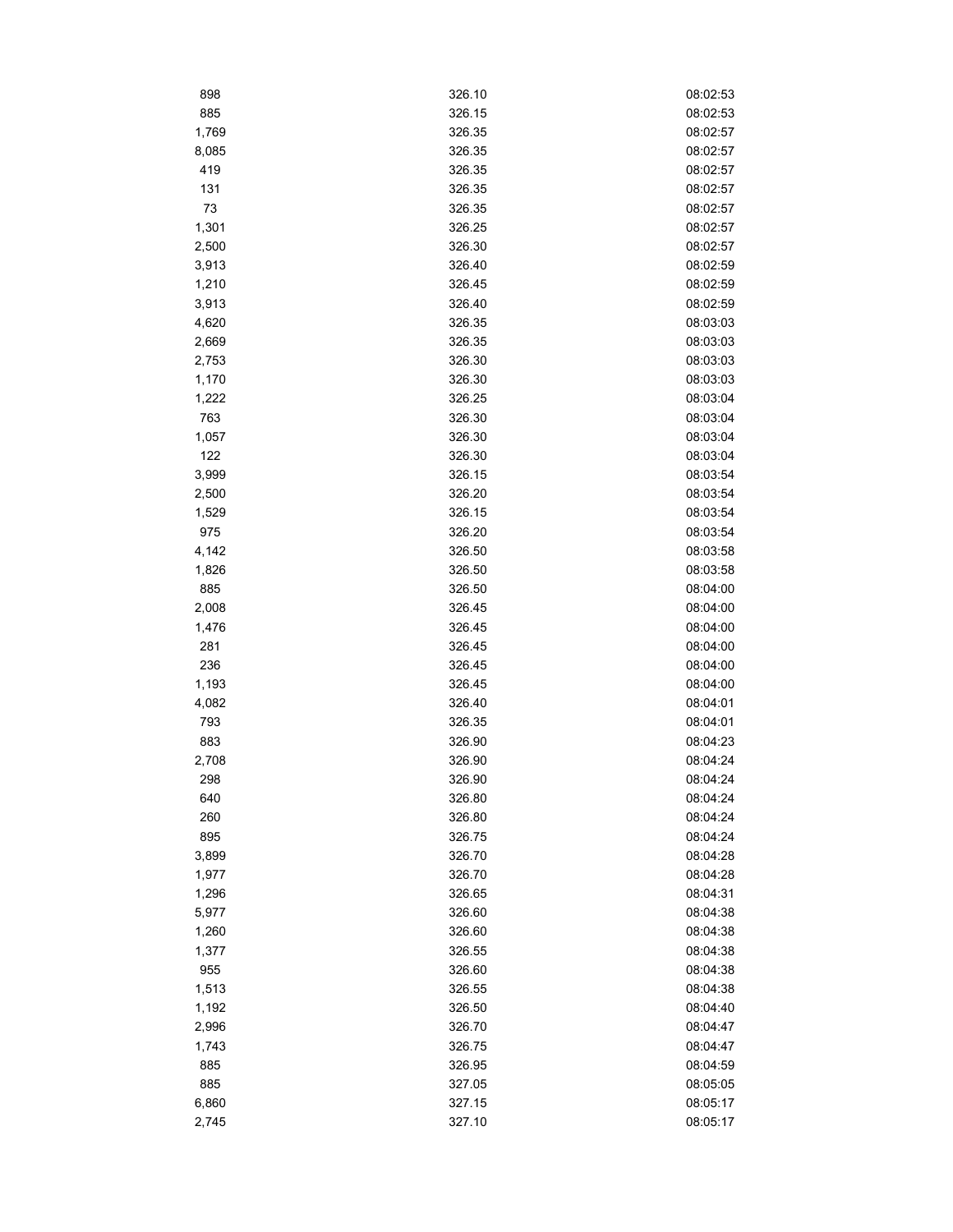| 1,655 | 327.05 | 08:05:17 |
|-------|--------|----------|
| 1,643 | 327.15 | 08:05:17 |
| 1,153 | 327.10 | 08:05:17 |
| 1,007 | 327.15 | 08:05:17 |
| 706   | 327.10 | 08:05:17 |
| 833   | 327.05 | 08:05:18 |
| 1,637 | 327.05 | 08:05:18 |
| 4,096 | 327.00 | 08:05:20 |
| 833   | 327.00 | 08:05:20 |
| 1,558 | 326.95 | 08:05:21 |
| 1,307 | 326.95 | 08:05:21 |
| 134   | 326.95 | 08:05:21 |
| 1,700 | 326.95 | 08:05:29 |
| 920   | 326.90 | 08:05:29 |
| 533   | 326.95 | 08:05:29 |
| 885   | 326.90 | 08:05:29 |
| 983   | 326.85 | 08:05:30 |
| 1,702 | 327.35 | 08:05:42 |
| 1,195 | 327.30 | 08:05:42 |
| 844   | 327.30 | 08:05:42 |
| 885   | 327.20 | 08:05:48 |
| 1,494 | 327.65 | 08:06:18 |
| 496   | 327.65 | 08:06:18 |
| 1,422 | 327.60 | 08:06:18 |
| 789   | 327.65 | 08:06:18 |
|       | 327.65 | 08:06:20 |
| 6,530 |        |          |
| 2,640 | 327.60 | 08:06:20 |
| 885   | 327.60 | 08:06:20 |
| 913   | 327.55 | 08:06:20 |
| 1,750 | 327.40 | 08:06:33 |
| 1,228 | 327.35 | 08:06:33 |
| 1,990 | 327.20 | 08:06:39 |
| 2,104 | 327.15 | 08:06:42 |
| 885   | 327.15 | 08:06:42 |
| 833   | 327.10 | 08:06:42 |
| 5,119 | 326.80 | 08:06:48 |
| 14    | 326.80 | 08:06:48 |
| 2,252 | 326.75 | 08:06:48 |
| 1,537 | 326.70 | 08:06:48 |
| 1,655 | 326.20 | 08:07:30 |
| 1,226 | 326.15 | 08:07:30 |
| 2,715 | 326.10 | 08:07:39 |
| 2,150 | 326.05 | 08:07:40 |
| 1,295 | 326.00 | 08:07:40 |
| 2,154 | 325.95 | 08:07:45 |
| 3,063 | 326.05 | 08:07:45 |
| 2,548 | 326.05 | 08:07:45 |
| 900   | 326.05 | 08:07:45 |
| 298   | 326.05 | 08:07:45 |
| 2,724 | 325.90 | 08:07:46 |
| 1,589 | 325.90 | 08:07:46 |
| 3,526 | 325.85 | 08:07:50 |
| 116   | 325.85 | 08:07:56 |
| 3,095 | 325.80 | 08:07:56 |
| 1,228 | 325.75 | 08:07:57 |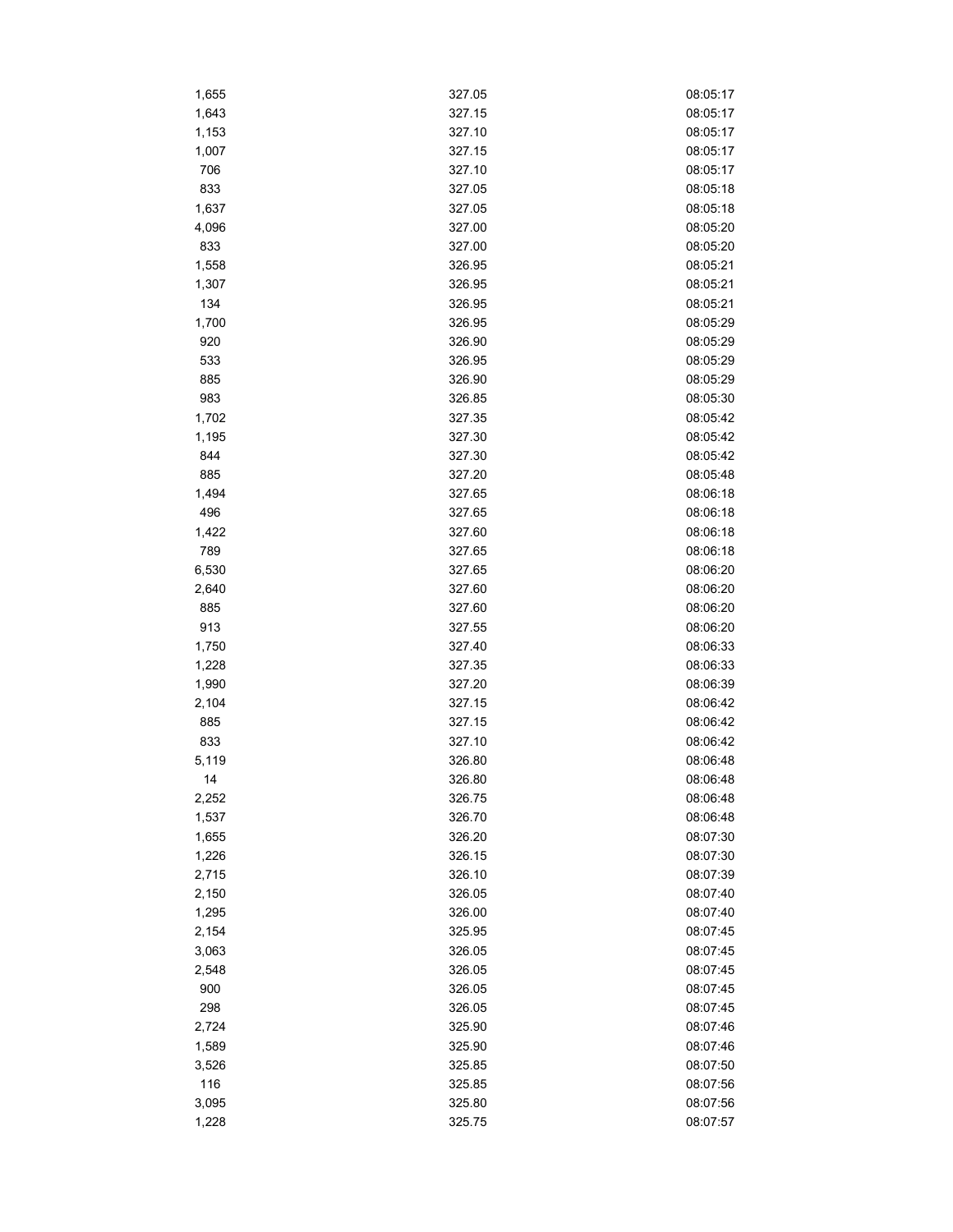| 738   | 325.70 | 08:07:57 |
|-------|--------|----------|
| 1,912 | 325.70 | 08:08:35 |
| 1,151 | 325.65 | 08:08:35 |
| 3,252 | 325.65 | 08:08:38 |
| 1,426 | 325.60 | 08:08:38 |
| 1,213 | 325.65 | 08:08:42 |
| 168   | 325.65 | 08:08:42 |
| 885   | 325.65 | 08:08:42 |
| 836   | 325.60 | 08:08:43 |
| 900   | 325.75 | 08:08:49 |
| 88    | 325.75 | 08:08:49 |
| 6,640 | 325.60 | 08:08:49 |
| 1,977 | 325.55 | 08:08:49 |
| 885   | 325.55 | 08:08:50 |
| 2,956 | 325.50 | 08:08:52 |
| 1,293 | 325.45 | 08:08:52 |
| 1,384 | 325.40 | 08:08:56 |
| 885   | 325.40 | 08:08:56 |
| 2,028 | 324.70 | 08:09:29 |
| 944   | 324.65 | 08:09:29 |
| 1,231 | 325.20 | 08:09:41 |
| 1,710 | 325.15 | 08:09:41 |
| 732   | 325.20 | 08:09:41 |
| 3,119 | 325.30 | 08:09:46 |
| 1,368 | 325.25 | 08:09:46 |
|       | 325.20 | 08:09:48 |
| 6,220 |        |          |
| 1,368 | 325.20 | 08:09:48 |
| 3,834 | 325.15 | 08:09:50 |
| 1,319 | 325.15 | 08:09:50 |
| 2,234 | 325.60 | 08:10:11 |
| 1,569 | 325.55 | 08:10:11 |
| 4,828 | 325.50 | 08:10:11 |
| 1,866 | 325.45 | 08:10:12 |
| 1,650 | 325.20 | 08:10:24 |
| 1,531 | 325.15 | 08:10:28 |
| 1,531 | 325.15 | 08:10:28 |
| 1,604 | 325.10 | 08:10:28 |
| 167   | 325.10 | 08:10:28 |
| 870   | 325.05 | 08:10:29 |
| 79    | 325.00 | 08:10:30 |
| 4,695 | 325.00 | 08:10:46 |
| 3,268 | 325.10 | 08:10:55 |
| 2,882 | 325.05 | 08:11:00 |
| 1,431 | 324.95 | 08:11:04 |
| 1,394 | 325.00 | 08:11:04 |
| 632   | 325.00 | 08:11:04 |
| 483   | 324.85 | 08:11:04 |
| 402   | 324.85 | 08:11:04 |
| 1,302 | 324.95 | 08:11:22 |
| 782   | 324.90 | 08:11:22 |
| 2,913 | 324.85 | 08:11:24 |
| 1,277 | 324.80 | 08:11:24 |
| 770   | 324.75 | 08:11:24 |
| 5,321 | 324.60 | 08:11:38 |
| 2,335 | 324.55 | 08:11:38 |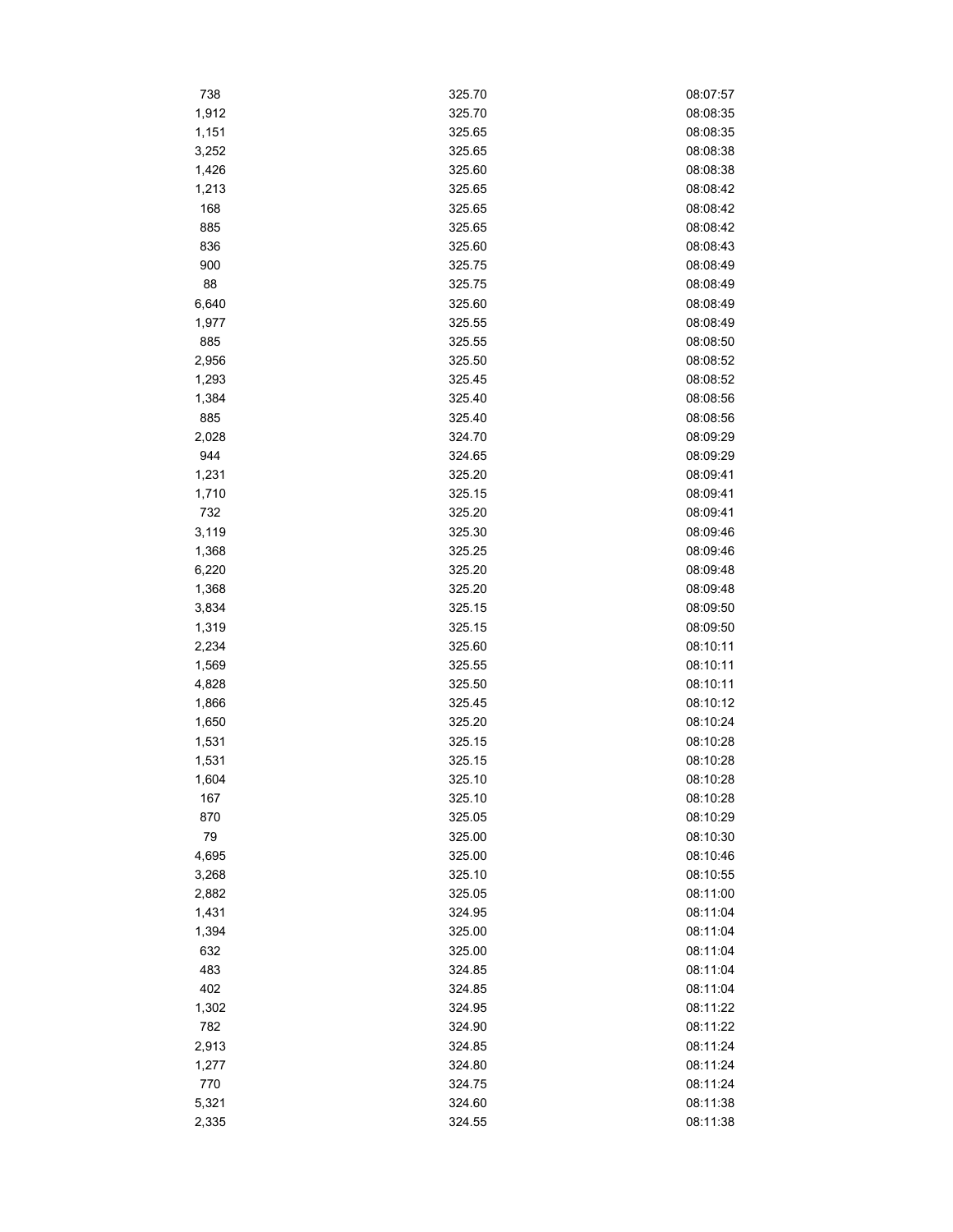| 1,900 | 324.50 | 08:11:38 |
|-------|--------|----------|
| 1,545 | 324.15 | 08:12:17 |
| 1,082 | 324.10 | 08:12:17 |
| 2,500 | 324.20 | 08:12:34 |
| 719   | 324.25 | 08:12:36 |
| 1,182 | 324.25 | 08:12:36 |
| 447   | 324.25 | 08:12:36 |
| 181   | 324.25 | 08:12:36 |
| 6,662 | 324.15 | 08:12:38 |
| 3,004 | 324.25 | 08:12:38 |
| 1,328 | 324.20 | 08:12:38 |
| 800   | 324.15 | 08:12:38 |
| 503   | 324.10 | 08:12:38 |
| 405   | 324.10 | 08:12:38 |
| 508   | 324.10 | 08:12:40 |
| 240   | 324.10 | 08:12:40 |
| 1,789 | 324.10 | 08:12:40 |
| 1,566 | 324.10 | 08:12:40 |
| 1,448 | 324.25 | 08:12:54 |
| 3,355 | 324.50 | 08:13:06 |
| 1,545 | 324.55 | 08:13:06 |
| 1,562 | 324.45 | 08:13:06 |
| 1,082 | 324.50 | 08:13:06 |
| 695   | 324.40 | 08:13:08 |
| 190   |        | 08:13:08 |
|       | 324.40 |          |
| 1,748 | 324.35 | 08:13:13 |
| 1,227 | 324.30 | 08:13:13 |
| 1,336 | 324.35 | 08:13:20 |
| 2,121 | 324.35 | 08:13:20 |
| 1,159 | 324.30 | 08:13:22 |
| 986   | 324.30 | 08:13:22 |
| 1,371 | 324.25 | 08:13:23 |
| 894   | 324.25 | 08:13:23 |
| 900   | 324.20 | 08:13:32 |
| 1,113 | 324.30 | 08:13:36 |
| 780   | 324.25 | 08:13:36 |
| 1,188 | 324.55 | 08:13:43 |
| 1,192 | 324.40 | 08:13:48 |
| 1,192 | 324.35 | 08:13:49 |
| 824   | 324.50 | 08:13:57 |
| 231   | 324.50 | 08:13:57 |
| 935   | 324.45 | 08:14:00 |
| 487   | 324.45 | 08:14:00 |
| 939   | 324.40 | 08:14:00 |
| 43    | 324.40 | 08:14:00 |
| 15    | 324.40 | 08:14:00 |
| 1,137 | 324.35 | 08:14:00 |
| 685   | 324.35 | 08:14:00 |
| 1,452 | 324.30 | 08:14:04 |
| 900   | 324.00 | 08:14:18 |
| 1,229 | 323.95 | 08:14:18 |
| 1,703 | 323.95 | 08:14:18 |
| 1,193 | 323.90 | 08:14:18 |
| 3,726 | 324.20 | 08:14:59 |
| 1,582 | 324.20 | 08:14:59 |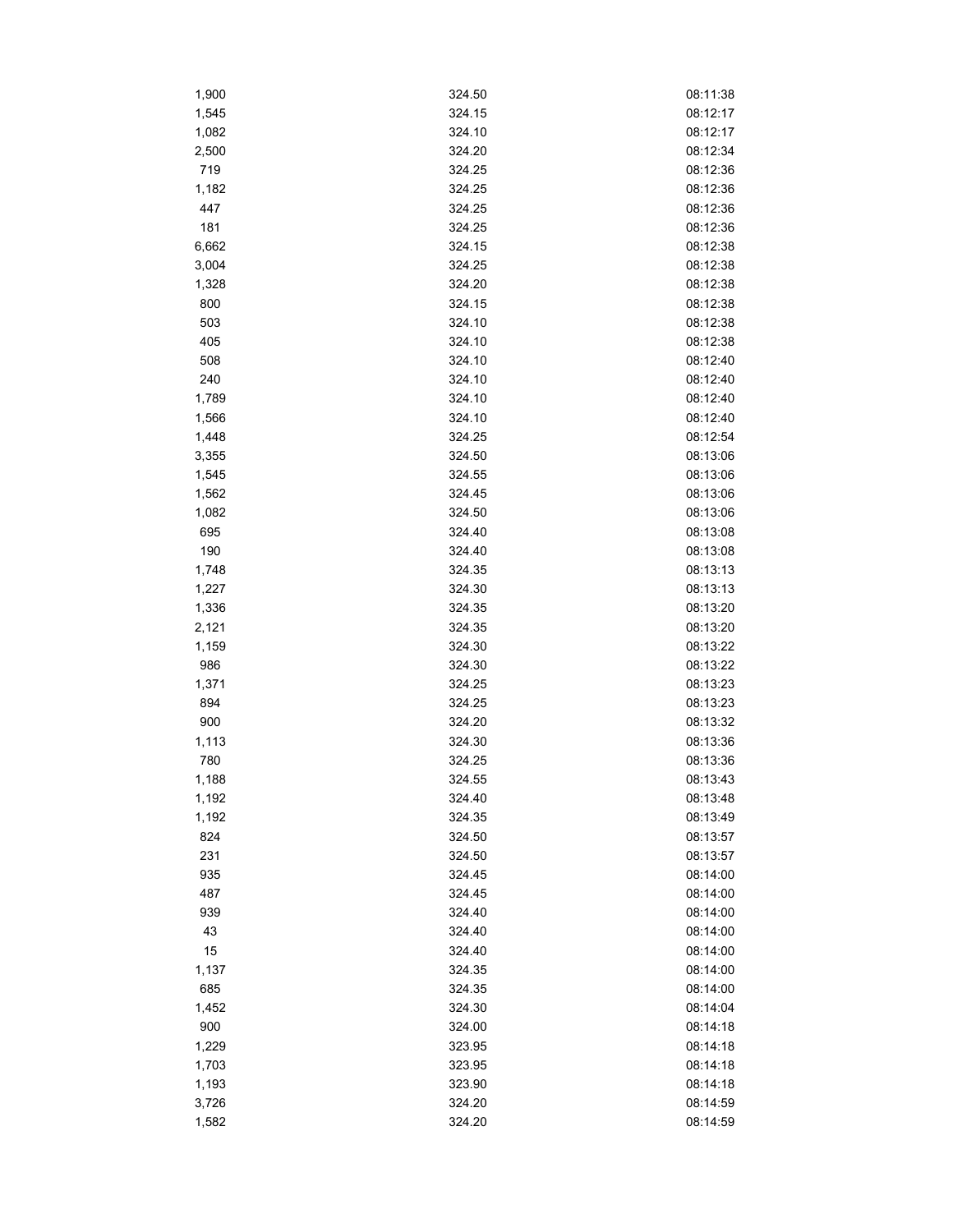| 2,025 | 324.25 | 08:15:00 |
|-------|--------|----------|
| 2,745 | 324.30 | 08:15:08 |
| 1,656 | 324.25 | 08:15:08 |
| 1,249 | 324.30 | 08:15:08 |
| 885   | 324.35 | 08:15:08 |
| 1,249 | 324.15 | 08:15:08 |
| 885   | 323.85 | 08:15:08 |
| 1,672 | 323.80 | 08:15:08 |
| 833   | 323.75 | 08:15:08 |
| 175   | 323.75 | 08:15:08 |
| 6,944 | 325.05 | 08:15:39 |
| 2,622 | 325.00 | 08:15:39 |
| 613   | 324.95 | 08:15:39 |
| 1,800 | 324.95 | 08:15:39 |
| 1,486 | 324.95 | 08:15:39 |
| 252   | 324.95 | 08:15:39 |
| 885   | 325.15 | 08:15:52 |
| 1,447 | 325.00 | 08:16:05 |
| 3,100 | 325.15 | 08:16:06 |
| 2,495 | 325.10 | 08:16:06 |
| 300   | 325.15 | 08:16:06 |
| 2,170 | 325.10 | 08:16:07 |
| 315   | 325.05 | 08:16:07 |
| 282   | 325.10 | 08:16:07 |
| 2,600 | 325.20 | 08:16:12 |
|       | 325.15 | 08:16:12 |
| 1,470 |        |          |
| 886   | 325.10 | 08:16:13 |
| 968   | 325.20 | 08:16:13 |
| 3,655 | 325.10 | 08:16:23 |
| 2,402 | 325.75 | 08:16:43 |
| 2,402 | 325.70 | 08:16:44 |
| 1,246 | 325.70 | 08:16:44 |
| 2,001 | 325.65 | 08:16:51 |
| 1,613 | 325.65 | 08:16:51 |
| 101   | 325.65 | 08:16:51 |
| 2,458 | 325.65 | 08:16:51 |
| 1,531 | 325.65 | 08:16:51 |
| 1,093 | 325.70 | 08:16:52 |
| 2,500 | 325.65 | 08:16:54 |
| 948   | 325.65 | 08:16:54 |
| 1,173 | 325.60 | 08:16:54 |
| 885   | 325.70 | 08:17:04 |
| 678   | 325.65 | 08:17:04 |
| 1,898 | 325.60 | 08:17:06 |
| 1,332 | 325.60 | 08:17:09 |
| 1,142 | 325.55 | 08:17:09 |
| 687   | 325.50 | 08:17:09 |
| 664   | 325.55 | 08:17:09 |
| 315   | 325.55 | 08:17:09 |
| 163   | 325.55 | 08:17:09 |
| 885   | 325.45 | 08:17:12 |
| 977   | 325.40 | 08:17:12 |
| 885   | 324.95 | 08:17:29 |
| 2,720 | 324.90 | 08:17:34 |
| 1,639 | 324.85 | 08:17:34 |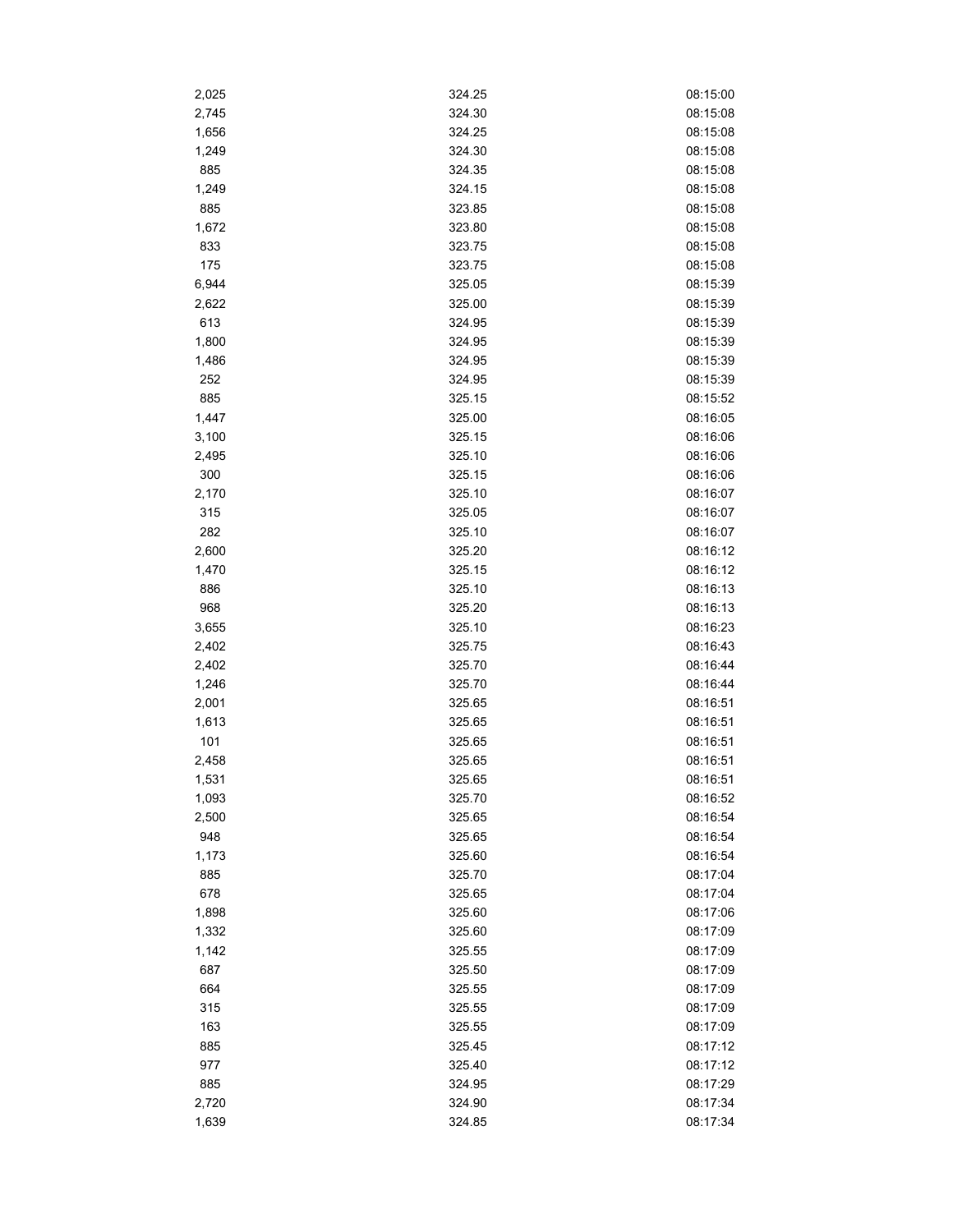| 516   | 324.80 | 08:17:34 |
|-------|--------|----------|
| 879   | 324.75 | 08:17:40 |
| 1,596 | 324.95 | 08:17:48 |
| 1,328 | 325.05 | 08:17:57 |
| 1,145 | 325.00 | 08:17:57 |
| 802   | 324.95 | 08:17:57 |
| 885   | 324.90 | 08:17:58 |
| 900   | 325.20 | 08:18:22 |
| 171   | 325.20 | 08:18:22 |
| 6,621 | 325.05 | 08:18:27 |
| 2,387 | 325.00 | 08:18:28 |
| 1,600 | 325.00 | 08:18:28 |
| 1,008 | 325.00 | 08:18:28 |
| 919   | 325.00 | 08:18:28 |
| 1,500 | 324.95 | 08:18:29 |
| 1,041 | 324.95 | 08:18:29 |
| 1,583 | 324.95 | 08:18:29 |
| 1,074 | 324.90 | 08:18:29 |
| 1,114 | 324.90 | 08:18:29 |
|       | 324.85 | 08:18:29 |
| 671   |        |          |
| 882   | 324.70 | 08:18:50 |
| 663   | 324.70 | 08:18:50 |
| 1,574 | 324.75 | 08:19:00 |
| 1,809 | 324.75 | 08:19:00 |
| 1,270 | 324.70 | 08:19:00 |
| 1,562 | 324.65 | 08:19:20 |
| 1,471 | 324.65 | 08:19:20 |
| 6,947 | 324.55 | 08:19:22 |
| 2,520 | 324.60 | 08:19:33 |
| 2,469 | 324.55 | 08:19:34 |
| 1,382 | 324.70 | 08:19:42 |
| 903   | 324.65 | 08:19:42 |
| 3,278 | 324.65 | 08:20:02 |
| 1,701 | 324.65 | 08:20:02 |
| 1,099 | 324.65 | 08:20:02 |
| 6,489 | 324.60 | 08:20:04 |
| 1,599 | 324.65 | 08:20:04 |
| 2,500 | 324.65 | 08:20:04 |
| 1,278 | 324.70 | 08:20:09 |
| 1,303 | 324.70 | 08:20:09 |
| 1,602 | 324.65 | 08:20:16 |
| 1,756 | 324.60 | 08:20:17 |
| 1,231 | 324.55 | 08:20:17 |
| 1,441 | 324.80 | 08:20:42 |
| 494   | 324.75 | 08:20:42 |
| 908   | 324.75 | 08:20:42 |
| 2,647 | 324.85 | 08:21:01 |
| 885   | 324.80 | 08:21:03 |
| 1,052 | 324.75 | 08:21:04 |
| 2,500 | 325.05 | 08:21:19 |
| 1,710 | 325.00 | 08:21:19 |
| 568   | 325.05 | 08:21:20 |
| 298   | 325.05 | 08:21:20 |
| 6,521 | 325.15 | 08:21:26 |
|       |        |          |
| 1,200 | 325.10 | 08:21:26 |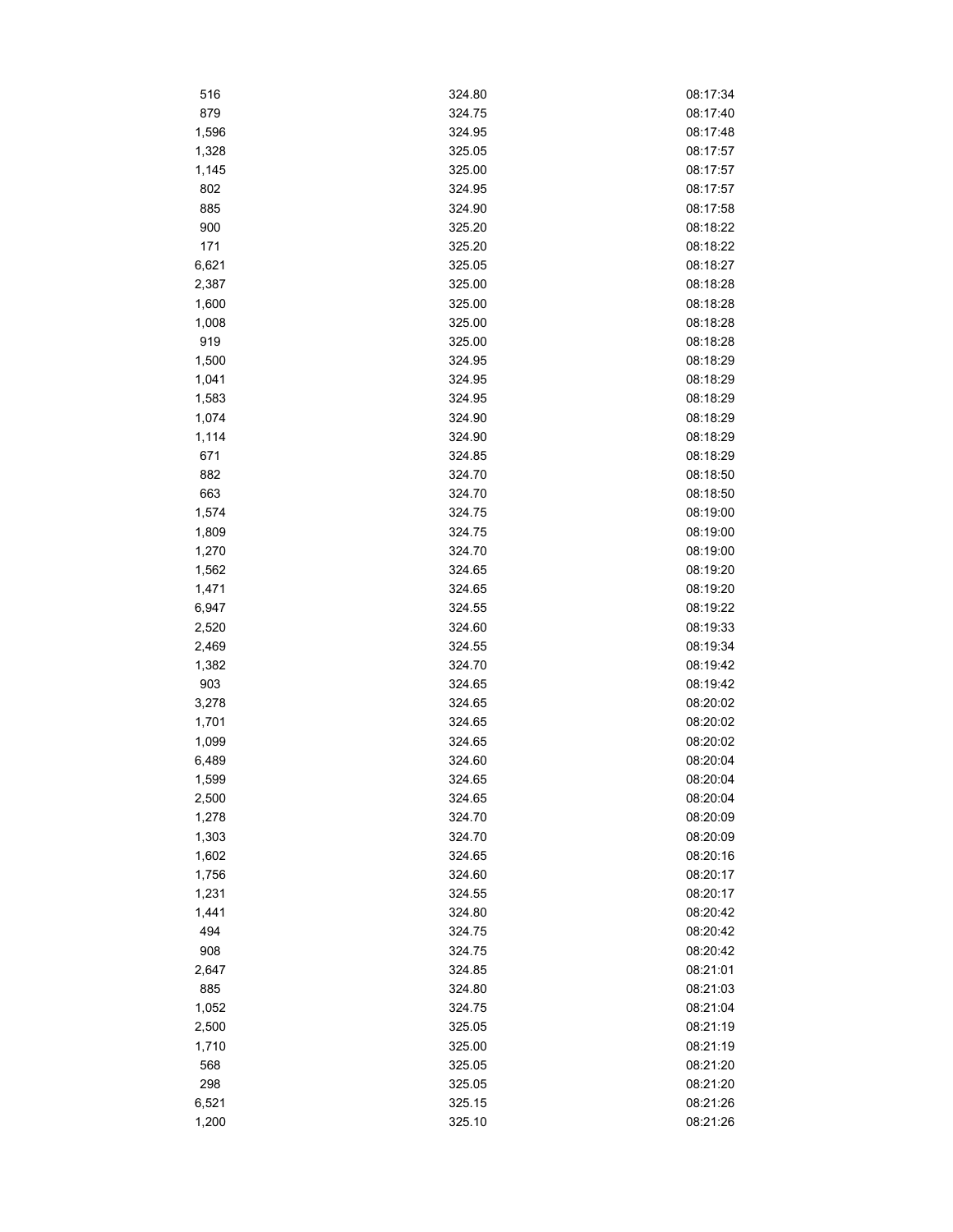| 885   | 325.20 | 08:21:28 |  |
|-------|--------|----------|--|
| 1,095 | 325.15 | 08:21:35 |  |
| 2,451 | 325.15 | 08:21:35 |  |
| 1,181 | 325.10 | 08:21:43 |  |
| 769   | 325.10 | 08:21:43 |  |
| 769   | 325.10 | 08:21:43 |  |
| 276   | 325.10 | 08:21:43 |  |
| 885   | 325.10 | 08:21:45 |  |
| 2,319 | 325.15 | 08:21:54 |  |
| 1,603 | 325.15 | 08:21:54 |  |
| 1,696 | 325.10 | 08:21:56 |  |
| 2,307 | 325.05 | 08:21:57 |  |
| 1,620 | 325.00 | 08:21:57 |  |
| 900   | 325.00 | 08:22:23 |  |
| 147   | 325.00 | 08:22:23 |  |
| 1,750 | 324.95 | 08:22:23 |  |
| 2,068 | 324.85 | 08:22:24 |  |
| 1,160 | 324.85 | 08:22:32 |  |
| 1,131 | 324.80 | 08:22:32 |  |
| 721   | 324.80 | 08:22:32 |  |
| 297   | 324.80 | 08:22:32 |  |
| 1,013 | 324.75 | 08:22:34 |  |
| 1,134 | 324.70 | 08:22:34 |  |
| 885   | 324.70 | 08:22:34 |  |
| 1,717 | 324.90 | 08:23:12 |  |
| 761   | 324.90 | 08:23:12 |  |
| 2,054 | 325.05 | 08:23:24 |  |
| 1,138 | 325.05 | 08:23:24 |  |
| 799   | 325.00 | 08:23:24 |  |
| 672   | 325.00 | 08:23:24 |  |
| 587   | 325.00 | 08:23:24 |  |
| 225   | 325.00 | 08:23:24 |  |
| 739   | 324.95 | 08:23:27 |  |
| 146   | 324.95 | 08:23:27 |  |
| 4,972 | 324.90 | 08:23:27 |  |
| 464   | 324.90 | 08:23:27 |  |
| 3,189 | 324.85 | 08:23:28 |  |
| 227   | 324.85 | 08:23:38 |  |
| 1,567 | 324.85 | 08:23:38 |  |
| 1,003 | 324.85 | 08:23:38 |  |
| 1,020 | 324.85 | 08:23:50 |  |
| 2,554 | 324.80 | 08:23:54 |  |
| 1,539 | 324.75 | 08:23:54 |  |
| 1,066 | 324.80 | 08:23:54 |  |
| 2,060 | 324.70 | 08:23:55 |  |
| 1,914 | 324.55 | 08:23:59 |  |
| 885   | 324.65 | 08:24:02 |  |
| 788   | 324.60 | 08:24:03 |  |
| 1,195 | 324.55 | 08:24:12 |  |
| 1,358 | 324.50 | 08:24:14 |  |
| 1,324 | 324.60 | 08:24:23 |  |
| 928   | 324.55 | 08:24:23 |  |
| 2,393 | 324.70 | 08:24:52 |  |
| 1,086 | 324.70 | 08:25:03 |  |
| 188   | 324.95 | 08:25:15 |  |
|       |        |          |  |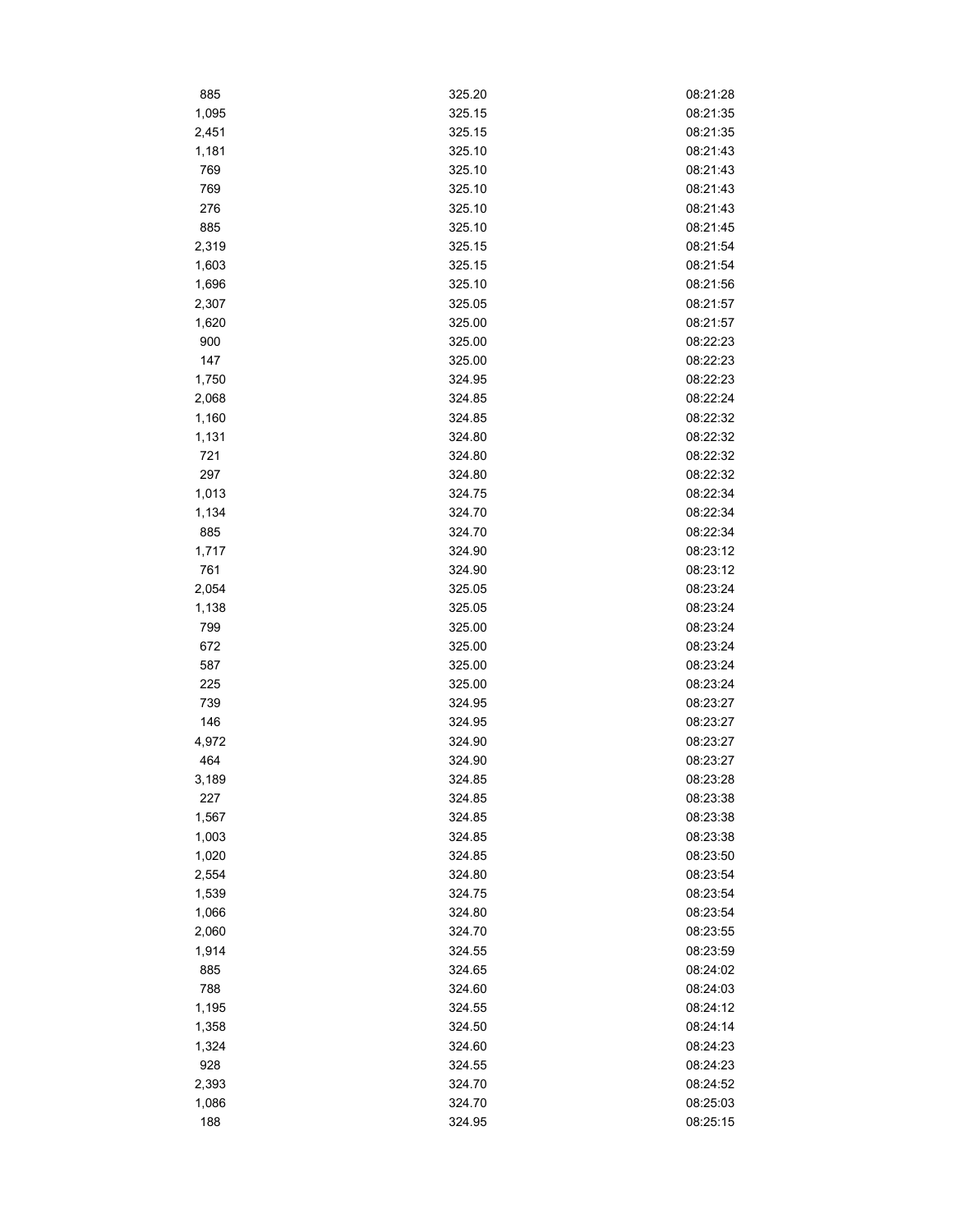| 1,333 | 325.10 | 08:25:21 |
|-------|--------|----------|
| 2,272 | 325.10 | 08:25:21 |
| 1,561 | 325.10 | 08:25:21 |
| 1,710 | 325.05 | 08:25:21 |
| 936   | 325.05 | 08:25:21 |
| 544   | 325.00 | 08:25:21 |
| 988   | 325.00 | 08:25:21 |
| 1,031 | 325.00 | 08:25:21 |
| 6,123 | 325.00 | 08:25:23 |
| 1,258 | 325.00 | 08:25:23 |
| 885   | 325.00 | 08:25:23 |
| 885   | 325.00 | 08:25:23 |
| 1,722 | 324.95 | 08:25:23 |
| 885   | 325.00 | 08:25:23 |
| 749   | 325.05 | 08:25:26 |
| 1,264 | 325.05 | 08:25:40 |
| 900   | 324.45 | 08:26:10 |
| 900   | 324.45 | 08:26:10 |
| 2,650 | 324.40 | 08:26:10 |
| 943   | 324.40 | 08:26:10 |
| 1,598 | 324.35 | 08:26:10 |
| 3,721 | 324.25 | 08:26:11 |
| 1,632 | 324.20 | 08:26:11 |
| 1,018 | 324.70 | 08:26:56 |
|       | 324.70 |          |
| 1,119 |        | 08:27:07 |
| 1,100 | 324.70 | 08:27:07 |
| 900   | 324.70 | 08:27:07 |
| 594   | 324.70 | 08:27:07 |
| 298   | 324.70 | 08:27:07 |
| 5,689 | 324.60 | 08:27:07 |
| 2,724 | 324.60 | 08:27:07 |
| 1,607 | 324.60 | 08:27:07 |
| 2,398 | 324.60 | 08:27:07 |
| 1,252 | 324.60 | 08:27:07 |
| 2,723 | 324.55 | 08:27:08 |
| 1,685 | 324.55 | 08:27:08 |
| 1,124 | 324.50 | 08:27:08 |
| 516   | 324.45 | 08:27:08 |
| 449   | 324.65 | 08:27:51 |
| 1,776 | 324.70 | 08:27:56 |
| 1,247 | 324.65 | 08:27:56 |
| 737   | 324.75 | 08:28:03 |
| 2,042 | 325.00 | 08:28:11 |
| 2,094 | 324.95 | 08:28:11 |
| 1,272 | 324.95 | 08:28:11 |
| 1,263 | 324.90 | 08:28:11 |
| 894   | 324.90 | 08:28:11 |
| 3,252 | 324.95 | 08:28:11 |
| 900   | 324.90 | 08:28:11 |
| 2,955 | 324.80 | 08:28:14 |
| 1,837 | 324.80 | 08:28:15 |
| 954   | 324.75 | 08:28:18 |
| 670   | 324.70 | 08:28:18 |
| 1,801 | 324.60 | 08:28:30 |
| 993   | 324.55 | 08:28:30 |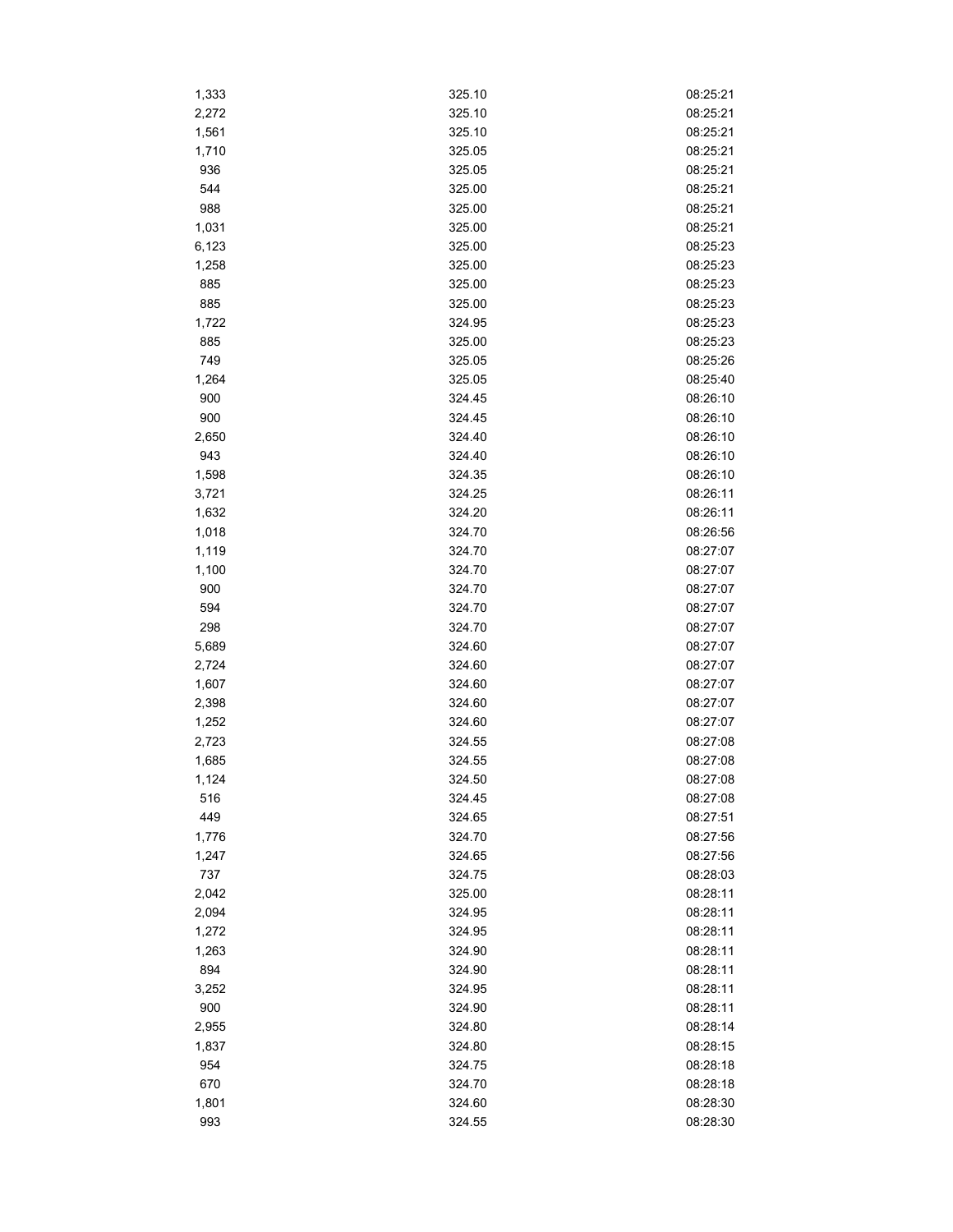| 271   | 324.55 | 08:28:30 |
|-------|--------|----------|
| 885   | 324.35 | 08:28:57 |
| 4,990 | 324.80 | 08:29:20 |
| 1,794 | 324.80 | 08:29:20 |
| 1,436 | 324.75 | 08:29:20 |
| 811   | 324.75 | 08:29:22 |
| 154   | 324.75 | 08:29:22 |
| 3,974 | 324.75 | 08:29:22 |
| 1,046 | 324.75 | 08:29:22 |
| 285   | 324.75 | 08:29:22 |
| 1,753 | 324.95 | 08:29:42 |
| 1,054 | 324.95 | 08:29:42 |
| 1,063 | 324.90 | 08:29:43 |
| 95    | 324.90 | 08:29:43 |
| 1,834 | 324.90 | 08:29:43 |
| 780   | 324.90 | 08:29:43 |
| 1,033 | 324.90 | 08:29:45 |
| 3,863 | 324.95 | 08:29:52 |
| 706   | 324.95 | 08:29:52 |
| 213   | 324.95 | 08:29:52 |
| 885   | 325.10 | 08:30:22 |
| 413   | 325.10 | 08:30:22 |
| 229   | 325.10 | 08:30:22 |
| 243   | 325.10 | 08:30:22 |
| 991   | 325.10 | 08:30:22 |
| 981   | 325.70 | 08:30:43 |
| 1,300 | 325.70 | 08:30:43 |
| 807   | 325.70 | 08:30:43 |
| 1,889 | 325.65 | 08:30:43 |
| 2,746 | 325.65 | 08:30:43 |
| 699   | 325.65 | 08:30:43 |
| 980   | 325.65 | 08:30:43 |
| 923   | 325.75 | 08:30:46 |
| 6,847 | 325.60 | 08:30:53 |
| 2,504 | 325.55 | 08:30:53 |
| 990   | 325.70 | 08:30:53 |
| 723   | 325.70 | 08:30:53 |
| 1,204 | 325.65 | 08:30:53 |
| 839   | 325.65 | 08:30:56 |
| 2,340 | 325.65 | 08:31:05 |
| 1,644 | 325.60 | 08:31:05 |
| 900   | 325.65 | 08:31:05 |
| 400   | 325.65 | 08:31:05 |
| 115   | 325.65 | 08:31:05 |
| 993   | 325.60 | 08:31:07 |
| 1,346 | 326.10 | 08:31:30 |
| 943   | 326.05 | 08:31:31 |
| 709   | 326.00 | 08:31:31 |
| 70    | 325.95 | 08:31:31 |
| 69    | 325.95 | 08:31:31 |
| 5,292 | 325.90 | 08:31:59 |
| 1,196 | 326.50 | 08:32:20 |
| 1,081 | 326.50 | 08:32:20 |
| 1,600 | 326.45 | 08:32:20 |
| 1,632 | 326.40 | 08:32:20 |
|       |        |          |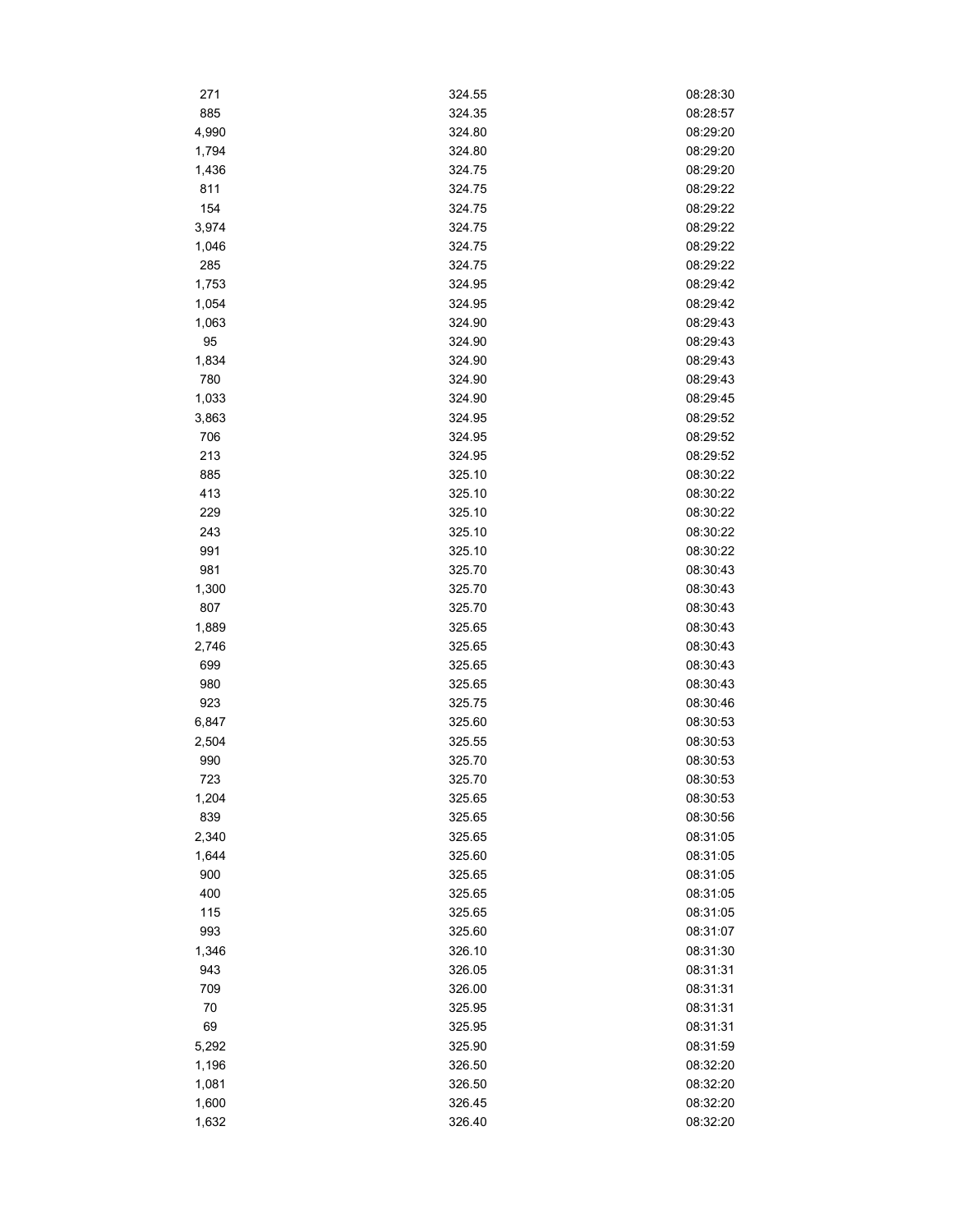| 2,682 | 326.40           | 08:32:20 |
|-------|------------------|----------|
| 2,616 | 326.40           | 08:32:20 |
| 2,180 | 326.35           | 08:32:20 |
| 1,493 | 326.35           | 08:32:20 |
| 1,113 | 326.65           | 08:33:02 |
| 780   | 326.60           | 08:33:02 |
| 780   | 326.55           | 08:33:02 |
| 727   | 326.60           | 08:33:02 |
| 1,972 | 326.60           | 08:33:03 |
| 173   | 326.60           | 08:33:03 |
| 1,849 | 326.60           | 08:33:03 |
| 900   | 326.60           | 08:33:03 |
| 900   | 326.60           | 08:33:04 |
| 414   | 326.60           | 08:33:04 |
| 7,137 | 326.55           | 08:33:06 |
| 2,400 | 327.20           | 08:33:40 |
| 2,774 | 327.20           | 08:33:40 |
|       |                  |          |
| 1,686 | 327.15           | 08:33:40 |
| 1,216 | 327.15           | 08:33:40 |
| 954   | 327.25           | 08:33:53 |
| 1,413 | 327.25<br>327.25 | 08:33:54 |
| 885   |                  | 08:33:54 |
| 6,648 | 327.20           | 08:34:00 |
| 1,047 | 327.20           | 08:34:00 |
| 291   | 327.20           | 08:34:00 |
| 241   | 327.20           | 08:34:00 |
| 119   | 327.20           | 08:34:00 |
| 513   | 327.20           | 08:34:00 |
| 372   | 327.20           | 08:34:00 |
| 4,523 | 327.15           | 08:34:00 |
| 997   | 327.15           | 08:34:00 |
| 1,617 | 327.20           | 08:34:08 |
| 1,135 | 327.15           | 08:34:08 |
| 1,135 | 327.10           | 08:34:09 |
| 788   | 327.05           | 08:34:09 |
| 981   | 327.10           | 08:34:24 |
| 970   | 327.00           | 08:34:30 |
| 657   | 326.75           | 08:34:38 |
| 321   | 326.75           | 08:34:38 |
| 928   | 326.80           | 08:34:45 |
| 5,889 | 326.95           | 08:34:52 |
| 181   | 326.95           | 08:34:52 |
| 2,641 | 326.90           | 08:34:52 |
| 1,575 | 326.90           | 08:34:53 |
| 1,373 | 326.85           | 08:34:55 |
| 999   | 326.90           | 08:34:57 |
| 229   | 326.90           | 08:34:57 |
| 1,519 | 327.00           | 08:35:09 |
| 1,786 | 326.90           | 08:35:10 |
| 200   | 326.90           | 08:35:10 |
| 678   | 326.90           | 08:35:10 |
| 621   | 326.90           | 08:35:10 |
| 793   | 326.85           | 08:35:15 |
| 601   | 326.85           | 08:35:15 |
| 4,426 | 326.90           | 08:35:15 |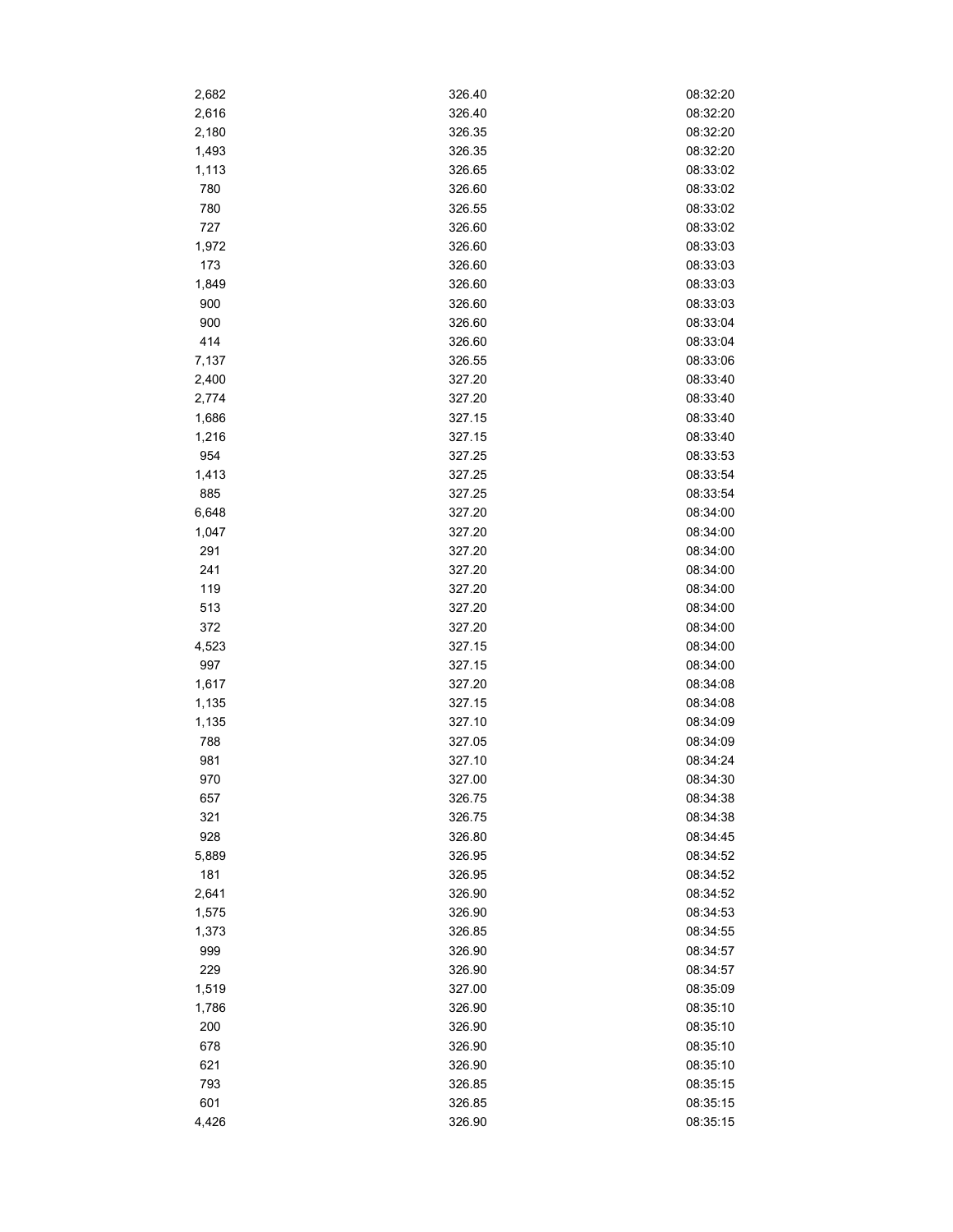| 1,824 | 326.90 | 08:35:16 |
|-------|--------|----------|
| 1,215 | 326.90 | 08:35:16 |
| 603   | 326.90 | 08:35:16 |
| 298   | 326.90 | 08:35:16 |
| 1,061 | 327.00 | 08:35:16 |
| 851   | 327.00 | 08:35:16 |
| 340   | 327.00 | 08:35:16 |
| 188   | 327.00 | 08:35:16 |
| 1,526 | 327.00 | 08:35:17 |
| 938   | 327.00 | 08:35:17 |
| 1,314 | 327.15 | 08:35:19 |
| 661   | 327.15 | 08:35:19 |
| 1,886 | 327.15 | 08:35:20 |
| 1,000 | 327.15 | 08:35:20 |
| 767   | 327.15 | 08:35:20 |
| 447   | 327.15 | 08:35:20 |
| 3,596 | 327.05 | 08:35:25 |
| 644   | 327.05 | 08:35:25 |
| 3,195 | 327.00 | 08:35:32 |
| 885   | 327.00 | 08:35:32 |
| 153   | 326.95 | 08:35:33 |
| 6,214 | 326.95 | 08:35:33 |
| 1,652 | 326.95 | 08:35:33 |
| 964   | 326.95 | 08:35:33 |
|       |        |          |
| 2,920 | 326.90 | 08:35:33 |
| 1,312 | 326.90 | 08:35:33 |
| 824   | 326.90 | 08:35:33 |
| 1,191 | 326.85 | 08:35:33 |
| 920   | 326.85 | 08:35:33 |
| 4,518 | 326.90 | 08:35:43 |
| 909   | 326.90 | 08:35:43 |
| 1,487 | 326.85 | 08:35:43 |
| 495   | 326.85 | 08:35:43 |
| 900   | 326.90 | 08:35:43 |
| 567   | 326.90 | 08:35:43 |
| 388   | 326.90 | 08:35:43 |
| 232   | 326.90 | 08:35:43 |
| 1,131 | 326.80 | 08:35:43 |
| 12    | 326.85 | 08:35:43 |
| 885   | 326.85 | 08:35:43 |
| 1,586 | 326.80 | 08:35:43 |
| 764   | 326.75 | 08:35:45 |
| 1,159 | 326.75 | 08:35:45 |
| 29    | 326.75 | 08:35:45 |
| 812   | 326.70 | 08:35:45 |
| 6,111 | 326.55 | 08:36:16 |
| 2,408 | 326.50 | 08:36:16 |
| 2,173 | 326.60 | 08:36:16 |
| 1,721 | 326.50 | 08:36:16 |
| 8,800 | 326.70 | 08:36:22 |
| 3,635 | 326.65 | 08:36:22 |
| 3,583 | 326.70 | 08:36:22 |
| 1,674 | 326.60 | 08:36:22 |
| 1,478 | 326.65 | 08:36:22 |
| 1,473 | 326.65 | 08:36:22 |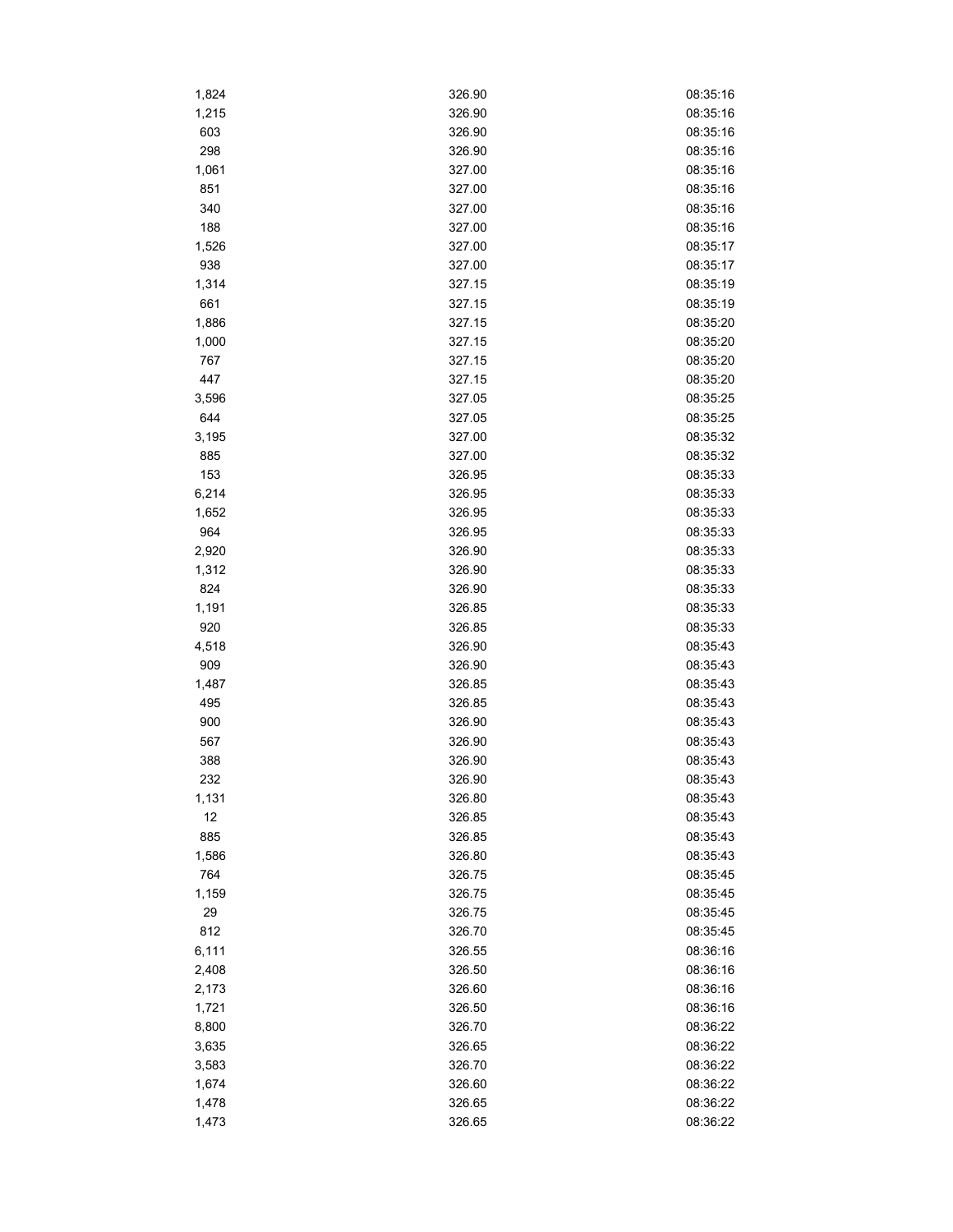| 688   | 326.60 | 08:36:22 |
|-------|--------|----------|
| 686   | 326.60 | 08:36:22 |
| 726   | 326.55 | 08:36:22 |
| 3,647 | 326.50 | 08:36:24 |
| 1,600 | 326.45 | 08:36:24 |
| 1,170 | 326.40 | 08:36:24 |
| 1,020 | 326.75 | 08:36:38 |
| 885   | 326.80 | 08:36:50 |
| 1,532 | 326.80 | 08:36:50 |
| 900   | 326.85 | 08:36:50 |
| 800   | 326.85 | 08:36:50 |
| 285   | 326.85 | 08:36:50 |
| 699   | 326.80 | 08:36:50 |
| 900   | 326.70 | 08:36:57 |
| 77    | 326.70 | 08:36:57 |
| 723   | 326.80 | 08:37:10 |
| 419   | 326.80 | 08:37:10 |
| 715   | 326.80 | 08:37:10 |
| 57    | 326.80 | 08:37:10 |
| 758   | 326.75 | 08:37:12 |
| 250   | 326.75 | 08:37:12 |
| 134   | 326.75 | 08:37:12 |
| 405   | 326.75 | 08:37:12 |
| 134   | 326.75 | 08:37:12 |
| 116   | 326.75 | 08:37:12 |
| 1,371 | 326.80 | 08:37:12 |
| 157   | 326.80 | 08:37:12 |
| 6,136 | 326.75 | 08:37:18 |
| 2,098 | 326.75 | 08:37:23 |
| 1,013 | 326.75 | 08:37:23 |
| 2,598 | 326.70 | 08:37:36 |
| 1,566 | 326.65 | 08:37:36 |
| 800   | 326.85 | 08:37:36 |
| 723   | 326.85 | 08:37:36 |
| 634   | 326.80 | 08:37:36 |
| 633   | 326.85 | 08:37:36 |
| 559   | 326.85 | 08:37:36 |
| 454   | 326.80 | 08:37:36 |
| 740   | 326.90 | 08:37:37 |
| 375   | 326.90 | 08:37:37 |
| 298   | 326.90 | 08:37:37 |
| 1,546 | 326.90 | 08:37:38 |
| 885   | 326.90 | 08:37:43 |
| 1,700 | 326.85 | 08:37:43 |
| 1,694 | 326.85 | 08:37:43 |
| 1,480 | 326.85 | 08:37:43 |
| 1,200 | 326.95 | 08:37:43 |
| 900   | 326.90 | 08:37:43 |
| 800   | 326.95 | 08:37:43 |
| 617   | 326.95 | 08:37:43 |
| 316   | 326.95 | 08:37:43 |
| 90    | 326.90 | 08:37:43 |
| 687   | 326.85 | 08:37:43 |
| 198   | 326.85 | 08:37:43 |
| 885   | 326.85 | 08:37:43 |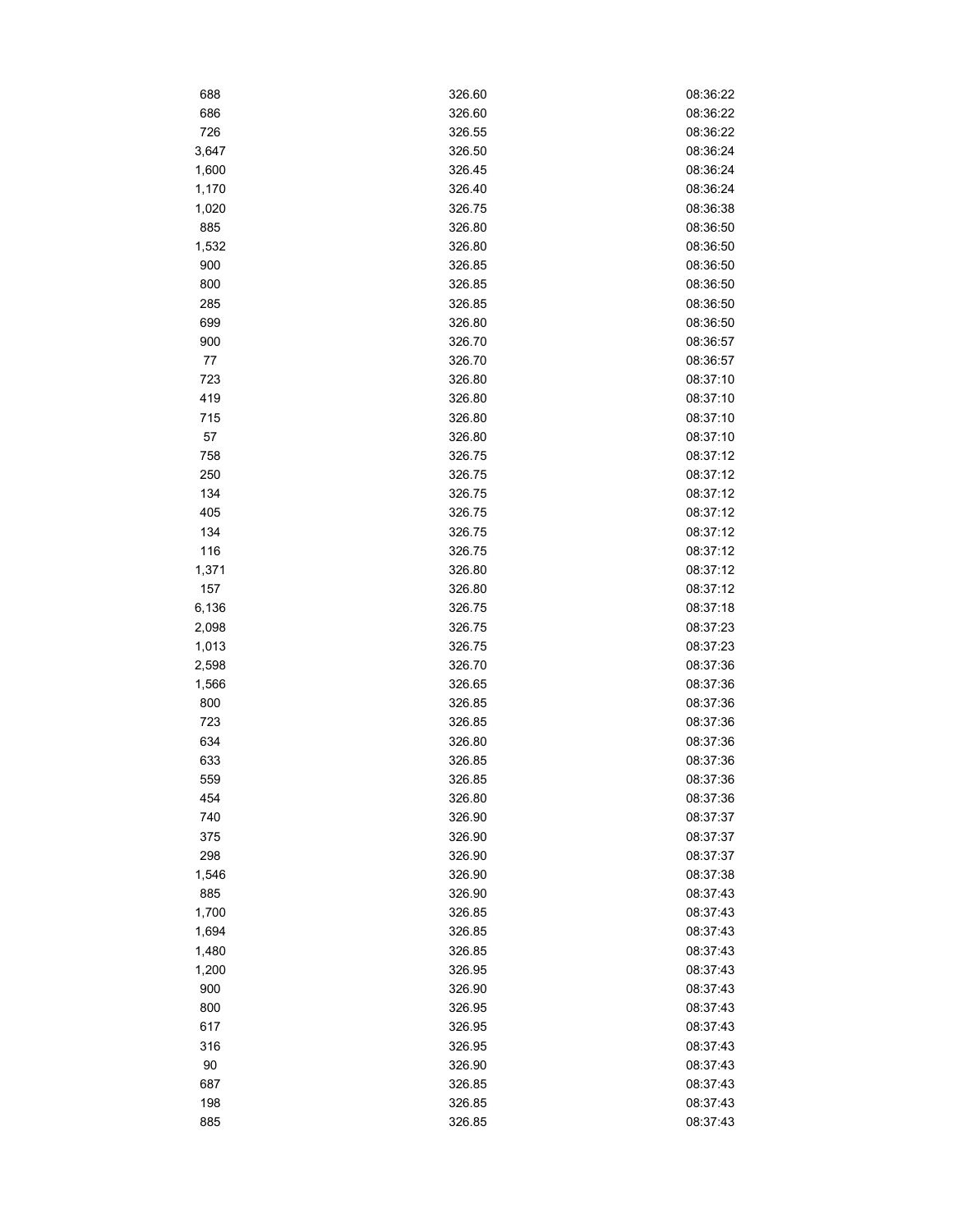| 885   | 326.85 | 08:37:44 |
|-------|--------|----------|
| 885   | 326.85 | 08:37:44 |
| 885   | 326.85 | 08:37:45 |
| 900   | 326.90 | 08:37:54 |
| 221   | 326.90 | 08:37:54 |
| 164   | 326.90 | 08:37:54 |
| 3,875 | 327.00 | 08:38:01 |
| 1,029 | 327.00 | 08:38:01 |
| 1,027 | 327.00 | 08:38:01 |
| 885   | 327.00 | 08:38:01 |
| 4,514 | 327.05 | 08:38:01 |
| 900   | 327.05 | 08:38:01 |
| 1,930 | 327.05 | 08:38:01 |
| 900   | 327.05 | 08:38:01 |
| 1,560 | 327.05 | 08:38:02 |
| 6,005 | 327.00 | 08:38:03 |
| 1,320 | 327.00 | 08:38:03 |
| 758   | 327.00 | 08:38:03 |
| 595   | 326.95 | 08:38:03 |
| 564   | 326.95 | 08:38:03 |
| 362   | 326.95 | 08:38:03 |
| 950   | 326.95 | 08:38:03 |
| 571   | 326.95 | 08:38:03 |
| 77    | 326.90 | 08:38:06 |
| 5,451 | 326.90 | 08:38:06 |
| 3,798 | 326.90 | 08:38:06 |
| 1,221 | 326.85 | 08:38:06 |
| 476   | 326.85 | 08:38:06 |
| 2,189 | 326.85 | 08:38:06 |
| 102   | 326.75 | 08:38:11 |
| 1,517 | 326.90 | 08:38:21 |
| 2,546 | 326.85 | 08:38:23 |
| 2,330 | 326.85 | 08:38:23 |
| 1,485 | 326.85 | 08:38:23 |
| 1,108 | 326.85 | 08:38:23 |
| 2,158 | 326.80 | 08:38:23 |
| 1,042 | 326.80 | 08:38:23 |
| 779   | 326.80 | 08:38:23 |
| 1,001 | 326.75 | 08:38:24 |
| 932   | 326.45 | 08:38:43 |
| 900   | 326.35 | 08:38:43 |
| 154   | 326.40 | 08:38:43 |
| 885   | 326.30 | 08:38:50 |
| 75    | 326.25 | 08:38:50 |
| 1,523 | 326.25 | 08:38:58 |
| 100   | 326.25 | 08:38:58 |
| 530   | 326.25 | 08:38:58 |
| 4,776 | 326.45 | 08:39:03 |
| 1,545 | 326.45 | 08:39:03 |
| 2,095 | 326.40 | 08:39:03 |
| 8,623 | 326.35 | 08:39:03 |
| 1,263 | 326.35 | 08:39:03 |
| 4,661 | 326.35 | 08:39:11 |
| 1,868 | 326.30 | 08:39:11 |
| 1,107 | 326.60 | 08:39:27 |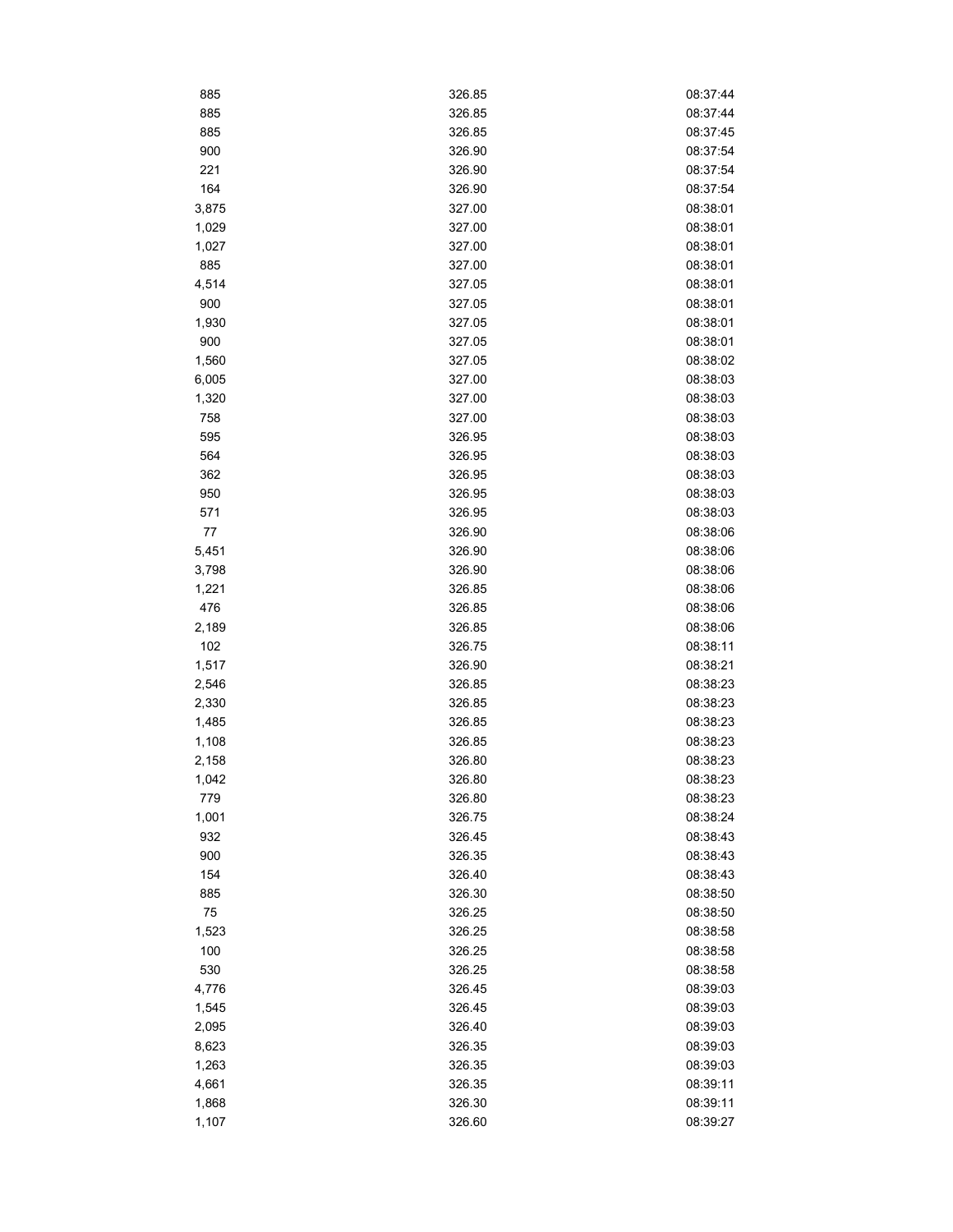| 6,453 | 326.60 | 08:39:27 |
|-------|--------|----------|
| 1,565 | 326.60 | 08:39:27 |
| 1,298 | 326.60 | 08:39:38 |
| 1,112 | 326.55 | 08:39:38 |
| 276   | 326.55 | 08:39:38 |
| 2,691 | 326.55 | 08:39:38 |
| 704   | 326.50 | 08:39:40 |
| 677   | 326.50 | 08:39:40 |
| 3,375 | 326.45 | 08:40:03 |
| 3,145 | 326.45 | 08:40:03 |
| 789   | 326.45 | 08:40:03 |
| 96    | 326.45 | 08:40:03 |
| 885   | 326.45 | 08:40:03 |
| 1,277 | 326.45 | 08:40:23 |
| 1,245 | 326.40 | 08:40:23 |
| 954   | 326.40 | 08:40:23 |
| 174   | 326.40 | 08:40:23 |
| 5,412 | 326.55 | 08:40:27 |
| 885   | 326.55 | 08:40:27 |
| 885   | 326.55 | 08:40:27 |
| 460   | 326.55 | 08:40:27 |
| 425   | 326.55 | 08:40:27 |
| 1,114 | 326.55 | 08:40:27 |
| 900   | 326.55 | 08:40:29 |
| 900   | 326.55 | 08:40:29 |
| 5,880 | 326.60 | 08:40:31 |
| 673   | 326.60 | 08:40:31 |
| 509   | 326.60 | 08:40:31 |
| 6,814 | 326.50 | 08:40:32 |
| 1,849 | 326.50 | 08:40:32 |
| 749   | 326.50 | 08:40:32 |
| 2,990 | 326.45 | 08:40:32 |
| 1,298 | 326.45 | 08:40:32 |
| 2,755 | 326.40 | 08:40:32 |
| 756   | 326.40 | 08:40:32 |
| 736   | 326.30 | 08:40:35 |
| 477   | 325.75 | 08:40:57 |
| 748   | 325.75 | 08:40:57 |
| 1,527 | 325.70 | 08:40:57 |
| 156   | 325.70 | 08:40:57 |
| 1,340 | 325.80 | 08:41:02 |
| 1,094 | 325.85 | 08:41:08 |
| 900   | 326.10 | 08:41:20 |
| 1,211 | 326.10 | 08:41:31 |
| 1,028 | 326.05 | 08:41:32 |
| 3,079 | 326.00 | 08:41:32 |
| 1,856 | 325.95 | 08:41:32 |
| 1,231 | 325.75 | 08:41:51 |
| 524   | 325.80 | 08:41:54 |
| 142   | 325.80 | 08:41:54 |
| 1,168 | 325.80 | 08:41:55 |
| 143   | 325.80 | 08:41:57 |
| 97    | 325.80 | 08:41:57 |
| 1,470 | 325.80 | 08:41:57 |
| 900   | 325.80 | 08:42:01 |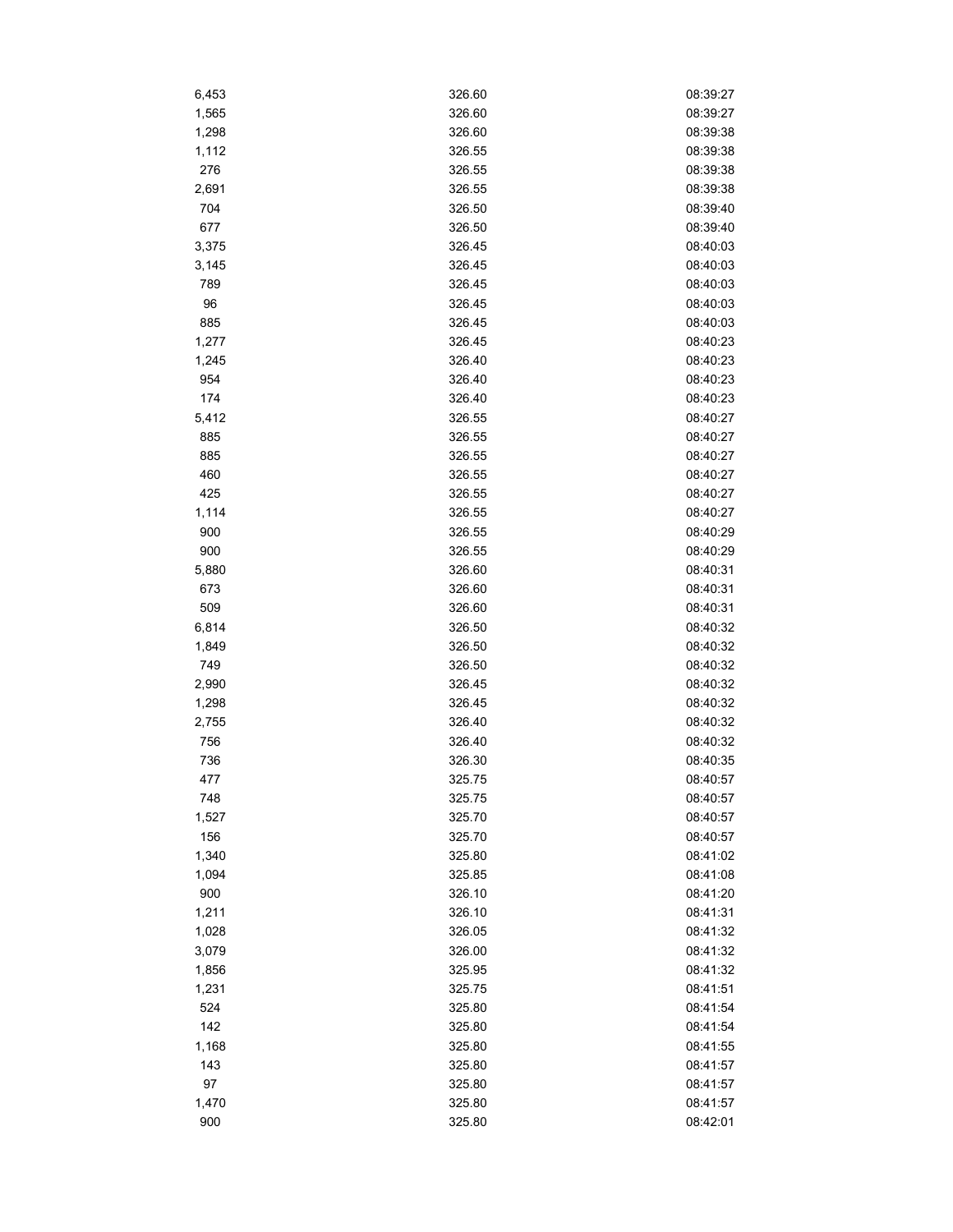| 590   | 325.75 | 08:42:01 |
|-------|--------|----------|
| 1,555 | 325.75 | 08:42:01 |
| 687   | 325.75 | 08:42:01 |
| 592   | 325.75 | 08:42:01 |
| 885   | 325.70 | 08:42:07 |
| 885   | 325.70 | 08:42:07 |
| 2,694 | 326.00 | 08:42:42 |
| 644   | 326.00 | 08:42:42 |
| 885   | 326.00 | 08:42:43 |
| 900   | 326.00 | 08:42:45 |
| 797   | 326.05 | 08:42:58 |
| 173   | 326.05 | 08:42:58 |
| 678   | 326.00 | 08:42:58 |
| 291   | 325.95 | 08:42:59 |
| 958   | 325.95 | 08:42:59 |
| 783   | 325.95 | 08:42:59 |
| 291   | 325.95 | 08:42:59 |
| 2,103 | 325.90 | 08:43:00 |
| 1,413 | 325.90 | 08:43:01 |
| 318   | 325.85 | 08:43:02 |
| 34    | 325.85 | 08:43:02 |
| 646   | 325.85 | 08:43:02 |
| 1,009 | 325.80 | 08:43:05 |
| 620   | 325.75 | 08:43:05 |
| 2,444 | 325.45 | 08:43:32 |
| 1,030 | 325.45 | 08:43:34 |
| 294   | 325.45 | 08:43:34 |
| 1,126 | 325.45 | 08:43:36 |
| 1,450 | 325.50 | 08:43:49 |
| 1,423 | 325.50 | 08:43:49 |
| 969   | 325.30 | 08:44:00 |
| 912   | 325.25 | 08:44:01 |
| 5,674 | 325.05 | 08:44:36 |
| 1,049 | 325.00 | 08:44:36 |
| 179   | 325.00 | 08:44:36 |
| 1,106 | 325.00 | 08:44:36 |
| 2,343 | 324.95 | 08:44:37 |
| 422   | 325.05 | 08:44:43 |
| 249   | 325.15 | 08:44:53 |
| 742   | 325.15 | 08:44:53 |
| 423   | 325.15 | 08:44:53 |
| 1,816 | 325.10 | 08:44:57 |
| 777   | 325.05 | 08:45:03 |
| 219   | 325.05 | 08:45:03 |
| 280   | 325.00 | 08:45:04 |
| 149   | 325.00 | 08:45:04 |
| 120   | 325.00 | 08:45:04 |
| 109   | 325.00 | 08:45:04 |
| 227   | 325.00 | 08:45:04 |
| 5,026 | 324.90 | 08:46:01 |
| 847   | 324.90 | 08:46:01 |
| 309   | 324.90 | 08:46:01 |
| 1,297 | 324.85 | 08:46:01 |
| 771   | 324.85 | 08:46:01 |
| 694   | 324.85 | 08:46:01 |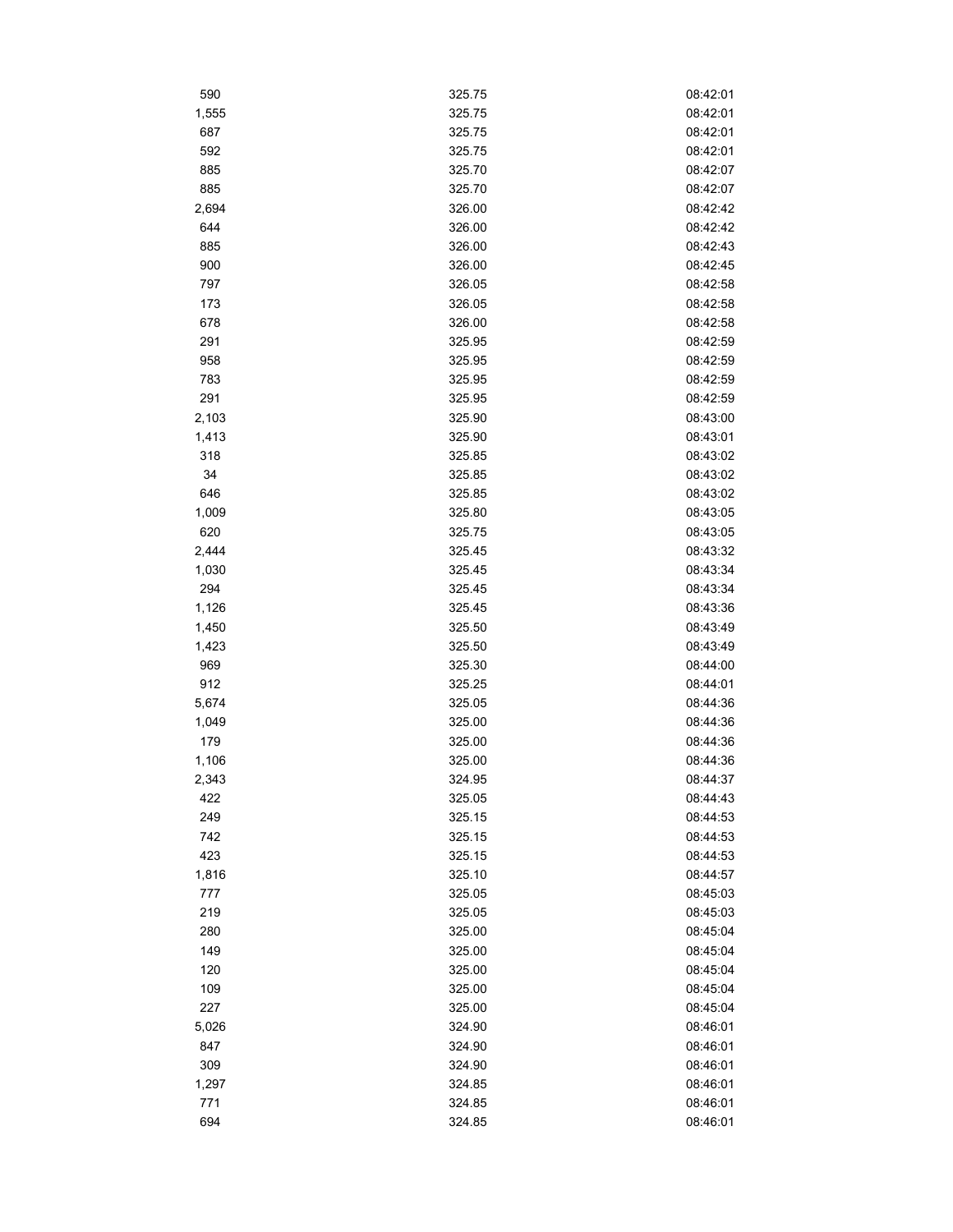| 5,175            | 325.05           | 08:46:12             |
|------------------|------------------|----------------------|
| 2,964            | 325.00           | 08:46:12             |
| 1,339            | 325.00           | 08:46:12             |
| 645              | 325.00           | 08:46:12             |
| 940              | 324.95           | 08:46:12             |
| 2,172            | 324.95           | 08:46:12             |
| 1,361            | 324.90           | 08:46:20             |
| 132              | 324.85           | 08:46:20             |
| 822              | 324.85           | 08:46:20             |
| 901              | 324.85           | 08:46:36             |
| 318              | 324.85           | 08:46:36             |
| 94               | 324.85           | 08:46:36             |
| 1,155            | 324.75           | 08:46:47             |
| 914              | 324.70           | 08:46:47             |
| 1,245            | 324.75           | 08:47:33             |
| 861              | 324.75           | 08:47:33             |
| 1,011            | 324.75           | 08:47:35             |
| 3,153            | 324.70           | 08:47:35             |
| 2,900            | 324.70           | 08:47:35             |
| 847              | 324.70           | 08:47:35             |
| 322              | 324.70           | 08:47:35             |
| 1,666            | 325.10           | 08:48:03             |
| $\sqrt{2}$       | 325.15           | 08:48:11             |
| $\boldsymbol{2}$ | 325.15           | 08:48:11             |
|                  |                  |                      |
| 64               | 325.15<br>325.15 | 08:48:11<br>08:48:11 |
| 595              |                  |                      |
| 807              | 325.15           | 08:48:12             |
| 829              | 325.25           | 08:48:13             |
| 826              | 325.25           | 08:48:14             |
| 6,298            | 325.20           | 08:48:16             |
| 958              | 325.20           | 08:48:16             |
| 773              | 325.15           | 08:48:18             |
| 3,378            | 325.15           | 08:48:20             |
| 1,245            | 325.15           | 08:48:20             |
| 1,091            | 325.10           | 08:48:24             |
| 888              | 325.10           | 08:48:24             |
| 784              | 325.10           | 08:48:24             |
| 1,316            | 325.05           | 08:48:24             |
| 725              | 324.90           | 08:48:24             |
| 1,393            | 324.90           | 08:48:28             |
| 597              | 324.85           | 08:48:30             |
| 562              | 324.85           | 08:48:30             |
| 885              | 324.80           | 08:48:30             |
| 3,125            | 324.70           | 08:49:15             |
| 387              | 324.70           | 08:49:15             |
| 387              | 324.70           | 08:49:15             |
| 1,031            | 324.75           | 08:49:33             |
| 285              | 324.75           | 08:49:33             |
| 1,097            | 324.75           | 08:49:33             |
| 2,052            | 324.75           | 08:49:33             |
| 2,052            | 324.75           | 08:49:33             |
| 4,389            | 324.90           | 08:49:50             |
| 1,063            | 324.90           | 08:49:50             |
| 137              | 324.90           | 08:49:50             |
| 885              | 324.90           | 08:49:50             |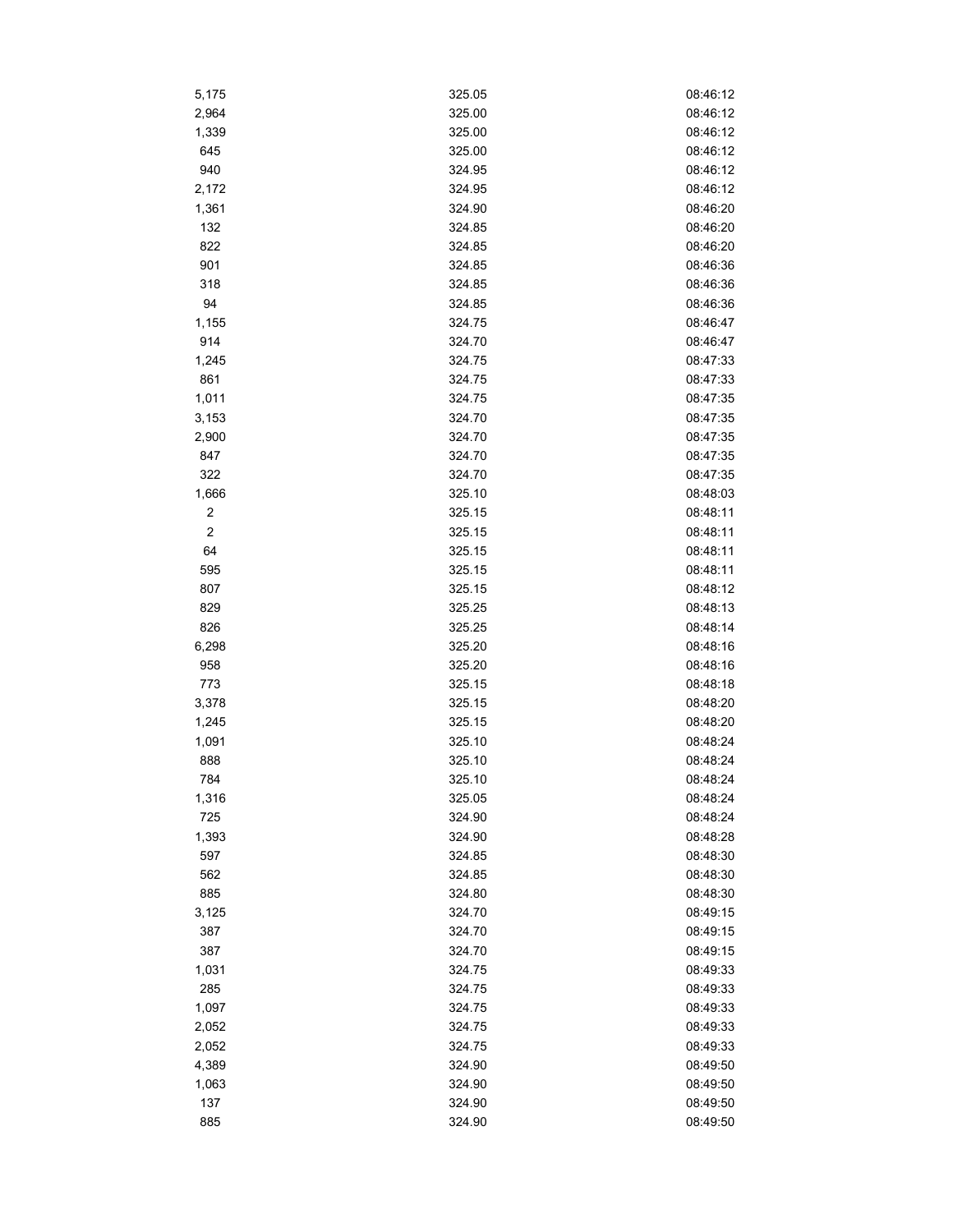| 683          | 324.90 | 08:49:51 |
|--------------|--------|----------|
| 141          | 324.90 | 08:49:51 |
| 1,630        | 324.85 | 08:49:51 |
| 842          | 324.85 | 08:49:51 |
| 1,402        | 324.80 | 08:49:51 |
| 752          | 324.75 | 08:49:51 |
| 93           | 324.75 | 08:49:51 |
| 1,114        | 324.70 | 08:50:00 |
| 1,369        | 324.65 | 08:50:12 |
| 961          | 324.60 | 08:50:12 |
| 1,430        | 324.60 | 08:50:14 |
| 1,347        | 324.55 | 08:50:19 |
| 873          | 324.50 | 08:50:21 |
| 381          | 324.45 | 08:50:21 |
| 1,253        | 324.55 | 08:50:39 |
| 959          | 324.55 | 08:50:39 |
| 1,139        | 324.50 | 08:50:41 |
| 798          | 324.50 | 08:50:41 |
| 356          | 324.50 | 08:50:41 |
| 613          | 324.60 | 08:50:57 |
| 368          | 324.60 | 08:50:57 |
| 978          | 324.60 | 08:50:58 |
| 3,039        | 324.50 | 08:50:58 |
|              | 324.45 | 08:51:03 |
| 2,285<br>322 | 324.45 | 08:51:05 |
|              |        |          |
| 1,233        | 324.45 | 08:51:06 |
| 959          | 324.40 | 08:51:09 |
| 1,081        | 324.35 | 08:51:10 |
| 1,272        | 324.20 | 08:51:22 |
| 1,321        | 324.15 | 08:51:22 |
| 3,315        | 323.80 | 08:51:52 |
| 2,824        | 323.75 | 08:51:52 |
| 1,239        | 323.70 | 08:51:52 |
| 907          | 323.70 | 08:51:58 |
| 885          | 323.70 | 08:51:58 |
| 337          | 323.90 | 08:52:23 |
| 714          | 323.90 | 08:52:23 |
| 3,813        | 323.80 | 08:52:34 |
| 882          | 323.80 | 08:52:34 |
| 605          | 323.80 | 08:52:34 |
| 53           | 323.80 | 08:52:34 |
| 359          | 323.80 | 08:52:34 |
| 268          | 323.80 | 08:52:34 |
| 163          | 323.80 | 08:52:34 |
| 750          | 323.80 | 08:52:34 |
| 900          | 323.80 | 08:52:34 |
| 983          | 323.80 | 08:52:38 |
| 564          | 323.80 | 08:52:38 |
| 1,561        | 324.30 | 08:53:33 |
| 2,004        | 324.20 | 08:53:36 |
| 6,517        | 324.15 | 08:53:36 |
| 1,408        | 324.15 | 08:53:36 |
| 900          | 324.25 | 08:53:36 |
| 421          | 324.25 | 08:53:36 |
| 139          | 324.25 | 08:53:36 |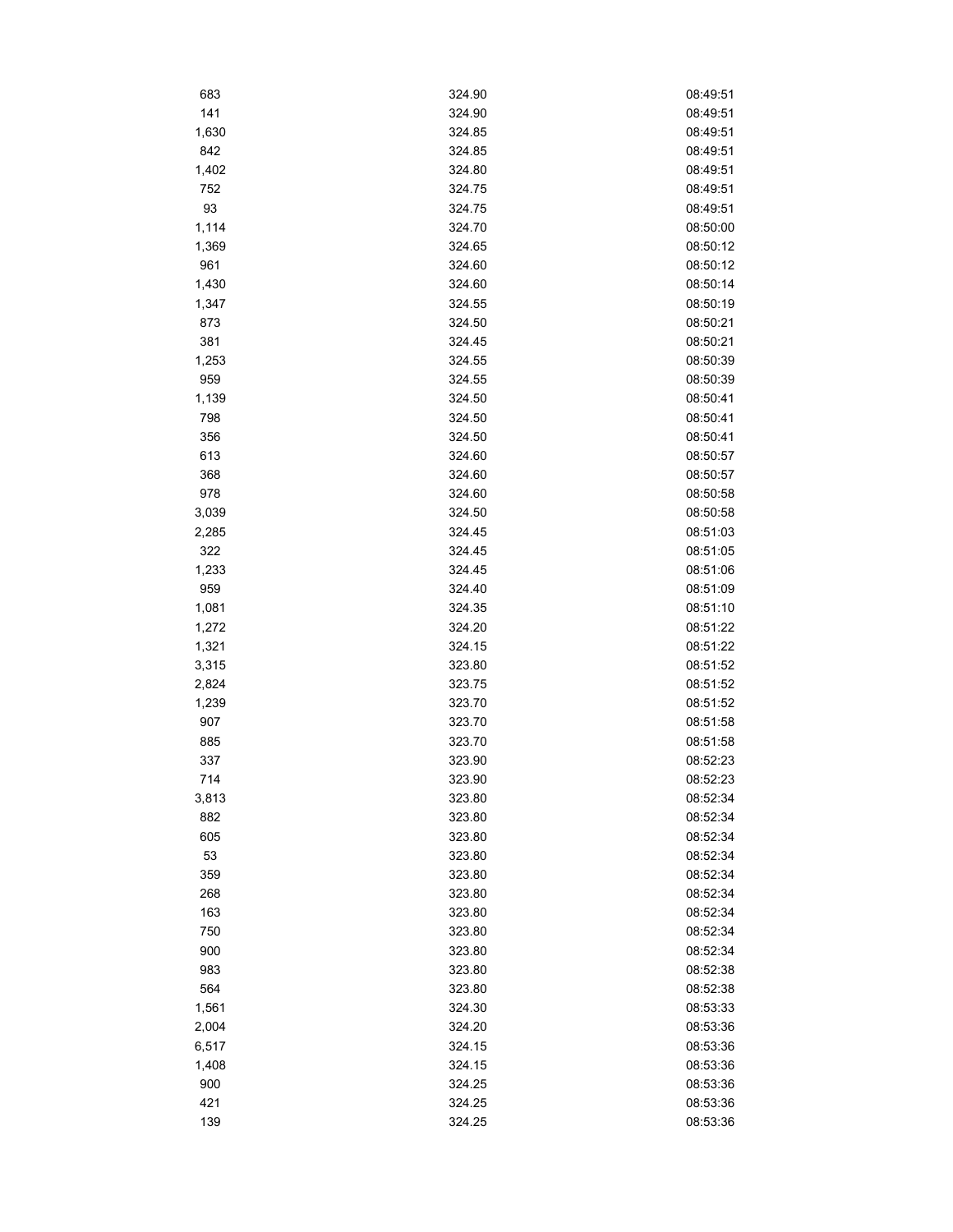| 1,408 | 324.10 | 08:53:37 |
|-------|--------|----------|
| 3,424 | 324.10 | 08:53:37 |
| 834   | 324.10 | 08:53:48 |
| 131   | 324.10 | 08:53:48 |
| 885   | 324.10 | 08:53:48 |
| 1,644 | 324.05 | 08:53:57 |
| 1,050 | 324.15 | 08:54:11 |
| 1,631 | 324.10 | 08:54:12 |
| 737   | 324.10 | 08:54:12 |
| 1,145 | 324.05 | 08:54:12 |
| 802   | 324.10 | 08:54:12 |
| 188   | 324.10 | 08:54:12 |
| 242   | 324.10 | 08:54:12 |
| 1,078 | 324.05 | 08:54:26 |
| 2,979 | 324.00 | 08:54:26 |
| 1,387 | 323.95 | 08:54:26 |
| 836   | 323.95 | 08:54:29 |
| 1,076 | 323.90 | 08:54:29 |
| 3,010 | 323.95 | 08:55:26 |
| 2,293 | 323.95 | 08:55:26 |
| 1,300 | 324.10 | 08:55:31 |
| 764   | 324.10 | 08:55:31 |
| 2,829 | 324.05 | 08:55:33 |
|       | 324.05 | 08:55:33 |
| 1,256 |        |          |
| 1,110 | 324.05 | 08:55:33 |
| 267   | 324.05 | 08:55:33 |
| 1,352 | 324.05 | 08:55:39 |
| 1,319 | 324.05 | 08:55:39 |
| 213   | 324.05 | 08:55:39 |
| 1,370 | 324.00 | 08:55:39 |
| 923   | 324.00 | 08:55:39 |
| 207   | 324.00 | 08:55:39 |
| 950   | 323.95 | 08:55:39 |
| 1,121 | 324.00 | 08:55:39 |
| 1,075 | 323.80 | 08:56:07 |
| 852   | 323.80 | 08:56:07 |
| 3,181 | 323.85 | 08:56:11 |
| 371   | 323.85 | 08:56:11 |
| 1,631 | 323.85 | 08:56:11 |
| 364   | 323.85 | 08:56:11 |
| 231   | 323.85 | 08:56:11 |
| 1,147 | 323.85 | 08:56:16 |
| 683   | 323.80 | 08:56:17 |
| 202   | 323.80 | 08:56:17 |
| 892   | 323.75 | 08:56:17 |
| 1,031 | 323.60 | 08:56:59 |
| 808   | 323.80 | 08:57:06 |
| 1,236 | 323.60 | 08:57:07 |
| 1,897 | 323.60 | 08:57:07 |
| 4,128 | 323.60 | 08:57:09 |
| 1,040 | 323.60 | 08:57:09 |
| 832   | 323.60 | 08:57:09 |
| 808   | 323.60 | 08:57:09 |
| 53    | 323.60 | 08:57:09 |
| 1,398 | 323.55 | 08:57:09 |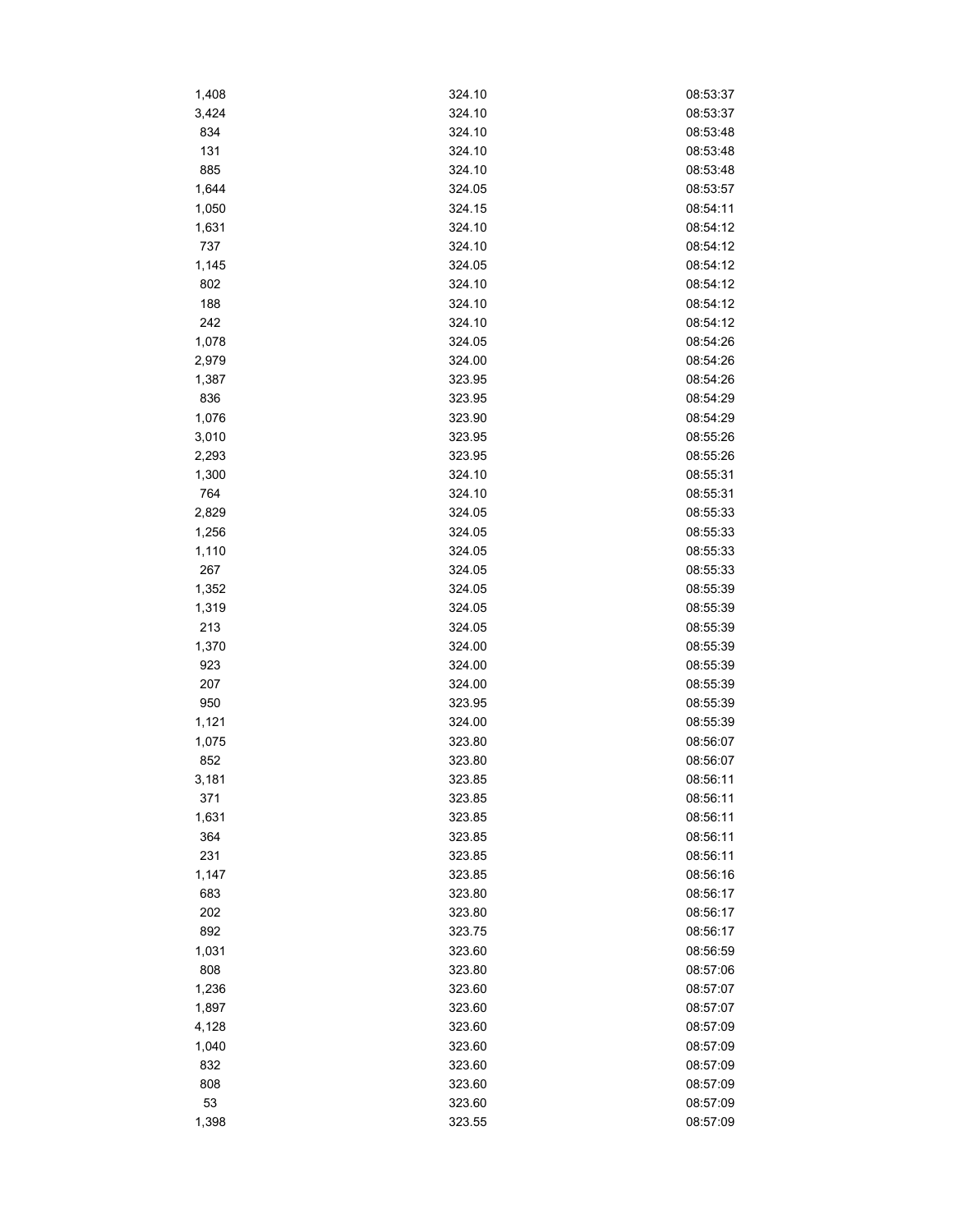| 885   | 323.65 | 08:57:45 |
|-------|--------|----------|
| 706   | 323.65 | 08:57:52 |
| 194   | 323.65 | 08:57:52 |
| 472   | 323.65 | 08:57:57 |
| 305   | 323.65 | 08:57:57 |
| 1,717 | 323.60 | 08:58:01 |
| 3,092 | 323.60 | 08:58:01 |
| 2,504 | 323.60 | 08:58:01 |
| 2,529 | 323.55 | 08:58:01 |
| 64    | 323.55 | 08:58:01 |
| 1,420 | 323.55 | 08:58:02 |
| 1,000 | 323.55 | 08:58:02 |
| 9     | 323.55 | 08:58:02 |
| 900   | 323.60 | 08:58:10 |
| 1,472 | 323.55 | 08:58:13 |
| 2,500 | 323.60 | 08:59:04 |
| 1,884 | 323.55 | 08:59:05 |
| 1,896 | 323.55 | 08:59:05 |
| 1,332 | 323.50 | 08:59:05 |
| 1,135 | 323.50 | 08:59:05 |
| 1,026 | 323.50 | 08:59:05 |
| 1,245 | 323.50 | 08:59:06 |
| 2,619 | 323.45 | 08:59:06 |
| 1,209 | 323.45 | 08:59:06 |
| 832   | 323.60 | 08:59:18 |
| 17    | 323.60 | 08:59:18 |
| 1,324 | 323.55 | 08:59:20 |
| 342   | 323.50 | 08:59:26 |
| 943   | 323.50 | 08:59:26 |
| 1,059 | 323.50 | 08:59:26 |
| 2,023 | 323.70 | 09:00:02 |
| 1,224 | 323.70 | 09:00:02 |
| 1,077 | 323.70 | 09:00:02 |
| 688   | 323.70 | 09:00:02 |
| 210   | 323.70 | 09:00:02 |
| 1,140 | 323.65 | 09:00:02 |
| 833   | 323.65 | 09:00:03 |
| 53    | 323.65 | 09:00:03 |
| 588   | 323.65 | 09:00:03 |
| 193   | 323.65 | 09:00:03 |
| 1,480 | 323.60 | 09:00:03 |
| 737   | 323.65 | 09:00:03 |
| 1,170 | 323.55 | 09:00:04 |
| 900   | 323.55 | 09:00:09 |
| 845   | 323.65 | 09:00:18 |
| 77    | 323.65 | 09:00:18 |
| 900   | 323.55 | 09:00:18 |
| 562   | 323.60 | 09:00:18 |
| 1,470 | 324.05 | 09:00:48 |
| 900   | 324.05 | 09:00:48 |
| 570   | 324.05 | 09:00:48 |
| 3,000 | 324.25 | 09:01:09 |
| 1,297 | 324.25 | 09:01:09 |
| 1,258 | 324.35 | 09:01:16 |
| 1,047 | 324.25 | 09:01:17 |
|       |        |          |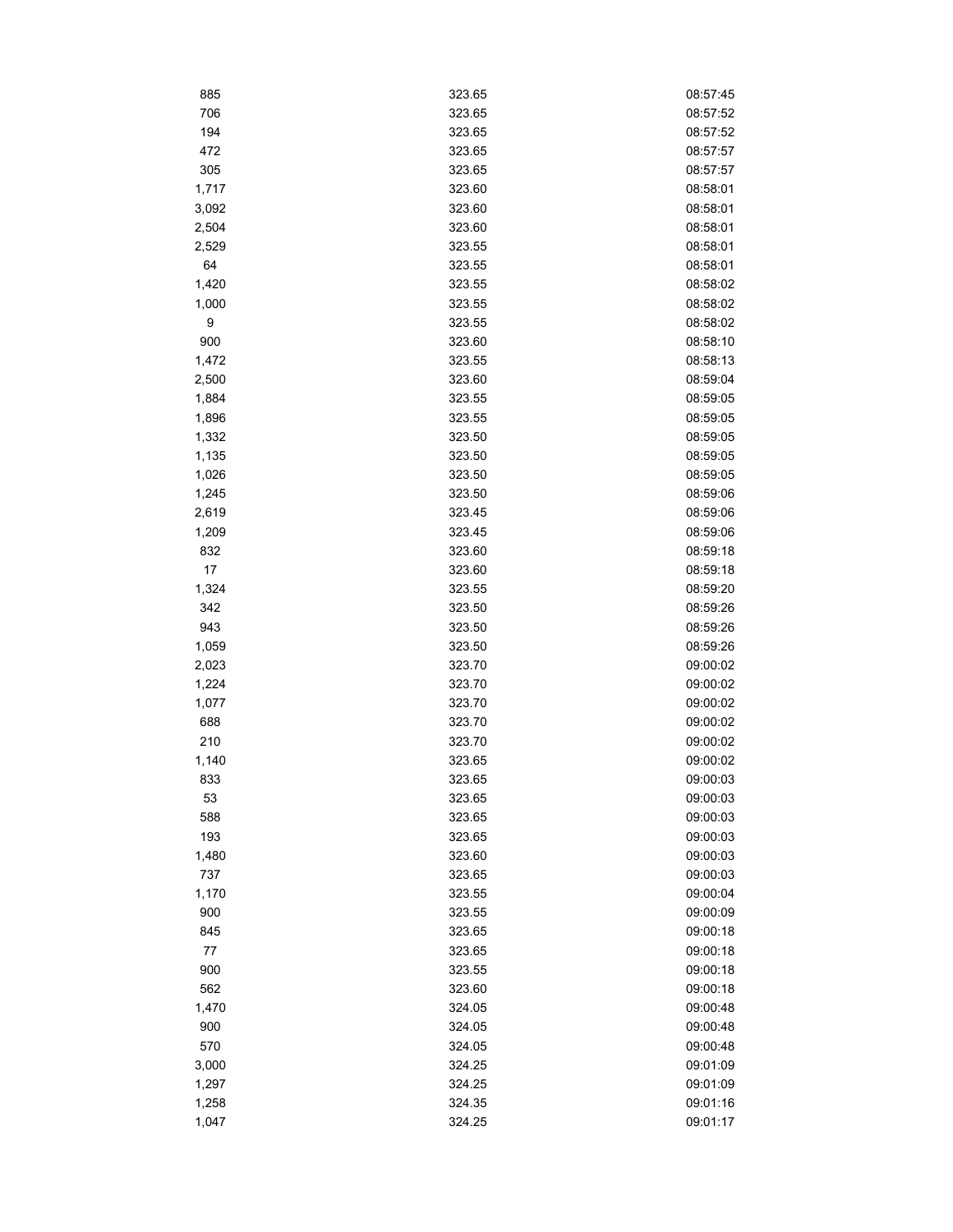| 3,067 | 324.25           | 09:01:17             |
|-------|------------------|----------------------|
| 2,179 | 324.20           | 09:01:22             |
| 912   | 324.20           | 09:01:22             |
| 1,145 | 324.20           | 09:01:23             |
| 1,530 | 324.15           | 09:01:23             |
| 1,078 | 324.10           | 09:01:31             |
| 544   | 324.05           | 09:01:35             |
| 665   | 324.00           | 09:01:35             |
| 560   | 324.05           | 09:01:35             |
| 142   | 323.95           | 09:01:35             |
| 1,308 | 324.00           | 09:01:45             |
| 917   | 323.95           | 09:01:45             |
| 4,520 | 323.50           | 09:02:30             |
| 1,309 | 323.50           | 09:02:30             |
| 2,858 | 323.80           | 09:02:40             |
| 1,316 | 323.80           | 09:02:40             |
| 1,556 | 323.75           | 09:02:40             |
| 1,370 | 323.85           | 09:02:41             |
| 1,169 | 323.85           | 09:02:41             |
| 2,055 | 323.90           | 09:02:45             |
| 1,133 | 323.90           | 09:02:45             |
| 1,600 | 323.85           | 09:02:48             |
| 138   |                  |                      |
|       | 323.40<br>323.40 | 09:03:21<br>09:03:39 |
| 4,497 | 323.40           |                      |
| 1,960 |                  | 09:03:39             |
| 1,533 | 323.40           | 09:03:39             |
| 1,343 | 323.40           | 09:03:39             |
| 1,266 | 323.35           | 09:03:39             |
| 1,312 | 323.35           | 09:03:39             |
| 1,325 | 323.35           | 09:03:42             |
| 1,378 | 323.35           | 09:03:42             |
| 1,378 | 323.35           | 09:03:43             |
| 2,253 | 323.50           | 09:04:18             |
| 1,307 | 323.50           | 09:04:18             |
| 1,562 | 323.45           | 09:04:18             |
| 91    | 323.40           | 09:04:18             |
| 1,471 | 323.40           | 09:04:18             |
| 126   | 323.35           | 09:04:18             |
| 1,048 | 323.40           | 09:04:41             |
| 885   | 323.35           | 09:04:41             |
| 1,693 | 323.30           | 09:04:41             |
| 361   | 323.30           | 09:04:41             |
| 1,281 | 323.30           | 09:04:41             |
| 1,030 | 323.30           | 09:04:50             |
| 734   | 323.30           | 09:04:50             |
| 27    | 323.40           | 09:05:09             |
| 1,073 | 323.40           | 09:05:11             |
| 5,395 | 323.40           | 09:05:29             |
| 885   | 323.45           | 09:05:29             |
| 563   | 323.35           | 09:05:29             |
| 781   | 323.35           | 09:05:29             |
| 2,604 | 323.45           | 09:05:37             |
| 710   | 323.40           | 09:05:37             |
| 1,400 | 323.45           | 09:05:48             |
| 1,942 | 323.60           | 09:05:50             |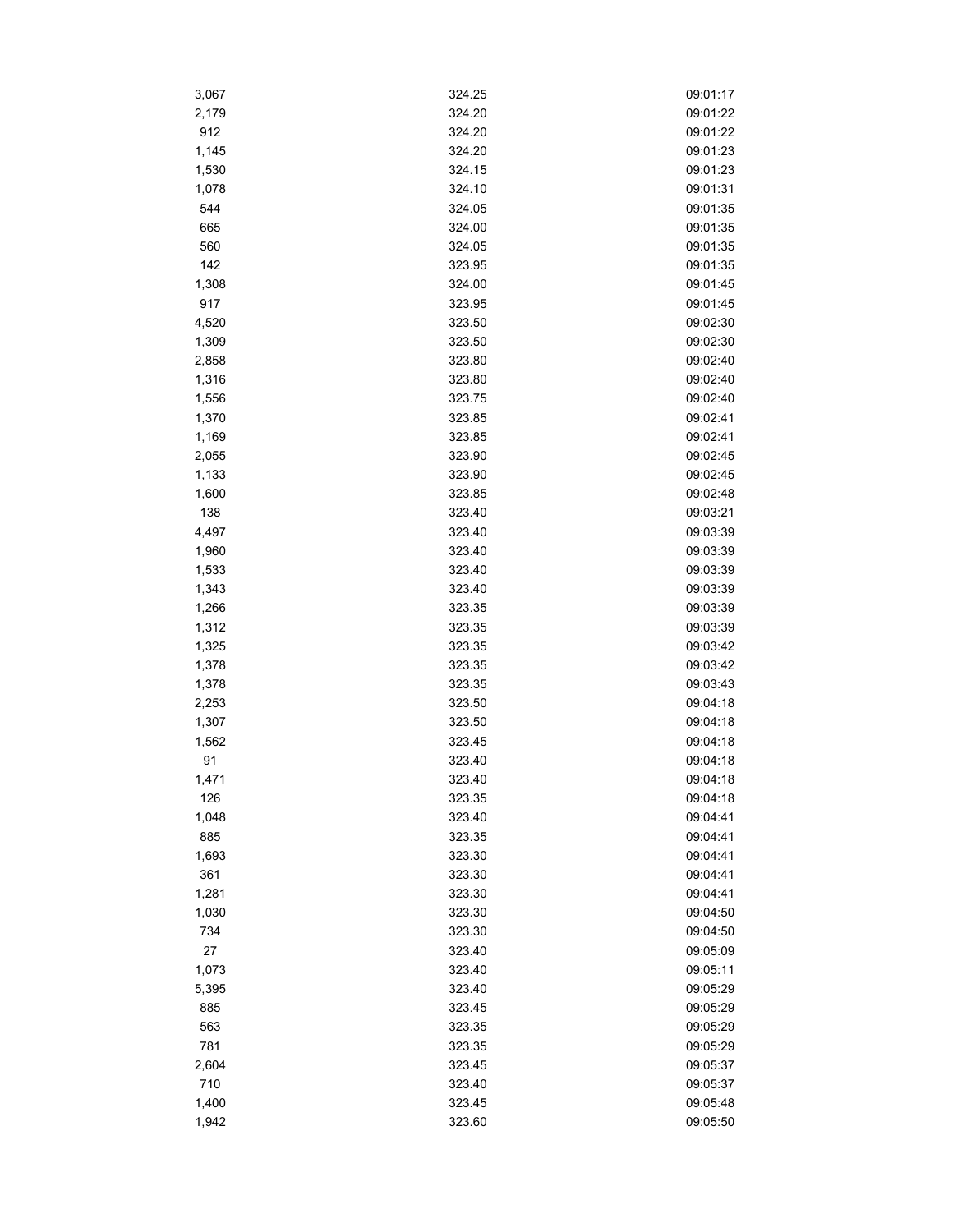| 1,364 | 323.55 | 09:05:50 |
|-------|--------|----------|
| 603   | 323.50 | 09:05:55 |
| 555   | 323.50 | 09:05:55 |
| 608   | 323.50 | 09:05:55 |
| 1,371 | 323.75 | 09:06:14 |
| 1,300 | 323.75 | 09:06:14 |
| 108   | 323.75 | 09:06:14 |
| 1,160 | 323.70 | 09:06:15 |
| 552   | 323.70 | 09:06:15 |
| 858   | 323.70 | 09:06:15 |
| 383   | 323.70 | 09:06:15 |
| 1,511 | 324.00 | 09:06:33 |
| 900   | 324.40 | 09:06:50 |
| 1,153 | 324.40 | 09:06:52 |
| 1,710 | 324.35 | 09:06:52 |
| 992   | 324.35 | 09:06:52 |
| 808   | 324.35 | 09:06:52 |
| 452   | 324.35 | 09:06:52 |
| 309   | 324.35 | 09:06:52 |
| 297   | 324.35 | 09:06:52 |
| 224   | 324.35 | 09:06:52 |
| 166   | 324.35 | 09:06:52 |
| 143   | 324.35 | 09:06:52 |
| 1,138 | 324.35 | 09:06:56 |
| 690   | 324.35 | 09:07:01 |
| 210   | 324.35 | 09:07:01 |
|       |        |          |
| 900   | 324.35 | 09:07:01 |
| 1,745 | 324.50 | 09:07:09 |
| 1,069 | 324.45 | 09:07:10 |
| 1,225 | 324.45 | 09:07:10 |
| 1,200 | 324.45 | 09:07:10 |
| 367   | 324.45 | 09:07:10 |
| 1,135 | 324.85 | 09:08:05 |
| 1,091 | 324.80 | 09:08:07 |
| 681   | 324.80 | 09:08:07 |
| 4,191 | 324.80 | 09:08:07 |
| 3,415 | 324.75 | 09:08:07 |
| 1,243 | 324.75 | 09:08:07 |
| 1,498 | 324.70 | 09:08:07 |
| 451   | 324.65 | 09:08:08 |
| 729   | 324.65 | 09:08:12 |
| 456   | 324.65 | 09:08:12 |
| 156   | 324.65 | 09:08:12 |
| 771   | 324.60 | 09:08:12 |
| 900   | 324.50 | 09:08:26 |
| 620   | 324.55 | 09:09:49 |
| 1,106 | 324.55 | 09:09:49 |
| 393   | 324.55 | 09:09:49 |
| 2,013 | 324.75 | 09:09:58 |
| 1,189 | 324.75 | 09:09:59 |
| 1,100 | 324.75 | 09:09:59 |
| 900   | 324.75 | 09:09:59 |
| 93    | 324.75 | 09:09:59 |
| 663   | 324.80 | 09:10:00 |
| 2,161 | 324.70 | 09:10:03 |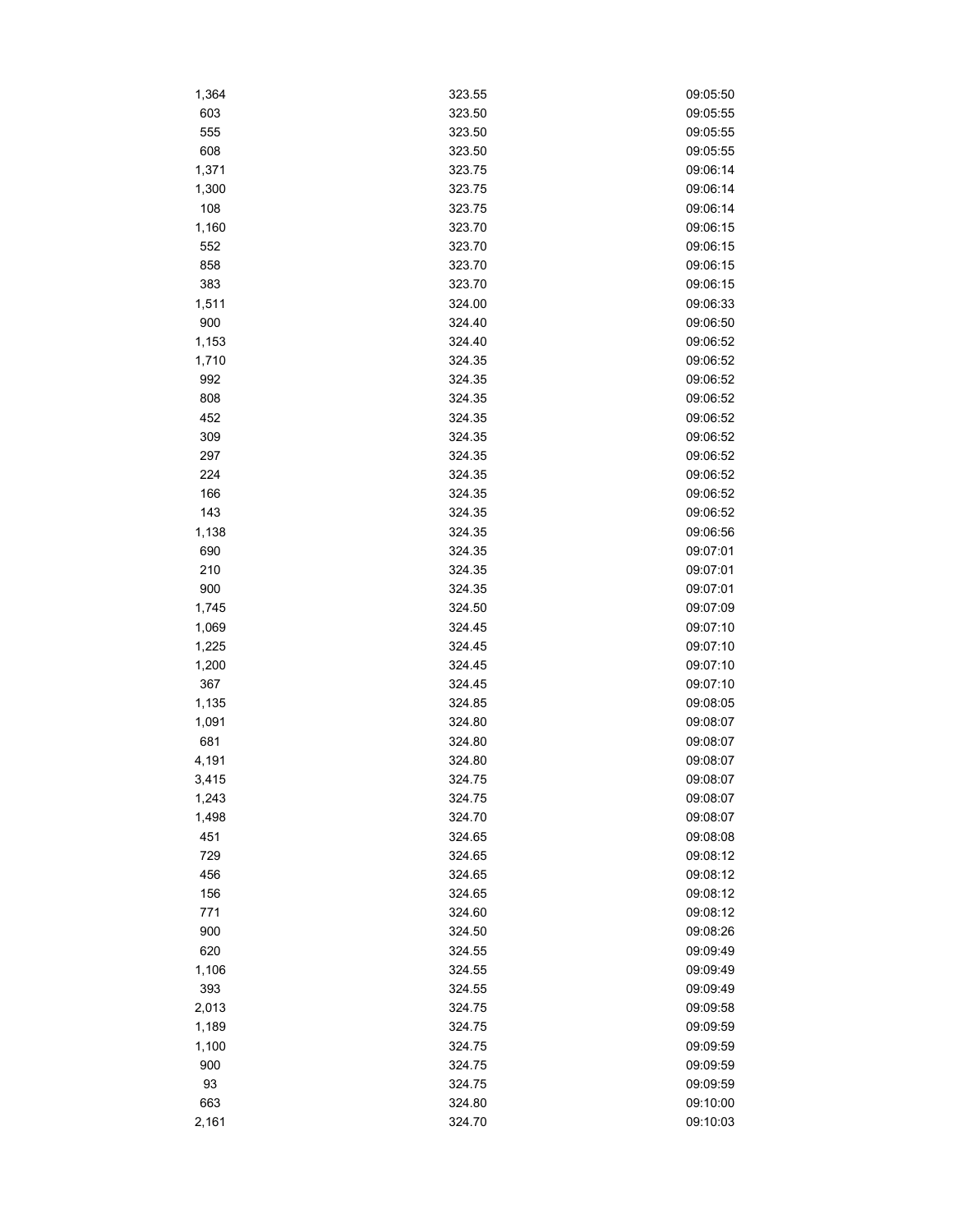| 1,704      | 324.70           | 09:10:08 |
|------------|------------------|----------|
| 298        | 324.70           | 09:10:08 |
| 2,225      | 324.65           | 09:10:12 |
| 900        | 324.75           | 09:10:20 |
| 542        | 324.75           | 09:10:20 |
| 900        | 324.75           | 09:10:24 |
| 718        | 324.70           | 09:10:32 |
| 257        | 324.75           | 09:10:35 |
| 900        | 324.75           | 09:10:36 |
| 734        | 324.75           | 09:10:36 |
| 4,316      | 324.70           | 09:10:36 |
| 300        | 324.70           | 09:10:36 |
| 1,719      | 324.70           | 09:10:36 |
| 1,448      | 324.70           | 09:10:36 |
| 1,801      | 324.65           | 09:10:37 |
| 1,346      | 324.65           | 09:10:37 |
| 946        | 324.65           | 09:10:37 |
| 439        | 324.65           | 09:10:37 |
| 939        | 324.65           | 09:10:37 |
| 603        | 324.65           | 09:10:41 |
| 369        | 324.65           | 09:10:41 |
| 232        | 324.65           | 09:10:41 |
| 173        | 324.65           | 09:10:41 |
| 2,770      | 324.65           | 09:10:41 |
|            |                  | 09:10:41 |
| 550<br>304 | 324.65<br>324.65 | 09:10:41 |
|            |                  |          |
| 246        | 324.70           | 09:10:44 |
| 1,783      | 324.65           | 09:10:46 |
| 1,251      | 324.60           | 09:10:46 |
| 1,251      | 324.55           | 09:10:46 |
| 1,343      | 324.95           | 09:11:45 |
| 1,359      | 324.95           | 09:11:46 |
| 263        | 324.95           | 09:11:46 |
| 2,117      | 324.95           | 09:11:47 |
| 1,775      | 324.95           | 09:11:47 |
| 1,179      | 324.95           | 09:11:47 |
| 3,843      | 324.95           | 09:11:54 |
| 900        | 324.95           | 09:11:54 |
| 960        | 324.95           | 09:11:59 |
| 411        | 324.95           | 09:11:59 |
| 1,106      | 324.95           | 09:11:59 |
| 606        | 324.95           | 09:11:59 |
| 124        | 324.95           | 09:11:59 |
| 1,192      | 324.95           | 09:11:59 |
| 1,262      | 324.90           | 09:11:59 |
| 1,029      | 324.95           | 09:12:11 |
| 944        | 324.90           | 09:12:21 |
| 1,748      | 324.90           | 09:12:26 |
| 540        | 324.90           | 09:12:26 |
| 1,609      | 324.85           | 09:12:26 |
| 1,226      | 324.85           | 09:12:26 |
| 1,042      | 324.80           | 09:12:28 |
| 1,546      | 324.90           | 09:12:53 |
| 885        | 325.00           | 09:13:18 |
| 869        | 325.00           | 09:13:18 |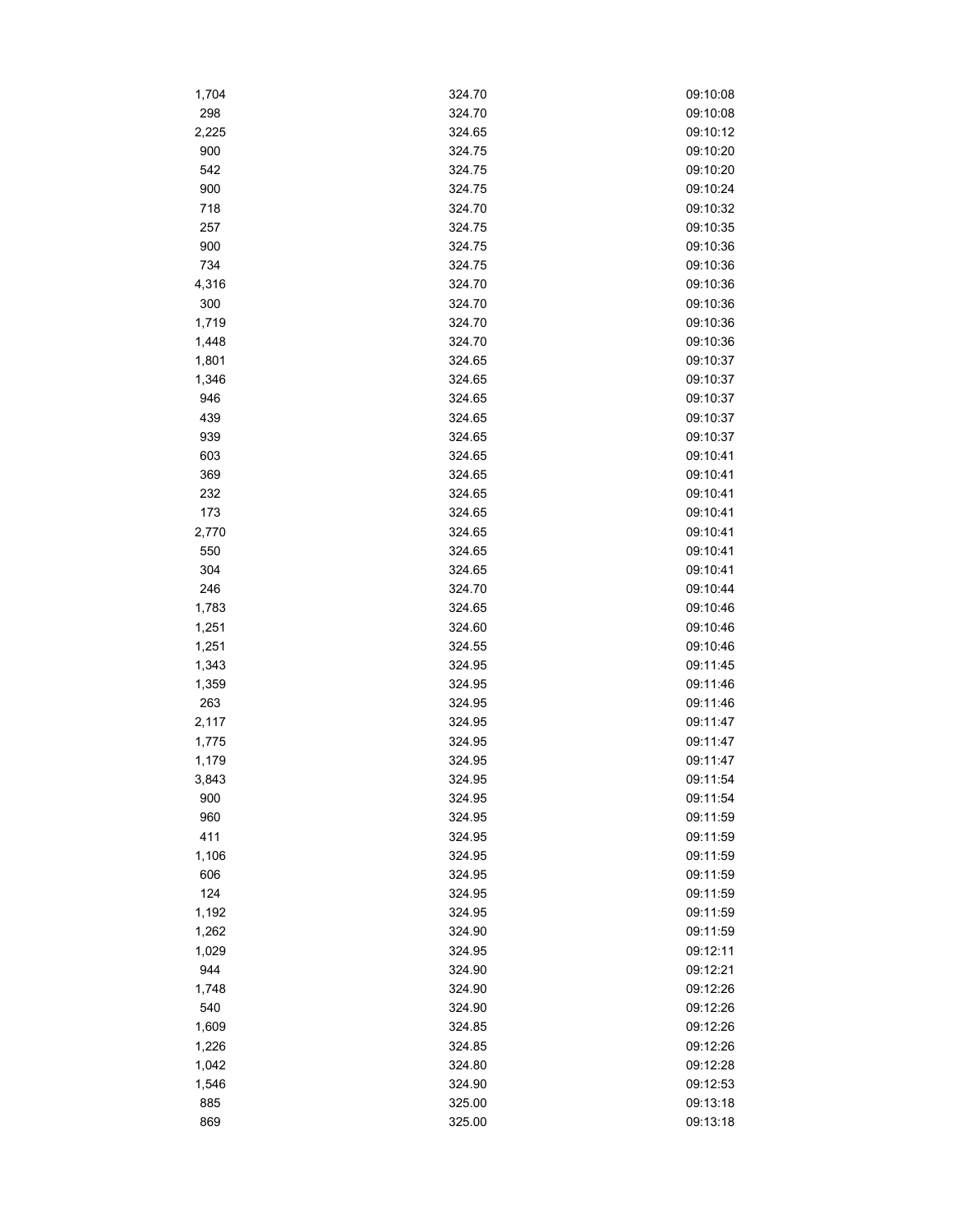| 16    | 325.00 | 09:13:18 |
|-------|--------|----------|
| 2,305 | 324.95 | 09:13:18 |
| 1,199 | 324.95 | 09:13:18 |
| 3,827 | 324.90 | 09:13:23 |
| 1,394 | 324.90 | 09:13:23 |
| 1,100 | 325.00 | 09:13:31 |
| 1,021 | 325.00 | 09:13:31 |
| 1,717 | 325.00 | 09:13:33 |
| 563   | 324.95 | 09:13:41 |
| 1,405 | 324.95 | 09:13:41 |
| 985   | 324.90 | 09:13:41 |
| 1,040 | 324.85 | 09:13:48 |
| 865   | 324.80 | 09:13:49 |
| 3,013 | 324.70 | 09:14:11 |
| 1,703 | 324.70 | 09:14:11 |
| 1,535 | 324.70 | 09:14:12 |
| 1,496 | 324.70 | 09:14:12 |
| 1,179 | 324.65 | 09:14:12 |
| 141   | 324.65 | 09:14:13 |
| 958   | 324.90 | 09:14:59 |
|       |        |          |
| 130   | 325.05 | 09:15:07 |
| 1,044 | 325.05 | 09:15:07 |
| 5,433 | 325.00 | 09:15:08 |
| 1,084 | 325.00 | 09:15:08 |
| 652   | 325.00 | 09:15:08 |
| 2,881 | 325.10 | 09:15:11 |
| 1,467 | 325.10 | 09:15:11 |
| 1,264 | 325.05 | 09:15:11 |
| 885   | 325.30 | 09:15:37 |
| 2,689 | 325.30 | 09:15:40 |
| 1,179 | 325.25 | 09:15:40 |
| 939   | 325.30 | 09:15:40 |
| 710   | 325.20 | 09:15:40 |
| 939   | 325.20 | 09:15:40 |
| 1,704 | 325.20 | 09:15:58 |
| 599   | 325.15 | 09:15:58 |
| 407   | 325.15 | 09:15:58 |
| 407   | 325.15 | 09:15:58 |
| 1,608 | 325.05 | 09:16:02 |
| 106   | 325.05 | 09:16:02 |
| 876   | 325.05 | 09:16:14 |
| 3,899 | 324.60 | 09:17:49 |
| 1,575 | 324.60 | 09:17:49 |
| 2,000 | 324.60 | 09:17:49 |
| 583   | 324.60 | 09:17:49 |
| 3,049 | 324.60 | 09:18:09 |
| 2,729 | 324.60 | 09:18:09 |
| 2,117 | 324.60 | 09:18:09 |
| 1,103 | 324.60 | 09:18:09 |
| 2,535 | 324.55 | 09:18:09 |
| 772   | 324.55 | 09:18:09 |
| 4     | 324.60 | 09:18:09 |
| 240   | 324.55 | 09:18:10 |
| 1,404 | 324.65 | 09:18:37 |
| 1,446 | 324.65 | 09:18:41 |
|       |        |          |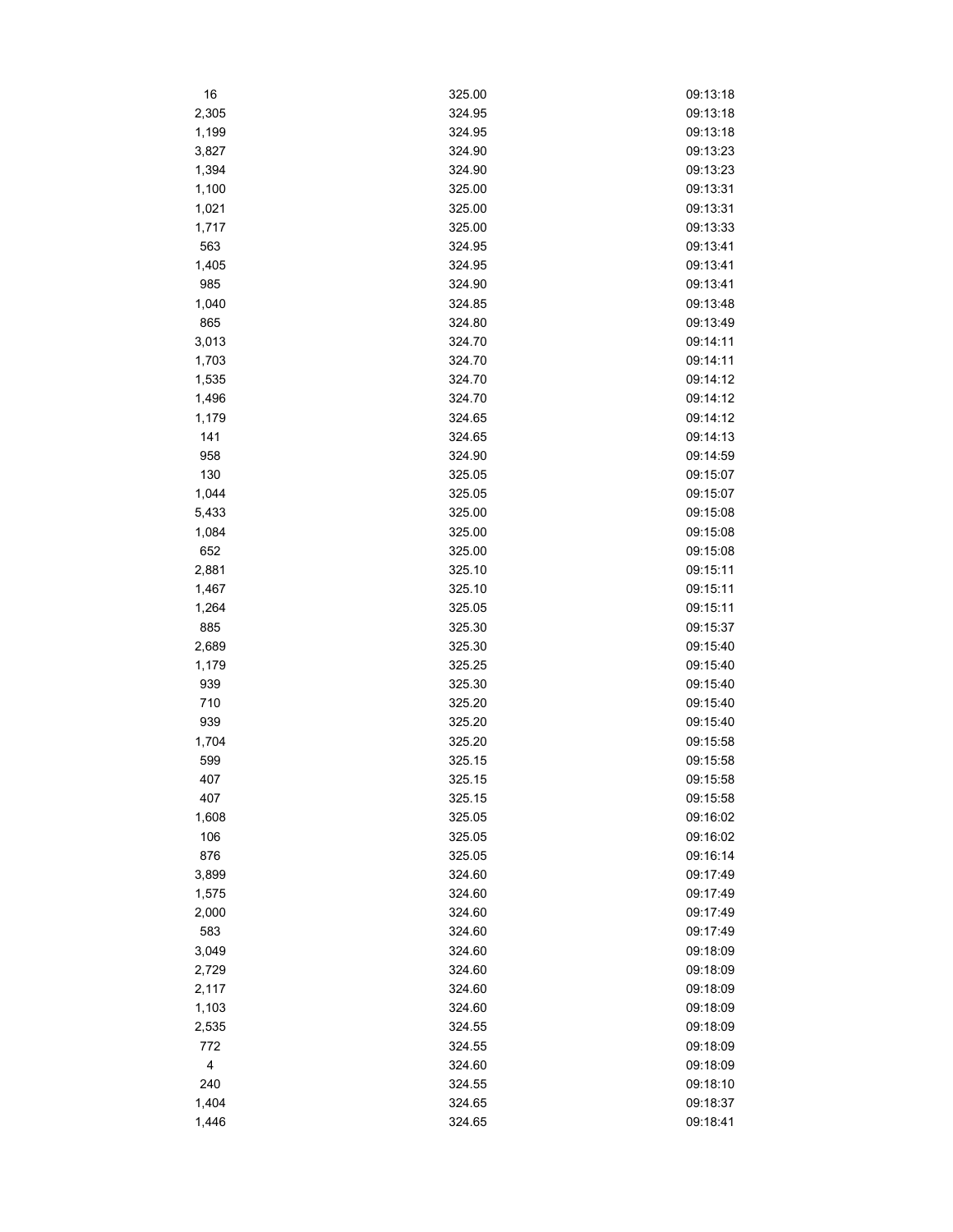| 5,354 | 324.60 | 09:18:41 |
|-------|--------|----------|
| 776   | 324.60 | 09:18:41 |
| 711   | 324.60 | 09:18:41 |
| 115   | 324.60 | 09:18:41 |
| 2,203 | 324.55 | 09:18:45 |
| 962   | 324.55 | 09:18:45 |
| 1,212 | 324.50 | 09:18:52 |
| 850   | 324.45 | 09:18:52 |
| 668   | 324.45 | 09:18:53 |
| 3,665 | 324.65 | 09:20:06 |
| 1,922 | 324.65 | 09:20:22 |
| 885   | 324.65 | 09:20:22 |
| 885   | 324.65 | 09:20:22 |
| 800   | 325.10 | 09:21:20 |
| 2,590 | 325.15 | 09:21:26 |
| 2,094 | 325.15 | 09:21:26 |
| 57    | 325.15 | 09:21:26 |
| 1,470 | 325.10 | 09:21:26 |
| 964   | 325.10 | 09:21:26 |
| 196   | 325.10 | 09:21:26 |
| 2,000 | 325.15 | 09:21:26 |
| 12    | 325.15 | 09:21:26 |
| 4,379 | 325.10 | 09:21:26 |
| 984   | 325.10 | 09:21:26 |
| 2,166 | 325.05 | 09:21:26 |
| 1,959 | 325.05 | 09:21:26 |
| 1,858 | 325.05 | 09:21:26 |
| 2,280 | 325.00 | 09:21:28 |
| 1,118 | 325.00 | 09:21:28 |
| 536   | 325.00 | 09:21:28 |
| 867   | 325.15 | 09:21:54 |
| 685   | 325.15 | 09:21:54 |
| 3,087 | 325.10 | 09:22:08 |
| 991   | 325.10 | 09:22:08 |
| 4,311 | 325.05 | 09:22:10 |
| 2,794 | 325.05 | 09:22:11 |
| 694   | 325.05 | 09:22:11 |
| 1,524 | 325.05 | 09:22:18 |
| 977   | 325.05 | 09:22:30 |
| 1,453 | 325.05 | 09:23:12 |
| 5,724 | 325.00 | 09:23:15 |
| 1,681 | 325.00 | 09:23:15 |
| 944   | 325.00 | 09:23:15 |
| 2,355 | 324.95 | 09:23:15 |
| 1,827 | 325.00 | 09:23:15 |
| 900   | 325.00 | 09:23:15 |
| 753   | 324.95 | 09:23:15 |
| 663   | 324.95 | 09:23:15 |
| 343   | 324.95 | 09:23:15 |
| 255   | 324.95 | 09:23:15 |
| 687   | 324.65 | 09:23:39 |
| 854   | 325.00 | 09:24:56 |
| 873   | 325.00 | 09:24:57 |
| 869   | 325.00 | 09:24:58 |
| 844   | 325.00 | 09:24:58 |
|       |        |          |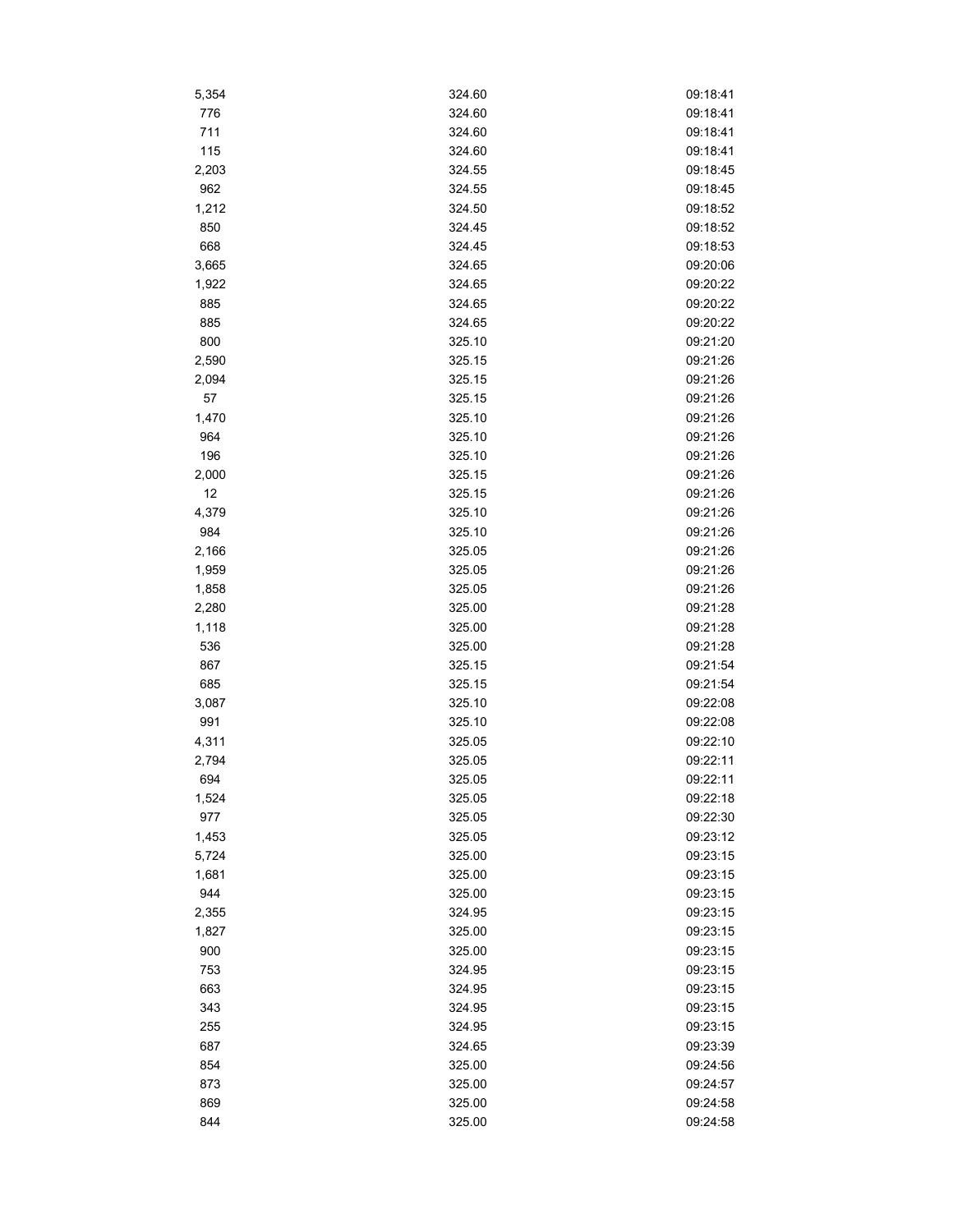| 4     | 325.00 | 09:24:59 |
|-------|--------|----------|
| 261   | 325.00 | 09:24:59 |
| 663   | 325.00 | 09:25:00 |
| 3,138 | 324.95 | 09:25:01 |
| 1,909 | 324.95 | 09:25:01 |
| 2,159 | 324.90 | 09:25:01 |
| 1,924 | 324.90 | 09:25:01 |
| 328   | 324.90 | 09:25:01 |
| 1,877 | 324.90 | 09:25:01 |
| 3,890 | 324.85 | 09:25:01 |
| 1,358 | 324.85 | 09:25:01 |
| 1,317 | 324.85 | 09:25:01 |
| 1,812 | 324.80 | 09:25:01 |
| 993   | 324.85 | 09:25:01 |
| 483   | 324.85 | 09:25:01 |
| 1,491 | 324.65 | 09:25:36 |
| 1,484 | 324.55 | 09:25:55 |
| 2,693 | 324.50 | 09:26:00 |
| 1,995 | 324.50 | 09:26:00 |
| 900   | 324.50 | 09:26:00 |
| 1,250 | 324.45 | 09:26:01 |
| 423   | 324.40 | 09:26:01 |
| 153   | 324.40 | 09:26:01 |
| 177   | 324.40 | 09:26:01 |
| 1,077 | 324.40 | 09:26:01 |
| 940   | 324.35 | 09:26:05 |
| 1,707 | 324.05 | 09:26:32 |
| 11    | 324.05 | 09:26:32 |
| 1,207 | 324.00 | 09:26:32 |
| 638   | 324.05 | 09:26:32 |
| 500   | 324.00 | 09:26:32 |
| 300   | 324.05 | 09:26:32 |
| 2,491 | 324.10 | 09:26:57 |
| 1,502 | 324.10 | 09:26:57 |
| 1,488 | 324.15 | 09:26:57 |
| 638   | 324.10 | 09:26:57 |
| 236   | 324.10 | 09:26:57 |
| 2,579 | 324.05 | 09:27:01 |
| 2,129 | 324.10 | 09:27:01 |
| 298   | 324.10 | 09:27:01 |
| 3,267 | 324.05 | 09:28:01 |
| 1,481 | 324.05 | 09:28:01 |
| 1,043 | 324.05 | 09:28:01 |
| 209   | 324.05 | 09:28:01 |
| 3,428 | 324.35 | 09:28:11 |
| 1,117 | 324.35 | 09:28:11 |
| 2,326 | 324.30 | 09:28:22 |
| 1,060 | 324.30 | 09:28:22 |
| 937   | 324.25 | 09:28:22 |
| 644   | 324.25 | 09:28:22 |
| 54    | 324.25 | 09:28:22 |
| 819   | 324.55 | 09:29:04 |
| 1,252 | 324.50 | 09:29:05 |
| 93    | 324.50 | 09:29:05 |
|       |        |          |
| 1,950 | 324.45 | 09:29:15 |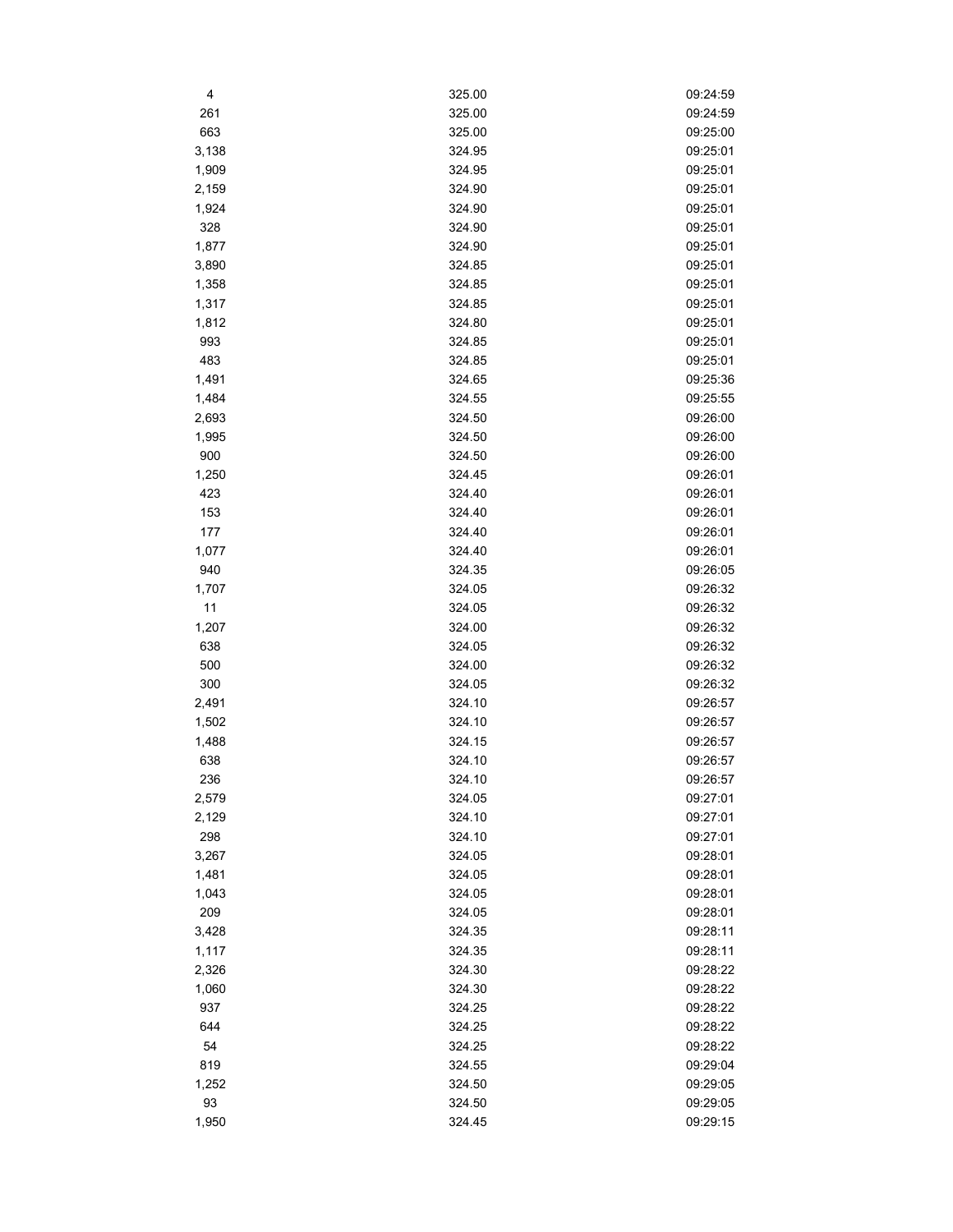| 1,489 | 324.45 | 09:29:15 |
|-------|--------|----------|
| 810   | 324.45 | 09:29:15 |
| 900   | 324.45 | 09:29:15 |
| 1,428 | 324.45 | 09:29:15 |
| 750   | 324.45 | 09:29:15 |
| 135   | 324.45 | 09:29:15 |
| 4,376 | 324.50 | 09:29:39 |
| 2,935 | 324.60 | 09:30:11 |
| 689   | 324.55 | 09:30:11 |
| 661   | 324.55 | 09:30:11 |
| 627   | 324.55 | 09:30:11 |
| 2,435 | 324.60 | 09:30:23 |
| 1,730 | 324.60 | 09:30:23 |
| 2,070 | 324.55 | 09:30:26 |
| 107   | 324.55 | 09:30:26 |
| 1,514 | 324.55 | 09:30:27 |
| 1,367 | 324.50 | 09:30:36 |
| 1,127 | 324.50 | 09:30:36 |
| 1,092 | 324.50 | 09:30:36 |
| 126   | 324.50 | 09:30:36 |
| 1,106 | 324.55 | 09:30:59 |
| 842   | 324.55 | 09:30:59 |
| 1,429 | 324.50 | 09:31:01 |
| 736   | 324.50 | 09:31:01 |
|       |        |          |
| 1,074 | 324.45 | 09:31:04 |
| 885   | 324.40 | 09:31:06 |
| 1,106 | 324.25 | 09:31:13 |
| 1,503 | 324.20 | 09:31:16 |
| 777   | 324.20 | 09:31:16 |
| 1,123 | 324.20 | 09:31:47 |
| 1,390 | 324.20 | 09:32:11 |
| 573   | 324.20 | 09:32:11 |
| 327   | 324.20 | 09:32:11 |
| 3,627 | 324.15 | 09:32:12 |
| 975   | 324.15 | 09:32:12 |
| 703   | 324.10 | 09:32:12 |
| 1,228 | 324.10 | 09:32:13 |
| 51    | 324.10 | 09:32:13 |
| 769   | 324.05 | 09:32:13 |
| 150   | 324.00 | 09:32:13 |
| 1,205 | 323.70 | 09:32:29 |
| 2,926 | 323.45 | 09:33:09 |
| 701   | 323.45 | 09:33:09 |
| 1,389 | 323.45 | 09:33:09 |
| 1,591 | 323.40 | 09:33:09 |
| 821   | 323.40 | 09:33:10 |
| 885   | 323.40 | 09:33:10 |
| 766   | 323.35 | 09:33:10 |
| 1,205 | 323.35 | 09:33:22 |
| 4,167 | 323.05 | 09:34:03 |
| 885   | 323.05 | 09:34:03 |
| 1,107 | 323.05 | 09:34:06 |
| 1,480 | 323.05 | 09:34:07 |
| 1,107 | 323.00 | 09:34:07 |
| 1,039 | 323.00 | 09:34:07 |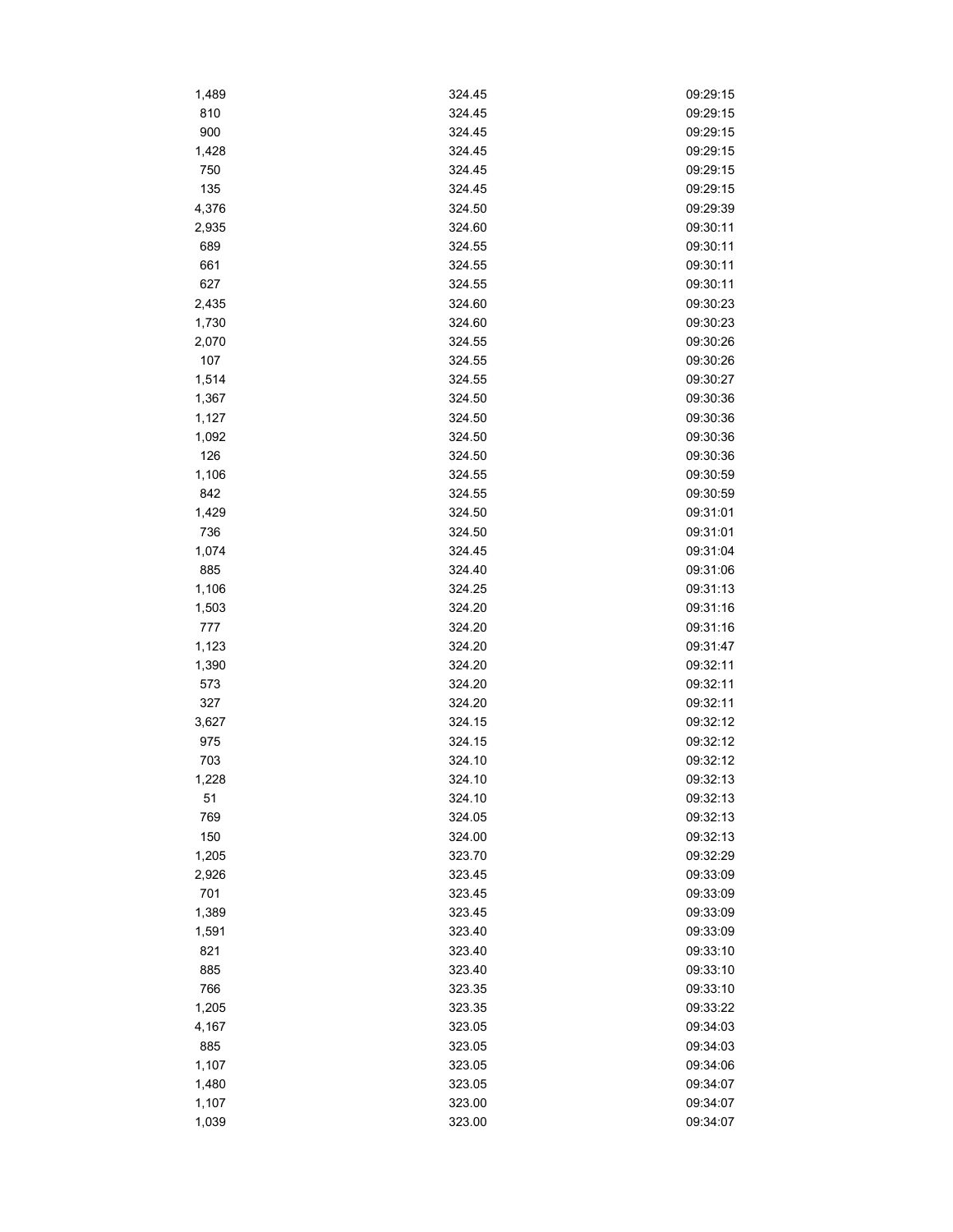| 147        | 323.00 | 09:34:07             |
|------------|--------|----------------------|
| 1,204      | 323.05 | 09:34:28             |
| 3,232      | 323.00 | 09:34:52             |
| 2,625      | 322.95 | 09:34:53             |
| 116        | 322.90 | 09:34:53             |
| 1,338      | 322.85 | 09:35:06             |
| 1,260      | 322.85 | 09:35:21             |
| 1,198      | 322.80 | 09:35:25             |
| 895        | 322.75 | 09:35:26             |
| 1,436      | 322.80 | 09:36:06             |
| 1,001      | 322.80 | 09:36:09             |
| 320        | 322.80 | 09:36:09             |
| 4,218      | 322.75 | 09:36:09             |
| 1,735      | 322.70 | 09:36:09             |
| 2,498      | 322.75 | 09:36:09             |
| 1,034      | 322.75 | 09:36:11             |
| 668        | 322.75 | 09:36:12             |
| 217        | 322.75 | 09:36:12             |
| 1,183      | 322.75 | 09:37:00             |
| 342        | 322.75 | 09:37:00             |
| 1,348      | 323.15 | 09:37:11             |
| 1,321      | 323.05 | 09:37:13             |
| 2,828      | 322.95 | 09:37:32             |
| 921        | 322.95 | 09:37:54             |
| 1,397      | 322.95 | 09:37:55             |
| 1,397      | 322.95 | 09:37:56             |
| 3,471      | 322.95 | 09:37:59             |
| 1,361      | 322.95 | 09:37:59             |
| 707        | 322.95 | 09:37:59             |
| 544        | 322.95 | 09:37:59             |
| 1,200      | 322.95 | 09:37:59             |
| 600        | 322.95 | 09:37:59             |
| 56         | 322.95 | 09:37:59             |
| 1,530      | 322.90 | 09:37:59             |
| 1,320      | 322.95 | 09:38:07             |
| 945        | 323.00 | 09:38:12             |
| 705        | 322.95 | 09:38:18             |
| 891        | 322.95 | 09:38:18             |
| 2,579      | 322.90 | 09:38:38             |
| 1,200      | 322.85 | 09:38:38             |
| 893        | 322.80 | 09:38:38             |
| 735        | 322.80 | 09:38:45             |
| 1,348      | 322.75 | 09:38:49             |
| 889        | 322.75 | 09:38:55             |
| 1,321      | 322.70 | 09:38:59             |
| 1,458      | 322.65 | 09:39:12             |
| 1,410      | 322.65 | 09:39:13             |
| 551        | 322.75 | 09:39:38             |
| 1,318      | 322.90 | 09:40:11             |
| 4,257      | 322.85 | 09:40:13             |
|            |        |                      |
| 885        | 322.85 | 09:40:13<br>09:40:15 |
| 2,151      | 322.80 |                      |
| 771<br>754 | 322.80 | 09:40:15<br>09:40:15 |
|            | 322.80 |                      |
| 900        | 322.85 | 09:40:24             |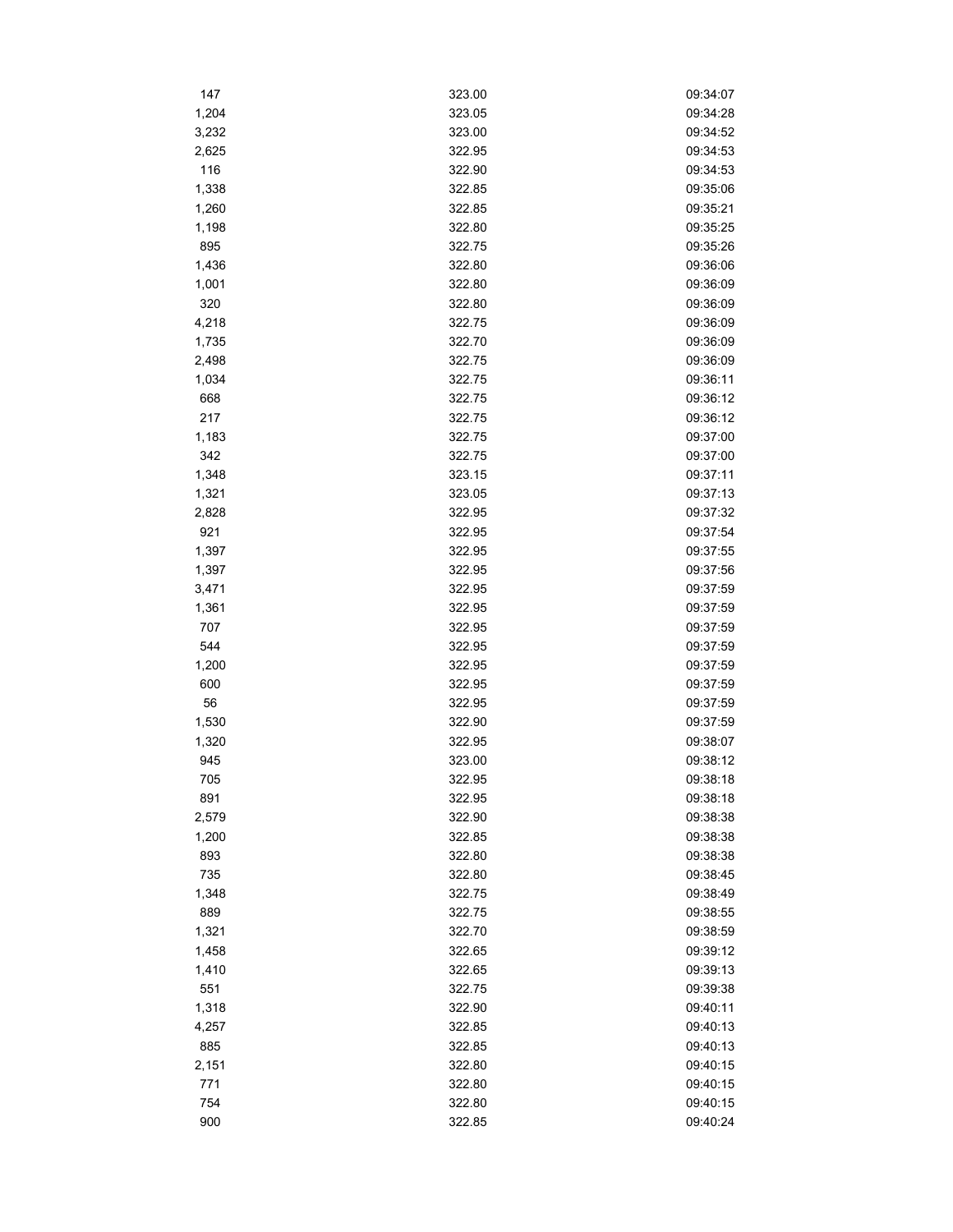| 73           | 322.90           | 09:40:40 |
|--------------|------------------|----------|
| 827          | 322.90           | 09:40:40 |
| 229          | 322.85           | 09:40:40 |
| 2,407        | 322.85           | 09:40:47 |
| 1,309        | 322.85           | 09:41:03 |
| 1,608        | 322.85           | 09:41:03 |
| 600          | 322.85           | 09:41:03 |
| 444          | 323.35           | 09:41:44 |
| 155          | 323.35           | 09:41:44 |
| 155          | 323.35           | 09:41:51 |
| 1,117        | 323.35           | 09:41:55 |
| 920          | 323.35           | 09:41:55 |
| 558          | 323.35           | 09:41:55 |
| 255          | 323.35           | 09:41:55 |
| 51           | 323.35           | 09:41:55 |
| 885          | 323.35           | 09:41:55 |
| 111          | 323.30           | 09:41:55 |
| 3,077        | 323.35           | 09:42:12 |
| 822          | 323.35           | 09:42:12 |
| 2,793        | 323.30           | 09:42:12 |
| 2,500        | 323.30           | 09:42:18 |
| 185          | 323.35           | 09:42:38 |
| 115          | 323.35           | 09:42:38 |
| 702          | 323.35           | 09:42:39 |
| 6,475        | 323.35           | 09:42:59 |
| 1,307        | 323.35           | 09:43:04 |
|              | 323.30           | 09:43:13 |
| 2,254<br>608 | 323.30           | 09:43:13 |
|              | 323.30           | 09:43:21 |
| 2,354        | 323.25           | 09:43:22 |
| 1,580<br>900 |                  | 09:43:22 |
| 333          | 323.25<br>323.25 | 09:43:22 |
|              |                  | 09:43:51 |
| 2,139        | 323.05           | 09:43:51 |
| 1,309        | 323.05           |          |
| 1,061        | 323.00<br>322.95 | 09:43:51 |
| 870          |                  | 09:43:59 |
| 1,021        | 323.05           | 09:44:20 |
| 360          | 323.00           | 09:44:24 |
| 1,308        | 323.05           | 09:44:43 |
| 3,437        | 323.00           | 09:45:02 |
| 1,502        | 322.95           | 09:45:04 |
| 2,268        | 322.90           | 09:45:16 |
| 885          | 322.90           | 09:45:16 |
| 3,704        | 323.15           | 09:46:11 |
| 2,553        | 323.15           | 09:46:11 |
| 1,267        | 323.15           | 09:46:11 |
| 808          | 323.15           | 09:46:15 |
| 347          | 323.15           | 09:46:15 |
| 59           | 323.15           | 09:46:15 |
| 900          | 323.15           | 09:46:16 |
| 900          | 323.15           | 09:46:16 |
| 900          | 323.15           | 09:46:16 |
| 1,185        | 323.10           | 09:46:17 |
| 466          | 323.10           | 09:46:17 |
| 1,672        | 323.10           | 09:46:17 |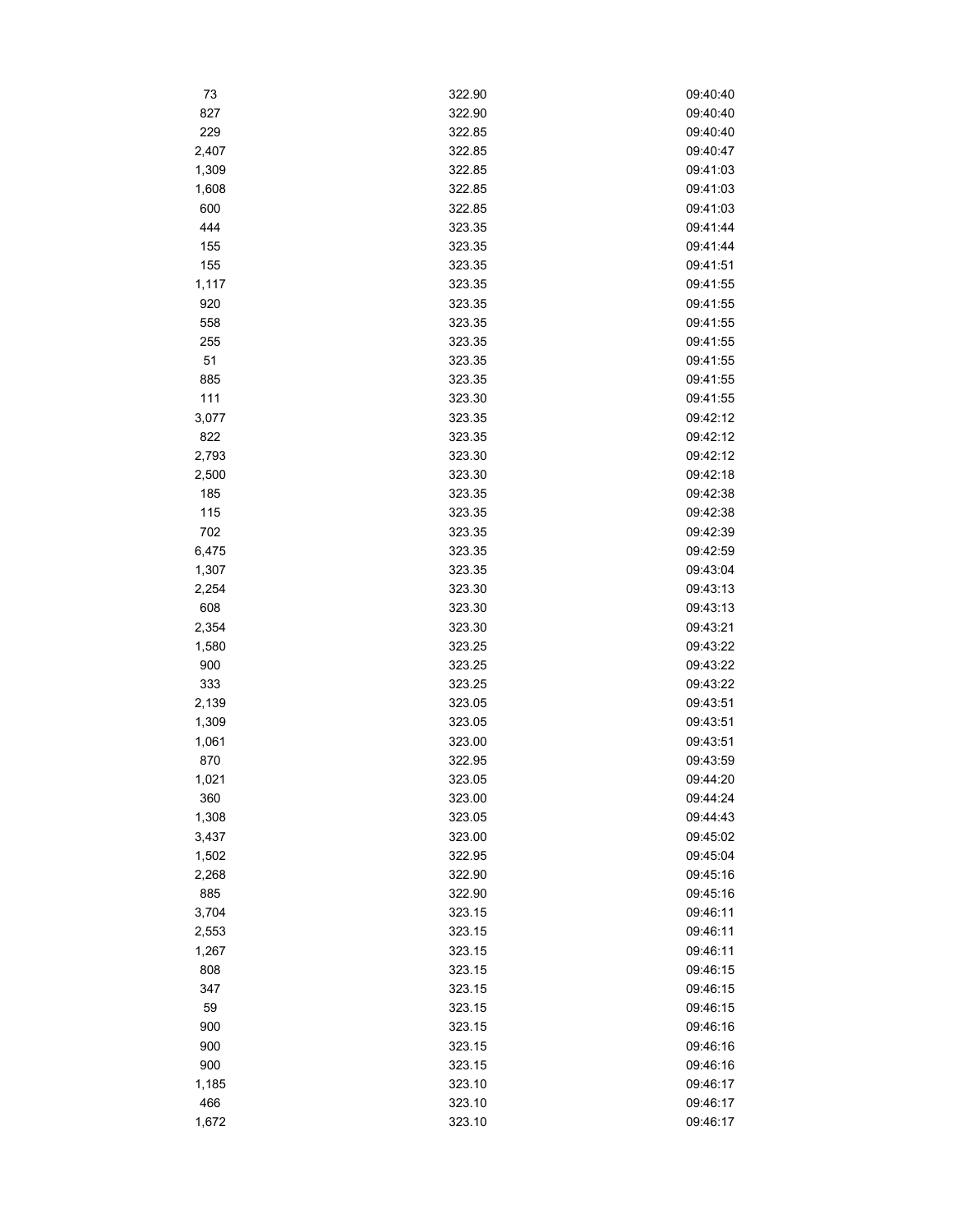| 361   | 323.05 | 09:46:23 |
|-------|--------|----------|
| 2,033 | 323.05 | 09:46:23 |
| 1,980 | 323.05 | 09:46:28 |
| 481   | 323.05 | 09:46:28 |
| 347   | 323.05 | 09:46:28 |
| 1,859 | 323.05 | 09:46:28 |
| 296   | 323.05 | 09:46:28 |
| 953   | 323.00 | 09:46:29 |
| 559   | 323.00 | 09:46:29 |
| 600   | 323.00 | 09:46:37 |
| 1,464 | 323.00 | 09:46:47 |
| 816   | 323.00 | 09:46:47 |
| 1,403 | 323.00 | 09:46:56 |
| 1,347 | 323.05 | 09:47:28 |
| 665   | 322.95 | 09:47:28 |
| 509   | 322.95 | 09:47:28 |
| 601   | 323.00 | 09:47:47 |
| 167   | 323.00 | 09:47:47 |
| 1,125 | 323.00 | 09:48:03 |
| 616   | 323.00 | 09:48:03 |
| 187   | 323.00 | 09:48:03 |
| 3,244 | 323.00 | 09:48:03 |
| 1,339 | 322.95 | 09:48:03 |
| 791   | 322.95 | 09:48:03 |
| 686   | 322.95 | 09:48:03 |
| 387   | 322.90 | 09:48:03 |
| 3,083 | 322.90 | 09:48:20 |
| 2,222 | 322.85 | 09:48:20 |
| 823   | 322.80 | 09:48:21 |
| 1,256 | 322.90 | 09:48:25 |
| 603   | 323.05 | 09:49:41 |
| 2,774 | 323.05 | 09:49:41 |
| 1,226 | 323.05 | 09:49:41 |
| 749   | 323.05 | 09:49:41 |
| 609   | 323.05 | 09:49:41 |
| 1,787 | 323.05 | 09:49:49 |
| 1,409 | 323.05 | 09:49:49 |
| 1,247 | 323.05 | 09:49:49 |
| 1,038 | 323.05 | 09:49:49 |
| 924   | 323.05 | 09:49:49 |
| 298   | 323.05 | 09:49:49 |
| 2,107 | 323.05 | 09:49:50 |
| 285   | 323.05 | 09:49:50 |
| 997   | 323.05 | 09:49:51 |
| 845   | 323.05 | 09:49:51 |
| 773   | 323.05 | 09:49:51 |
| 314   | 323.05 | 09:49:51 |
| 118   | 323.05 | 09:50:01 |
| 1,252 | 323.05 | 09:50:03 |
| 900   | 323.10 | 09:50:19 |
| 733   | 323.05 | 09:50:19 |
| 1,059 | 323.05 | 09:50:24 |
| 960   | 323.05 | 09:50:24 |
| 607   | 323.05 | 09:50:24 |
| 1,064 | 323.15 | 09:51:11 |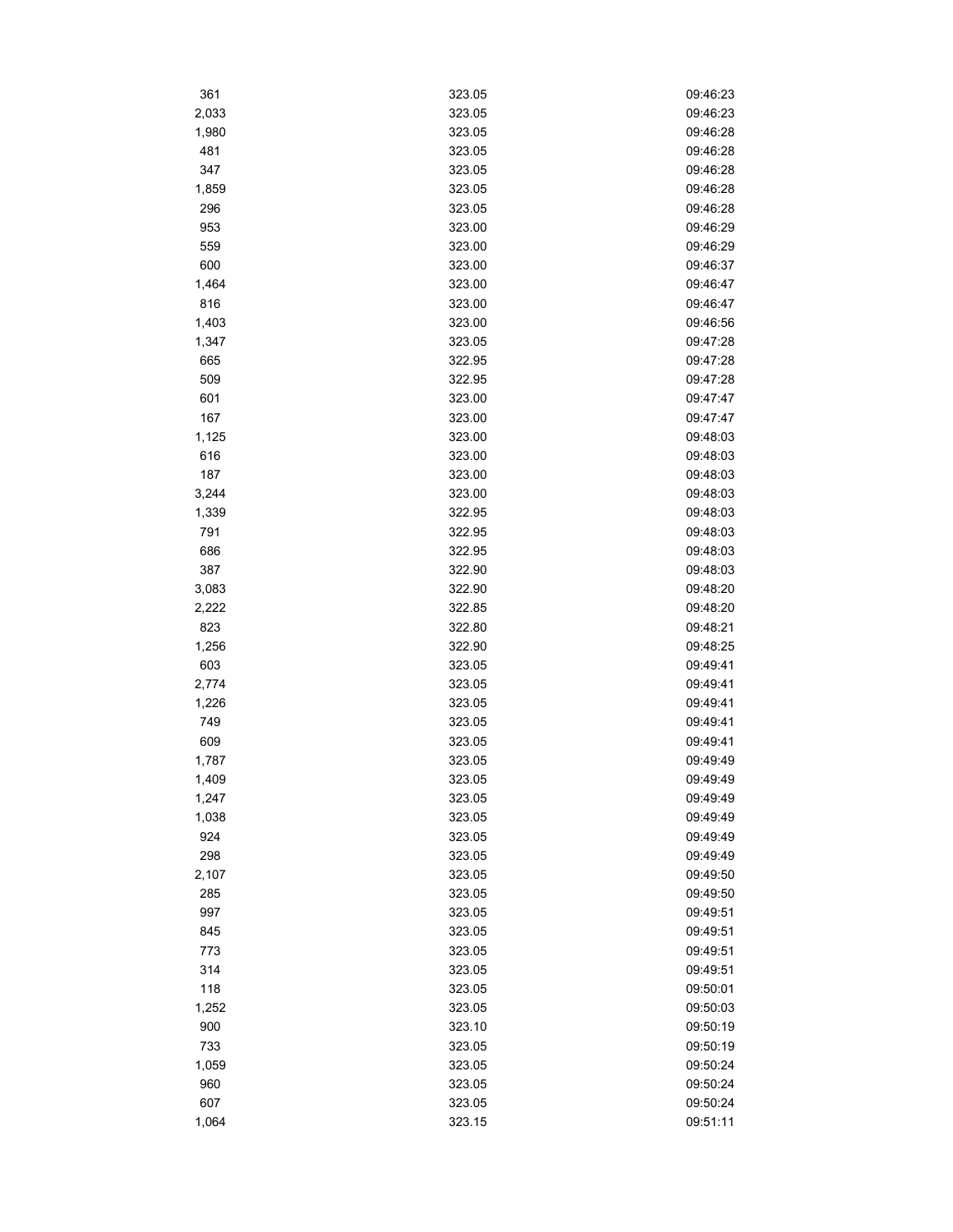| 900        | 323.45 | 09:51:20             |
|------------|--------|----------------------|
| 4,568      | 323.40 | 09:51:31             |
| 915        | 323.40 | 09:51:31             |
| 2,748      | 323.35 | 09:51:40             |
| 1,132      | 323.35 | 09:51:40             |
| 225        | 323.35 | 09:51:40             |
| 1,185      | 323.35 | 09:51:40             |
| 465        | 323.35 | 09:51:40             |
| 1,894      | 323.35 | 09:51:40             |
| 1,104      | 323.35 | 09:51:40             |
| 900        | 323.35 | 09:51:40             |
| 456        | 323.35 | 09:51:40             |
| 1,185      | 323.20 | 09:52:02             |
| 879        | 323.20 | 09:52:02             |
| 476        | 323.20 | 09:52:02             |
| 1,451      | 323.35 | 09:52:31             |
| 1,211      | 323.40 | 09:52:31             |
| 364        | 323.35 | 09:52:31             |
| 681        | 323.30 | 09:52:31             |
| 1,211      | 323.35 | 09:52:31             |
| 1,958      | 323.25 | 09:52:35             |
| 745        | 323.20 | 09:52:45             |
| 526        | 323.20 | 09:52:45             |
| 540        | 323.15 | 09:52:49             |
| 340        | 323.15 | 09:52:49             |
| 320        | 323.15 | 09:52:49             |
| 159        | 323.15 | 09:52:49             |
| 1,525      | 323.25 | 09:52:51             |
| 1,356      | 323.10 | 09:52:58             |
| 961        | 323.15 | 09:53:17             |
| 461        | 323.10 | 09:53:44             |
|            | 323.10 | 09:53:44             |
| 352<br>208 | 323.10 | 09:53:44             |
| 124        | 323.10 | 09:53:44             |
|            |        |                      |
| 1,021      | 323.10 | 09:53:44<br>09:53:44 |
| 124        | 323.10 |                      |
| 1,355      | 323.15 | 09:54:00             |
| 4,495      | 323.05 | 09:54:01             |
| 858        | 323.05 | 09:54:01             |
| 3,253      | 323.25 | 09:54:28             |
| 1,352      | 323.30 | 09:54:49             |
| 4,443      | 323.25 | 09:54:53             |
| 965        | 323.20 | 09:54:53             |
| 855        | 323.20 | 09:54:53             |
| 1,207      | 323.20 | 09:54:53             |
| 663        | 323.15 | 09:54:54             |
| 664        | 323.15 | 09:54:54             |
| 3,729      | 323.50 | 09:56:15             |
| 1,296      | 323.50 | 09:56:15             |
| 4,561      | 323.45 | 09:56:26             |
| 346        | 323.45 | 09:56:26             |
| 708        | 323.45 | 09:56:26             |
| 2,927      | 323.40 | 09:56:28             |
| 1,490      | 323.40 | 09:56:43             |
| 1,464      | 323.40 | 09:56:43             |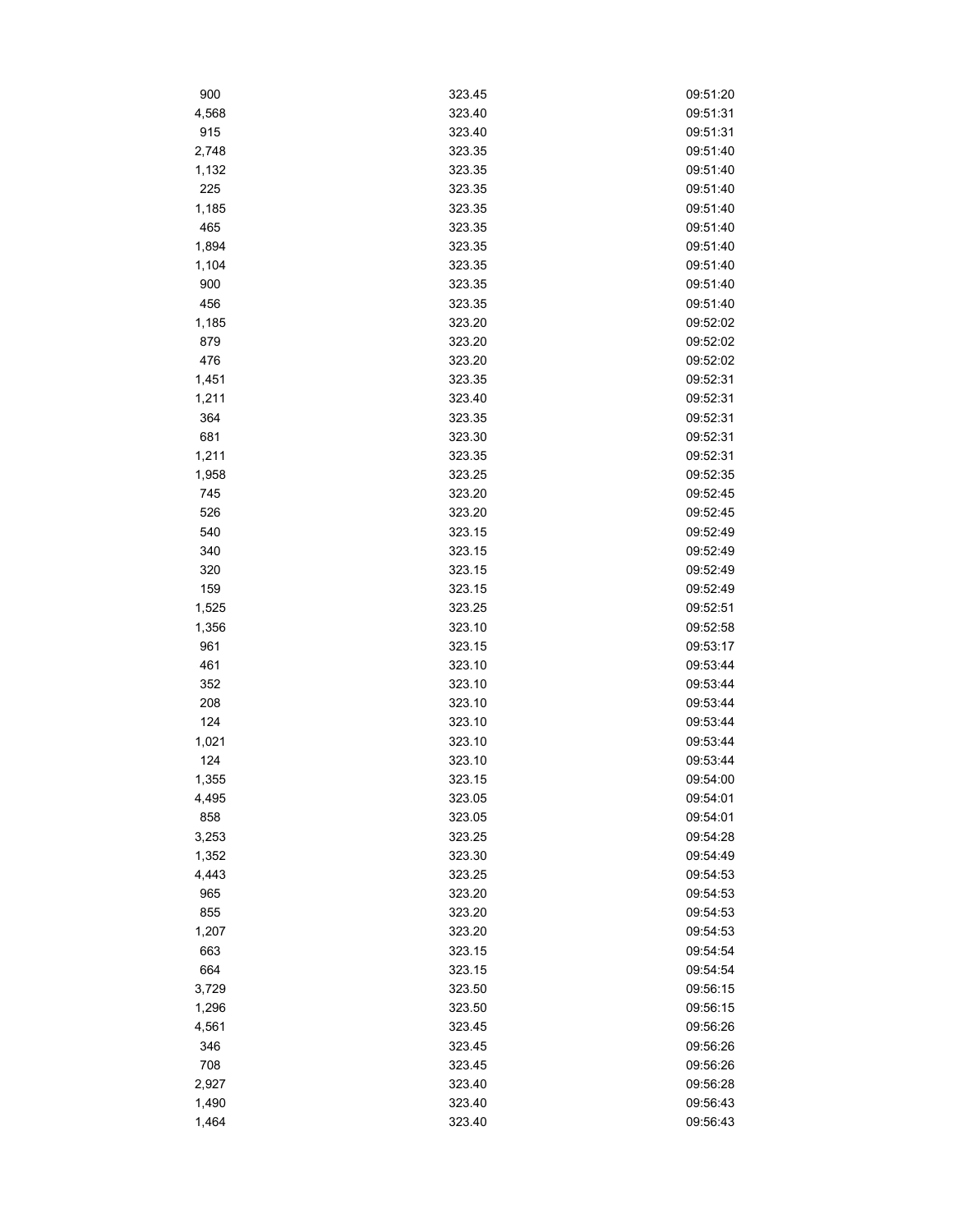| 1,100 | 323.40 | 09:56:43 |
|-------|--------|----------|
| 1,073 | 323.40 | 09:56:43 |
| 42    | 323.40 | 09:56:43 |
| 1,318 | 323.40 | 09:56:43 |
| 2,572 | 323.35 | 09:56:55 |
| 1,269 | 323.35 | 09:56:55 |
| 1,528 | 323.30 | 09:56:56 |
| 1,030 | 323.25 | 09:56:57 |
| 121   | 323.25 | 09:56:57 |
| 966   | 323.20 | 09:57:04 |
| 198   | 323.20 | 09:57:04 |
| 744   | 323.20 | 09:57:04 |
| 1,155 | 323.10 | 09:57:25 |
| 172   | 323.10 | 09:57:25 |
| 952   | 323.05 | 09:57:33 |
| 1,110 | 323.00 | 09:57:52 |
| 981   | 323.00 | 09:57:52 |
| 515   | 323.00 | 09:57:52 |
| 504   | 323.00 | 09:57:52 |
| 332   | 323.00 | 09:57:52 |
| 147   | 323.00 | 09:57:52 |
| 1,914 | 322.95 | 09:57:52 |
| 927   | 322.95 | 09:57:52 |
| 214   | 322.95 | 09:57:52 |
| 1,376 | 322.95 | 09:58:00 |
| 373   | 322.95 | 09:58:00 |
| 1,115 | 323.00 | 09:58:07 |
| 702   | 323.15 | 09:58:09 |
| 183   | 323.15 | 09:58:09 |
| 1,221 | 323.10 | 09:58:11 |
| 1,038 | 322.90 | 09:58:15 |
| 933   | 322.75 | 09:58:39 |
| 960   | 322.80 | 09:58:55 |
| 290   | 322.80 | 09:58:55 |
| 1,197 | 322.75 | 09:59:02 |
| 4,571 | 322.65 | 09:59:16 |
| 2,188 | 322.60 | 09:59:21 |
| 1,366 | 322.60 | 09:59:23 |
| 904   | 322.95 | 09:59:33 |
| 885   | 322.95 | 09:59:33 |
| 959   | 322.90 | 09:59:47 |
| 1,236 | 322.90 | 09:59:47 |
| 959   | 322.90 | 09:59:47 |
| 1,101 | 322.85 | 09:59:49 |
| 961   | 322.85 | 09:59:49 |
| 674   | 322.80 | 09:59:49 |
| 1,219 | 322.75 | 10:00:11 |
| 941   | 322.70 | 10:00:13 |
| 240   | 322.70 | 10:00:13 |
| 389   | 323.00 | 10:00:48 |
| 885   | 323.10 | 10:00:58 |
| 886   | 323.10 | 10:00:58 |
| 450   | 323.10 | 10:01:03 |
| 450   | 323.10 | 10:01:03 |
| 2,281 | 323.05 | 10:01:12 |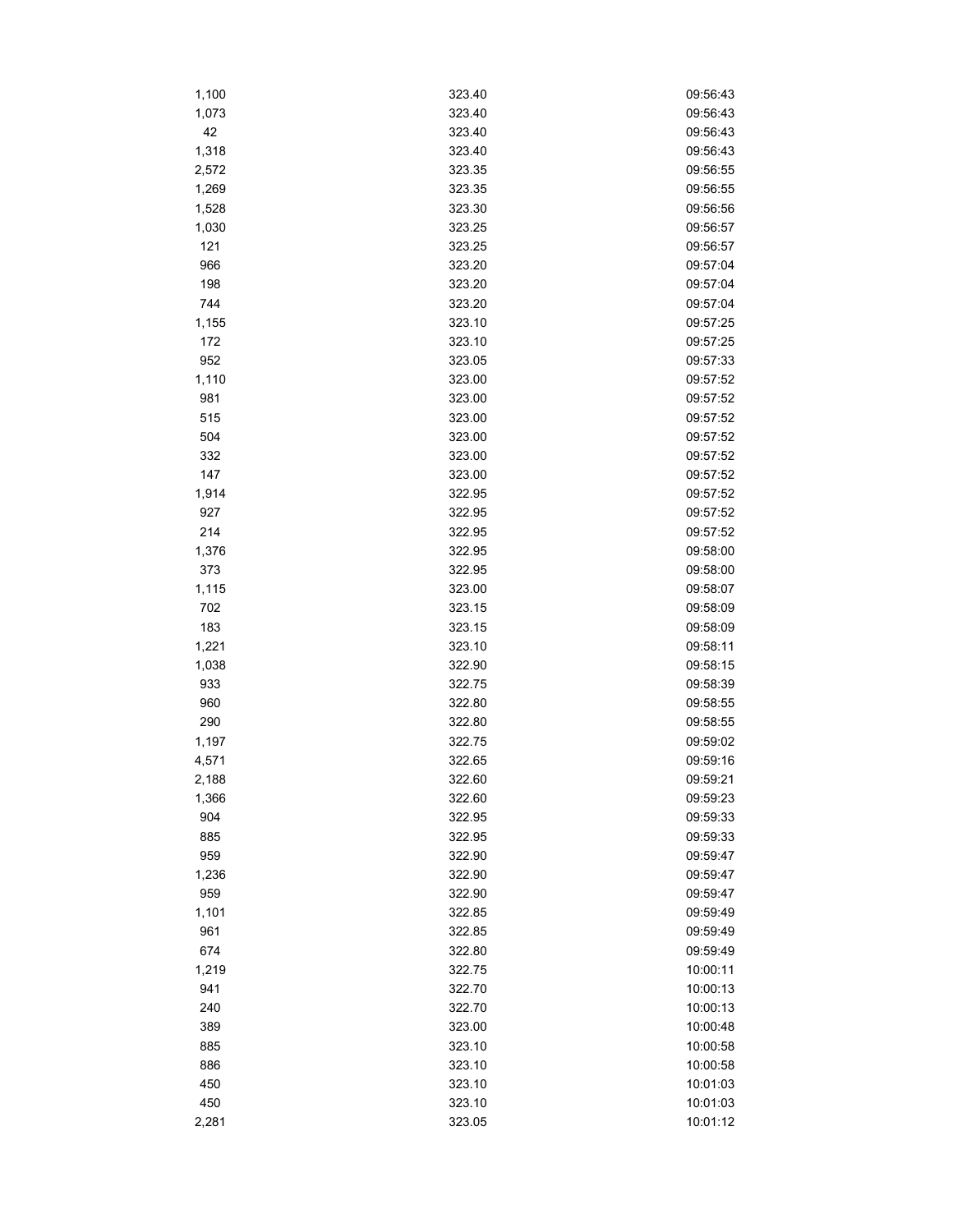| 1,655 | 323.05 | 10:01:12 |
|-------|--------|----------|
| 1,467 | 323.05 | 10:01:12 |
| 1,871 | 323.05 | 10:01:25 |
| 1,356 | 323.05 | 10:01:25 |
| 1,141 | 323.05 | 10:01:25 |
| 313   | 323.05 | 10:01:25 |
| 42    | 323.15 | 10:01:38 |
| 1,559 | 323.15 | 10:01:38 |
| 3,968 | 323.15 | 10:02:04 |
| 1,444 | 323.15 | 10:02:04 |
| 521   | 323.15 | 10:02:04 |
| 3,051 | 323.15 | 10:02:12 |
| 917   | 323.15 | 10:02:12 |
| 798   | 323.75 | 10:03:08 |
| 370   | 323.75 | 10:03:08 |
| 4,293 | 323.75 | 10:03:09 |
| 1,964 | 323.75 | 10:03:09 |
| 1,633 | 323.85 | 10:03:31 |
| 1,894 | 323.80 | 10:03:31 |
| 1,741 | 323.80 | 10:03:31 |
|       | 323.80 | 10:03:31 |
| 1,356 | 323.75 |          |
| 1,142 |        | 10:03:31 |
| 998   | 323.75 | 10:03:31 |
| 1,534 | 323.70 | 10:03:31 |
| 907   | 323.65 | 10:03:31 |
| 605   | 323.65 | 10:03:31 |
| 911   | 323.60 | 10:03:31 |
| 1,745 | 323.55 | 10:03:41 |
| 982   | 323.75 | 10:03:50 |
| 86    | 323.75 | 10:03:54 |
| 679   | 323.75 | 10:03:54 |
| 1,810 | 323.95 | 10:04:17 |
| 1,396 | 323.95 | 10:04:17 |
| 3,263 | 324.05 | 10:04:42 |
| 2,145 | 324.00 | 10:04:52 |
| 57    | 324.00 | 10:04:52 |
| 1,745 | 323.95 | 10:04:54 |
| 881   | 323.95 | 10:04:54 |
| 608   | 323.95 | 10:04:54 |
| 122   | 323.95 | 10:04:54 |
| 1,422 | 324.00 | 10:05:04 |
| 1,440 | 324.00 | 10:05:04 |
| 398   | 323.95 | 10:05:08 |
| 1,500 | 323.95 | 10:05:08 |
| 1,122 | 323.95 | 10:05:08 |
| 1,159 | 323.90 | 10:05:09 |
| 32    | 323.90 | 10:05:09 |
| 835   | 323.85 | 10:05:09 |
| 405   | 323.60 | 10:05:24 |
| 1,623 | 323.60 | 10:05:35 |
| 885   | 323.60 | 10:05:35 |
| 1,519 | 323.55 | 10:05:39 |
| 900   | 323.45 | 10:05:39 |
| 885   | 323.35 | 10:06:00 |
| 1,909 | 323.50 | 10:06:33 |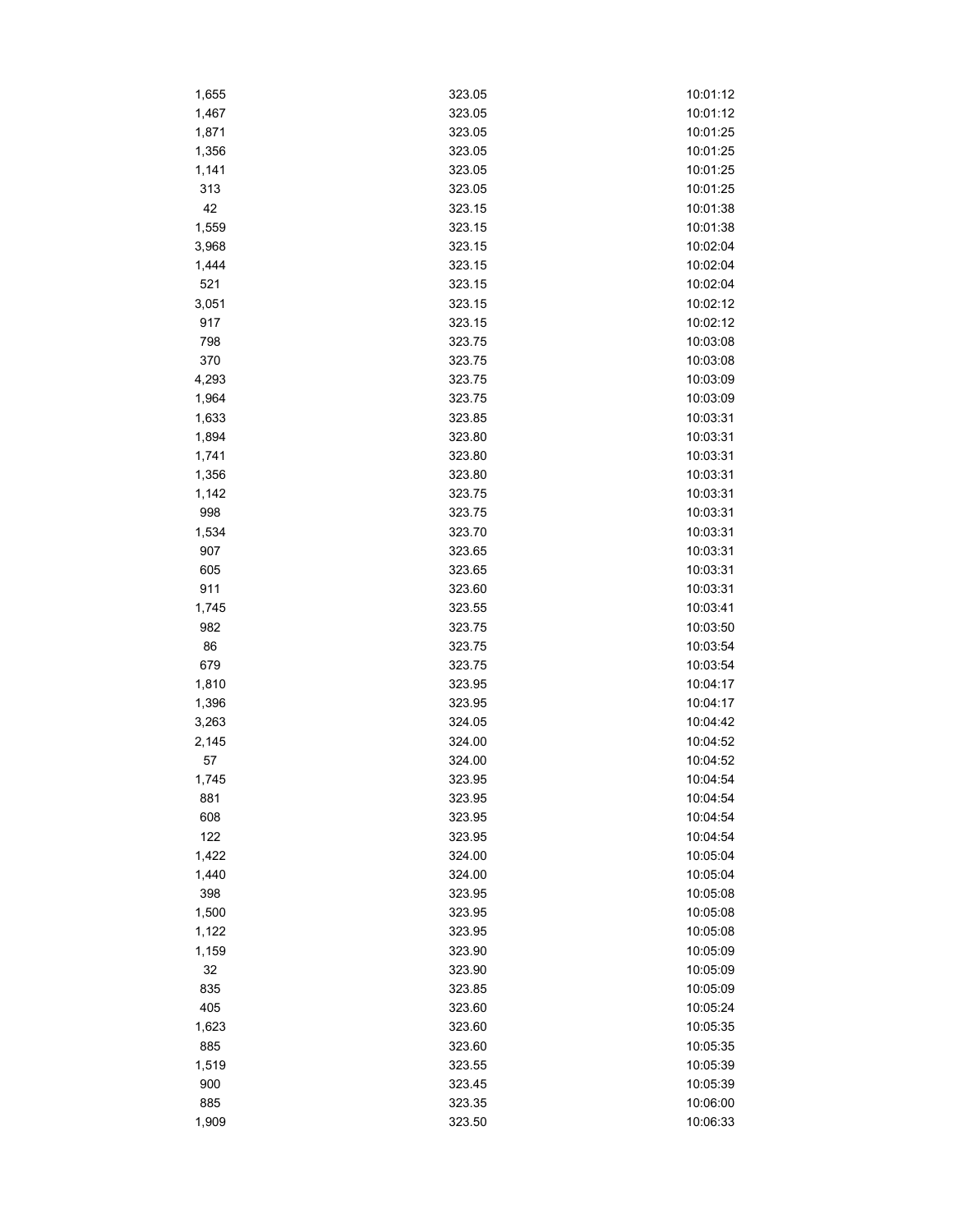| 805   | 323.50 | 10:06:34 |
|-------|--------|----------|
| 459   | 323.50 | 10:06:34 |
| 596   | 323.50 | 10:06:35 |
| 340   | 323.50 | 10:06:35 |
| 4,169 | 323.40 | 10:06:49 |
| 3,688 | 323.40 | 10:06:49 |
| 1,527 | 323.40 | 10:06:52 |
| 1,549 | 323.40 | 10:07:03 |
| 1,046 | 323.40 | 10:07:08 |
| 1,275 | 323.40 | 10:07:38 |
| 126   | 323.40 | 10:07:38 |
| 1,416 | 323.40 | 10:07:38 |
| 2,719 | 323.65 | 10:07:54 |
| 2,582 | 323.60 | 10:07:58 |
| 2,056 | 323.60 | 10:07:58 |
| 2,331 | 323.60 | 10:08:10 |
| 1,091 | 323.60 | 10:08:10 |
| 954   | 323.60 | 10:08:10 |
| 1,080 | 323.60 | 10:08:11 |
| 954   | 323.60 | 10:08:11 |
| 1,384 | 323.55 | 10:08:11 |
| 170   | 323.55 | 10:08:11 |
| 788   | 323.55 | 10:08:12 |
| 972   | 323.50 | 10:08:13 |
| 219   | 323.50 | 10:08:13 |
| 1,007 | 323.35 | 10:09:01 |
| 698   | 323.05 | 10:09:18 |
| 520   | 323.05 | 10:09:18 |
| 346   | 323.05 | 10:09:18 |
| 158   | 323.05 | 10:09:18 |
| 127   | 323.05 | 10:09:18 |
| 2,471 | 323.00 | 10:09:22 |
| 2,024 | 323.00 | 10:09:22 |
| 998   | 323.00 | 10:09:22 |
| 604   | 323.00 | 10:09:22 |
| 3,638 | 322.95 | 10:09:23 |
| 1,596 | 322.90 | 10:09:23 |
| 961   | 322.85 | 10:09:23 |
| 900   | 322.85 | 10:09:23 |
| 245   | 322.90 | 10:09:23 |
| 1,466 | 323.15 | 10:09:55 |
| 2,407 | 323.10 | 10:10:21 |
| 1,691 | 323.05 | 10:10:21 |
| 1,487 | 323.05 | 10:10:21 |
| 2,069 | 323.00 | 10:10:25 |
| 965   | 323.00 | 10:10:25 |
| 1,473 | 322.95 | 10:10:32 |
| 877   | 322.95 | 10:10:32 |
| 886   | 322.90 | 10:10:32 |
| 560   | 322.95 | 10:10:32 |
| 400   | 322.95 | 10:10:32 |
| 1,420 | 322.95 | 10:10:45 |
| 1,168 | 322.60 | 10:11:11 |
| 1,713 | 322.55 | 10:11:28 |
| 696   | 322.55 | 10:11:28 |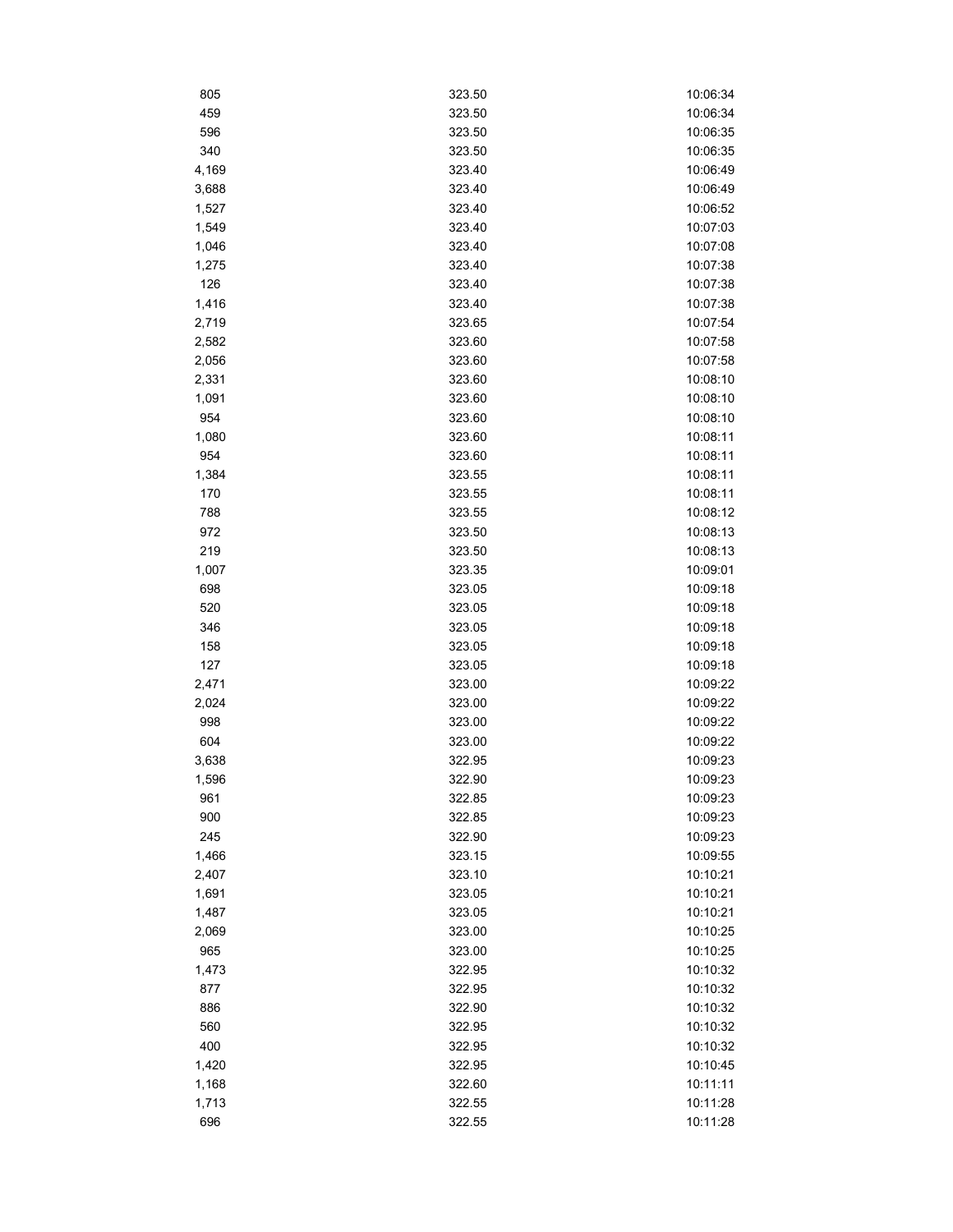| 344   | 322.55 | 10:11:28 |
|-------|--------|----------|
| 840   | 322.50 | 10:11:28 |
| 191   | 322.50 | 10:11:28 |
| 875   | 322.75 | 10:11:47 |
| 890   | 322.75 | 10:11:47 |
| 1,421 | 322.70 | 10:11:52 |
| 4,712 | 322.65 | 10:11:54 |
| 802   | 322.75 | 10:12:06 |
| 2,973 | 322.60 | 10:12:21 |
| 2,000 | 322.55 | 10:12:22 |
| 1,401 | 322.55 | 10:12:22 |
| 180   | 322.55 | 10:12:22 |
| 1,473 | 322.50 | 10:12:22 |
| 1,947 | 322.80 | 10:13:17 |
| 1,641 | 322.80 | 10:13:17 |
| 772   | 322.80 | 10:13:17 |
| 368   | 322.80 | 10:13:17 |
| 280   | 322.80 | 10:13:17 |
| 5,514 | 323.00 | 10:13:45 |
| 1,421 | 323.00 | 10:13:45 |
| 781   | 323.00 | 10:13:45 |
| 335   | 323.00 | 10:13:45 |
| 128   | 323.00 | 10:13:45 |
| 2,612 | 323.00 | 10:13:49 |
| 939   | 323.00 | 10:13:53 |
| 1,462 | 323.00 | 10:13:58 |
| 464   | 323.00 | 10:13:58 |
| 818   | 323.00 | 10:13:58 |
| 452   | 323.00 | 10:13:58 |
| 891   | 322.95 | 10:13:58 |
| 726   | 322.95 | 10:13:58 |
| 506   | 322.95 | 10:13:58 |
| 451   | 322.95 | 10:13:58 |
| 352   | 322.90 | 10:13:58 |
| 132   | 322.90 | 10:13:58 |
| 530   | 322.90 | 10:13:58 |
| 2,508 | 322.85 | 10:15:07 |
| 907   | 322.85 | 10:15:07 |
| 776   | 322.85 | 10:15:07 |
| 645   | 322.85 | 10:15:07 |
| 633   | 322.85 | 10:15:07 |
| 110   | 322.85 | 10:15:07 |
| 2,800 | 322.80 | 10:15:08 |
| 2,088 | 322.80 | 10:15:08 |
| 1,834 | 322.80 | 10:15:09 |
| 951   | 322.80 | 10:15:09 |
| 506   | 322.80 | 10:15:09 |
| 163   | 322.80 | 10:15:09 |
| 1,390 | 322.80 | 10:15:11 |
| 406   | 322.80 | 10:15:11 |
| 1,007 | 322.80 | 10:15:11 |
| 898   | 323.05 | 10:16:02 |
| 872   | 323.05 | 10:16:02 |
| 370   | 323.05 | 10:16:02 |
| 92    | 323.05 | 10:16:02 |
|       |        |          |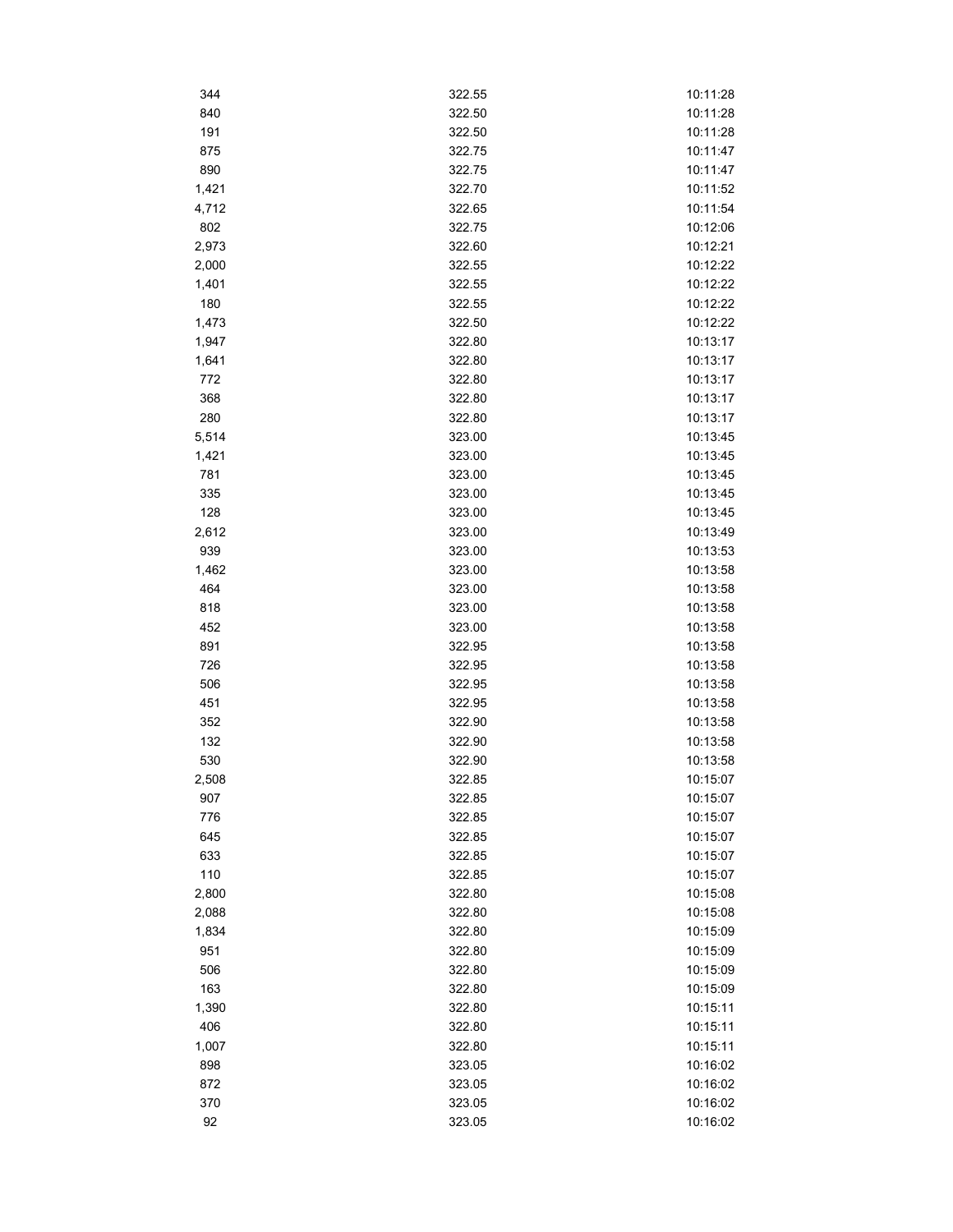| 2,164 | 323.00 | 10:16:04 |
|-------|--------|----------|
| 1,189 | 323.00 | 10:16:04 |
| 1,020 | 323.00 | 10:16:04 |
| 750   | 323.00 | 10:16:04 |
| 407   | 323.00 | 10:16:04 |
| 405   | 322.95 | 10:16:04 |
| 358   | 322.95 | 10:16:04 |
| 210   | 322.95 | 10:16:11 |
| 1,368 | 322.95 | 10:16:11 |
| 307   | 322.95 | 10:16:13 |
| 857   | 322.95 | 10:16:13 |
| 1,369 | 322.90 | 10:16:28 |
| 1,061 | 322.90 | 10:16:28 |
| 758   | 323.05 | 10:16:41 |
| 760   | 323.10 | 10:16:45 |
| 144   | 323.10 | 10:16:45 |
| 144   | 323.10 | 10:16:45 |
|       |        |          |
| 2,100 | 323.05 | 10:16:55 |
| 1,197 | 323.05 | 10:16:55 |
| 168   | 323.05 | 10:16:55 |
| 645   | 323.00 | 10:16:55 |
| 177   | 323.00 | 10:16:55 |
| 506   | 323.00 | 10:16:55 |
| 3,186 | 323.05 | 10:17:40 |
| 1,159 | 323.05 | 10:17:40 |
| 1,474 | 323.05 | 10:17:53 |
| 720   | 323.05 | 10:17:53 |
| 4,131 | 323.00 | 10:17:53 |
| 2,913 | 323.00 | 10:17:53 |
| 1,431 | 323.00 | 10:17:53 |
| 468   | 323.05 | 10:17:57 |
| 367   | 323.10 | 10:18:01 |
| 1,048 | 323.10 | 10:18:02 |
| 1,576 | 323.10 | 10:18:11 |
| 745   | 323.10 | 10:18:11 |
| 240   | 323.05 | 10:18:16 |
| 1,103 | 323.05 | 10:18:16 |
| 356   | 323.05 | 10:18:28 |
| 348   | 323.05 | 10:18:28 |
| 1,467 | 323.15 | 10:19:11 |
| 1,549 | 323.10 | 10:19:15 |
| 2,528 | 323.15 | 10:19:36 |
| 1,147 | 323.15 | 10:19:36 |
| 325   | 323.30 | 10:20:12 |
| 902   | 323.40 | 10:20:23 |
| 900   | 323.40 | 10:20:23 |
| 900   | 323.45 | 10:20:24 |
| 298   | 323.45 | 10:20:24 |
| 201   | 323.45 | 10:20:24 |
| 900   | 323.45 | 10:20:33 |
| 298   | 323.45 | 10:20:33 |
|       | 323.45 | 10:20:34 |
| 1,560 |        |          |
| 1,017 | 323.45 | 10:20:34 |
| 900   | 323.45 | 10:20:34 |
| 1,859 | 323.40 | 10:20:34 |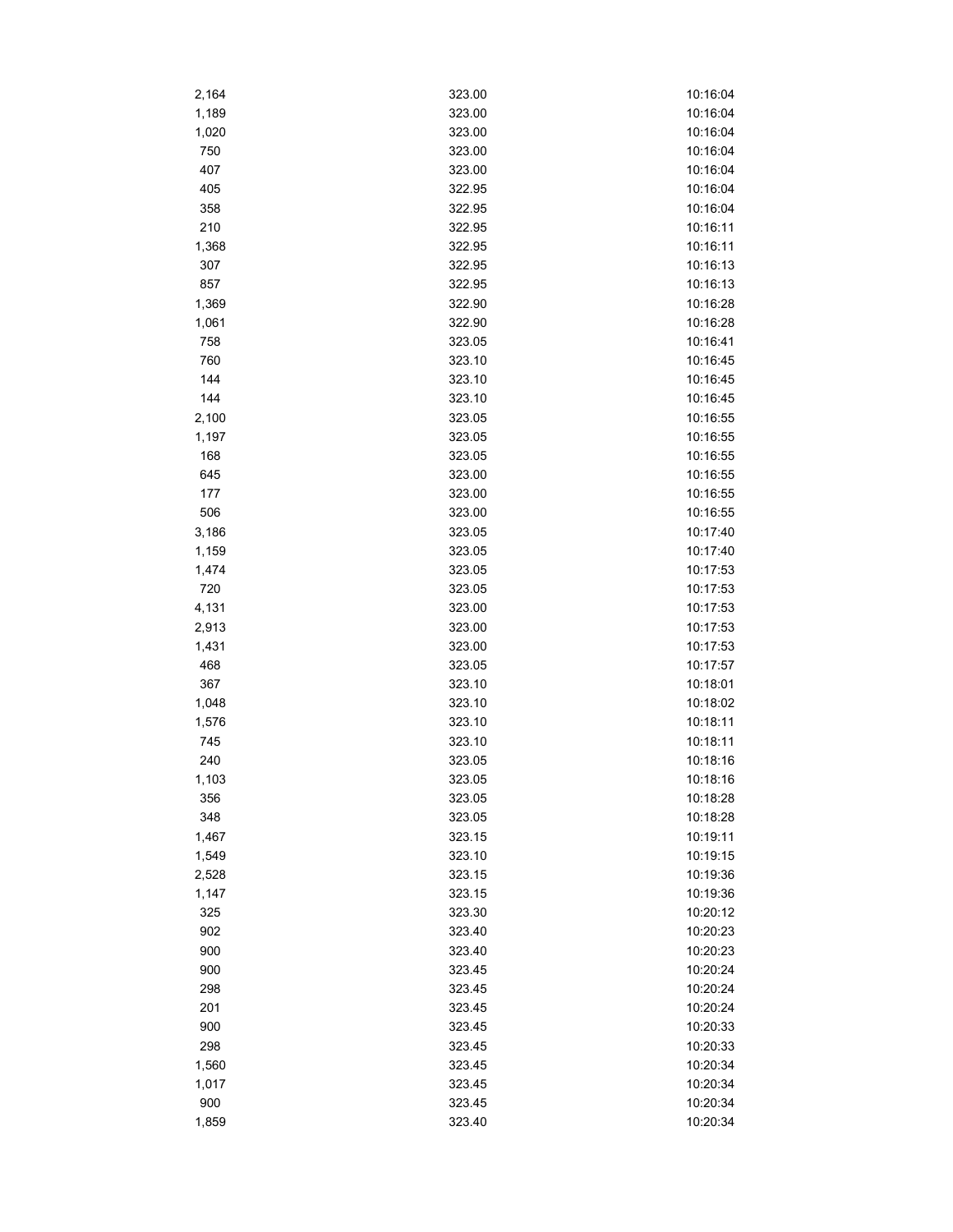| 1,412 | 323.40 | 10:20:34 |
|-------|--------|----------|
| 869   | 323.40 | 10:20:34 |
| 89    | 323.50 | 10:20:44 |
| 51    | 323.50 | 10:20:44 |
| 546   | 323.50 | 10:20:44 |
| 1,650 | 323.55 | 10:20:55 |
| 1,375 | 323.50 | 10:21:04 |
| 1,292 | 323.50 | 10:21:04 |
| 918   | 323.45 | 10:21:04 |
| 24    | 323.45 | 10:21:04 |
| 6,231 | 323.45 | 10:21:05 |
| 1,148 | 323.45 | 10:21:05 |
| 270   | 323.45 | 10:21:05 |
| 899   | 323.45 | 10:21:05 |
| 2,914 | 323.45 | 10:21:07 |
| 885   | 323.45 | 10:21:07 |
| 900   | 324.05 | 10:22:34 |
| 298   | 324.05 | 10:22:34 |
| 3,601 | 324.05 | 10:22:34 |
| 5,076 | 324.00 | 10:22:37 |
| 2,592 | 323.95 | 10:22:37 |
| 2,110 | 323.95 | 10:22:37 |
| 1,051 | 324.00 | 10:22:37 |
| 1,534 | 323.90 | 10:22:39 |
| 1,291 |        |          |
|       | 323.90 | 10:22:39 |
| 1,001 | 323.90 | 10:22:39 |
| 438   | 323.90 | 10:22:39 |
| 411   | 323.90 | 10:22:39 |
| 885   | 324.05 | 10:23:26 |
| 2,920 | 324.10 | 10:24:01 |
| 1,296 | 324.10 | 10:24:01 |
| 353   | 324.10 | 10:24:01 |
| 1,000 | 324.10 | 10:24:01 |
| 29    | 324.10 | 10:24:01 |
| 885   | 324.10 | 10:24:01 |
| 885   | 324.15 | 10:24:08 |
| 169   | 324.15 | 10:24:15 |
| 155   | 324.15 | 10:24:15 |
| 5,431 | 324.35 | 10:24:39 |
| 2,234 | 324.30 | 10:24:39 |
| 2,132 | 324.30 | 10:24:39 |
| 1,041 | 324.25 | 10:24:39 |
| 992   | 324.25 | 10:24:39 |
| 667   | 324.35 | 10:24:39 |
| 885   | 324.25 | 10:24:39 |
| 633   | 324.30 | 10:24:39 |
| 400   | 324.35 | 10:24:39 |
| 15    | 324.25 | 10:24:39 |
| 911   | 324.20 | 10:24:45 |
| 2,810 | 324.10 | 10:25:32 |
| 769   | 324.10 | 10:25:32 |
| 458   | 324.10 | 10:25:32 |
| 3,088 | 324.05 | 10:25:39 |
| 1,455 | 324.05 | 10:25:39 |
| 1,439 | 324.05 | 10:25:39 |
|       |        |          |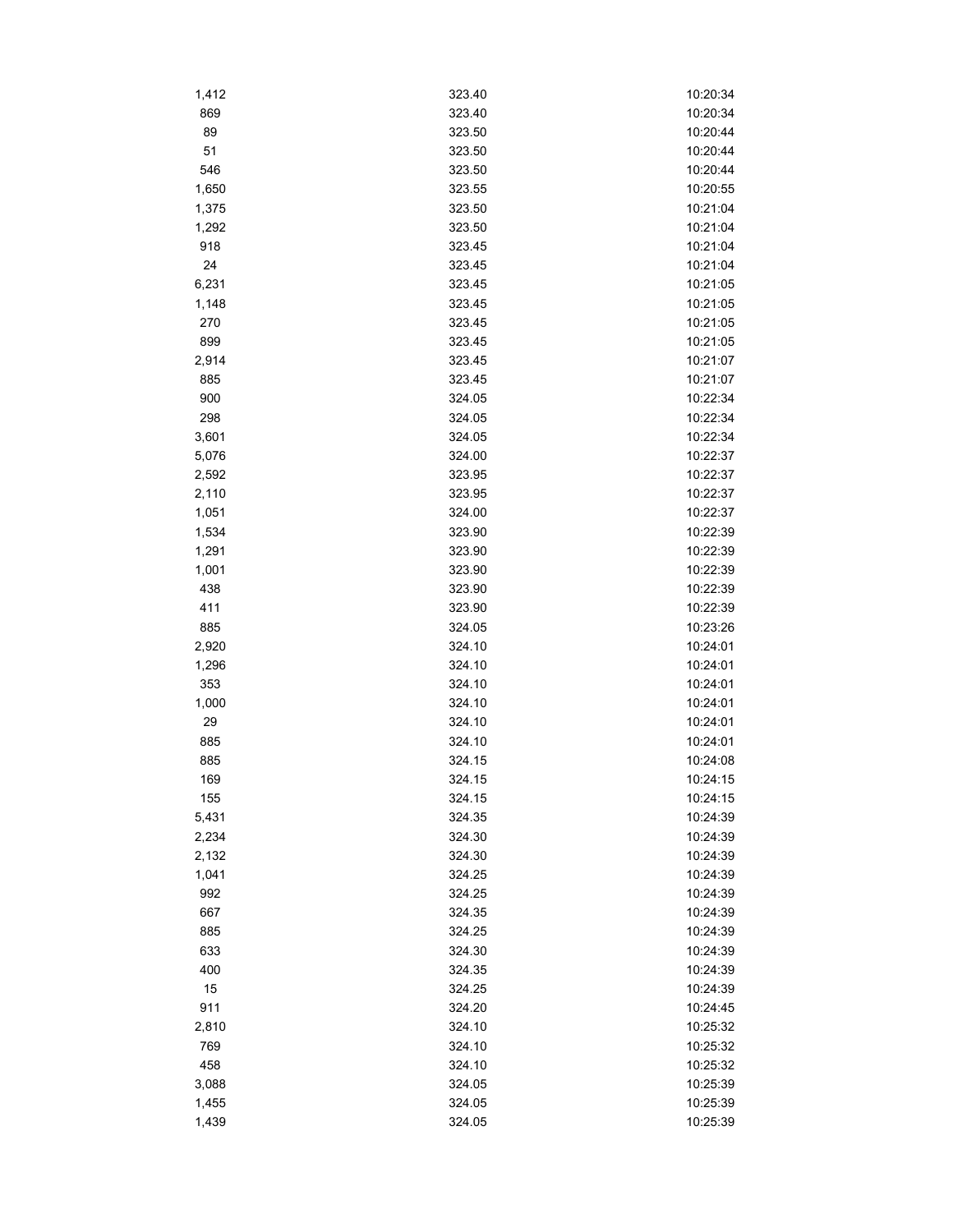| 1,286      | 324.00 | 10:25:39 |
|------------|--------|----------|
| 68         | 324.00 | 10:25:39 |
| 1,016      | 324.00 | 10:25:39 |
| 815        | 323.95 | 10:25:40 |
| 2,619      | 324.15 | 10:26:29 |
| 931        | 324.15 | 10:26:29 |
| 498        | 324.15 | 10:26:29 |
| 3,365      | 324.10 | 10:26:38 |
| 1,567      | 324.05 | 10:26:38 |
| 1,460      | 324.20 | 10:26:38 |
| 1,391      | 324.15 | 10:26:38 |
| 840        | 323.75 | 10:26:38 |
| 626        | 323.75 | 10:26:38 |
| 2,169      | 324.15 | 10:27:12 |
| 1,524      | 324.10 | 10:27:12 |
| 1,463      | 324.15 | 10:27:26 |
| 900        | 324.15 | 10:27:26 |
| 380        | 324.15 | 10:27:26 |
| 885        | 324.15 | 10:27:27 |
| 1,194      | 324.10 | 10:27:28 |
| 831        | 324.10 | 10:27:28 |
| 67         | 324.10 | 10:27:28 |
| 538        | 324.10 | 10:27:56 |
| 355        | 324.10 | 10:27:56 |
| 440        | 324.15 | 10:27:56 |
| 300        | 324.15 | 10:27:56 |
| 160        | 324.15 | 10:27:56 |
| 977        | 324.15 | 10:28:08 |
| 484        | 324.15 | 10:28:08 |
| 363        | 324.10 | 10:28:08 |
| 544        | 324.10 | 10:28:09 |
| 121        | 324.10 | 10:28:09 |
| 2,707      | 324.05 | 10:28:27 |
|            | 324.05 | 10:28:27 |
| 708<br>621 | 324.05 | 10:28:27 |
|            | 324.10 | 10:28:31 |
| 1,620      |        |          |
| 953        | 324.10 | 10:28:31 |
| 757        | 324.10 | 10:28:31 |
| 1,113      | 324.25 | 10:29:36 |
| 2,586      | 324.25 | 10:29:36 |
| 1,864      | 324.25 | 10:29:36 |
| 1,191      | 324.25 | 10:29:36 |
| 839        | 324.25 | 10:29:36 |
| 2,828      | 324.25 | 10:29:39 |
| 3,078      | 324.25 | 10:29:39 |
| 2,733      | 324.25 | 10:29:39 |
| 885        | 324.25 | 10:29:39 |
| 1,198      | 324.20 | 10:29:39 |
| 1,082      | 324.20 | 10:29:39 |
| 821        | 324.20 | 10:29:39 |
| 722        | 324.15 | 10:29:39 |
| 822        | 324.05 | 10:29:50 |
| 502        | 324.05 | 10:29:50 |
| 345        | 324.05 | 10:29:50 |
| 1,009      | 324.00 | 10:30:09 |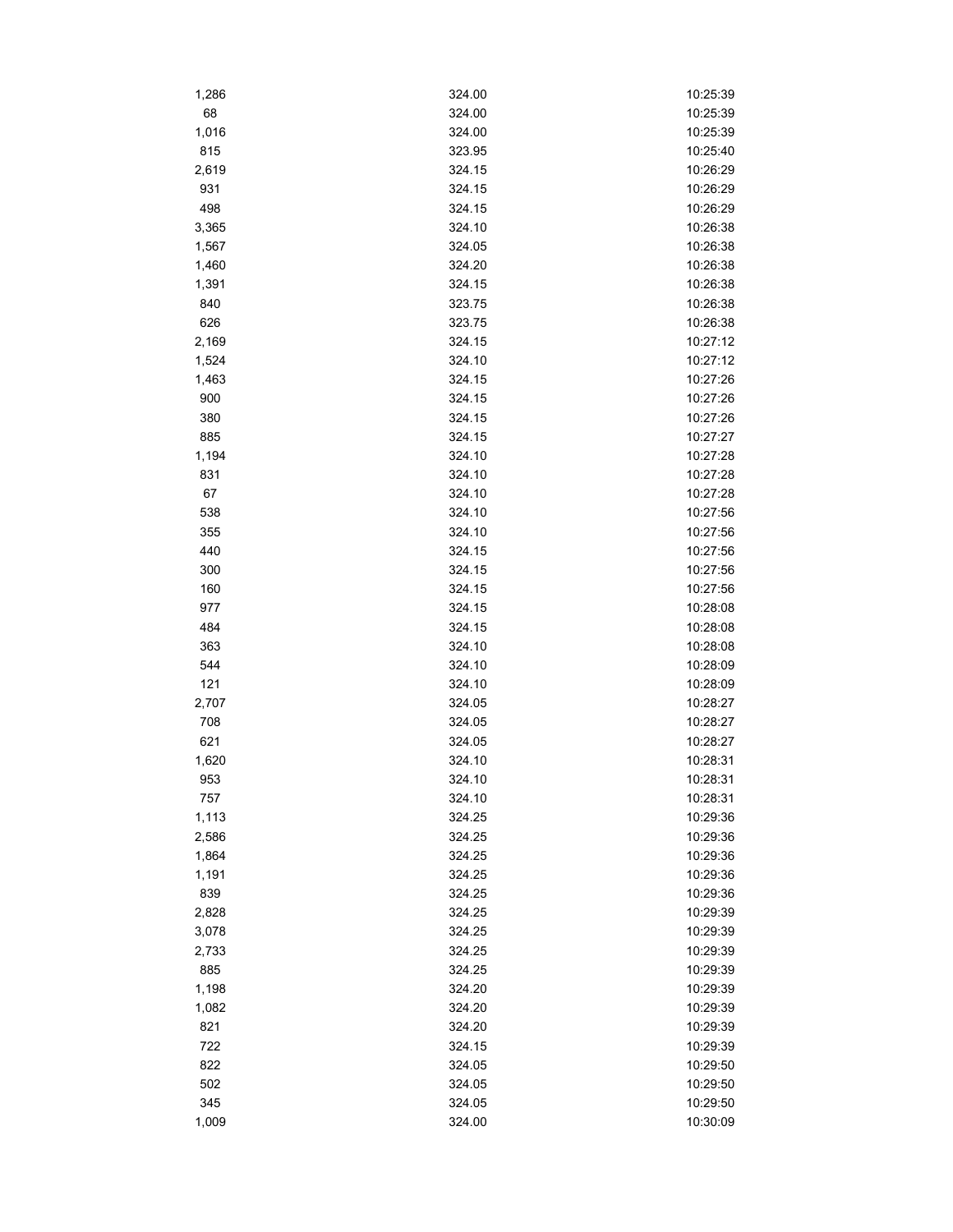| 405        | 324.00 | 10:30:09 |
|------------|--------|----------|
| 1,094      | 323.85 | 10:30:18 |
| 4,200      | 323.85 | 10:30:47 |
| 1,661      | 323.85 | 10:31:02 |
| 1,295      | 323.85 | 10:31:02 |
| 1,778      | 323.80 | 10:31:19 |
| 1,018      | 323.80 | 10:31:19 |
| 802        | 323.80 | 10:31:19 |
| 801        | 323.80 | 10:31:19 |
| 740        | 323.80 | 10:31:19 |
| 638        | 323.80 | 10:31:19 |
| 2,292      | 324.00 | 10:31:35 |
| 1,322      | 324.00 | 10:31:35 |
| 664        | 324.40 | 10:32:41 |
| 22         | 324.40 | 10:32:42 |
| 23         | 324.40 | 10:32:42 |
| 663        | 324.40 | 10:32:43 |
| 900        | 324.40 | 10:32:45 |
| 3          | 324.40 | 10:32:45 |
| 5,717      | 324.40 | 10:32:47 |
|            | 324.40 | 10:32:48 |
| 885<br>885 | 324.40 | 10:32:48 |
|            |        |          |
| 1,838      | 324.40 | 10:32:48 |
| 885        | 324.40 | 10:32:48 |
| 717        | 324.35 | 10:32:48 |
| 1,828      | 324.35 | 10:32:48 |
| 327        | 324.35 | 10:32:48 |
| 305        | 324.35 | 10:32:48 |
| 286        | 324.35 | 10:32:48 |
| 183        | 324.35 | 10:32:48 |
| 1,102      | 324.30 | 10:32:49 |
| 436        | 324.30 | 10:32:49 |
| 227        | 324.30 | 10:32:49 |
| 2,060      | 324.25 | 10:32:54 |
| 874        | 324.35 | 10:33:19 |
| 466        | 324.35 | 10:33:19 |
| 2,168      | 324.35 | 10:33:35 |
| 3,571      | 324.45 | 10:33:58 |
| 1,862      | 324.45 | 10:33:58 |
| 1,241      | 324.45 | 10:33:58 |
| 2,100      | 324.55 | 10:34:14 |
| 2,508      | 324.55 | 10:34:14 |
| 1,930      | 324.55 | 10:34:14 |
| 1,254      | 324.55 | 10:34:14 |
| 2,341      | 324.65 | 10:34:30 |
| 1,258      | 324.70 | 10:34:30 |
| 1,120      | 324.80 | 10:35:09 |
| 1,010      | 324.80 | 10:35:10 |
| 6,392      | 325.00 | 10:35:42 |
| 2,596      | 325.05 | 10:35:42 |
| 1,824      | 325.00 | 10:35:42 |
| 900        | 325.05 | 10:35:42 |
| 1,846      | 325.05 | 10:35:42 |
| 400        | 325.05 | 10:35:42 |
| 168        | 325.05 | 10:35:42 |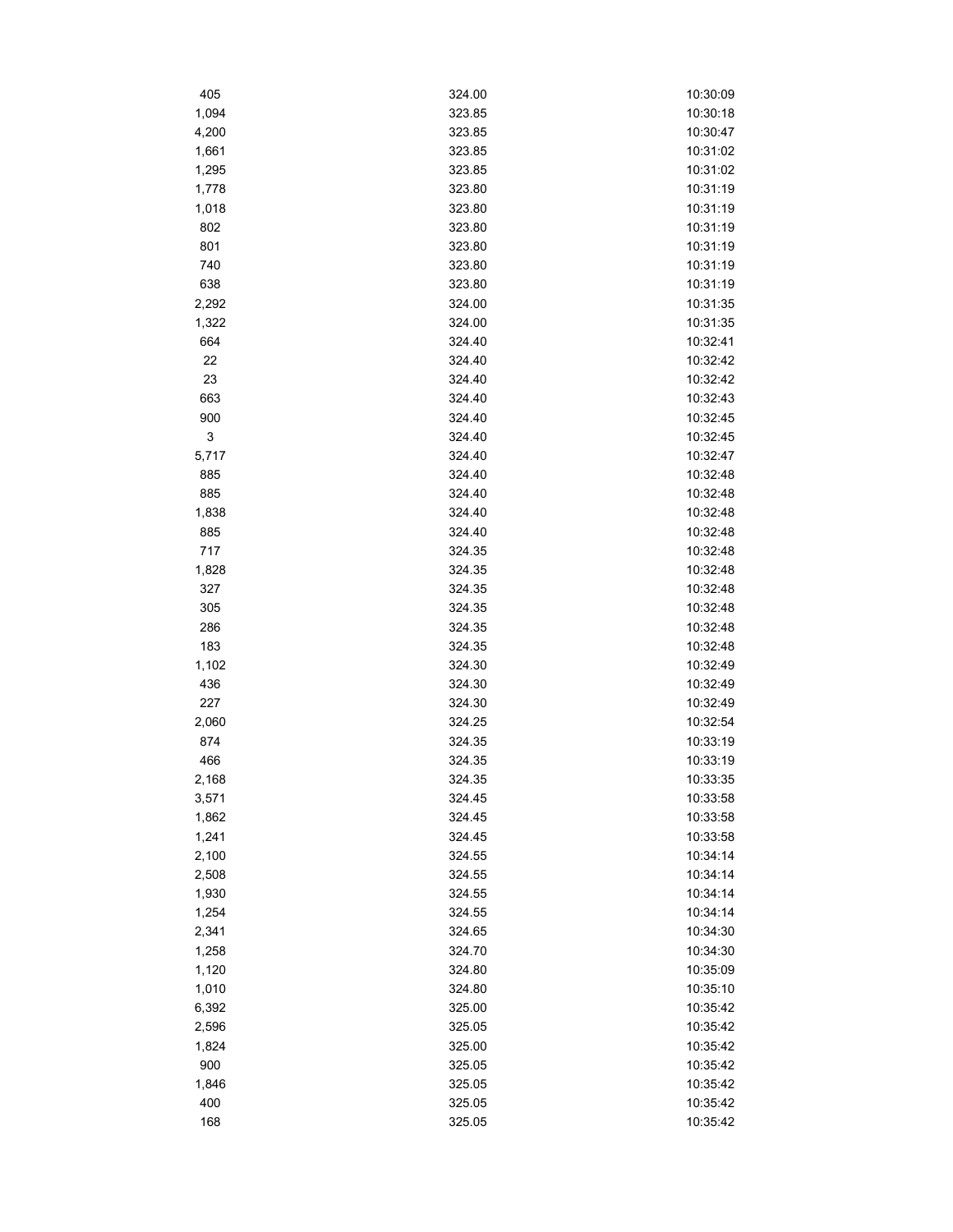| 1,389 | 325.05 | 10:36:04 |
|-------|--------|----------|
| 4,346 | 325.00 | 10:36:04 |
| 37    | 325.00 | 10:36:04 |
| 1,923 | 324.95 | 10:36:06 |
| 925   | 324.95 | 10:36:06 |
| 333   | 324.95 | 10:36:06 |
| 178   | 324.95 | 10:36:06 |
| 164   | 324.95 | 10:36:06 |
| 1,034 | 324.90 | 10:36:11 |
| 1,122 | 324.90 | 10:36:11 |
| 724   | 324.85 | 10:36:11 |
| 701   | 324.85 | 10:36:11 |
| 125   | 324.85 | 10:36:11 |
| 747   | 324.80 | 10:36:52 |
| 733   | 324.80 | 10:36:55 |
| 660   | 325.00 | 10:37:26 |
| 525   | 325.00 | 10:37:26 |
| 4,522 | 325.00 | 10:37:26 |
| 1,576 | 325.00 | 10:37:31 |
| 438   | 325.00 | 10:37:41 |
| 389   | 325.00 | 10:37:41 |
| 288   | 325.00 | 10:37:41 |
| 222   | 325.00 | 10:37:41 |
| 6,241 | 325.20 | 10:38:07 |
| 1,299 | 325.20 | 10:38:07 |
|       |        |          |
| 2,085 | 325.15 | 10:38:07 |
| 595   | 325.15 | 10:38:07 |
| 1,616 | 325.10 | 10:38:07 |
| 1,415 | 325.05 | 10:38:20 |
| 1,867 | 325.00 | 10:38:21 |
| 1,124 | 324.95 | 10:38:27 |
| 974   | 324.95 | 10:38:27 |
| 1,470 | 325.25 | 10:38:54 |
| 1,389 | 325.25 | 10:38:54 |
| 1,032 | 325.20 | 10:38:54 |
| 1,389 | 325.20 | 10:38:54 |
| 1,385 | 325.15 | 10:38:54 |
| 1,032 | 325.15 | 10:38:54 |
| 838   | 325.15 | 10:38:54 |
| 1,031 | 325.10 | 10:39:01 |
| 1,068 | 325.05 | 10:39:13 |
| 510   | 325.20 | 10:39:50 |
| 375   | 325.20 | 10:39:50 |
| 683   | 325.15 | 10:39:51 |
| 3,183 | 325.15 | 10:39:51 |
| 3,388 | 325.10 | 10:39:54 |
| 739   | 325.15 | 10:39:54 |
| 1,398 | 325.05 | 10:39:57 |
| 1,500 | 325.00 | 10:39:57 |
| 2,899 | 325.15 | 10:40:43 |
| 2,040 | 325.10 | 10:41:01 |
| 1,114 | 325.10 | 10:41:01 |
| 63    | 325.10 | 10:41:01 |
| 1,450 | 325.30 | 10:41:46 |
| 1,017 | 325.25 | 10:41:46 |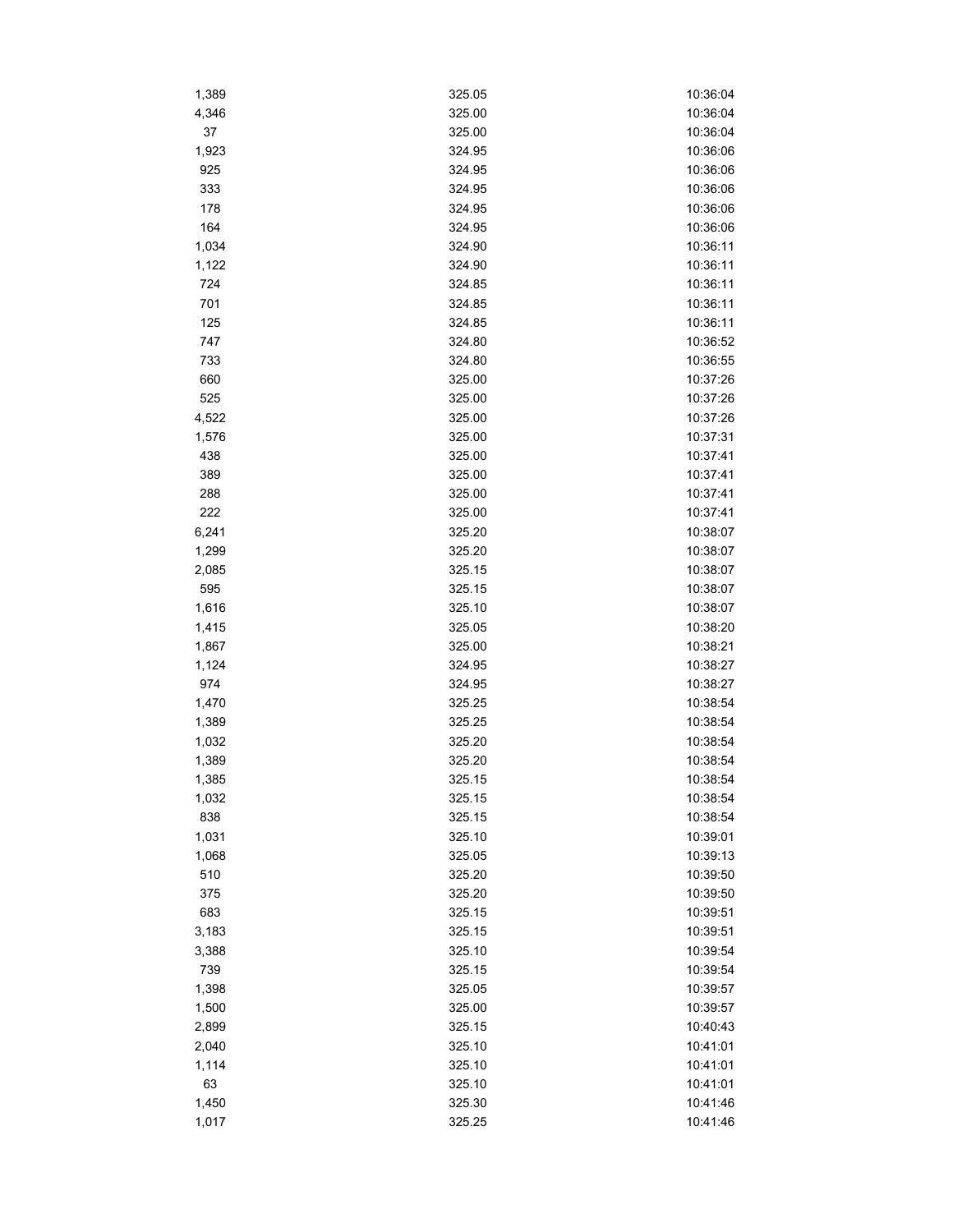| 1,240 | 325.30 | 10:41:46             |
|-------|--------|----------------------|
| 900   | 325.25 | 10:41:46             |
| 900   | 325.25 | 10:41:46             |
| 862   | 325.25 | 10:41:46             |
| 1,062 | 325.20 | 10:41:46             |
| 1,332 | 325.15 | 10:41:46             |
| 798   | 325.15 | 10:41:46             |
| 307   | 325.15 | 10:41:46             |
| 977   | 325.15 | 10:41:48             |
| 1,151 | 325.15 | 10:41:48             |
| 654   | 325.15 | 10:41:48             |
| 498   | 325.15 | 10:41:48             |
| 885   | 325.15 | 10:41:48             |
| 879   | 325.15 | 10:41:48             |
| 336   | 325.15 | 10:41:48             |
| 118   | 325.15 | 10:41:48             |
| 1,693 | 325.20 | 10:42:29             |
| 1,341 | 325.20 | 10:42:29             |
| 1,238 | 325.20 | 10:42:29             |
| 1,219 | 325.25 | 10:42:29             |
| 136   | 325.20 | 10:42:29             |
| 576   | 325.15 | 10:42:29             |
| 1,333 | 325.15 | 10:42:29             |
| 1,136 | 325.10 | 10:42:30             |
| 3,388 | 325.35 | 10:43:51             |
| 896   | 325.35 | 10:43:51             |
|       |        |                      |
| 740   | 325.35 | 10:43:51             |
| 386   | 325.35 | 10:43:51             |
| 327   | 325.35 | 10:43:51             |
| 286   | 325.35 | 10:43:51             |
| 1,486 | 325.30 | 10:43:51             |
| 991   | 325.30 | 10:43:51<br>10:43:53 |
| 350   | 325.25 |                      |
| 348   | 325.35 | 10:44:05             |
| 582   | 325.35 | 10:44:05             |
| 534   | 325.35 | 10:44:05             |
| 318   | 325.35 | 10:44:05             |
| 2,192 | 325.60 | 10:44:36             |
| 1,929 | 325.60 | 10:44:36             |
| 767   | 325.60 | 10:44:36             |
| 1,282 | 325.65 | 10:44:52             |
| 3,815 | 325.60 | 10:44:55             |
| 1,344 | 325.60 | 10:44:55             |
| 2,784 | 325.55 | 10:44:55             |
| 1,221 | 325.50 | 10:44:55             |
| 144   | 325.45 | 10:44:55             |
| 591   | 325.45 | 10:44:55             |
| 774   | 325.30 | 10:45:03             |
| 137   | 325.30 | 10:45:03             |
| 1,181 | 325.55 | 10:45:47             |
| 1,303 | 325.75 | 10:46:11             |
| 832   | 325.70 | 10:46:14             |
| 130   | 325.70 | 10:46:14             |
| 130   | 325.70 | 10:46:14             |
| 1,666 | 325.95 | 10:46:28             |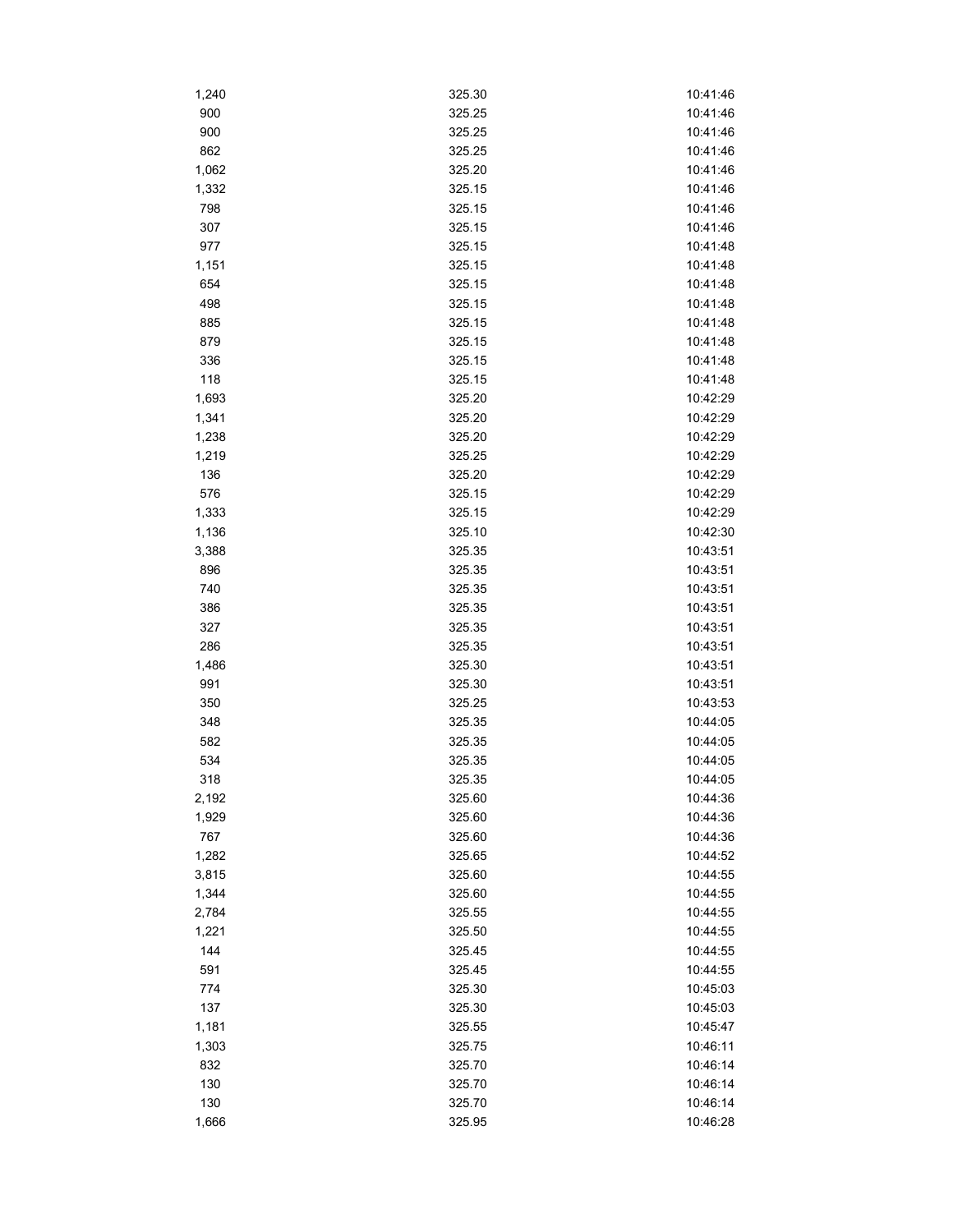| 410   | 325.90 | 10:46:29 |
|-------|--------|----------|
| 482   | 325.95 | 10:46:32 |
| 445   | 325.95 | 10:46:32 |
| 4,430 | 325.95 | 10:46:33 |
| 1,095 | 325.95 | 10:46:33 |
| 649   | 325.95 | 10:46:33 |
| 673   | 325.95 | 10:46:33 |
| 484   | 325.95 | 10:46:33 |
| 2,033 | 325.95 | 10:46:33 |
| 852   | 325.95 | 10:46:33 |
| 330   | 325.90 | 10:46:33 |
| 214   | 325.90 | 10:46:33 |
| 721   | 325.90 | 10:46:34 |
| 323   | 325.90 | 10:46:34 |
| 137   | 325.85 | 10:46:34 |
| 426   | 325.90 | 10:46:34 |
| 181   | 325.90 | 10:46:34 |
| 108   | 326.20 | 10:47:22 |
| 1,074 | 326.20 | 10:47:35 |
| 1,746 | 326.15 | 10:47:35 |
| 2,028 | 326.10 | 10:47:35 |
| 1,052 | 326.10 | 10:47:35 |
| 458   | 326.10 | 10:47:37 |
| 1,022 | 326.15 | 10:47:37 |
| 863   | 326.35 | 10:48:03 |
| 766   | 326.45 | 10:48:15 |
| 2,467 | 326.45 | 10:48:15 |
| 2,048 | 326.40 | 10:48:15 |
| 1,569 | 326.40 | 10:48:15 |
| 4,026 | 326.35 | 10:48:19 |
| 2,115 | 326.30 | 10:48:33 |
| 768   | 326.25 | 10:48:33 |
| 506   | 326.25 | 10:48:33 |
| 1,000 | 326.25 | 10:48:33 |
| 136   | 326.30 | 10:48:33 |
| 752   | 326.25 | 10:48:33 |
| 45    | 326.25 | 10:48:33 |
| 467   | 325.85 | 10:48:40 |
| 280   | 325.85 | 10:49:04 |
| 261   | 325.85 | 10:49:04 |
| 972   | 325.85 | 10:49:32 |
| 4,567 | 325.80 | 10:49:42 |
| 2,004 | 325.75 | 10:49:42 |
| 1,772 | 325.75 | 10:49:42 |
| 234   | 325.70 | 10:49:44 |
| 1,444 | 325.70 | 10:49:47 |
| 1,550 | 325.70 | 10:49:47 |
| 1,500 | 325.70 | 10:50:00 |
| 1,238 | 325.70 | 10:50:00 |
| 1,110 | 325.65 | 10:50:00 |
| 900   | 325.70 | 10:50:00 |
| 100   | 325.70 | 10:50:00 |
| 702   | 325.65 | 10:50:00 |
| 2,105 | 325.95 | 10:50:57 |
| 4,482 | 326.25 | 10:51:31 |
|       |        |          |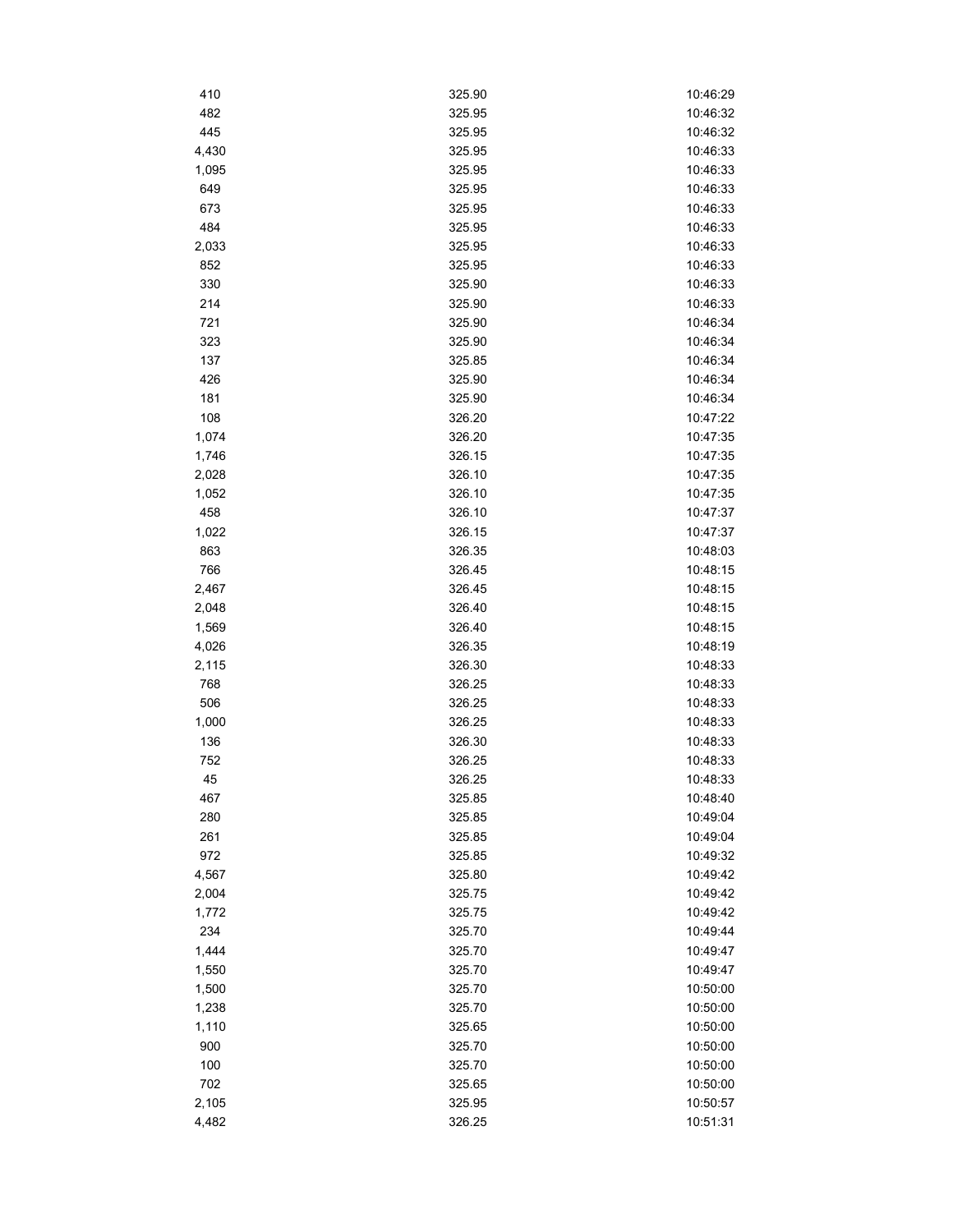| 2,150 | 326.20 | 10:51:31 |
|-------|--------|----------|
| 1,904 | 326.20 | 10:51:31 |
| 5,039 | 326.55 | 10:52:44 |
| 2,149 | 326.55 | 10:52:44 |
| 2,077 | 326.55 | 10:52:44 |
| 4,280 | 326.50 | 10:52:46 |
| 2,009 | 326.50 | 10:52:46 |
| 1,511 | 326.50 | 10:52:46 |
| 1,410 | 326.45 | 10:52:46 |
| 388   | 326.45 | 10:52:46 |
| 108   | 326.45 | 10:52:46 |
| 1,318 | 326.45 | 10:52:46 |
| 366   | 326.45 | 10:52:46 |
| 606   | 326.40 | 10:52:46 |
| 132   | 326.60 | 10:53:08 |
| 626   | 326.60 | 10:53:09 |
| 127   | 326.60 | 10:53:09 |
| 1,603 | 326.55 | 10:53:38 |
| 1,209 | 326.55 | 10:53:38 |
| 966   | 326.50 | 10:53:38 |
| 1,743 | 326.45 | 10:53:38 |
| 418   | 326.45 | 10:53:38 |
| 1,656 | 326.65 | 10:54:02 |
| 731   | 327.00 | 10:54:57 |
| 86    | 327.00 | 10:54:57 |
| 1,217 | 326.90 | 10:54:59 |
| 739   | 326.95 | 10:55:11 |
| 6,673 | 326.90 | 10:55:20 |
| 2,255 | 326.90 | 10:55:20 |
| 3,764 | 327.05 | 10:55:36 |
| 885   | 327.15 | 10:56:04 |
| 1,792 | 327.10 | 10:56:04 |
| 4,257 | 327.10 | 10:56:09 |
| 1,868 | 327.05 | 10:56:09 |
| 1,308 | 327.05 | 10:56:09 |
| 1,186 | 327.10 | 10:56:09 |
| 1,127 | 327.00 | 10:56:09 |
| 398   | 327.00 | 10:56:09 |
| 390   | 327.00 | 10:56:09 |
| 885   | 327.00 | 10:56:09 |
| 1,602 | 326.95 | 10:56:11 |
| 1,339 | 327.20 | 10:56:51 |
| 900   | 327.25 | 10:56:52 |
| 1,658 | 327.25 | 10:56:52 |
| 1,122 | 327.20 | 10:56:53 |
| 676   | 327.15 | 10:56:53 |
| 1,639 | 327.15 | 10:56:53 |
| 1,009 | 326.95 | 10:57:36 |
| 885   | 326.95 | 10:57:37 |
| 1,459 | 326.95 | 10:57:59 |
| 1,084 | 327.05 | 10:58:17 |
| 1,279 | 327.00 | 10:58:17 |
| 850   | 327.00 | 10:58:17 |
| 736   | 327.00 | 10:58:17 |
| 685   | 327.00 | 10:58:17 |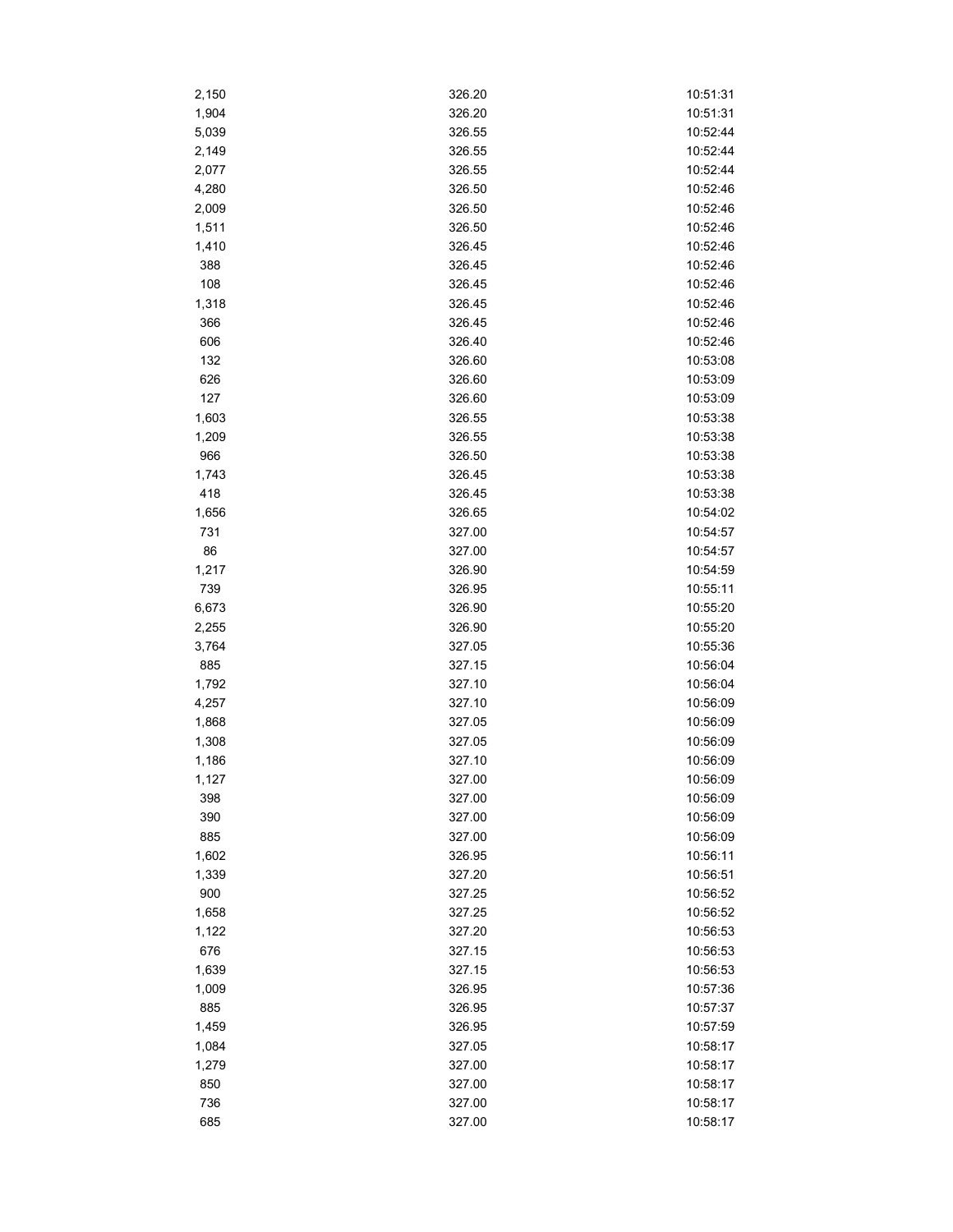| 425            | 327.00 | 10:58:17 |
|----------------|--------|----------|
| 337            | 327.00 | 10:58:17 |
| 258            | 327.00 | 10:58:17 |
| 126            | 327.00 | 10:58:17 |
| 24             | 327.05 | 10:58:30 |
| 300            | 327.10 | 10:58:35 |
| 5,768          | 327.10 | 10:58:37 |
| 2,486          | 327.05 | 10:58:37 |
| 1,495          | 327.05 | 10:58:37 |
| 867            | 327.00 | 10:58:37 |
| 523            | 327.00 | 10:58:42 |
| 449            | 327.00 | 10:58:42 |
| 1,458          | 327.00 | 10:58:42 |
| 885            | 327.20 | 10:59:31 |
| 1,494          | 327.15 | 10:59:31 |
| 1,265          | 327.15 | 10:59:31 |
| 2,377          | 327.10 | 10:59:52 |
| 1,458          | 327.10 | 10:59:52 |
| 1,672          | 327.05 | 10:59:52 |
| 1,024          | 327.05 | 10:59:52 |
| 900            | 327.05 | 10:59:52 |
| 746            | 327.05 | 10:59:52 |
| 1,155          | 327.05 | 10:59:52 |
| 932            | 327.05 | 10:59:52 |
| 763            | 327.65 | 11:01:08 |
| 385            | 327.65 | 11:01:08 |
| 2,041          | 327.85 | 11:01:29 |
| 1,982          | 327.90 | 11:01:57 |
| 835            | 327.90 | 11:01:57 |
| 50             | 327.90 | 11:01:57 |
| 1,978          | 327.90 | 11:01:58 |
| 2,019          | 327.90 | 11:01:58 |
| 900            | 328.05 | 11:02:24 |
| 407            | 328.05 | 11:02:24 |
| $\overline{7}$ | 328.05 | 11:02:24 |
| 900            | 328.05 | 11:02:25 |
| 298            | 328.05 | 11:02:25 |
| 2,803          | 328.05 | 11:02:25 |
| 2,188          | 328.00 | 11:02:26 |
| 1,052          | 328.00 | 11:02:26 |
| 4,835          | 327.95 | 11:02:27 |
| 1,700          | 327.95 | 11:02:27 |
| 2,121          | 327.90 | 11:02:27 |
| 1,193          | 327.90 | 11:02:27 |
| 1,279          | 327.85 | 11:02:27 |
| 805            | 327.75 | 11:03:06 |
| 3,377          | 327.75 | 11:03:28 |
| 636            | 327.85 | 11:03:51 |
| 488            | 327.85 | 11:03:51 |
| 2,627          | 327.85 | 11:03:51 |
| 4,176          | 327.85 | 11:04:01 |
| 2,596          | 327.85 | 11:04:01 |
| 1,832          | 327.80 | 11:04:01 |
| 1,343          | 327.85 | 11:04:01 |
| 171            | 327.80 | 11:04:01 |
|                |        |          |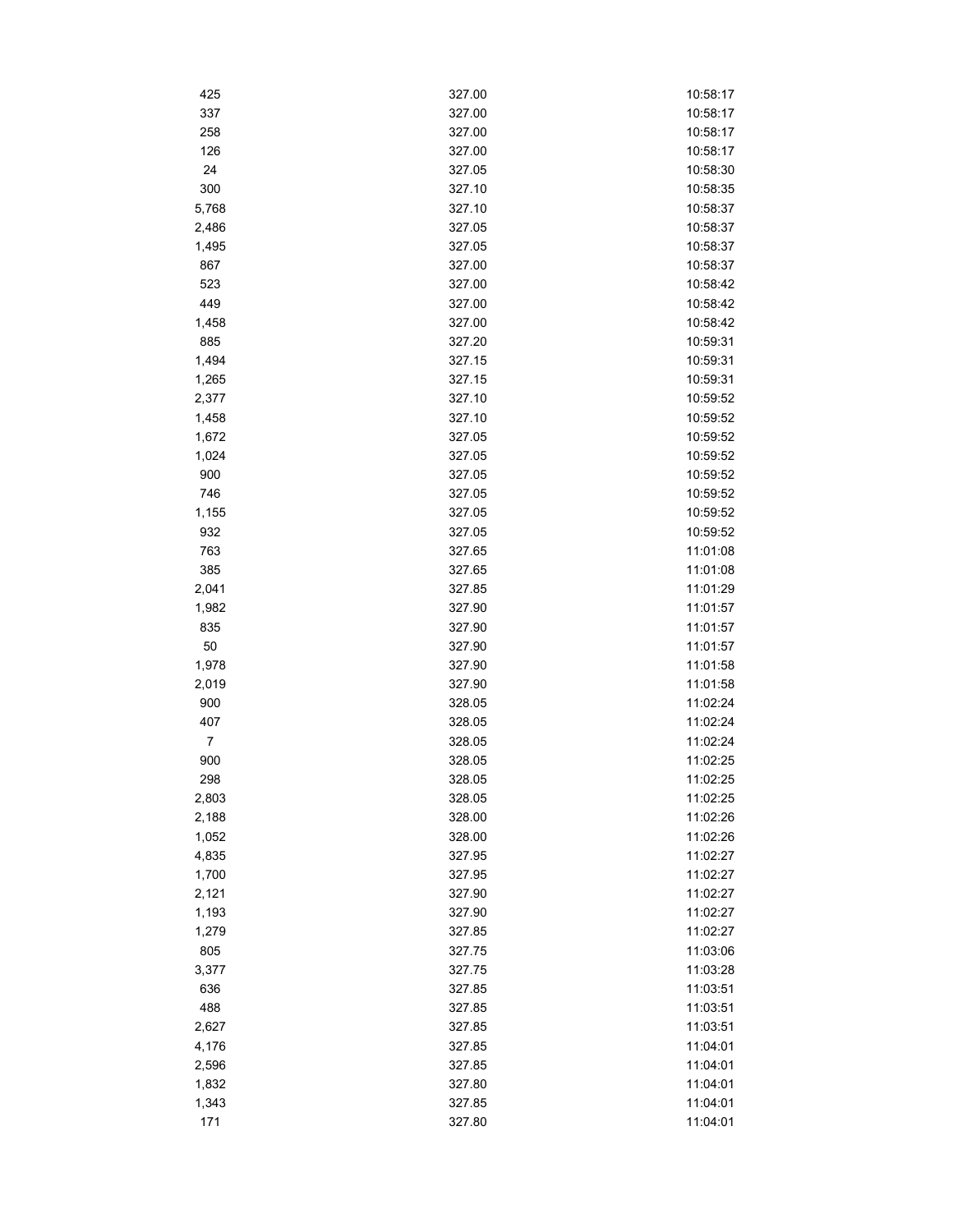| 162         | 327.85 | 11:04:01 |
|-------------|--------|----------|
| 2,895       | 327.85 | 11:04:01 |
| 1,319       | 327.90 | 11:04:01 |
| 300         | 327.90 | 11:04:01 |
| 968         | 327.80 | 11:04:02 |
| 967         | 327.80 | 11:04:02 |
| 2,060       | 327.75 | 11:04:11 |
| 488         | 327.75 | 11:04:11 |
| 471         | 327.75 | 11:04:11 |
| 1,448       | 327.70 | 11:04:11 |
| 885         | 327.70 | 11:04:11 |
| 842         | 327.65 | 11:04:19 |
| 803         | 327.90 | 11:05:29 |
| 664         | 327.90 | 11:05:29 |
| 920         | 327.90 | 11:05:29 |
| 885         | 327.90 | 11:05:29 |
| 1,006       | 328.05 | 11:05:44 |
| 1,849       | 328.15 | 11:05:48 |
| 900         | 328.15 | 11:05:48 |
| 3,899       | 328.50 | 11:06:48 |
| 3,011       | 328.45 | 11:06:48 |
| 1,905       | 328.50 | 11:06:48 |
| 900         | 328.50 | 11:06:48 |
| 2,141       | 328.50 | 11:06:50 |
| 6,251       | 328.50 | 11:06:50 |
| 1,588       | 328.50 | 11:06:53 |
| 1,583       | 328.50 | 11:06:53 |
| $\mathbf 5$ | 328.50 | 11:06:53 |
| 3,439       | 328.45 | 11:06:53 |
| 1,420       | 328.40 | 11:06:53 |
| 1,050       | 328.40 | 11:06:55 |
| 1,050       | 328.35 | 11:06:55 |
| 832         | 328.20 | 11:07:10 |
| 1,251       | 328.40 | 11:07:43 |
| 351         | 328.40 | 11:07:43 |
| 1,954       | 328.40 | 11:07:49 |
| 633         | 328.40 | 11:07:49 |
| 166         | 328.40 | 11:07:49 |
| 641         | 328.35 | 11:08:04 |
| 532         | 328.35 | 11:08:04 |
| 462         | 328.35 | 11:08:04 |
| 329         | 328.35 | 11:08:04 |
| 1,482       | 328.55 | 11:09:12 |
| 1,415       | 328.55 | 11:09:12 |
| 1,405       | 328.55 | 11:09:12 |
| 1,579       | 328.50 | 11:09:12 |
| 1,508       | 328.50 | 11:09:12 |
| 1,139       | 328.50 | 11:09:12 |
| 115         | 328.50 | 11:09:12 |
| 952         | 328.45 | 11:09:12 |
| 904         | 328.55 | 11:09:12 |
| 775         | 328.45 | 11:09:12 |
| 350         | 328.55 | 11:09:12 |
| 132         | 328.45 | 11:09:12 |
| 1,767       | 328.50 | 11:09:12 |
|             |        |          |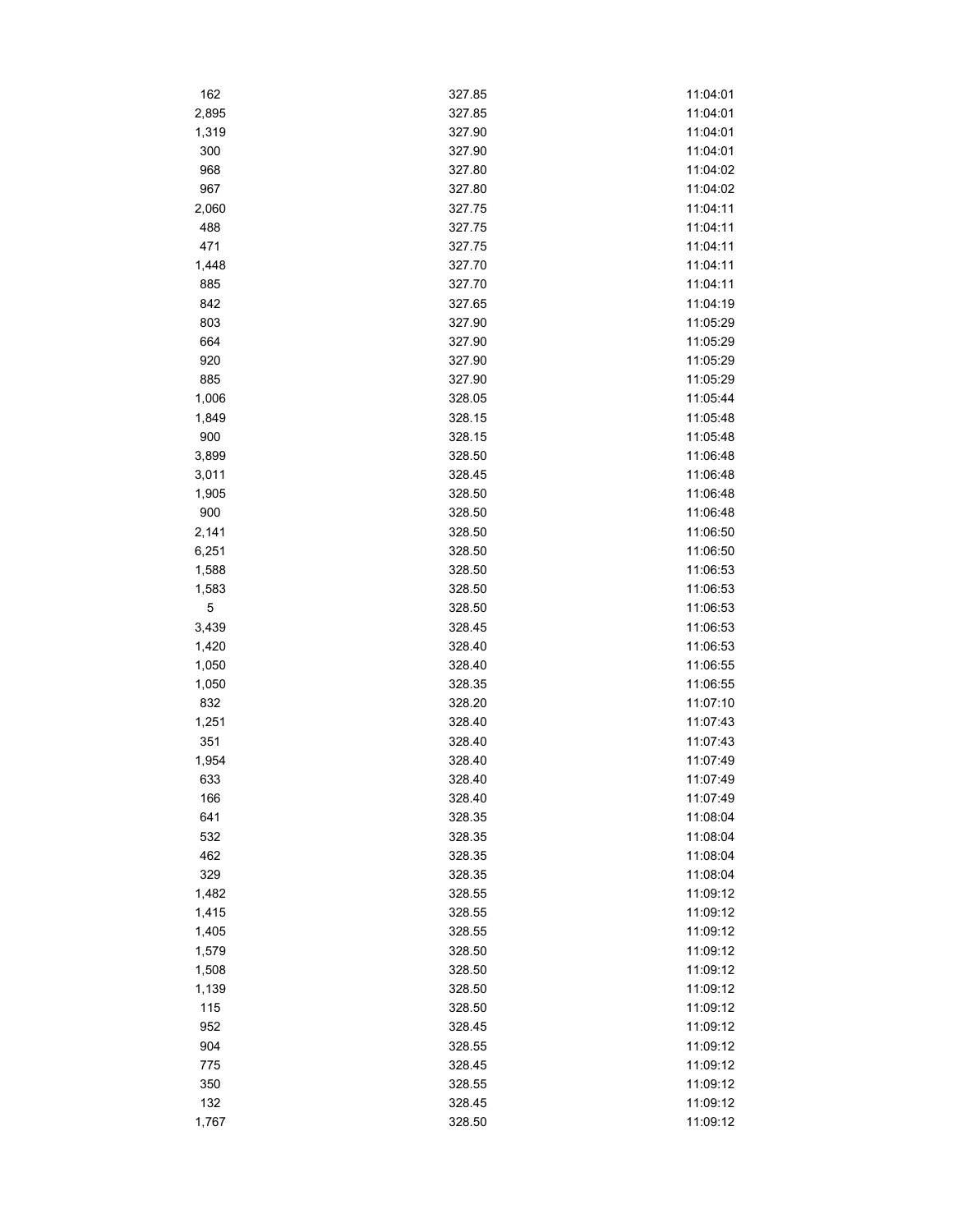| 972   | 328.50 | 11:09:12 |
|-------|--------|----------|
| 900   | 328.50 | 11:09:12 |
| 233   | 328.50 | 11:09:12 |
| 908   | 328.45 | 11:09:13 |
| 362   | 328.45 | 11:09:13 |
| 98    | 328.40 | 11:09:14 |
| 779   | 328.40 | 11:09:14 |
| 885   | 328.40 | 11:09:14 |
| 259   | 328.40 | 11:09:17 |
| 926   | 328.40 | 11:09:17 |
| 733   | 328.40 | 11:09:19 |
| 1,229 | 328.35 | 11:10:10 |
| 69    | 328.45 | 11:10:26 |
| 5,619 | 328.50 | 11:10:32 |
| 415   | 328.45 | 11:10:32 |
| 246   | 328.45 | 11:10:32 |
| 4,119 | 328.45 | 11:10:32 |
| 1,317 | 328.45 | 11:10:32 |
| 1,028 | 328.45 | 11:10:32 |
| 382   | 328.45 | 11:10:32 |
| 1,180 | 328.40 | 11:10:33 |
| 885   | 328.50 | 11:10:51 |
| 913   | 328.45 | 11:10:51 |
| 3     | 328.40 | 11:10:51 |
| 1,280 | 328.35 | 11:11:45 |
| 1,736 | 328.35 | 11:11:45 |
| 4,957 | 328.45 | 11:12:17 |
| 1,629 | 328.45 | 11:12:17 |
| 1,280 | 328.45 | 11:12:17 |
| 2,175 | 328.40 | 11:12:17 |
| 1,274 | 328.45 | 11:12:23 |
| 937   | 328.40 | 11:12:28 |
| 206   | 328.40 | 11:12:28 |
| 990   | 328.40 | 11:12:28 |
| 958   | 328.40 | 11:12:28 |
| 1,368 | 328.35 | 11:12:28 |
| 1,400 | 328.35 | 11:12:28 |
| 1,233 | 328.45 | 11:12:54 |
| 2,243 | 328.40 | 11:13:20 |
| 1,280 | 328.40 | 11:13:20 |
| 1,362 | 328.35 | 11:13:20 |
| 214   | 328.35 | 11:13:20 |
| 1,760 | 328.40 | 11:13:38 |
| 40    | 328.40 | 11:13:38 |
| 525   | 328.35 | 11:13:38 |
| 1,362 | 328.35 | 11:13:43 |
| 1,480 | 328.35 | 11:13:52 |
| 119   | 328.35 | 11:13:52 |
| 1,958 | 328.35 | 11:13:52 |
| 780   | 328.35 | 11:14:11 |
| 255   | 328.35 | 11:14:16 |
| 142   | 328.35 | 11:14:16 |
| 2,004 | 328.35 | 11:14:16 |
| 965   | 328.35 | 11:14:16 |
| 895   | 328.35 | 11:14:16 |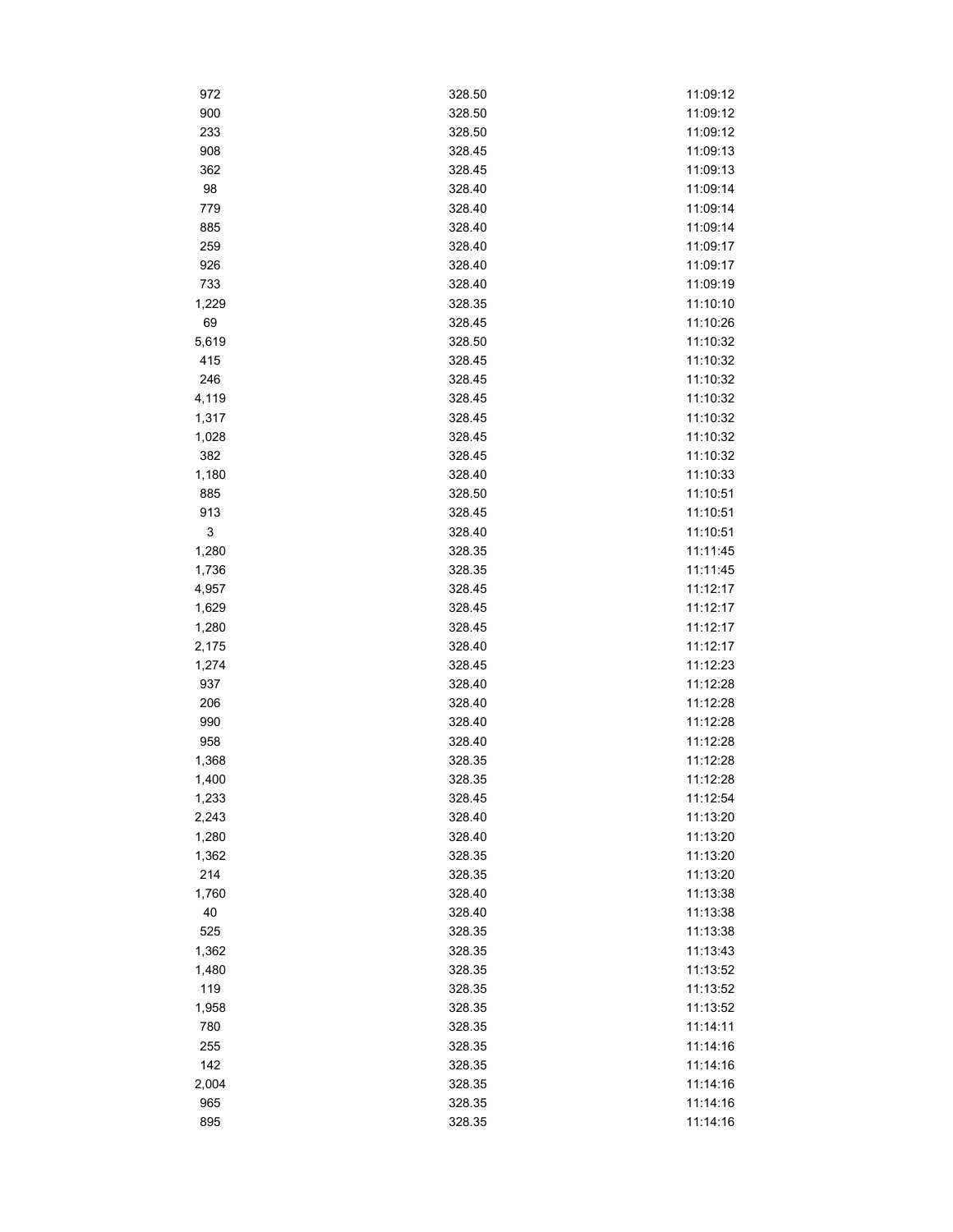| 243   | 328.35 | 11:14:16 |
|-------|--------|----------|
| 1,228 | 328.30 | 11:14:20 |
| 1,041 | 328.30 | 11:14:20 |
| 165   | 328.30 | 11:14:20 |
| 1,200 | 328.30 | 11:14:38 |
| 1,942 | 328.30 | 11:14:47 |
| 1,156 | 328.25 | 11:14:47 |
| 982   | 328.25 | 11:14:47 |
| 749   | 328.75 | 11:15:36 |
| 708   | 328.75 | 11:15:36 |
| 307   | 328.75 | 11:15:36 |
| 182   | 328.75 | 11:15:36 |
| 2,697 | 328.80 | 11:15:43 |
| 1,433 | 328.80 | 11:15:43 |
| 1,050 | 328.80 | 11:15:43 |
| 678   | 328.80 | 11:15:43 |
| 414   | 328.80 | 11:15:43 |
| 1,823 | 329.15 | 11:16:09 |
| 1,281 | 329.10 | 11:16:09 |
| 1,310 | 329.05 | 11:16:09 |
| 1,017 | 329.10 | 11:16:09 |
| 1,017 | 329.10 | 11:16:09 |
| 1,089 | 329.00 | 11:16:09 |
| 884   | 328.90 | 11:16:22 |
| 861   | 328.90 | 11:16:23 |
| 109   | 328.90 | 11:16:23 |
| 681   | 328.85 | 11:16:25 |
| 1,216 | 328.90 | 11:16:43 |
| 1,216 | 328.85 | 11:16:45 |
| 1,217 | 328.85 | 11:16:45 |
| 829   | 328.85 | 11:17:22 |
| 558   | 328.85 | 11:17:22 |
| 800   | 328.85 | 11:17:25 |
| 1,723 | 328.85 | 11:17:31 |
| 1,481 | 328.85 | 11:17:31 |
| 1,665 | 328.85 | 11:17:34 |
| 1,572 | 328.85 | 11:17:37 |
| 1,367 | 328.80 | 11:17:51 |
| 1,570 | 328.80 | 11:17:51 |
| 682   | 328.75 | 11:17:53 |
| 15    | 328.65 | 11:17:54 |
| 1,485 | 328.80 | 11:18:51 |
| 1,258 | 328.80 | 11:18:51 |
| 457   | 328.80 | 11:18:51 |
| 1,170 | 328.90 | 11:19:17 |
| 1,005 | 328.90 | 11:19:17 |
| 705   | 328.85 | 11:19:17 |
| 3,160 | 328.95 | 11:19:42 |
| 2,082 | 328.95 | 11:19:42 |
| 1,366 | 328.95 | 11:19:42 |
| 692   | 328.95 | 11:19:44 |
| 1,173 | 328.95 | 11:19:47 |
| 814   | 328.95 | 11:19:47 |
| 3,685 | 328.90 | 11:19:50 |
| 644   | 328.90 | 11:19:50 |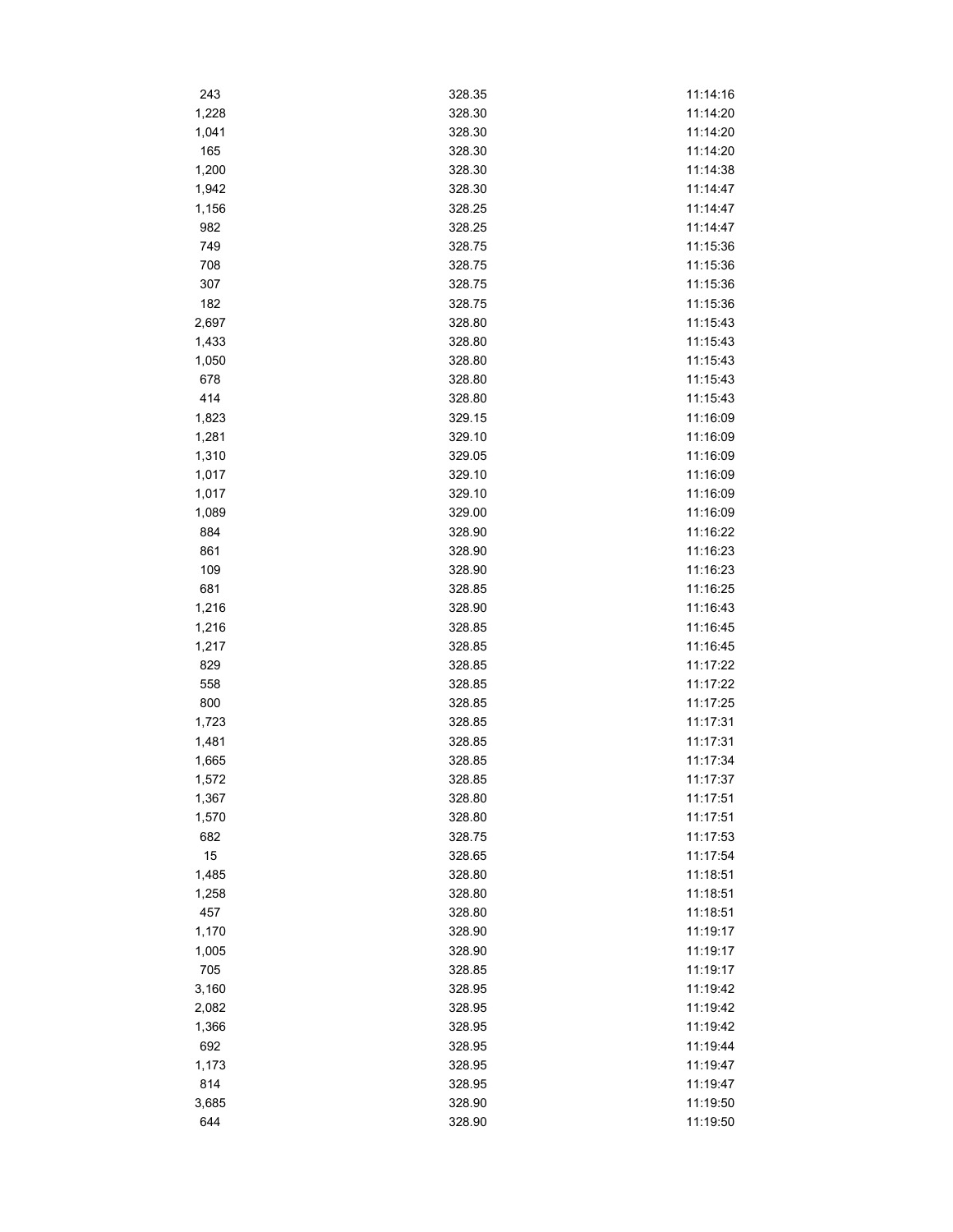| 2,503 | 328.85 | 11:19:50 |
|-------|--------|----------|
| 1,522 | 328.85 | 11:19:50 |
| 1,317 | 328.95 | 11:20:30 |
| 966   | 329.00 | 11:20:48 |
| 1,576 | 328.95 | 11:20:57 |
| 3,690 | 329.05 | 11:21:36 |
| 1,635 | 329.00 | 11:21:36 |
| 1,090 | 329.05 | 11:21:36 |
| 464   | 329.00 | 11:21:36 |
| 327   | 329.05 | 11:21:36 |
| 148   | 329.05 | 11:21:36 |
| 131   | 329.05 | 11:21:36 |
| 128   | 329.00 | 11:21:36 |
| 820   | 329.05 | 11:21:36 |
| 565   | 329.00 | 11:21:36 |
| 99    | 329.00 | 11:21:36 |
| 1,161 | 329.40 | 11:22:32 |
| 632   | 329.40 | 11:22:32 |
| 3,519 | 329.40 | 11:22:32 |
| 1,058 | 329.40 | 11:22:32 |
| 595   | 329.40 | 11:22:32 |
| 469   | 329.40 | 11:22:32 |
| 790   | 329.40 | 11:22:32 |
| 4,971 | 329.50 | 11:23:16 |
| 848   | 329.45 | 11:23:16 |
| 719   | 329.45 | 11:23:16 |
| 614   | 329.45 | 11:23:16 |
| 993   | 329.50 | 11:23:38 |
| 1,755 | 329.45 | 11:23:38 |
| 1,069 | 329.45 | 11:23:38 |
| 563   | 329.45 | 11:23:38 |
| 132   | 329.45 | 11:23:38 |
| 687   | 329.45 | 11:23:38 |
| 720   | 329.45 | 11:23:44 |
| 2,858 | 329.40 | 11:23:52 |
| 1,254 | 329.35 | 11:23:52 |
| 756   | 329.30 | 11:23:52 |
| 190   | 329.30 | 11:23:52 |
| 663   | 329.25 | 11:23:53 |
| 1,063 | 329.00 | 11:24:31 |
| 611   | 329.00 | 11:24:31 |
| 266   | 329.00 | 11:24:31 |
| 251   | 329.00 | 11:24:31 |
| 237   | 329.00 | 11:24:31 |
| 885   | 328.95 | 11:24:38 |
| 2,501 | 328.90 | 11:24:41 |
| 1,303 | 329.00 | 11:25:02 |
| 783   | 328.95 | 11:25:02 |
| 1,338 | 329.00 | 11:25:06 |
| 1,410 | 329.00 | 11:25:08 |
| 683   | 329.00 | 11:25:19 |
| 343   | 329.00 | 11:25:19 |
| 229   | 329.00 | 11:25:19 |
| 1,092 | 329.00 | 11:25:21 |
| 1,506 | 329.00 | 11:25:35 |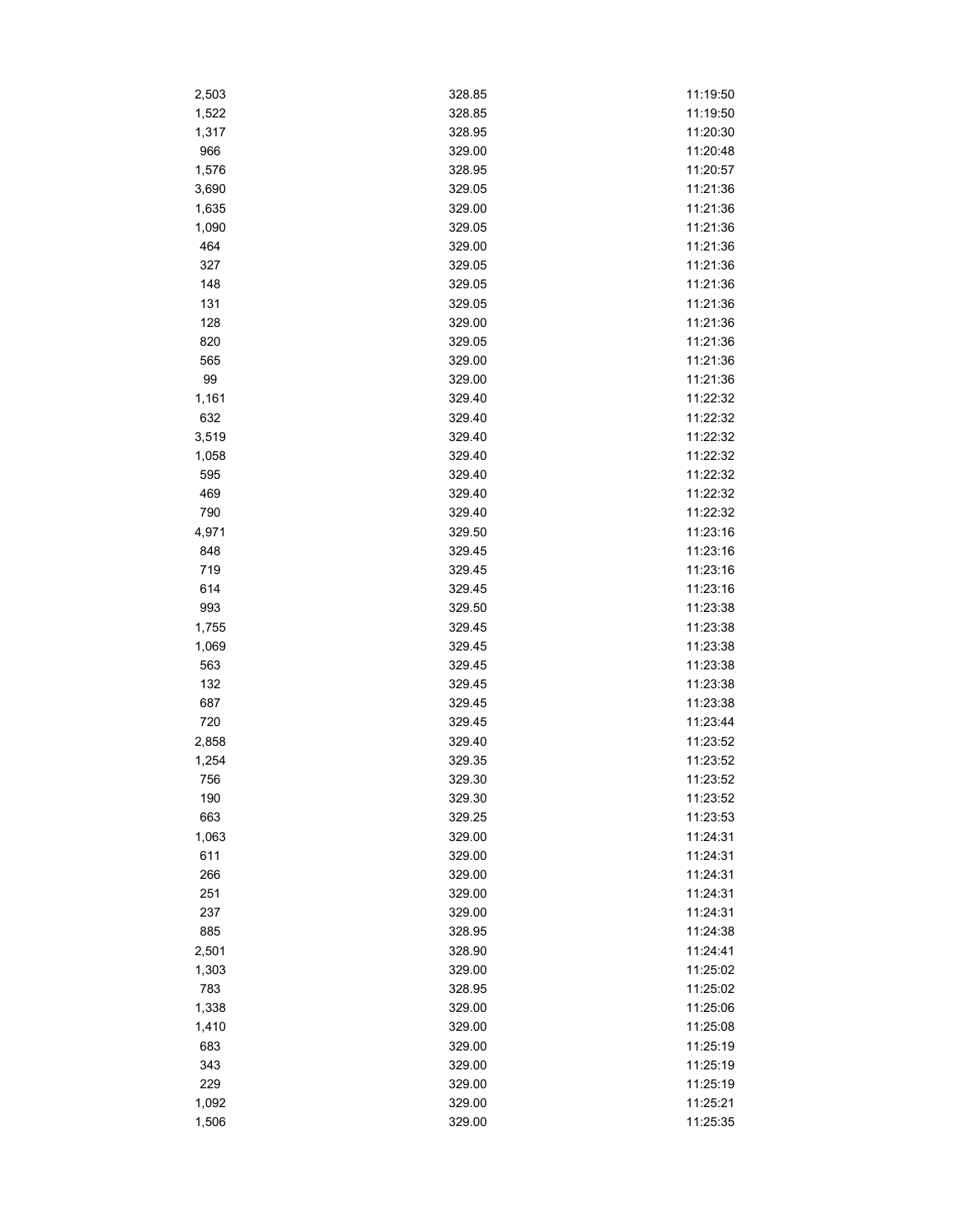| 3     | 329.05 | 11:25:43 |
|-------|--------|----------|
| 1,072 | 329.05 | 11:25:43 |
| 984   | 329.00 | 11:25:54 |
| 1,145 | 329.00 | 11:25:54 |
| 885   | 329.00 | 11:25:54 |
| 840   | 329.00 | 11:25:54 |
| 799   | 328.95 | 11:25:55 |
| 229   | 328.95 | 11:25:55 |
| 2,184 | 328.85 | 11:26:30 |
| 1,086 | 328.85 | 11:26:30 |
| 1,056 | 328.80 | 11:26:43 |
| 718   | 328.80 | 11:26:43 |
| 449   | 328.80 | 11:26:43 |
| 819   | 328.75 | 11:26:43 |
| 350   | 328.85 | 11:26:49 |
| 150   | 328.85 | 11:26:49 |
| 935   | 328.85 | 11:26:49 |
| 723   | 328.80 | 11:26:56 |
| 216   | 328.80 | 11:26:56 |
| 1,064 | 328.80 | 11:26:56 |
| 769   | 328.75 | 11:26:56 |
| 1,119 | 328.75 | 11:27:20 |
| 882   | 328.75 | 11:27:20 |
| 1,667 | 328.70 | 11:27:21 |
| 1,304 | 328.65 | 11:27:27 |
| 689   | 328.65 | 11:27:28 |
| 1,103 | 328.55 | 11:28:14 |
| 3,165 | 328.55 | 11:28:17 |
| 885   | 328.55 | 11:28:17 |
| 1,607 | 328.50 | 11:28:20 |
| 1,075 | 328.50 | 11:28:20 |
| 967   | 328.45 | 11:28:20 |
| 755   | 328.45 | 11:28:20 |
| 885   | 328.35 | 11:29:03 |
| 107   | 328.30 | 11:29:03 |
| 3,444 | 328.30 | 11:29:16 |
| 1,102 | 328.30 | 11:29:16 |
| 1,931 | 328.30 | 11:29:17 |
| 1,501 | 328.35 | 11:29:27 |
| 1,082 | 328.35 | 11:29:30 |
| 731   | 328.35 | 11:29:32 |
| 1,101 | 328.35 | 11:29:43 |
| 885   | 328.45 | 11:30:03 |
| 1,972 | 328.40 | 11:30:13 |
| 1,385 | 328.35 | 11:30:13 |
| 1,085 | 328.35 | 11:30:13 |
| 691   | 328.35 | 11:30:15 |
| 235   | 328.35 | 11:30:15 |
| 1,101 | 328.35 | 11:30:15 |
| 1,575 | 328.60 | 11:31:24 |
| 1,236 | 328.60 | 11:31:24 |
| 1,218 | 328.60 | 11:31:24 |
| 638   | 328.60 | 11:31:24 |
| 386   | 328.60 | 11:31:24 |
| 30    | 328.60 | 11:31:24 |
|       |        |          |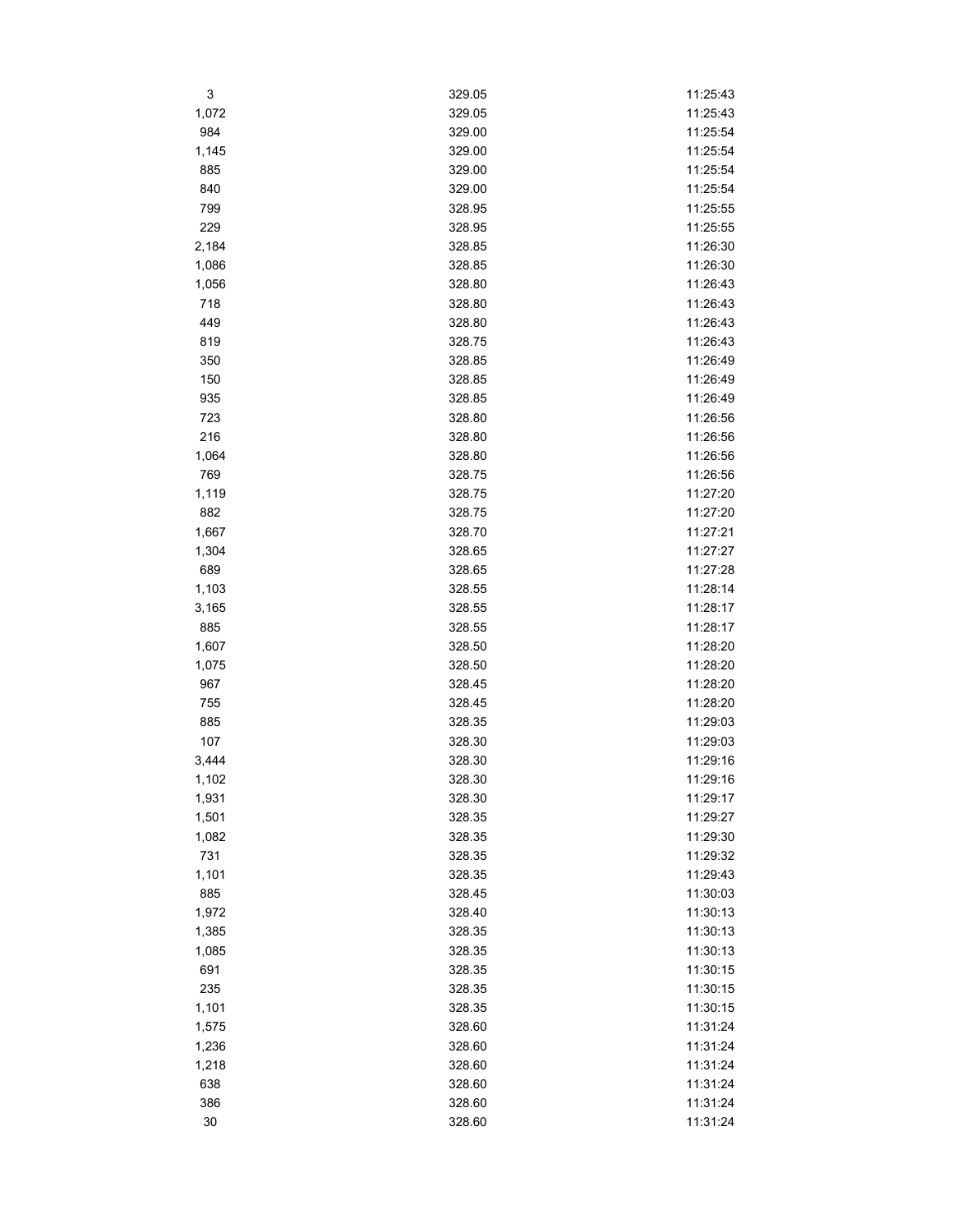| 2,924        | 328.55           | 11:31:25             |
|--------------|------------------|----------------------|
| 1,218        | 328.55           | 11:31:25             |
| 1,200        | 328.50           | 11:31:30             |
| 754          | 328.50           | 11:31:30             |
| 83           | 328.50           | 11:31:30             |
| 1,462        | 328.45           | 11:31:32             |
| 1,054        | 328.65           | 11:32:25             |
| 1,207        | 328.60           | 11:32:29             |
| 113          | 328.60           | 11:32:29             |
| 948          | 328.60           | 11:32:36             |
| 956          | 328.60           | 11:32:46             |
| 1,055        | 328.60           | 11:32:53             |
| 3,755        | 328.70           | 11:33:04             |
| 1,053        | 328.70           | 11:33:04             |
| 276          | 328.70           | 11:33:04             |
| 2,939        | 328.65           | 11:33:06             |
| 484          | 328.60           | 11:33:24             |
| $36\,$       | 328.60           | 11:33:24             |
| 827          | 328.60           | 11:33:24             |
| 1,815        | 328.55           | 11:33:26             |
| 1,445        | 328.90           | 11:35:23             |
| 1,031        | 328.90           | 11:35:23             |
| 5,059        | 328.90           | 11:35:23             |
| 2,220        | 328.85           | 11:35:23             |
| 784          | 328.85           | 11:35:23             |
|              | 328.85           | 11:35:23             |
| 629<br>173   | 328.85           | 11:35:23             |
|              |                  | 11:35:23             |
| 131<br>21    | 328.85<br>328.85 | 11:35:23             |
|              |                  |                      |
| 1,242<br>464 | 328.85<br>328.80 | 11:35:23<br>11:35:24 |
| 408          | 328.80           | 11:35:24             |
|              |                  | 11:35:24             |
| 2,211<br>623 | 328.80<br>328.80 | 11:35:24             |
|              |                  | 11:35:24             |
| 534<br>344   | 328.80<br>328.80 | 11:35:24             |
|              |                  |                      |
| 614          | 328.80           | 11:35:24             |
| 214<br>300   | 328.80<br>328.80 | 11:35:24             |
|              |                  | 11:35:25             |
| 168          | 328.80           | 11:35:29             |
| 644          | 328.80<br>328.75 | 11:35:29             |
| 2,514        |                  | 11:35:54             |
| 1,102<br>900 | 328.70<br>328.85 | 11:35:54             |
|              |                  | 11:36:37             |
| 1,582        | 328.85<br>328.85 | 11:36:37             |
| 1,143        |                  | 11:36:39             |
| 1,306        | 328.85           | 11:36:39             |
| 1,860        | 328.95           | 11:36:55             |
| 640          | 328.95           | 11:36:55             |
| 4,024        | 328.90           | 11:37:02             |
| 1,259        | 329.15           | 11:38:48             |
| 6,223        | 329.10           | 11:38:48             |
| 2,449        | 329.10           | 11:38:48             |
| 883          | 329.10           | 11:38:48             |
| 2,731        | 329.05           | 11:38:48             |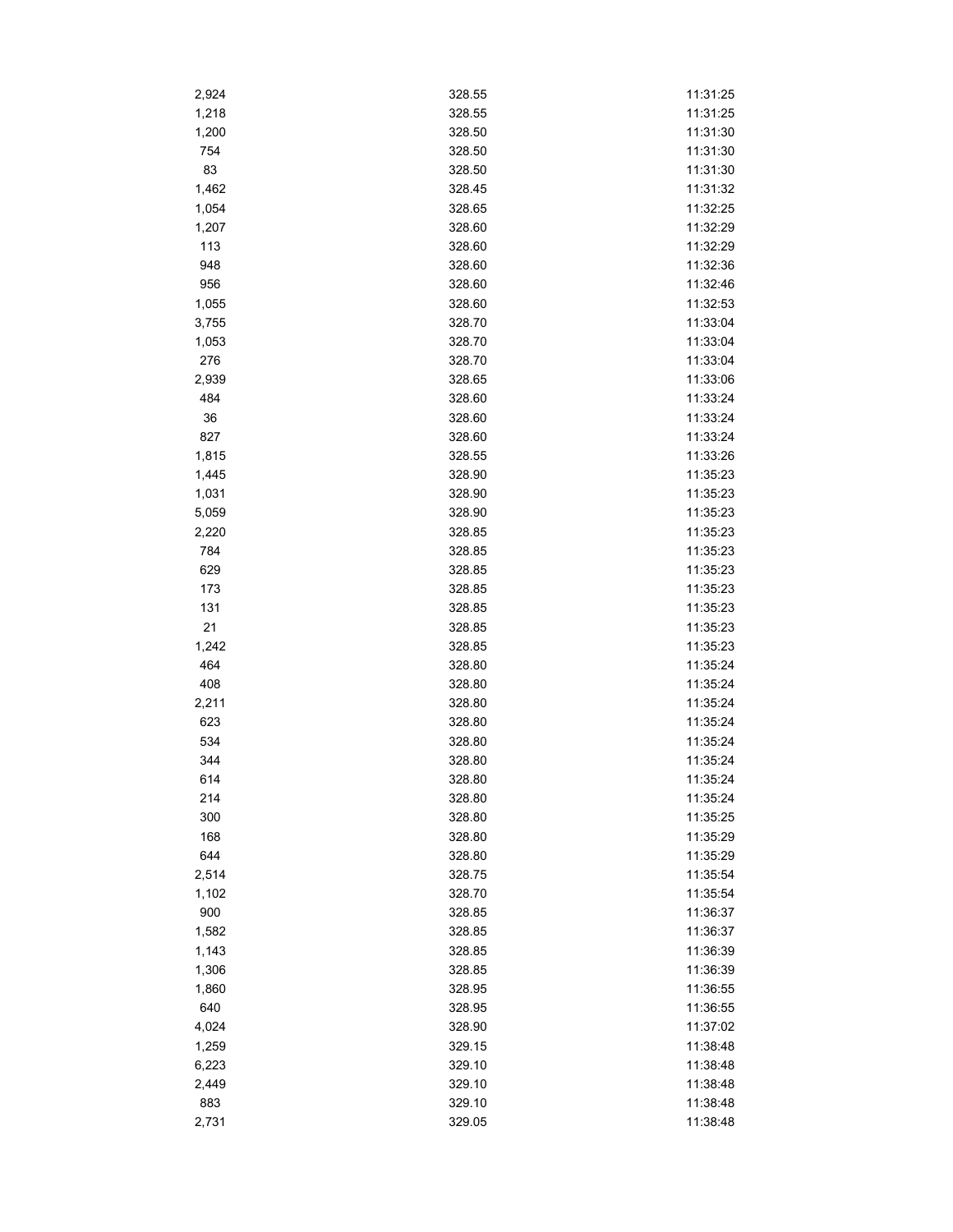| 1,721          | 329.05 | 11:38:48 |
|----------------|--------|----------|
| 1,699          | 329.05 | 11:38:53 |
| 401            | 329.05 | 11:38:53 |
| 1,668          | 329.00 | 11:38:53 |
| 1,905          | 328.95 | 11:39:00 |
| 955            | 328.90 | 11:39:00 |
| 382            | 328.90 | 11:39:00 |
| 300            | 328.80 | 11:39:00 |
| 450            | 328.80 | 11:39:00 |
| 1,229          | 328.95 | 11:39:36 |
| 804            | 328.95 | 11:39:36 |
| 261            | 328.95 | 11:39:36 |
| 885            | 328.95 | 11:39:38 |
| 2,319          | 328.90 | 11:40:05 |
| 984            | 328.90 | 11:40:05 |
| 419            | 328.90 | 11:40:05 |
| 1,259          | 328.90 | 11:40:31 |
| 2,097          | 328.90 | 11:40:31 |
| 2,500          | 329.15 | 11:41:06 |
| 128            | 329.45 | 11:42:12 |
|                | 329.50 | 11:42:12 |
| 1,840<br>900   | 329.50 | 11:42:12 |
|                |        | 11:42:14 |
| 6,721          | 329.40 |          |
| 1,142          | 329.40 | 11:42:14 |
| 1,020          | 329.40 | 11:42:14 |
| 937            | 329.40 | 11:42:14 |
| 895            | 329.40 | 11:42:14 |
| 2,766          | 329.35 | 11:42:14 |
| 1,251          | 329.35 | 11:42:14 |
| 616            | 329.40 | 11:42:15 |
| 649            | 329.40 | 11:42:15 |
| 298            | 329.40 | 11:42:15 |
| 663            | 329.35 | 11:42:15 |
| 1,322          | 329.35 | 11:42:18 |
| 1,397          | 329.30 | 11:42:18 |
| 1,625          | 329.25 | 11:42:57 |
| 1,141          | 329.20 | 11:42:57 |
| 1,264          | 329.15 | 11:42:57 |
| $\overline{7}$ | 329.15 | 11:43:00 |
| 630            | 329.15 | 11:43:00 |
| 256            | 329.15 | 11:43:00 |
| 1,104          | 329.15 | 11:43:12 |
| 1,281          | 328.95 | 11:43:23 |
| 1,341          | 329.10 | 11:44:00 |
| 1,071          | 329.10 | 11:44:00 |
| $\mathbf{1}$   | 329.10 | 11:44:03 |
| 2,382          | 329.10 | 11:44:04 |
| 569            | 329.10 | 11:44:04 |
| 542            | 329.10 | 11:44:04 |
| 478            | 329.10 | 11:44:04 |
| 1,192          | 329.05 | 11:44:04 |
| 980            | 329.05 | 11:44:04 |
| 564            | 329.05 | 11:44:04 |
| 946            | 329.05 | 11:44:04 |
| 815            | 329.05 | 11:44:08 |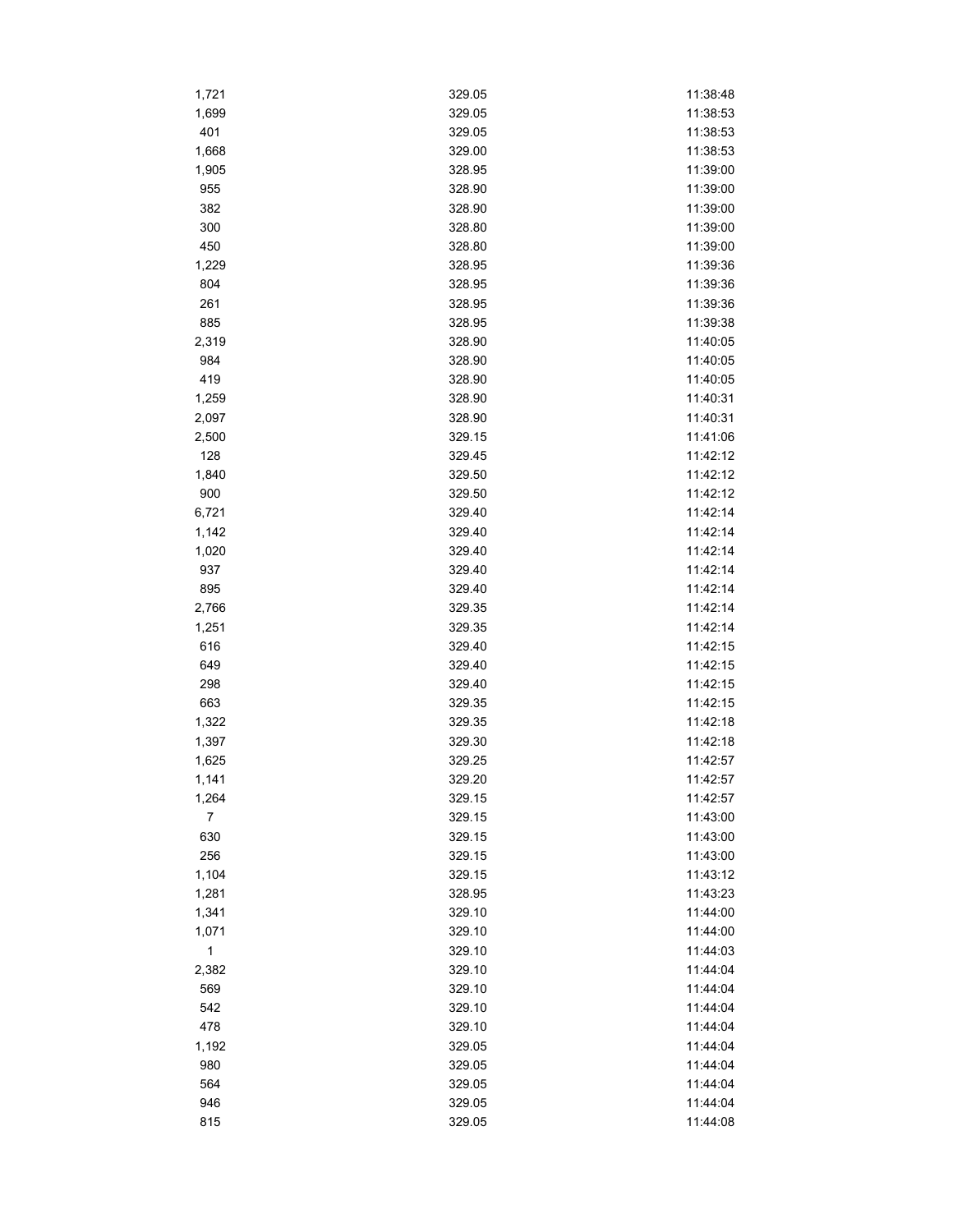| 760          | 329.05 | 11:44:08 |
|--------------|--------|----------|
| 1,220        | 328.90 | 11:44:53 |
| 313          | 328.90 | 11:44:53 |
| 611          | 329.05 | 11:45:05 |
| 484          | 329.05 | 11:45:05 |
| 589          | 329.10 | 11:45:32 |
| 296          | 329.10 | 11:45:32 |
| 1,106        | 329.05 | 11:45:32 |
| 776          | 329.05 | 11:45:32 |
| 1,436        | 329.05 | 11:45:35 |
| 3,438        | 329.00 | 11:45:46 |
| 1,136        | 329.00 | 11:45:46 |
| 1,508        | 328.95 | 11:45:46 |
| 798          | 328.95 | 11:45:46 |
| 910          | 328.90 | 11:45:46 |
| 1,464        | 328.95 | 11:45:46 |
| 1,057        | 328.85 | 11:45:57 |
| 557          | 328.75 | 11:46:25 |
| 159          | 328.75 | 11:46:25 |
| 1,294        | 328.80 | 11:46:35 |
| 1,513        | 328.80 | 11:46:35 |
| $\mathbf{1}$ | 328.80 | 11:46:35 |
| 748          | 328.85 | 11:47:04 |
| 620          | 328.85 | 11:47:04 |
|              |        | 11:48:12 |
| 1,300        | 329.00 |          |
| 900          | 328.95 | 11:48:12 |
| 798          | 329.00 | 11:48:12 |
| 732          | 329.00 | 11:48:12 |
| 367          | 329.00 | 11:48:12 |
| 6,108        | 329.00 | 11:48:46 |
| 1,222        | 329.00 | 11:48:46 |
| 4,694        | 329.00 | 11:48:56 |
| 1,484        | 329.00 | 11:48:56 |
| 963          | 329.00 | 11:48:56 |
| 906          | 329.00 | 11:48:56 |
| 17           | 329.00 | 11:48:57 |
| 1,395        | 329.00 | 11:48:59 |
| 2,769        | 328.95 | 11:49:26 |
| 947          | 328.95 | 11:49:26 |
| 1,285        | 328.95 | 11:49:26 |
| 1,231        | 328.95 | 11:49:26 |
| 3,377        | 329.00 | 11:50:03 |
| 1,298        | 329.00 | 11:50:03 |
| 1,496        | 329.00 | 11:50:03 |
| 1,004        | 329.00 | 11:50:03 |
| 1,122        | 328.95 | 11:50:10 |
| 1,275        | 328.95 | 11:50:10 |
| 1,515        | 328.95 | 11:50:17 |
| 848          | 328.95 | 11:50:22 |
| 1,409        | 328.90 | 11:50:42 |
| 955          | 328.80 | 11:51:05 |
| 250          | 328.80 | 11:51:05 |
| 1,230        | 328.85 | 11:51:30 |
| 150          | 328.90 | 11:51:31 |
| 1,918        | 328.95 | 11:51:53 |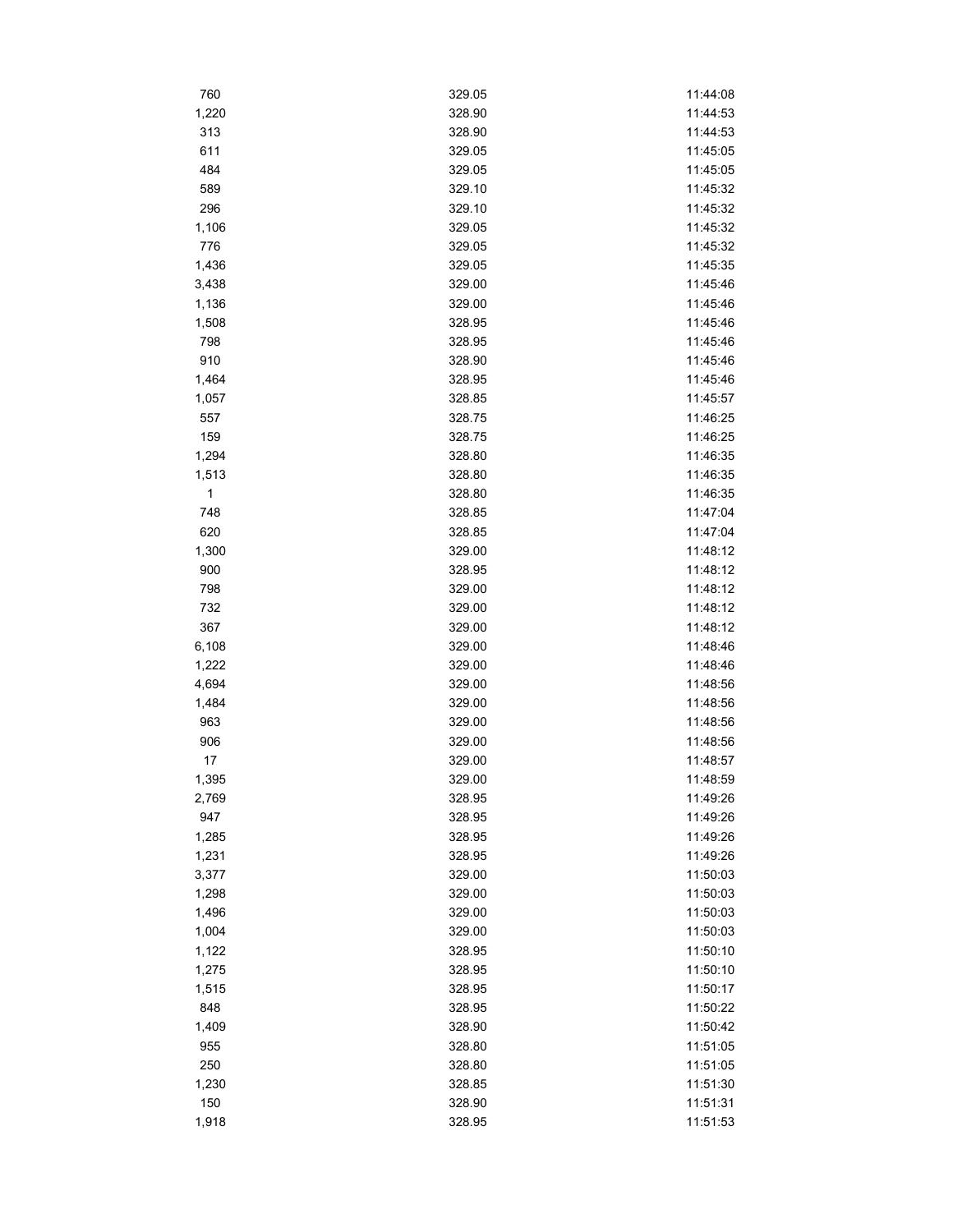| 5,870      | 328.95 | 11:52:19 |
|------------|--------|----------|
| 599        | 329.20 | 11:53:03 |
| 86         | 329.20 | 11:53:03 |
| 1,235      | 329.20 | 11:53:08 |
| 885        | 329.20 | 11:53:08 |
| 1,200      | 329.20 | 11:53:08 |
| 792        | 329.20 | 11:53:08 |
| 849        | 329.20 | 11:53:08 |
| 1,590      | 329.15 | 11:53:11 |
| 4,663      | 329.15 | 11:53:11 |
| 1,230      | 329.15 | 11:53:11 |
| 2,415      | 329.15 | 11:53:11 |
| 722        | 329.15 | 11:53:11 |
| 318        | 329.15 | 11:53:11 |
| 1,579      | 329.15 | 11:53:12 |
| 1,105      | 329.15 | 11:53:12 |
| 467        | 329.15 | 11:53:12 |
| 1,105      | 329.15 | 11:53:33 |
| 1,031      | 329.15 | 11:53:33 |
| 364        | 329.15 | 11:53:33 |
| 134        | 329.15 | 11:54:05 |
|            | 329.15 | 11:54:06 |
| 2,384      |        |          |
| 1,163      | 329.15 | 11:54:06 |
| 3,674      | 329.15 | 11:54:31 |
| 1,421      | 329.15 | 11:54:31 |
| 1,020      | 329.15 | 11:54:31 |
| 522        | 329.15 | 11:54:31 |
| 360        | 329.15 | 11:54:31 |
| 1,999      | 329.10 | 11:54:31 |
| 681        | 329.15 | 11:54:31 |
| 380        | 329.15 | 11:54:31 |
| 885        | 329.15 | 11:54:31 |
| 1,068      | 329.10 | 11:54:39 |
| 971        | 329.05 | 11:54:42 |
| 1,006      | 329.00 | 11:54:44 |
| 113        | 329.00 | 11:55:44 |
| 2,470      | 329.10 | 11:56:08 |
| 767        | 329.10 | 11:56:08 |
| 708        | 329.10 | 11:56:08 |
| 1,116      | 329.15 | 11:56:21 |
| 200        | 329.15 | 11:56:21 |
| 4,684      | 329.15 | 11:56:21 |
| 1,748      | 329.10 | 11:56:22 |
| 1,674      | 329.15 | 11:56:31 |
| 197        | 329.15 | 11:56:37 |
| 1,112      | 329.15 | 11:56:37 |
| 1,498      | 329.15 | 11:56:37 |
| $\sqrt{2}$ | 329.20 | 11:56:43 |
| 1,283      | 329.20 | 11:56:45 |
| 1,267      | 329.20 | 11:56:57 |
| 774        | 329.20 | 11:56:57 |
| 157        | 329.20 | 11:56:57 |
| 1,840      | 329.15 | 11:57:07 |
| 1,153      | 329.15 | 11:57:07 |
| 742        | 329.15 | 11:57:07 |
|            |        |          |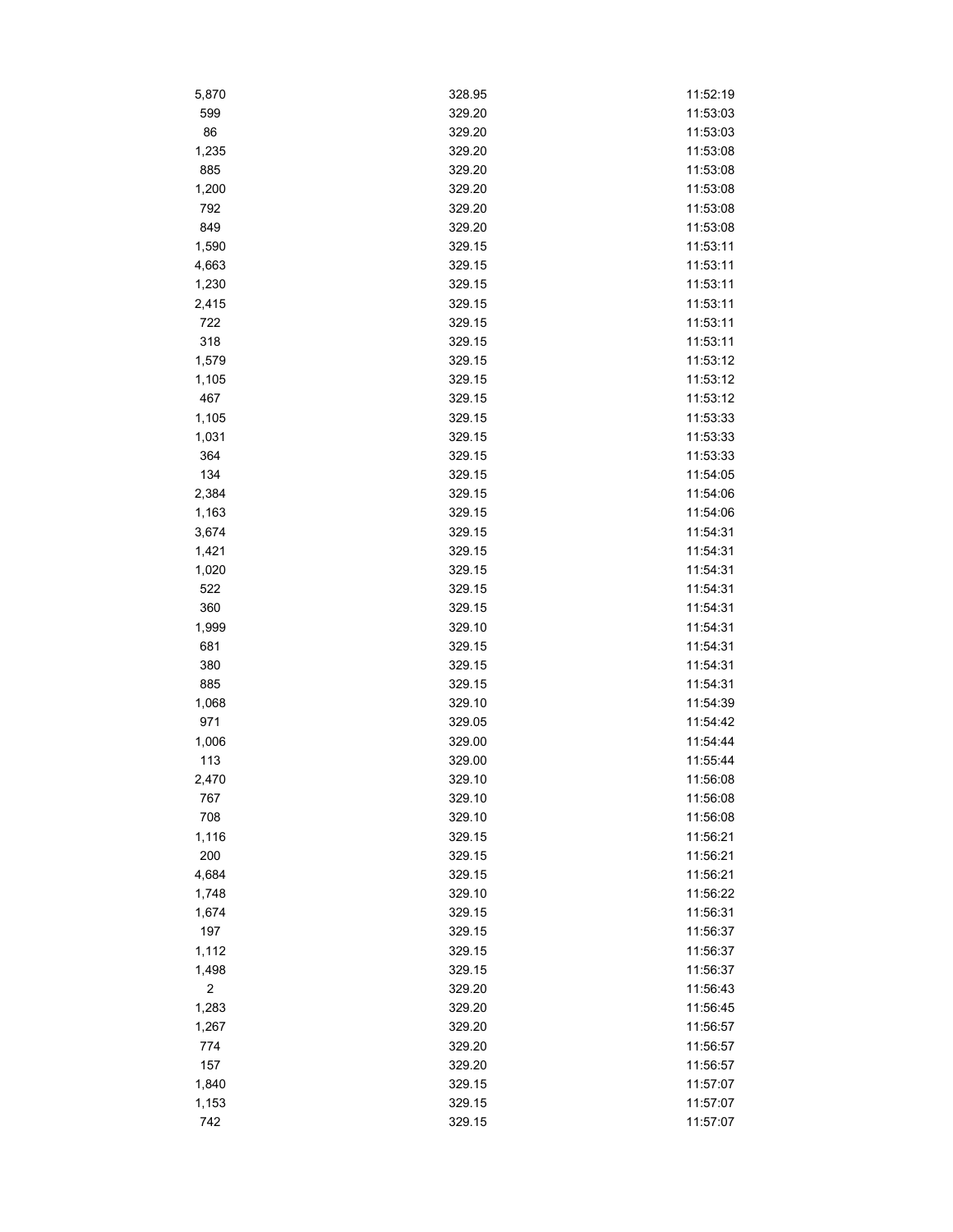| 1,293 | 329.10 | 11:57:07 |
|-------|--------|----------|
| 842   | 329.10 | 11:57:07 |
| 885   | 328.90 | 11:57:30 |
| 1,105 | 328.95 | 11:58:38 |
| 1,514 | 328.95 | 11:58:38 |
| 744   | 328.95 | 11:58:38 |
| 900   | 329.00 | 11:58:53 |
| 867   | 329.00 | 11:58:53 |
| 217   | 329.00 | 11:58:53 |
| 702   | 328.95 | 11:58:54 |
| 526   | 328.95 | 11:58:54 |
| 119   | 328.95 | 11:58:54 |
| 885   | 328.95 | 11:58:54 |
| 71    | 328.90 | 11:59:06 |
| 400   | 329.05 | 11:59:50 |
| 310   | 329.05 | 11:59:50 |
| 3,170 | 328.95 | 11:59:57 |
| 1,108 | 328.95 | 11:59:57 |
| 849   | 328.95 | 11:59:57 |
| 729   | 328.95 | 11:59:57 |
| 121   | 328.95 | 11:59:57 |
| 900   | 328.95 | 11:59:57 |
| 844   | 328.95 | 11:59:58 |
| 298   | 328.95 | 11:59:58 |
| 6,233 | 328.95 | 12:00:00 |
| 2,741 | 328.90 | 12:00:00 |
| 1,474 | 328.95 | 12:00:00 |
| 561   | 328.90 | 12:00:00 |
| 236   | 328.90 | 12:00:00 |
| 1,661 | 329.20 | 12:00:07 |
| 1,166 | 329.15 | 12:00:12 |
| 765   | 329.10 | 12:00:12 |
| 999   | 329.00 | 12:00:22 |
| 385   | 328.95 | 12:00:22 |
| 315   | 328.95 | 12:00:22 |
| 954   | 329.00 | 12:00:53 |
| 834   | 328.95 | 12:00:58 |
| 3,184 | 328.90 | 12:01:06 |
| 4,213 | 329.00 | 12:01:30 |
| 587   | 329.00 | 12:01:30 |
| 4,632 | 329.05 | 12:01:46 |
| 2,066 | 329.05 | 12:01:46 |
| 2,032 | 329.00 | 12:01:46 |
| 1,451 | 329.00 | 12:01:46 |
| 1,226 | 328.95 | 12:01:46 |
| 954   | 329.05 | 12:01:46 |
| 670   | 329.00 | 12:01:46 |
| 347   | 328.90 | 12:01:46 |
| 1,325 | 328.90 | 12:01:46 |
|       |        |          |
| 1,018 | 328.85 | 12:01:56 |
| 473   | 328.85 | 12:01:56 |
| 456   | 328.85 | 12:01:56 |
| 382   | 328.80 | 12:01:56 |
| 332   | 328.80 | 12:01:56 |
| 1,104 | 328.85 | 12:01:56 |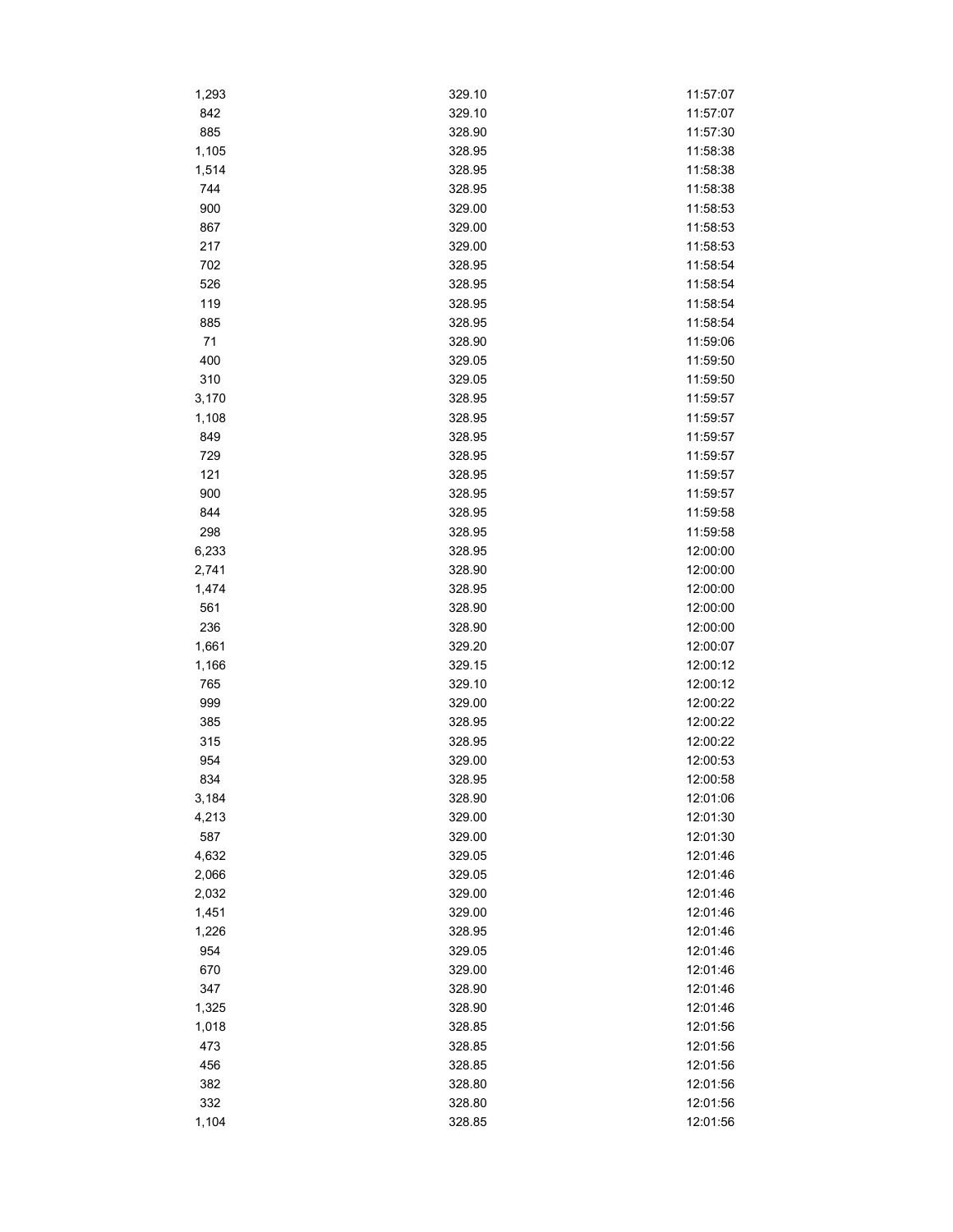| 772          | 328.80           | 12:01:56             |
|--------------|------------------|----------------------|
| 3,301        | 328.55           | 12:02:32             |
| 1,043        | 328.60           | 12:02:32             |
| 729          | 328.55           | 12:02:32             |
| 854          | 328.50           | 12:02:32             |
| 594          | 328.50           | 12:02:32             |
| 540          | 328.60           | 12:03:08             |
| 501          | 328.60           | 12:03:08             |
| 1,440        | 328.55           | 12:03:08             |
| 920          | 328.55           | 12:03:08             |
| 819          | 328.55           | 12:03:08             |
| 142          | 328.55           | 12:03:08             |
| 737          | 328.60           | 12:03:08             |
| 460          | 328.55           | 12:03:08             |
| 887          | 328.55           | 12:03:08             |
| 1,249        | 328.55           | 12:03:18             |
| 1,020        | 328.50           | 12:03:18             |
| 2,966        | 328.50           | 12:03:18             |
| 2,171        | 328.45           | 12:03:35             |
| 799          | 328.45           | 12:03:35             |
| 2,859        | 328.50           | 12:04:03             |
| 1,272        | 328.45           | 12:04:03             |
| 899          | 328.45           | 12:04:03             |
| 615          | 328.40           | 12:04:03             |
| 151          | 328.40           | 12:04:03             |
| 885          | 328.40           | 12:04:03             |
| 851          | 328.45           | 12:04:03             |
| 1,700        | 328.35           | 12:04:20             |
| 800          | 328.35           | 12:04:20             |
| 2,923        | 328.30           | 12:04:21             |
| 2,067        | 328.30           | 12:04:21             |
| 885          | 328.30           | 12:04:23             |
| 886          | 328.30           | 12:04:23             |
| 1,070        | 328.25           | 12:04:23             |
| 904          | 328.25           | 12:04:23             |
| 751          | 328.20           | 12:04:23             |
| 938          | 328.35           |                      |
|              |                  | 12:04:43             |
| 1,361<br>113 | 328.00           | 12:05:21<br>12:05:21 |
| 4,166        | 328.00           |                      |
|              | 328.05<br>328.05 | 12:05:35<br>12:05:35 |
| 1,183        | 328.05           |                      |
| 944          |                  | 12:05:35             |
| 796          | 328.05           | 12:05:35             |
| 663          | 328.00           | 12:05:35             |
| 2,178        | 328.00           | 12:05:35             |
| 1,314        | 327.95           | 12:05:35             |
| 2,047        | 328.00           | 12:05:35             |
| 1,128        | 328.00           | 12:05:35             |
| 310          | 328.00           | 12:05:35             |
| 952          | 328.20           | 12:06:34             |
| 885          | 328.20           | 12:06:35             |
| 1,174        | 328.15           | 12:06:48             |
| 755          | 328.45           | 12:07:09             |
| 5,555        | 328.45           | 12:07:13             |
| 1,271        | 328.45           | 12:07:13             |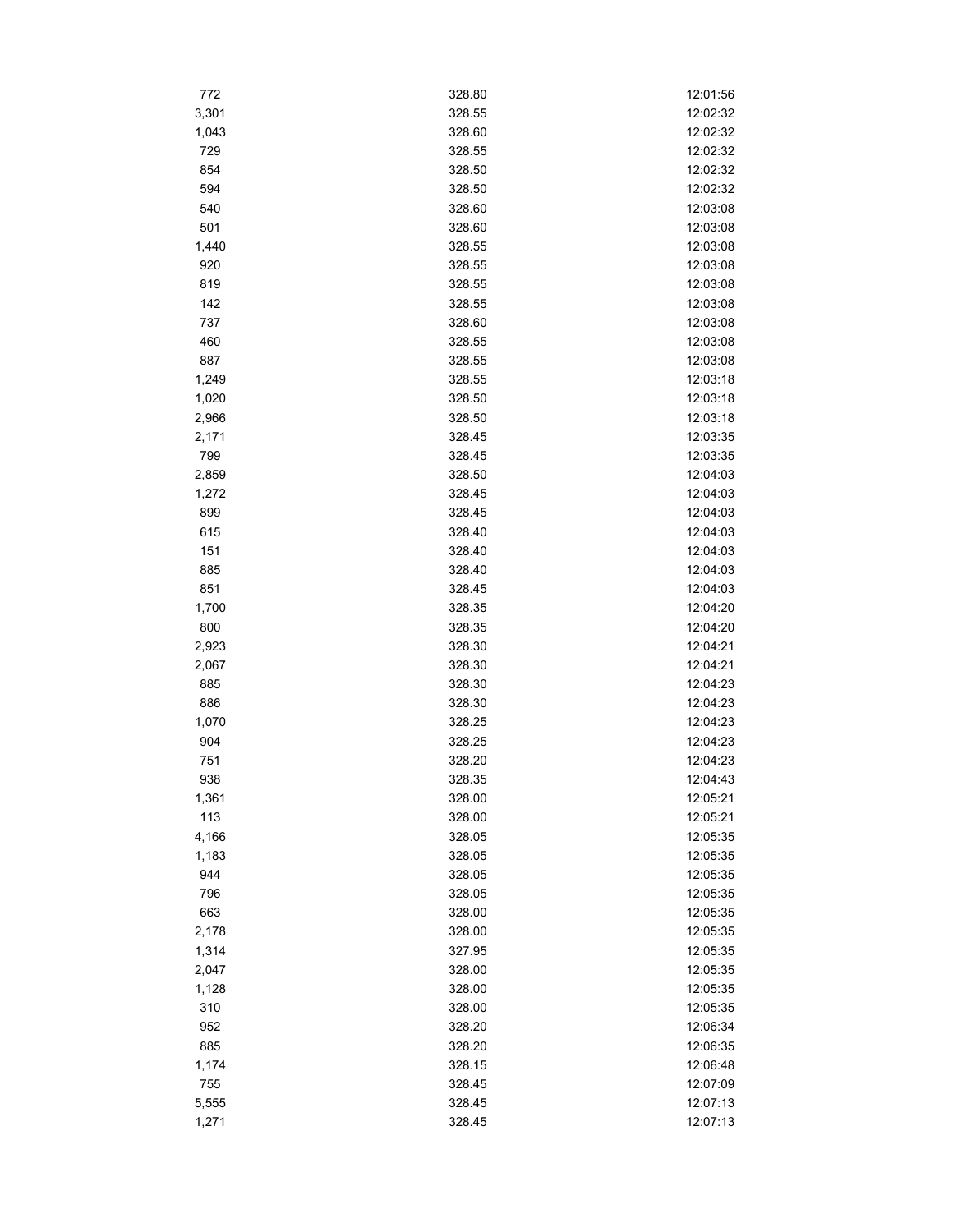| 2,263 | 328.40 | 12:07:14 |
|-------|--------|----------|
| 979   | 328.40 | 12:07:14 |
| 388   | 328.40 | 12:07:14 |
| 1,470 | 328.35 | 12:07:19 |
| 1,437 | 328.35 | 12:07:39 |
| 1,353 | 328.35 | 12:07:39 |
| 900   | 328.25 | 12:07:39 |
| 479   | 328.25 | 12:07:39 |
| 484   | 328.25 | 12:07:44 |
| 401   | 328.25 | 12:07:44 |
| 1,092 | 328.35 | 12:08:05 |
| 906   | 328.35 | 12:08:05 |
| 658   | 328.35 | 12:08:12 |
| 425   | 328.35 | 12:08:12 |
| 668   | 328.30 | 12:08:12 |
| 480   | 328.30 | 12:08:13 |
| 473   | 328.30 | 12:08:13 |
| 500   | 328.40 | 12:08:25 |
| 400   | 328.40 | 12:08:25 |
| 1,214 | 328.35 | 12:08:38 |
| 885   | 328.35 | 12:08:52 |
| 1,910 | 328.30 | 12:08:52 |
| 1,150 | 328.25 | 12:08:52 |
| 885   | 328.30 | 12:09:00 |
| 931   | 328.25 | 12:09:00 |
| 1,174 | 328.25 | 12:09:00 |
| 952   | 328.25 | 12:09:00 |
| 396   | 328.20 | 12:09:04 |
| 357   | 328.20 | 12:09:04 |
| 185   | 328.20 | 12:09:04 |
| 1,732 | 328.25 | 12:10:02 |
| 900   | 328.25 | 12:10:02 |
| 1,483 | 328.20 | 12:10:07 |
| 892   | 328.20 | 12:10:07 |
| 1,635 | 328.25 | 12:10:09 |
| 1,606 | 328.25 | 12:10:09 |
| 1,149 | 328.20 | 12:10:09 |
| 1,114 | 328.20 | 12:10:09 |
| 158   | 328.20 | 12:10:09 |
| 894   | 328.25 | 12:10:09 |
| 303   | 328.25 | 12:10:09 |
| 1,218 | 328.20 | 12:11:01 |
| 539   | 328.20 | 12:11:01 |
| 539   | 328.20 | 12:11:01 |
| 140   | 328.20 | 12:11:01 |
| 2,926 | 328.20 | 12:11:09 |
| 1,408 | 328.20 | 12:11:09 |
| 1,275 | 328.20 | 12:11:09 |
| 516   | 328.20 | 12:11:09 |
| 1,510 | 328.15 | 12:11:09 |
| 2,698 | 328.15 | 12:11:31 |
| 1,114 | 328.10 | 12:11:31 |
| 1,119 | 328.10 | 12:11:38 |
| 1,275 | 328.05 | 12:12:01 |
| 1,148 | 328.05 | 12:12:01 |
|       |        |          |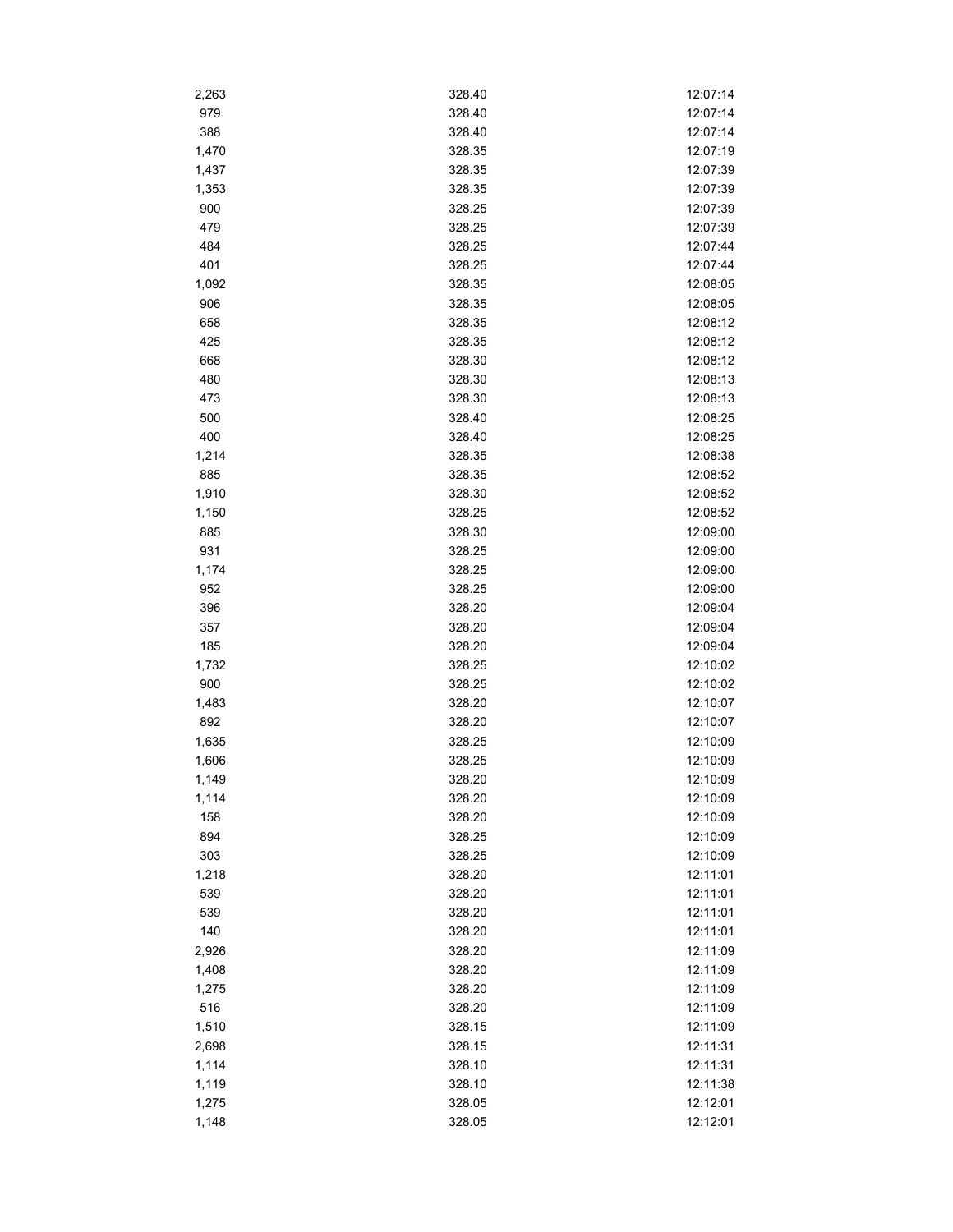| 981            | 328.05           | 12:12:01             |
|----------------|------------------|----------------------|
| 405            | 328.00           | 12:12:01             |
| 263            | 328.00           | 12:12:01             |
| 135            | 328.00           | 12:12:01             |
| 1,801          | 328.00           | 12:12:01             |
| 1,266          | 327.95           | 12:12:01             |
| 711            | 327.95           | 12:12:01             |
| 1,490          | 327.85           | 12:12:51             |
| 938            | 327.85           | 12:12:51             |
| 116            | 327.85           | 12:12:51             |
| 2,979          | 327.85           | 12:12:55             |
| 780            | 327.85           | 12:12:55             |
| 333            | 327.85           | 12:12:55             |
| 451            | 327.95           | 12:13:06             |
| 449            | 327.95           | 12:13:06             |
| 600            | 327.90           | 12:13:07             |
| 494            | 327.90           | 12:13:07             |
| 2,100          | 327.90           | 12:13:30             |
| 496            | 327.90           | 12:13:30             |
| 2,122          | 327.90           | 12:13:43             |
| 1,253          | 327.90           | 12:13:43             |
| 1,943          | 327.90           | 12:13:46             |
| 1,724          | 327.85           | 12:13:48             |
| 1,069          | 327.90           | 12:13:48             |
| 1,588          | 327.90           | 12:14:24             |
| 972            | 327.90           | 12:14:24             |
| 154            | 327.90           | 12:14:24             |
| 1,223          | 327.85           | 12:14:24             |
| 681            | 327.85           | 12:14:24             |
| 726            | 327.75           | 12:14:24             |
| 1,063          | 327.75           | 12:14:24             |
| 961            | 327.85           | 12:14:43             |
| 399            | 327.85           | 12:14:43             |
| 657            | 327.85           | 12:14:49             |
| 250            | 327.85           | 12:14:49             |
| 194            | 327.85           | 12:14:49             |
| 127            | 327.85           | 12:14:49             |
| 2,585          | 327.85           | 12:15:07             |
| 1,769          | 327.85           | 12:15:12             |
| 782            | 327.85           | 12:15:12             |
| 1,343          | 327.85           | 12:15:23             |
| 1,595          | 327.90           | 12:15:50             |
| 665            | 327.90           | 12:15:50             |
| 427            | 327.90           | 12:15:50             |
| 3,498          | 327.95           | 12:16:08             |
| 1,081          | 328.20           | 12:16:46             |
| 2,228          | 328.15           | 12:16:49             |
| 1,702          | 328.15           | 12:16:49             |
|                |                  |                      |
| 1,988<br>1,618 | 328.10<br>328.10 | 12:16:51<br>12:16:51 |
|                |                  |                      |
| 1,195          | 328.10<br>328.10 | 12:16:51             |
| 900<br>723     |                  | 12:16:51             |
|                | 328.10<br>328.20 | 12:16:51<br>12:17:20 |
| 1,141          |                  |                      |
| 884            | 328.85           | 12:18:54             |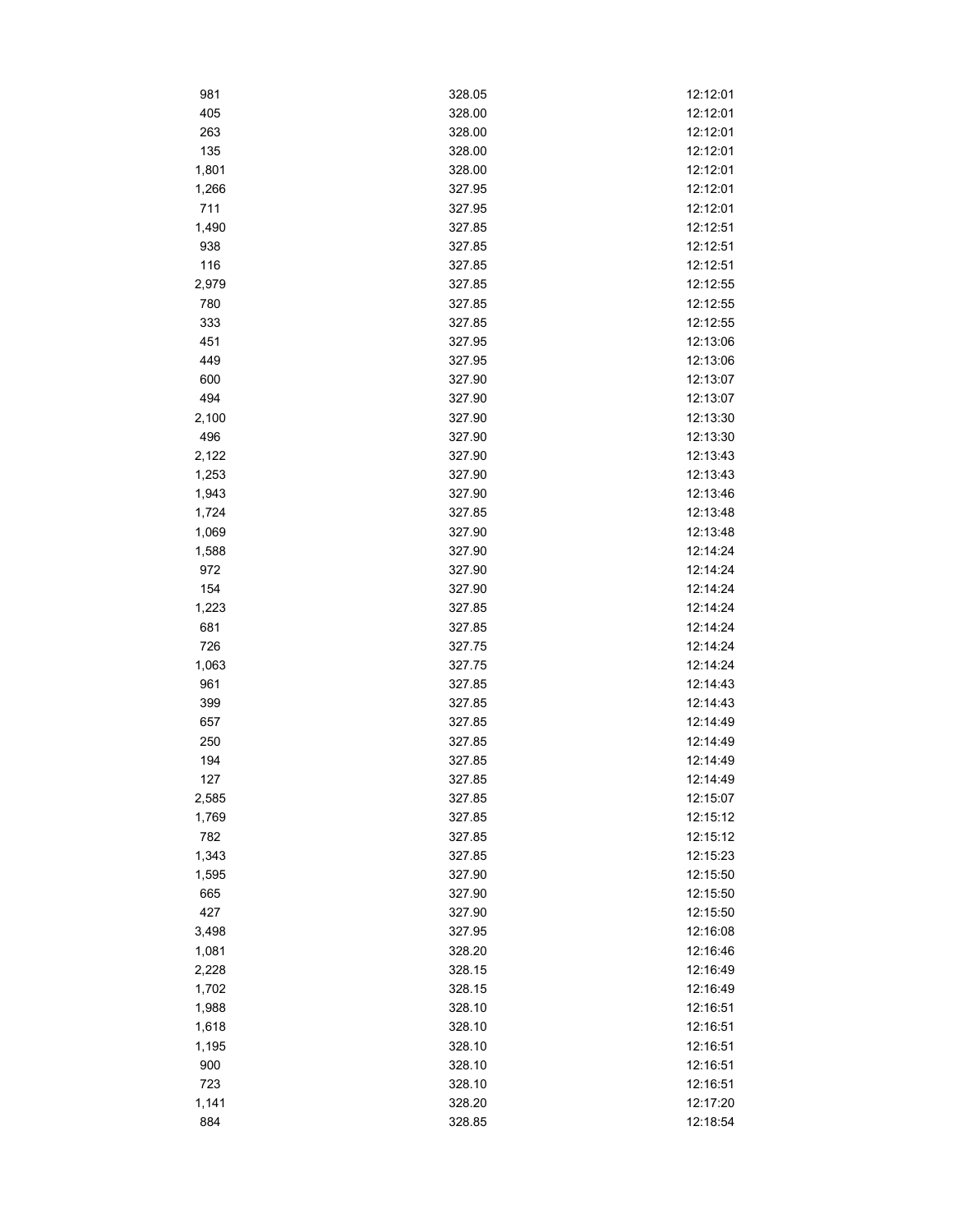| 1              | 328.85           | 12:18:54 |
|----------------|------------------|----------|
| 2,000          | 328.90           | 12:19:08 |
| 1,200          | 328.90           | 12:19:08 |
| 900            | 328.90           | 12:19:08 |
| 922            | 328.90           | 12:19:08 |
| 885            | 328.85           | 12:19:08 |
| 5,978          | 328.80           | 12:19:42 |
| 3,381          | 328.80           | 12:19:42 |
| 1,917          | 328.80           | 12:19:42 |
| 1,346          | 328.75           | 12:19:42 |
| 48             | 328.80           | 12:19:42 |
| 2,459          | 328.75           | 12:19:42 |
| 1,035          | 328.75           | 12:19:42 |
| 2,000          | 328.75           | 12:19:43 |
| 956            | 328.75           | 12:19:43 |
| 656            | 328.80           | 12:19:56 |
| 201            | 328.80           | 12:19:56 |
| 66             | 328.80           | 12:19:56 |
| 2,121          | 328.80           | 12:19:56 |
| 734            | 328.80           | 12:19:56 |
| 1,015          | 328.75           | 12:19:56 |
| 167            | 329.00           | 12:21:13 |
| 920            | 329.15           | 12:21:42 |
| 5,026          | 329.10           | 12:21:56 |
| 1,358          | 329.10           | 12:21:56 |
| 1,220          | 329.10           | 12:21:56 |
|                | 329.10           | 12:21:56 |
| 656<br>631     | 329.10           | 12:21:56 |
| 566            | 329.10           | 12:21:56 |
| 320            | 329.10           | 12:21:56 |
|                |                  | 12:21:56 |
| 1,492<br>1,242 | 329.05           | 12:21:56 |
| 4,285          | 329.05<br>329.05 | 12:21:56 |
|                |                  | 12:21:56 |
| 2,085<br>506   | 329.05<br>328.95 | 12:22:08 |
| 368            | 328.95           | 12:22:08 |
| 942            |                  | 12:22:24 |
|                | 328.85           |          |
| 194            | 328.85           | 12:22:24 |
| 159            | 328.90           | 12:23:11 |
| 557            | 329.15           | 12:23:29 |
| 2,513          | 329.15           | 12:23:29 |
| 1,311          | 329.15           | 12:23:29 |
| 821            | 329.15           | 12:23:29 |
| 1,677          | 329.10           | 12:23:29 |
| 1,538          | 329.10           | 12:23:29 |
| 1,011          | 329.05           | 12:23:29 |
| 471            | 329.05           | 12:23:29 |
| 434            | 329.05           | 12:23:29 |
| 21             | 329.05           | 12:23:29 |
| 1,200          | 329.10           | 12:23:29 |
| 59             | 329.10           | 12:23:29 |
| 574            | 329.10           | 12:23:29 |
| 309            | 329.10           | 12:23:29 |
| 1,131          | 329.00           | 12:24:21 |
| 1,016          | 329.00           | 12:24:21 |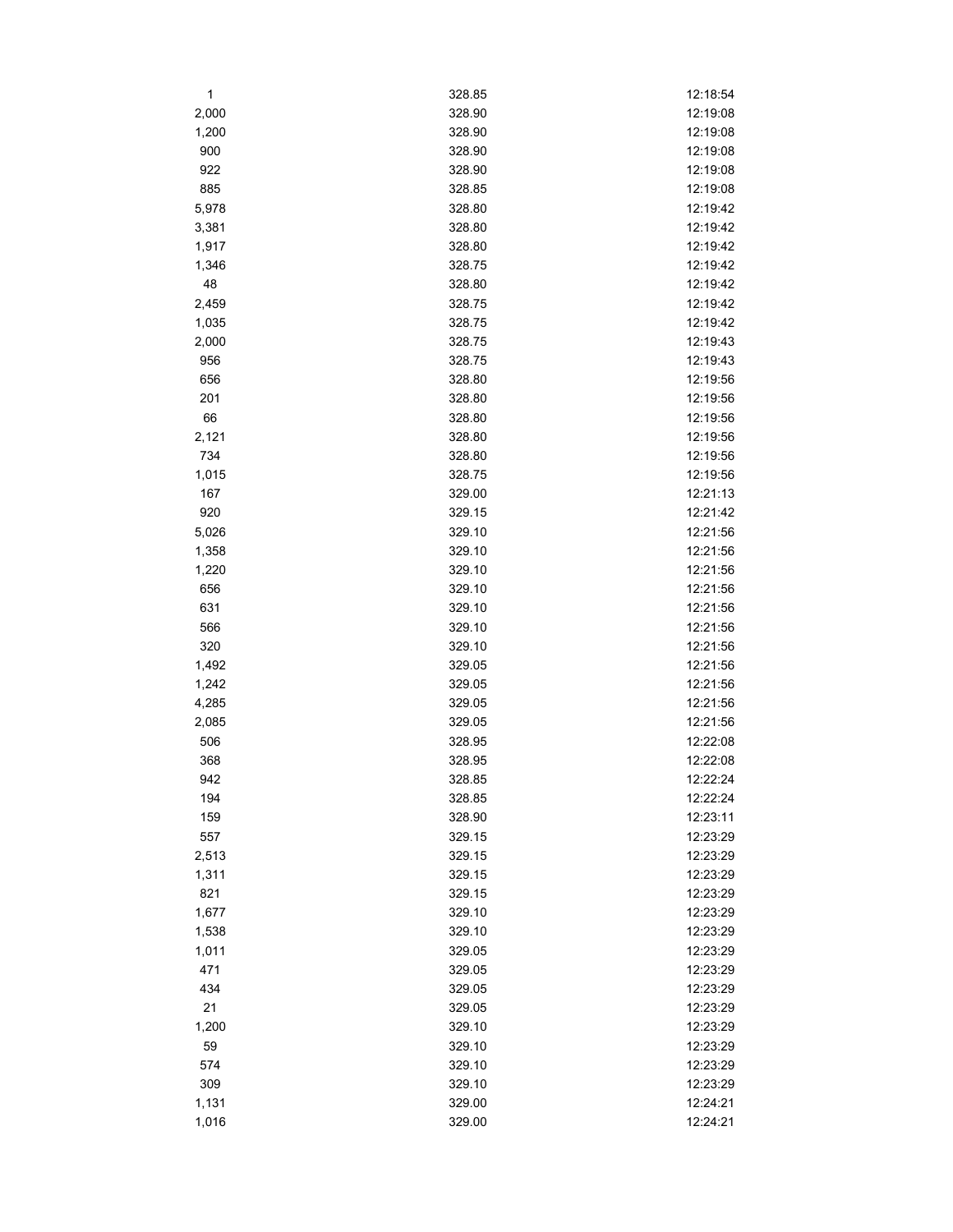| 2,097      | 328.95 | 12:24:21 |
|------------|--------|----------|
| 258        | 328.95 | 12:24:21 |
| 534        | 328.95 | 12:24:21 |
| 1,539      | 328.90 | 12:24:22 |
| 203        | 328.90 | 12:24:22 |
| 298        | 328.90 | 12:24:22 |
| 907        | 329.00 | 12:24:53 |
| 661        | 329.00 | 12:24:53 |
| 2,234      | 328.95 | 12:25:00 |
| 1,085      | 328.95 | 12:25:13 |
| 1,036      | 328.90 | 12:25:14 |
| 670        | 328.90 | 12:25:14 |
| 578        | 328.90 | 12:25:14 |
| 1,292      | 329.00 | 12:25:44 |
| 900        | 328.95 | 12:25:44 |
| 2,250      | 328.95 | 12:25:47 |
| 943        | 328.95 | 12:25:47 |
| 663        | 328.95 | 12:25:47 |
| 1,626      | 329.00 | 12:26:05 |
| 1,157      | 329.00 | 12:26:05 |
| 906        | 329.00 | 12:26:05 |
| 1,741      | 328.95 | 12:26:07 |
| 1,223      | 328.90 | 12:26:07 |
| 2,751      | 328.95 | 12:27:03 |
| 1,210      | 328.90 | 12:27:03 |
| 1,730      | 328.90 | 12:27:08 |
| 803        | 328.90 | 12:27:08 |
| 731        | 328.90 | 12:27:08 |
| 518        | 328.90 | 12:27:08 |
|            | 328.90 | 12:27:08 |
| 353<br>87  | 328.90 | 12:27:08 |
|            | 328.90 | 12:27:16 |
| 1,061      | 328.90 | 12:27:16 |
| 1,360      | 328.90 | 12:27:16 |
| 959<br>747 | 328.90 | 12:27:20 |
|            | 328.85 | 12:28:02 |
| 1,604      |        |          |
| 1,085      | 328.85 | 12:28:02 |
| 926        | 328.80 | 12:28:02 |
| 200        | 328.80 | 12:28:02 |
| 760        | 328.80 | 12:28:02 |
| 1,683      | 328.85 | 12:28:05 |
| 1,495      | 328.80 | 12:28:17 |
| 1,155      | 328.80 | 12:28:17 |
| 900        | 328.80 | 12:28:17 |
| 614        | 328.80 | 12:28:17 |
| 1,066      | 328.60 | 12:28:37 |
| 357        | 328.60 | 12:28:38 |
| 528        | 328.60 | 12:28:38 |
| 1,157      | 328.55 | 12:28:51 |
| 1,335      | 328.55 | 12:28:54 |
| 937        | 328.50 | 12:28:54 |
| 885        | 328.60 | 12:29:28 |
| 1,640      | 328.55 | 12:29:28 |
| 2,003      | 328.55 | 12:29:35 |
| 370        | 328.55 | 12:29:35 |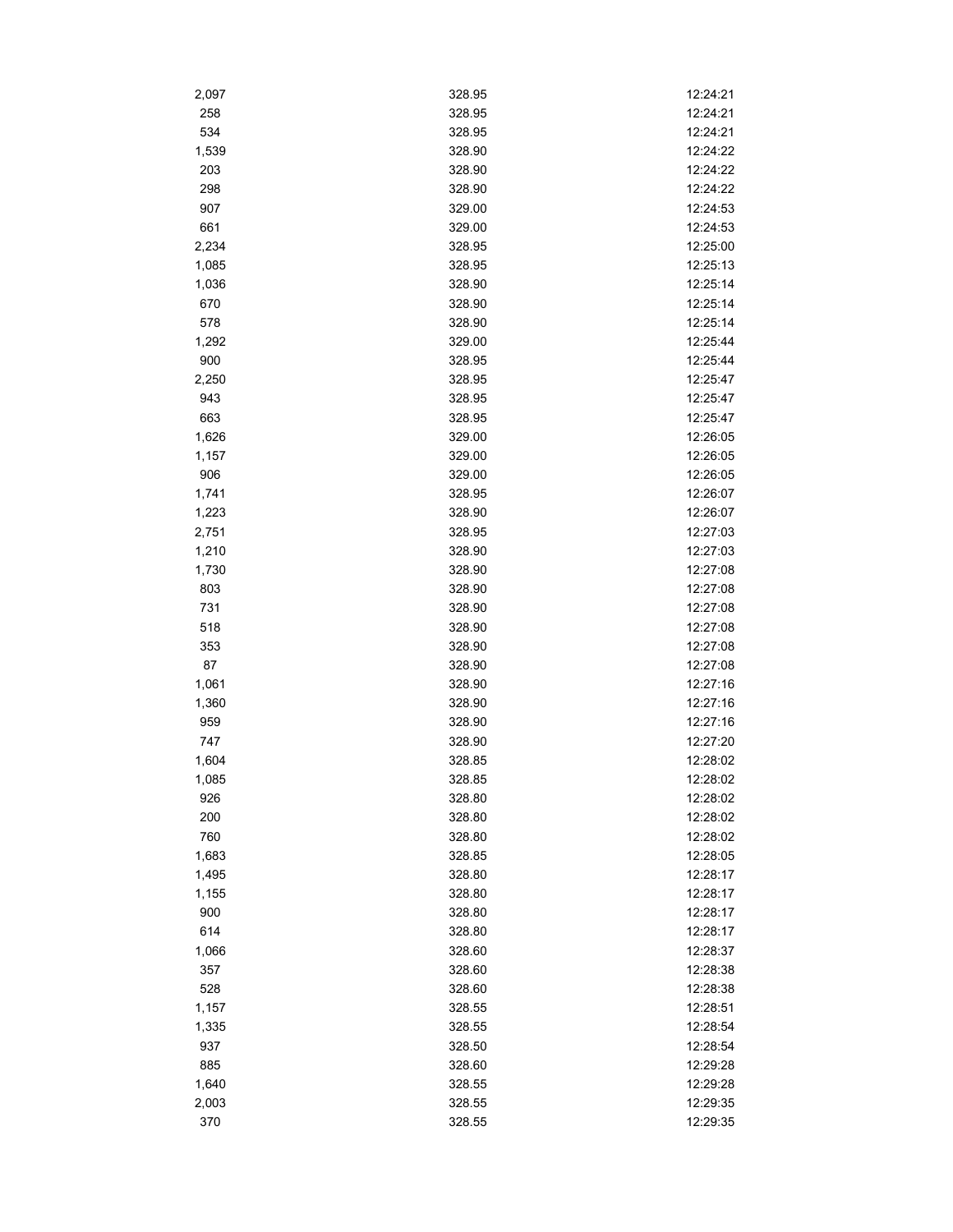| 1,491 | 328.60 | 12:29:40 |
|-------|--------|----------|
| 885   | 328.65 | 12:29:44 |
| 970   | 328.75 | 12:29:51 |
| 1,132 | 328.75 | 12:29:51 |
| 794   | 328.70 | 12:29:57 |
| 726   | 328.70 | 12:29:57 |
| 1,287 | 328.65 | 12:30:01 |
| 1,553 | 328.80 | 12:30:32 |
| 587   | 328.80 | 12:30:32 |
| 374   | 328.80 | 12:30:32 |
| 213   | 328.80 | 12:30:32 |
| 167   | 328.80 | 12:30:32 |
| 129   | 328.80 | 12:30:32 |
| 1,285 | 328.80 | 12:30:36 |
| 600   | 328.90 | 12:30:46 |
| 600   | 328.90 | 12:30:46 |
| 547   | 328.90 | 12:30:48 |
| 575   | 328.90 | 12:30:48 |
| 766   | 328.90 | 12:30:48 |
| 119   | 328.90 | 12:30:48 |
| 1,207 | 328.85 | 12:30:48 |
| 1,653 | 328.85 | 12:31:30 |
| 1,510 | 329.10 | 12:31:37 |
| 663   | 329.10 | 12:31:37 |
| 86    | 329.10 | 12:31:37 |
| 1,120 | 329.05 | 12:31:40 |
| 965   | 329.05 | 12:31:40 |
| 962   | 329.05 | 12:31:40 |
| 756   | 329.00 | 12:31:40 |
| 308   | 329.00 | 12:31:40 |
| 256   | 329.00 | 12:31:40 |
| 111   | 329.00 | 12:31:40 |
| 885   | 329.00 | 12:31:40 |
| 1,820 | 329.20 | 12:32:31 |
|       | 329.20 | 12:32:35 |
| 2,095 | 329.15 | 12:32:37 |
| 1,090 | 329.15 |          |
| 949   |        | 12:32:37 |
| 1,203 | 329.10 | 12:32:49 |
| 960   | 329.05 | 12:32:52 |
| 214   | 329.05 | 12:32:52 |
| 1,593 | 329.50 | 12:33:31 |
| 958   | 329.45 | 12:33:31 |
| 1,043 | 329.40 | 12:33:31 |
| 1,021 | 329.45 | 12:33:31 |
| 275   | 329.45 | 12:33:31 |
| 133   | 329.40 | 12:33:31 |
| 244   | 329.45 | 12:33:31 |
| 1,176 | 329.40 | 12:33:35 |
| 1,557 | 329.35 | 12:33:39 |
| 78    | 329.30 | 12:33:39 |
| 1,014 | 329.40 | 12:34:02 |
| 489   | 329.40 | 12:34:02 |
| 962   | 329.55 | 12:34:25 |
| 900   | 329.55 | 12:34:25 |
| 1,758 | 329.50 | 12:34:25 |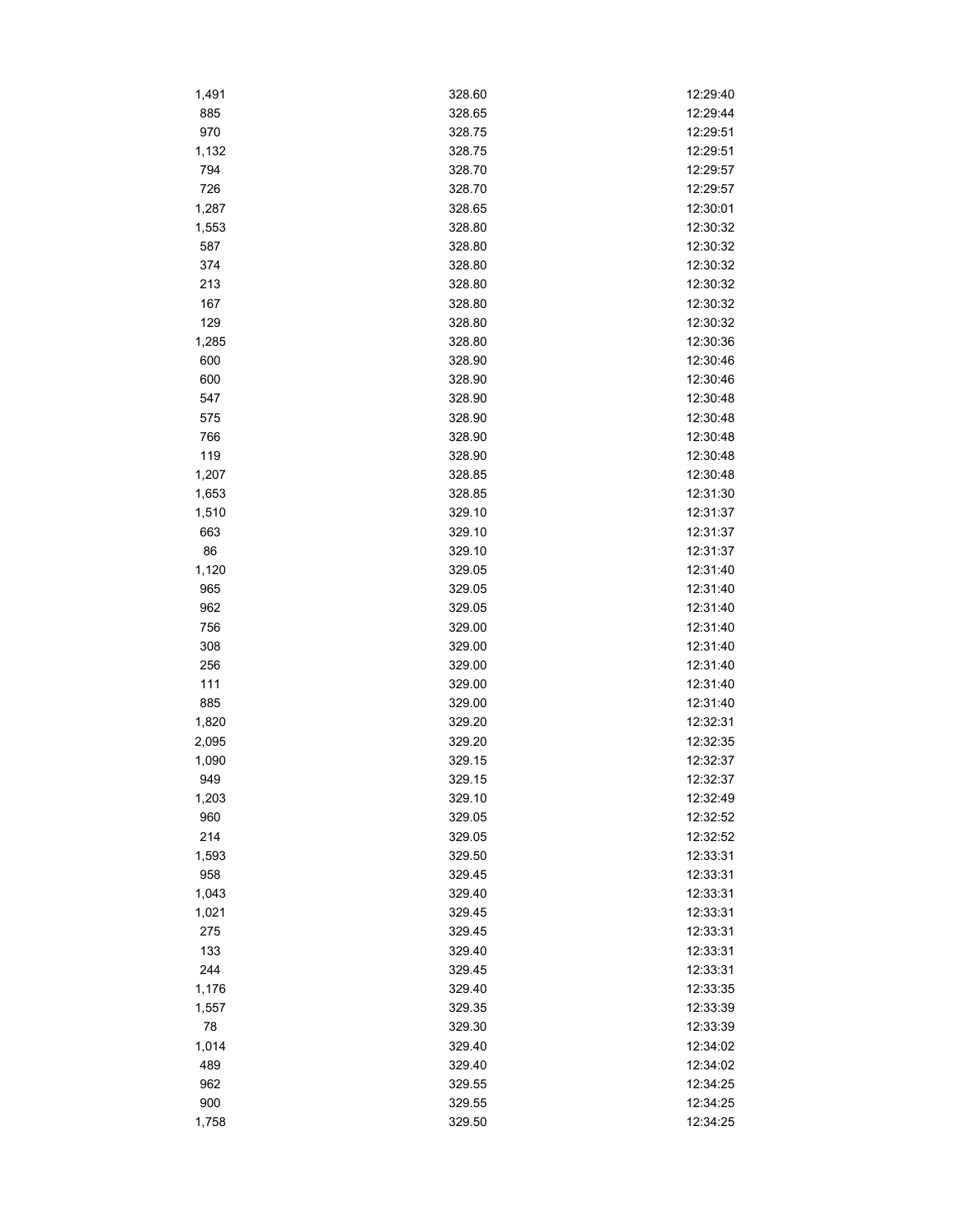| 874    | 329.45 | 12:34:26 |
|--------|--------|----------|
| 360    | 329.45 | 12:34:26 |
| 1,066  | 329.45 | 12:34:36 |
| 693    | 329.40 | 12:34:36 |
| 55     | 329.40 | 12:34:36 |
| 1,512  | 329.60 | 12:34:58 |
| 1,060  | 329.55 | 12:35:02 |
| 1,124  | 329.75 | 12:35:07 |
| 1,048  | 329.75 | 12:35:36 |
| 1,228  | 329.75 | 12:35:38 |
| 711    | 329.70 | 12:35:38 |
| 326    | 329.70 | 12:35:38 |
| 2,730  | 329.75 | 12:35:58 |
| 1,643  | 329.70 | 12:36:01 |
| 535    | 329.70 | 12:36:01 |
| 1,561  | 329.70 | 12:36:03 |
| 1,132  | 329.75 | 12:36:35 |
| 362    | 329.75 | 12:36:39 |
| 885    | 329.90 | 12:37:24 |
| 1,703  | 329.85 | 12:37:24 |
| 1,681  | 329.85 | 12:37:24 |
| 747    | 329.80 | 12:37:24 |
| 695    | 329.80 | 12:37:24 |
| 336    | 329.80 | 12:37:24 |
| 164    | 329.80 | 12:37:24 |
| 137    | 329.80 | 12:37:24 |
| 1,262  | 329.85 | 12:37:24 |
| 900    | 329.85 | 12:37:24 |
| 2,844  | 329.85 | 12:37:24 |
| 1,643  | 329.80 | 12:37:24 |
| 990    | 329.75 | 12:37:24 |
| 901    | 329.65 | 12:37:33 |
| 1,065  | 329.65 | 12:38:16 |
| 566    | 329.75 | 12:38:54 |
| 148    | 329.75 | 12:38:54 |
| 1,022  | 329.75 | 12:38:54 |
| 137    | 329.75 | 12:38:54 |
| 965    | 329.85 | 12:39:01 |
| 298    | 329.90 | 12:39:11 |
| 773    | 329.90 | 12:39:12 |
| 2,196  | 329.90 | 12:39:12 |
| 1,776  | 329.90 | 12:39:12 |
| 758    | 329.90 | 12:39:12 |
| 1,254  | 329.85 | 12:39:12 |
| 1,247  | 329.85 | 12:39:12 |
| 638    | 329.85 | 12:39:12 |
| 1,800  | 329.90 | 12:39:17 |
| 575    | 329.90 | 12:39:17 |
| 379    | 329.90 | 12:39:17 |
| $90\,$ | 329.90 | 12:39:17 |
| 1,439  | 329.90 | 12:39:34 |
| 500    | 329.95 | 12:39:37 |
| 706    | 329.95 | 12:39:51 |
| 885    | 330.10 | 12:40:05 |
| 637    | 330.10 | 12:40:05 |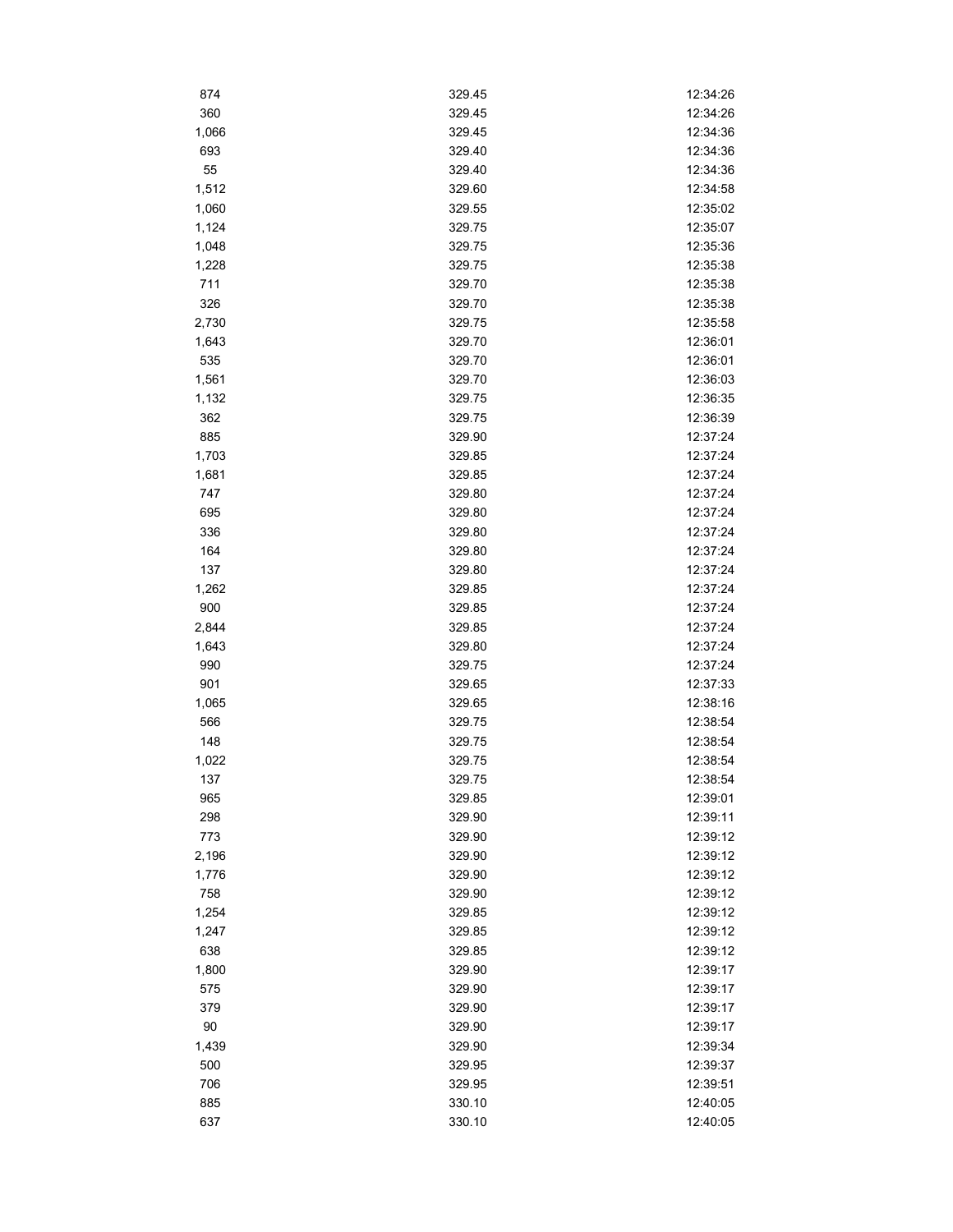| 248        | 330.10 | 12:40:05 |
|------------|--------|----------|
| 1,750      | 330.05 | 12:40:06 |
| 1,282      | 330.00 | 12:40:09 |
| 537        | 329.95 | 12:40:09 |
| 345        | 329.95 | 12:40:09 |
| 61         | 329.95 | 12:40:09 |
| 197        | 330.00 | 12:40:17 |
| 777        | 330.00 | 12:40:17 |
| 2,166      | 330.20 | 12:41:36 |
| 885        | 330.45 | 12:41:41 |
| 587        | 330.45 | 12:41:41 |
| 298        | 330.45 | 12:41:41 |
| 4,167      | 330.45 | 12:41:46 |
| 2,950      | 330.45 | 12:41:46 |
| 1,828      | 330.40 | 12:41:46 |
| 1,341      | 330.45 | 12:41:46 |
| 1,194      | 330.40 | 12:41:46 |
| 1,102      | 330.35 | 12:41:46 |
| 719        | 330.35 | 12:41:46 |
| 634        | 330.35 | 12:41:46 |
| 191        | 330.30 | 12:41:46 |
| 189        | 330.35 | 12:41:46 |
| 673        | 330.35 | 12:41:59 |
|            | 330.35 | 12:41:59 |
| 900<br>549 |        |          |
|            | 330.40 | 12:41:59 |
| 1,088      | 330.50 | 12:42:13 |
| 1,246      | 330.00 | 12:42:52 |
| 3,678      | 330.15 | 12:43:04 |
| 302        | 330.15 | 12:43:04 |
| 2,165      | 330.15 | 12:43:05 |
| 964        | 330.15 | 12:43:08 |
| 1,306      | 330.15 | 12:43:12 |
| 993        | 330.10 | 12:43:14 |
| 884        | 330.10 | 12:43:14 |
| 265        | 330.10 | 12:43:14 |
| 772        | 330.05 | 12:43:16 |
| 2,500      | 329.75 | 12:43:50 |
| 1,129      | 329.75 | 12:43:50 |
| 1,445      | 329.70 | 12:43:50 |
| 1,238      | 329.75 | 12:44:13 |
| 1,120      | 329.70 | 12:44:14 |
| 3,912      | 329.50 | 12:44:51 |
| 1,130      | 329.50 | 12:44:51 |
| 2,046      | 329.65 | 12:44:57 |
| 1,323      | 329.80 | 12:45:07 |
| 1,087      | 329.80 | 12:45:07 |
| 258        | 329.75 | 12:45:07 |
| 1,021      | 329.75 | 12:45:11 |
| 999        | 329.75 | 12:45:11 |
| 300        | 329.70 | 12:45:11 |
| 962        | 329.70 | 12:45:13 |
| 1,137      | 329.75 | 12:45:47 |
| 885        | 329.75 | 12:45:47 |
| 1,160      | 329.75 | 12:46:06 |
| 2,135      | 329.70 | 12:46:06 |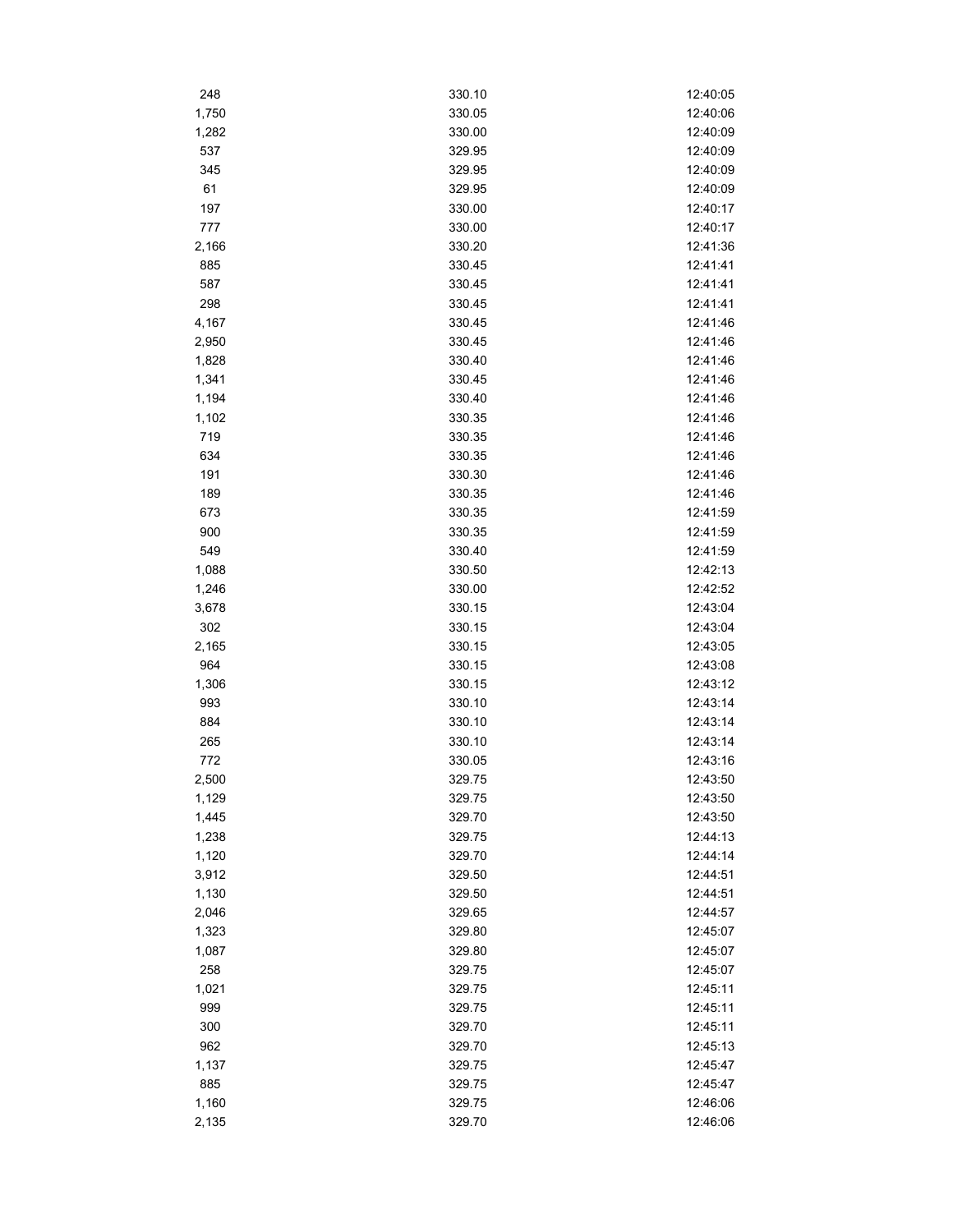| 257   | 329.70 | 12:46:06 |
|-------|--------|----------|
| 376   | 329.70 | 12:46:06 |
| 181   | 329.70 | 12:46:06 |
| 272   | 329.65 | 12:46:17 |
| 1,756 | 329.65 | 12:46:17 |
| 1,639 | 329.65 | 12:46:22 |
| 773   | 329.60 | 12:46:22 |
| 377   | 329.60 | 12:46:22 |
| 1,050 | 329.55 | 12:46:34 |
| 977   | 329.55 | 12:46:34 |
| 910   | 329.50 | 12:46:35 |
| 1,314 | 329.60 | 12:46:57 |
| 336   | 329.55 | 12:47:08 |
| 588   | 329.55 | 12:47:08 |
| 679   | 329.60 | 12:47:30 |
| 3,043 | 329.60 | 12:47:32 |
| 1,355 | 329.60 | 12:47:36 |
| 512   | 329.60 | 12:47:36 |
| 660   | 329.60 | 12:47:36 |
| 1,310 | 329.80 | 12:48:05 |
| 1,046 | 329.80 | 12:48:05 |
| 2,245 | 329.75 | 12:48:17 |
| 186   | 329.75 | 12:48:17 |
| 1,450 | 329.75 | 12:48:22 |
| 1,116 | 329.75 | 12:48:22 |
| 977   | 329.75 | 12:48:22 |
| 954   | 329.75 | 12:48:22 |
| 672   | 329.75 | 12:48:25 |
| 1,035 | 329.75 | 12:48:25 |
| 749   | 329.80 | 12:48:41 |
| 742   | 329.60 | 12:48:49 |
| 247   | 329.60 | 12:48:49 |
| 579   | 329.50 | 12:48:53 |
| 153   | 329.50 | 12:48:53 |
| 347   | 329.55 | 12:49:25 |
| 504   | 329.55 | 12:49:25 |
| 3,499 | 329.60 | 12:49:43 |
| 3,838 | 329.55 | 12:49:53 |
| 3,301 | 329.65 | 12:50:10 |
| 1,308 | 329.70 | 12:50:10 |
| 820   | 329.65 | 12:50:10 |
| 97    | 329.65 | 12:50:10 |
| 1,013 | 329.65 | 12:50:10 |
| 1,169 | 329.65 | 12:50:20 |
| 751   | 329.65 | 12:50:20 |
| 533   | 329.65 | 12:50:20 |
| 257   | 329.65 | 12:50:20 |
| 1,238 | 329.60 | 12:50:26 |
| 885   | 329.70 | 12:50:28 |
| 952   | 329.65 | 12:50:29 |
| 359   | 329.65 | 12:50:42 |
| 263   | 329.65 | 12:50:42 |
| 263   | 329.65 | 12:50:42 |
| 521   | 329.65 | 12:51:13 |
| 511   | 329.65 | 12:51:13 |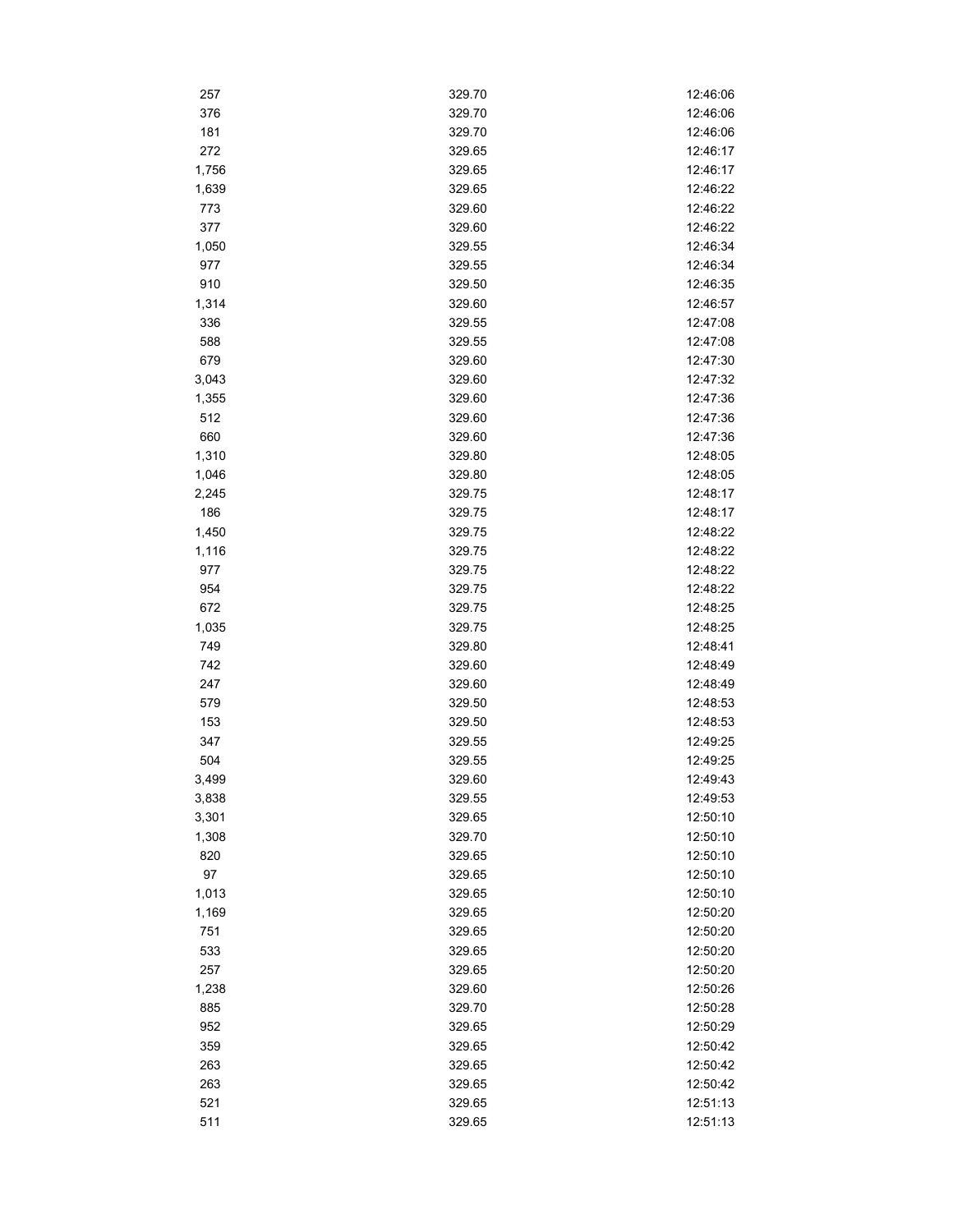| 140   | 329.65 | 12:51:13 |
|-------|--------|----------|
| 2,478 | 329.60 | 12:51:22 |
| 2,446 | 329.55 | 12:51:25 |
| 1,594 | 329.60 | 12:51:39 |
| 1,218 | 329.60 | 12:51:39 |
| 855   | 329.55 | 12:51:40 |
| 712   | 329.55 | 12:51:40 |
| 404   | 329.55 | 12:51:40 |
| 1,047 | 329.55 | 12:51:40 |
| 1,629 | 329.55 | 12:52:04 |
| 1,190 | 329.55 | 12:52:12 |
| 179   | 329.75 | 12:52:43 |
| 1,505 | 329.90 | 12:52:44 |
| 990   | 329.90 | 12:52:44 |
| 661   | 329.90 | 12:52:44 |
| 745   | 329.90 | 12:52:44 |
| 538   | 329.95 | 12:52:46 |
| 587   | 329.95 | 12:52:46 |
| 135   | 329.95 | 12:52:46 |
| 1,015 | 329.95 | 12:52:48 |
| 245   | 329.95 | 12:52:48 |
| 1,200 | 329.95 | 12:52:48 |
| 207   | 329.95 | 12:52:48 |
| 986   | 329.90 | 12:52:48 |
| 596   | 329.90 | 12:52:48 |
| 355   | 329.90 | 12:52:48 |
| 600   | 329.95 | 12:52:48 |
| 576   | 329.95 | 12:52:48 |
| 359   | 329.95 | 12:52:48 |
| 741   | 329.85 | 12:52:51 |
| 3,874 | 330.00 | 12:53:56 |
| 858   | 330.00 | 12:53:56 |
| 2,432 | 330.00 | 12:54:00 |
| 927   | 330.00 | 12:54:00 |
| 1,327 | 329.95 | 12:54:06 |
| 252   | 329.95 | 12:54:06 |
| 214   | 329.95 | 12:54:06 |
| 1,226 | 329.95 | 12:54:06 |
| 32    | 329.95 | 12:54:06 |
| 1,587 | 329.90 | 12:54:27 |
| 143   | 329.85 | 12:54:27 |
| 1,987 | 329.95 | 12:54:41 |
| 268   | 329.95 | 12:54:41 |
| 1,381 | 329.95 | 12:54:41 |
| 1,030 | 330.05 | 12:55:08 |
| 1,229 | 330.00 | 12:55:11 |
| 2,537 | 330.00 | 12:55:17 |
| 1,464 | 329.95 | 12:55:28 |
| 1,295 | 329.95 | 12:55:28 |
| 1,346 | 329.95 | 12:55:30 |
| 883   | 329.95 | 12:55:30 |
| 49    | 329.95 | 12:55:30 |
| 1,259 | 329.90 | 12:55:32 |
| 172   | 329.85 | 12:55:32 |
| 845   | 329.75 | 12:56:04 |
|       |        |          |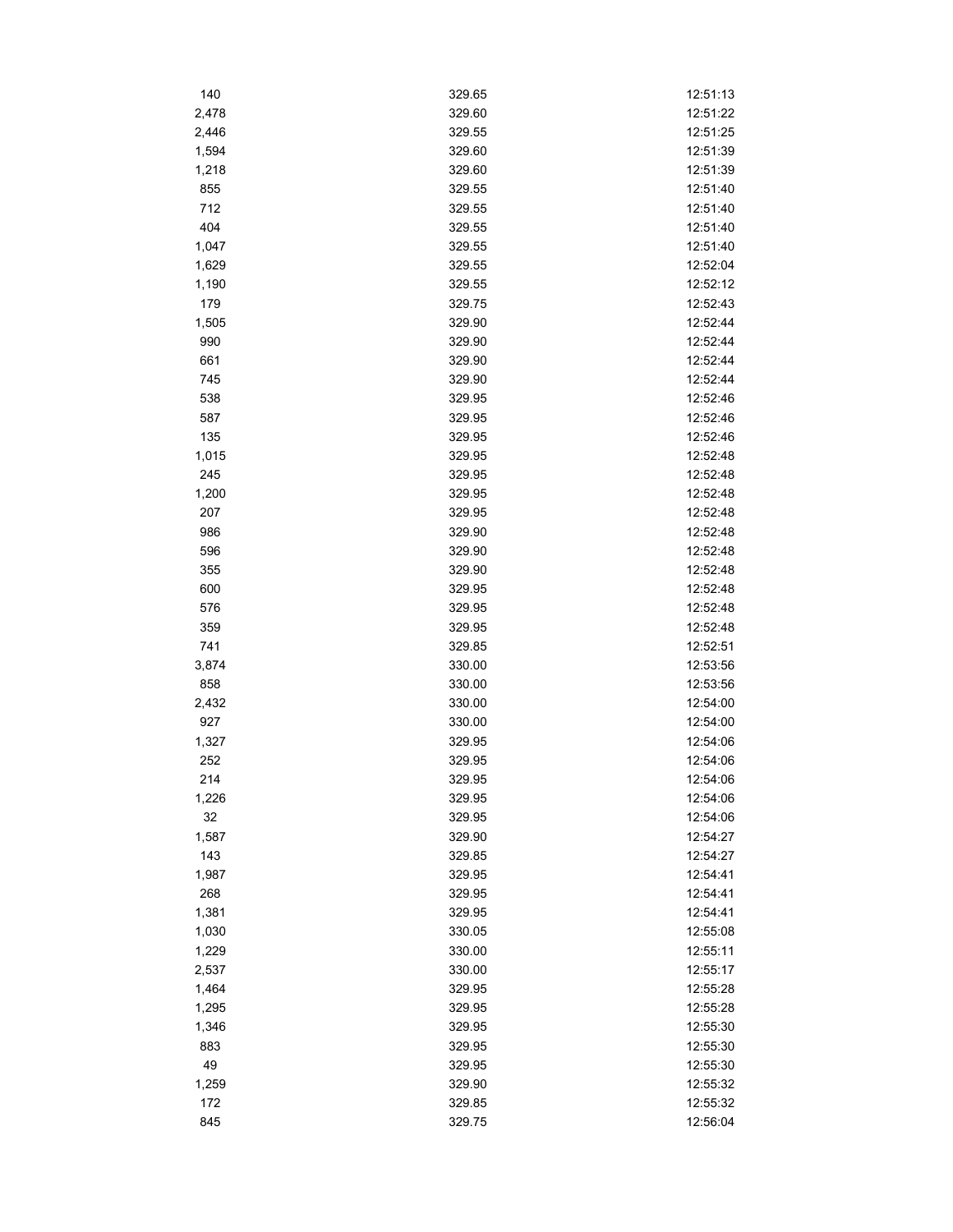| 271   | 329.75 | 12:56:04 |
|-------|--------|----------|
| 906   | 329.85 | 12:56:53 |
| 211   | 329.85 | 12:56:53 |
| 3,465 | 329.80 | 12:57:16 |
| 1,273 | 329.85 | 12:57:16 |
| 238   | 329.80 | 12:57:16 |
| 894   | 329.80 | 12:57:16 |
| 978   | 329.85 | 12:57:16 |
| 200   | 329.85 | 12:57:16 |
| 826   | 329.80 | 12:57:16 |
| 363   | 329.80 | 12:57:16 |
| 1,581 | 329.75 | 12:57:18 |
| 1,841 | 329.75 | 12:57:20 |
| 447   | 329.75 | 12:57:20 |
| 447   | 329.75 | 12:57:20 |
| 2,619 | 329.70 | 12:57:25 |
| 1,267 | 329.65 | 12:57:25 |
| 887   | 329.60 | 12:57:26 |
| 1,116 | 329.65 | 12:58:01 |
| 1,014 | 329.55 | 12:58:19 |
| 99    | 329.55 | 12:58:19 |
| 2,364 | 329.55 | 12:58:24 |
| 975   | 329.55 | 12:58:24 |
| 520   | 329.55 | 12:58:24 |
| 392   | 329.55 | 12:58:24 |
| 111   |        | 12:58:24 |
|       | 329.55 |          |
| 263   | 329.55 | 12:58:25 |
| 840   | 329.50 | 12:58:25 |
| 312   | 329.50 | 12:58:25 |
| 312   | 329.50 | 12:58:25 |
| 1,192 | 329.50 | 12:58:34 |
| 1,117 | 329.60 | 12:59:14 |
| 3,716 | 329.55 | 12:59:14 |
| 1,528 | 329.50 | 12:59:14 |
| 1,117 | 329.55 | 12:59:14 |
| 1,275 | 329.50 | 12:59:29 |
| 1,200 | 329.50 | 12.59.29 |
| 896   | 329.45 | 12:59:29 |
| 120   | 329.50 | 12:59:29 |
| 1,034 | 329.45 | 12:59:30 |
| 873   | 329.45 | 12:59:30 |
| 2,205 | 329.40 | 13:00:12 |
| 1,507 | 329.40 | 13:00:12 |
| 1,599 | 329.50 | 13:00:40 |
| 1,413 | 329.50 | 13:00:40 |
| 1,053 | 329.50 | 13:00:40 |
| 2,966 | 329.45 | 13:00:42 |
| 1,374 | 329.45 | 13:00:42 |
| 131   | 329.45 | 13:00:42 |
| 863   | 329.40 | 13:00:44 |
| 496   | 329.40 | 13:00:44 |
| 1,851 | 329.40 | 13:01:02 |
| 389   | 329.40 | 13:01:02 |
| 496   | 329.40 | 13:01:03 |
| 1,384 | 329.35 | 13:01:19 |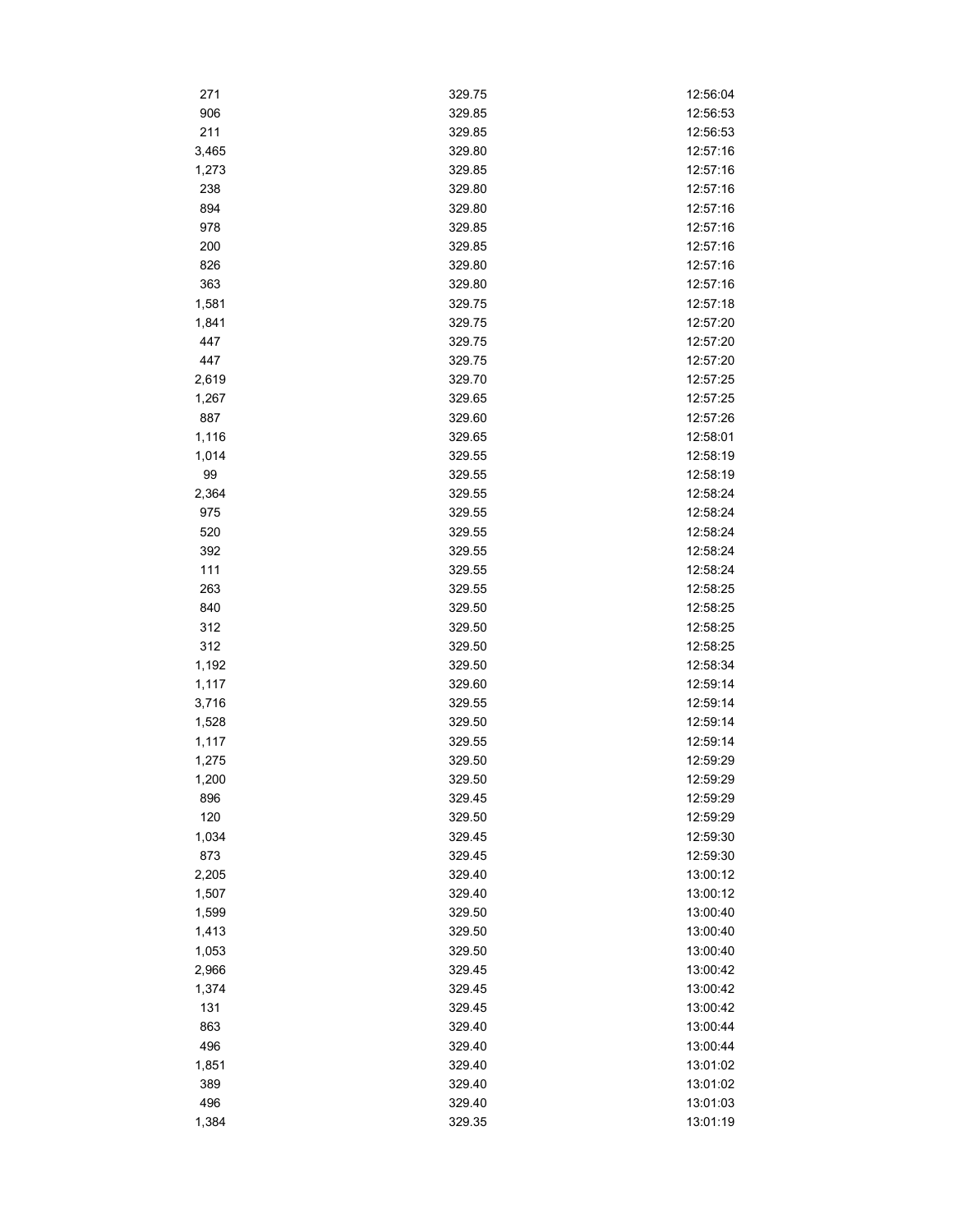| 1,017  | 329.35 | 13:01:19 |
|--------|--------|----------|
| 330    | 329.35 | 13:01:19 |
| 983    | 329.25 | 13:01:21 |
| 885    | 329.25 | 13:01:21 |
| 754    | 329.15 | 13:01:21 |
| 1,406  | 329.15 | 13:01:29 |
| 2,558  | 329.20 | 13:02:01 |
| 1,936  | 329.15 | 13:02:05 |
| 1,625  | 329.15 | 13:02:20 |
| 1,158  | 329.15 | 13:02:20 |
| 846    | 329.10 | 13:02:20 |
| 295    | 329.10 | 13:02:20 |
| 811    | 329.10 | 13:02:20 |
| 3,408  | 329.30 | 13:02:54 |
| 1,406  | 329.30 | 13:02:54 |
| 688    | 329.30 | 13:02:54 |
| 1,495  | 329.25 | 13:02:54 |
| 885    | 329.30 | 13:02:54 |
| 753    | 329.30 | 13:02:54 |
| 262    | 329.25 | 13:02:54 |
| 214    | 329.25 | 13:02:54 |
| 198    | 329.25 | 13:02:54 |
| 1,595  | 329.25 | 13:02:58 |
| 962    | 329.20 | 13:02:58 |
| 900    | 329.40 | 13:04:32 |
| 1,642  | 329.40 | 13:04:32 |
| 547    | 329.45 | 13:04:35 |
| 207    | 329.45 | 13:04:35 |
| 2,513  | 329.45 | 13:04:42 |
| 1,730  | 329.45 | 13:04:42 |
| 193    | 329.45 | 13:04:42 |
| 1,200  | 329.45 | 13:04:42 |
| 600    | 329.45 | 13:04:42 |
| 207    | 329.45 | 13:04:42 |
| 1,222  | 329.55 | 13:05:01 |
| 631    | 329.55 | 13:05:01 |
| 591    | 329.55 | 13:05:01 |
| 1,472  | 329.50 | 13:05:01 |
| 186    | 329.50 | 13:05:01 |
| 355    | 329.50 | 13:05:01 |
| $90\,$ | 329.75 | 13:05:34 |
| 821    | 329.80 | 13:05:36 |
| 83     | 329.80 | 13:05:36 |
| 300    | 329.90 | 13:06:36 |
| 1,641  | 329.95 | 13:06:37 |
| 2,999  | 329.95 | 13:06:41 |
| 1,775  | 329.95 | 13:06:41 |
| 966    | 329.95 | 13:06:41 |
| $17\,$ | 329.95 | 13:06:41 |
| 476    | 329.95 | 13:06:44 |
| 881    | 330.00 | 13:06:44 |
| 1,056  | 330.00 | 13:06:45 |
| 900    | 330.00 | 13:06:45 |
|        |        |          |
| 1,220  | 330.00 | 13:06:45 |
| 603    | 329.95 | 13:06:46 |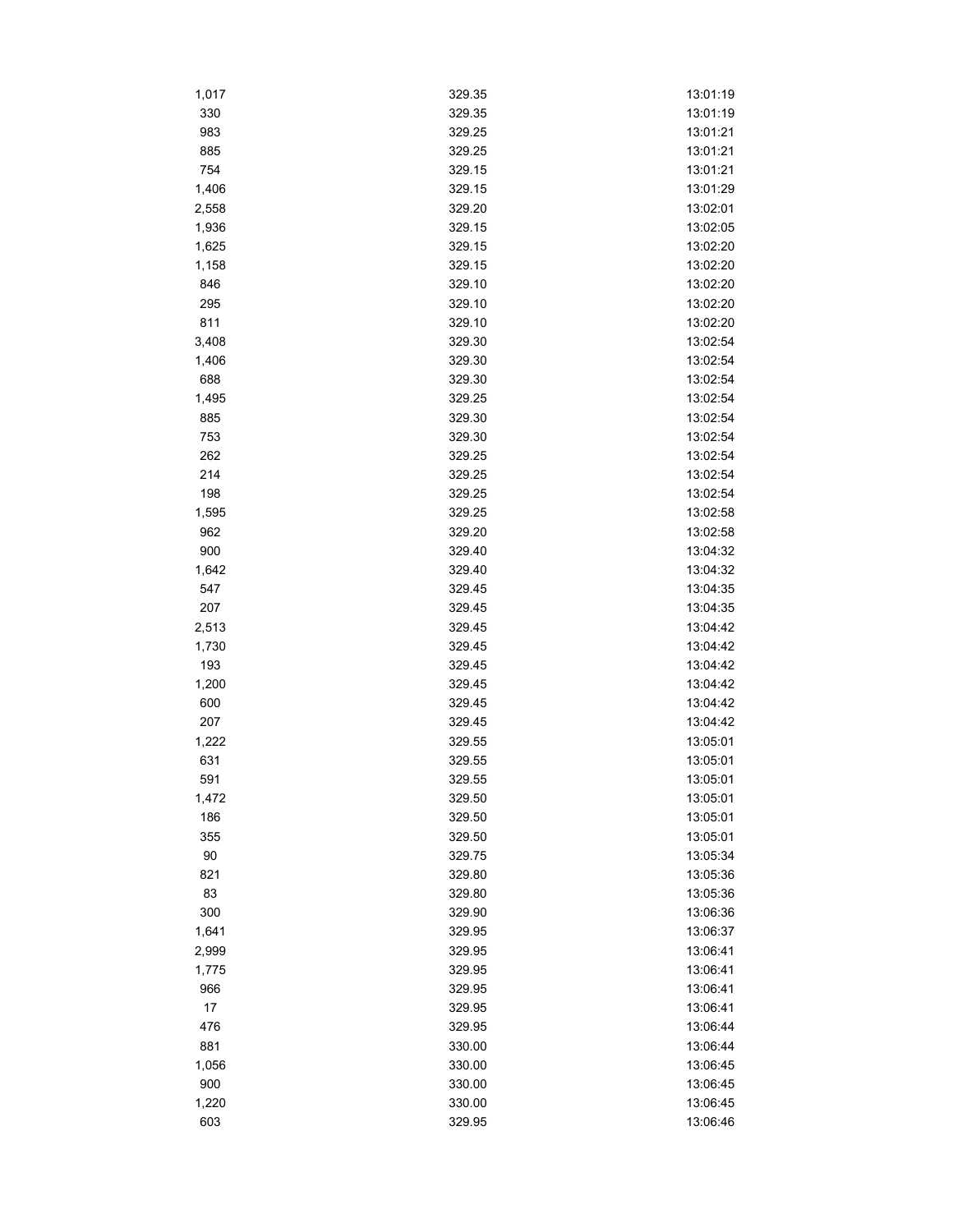| 3,296 | 329.95 | 13:06:46 |
|-------|--------|----------|
| 5,901 | 330.00 | 13:06:50 |
| 2,377 | 330.00 | 13:06:50 |
| 1,049 | 330.00 | 13:06:50 |
| 2,136 | 329.95 | 13:06:53 |
| 1,197 | 329.95 | 13:06:53 |
| 851   | 329.95 | 13:06:53 |
| 453   | 329.95 | 13:06:53 |
| 903   | 329.90 | 13:06:53 |
| 283   | 329.90 | 13:06:53 |
| 283   | 329.90 | 13:06:53 |
| 971   | 329.90 | 13:06:53 |
| 745   | 329.90 | 13:06:57 |
| 296   | 329.90 | 13:06:57 |
| 850   | 329.75 | 13:07:23 |
| 182   | 329.75 | 13:07:23 |
| 932   | 329.85 | 13:07:23 |
| 1,339 | 329.95 | 13:08:24 |
| 939   | 329.90 | 13:08:24 |
| 826   | 329.90 | 13:08:24 |
| 686   | 329.90 | 13:08:24 |
| 2,400 | 329.85 | 13:08:24 |
| 1,258 | 329.85 | 13:08:24 |
| 1,245 | 329.85 | 13:08:24 |
| 706   | 329.85 | 13:08:24 |
| 159   | 329.85 | 13:08:24 |
| 94    | 329.85 | 13:08:24 |
| 358   | 329.80 | 13:08:26 |
| 258   | 329.80 | 13:08:26 |
| 744   | 329.80 | 13:08:26 |
| 234   | 329.80 | 13:08:26 |
| 3,679 | 329.85 | 13:08:50 |
| 861   | 329.90 | 13:08:50 |
| 40    | 329.85 | 13:08:51 |
| 106   | 329.85 | 13:08:51 |
| 3,282 | 329.90 | 13:09:11 |
| 1,315 | 329.85 | 13:09:11 |
| 755   | 329.85 | 13:09:11 |
| 449   | 329.85 | 13:09:11 |
| 887   | 329.80 | 13:09:17 |
| 799   | 329.85 | 13:09:27 |
| 1,230 | 329.85 | 13:09:30 |
| 1,183 | 330.00 | 13:09:53 |
| 941   | 329.95 | 13:09:53 |
| 442   | 329.95 | 13:09:53 |
| 1,408 | 330.00 | 13:09:53 |
| 2,157 | 329.90 | 13:09:57 |
| 1,516 | 329.85 | 13:09:57 |
| 3,798 | 330.00 | 13:11:09 |
| 885   | 330.00 | 13:11:09 |
| 665   | 329.95 | 13:11:13 |
| 2,494 | 329.95 | 13:11:14 |
| 643   | 329.95 | 13:11:14 |
| 515   | 329.95 | 13:11:14 |
| 473   | 329.95 | 13:11:14 |
|       |        |          |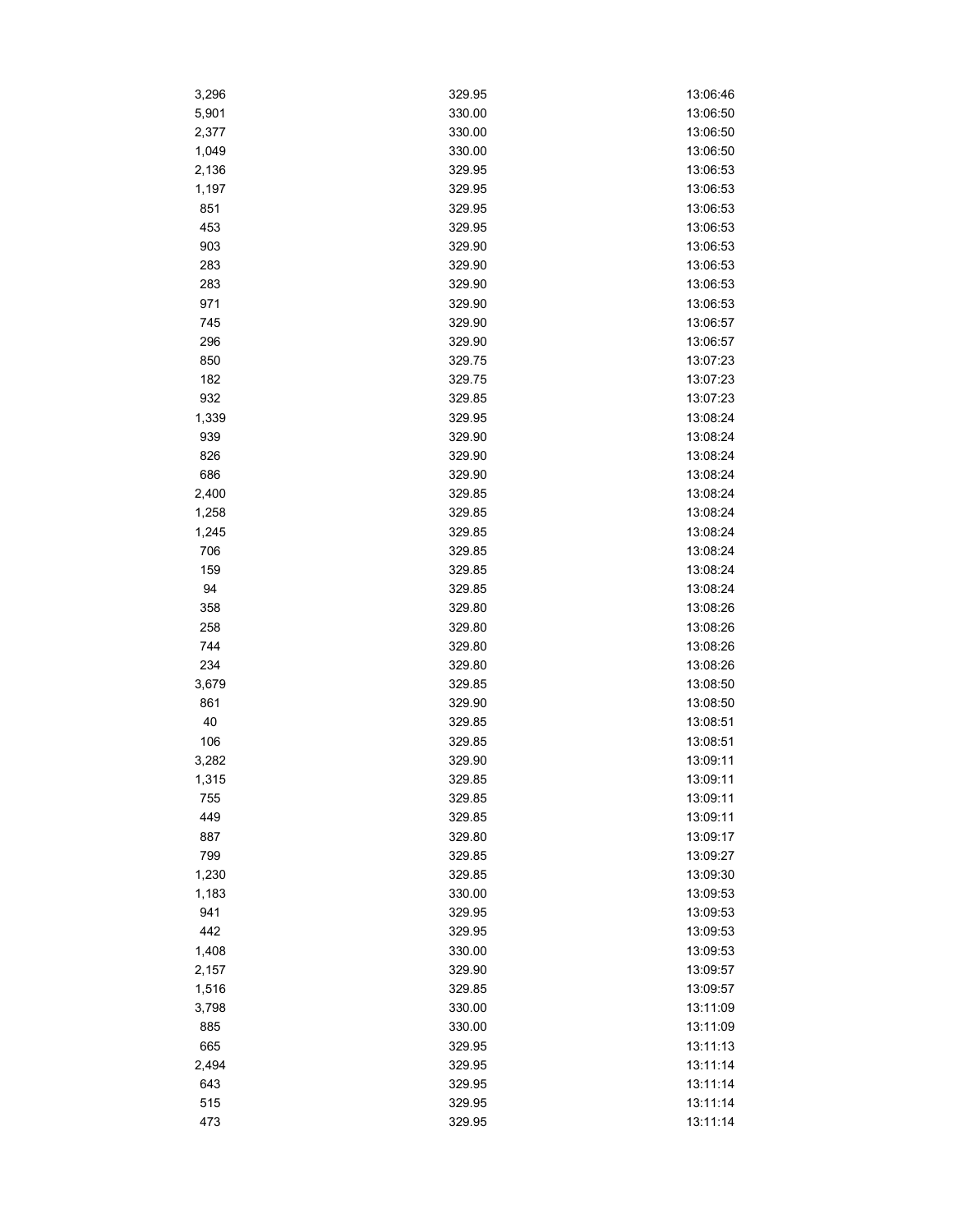| 1,556 | 329.90 | 13:11:38 |
|-------|--------|----------|
| 1,707 | 330.00 | 13:11:54 |
| 717   | 330.00 | 13:11:54 |
| 1,198 | 329.95 | 13:11:54 |
| 269   | 330.00 | 13:11:54 |
| 264   | 330.00 | 13:11:54 |
| 185   | 330.00 | 13:11:54 |
| 167   | 330.00 | 13:11:54 |
| 1,152 | 329.95 | 13:11:55 |
| 885   | 329.95 | 13:11:58 |
| 301   | 329.90 | 13:11:58 |
| 930   | 329.90 | 13:11:58 |
| 600   | 329.90 | 13:11:58 |
| 700   | 329.90 | 13:11:58 |
| 736   | 329.90 | 13:12:01 |
| 551   | 329.90 | 13:12:02 |
| 430   | 329.90 | 13:12:02 |
| 703   | 329.60 | 13:12:33 |
| 182   | 329.60 | 13:12:33 |
| 1,138 | 329.55 | 13:12:40 |
| 2,500 | 329.60 | 13:13:03 |
| 2,469 | 329.55 | 13:13:25 |
| 496   | 329.55 | 13:13:25 |
| 1,477 | 329.55 | 13:13:25 |
| 605   | 329.55 | 13:13:25 |
| 1,377 | 329.50 | 13:13:32 |
| 201   | 329.60 | 13:13:46 |
| 1,135 | 329.60 | 13:14:02 |
| 8     | 329.65 | 13:14:18 |
| 3,909 | 329.80 | 13:14:35 |
| 1,137 | 329.80 | 13:14:35 |
| 542   | 329.80 | 13:14:35 |
| 2,053 | 329.75 | 13:14:35 |
| 3,002 | 329.80 | 13:14:35 |
| 754   | 329.75 | 13:14:35 |
| 563   | 329.75 | 13:14:35 |
| 1,080 | 329.70 | 13:14:38 |
| 803   | 329.70 | 13:14:38 |
| 648   | 329.70 | 13:14:38 |
| 494   | 329.70 | 13:14:39 |
| 706   | 329.70 | 13:14:39 |
| 2,076 | 329.70 | 13:16:13 |
| 1,147 | 329.70 | 13:16:13 |
| 975   | 329.70 | 13:16:13 |
| 1,200 | 329.70 | 13:16:13 |
| 900   | 329.70 | 13:16:13 |
| 698   | 329.70 | 13:16:13 |
| 1,032 | 329.65 | 13:16:13 |
| 666   | 329.65 | 13:16:13 |
| 1,144 | 329.70 | 13:16:13 |
| 2,300 | 329.65 | 13:16:28 |
| 1,800 | 329.65 | 13:16:28 |
| 408   | 329.65 | 13:16:28 |
| 885   | 329.65 | 13:16:30 |
| 719   | 329.70 | 13:17:17 |
|       |        |          |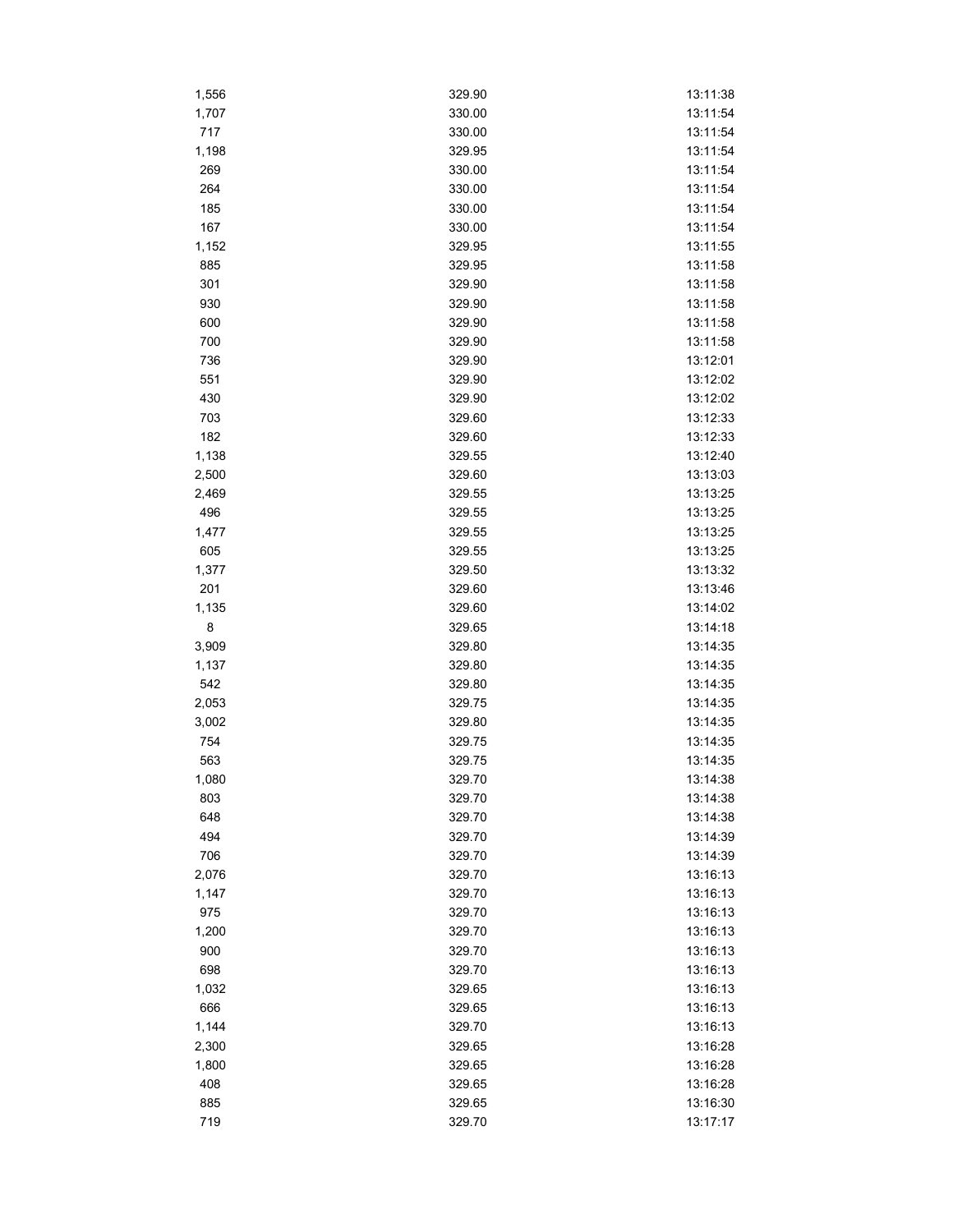| 2,592 | 329.65 | 13:17:17 |
|-------|--------|----------|
| 2,406 | 329.65 | 13:17:17 |
| 1,097 | 329.65 | 13:17:17 |
| 2,675 | 329.60 | 13:17:21 |
| 1,603 | 329.60 | 13:17:21 |
| 764   | 329.60 | 13:17:21 |
| 650   | 329.60 | 13:17:23 |
| 702   | 329.60 | 13:17:23 |
| 571   | 329.60 | 13:17:27 |
| 455   | 329.60 | 13:17:27 |
| 190   | 329.60 | 13:17:27 |
| 2,765 | 329.50 | 13:18:13 |
| 1,325 | 329.50 | 13:18:28 |
| 1,145 | 329.50 | 13:18:28 |
| 537   | 329.50 | 13:18:28 |
| 200   | 329.45 | 13:18:30 |
| 324   | 329.45 | 13:18:30 |
|       |        |          |
| 908   | 329.50 | 13:18:37 |
| 500   | 329.50 | 13:18:37 |
| 3,829 | 329.55 | 13:19:25 |
| 1,149 | 329.55 | 13:19:25 |
| 1,679 | 329.50 | 13:19:25 |
| 673   | 329.50 | 13:19:25 |
| 277   | 329.50 | 13:19:25 |
| 265   | 329.50 | 13:19:25 |
| 423   | 329.50 | 13:19:25 |
| 2,614 | 329.45 | 13:19:33 |
| 1,501 | 329.45 | 13:19:33 |
| 185   | 329.45 | 13:19:33 |
| 512   | 329.45 | 13:19:33 |
| 2,431 | 329.65 | 13:20:03 |
| 1,136 | 329.70 | 13:20:19 |
| 1,004 | 329.70 | 13:20:19 |
| 705   | 329.65 | 13:20:19 |
| 1,886 | 329.65 | 13:20:20 |
| 1,300 | 329.65 | 13:20:20 |
| 673   | 329.65 | 13:20:20 |
| 200   | 329.60 | 13:20:24 |
| 467   | 329.60 | 13:20:38 |
| 498   | 329.60 | 13:20:38 |
| 1,447 | 329.55 | 13:20:40 |
| 4,652 | 329.70 | 13:21:45 |
| 1,258 | 329.70 | 13:21:45 |
| 1,128 | 329.70 | 13:21:45 |
| 46    | 329.70 | 13:21:45 |
| 885   | 329.75 | 13:22:42 |
| 5,633 | 329.70 | 13:22:42 |
| 686   | 329.70 | 13:22:42 |
| 2,984 | 329.75 | 13:22:55 |
| 1,088 | 329.75 | 13:22:55 |
|       |        |          |
| 2,350 | 329.75 | 13:22:55 |
| 1,209 | 329.70 | 13:22:57 |
| 892   | 329.70 | 13:22:57 |
| 550   | 329.70 | 13:22:57 |
| 496   | 329.70 | 13:22:57 |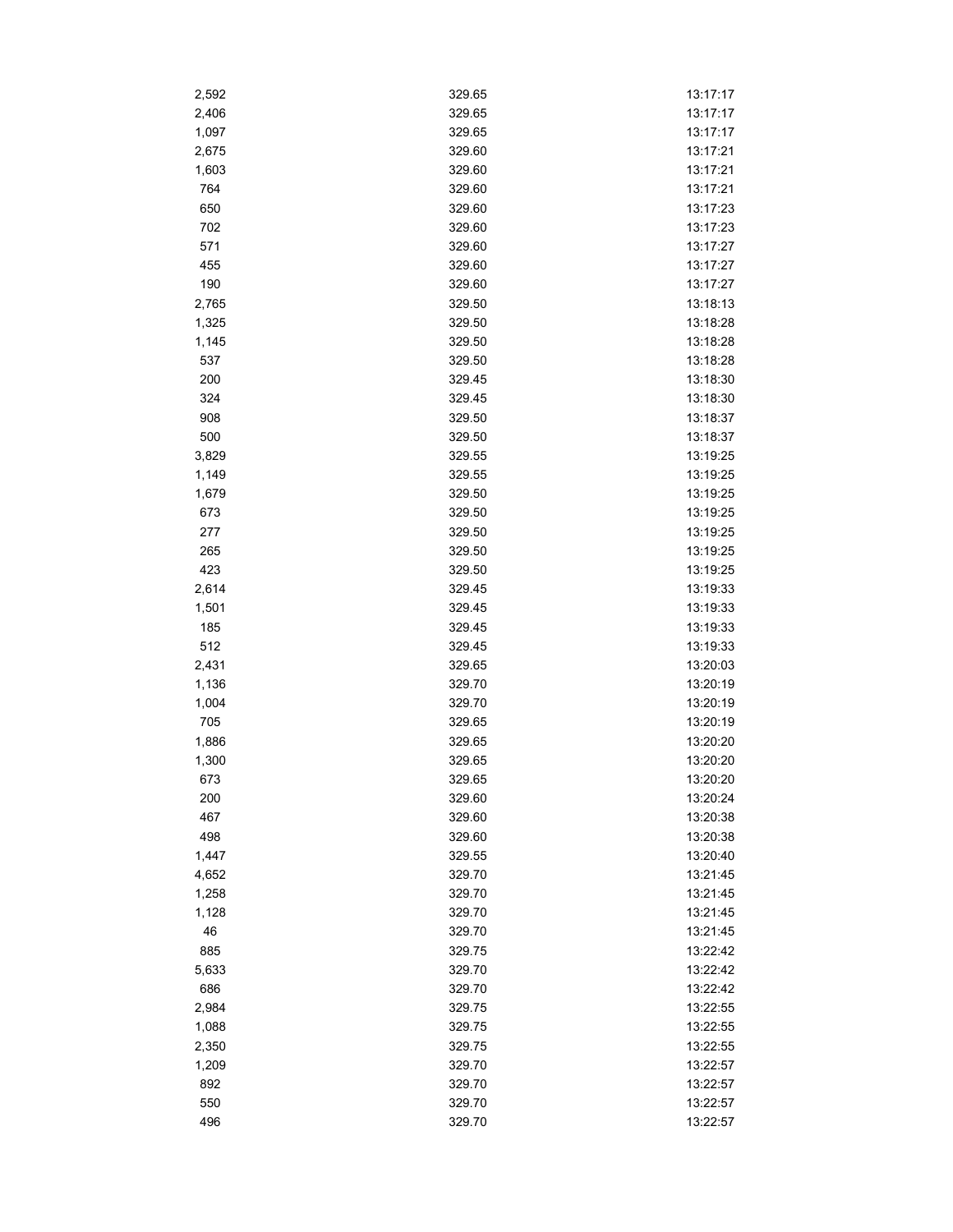| 1,131        | 329.70           | 13:22:57             |
|--------------|------------------|----------------------|
| 731          | 329.65           | 13:22:57             |
| 865          | 329.65           | 13:22:57             |
| 1,815        | 329.65           | 13:23:28             |
| 196          | 329.65           | 13:23:28             |
| 844          | 329.65           | 13:23:31             |
| 729          | 329.65           | 13:23:31             |
| 338          | 329.70           | 13:24:13             |
| 1,127        | 329.70           | 13:24:20             |
| 2,516        | 329.70           | 13:24:23             |
| 1,103        | 329.70           | 13:24:23             |
| 326          | 329.70           | 13:24:23             |
| 326          | 329.70           | 13:24:23             |
| 233          | 329.70           | 13:24:23             |
| 1,137        | 329.75           | 13:24:39             |
| 1,586        | 329.70           | 13:24:44             |
| 1,487        | 329.70           | 13:24:44             |
| 870          | 329.65           | 13:24:44             |
| 174          | 329.65           | 13:24:44             |
| 118          | 329.65           | 13:24:44             |
| 995          | 329.65           | 13:24:44             |
| 631          | 329.60           | 13:24:44             |
| 241          | 329.60           | 13:24:44             |
| 13           | 329.60           | 13:24:44             |
| 755          | 329.70           | 13:25:07             |
| 130          | 329.70           |                      |
| 885          | 329.70           | 13:25:07<br>13:25:07 |
| 532          | 329.70           | 13:25:07             |
| 353          | 329.70           | 13:25:07             |
|              |                  |                      |
| 37           | 329.65<br>329.75 | 13:25:14             |
| 2,483        | 329.70           | 13:25:37<br>13:25:37 |
| 1,743<br>792 | 329.75           | 13:25:37             |
| 1,753        | 329.75           | 13:25:43             |
|              |                  | 13:25:43             |
| 1,000        | 329.75           |                      |
| 242          | 329.75           | 13:25:43             |
| 872          | 329.75           | 13:25:58             |
| 1,242        | 329.75           | 13:25:58             |
| 1,939        | 329.90           | 13:26:21             |
| 1,255        | 329.90           | 13:26:21             |
| 679          | 329.90           | 13:26:21             |
| 600          | 329.90           | 13:26:21             |
| 408          | 329.90           | 13:26:21             |
| 900          | 329.90           | 13:26:21             |
| 839          | 329.90           | 13:26:21             |
| 857          | 329.90           | 13:26:21             |
| 1,063        | 329.85           | 13:26:21             |
| 300          | 329.85           | 13:26:21             |
| 1,058        | 329.60           | 13:26:49             |
| 111          | 329.60           | 13:26:49             |
| 1,220        | 329.75           | 13:27:23             |
| 247          | 329.75           | 13:27:23             |
| 2,365        | 329.70           | 13:27:31             |
| 1,603        | 329.70           | 13:27:31             |
| 1,740        | 329.65           | 13:27:31             |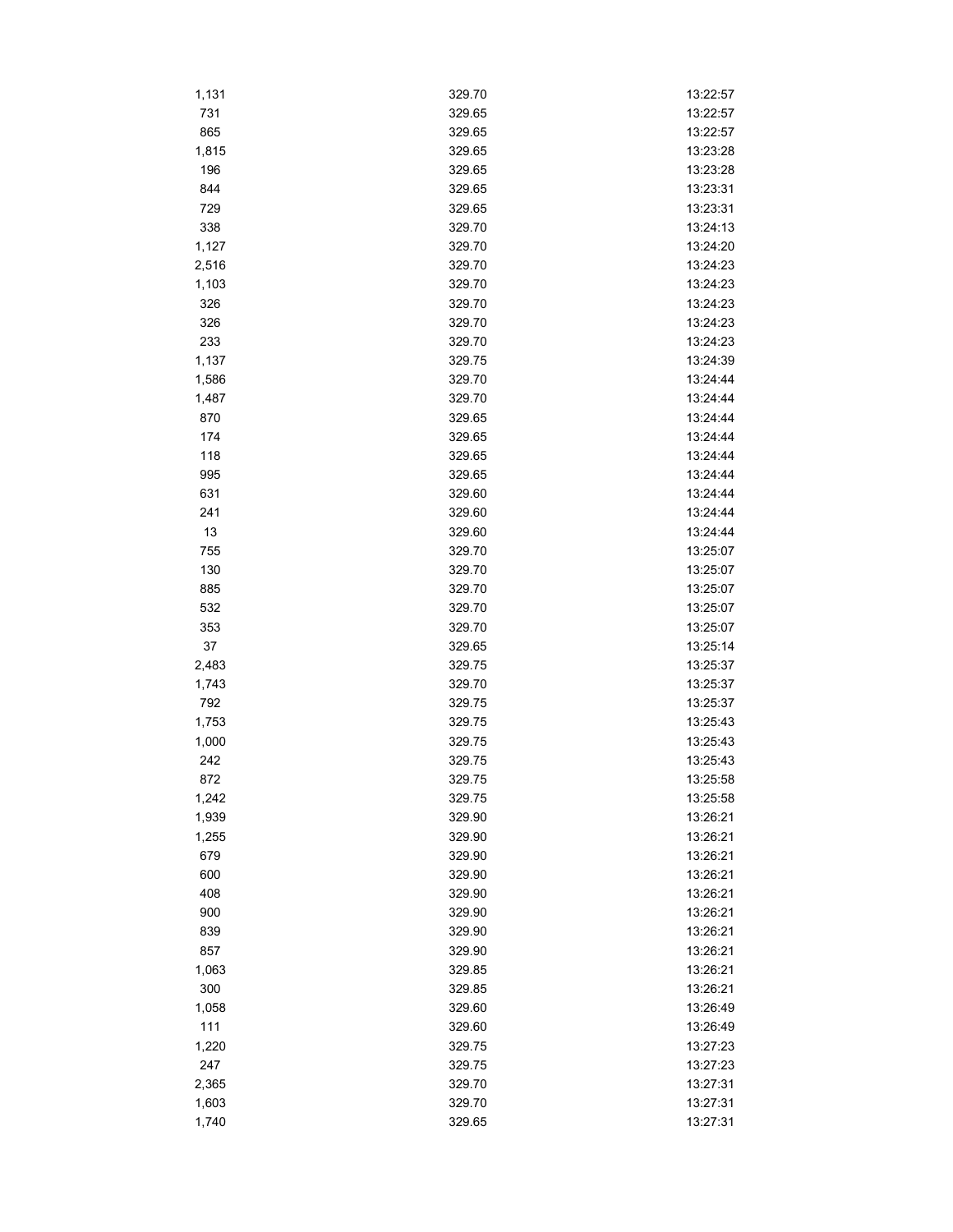| 1,250 | 329.65 | 13:27:44 |
|-------|--------|----------|
| 1,478 | 329.65 | 13:27:44 |
| 1,480 | 329.85 | 13:28:05 |
| 1,174 | 329.85 | 13:28:05 |
| 1,111 | 329.80 | 13:28:05 |
| 410   | 329.85 | 13:28:05 |
| 1,037 | 329.80 | 13:28:05 |
| 1,003 | 329.80 | 13:28:18 |
| 875   | 329.80 | 13:28:18 |
| 666   | 329.80 | 13:28:21 |
| 1,545 | 329.80 | 13:28:22 |
| 959   | 329.80 | 13:28:22 |
| 1,083 | 329.75 | 13:28:22 |
| 556   | 329.75 | 13:28:22 |
| 1,376 | 329.80 | 13:29:22 |
| 600   | 329.80 | 13:29:22 |
| 300   | 329.80 | 13:29:22 |
| 957   | 329.80 | 13:29:26 |
| 885   | 329.80 | 13:29:26 |
| 885   | 329.80 | 13:29:27 |
| 732   | 329.80 | 13:29:27 |
| 1,362 | 329.75 | 13:29:29 |
| 2,100 | 329.75 | 13:29:37 |
| 79    | 329.75 | 13:29:37 |
| 1,027 | 329.75 | 13:29:37 |
| 885   | 329.75 | 13:29:37 |
| 1,530 | 329.70 | 13:29:39 |
| 1,368 | 329.70 | 13:29:39 |
| 1,398 | 329.70 | 13:29:39 |
| 682   | 329.70 | 13:29:53 |
| 497   | 329.70 | 13:29:53 |
| 463   | 329.70 | 13:29:53 |
| 1,090 | 329.80 | 13:30:25 |
| 1,232 | 329.75 | 13:30:25 |
| 887   | 329.75 | 13:30:26 |
| 345   | 329.75 | 13:30:26 |
| 1,127 | 329.75 | 13:30:29 |
| 838   | 329.75 | 13:30:29 |
| 619   | 329.70 | 13:30:29 |
| 337   | 329.70 | 13:30:29 |
| 953   | 329.70 | 13:30:35 |
| 885   | 329.85 | 13:30:44 |
| 1,479 | 329.80 | 13:31:06 |
| 1,124 | 329.80 | 13:31:06 |
| 171   | 329.80 | 13:31:06 |
| 150   | 329.80 | 13:31:06 |
| 885   | 329.80 | 13:31:06 |
| 895   | 329.75 | 13:31:08 |
| 448   | 329.75 | 13:31:08 |
| 885   | 329.85 | 13:31:11 |
| 600   |        |          |
|       | 329.85 | 13:31:12 |
| 1,359 | 330.00 | 13:31:19 |
| 1,414 | 330.00 | 13:31:21 |
| 1,255 | 330.00 | 13:31:21 |
| 845   | 330.00 | 13:31:21 |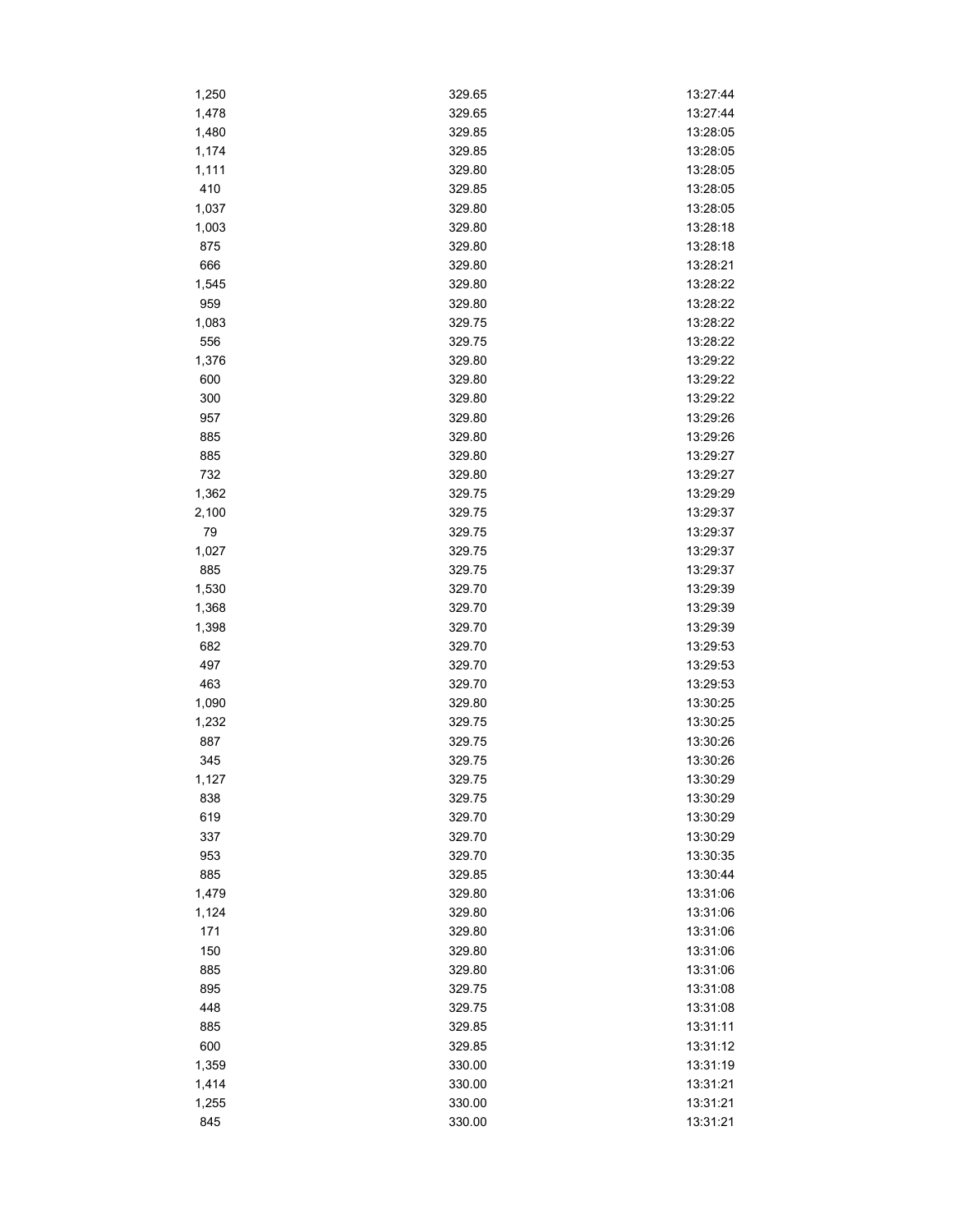| 845         | 329.95 | 13:31:22 |
|-------------|--------|----------|
| 541         | 329.90 | 13:31:24 |
| 277         | 329.90 | 13:31:24 |
| 245         | 329.85 | 13:31:24 |
| 1,271       | 329.75 | 13:31:54 |
| 689         | 329.75 | 13:31:54 |
| 1,519       | 329.75 | 13:31:54 |
| 358         | 329.75 | 13:31:54 |
| 551         | 329.75 | 13:31:54 |
| 1,319       | 329.70 | 13:31:55 |
| 1,412       | 329.75 | 13:32:21 |
| 8           | 329.70 | 13:32:33 |
| 2,781       | 329.85 | 13:32:40 |
| 1,535       | 329.85 | 13:32:40 |
| 2,297       | 329.80 | 13:32:43 |
| 1,078       | 329.80 | 13:32:43 |
| 1,244       | 329.80 | 13:32:43 |
| 873         | 329.75 | 13:32:44 |
| 1,413       | 329.65 | 13:33:15 |
| 2,774       | 329.75 | 13:33:37 |
| 439         | 329.75 | 13:33:37 |
| 2,743       | 329.70 | 13:33:47 |
|             | 329.70 | 13:33:47 |
| 1,401       |        |          |
| 549         | 329.65 | 13:33:47 |
| 885         | 329.70 | 13:33:47 |
| 874         | 329.65 | 13:33:48 |
| 522         | 329.65 | 13:33:48 |
| 661         | 329.65 | 13:33:48 |
| 96          | 329.65 | 13:33:55 |
| 885         | 329.65 | 13:33:55 |
| 1,486       | 329.65 | 13:33:59 |
| 1,642       | 329.80 | 13:34:20 |
| 1,313       | 329.90 | 13:34:34 |
| 127         | 329.90 | 13:34:34 |
| 762         | 330.05 | 13:34:53 |
| 433         | 330.05 | 13:34:55 |
| 195         | 330.05 | 13:34:55 |
| 1,413       | 330.05 | 13:34:58 |
| 3,528       | 330.05 | 13:34:58 |
| 1,046       | 330.05 | 13:34:58 |
| 1,005       | 330.00 | 13:34:58 |
| 579         | 330.00 | 13:34:58 |
| 542         | 330.00 | 13:34:58 |
| 154         | 330.00 | 13:34:58 |
| 863         | 330.05 | 13:34:59 |
| 347         | 330.05 | 13:34:59 |
| 1,903       | 330.00 | 13:35:16 |
| $\mathbf 5$ | 330.00 | 13:35:16 |
| 1,200       | 330.00 | 13:35:16 |
| 175         | 330.00 | 13:35:16 |
| 966         | 330.00 | 13:35:19 |
| 911         | 329.95 | 13:35:21 |
| 240         | 329.95 | 13:35:21 |
| 1,413       | 329.60 | 13:36:01 |
| 1,310       | 329.55 | 13:36:06 |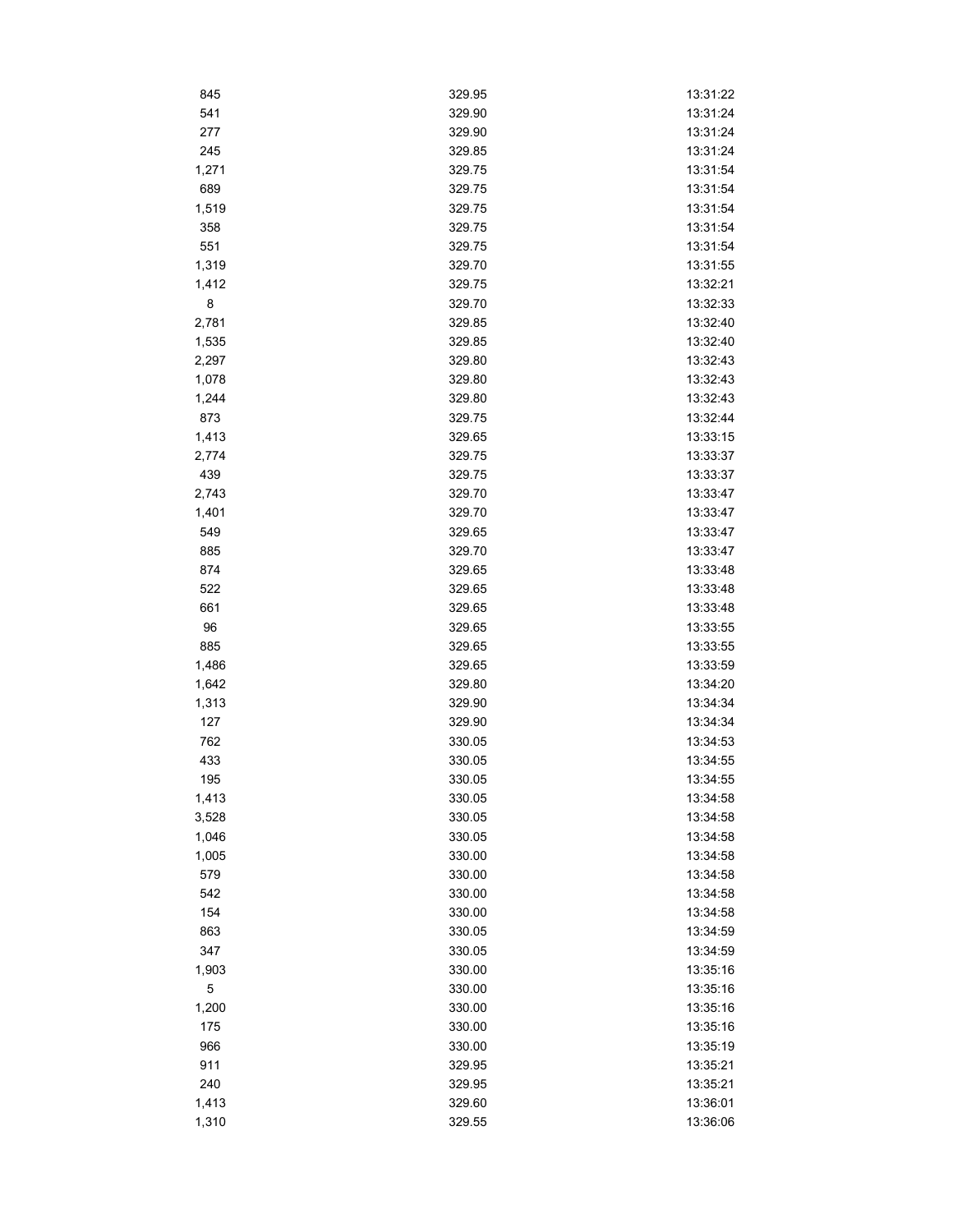| 3,105 | 329.55 | 13:36:09 |
|-------|--------|----------|
| 1,101 | 329.65 | 13:36:29 |
| 465   | 329.65 | 13:36:29 |
| 1,484 | 329.65 | 13:36:29 |
| 885   | 329.65 | 13:36:30 |
| 1,520 | 329.70 | 13:36:33 |
| 1,787 | 329.65 | 13:36:33 |
| 166   | 329.65 | 13:36:33 |
| 947   | 329.60 | 13:36:44 |
| 2,215 | 329.65 | 13:36:57 |
| 885   | 329.65 | 13:37:06 |
| 456   | 329.65 | 13:37:06 |
| 429   | 329.65 | 13:37:06 |
| 1,204 | 329.60 | 13:37:19 |
| 1,097 | 329.75 | 13:37:26 |
| 1,000 | 329.75 | 13:37:26 |
| 469   | 329.75 | 13:37:26 |
| 1,029 | 329.70 | 13:37:26 |
| 770   | 329.70 | 13:37:26 |
| 2,438 | 329.95 | 13:37:54 |
| 889   | 330.10 | 13:38:12 |
| 443   | 330.10 | 13:38:12 |
| 1,481 | 330.10 | 13:38:12 |
| 988   | 330.10 | 13:38:12 |
| 1,554 | 330.05 | 13:38:22 |
|       |        |          |
| 1,158 | 330.05 | 13:38:22 |
| 1,048 | 330.05 | 13:38:22 |
| 398   | 330.05 | 13:38:22 |
| 1,536 | 330.00 | 13:38:23 |
| 1,238 | 329.95 | 13:38:25 |
| 1,669 | 330.00 | 13:38:53 |
| 812   | 330.00 | 13:38:53 |
| 1,379 | 330.00 | 13:38:58 |
| 486   | 329.95 | 13:38:58 |
| 484   | 329.95 | 13:38:58 |
| 686   | 329.95 | 13:39:03 |
| 676   | 329.95 | 13:39:12 |
| 1,474 | 329.95 | 13:39:12 |
| 1,138 | 329.90 | 13:39:22 |
| 1,085 | 329.90 | 13:39:22 |
| 1,354 | 329.85 | 13:39:23 |
| 1,297 | 329.95 | 13:39:52 |
| 909   | 329.90 | 13:39:52 |
| 1,261 | 329.90 | 13:39:52 |
| 1,054 | 329.80 | 13:39:54 |
| 533   | 329.80 | 13:40:01 |
| 472   | 329.80 | 13:40:01 |
| 963   | 329.80 | 13:40:11 |
| 1,281 | 329.80 | 13:40:25 |
| 1,126 | 329.80 | 13:40:25 |
| 798   | 329.80 | 13:40:25 |
| 885   | 329.80 | 13:40:25 |
| 170   | 329.80 | 13:40:25 |
| 885   | 329.85 | 13:41:02 |
| 885   | 329.85 | 13:41:02 |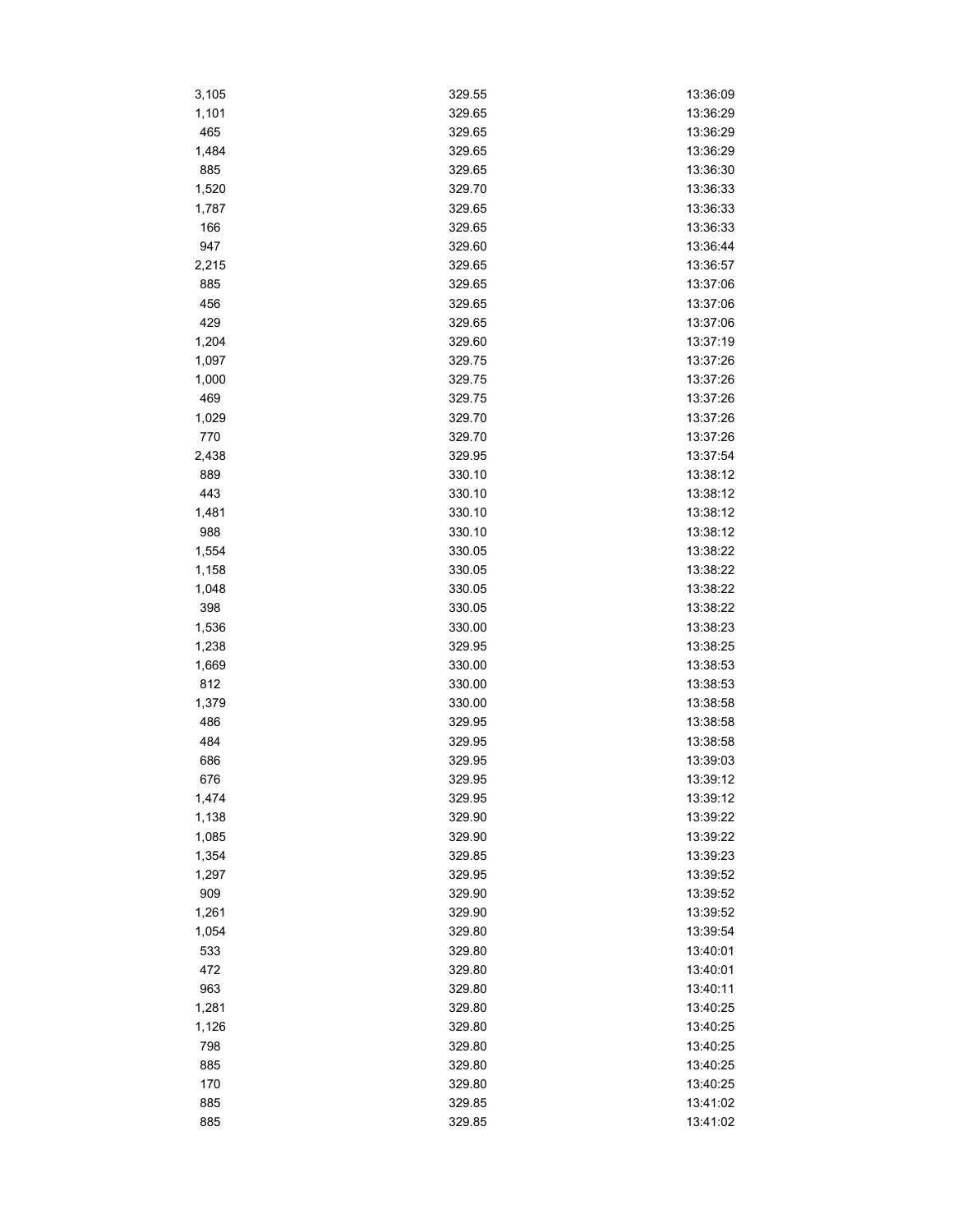| 945        | 329.85 | 13:41:06             |
|------------|--------|----------------------|
| 948        | 329.85 | 13:41:06             |
| 731        | 329.85 | 13:41:06             |
| 2,263      | 329.85 | 13:41:21             |
| 798        | 329.85 | 13:41:21             |
| 504        | 329.85 | 13:41:21             |
| 19         | 329.85 | 13:41:21             |
| 2,045      | 329.85 | 13:41:28             |
| 530        | 329.85 | 13:41:28             |
| 1,130      | 329.80 | 13:41:28             |
| 865        | 329.80 | 13:41:29             |
| 703        | 329.85 | 13:41:45             |
| 888        | 329.85 | 13:42:02             |
| 384        | 329.85 | 13:42:02             |
| 639        | 329.85 | 13:42:09             |
| 261        | 329.85 | 13:42:09             |
| 3,704      | 329.90 | 13:42:26             |
| 1,165      | 330.05 | 13:42:44             |
| 1,333      | 330.05 | 13:42:44             |
| 580        | 330.05 | 13:42:44             |
| 600        | 330.10 | 13:43:01             |
| 511        | 330.10 | 13:43:01             |
| 2,682      | 330.15 | 13:43:03             |
| 1,176      | 330.10 | 13:43:03             |
| 1,336      | 330.15 | 13:43:03             |
| 963        | 330.20 | 13:43:09             |
|            |        |                      |
| 909<br>227 | 330.20 | 13:43:09<br>13:43:09 |
|            | 330.20 |                      |
| 1,304      | 330.30 | 13:43:24             |
| 513        | 330.25 | 13:43:24<br>13:43:47 |
| 1,163      | 330.30 |                      |
| 1,038      | 330.30 | 13:44:03<br>13:44:03 |
| 679        | 330.25 |                      |
| 153        | 330.30 | 13:44:03             |
| 3,511      | 330.25 | 13:44:19             |
| 1,491      | 330.25 | 13:44:24             |
| 1,623      | 330.25 | 13:44:27             |
| 1,162      | 330.25 | 13:44:27             |
| 1,565      | 330.25 | 13:44:31             |
| 2,513      | 330.30 | 13:45:09             |
| 583        | 330.30 | 13:45:14             |
| 454        | 330.30 | 13:45:14             |
| 454        | 330.30 | 13:45:14             |
| 1,103      | 330.30 | 13:45:26             |
| 1,041      | 330.35 | 13:45:35             |
| 1,485      | 330.35 | 13:45:35             |
| 516        | 330.30 | 13:45:35             |
| 2,091      | 330.40 | 13:45:42             |
| 993        | 330.40 | 13:45:42             |
| 503        | 330.40 | 13:45:42             |
| 108        | 330.35 | 13:45:42             |
| 600        | 330.35 | 13:45:42             |
| 138        | 330.35 | 13:45:42             |
| 1,015      | 330.35 | 13:45:47             |
| 516        | 330.35 | 13:45:47             |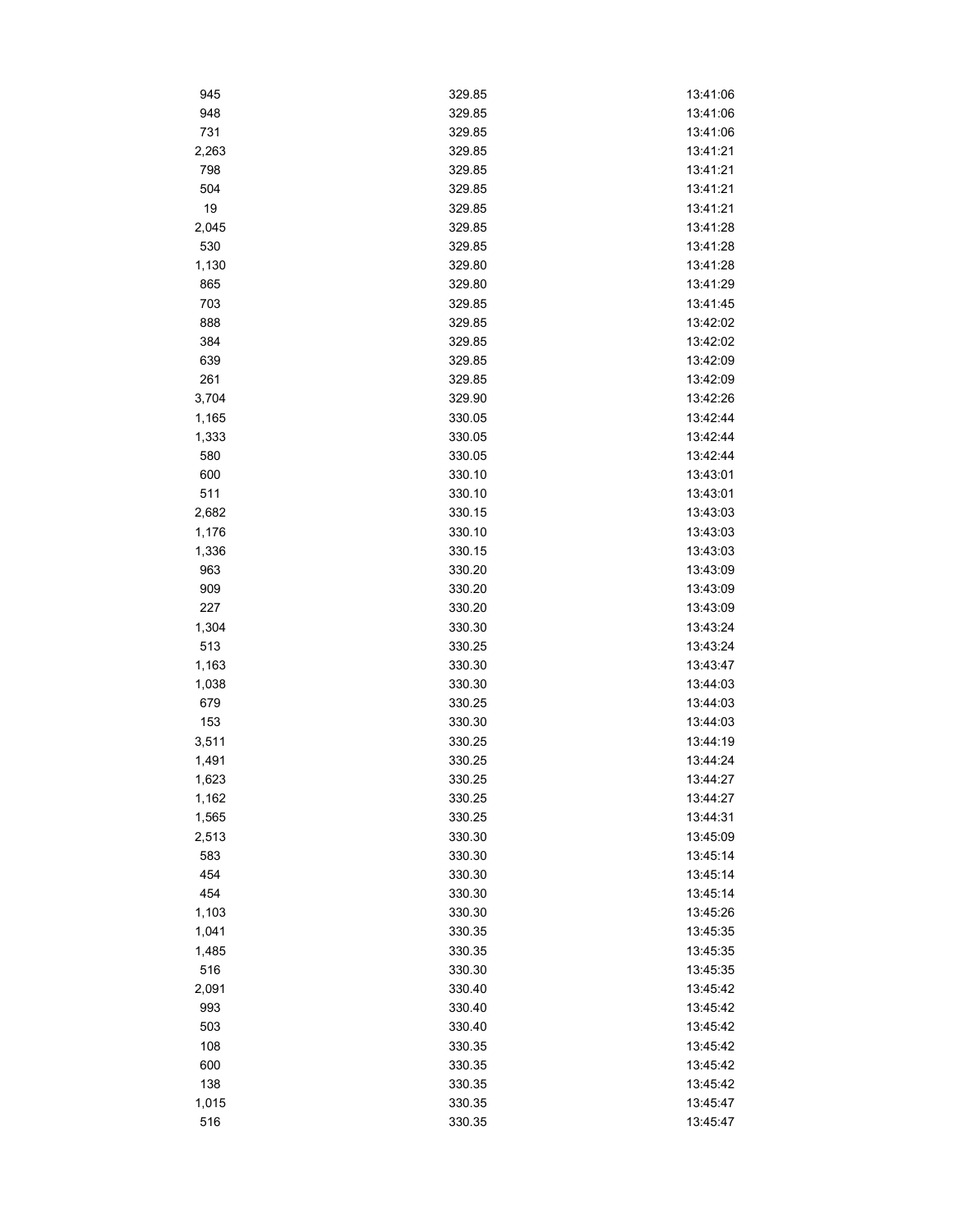| 479   | 330.35 | 13:45:47 |
|-------|--------|----------|
| 607   | 330.35 | 13:45:52 |
| 607   | 330.35 | 13:45:52 |
| 117   | 330.35 | 13:45:52 |
| 227   | 330.35 | 13:45:59 |
| 1,327 | 330.35 | 13:45:59 |
| 1,473 | 330.15 | 13:46:21 |
| 1,100 | 330.40 | 13:46:49 |
| 4,084 | 330.35 | 13:46:58 |
| 261   | 330.35 | 13:46:58 |
| 797   | 330.35 | 13:46:58 |
| 178   | 330.35 | 13:46:58 |
| 150   | 330.30 | 13:47:00 |
| 2,465 | 330.30 | 13:47:00 |
| 1,098 | 330.30 | 13:47:00 |
| 1,106 | 330.25 | 13:47:09 |
| 1,296 | 330.30 | 13:47:17 |
| 1,081 | 330.30 | 13:47:17 |
| 618   | 330.40 | 13:47:34 |
| 366   | 330.40 | 13:47:34 |
| 1,136 | 330.40 | 13:47:51 |
| 885   | 330.40 | 13:47:51 |
| 593   | 330.50 | 13:47:55 |
| 615   | 330.50 | 13:47:56 |
|       |        |          |
| 2,400 | 330.55 | 13:48:01 |
| 200   | 330.50 | 13:48:06 |
| 2,318 | 330.50 | 13:48:10 |
| 1,298 | 330.50 | 13:48:10 |
| 563   | 330.45 | 13:48:10 |
| 900   | 330.50 | 13:48:10 |
| 319   | 330.50 | 13:48:10 |
| 293   | 330.45 | 13:48:10 |
| 2,276 | 330.30 | 13:48:47 |
| 1,238 | 330.25 | 13:48:47 |
| 992   | 330.25 | 13:48:47 |
| 607   | 330.25 | 13:48:47 |
| 639   | 330.20 | 13:48:47 |
| 1,178 | 330.20 | 13:48:52 |
| 1,068 | 330.20 | 13:49:04 |
| 223   | 330.20 | 13:49:05 |
| 1,306 | 330.30 | 13:49:36 |
| 798   | 330.30 | 13:49:36 |
| 822   | 330.30 | 13:49:36 |
| 2,680 | 330.50 | 13:49:55 |
| 665   | 330.50 | 13:49:55 |
| 2,664 | 330.50 | 13:49:59 |
| 1,844 | 330.45 | 13:50:27 |
| 902   | 330.45 | 13:50:27 |
| 746   | 330.45 | 13:50:27 |
| 123   | 330.45 | 13:50:27 |
| 1,340 | 330.45 | 13:50:27 |
| 1,585 | 330.40 | 13:50:27 |
| 445   | 330.40 | 13:50:27 |
| 312   | 330.40 | 13:50:27 |
| 312   | 330.40 | 13:50:27 |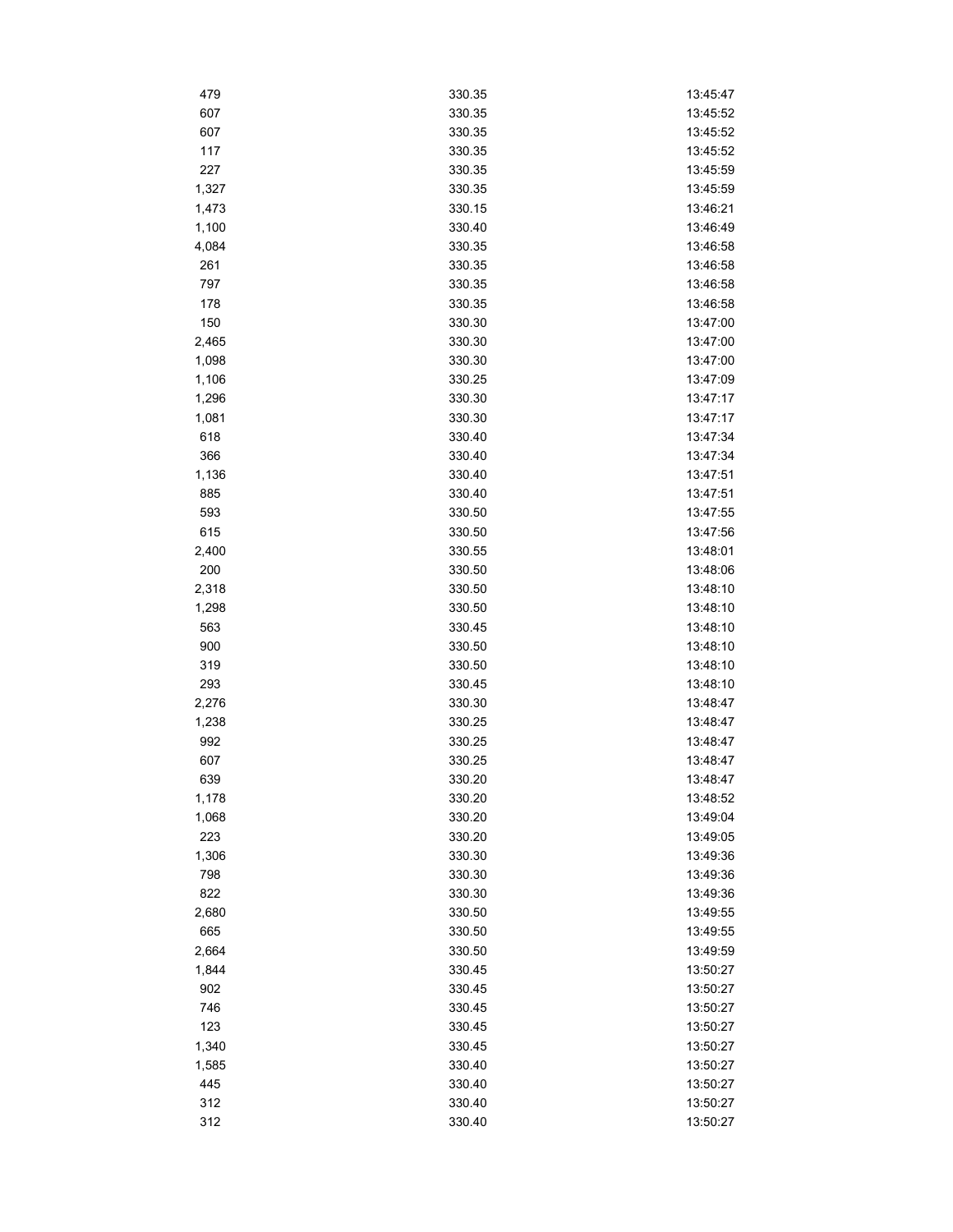| 1,367 | 330.35 | 13:51:03 |
|-------|--------|----------|
| 488   | 330.50 | 13:51:52 |
| 6,240 | 330.50 | 13:51:52 |
| 1,368 | 330.50 | 13:51:52 |
| 900   | 330.55 | 13:51:52 |
| 15    | 330.55 | 13:51:52 |
| 1,324 | 330.50 | 13:51:52 |
| 1,274 | 330.50 | 13:51:52 |
| 1,087 | 330.55 | 13:52:06 |
| 1,542 | 330.55 | 13:52:06 |
| 1,081 | 330.50 | 13:52:06 |
| 900   | 330.70 | 13:52:25 |
| 885   | 330.70 | 13:52:25 |
| 300   | 330.90 | 13:52:32 |
| 576   | 330.90 | 13:52:33 |
| 430   | 330.90 | 13:52:33 |
| 1,366 | 330.85 | 13:52:51 |
| 706   | 330.85 | 13:52:51 |
| 1,102 | 330.75 | 13:52:51 |
| 1,575 | 330.70 | 13:52:56 |
| 698   | 330.70 | 13:53:07 |
| 765   | 330.60 | 13:53:07 |
|       | 330.60 | 13:53:11 |
| 473   |        |          |
| 825   | 330.60 | 13:53:12 |
| 605   | 330.65 | 13:53:58 |
| 654   | 330.65 | 13:53:58 |
| 3,916 | 330.60 | 13:54:15 |
| 368   | 330.60 | 13:54:15 |
| 1,257 | 330.55 | 13:54:15 |
| 623   | 330.55 | 13:54:15 |
| 900   | 330.55 | 13:54:19 |
| 1,551 | 330.60 | 13:54:27 |
| 833   | 330.55 | 13:54:33 |
| 439   | 330.55 | 13:54:33 |
| 885   | 330.70 | 13:55:23 |
| 950   | 330.70 | 13:55:23 |
| 708   | 330.70 | 13:55:23 |
| 177   | 330.70 | 13:55:23 |
| 4,970 | 330.70 | 13:55:40 |
| 974   | 330.70 | 13:55:40 |
| 2,263 | 330.70 | 13:55:59 |
| 615   | 330.70 | 13:55:59 |
| 179   | 330.75 | 13:56:01 |
| 254   | 330.75 | 13:56:01 |
| 23    | 330.75 | 13:56:01 |
| 236   | 330.75 | 13:56:01 |
| 2,864 | 330.75 | 13:56:02 |
| 1,140 | 330.70 | 13:56:20 |
| 1,343 | 330.65 | 13:56:35 |
| 3,899 | 330.65 | 13:57:02 |
| 1,555 | 330.60 | 13:57:02 |
| 1,487 | 330.60 | 13:57:02 |
| 734   | 330.55 | 13:57:02 |
| 601   | 330.55 | 13:57:02 |
| 805   | 330.50 | 13:57:02 |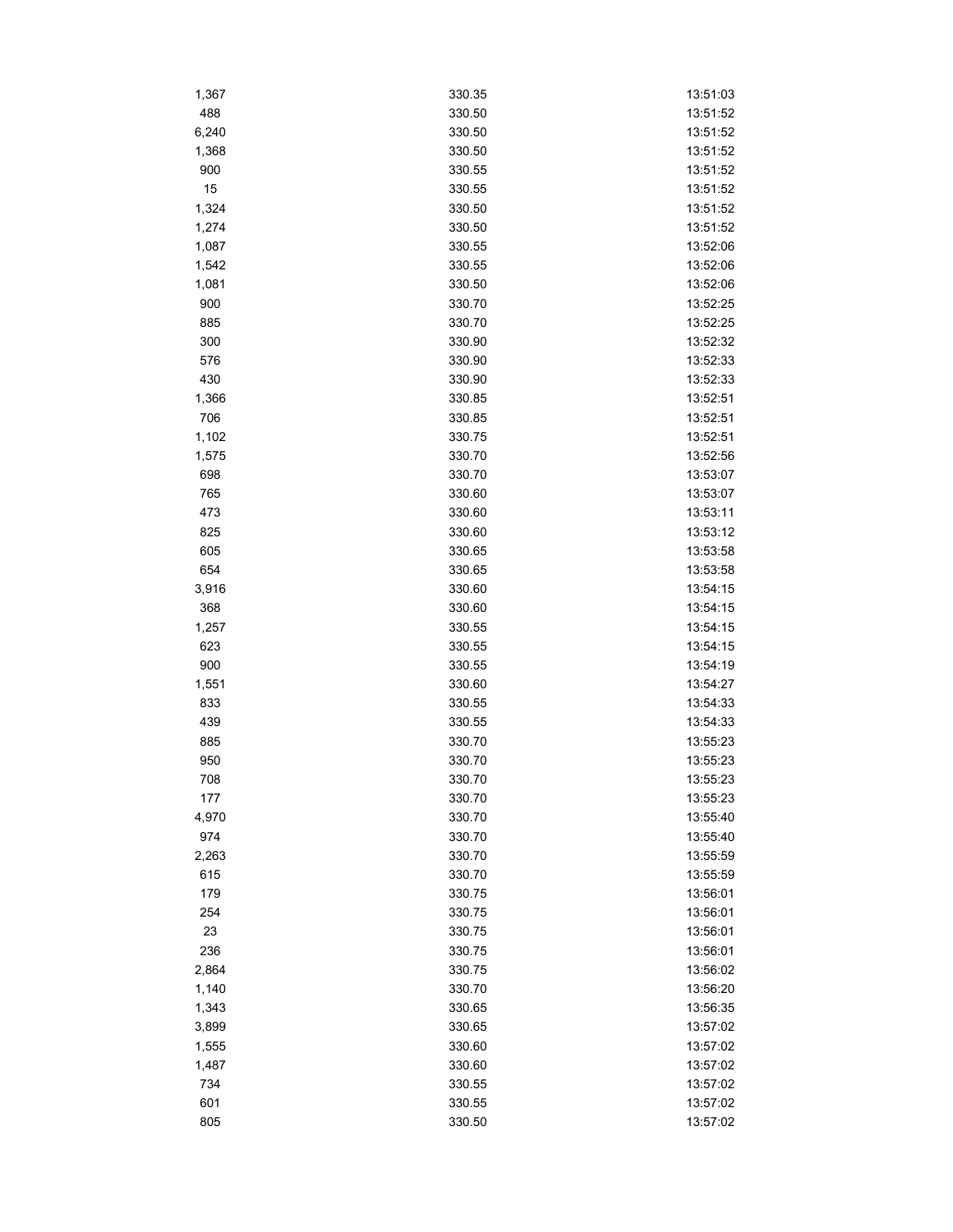| 1,339 | 330.55 | 13:58:00 |
|-------|--------|----------|
| 2,963 | 330.50 | 13:58:01 |
| 767   | 330.50 | 13:58:01 |
| 833   | 330.45 | 13:58:01 |
| 467   | 330.45 | 13:58:01 |
| 2,268 | 330.40 | 13:58:19 |
| 558   | 330.40 | 13:58:26 |
| 2,660 | 330.40 | 13:58:31 |
| 1,636 | 330.45 | 13:58:38 |
| 1,118 | 330.45 | 13:58:59 |
| 2,231 | 330.40 | 13:59:00 |
| 1,567 | 330.35 | 13:59:01 |
| 2,185 | 330.30 | 13:59:29 |
| 1,129 | 330.30 | 13:59:29 |
| 1,202 | 330.25 | 13:59:46 |
| 1,002 | 330.25 | 13:59:46 |
| 1,808 | 330.20 | 13:59:46 |
| 1,276 | 330.20 | 13:59:48 |
| 954   | 330.20 | 14:01:04 |
| 918   | 330.15 | 14:01:23 |
| 497   | 330.15 | 14:01:23 |
| 1,406 | 330.20 | 14:01:23 |
| 900   | 330.20 | 14:01:23 |
| 298   | 330.20 | 14:01:23 |
| 3,899 | 330.25 | 14:01:25 |
| 1,629 | 330.40 | 14:01:42 |
| 1,510 | 330.30 | 14:01:44 |
| 478   | 330.30 | 14:01:44 |
| 1,307 | 330.40 | 14:01:44 |
| 1,295 | 330.40 | 14:01:44 |
| 6,150 | 330.40 | 14:01:46 |
| 1,026 | 330.40 | 14:01:46 |
| 163   | 330.75 | 14:03:02 |
| 1,345 | 330.70 | 14:03:03 |
| 1,655 | 330.65 | 14:03:19 |
| 3,899 | 330.65 | 14:03:22 |
| 1,270 | 330.65 | 14:03:22 |
| 1,781 | 330.65 | 14:03:22 |
| 900   | 330.65 | 14:03:22 |
| 529   | 330.60 | 14:03:22 |
| 2,786 | 330.60 | 14:03:33 |
| 1,113 | 330.60 | 14:03:33 |
| 1,029 | 330.60 | 14:03:33 |
| 1,273 | 330.55 | 14:03:33 |
| 437   | 330.55 | 14:03:33 |
| 1,784 | 330.60 | 14:03:33 |
| 900   | 330.55 | 14:03:33 |
| 6,271 | 330.60 | 14:03:51 |
| 2,590 | 330.55 | 14:03:51 |
| 1,193 | 330.50 | 14:03:51 |
| 2,830 | 330.75 | 14:04:39 |
| 248   | 330.70 | 14:04:39 |
| 1,337 | 330.70 | 14:04:39 |
| 993   | 330.70 | 14:04:39 |
| 1,336 | 330.65 | 14:04:45 |
|       |        |          |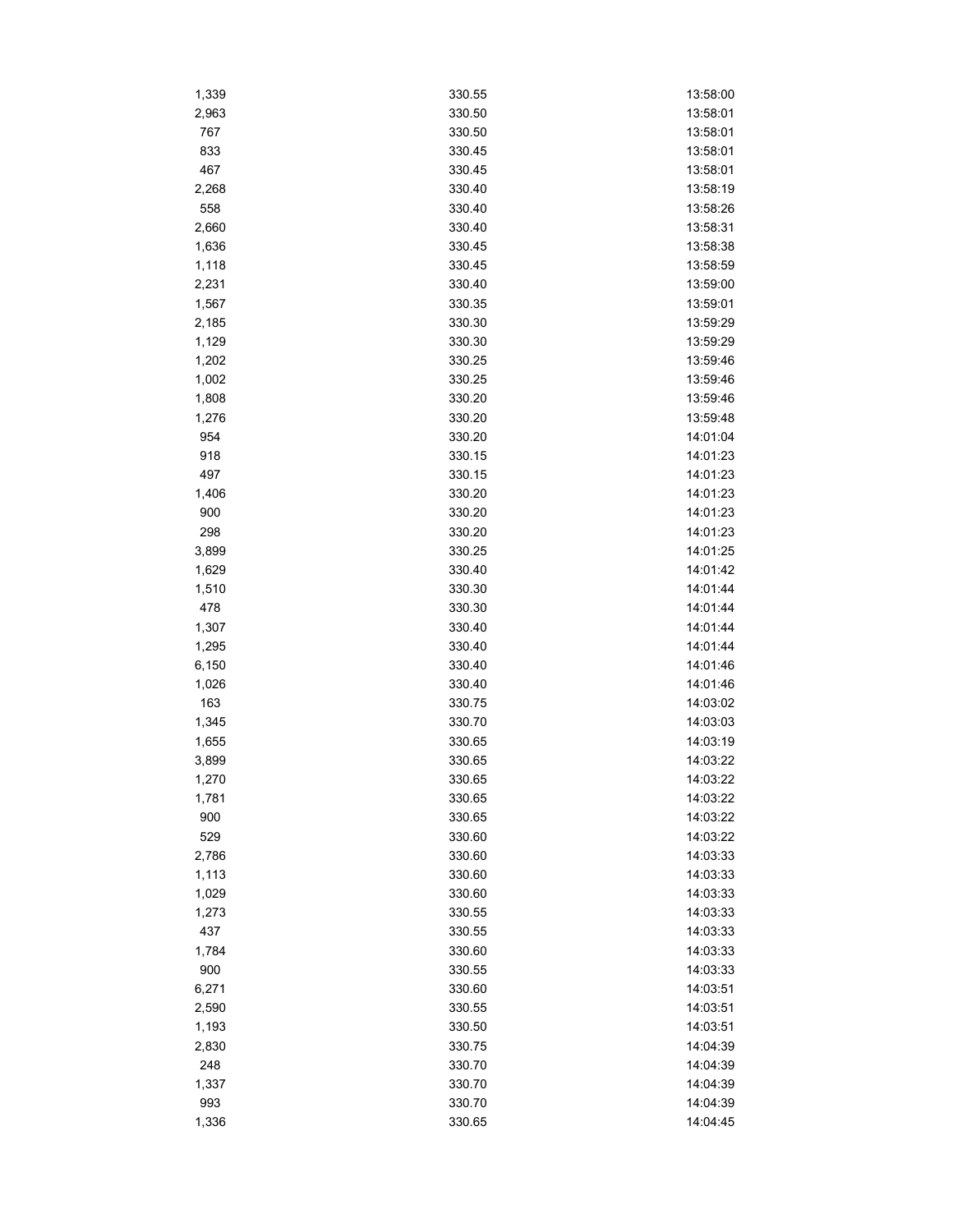| 3,148        | 330.65 | 14:04:45             |
|--------------|--------|----------------------|
| 2,442        | 330.65 | 14:04:45             |
| 2,453        | 330.60 | 14:04:45             |
| 762          | 330.55 | 14:04:45             |
| 717          | 330.55 | 14:04:45             |
| 1,833        | 330.60 | 14:04:45             |
| 900          | 330.55 | 14:04:45             |
| 279          | 330.60 | 14:04:45             |
| 753          | 330.85 | 14:06:03             |
| 5,398        | 330.85 | 14:06:03             |
| 532          | 330.85 | 14:06:03             |
| 2,445        | 330.80 | 14:06:03             |
| 1,667        | 330.80 | 14:06:03             |
| 1,216        | 330.80 | 14:06:03             |
| 954          | 330.80 | 14:06:04             |
| 4,765        | 331.15 | 14:07:03             |
| 1,353        | 331.15 | 14:07:03             |
| 827          | 331.25 | 14:07:32             |
| 1,406        | 331.25 | 14:07:35             |
| 6,205        | 331.25 | 14:07:40             |
| 3,313        | 331.20 | 14:07:40             |
| 1,453        | 331.15 | 14:07:42             |
| 1,235        | 331.25 | 14:07:56             |
| 1,416        | 331.25 | 14:07:56             |
| 987          | 331.20 | 14:07:58             |
| 993          | 331.20 | 14:07:58             |
|              | 331.20 | 14:07:58             |
| 1,091<br>497 | 331.25 | 14:08:28             |
|              | 331.40 | 14:08:49             |
| 1,986        | 331.35 | 14:08:49             |
| 1,906        |        | 14:08:49             |
| 1,273        | 331.30 |                      |
| 14           | 331.30 | 14:08:49             |
| 1,135        | 331.30 | 14:08:50<br>14:08:50 |
| 908          | 331.25 |                      |
| 735          | 331.25 | 14:08:53             |
| 124          | 331.25 | 14:08:53             |
| 885          | 331.25 | 14:08:54             |
| 732          | 331.25 | 14:09:02             |
| 153          | 331.25 | 14:09:02             |
| 798          | 331.20 | 14:09:02             |
| 963          | 331.30 | 14:09:15             |
| 885          | 331.35 | 14:09:31             |
| 1,578        | 331.35 | 14:09:31             |
| 1,172        | 331.30 | 14:09:50             |
| 3,151        | 331.30 | 14:09:51             |
| 977          | 331.30 | 14:09:51             |
| 3,498        | 331.35 | 14:10:56             |
| 1,269        | 331.35 | 14:10:56             |
| 1,513        | 331.35 | 14:11:00             |
| 3,542        | 331.30 | 14:11:00             |
| 2,137        | 331.30 | 14:11:00             |
| 2,044        | 331.30 | 14:11:00             |
| 793          | 331.25 | 14:11:07             |
| 402          | 331.25 | 14:11:07             |
| 1,273        | 331.20 | 14:11:08             |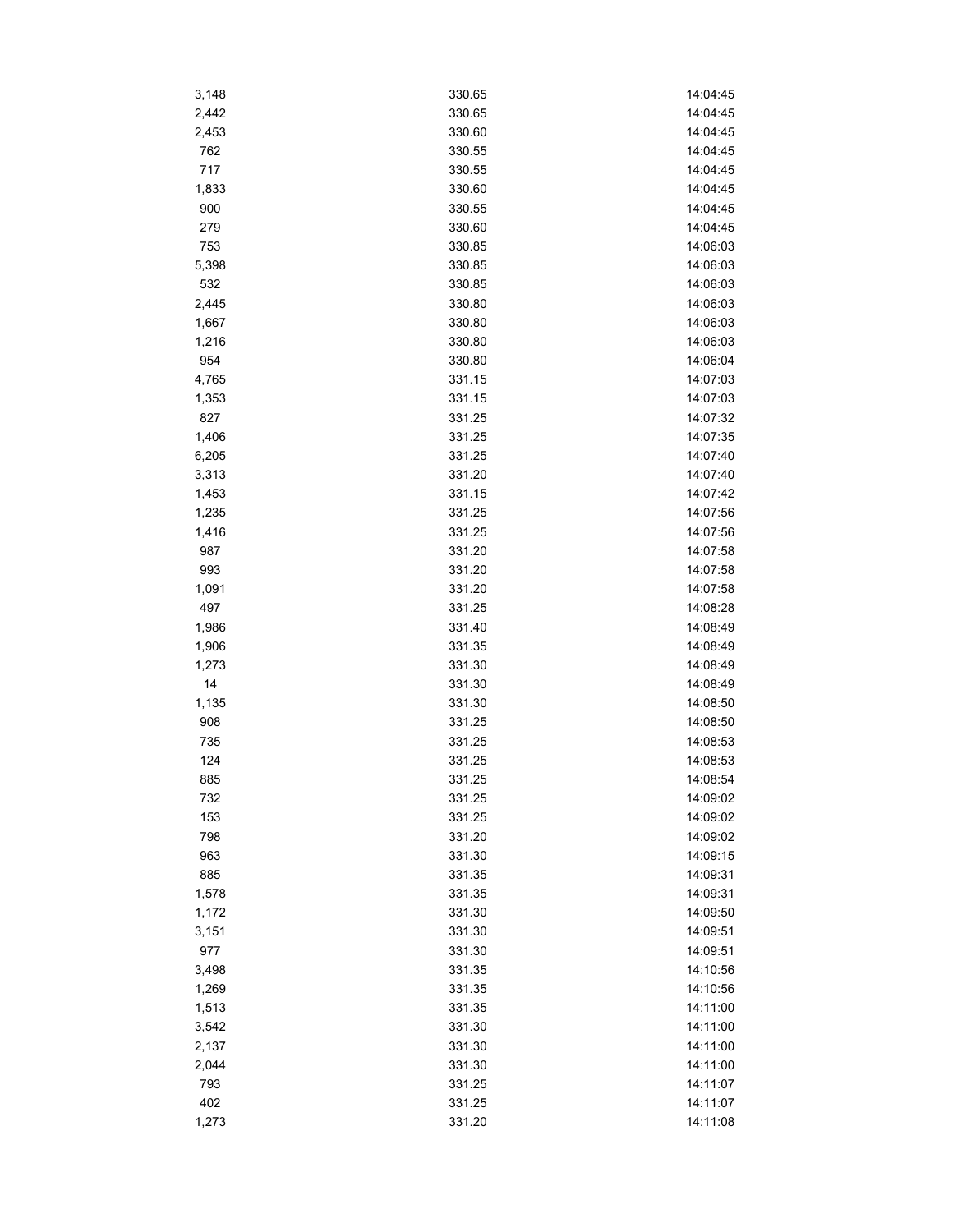| 834    | 331.25 | 14:11:28 |
|--------|--------|----------|
| 801    | 331.20 | 14:11:28 |
| 1,772  | 331.20 | 14:11:48 |
| 2,465  | 331.25 | 14:11:50 |
| 126    | 331.25 | 14:11:56 |
| 1,099  | 331.25 | 14:11:56 |
| 1,072  | 331.25 | 14:11:56 |
| 600    | 331.65 | 14:12:24 |
| 300    | 331.65 | 14:12:24 |
| 681    | 331.60 | 14:12:24 |
| 1,623  | 331.50 | 14:12:24 |
| 1,476  | 331.50 | 14:12:24 |
| 351    | 331.50 | 14:12:24 |
| 1,407  | 331.55 | 14:12:55 |
| 692    | 331.70 | 14:13:07 |
| 266    | 331.70 | 14:13:07 |
| 3,241  | 331.65 | 14:13:13 |
| 1,421  | 331.60 | 14:13:14 |
| 1,908  | 331.55 | 14:13:14 |
|        |        |          |
| 301    | 331.65 | 14:13:52 |
| 2,971  | 331.65 | 14:13:52 |
| 1,471  | 331.65 | 14:13:52 |
| 1,487  | 331.65 | 14:13:52 |
| 1,044  | 331.60 | 14:13:52 |
| 830    | 331.65 | 14:13:52 |
| 3,259  | 331.65 | 14:14:23 |
| 973    | 331.65 | 14:14:23 |
| 943    | 331.70 | 14:14:23 |
| 634    | 331.70 | 14:14:23 |
| 342    | 331.65 | 14:14:23 |
| 300    | 331.65 | 14:14:23 |
| 300    | 331.70 | 14:14:23 |
| 95     | 331.70 | 14:14:23 |
| 885    | 331.65 | 14:14:24 |
| 500    | 331.65 | 14:14:24 |
| 446    | 331.65 | 14:14:24 |
| 1,710  | 331.60 | 14:14:24 |
| 654    | 331.60 | 14:14:25 |
| 547    | 331.60 | 14:14:25 |
| 10,623 | 331.60 | 14:14:29 |
| 51     | 331.75 | 14:14:45 |
| 3,135  | 331.70 | 14:14:45 |
| 3,860  | 331.75 | 14:14:45 |
| 875    | 331.75 | 14:14:45 |
| 2,134  | 331.75 | 14:14:46 |
| 335    | 331.75 | 14:14:46 |
| 196    | 331.75 | 14:14:46 |
| 129    | 331.75 | 14:14:46 |
| 126    | 331.75 | 14:14:46 |
| 124    | 331.75 | 14:14:46 |
| 35,279 | 331.75 | 14:14:46 |
| 4,683  | 331.70 | 14:15:05 |
| 3,899  | 331.70 | 14:15:05 |
| 1,354  | 331.65 | 14:15:05 |
| 701    | 331.65 | 14:15:05 |
|        |        |          |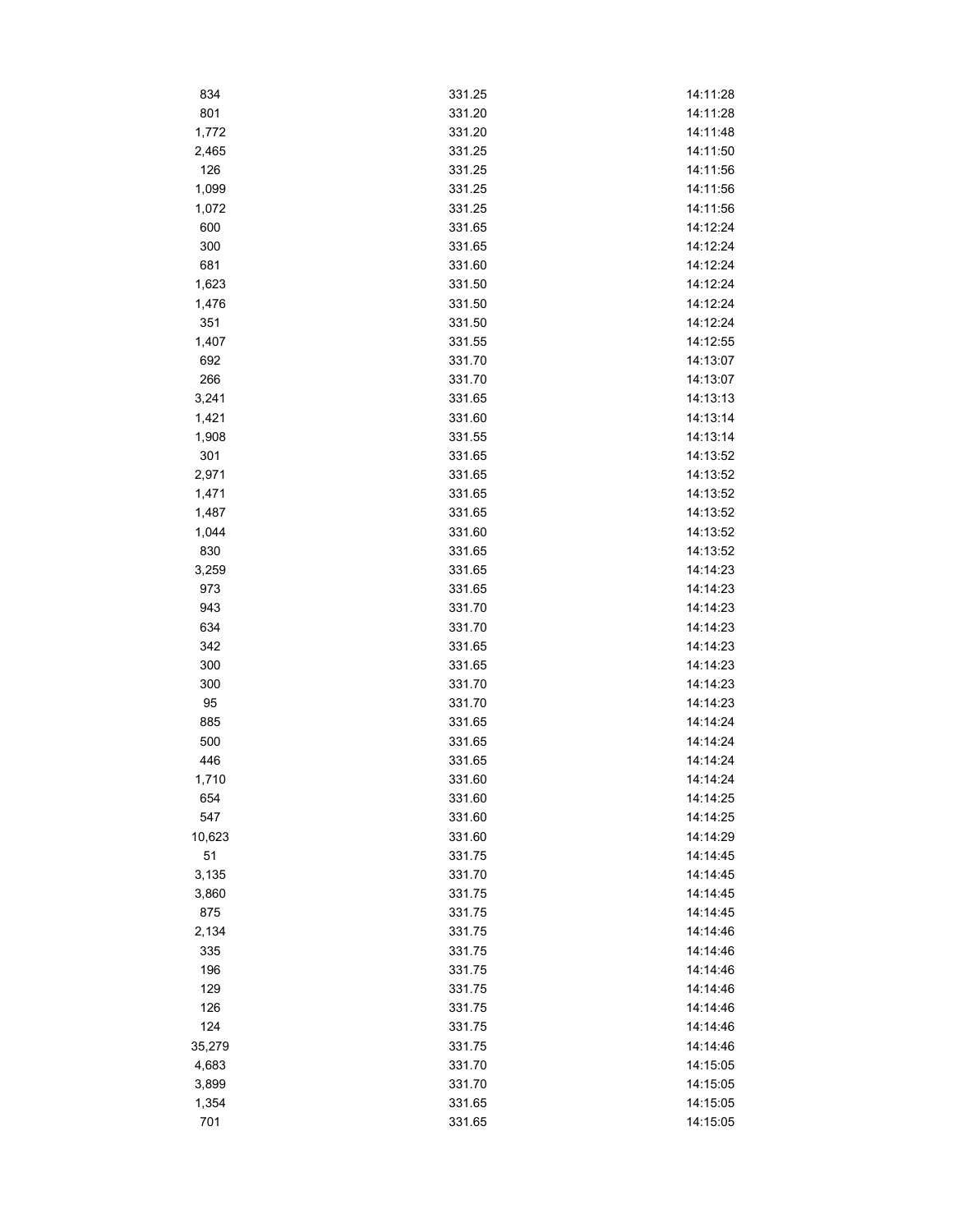| 507   | 331.65 | 14:15:05 |
|-------|--------|----------|
| 333   | 331.65 | 14:15:05 |
| 210   | 331.65 | 14:15:05 |
| 660   | 331.65 | 14:15:05 |
| 530   | 331.75 | 14:15:05 |
| 133   | 331.75 | 14:15:05 |
| 1,052 | 331.70 | 14:15:05 |
| 885   | 331.70 | 14:15:06 |
| 885   | 331.70 | 14:15:06 |
| 2,608 | 331.65 | 14:15:12 |
| 94    | 331.65 | 14:15:12 |
| 2,246 | 331.65 | 14:15:12 |
| 1,353 | 331.60 | 14:15:12 |
| 1,047 | 331.60 | 14:15:17 |
| 1,042 | 331.60 | 14:15:17 |
| 2,272 | 331.60 | 14:15:17 |
| 294   | 331.60 | 14:15:17 |
| 942   | 331.55 | 14:15:17 |
| 993   | 331.55 | 14:15:17 |
| 1,131 | 331.55 | 14:15:18 |
| 792   | 331.50 | 14:15:18 |
| 2,151 | 331.60 | 14:15:55 |
| 2,151 | 331.55 | 14:15:56 |
| 1,513 | 331.50 | 14:15:56 |
| 719   | 331.55 | 14:16:12 |
| 1,265 | 331.60 | 14:16:13 |
| 1,265 | 331.60 | 14:16:13 |
| 1,170 | 331.60 | 14:16:14 |
| 885   | 331.60 | 14:16:14 |
| 885   | 331.60 | 14:16:15 |
| 991   | 331.60 | 14:16:30 |
| 968   | 331.60 | 14:16:30 |
| 1,148 | 331.60 | 14:16:30 |
| 1,100 | 331.60 | 14:16:30 |
| 436   | 331.60 | 14:16:30 |
| 1,173 | 331.55 | 14:16:30 |
| 904   | 331.55 | 14:16:30 |
| 1,392 | 331.70 | 14:17:13 |
| 1,312 | 331.65 | 14:17:13 |
| 96    | 331.70 | 14:17:13 |
| 16    | 331.70 | 14:17:13 |
| 4,142 | 331.65 | 14:17:29 |
| 614   | 331.65 | 14:17:29 |
| 526   | 331.65 | 14:17:29 |
| 900   | 331.70 | 14:17:29 |
| 614   | 331.70 | 14:17:29 |
| 400   | 331.70 | 14:17:29 |
| 937   | 331.65 | 14:17:32 |
| 6,256 | 331.65 | 14:17:32 |
| 3,539 | 331.60 | 14:17:36 |
| 1     | 331.60 | 14:17:36 |
| 867   | 331.65 | 14:18:00 |
| 3,681 | 331.60 | 14:18:00 |
| 698   | 331.60 | 14:18:00 |
|       |        |          |
| 18    | 331.65 | 14:18:00 |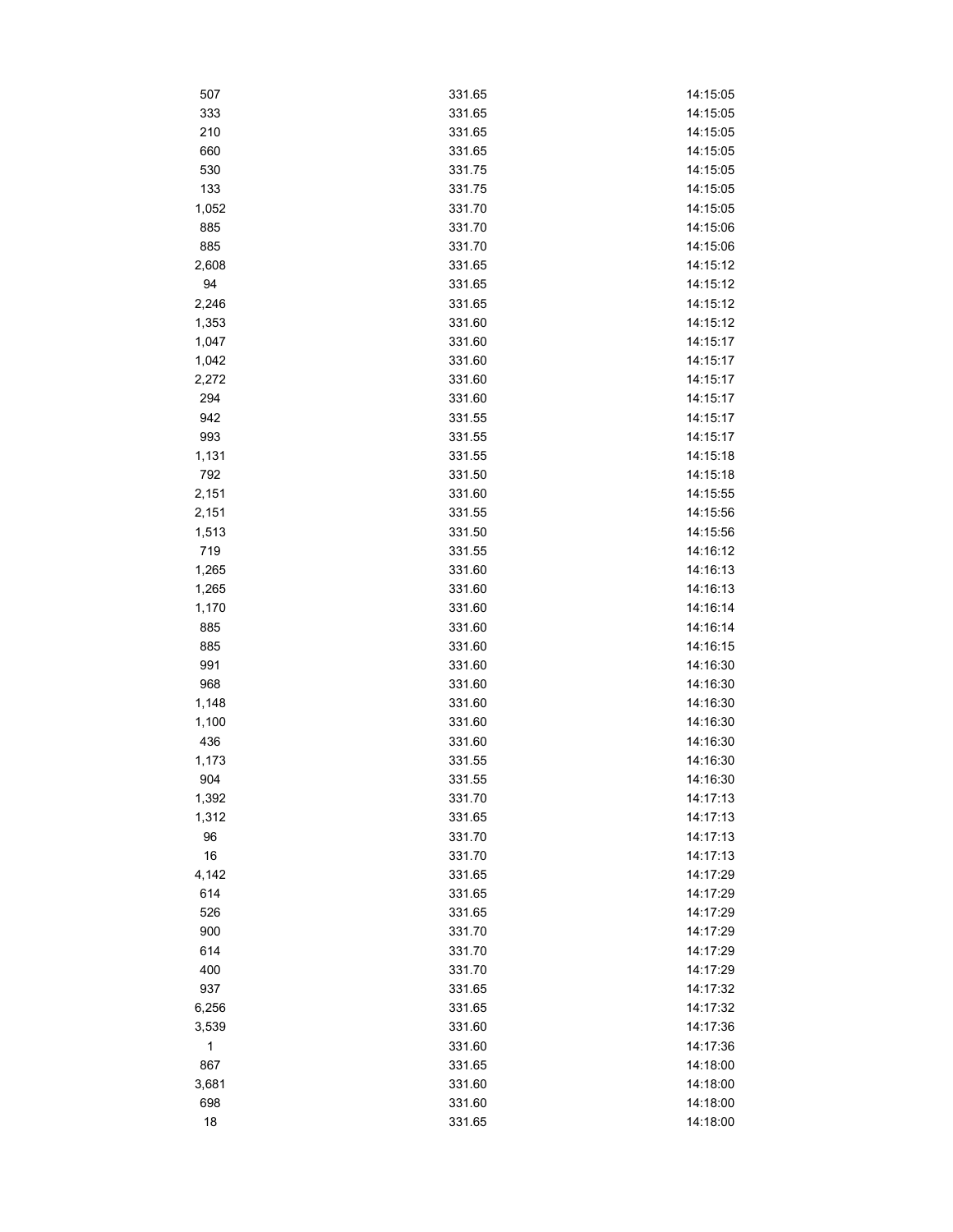| 4,070 | 331.60 | 14:18:23 |
|-------|--------|----------|
| 1,330 | 331.60 | 14:18:23 |
| 431   | 331.60 | 14:18:27 |
| 284   | 331.60 | 14:18:27 |
| 171   | 331.60 | 14:18:27 |
| 106   | 331.60 | 14:18:27 |
| 2,125 | 331.60 | 14:18:30 |
| 1,035 | 331.60 | 14:18:30 |
| 3,403 | 331.55 | 14:18:48 |
| 1,405 | 331.50 | 14:18:48 |
| 1,227 | 331.55 | 14:19:02 |
| 539   | 331.55 | 14:19:02 |
| 1,064 | 331.55 | 14:19:02 |
| 1,238 | 331.50 | 14:19:07 |
| 1,200 | 331.55 | 14:19:13 |
| 1,212 | 331.55 | 14:19:13 |
| 921   | 331.55 | 14:19:13 |
| 3,450 | 331.65 | 14:19:41 |
| 1,416 | 331.65 | 14:19:41 |
| 1,513 | 331.60 | 14:19:41 |
| 1,235 | 331.65 | 14:19:41 |
| 22    | 331.60 | 14:19:53 |
| 1,595 | 331.60 | 14:19:53 |
| 1,485 | 331.60 | 14:19:53 |
|       |        |          |
| 1,174 | 331.60 | 14:19:53 |
| 1,302 | 331.55 | 14:19:53 |
| 2,448 | 331.70 | 14:20:23 |
| 247   | 331.65 | 14:20:23 |
| 1,473 | 331.65 | 14:20:23 |
| 1,242 | 331.70 | 14:20:23 |
| 1,042 | 331.65 | 14:20:23 |
| 1,002 | 331.60 | 14:20:30 |
| 1,282 | 331.60 | 14:20:30 |
| 1,595 | 331.70 | 14:20:55 |
| 951   | 331.70 | 14:20:56 |
| 1,086 | 331.70 | 14:20:57 |
| 898   | 331.70 | 14:20:57 |
| 885   | 331.70 | 14:20:57 |
| 1,213 | 331.65 | 14:20:58 |
| 1,266 | 331.65 | 14:20:59 |
| 760   | 331.65 | 14:20:59 |
| 1,043 | 331.70 | 14:21:14 |
| 1,048 | 331.65 | 14:21:14 |
| 380   | 331.65 | 14:21:19 |
| 373   | 331.65 | 14:21:19 |
| 1,173 | 331.70 | 14:21:25 |
| 2,635 | 331.85 | 14:21:52 |
| 1,525 | 331.85 | 14:21:52 |
| 1,381 | 331.85 | 14:21:52 |
| 1,156 | 331.80 | 14:21:54 |
| 84    | 331.80 | 14:21:55 |
| 100   | 331.80 | 14:21:55 |
| 1,527 | 331.80 | 14:21:58 |
| 135   | 331.80 | 14:21:58 |
| 1,290 | 331.75 | 14:21:58 |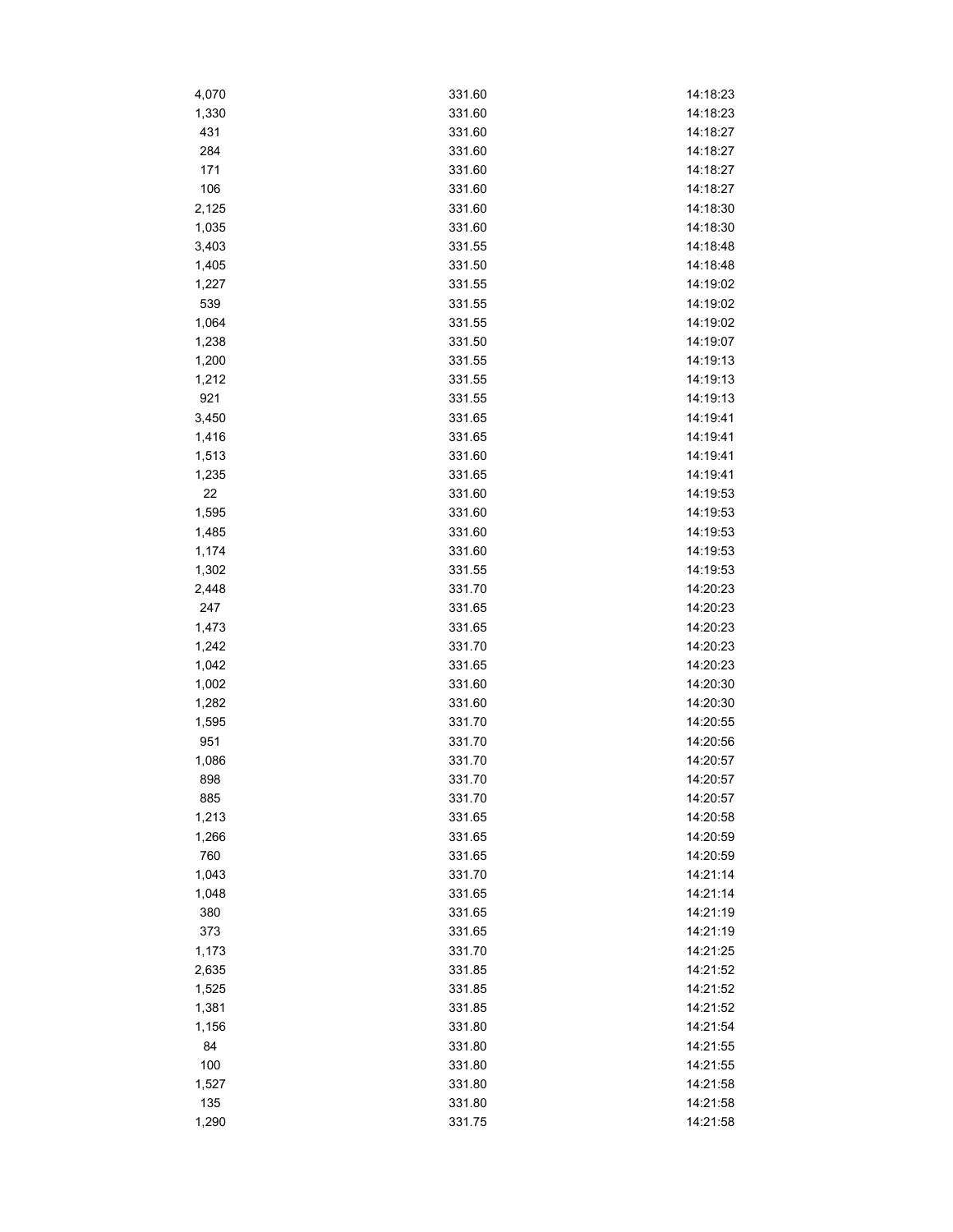| 600            | 331.85 | 14:22:23 |
|----------------|--------|----------|
| $\overline{7}$ | 331.85 | 14:22:23 |
| 4,427          | 331.85 | 14:22:40 |
| 952            | 331.85 | 14:22:40 |
| 1,100          | 331.85 | 14:22:40 |
| 722            | 331.85 | 14:22:40 |
| 1,200          | 332.20 | 14:23:14 |
| 900            | 332.20 | 14:23:14 |
| 1,293          | 332.20 | 14:23:14 |
| 1,473          | 332.30 | 14:23:23 |
| 2,135          | 332.30 | 14:23:28 |
| 885            | 332.30 | 14:23:28 |
| 767            | 332.30 | 14:23:28 |
| 754            | 332.30 | 14:23:28 |
| 1,346          | 332.35 | 14:23:37 |
| 810            | 332.35 | 14:23:37 |
| 75             | 332.35 | 14:23:37 |
| 1,200          | 332.40 | 14:23:43 |
| 980            | 332.40 | 14:23:43 |
| 600            | 332.40 | 14:23:43 |
| 956            | 332.40 | 14:23:43 |
| 812            | 332.40 | 14:23:43 |
| 2,027          | 332.45 | 14:23:45 |
| 2,332          | 332.45 | 14:24:09 |
| 692            | 332.45 | 14:24:09 |
| 428            | 332.45 | 14:24:09 |
| 1,997          | 332.45 | 14:24:10 |
| 1,075          | 332.45 | 14:24:13 |
| 755            | 332.40 | 14:24:13 |
| 1,092          | 332.40 | 14:24:13 |
| 39             | 332.40 | 14:24:13 |
| 1,352          | 332.45 | 14:24:29 |
| 1,049          | 332.40 | 14:24:33 |
| 959            | 332.40 | 14:24:33 |
| 126            | 332.40 | 14:24:33 |
| 1,175          | 332.35 | 14:24:34 |
| 672            | 332.35 | 14:24:34 |
| 644            | 332.35 | 14:24:52 |
| 456            | 332.35 | 14:24:52 |
| 304            | 332.35 | 14:24:52 |
| 101            | 332.35 | 14:24:52 |
| 913            | 332.35 | 14:24:52 |
| 900            | 332.35 | 14:24:52 |
| 1,099          | 332.30 | 14:24:54 |
| 1,032          | 332.30 | 14:24:54 |
| 1,093          | 332.25 | 14:24:59 |
| 901            | 332.25 | 14:24:59 |
| 604            | 332.20 | 14:25:01 |
| 476            | 332.15 | 14:25:03 |
| 2,082          | 332.15 | 14:25:15 |
| 1,498          | 332.15 | 14:25:16 |
| 885            | 332.25 | 14:25:32 |
| 885            | 332.25 | 14:25:33 |
| 668            | 332.30 | 14:25:39 |
| 561            | 332.30 | 14:25:39 |
|                |        |          |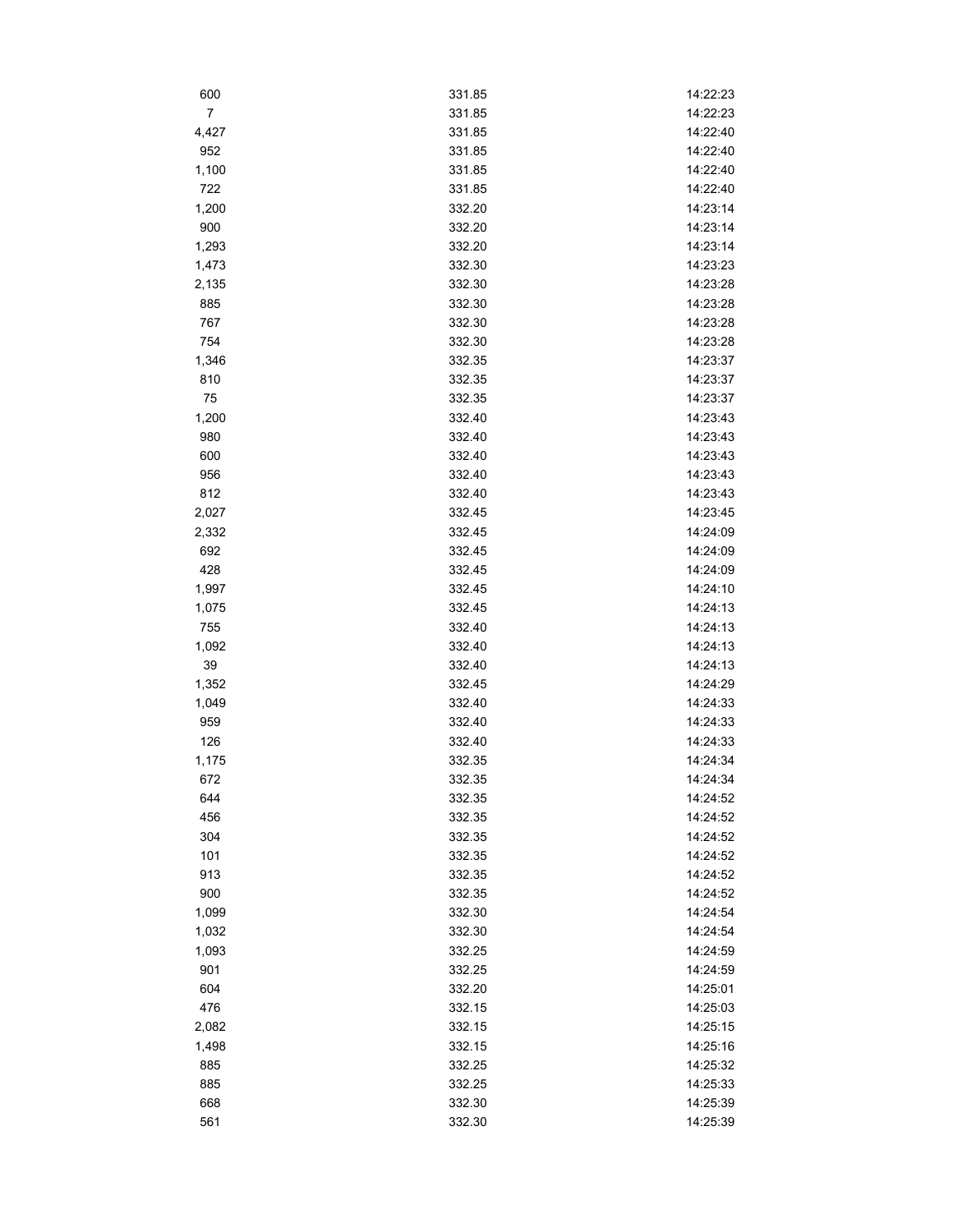| 3,935 | 332.25 | 14:25:43 |
|-------|--------|----------|
| 1,140 | 332.25 | 14:25:43 |
| 2,586 | 332.25 | 14:25:43 |
| 1,694 | 332.20 | 14:25:43 |
| 1,118 | 332.25 | 14:25:43 |
| 472   | 332.25 | 14:25:43 |
| 885   | 332.30 | 14:25:45 |
| 756   | 332.25 | 14:25:45 |
| 24    | 332.25 | 14:25:45 |
| 1,288 | 332.00 | 14:26:35 |
| 1,300 | 332.00 | 14:26:35 |
| 900   | 332.00 | 14:26:35 |
| 298   | 332.00 | 14:26:35 |
| 175   | 332.00 | 14:26:35 |
| 900   | 332.00 | 14:26:36 |
| 246   | 332.00 | 14:26:36 |
| 1,448 | 331.95 | 14:26:36 |
| 656   | 331.95 | 14:26:36 |
| 472   | 331.95 | 14:26:36 |
| 174   | 331.95 | 14:26:36 |
|       |        |          |
| 1,102 | 331.90 | 14:26:36 |
| 608   | 331.90 | 14:26:36 |
| 2,089 | 332.00 | 14:26:39 |
| 900   | 332.00 | 14:26:43 |
| 2,500 | 332.05 | 14:26:47 |
| 1,909 | 332.05 | 14:26:47 |
| 466   | 332.05 | 14:26:47 |
| 377   | 332.05 | 14:26:47 |
| 142   | 332.05 | 14:26:47 |
| 2,248 | 332.00 | 14:26:47 |
| 314   | 332.05 | 14:26:47 |
| 1,407 | 332.00 | 14:26:47 |
| 1,355 | 331.95 | 14:26:47 |
| 849   | 331.95 | 14:26:47 |
| 1,300 | 331.95 | 14:26:47 |
| 779   | 331.95 | 14:26:48 |
| 1,023 | 331.90 | 14:26:48 |
| 214   | 331.90 | 14:26:48 |
| 4,526 | 331.85 | 14:27:20 |
| 1,278 | 331.85 | 14:27:20 |
| 2,444 | 331.80 | 14:27:29 |
| 1,664 | 331.80 | 14:27:29 |
| 887   | 331.80 | 14:27:29 |
| 349   | 331.75 | 14:27:29 |
| 1,453 | 331.75 | 14:27:29 |
| 917   | 331.70 | 14:27:29 |
| 432   | 331.70 | 14:27:29 |
| 1,186 | 331.70 | 14:27:43 |
| 900   | 331.70 | 14:27:43 |
| 634   | 331.75 | 14:27:43 |
| 131   | 331.70 | 14:27:47 |
| 900   | 331.75 | 14:27:47 |
| 397   | 331.75 | 14:27:47 |
| 2,893 | 331.75 | 14:28:10 |
|       |        |          |
| 2,702 | 331.75 | 14:28:10 |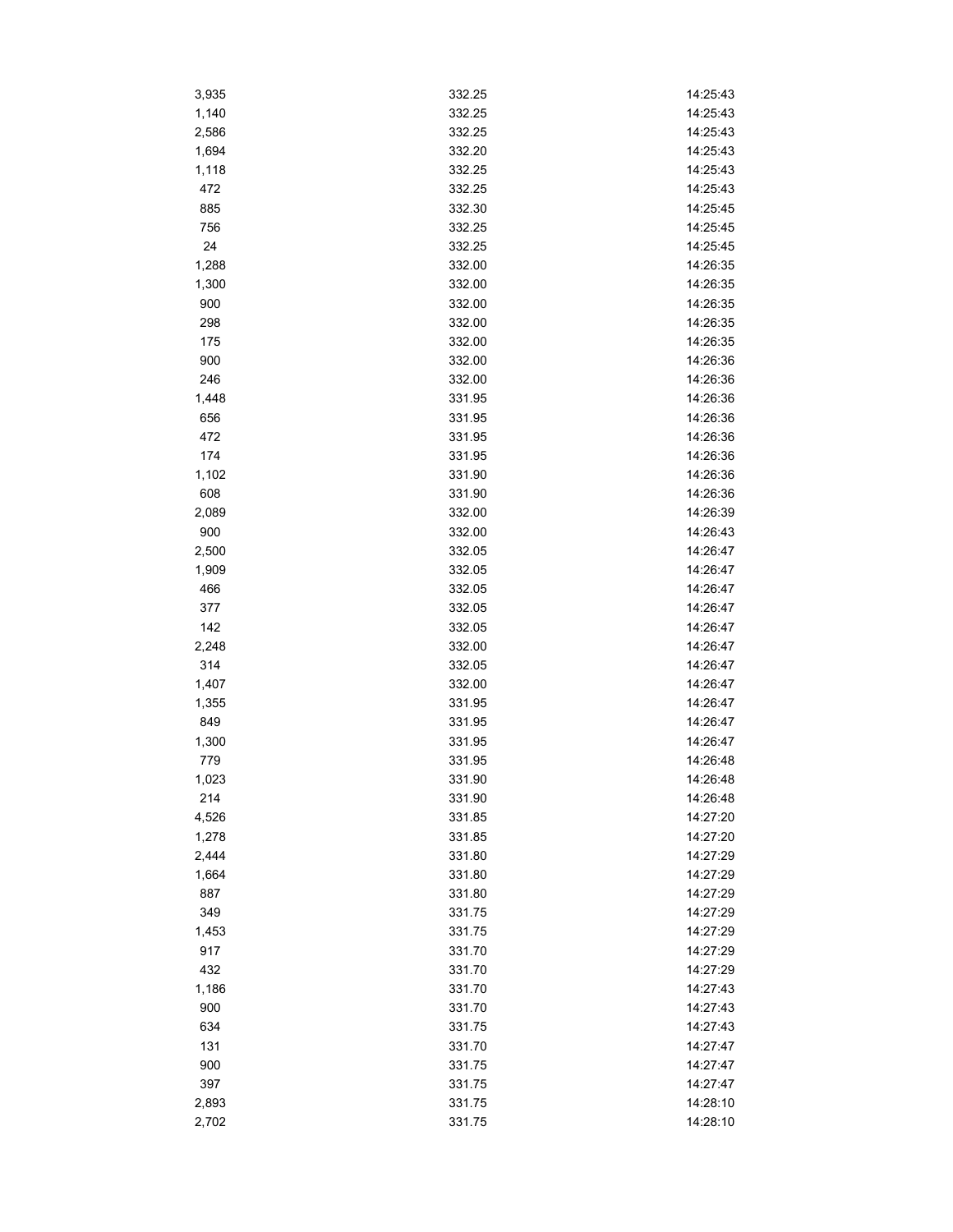| 888   | 331.75 | 14:28:10 |
|-------|--------|----------|
| 859   | 331.75 | 14:28:10 |
| 622   | 331.75 | 14:28:10 |
| 200   | 331.75 | 14:28:10 |
| 1,696 | 331.70 | 14:28:11 |
| 1,122 | 331.85 | 14:28:22 |
| 3,350 | 331.85 | 14:28:22 |
| 2,419 | 331.85 | 14:28:22 |
| 485   | 331.85 | 14:28:22 |
| 1,197 | 331.95 | 14:28:23 |
| 1,401 | 331.90 | 14:28:24 |
| 749   | 331.90 | 14:28:24 |
| 89    | 331.90 | 14:28:24 |
| 1,903 | 331.90 | 14:28:25 |
| 1,476 | 331.85 | 14:28:27 |
| 1,421 | 331.80 | 14:28:40 |
| 1,041 | 331.80 | 14:28:40 |
| 5,377 | 331.75 | 14:28:59 |
| 1,168 | 331.80 | 14:28:59 |
| 1,702 | 331.75 | 14:29:07 |
| 1,195 | 331.70 | 14:29:07 |
| 1,372 | 331.60 | 14:29:07 |
| 962   | 331.55 | 14:29:10 |
| 295   | 331.60 | 14:29:13 |
|       |        | 14:29:14 |
| 1,142 | 331.60 |          |
| 463   | 331.55 | 14:29:14 |
| 357   | 331.55 | 14:29:14 |
| 1,203 | 331.55 | 14:29:15 |
| 1,075 | 331.50 | 14:29:15 |
| 885   | 331.60 | 14:29:31 |
| 534   | 331.55 | 14:29:39 |
| 3,141 | 331.55 | 14:29:39 |
| 2,663 | 331.55 | 14:29:39 |
| 2,257 | 331.55 | 14:29:39 |
| 948   | 331.55 | 14:29:41 |
| 887   | 331.55 | 14:29:41 |
| 662   | 331.55 | 14:29:41 |
| 875   | 331.50 | 14:29:42 |
| 578   | 331.50 | 14:29:42 |
| 403   | 331.50 | 14:29:42 |
| 285   | 331.50 | 14:29:42 |
| 105   | 331.50 | 14:29:42 |
| 980   | 331.45 | 14:29:42 |
| 1,230 | 331.45 | 14:29:49 |
| 1,214 | 331.25 | 14:30:01 |
| 1,026 | 331.25 | 14:30:01 |
| 1,573 | 331.20 | 14:30:01 |
| 5,745 | 331.80 | 14:30:18 |
| 2,521 | 331.75 | 14:30:18 |
| 1,520 | 331.70 | 14:30:18 |
| 836   | 331.70 | 14:30:18 |
| 239   | 331.70 | 14:30:18 |
| 2,000 | 332.00 | 14:30:21 |
| 1,195 | 332.00 | 14:30:21 |
| 329   | 332.15 | 14:30:28 |
|       |        |          |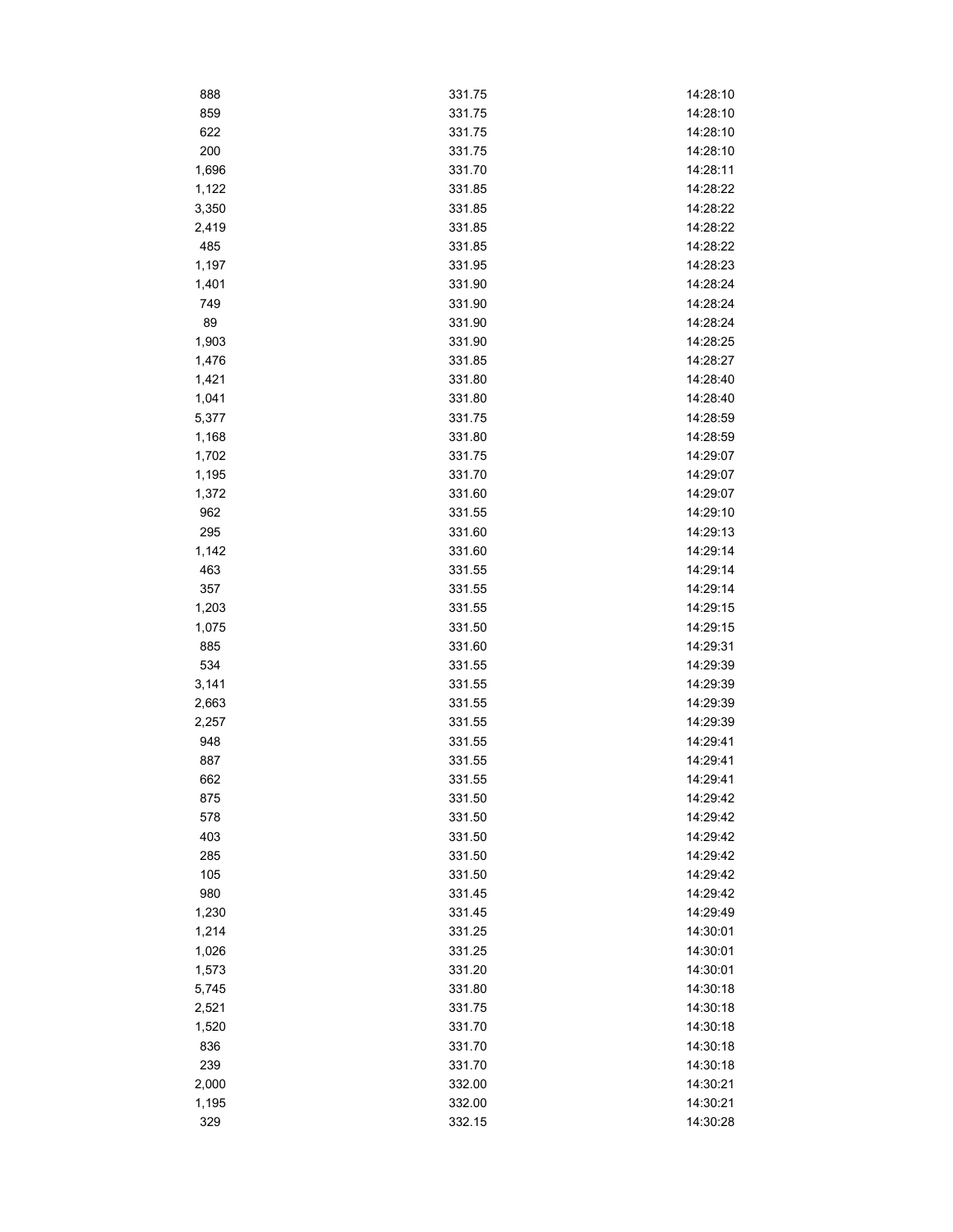| 170   | 332.15 | 14:30:28 |
|-------|--------|----------|
| 359   | 332.15 | 14:30:28 |
| 1,270 | 332.15 | 14:30:29 |
| 180   | 332.50 | 14:30:37 |
| 22    | 332.50 | 14:30:37 |
| 660   | 332.50 | 14:30:37 |
| 600   | 332.50 | 14:30:37 |
| 3,144 | 332.60 | 14:30:37 |
| 1,673 | 332.60 | 14:30:37 |
| 930   | 332.60 | 14:30:37 |
| 2,389 | 332.60 | 14:30:39 |
| 2,180 | 332.65 | 14:30:39 |
| 1,200 | 332.65 | 14:30:39 |
| 1,164 | 332.65 | 14:30:39 |
| 901   | 332.65 | 14:30:39 |
| 2,500 | 332.60 | 14:30:39 |
| 538   | 332.60 | 14:30:39 |
| 3,361 | 332.60 | 14:30:40 |
| 4,211 | 332.60 | 14:30:45 |
| 1,960 | 332.65 | 14:30:45 |
| 40    | 332.65 | 14:30:47 |
| 5,399 | 332.65 | 14:30:47 |
| 1,166 | 332.65 | 14:30:47 |
| 378   | 333.00 | 14:30:48 |
| 2,382 | 333.00 | 14:30:48 |
| 1,278 | 332.90 | 14:30:51 |
|       |        |          |
| 6,146 | 332.85 | 14:30:52 |
| 1,571 | 332.85 | 14:30:52 |
| 3,772 | 332.80 | 14:30:53 |
| 3,746 | 332.80 | 14:30:53 |
| 2,506 | 332.80 | 14:30:53 |
| 1,026 | 332.80 | 14:30:54 |
| 2,084 | 332.80 | 14:30:55 |
| 582   | 332.80 | 14:30:55 |
| 30    | 332.80 | 14:30:55 |
| 1,117 | 332.70 | 14:30:56 |
| 1,047 | 332.70 | 14:30:56 |
| 674   | 332.65 | 14:30:56 |
| 1,047 | 332.65 | 14:30:56 |
| 1,641 | 332.65 | 14:30:56 |
| 197   | 332.65 | 14:30:56 |
| 916   | 333.10 | 14:31:05 |
| 361   | 333.10 | 14:31:05 |
| 1,393 | 333.05 | 14:31:05 |
| 897   | 333.05 | 14:31:05 |
| 1,393 | 333.00 | 14:31:05 |
| 2,500 | 333.20 | 14:31:07 |
| 4,703 | 333.15 | 14:31:09 |
| 646   | 333.20 | 14:31:09 |
| 239   | 333.20 | 14:31:09 |
| 1,244 | 333.10 | 14:31:09 |
| 1,988 | 333.10 | 14:31:16 |
| 1,397 | 333.05 | 14:31:16 |
| 3,834 | 333.30 | 14:31:18 |
| 1,682 | 333.25 | 14:31:18 |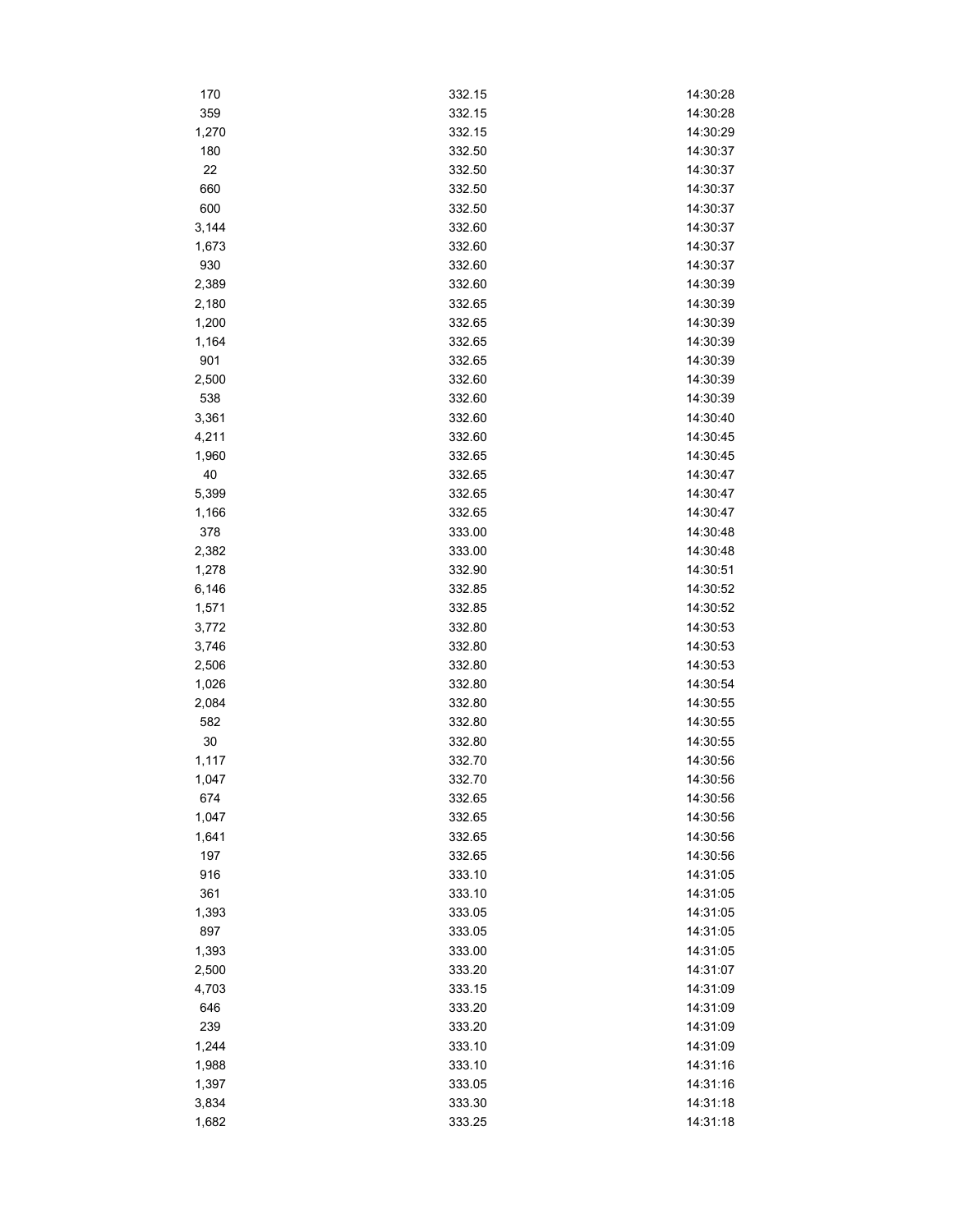| 2,728        | 333.20 | 14:31:21 |
|--------------|--------|----------|
| 1,196        | 333.15 | 14:31:21 |
| 721          | 333.10 | 14:31:21 |
| 968          | 333.20 | 14:31:22 |
| 1,346        | 333.20 | 14:31:24 |
| 474          | 333.20 | 14:31:27 |
| 3,400        | 333.25 | 14:31:27 |
| 3,412        | 333.20 | 14:31:27 |
| 1,555        | 333.15 | 14:31:28 |
| 701          | 333.15 | 14:31:28 |
| 678          | 333.15 | 14:31:28 |
| 1,006        | 333.15 | 14:31:28 |
| 365          | 333.15 | 14:31:28 |
| 308          | 333.15 | 14:31:28 |
| 1,663        | 333.10 | 14:31:29 |
| 1,159        | 333.10 | 14:31:29 |
| 1,127        | 333.20 | 14:31:32 |
| 863          | 333.20 | 14:31:32 |
| 767          | 333.20 | 14:31:32 |
| 151          | 333.20 | 14:31:32 |
| 107          | 333.20 | 14:31:32 |
| 2,149        | 333.25 | 14:31:44 |
| 1,508        | 333.20 | 14:31:44 |
| 1,433        | 333.20 | 14:31:44 |
|              |        | 14:31:44 |
| 1,005        | 333.15 |          |
| 1,200        | 333.15 | 14:31:44 |
| 705          | 333.15 | 14:31:44 |
| 1,005        | 333.10 | 14:31:45 |
| 998          | 333.35 | 14:31:50 |
| 683          | 333.30 | 14:31:51 |
| 677          | 333.30 | 14:31:51 |
| 695          | 333.30 | 14:31:52 |
| 2,894        | 333.45 | 14:31:52 |
| 1,000        | 333.45 | 14:31:52 |
| 298          | 333.45 | 14:31:52 |
| 900          | 333.45 | 14:31:53 |
| 443          | 333.45 | 14:31:53 |
| 298          | 333.45 | 14:31:53 |
| 650          | 333.45 | 14:31:57 |
| 235          | 333.45 | 14:31:57 |
| 3,899        | 333.40 | 14:31:58 |
| 3,706        | 333.40 | 14:31:58 |
| 900          | 333.40 | 14:31:59 |
| 630          | 333.40 | 14:31:59 |
| 298          | 333.40 | 14:31:59 |
| 298          | 333.40 | 14:31:59 |
| 4,074        | 333.40 | 14:32:03 |
| 885          | 333.40 | 14:32:03 |
| $\mathbf{1}$ | 333.40 | 14:32:03 |
| 5,112        | 333.40 | 14:32:03 |
| 1,826        | 333.65 | 14:32:05 |
| 1,213        | 333.65 | 14:32:06 |
| 2,292        | 333.65 | 14:32:06 |
| 2,110        | 333.70 | 14:32:06 |
| 5,353        | 333.65 | 14:32:06 |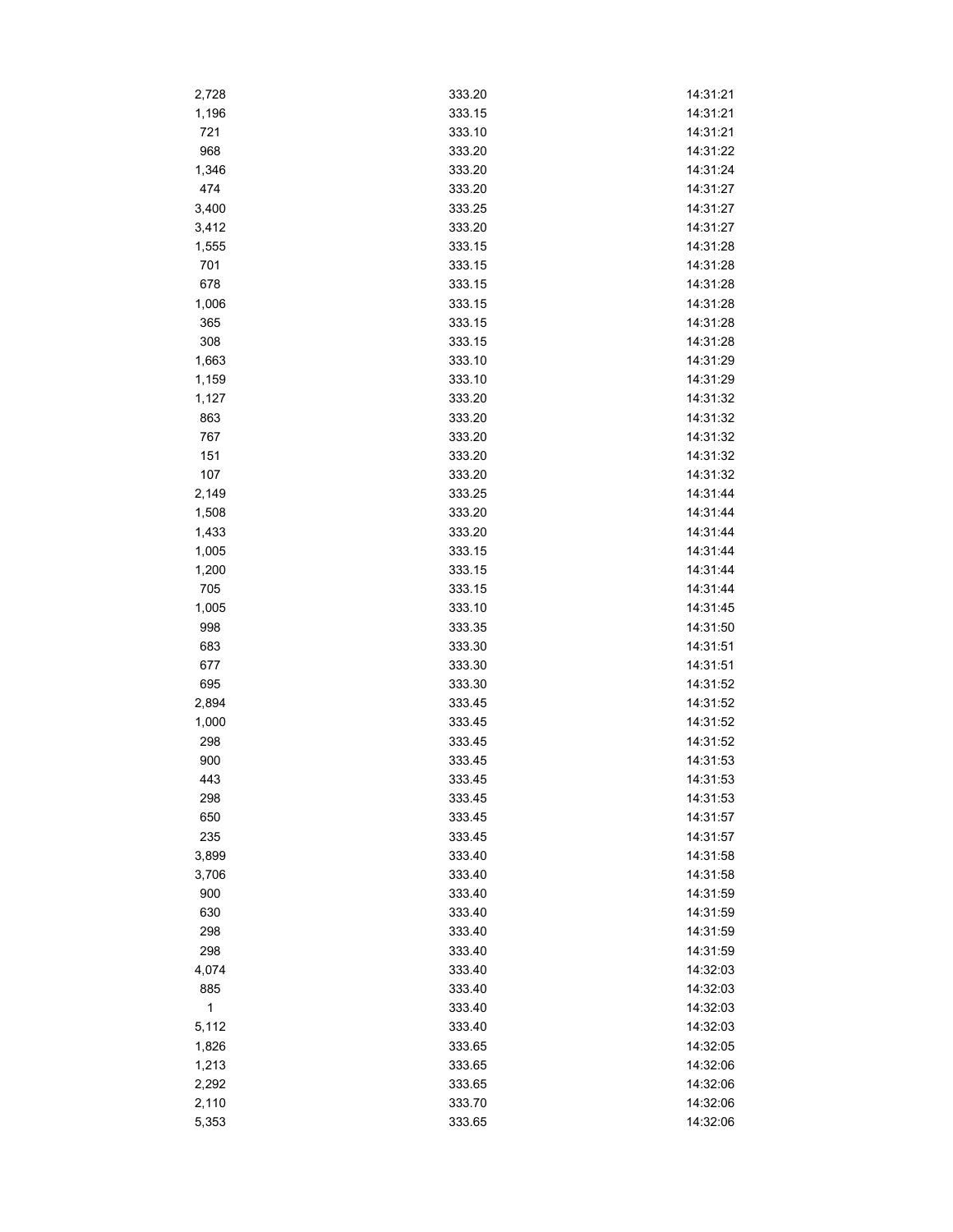| 1,482 | 333.65 | 14:32:06 |
|-------|--------|----------|
| 1,773 | 333.65 | 14:32:07 |
| 4,122 | 333.60 | 14:32:08 |
| 1,246 | 333.60 | 14:32:08 |
| 1,356 | 333.55 | 14:32:08 |
| 610   | 333.55 | 14:32:08 |
| 852   | 333.55 | 14:32:08 |
| 1,186 | 333.50 | 14:32:09 |
| 913   | 333.45 | 14:32:09 |
| 1,000 | 333.35 | 14:32:10 |
| 885   | 333.35 | 14:32:11 |
| 991   | 333.35 | 14:32:13 |
| 967   | 333.35 | 14:32:13 |
| 1,133 | 333.30 | 14:32:17 |
| 1,068 | 333.25 | 14:32:17 |
| 694   | 333.25 | 14:32:17 |
| 1,427 | 333.30 | 14:32:20 |
| 1,969 | 333.25 | 14:32:20 |
| 2,078 | 333.20 | 14:32:21 |
| 544   | 333.20 | 14:32:21 |
| 2,631 | 333.20 | 14:32:24 |
| 1,738 | 333.15 | 14:32:24 |
| 1,234 | 333.15 | 14:32:24 |
| 408   | 333.15 | 14:32:24 |
| 1,534 | 333.10 | 14:32:28 |
|       | 333.10 | 14:32:28 |
| 1,278 | 333.15 | 14:32:32 |
| 2,047 | 333.15 | 14:32:32 |
| 317   |        |          |
| 197   | 333.15 | 14:32:32 |
| 159   | 333.15 | 14:32:32 |
| 155   | 333.15 | 14:32:32 |
| 418   | 333.15 | 14:32:32 |
| 613   | 333.10 | 14:32:32 |
| 366   | 333.10 | 14:32:32 |
| 197   | 333.10 | 14:32:32 |
| 197   | 333.10 | 14:32:32 |
| 885   | 333.10 | 14:32:33 |
| 722   | 333.10 | 14:32:33 |
| 151   | 333.10 | 14:32:33 |
| 2,434 | 333.05 | 14:32:33 |
| 975   | 333.05 | 14:32:35 |
| 993   | 333.05 | 14:32:35 |
| 1,352 | 333.10 | 14:32:37 |
| 3,907 | 333.00 | 14:32:41 |
| 2,914 | 333.15 | 14:32:46 |
| 1,133 | 333.15 | 14:32:46 |
| 4,729 | 333.15 | 14:32:46 |
| 1,775 | 333.10 | 14:32:46 |
| 1,108 | 333.10 | 14:32:47 |
| 778   | 333.05 | 14:32:47 |
| 900   | 333.00 | 14:32:52 |
| 304   | 333.00 | 14:32:52 |
| 1,581 | 332.95 | 14:32:52 |
| 347   | 333.25 | 14:32:55 |
| 2,500 | 333.45 | 14:32:57 |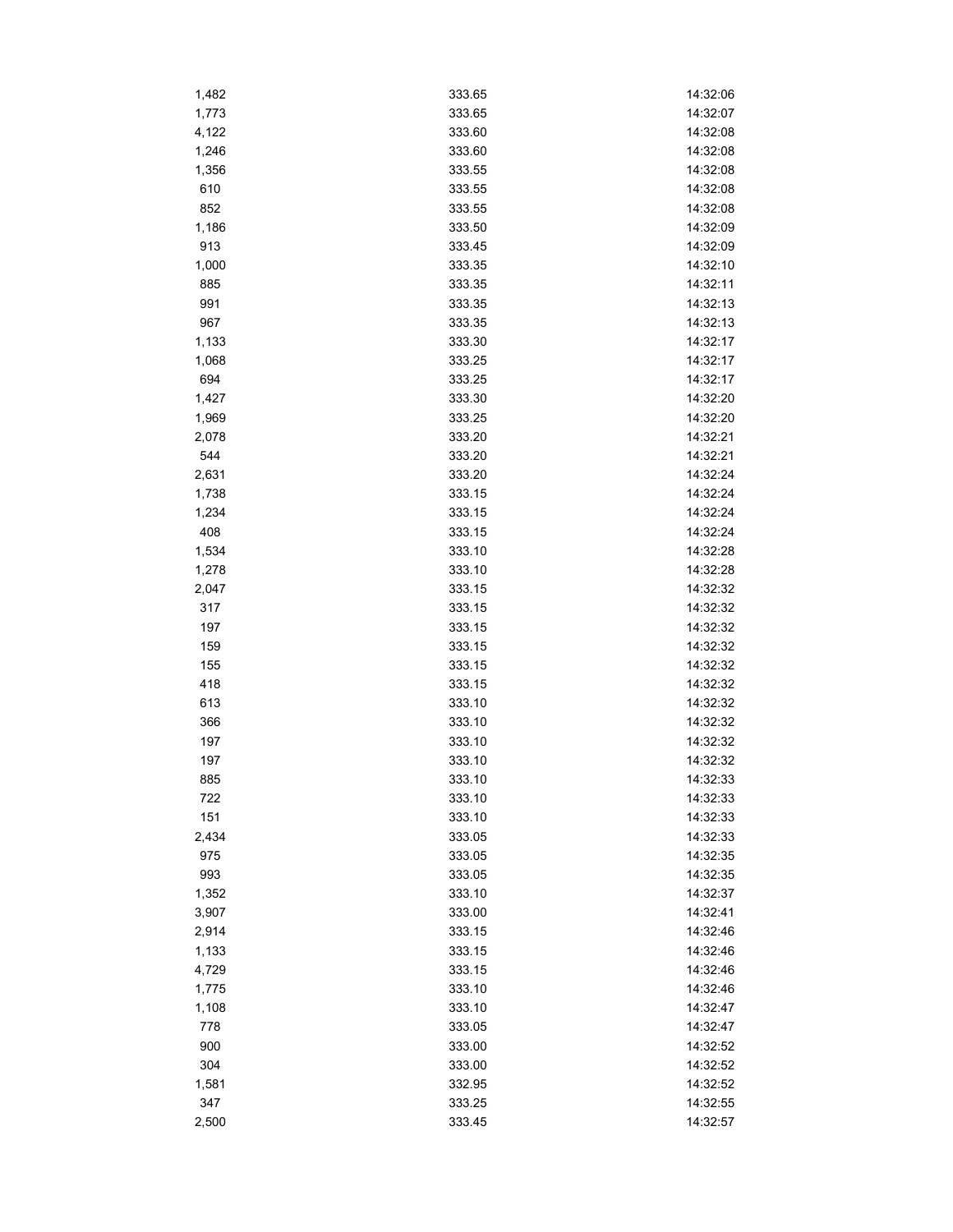| 2,533 | 333.35 | 14:32:58 |
|-------|--------|----------|
| 1,409 | 333.35 | 14:32:58 |
| 1,527 | 333.30 | 14:32:58 |
| 850   | 333.30 | 14:32:58 |
| 2,799 | 333.30 | 14:33:00 |
| 1,202 | 333.30 | 14:33:00 |
| 1,201 | 333.30 | 14:33:00 |
| 1,391 | 333.30 | 14:33:01 |
| 2,500 | 333.40 | 14:33:02 |
| 1,014 | 333.40 | 14:33:02 |
| 1,110 | 333.35 | 14:33:02 |
| 669   | 333.30 | 14:33:02 |
| 885   | 333.25 | 14:33:03 |
| 877   | 333.20 | 14:33:03 |
| 885   | 333.15 | 14:33:03 |
| 1,870 | 333.05 | 14:33:16 |
| 1,800 | 333.00 | 14:33:16 |
| 2,593 | 332.95 | 14:33:19 |
| 109   | 332.95 | 14:33:19 |
| 716   | 333.00 | 14:33:19 |
| 6,253 | 333.00 | 14:33:20 |
| 2,744 | 332.95 | 14:33:20 |
| 1,210 | 332.90 | 14:33:20 |
|       | 333.00 | 14:33:20 |
| 1,874 | 332.90 | 14:33:20 |
| 1,493 |        |          |
| 162   | 332.90 | 14:33:20 |
| 733   | 332.90 | 14:33:21 |
| 6,553 | 332.90 | 14:33:21 |
| 3,000 | 332.90 | 14:33:23 |
| 2,713 | 332.85 | 14:33:24 |
| 930   | 332.85 | 14:33:24 |
| 757   | 332.85 | 14:33:27 |
| 567   | 332.85 | 14:33:27 |
| 928   | 332.80 | 14:33:27 |
| 1,830 | 332.75 | 14:33:28 |
| 1,285 | 332.70 | 14:33:28 |
| 181   | 332.70 | 14:33:30 |
| 912   | 332.70 | 14:33:30 |
| 1,508 | 332.70 | 14:33:31 |
| 1,570 | 332.75 | 14:33:33 |
| 1,156 | 332.70 | 14:33:34 |
| 810   | 332.65 | 14:33:34 |
| 1,059 | 332.60 | 14:33:35 |
| 1,396 | 332.30 | 14:33:42 |
| 2,108 | 332.25 | 14:33:43 |
| 1,272 | 332.20 | 14:33:43 |
| 1,550 | 332.25 | 14:33:44 |
| 1,677 | 332.20 | 14:33:44 |
| 885   | 332.20 | 14:33:44 |
| 1,048 | 332.15 | 14:33:46 |
| 1,341 | 332.10 | 14:33:47 |
| 172   | 332.10 | 14:33:47 |
| 982   | 332.10 | 14:33:48 |
| 965   | 332.10 | 14:33:50 |
| 677   | 332.05 | 14:33:50 |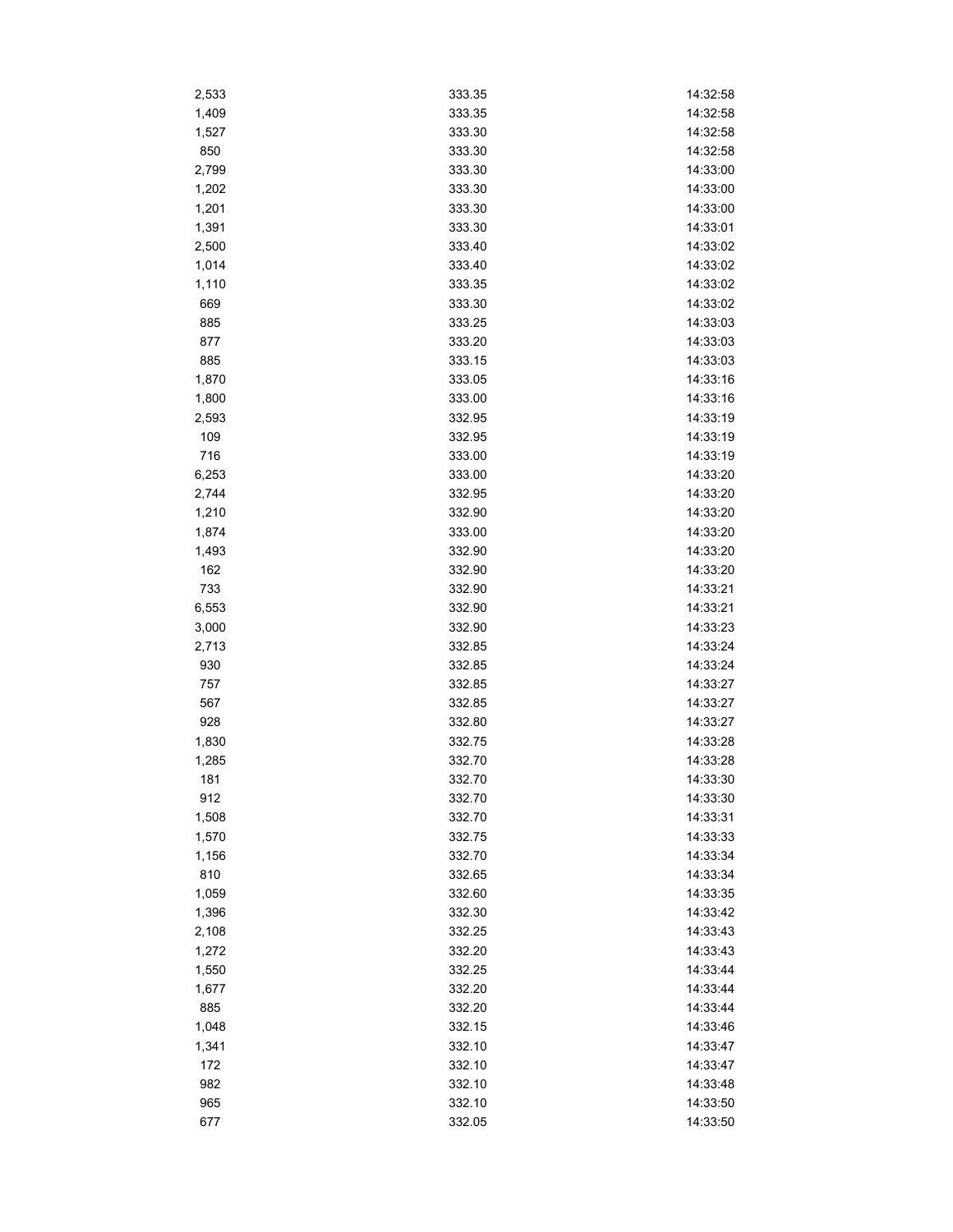| 885            | 332.05 | 14:33:50 |
|----------------|--------|----------|
| 1,100          | 332.00 | 14:33:52 |
| 706            | 331.95 | 14:33:52 |
| 829            | 331.95 | 14:33:52 |
| 133            | 331.95 | 14:33:52 |
| 709            | 332.00 | 14:33:52 |
| 350            | 332.00 | 14:33:52 |
| 350            | 332.05 | 14:33:52 |
| 274            | 332.05 | 14:33:52 |
| 3,098          | 332.05 | 14:33:52 |
| 745            | 332.05 | 14:33:53 |
| 1,576          | 332.00 | 14:33:54 |
| 1,006          | 332.00 | 14:33:54 |
| 768            | 332.00 | 14:33:54 |
| 1,550          | 332.00 | 14:33:54 |
| 1,026          | 331.95 | 14:33:55 |
| 679            | 331.95 | 14:33:55 |
| 166            | 331.95 | 14:33:55 |
| 1,002          | 331.95 | 14:33:55 |
| 885            | 332.00 | 14:34:09 |
| 1,710          | 331.95 | 14:34:09 |
| 1,031          | 331.90 | 14:34:09 |
| 885            | 331.90 | 14:34:09 |
| 5,659          | 332.10 | 14:34:12 |
| 704            | 332.25 | 14:34:20 |
| 4,136          | 332.25 | 14:34:20 |
| 704            | 332.25 | 14:34:20 |
| 94             | 332.25 | 14:34:20 |
| 1,304          | 332.25 | 14:34:21 |
| 718            | 332.20 | 14:34:21 |
| 704            | 332.20 | 14:34:21 |
|                | 332.25 | 14:34:22 |
| 1,048<br>1,921 | 332.20 | 14:34:22 |
| 2,345          | 332.35 | 14:34:25 |
|                | 332.30 | 14:34:25 |
| 6,453          | 332.45 | 14:34:25 |
| 1,099          |        | 14:34:28 |
| 2,769          | 332.55 |          |
| 4,142          | 332.45 | 14:34:28 |
| 3,405          | 332.45 | 14:34:28 |
| $\mathbf{1}$   | 332.45 | 14:34:28 |
| 6,224          | 332.40 | 14:34:29 |
| 1,817          | 332.40 | 14:34:29 |
| 960            | 332.50 | 14:34:34 |
| 900            | 332.55 | 14:34:34 |
| 513            | 332.55 | 14:34:34 |
| 1,449          | 332.45 | 14:34:40 |
| 1,017          | 332.40 | 14:34:40 |
| 1,059          | 332.45 | 14:34:40 |
| 749            | 332.45 | 14:34:47 |
| 1,009          | 332.45 | 14:34:47 |
| 900            | 332.45 | 14:34:47 |
| 6,640          | 332.40 | 14:34:48 |
| 1,799          | 332.40 | 14:34:48 |
| 1,200          | 332.40 | 14:34:48 |
| 900            | 332.40 | 14:34:48 |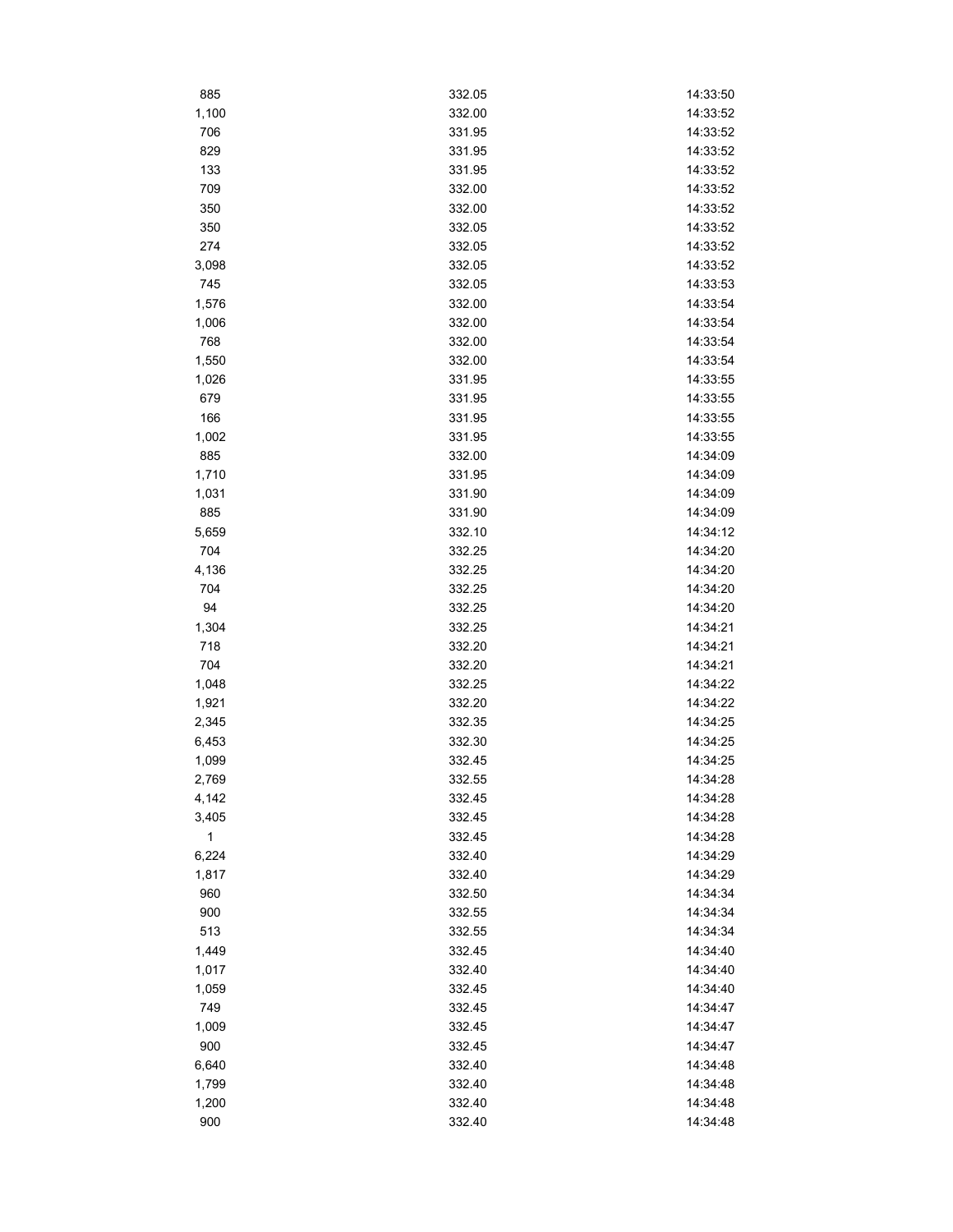| 1,376 | 332.40           | 14:34:48 |
|-------|------------------|----------|
| 1,181 | 332.50           | 14:34:48 |
| 522   | 332.55           | 14:34:49 |
| 1,238 | 332.55           | 14:34:49 |
| 775   | 332.65           | 14:34:52 |
| 2,043 | 332.65           | 14:34:52 |
| 3,899 | 332.60           | 14:34:53 |
| 3,458 | 332.60           | 14:34:53 |
| 1,188 | 332.60           | 14:34:53 |
| 900   | 332.60           | 14:34:53 |
| 983   | 332.60           | 14:34:55 |
| 4,592 | 332.60           | 14:34:55 |
| 1,805 | 332.60           | 14:34:55 |
| 1,510 | 332.60           | 14:34:55 |
| 2,316 | 332.55           | 14:34:55 |
| 402   | 332.55           | 14:34:55 |
| 283   | 332.55           | 14:34:55 |
| 867   | 332.55           | 14:34:55 |
| 406   | 332.55           | 14:34:55 |
| 405   | 332.55           | 14:34:55 |
| 671   | 332.50           | 14:34:56 |
| 652   | 332.50           | 14:34:56 |
| 297   | 332.50           | 14:34:56 |
| 4,680 | 332.40           | 14:35:01 |
| 2,497 | 332.35           | 14:35:02 |
| 538   | 332.30           | 14:35:02 |
|       |                  |          |
| 538   | 332.30           | 14:35:02 |
| 162   | 332.30           | 14:35:02 |
| 986   | 332.25           | 14:35:06 |
| 885   | 332.20           | 14:35:07 |
| 2,688 | 332.35           | 14:35:12 |
| 911   | 332.30<br>332.30 | 14:35:12 |
| 268   |                  | 14:35:12 |
| 885   | 332.35           | 14:35:12 |
| 1,260 | 332.30           | 14:35:13 |
| 1,468 | 332.30           | 14:35:14 |
| 888   | 332.30           | 14:35:14 |
| 1,396 | 332.25           | 14:35:14 |
| 2,062 | 332.30           | 14:35:17 |
| 885   | 332.30           | 14:35:17 |
| 151   | 332.30           | 14:35:18 |
| 3,845 | 332.95           | 14:35:29 |
| 2,267 | 332.90           | 14:35:30 |
| 1,816 | 332.90           | 14:35:30 |
| 223   | 332.90           | 14:35:30 |
| 1,719 | 332.90           | 14:35:30 |
| 166   | 332.90           | 14:35:30 |
| 377   | 332.95           | 14:35:33 |
| 330   | 332.95           | 14:35:33 |
| 1,605 | 332.95           | 14:35:33 |
| 468   | 332.95           | 14:35:33 |
| 165   | 332.95           | 14:35:33 |
| 1,126 | 332.90           | 14:35:33 |
| 885   | 332.95           | 14:35:34 |
| 698   | 332.90           | 14:35:34 |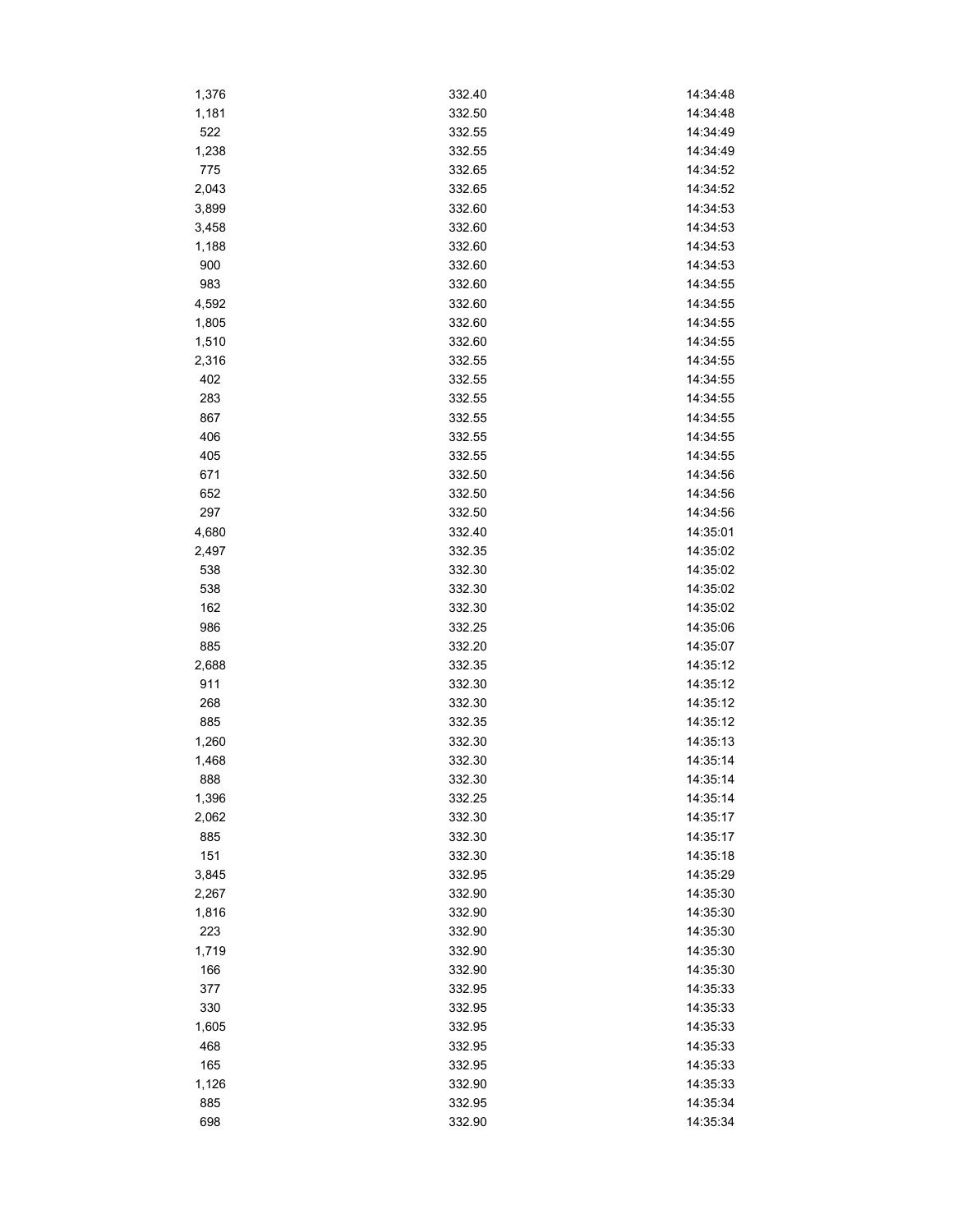| 896          | 332.85           | 14:35:37             |
|--------------|------------------|----------------------|
| 900          | 332.85           | 14:35:37             |
| 165          | 332.85           | 14:35:37             |
| 747          | 332.80           | 14:35:38             |
| 1,122        | 332.75           | 14:35:42             |
| 1,220        | 332.75           | 14:35:43             |
| 2,250        | 332.85           | 14:35:51             |
| 1,134        | 332.80           | 14:35:51             |
| 417          | 332.80           | 14:35:51             |
| 1,491        | 332.80           | 14:35:51             |
| 449          | 332.80           | 14:35:51             |
| 336          | 332.80           | 14:35:51             |
| 254          | 332.80           | 14:35:51             |
| 2,623        | 332.80           | 14:35:51             |
| 694          | 332.80           | 14:35:51             |
| 885          | 332.80           | 14:35:52             |
| 1,265        | 332.95           | 14:35:55             |
| 658          | 332.95           | 14:35:55             |
| 348          | 332.95           | 14:35:55             |
| 705          | 332.90           | 14:35:55             |
| 1,032        | 332.85           | 14:35:57             |
| 724          | 332.80           | 14:35:57             |
|              |                  |                      |
| 1,287<br>987 | 333.05<br>333.45 | 14:36:01<br>14:36:03 |
| 196          |                  | 14:36:03             |
|              | 333.45           |                      |
| 82           | 333.45           | 14:36:03             |
| 2,081        | 333.45           | 14:36:12             |
| 374          | 333.45           | 14:36:12             |
| 295          | 333.45           | 14:36:12             |
| 222          | 333.45           | 14:36:12             |
| 1,440        | 333.45           | 14:36:12             |
| 900          | 333.85           | 14:36:18             |
| $\mathbf 5$  | 333.85           | 14:36:18             |
| 1,033        | 333.75           | 14:36:19             |
| 173          | 333.75           | 14:36:19             |
| 2,744        | 333.75           | 14:36:20             |
| 2,289        | 333.75           | 14:36:20             |
| 526          | 333.75           | 14:36:20             |
| 1,056        | 333.75           | 14:36:21             |
| 740          | 333.70           | 14:36:21             |
| 4,162        | 333.70           | 14:36:21             |
| 3,189        | 333.75           | 14:36:24             |
| 2,107        | 333.70           | 14:36:25             |
| 1,106        | 333.90           | 14:36:27             |
| 1,537        | 333.80           | 14:36:30             |
| 1,693        | 333.75           | 14:36:33             |
| 191          | 333.75           | 14:36:33             |
| 87           | 333.70           | 14:36:36             |
| 1,780        | 333.70           | 14:36:42             |
| 1,096        | 333.70           | 14:36:42             |
| 2,465        | 333.70           | 14:36:43             |
| 1,266        | 333.70           | 14:36:45             |
| 1,726        | 333.65           | 14:36:45             |
| 2,671        | 333.60           | 14:36:46             |
| 1,399        | 333.60           | 14:36:46             |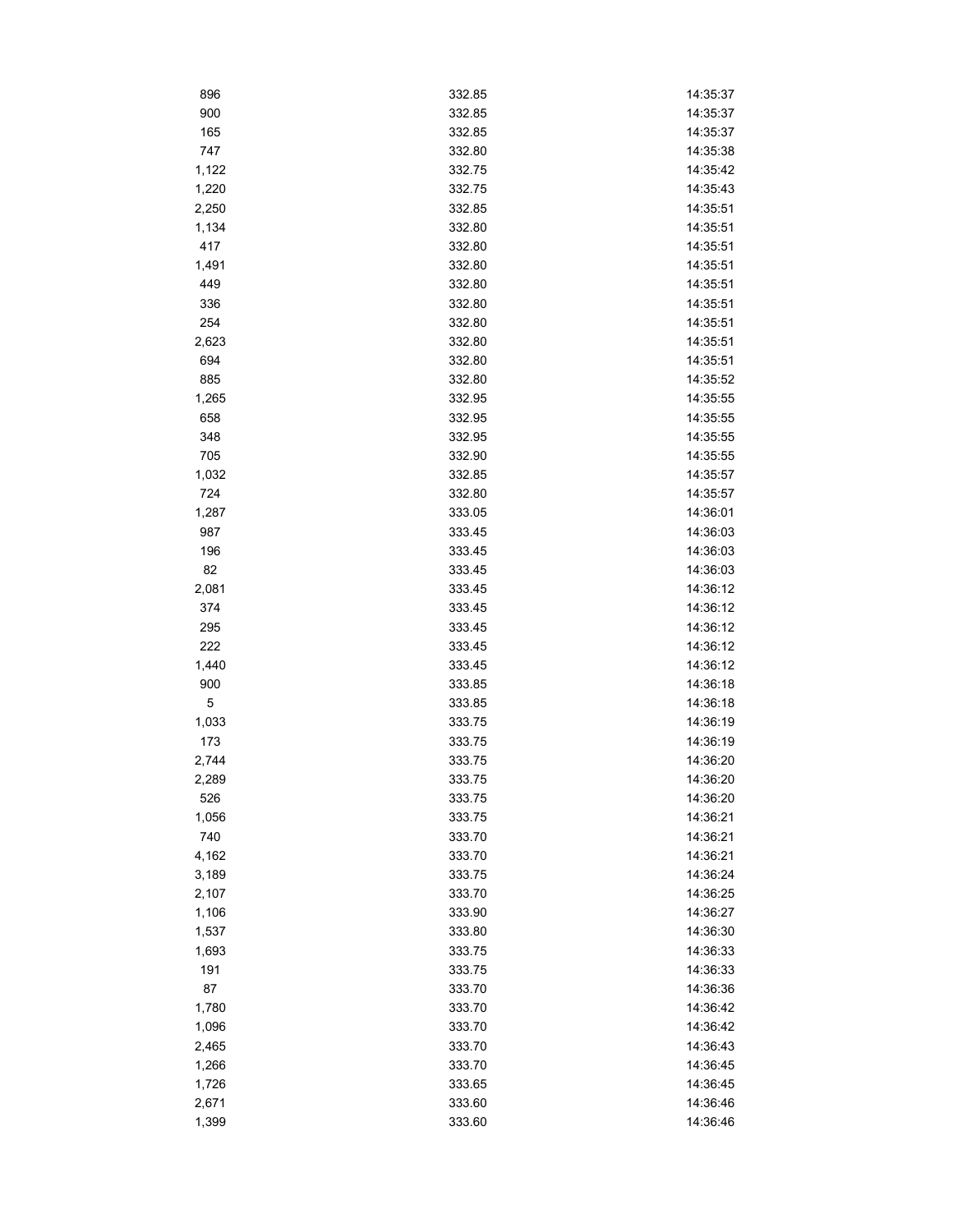| 1,195 | 333.55 | 14:36:46 |
|-------|--------|----------|
| 637   | 333.55 | 14:36:46 |
| 535   | 333.55 | 14:36:46 |
| 706   | 333.50 | 14:36:46 |
| 2,500 | 333.30 | 14:36:57 |
| 2,873 | 333.25 | 14:37:00 |
| 2,150 | 333.25 | 14:37:02 |
| 885   | 333.25 | 14:37:03 |
| 1,070 | 333.20 | 14:37:03 |
| 1,196 | 333.15 | 14:37:03 |
| 551   | 333.15 | 14:37:07 |
| 489   | 333.15 | 14:37:07 |
| 432   | 333.15 | 14:37:07 |
| 338   | 333.15 | 14:37:07 |
| 165   | 333.15 | 14:37:07 |
| 1,886 | 333.10 | 14:37:08 |
| 398   | 333.10 | 14:37:08 |
| 1,840 | 333.05 | 14:37:08 |
| 125   | 333.05 | 14:37:09 |
| 1,692 | 333.05 | 14:37:09 |
| 367   | 333.00 | 14:37:09 |
| 909   | 333.00 | 14:37:09 |
| 2,552 | 333.00 | 14:37:14 |
| 2,527 | 332.95 | 14:37:16 |
| 1,690 | 332.90 | 14:37:16 |
| 969   | 332.90 | 14:37:18 |
| 970   | 332.85 | 14:37:19 |
| 785   | 332.80 | 14:37:21 |
| 617   | 332.80 | 14:37:21 |
| 1,353 | 332.75 | 14:37:25 |
| 1,027 | 332.70 | 14:37:26 |
| 1,027 | 332.65 | 14:37:27 |
| 1,067 | 332.70 | 14:37:34 |
| 2,397 | 332.65 | 14:37:35 |
| 2,500 | 332.65 | 14:37:38 |
| 1,894 | 332.60 | 14:37:39 |
| 828   | 332.60 | 14:37:39 |
| 429   | 332.60 | 14:37:39 |
| 322   | 332.60 | 14:37:39 |
| 485   | 332.60 | 14:37:39 |
| 325   | 332.60 | 14:37:39 |
| 413   | 332.60 | 14:37:39 |
| 1,872 | 332.60 | 14:37:41 |
| 1,529 | 332.60 | 14:37:44 |
| 969   | 332.60 | 14:37:45 |
| 854   | 332.55 | 14:37:46 |
| 524   | 332.55 | 14:37:46 |
| 885   | 332.60 | 14:37:49 |
| 973   | 332.70 | 14:37:51 |
| 1,090 | 332.65 | 14:37:51 |
| 1,169 | 332.65 | 14:37:54 |
| 1,535 | 332.60 | 14:37:56 |
| 1,535 | 332.55 | 14:37:58 |
| 1,403 | 332.50 | 14:37:59 |
| 885   | 332.45 | 14:37:59 |
|       |        |          |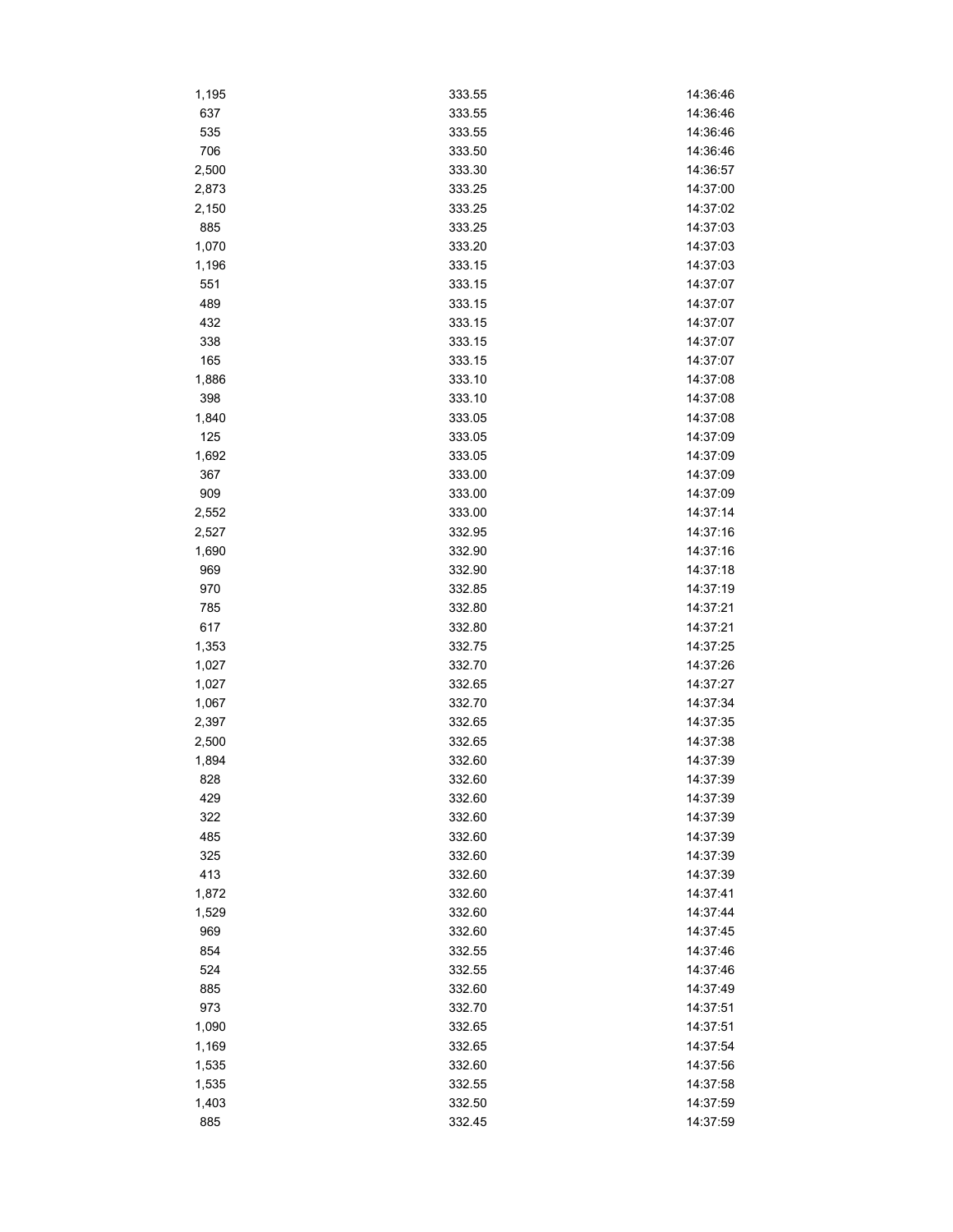| 4,000 | 332.90 | 14:38:14 |
|-------|--------|----------|
| 1,416 | 332.90 | 14:38:14 |
| 162   | 332.90 | 14:38:14 |
| 885   | 332.90 | 14:38:14 |
| 1,157 | 332.90 | 14:38:14 |
| 1     | 332.90 | 14:38:15 |
| 1,896 | 332.85 | 14:38:15 |
| 811   | 332.85 | 14:38:15 |
| 104   | 332.85 | 14:38:15 |
| 1,115 | 332.85 | 14:38:15 |
| 2,140 | 332.85 | 14:38:15 |
| 711   | 332.85 | 14:38:15 |
| 210   | 332.85 | 14:38:15 |
| 1,963 | 332.80 | 14:38:15 |
| 1,091 | 332.80 | 14:38:15 |
| 383   | 332.80 | 14:38:15 |
| 2,397 | 332.90 | 14:38:19 |
| 686   | 332.90 | 14:38:19 |
| 490   | 332.90 | 14:38:19 |
| 331   | 332.85 | 14:38:20 |
| 318   | 332.85 | 14:38:20 |
| 131   | 332.85 | 14:38:20 |
|       | 332.85 | 14:38:22 |
| 2,428 |        |          |
| 1,707 | 332.80 | 14:38:22 |
| 1,003 | 332.75 | 14:38:24 |
| 1,125 | 332.70 | 14:38:25 |
| 1,820 | 332.75 | 14:38:31 |
| 1,278 | 332.70 | 14:38:31 |
| 1,185 | 332.65 | 14:38:32 |
| 831   | 332.60 | 14:38:32 |
| 885   | 332.60 | 14:38:33 |
| 2,659 | 332.55 | 14:38:34 |
| 813   | 332.50 | 14:38:37 |
| 885   | 332.40 | 14:38:48 |
| 1,840 | 332.55 | 14:38:58 |
| 2,122 | 332.50 | 14:38:59 |
| 897   | 332.55 | 14:38:59 |
| 330   | 332.55 | 14:38:59 |
| 1,279 | 332.45 | 14:38:59 |
| 631   | 332.65 | 14:39:02 |
| 92    | 332.65 | 14:39:02 |
| 969   | 332.65 | 14:39:02 |
| 808   | 332.65 | 14:39:02 |
| 1,636 | 332.60 | 14:39:02 |
| 213   | 332.60 | 14:39:02 |
| 175   | 332.60 | 14:39:02 |
| 3,721 | 332.60 | 14:39:02 |
| 1,211 | 332.60 | 14:39:02 |
| 914   | 332.60 | 14:39:02 |
| 2,405 | 332.55 | 14:39:02 |
| 1,640 | 332.55 | 14:39:02 |
| 1,220 | 332.55 | 14:39:02 |
| 1,121 | 332.50 | 14:39:02 |
| 1,518 | 332.60 | 14:39:04 |
| 1,313 | 332.60 | 14:39:05 |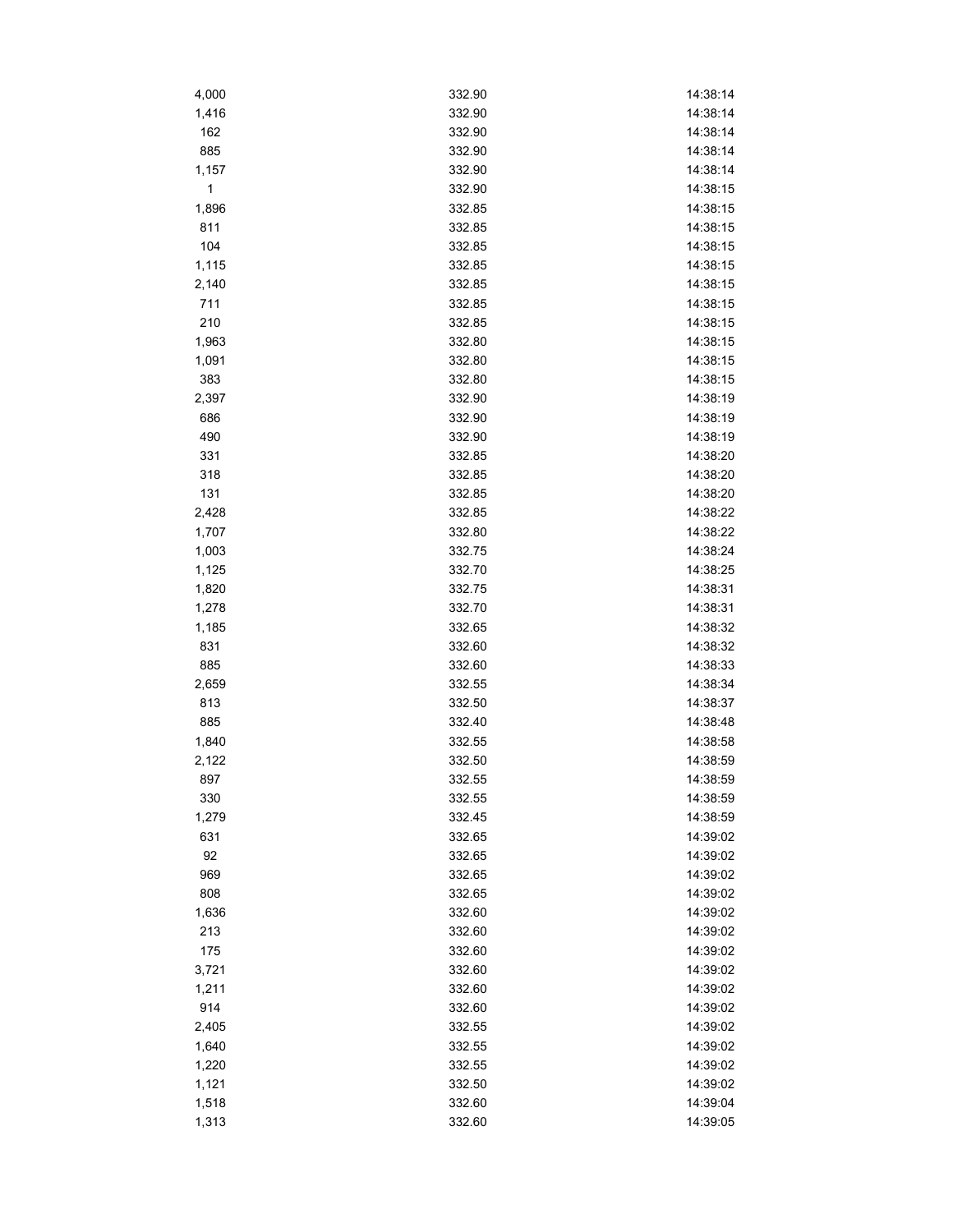| 2,003 | 332.55 | 14:39:07 |
|-------|--------|----------|
| 1,407 | 332.50 | 14:39:07 |
| 3,443 | 332.35 | 14:39:22 |
| 1,213 | 332.35 | 14:39:22 |
| 2,468 | 332.30 | 14:39:22 |
| 885   | 332.30 | 14:39:22 |
| 915   | 332.35 | 14:39:27 |
| 1,270 | 332.35 | 14:39:28 |
| 725   | 332.35 | 14:39:28 |
| 28    | 332.35 | 14:39:28 |
| 1,421 | 332.30 | 14:39:28 |
| 2,052 | 332.45 | 14:39:35 |
| 1,441 | 332.40 | 14:39:35 |
| 1,390 | 332.40 | 14:39:35 |
| 2,500 | 332.25 | 14:39:46 |
| 1,685 | 332.20 | 14:39:46 |
| 1,015 | 332.15 | 14:39:47 |
| 1,048 | 332.10 | 14:39:51 |
| 885   | 332.10 | 14:39:51 |
| 1,700 | 332.00 | 14:39:57 |
| 791   | 331.95 | 14:39:57 |
| 5,892 | 332.00 | 14:39:59 |
| 2,846 | 332.20 | 14:40:04 |
| 1,248 | 332.15 | 14:40:04 |
| 1,223 | 332.15 | 14:40:04 |
| 33    | 332.20 | 14:40:04 |
| 752   | 332.10 | 14:40:05 |
| 472   | 332.10 | 14:40:05 |
| 265   | 332.10 | 14:40:05 |
| 2,077 | 332.10 | 14:40:05 |
| 1,418 | 332.10 | 14:40:05 |
| 416   | 332.10 | 14:40:05 |
| 1,657 | 332.05 | 14:40:05 |
| 1,458 | 332.05 | 14:40:05 |
| 2,016 | 332.05 | 14:40:14 |
| 1,416 | 332.00 | 14:40:15 |
| 1,192 | 332.00 | 14:40:17 |
| 1,032 | 331.90 | 14:40:17 |
| 2,260 | 331.85 | 14:40:26 |
| 668   | 331.85 | 14:40:26 |
| 218   | 331.85 | 14:40:26 |
| 767   | 331.85 | 14:40:29 |
| 522   | 331.85 | 14:40:29 |
| 697   | 331.80 | 14:40:29 |
| 449   | 331.80 | 14:40:29 |
| 2,547 | 331.55 | 14:40:42 |
| 2,127 | 331.70 | 14:40:50 |
| 3,262 | 331.65 | 14:40:50 |
| 953   | 331.60 | 14:40:51 |
| 428   | 331.60 | 14:40:51 |
| 586   | 331.60 | 14:40:51 |
| 2,702 | 332.00 | 14:41:07 |
| 1,905 | 332.00 | 14:41:07 |
| 1,502 | 331.95 | 14:41:07 |
| 519   | 331.95 | 14:41:07 |
|       |        |          |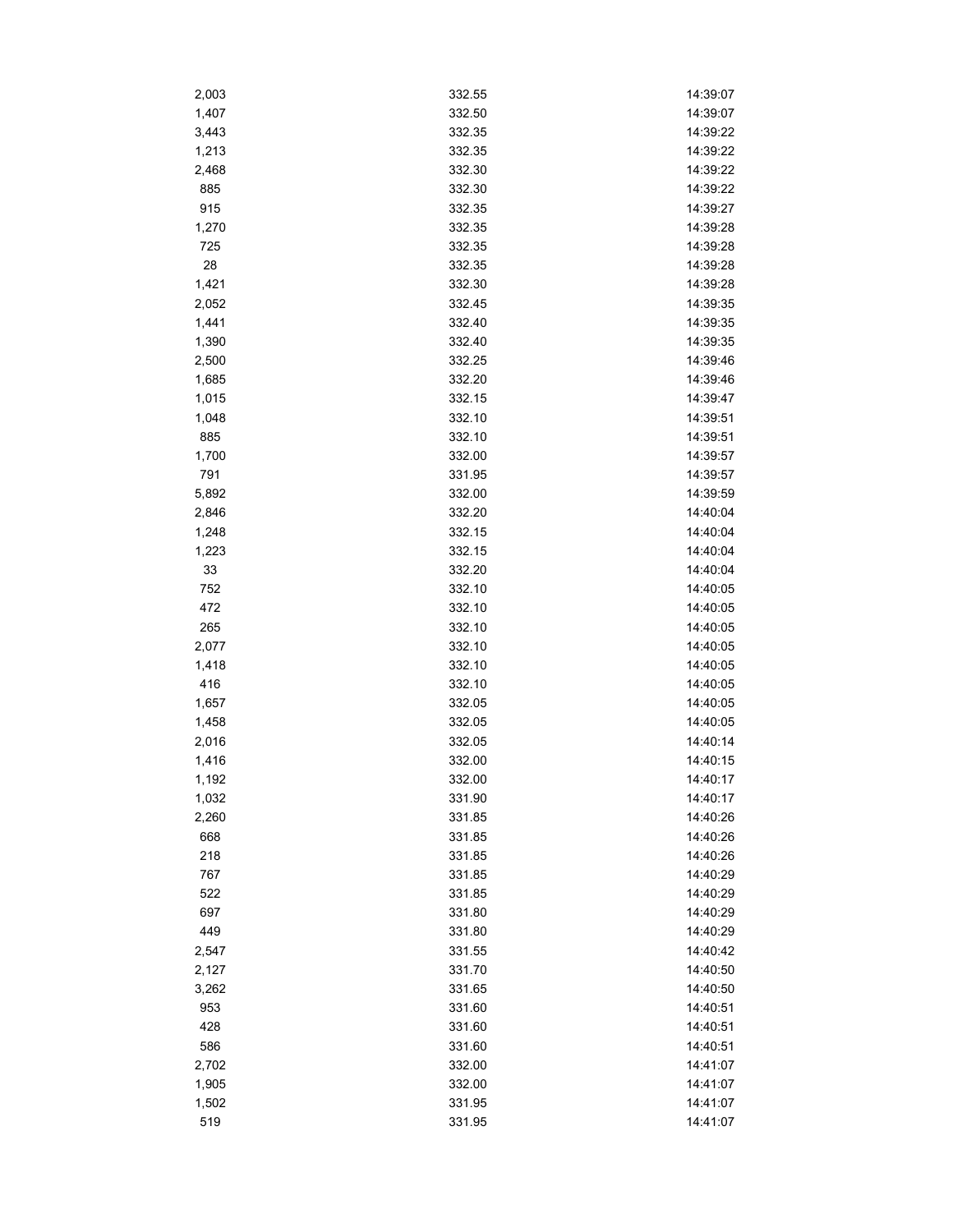| 2,936 | 331.95 | 14:41:09 |
|-------|--------|----------|
| 615   | 331.95 | 14:41:09 |
| 615   | 331.95 | 14:41:09 |
| 432   | 331.95 | 14:41:09 |
| 277   | 331.95 | 14:41:09 |
| 2,397 | 331.90 | 14:41:10 |
| 1,543 | 331.90 | 14:41:10 |
| 1,163 | 331.90 | 14:41:10 |
| 1,561 | 331.85 | 14:41:10 |
| 1,253 | 331.90 | 14:41:13 |
| 885   | 331.90 | 14:41:14 |
| 1,441 | 331.85 | 14:41:17 |
| 1,013 | 331.80 | 14:41:17 |
| 3,566 | 331.70 | 14:41:31 |
| 1,564 | 331.65 | 14:41:31 |
| 1,378 | 331.60 | 14:41:31 |
| 1,439 | 331.65 | 14:41:38 |
| 1,030 | 331.65 | 14:41:38 |
| 521   | 331.65 | 14:41:38 |
| 23    | 331.65 | 14:41:38 |
| 221   | 331.65 | 14:41:38 |
| 3,641 | 331.60 | 14:41:53 |
| 3,121 | 331.60 | 14:41:53 |
| 1,031 | 331.65 | 14:41:57 |
| 4,009 |        |          |
|       | 331.65 | 14:41:57 |
| 2,247 | 331.65 | 14:41:57 |
| 1,694 | 331.65 | 14:41:57 |
| 116   | 331.70 | 14:41:57 |
| 3,218 | 331.70 | 14:41:57 |
| 1,578 | 331.60 | 14:41:57 |
| 324   | 331.75 | 14:42:01 |
| 2,461 | 331.80 | 14:42:02 |
| 2,137 | 331.80 | 14:42:02 |
| 1,070 | 331.80 | 14:42:02 |
| 916   | 331.95 | 14:42:05 |
| 585   | 331.95 | 14:42:05 |
| 308   | 331.95 | 14:42:05 |
| 213   | 331.95 | 14:42:05 |
| 151   | 331.95 | 14:42:05 |
| 1,686 | 331.95 | 14:42:05 |
| 1,863 | 331.95 | 14:42:06 |
| 4,464 | 331.95 | 14:42:12 |
| 1,181 | 331.95 | 14:42:12 |
| 2,329 | 332.10 | 14:42:15 |
| 926   | 332.05 | 14:42:15 |
| 710   | 332.05 | 14:42:15 |
| 975   | 332.00 | 14:42:15 |
| 808   | 332.00 | 14:42:15 |
| 326   | 332.00 | 14:42:15 |
| 159   | 332.00 | 14:42:15 |
| 2,286 | 331.95 | 14:42:29 |
| 3,173 | 331.95 | 14:42:37 |
| 1,200 | 331.95 | 14:42:37 |
| 2,227 | 331.85 | 14:42:43 |
| 2,129 | 331.80 | 14:42:43 |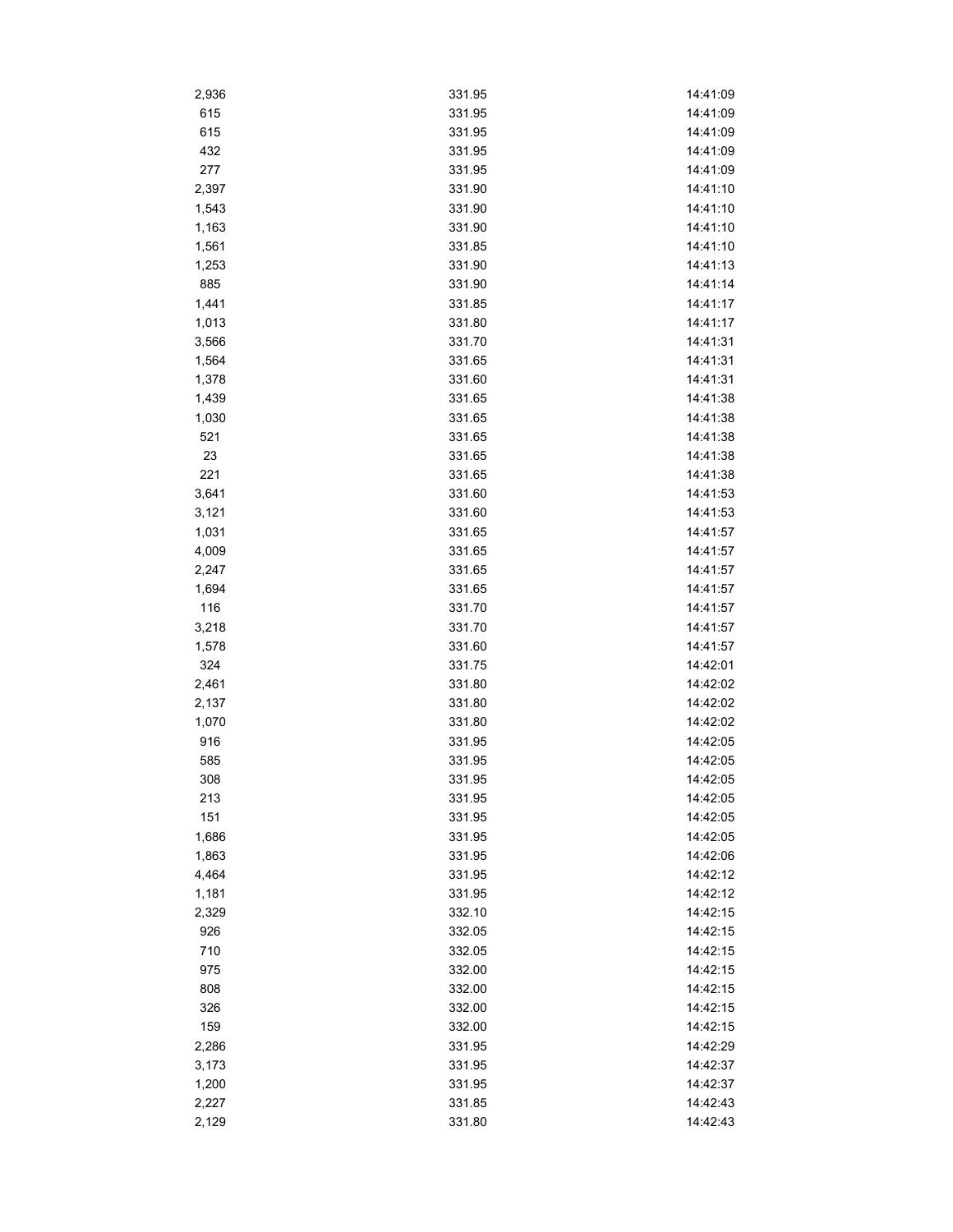| 663   | 331.80 | 14:42:43 |
|-------|--------|----------|
| 885   | 331.80 | 14:42:47 |
| 814   | 331.75 | 14:42:47 |
| 1,231 | 331.85 | 14:42:49 |
| 1,625 | 331.85 | 14:42:52 |
| 444   | 331.85 | 14:42:52 |
| 164   | 331.85 | 14:42:52 |
| 885   | 331.85 | 14:42:53 |
| 1,399 | 331.80 | 14:42:54 |
| 199   | 331.80 | 14:42:54 |
| 2,573 | 331.80 | 14:42:54 |
| 228   | 331.85 | 14:42:58 |
| 944   | 331.85 | 14:42:58 |
| 820   | 331.80 | 14:43:00 |
| 620   | 331.80 | 14:43:00 |
| 1,200 | 331.70 | 14:43:04 |
| 600   | 331.70 | 14:43:04 |
| 3,012 | 331.70 | 14:43:05 |
| 885   | 331.70 | 14:43:12 |
| 1,555 | 331.65 | 14:43:12 |
| 1,203 | 331.65 | 14:43:12 |
| 2,897 | 331.60 | 14:43:13 |
| 725   | 331.60 | 14:43:13 |
| 1,745 | 331.55 | 14:43:13 |
| 1,095 | 331.50 | 14:43:13 |
| 754   | 331.50 | 14:43:16 |
| 735   | 331.50 | 14:43:16 |
| 4     | 331.65 | 14:43:21 |
| 1,257 | 331.70 | 14:43:24 |
| 1,566 | 331.65 | 14:43:25 |
| 2,061 | 331.60 | 14:43:25 |
| 171   | 331.55 | 14:43:25 |
| 292   | 331.80 | 14:43:27 |
| 457   | 331.80 | 14:43:27 |
| 264   | 331.80 | 14:43:27 |
| 885   | 331.60 | 14:43:42 |
| 3,565 | 331.55 | 14:43:46 |
| 1,358 | 331.80 | 14:43:51 |
| 176   | 331.80 | 14:43:51 |
| 189   | 331.80 | 14:43:51 |
| 2,518 | 331.80 | 14:43:51 |
| 456   | 331.80 | 14:43:51 |
| 885   | 331.95 | 14:43:55 |
| 1,333 | 331.90 | 14:43:55 |
| 2,280 | 331.85 | 14:43:55 |
| 1,413 | 331.85 | 14:43:55 |
| 420   | 331.85 | 14:43:55 |
| 312   | 331.85 | 14:44:00 |
| 1,156 | 331.85 | 14:44:00 |
| 648   | 331.80 | 14:44:00 |
| 281   | 331.80 | 14:44:00 |
| 291   | 331.80 | 14:44:00 |
| 282   | 331.80 | 14:44:00 |
| 270   | 331.80 | 14:44:00 |
| 648   | 331.80 | 14:44:00 |
|       |        |          |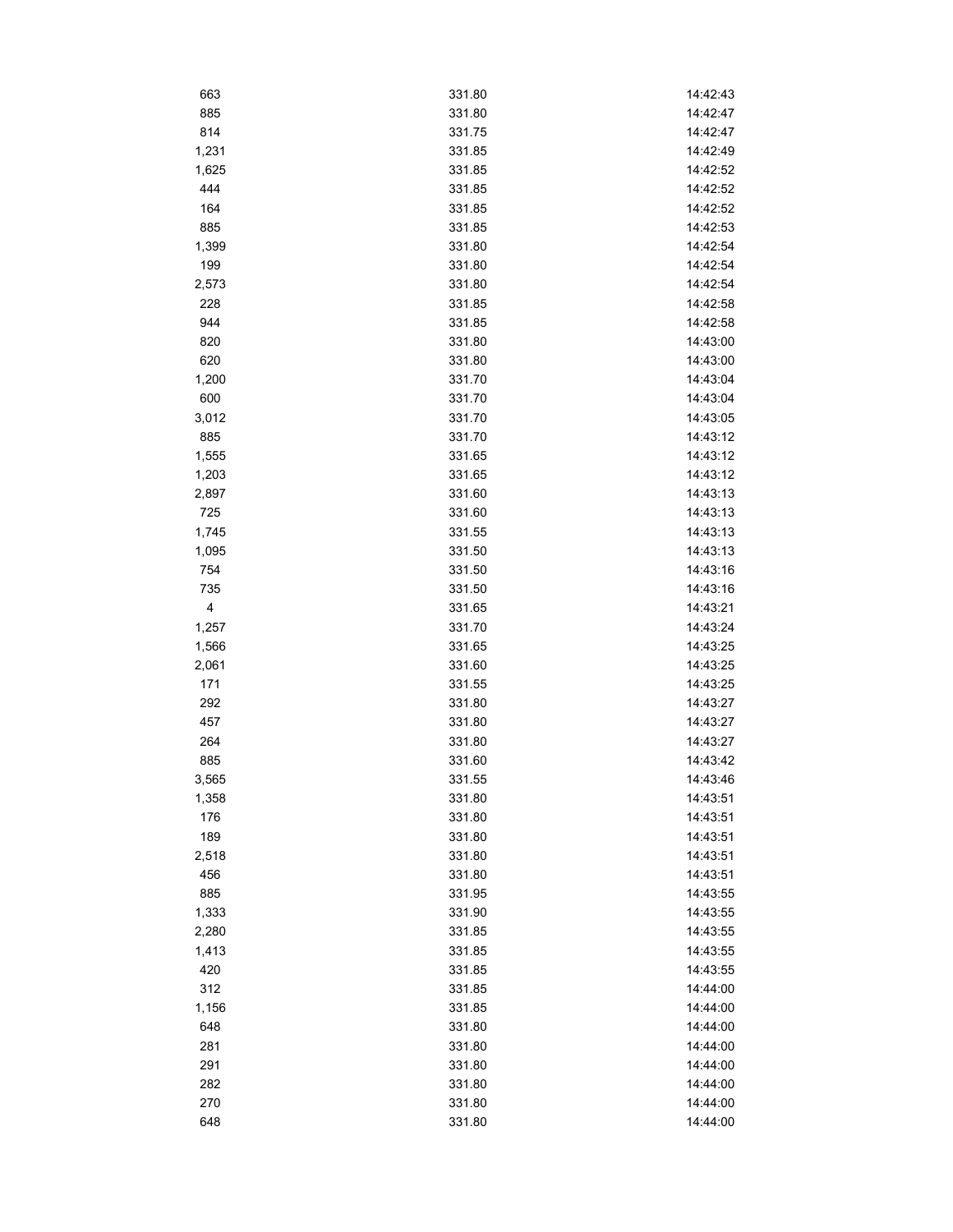| 400   | 331.80 | 14:44:00 |
|-------|--------|----------|
| 334   | 331.80 | 14:44:00 |
| 166   | 331.80 | 14:44:00 |
| 1,879 | 331.80 | 14:44:03 |
| 761   | 331.75 | 14:44:03 |
| 374   | 331.75 | 14:44:03 |
| 420   | 331.70 | 14:44:03 |
| 264   | 331.70 | 14:44:03 |
| 1,711 | 331.65 | 14:44:06 |
| 1,353 | 331.60 | 14:44:08 |
| 683   | 331.55 | 14:44:08 |
| 2,500 | 331.45 | 14:44:10 |
| 900   | 331.75 | 14:44:19 |
| 586   | 331.70 | 14:44:19 |
| 2,492 | 331.70 | 14:44:21 |
| 957   | 331.70 | 14:44:21 |
| 162   | 331.70 | 14:44:21 |
| 67    | 331.65 | 14:44:22 |
| 1,177 | 331.65 | 14:44:26 |
| 1,014 | 331.65 | 14:44:26 |
| 292   | 331.60 | 14:44:28 |
| 646   | 331.60 | 14:44:28 |
| 1,802 | 331.60 | 14:44:28 |
| 137   | 331.60 | 14:44:28 |
| 626   | 331.60 | 14:44:42 |
| 259   | 331.60 | 14:44:42 |
| 600   | 331.55 | 14:44:51 |
| 885   | 331.60 | 14:44:51 |
| 1,337 | 331.60 | 14:44:52 |
| 657   | 331.60 | 14:44:52 |
| 3,665 | 331.55 | 14:44:52 |
| 2,400 | 331.50 | 14:44:52 |
| 1,800 | 331.55 | 14:44:52 |
| 600   | 331.55 | 14:44:52 |
| 150   | 331.55 | 14:44:52 |
| 231   | 331.50 | 14:44:52 |
| 3,941 | 331.55 | 14:44:52 |
| 1,363 | 331.50 | 14:44:53 |
| 1,340 | 331.55 | 14:44:56 |
| 208   | 331.55 | 14:44:56 |
| 1,088 | 331.50 | 14:44:56 |
| 981   | 331.55 | 14:44:56 |
| 491   | 331.50 | 14:44:57 |
| 394   | 331.50 | 14:44:57 |
| 1,084 | 331.40 | 14:44:57 |
| 861   | 331.45 | 14:45:05 |
| 611   | 331.45 | 14:45:05 |
| 293   | 331.45 | 14:45:05 |
| 793   | 331.40 | 14:45:05 |
| 445   | 331.40 | 14:45:05 |
| 540   | 331.30 | 14:45:14 |
| 360   | 331.30 | 14:45:14 |
| 4,346 | 331.25 | 14:45:22 |
| 3,093 | 331.70 | 14:45:26 |
|       |        |          |
| 1,415 | 331.70 | 14:45:26 |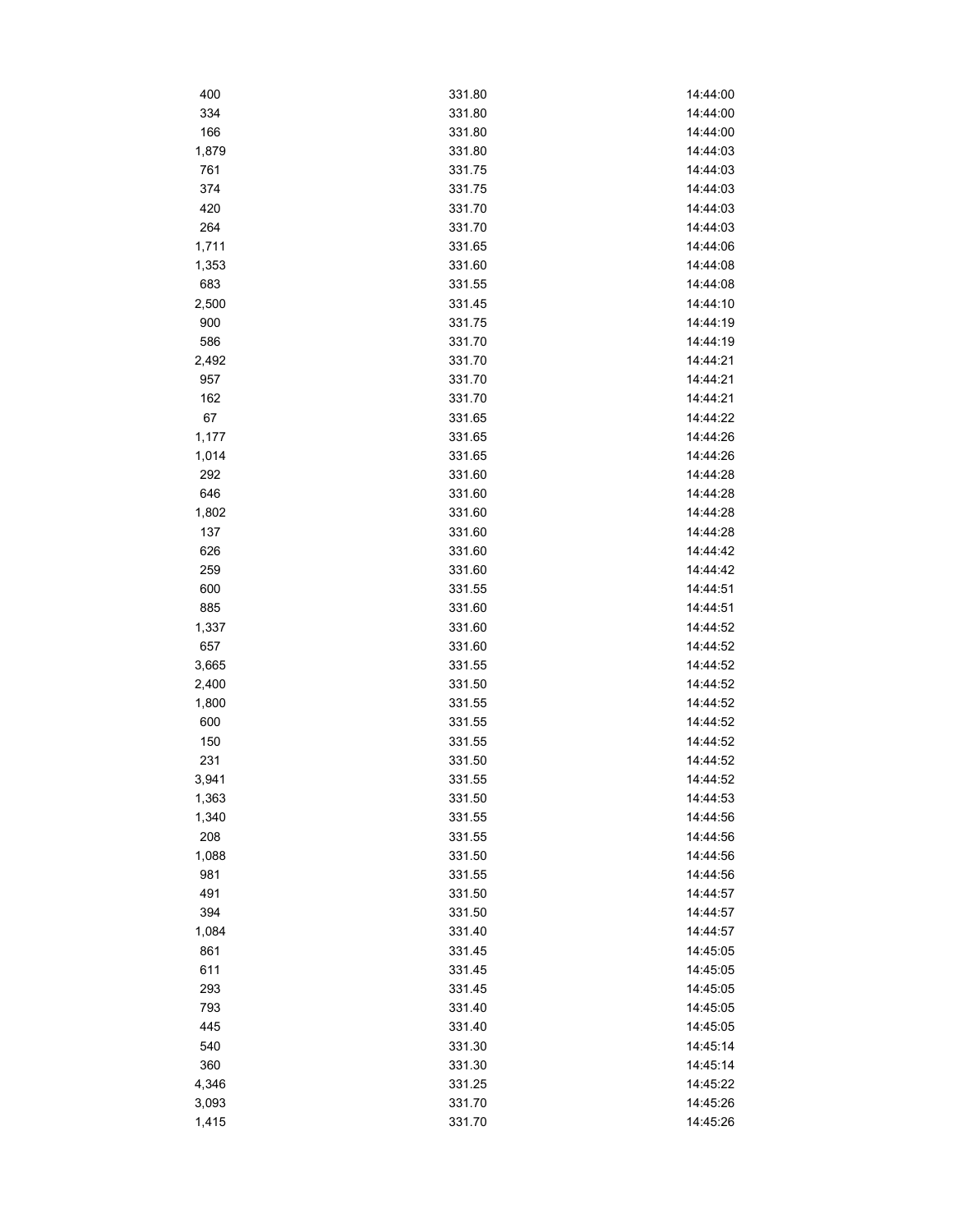| 2,498 | 331.75 | 14:45:28 |
|-------|--------|----------|
| 1,754 | 331.70 | 14:45:31 |
| 828   | 331.70 | 14:45:31 |
| 1,483 | 331.65 | 14:45:36 |
| 1,456 | 331.65 | 14:45:36 |
| 1,022 | 331.60 | 14:45:37 |
| 1,028 | 331.55 | 14:45:37 |
| 1,619 | 331.40 | 14:45:40 |
| 91    | 331.40 | 14:45:40 |
| 3,184 | 331.40 | 14:45:40 |
| 3,225 | 331.30 | 14:45:50 |
| 1,363 | 331.30 | 14:45:54 |
| 1,376 | 331.30 | 14:45:55 |
| 1,804 | 331.25 | 14:45:56 |
| 576   | 331.25 | 14:45:56 |
| 214   | 331.20 | 14:45:56 |
| 1,206 | 331.25 | 14:45:56 |
| 885   | 331.25 | 14:45:57 |
| 885   | 331.25 | 14:45:58 |
| 813   | 331.25 | 14:46:00 |
| 1,161 | 331.20 | 14:46:00 |
| 698   | 331.15 | 14:46:00 |
| 552   | 331.15 | 14:46:03 |
|       | 331.15 | 14:46:03 |
| 1,248 | 331.10 | 14:46:03 |
| 1,677 |        |          |
| 1,452 | 331.05 | 14:46:03 |
| 1,125 | 331.05 | 14:46:03 |
| 1,061 | 331.05 | 14:46:08 |
| 1,061 | 331.00 | 14:46:08 |
| 999   | 330.95 | 14:46:14 |
| 999   | 330.90 | 14:46:14 |
| 1,733 | 330.95 | 14:46:18 |
| 900   | 331.10 | 14:46:19 |
| 885   | 331.10 | 14:46:20 |
| 885   | 331.10 | 14:46:20 |
| 885   | 331.00 | 14:46:29 |
| 1,221 | 330.95 | 14:46:30 |
| 529   | 330.95 | 14:46:30 |
| 178   | 330.95 | 14:46:30 |
| 178   | 330.95 | 14:46:30 |
| 1,443 | 330.90 | 14:46:36 |
| 136   | 330.85 | 14:46:36 |
| 117   | 330.85 | 14:46:36 |
| 1,493 | 330.85 | 14:46:36 |
| 388   | 330.85 | 14:46:36 |
| 900   | 331.05 | 14:46:44 |
| 166   | 331.05 | 14:46:51 |
| 119   | 331.05 | 14:46:51 |
| 1,624 | 331.05 | 14:46:51 |
| 3,680 | 331.05 | 14:46:52 |
| 2,015 | 331.05 | 14:46:52 |
| 1,722 | 331.05 | 14:46:52 |
| 1,483 | 331.05 | 14:46:52 |
| 1,089 | 331.05 | 14:46:52 |
| 956   | 331.05 | 14:46:52 |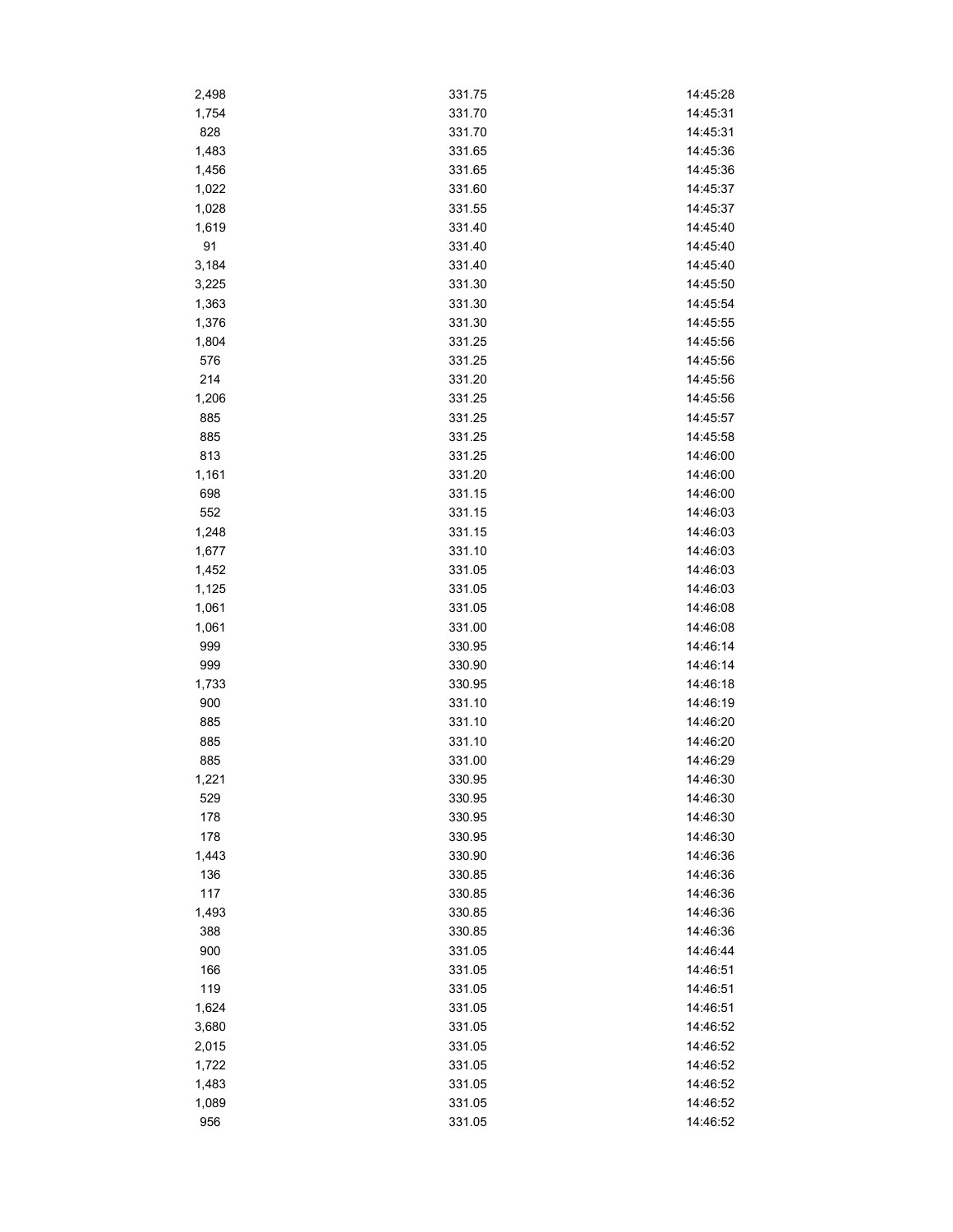| 1,815 | 331.05 | 14:46:54             |
|-------|--------|----------------------|
| 692   | 331.05 | 14:46:55             |
| 1,561 | 331.00 | 14:46:56             |
| 772   | 330.95 | 14:46:58             |
| 772   | 330.95 | 14:46:58             |
| 780   | 330.95 | 14:46:58             |
| 517   | 330.95 | 14:46:58             |
| 880   | 330.95 | 14:47:01             |
| 1,236 | 330.95 | 14:47:01             |
| 828   | 330.90 | 14:47:01             |
| 748   | 330.90 | 14:47:01             |
| 307   | 330.85 | 14:47:01             |
| 2,918 | 330.95 | 14:47:10             |
| 1,878 | 330.95 | 14:47:14             |
| 1,784 | 330.95 | 14:47:15             |
| 1,108 | 330.95 | 14:47:18             |
| 360   | 330.95 | 14:47:18             |
| 1,018 | 331.05 | 14:47:21             |
| 713   | 331.00 | 14:47:21             |
|       | 331.00 | 14:47:21             |
| 885   | 330.95 |                      |
| 689   |        | 14:47:23<br>14:47:23 |
| 829   | 330.95 |                      |
| 3,637 | 330.65 | 14:47:34             |
| 1,129 | 330.65 | 14:47:34             |
| 1,512 | 330.80 | 14:47:35             |
| 1,023 | 330.80 | 14:47:35             |
| 571   | 330.80 | 14:47:35             |
| 137   | 330.80 | 14:47:35             |
| 1,333 | 330.75 | 14:47:36             |
| 388   | 330.75 | 14:47:36             |
| 329   | 330.75 | 14:47:36             |
| 1,540 | 330.70 | 14:47:42             |
| 2,022 | 330.70 | 14:47:45             |
| 308   | 330.70 | 14:47:45             |
| 2,320 | 330.65 | 14:47:48             |
| 1,186 | 330.60 | 14:47:48             |
| 833   | 330.55 | 14:47:48             |
| 2,381 | 330.25 | 14:47:54             |
| 1,675 | 330.20 | 14:47:54             |
| 1,496 | 330.15 | 14:48:04             |
| 1,728 | 330.10 | 14:48:09             |
| 1,216 | 330.20 | 14:48:19             |
| 400   | 330.15 | 14:48:19             |
| 1,140 | 330.15 | 14:48:20             |
| 455   | 330.15 | 14:48:20             |
| 267   | 330.15 | 14:48:20             |
| 885   | 330.15 | 14:48:20             |
| 1,791 | 330.10 | 14:48:20             |
| 389   | 330.10 | 14:48:21             |
| 2,400 | 330.15 | 14:48:28             |
| 1,276 | 330.15 | 14:48:28             |
| 1,274 | 330.15 | 14:48:28             |
| 2,552 | 330.10 | 14:48:28             |
| 1,119 | 330.05 | 14:48:28             |
|       |        |                      |
| 851   | 330.05 | 14:48:30             |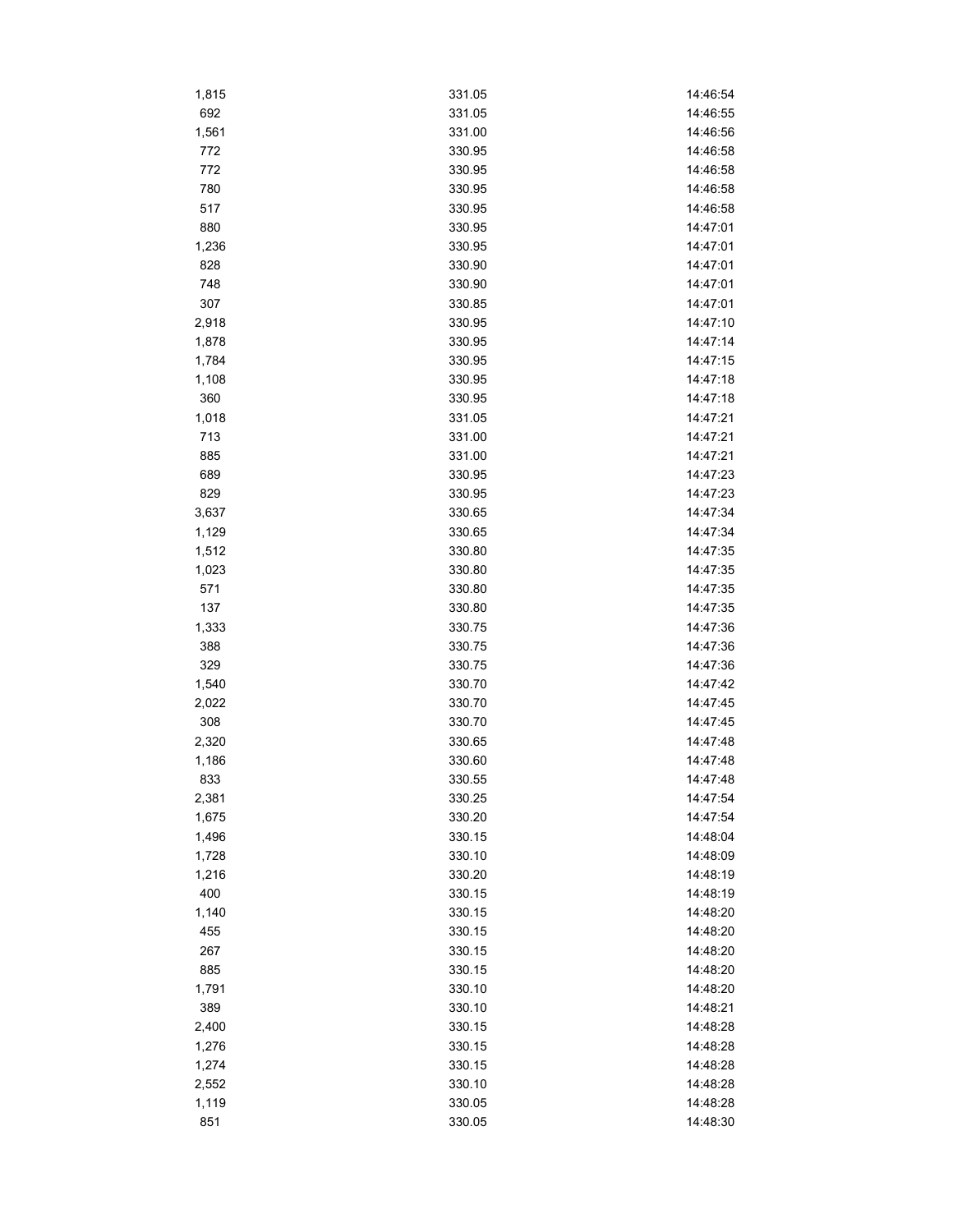| 730   | 330.05 | 14:48:30 |
|-------|--------|----------|
| 145   | 329.95 | 14:48:31 |
| 1,482 | 329.95 | 14:48:31 |
| 573   | 329.95 | 14:48:31 |
| 312   | 329.95 | 14:48:31 |
| 1,672 | 329.90 | 14:48:31 |
| 448   | 329.85 | 14:48:31 |
| 87    | 329.90 | 14:48:31 |
| 164   | 329.85 | 14:48:31 |
| 448   | 329.85 | 14:48:31 |
| 1,698 | 330.00 | 14:48:40 |
| 900   | 330.00 | 14:48:40 |
| 1,280 | 329.95 | 14:48:42 |
| 288   | 329.95 | 14:48:42 |
| 1,170 | 329.95 | 14:48:44 |
| 413   | 329.95 | 14:48:46 |
| 1,414 | 329.95 | 14:48:46 |
| 837   | 329.95 | 14:48:46 |
| 1,443 | 329.95 | 14:48:46 |
| 1,143 | 330.00 | 14:48:51 |
| 858   | 329.95 | 14:48:51 |
| 391   | 330.00 | 14:48:51 |
| 2,192 | 330.05 | 14:48:51 |
| 1,017 | 330.00 | 14:48:51 |
| 1,511 | 330.15 | 14:48:55 |
| 378   |        | 14:48:55 |
|       | 330.15 |          |
| 343   | 330.15 | 14:48:55 |
| 670   | 330.15 | 14:48:55 |
| 2,372 | 330.15 | 14:48:55 |
| 608   | 330.15 | 14:48:57 |
| 1,262 | 330.15 | 14:48:57 |
| 1,462 | 330.10 | 14:49:01 |
| 1,405 | 330.05 | 14:49:01 |
| 240   | 330.05 | 14:49:01 |
| 990   | 330.00 | 14:49:01 |
| 1,114 | 329.95 | 14:49:06 |
| 1,187 | 330.15 | 14:49:11 |
| 2,400 | 330.10 | 14:49:19 |
| 1,430 | 330.10 | 14:49:19 |
| 715   | 330.10 | 14:49:19 |
| 942   | 330.05 | 14:49:20 |
| 209   | 330.05 | 14:49:20 |
| 324   | 330.00 | 14:49:20 |
| 367   | 330.00 | 14:49:20 |
| 885   | 329.95 | 14:49:27 |
| 885   | 329.95 | 14:49:28 |
| 3,288 | 329.95 | 14:49:32 |
| 1,395 | 329.95 | 14:49:32 |
| 221   | 329.95 | 14:49:32 |
| 1,506 | 329.95 | 14:49:34 |
| 1,057 | 329.90 | 14:49:34 |
| 1,200 | 329.90 | 14:49:34 |
| 817   | 329.85 | 14:49:34 |
| 136   | 329.90 | 14:49:34 |
| 1,262 | 329.75 | 14:49:35 |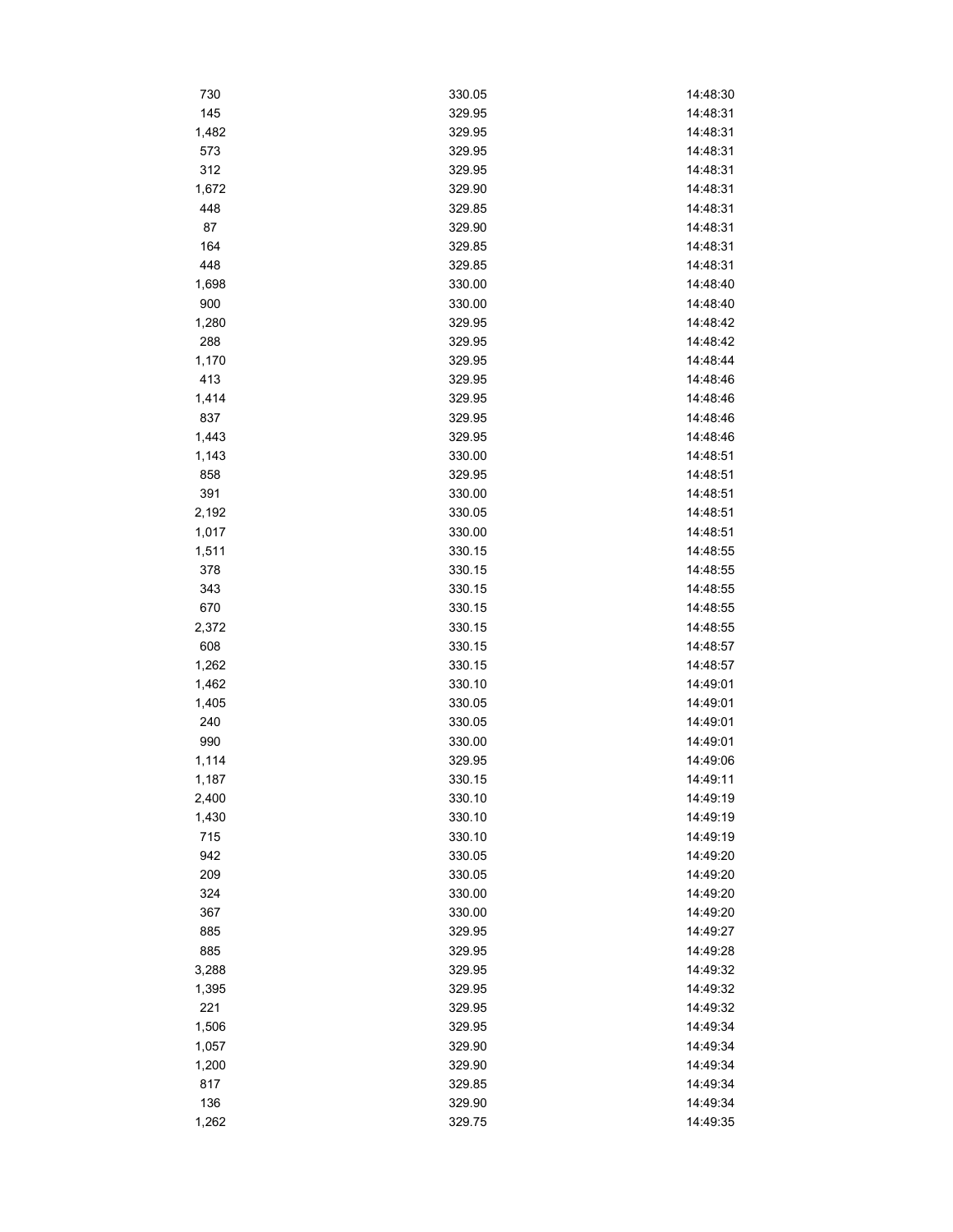| 1,262        | 329.80 | 14:49:35 |
|--------------|--------|----------|
| 2,457        | 330.15 | 14:49:52 |
| 1,713        | 330.15 | 14:49:52 |
| 297          | 330.15 | 14:49:52 |
| 2,972        | 330.15 | 14:49:52 |
| 885          | 330.15 | 14:49:52 |
| 88           | 330.10 | 14:49:52 |
| 1,323        | 330.10 | 14:49:52 |
| 943          | 330.10 | 14:49:52 |
| 677          | 330.05 | 14:49:52 |
| 298          | 330.05 | 14:49:58 |
| 1,198        | 330.05 | 14:49:58 |
| 1,050        | 330.00 | 14:49:58 |
| 1,227        | 329.55 | 14:50:13 |
| 1,118        | 329.55 | 14:50:13 |
| 2,902        | 329.55 | 14:50:13 |
| $\mathbf{1}$ | 329.55 | 14:50:13 |
| 1,395        | 329.55 | 14:50:14 |
| 979          | 329.50 | 14:50:14 |
| 2,679        | 329.60 | 14:50:25 |
| 1,432        | 329.60 | 14:50:25 |
| 143          | 329.60 | 14:50:25 |
| 1,436        | 329.55 | 14:50:25 |
| 587          | 329.55 | 14:50:25 |
| 1,174        | 329.55 | 14:50:25 |
| 416          | 329.65 | 14:50:31 |
| 1,043        | 329.65 | 14:50:31 |
| 882          | 329.65 | 14:50:31 |
| 725          | 329.65 | 14:50:31 |
| 167          | 329.65 | 14:50:31 |
| 144          | 329.65 | 14:50:31 |
| 1,800        | 329.65 | 14:50:31 |
| 152          | 329.65 | 14:50:32 |
| 472          | 329.65 | 14:50:32 |
| 365          | 329.65 | 14:50:32 |
| 1,722        | 329.65 | 14:50:32 |
| 239          | 329.65 | 14:50:32 |
| 96           | 329.65 | 14:50:32 |
| 822          | 329.60 | 14:50:32 |
| 1,200        | 329.60 | 14:50:33 |
| 104          | 329.60 | 14:50:33 |
| 1,125        | 329.70 | 14:50:36 |
| 788          | 329.65 | 14:50:36 |
| 1,788        | 329.45 | 14:50:44 |
| 665          | 329.45 | 14:50:44 |
| 1,724        | 329.40 | 14:50:44 |
| 3,771        | 329.35 | 14:50:52 |
| 2,197        | 329.30 | 14:50:53 |
| 1,057        | 329.35 | 14:50:54 |
| 698          | 329.30 | 14:50:54 |
| 43           | 329.30 | 14:50:54 |
| 2,538        | 329.10 | 14:51:02 |
| 1,053        | 329.25 | 14:51:04 |
| 1,103        | 329.20 | 14:51:06 |
| 900          | 329.20 | 14:51:08 |
|              |        |          |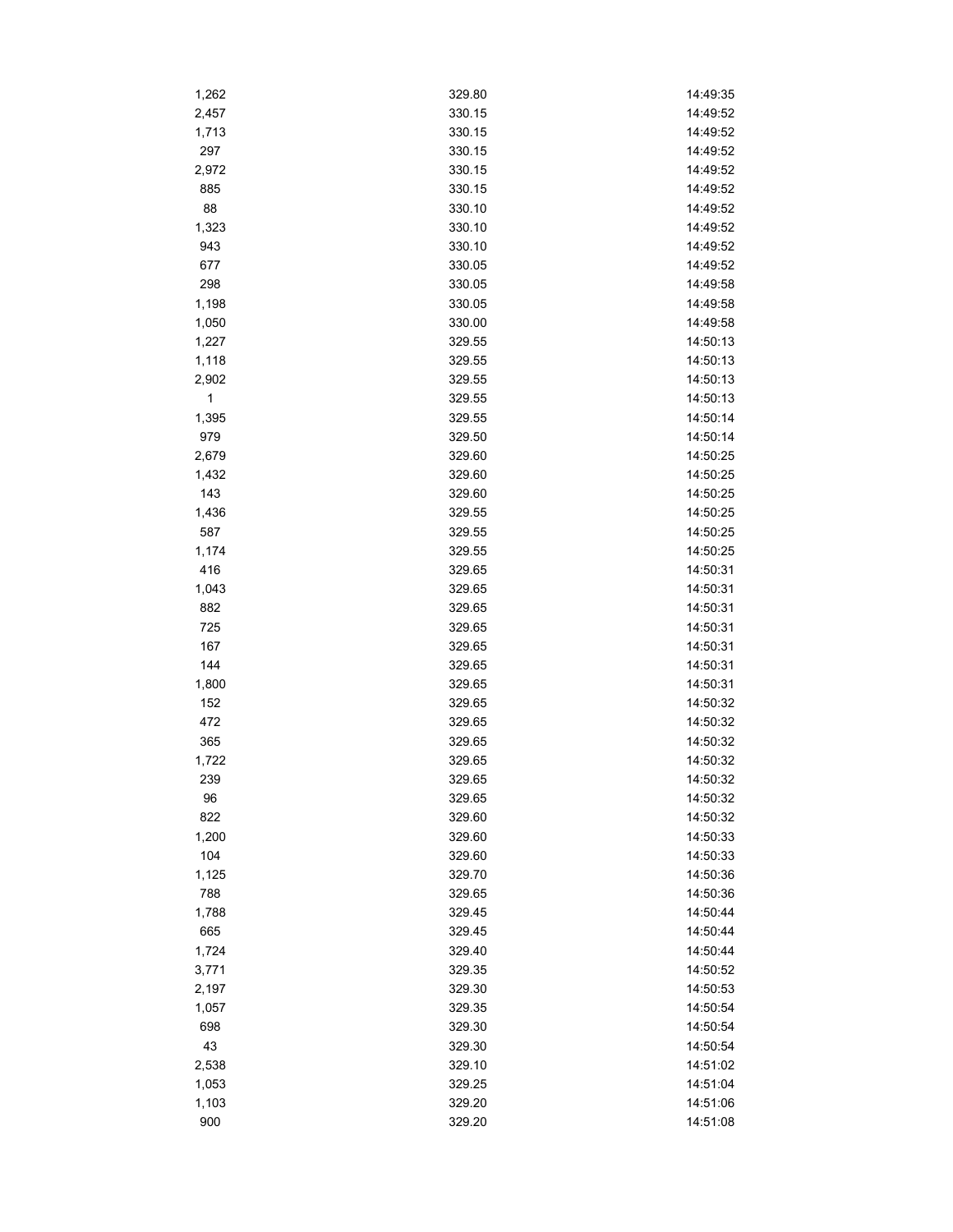| 885   | 329.45 | 14:51:13 |
|-------|--------|----------|
| 3,488 | 329.55 | 14:51:21 |
| 722   | 329.55 | 14:51:21 |
| 1,307 | 329.50 | 14:51:22 |
| 363   | 329.50 | 14:51:22 |
| 177   | 329.50 | 14:51:22 |
| 2,425 | 329.50 | 14:51:22 |
| 200   | 329.45 | 14:51:22 |
| 1,205 | 329.45 | 14:51:22 |
| 387   | 329.45 | 14:51:22 |
| 329   | 329.45 | 14:51:22 |
| 257   | 329.45 | 14:51:22 |
| 179   | 329.45 | 14:51:22 |
| 19    | 329.45 | 14:51:22 |
| 1,425 | 329.45 | 14:51:25 |
| 470   | 329.45 | 14:51:25 |
| 1,800 | 329.40 | 14:51:29 |
| 789   | 329.40 | 14:51:29 |
| 1,072 | 329.35 | 14:51:31 |
| 113   | 329.35 | 14:51:31 |
| 954   | 329.30 | 14:51:34 |
| 1,149 | 329.25 | 14:51:35 |
| 181   | 329.25 | 14:51:35 |
| 151   | 329.25 | 14:51:35 |
| 1,294 | 329.50 | 14:51:46 |
|       |        |          |
| 1,046 | 329.50 | 14:51:46 |
| 2,500 | 329.50 | 14:51:48 |
| 116   | 329.50 | 14:51:50 |
| 2,398 | 329.50 | 14:51:50 |
| 1,116 | 329.50 | 14:51:50 |
| 117   | 329.50 | 14:51:50 |
| 1,470 | 329.55 | 14:51:51 |
| 1,725 | 329.55 | 14:51:52 |
| 48    | 329.55 | 14:51:52 |
| 1,036 | 329.50 | 14:51:52 |
| 289   | 329.50 | 14:51:52 |
| 900   | 329.45 | 14:51:52 |
| 190   | 329.45 | 14:51:52 |
| 159   | 329.40 | 14:51:58 |
| 687   | 329.40 | 14:51:59 |
| 465   | 329.40 | 14:51:59 |
| 465   | 329.40 | 14:51:59 |
| 1,031 | 329.35 | 14:52:04 |
| 1,930 | 329.30 | 14:52:06 |
| 96    | 329.30 | 14:52:17 |
| 1,496 | 329.30 | 14:52:17 |
| 52    | 329.30 | 14:52:17 |
| 1,361 | 329.30 | 14:52:19 |
| 1,341 | 329.30 | 14:52:19 |
| 1,498 | 329.30 | 14:52:19 |
| 3,997 | 329.30 | 14:52:20 |
| 934   | 329.35 | 14:52:21 |
| 593   | 329.30 | 14:52:21 |
| 587   | 329.30 | 14:52:21 |
| 1,749 | 329.30 | 14:52:21 |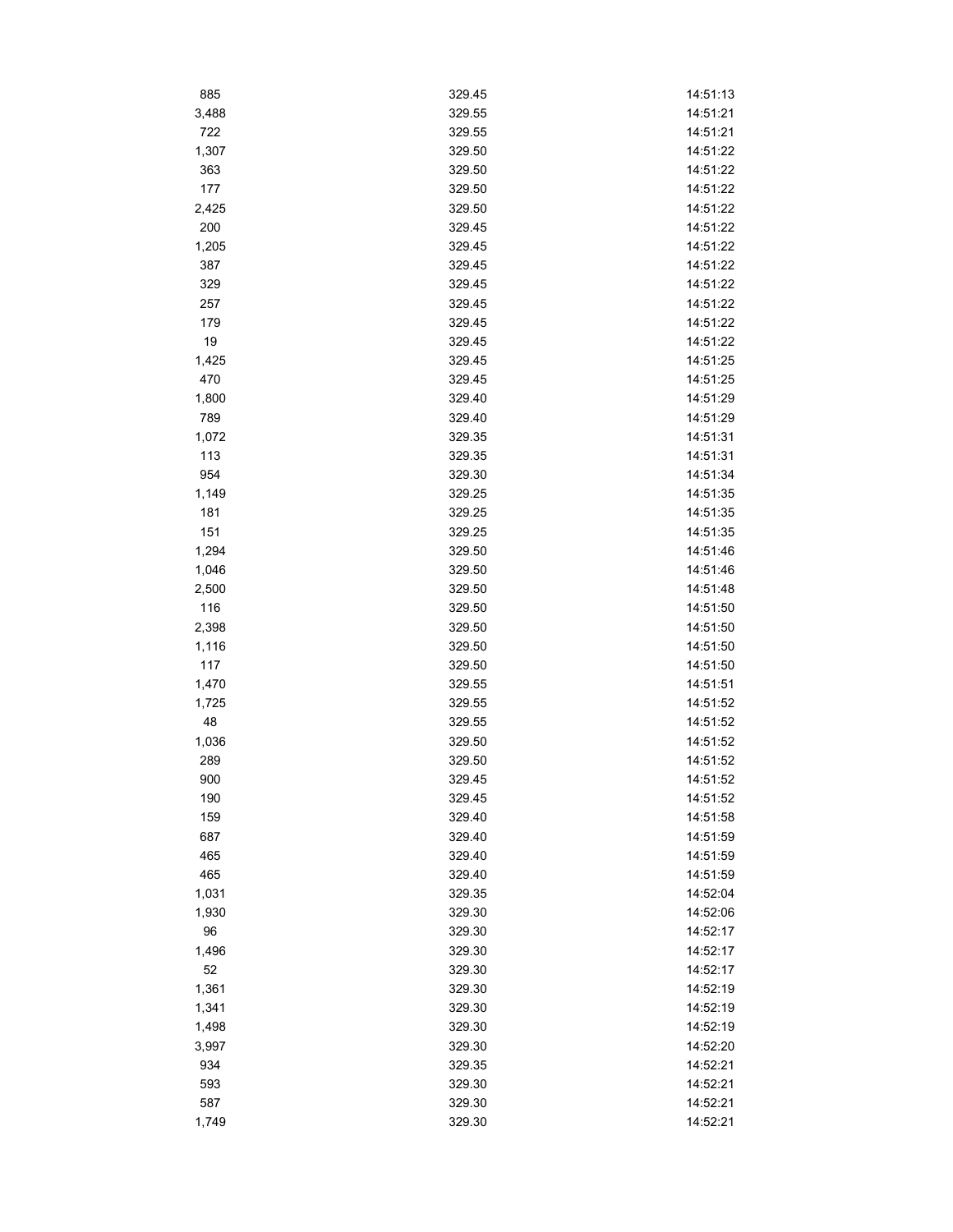| 895   | 329.30 | 14:52:22 |
|-------|--------|----------|
| 261   | 329.30 | 14:52:22 |
| 634   | 329.30 | 14:52:22 |
| 513   | 329.25 | 14:52:26 |
| 169   | 329.25 | 14:52:26 |
| 169   | 329.25 | 14:52:26 |
| 168   | 329.25 | 14:52:26 |
| 881   | 329.25 | 14:52:26 |
| 716   | 329.20 | 14:52:26 |
| 1,155 | 329.20 | 14:52:26 |
| 810   | 329.15 | 14:52:26 |
| 1,796 | 329.05 | 14:52:40 |
| 182   | 329.05 | 14:52:40 |
| 1,388 | 329.00 | 14:52:40 |
| 1,440 | 329.05 | 14:52:42 |
| 73    | 329.00 | 14:52:42 |
| 1,956 | 329.00 | 14:52:42 |
| 787   | 329.00 | 14:52:42 |
| 471   | 329.00 | 14:52:42 |
| 640   | 329.15 | 14:52:49 |
| 1,061 | 329.15 | 14:52:53 |
| 885   | 329.15 | 14:52:53 |
| 885   | 329.15 | 14:52:54 |
| 1,440 | 329.10 | 14:52:54 |
| 885   | 329.05 | 14:52:54 |
| 1,174 | 329.00 | 14:52:54 |
| 707   | 328.95 | 14:52:54 |
| 1,118 | 328.90 | 14:52:56 |
| 1,404 | 328.95 | 14:53:00 |
| 1,258 | 328.90 | 14:53:00 |
| 677   | 328.90 | 14:53:01 |
| 703   | 329.25 | 14:53:09 |
| 703   | 329.20 | 14:53:09 |
| 837   | 329.15 | 14:53:10 |
| 1,552 | 329.15 | 14:53:10 |
| 3,223 | 329.40 | 14:53:20 |
| 1,419 | 329.40 | 14:53:20 |
| 1,145 | 329.40 | 14:53:20 |
| 2,559 | 329.40 | 14:53:20 |
| 1,085 | 329.40 | 14:53:23 |
| 864   | 329.40 | 14:53:23 |
| 376   | 329.40 | 14:53:23 |
| 898   | 329.40 | 14:53:23 |
| 632   | 329.40 | 14:53:23 |
| 436   | 329.40 | 14:53:23 |
| 885   | 329.40 | 14:53:24 |
| 896   | 329.35 | 14:53:24 |
| 1,079 | 329.35 | 14:53:24 |
| 885   | 329.40 | 14:53:24 |
| 1,440 | 329.10 | 14:53:29 |
| 338   | 329.10 | 14:53:29 |
| 760   | 329.15 | 14:53:34 |
| 563   | 329.15 | 14:53:34 |
| 3,865 | 329.45 | 14:53:47 |
| 1,116 | 329.40 | 14:53:55 |
|       |        |          |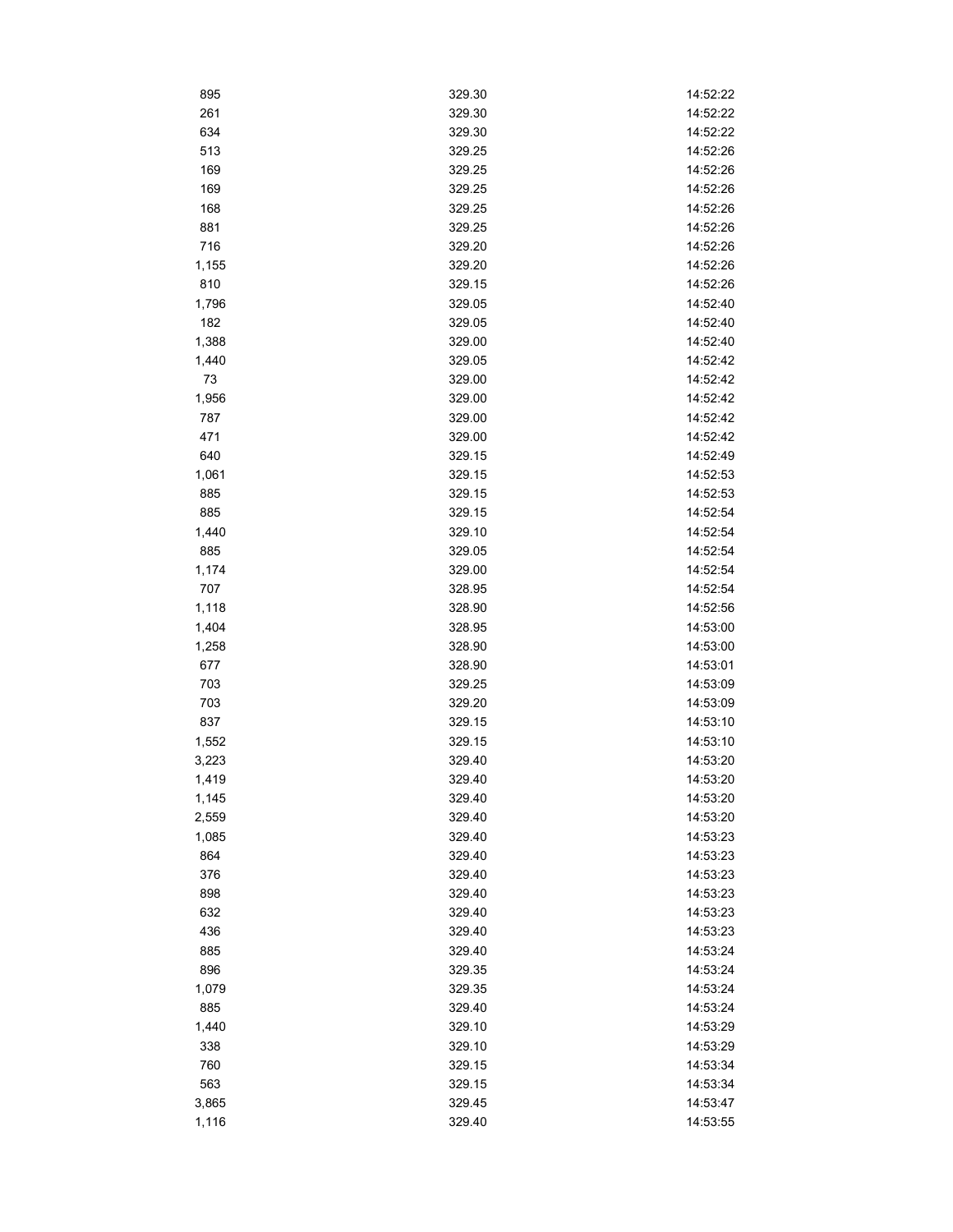| 1,054        | 329.40 | 14:53:55 |
|--------------|--------|----------|
| 605          | 329.40 | 14:53:55 |
| 793          | 329.40 | 14:53:55 |
| 4,439        | 329.35 | 14:53:57 |
| 3,993        | 329.70 | 14:54:07 |
| 1,752        | 329.65 | 14:54:08 |
| 4,345        | 329.75 | 14:54:20 |
| 1,829        | 329.85 | 14:54:21 |
| 632          | 329.85 | 14:54:21 |
| 632          | 329.85 | 14:54:21 |
| 600          | 329.85 | 14:54:21 |
| 519          | 329.85 | 14:54:21 |
| 109          | 329.85 | 14:54:21 |
| 1,518        | 329.80 | 14:54:21 |
| 232          | 329.80 | 14:54:21 |
| 1,102        | 329.80 | 14:54:21 |
| 3,401        | 329.70 | 14:54:22 |
| 1,725        | 329.75 | 14:54:23 |
| 2,480        | 329.75 | 14:54:24 |
| 1,711        | 329.70 | 14:54:24 |
| 1,024        | 329.70 | 14:54:24 |
| 2,535        | 329.70 | 14:54:36 |
| 2,442        | 329.70 | 14:54:36 |
| 1,014        | 329.95 | 14:54:39 |
| 710          | 329.90 | 14:54:39 |
| 1,359        | 329.85 | 14:54:40 |
| 421          | 329.80 | 14:54:40 |
| 955          | 329.75 | 14:54:45 |
| 422          | 329.70 | 14:54:47 |
| 963          | 329.70 | 14:54:47 |
| 196          | 329.70 | 14:54:47 |
| 689          | 329.70 | 14:54:47 |
| 2,609        | 329.40 | 14:54:58 |
|              | 329.35 | 14:54:58 |
| 1,145        | 329.35 | 14:54:59 |
| 1,475<br>369 | 329.35 | 14:54:59 |
|              | 329.35 |          |
| 2,342        |        | 14:55:11 |
| 972          | 329.35 | 14:55:11 |
| 402          | 329.35 | 14:55:11 |
| 352          | 329.35 | 14:55:11 |
| 129          | 329.35 | 14:55:11 |
| 2,027        | 329.35 | 14:55:11 |
| 676          | 329.35 | 14:55:11 |
| 1,427        | 329.35 | 14:55:11 |
| 1,873        | 329.35 | 14:55:11 |
| 652          | 329.35 | 14:55:17 |
| 443          | 329.35 | 14:55:17 |
| 222          | 329.35 | 14:55:17 |
| 1,198        | 329.35 | 14:55:17 |
| 885          | 329.35 | 14:55:17 |
| 386          | 329.35 | 14:55:17 |
| 1,057        | 329.30 | 14:55:17 |
| 682          | 329.45 | 14:55:21 |
| 1,395        | 329.40 | 14:55:22 |
| 914          | 329.40 | 14:55:22 |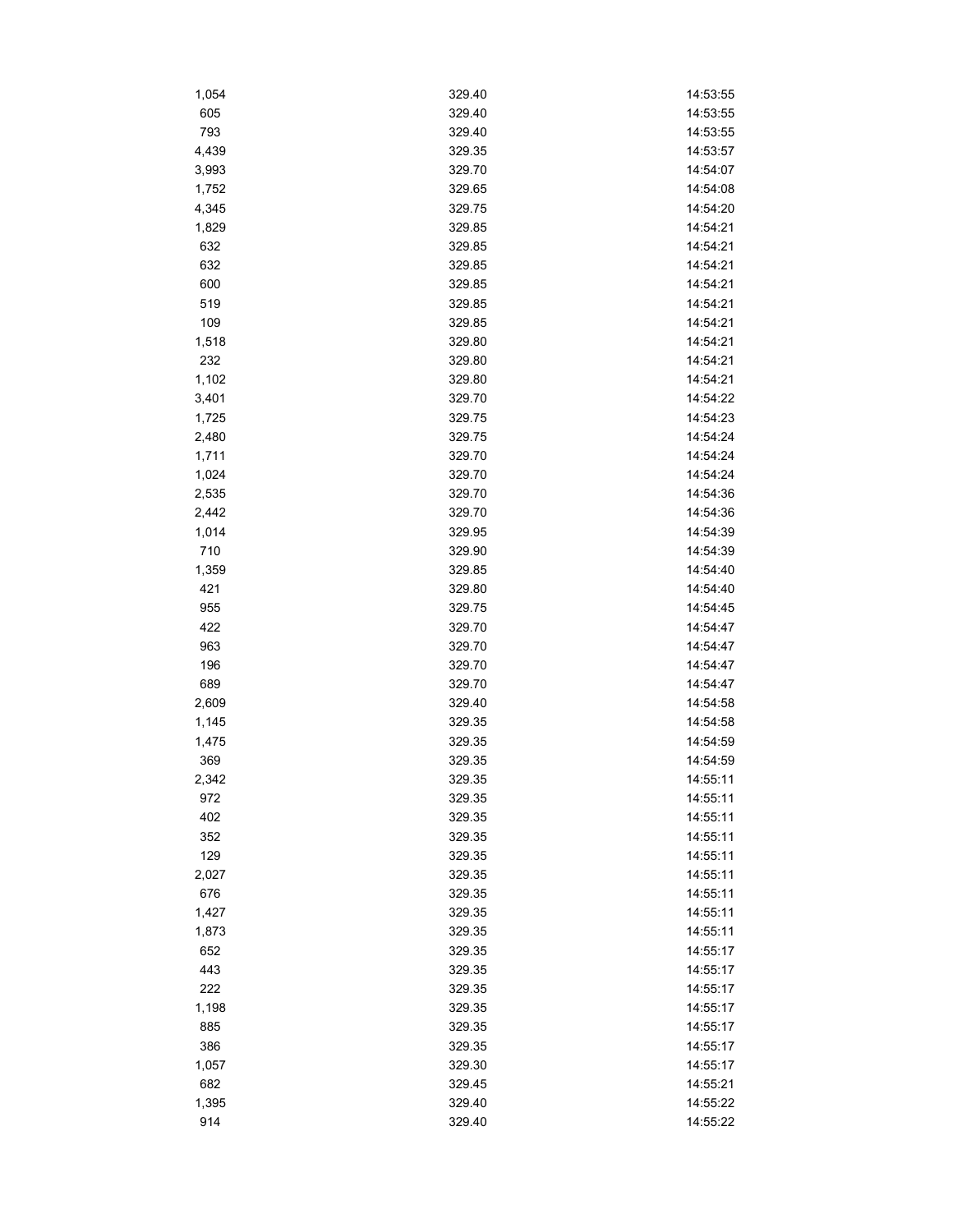| 688   | 329.40 | 14:55:22 |
|-------|--------|----------|
| 592   | 329.40 | 14:55:22 |
| 173   | 329.40 | 14:55:22 |
| 733   | 329.65 | 14:55:33 |
| 152   | 329.65 | 14:55:33 |
| 2,465 | 329.60 | 14:55:37 |
| 1,460 | 329.60 | 14:55:37 |
| 137   | 329.60 | 14:55:37 |
| 70    | 329.60 | 14:55:37 |
| 1,800 | 329.70 | 14:55:52 |
| 63    | 329.70 | 14:55:52 |
| 5,978 | 329.90 | 14:56:04 |
| 1,001 | 329.90 | 14:56:04 |
| 1,720 | 329.85 | 14:56:10 |
| 982   | 329.85 | 14:56:10 |
| 32    | 329.85 | 14:56:10 |
| 1,199 | 329.85 | 14:56:11 |
| 440   | 329.85 | 14:56:11 |
| 138   | 329.85 | 14:56:11 |
| 1,071 | 330.25 | 14:56:21 |
| 681   | 330.25 | 14:56:21 |
| 266   | 330.25 | 14:56:21 |
| 1,060 | 330.20 | 14:56:21 |
| 433   | 330.20 | 14:56:21 |
| 2,817 | 330.20 | 14:56:22 |
| 1,205 | 330.20 | 14:56:22 |
| 5,059 | 330.15 | 14:56:23 |
| 1,173 | 330.15 | 14:56:23 |
| 507   | 330.25 | 14:56:27 |
| 2,024 | 330.25 | 14:56:27 |
| 914   | 330.25 | 14:56:27 |
| 507   | 330.25 | 14:56:27 |
| 2,245 | 330.10 | 14:56:35 |
| 3,819 | 329.95 | 14:56:43 |
| 1,675 | 329.90 | 14:56:43 |
| 750   | 329.85 | 14:56:43 |
| 260   | 329.85 | 14:56:43 |
| 181   | 329.85 | 14:56:49 |
| 1,938 | 329.85 | 14:56:51 |
| 1,402 | 329.85 | 14:56:51 |
| 983   | 329.80 | 14:56:52 |
| 1,872 | 329.35 | 14:57:03 |
| 1,488 | 329.30 | 14:57:04 |
| 352   | 329.45 | 14:57:07 |
| 143   | 329.45 | 14:57:07 |
| 759   | 329.40 | 14:57:07 |
| 282   | 329.40 | 14:57:07 |
| 2,400 | 329.35 | 14:57:07 |
| 987   | 329.35 | 14:57:07 |
| 885   | 329.35 | 14:57:07 |
| 1,234 | 329.30 | 14:57:07 |
| 885   | 329.35 | 14:57:07 |
| 893   | 329.25 | 14:57:08 |
| 805   | 329.15 | 14:57:17 |
| 307   | 329.15 | 14:57:17 |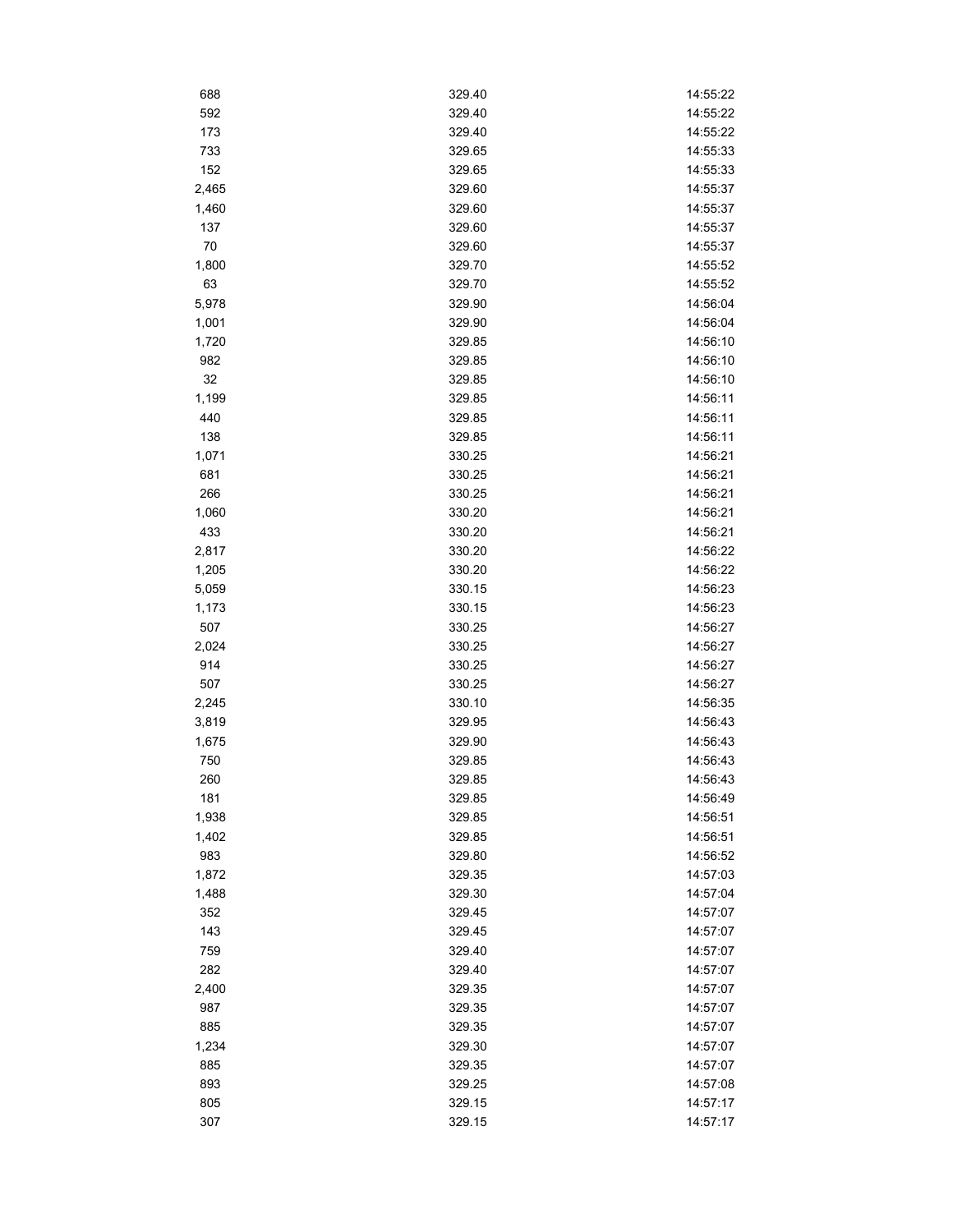| 475   | 329.15 | 14:57:17 |
|-------|--------|----------|
| 254   | 329.15 | 14:57:17 |
| 900   | 329.35 | 14:57:21 |
| 2,690 | 329.45 | 14:57:31 |
| 607   | 329.40 | 14:57:33 |
| 424   | 329.40 | 14:57:33 |
| 4,140 | 329.40 | 14:57:33 |
| 1,816 | 329.35 | 14:57:33 |
| 998   | 329.35 | 14:57:33 |
| 208   | 329.35 | 14:57:33 |
| 1,288 | 329.35 | 14:57:42 |
| 217   | 329.35 | 14:57:42 |
| 2,790 | 329.25 | 14:57:47 |
| 600   | 329.20 | 14:57:48 |
| 600   | 329.20 | 14:57:48 |
| 503   | 329.20 | 14:57:48 |
| 1,593 | 329.20 | 14:57:50 |
| 900   | 329.10 | 14:57:59 |
| 3,295 | 329.05 | 14:58:00 |
| 1,955 | 329.05 | 14:58:00 |
| 1,374 | 329.00 | 14:58:01 |
| 793   | 329.00 | 14:58:01 |
| 2,323 | 329.00 | 14:58:02 |
| 1,633 | 328.95 | 14:58:02 |
| 1,102 | 328.90 | 14:58:13 |
| 2,330 | 328.90 | 14:58:13 |
| 981   | 328.85 | 14:58:13 |
| 720   | 328.90 | 14:58:16 |
| 314   | 328.90 | 14:58:16 |
| 325   | 328.90 | 14:58:16 |
| 650   | 328.90 | 14:58:16 |
| 1,491 | 328.95 | 14:58:20 |
| 1,231 | 328.95 | 14:58:20 |
| 621   | 328.90 | 14:58:28 |
| 625   | 328.90 | 14:58:28 |
| 3,543 | 328.95 | 14:58:44 |
| 3,543 | 328.90 | 14:58:44 |
| 900   | 329.15 | 14:59:00 |
| 464   | 329.15 | 14:59:01 |
| 421   | 329.15 | 14:59:01 |
| 797   | 329.10 | 14:59:01 |
| 152   | 329.10 | 14:59:03 |
| 4,050 | 329.10 | 14:59:04 |
| 3,729 | 329.10 | 14:59:04 |
| 666   | 329.10 | 14:59:04 |
| 373   | 329.05 | 14:59:08 |
| 2,009 | 329.05 | 14:59:09 |
| 1,928 | 329.05 | 14:59:09 |
| 1,878 | 329.05 | 14:59:09 |
| 624   | 329.05 | 14:59:13 |
| 338   | 329.05 | 14:59:13 |
| 276   | 329.05 | 14:59:13 |
| 131   | 329.05 | 14:59:13 |
| 87    | 329.05 | 14:59:13 |
| 240   | 329.05 | 14:59:15 |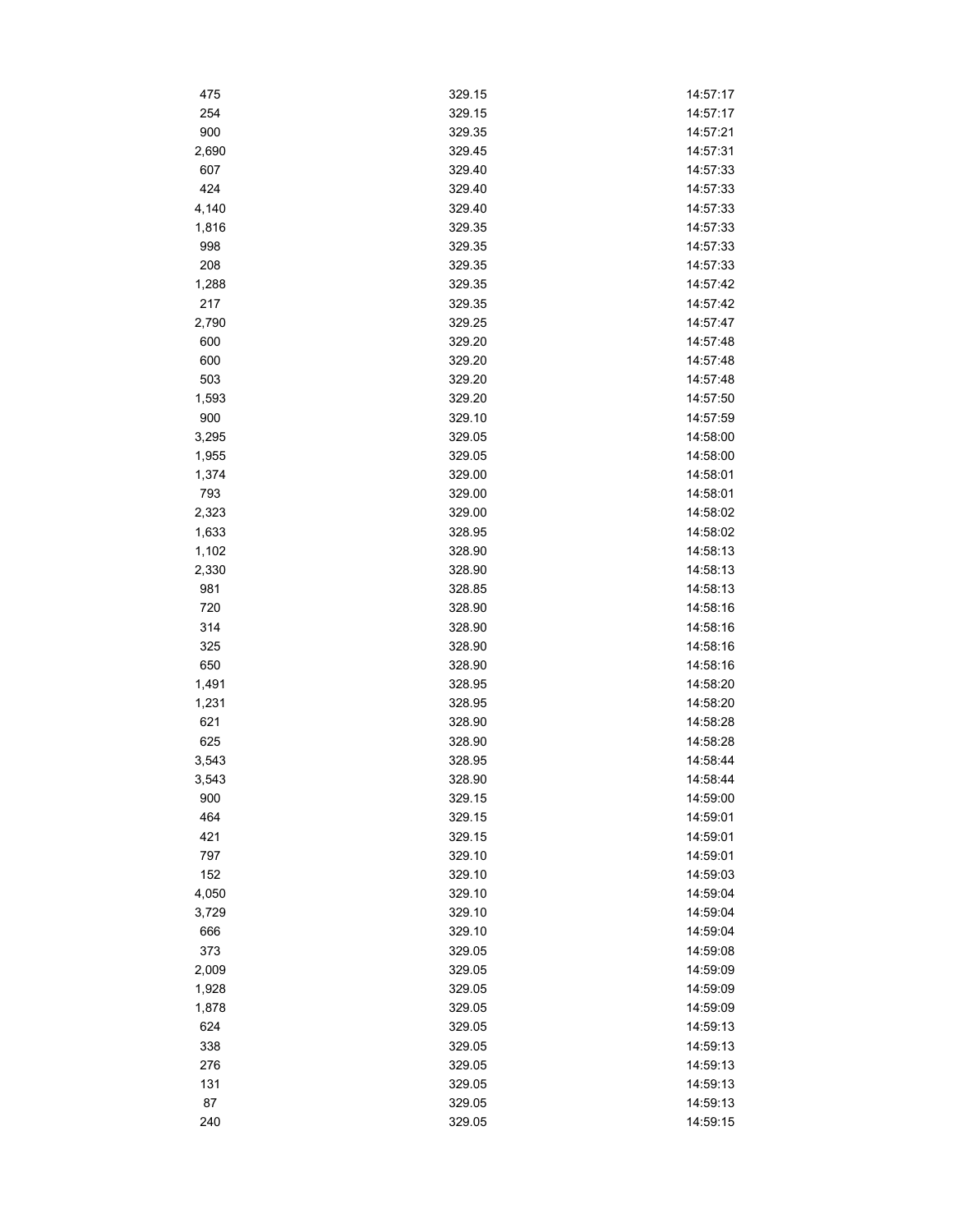| 341   | 329.05 | 14:59:16 |
|-------|--------|----------|
| 263   | 329.05 | 14:59:16 |
| 213   | 329.05 | 14:59:16 |
| 156   | 329.05 | 14:59:16 |
| 698   | 329.00 | 14:59:16 |
| 50    | 329.05 | 14:59:16 |
| 599   | 329.25 | 14:59:23 |
| 2,399 | 329.25 | 14:59:23 |
| 573   | 329.25 | 14:59:23 |
| 885   | 329.25 | 14:59:45 |
| 1,874 | 329.25 | 14:59:56 |
| 828   | 329.25 | 14:59:56 |
| 1,408 | 329.25 | 14:59:56 |
| 223   | 329.25 | 14:59:56 |
| 928   | 329.25 | 14:59:56 |
| 568   | 329.25 | 14:59:56 |
| 3,899 | 329.25 | 14:59:56 |
| 1,300 | 329.30 | 14:59:56 |
| 828   | 329.30 | 14:59:56 |
| 141   | 329.30 | 14:59:56 |
| 885   | 329.25 | 14:59:58 |
| 2,787 | 329.20 | 14:59:58 |
| 101   | 329.20 | 14:59:58 |
| 4,910 | 329.15 | 15:00:02 |
| 2,155 | 329.10 | 15:00:02 |
| 2,083 | 329.15 | 15:00:02 |
|       |        |          |
| 1,463 | 329.10 | 15:00:02 |
| 1,763 | 329.05 | 15:00:02 |
| 741   | 329.05 | 15:00:07 |
| 522   | 329.05 | 15:00:07 |
| 5,008 | 329.05 | 15:00:23 |
| 4,684 | 329.00 | 15:00:42 |
| 725   | 329.00 | 15:00:42 |
| 3,870 | 329.00 | 15:00:45 |
| 997   | 328.90 | 15:00:45 |
| 808   | 328.95 | 15:00:45 |
| 726   | 328.95 | 15:00:45 |
| 164   | 328.95 | 15:00:45 |
| 26    | 328.90 | 15:00:45 |
| 788   | 328.85 | 15:00:45 |
| 217   | 329.05 | 15:01:00 |
| 901   | 329.25 | 15:01:05 |
| 702   | 329.25 | 15:01:05 |
| 199   | 329.25 | 15:01:05 |
| 1,654 | 329.20 | 15:01:06 |
| 1,195 | 329.20 | 15:01:06 |
| 521   | 329.20 | 15:01:06 |
| 134   | 329.20 | 15:01:08 |
| 5,346 | 329.20 | 15:01:09 |
| 33    | 329.15 | 15:01:11 |
| 20    | 329.15 | 15:01:11 |
| 3,050 | 329.15 | 15:01:13 |
| 2,730 | 329.15 | 15:01:13 |
| 1,310 | 329.15 | 15:01:13 |
| 1,081 | 329.15 | 15:01:13 |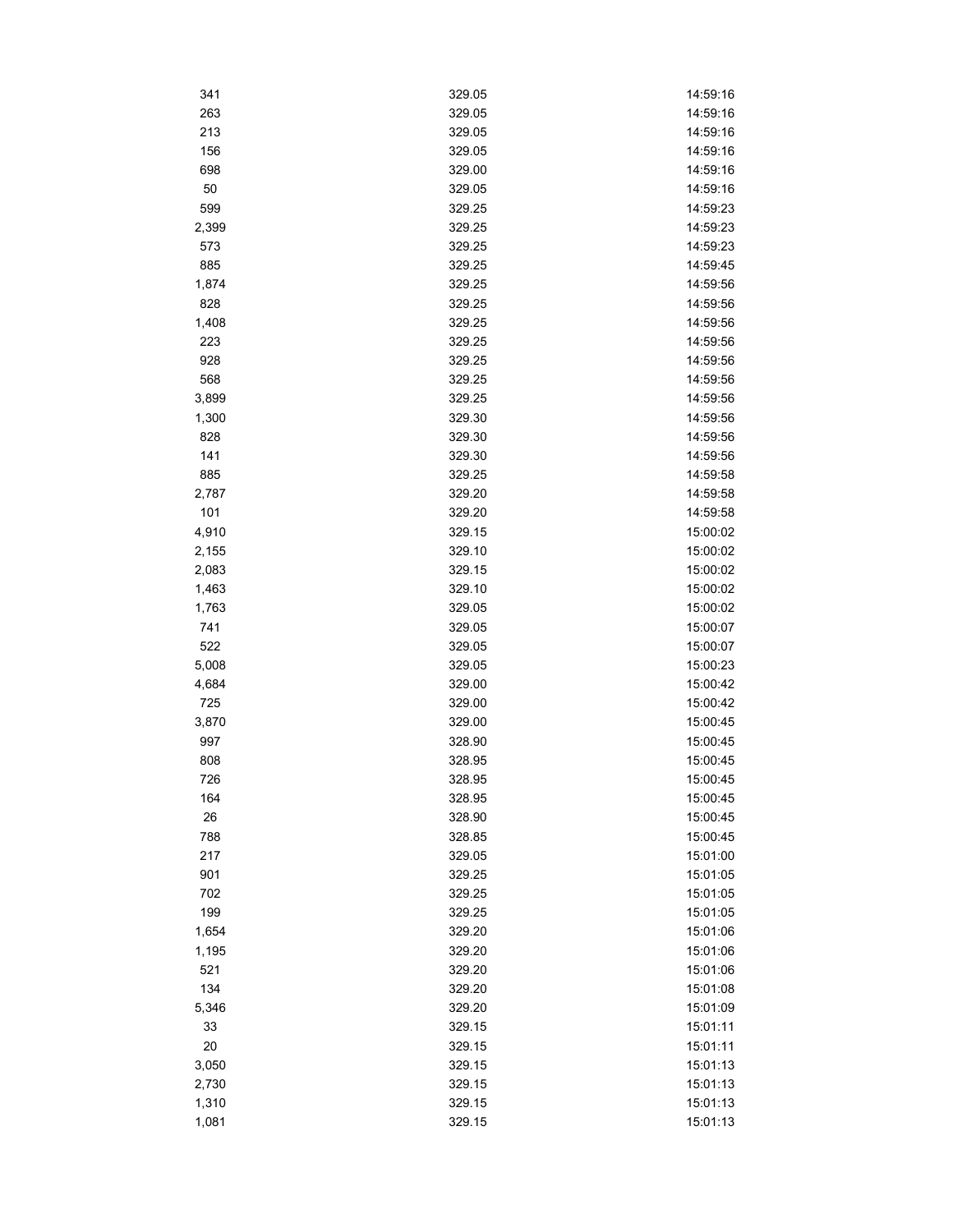| 397   | 329.15 | 15:01:13 |
|-------|--------|----------|
| 1,794 | 329.10 | 15:01:13 |
| 1,036 | 329.10 | 15:01:13 |
| 668   | 329.10 | 15:01:13 |
| 1,067 | 329.10 | 15:01:13 |
| 939   | 329.20 | 15:01:16 |
| 900   | 329.20 | 15:01:16 |
| 104   | 329.20 | 15:01:16 |
| 1,740 | 329.15 | 15:01:17 |
| 1,100 | 329.15 | 15:01:26 |
| 969   | 329.15 | 15:01:26 |
| 1,535 | 329.10 | 15:01:27 |
| 119   | 329.10 | 15:01:27 |
| 333   | 329.05 | 15:01:27 |
| 664   | 329.05 | 15:01:27 |
| 1,216 | 329.00 | 15:01:27 |
| 563   | 328.95 | 15:01:31 |
| 445   | 328.95 | 15:01:31 |
| 237   | 328.90 | 15:01:36 |
| 1,988 | 328.90 | 15:01:36 |
| 1,465 | 328.85 | 15:01:39 |
| 1,355 | 328.80 | 15:01:48 |
| 84    | 328.80 | 15:01:48 |
| 885   | 328.75 | 15:01:48 |
| 122   | 328.80 | 15:01:54 |
| 965   | 328.80 | 15:01:55 |
| 588   | 328.80 | 15:01:55 |
| 2,855 | 328.80 | 15:01:55 |
| 1,584 | 328.80 | 15:01:55 |
| 1,248 | 328.80 | 15:01:55 |
| 1,228 | 328.75 | 15:01:55 |
| 225   | 328.75 | 15:01:55 |
| 1,305 | 328.75 | 15:01:55 |
| 1,252 | 328.75 | 15:01:55 |
| 1,155 | 328.75 | 15:01:55 |
| 868   | 328.75 | 15:01:55 |
| 916   | 328.70 | 15:01:57 |
| 921   | 328.70 | 15:01:57 |
| 3,655 | 328.90 | 15:02:23 |
| 1,369 | 328.90 | 15:02:23 |
| 744   | 328.90 | 15:02:23 |
| 1,056 | 328.90 | 15:02:23 |
| 371   | 328.90 | 15:02:23 |
| 1,500 | 328.85 | 15:02:28 |
| 1,393 | 328.85 | 15:02:28 |
| 1,269 | 328.80 | 15:02:28 |
| 765   | 328.75 | 15:02:28 |
| 258   | 328.65 | 15:02:28 |
| 96    | 328.65 | 15:02:29 |
| 328   | 328.65 | 15:02:29 |
| 193   | 328.65 | 15:02:29 |
| 1,396 | 328.65 | 15:02:29 |
| 568   | 328.70 | 15:02:39 |
| 519   | 328.70 | 15:02:39 |
| 1,200 | 328.65 | 15:02:40 |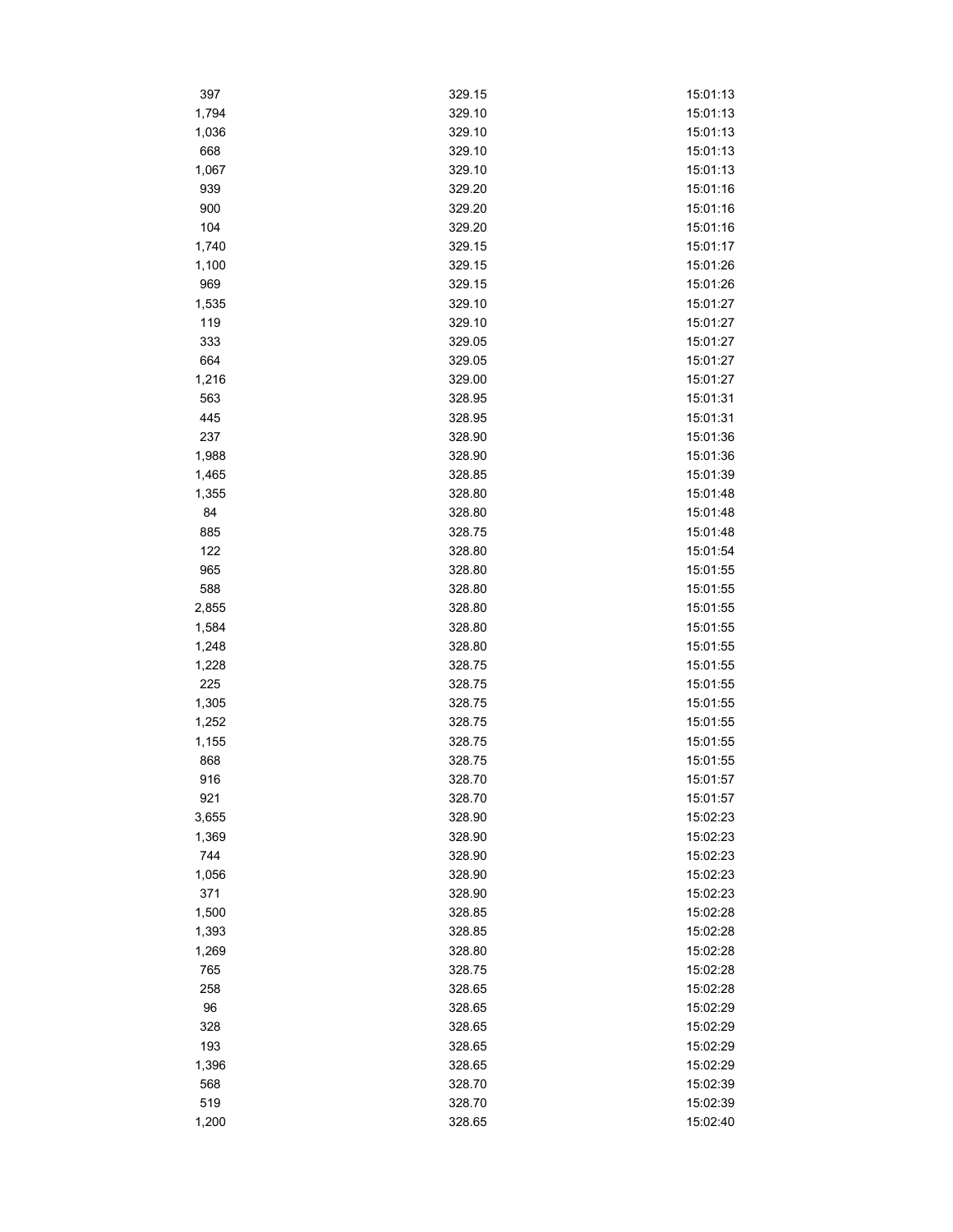| 1,248        | 328.60 | 15:02:40 |
|--------------|--------|----------|
| 102          | 328.65 | 15:02:40 |
| 96           | 328.60 | 15:02:40 |
| 1,767        | 328.55 | 15:02:47 |
| 2,400        | 328.55 | 15:02:47 |
| 1,270        | 328.50 | 15:02:47 |
| 1,130        | 328.50 | 15:02:47 |
| 1,020        | 328.55 | 15:02:47 |
| 600          | 328.55 | 15:02:47 |
| 180          | 328.50 | 15:02:47 |
| 634          | 328.50 | 15:02:47 |
| 566          | 328.45 | 15:02:47 |
| 1,285        | 328.55 | 15:02:47 |
| 307          | 328.45 | 15:02:47 |
| 2,129        | 328.60 | 15:03:00 |
| 140          | 328.60 | 15:03:00 |
| 2,687        | 328.60 | 15:03:00 |
| 2,226        | 328.60 | 15:03:00 |
| 900          | 328.60 | 15:03:00 |
| 77           | 328.60 | 15:03:00 |
| 1,178        | 328.55 | 15:03:00 |
| 685          | 328.55 | 15:03:00 |
| 678          | 328.50 | 15:03:00 |
| 2,471        | 328.25 | 15:03:11 |
| 1,347        | 328.35 | 15:03:14 |
| 1,331        | 328.35 | 15:03:20 |
| 885          | 328.35 | 15:03:20 |
| 1,959        | 328.40 | 15:03:25 |
| 289          | 328.40 | 15:03:25 |
| 1,487        | 328.40 | 15:03:26 |
| 585          | 328.35 | 15:03:27 |
| 459          | 328.35 | 15:03:27 |
| 299          | 328.10 | 15:03:36 |
| 2,462        | 328.10 | 15:03:37 |
| 867          | 328.10 | 15:03:42 |
| 246          | 328.10 | 15:03:43 |
| 536          | 328.10 | 15:03:43 |
| 168          | 328.30 | 15:03:51 |
| 129          | 328.30 | 15:03:51 |
| 125          | 328.30 | 15:03:51 |
| 4,390        | 328.30 | 15:03:51 |
| 3,992        | 328.30 | 15:03:51 |
| 2,007        | 328.30 | 15:03:51 |
| 1,025        | 328.30 | 15:03:51 |
| 1,845        | 328.30 | 15:03:58 |
| 884          | 328.30 | 15:03:58 |
| $\mathbf{1}$ | 328.30 | 15:03:58 |
| 885          | 328.30 | 15:03:58 |
| 885          | 328.30 | 15:03:58 |
| 613          | 328.25 | 15:03:59 |
| 613          | 328.25 | 15:03:59 |
| 378          | 328.25 | 15:03:59 |
| 95           | 328.25 | 15:03:59 |
| 37           | 328.25 | 15:03:59 |
| 2,193        | 328.25 | 15:03:59 |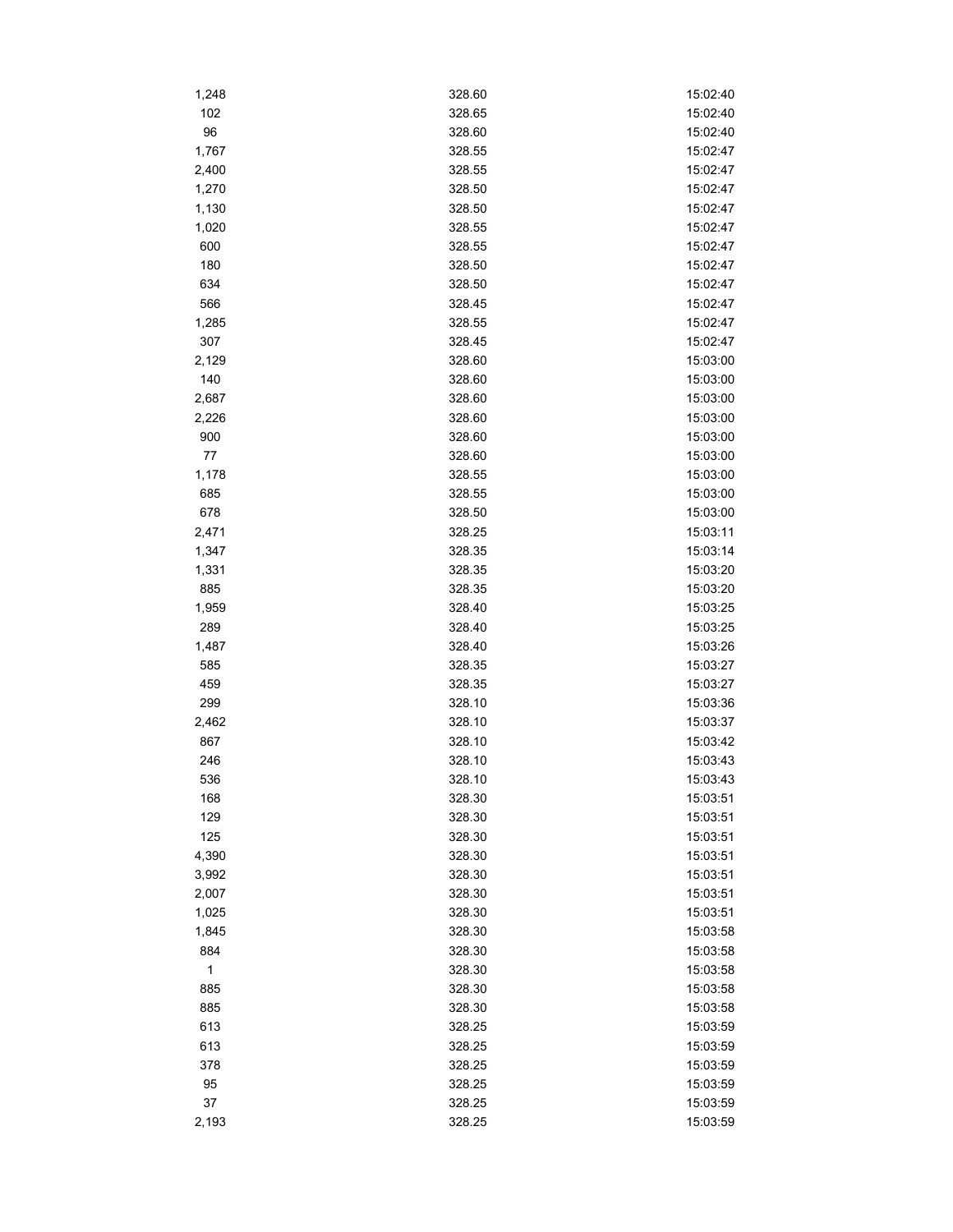| 167   | 328.25 | 15:03:59 |
|-------|--------|----------|
| 122   | 328.25 | 15:03:59 |
| 1,322 | 328.25 | 15:03:59 |
| 754   | 328.20 | 15:03:59 |
| 611   | 328.20 | 15:03:59 |
| 31    | 328.25 | 15:03:59 |
| 785   | 328.20 | 15:03:59 |
| 1,510 | 328.15 | 15:04:05 |
| 737   | 328.15 | 15:04:05 |
| 385   | 328.15 | 15:04:05 |
| 2,661 | 328.15 | 15:04:19 |
| 1,167 | 328.10 | 15:04:19 |
| 592   | 328.05 | 15:04:19 |
| 1,498 | 328.10 | 15:04:22 |
| 65    | 328.10 | 15:04:22 |
| 1,799 | 328.20 | 15:04:36 |
| 474   | 328.20 | 15:04:36 |
| 349   | 328.20 | 15:04:36 |
| 1,989 | 328.15 | 15:04:38 |
| 511   | 328.15 | 15:04:38 |
| 511   | 328.15 | 15:04:38 |
| 1,612 | 328.10 | 15:04:38 |
| 1,381 | 328.10 | 15:04:39 |
| 1,642 | 328.15 | 15:04:40 |
| 446   | 328.15 | 15:04:40 |
| 730   | 328.25 | 15:04:47 |
| 1,460 | 328.25 | 15:04:47 |
| 907   | 328.20 | 15:04:47 |
| 773   | 328.20 | 15:04:47 |
| 539   | 328.20 | 15:04:47 |
| 1,468 | 328.30 | 15:04:49 |
| 1,029 | 328.25 | 15:04:50 |
| 956   | 328.30 | 15:04:50 |
| 1,466 | 328.30 | 15:04:50 |
| 1,237 | 328.25 | 15:04:50 |
| 670   | 328.25 | 15:04:50 |
| 296   | 328.30 | 15:04:50 |
| 284   | 328.20 | 15:04:50 |
| 844   | 328.20 | 15:04:50 |
| 1,140 | 328.25 | 15:04:59 |
| 1,616 | 328.20 | 15:05:00 |
| 848   | 328.15 | 15:05:00 |
| 286   | 328.15 | 15:05:00 |
| 663   | 328.20 | 15:05:00 |
| 537   | 328.00 | 15:05:07 |
| 163   | 328.55 | 15:05:30 |
| 16    | 328.85 | 15:05:42 |
| 1,484 | 328.85 | 15:05:42 |
| 3,415 | 328.85 | 15:05:52 |
| 484   | 328.85 | 15:05:52 |
| 846   | 328.80 | 15:05:53 |
| 600   | 328.80 | 15:05:53 |
| 264   | 328.80 | 15:05:53 |
| 504   | 328.85 | 15:05:54 |
| 178   | 328.85 | 15:05:54 |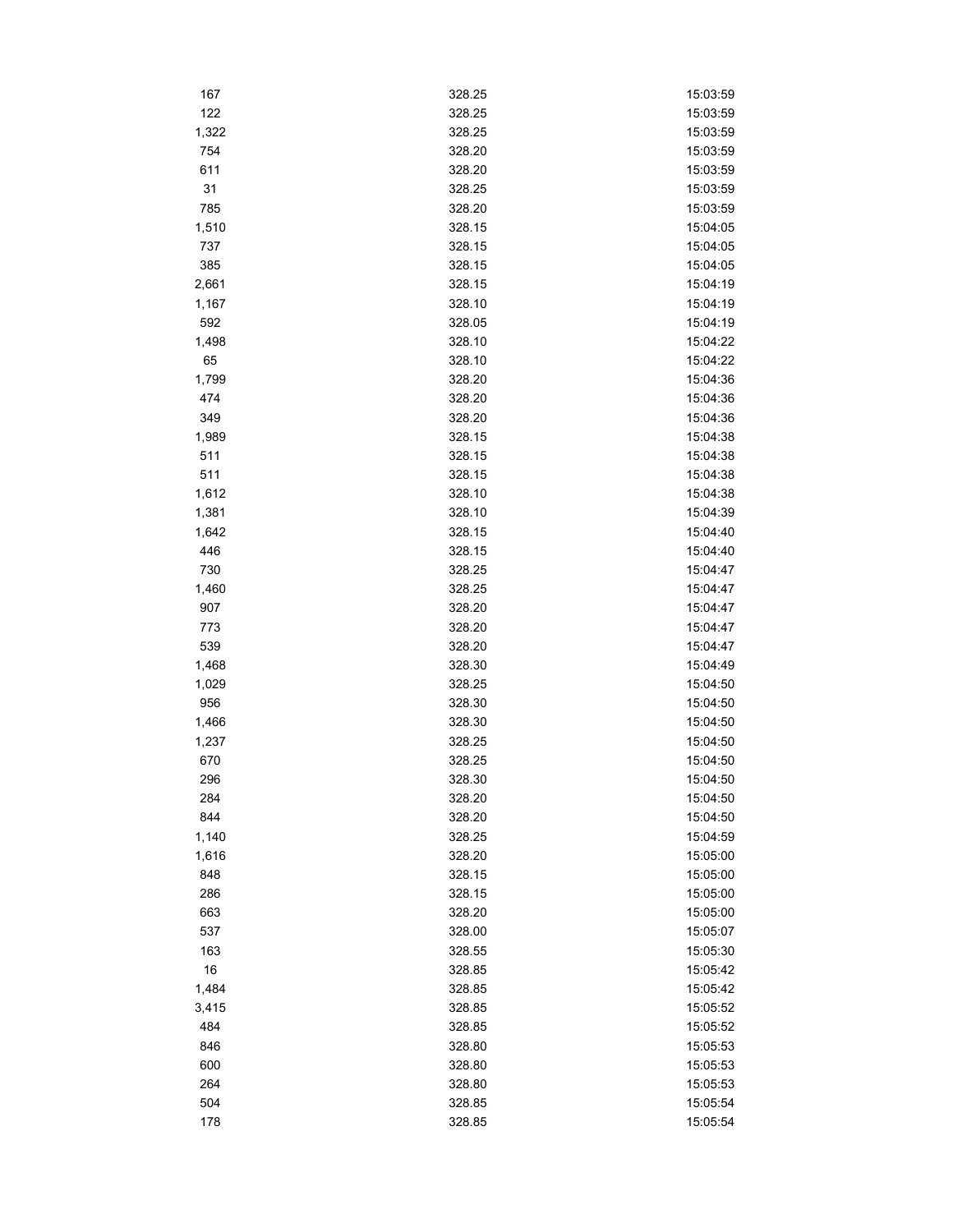| 1,735 | 328.85 | 15:05:55 |
|-------|--------|----------|
| 3,457 | 328.90 | 15:05:55 |
| 673   | 328.90 | 15:05:55 |
| 1,997 | 328.85 | 15:05:56 |
| 253   | 328.85 | 15:05:56 |
| 652   | 328.85 | 15:05:56 |
| 1,932 | 328.85 | 15:05:56 |
| 770   | 328.85 | 15:05:56 |
| 1,899 | 328.85 | 15:05:56 |
| 1,308 | 328.85 | 15:05:56 |
| 2,719 | 328.85 | 15:05:56 |
| 1,253 | 328.85 | 15:05:56 |
| 1,180 | 328.85 | 15:05:56 |
| 991   | 328.85 | 15:05:56 |
| 1,710 | 328.80 | 15:05:56 |
| 1,842 | 328.80 | 15:05:57 |
| 521   | 328.80 | 15:06:00 |
| 2,998 | 328.80 | 15:06:00 |
| 1,143 | 328.80 | 15:06:00 |
|       | 328.80 | 15:06:00 |
| 885   |        |          |
| 595   | 328.75 | 15:06:00 |
| 102   | 328.75 | 15:06:00 |
| 779   | 328.75 | 15:06:00 |
| 1,291 | 328.70 | 15:06:00 |
| 2,965 | 328.85 | 15:06:13 |
| 1,605 | 328.85 | 15:06:14 |
| 333   | 328.80 | 15:06:17 |
| 885   | 328.80 | 15:06:17 |
| 1,119 | 328.75 | 15:06:18 |
| 912   | 328.85 | 15:06:21 |
| 885   | 328.85 | 15:06:21 |
| 836   | 328.85 | 15:06:23 |
| 675   | 328.80 | 15:06:24 |
| 471   | 328.75 | 15:06:24 |
| 2,061 | 328.65 | 15:06:35 |
| 824   | 328.65 | 15:06:35 |
| 209   | 328.65 | 15:06:35 |
| 1,313 | 328.65 | 15:06:35 |
| 91    | 328.65 | 15:06:35 |
| 1,525 | 328.80 | 15:06:40 |
| 442   | 328.75 | 15:06:46 |
| 530   | 328.75 | 15:06:46 |
| 689   | 328.75 | 15:06:49 |
| 365   | 328.75 | 15:06:49 |
| 511   | 328.75 | 15:06:51 |
| 600   | 328.75 | 15:06:51 |
| 2,555 | 328.75 | 15:06:53 |
| 1,075 | 328.75 | 15:06:53 |
| 1,049 | 328.75 | 15:06:53 |
| 2,702 | 328.70 | 15:06:53 |
| 1,629 | 328.65 | 15:06:53 |
| 2,428 | 328.70 | 15:06:53 |
| 274   | 328.70 | 15:06:53 |
| 1,459 | 328.65 | 15:06:53 |
| 879   | 328.60 | 15:06:53 |
|       |        |          |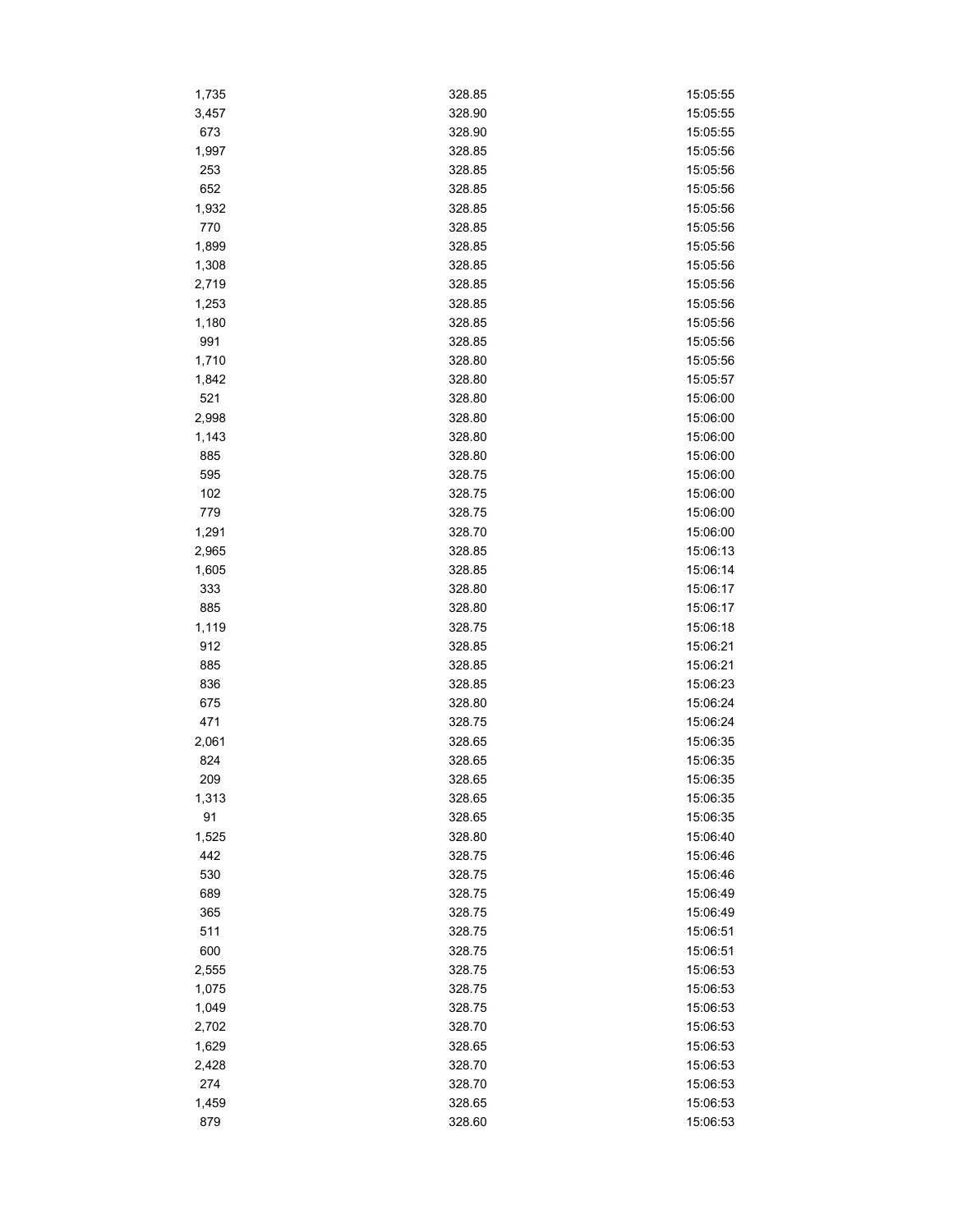| 742         | 328.60 | 15:06:54 |
|-------------|--------|----------|
| 2,891       | 328.55 | 15:07:04 |
| 559         | 328.65 | 15:07:06 |
| 342         | 328.65 | 15:07:06 |
| 94          | 328.65 | 15:07:06 |
| 836         | 328.65 | 15:07:07 |
| 1,312       | 328.60 | 15:07:07 |
| 1,587       | 328.45 | 15:07:22 |
| 3,112       | 328.45 | 15:07:25 |
| 1,907       | 328.45 | 15:07:25 |
| 885         | 328.45 | 15:07:26 |
| 885         | 328.45 | 15:07:27 |
| 600         | 328.45 | 15:07:31 |
| 135         | 328.45 | 15:07:31 |
| 512         | 328.45 | 15:07:31 |
| 870         | 328.45 | 15:07:31 |
| 377         | 328.45 | 15:07:31 |
| 202         | 328.45 | 15:07:31 |
| 967         | 328.45 | 15:07:31 |
| 151         | 328.45 | 15:07:31 |
| 702         | 328.45 | 15:07:32 |
| 30          | 328.50 | 15:07:36 |
| 1,705       | 328.50 | 15:07:39 |
| 522         | 328.45 | 15:07:39 |
| 96          | 328.45 | 15:07:39 |
| 420         |        | 15:07:39 |
|             | 328.45 |          |
| 259         | 328.45 | 15:07:39 |
| 213         | 328.45 | 15:07:39 |
| 2,006       | 328.45 | 15:07:39 |
| 1,391       | 328.40 | 15:07:39 |
| 1,126       | 328.45 | 15:07:39 |
| 302         | 328.45 | 15:07:39 |
| 910         | 328.40 | 15:07:39 |
| 504         | 328.35 | 15:07:39 |
| 496         | 328.35 | 15:07:39 |
| 600         | 328.35 | 15:07:39 |
| 788         | 328.35 | 15:07:39 |
| 1,079       | 328.35 | 15:07:46 |
| 1,320       | 328.35 | 15:07:49 |
| 504         | 328.35 | 15:07:51 |
| 575         | 328.35 | 15:07:51 |
| 497         | 328.30 | 15:07:51 |
| 302         | 328.30 | 15:07:51 |
| 976         | 328.30 | 15:07:52 |
| 1,195       | 328.30 | 15:07:57 |
| 153         | 328.30 | 15:07:57 |
| 947         | 328.25 | 15:07:57 |
| 896         | 328.40 | 15:08:11 |
| $\mathbf 5$ | 328.40 | 15:08:11 |
| 1,472       | 328.35 | 15:08:11 |
| 1,499       | 328.30 | 15:08:11 |
| 879         | 328.30 | 15:08:11 |
| 1,145       | 328.25 | 15:08:14 |
| 1,085       | 328.30 | 15:08:20 |
| 820         | 328.35 | 15:08:22 |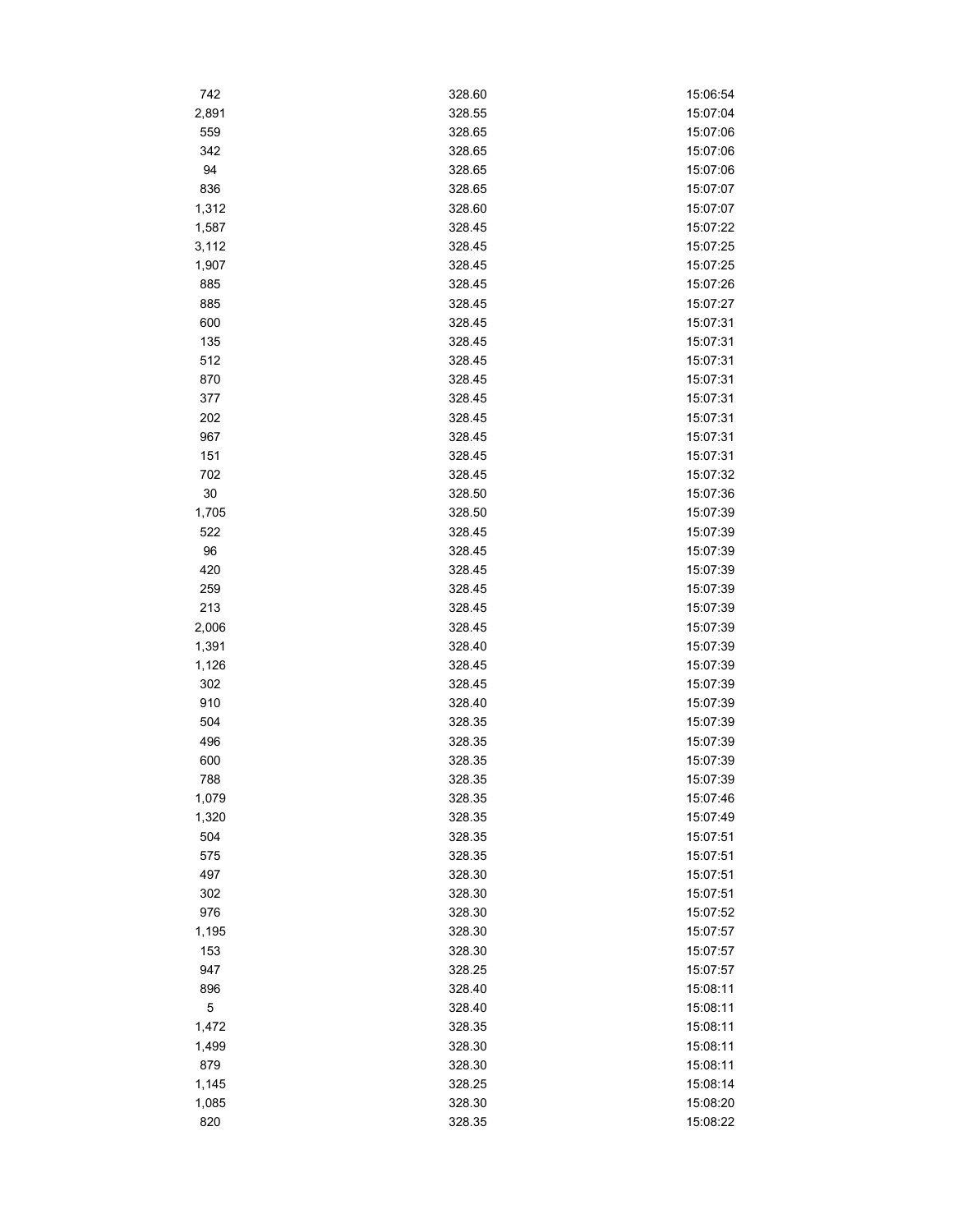| 402   | 328.35 | 15:08:22 |
|-------|--------|----------|
| 1,972 | 328.35 | 15:08:25 |
| 2,185 | 328.35 | 15:08:25 |
| 2,684 | 328.35 | 15:08:27 |
| 715   | 328.45 | 15:08:29 |
| 185   | 328.45 | 15:08:29 |
| 779   | 328.45 | 15:08:29 |
| 713   | 328.45 | 15:08:29 |
| 1,593 | 328.40 | 15:08:34 |
| 1,063 | 328.40 | 15:08:35 |
| 88    | 328.40 | 15:08:35 |
| 1,151 | 328.40 | 15:08:37 |
| 1,494 | 328.35 | 15:08:39 |
| 1,008 | 328.40 | 15:08:39 |
| 422   | 328.45 | 15:08:39 |
| 356   | 328.45 | 15:08:39 |
| 115   | 328.45 | 15:08:39 |
| 211   | 328.45 | 15:08:39 |
| 1,192 | 328.45 | 15:08:39 |
| 91    | 328.45 | 15:08:39 |
| 1,068 | 328.50 | 15:08:39 |
| 229   | 328.50 | 15:08:39 |
| 19    | 328.50 | 15:08:39 |
| 885   | 328.45 | 15:08:40 |
| 539   |        |          |
|       | 328.40 | 15:08:40 |
| 234   | 328.40 | 15:08:40 |
| 760   | 328.40 | 15:08:40 |
| 867   | 328.35 | 15:08:40 |
| 260   | 328.35 | 15:08:40 |
| 977   | 328.35 | 15:08:42 |
| 648   | 328.35 | 15:08:45 |
| 84    | 328.35 | 15:08:45 |
| 1,430 | 328.35 | 15:08:45 |
| 1,193 | 328.30 | 15:08:51 |
| 885   | 328.35 | 15:08:51 |
| 472   | 328.60 | 15:09:06 |
| 428   | 328.60 | 15:09:06 |
| 48    | 328.45 | 15:09:14 |
| 1,147 | 328.75 | 15:09:21 |
| 834   | 328.75 | 15:09:23 |
| 114   | 328.75 | 15:09:23 |
| 77    | 328.75 | 15:09:23 |
| 875   | 328.80 | 15:09:26 |
| 1,383 | 328.90 | 15:09:27 |
| 6,459 | 328.85 | 15:09:32 |
| 305   | 328.85 | 15:09:32 |
| 294   | 328.85 | 15:09:32 |
| 294   | 328.85 | 15:09:32 |
| 2,348 | 328.90 | 15:09:35 |
| 1,554 | 328.90 | 15:09:35 |
| 2,460 | 328.85 | 15:09:37 |
| 1,070 | 328.85 | 15:09:37 |
| 846   | 328.85 | 15:09:37 |
| 427   | 328.85 | 15:09:37 |
| 1,426 | 328.80 | 15:09:37 |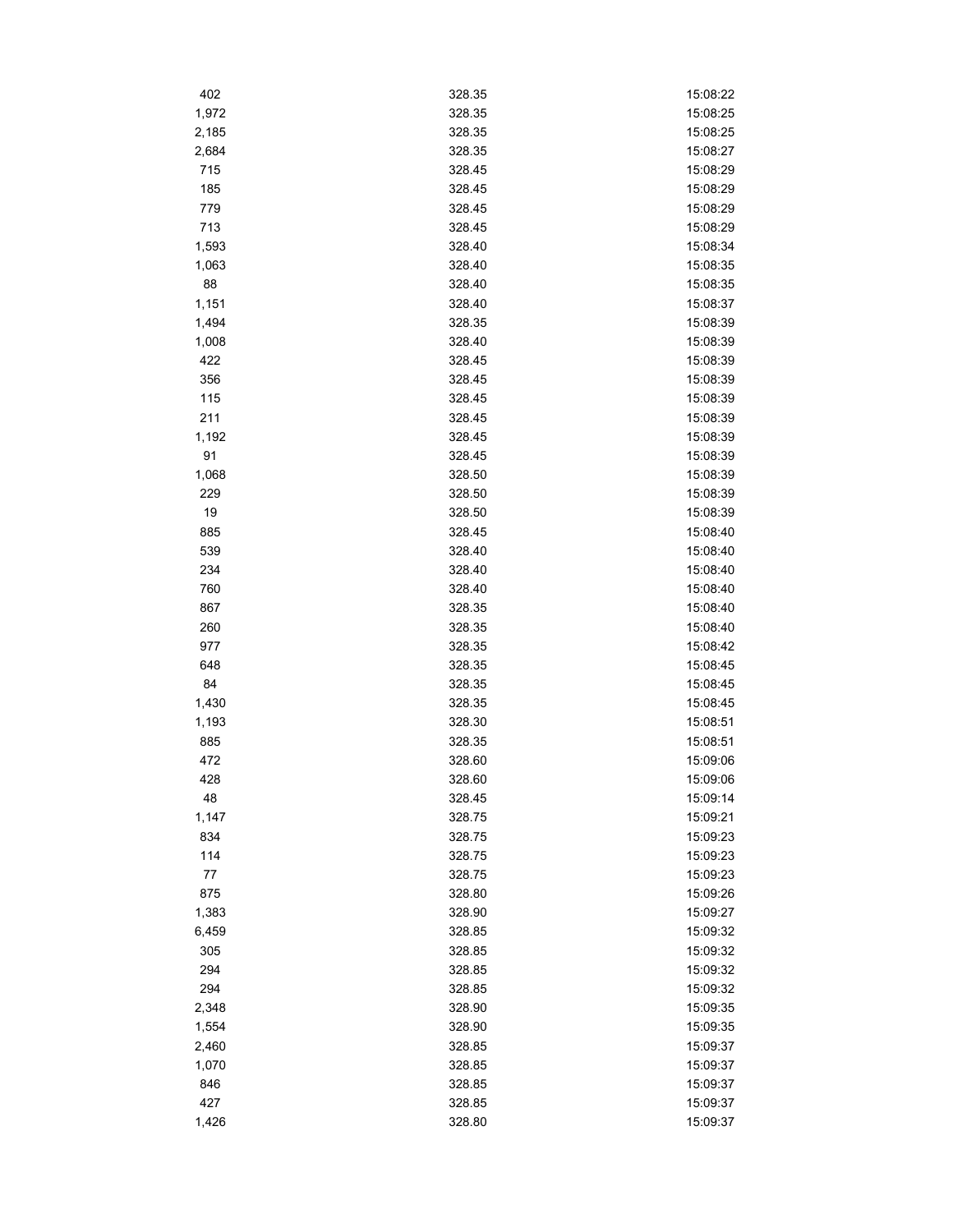| 286   | 328.80 | 15:09:37 |
|-------|--------|----------|
| 235   | 328.80 | 15:09:37 |
| 121   | 328.80 | 15:09:37 |
| 1,729 | 328.80 | 15:09:37 |
| 1,645 | 328.80 | 15:09:37 |
| 1,105 | 328.80 | 15:09:37 |
| 692   | 328.80 | 15:09:37 |
| 144   | 328.75 | 15:09:37 |
| 1,172 | 328.90 | 15:09:42 |
| 127   | 328.90 | 15:09:42 |
| 882   | 328.90 | 15:09:42 |
| 504   | 328.90 | 15:09:42 |
| 1,232 | 328.90 | 15:09:42 |
| 998   | 328.90 | 15:09:42 |
| 1,042 | 328.90 | 15:09:42 |
| 381   | 328.90 | 15:09:44 |
| 317   | 328.90 | 15:09:44 |
| 900   | 329.00 | 15:09:48 |
| 1,536 | 329.00 | 15:09:49 |
| 1,078 | 328.95 | 15:09:49 |
| 1,253 | 328.95 | 15:09:58 |
| 1,330 | 328.90 | 15:09:58 |
| 800   | 328.85 | 15:09:58 |
| 1,077 | 328.80 | 15:09:58 |
| 885   | 328.70 | 15:10:06 |
| 1,333 | 328.65 | 15:10:06 |
| 1,088 | 328.60 | 15:10:10 |
| 885   | 328.60 | 15:10:10 |
| 2,209 | 328.70 | 15:10:22 |
| 885   | 328.80 | 15:10:22 |
| 1,585 | 328.75 | 15:10:23 |
| 1,206 | 328.75 | 15:10:23 |
| 97    | 328.75 | 15:10:23 |
| 4     | 328.75 | 15:10:23 |
| 1,353 | 328.70 | 15:10:31 |
| 1,794 | 328.70 | 15:10:33 |
| 1,393 | 328.70 | 15:10:33 |
| 942   | 328.65 | 15:10:36 |
| 528   | 328.65 | 15:10:36 |
| 609   | 328.65 | 15:10:36 |
| 1,540 | 328.65 | 15:10:36 |
| 562   | 328.60 | 15:10:36 |
| 176   | 328.60 | 15:10:36 |
| 761   | 328.60 | 15:10:36 |
| 665   | 328.60 | 15:10:36 |
| 1,153 | 328.60 | 15:10:37 |
| 885   | 328.60 | 15:10:37 |
| 885   | 328.85 | 15:10:48 |
| 885   | 328.95 | 15:10:53 |
| 885   | 328.95 | 15:10:53 |
| 530   | 328.90 | 15:10:53 |
| 401   | 328.90 | 15:10:53 |
| 232   | 328.90 | 15:10:53 |
| 541   | 328.90 | 15:10:55 |
| 3,044 | 328.90 | 15:10:55 |
|       |        |          |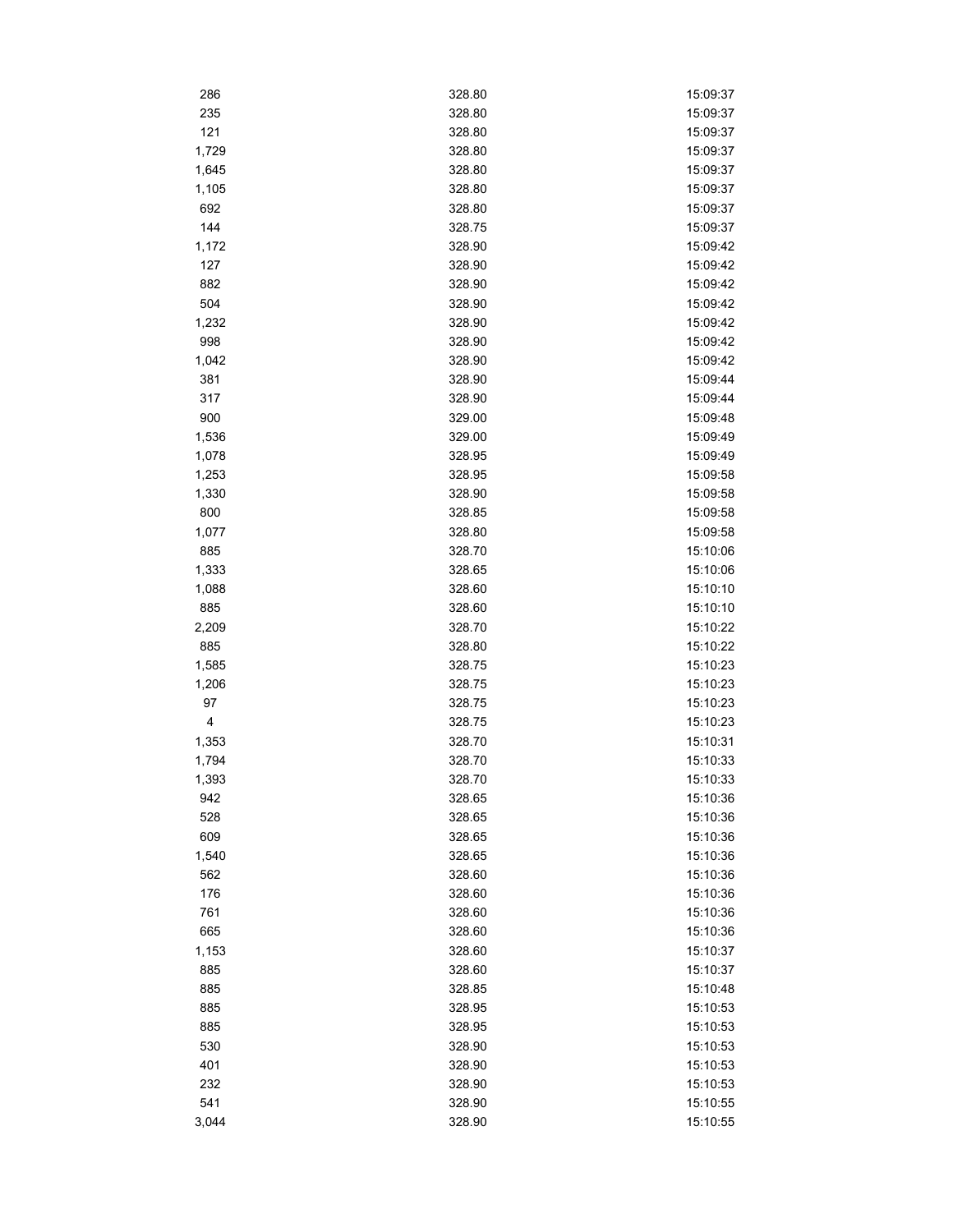| 1,335 | 328.85 | 15:10:55 |
|-------|--------|----------|
| 486   | 328.85 | 15:10:55 |
| 329   | 328.85 | 15:10:55 |
| 1,609 | 328.85 | 15:10:58 |
| 1,178 | 329.05 | 15:11:04 |
| 1,229 | 329.15 | 15:11:06 |
| 1,438 | 329.10 | 15:11:08 |
| 20    | 329.05 | 15:11:08 |
| 460   | 329.05 | 15:11:08 |
| 250   | 329.05 | 15:11:08 |
| 1,276 | 329.15 | 15:11:20 |
| 708   | 329.40 | 15:11:44 |
| 267   | 329.40 | 15:11:44 |
| 1,684 | 329.55 | 15:11:54 |
| 786   | 329.55 | 15:11:54 |
| 501   | 329.55 | 15:11:54 |
| 576   | 329.55 | 15:11:54 |
| 1,722 | 329.55 | 15:11:54 |
| 1,521 | 329.55 | 15:11:54 |
| 1,143 | 329.60 | 15:11:55 |
| 885   | 329.60 | 15:11:56 |
| 984   | 329.55 | 15:11:56 |
| 2,744 | 329.55 | 15:11:56 |
| 1,410 | 329.55 | 15:11:56 |
|       |        | 15:11:56 |
| 1,353 | 329.55 |          |
| 410   | 329.55 | 15:11:56 |
| 781   | 329.55 | 15:11:59 |
| 1,407 | 329.55 | 15:11:59 |
| 4,672 | 329.50 | 15:12:02 |
| 1,300 | 329.50 | 15:12:02 |
| 725   | 329.55 | 15:12:09 |
| 2,896 | 329.45 | 15:12:09 |
| 566   | 329.45 | 15:12:09 |
| 1,519 | 329.40 | 15:12:10 |
| 915   | 329.35 | 15:12:10 |
| 611   | 329.30 | 15:12:18 |
| 497   | 329.30 | 15:12:18 |
| 2,946 | 329.30 | 15:12:21 |
| 1,501 | 329.25 | 15:12:21 |
| 885   | 329.30 | 15:12:21 |
| 885   | 329.30 | 15:12:21 |
| 885   | 329.25 | 15:12:22 |
| 727   | 329.20 | 15:12:35 |
| 174   | 329.20 | 15:12:35 |
| 802   | 329.25 | 15:12:50 |
| 444   | 329.25 | 15:12:50 |
| 1,816 | 329.20 | 15:12:52 |
| 905   | 329.15 | 15:12:54 |
| 3,455 | 329.15 | 15:12:54 |
| 2,055 | 329.10 | 15:12:56 |
| 401   | 329.10 | 15:12:56 |
| 1,436 | 329.05 | 15:12:59 |
| 1,005 | 329.00 | 15:13:00 |
| 2,450 | 328.95 | 15:13:12 |
| 180   | 328.95 | 15:13:12 |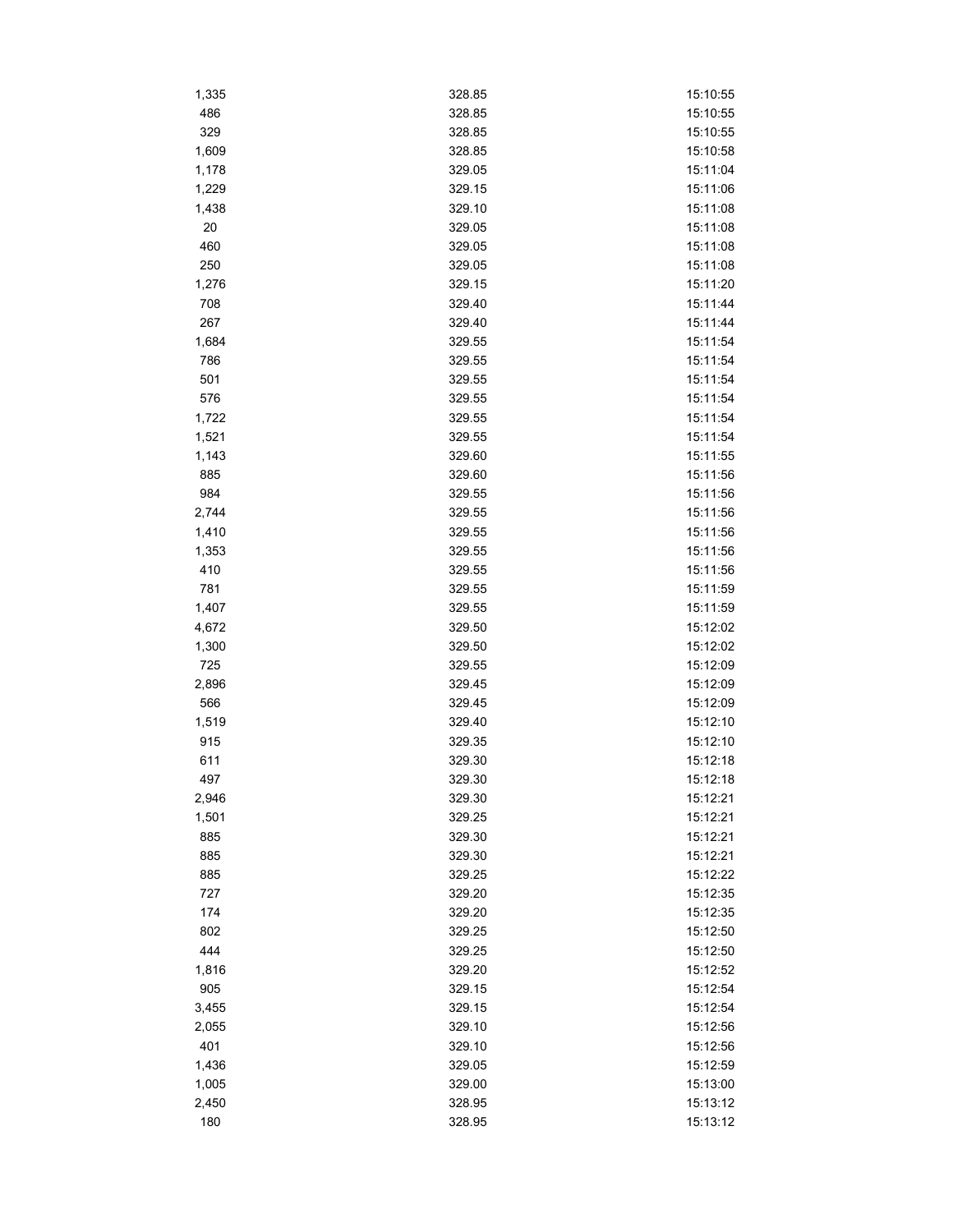| 2,180 | 329.00 | 15:13:14 |
|-------|--------|----------|
| 1,532 | 328.95 | 15:13:14 |
| 4,085 | 328.95 | 15:13:14 |
| 1,279 | 328.90 | 15:13:14 |
| 617   | 328.90 | 15:13:14 |
| 1,686 | 328.90 | 15:13:15 |
| 973   | 328.90 | 15:13:15 |
| 1,270 | 328.90 | 15:13:15 |
| 2,045 | 328.95 | 15:13:23 |
| 1,232 | 328.90 | 15:13:23 |
| 705   | 328.95 | 15:13:29 |
| 1,272 | 328.95 | 15:13:32 |
| 943   | 328.90 | 15:13:35 |
| 669   | 328.90 | 15:13:35 |
| 1,398 | 328.85 | 15:13:35 |
| 2,617 | 328.75 | 15:13:47 |
| 6,646 | 329.10 | 15:14:24 |
| 1,671 | 329.10 | 15:14:24 |
| 1,498 | 329.10 | 15:14:24 |
| 402   | 329.10 | 15:14:24 |
| 186   | 329.10 | 15:14:24 |
| 1,497 | 329.05 | 15:14:24 |
| 2,552 | 329.10 | 15:14:26 |
|       | 329.10 | 15:14:26 |
| 1,541 |        | 15:14:26 |
| 150   | 329.10 |          |
| 625   | 329.10 | 15:14:26 |
| 226   | 329.10 | 15:14:26 |
| 581   | 329.05 | 15:14:26 |
| 3,144 | 329.05 | 15:14:26 |
| 789   | 329.05 | 15:14:26 |
| 725   | 329.05 | 15:14:26 |
| 696   | 329.05 | 15:14:26 |
| 692   | 329.05 | 15:14:26 |
| 389   | 329.05 | 15:14:26 |
| 137   | 329.05 | 15:14:26 |
| 1,901 | 329.05 | 15:14:26 |
| 1,335 | 329.00 | 15:14:26 |
| 651   | 329.00 | 15:14:26 |
| 209   | 329.00 | 15:14:26 |
| 79    | 329.00 | 15:14:26 |
| 3,015 | 328.75 | 15:14:41 |
| 1,513 | 328.75 | 15:14:43 |
| 885   | 328.75 | 15:14:43 |
| 1,134 | 329.00 | 15:14:57 |
| 2,432 | 328.95 | 15:15:00 |
| 644   | 328.95 | 15:15:00 |
| 151   | 328.95 | 15:15:00 |
| 885   | 328.95 | 15:15:00 |
| 2,127 | 328.90 | 15:15:01 |
| 1,181 | 328.85 | 15:15:04 |
| 1,238 | 328.80 | 15:15:05 |
| 746   | 328.75 | 15:15:05 |
| 378   | 328.70 | 15:15:09 |
| 230   | 328.70 | 15:15:09 |
| 513   | 328.70 | 15:15:09 |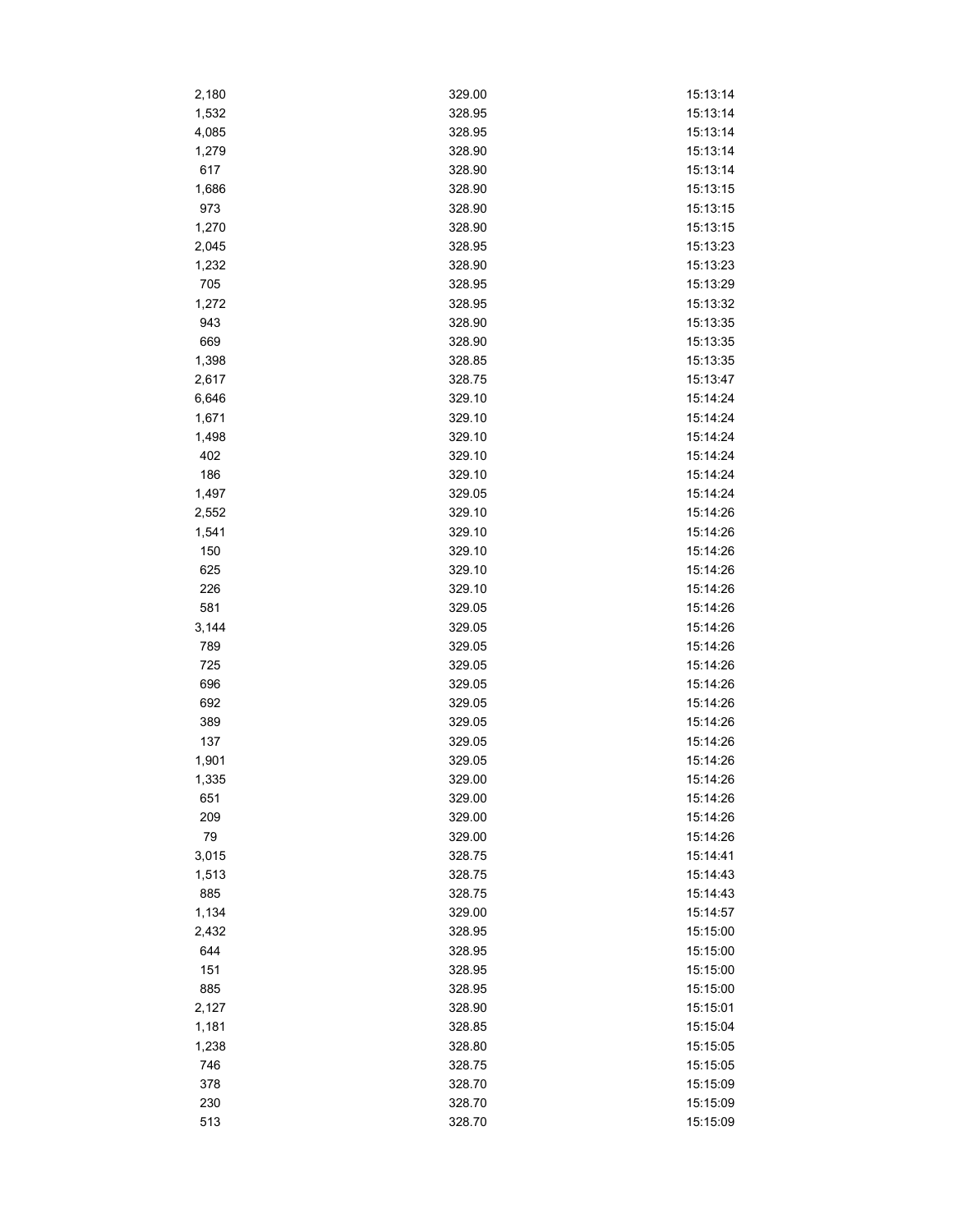| 283          | 328.70 | 15:15:09 |
|--------------|--------|----------|
| 122          | 328.70 | 15:15:09 |
| 770          | 328.70 | 15:15:09 |
| 518          | 328.70 | 15:15:09 |
| 1,288        | 328.70 | 15:15:09 |
| 3,012        | 328.75 | 15:15:19 |
| 1,321        | 328.70 | 15:15:19 |
| 989          | 328.75 | 15:15:19 |
| 1,231        | 328.90 | 15:15:28 |
| 1,205        | 329.00 | 15:15:36 |
| 1,180        | 329.00 | 15:15:36 |
| 885          | 329.25 | 15:15:52 |
| 190          | 329.25 | 15:15:53 |
| 2,044        | 329.25 | 15:15:54 |
| 1,552        | 329.25 | 15:15:54 |
| 885          | 329.25 | 15:15:54 |
| 477          | 329.20 | 15:15:54 |
| 1,260        | 329.20 | 15:15:54 |
| 1,113        | 329.20 | 15:15:54 |
| 6,073        | 329.20 | 15:15:54 |
| 2,733        | 329.15 | 15:15:55 |
| 1,134        | 329.10 | 15:15:55 |
| 1,163        | 329.15 | 15:16:04 |
| 900          | 329.15 | 15:16:06 |
| 2,465        | 329.05 | 15:16:07 |
| 1,732        | 329.00 | 15:16:07 |
| 748          | 329.00 | 15:16:11 |
| 608          | 329.00 | 15:16:11 |
| 3,034        | 328.90 | 15:16:25 |
| 900          | 328.95 | 15:16:25 |
| 327          | 328.95 | 15:16:25 |
|              | 328.85 | 15:16:27 |
| 1,279<br>760 | 328.85 | 15:16:27 |
|              | 328.55 | 15:16:40 |
| 2,337        | 328.60 | 15:16:40 |
| 1,760<br>840 | 328.55 | 15:16:44 |
|              |        |          |
| 1,597        | 328.55 | 15:16:45 |
| 1,229        | 328.50 | 15:16:54 |
| 1,124        | 328.50 | 15:16:54 |
| 885          | 328.50 | 15:16:54 |
| 885          | 328.50 | 15:16:55 |
| 1,117        | 328.50 | 15:16:57 |
| 997          | 328.45 | 15:16:57 |
| 887          | 328.45 | 15:16:57 |
| 566          | 328.45 | 15:16:57 |
| 1,423        | 328.40 | 15:16:58 |
| 1,159        | 328.45 | 15:17:04 |
| 1,454        | 328.50 | 15:17:05 |
| 2,805        | 328.50 | 15:17:05 |
| 2,500        | 328.50 | 15:17:06 |
| 2,478        | 328.70 | 15:17:17 |
| 1,741        | 328.65 | 15:17:17 |
| 681          | 328.65 | 15:17:17 |
| 1,272        | 328.70 | 15:17:19 |
| 739          | 328.65 | 15:17:20 |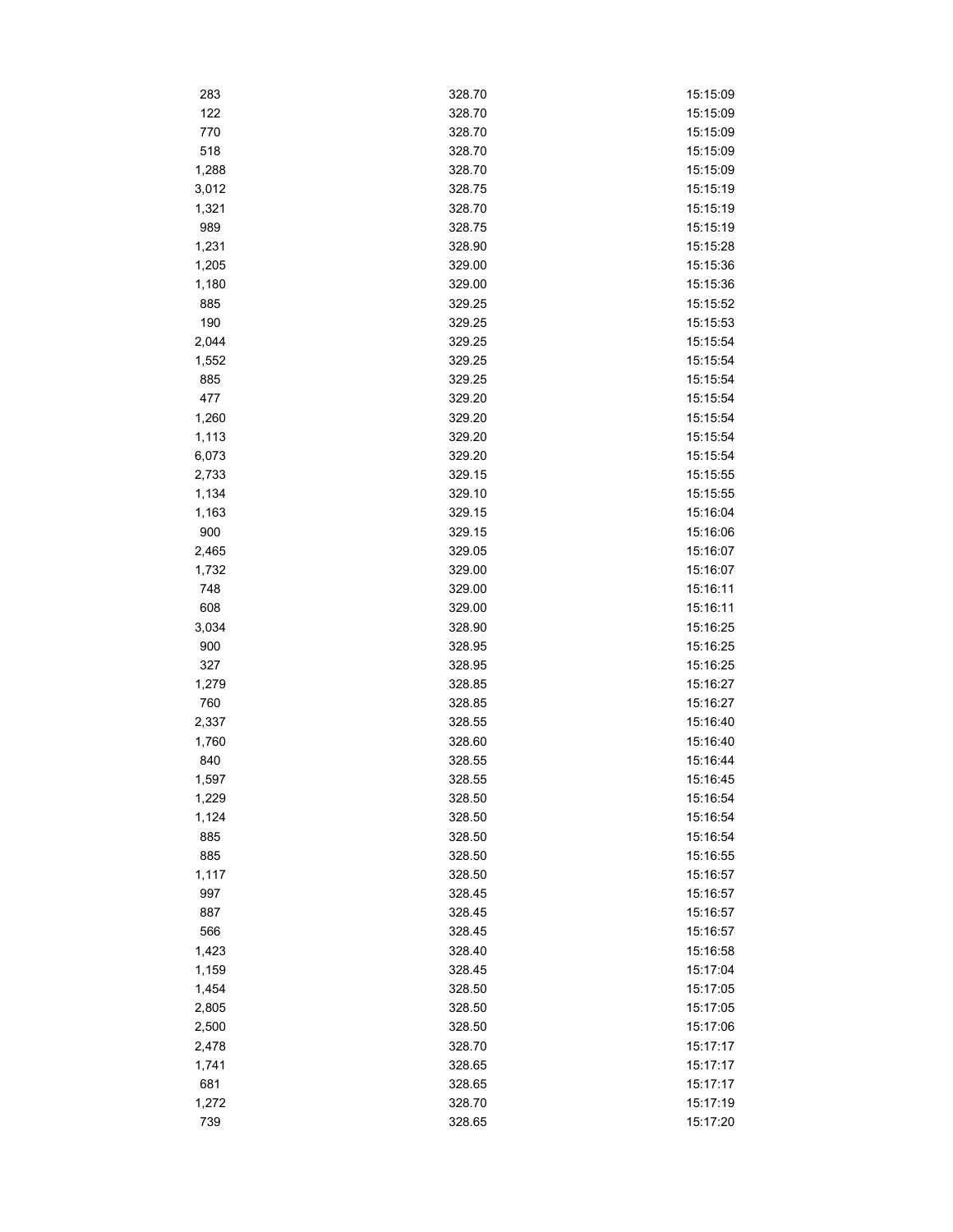| 468   | 328.65 | 15:17:20 |
|-------|--------|----------|
| 104   | 328.65 | 15:17:20 |
| 1,197 | 328.65 | 15:17:22 |
| 3,618 | 328.75 | 15:17:48 |
| 362   | 328.75 | 15:17:48 |
| 115   | 328.75 | 15:17:48 |
| 2,103 | 328.75 | 15:17:52 |
| 795   | 328.75 | 15:17:52 |
| 1,926 | 328.75 | 15:17:52 |
| 1,595 | 328.75 | 15:17:52 |
| 2,286 | 328.80 | 15:17:52 |
| 1,355 | 328.75 | 15:17:52 |
| 885   | 328.75 | 15:17:53 |
| 900   | 328.85 | 15:17:57 |
| 960   | 328.85 | 15:17:57 |
| 2,074 | 328.85 | 15:18:00 |
| 1,452 | 328.80 | 15:18:00 |
| 761   | 328.80 | 15:18:00 |
| 248   | 328.80 | 15:18:00 |
| 401   | 328.80 | 15:18:03 |
| 746   | 328.80 | 15:18:05 |
| 126   | 328.75 | 15:18:06 |
| 1,245 | 328.75 | 15:18:06 |
| 749   | 328.70 | 15:18:06 |
| 1,301 | 328.65 | 15:18:06 |
| 912   | 328.60 | 15:18:06 |
| 885   | 328.55 | 15:18:20 |
| 1,398 | 328.50 | 15:18:20 |
| 842   | 328.45 | 15:18:20 |
| 900   | 328.50 | 15:18:20 |
| 482   | 328.50 | 15:18:20 |
| 983   | 328.50 | 15:18:24 |
| 885   | 328.50 | 15:18:24 |
| 885   | 328.50 | 15:18:33 |
| 1,498 | 328.70 | 15:18:42 |
| 268   | 328.70 | 15:18:42 |
| 962   | 328.65 | 15:18:42 |
| 276   | 328.65 | 15:18:42 |
| 1,961 | 329.10 | 15:19:03 |
| 4,773 | 329.10 | 15:19:05 |
| 857   | 329.10 | 15:19:05 |
| 267   | 329.10 | 15:19:05 |
| 2,615 | 329.05 | 15:19:05 |
| 1,861 | 329.00 | 15:19:05 |
| 885   | 329.10 | 15:19:23 |
| 298   | 329.10 | 15:19:38 |
| 754   | 329.10 | 15:19:38 |
| 131   | 329.10 | 15:19:38 |
| 413   | 329.10 | 15:19:38 |
| 237   | 329.20 | 15:19:44 |
| 451   | 329.20 | 15:19:44 |
| 76    | 329.20 | 15:19:44 |
| 32    | 329.20 | 15:19:44 |
| 29    | 329.20 | 15:19:44 |
| 841   | 329.20 | 15:19:44 |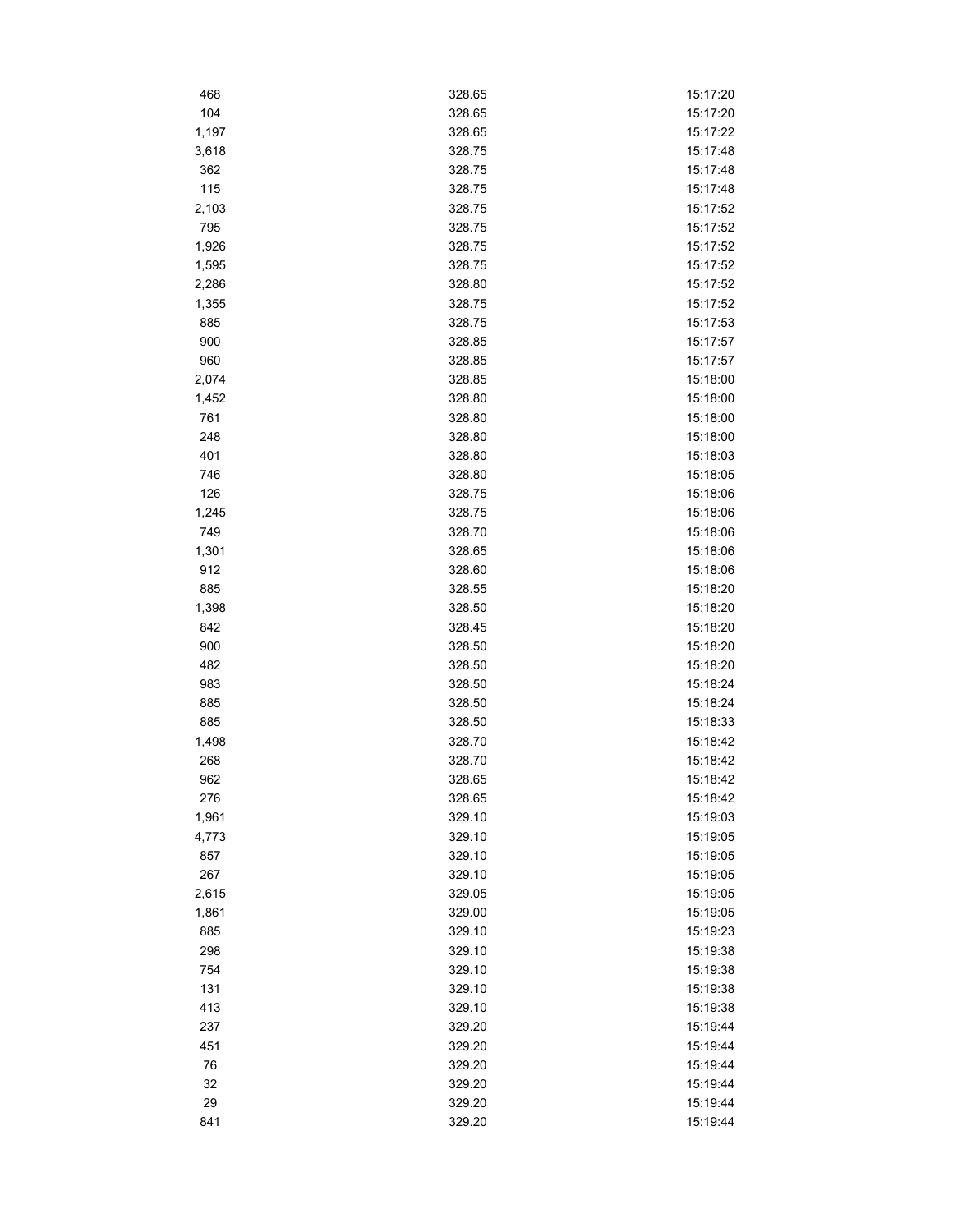| 736          | 329.20           | 15:19:44 |
|--------------|------------------|----------|
| 1,211        | 329.30           | 15:19:52 |
| 288          | 329.35           | 15:19:59 |
| 1,185        | 329.35           | 15:20:00 |
| 2,714        | 329.35           | 15:20:00 |
| 2,109        | 329.35           | 15:20:00 |
| 863          | 329.35           | 15:20:00 |
| 1,207        | 329.35           | 15:20:01 |
| 441          | 329.35           | 15:20:01 |
| 6,502        | 329.30           | 15:20:01 |
| 4,512        | 329.30           | 15:20:01 |
| 1,665        | 329.30           | 15:20:01 |
| 1,536        | 329.30           | 15:20:01 |
| 4,075        | 329.25           | 15:20:05 |
| 2,187        | 329.25           | 15:20:05 |
| 1,344        | 329.25           | 15:20:05 |
| 724          | 329.25           | 15:20:05 |
| 1,636        | 329.20           | 15:20:05 |
| 942          | 329.20           | 15:20:05 |
| 1,475        | 329.20           | 15:20:05 |
| 956          | 329.20           | 15:20:05 |
| 1,015        | 329.20           | 15:20:07 |
| 900          | 329.40           | 15:20:26 |
| 366          | 329.40           | 15:20:26 |
| 1,174        | 329.35           | 15:20:26 |
| 698          | 329.30           | 15:20:27 |
| 187          | 329.30           | 15:20:27 |
|              | 329.25           | 15:20:27 |
| 1,034<br>286 | 329.25           | 15:20:27 |
| 795          | 329.20           | 15:20:28 |
| 687          | 329.25           | 15:20:39 |
|              |                  |          |
| 304          | 329.25<br>329.20 | 15:20:39 |
| 1,047        |                  | 15:20:39 |
| 2,666        | 329.25           | 15:20:49 |
| 3,830        | 329.25           | 15:20:51 |
| 684          | 329.25           | 15:20:51 |
| 809          | 329.25           | 15:20:51 |
| 1,325        | 329.25           | 15:20:54 |
| 2,960        | 329.20           | 15:20:56 |
| 669          | 329.20           | 15:20:56 |
| 1,493        | 329.15           | 15:20:56 |
| 1,339        | 329.15           | 15:20:57 |
| 1,199        | 329.25           | 15:21:02 |
| 993          | 329.25           | 15:21:02 |
| 750          | 329.40           | 15:21:30 |
| 630          | 329.40           | 15:21:30 |
| 214          | 329.40           | 15:21:30 |
| 1,203        | 329.40           | 15:21:32 |
| 900          | 329.50           | 15:21:35 |
| 105          | 329.50           | 15:21:35 |
| 2,378        | 329.50           | 15:21:50 |
| 1,200        | 329.50           | 15:21:50 |
| 900          | 329.50           | 15:21:50 |
| 594          | 329.50           | 15:21:50 |
| 6,158        | 329.50           | 15:21:54 |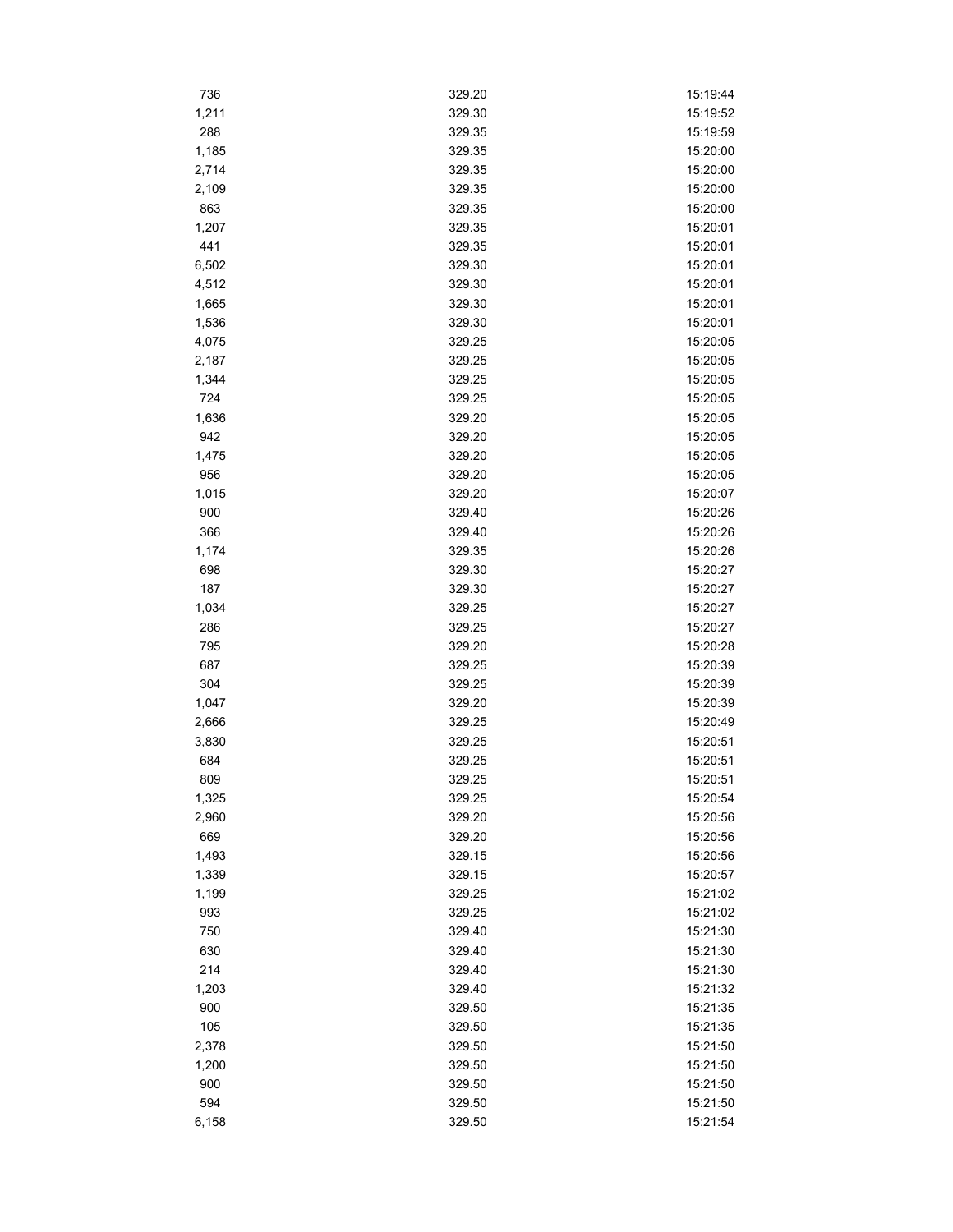| 3,371 | 329.50 | 15:21:54 |
|-------|--------|----------|
| 1,819 | 329.50 | 15:21:54 |
| 3,607 | 329.45 | 15:21:54 |
| 1,443 | 329.45 | 15:21:54 |
| 1,600 | 329.40 | 15:21:55 |
| 573   | 329.35 | 15:21:55 |
| 1,301 | 329.35 | 15:22:02 |
| 912   | 329.30 | 15:22:02 |
| 2,516 | 329.05 | 15:22:15 |
| 1,286 | 329.10 | 15:22:21 |
| 900   | 329.10 | 15:22:25 |
| 900   | 329.10 | 15:22:25 |
| 357   | 329.05 | 15:22:26 |
| 1,548 | 329.05 | 15:22:26 |
| 866   | 329.05 | 15:22:26 |
| 1,087 | 329.00 | 15:22:26 |
| 877   | 329.00 | 15:22:26 |
| 768   | 328.95 | 15:22:26 |
| 143   | 329.05 | 15:22:59 |
| 31    | 329.05 | 15:22:59 |
| 4,305 | 329.05 | 15:23:06 |
| 298   | 329.05 | 15:23:06 |
| 5,635 | 328.95 | 15:23:11 |
| 4,170 | 328.95 | 15:23:11 |
| 289   | 329.15 | 15:23:26 |
| 885   | 329.20 | 15:23:30 |
| 1,296 | 329.20 | 15:23:32 |
| 366   | 329.20 | 15:23:32 |
| 133   | 329.20 | 15:23:32 |
| 105   | 329.20 | 15:23:32 |
| 2,500 | 329.20 | 15:23:33 |
| 1,101 | 329.15 | 15:23:34 |
| 4,917 | 329.15 | 15:23:34 |
| 2,184 | 329.25 | 15:23:36 |
| 3,447 | 329.25 | 15:23:37 |
| 844   | 329.25 | 15:23:37 |
| 138   | 329.30 | 15:23:53 |
| 1,620 | 329.30 | 15:23:53 |
| 885   | 329.30 | 15:23:53 |
| 4,794 | 329.20 | 15:24:04 |
| 2,294 | 329.25 | 15:24:04 |
| 2,294 | 329.25 | 15:24:04 |
| 1,382 | 329.20 | 15:24:04 |
| 1,194 | 329.15 | 15:24:04 |
| 1,113 | 329.15 | 15:24:05 |
| 1,113 | 329.15 | 15:24:05 |
| 1,513 | 329.10 | 15:24:11 |
| 1,062 | 329.05 | 15:24:12 |
| 1,364 | 328.95 | 15:24:20 |
| 5,031 | 329.10 | 15:24:41 |
| 542   | 329.10 | 15:24:41 |
| 421   | 329.10 | 15:24:41 |
| 131   | 329.10 | 15:24:41 |
| 521   | 329.10 | 15:24:41 |
| 364   | 329.10 | 15:24:41 |
|       |        |          |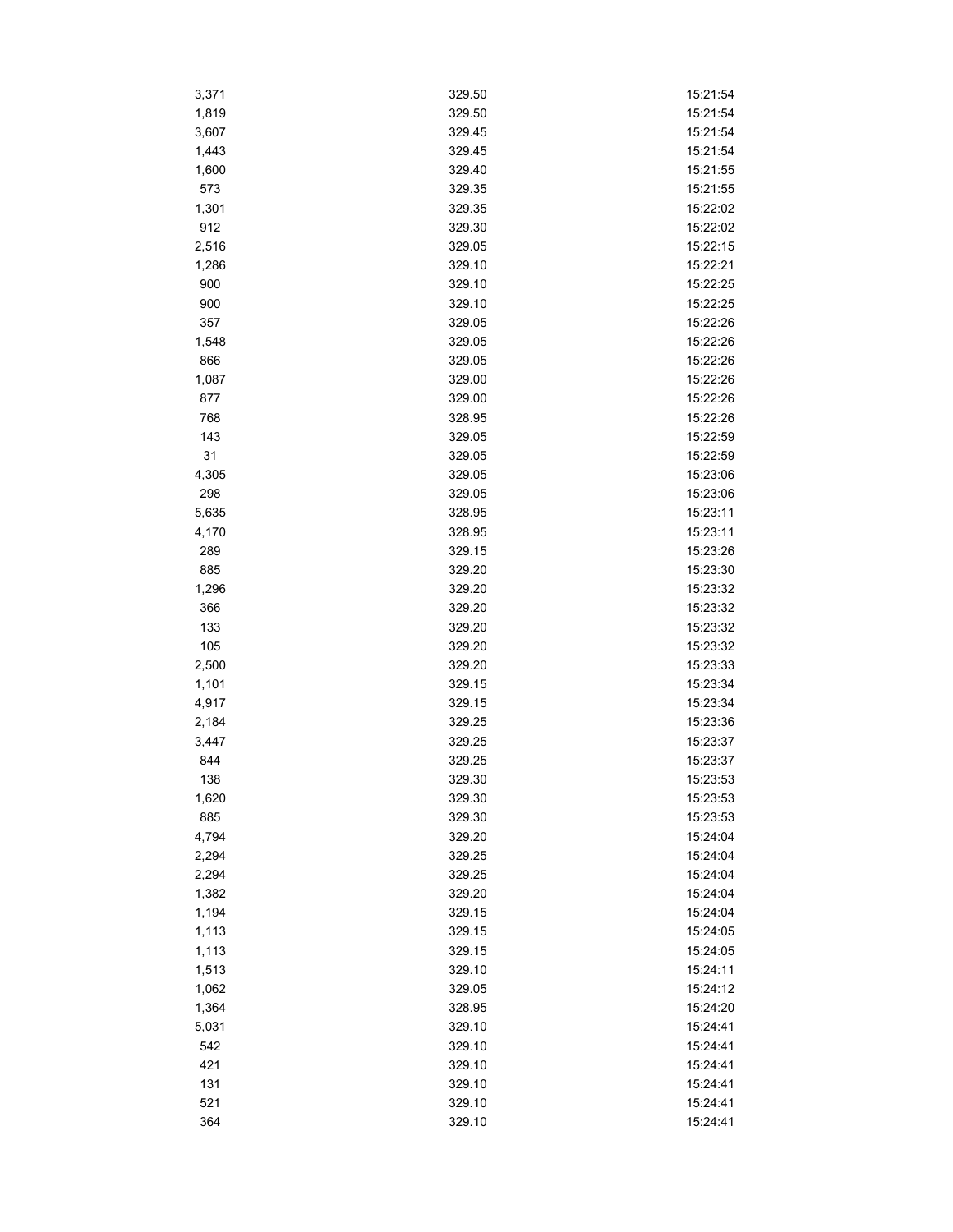| 4,157        | 329.05           | 15:24:41             |
|--------------|------------------|----------------------|
| 1,399        | 329.05           | 15:24:41             |
| 568          | 329.05           | 15:24:41             |
| 1,396        | 329.05           | 15:24:41             |
| 1,820        | 328.95           | 15:24:52             |
| 1,053        | 328.95           | 15:24:52             |
| 160          | 328.95           | 15:24:52             |
| 162          | 328.95           | 15:24:52             |
| 1,066        | 328.95           | 15:24:52             |
| 739          | 328.90           | 15:24:52             |
| 229          | 328.90           | 15:24:52             |
| 865          | 328.90           | 15:24:52             |
| 2,214        | 328.85           | 15:25:08             |
| 1,556        | 328.80           | 15:25:08             |
| 638          | 328.80           | 15:25:08             |
| 400          | 328.80           | 15:25:08             |
| 719          | 328.75           | 15:25:08             |
| 9            | 328.75           | 15:25:08             |
| 1,625        | 328.85           | 15:25:26             |
| 979          | 328.80           | 15:25:26             |
| 717          | 328.80           | 15:25:26             |
| 1,968        | 328.80           | 15:25:28             |
| 569          | 328.85           | 15:25:31             |
| 492          | 328.85           | 15:25:31             |
| 1,501        | 328.80           | 15:25:33             |
| 1,787        | 328.80           | 15:25:36             |
| 839          |                  |                      |
| 470          | 328.80<br>328.75 | 15:25:36<br>15:25:46 |
|              | 328.75           | 15:25:46             |
| 2,571        | 328.75           | 15:25:46             |
| 1,343<br>986 | 328.75           | 15:25:46             |
| 250          | 328.75           | 15:25:46             |
| 1,358        | 328.70           | 15:25:46             |
|              |                  | 15:25:46             |
| 195          | 328.70           |                      |
| 350          | 328.75           | 15:25:46             |
| 467          | 328.70           | 15:25:46             |
| 399          | 328.70           | 15:25:46             |
| 625          | 328.65           | 15:25:46             |
| 1,398        | 328.65           | 15:25:46             |
| 329          | 328.65           | 15:25:47             |
| 1,747        | 328.70           | 15:25:57             |
| 896          | 328.65           | 15:26:06             |
| 134          | 328.65           | 15:26:06             |
| 2,683        | 328.70           | 15:26:09             |
| 1,292        | 328.70           | 15:26:13             |
| 1,369        | 328.80           | 15:26:19             |
| 534          | 328.80           | 15:26:19             |
| 482          | 328.80           | 15:26:19             |
| 960          | 328.75           | 15:26:19             |
| 1,187        | 328.75           | 15:26:19             |
| 901          | 328.75           | 15:26:22             |
| 394          | 328.75           | 15:26:22             |
| 1,449        | 328.70           | 15:26:23             |
| 2,728        | 328.60           | 15:26:45             |
| 578          | 328.60           | 15:26:45             |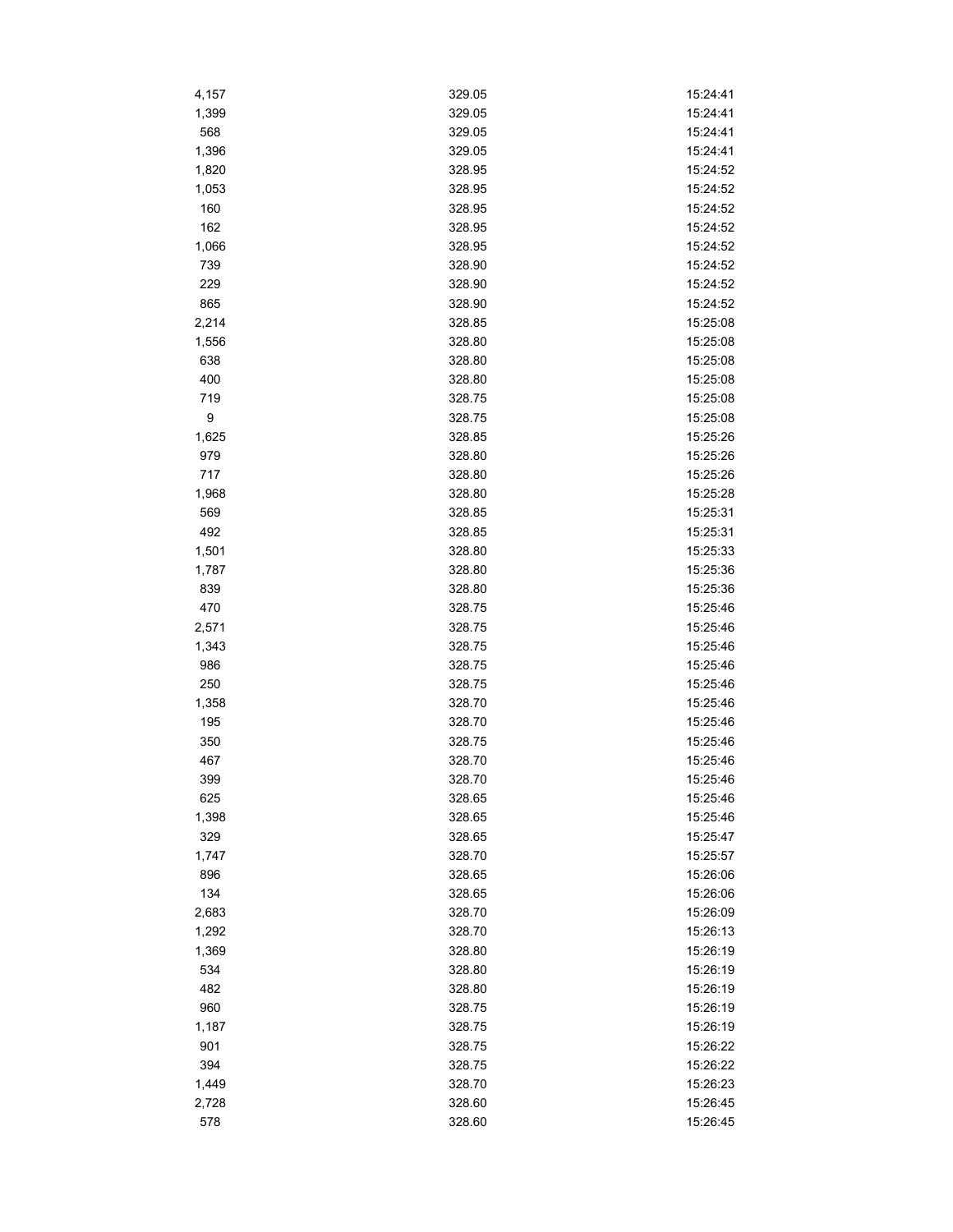| 3,753        | 328.55           | 15:26:48 |
|--------------|------------------|----------|
| 1,753        | 328.55           | 15:26:53 |
| 3,661        | 328.60           | 15:26:54 |
| 1,574        | 328.60           | 15:26:55 |
| 1,564        | 328.60           | 15:26:55 |
| 470          | 328.60           | 15:26:55 |
| 305          | 328.55           | 15:26:56 |
| 799          | 328.55           | 15:26:56 |
| 1,566        | 328.55           | 15:26:56 |
| 759          | 328.45           | 15:27:00 |
| 885          | 328.45           | 15:27:00 |
| 2,741        | 328.50           | 15:27:14 |
| 154          | 328.50           | 15:27:14 |
| 1,458        | 328.55           | 15:27:22 |
| 311          | 328.60           | 15:27:24 |
| 2,455        | 328.60           | 15:27:26 |
| 1,204        | 328.60           | 15:27:26 |
| 451          | 328.60           | 15:27:26 |
| 423          | 328.60           | 15:27:26 |
| 341          | 328.60           | 15:27:26 |
| 66           | 328.55           | 15:27:29 |
| 2,018        | 328.55           | 15:27:29 |
|              |                  | 15:27:29 |
| 1,382        | 328.55<br>328.55 | 15:27:29 |
| 1,209<br>768 |                  | 15:27:29 |
|              | 328.50           |          |
| 1,144        | 328.50           | 15:27:30 |
| 761          | 328.50           | 15:27:30 |
| 202          | 328.50           | 15:27:30 |
| 820          | 328.60           | 15:27:44 |
| 65           | 328.60           | 15:27:44 |
| 705          | 328.75           | 15:27:47 |
| 860          | 328.70           | 15:27:49 |
| 646          | 328.70           | 15:27:49 |
| 918          | 328.70           | 15:27:49 |
| 817          | 328.70           | 15:27:49 |
| 174          | 328.70           | 15:27:49 |
| 913          | 328.70           | 15:27:54 |
| 1,521        | 328.70           | 15:27:57 |
| 937          | 328.70           | 15:27:57 |
| 281          | 328.70           | 15:27:57 |
| 1,272        | 328.75           | 15:28:01 |
| 750          | 328.75           | 15:28:01 |
| 1,453        | 328.85           | 15:28:03 |
| 1,153        | 328.85           | 15:28:03 |
| 29           | 328.85           | 15:28:03 |
| 46           | 328.85           | 15:28:03 |
| 99           | 328.80           | 15:28:04 |
| 1,454        | 328.80           | 15:28:07 |
| 150          | 328.80           | 15:28:07 |
| 896          | 328.95           | 15:28:34 |
| 5,732        | 328.95           | 15:28:34 |
| 1,667        | 328.95           | 15:28:34 |
| 593          | 328.95           | 15:28:34 |
| 1,587        | 328.90           | 15:28:34 |
| 2,500        | 328.95           | 15:28:34 |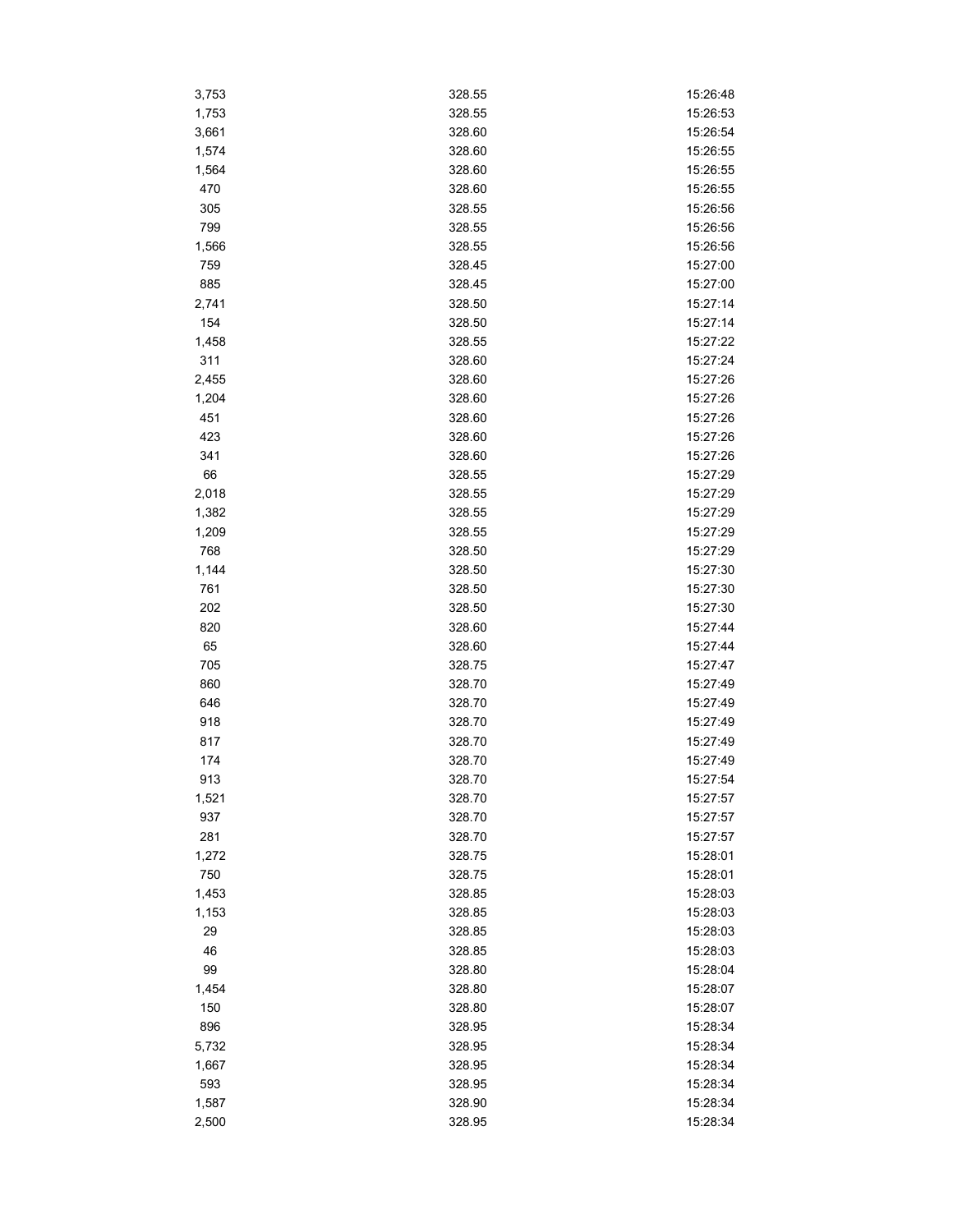| 1,514 | 328.95 | 15:28:36 |
|-------|--------|----------|
| 963   | 328.95 | 15:28:36 |
| 825   | 329.00 | 15:28:41 |
| 381   | 329.00 | 15:28:41 |
| 184   | 329.00 | 15:28:41 |
| 885   | 329.00 | 15:28:41 |
| 2,131 | 328.95 | 15:28:44 |
| 1,602 | 329.15 | 15:28:56 |
| 1,227 | 329.15 | 15:28:56 |
| 2,505 | 329.20 | 15:29:07 |
| 3,052 | 329.15 | 15:29:08 |
| 1,457 | 329.15 | 15:29:09 |
| 1,003 | 329.10 | 15:29:09 |
| 21    | 329.10 | 15:29:09 |
| 1,975 | 329.05 | 15:29:26 |
| 1,751 | 329.05 | 15:29:26 |
| 945   | 329.05 | 15:29:26 |
| 485   | 329.05 | 15:29:26 |
| 462   | 329.05 | 15:29:26 |
| 1,802 | 329.00 | 15:29:29 |
| 1,134 | 329.00 | 15:29:29 |
| 159   | 329.00 | 15:29:29 |
| 679   | 329.00 | 15:29:30 |
|       | 329.05 | 15:29:39 |
| 1,844 |        |          |
| 1,654 | 329.00 | 15:29:40 |
| 1,471 | 329.00 | 15:29:40 |
| 1,360 | 329.00 | 15:29:53 |
| 1,042 | 329.00 | 15:29:53 |
| 528   | 329.00 | 15:29:53 |
| 1,455 | 329.00 | 15:29:53 |
| 1,455 | 329.00 | 15:29:53 |
| 3,118 | 328.95 | 15:29:55 |
| 1,325 | 328.95 | 15:29:55 |
| 1,653 | 328.95 | 15:29:55 |
| 1,161 | 328.90 | 15:29:57 |
| 1,381 | 328.85 | 15:30:06 |
| 970   | 328.80 | 15:30:06 |
| 2,655 | 329.10 | 15:30:22 |
| 1,612 | 329.10 | 15:30:22 |
| 2,464 | 329.10 | 15:30:23 |
| 1,730 | 329.05 | 15:30:23 |
| 1,512 | 329.10 | 15:30:23 |
| 66    | 328.95 | 15:30:23 |
| 1,296 | 328.95 | 15:30:30 |
| 1,594 | 328.90 | 15:30:32 |
| 802   | 328.90 | 15:30:32 |
| 1,789 | 328.85 | 15:30:49 |
| 1,019 | 328.85 | 15:30:49 |
| 869   | 328.85 | 15:30:49 |
| 535   | 328.85 | 15:30:50 |
| 885   | 328.85 | 15:30:50 |
| 716   | 328.80 | 15:30:50 |
| 955   | 328.80 | 15:30:50 |
| 315   | 328.80 | 15:30:50 |
| 1,098 | 328.80 | 15:30:50 |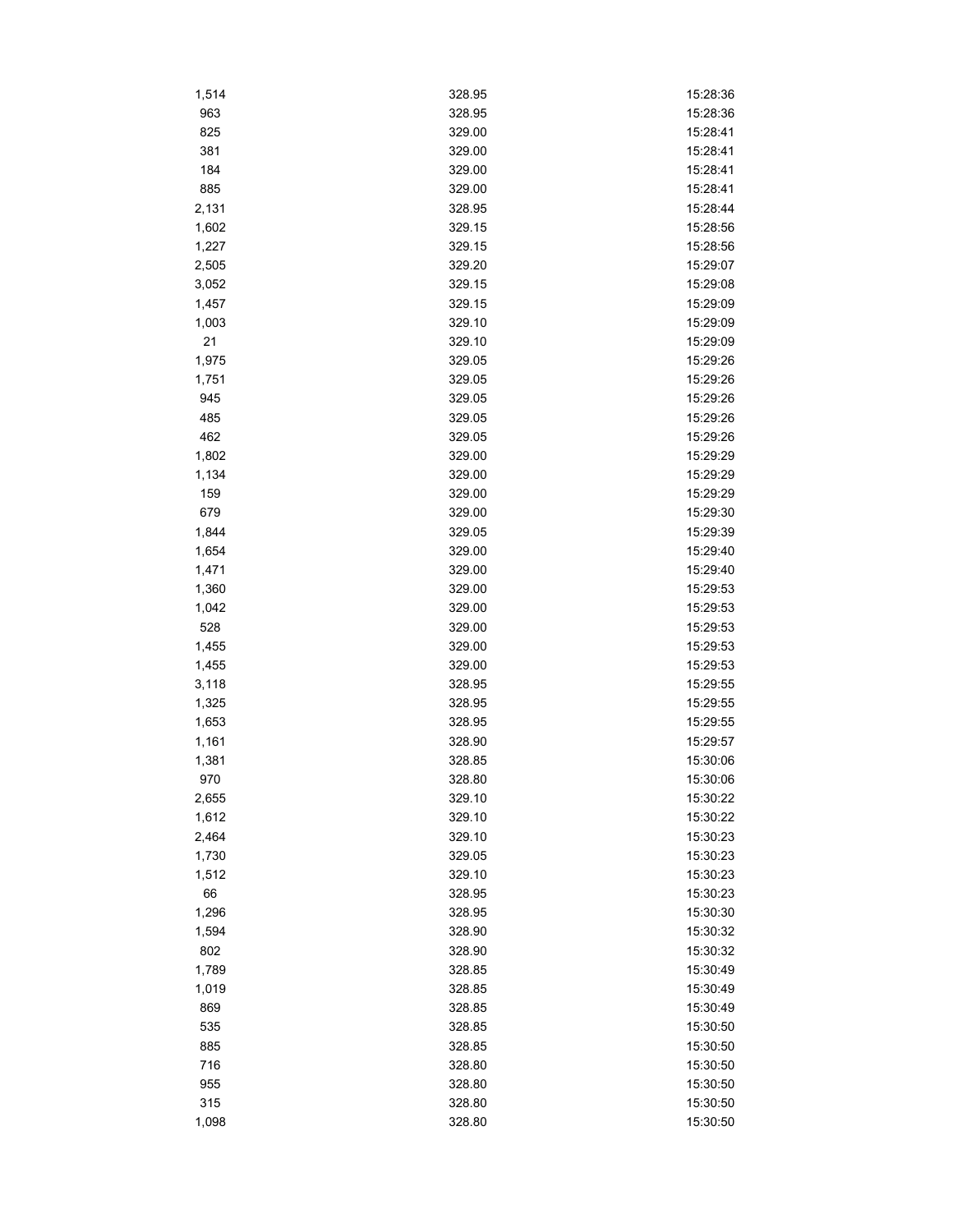| 768   | 328.75 | 15:30:51 |
|-------|--------|----------|
| 1,369 | 328.75 | 15:30:58 |
| 1,513 | 328.65 | 15:30:59 |
| 1,774 | 328.55 | 15:31:13 |
| 1,596 | 328.50 | 15:31:15 |
| 983   | 328.55 | 15:31:16 |
| 1,938 | 328.55 | 15:31:18 |
| 544   | 328.60 | 15:31:21 |
| 2,798 | 328.60 | 15:31:23 |
| 2,005 | 328.60 | 15:31:24 |
| 1,446 | 328.60 | 15:31:24 |
| 1,003 | 328.55 | 15:31:25 |
| 1,016 | 328.55 | 15:31:26 |
| 696   | 328.55 | 15:31:26 |
| 160   | 328.55 | 15:31:26 |
| 1,619 | 328.45 | 15:31:33 |
| 1,152 | 328.45 | 15:31:34 |
| 1,184 | 328.40 | 15:31:46 |
| 990   | 328.40 | 15:31:46 |
| 784   | 328.40 | 15:31:46 |
| 775   | 328.40 | 15:31:46 |
| 3,081 | 328.35 | 15:31:53 |
| 2,218 | 328.40 | 15:31:55 |
| 1,185 | 328.70 | 15:32:26 |
| 1,185 | 328.70 | 15:32:26 |
| 712   | 328.75 | 15:32:30 |
| 737   | 328.80 | 15:32:32 |
| 900   | 328.80 | 15:32:32 |
| 1,262 | 328.80 | 15:32:34 |
| 4,527 | 328.80 | 15:32:43 |
| 730   | 329.00 | 15:32:56 |
| 6,944 | 328.95 | 15:32:56 |
| 1,856 | 328.95 | 15:32:56 |
| 3,400 | 328.95 | 15:32:56 |
| 1,156 | 328.95 | 15:32:57 |
| 140   | 328.95 | 15:32:57 |
| 1,870 | 328.95 | 15:32:57 |
| 900   | 328.95 | 15:32:57 |
| 883   | 328.95 | 15:32:57 |
| 298   | 328.95 | 15:32:57 |
| 1,116 | 328.90 | 15:32:58 |
| 909   | 328.90 | 15:32:58 |
| 617   | 328.90 | 15:32:58 |
| 964   | 328.90 | 15:32:59 |
| 672   | 328.90 | 15:32:59 |
| 369   | 328.90 | 15:32:59 |
| 165   | 328.90 | 15:32:59 |
| 474   | 328.90 | 15:32:59 |
| 614   | 328.90 | 15:32:59 |
| 508   | 328.90 | 15:33:03 |
| 1,122 | 328.90 | 15:33:04 |
| 983   | 328.90 | 15:33:04 |
| 874   | 328.90 | 15:33:04 |
| 885   | 328.90 | 15:33:04 |
| 885   | 328.90 | 15:33:04 |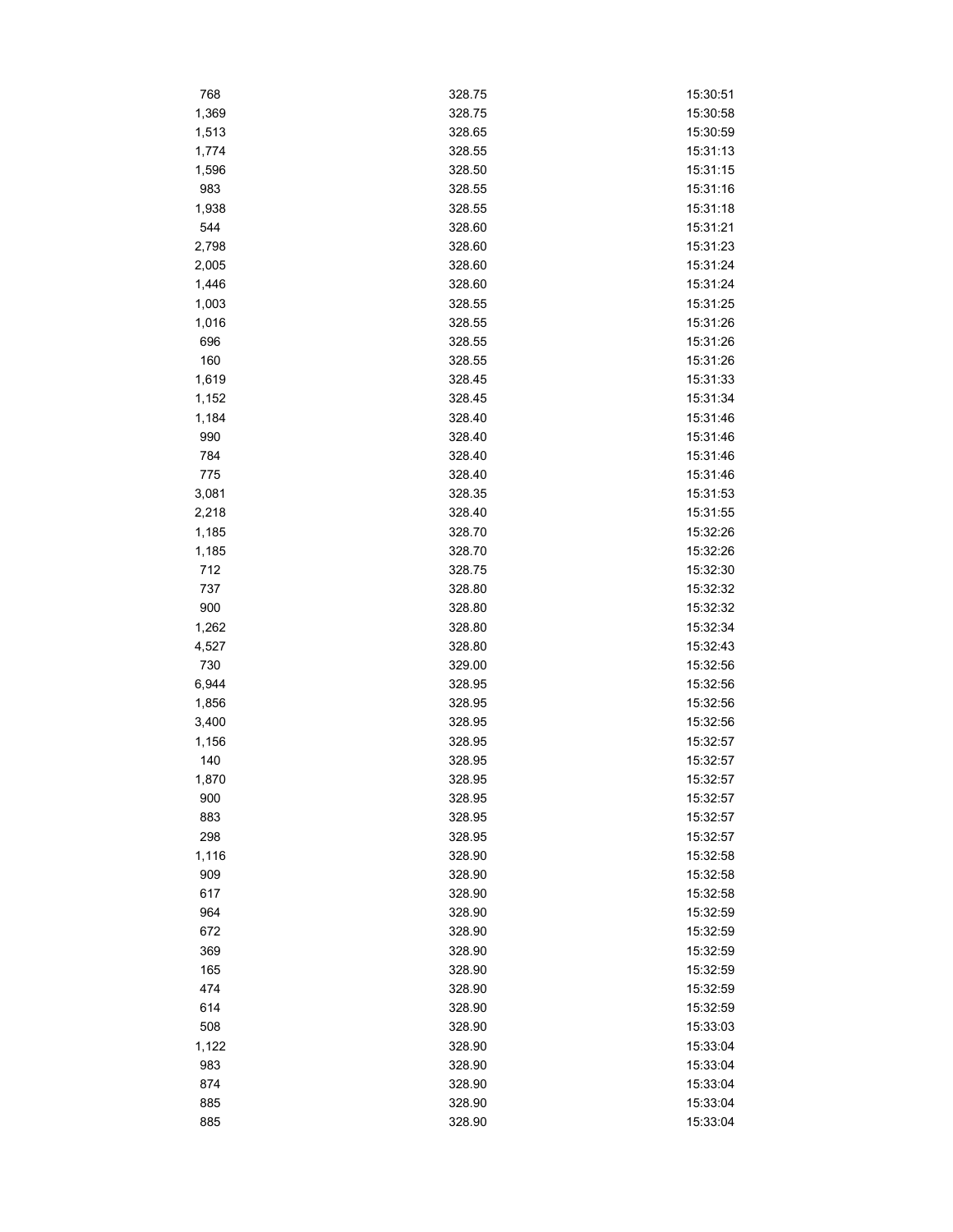| 885          | 328.90 | 15:33:05 |
|--------------|--------|----------|
| 686          | 328.85 | 15:33:06 |
| 1,002        | 329.00 | 15:33:43 |
| 900          | 329.00 | 15:33:44 |
| 783          | 329.00 | 15:33:44 |
| 663          | 329.00 | 15:33:46 |
| 194          | 329.00 | 15:33:46 |
| 900          | 329.10 | 15:33:58 |
| 2,554        | 329.10 | 15:33:58 |
| 3,181        | 329.05 | 15:33:58 |
| 1,238        | 329.05 | 15:33:58 |
| 961          | 329.05 | 15:33:58 |
| 183          | 329.05 | 15:33:58 |
| 4,634        | 329.10 | 15:34:01 |
| 1,234        | 329.10 | 15:34:01 |
| 982          | 329.05 | 15:34:01 |
| 2,486        | 329.05 | 15:34:03 |
| 4,168        | 329.15 | 15:34:17 |
| 1,427        | 329.10 | 15:34:18 |
| 567          | 329.10 | 15:34:18 |
| 246          | 329.10 | 15:34:18 |
| 179          | 329.10 | 15:34:18 |
| 2,911        | 329.10 | 15:34:18 |
| 1,202        | 329.05 | 15:34:18 |
| 407          | 329.05 | 15:34:18 |
| 1,222        | 329.05 | 15:34:18 |
| 885          | 329.05 | 15:34:19 |
| 1,744        | 329.00 | 15:34:21 |
| 1,535        | 328.95 | 15:34:24 |
| 1,044        | 328.95 | 15:34:31 |
| 2,316        | 328.90 | 15:34:36 |
| 436          | 328.90 | 15:34:36 |
| 1,071        | 328.90 | 15:34:36 |
| 1,146        | 328.90 | 15:34:37 |
| 447          | 328.90 | 15:34:44 |
| 2,308        | 329.05 | 15:35:00 |
|              | 329.00 | 15:35:00 |
| 1,300<br>932 | 329.10 | 15:35:00 |
| 783          | 328.95 | 15:35:00 |
| 901          | 329.10 | 15:35:00 |
| 900          | 329.05 | 15:35:00 |
| 673          | 329.10 | 15:35:00 |
| 400          | 329.05 | 15:35:00 |
| 900          | 329.05 | 15:35:00 |
|              | 329.05 | 15:35:00 |
| 360          | 329.20 |          |
| 3,018        |        | 15:35:18 |
| 2,887        | 329.20 | 15:35:18 |
| 923          | 329.20 | 15:35:18 |
| 352          | 329.20 | 15:35:18 |
| 1,246        | 329.20 | 15:35:18 |
| 984          | 329.20 | 15:35:18 |
| 2,066        | 329.20 | 15:35:18 |
| 913          | 329.20 | 15:35:18 |
| 1,480        | 329.15 | 15:35:19 |
| 1,059        | 329.15 | 15:35:19 |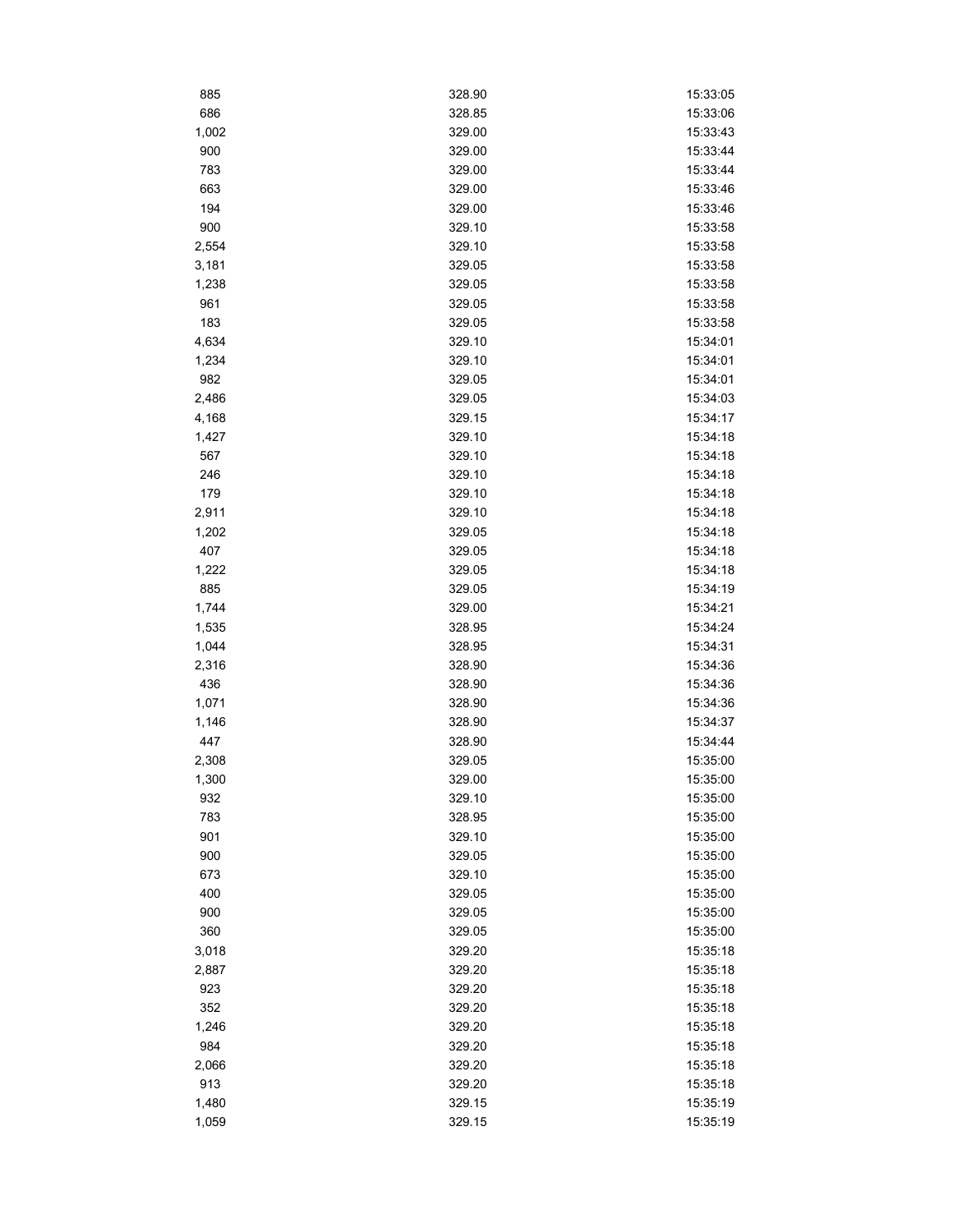| 392       | 329.15 | 15:35:19 |
|-----------|--------|----------|
| 1,885     | 329.25 | 15:35:34 |
| 1,575     | 329.25 | 15:35:34 |
| 590       | 329.25 | 15:35:34 |
| 1,522     | 329.20 | 15:35:34 |
| 6,220     | 329.15 | 15:36:15 |
| 2,743     | 329.15 | 15:36:15 |
| 3,342     | 329.15 | 15:36:17 |
| 1,459     | 329.15 | 15:36:17 |
| 641       | 329.15 | 15:36:17 |
| 1,961     | 329.10 | 15:36:18 |
| 949       | 329.10 | 15:36:18 |
| 542       | 329.10 | 15:36:18 |
| 542       | 329.10 | 15:36:18 |
| 1,242     | 329.05 | 15:36:18 |
| 885       | 329.05 | 15:36:19 |
| 686       | 329.10 | 15:36:19 |
| 705       | 329.10 | 15:36:19 |
| 2,262     | 328.95 | 15:36:25 |
| 1,327     | 328.90 | 15:36:29 |
| 200       | 328.90 | 15:36:29 |
| 2,614     | 328.80 | 15:36:35 |
| 1,741     | 328.80 | 15:36:39 |
| 1,502     | 328.75 | 15:36:40 |
| 904       | 328.70 | 15:36:40 |
| 1,258     | 328.65 | 15:36:47 |
| 1,421     | 328.60 | 15:36:56 |
| 900       | 328.60 | 15:36:56 |
| 619       | 328.60 | 15:36:56 |
| 400       | 328.60 | 15:36:56 |
| 1,347     | 328.55 | 15:36:56 |
| 1,180     | 328.55 | 15:36:57 |
| 600       | 328.50 | 15:36:57 |
| 377       | 328.50 | 15:36:57 |
|           | 328.50 | 15:36:57 |
| 151<br>71 | 328.50 | 15:37:03 |
|           |        |          |
| 1,210     | 328.50 | 15:37:05 |
| 324       | 328.50 | 15:37:05 |
| 1,076     | 328.45 | 15:37:06 |
| 2,992     | 328.35 | 15:37:20 |
| 2,962     | 328.30 | 15:37:24 |
| 1,132     | 328.30 | 15:37:24 |
| 735       | 328.30 | 15:37:24 |
| 1,507     | 328.25 | 15:37:25 |
| 766       | 328.25 | 15:37:25 |
| 546       | 328.25 | 15:37:25 |
| 502       | 328.25 | 15:37:25 |
| 1,075     | 328.25 | 15:37:25 |
| 755       | 328.20 | 15:37:26 |
| 2,468     | 328.20 | 15:37:40 |
| 1,629     | 328.30 | 15:37:42 |
| 1,143     | 328.25 | 15:37:43 |
| 849       | 328.20 | 15:37:43 |
| 3,306     | 328.30 | 15:37:58 |
| 1,506     | 328.30 | 15:37:58 |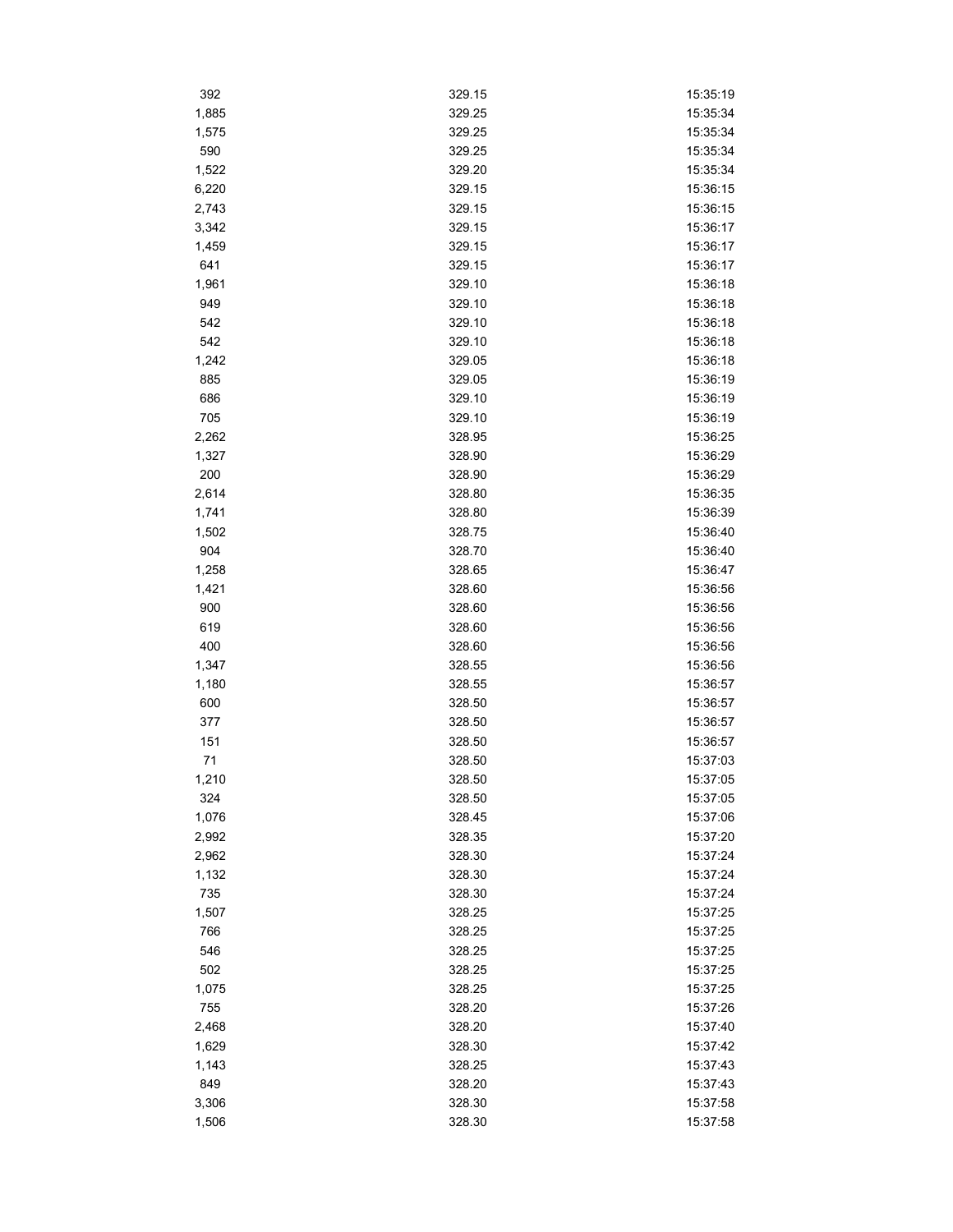| 2,297 | 328.30 | 15:38:00 |
|-------|--------|----------|
| 1,590 | 328.30 | 15:38:00 |
| 1,239 | 328.30 | 15:38:00 |
| 1,378 | 328.25 | 15:38:00 |
| 235   | 328.25 | 15:38:00 |
| 1,598 | 328.25 | 15:38:06 |
| 1,012 | 328.30 | 15:38:09 |
| 1,004 | 328.30 | 15:38:09 |
| 1,097 | 328.35 | 15:38:18 |
| 333   | 328.35 | 15:38:18 |
| 1,541 | 328.30 | 15:38:20 |
| 1,851 | 328.30 | 15:38:20 |
| 937   | 328.30 | 15:38:24 |
| 1,467 | 328.30 | 15:38:27 |
| 1,138 | 328.30 | 15:38:27 |
| 1,029 | 328.30 | 15:38:30 |
| 608   | 328.30 | 15:38:33 |
| 426   | 328.30 | 15:38:33 |
| 1,168 | 328.25 | 15:38:39 |
| 1,796 | 328.20 | 15:38:46 |
| 1,261 | 328.15 | 15:38:46 |
| 900   | 328.20 | 15:38:46 |
| 571   | 328.20 | 15:38:46 |
|       | 328.15 |          |
| 1,751 |        | 15:38:55 |
| 3,342 | 328.15 | 15:38:57 |
| 1,228 | 328.10 | 15:38:57 |
| 522   | 328.20 | 15:39:00 |
| 384   | 328.20 | 15:39:00 |
| 587   | 328.20 | 15:39:00 |
| 196   | 328.20 | 15:39:00 |
| 2,500 | 328.30 | 15:39:08 |
| 1,247 | 328.35 | 15:39:12 |
| 498   | 328.35 | 15:39:12 |
| 1,004 | 328.35 | 15:39:13 |
| 153   | 328.35 | 15:39:13 |
| 1,479 | 328.30 | 15:39:13 |
| 1,151 | 328.30 | 15:39:14 |
| 1,679 | 328.40 | 15:39:18 |
| 1,179 | 328.35 | 15:39:18 |
| 1,406 | 328.35 | 15:39:26 |
| 1,260 | 328.45 | 15:39:36 |
| 2,756 | 328.45 | 15:39:38 |
| 271   | 328.45 | 15:39:38 |
| 97    | 328.45 | 15:39:38 |
| 833   | 328.45 | 15:39:39 |
| 407   | 328.45 | 15:39:39 |
| 396   | 328.45 | 15:39:39 |
| 188   | 328.45 | 15:39:39 |
| 471   | 328.45 | 15:39:39 |
| 94    | 328.45 | 15:39:39 |
| 680   | 328.40 | 15:39:39 |
| 528   | 328.40 | 15:39:39 |
| 600   | 328.40 | 15:39:39 |
| 1,064 | 328.40 | 15:39:39 |
| 1,001 | 328.40 | 15:39:39 |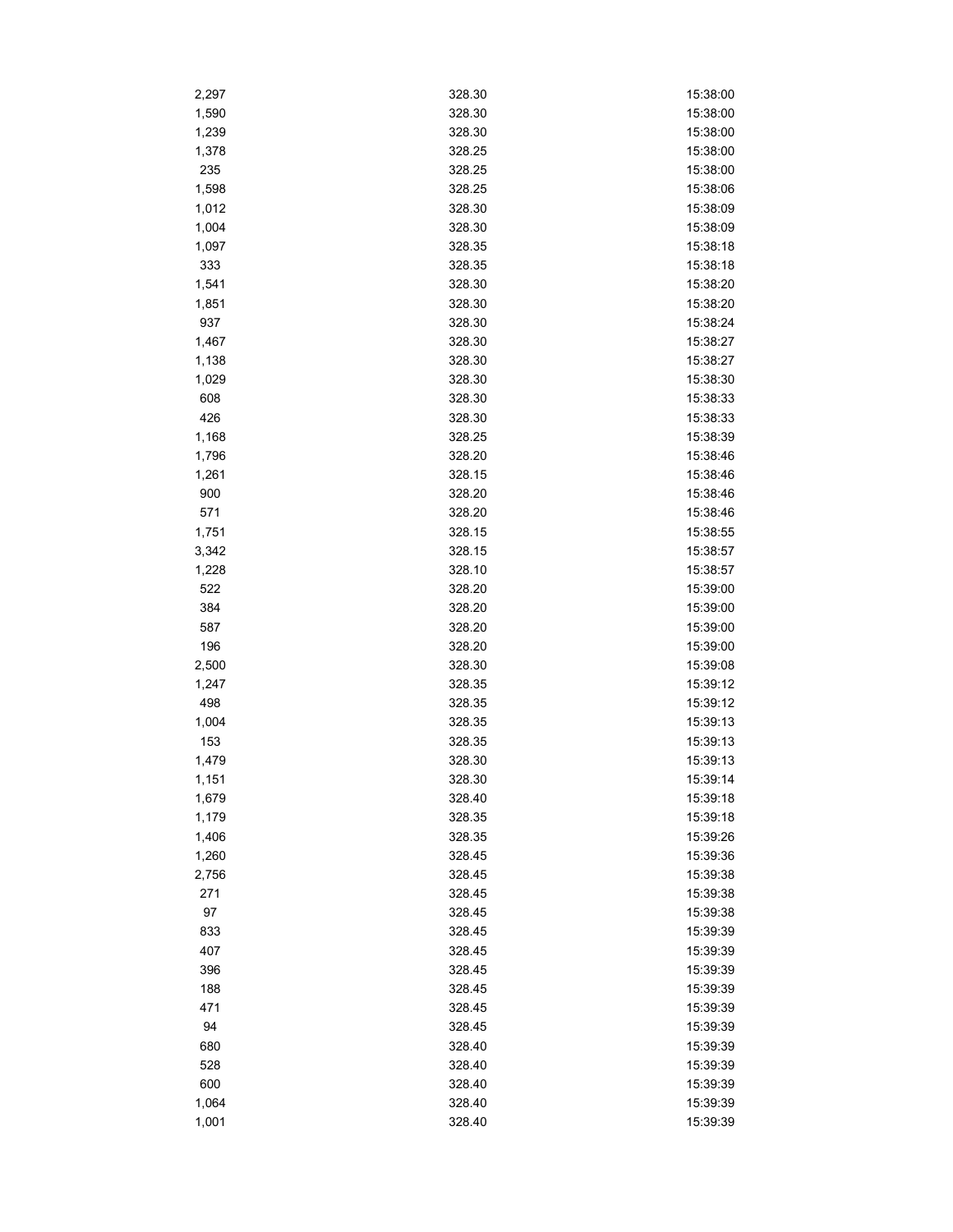| 725   | 328.35 | 15:39:39 |
|-------|--------|----------|
| 218   | 328.35 | 15:39:57 |
| 756   | 328.35 | 15:39:57 |
| 1,624 | 328.30 | 15:39:57 |
| 623   | 328.30 | 15:39:57 |
| 3,487 | 328.25 | 15:40:02 |
| 900   | 328.30 | 15:40:02 |
| 664   | 328.30 | 15:40:02 |
| 1,099 | 328.25 | 15:40:02 |
| 2,051 | 328.30 | 15:40:15 |
| 1,137 | 328.30 | 15:40:15 |
| 605   | 328.30 | 15:40:15 |
| 1,489 | 328.25 | 15:40:15 |
| 1,218 | 328.25 | 15:40:15 |
| 734   | 328.20 | 15:40:15 |
| 885   | 328.10 | 15:40:27 |
| 1,750 | 328.10 | 15:40:33 |
| 885   | 328.10 | 15:40:34 |
| 1,227 | 328.05 | 15:40:36 |
| 1,615 | 328.00 | 15:40:40 |
| 1,560 | 328.00 | 15:40:40 |
| 490   | 328.00 | 15:40:40 |
| 1,530 | 328.00 | 15:40:44 |
| 1,296 | 328.05 | 15:40:44 |
| 611   | 328.05 | 15:40:44 |
| 584   |        | 15:40:44 |
|       | 328.05 |          |
| 1,485 | 328.30 | 15:41:09 |
| 885   | 328.35 | 15:41:19 |
| 885   | 328.35 | 15:41:19 |
| 790   | 328.35 | 15:41:22 |
| 6,450 | 328.30 | 15:41:22 |
| 4,834 | 328.30 | 15:41:22 |
| 3,252 | 328.25 | 15:41:22 |
| 1,988 | 328.25 | 15:41:22 |
| 1,161 | 328.30 | 15:41:22 |
| 960   | 328.30 | 15:41:22 |
| 814   | 328 25 | 15:41:23 |
| 3,938 | 328.10 | 15:41:51 |
| 1,159 | 328.10 | 15:41:51 |
| 2,500 | 328.10 | 15:41:54 |
| 1,013 | 328.10 | 15:41:54 |
| 2,483 | 328.15 | 15:42:04 |
| 1,270 | 328.15 | 15:42:04 |
| 971   | 328.15 | 15:42:04 |
| 1,743 | 328.10 | 15:42:04 |
| 889   | 328.10 | 15:42:04 |
| 918   | 328.15 | 15:42:04 |
| 1,261 | 328.30 | 15:42:35 |
| 6,119 | 328.25 | 15:42:43 |
| 2,053 | 328.25 | 15:42:43 |
| 684   | 328.25 | 15:42:43 |
| 885   | 328.25 | 15:42:44 |
| 734   | 328.25 | 15:42:44 |
| 226   | 328.25 | 15:42:44 |
| 4,439 | 328.20 | 15:43:00 |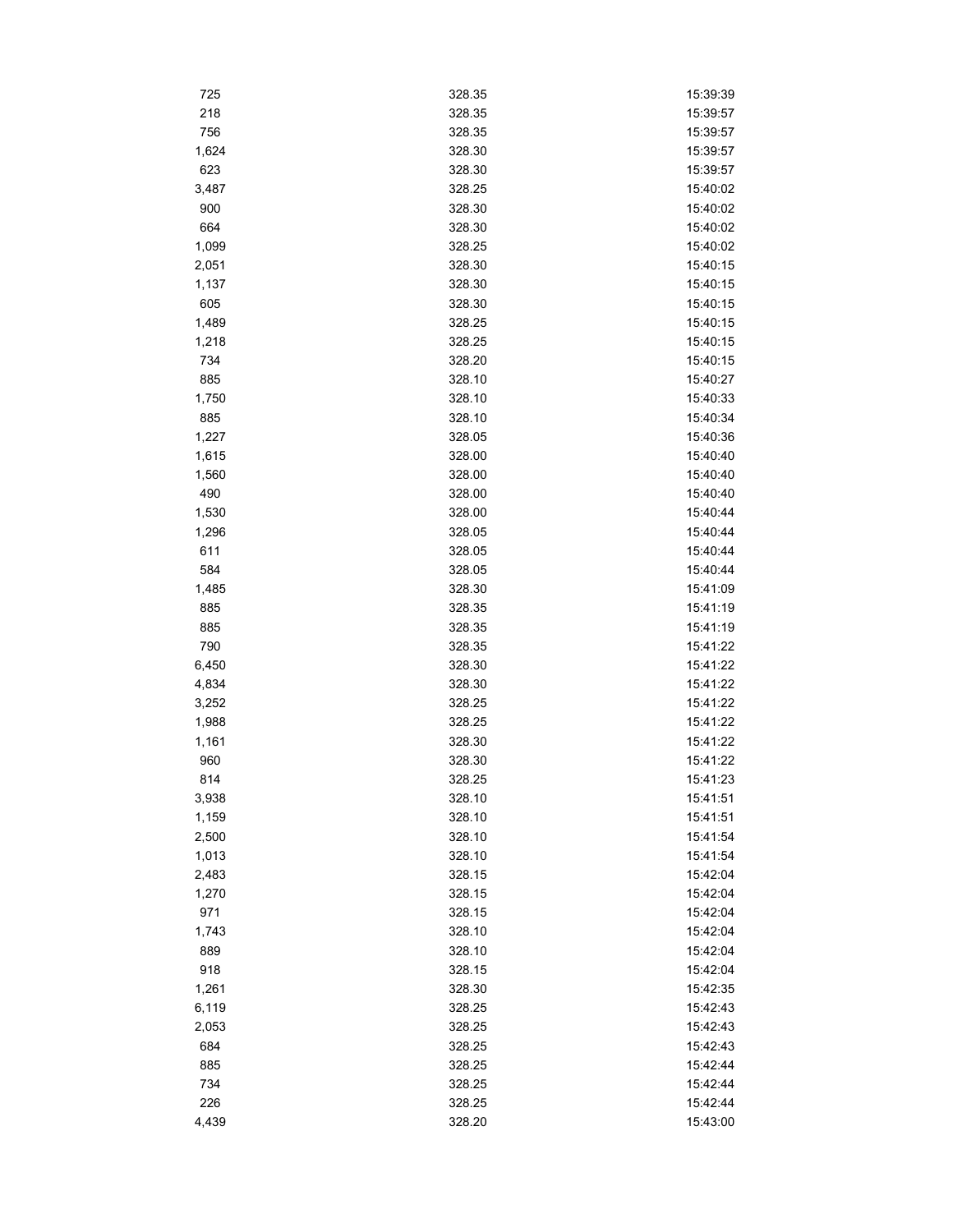| 1,675                   | 328.25           | 15:43:00             |
|-------------------------|------------------|----------------------|
| 4,039                   | 328.20           | 15:43:00             |
| 853                     | 328.20           | 15:43:00             |
| 323                     | 328.20           | 15:43:00             |
| 1,662                   | 328.15           | 15:43:00             |
| 874                     | 328.15           | 15:43:02             |
| 2,500                   | 327.95           | 15:43:16             |
| 1,309                   | 327.90           | 15:43:16             |
| 1,007                   | 327.90           | 15:43:18             |
| 2,115                   | 327.80           | 15:43:29             |
| 1,151                   | 327.80           | 15:43:29             |
| 1,089                   | 327.80           | 15:43:33             |
| 791                     | 327.80           | 15:43:33             |
| 5,908                   | 328.25           | 15:44:08             |
| 1,651                   | 328.25           | 15:44:08             |
| 255                     | 328.25           | 15:44:08             |
| 6,433                   | 328.25           | 15:44:21             |
| 2,359                   | 328.25           | 15:44:21             |
| 1,013                   | 328.25           | 15:44:21             |
| 1,547                   | 328.25           | 15:44:21             |
| 1,767                   | 328.20           | 15:44:23             |
| 1,351                   | 328.20           | 15:44:23             |
| 879                     | 328.20           | 15:44:23             |
| 879                     | 328.20           | 15:44:23             |
| 840                     | 328.20           | 15:44:23             |
| 511                     | 328.20           | 15:44:23             |
| 312                     | 328.20           | 15:44:23             |
| $\overline{\mathbf{c}}$ | 328.20           | 15:44:23             |
| 274                     | 328.15           | 15:44:23             |
| 1,282                   | 328.15           | 15:44:23             |
| 1,173                   | 328.15           | 15:44:23             |
| 809                     | 328.15           | 15:44:23             |
| 355                     | 328.15           | 15:44:23             |
| 607                     | 328.10           | 15:44:25             |
|                         | 328.10           | 15:44:25             |
| 538                     | 328.10           | 15:44:25             |
| 362<br>179              | 328.10           |                      |
| 1,341                   | 328.00           | 15:44:25<br>15:44:32 |
| 917                     |                  | 15:44:32             |
|                         | 328.00<br>328.30 | 15:44:45             |
| 1,767                   |                  |                      |
| 940<br>940              | 328.30<br>328.30 | 15:44:46<br>15:44:47 |
|                         |                  | 15:44:49             |
| 977                     | 328.25           |                      |
| 2,580                   | 328.25           | 15:44:51             |
| 1,381                   | 328.25           | 15:44:51             |
| 1,276                   | 328.25           | 15:44:51             |
| 1,220                   | 328.20           | 15:44:54             |
| 2,019                   | 328.20           | 15:45:07             |
| 3,226                   | 328.25           | 15:45:16             |
| 1,499                   | 328.25           | 15:45:17             |
| 1,415                   | 328.20           | 15:45:17             |
| 959                     | 328.15           | 15:45:22             |
| 1,490                   | 328.15           | 15:45:22             |
| 885                     | 328.15           | 15:45:25             |
| 900                     | 328.35           | 15:45:40             |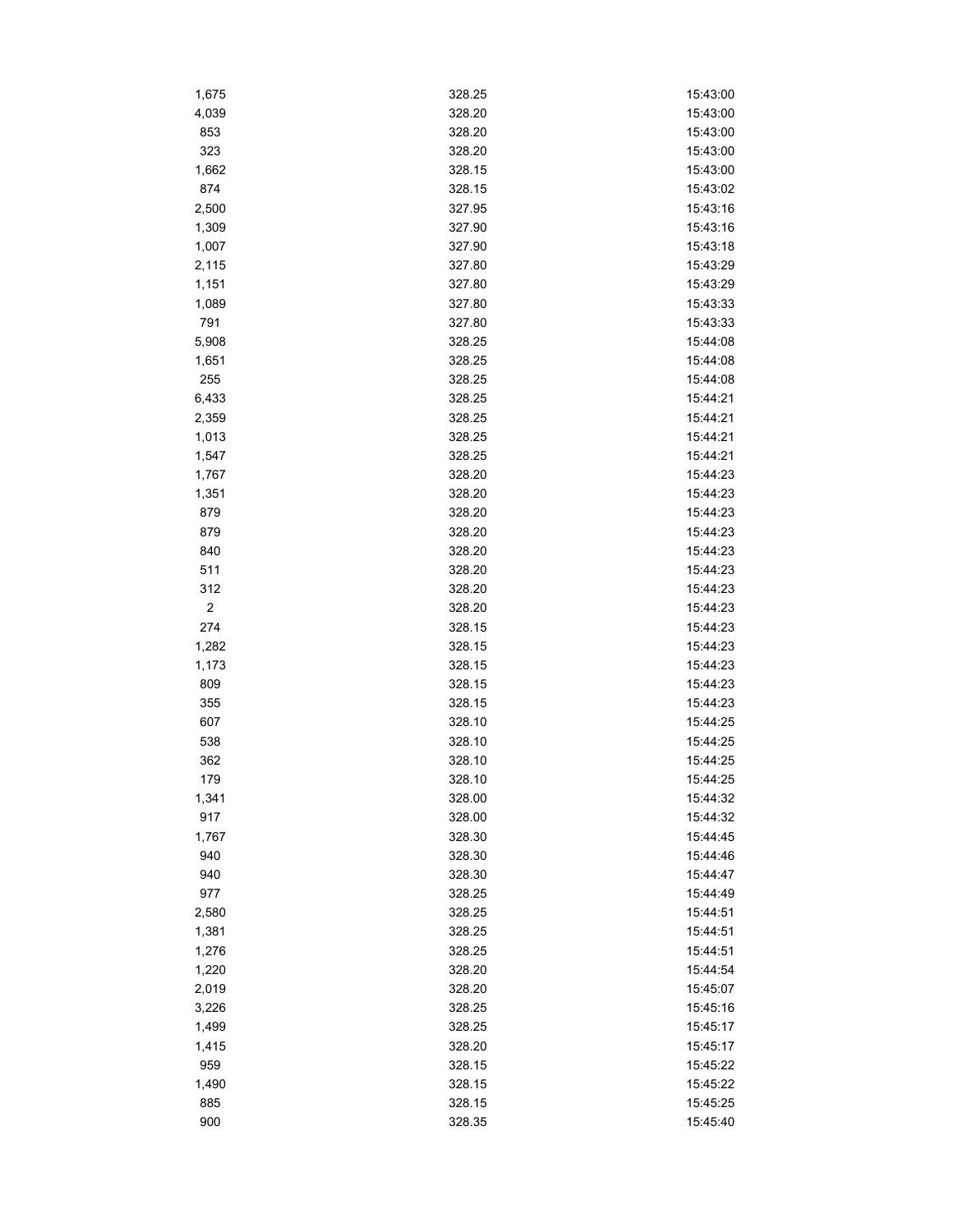| 376   | 328.40 | 15:45:47 |
|-------|--------|----------|
| 538   | 328.40 | 15:45:47 |
| 885   | 328.50 | 15:46:03 |
| 2,055 | 328.55 | 15:46:14 |
| 33    | 328.55 | 15:46:14 |
| 135   | 328.60 | 15:46:17 |
| 1,139 | 328.60 | 15:46:18 |
| 506   | 328.60 | 15:46:18 |
| 430   | 328.60 | 15:46:18 |
| 298   | 328.60 | 15:46:18 |
| 900   | 328.60 | 15:46:20 |
| 769   | 328.60 | 15:46:20 |
| 400   | 328.60 | 15:46:20 |
| 298   | 328.60 | 15:46:20 |
| 1,593 | 328.55 | 15:46:20 |
| 1,089 | 328.60 | 15:46:20 |
| 488   | 328.60 | 15:46:20 |
| 400   | 328.60 | 15:46:20 |
| 82    | 328.60 | 15:46:20 |
| 885   | 328.55 | 15:46:20 |
| 1,404 | 328.50 | 15:46:21 |
| 1,290 | 328.50 | 15:46:21 |
| 1,024 | 328.50 | 15:46:21 |
| 214   | 328.50 | 15:46:21 |
| 2,468 | 328.50 | 15:46:22 |
| 2,278 | 328.50 | 15:46:22 |
| 1,949 | 328.50 | 15:46:22 |
| 974   | 328.50 | 15:46:22 |
| 234   | 328.50 | 15:46:22 |
| 885   | 328.50 | 15:46:23 |
| 1,740 | 328.45 | 15:46:24 |
| 1,430 | 328.45 | 15:46:24 |
| 1,241 | 328.40 | 15:46:24 |
| 639   | 328.40 | 15:46:24 |
| 221   | 328.40 | 15:46:28 |
| 578   | 328.40 | 15:46:30 |
| 1,209 | 328.55 | 15:46:46 |
| 6,230 | 328.55 | 15:47:03 |
| 885   | 328.60 | 15:47:03 |
| 557   | 328.65 | 15:47:30 |
| 548   | 328.65 | 15:47:30 |
| 588   | 328.60 | 15:47:30 |
| 1,293 | 328.60 | 15:47:30 |
| 1,200 | 328.60 | 15:47:31 |
| 980   | 328.65 | 15:47:31 |
| 901   | 328.65 | 15:47:31 |
| 900   | 328.65 | 15:47:31 |
| 348   | 328.65 | 15:47:31 |
| 298   | 328.60 | 15:47:31 |
| 170   | 328.65 | 15:47:31 |
| 1,390 | 328.55 | 15:47:35 |
| 617   | 328.55 | 15:47:35 |
| 2,979 | 328.55 | 15:47:35 |
| 2,841 | 328.55 | 15:47:35 |
| 2,209 | 328.50 | 15:47:35 |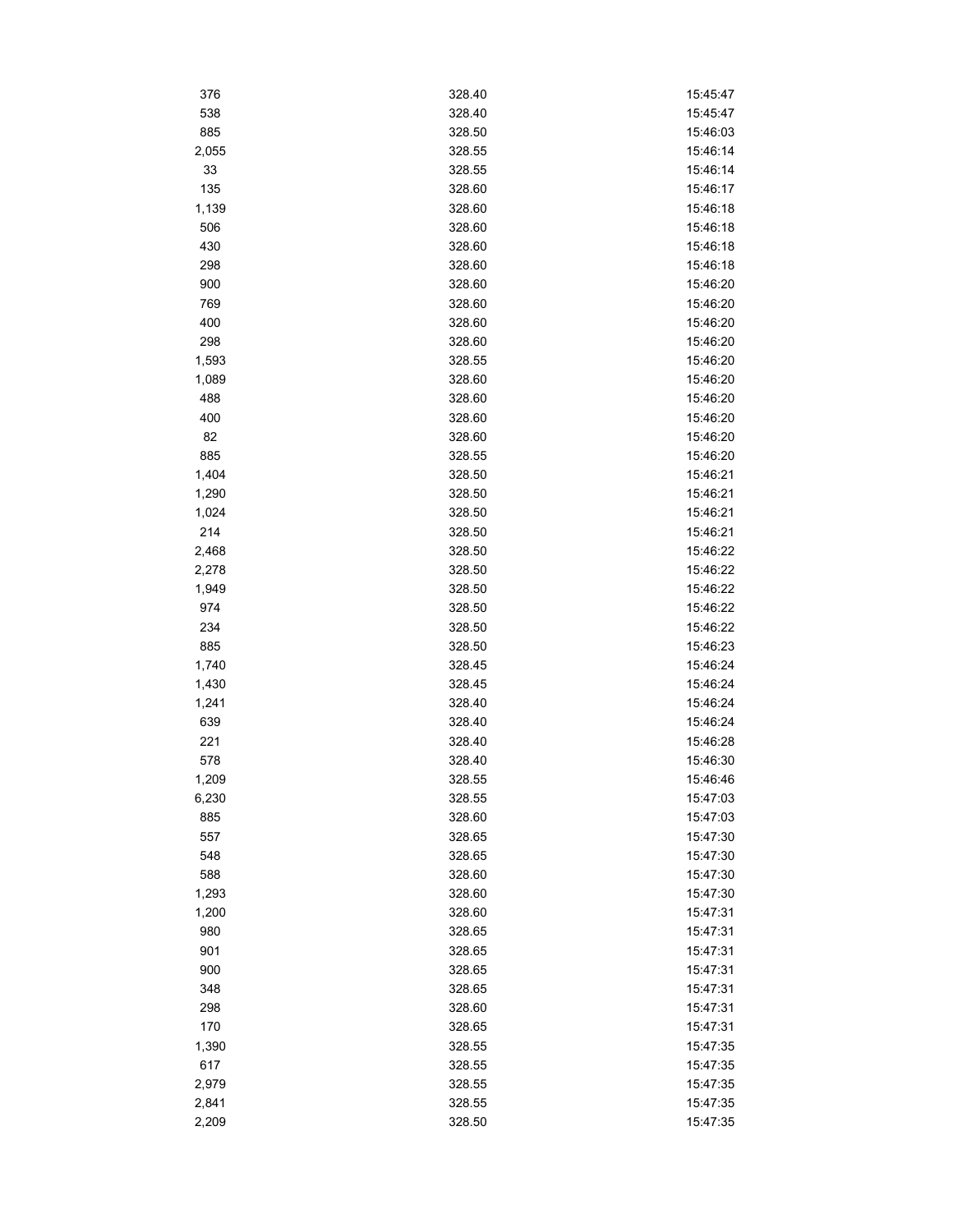| 1,388 | 328.45           | 15:47:36             |
|-------|------------------|----------------------|
| 1,119 | 328.45           | 15:47:36             |
| 474   | 328.45           | 15:47:36             |
| 1,380 | 328.45           | 15:47:36             |
| 998   | 328.45           | 15:47:40             |
| 1,376 | 328.40           | 15:47:44             |
| 284   | 328.40           | 15:47:44             |
| 135   | 328.40           | 15:47:44             |
| 202   | 328.40           | 15:47:44             |
| 1,359 | 328.40           | 15:47:47             |
| 1,309 | 328.40           | 15:47:58             |
| 975   | 328.40           | 15:47:58             |
| 2,986 | 328.35           | 15:48:00             |
| 1,470 | 328.35           | 15:48:01             |
| 1,263 | 328.30           | 15:48:02             |
| 2,417 | 328.05           | 15:48:14             |
| 1,011 | 328.05           | 15:48:15             |
| 2,369 | 328.10           | 15:48:22             |
| 324   | 328.10           | 15:48:22             |
| 463   | 328.10           | 15:48:22             |
| 422   | 328.10           |                      |
|       | 328.10           | 15:48:22<br>15:48:22 |
| 885   |                  |                      |
| 1,514 | 328.15<br>328.10 | 15:48:34             |
| 1,110 |                  | 15:48:34             |
| 2,301 | 328.15           | 15:48:36             |
| 1,038 | 328.15           | 15:48:36             |
| 2,188 | 328.15           | 15:48:36             |
| 654   | 328.15           | 15:48:36             |
| 300   | 328.15           | 15:48:36             |
| 126   | 328.15           | 15:48:36             |
| 125   | 328.15           | 15:48:36             |
| 1,110 | 328.10           | 15:48:36             |
| 42    | 328.05           | 15:48:38             |
| 1,598 | 328.05           | 15:48:38             |
| 793   | 328.00           | 15:48:40             |
| 1,479 | 327.90           | 15:49:01             |
| 939   | 327.90           | 15:49:01             |
| 2,560 | 327.85           | 15:49:01             |
| 58    | 327.85           | 15:49:01             |
| 1,210 | 327.85           | 15:49:10             |
| 1,812 | 327.80           | 15:49:11             |
| 1,269 | 327.80           | 15:49:11             |
| 2,519 | 327.75           | 15:49:31             |
| 2,097 | 327.75           | 15:49:31             |
| 1,749 | 327.75           | 15:49:31             |
| 2,694 | 327.75           | 15:49:31             |
| 1,210 | 327.70           | 15:49:32             |
| 3,253 | 327.70           | 15:49:32             |
| 1,014 | 327.70           | 15:49:32             |
| 1,485 | 327.70           | 15:49:32             |
| 1,540 | 327.70           | 15:49:32             |
| 773   | 327.75           | 15:49:39             |
| 216   | 327.75           | 15:49:39             |
| 136   | 327.75           | 15:49:39             |
| 1,231 | 327.80           | 15:49:43             |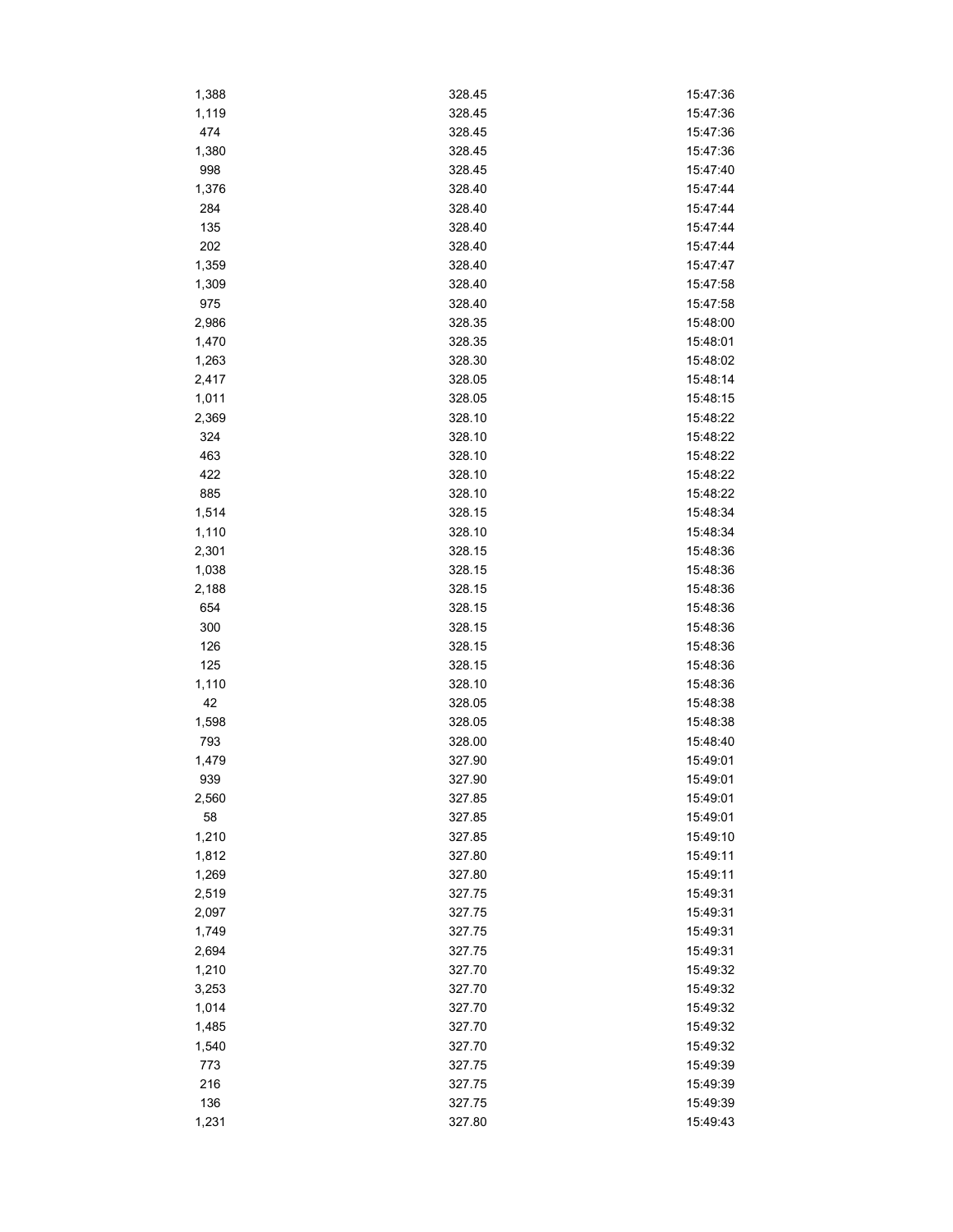| 1,131          | 327.80           | 15:49:43             |
|----------------|------------------|----------------------|
| 511            | 327.80           | 15:49:43             |
| 312            | 327.80           | 15:49:43             |
| 2,426          | 327.75           | 15:49:50             |
| 1,419          | 327.75           | 15:49:50             |
| 1,415          | 327.75           | 15:49:50             |
| 885            | 327.75           | 15:49:50             |
| 283            | 327.75           | 15:49:50             |
| 602            | 327.75           | 15:49:50             |
| 1,593          | 327.70           | 15:49:52             |
| 1,354          | 327.70           | 15:49:52             |
| 673            | 327.70           | 15:49:52             |
| 458            | 327.70           | 15:49:52             |
| 251            | 327.70           | 15:49:52             |
| 1,062          | 327.65           | 15:49:52             |
| 756            | 327.65           | 15:49:52             |
| 202            | 327.65           | 15:49:52             |
| 1,069          | 327.60           | 15:49:55             |
| 745            | 327.60           | 15:49:55             |
| 952            | 327.60           | 15:50:01             |
| 1,217          | 327.55           | 15:50:02             |
| 1,208          | 327.55           | 15:50:04             |
| 1,657          | 327.60           | 15:50:11             |
| 1,363          | 327.60           | 15:50:11             |
| 1,231          | 327.60           | 15:50:11             |
| 1,974          | 327.60           | 15:50:11             |
|                | 327.55           | 15:50:12             |
| 1,386<br>865   | 327.55           | 15:50:12             |
|                | 327.50           | 15:50:16             |
| 1,535<br>1,081 | 327.50           | 15:50:18             |
|                | 327.45           | 15:50:22             |
| 1,344<br>800   | 327.45           | 15:50:22             |
| 447            | 327.45           | 15:50:22             |
|                | 327.35           | 15:50:23             |
| 1,258          | 327.35           | 15:50:24             |
| 1,324          | 327.35           | 15:50:26             |
| 2,465          |                  | 15:50:26             |
| 1,696          | 327.35           |                      |
| 1,191<br>1,094 | 327.30           | 15:50:26             |
|                | 327.35           | 15:50:26             |
| 1,303          | 327.35           | 15:50:29             |
| 1,325          | 327.40<br>327.35 | 15:50:32             |
| 1,683          | 327.40           | 15:50:33             |
| 1,529<br>885   | 327.40           | 15:50:33<br>15:50:36 |
| 1,249          | 327.40           |                      |
|                |                  | 15:50:40             |
| 1,534          | 327.60           | 15:50:49             |
| 859            | 327.60           | 15:50:49             |
| 1,372          | 327.60           | 15:50:50             |
| 2,050          | 327.55           | 15:51:02             |
| 1,146          | 327.50           | 15:51:02             |
| 2,120          | 327.50           | 15:51:02             |
| 1,137          | 327.50           | 15:51:05             |
| 1,317          | 327.50           | 15:51:11             |
| 2,078          | 327.55           | 15:51:17             |
| 946            | 327.55           | 15:51:17             |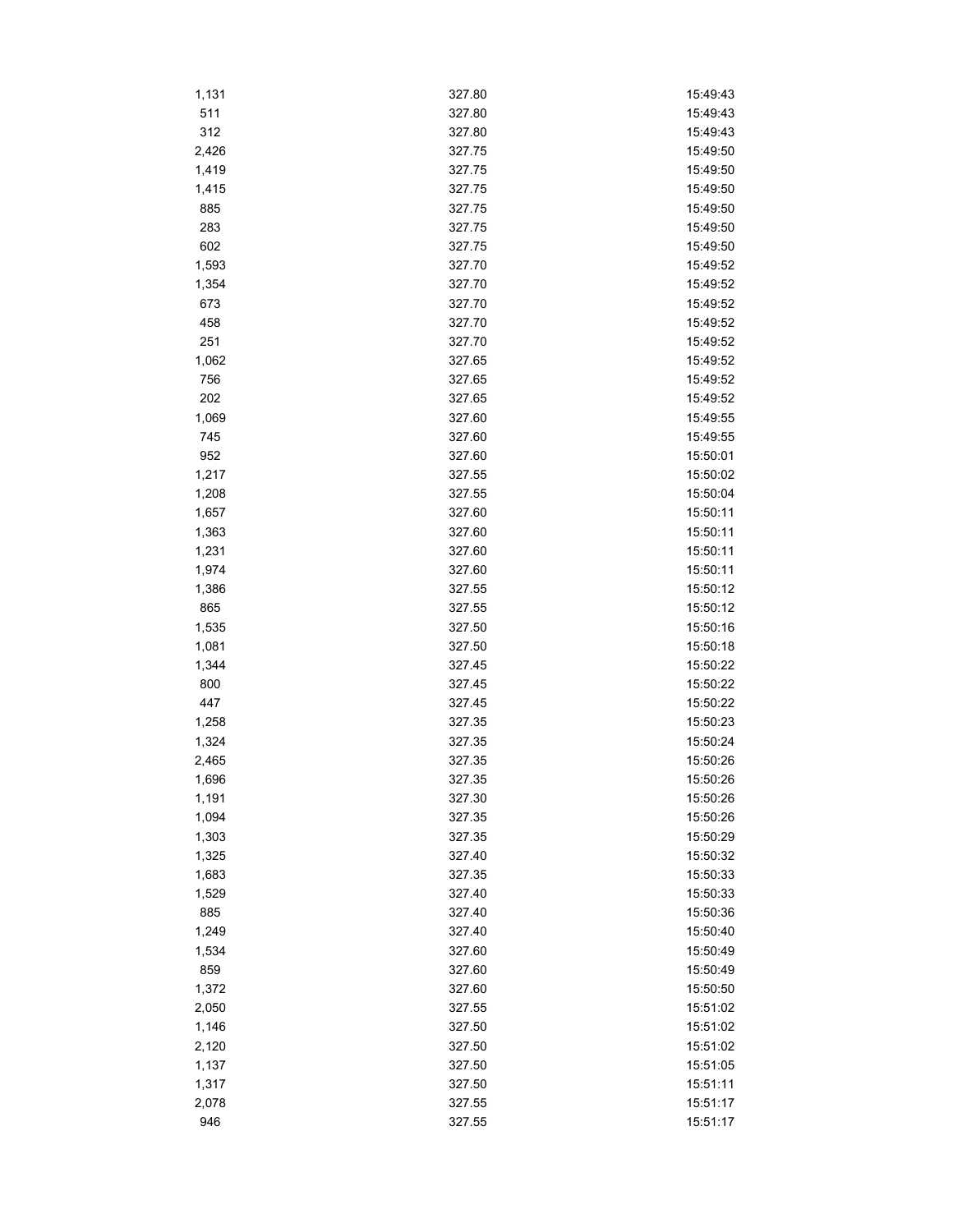| 2,635 | 327.55 | 15:51:17 |
|-------|--------|----------|
| 795   | 327.55 | 15:51:17 |
| 830   | 327.55 | 15:51:18 |
| 478   | 327.55 | 15:51:18 |
| 900   | 327.55 | 15:51:20 |
| 964   | 327.60 | 15:51:24 |
| 706   | 328.00 | 15:51:44 |
| 756   | 328.00 | 15:51:44 |
| 885   | 328.00 | 15:51:44 |
| 885   | 328.00 | 15:51:44 |
| 938   | 327.95 | 15:51:49 |
| 2,569 | 327.90 | 15:51:49 |
| 2,068 | 327.90 | 15:51:49 |
| 1,138 | 328.00 | 15:51:57 |
| 772   | 328.00 | 15:51:57 |
| 590   | 328.00 | 15:51:57 |
| 466   | 328.00 | 15:51:57 |
| 640   | 328.00 | 15:51:57 |
| 1,394 | 328.00 | 15:51:58 |
| 713   | 328.05 | 15:52:00 |
| 548   | 328.05 | 15:52:00 |
| 1,138 | 328.30 | 15:52:23 |
| 4,800 | 328.25 | 15:52:24 |
| 612   | 328.25 | 15:52:24 |
| 438   | 328.25 | 15:52:24 |
|       |        |          |
| 4,363 | 328.35 | 15:52:36 |
| 2,331 | 328.30 | 15:52:36 |
| 1,071 | 328.30 | 15:52:39 |
| 345   | 328.30 | 15:52:39 |
| 738   | 328.25 | 15:52:42 |
| 1,008 | 328.25 | 15:52:43 |
| 960   | 328.20 | 15:52:53 |
| 885   | 328.20 | 15:52:53 |
| 885   | 328.20 | 15:52:54 |
| 692   | 328.15 | 15:52:55 |
| 1,332 | 328.25 | 15:53:04 |
| 1,319 | 328.25 | 15:53:11 |
| 1,900 | 328.40 | 15:53:13 |
| 1,594 | 328.35 | 15:53:15 |
| 1,091 | 328.35 | 15:53:15 |
| 1,023 | 328.30 | 15:53:15 |
| 765   | 328.30 | 15:53:15 |
| 2,331 | 328.35 | 15:53:31 |
| 900   | 328.40 | 15:53:35 |
| 2,005 | 328.40 | 15:53:39 |
| 1,409 | 328.35 | 15:53:39 |
| 745   | 328.30 | 15:53:39 |
| 900   | 328.30 | 15:53:53 |
| 885   | 328.30 | 15:53:54 |
| 2,026 | 328.25 | 15:53:55 |
| 571   | 328.20 | 15:53:55 |
| 885   | 328.25 | 15:53:55 |
| 2,043 | 328.10 | 15:54:06 |
| 1,437 | 328.05 | 15:54:06 |
| 1,771 | 328.15 | 15:54:28 |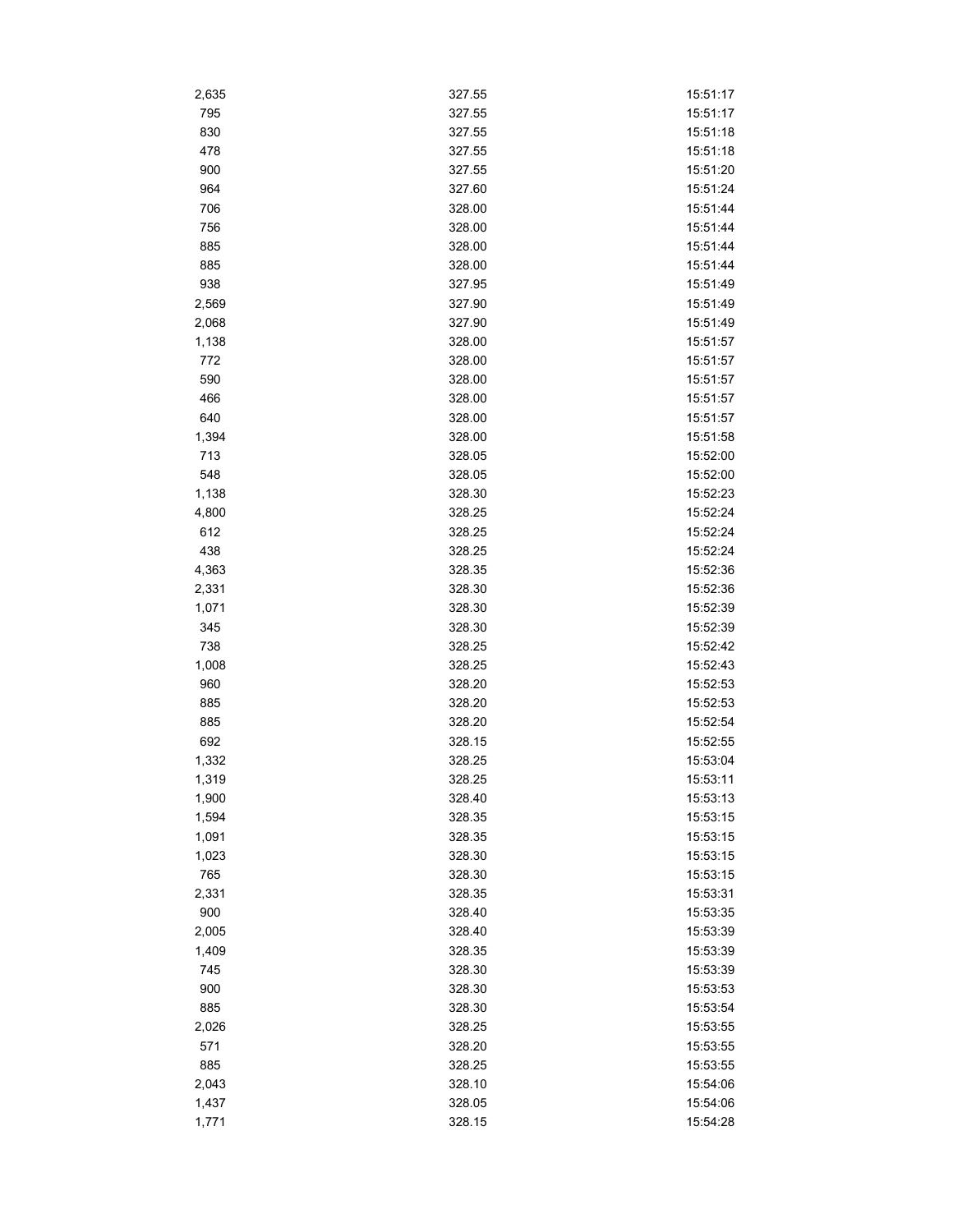| 2,381 | 328.10 | 15:54:28 |
|-------|--------|----------|
| 1,245 | 328.10 | 15:54:28 |
| 2,820 | 328.05 | 15:54:30 |
| 1,200 | 328.05 | 15:54:30 |
| 337   | 328.05 | 15:54:30 |
| 1,956 | 328.00 | 15:54:41 |
| 1,373 | 328.00 | 15:54:41 |
| 1,767 | 328.00 | 15:54:43 |
| 471   | 328.00 | 15:54:43 |
| 415   | 328.00 | 15:54:43 |
| 1,108 | 327.95 | 15:54:43 |
| 456   | 327.95 | 15:54:43 |
| 328   | 327.95 | 15:54:43 |
| 1,180 | 327.95 | 15:54:47 |
| 985   | 327.95 | 15:54:48 |
| 974   | 327.95 | 15:54:48 |
| 4,000 | 328.20 | 15:55:21 |
| 3,494 | 328.20 | 15:55:21 |
| 2,474 | 328.20 | 15:55:21 |
|       | 328.25 | 15:55:24 |
| 1,338 |        |          |
| 464   | 328.25 | 15:55:24 |
| 649   | 328.25 | 15:55:25 |
| 1,681 | 328.25 | 15:55:25 |
| 264   | 328.55 | 15:55:36 |
| 714   | 328.55 | 15:55:38 |
| 1,084 | 328.55 | 15:55:38 |
| 138   | 328.55 | 15:55:38 |
| 3,316 | 328.45 | 15:55:38 |
| 900   | 328.55 | 15:55:38 |
| 474   | 328.55 | 15:55:38 |
| 430   | 328.55 | 15:55:38 |
| 427   | 328.55 | 15:55:38 |
| 400   | 328.55 | 15:55:38 |
| 298   | 328.50 | 15:55:38 |
| 2,632 | 328.55 | 15:55:38 |
| 116   | 328.55 | 15:55:38 |
| 885   | 328.45 | 15:55:39 |
| 671   | 328.55 | 15:55:39 |
| 1,226 | 328.55 | 15:55:39 |
| 900   | 328.50 | 15:55:43 |
| 6,188 | 328.50 | 15:55:43 |
| 630   | 328.45 | 15:55:43 |
| 463   | 328.45 | 15:55:43 |
| 1,943 | 328.45 | 15:55:43 |
| 2,085 | 328.45 | 15:55:44 |
| 1,417 | 328.45 | 15:55:44 |
| 1,198 | 328.45 | 15:55:44 |
| 617   | 328.45 | 15:55:44 |
| 2,957 | 328.45 | 15:55:44 |
| 1,393 | 328.50 | 15:55:48 |
| 1,190 | 328.50 | 15:55:48 |
| 697   | 328.50 | 15:55:48 |
| 367   | 328.50 | 15:55:48 |
| 314   | 328.50 | 15:55:48 |
|       |        |          |
| 1,352 | 328.45 | 15:55:49 |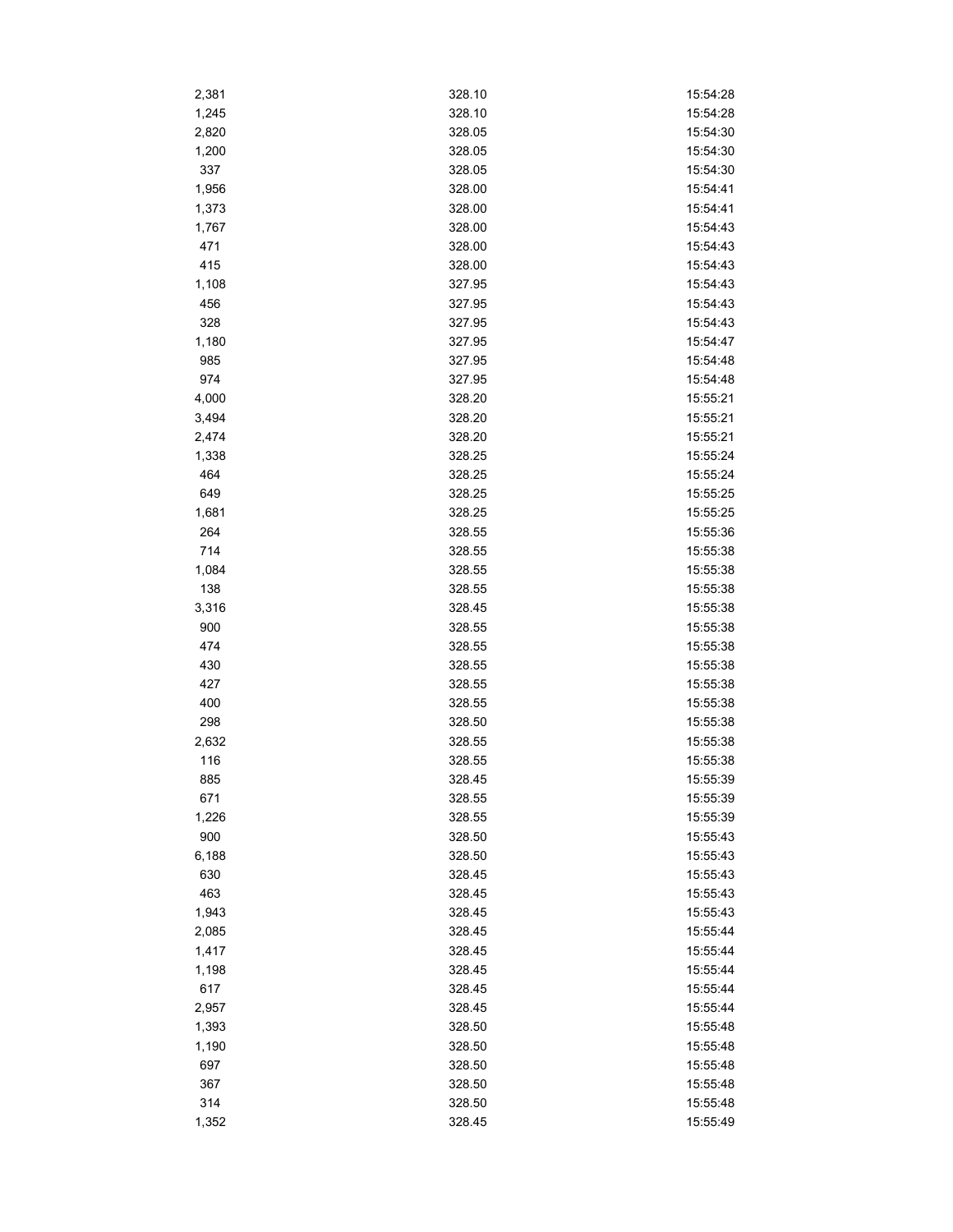| 1,060 | 328.45 | 15:55:49 |
|-------|--------|----------|
| 1,085 | 328.65 | 15:55:58 |
| 1,939 | 328.60 | 15:55:59 |
| 91    | 328.60 | 15:55:59 |
| 1,162 | 328.60 | 15:55:59 |
| 907   | 328.60 | 15:55:59 |
| 709   | 328.55 | 15:56:00 |
| 848   | 328.55 | 15:56:00 |
| 1,122 | 328.45 | 15:56:05 |
| 885   | 328.40 | 15:56:05 |
| 806   | 328.40 | 15:56:17 |
| 2,188 | 328.40 | 15:56:25 |
| 5,582 | 328.45 | 15:56:48 |
| 1,105 | 328.45 | 15:56:48 |
| 1,463 | 328.40 | 15:56:49 |
| 567   | 328.40 | 15:56:49 |
| 2,322 | 328.40 | 15:56:53 |
| 2,002 | 328.40 | 15:56:53 |
| 1,098 | 328.50 | 15:57:02 |
| 461   | 328.50 | 15:57:02 |
| 660   | 328.50 | 15:57:03 |
| 2,197 | 328.50 | 15:57:03 |
| 1,400 | 328.45 | 15:57:03 |
| 2,040 | 328.45 | 15:57:03 |
| 659   | 328.45 | 15:57:03 |
| 130   |        |          |
|       | 328.45 | 15:57:03 |
| 2,227 | 328.45 | 15:57:05 |
| 431   | 328.45 | 15:57:05 |
| 414   | 328.45 | 15:57:05 |
| 308   | 328.45 | 15:57:05 |
| 167   | 328.45 | 15:57:05 |
| 1,456 | 328.45 | 15:57:05 |
| 777   | 328.45 | 15:57:05 |
| 451   | 328.45 | 15:57:05 |
| 329   | 328.45 | 15:57:05 |
| 505   | 328.45 | 15:57:08 |
| 107   | 328.45 | 15:57:08 |
| 1,343 | 328.50 | 15:57:17 |
| 736   | 328.50 | 15:57:17 |
| 3     | 328.45 | 15:57:19 |
| 1,644 | 328.45 | 15:57:19 |
| 511   | 328.45 | 15:57:20 |
| 4,016 | 328.70 | 15:57:37 |
| 4,365 | 328.70 | 15:57:51 |
| 3,397 | 328.70 | 15:57:51 |
| 1,396 | 328.70 | 15:57:51 |
| 1,113 | 328.80 | 15:58:06 |
| 515   | 328.80 | 15:58:06 |
| 2,539 | 328.75 | 15:58:09 |
| 2,254 | 328.75 | 15:58:09 |
| 1,394 | 328.75 | 15:58:09 |
| 900   | 328.75 | 15:58:10 |
| 761   | 328.75 | 15:58:10 |
| 3,752 | 328.75 | 15:58:12 |
| 1,711 | 328.75 | 15:58:19 |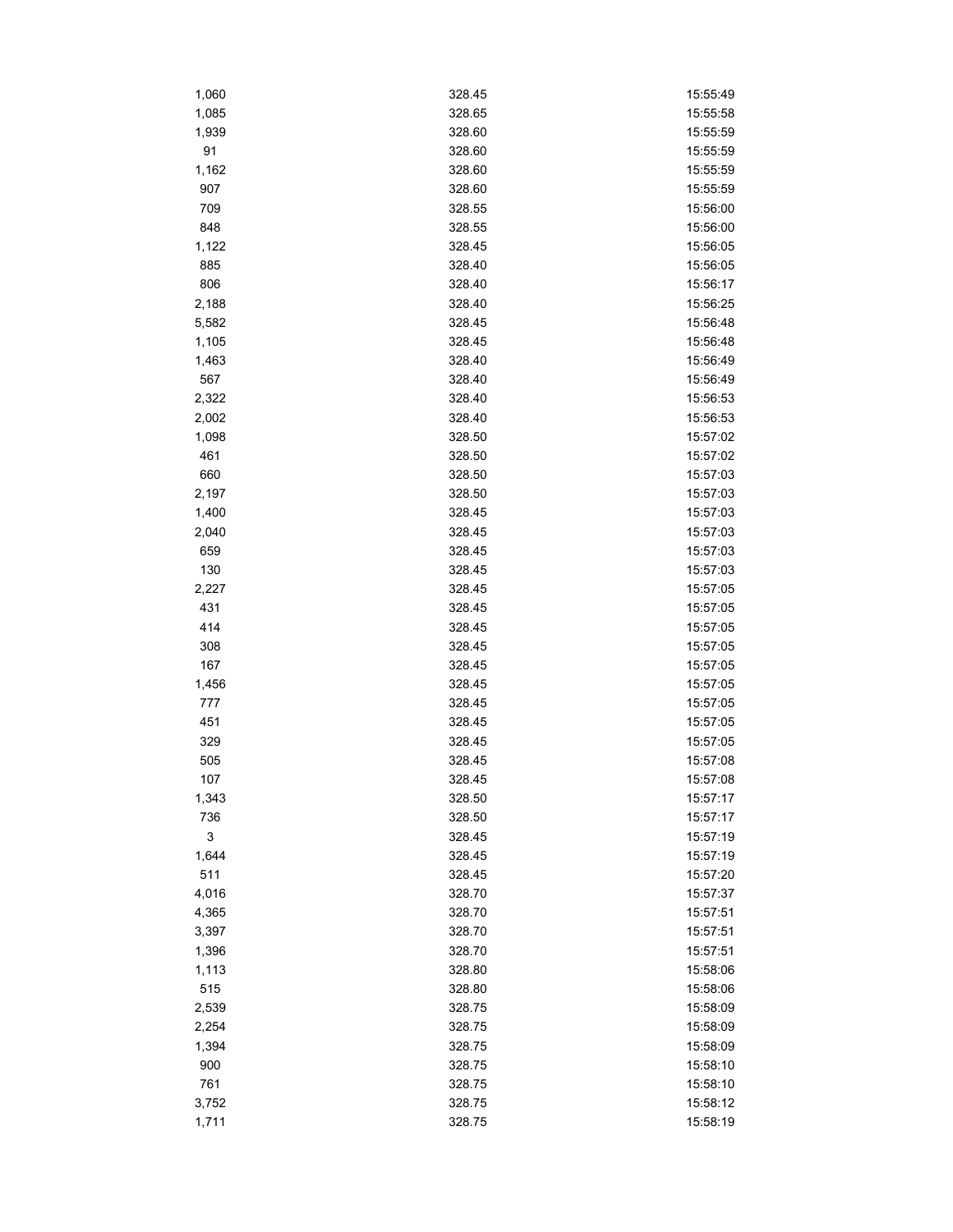| 931   | 328.75 | 15:58:19 |
|-------|--------|----------|
| 282   | 328.75 | 15:58:19 |
| 3,457 | 328.70 | 15:58:27 |
| 1,144 | 328.70 | 15:58:27 |
| 228   | 328.70 | 15:58:34 |
| 1,339 | 328.70 | 15:58:34 |
| 1,252 | 328.75 | 15:58:34 |
| 648   | 328.75 | 15:58:34 |
| 1,333 | 328.70 | 15:58:34 |
| 678   | 328.70 | 15:58:34 |
| 4,944 | 328.80 | 15:58:53 |
| 586   | 328.80 | 15:58:53 |
| 381   | 328.80 | 15:58:53 |
| 1,592 | 328.80 | 15:58:53 |
| 915   | 328.80 | 15:58:53 |
| 1,049 | 328.75 | 15:58:55 |
| 794   | 328.75 | 15:58:55 |
| 450   | 328.75 | 15:58:55 |
| 736   | 328.70 | 15:58:55 |
| 686   | 328.70 | 15:58:55 |
| 1,452 | 328.75 | 15:59:04 |
| 287   | 328.75 | 15:59:04 |
| 3,513 | 328.90 | 15:59:27 |
| 4,158 | 328.90 | 15:59:30 |
| 1,772 | 328.90 | 15:59:31 |
| 1,243 | 328.85 | 15:59:32 |
| 1,262 | 329.05 | 15:59:47 |
| 1,262 | 329.05 | 15:59:47 |
| 1,164 | 329.00 | 15:59:48 |
| 2,225 | 329.00 | 15:59:52 |
| 1,848 | 329.00 | 15:59:52 |
| 1,176 | 329.00 | 15:59:52 |
| 1,562 | 328.95 | 15:59:52 |
| 1,326 | 328.95 | 15:59:52 |
| 1,394 | 329.00 | 15:59:55 |
| 1,189 | 328.95 | 15:59:57 |
| 773   | 328.95 | 15:59:57 |
| 206   | 328.95 | 15:59:57 |
| 855   | 328.90 | 16:00:01 |
| 1,300 | 328.90 | 16:00:01 |
| 100   | 328.90 | 16:00:01 |
| 1,912 | 328.80 | 16:00:12 |
| 1,642 | 328.75 | 16:00:12 |
| 988   | 328.70 | 16:00:13 |
| 2,242 | 329.25 | 16:00:26 |
| 1,951 | 329.25 | 16:00:27 |
| 1,377 | 329.25 | 16:00:29 |
| 1,601 | 329.25 | 16:00:38 |
| 490   | 329.25 | 16:00:38 |
| 1,260 | 329.20 | 16:00:38 |
| 1,068 | 329.20 | 16:00:41 |
| 1,313 | 329.15 | 16:00:44 |
| 114   | 329.15 | 16:00:44 |
| 403   | 329.15 | 16:00:45 |
| 371   | 329.15 | 16:00:45 |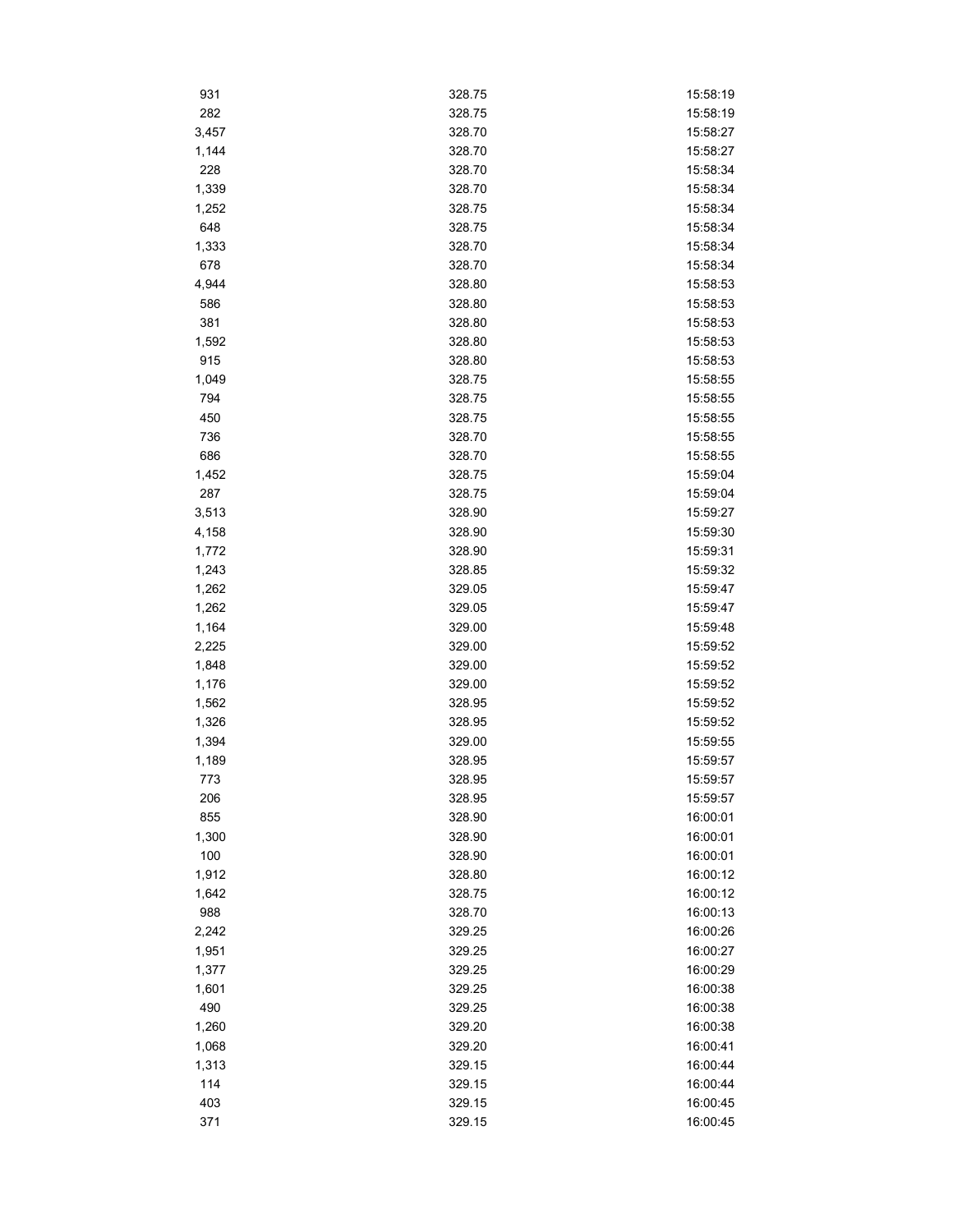| 281          | 329.15           | 16:00:45             |
|--------------|------------------|----------------------|
| 161          | 329.15           | 16:00:45             |
| 161          | 329.15           | 16:00:45             |
| 482          | 329.15           | 16:00:45             |
| 1,593        | 329.10           | 16:00:45             |
| 228          | 329.10           | 16:00:51             |
| 1,690        | 329.10           | 16:00:52             |
| 853          | 329.10           | 16:00:52             |
| 624          | 329.10           | 16:00:52             |
| 1,639        | 329.05           | 16:00:54             |
| 1,598        | 329.05           | 16:00:54             |
| 1,075        | 329.10           | 16:00:57             |
| 500          | 329.10           | 16:00:57             |
| 388          | 329.10           | 16:00:57             |
| 270          | 329.10           | 16:00:57             |
| 969          | 329.05           | 16:00:57             |
| 454          | 328.90           | 16:01:07             |
| 544          | 328.90           | 16:01:07             |
| 1,737        | 328.90           | 16:01:11             |
| 1,088        | 328.90           | 16:01:11             |
| 951          | 328.95           | 16:01:25             |
| 799          | 328.95           | 16:01:25             |
| 3,254        | 328.95           | 16:01:30             |
| 267          | 328.95           | 16:01:30             |
| 197          | 328.95           | 16:01:30             |
| 799          | 328.95           | 16:01:30             |
|              | 328.90           | 16:01:32             |
| 1,849        |                  | 16:01:40             |
| 1,614<br>574 | 328.90<br>328.90 | 16:01:40             |
| 514          | 328.90           | 16:01:40             |
|              | 328.90           | 16:01:41             |
| 1,825        | 328.95           | 16:01:49             |
| 2,978<br>381 | 328.95           | 16:01:51             |
| 2,804        |                  | 16:01:56             |
|              | 329.00           |                      |
| 1,421        | 329.00<br>329.00 | 16:01:56<br>16:01:56 |
| 1,202        |                  |                      |
| 900          | 329.05           | 16:02:03             |
| 1,367        | 329.05           | 16:02:12             |
| 885          | 329.05           | 16:02:12             |
| 885          | 329.05           | 16:02:12             |
| 1,051        | 329.25           | 16:02:19             |
| 5,013        | 329.25           | 16:02:19             |
| 738          | 329.50           | 16:02:33             |
| 759          | 329.40           | 16:02:34             |
| 115          | 329.40           | 16:02:34             |
| 743          | 329.40           | 16:02:34             |
| 142          | 329.40           | 16:02:34             |
| 885          | 329.40           | 16:02:35             |
| 885          | 329.40           | 16:02:35             |
| 2,891        | 329.35           | 16:02:35             |
| 4,882        | 329.30           | 16:02:38             |
| 760          | 329.25           | 16:02:40             |
| 1,800        | 329.25           | 16:02:40             |
| 97           | 329.25           | 16:02:40             |
| 912          | 329.35           | 16:02:58             |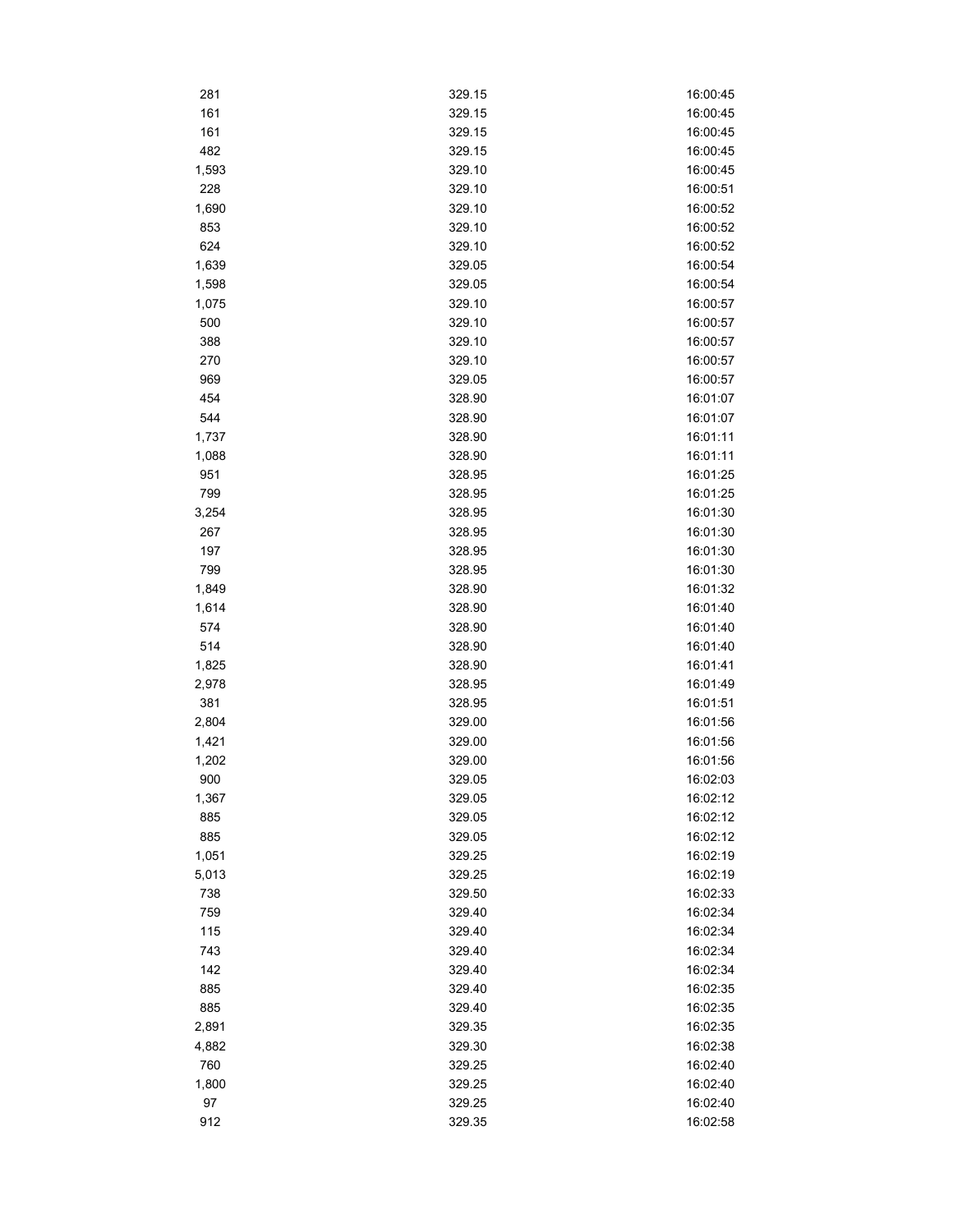| 5,087 | 329.30 | 16:03:02 |
|-------|--------|----------|
| 3,193 | 329.25 | 16:03:05 |
| 700   | 329.25 | 16:03:05 |
| 980   | 329.25 | 16:03:06 |
| 2,417 | 329.25 | 16:03:15 |
| 1,683 | 329.20 | 16:03:16 |
| 752   | 329.20 | 16:03:16 |
| 133   | 329.20 | 16:03:16 |
| 45    | 329.15 | 16:03:17 |
| 883   | 329.15 | 16:03:17 |
| 1,800 | 329.10 | 16:03:28 |
| 1,544 | 329.10 | 16:03:28 |
| 1,948 | 329.15 | 16:03:41 |
| 884   | 329.15 | 16:03:41 |
| 5,118 | 329.10 | 16:03:57 |
| 3,116 | 329.10 | 16:03:57 |
| 1,049 | 329.10 | 16:03:57 |
| 3,161 | 329.10 | 16:03:57 |
| 3,161 | 329.10 | 16:03:57 |
| 1,445 | 329.05 | 16:03:58 |
| 1,414 | 329.05 | 16:03:58 |
| 1,314 | 329.05 | 16:04:01 |
| 4,256 | 329.10 | 16:04:19 |
| 2,374 | 329.10 | 16:04:20 |
| 1,197 | 329.10 | 16:04:22 |
|       |        | 16:04:25 |
| 1,087 | 329.05 |          |
| 1,072 | 329.00 | 16:04:25 |
| 1,643 | 329.00 | 16:04:35 |
| 460   | 329.00 | 16:04:35 |
| 410   | 329.00 | 16:04:35 |
| 189   | 329.00 | 16:04:35 |
| 1,391 | 329.00 | 16:04:35 |
| 192   | 329.00 | 16:04:35 |
| 1,078 | 329.00 | 16:04:36 |
| 775   | 329.00 | 16:04:36 |
| 1,441 | 328.95 | 16:04:36 |
| 1,269 | 328.95 | 16:04:36 |
| 1,637 | 329.05 | 16:04:48 |
| 771   | 329.05 | 16:04:48 |
| 939   | 329.05 | 16:04:49 |
| 1,523 | 329.05 | 16:04:50 |
| 1,788 | 329.00 | 16:04:51 |
| 2,200 | 329.05 | 16:04:58 |
| 1,552 | 329.00 | 16:05:01 |
| 1,203 | 329.05 | 16:05:04 |
| 214   | 329.05 | 16:05:04 |
| 1,306 | 329.05 | 16:05:04 |
| 1,958 | 329.00 | 16:05:09 |
| 1,073 | 329.10 | 16:05:14 |
| 1,013 | 329.10 | 16:05:14 |
| 1,289 | 329.05 | 16:05:22 |
| 626   | 329.05 | 16:05:22 |
| 626   | 329.05 | 16:05:22 |
| 548   | 329.05 | 16:05:22 |
| 1,091 | 329.05 | 16:05:22 |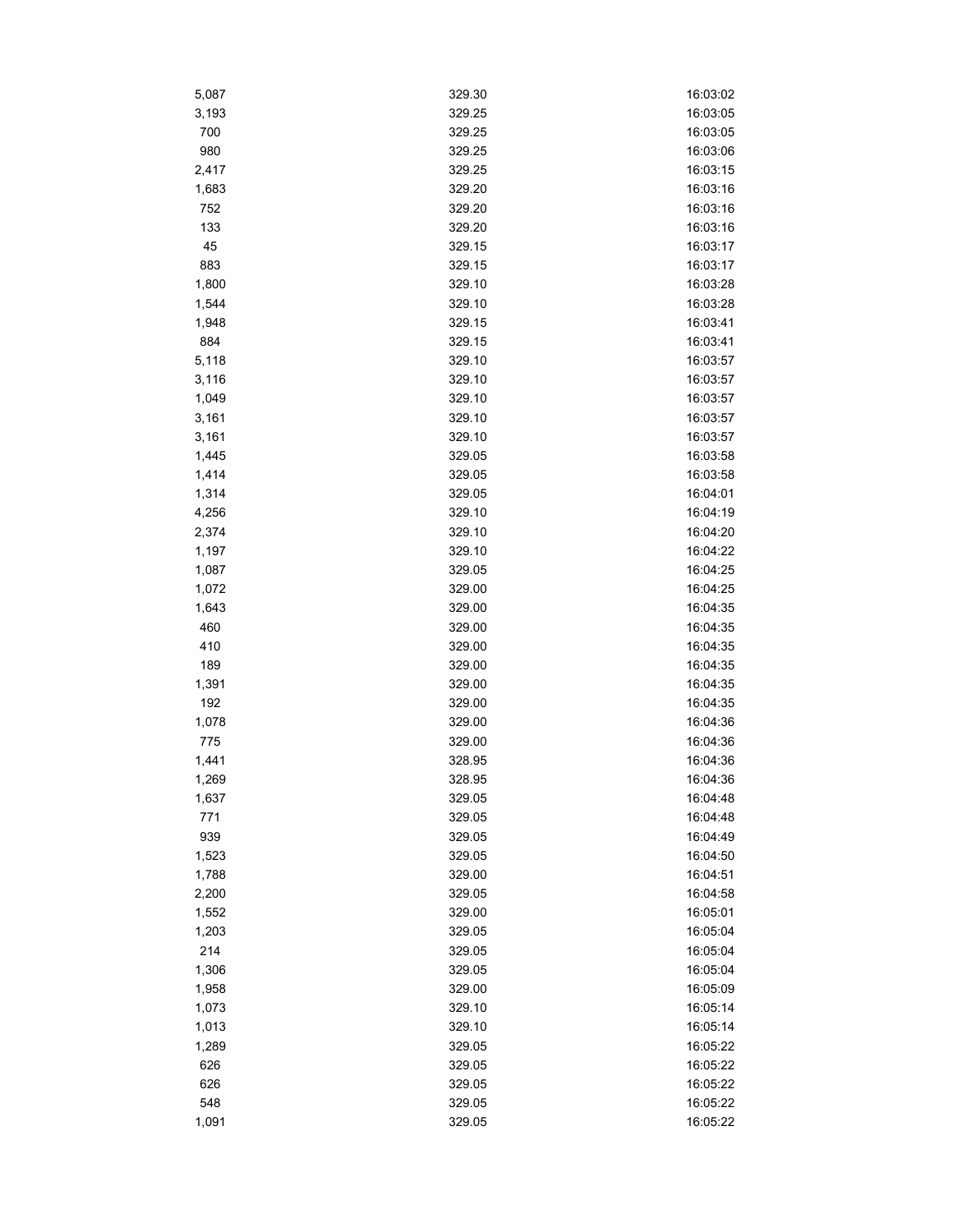| 1,275 | 329.00           | 16:05:24             |
|-------|------------------|----------------------|
| 910   | 328.95           | 16:05:24             |
| 704   | 328.95           | 16:05:24             |
| 2,126 | 328.90           | 16:05:39             |
| 1,045 | 328.90           | 16:05:39             |
| 1,995 | 328.90           | 16:05:42             |
| 1,000 | 328.90           | 16:05:44             |
| 1,401 | 328.85           | 16:05:45             |
| 374   | 328.85           | 16:05:45             |
| 1,368 | 328.80           | 16:05:45             |
| 501   | 328.75           | 16:05:45             |
| 473   | 328.80           | 16:05:50             |
| 402   | 328.80           | 16:05:50             |
| 482   | 328.80           | 16:05:51             |
| 455   | 328.80           | 16:05:51             |
| 134   | 328.80           | 16:05:51             |
| 667   | 328.80           | 16:05:53             |
| 1,172 | 328.75           | 16:06:01             |
| 1,010 | 328.85           | 16:06:10             |
| 1,047 | 328.90           | 16:06:10             |
| 900   | 328.90           | 16:06:10             |
| 152   | 328.90           | 16:06:10             |
| 1,476 | 328.85           | 16:06:10             |
| 2,453 | 328.90           | 16:06:18             |
| 276   | 328.90           | 16:06:18             |
| 2,771 | 329.05           | 16:06:29             |
|       | 329.05           | 16:06:29             |
| 1,030 | 329.00           | 16:06:39             |
| 2,755 |                  |                      |
| 1,081 | 329.00           | 16:06:39             |
| 1,208 | 328.95<br>328.95 | 16:06:39<br>16:06:40 |
| 2,536 |                  |                      |
| 188   | 328.95           | 16:06:41             |
| 903   | 328.95           | 16:06:41             |
| 1,387 | 328.95           | 16:06:42             |
| 1,599 | 328.95           | 16:06:49             |
| 1,275 | 328.95           | 16:06:49             |
| 900   | 329.00           | 16:07:01             |
| 1,896 | 329.00           | 16:07:03             |
| 1,513 | 329.00           | 16:07:03             |
| 575   | 329.00           | 16:07:03             |
| 1,524 | 328.95           | 16:07:03             |
| 1,166 | 328.95           | 16:07:06             |
| 971   | 328.95           | 16:07:06             |
| 1,073 | 328.95           | 16:07:08             |
| 736   | 328.95           | 16:07:08             |
| 1,081 | 328.85           | 16:07:21             |
| 2,094 | 328.80           | 16:07:25             |
| 873   | 328.85           | 16:07:29             |
| 1,041 | 328.85           | 16:07:38             |
| 5,469 | 328.85           | 16:07:48             |
| 779   | 328.85           | 16:07:48             |
| 500   | 328.85           | 16:07:48             |
| 1,017 | 328.80           | 16:07:49             |
| 1,689 | 328.80           | 16:07:49             |
| 2,221 | 328.75           | 16:07:50             |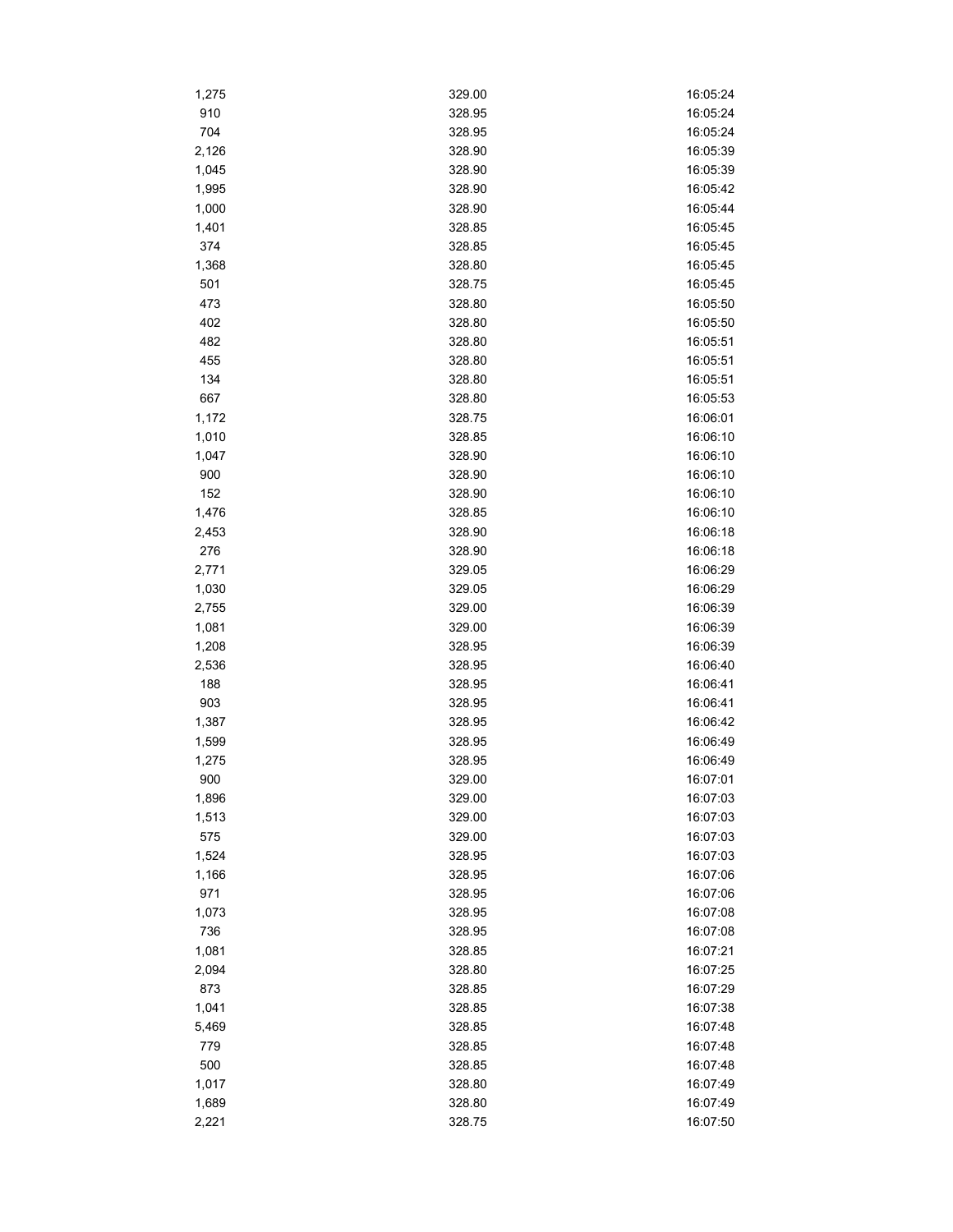| 400          | 328.75           | 16:07:55 |
|--------------|------------------|----------|
| 1,000        | 328.75           | 16:07:59 |
| 1,355        | 328.75           | 16:08:01 |
| 2,206        | 329.00           | 16:08:13 |
| 1,791        | 329.00           | 16:08:13 |
| 1,485        | 329.00           | 16:08:13 |
| 1,284        | 329.00           | 16:08:13 |
| 157          | 328.95           | 16:08:14 |
| 1,258        | 328.95           | 16:08:14 |
| 1,091        | 328.95           | 16:08:16 |
| 677          | 328.90           | 16:08:20 |
| 1,087        | 328.90           | 16:08:20 |
| 1,406        | 328.90           | 16:08:29 |
| 1,908        | 328.85           | 16:08:29 |
| 1,340        | 328.80           | 16:08:29 |
| 687          | 328.80           | 16:08:31 |
| 497          | 328.80           | 16:08:31 |
| 761          | 328.80           | 16:08:40 |
| 885          | 328.80           | 16:08:41 |
| 2,004        | 328.75           | 16:08:41 |
| 716          | 328.85           | 16:08:47 |
| 1,159        | 328.85           | 16:08:47 |
| 997          | 328.80           | 16:08:55 |
| 1,688        | 328.75           | 16:08:59 |
| 971          | 328.75           | 16:08:59 |
| 1,578        | 328.75           | 16:09:06 |
| 1,556        | 328.70           | 16:09:09 |
| 1,300        | 328.70           | 16:09:45 |
| 2,088        | 328.70           | 16:09:45 |
| 511          | 328.70           | 16:09:45 |
| 701          | 328.70           | 16:09:45 |
| 1,710        | 328.65           | 16:09:46 |
| 5,174        | 328.60           | 16:09:52 |
| 3,908        | 328.60           | 16:09:58 |
| 2,863        | 328.60           | 16:10:01 |
| 1,256        | 328.55           | 16:10:01 |
| 1,210        | 328.60           | 16:10:03 |
| 1,357        | 328.60           | 16:10:05 |
| 742          | 328.60           | 16:10:09 |
| 1,074        | 328.70           | 16:10:13 |
|              |                  | 16:10:18 |
| 1,067<br>947 | 328.80<br>328.80 | 16:10:20 |
|              |                  | 16:10:20 |
| 823<br>997   | 328.80<br>328.75 | 16:10:28 |
| 536          |                  |          |
|              | 328.75           | 16:10:28 |
| 1,389        | 328.80           | 16:10:39 |
| 5,144        | 328.90           | 16:10:53 |
| 885          | 328.90           | 16:10:53 |
| 1,215        | 328.85           | 16:10:53 |
| 885          | 328.85           | 16:10:54 |
| 774          | 328.90           | 16:10:59 |
| 519          | 328.90           | 16:10:59 |
| 519          | 328.90           | 16:10:59 |
| 487          | 328.90           | 16:10:59 |
| 707          | 328.90           | 16:10:59 |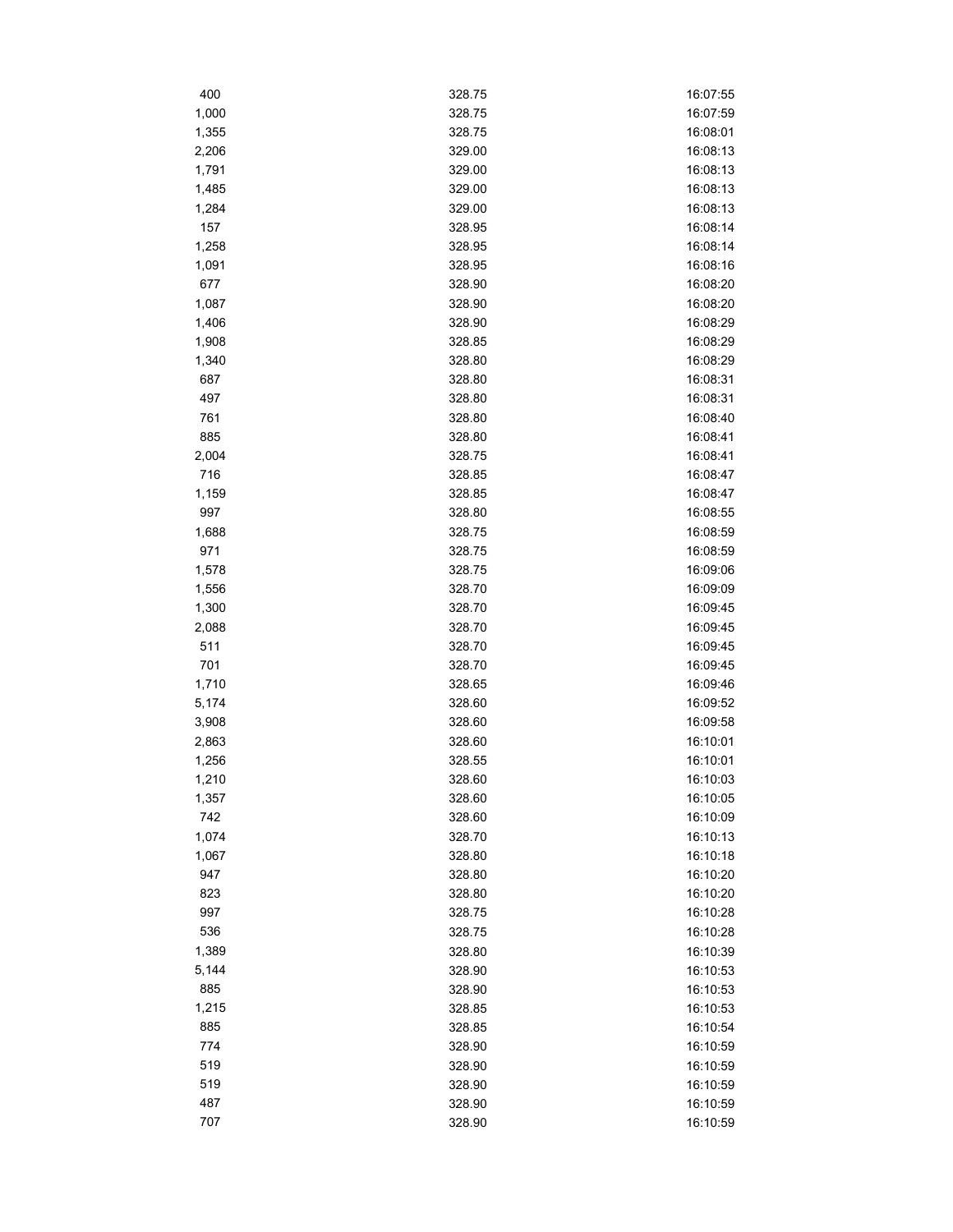| 1,258      | 328.85           | 16:11:02             |
|------------|------------------|----------------------|
| 882        | 328.85           | 16:11:02             |
| 2,680      | 328.95           | 16:11:18             |
| 1,340      | 328.90           | 16:11:28             |
| 182        | 328.90           | 16:11:28             |
| 1,006      | 328.90           | 16:11:28             |
| 711        | 328.90           | 16:11:28             |
| 1,300      | 328.90           | 16:11:28             |
| 298        | 328.90           | 16:11:28             |
| 1,061      | 328.85           | 16:11:30             |
| 885        | 328.85           | 16:11:30             |
| 885        | 329.10           | 16:11:47             |
| 1,543      | 329.05           | 16:11:47             |
| 367        | 329.05           | 16:12:02             |
| 298        | 329.05           | 16:12:02             |
| 655        | 329.05           | 16:12:03             |
| 298        | 329.05           | 16:12:03             |
| 1,366      | 329.05           | 16:12:05             |
| 923        | 329.00           | 16:12:07             |
| 390        | 329.00           | 16:12:07             |
| 2,787      | 329.00           | 16:12:07             |
| 502        | 329.00           | 16:12:07             |
| 746        | 329.25           | 16:12:31             |
| 810        |                  |                      |
| 298        | 329.25<br>329.25 | 16:12:34<br>16:12:34 |
| 2,257      | 329.25           |                      |
| 1,797      | 329.20           | 16:12:34<br>16:12:45 |
| 1,711      |                  |                      |
| 1,483      | 329.20<br>329.25 | 16:12:45<br>16:12:45 |
|            |                  |                      |
| 901<br>900 | 329.25           | 16:12:45<br>16:12:45 |
| 4,632      | 329.25<br>329.25 | 16:12:51             |
| 2,141      |                  |                      |
| 1,297      | 329.20           | 16:12:58<br>16:12:58 |
|            | 329.20           |                      |
| 375<br>877 | 329.20           | 16:12:59             |
| 1,682      | 329.20<br>329.20 | 16:13:00             |
| 894        |                  | 16:13:20             |
| 646        | 329.20           | 16:13:30             |
| 298        | 329.20           | 16:13:30             |
| 1,144      | 329.20           | 16:13:30             |
| 4,146      | 329.20           | 16:13:30             |
| 1,819      | 329.15           | 16:13:31             |
|            | 329.10           | 16:13:31             |
| 1,097      | 329.05           | 16:13:31             |
| 1,097      | 329.05           | 16:13:31             |
| 1,361      | 329.05           | 16:13:33             |
| 2,118      | 328.90           | 16:13:58             |
| 997        | 328.90           | 16:13:58             |
| 1,521      | 328.90           | 16:13:58             |
| 752        | 328.90           | 16:14:01             |
| 316        | 328.90           | 16:14:01             |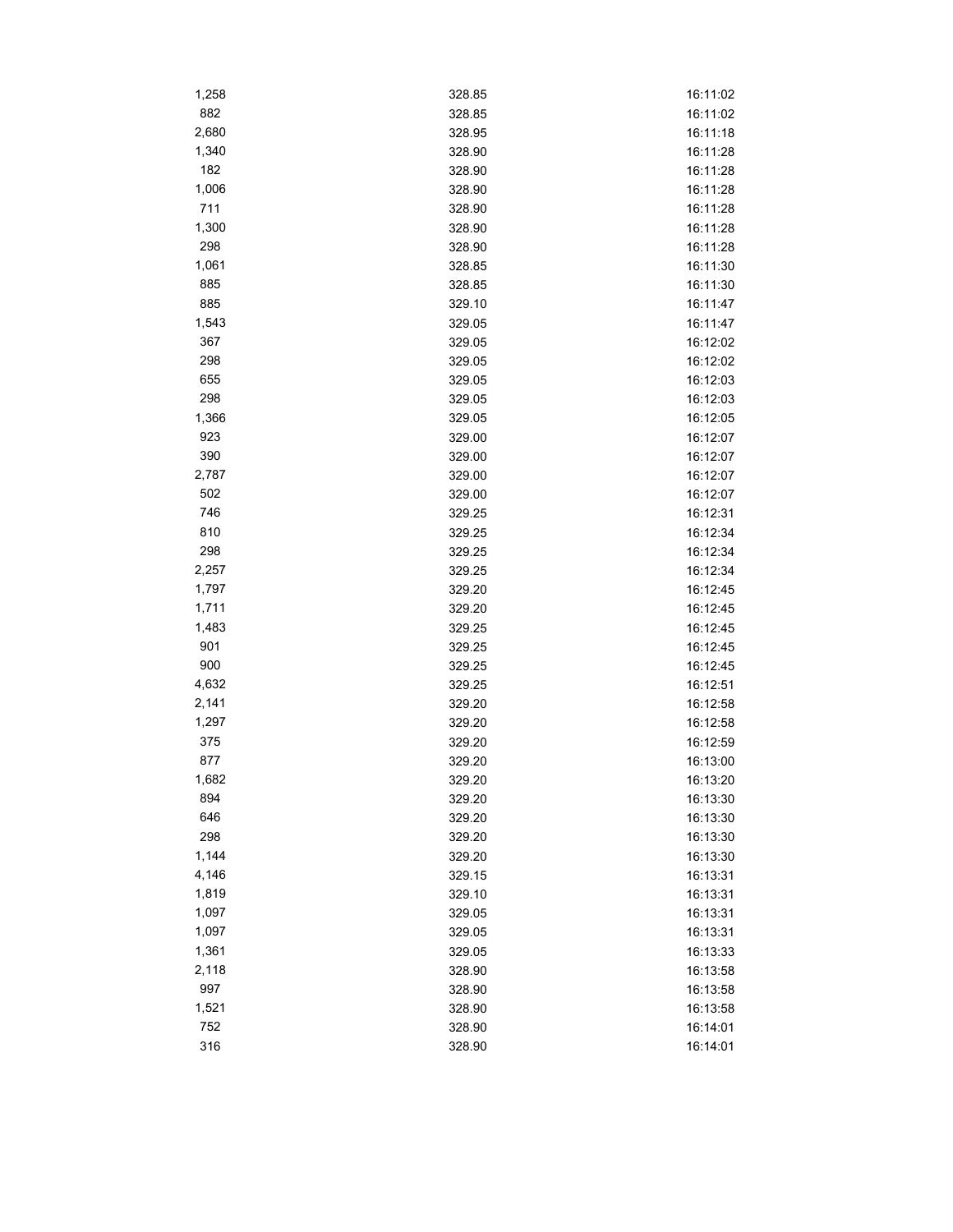| <b>Trading venue</b> | <b>Transaction Reference</b> |
|----------------------|------------------------------|
|                      | <b>Number</b>                |
| <b>BXE</b>           | 21333XJIfd0                  |
| LSE                  | 21333XJIfd3                  |
| LSE                  | 21333XJlfd1                  |
| LSE                  | 21333XJIfd5                  |
| <b>BXE</b>           | 21333XJIfd2                  |
| <b>BXE</b>           | 21333XJIfd4                  |
| <b>BXE</b>           | 21333XJIfd6                  |
| LSE                  | 21333XJIfd8                  |
| LSE                  | 21333XJlfdh                  |
| LSE                  | 21333XJlfec                  |
| LSE                  | 21333XJlfed                  |
| LSE                  | 21333XJlfee                  |
| LSE                  | 21333XJlfef                  |
| LSE                  | 21333XJlfeg                  |
| LSE                  | 21333XJlfeh                  |
| LSE                  | 21333XJlfei                  |
| CXE                  | 21333XJlfg0                  |
| CXE                  | 21333XJIffz                  |
| <b>CXE</b>           | 21333XJlfge                  |
| <b>LSE</b>           |                              |
|                      | 21333XJlfgr                  |
| CXE                  | 21333XJlfgt                  |
| LSE                  | 21333XJlfgu                  |
| LSE                  | 21333XJlfgv                  |
| <b>BXE</b>           | 21333XJIfgw                  |
| <b>BXE</b>           | 21333XJlfgx                  |
| <b>BXE</b>           | 21333XJlfh1                  |
| <b>CXE</b>           | 21333XJlfh3                  |
| <b>CXE</b>           | 21333XJlfh2                  |
| <b>CXE</b>           | 21333XJlfhh                  |
| CXE                  | 21333XJlfhi                  |
| LSE                  | 21333XJlfhj                  |
| LSE                  | 21333XJlfhk                  |
| LSE                  | 21333XJlfhl                  |
| LSE                  | 21333XJlfpo                  |
| LSE                  | 21333XJlfpp                  |
| CXE                  | 21333XJlfpq                  |
| LSE                  | 21333XJlfpr                  |
| LSE                  | 21333XJlfps                  |
| <b>CXE</b>           | 21333XJlfpt                  |
| BXE                  | 21333XJlfpu                  |
| <b>CXE</b>           | 21333XJlfpv                  |
| LSE                  | 21333XJlfq9                  |
| LSE                  | 21333XJlfqa                  |
| <b>CXE</b>           | 21333XJlfq7                  |
| <b>BXE</b>           | 21333XJlfqf                  |
| LSE                  | 21333XJlfqe                  |
| <b>BXE</b>           | 21333XJlfqg                  |
| BXE                  | 21333XJlfqh                  |
| BXE                  | 21333XJlfqk                  |
| <b>BXE</b>           | 21333XJlfql                  |
|                      |                              |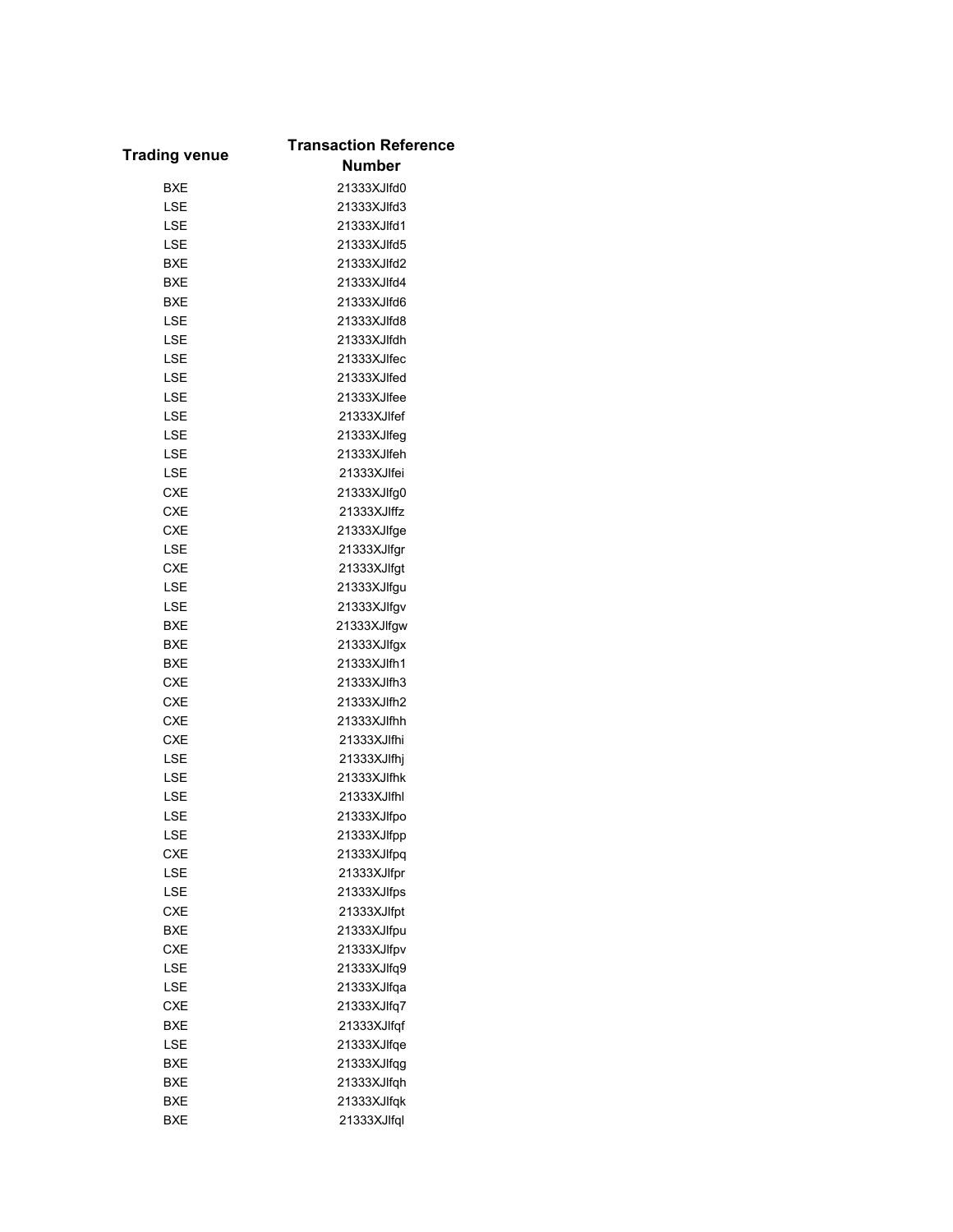| CXE        | 21333XJlfuw |
|------------|-------------|
| <b>CXE</b> | 21333XJlfuv |
| LSE        | 21333XJlfv4 |
| LSE        | 21333XJlfvf |
| LSE        | 21333XJlfvb |
| LSE        | 21333XJlfvd |
| LSE        | 21333XJlfvc |
| <b>CXE</b> | 21333XJlfve |
| LSE        | 21333XJlfvg |
| BXE        | 21333XJlfvo |
| <b>CXE</b> | 21333XJlfvn |
| LSE        | 21333XJlfvq |
| LSE        | 21333XJlfvy |
| BXE        | 21333XJlfvz |
| LSE        | 21333XJlfw2 |
| BXE        | 21333XJlfw1 |
| LSE        | 21333XJlfw3 |
| BXE        | 21333XJIfw4 |
| LSE        | 21333XJlfw5 |
| BXE        | 21333XJIfw7 |
| BXE        | 21333XJlg1n |
| LSE        |             |
|            | 21333XJlg1o |
| LSE        | 21333XJlg1q |
| CXE        | 21333XJlg1p |
| LSE        | 21333XJlg1w |
| CXE        | 21333XJlg1x |
| LSE        | 21333XJlg26 |
| BXE        | 21333XJlg25 |
| CXE        | 21333XJlg27 |
| LSE        | 21333XJlg28 |
| LSE        | 21333XJlg29 |
| LSE        | 21333XJlg2a |
| LSE        | 21333XJlg2c |
| LSE        | 21333XJlg2d |
| LSE        | 21333XJlg4d |
| LSE        | 21333XJlg4j |
| LSE        | 21333XJlg4h |
| BXE        | 21333XJlg4i |
| <b>BXE</b> | 21333XJlg4g |
| BXE        | 21333XJlg4k |
| LSE        | 21333XJlg4r |
| BXE        | 21333XJlg4s |
| BXE        | 21333XJlq4z |
| LSE        | 21333XJlg5s |
| BXE        | 21333XJlg5t |
| LSE        | 21333XJlg5u |
| BXE        | 21333XJlg5v |
| LSE        | 21333XJlg69 |
| LSE        | 21333XJlg6k |
| LSE        | 21333XJlg74 |
| CXE        | 21333XJlg73 |
| LSE        | 21333XJlg7o |
| BXE        | 21333XJlg92 |
| LSE        | 21333XJlgag |
| LSE        | 21333XJlgam |
|            |             |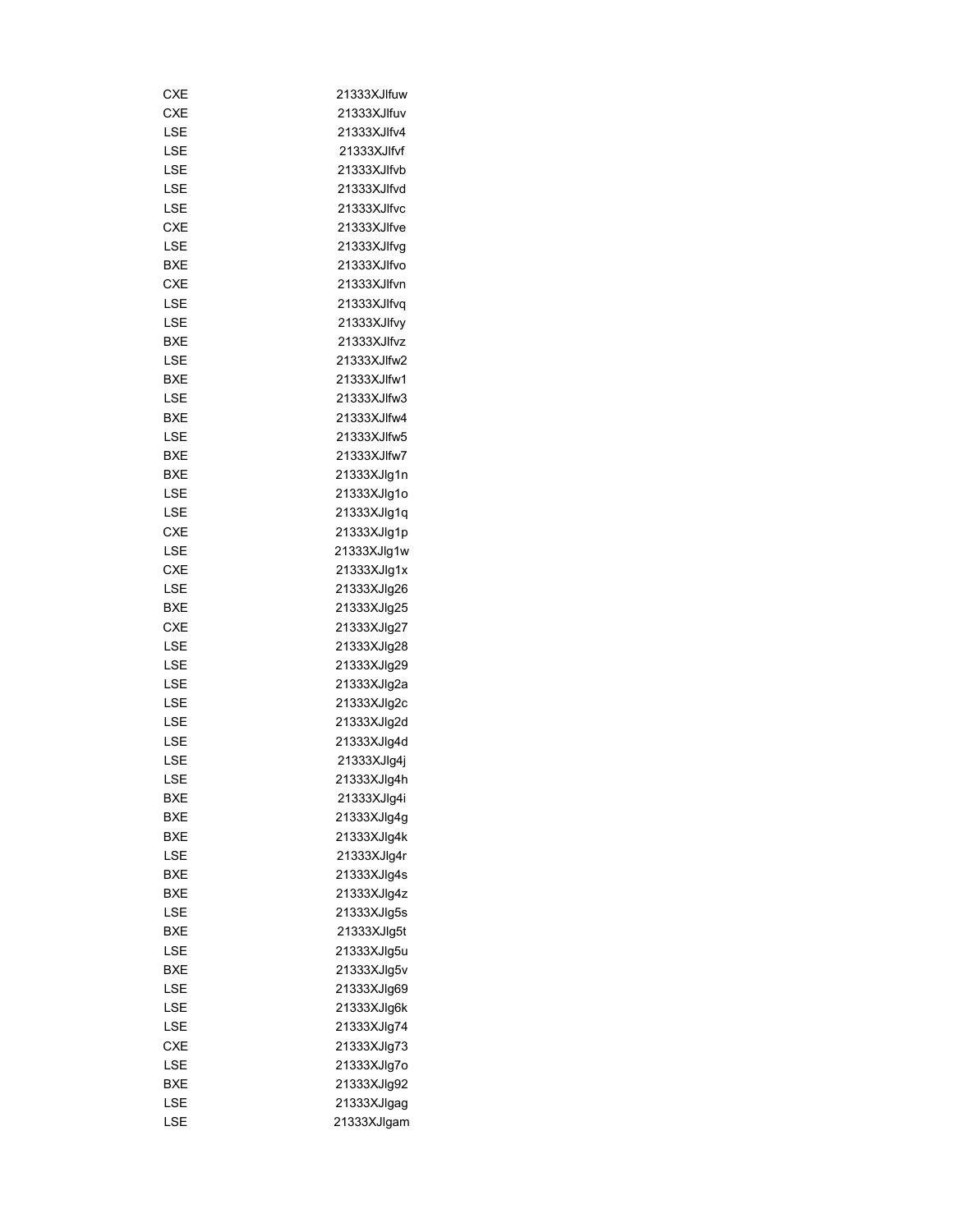| LSE        | 21333XJlgan |
|------------|-------------|
| BXE        | 21333XJlgai |
| <b>BXE</b> | 21333XJlgal |
| CXE        | 21333XJlgah |
| <b>CXE</b> | 21333XJlgak |
| <b>CXE</b> | 21333XJlgaq |
| BXE        | 21333XJlgar |
| LSE        |             |
|            | 21333XJlgau |
| <b>CXE</b> | 21333XJlgav |
| LSE        | 21333XJlgaw |
| LSE        | 21333XJlgay |
| <b>CXE</b> | 21333XJlgax |
| LSE        | 21333XJlgbf |
| LSE        | 21333XJlgbh |
| LSE        | 21333XJlgbg |
| LSE        | 21333XJlgbi |
| LSE        | 21333XJlgbk |
| BXE        | 21333XJlgco |
| <b>BXE</b> | 21333XJlgcq |
| CXE        | 21333XJlgcp |
| LSE        | 21333XJlgd2 |
| LSE        | 21333XJlggr |
| LSE        | 21333XJlggp |
| LSE        | 21333XJlggs |
| LSE        | 21333XJlggt |
| LSE        | 21333XJlgh1 |
| LSE        | 21333XJlgh2 |
| LSE        | 21333XJlgh3 |
| LSE        | 21333XJlgh8 |
| <b>CXE</b> | 21333XJlgjr |
| <b>CXE</b> | 21333XJlgjv |
| BXE        | 21333XJlgk8 |
| <b>BXE</b> | 21333XJlgkd |
| BXE        | 21333XJlgke |
| <b>BXE</b> | 21333XJlgkf |
| LSE        | 21333XJlgkx |
| LSE        | 21333XJlakv |
| LSE        | 21333XJlqkz |
| LSE        | 21333XJlgl2 |
| CXE        | 21333XJIgo3 |
| <b>CXE</b> | 21333XJlgo4 |
| BXE        | 21333XJlgom |
| <b>BXE</b> | 21333XJlgox |
| BXE        | 21333XJlgoy |
| LSE        | 21333XJlgpi |
| LSE        | 21333XJlgpm |
| LSE        | 21333XJlgpk |
| LSE        | 21333XJlgpj |
| LSE        | 21333XJlgpl |
| LSE        | 21333XJlgpp |
|            | 21333XJlgpq |
| LSE        |             |
| LSE        | 21333XJlgpu |
| LSE        | 21333XJlgq0 |
| LSE        | 21333XJlgq3 |
| LSE        | 21333XJlgqa |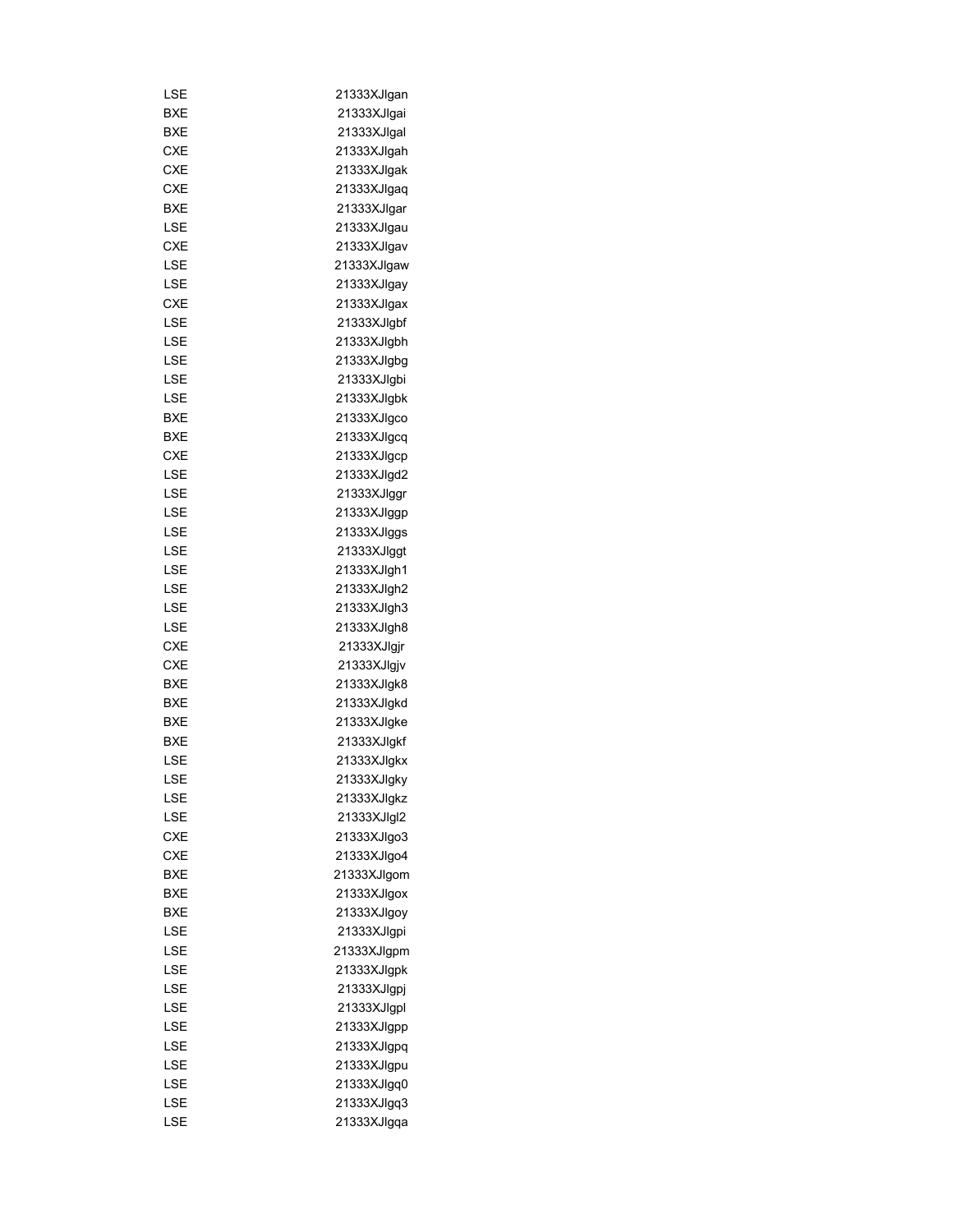| LSE        | 21333XJlgqb |
|------------|-------------|
| <b>CXE</b> | 21333XJlqtc |
| CXE        | 21333XJlgtd |
| BXE        | 21333XJlgtp |
| BXE        | 21333XJlqto |
| BXE        | 21333XJlgu4 |
| BXE        | 21333XJlgu3 |
| LSE        | 21333XJlgu5 |
| LSE        | 21333XJlgu7 |
| LSE        | 21333XJlgv2 |
| LSE        | 21333XJlgv3 |
| LSE        | 21333XJlgv4 |
| LSE        | 21333XJlgv5 |
| LSE        | 21333XJlgv6 |
| LSE        | 21333XJlgvb |
| LSE        | 21333XJlgvc |
| LSE        | 21333XJlgvh |
| LSE        | 21333XJlgvi |
| <b>CXE</b> | 21333XJlgy8 |
| <b>CXE</b> | 21333XJlgy9 |
| LSE        | 21333XJlqyx |
| LSE        | 21333XJlgyz |
| LSE        | 21333XJlgz0 |
|            |             |
| BXE        | 21333XJlgz9 |
| BXE        | 21333XJlgza |
| LSE        | 21333XJlgzd |
| BXE        | 21333XJlgze |
| LSE        | 21333XJlgzt |
| BXE        | 21333XJlgzu |
| LSE        | 21333XJlh23 |
| LSE        | 21333XJlh24 |
| LSE        | 21333XJlh25 |
| LSE        | 21333XJlh26 |
| <b>CXE</b> | 21333XJlh37 |
| <b>BXE</b> | 21333XJlh3r |
| <b>CXE</b> | 21333XJlh3s |
| BXE        | 21333XJlh3w |
| CXE        | 21333XJlh3x |
| BXE        | 21333XJlh3y |
| BXE        | 21333XJlh42 |
| LSE        | 21333XJlh4v |
| LSE        | 21333XJlh6l |
| LSE        | 21333XJlh6q |
| LSE        | 21333XJlh70 |
| LSE        | 21333XJlh6z |
| LSE        | 21333XJlh6y |
| LSE        | 21333XJlh73 |
| LSE        | 21333XJlh74 |
| CXE        | 21333XJlh8i |
| CXE        | 21333XJlh8m |
| BXE        | 21333XJlh91 |
| BXE        | 21333XJlh94 |
| BXE        | 21333XJlh97 |
| LSE        | 21333XJlhac |
| LSE        | 21333XJlhah |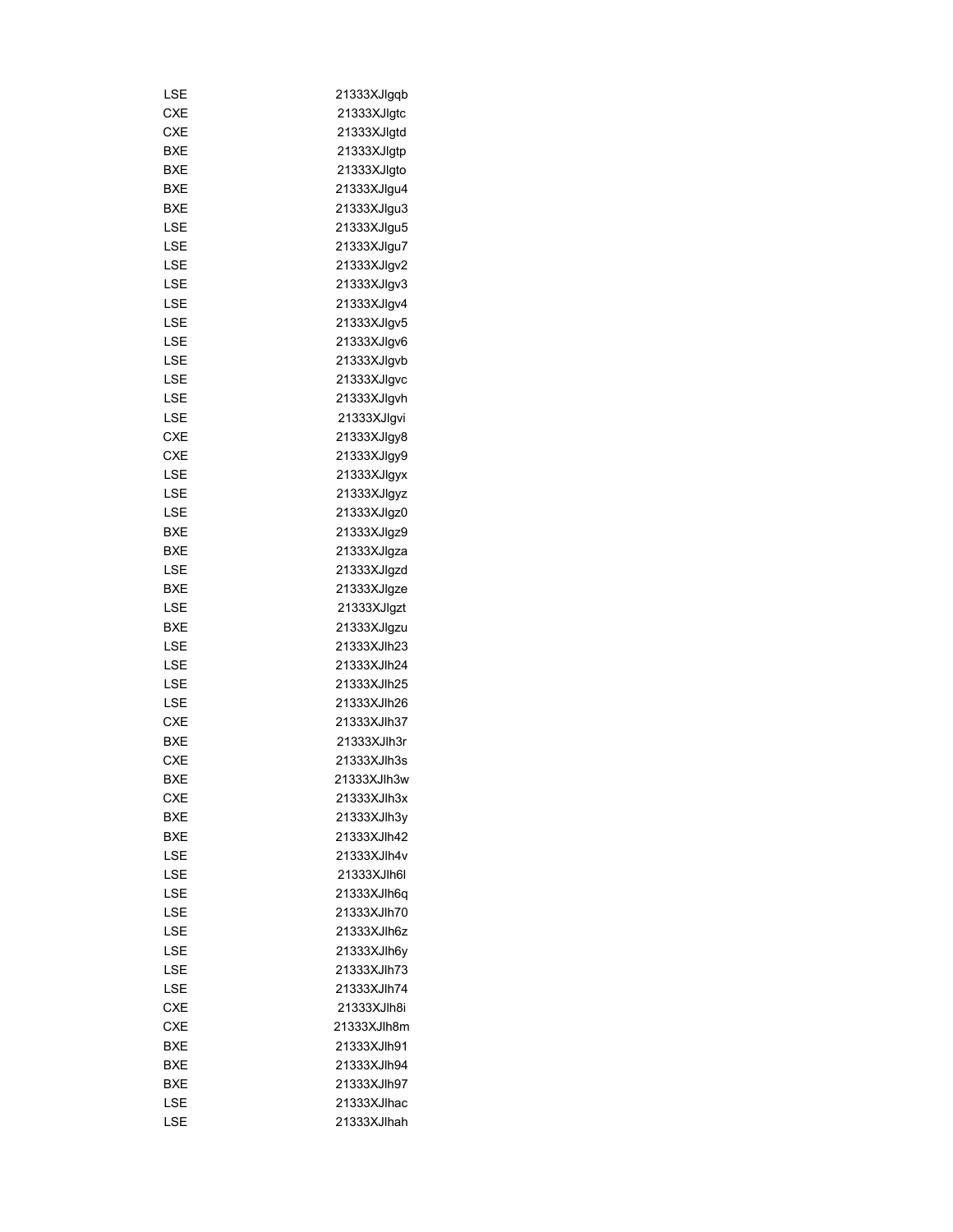| LSE        | 21333XJlhai |
|------------|-------------|
| CXE        | 21333XJlhfg |
| CXE        | 21333XJlhfh |
| LSE        | 21333XJlhhy |
| <b>LSE</b> | 21333XJlhi4 |
| LSE        | 21333XJlhi7 |
| LSE        | 21333XJlhi6 |
| LSE        | 21333XJlhi5 |
| LSE        | 21333XJlhic |
| BXE        | 21333XJlhia |
| <b>BXE</b> | 21333XJlhi9 |
| BXE        | 21333XJlhib |
| LSE        | 21333XJlhid |
| LSE        | 21333XJlhie |
| LSE        | 21333XJlhiz |
| LSE        | 21333XJlhiw |
| LSE        | 21333XJlhj0 |
| BXE        | 21333XJlhix |
| LSE        | 21333XJlhlm |
| LSE        | 21333XJlhnd |
| CXE        | 21333XJlhnb |
|            | 21333XJlhne |
| LSE        |             |
| CXE        | 21333XJlhnc |
| LSE        | 21333XJlhng |
| LSE        | 21333XJlhnf |
| LSE        | 21333XJlho2 |
| LSE        | 21333XJlho3 |
| LSE        | 21333XJlhou |
| BXE        | 21333XJlhov |
| LSE        | 21333XJlhp9 |
| BXE        | 21333XJlhpl |
| LSE        | 21333XJlhpp |
| BXE        | 21333XJlhpo |
| LSE        | 21333XJlhqm |
| LSE        | 21333XJlhr2 |
| LSE        | 21333XJlhr1 |
| LSE        | 21333XJlhs5 |
| LSE        | 21333XJlhso |
| LSE        | 21333XJlhsp |
| LSE        | 21333XJlht4 |
| LSE        | 21333XJlht3 |
| LSE        | 21333XJlhth |
| LSE        | 21333XJlhti |
| LSE        | 21333XJlhtj |
| LSE        | 21333XJlhtk |
| LSE        | 21333XJlhtl |
| <b>CXE</b> | 21333XJlhtr |
| LSE        | 21333XJlhtp |
| <b>CXE</b> | 21333XJlhu5 |
| BXE        | 21333XJlhv0 |
| BXE        | 21333XJlhv1 |
| BXE        | 21333XJlhv2 |
| BXE        | 21333XJlhv3 |
|            |             |
| LSE        | 21333XJlhyl |
| <b>CXE</b> | 21333XJlhyk |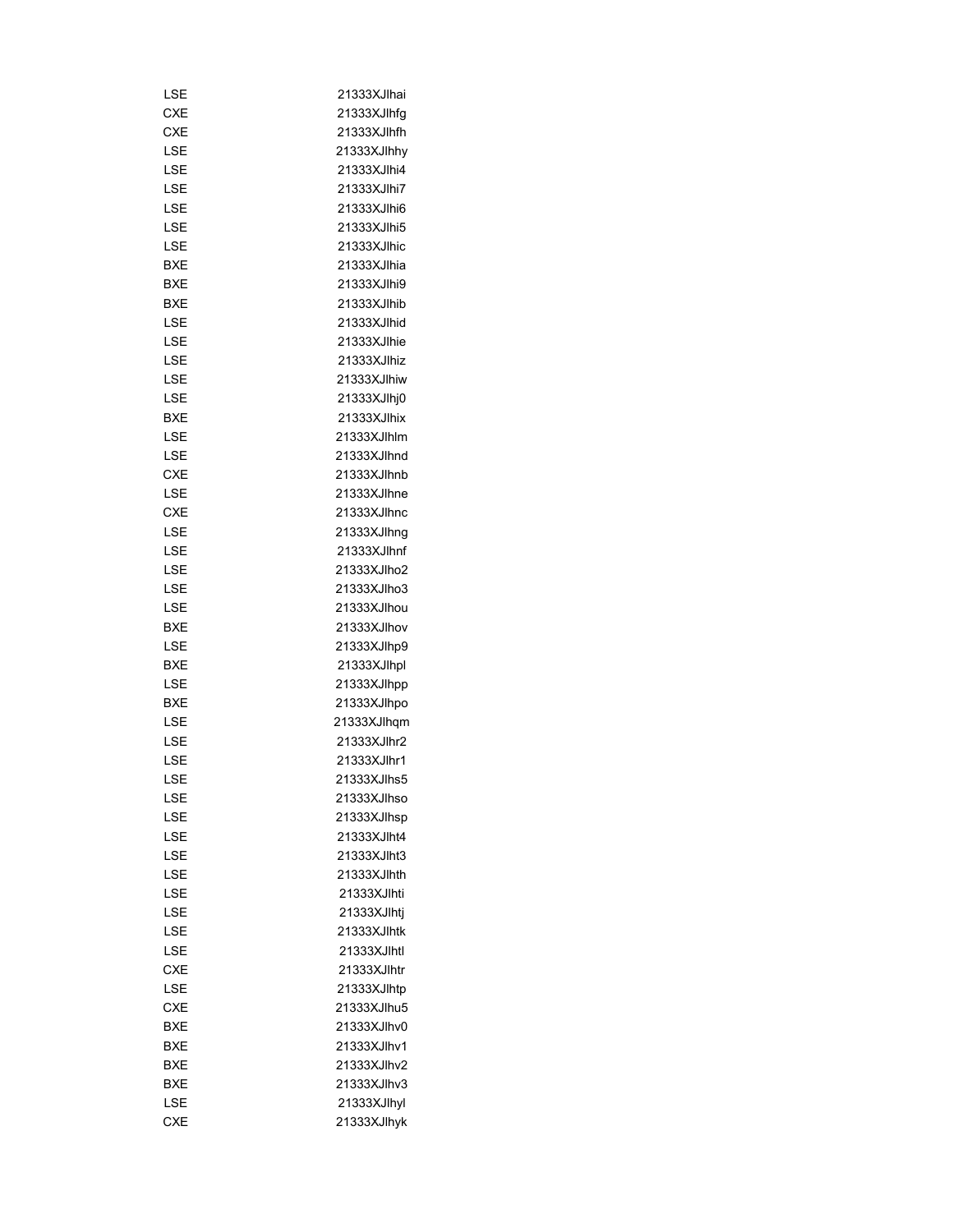| LSE        | 21333XJlhyn |
|------------|-------------|
| LSE        | 21333XJlhz3 |
| LSE        | 21333XJlhz7 |
| CXE        | 21333XJlhz4 |
| LSE        | 21333XJlhz6 |
| CXE        | 21333XJlhz8 |
| LSE        | 21333XJlhz9 |
| LSE        | 21333XJlhza |
| LSE        | 21333XJlhzd |
| LSE        | 21333XJlhze |
| LSE        | 21333XJli2g |
| LSE        | 21333XJIi2i |
| LSE        | 21333XJIi2k |
| BXE        | 21333XJIi2f |
| BXE        | 21333XJIi2j |
| BXE        | 21333XJIi2h |
| <b>CXE</b> | 21333XJIi43 |
| <b>LSE</b> | 21333XJIi51 |
| LSE        | 21333XJIi56 |
| LSE        | 21333XJIi58 |
| LSE        | 21333XJIi57 |
| <b>BXE</b> | 21333XJIi5c |
| BXE        | 21333XJIi5a |
| LSE        | 21333XJIi5b |
| LSE        | 21333XJIi5t |
| LSE        | 21333XJIi5v |
| LSE        | 21333XJIi5x |
| LSE        | 21333XJIi5z |
|            |             |
| BXE        | 21333XJIi6z |
| LSE        | 21333XJIi8v |
| LSE        | 21333XJIi90 |
| BXE        | 21333XJIi91 |
| CXE        | 21333XJIi9m |
| BXE        | 21333XJli9n |
| BXE        | 21333XJli9p |
| LSE        | 21333XJIi9o |
| <b>CXE</b> | 21333XJIi9a |
| BXE        | 21333XJIi9r |
| LSE        | 21333XJIi9x |
| BXE        | 21333XJIi9w |
| LSE        | 21333XJli9y |
| LSE        | 21333XJliao |
| LSE        | 21333XJliap |
| LSE        | 21333XJliat |
| BXE        | 21333XJliba |
| LSE        | 21333XJlibb |
| <b>LSE</b> | 21333XJlibe |
| BXE        | 21333XJlibf |
| BXE        | 21333XJlibc |
| BXE        | 21333XJlibd |
| LSE        | 21333XJlibt |
| LSE        | 21333XJlibv |
| LSE        | 21333XJliet |
| LSE        | 21333XJlifh |
| LSE        | 21333XJlifi |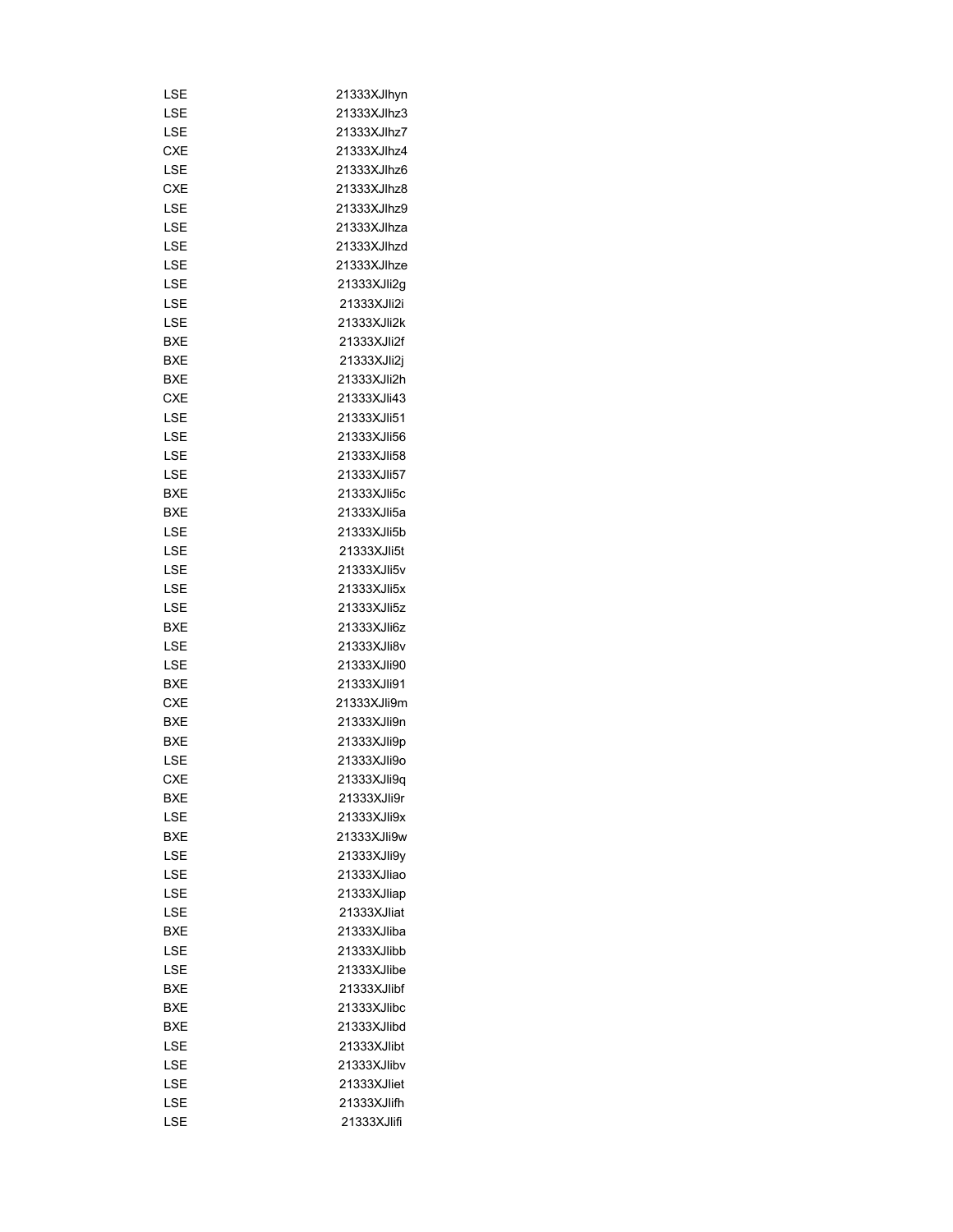| LSE        | 21333XJlifj |
|------------|-------------|
| LSE        | 21333XJligh |
| CXE        | 21333XJlihf |
| CXE        | 21333XJIij7 |
| LSE        | 21333XJlij8 |
| LSE        | 21333XJlij9 |
| LSE        | 21333XJlija |
| LSE        | 21333XJlini |
| LSE        | 21333XJlinj |
| LSE        | 21333XJlip1 |
| LSE        | 21333XJliph |
| BXE        | 21333XJlipe |
| BXE        | 21333XJlipg |
| LSE        | 21333XJlipf |
| BXE        | 21333XJlipj |
| BXE        | 21333XJlipk |
| LSE        | 21333XJlipn |
| LSE        | 21333XJlipp |
| BXE        | 21333XJlipo |
| BXE        | 21333XJlipq |
| <b>CXE</b> | 21333XJlisl |
| <b>CXE</b> |             |
|            | 21333XJlism |
| CXE        | 21333XJlitq |
| BXE        | 21333XJlitr |
| BXE        | 21333XJlits |
| LSE        | 21333XJlivh |
| LSE        | 21333XJlivg |
| LSE        | 21333XJliw1 |
| LSE        | 21333XJliy9 |
| LSE        | 21333XJliyo |
| CXE        | 21333XJlizk |
| <b>CXE</b> | 21333XJIizl |
| <b>BXE</b> | 21333XJlj1h |
| LSE        | 21333XJIj1k |
| LSE        | 21333XJIj1i |
| LSE        | 21333XJIj23 |
| <b>BXE</b> | 21333XJIj21 |
| LSE        | 21333XJIj25 |
| <b>BXE</b> | 21333XJIj3h |
| LSE        | 21333XJIj3i |
| LSE        | 21333XJIj5u |
| LSE        | 21333XJIj5v |
| LSE        | 21333XJIj66 |
| <b>CXE</b> | 21333XJIj8I |
| <b>CXE</b> | 21333XJIj8m |
| <b>CXE</b> | 21333XJlj8n |
| BXE        | 21333XJIj9z |
| BXE        | 21333XJljai |
| <b>BXE</b> | 21333XJIjao |
| LSE        | 21333XJljct |
| LSE        |             |
|            | 21333XJljcu |
| LSE        | 21333XJljcy |
| LSE        | 21333XJljcx |
| LSE        | 21333XJIje3 |
| LSE        | 21333XJIje4 |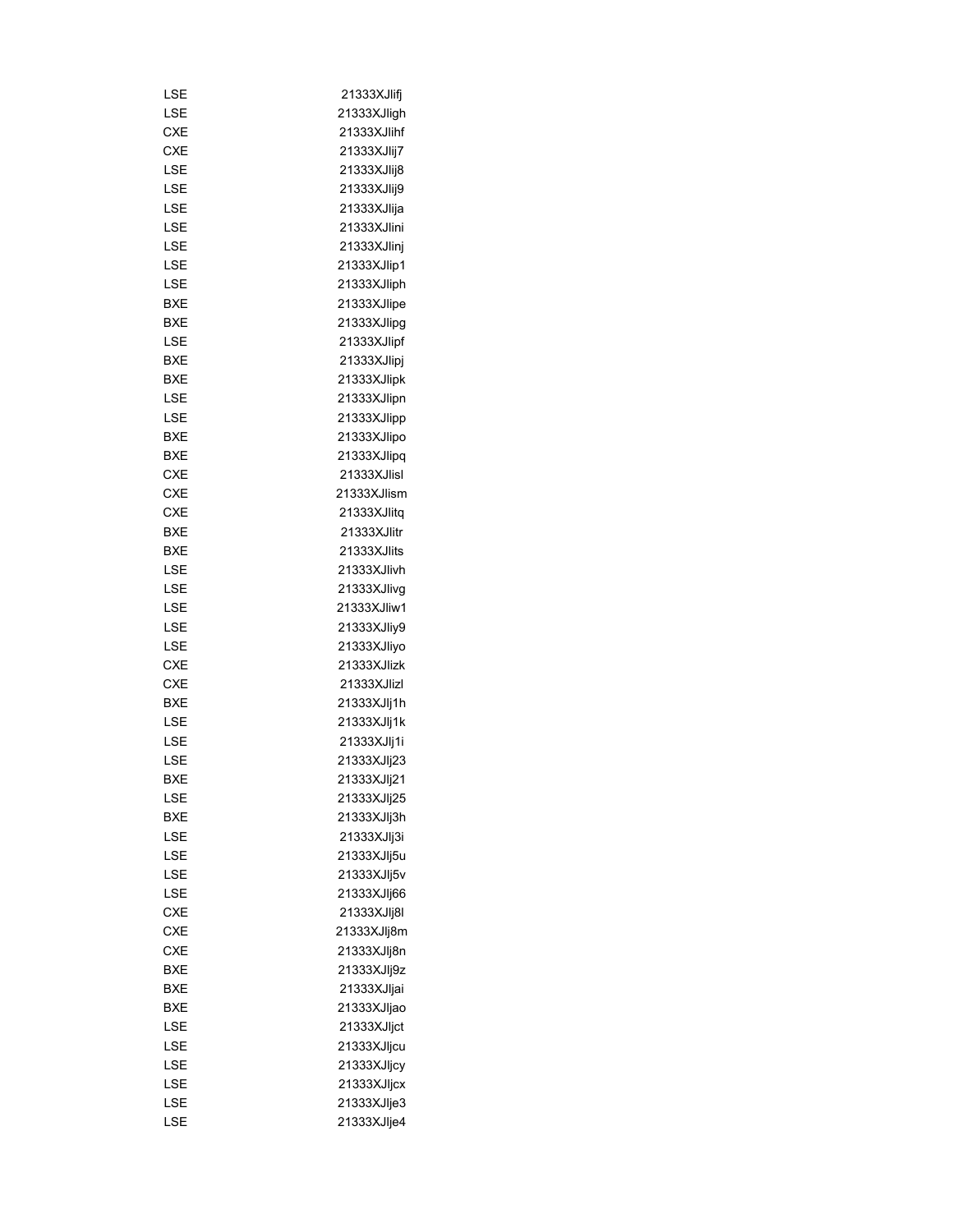| LSE        | 21333XJIjf5 |
|------------|-------------|
| <b>CXE</b> | 21333XJljg8 |
| LSE        | 21333XJljg9 |
| LSE        | 21333XJljgq |
| LSE        | 21333XJljgo |
| CXE        | 21333XJljgn |
| <b>CXE</b> | 21333XJljgp |
| LSE        | 21333XJljgz |
| BXE        | 21333XJIjia |
| BXE        | 21333XJljic |
| LSE        | 21333XJIjii |
| LSE        | 21333XJIjis |
| LSE        | 21333XJljiv |
| LSE        | 21333XJljn9 |
|            |             |
| LSE        | 21333XJljna |
| LSE        | 21333XJljnb |
| LSE        | 21333XJljng |
| CXE        | 21333XJljnr |
| CXE        | 21333XJIjo0 |
| LSE        | 21333XJljo1 |
| LSE        | 21333XJljnz |
| LSE        | 21333XJIjo4 |
| LSE        | 21333XJIjo5 |
| LSE        | 21333XJIjo6 |
| BXE        | 21333XJljr6 |
| BXE        | 21333XJljr7 |
| BXE        | 21333XJljrt |
| CXE        | 21333XJljru |
| CXE        | 21333XJljrv |
| BXE        | 21333XJIjrx |
| BXE        | 21333XJljrw |
| BXE        | 21333XJljry |
| BXE        | 21333XJIjs1 |
| BXE        | 21333XJIjs2 |
| LSE        | 21333XJIjs3 |
| LSE        | 21333XJljs4 |
| LSE        | 21333XJIjs6 |
| LSE        | 21333XJljsq |
| LSE        | 21333XJljsr |
| LSE        | 21333XJIjss |
| <b>BXE</b> | 21333XJIjti |
| LSE        | 21333XJljtt |
| LSE        | 21333XJljty |
| BXE        | 21333XJljtu |
| LSE        | 21333XJlju3 |
| LSE        | 21333XJljuq |
| LSE        | 21333XJIjv6 |
| LSE        | 21333XJIjv9 |
| LSE        | 21333XJljwe |
| LSE        | 21333XJljwk |
| <b>CXE</b> | 21333XJljxd |
| <b>CXE</b> | 21333XJljxc |
|            |             |
| BXE        | 21333XJIjzj |
| BXE        | 21333XJlk0l |
| LSE        | 21333XJlk1r |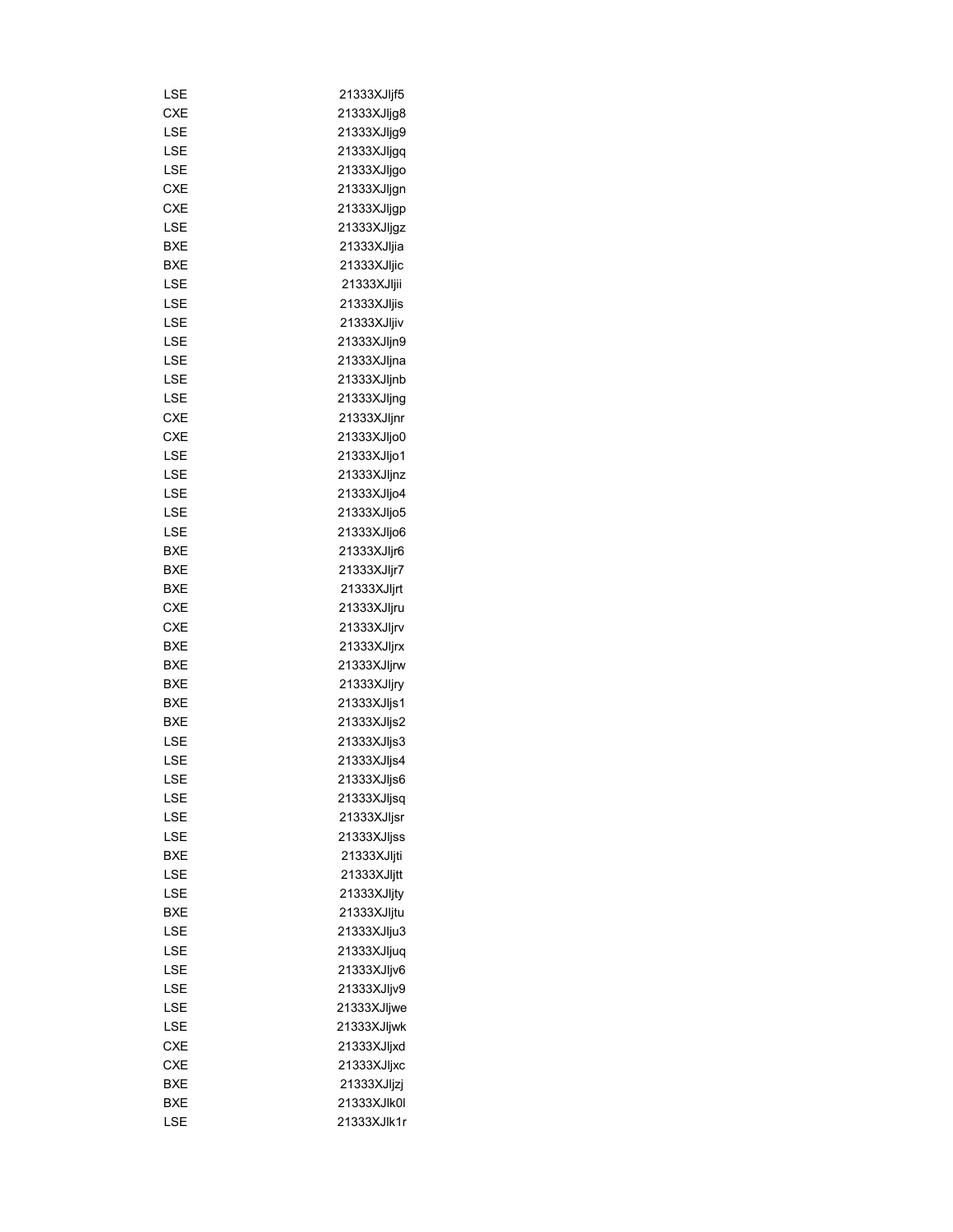| CXE        | 21333XJlk21 |
|------------|-------------|
| LSE        | 21333XJlk20 |
| <b>LSE</b> | 21333XJlk22 |
| LSE        | 21333XJlk24 |
| <b>CXE</b> | 21333XJlk23 |
| BXE        | 21333XJlk25 |
| BXE        | 21333XJlk27 |
| LSE        | 21333XJlk26 |
| <b>LSE</b> | 21333XJlk30 |
| BXE        | 21333XJlk2z |
| BXE        | 21333XJlk31 |
| <b>LSE</b> | 21333XJlk32 |
| LSE        | 21333XJlk35 |
| LSE        | 21333XJlk36 |
|            |             |
| LSE        | 21333XJlk3m |
| BXE        | 21333XJlk4i |
| LSE        | 21333XJlk6v |
| <b>CXE</b> | 21333XJlk6u |
| LSE        | 21333XJlk6x |
| <b>CXE</b> | 21333XJlk6w |
| <b>LSE</b> | 21333XJlk6z |
| LSE        | 21333XJlk70 |
| LSE        | 21333XJlk72 |
| <b>LSE</b> | 21333XJlkbi |
| LSE        | 21333XJlkcd |
| LSE        | 21333XJlkcb |
| LSE        | 21333XJlkc9 |
| LSE        | 21333XJlkca |
| LSE        | 21333XJlkcc |
| LSE        | 21333XJlkcf |
| <b>BXE</b> | 21333XJlkce |
| <b>CXE</b> | 21333XJlkcq |
| LSE        | 21333XJlkch |
| CXE        | 21333XJlkcj |
| BXE        | 21333XJlkcm |
| LSE        | 21333XJlkcn |
| <b>BXE</b> | 21333XJlkco |
| BXE        | 21333XJlkcw |
| BXE        | 21333XJlkfs |
| BXE        | 21333XJlkga |
| BXE        | 21333XJlkgb |
| LSE        | 21333XJlkgq |
| LSE        | 21333XJlkh6 |
| LSE        | 21333XJlkh8 |
| <b>CXE</b> | 21333XJlkh7 |
| LSE        | 21333XJlkh9 |
| <b>CXE</b> | 21333XJlkhb |
| LSE        | 21333XJlkhe |
| LSE        | 21333XJlkhd |
| LSE        | 21333XJlkhp |
| LSE        | 21333XJlkhr |
| LSE        | 21333XJlkhx |
| LSE        | 21333XJlkhy |
| BXE        | 21333XJlkjo |
| <b>BXE</b> | 21333XJlkjq |
|            |             |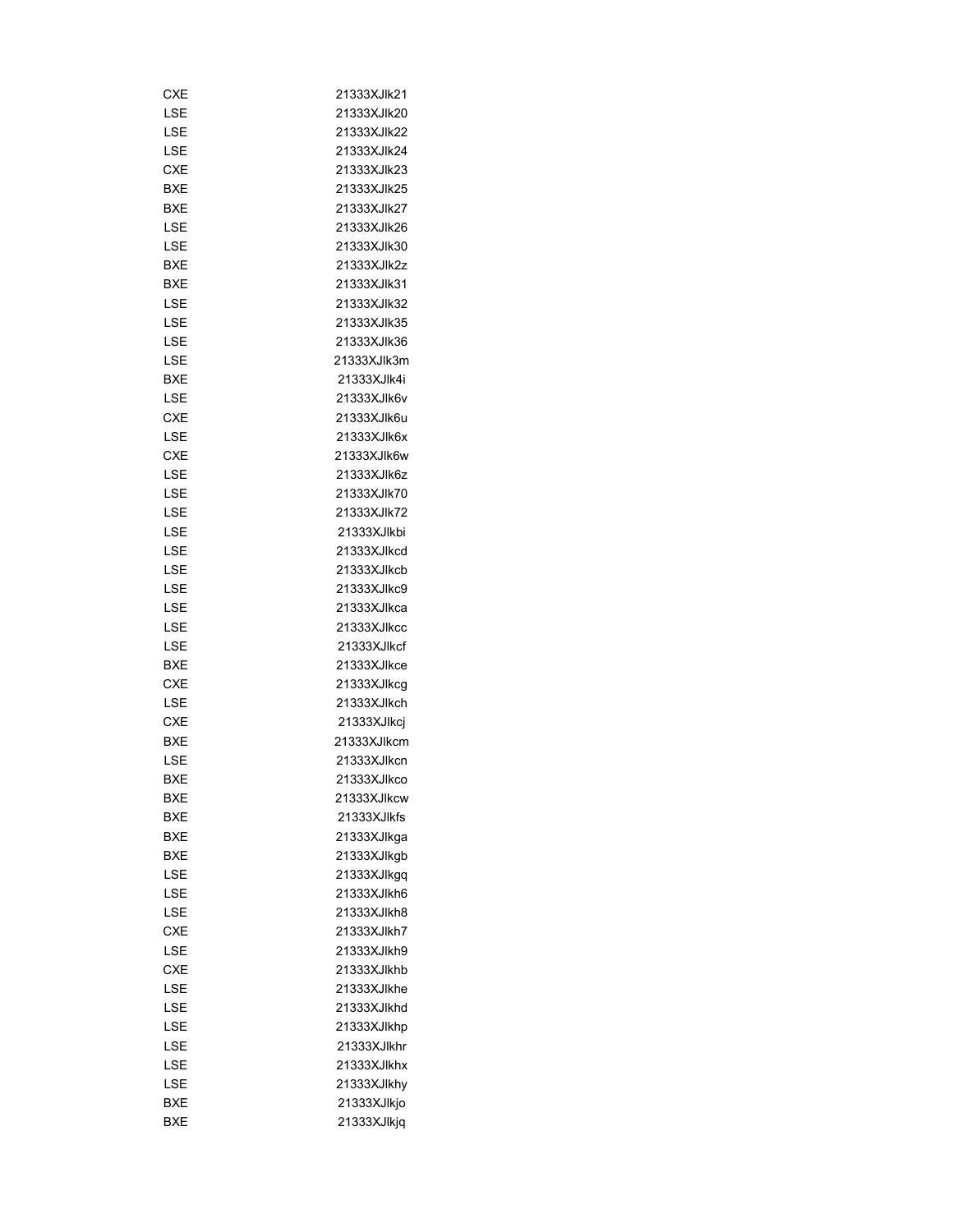| BXE        | 21333XJlkjp |
|------------|-------------|
| CXE        | 21333XJlklu |
| LSE        | 21333XJlknn |
| LSE        | 21333XJlknk |
| <b>CXE</b> | 21333XJlknm |
| CXE        | 21333XJlknt |
| <b>CXE</b> | 21333XJlknr |
| LSE        | 21333XJlkns |
| LSE        | 21333XJlknu |
| LSE        | 21333XJlknv |
| BXE        | 21333XJlkp8 |
| BXE        | 21333XJlkp9 |
| BXE        | 21333XJlkpc |
| BXE        | 21333XJlkpa |
| LSE        | 21333XJlkpd |
| LSE        | 21333XJlkpb |
| BXE        | 21333XJlkph |
| LSE        |             |
|            | 21333XJlkpy |
| BXE        | 21333XJlkpx |
| BXE        | 21333XJlkpw |
| <b>CXE</b> | 21333XJlkrw |
| LSE        | 21333XJlkrx |
| LSE        | 21333XJlkry |
| LSE        | 21333XJlkrz |
| CXE        | 21333XJlks0 |
| LSE        | 21333XJlktm |
| LSE        | 21333XJlktr |
| LSE        | 21333XJlkts |
| BXE        | 21333XJlktx |
| LSE        | 21333XJlktz |
| CXE        | 21333XJlkty |
| LSE        | 21333XJlku0 |
| CXE        | 21333XJlku9 |
| LSE        | 21333XJlkvq |
| LSE        | 21333XJlkvs |
| <b>BXE</b> | 21333XJlkvr |
| <b>BXE</b> | 21333XJlkvt |
| BXE        | 21333XJlkvu |
| BXE        | 21333XJlkwa |
| LSE        | 21333XJII1h |
| LSE        | 21333XJII1i |
| LSE        | 21333XJII1j |
| LSE        | 21333XJII1k |
| LSE        | 21333XJII1I |
| LSE        | 21333XJII23 |
| BXE        | 21333XJII46 |
| BXE        | 21333XJII49 |
| BXE        | 21333XJII4d |
| BXE        | 21333XJII4f |
| BXE        | 21333XJII4h |
| LSE        | 21333XJII8h |
|            |             |
| BXE        | 21333XJIIa2 |
| <b>BXE</b> | 21333XJlla3 |
| <b>BXE</b> | 21333XJIIa4 |
| CXE        | 21333XJIIa5 |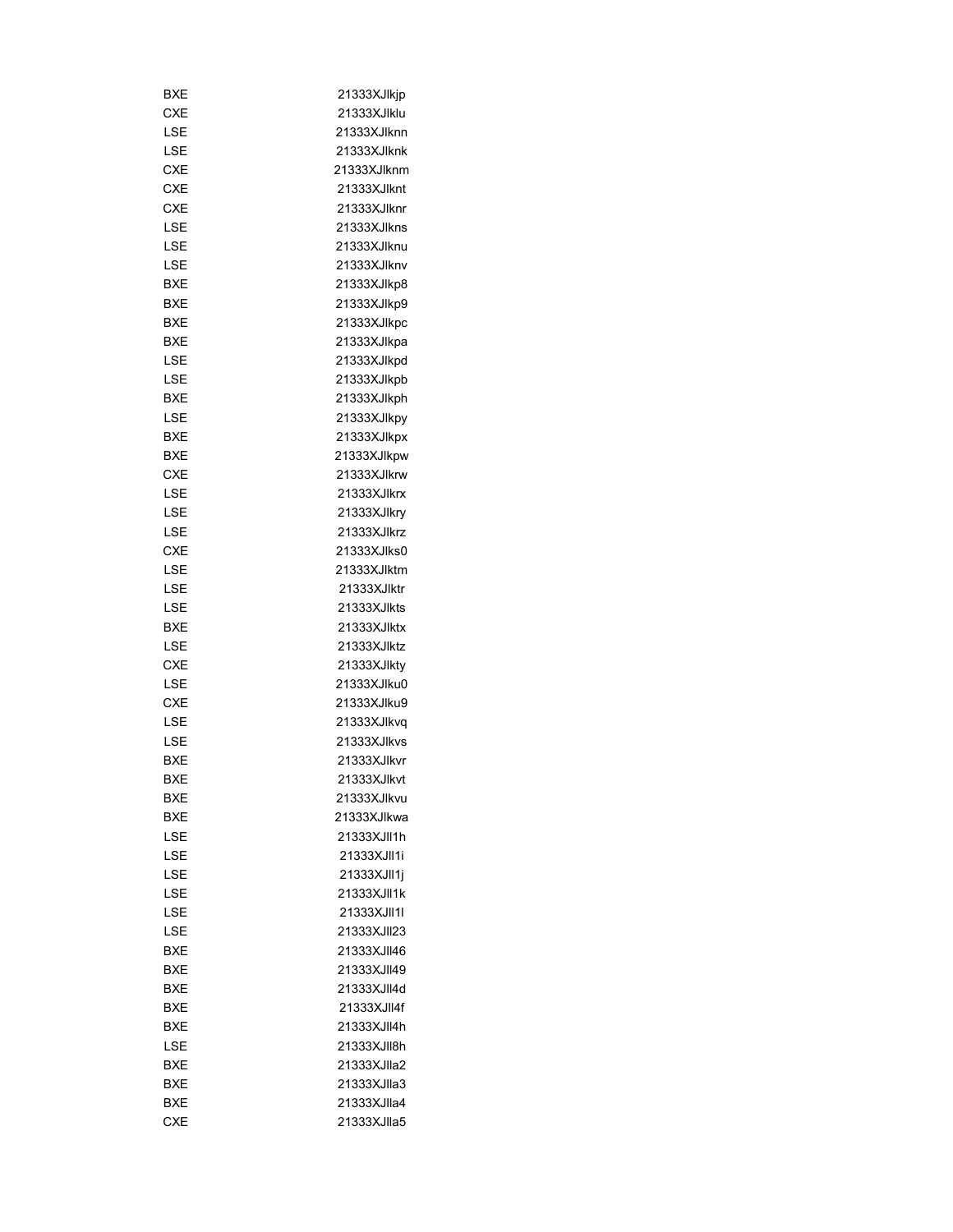| LSE        | 21333XJlla6 |
|------------|-------------|
| LSE        | 21333XJlla8 |
| LSE        | 21333XJllac |
| <b>CXE</b> | 21333XJllab |
| <b>CXE</b> | 21333XJIIdc |
| <b>CXE</b> | 21333XJIIdd |
| <b>CXE</b> | 21333XJIIde |
| LSE        | 21333XJIIdf |
| LSE        | 21333XJlldm |
| LSE        | 21333XJIIdI |
| LSE        | 21333XJlldr |
| LSE        | 21333XJlldg |
| LSE        | 21333XJIIds |
| LSE        | 21333XJIIdt |
| LSE        | 21333XJIIdx |
| LSE        | 21333XJllgw |
| BXE        | 21333XJllqv |
| LSE        | 21333XJllgy |
| BXE        | 21333XJllgx |
| CXE        | 21333XJIIi8 |
| <b>CXE</b> | 21333XJIIib |
| <b>BXE</b> | 21333XJllia |
| LSE        | 21333XJIIj8 |
| BXE        | 21333XJlljb |
| BXE        | 21333XJllja |
|            |             |
| BXE        | 21333XJIIj9 |
| BXE        | 21333XJIIj7 |
| BXE        | 21333XJlljd |
| BXE        | 21333XJIIjc |
| LSE        | 21333XJlljf |
| BXE        | 21333XJllje |
| LSE        | 21333XJIIk9 |
| LSE        | 21333XJllka |
| LSE        | 21333XJIIkc |
| LSE        | 21333XJIIkd |
| <b>BXE</b> | 21333XJIIIt |
| BXE        | 21333XJllm3 |
| <b>CXE</b> | 21333XJlln7 |
| <b>CXE</b> | 21333XJlln6 |
| <b>CXE</b> | 21333XJllns |
| LSE        | 21333XJlloh |
| LSE        | 21333XJlloi |
| LSE        | 21333XJlloj |
| LSE        | 21333XJllon |
| LSE        | 21333XJllp5 |
| LSE        | 21333XJllpe |
| LSE        | 21333XJllpf |
| LSE        | 21333XJllqr |
| BXE        | 21333XJllqt |
| BXE        | 21333XJllqs |
| LSE        | 21333XJllqu |
| LSE        | 21333XJllqv |
| BXE        | 21333XJllry |
| BXE        | 21333XJIIrz |
| LSE        | 21333XJIIs0 |
|            |             |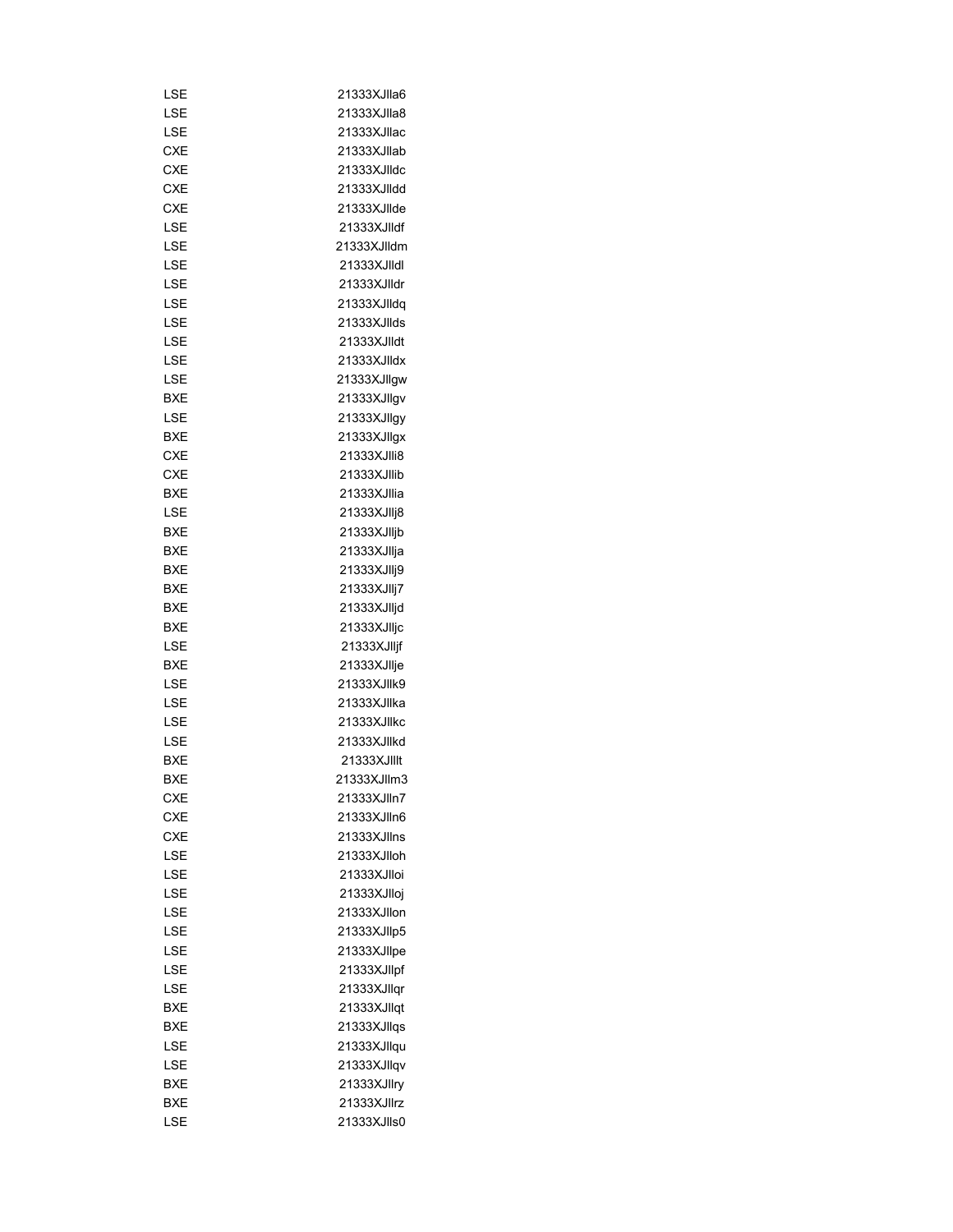| LSE        | 21333XJIIs1 |
|------------|-------------|
| LSE        | 21333XJIIs4 |
| LSE        | 21333XJIIs3 |
| LSE        | 21333XJIIs2 |
| LSE        | 21333XJIIs8 |
| LSE        | 21333XJIIs5 |
| LSE        | 21333XJIIs7 |
| LSE        | 21333XJIIs6 |
| LSE        | 21333XJllsa |
| LSE        | 21333XJllsb |
| LSE        | 21333XJllsd |
| LSE        | 21333XJllsc |
| LSE        | 21333XJllsh |
| LSE        | 21333XJllsf |
| LSE        | 21333XJllse |
| LSE        | 21333XJllsg |
| LSE        | 21333XJIIsI |
| LSE        | 21333XJllsm |
| LSE        | 21333XJllsu |
| LSE        | 21333XJllsv |
| CXE        | 21333XJllsw |
| LSE        | 21333XJllsy |
| LSE        | 21333XJllsx |
| CXE        | 21333XJIIsz |
| LSE        | 21333XJIIt4 |
| LSE        | 21333XJIIt1 |
| CXE        | 21333XJIIt2 |
| LSE        | 21333XJIIt6 |
| LSE        | 21333XJIIt7 |
| LSE        | 21333XJIIu4 |
| LSE        | 21333XJIIu3 |
| LSE        | 21333XJIIu6 |
| LSE        | 21333XJIIu5 |
| LSE        | 21333XJIIu7 |
|            | 21333XJllua |
| LSE<br>LSE |             |
|            | 21333XJIIu9 |
| LSE        | 21333XJIIu8 |
| LSE        | 21333XJlluq |
| LSE        | 21333XJllue |
| LSE        | 21333XJlluh |
| LSE        | 21333XJllui |
| LSE        | 21333XJlluu |
| LSE        | 21333XJlluv |
| LSE        | 21333XJlluw |
| LSE        | 21333XJllux |
| LSE        | 21333XJllxp |
| LSE        | 21333XJllxq |
| BXE        | 21333XJllxn |
| LSE        | 21333XJllxr |
| LSE        | 21333XJIIy6 |
| LSE        | 21333XJIIy4 |
| LSE        | 21333XJIIy2 |
| LSE        | 21333XJlly7 |
| BXE        | 21333XJlly1 |
| LSE        | 21333XJlly5 |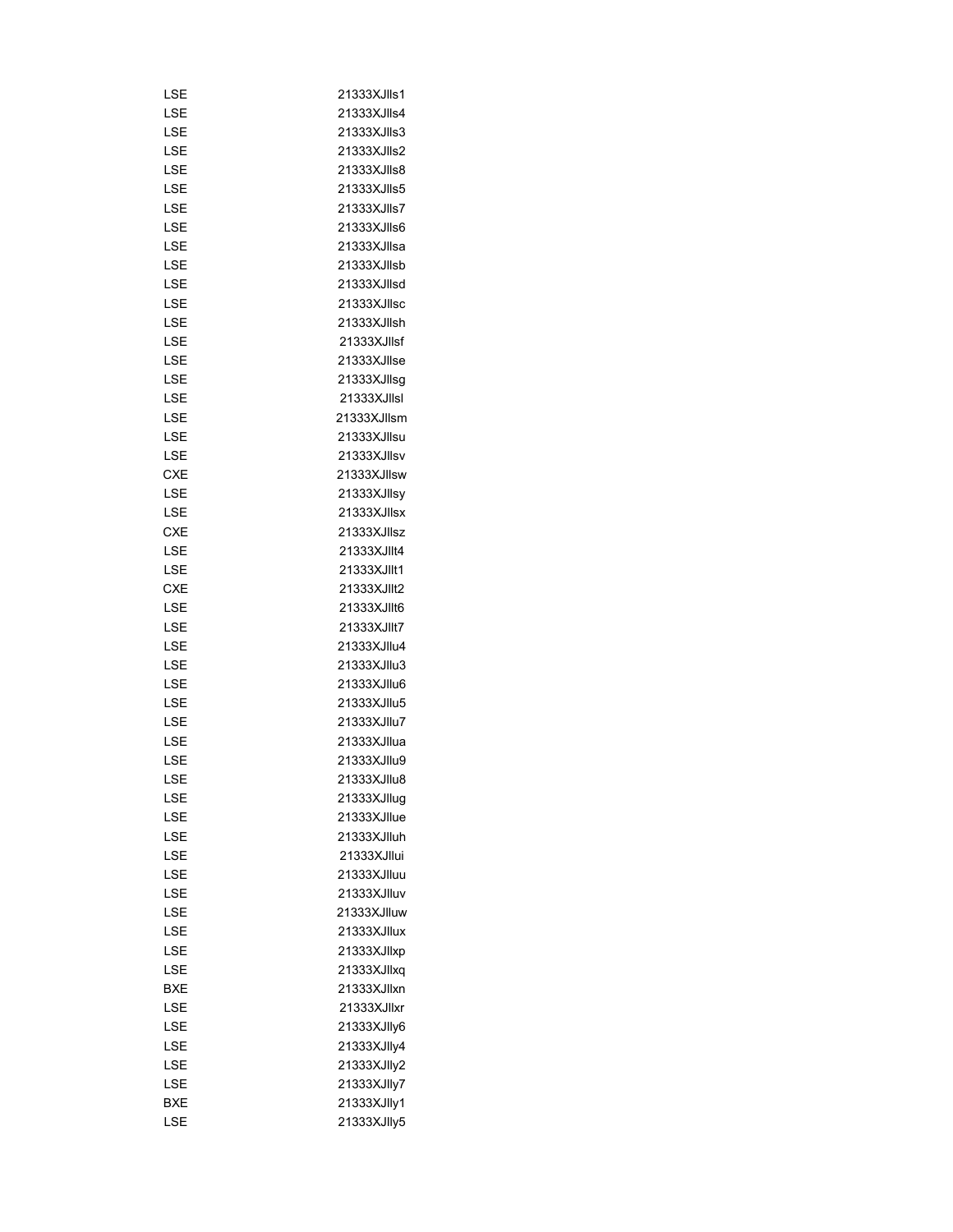| BXE        | 21333XJIIy3 |
|------------|-------------|
| LSE        |             |
| LSE        | 21333XJIIy8 |
|            | 21333XJIIy9 |
| LSE        | 21333XJIIyc |
| LSE        | 21333XJllye |
| LSE        | 21333XJllyd |
| <b>CXE</b> | 21333XJIIz3 |
| CXE        | 21333XJIIzc |
| LSE        | 21333XJIIzf |
| LSE        | 21333XJllzg |
| LSE        | 21333XJllzh |
| LSE        | 21333XJIIzi |
| CXE        | 21333XJIIze |
| LSE        | 21333XJlm0a |
| LSE        | 21333XJlm0b |
| LSE        | 21333XJlm1s |
| LSE        | 21333XJlm1r |
| LSE        | 21333XJlm1x |
| LSE        | 21333XJlm1y |
| BXE        | 21333XJlm27 |
| BXE        | 21333XJlm26 |
| BXE        | 21333XJlm28 |
| BXE        | 21333XJlm2a |
| <b>BXE</b> | 21333XJlm2d |
| <b>BXE</b> | 21333XJIm2c |
| LSE        | 21333XJlm2b |
| LSE        | 21333XJlm29 |
| LSE        | 21333XJlm2t |
| LSE        | 21333XJlm38 |
| <b>CXE</b> | 21333XJlm39 |
| LSE        | 21333XJlm49 |
| LSE        | 21333XJlm4a |
| LSE        | 21333XJlm4e |
| LSE        | 21333XJlm4g |
| BXE        | 21333XJlm4b |
| LSE        | 21333XJIm4f |
| LSE        | 21333XJlm4d |
| LSE        | 21333XJIm4c |
| LSE        | 21333XJIm4r |
| LSE        | 21333XJlm4w |
| LSE        | 21333XJlm4v |
| LSE        | 21333XJlm51 |
|            |             |
| LSE        | 21333XJlm5d |
| LSE        | 21333XJlm5f |
| BXE        | 21333XJlm5e |
| LSE        | 21333XJlm5g |
| LSE        | 21333XJlm5m |
| LSE        | 21333XJlm5h |
| LSE        | 21333XJlm5k |
| LSE        | 21333XJlm5n |
| LSE        | 21333XJlm5o |
| LSE        | 21333XJlm5j |
| BXE        | 21333XJlm5l |
| BXE        | 21333XJlm5i |
| LSE        | 21333XJlm5p |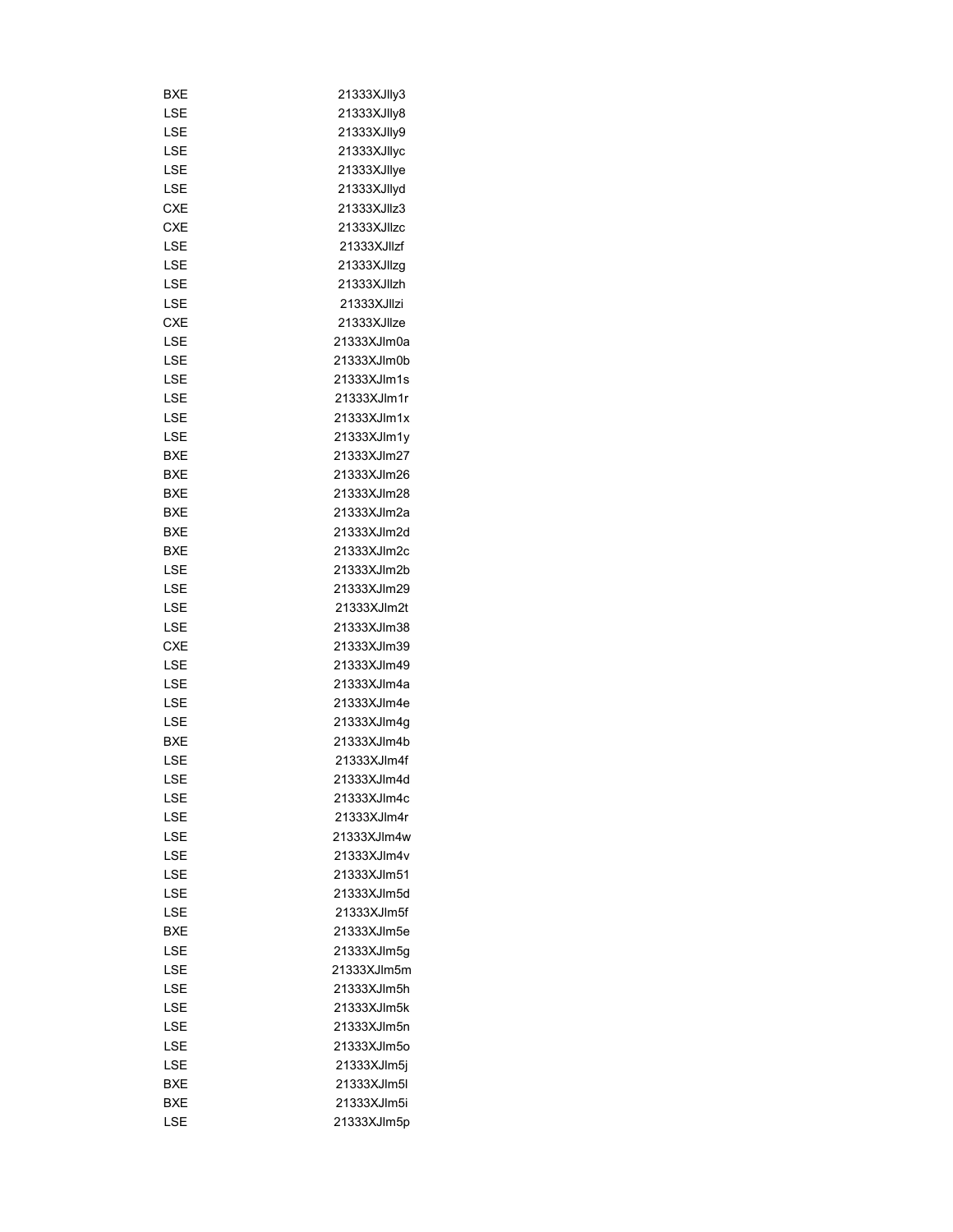| LSE        | 21333XJlm5r |
|------------|-------------|
| LSE        | 21333XJIm5v |
| LSE        | 21333XJlm5w |
| LSE        | 21333XJlm71 |
| LSE        | 21333XJlm73 |
| LSE        | 21333XJlm72 |
| LSE        | 21333XJlm7f |
| LSE        | 21333XJlm7g |
| BXE        | 21333XJlm7e |
| LSE        | 21333XJlm7h |
| LSE        | 21333XJlm7j |
| LSE        | 21333XJlm7i |
| LSE        | 21333XJlm7o |
| LSE        | 21333XJlm7n |
| LSE        | 21333XJIm7y |
| LSE        | 21333XJlm83 |
| LSE        | 21333XJlm85 |
| BXE        | 21333XJlm82 |
| LSE        | 21333XJlm88 |
| LSE        | 21333XJlm87 |
|            |             |
| LSE        | 21333XJlm86 |
| LSE        | 21333XJlm89 |
| LSE        | 21333XJlm8a |
| LSE        | 21333XJlm8k |
| LSE        | 21333XJlm8m |
| LSE        | 21333XJlm8l |
| LSE        | 21333XJlm8o |
| LSE        | 21333XJlm8n |
| LSE        | 21333XJlm8p |
| LSE        | 21333XJIm8y |
| LSE        | 21333XJlmad |
| LSE        | 21333XJlmas |
| LSE        | 21333XJlmar |
| LSE        | 21333XJlmat |
| <b>CXE</b> | 21333XJlmap |
| LSE        | 21333XJlmav |
| LSE        | 21333XJlmau |
| CXE        | 21333XJlmaq |
| LSE        | 21333XJlmax |
| LSE        | 21333XJlmd5 |
| LSE        | 21333XJlmdc |
| LSE        | 21333XJlmdd |
| LSE        | 21333XJlme7 |
| LSE        | 21333XJlmea |
| BXE        | 21333XJlmf1 |
| BXE        | 21333XJlmf0 |
| BXE        | 21333XJlmf2 |
| LSE        | 21333XJlmfo |
| BXE        | 21333XJlmfn |
| LSE        | 21333XJImfs |
| LSE        | 21333XJlmfu |
| LSE        | 21333XJlmft |
| LSE        | 21333XJlmi1 |
| LSE        | 21333XJlmi3 |
| <b>CXE</b> | 21333XJlmm9 |
|            |             |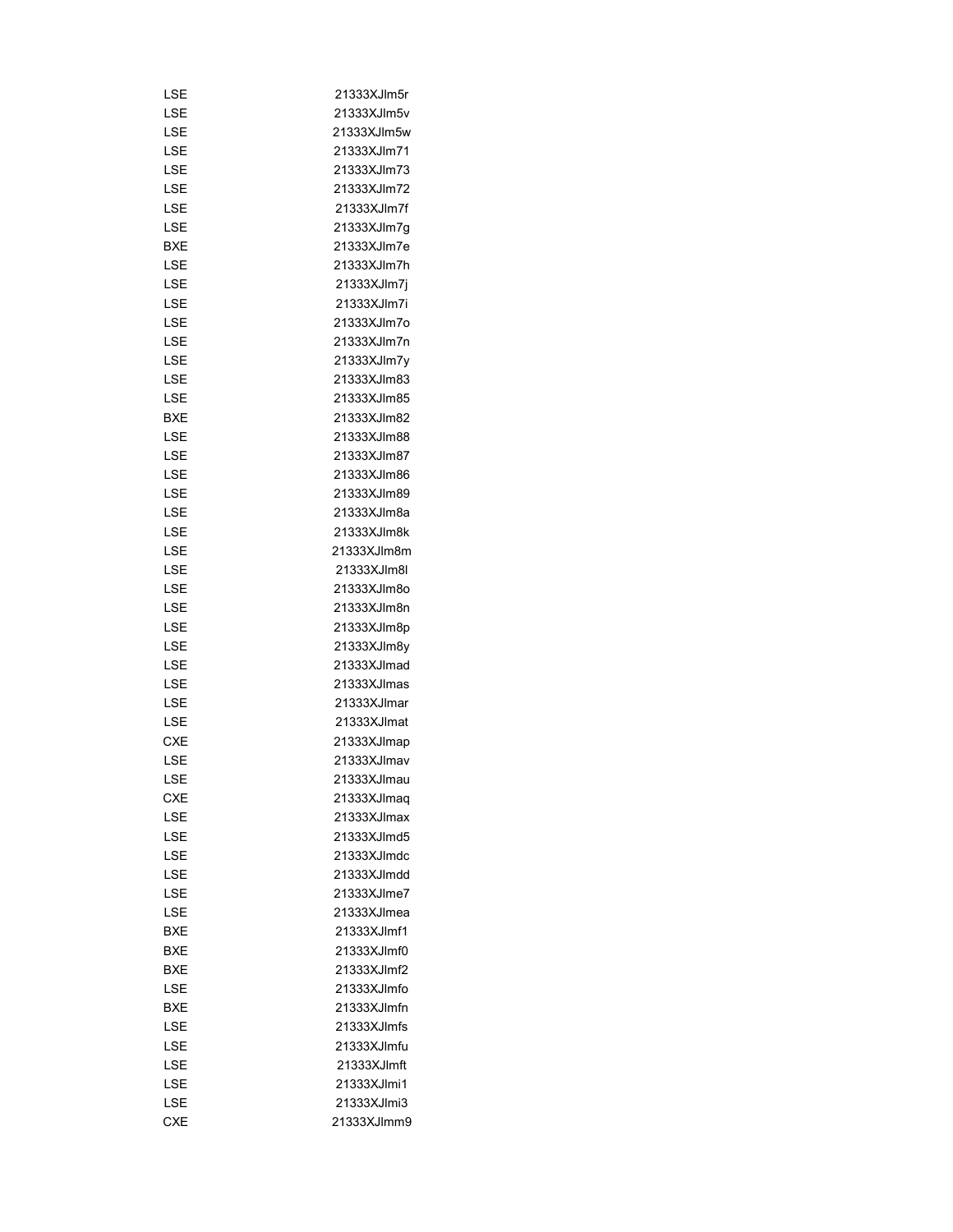| LSE        | 21333XJlmmb  |
|------------|--------------|
| LSE        | 21333XJlmma  |
| CXE        | 21333XJlmn9  |
| LSE        | 21333XJlmnh  |
| LSE        | 21333XJlmnq  |
| LSE        | 21333XJlmni  |
| LSE        | 21333XJlmnv  |
| LSE        | 21333XJlmnu  |
| LSE        | 21333XJImp7  |
| LSE        | 21333XJlmp8  |
| LSE        | 21333XJImp9  |
| LSE        | 21333XJImpa  |
| BXE        | 21333XJImpb  |
| <b>CXE</b> | 21333XJImqg  |
| BXE        | 21333XJlmqi  |
| BXE        | 21333XJlmqh  |
| LSE        | 21333XJlmqj  |
| LSE        | 21333XJImqy  |
| BXE        | 21333XJImqz  |
| LSE        | 21333XJlmr0  |
| LSE        | 21333XJlmr1  |
|            |              |
| LSE        | 21333XJlmr2  |
| LSE        | 21333XJlmr3  |
| LSE        | 21333XJlmri  |
| BXE        | 21333XJlmrj  |
| LSE        | 21333XJImrp  |
| LSE        | 21333XJImrq  |
| LSE        | 21333XJlmrr  |
| LSE        | 21333XJImrv  |
| LSE        | 21333XJImru  |
| BXE        | 21333XJImrs  |
| LSE        | 21333XJImry  |
| LSE        | 21333XJlmrw  |
| LSE        | 21333XJImrz  |
| LSE        | 21333XJlms0  |
| LSE        | 21333XJIms9  |
| <b>BXE</b> | 21333XJlmtr  |
| BXE        | 21333XJlmts  |
| LSE        | 21333XJlmtx  |
| LSE        | 21333XJlmtw  |
| LSE        | 21333XJlmua  |
| LSE        | 21333X.llmuf |
| <b>CXE</b> | 21333XJlmv0  |
| <b>CXE</b> | 21333XJlmw3  |
| LSE        | 21333XJlmw4  |
| LSE        | 21333XJlmwb  |
| LSE        | 21333XJlmwc  |
| LSE        | 21333XJlmxq  |
| BXE        | 21333XJlmxy  |
| BXE        | 21333XJlmxz  |
| LSE        | 21333XJlmy1  |
| BXE        | 21333XJlmy4  |
| BXE        | 21333XJlmy5  |
| BXE        | 21333XJlmy6  |
| BXE        | 21333XJlmyb  |
|            |              |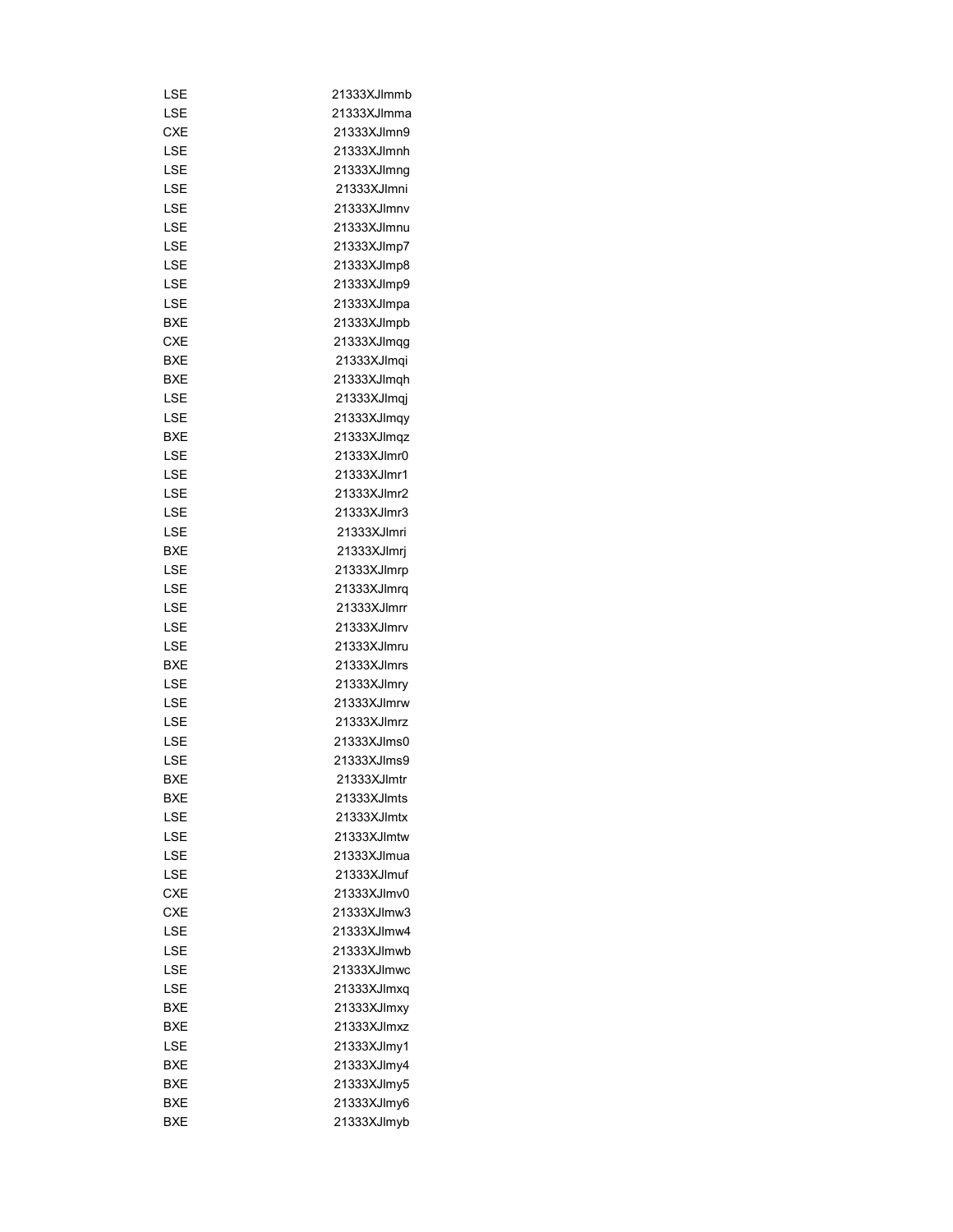| CXE        | 21333XJlmym |
|------------|-------------|
| LSE        | 21333XJlmyn |
| BXE        | 21333XJlmyl |
| CXE        | 21333XJImyo |
| LSE        | 21333XJImz2 |
| LSE        | 21333XJImz3 |
| LSE        | 21333XJIn1b |
| LSE        | 21333XJIn1a |
| LSE        | 21333XJIn1c |
| <b>BXE</b> | 21333XJln1l |
| <b>CXE</b> | 21333XJln1z |
| CXE        | 21333XJln20 |
| CXE        | 21333XJln21 |
| LSE        | 21333XJIn28 |
| BXE        | 21333XJln29 |
| LSE        | 21333XJln2a |
| LSE        | 21333XJln2b |
| LSE        | 21333XJln2q |
| BXE        | 21333XJln2i |
| LSE        | 21333XJln2j |
| <b>LSE</b> | 21333XJln2k |
|            | 21333XJln2l |
| LSE        | 21333XJln2v |
| LSE        |             |
| LSE        | 21333XJln2x |
| LSE        | 21333XJIn4o |
| LSE        | 21333XJIn4w |
| LSE        | 21333XJIn4v |
| LSE        | 21333XJIn4z |
| BXE        | 21333XJln5x |
| BXE        | 21333XJln5z |
| CXE        | 21333XJIn6s |
| <b>CXE</b> | 21333XJln73 |
| LSE        | 21333XJIn8v |
| LSE        | 21333XJln8w |
| LSE        | 21333XJIn8x |
| LSE        | 21333XJIn8y |
| LSE        | 21333XJIn8z |
| BXE        | 21333XJIn9c |
| CXE        | 21333XJIn9o |
| CXE        | 21333XJIn9p |
| <b>CXE</b> | 21333XJIn9q |
| BXE        | 21333XJIn9w |
| BXE        | 21333XJlnas |
| BXE        | 21333XJlnat |
| BXE        | 21333XJInb0 |
| BXE        | 21333XJInb2 |
| BXE        | 21333XJlnax |
| BXE        | 21333XJInb4 |
| BXE        | 21333XJlnb5 |
| LSE        | 21333XJIng3 |
| CXE        | 21333XJIng2 |
| CXE        | 21333XJIng4 |
| LSE        | 21333XJIng7 |
| LSE        | 21333XJIng6 |
| <b>CXE</b> | 21333XJIng5 |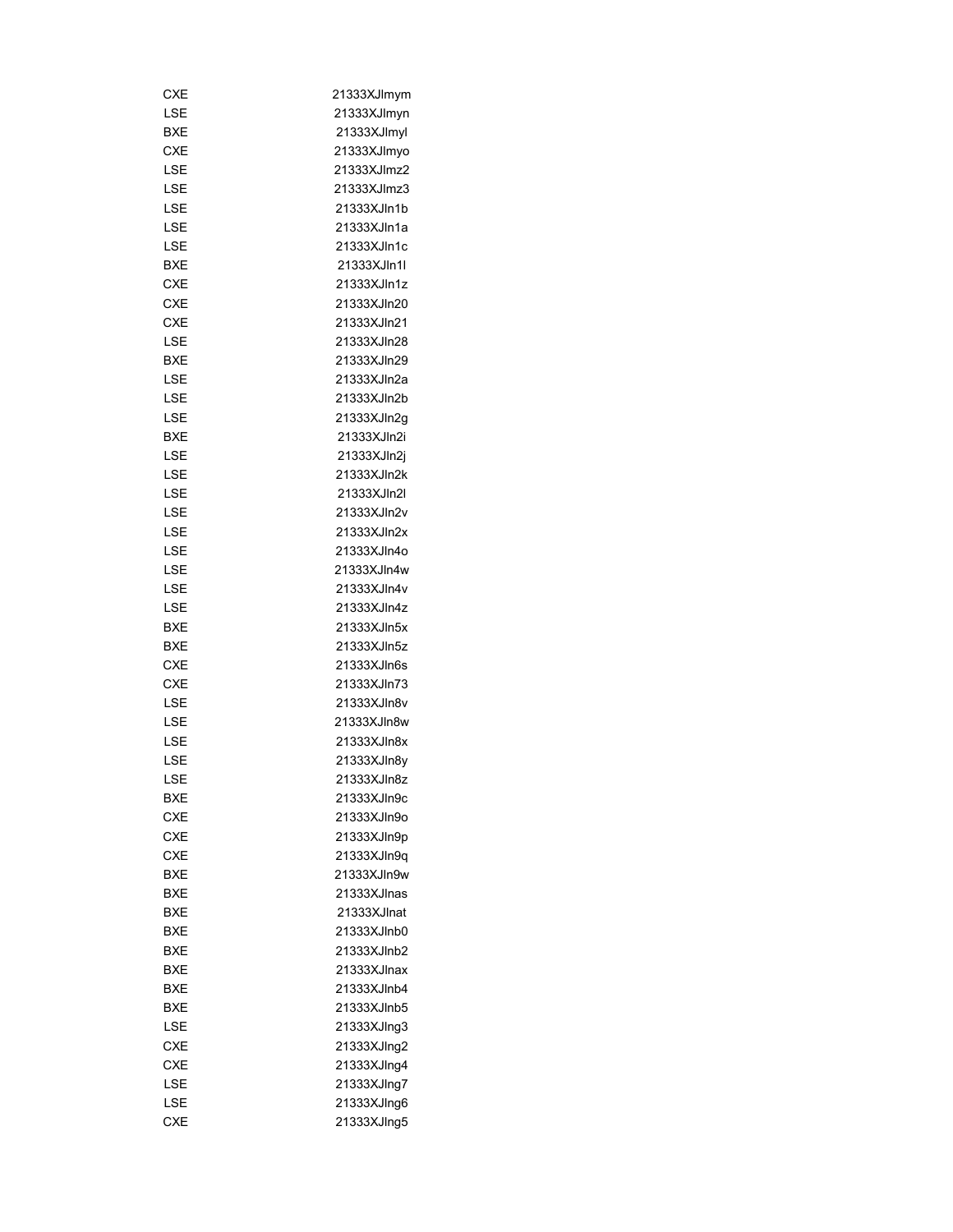| LSE        | 21333XJIngz |
|------------|-------------|
| LSE        | 21333XJInh7 |
| <b>BXE</b> | 21333XJInh4 |
| LSE        | 21333XJInh3 |
| BXE        | 21333XJlnh5 |
| LSE        | 21333XJInh8 |
| BXE        |             |
| BXE        | 21333XJlnhj |
|            | 21333XJInhk |
| BXE        | 21333XJlnhl |
| BXE        | 21333XJlnjf |
| BXE        | 21333XJlnje |
| <b>BXE</b> | 21333XJlnjd |
| <b>CXE</b> | 21333XJlnk4 |
| <b>CXE</b> | 21333XJlnka |
| BXE        | 21333XJInqz |
| BXE        | 21333XJInqy |
| BXE        | 21333XJInr4 |
| LSE        | 21333XJInr7 |
| LSE        | 21333XJlnr8 |
| BXE        | 21333XJInr5 |
| LSE        | 21333XJInr6 |
| LSE        | 21333XJInso |
| LSE        | 21333XJInt9 |
| LSE        | 21333XJInt8 |
| LSE        | 21333XJInta |
| LSE        | 21333XJIntb |
| LSE        | 21333XJIntg |
| LSE        | 21333XJInth |
| LSE        | 21333XJInti |
| LSE        | 21333XJIntp |
| <b>CXE</b> | 21333XJIntq |
| LSE        | 21333XJInue |
| LSE        | 21333XJlnum |
| CXE        | 21333XJlnun |
| LSE        | 21333XJInvl |
| <b>CXE</b> | 21333XJlnvk |
| LSE        | 21333XJInvm |
| LSE        | 21333XJInvn |
| LSE        | 21333XJInvs |
| BXE        | 21333XJInwe |
| BXE        | 21333XJlnwm |
| BXE        | 21333XJlnwl |
| BXE        | 21333XJInwq |
| LSE        | 21333XJlo0j |
| LSE        | 21333XJlo0k |
| LSE        | 21333XJlo0h |
| <b>CXE</b> | 21333XJlo2j |
| <b>CXE</b> | 21333XJlo2k |
| <b>CXE</b> | 21333XJlo2l |
| LSE        | 21333XJlo2m |
| BXE        | 21333XJlo2n |
| LSE        | 21333XJlo4f |
| BXE        |             |
|            | 21333XJlo4g |
| BXE        | 21333XJlo4h |
| LSE        | 21333XJlo4i |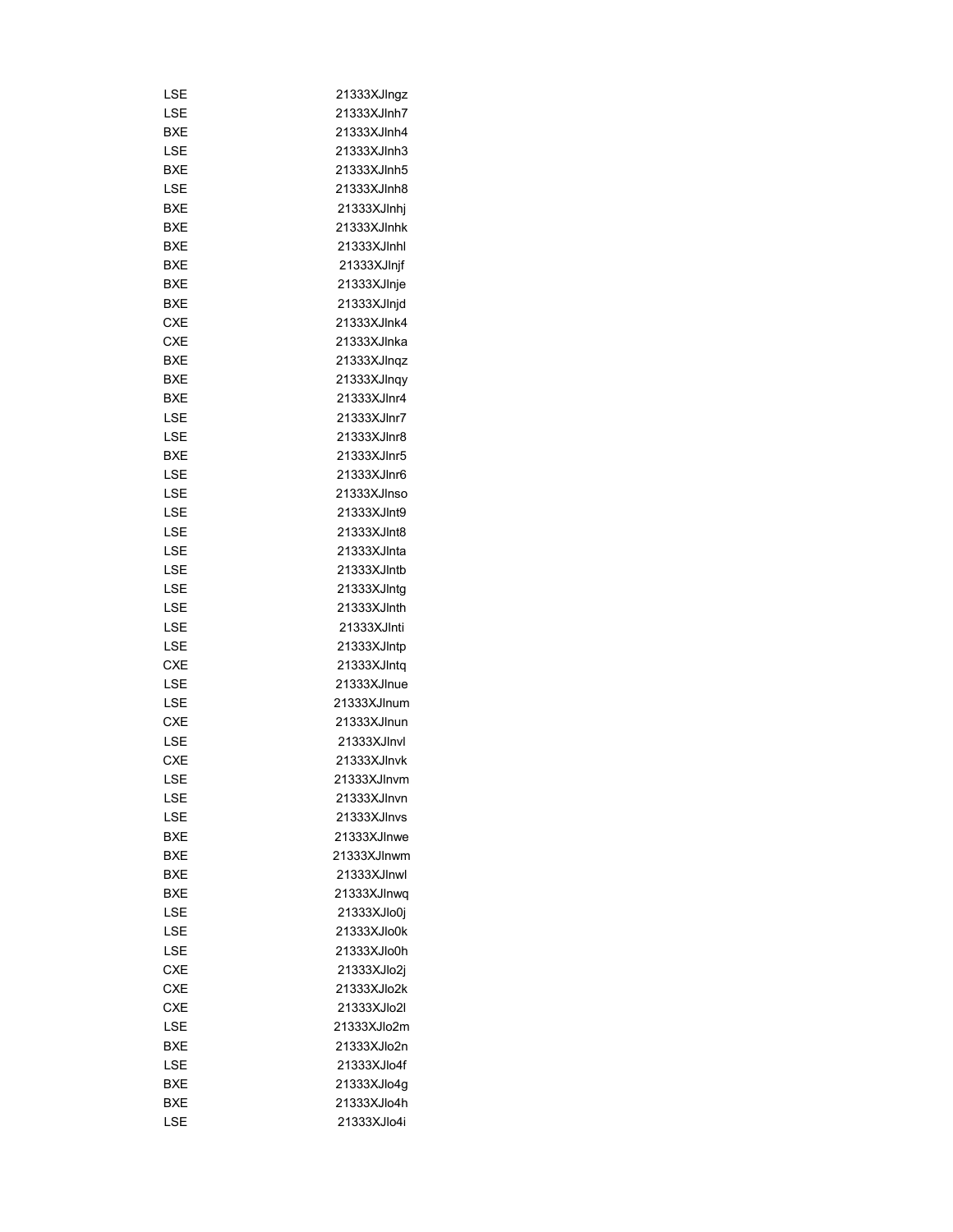| BXE        | 21333XJlo4o  |
|------------|--------------|
| <b>BXE</b> | 21333XJlo4n  |
| LSE        | 21333XJlo4t  |
| BXE        | 21333XJlo4s  |
| LSE        | 21333XJlo4u  |
| LSE        | 21333XJlo4v  |
| LSE        | 21333XJlo4w  |
| LSE        | 21333XJlo5x  |
| LSE        | 21333XJlo6r  |
| LSE        | 21333XJlo6q  |
| LSE        | 21333XJlo6w  |
| LSE        | 21333XJlo79  |
| LSE        | 21333XJlo7j  |
| LSE        | 21333XJlo7q  |
| BXE        | 21333XJloa6  |
| CXE        | 21333XJloa5  |
| <b>CXE</b> | 21333XJloaa  |
| BXE        | 21333XJloag  |
| BXE        | 21333XJload  |
| BXE        | 21333XJlobp  |
| BXE        | 21333XJlobl  |
| BXE        | 21333XJlobx  |
| LSE        | 21333XJloc1  |
| LSE        | 21333XJlocq  |
| LSE        | 21333XJlocy  |
| LSE        |              |
|            | 21333XJlocz  |
| LSE        | 21333XJlod4  |
| LSE        | 21333XJlodb  |
| BXE        | 21333XJloez  |
| <b>CXE</b> | 21333XJlof0  |
| LSE        | 21333XJloh7  |
| LSE        | 21333XJlohb  |
| LSE        | 21333XJlohf  |
| LSE        | 21333XJlohn  |
| LSE        | 21333XJloho  |
| CXE        | 21333XJlokc  |
| CXF        | 21333X.IIoke |
| LSE        | 21333XJlood  |
| BXE        | 21333XJlooc  |
| <b>CXE</b> | 21333XJloob  |
| LSE        | 21333XJloog  |
| <b>CXE</b> | 21333XJloof  |
| BXE        | 21333XJlooh  |
| BXE        | 21333XJlooe  |
| BXE        | 21333XJlooi  |
| LSE        | 21333XJlooj  |
| BXE        | 21333XJloq4  |
| BXE        | 21333XJloq3  |
| CXE        | 21333XJlp01  |
| BXE        | 21333XJlp14  |
| LSE        | 21333XJlp13  |
| BXE        | 21333XJlp16  |
| LSE        | 21333XJlp15  |
| LSE        | 21333XJlp18  |
| LSE        | 21333XJlp17  |
|            |              |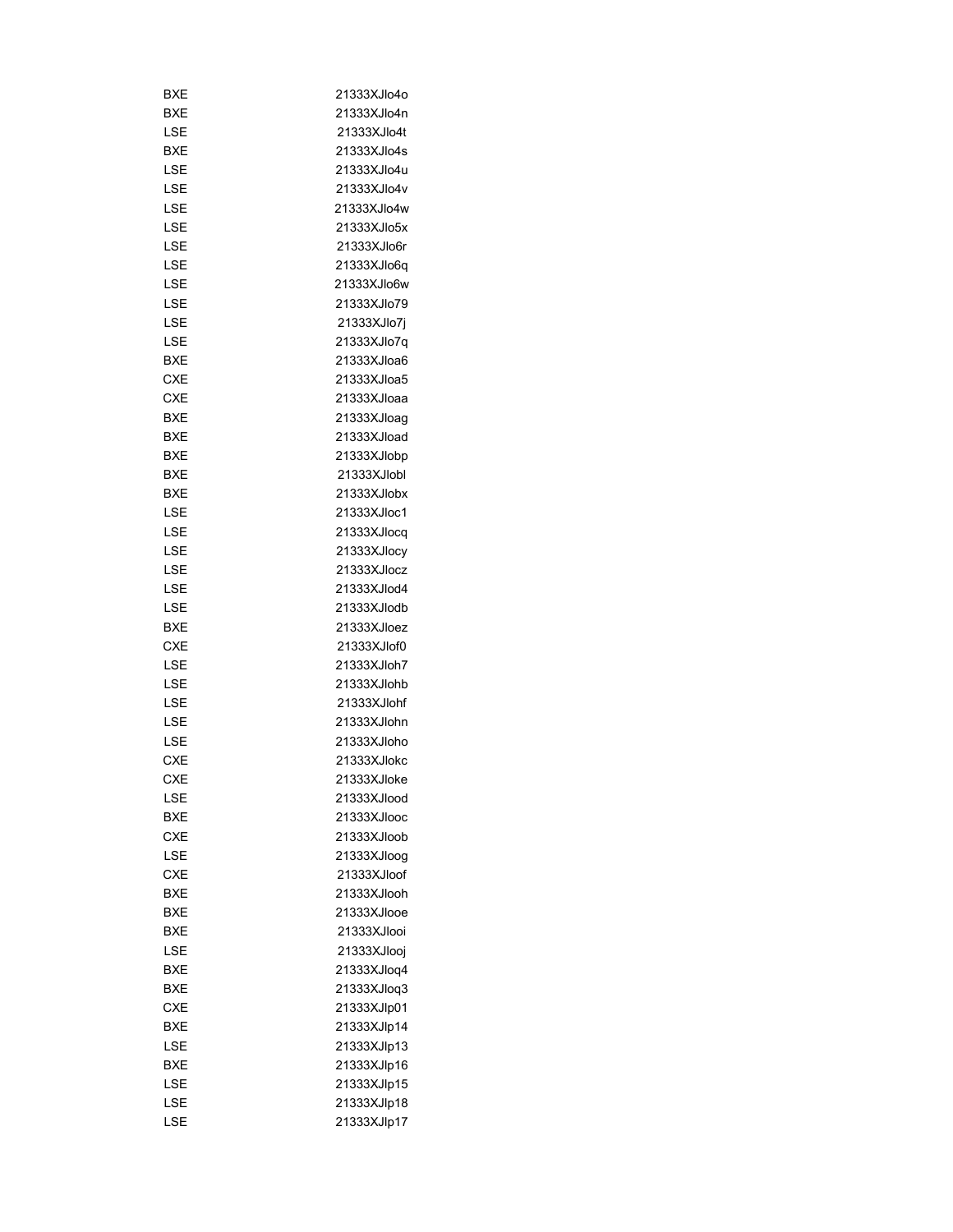| BXE        | 21333XJlp1o |
|------------|-------------|
| LSE        | 21333XJlp1m |
| LSE        | 21333XJlp3a |
| LSE        | 21333XJlp3b |
| LSE        | 21333XJlp3c |
| LSE        | 21333XJlp5a |
| <b>CXE</b> | 21333XJlp70 |
| LSE        | 21333XJlp7a |
| <b>CXE</b> | 21333XJlp7b |
| LSE        | 21333XJlp7d |
| BXE        | 21333XJlp7c |
| BXE        | 21333XJlp7e |
| BXE        | 21333XJlp7f |
| BXE        | 21333XJlp92 |
| LSE        | 21333XJlp93 |
| LSE        | 21333XJlp94 |
| BXE        | 21333XJlp9o |
| LSE        | 21333XJlp9x |
|            |             |
| LSE        | 21333XJlphx |
| LSE        | 21333XJlphw |
| LSE        | 21333XJlpk5 |
| LSE        | 21333XJlpk6 |
| LSE        | 21333XJlpkj |
| BXE        | 21333XJlpkk |
| <b>CXE</b> | 21333XJlpki |
| BXE        | 21333XJlpkg |
| <b>CXE</b> | 21333XJlplp |
| LSE        | 21333XJlplk |
| CXE        | 21333XJlpll |
| <b>BXE</b> | 21333XJlplo |
| LSE        | 21333XJlpln |
| BXE        | 21333XJlplm |
| <b>BXE</b> | 21333XJlplq |
| LSE        | 21333XJlplr |
| <b>BXE</b> | 21333XJlpp4 |
| <b>CXE</b> | 21333XJlpp5 |
| LSE        | 21333XJIppu |
| BXE        | 21333XJlpps |
| LSE        | 21333XJlppx |
| BXE        | 21333XJlppv |
| BXE        | 21333XJlppw |
| LSE        | 21333XJlpqs |
| LSE        | 21333XJlpr4 |
| LSE        | 21333XJlpr5 |
| LSE        | 21333XJlpr6 |
| CXE        | 21333XJlpzl |
| CXE        | 21333XJlq0a |
| LSE        | 21333XJlq0p |
| BXE        | 21333XJlq0n |
| LSE        | 21333XJlq1k |
|            |             |
| BXE        | 21333XJlq1j |
| LSE        | 21333XJlq1o |
| BXE        | 21333XJlq1m |
| LSE        | 21333XJlq1n |
| LSE        | 21333XJlq1p |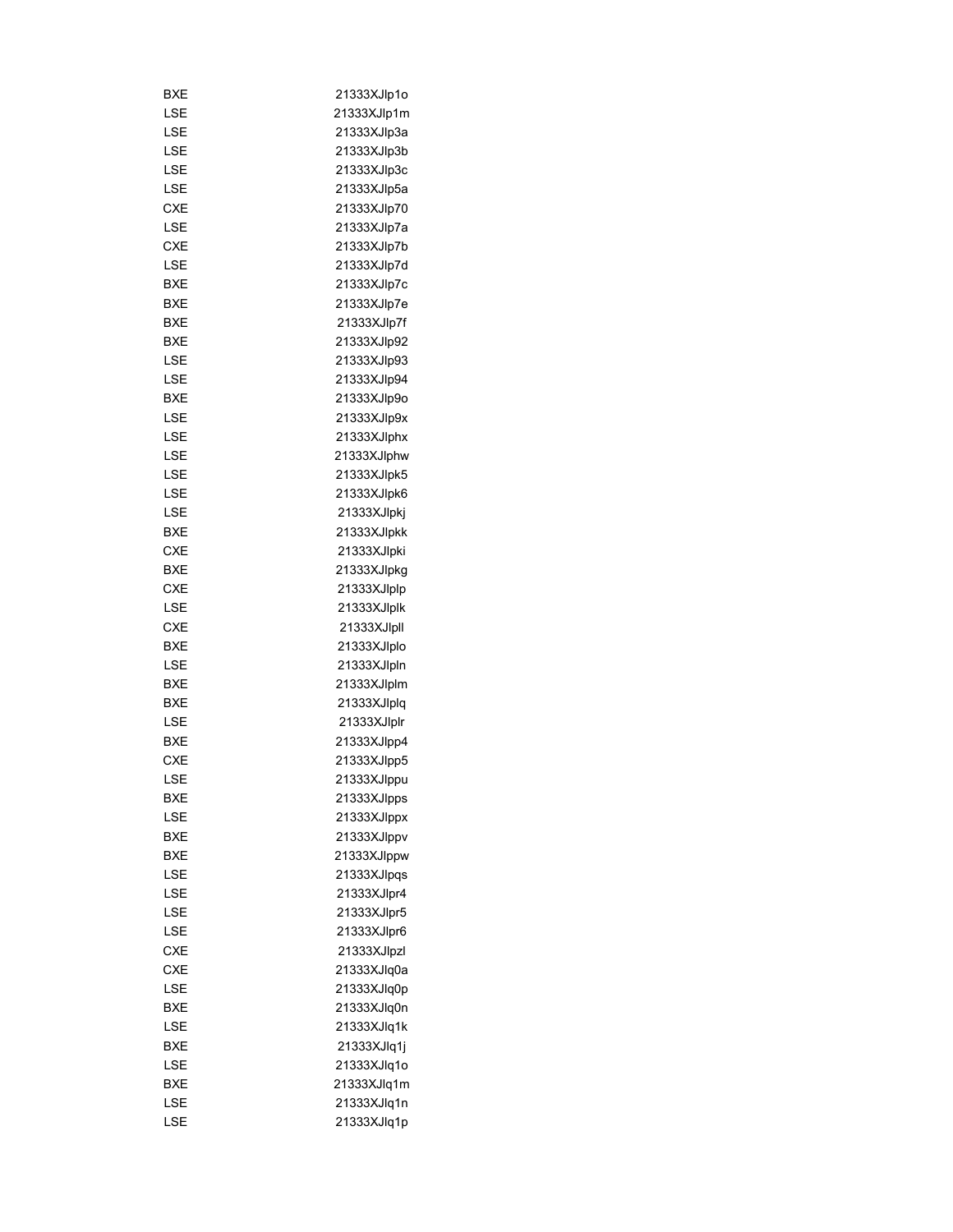| LSE        | 21333XJlq5p |
|------------|-------------|
| CXE        | 21333XJlq6k |
| CXE        | 21333XJlq6i |
| CXE        | 21333XJlq75 |
| <b>CXE</b> | 21333XJlq74 |
| BXE        | 21333XJlq7t |
| LSE        | 21333XJlq7s |
| LSE        | 21333XJlq7u |
| LSE        | 21333XJlq7x |
| LSE        | 21333XJlq81 |
| BXE        | 21333XJlq80 |
| LSE        | 21333XJlq86 |
| LSE        | 21333XJlq87 |
|            |             |
| LSE        | 21333XJlq9e |
| LSE        | 21333XJlq9l |
| LSE        | 21333XJlqh4 |
| LSE        | 21333XJlqh6 |
| BXE        | 21333XJlqh5 |
| BXE        | 21333XJlqh9 |
| LSE        | 21333XJlqh8 |
| <b>CXE</b> | 21333XJlgh7 |
| <b>CXE</b> | 21333XJlqha |
| LSE        | 21333XJlqhd |
| LSE        | 21333XJlqhe |
| LSE        | 21333XJlqj2 |
| LSE        | 21333XJlqj3 |
| LSE        | 21333XJlqjb |
| LSE        | 21333XJlqk0 |
| LSE        | 21333XJlqk2 |
| LSE        | 21333XJlqk3 |
| BXE        | 21333XJlqn6 |
| CXE        | 21333XJlqn7 |
| LSE        | 21333XJlqna |
| LSE        | 21333XJlqnd |
| LSE        | 21333XJlqnf |
| LSE        | 21333XJlqni |
| <b>BXE</b> | 21333XJlqno |
| LSE        | 21333XJlqnp |
| BXE        | 21333XJlqnq |
| LSE        | 21333XJlqnr |
| LSE        | 21333XJlqnt |
| BXE        | 21333XJlqns |
| LSE        | 21333XJlqnw |
| LSE        | 21333XJlqoo |
| LSE        | 21333XJlqpt |
| LSE        | 21333XJlqps |
| LSE        | 21333XJlqpu |
|            |             |
| LSE        | 21333XJlqpv |
| BXE        | 21333XJlqtd |
| LSE        | 21333XJlqte |
| LSE        | 21333XJlqtf |
| LSE        | 21333XJlqvi |
| BXE        | 21333XJlqvh |
| BXE        | 21333XJlqw2 |
| <b>CXE</b> | 21333XJlqwe |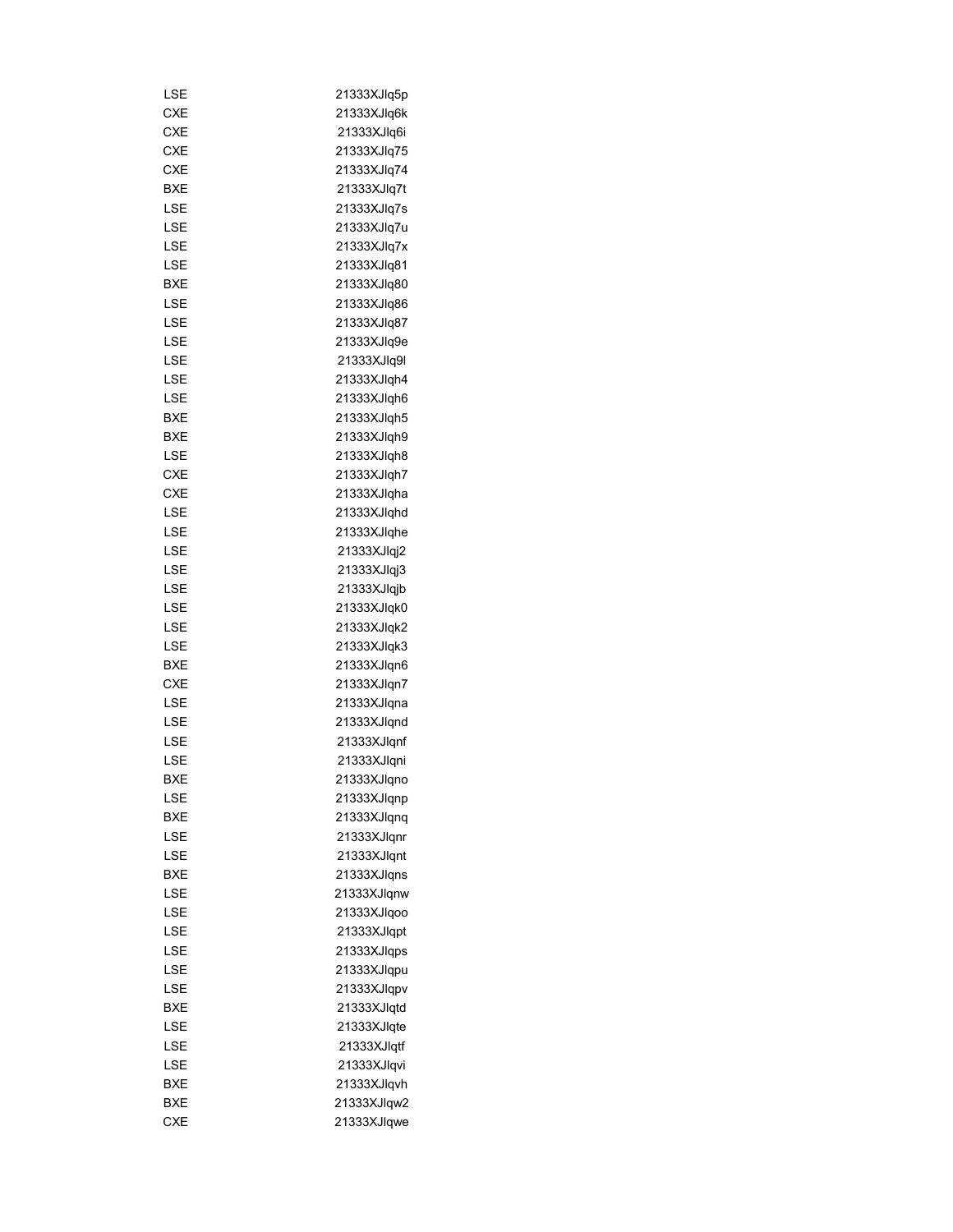| LSE        | 21333XJlqwf |
|------------|-------------|
| LSE        | 21333XJlqwu |
| <b>CXE</b> | 21333XJlqwt |
| CXE        | 21333XJlqwz |
| LSE        | 21333XJlqx0 |
| LSE        | 21333XJlqyb |
| LSE        | 21333XJlqyx |
| LSE        | 21333XJlqz1 |
| LSE        | 21333XJlqyy |
| LSE        | 21333XJlqz3 |
| BXE        | 21333XJlqzz |
| <b>BXE</b> | 21333XJlr00 |
| LSE        | 21333XJlr5q |
| LSE        | 21333XJlr5p |
| LSE        | 21333XJlr6k |
| CXE        | 21333XJlr6I |
| LSE        | 21333XJlr6q |
| LSE        | 21333XJlr70 |
| <b>CXE</b> | 21333XJlr71 |
|            |             |
| BXE        | 21333XJlr7v |
| LSE        | 21333XJlr7w |
| BXE        | 21333XJlr80 |
| LSE        | 21333XJlrb9 |
| LSE        | 21333XJlrdn |
| BXE        | 21333XJlrdo |
| CXE        | 21333XJlrdq |
| LSE        | 21333XJlrdp |
| LSE        | 21333XJlrdr |
| LSE        | 21333XJlrds |
| LSE        | 21333XJlre1 |
| LSE        | 21333XJlre2 |
| BXE        | 21333XJlre4 |
| LSE        | 21333XJlrg9 |
| LSE        | 21333XJlrga |
| LSE        | 21333XJlrgb |
| LSE        | 21333XJlrgc |
| LSE        | 21333XJlrgd |
| LSE        | 21333XJlrge |
| <b>CXE</b> | 21333XJlrhr |
| CXE        | 21333XJlrht |
| <b>BXE</b> | 21333XJlrhu |
| <b>BXE</b> | 21333XJlrhs |
| CXE        | 21333XJlrhv |
| BXE        | 21333XJlrie |
| BXE        | 21333XJlrii |
| LSE        | 21333XJlrjf |
| LSE        | 21333XJlrjn |
| LSE        | 21333XJlrlh |
| LSE        | 21333XJlrli |
| LSE        | 21333XJlrlk |
| LSE        | 21333XJlrll |
| LSE        | 21333XJlrly |
| LSE        | 21333XJlrlz |
| LSE        | 21333XJlrm7 |
| LSE        | 21333XJlrm8 |
|            |             |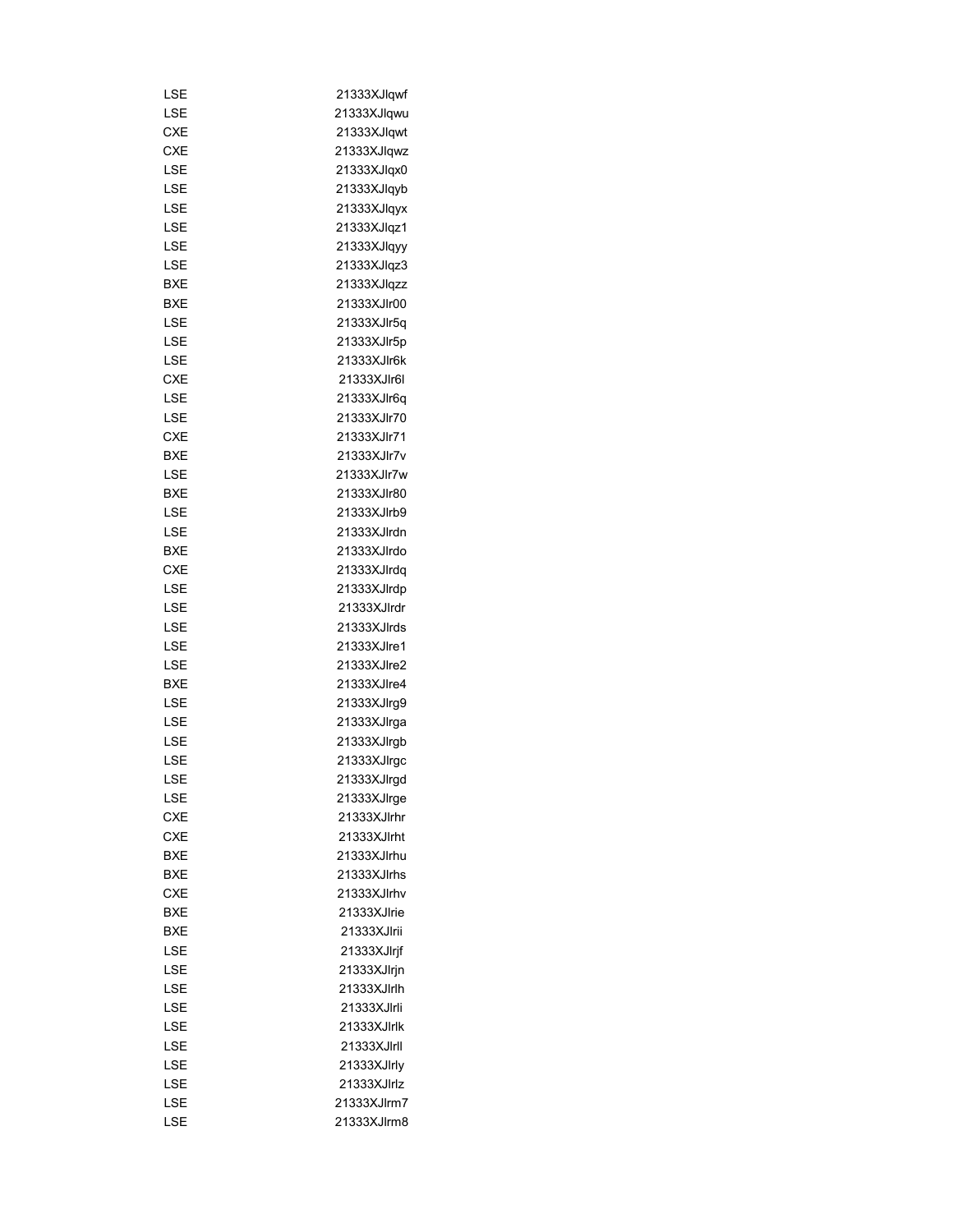| LSE        | 21333XJlrm9 |
|------------|-------------|
| BXE        | 21333XJlrmb |
| <b>BXE</b> | 21333XJlrmc |
| BXE        | 21333XJlrmd |
| BXE        | 21333XJIro3 |
| LSE        | 21333XJlro2 |
| BXE        | 21333XJlro1 |
| LSE        | 21333XJlro8 |
| LSE        | 21333XJlro7 |
| BXE        | 21333XJIro5 |
| BXE        | 21333XJIro6 |
| LSE        | 21333XJlrpk |
| LSE        | 21333XJlrqr |
| <b>CXE</b> | 21333XJlrqw |
| LSE        | 21333XJlrr7 |
| LSE        | 21333XJlrr5 |
| CXE        | 21333XJlrqz |
| BXE        | 21333XJlrqv |
| <b>BXE</b> | 21333XJIrr3 |
|            |             |
| LSE        | 21333XJlrr8 |
| BXE        | 21333XJlrr0 |
| LSE        | 21333XJlrr1 |
| BXE        | 21333XJIrr6 |
| BXE        | 21333XJlrrn |
| BXE        | 21333XJlrs2 |
| <b>BXE</b> | 21333XJIrrz |
| LSE        | 21333XJlrs0 |
| LSE        | 21333XJlrtk |
| CXE        | 21333XJlrts |
| LSE        | 21333XJlrtt |
| LSE        | 21333XJlrtu |
| LSE        | 21333XJlrtv |
| <b>BXE</b> | 21333XJlryq |
| BXE        | 21333XJlryy |
| <b>BXE</b> | 21333XJlryw |
| LSE        | 21333XJIryx |
| LSE        | 21333XJlrz0 |
| BXE        | 21333XJlrz1 |
| LSE        | 21333XJlrz7 |
| LSE        | 21333XJlrz8 |
| <b>CXE</b> | 21333XJlrzt |
| <b>CXE</b> | 21333XJlrzs |
| <b>CXE</b> | 21333XJlrzr |
| <b>CXE</b> | 21333XJlrzu |
| BXE        | 21333XJls16 |
| <b>CXE</b> | 21333XJIs4t |
| LSE        | 21333XJls4u |
| LSE        | 21333XJIs4v |
| LSE        | 21333XJls5g |
| LSE        | 21333XJIs5I |
| LSE        | 21333XJls5j |
|            |             |
| LSE        | 21333XJIs5k |
| LSE        | 21333XJIs5i |
| LSE        | 21333XJIs5w |
| BXE        | 21333XJls6a |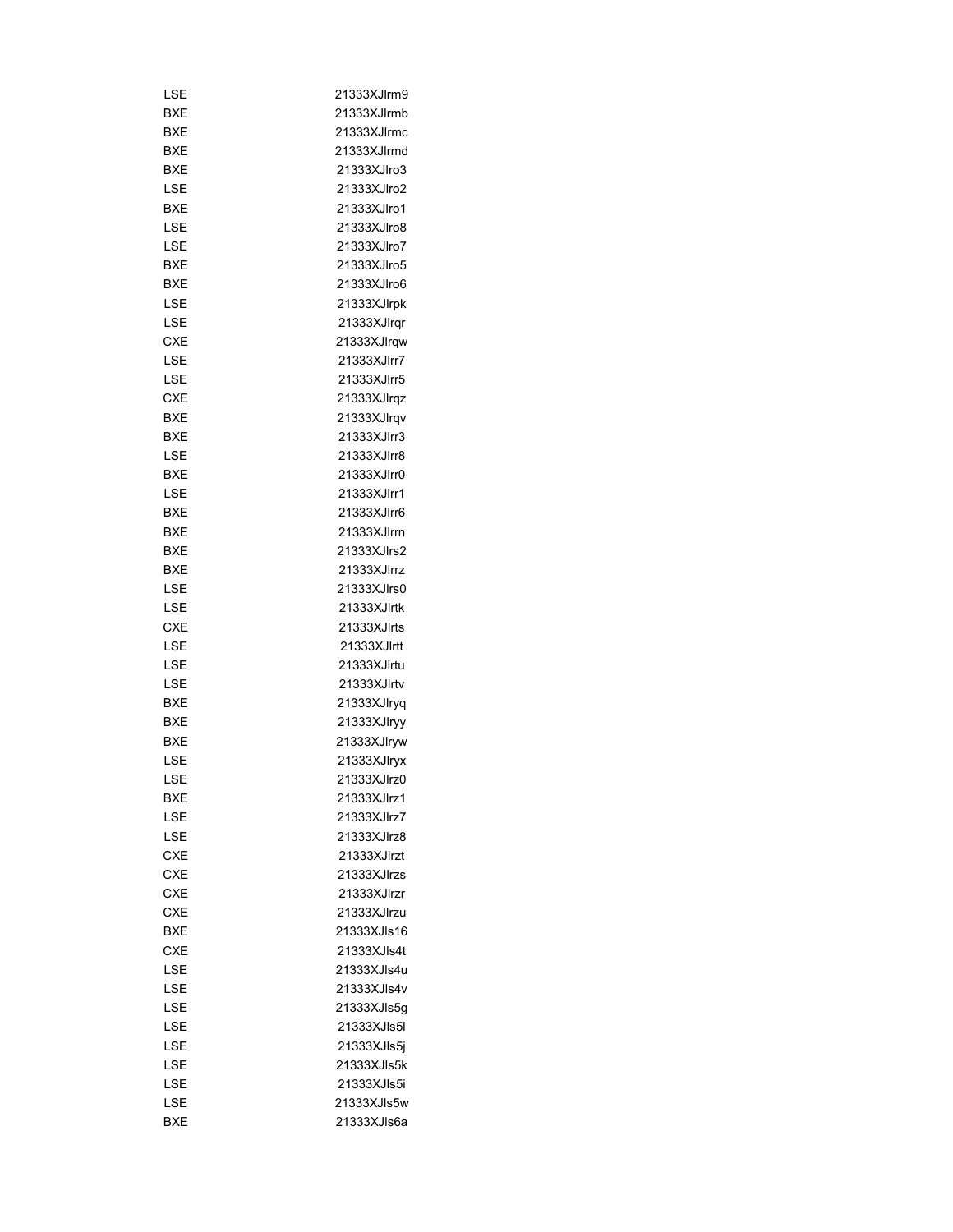| LSE        | 21333XJIs6w |
|------------|-------------|
| LSE        | 21333XJIs6v |
| BXE        | 21333XJls76 |
| LSE        | 21333XJls7s |
| LSE        | 21333XJls7t |
| LSE        | 21333XJls7u |
| LSE        | 21333XJIs87 |
| LSE        | 21333XJIs8i |
| LSE        | 21333XJls8j |
| LSE        | 21333XJls8k |
| LSE        | 21333XJIs8I |
| LSE        | 21333XJIs8o |
| <b>CXE</b> | 21333XJls8n |
| BXE        | 21333XJIs8m |
| LSE        | 21333XJls8p |
| LSE        | 21333XJls8q |
| <b>CXE</b> | 21333XJls8t |
| <b>CXE</b> | 21333XJls8s |
| BXE        | 21333XJls8u |
| <b>CXE</b> | 21333XJIs93 |
| <b>CXE</b> | 21333XJIs96 |
| BXE        | 21333XJIs92 |
| BXE        | 21333XJIs94 |
| LSE        | 21333XJIs95 |
| BXE        | 21333XJIs97 |
|            |             |
| BXE        | 21333XJIs98 |
| LSE        | 21333XJIs99 |
| LSE        | 21333XJls9a |
| LSE        | 21333XJIs9b |
| LSE        | 21333XJIs9c |
| BXE        | 21333XJlsdd |
| BXE        | 21333XJIsdf |
| BXE        | 21333XJlsdg |
| LSE        | 21333XJlsdi |
| LSE        | 21333XJlsdj |
| BXE        | 21333XJlsdh |
| LSE        | 21333XJlsdp |
| LSE        | 21333XJlsdq |
| <b>CXE</b> | 21333XJlsdy |
| <b>CXE</b> | 21333XJlsdz |
| <b>CXE</b> | 21333XJIse2 |
| LSE        | 21333XJlse1 |
| <b>CXE</b> | 21333XJIse0 |
| LSE        | 21333XJIse3 |
| LSE        | 21333XJIse4 |
| LSE        | 21333XJIsey |
| <b>BXE</b> | 21333XJIsfs |
| LSE        | 21333XJIsfz |
| LSE        | 21333XJlsfy |
| LSE        | 21333XJlsg0 |
| BXE        | 21333XJIsfx |
| LSE        | 21333XJlsg4 |
| <b>CXE</b> | 21333XJlshe |
| LSE        | 21333XJlsim |
| <b>BXE</b> | 21333XJIsio |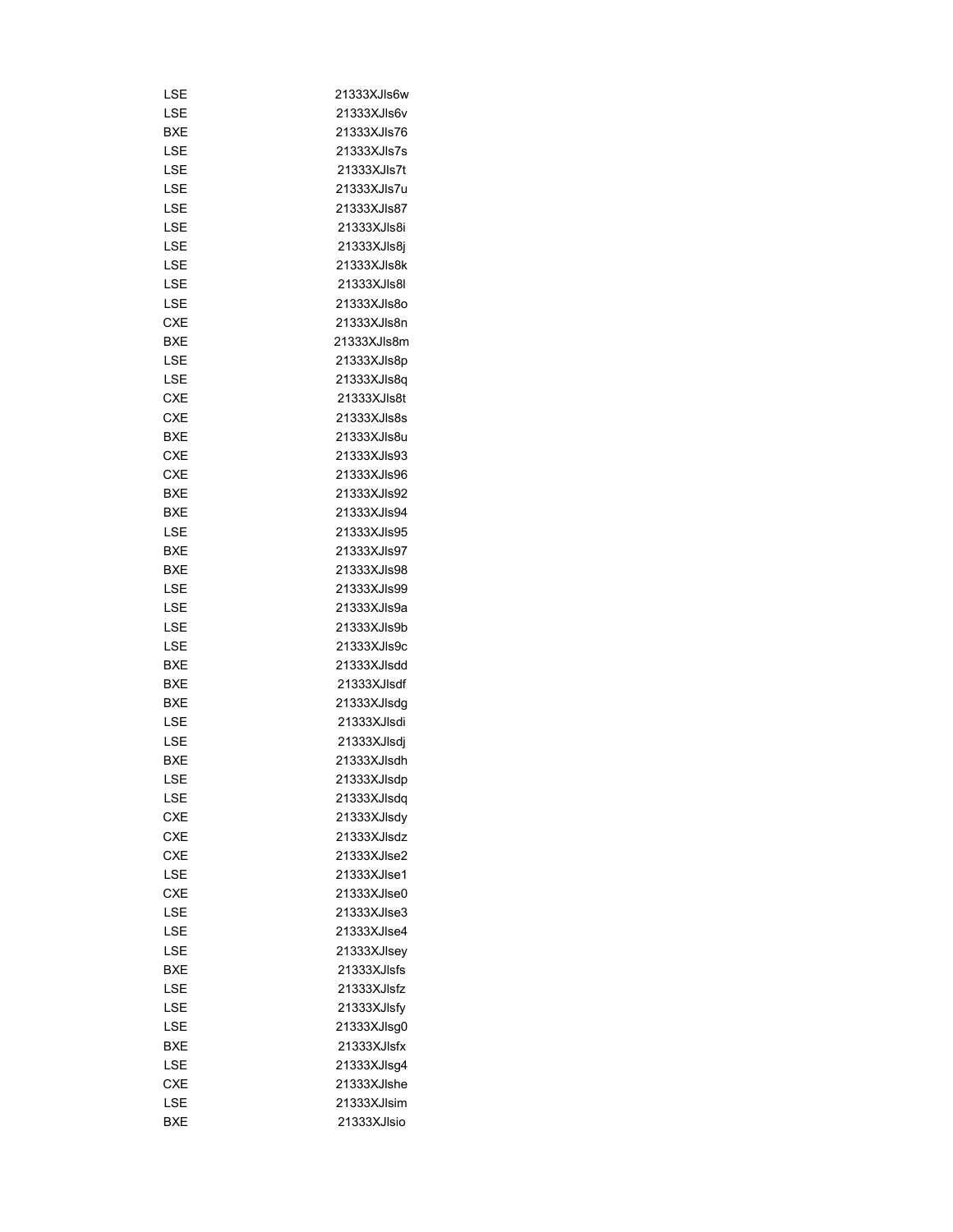| BXE        | 21333XJIsip |
|------------|-------------|
| LSE        | 21333XJlsir |
| BXE        | 21333XJIsiq |
| LSE        | 21333XJlsj2 |
| <b>BXE</b> | 21333XJlsj1 |
| LSE        | 21333XJlsj9 |
| LSE        | 21333XJlsja |
| LSE        | 21333XJlsjk |
| LSE        | 21333XJlsjv |
| LSE        | 21333XJlsk0 |
| LSE        | 21333XJIsjy |
| CXE        | 21333XJlsku |
| <b>CXE</b> | 21333XJlskx |
| LSE        | 21333XJIsnb |
| BXE        | 21333XJlsna |
| LSE        | 21333XJlsng |
| BXE        | 21333XJIsnf |
| LSE        | 21333XJlsnh |
| LSE        | 21333XJlsni |
| CXE        |             |
|            | 21333XJlsp7 |
| CXE        | 21333XJlsq0 |
| <b>CXE</b> | 21333XJlsq1 |
| LSE        | 21333XJlsqn |
| BXE        | 21333XJlsqm |
| BXE        | 21333XJlsqo |
| LSE        | 21333XJlsqv |
| BXE        | 21333XJlsqu |
| LSE        | 21333XJlsqz |
| LSE        | 21333XJlssk |
| LSE        | 21333XJIsso |
| LSE        | 21333XJlssu |
| CXE        | 21333XJIssv |
| LSE        | 21333XJIssw |
| CXE        | 21333XJIssx |
| LSE        | 21333XJIsuf |
| LSE        | 21333XJlsur |
| LSE        | 21333XJlsuq |
| LSE        | 21333XJlsus |
| BXE        | 21333XJlsvf |
| BXE        | 21333XJlsvg |
| BXE        | 21333XJlsvy |
| LSE        | 21333XJlt30 |
| <b>BXE</b> | 21333XJlt2z |
| LSE        | 21333XJlt31 |
| LSE        | 21333XJIt32 |
| LSE        | 21333XJIt53 |
| LSE        | 21333XJlt50 |
| BXE        | 21333XJIt52 |
| <b>CXE</b> | 21333XJIt51 |
| LSE        | 21333XJIt56 |
|            |             |
| <b>CXE</b> | 21333XJIt54 |
| BXE        | 21333XJlt55 |
| LSE        | 21333XJlt57 |
| CXE        | 21333XJlt7x |
| BXE        | 21333XJlt8n |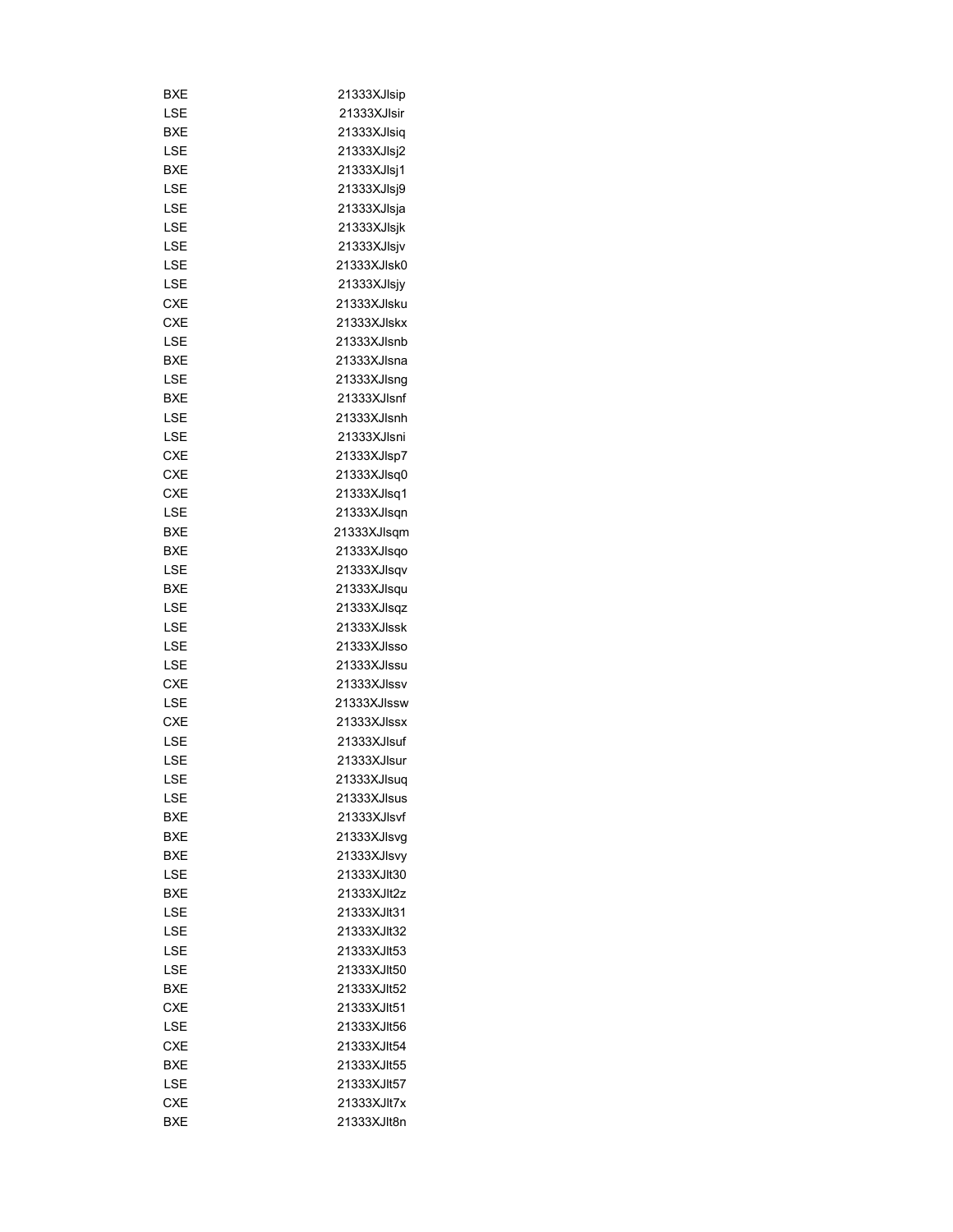| LSE        | 21333XJlt8u |
|------------|-------------|
| BXE        | 21333XJlt8t |
| BXE        | 21333XJIt8v |
| BXE        | 21333XJlt8w |
| LSE        | 21333XJIt96 |
| <b>BXE</b> | 21333XJIt95 |
| LSE        | 21333XJlt9u |
| LSE        | 21333XJIt9v |
| LSE        | 21333XJIt9w |
| LSE        | 21333XJlti1 |
| <b>BXE</b> | 21333XJltk5 |
| <b>CXE</b> | 21333XJltk6 |
| LSE        | 21333XJltk7 |
| LSE        | 21333XJltso |
| BXE        | 21333XJIttk |
|            |             |
| CXE        | 21333XJlttj |
| BXE        | 21333XJlttn |
| <b>CXE</b> | 21333XJlttm |
| BXE        | 21333XJlttq |
| BXE        | 21333XJItts |
| LSE        | 21333XJIttt |
| LSE        | 21333XJlttv |
| LSE        | 21333XJItty |
| LSE        | 21333XJlttx |
| LSE        | 21333XJItu9 |
| LSE        | 21333XJltud |
| BXE        | 21333XJltu8 |
| LSE        | 21333XJltv2 |
| BXE        | 21333XJltv1 |
| LSE        | 21333XJltv0 |
| BXE        | 21333XJltzd |
| BXE        | 21333XJltze |
| LSE        | 21333XJlu0s |
| <b>CXE</b> | 21333XJlu0r |
| LSE        | 21333XJlu0w |
| LSE        | 21333XJlu11 |
| <b>CXE</b> | 21333XJlu12 |
| LSE        | 21333XJlu1g |
| LSE        | 21333XJlu2t |
| BXE        | 21333XJlu72 |
| LSE        | 21333XJlu78 |
| BXE        | 21333XJlu79 |
| <b>CXE</b> | 21333XJlu7b |
| LSE        | 21333XJlu7h |
| LSE        | 21333XJlu7e |
| LSE        | 21333XJlu7c |
| BXE        | 21333XJlu7f |
| <b>CXE</b> |             |
|            | 21333XJlu7g |
| BXE        | 21333XJlu7d |
| BXE        | 21333XJlu7a |
| BXE        | 21333XJlua1 |
| LSE        | 21333XJluim |
| LSE        | 21333XJluin |
| LSE        | 21333XJluio |
| LSE        | 21333XJluip |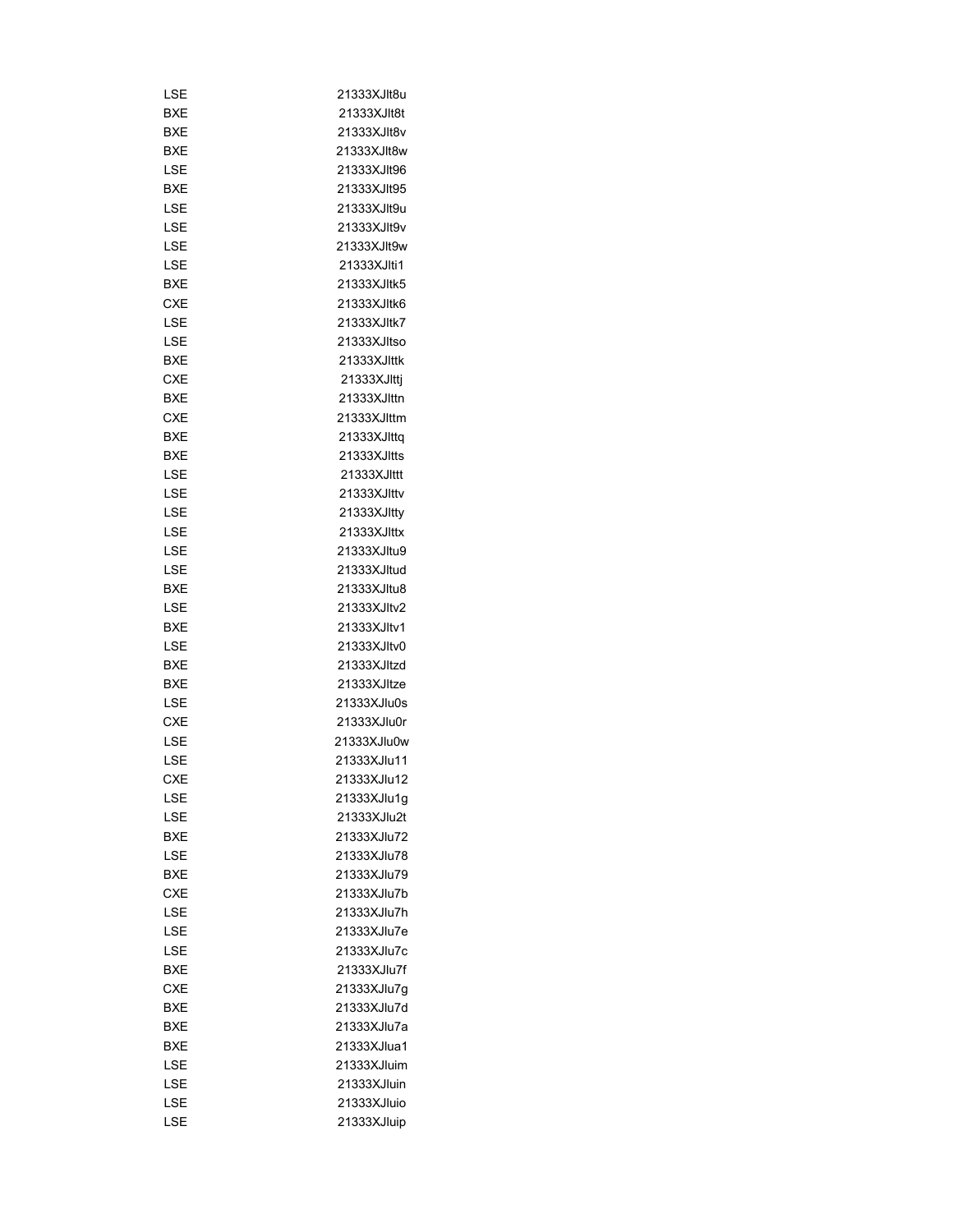| LSE        | 21333XJluiq |
|------------|-------------|
| <b>LSE</b> | 21333XJluir |
| LSE        | 21333XJluiw |
| LSE        | 21333XJluj0 |
| LSE        | 21333XJluix |
| LSE        | 21333XJluj2 |
| BXE        | 21333XJluiz |
| BXE        | 21333XJluiy |
| <b>CXE</b> | 21333XJluj8 |
| LSE        | 21333XJlujm |
| <b>BXE</b> | 21333XJlujk |
| <b>CXE</b> | 21333XJlujl |
| LSE        | 21333XJlujn |
| BXE        | 21333XJlujo |
| BXE        | 21333XJlujp |
| BXE        | 21333XJlun7 |
| <b>CXE</b> | 21333XJluqi |
| LSE        | 21333XJlur7 |
| LSE        | 21333XJlur9 |
|            |             |
| LSE        | 21333XJlurb |
| LSE        | 21333XJlurd |
| LSE        | 21333XJlurh |
| LSE        | 21333XJlurj |
| LSE        | 21333XJlurl |
| LSE        | 21333XJlurn |
| LSE        | 21333XJluse |
| BXE        | 21333XJluuz |
| BXE        | 21333XJluv0 |
| BXE        | 21333XJluv1 |
| BXE        | 21333XJluv4 |
| BXE        | 21333XJluv2 |
| BXE        | 21333XJluv3 |
| LSE        | 21333XJluxk |
| LSE        | 21333XJluxl |
| CXE        | 21333XJluxj |
| LSE        | 21333XJluxm |
| <b>CXE</b> | 21333XJluxo |
| LSE        | 21333XJluy1 |
| LSE        | 21333XJluy0 |
| LSE        | 21333XJluxz |
| LSE        | 21333XJlv2c |
| BXE        | 21333XJIv2e |
| <b>CXE</b> | 21333XJIv2f |
| <b>CXE</b> | 21333XJIv29 |
| LSE        | 21333XJIv38 |
| BXE        | 21333XJIv37 |
| LSE        | 21333XJIv43 |
| BXE        | 21333XJIv44 |
| LSE        | 21333XJIv46 |
| LSE        | 21333XJIv47 |
| LSE        | 21333XJIv45 |
|            |             |
| BXE        | 21333XJIv9s |
| BXE        | 21333XJIva4 |
| BXE        | 21333XJIva3 |
| LSE        | 21333XJIvb8 |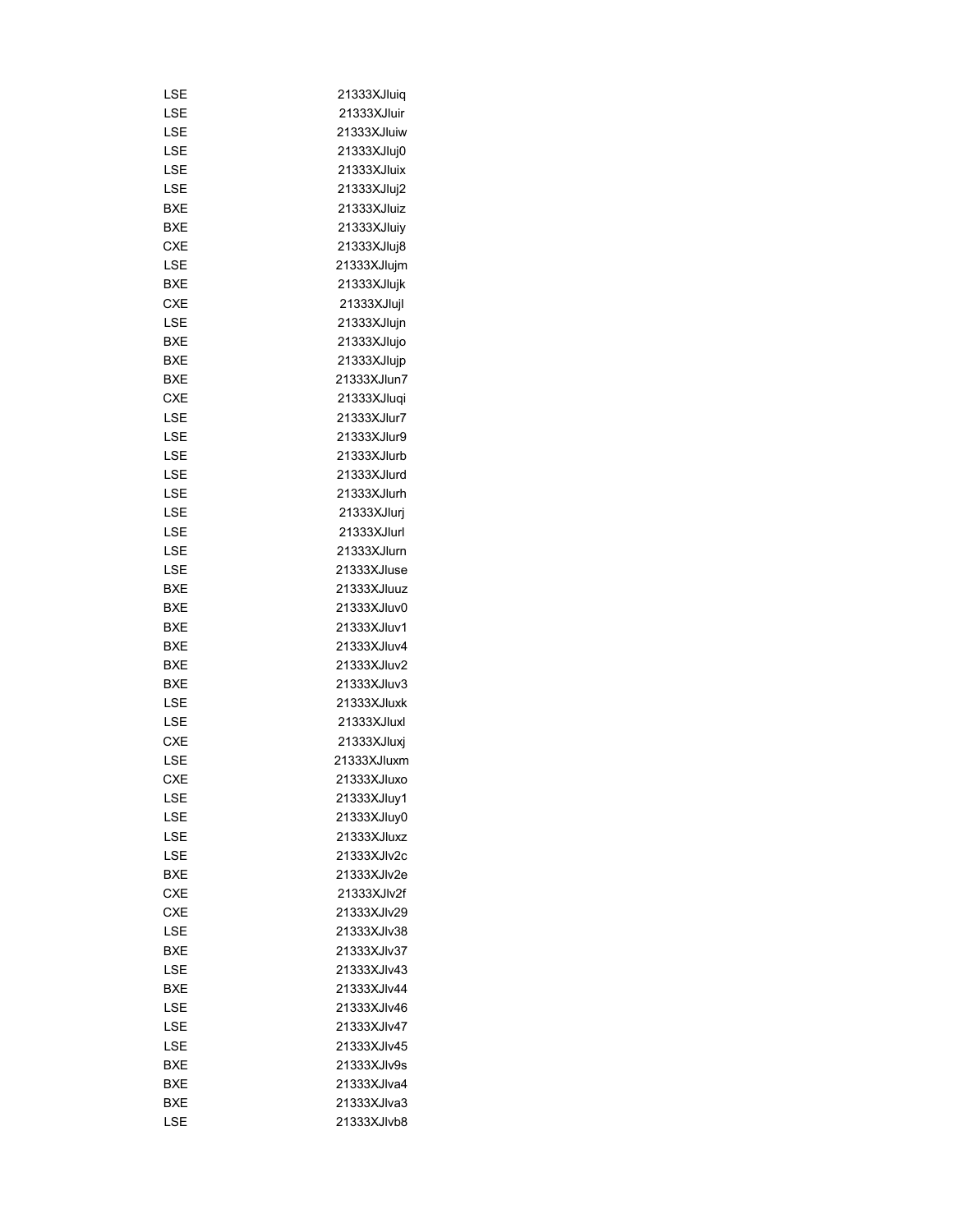| CXE        | 21333XJlvb9 |
|------------|-------------|
| <b>BXE</b> | 21333XJIvb6 |
| LSE        | 21333XJIvbb |
| LSE        | 21333XJIvbe |
| <b>CXE</b> | 21333XJlvbc |
| CXE        | 21333XJlvbq |
| LSE        | 21333XJIveh |
| LSE        | 21333XJlvhu |
| BXE        | 21333XJlvhv |
| LSE        | 21333XJlvhx |
| LSE        | 21333XJlvhw |
| LSE        | 21333XJlvip |
| LSE        | 21333XJIvio |
| LSE        | 21333XJlvj1 |
| BXE        | 21333XJlvj3 |
| BXE        | 21333XJlvj9 |
| BXE        | 21333XJlvkt |
| LSE        | 21333XJlvkz |
| CXE        | 21333XJlvkv |
| BXE        | 21333XJlvkx |
|            | 21333XJlvnk |
| LSE        |             |
| CXE        | 21333XJIvnl |
| LSE        | 21333XJlvng |
| LSE        | 21333XJlvns |
| LSE        | 21333XJIvob |
| LSE        | 21333XJIvog |
| BXE        | 21333XJlvpp |
| LSE        | 21333XJlvq2 |
| BXE        | 21333XJlvq1 |
| CXE        | 21333XJIvsr |
| BXE        | 21333XJIvwg |
| LSE        | 21333XJlvwi |
| LSE        | 21333XJIvwh |
| LSE        | 21333XJlvx2 |
| BXE        | 21333XJlvx5 |
| LSE        | 21333XJlvxb |
| LSE        | 21333XJIvxr |
| LSE        | 21333XJlvxq |
| LSE        | 21333XJlvxs |
| LSE        | 21333XJlvxv |
| <b>CXE</b> | 21333XJIw0q |
| LSE        | 21333XJIw5t |
| LSE        | 21333XJIw5s |
| BXE        | 21333XJIw5r |
| LSE        | 21333XJIw5u |
| BXE        | 21333XJIw5v |
| LSE        | 21333XJIw5w |
| LSE        | 21333XJIw5x |
| CXE        | 21333XJIw68 |
| LSE        | 21333XJIwb0 |
| LSE        | 21333XJIwb1 |
| LSE        | 21333XJIwbf |
| <b>BXE</b> | 21333XJlwbh |
| LSE        | 21333XJIwbk |
| BXE        | 21333XJlwbl |
|            |             |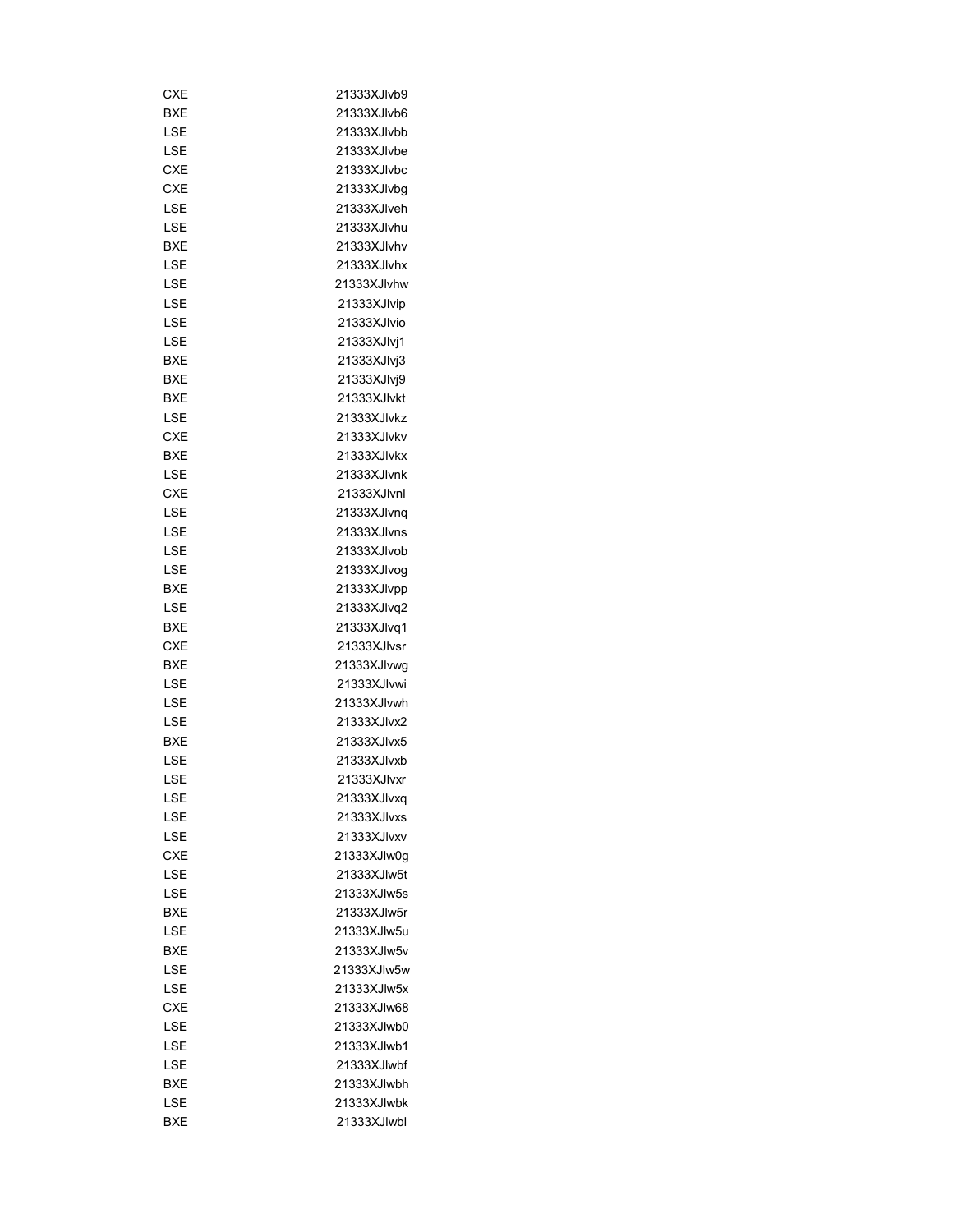| BXE        | 21333XJlwbm  |
|------------|--------------|
| CXE        | 21333XJIwdt  |
| LSE        | 21333XJIwq9  |
| LSE        | 21333XJIwgc  |
| LSE        | 21333XJlwgd  |
| <b>BXE</b> | 21333XJlwhr  |
| <b>CXE</b> | 21333XJlwih  |
| BXE        | 21333XJlwj2  |
| BXE        | 21333XJlwj6  |
| BXE        | 21333XJIwmo  |
| CXE        | 21333XJlwn9  |
| CXE        | 21333XJlwn8  |
| LSE        | 21333XJIwnb  |
| LSE        | 21333XJIwnd  |
| LSE        | 21333XJlwni  |
| LSE        | 21333XJIwo0  |
| LSE        | 21333XJIwo1  |
| LSE        | 21333XJIwo2  |
| BXE        | 21333XJIwt5  |
|            |              |
| BXE        | 21333XJIwt4  |
| BXE        | 21333XJIwuz  |
| CXE        | 21333XJIwv5  |
| LSE        | 21333XJIwwm  |
| LSE        | 21333XJIwyn  |
| LSE        | 21333XJIwzj  |
| LSE        | 21333XJIwzk  |
| LSE        | 21333XJIwzo  |
| <b>BXE</b> | 21333XJIwzn  |
| LSE        | 21333XJIwzp  |
| LSE        | 21333XJIwzs  |
| LSE        | 21333XJIwzu  |
| BXE        | 21333XJIwzt  |
| LSE        | 21333XJIwzv  |
| LSE        | 21333XJIwzw  |
| <b>CXE</b> | 21333XJIx05  |
| LSE        | 21333XJlx0h  |
| BXE        | 21333X.llx1n |
| BXE        | 21333XJlx1s  |
| LSE        | 21333XJIx4p  |
| LSE        | 21333XJlx4s  |
| LSE        | 21333XJIx5I  |
| LSE        | 21333XJIx6i  |
| <b>BXE</b> | 21333XJIx6a  |
| LSE        | 21333XJIx80  |
| CXE        | 21333XJlx8a  |
| LSE        | 21333XJlxas  |
| LSE        | 21333XJlxat  |
| LSE        | 21333XJlxcn  |
| CXE        | 21333XJlxeq  |
| LSE        | 21333XJIxet  |
| LSE        | 21333XJIxeu  |
| LSE        | 21333XJIxey  |
| BXE        | 21333XJIxf0  |
| BXE        | 21333XJIxf1  |
| BXE        | 21333XJlxfh  |
|            |              |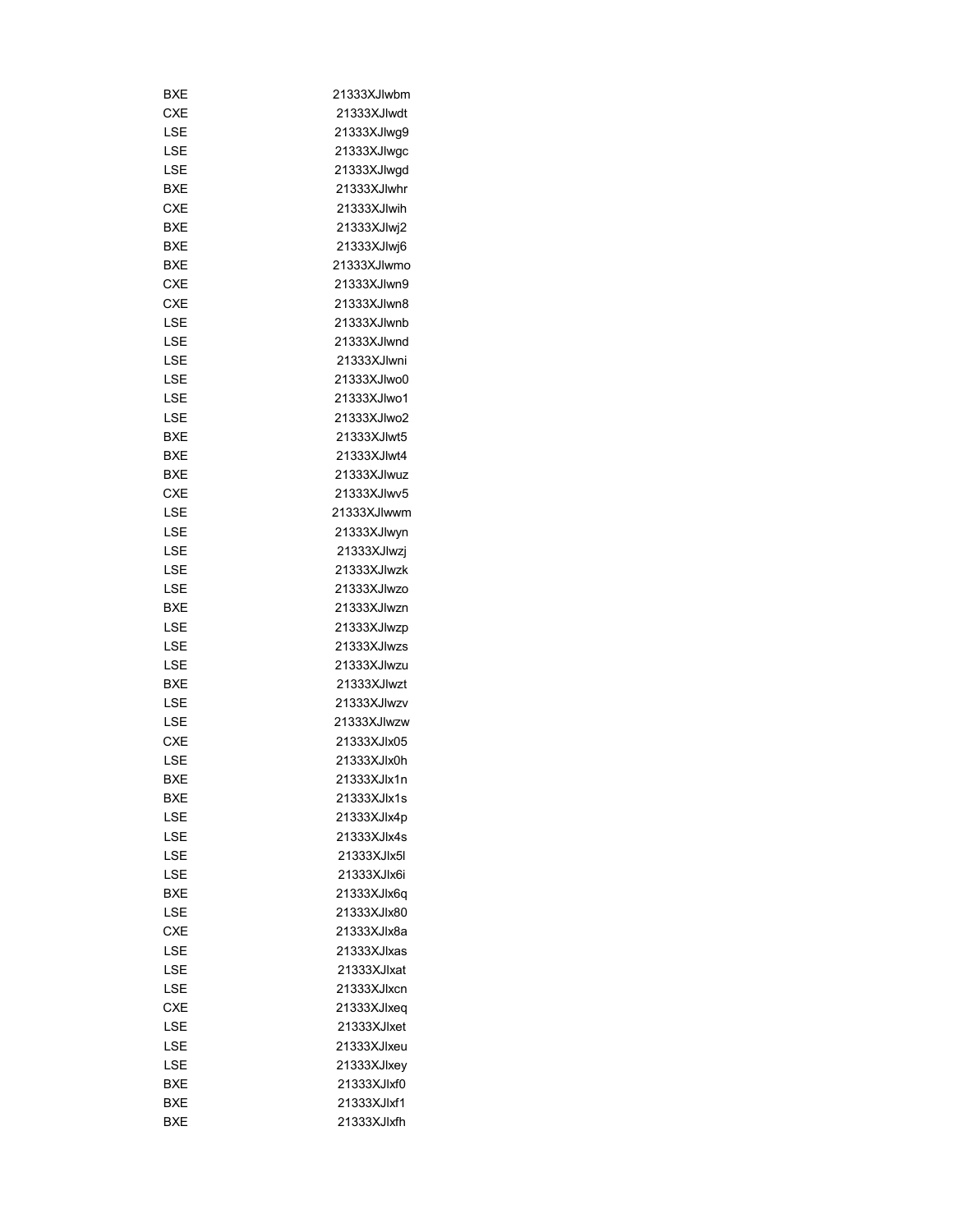| LSE        | 21333XJlxgb |
|------------|-------------|
| LSE        | 21333XJlxgc |
| LSE        | 21333XJlxgd |
| LSE        | 21333XJIxgo |
| <b>CXE</b> | 21333XJlxhl |
| BXE        | 21333XJlxhn |
| BXE        | 21333XJlxhu |
| CXE        | 21333XJIxkt |
| <b>BXE</b> | 21333XJlxku |
| <b>BXE</b> | 21333XJIxld |
| BXE        | 21333XJlxlp |
| BXE        | 21333XJlxlr |
| CXE        | 21333XJlxlq |
| <b>CXE</b> | 21333XJlxln |
| CXE        | 21333XJlxls |
| BXE        | 21333XJlxlv |
| LSE        | 21333XJlxlw |
| LSE        | 21333XJlxnq |
| LSE        | 21333XJlxnf |
| LSE        | 21333XJlxnh |
| LSE        | 21333XJIxo9 |
| BXE        | 21333XJlxpe |
|            | 21333XJlxpf |
| BXE        |             |
| BXE        | 21333XJlxpl |
| LSE        | 21333XJlxqv |
| CXE        | 21333XJlxr5 |
| LSE        | 21333XJlxrn |
| LSE        | 21333XJlxrm |
| LSE        | 21333XJlxsf |
| LSE        | 21333XJlxsj |
| LSE        | 21333XJlxsm |
| LSE        | 21333XJlxsn |
| LSE        | 21333XJIxv2 |
| <b>CXE</b> | 21333XJlxv1 |
| LSE        | 21333XJlxv6 |
| LSE        | 21333XJlxvp |
| LSE        | 21333XJIxwn |
| LSE        | 21333XJlxwp |
| <b>CXE</b> | 21333XJlxxu |
| LSE        | 21333XJIxzw |
| LSE        | 21333XJIy04 |
| LSE        | 21333XJly0t |
| <b>BXE</b> | 21333XJly11 |
| LSE        | 21333XJIy6e |
| BXE        | 21333XJIy6d |
| <b>CXE</b> | 21333XJIy6c |
| <b>BXE</b> | 21333XJly6n |
| BXE        | 21333XJly6o |
| BXE        | 21333XJly6p |
| LSE        | 21333XJly6t |
| BXE        | 21333XJIy6s |
| CXE        | 21333XJly6u |
| BXE        | 21333XJly6x |
| <b>BXE</b> | 21333XJIy6v |
| LSE        | 21333XJly6w |
|            |             |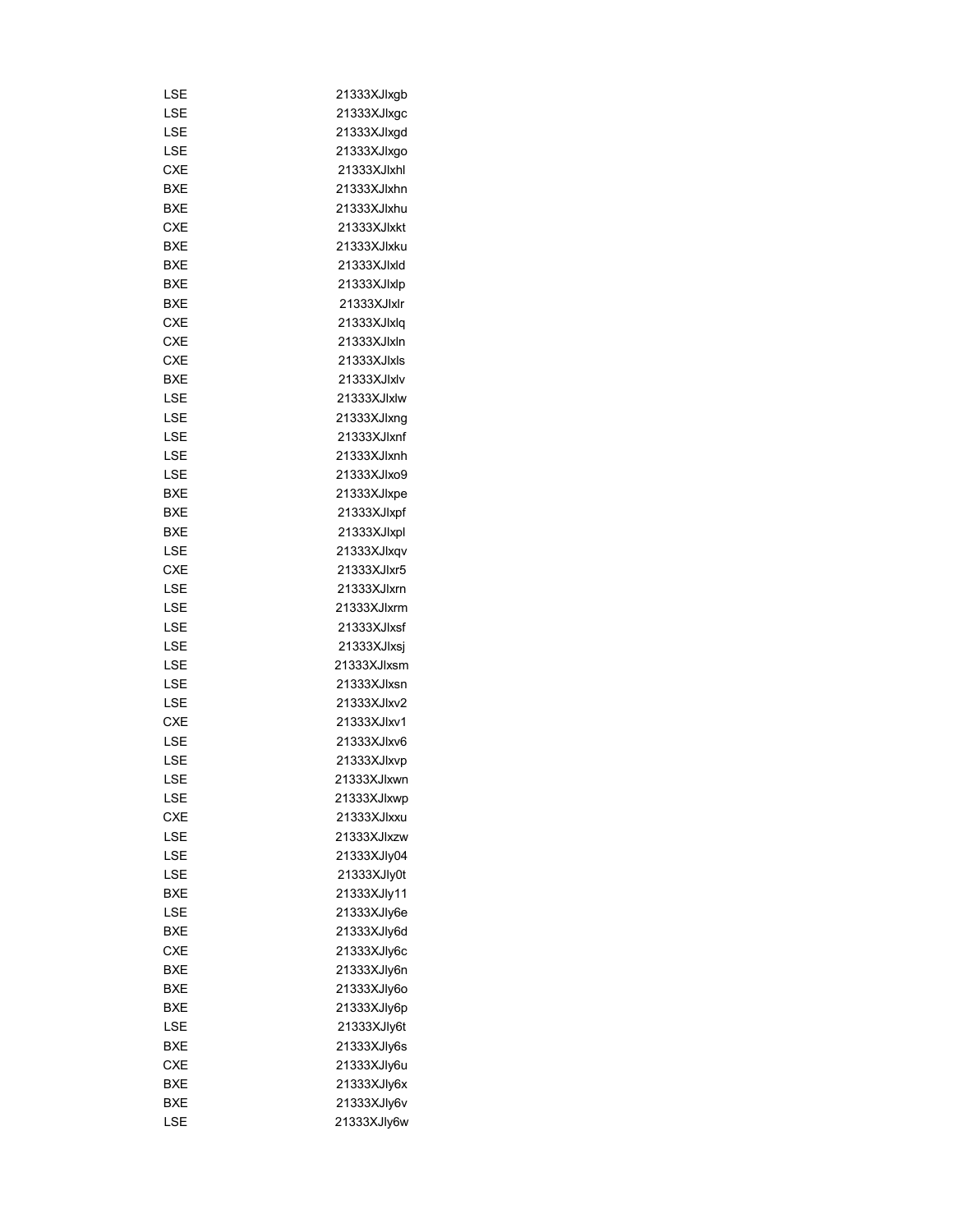| LSE        | 21333XJIy7e |
|------------|-------------|
| LSE        | 21333XJly7f |
| LSE        | 21333XJly7w |
| BXE        | 21333XJly7y |
| BXE        | 21333XJly7x |
| BXE        | 21333XJIy88 |
| BXE        | 21333XJIy89 |
| BXE        | 21333XJly8f |
| BXE        | 21333XJly8g |
| LSE        | 21333XJIy8z |
| LSE        | 21333XJly9y |
| LSE        | 21333XJIy9z |
| LSE        | 21333XJIya8 |
| BXE        | 21333XJlych |
| <b>CXE</b> | 21333XJlyck |
| BXE        | 21333XJIycj |
| <b>BXE</b> | 21333XJlydp |
| BXE        | 21333XJlydo |
| CXE        | 21333XJlyfe |
| BXE        | 21333XJlyfg |
| BXE        | 21333XJlyfd |
| LSE        | 21333XJlyff |
| LSE        | 21333XJIyfj |
| CXE        | 21333XJlyfh |
| BXE        | 21333XJlyfi |
| LSE        | 21333XJlyfl |
|            |             |
| LSE        | 21333XJlygw |
| LSE        | 21333XJlygx |
| LSE        | 21333XJlygy |
| LSE        | 21333XJlyh3 |
| BXE        | 21333XJlylc |
| LSE        | 21333XJlyId |
| BXE        | 21333XJlyle |
| LSE        | 21333XJlylq |
| LSE        | 21333XJlylf |
| LSE        | 21333XJlylv |
| BXE        | 21333XJlylo |
| CXE        | 21333XJIylu |
| LSE        | 21333XJlyls |
| LSE        | 21333XJIylx |
| <b>CXE</b> | 21333XJlylq |
| LSE        | 21333XJlym1 |
| BXE        | 21333XJlym2 |
| LSE        | 21333XJlym5 |
| CXE        | 21333XJIym4 |
| BXE        | 21333XJlym3 |
| BXE        | 21333XJlym6 |
| LSE        | 21333XJIyme |
| LSE        | 21333XJlymm |
| LSE        | 21333XJlynv |
| LSE        | 21333XJIynx |
| BXE        | 21333XJIyof |
| LSE        | 21333XJIyog |
| LSE        | 21333XJIyoe |
| <b>CXE</b> | 21333XJlyr5 |
|            |             |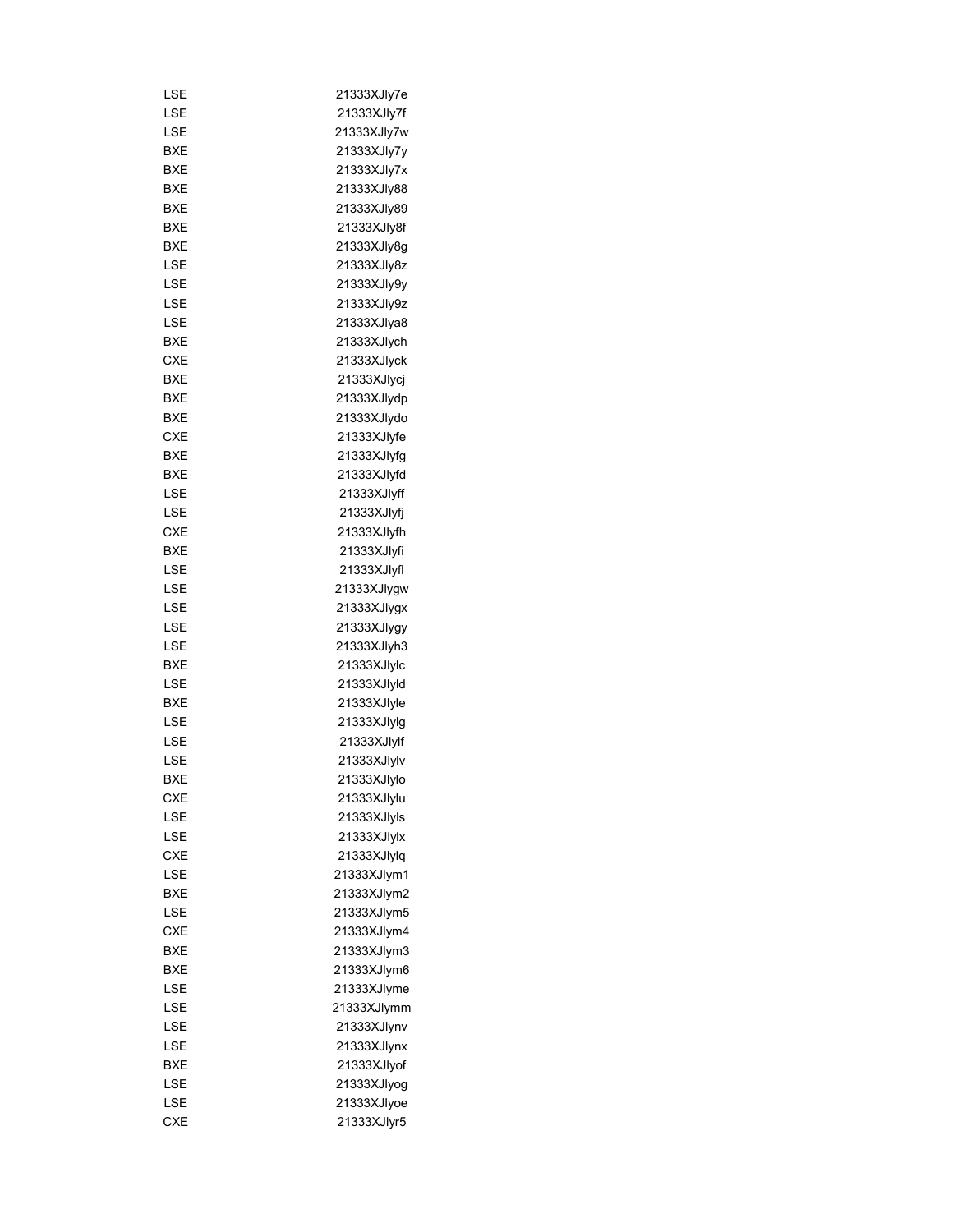| LSE        | 21333XJlys9 |
|------------|-------------|
| LSE        | 21333XJlysq |
| CXE        | 21333XJlysp |
| LSE        | 21333XJlyt5 |
| <b>BXE</b> | 21333XJIyt4 |
| BXE        | 21333XJIyt6 |
| BXE        | 21333XJlytb |
| BXE        | 21333XJlytd |
| LSE        | 21333XJlyte |
| BXE        | 21333XJIyti |
| LSE        | 21333XJlytk |
| LSE        | 21333XJlytl |
| CXE        | 21333XJIyvx |
| LSE        | 21333XJIyvz |
| LSE        | 21333XJIyw0 |
| LSE        | 21333XJIyxc |
| BXE        | 21333XJlyxb |
| LSE        | 21333XJlyxa |
| LSE        | 21333XJlyxf |
| BXE        | 21333XJlyxd |
| LSE        | 21333XJlyxk |
| LSE        | 21333XJIyy2 |
| LSE        | 21333XJlyy1 |
| LSE        | 21333XJIyy9 |
| LSE        | 21333XJlyya |
| LSE        | 21333XJlyy8 |
| LSE        | 21333XJlyyb |
| LSE        | 21333XJlyym |
| CXE        | 21333XJIz04 |
| BXE        | 21333XJlz1h |
| BXE        | 21333XJIz3w |
| BXE        | 21333XJIz3y |
| BXE        | 21333XJIz3z |
| <b>BXE</b> | 21333XJlz42 |
| <b>BXE</b> | 21333XJlz49 |
| <b>BXE</b> | 21333XJlz4d |
| <b>CXE</b> |             |
|            | 21333XJlz5u |
| LSE        | 21333XJIz5v |
| BXE        | 21333XJlz5z |
| LSE        | 21333XJlz8h |
| <b>CXE</b> | 21333XJlzak |
| LSE        | 21333XJlzb5 |
| LSE        | 21333XJlzbe |
| LSE        | 21333XJlzbg |
| LSE        | 21333XJlzbk |
| LSE        | 21333XJIzd7 |
| LSE        | 21333XJIzd8 |
| LSE        | 21333XJlzge |
| <b>CXE</b> | 21333XJlzgf |
| LSE        | 21333XJlzh1 |
| LSE        | 21333XJlzh0 |
| CXE        | 21333XJlzh2 |
| BXE        | 21333XJlzhc |
| LSE        | 21333XJlzj2 |
| LSE        | 21333XJlzj0 |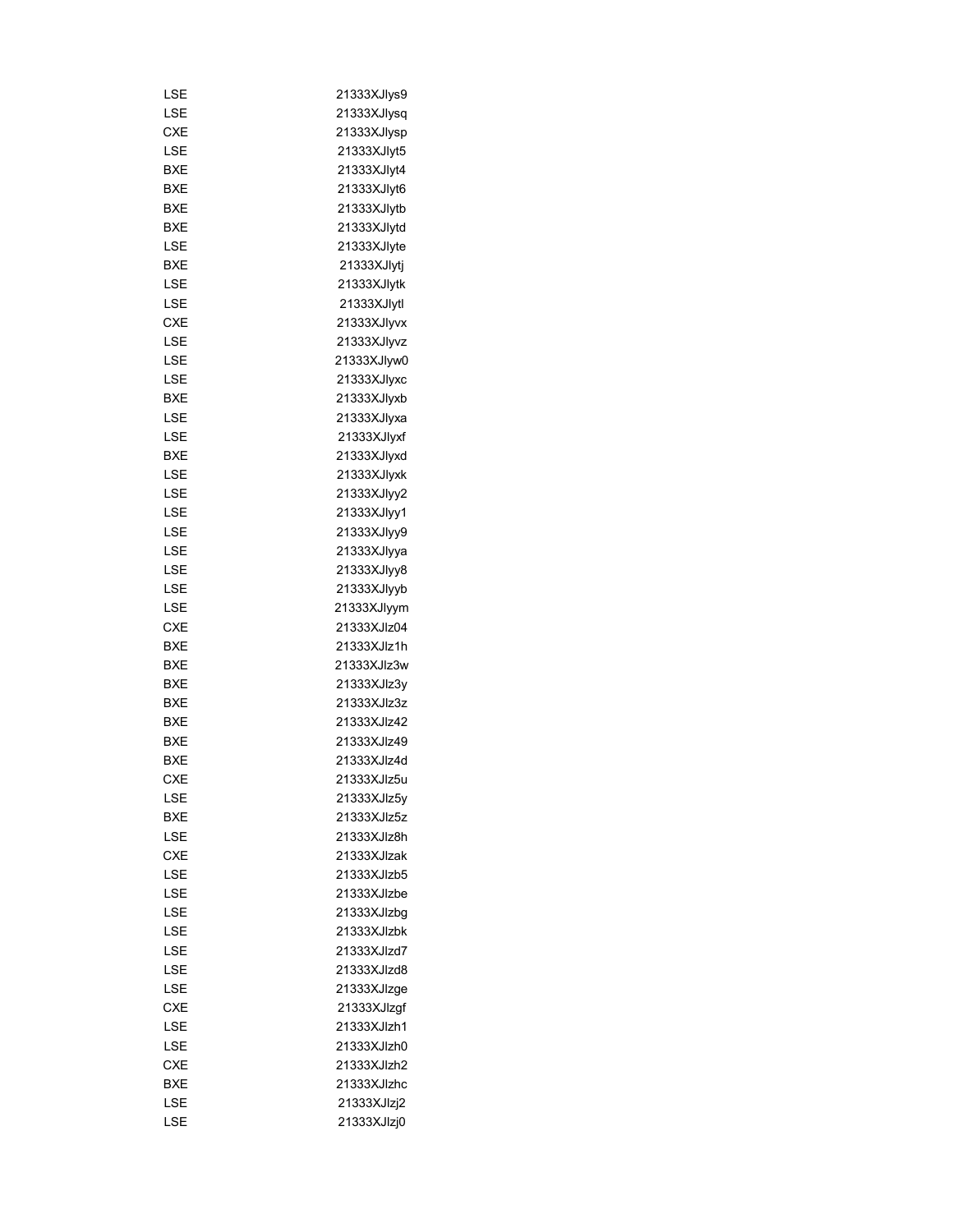| BXE        | 21333XJlzj3 |
|------------|-------------|
| BXE        | 21333XJlzj1 |
| BXE        | 21333XJIziz |
| BXE        | 21333XJlzj4 |
| LSE        | 21333XJIzmu |
| BXE        | 21333XJlzmt |
| LSE        | 21333XJIzmv |
| LSE        | 21333XJIzn5 |
| LSE        | 21333XJIzn6 |
| LSE        | 21333XJIzoi |
| LSE        | 21333XJIzoj |
| LSE        | 21333XJlzok |
| LSE        | 21333XJlzq6 |
| LSE        | 21333XJlzq7 |
| LSE        | 21333XJlzql |
| <b>CXE</b> | 21333XJlzr4 |
| LSE        | 21333XJlzr6 |
| BXE        | 21333XJlzr5 |
| BXE        | 21333XJlzr3 |
| BXE        | 21333XJlzr7 |
| BXE        | 21333XJlzr8 |
|            |             |
| LSE        | 21333XJlzra |
| CXE        | 21333XJlzrb |
| CXE        | 21333XJlzr9 |
| LSE        | 21333XJlzrg |
| BXE        | 21333XJlzrf |
| LSE        | 21333XJlzrl |
| LSE        | 21333XJlzrp |
| LSE        | 21333XJIzro |
| BXE        | 21333XJlzsb |
| LSE        | 21333XJlzsp |
| <b>CXE</b> | 21333XJlzuk |
| BXE        | 21333XJlzvt |
| BXE        | 21333XJIzvu |
| BXE        | 21333XJIzw9 |
| LSE        | 21333XJlzx6 |
| LSE        | 21333XJlzxg |
| LSE        | 21333XJlzxi |
| LSE        | 21333XJIzxy |
| <b>CXE</b> | 21333XJlzxx |
| LSE        | 21333XJlzyz |
| BXE        | 21333XJIzyy |
| LSE        | 21333XJlzz0 |
| BXE        | 21333XJlzzk |
| LSE        | 21333XJlzzl |
| LSE        | 21333XJIzzm |
| LSE        | 21333XJm03n |
| LSE        | 21333XJm03w |
| LSE        | 21333XJm03x |
| <b>BXE</b> | 21333XJm06t |
| BXE        | 21333XJm07s |
| LSE        | 21333XJm07r |
| BXE        | 21333XJm085 |
| BXE        | 21333XJm086 |
| LSE        | 21333XJm09f |
|            |             |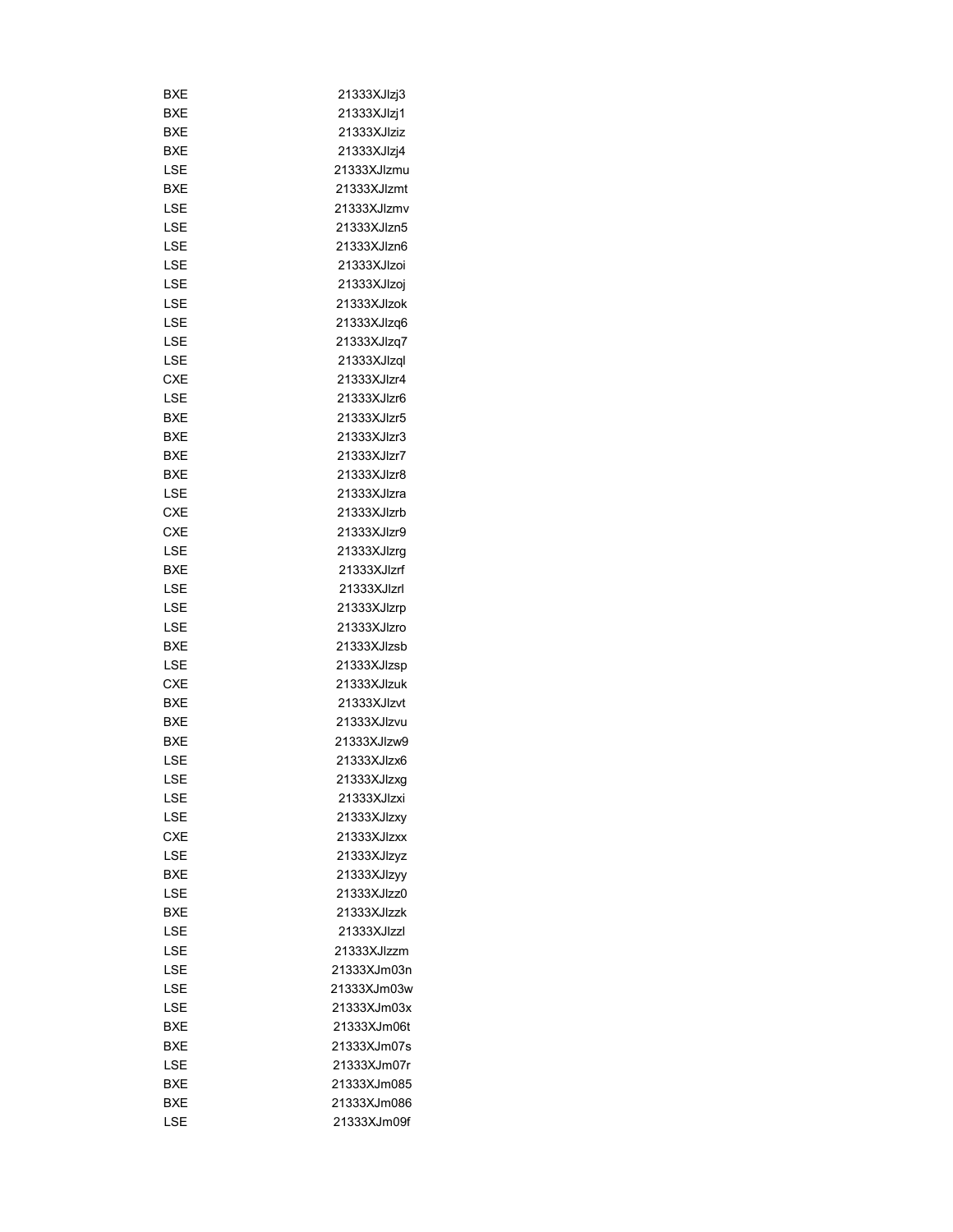| LSE        | 21333XJm09g  |
|------------|--------------|
| BXE        | 21333XJm09h  |
| <b>CXE</b> | 21333XJm0bm  |
| LSE        | 21333XJm0bq  |
| LSE        | 21333XJm0bn  |
| LSE        | 21333XJm0bp  |
| BXE        | 21333XJm0d3  |
| BXE        | 21333XJm0d4  |
| LSE        | 21333XJm0ey  |
| <b>CXE</b> | 21333XJm0ex  |
| LSE        | 21333XJm0ez  |
| LSE        | 21333XJm0fi  |
| <b>CXE</b> | 21333XJm0fi  |
| BXE        | 21333XJm0II  |
| BXE        | 21333XJm0lm  |
| LSE        | 21333XJm0ls  |
| BXE        | 21333XJm0lr  |
|            | 21333XJm0oc  |
| LSE        |              |
| LSE        | 21333XJm0od  |
| CXE        | 21333XJm0of  |
| <b>BXE</b> | 21333XJm0oe  |
| LSE        | 21333XJm0oh  |
| BXE        | 21333XJm0og  |
| LSE        | 21333XJm0oi  |
| LSE        | 21333XJm0oj  |
| LSE        | 21333XJm0ok  |
| LSE        | 21333XJm0ol  |
| LSE        | 21333XJm0ps  |
| LSE        | 21333XJm0qk  |
| LSE        | 21333XJm0qs  |
| LSE        | 21333XJm0qt  |
| LSE        | 21333XJm0tg  |
| <b>CXE</b> | 21333XJm0tf  |
| LSE        | 21333XJm0wr  |
| LSE        | 21333XJm10b  |
| LSE        | 21333XJm109  |
| LSE        | 21333XJm111  |
| BXE        | 21333XJm112  |
| BXE        | 21333X.Jm113 |
| <b>BXE</b> | 21333XJm110  |
| <b>CXE</b> | 21333XJm11x  |
| BXE        | 21333XJm11y  |
| <b>BXE</b> | 21333XJm129  |
| LSE        | 21333XJm12a  |
| BXE        | 21333XJm12b  |
| LSE        | 21333XJm12q  |
| LSE        | 21333XJm12i  |
| LSE        | 21333XJm12j  |
|            |              |
| BXE        | 21333XJm14p  |
| LSE        | 21333XJm15s  |
| LSE        | 21333XJm15t  |
| LSE        | 21333XJm160  |
| LSE        | 21333XJm161  |
| CXE        | 21333XJm17s  |
| BXE        | 21333XJm19q  |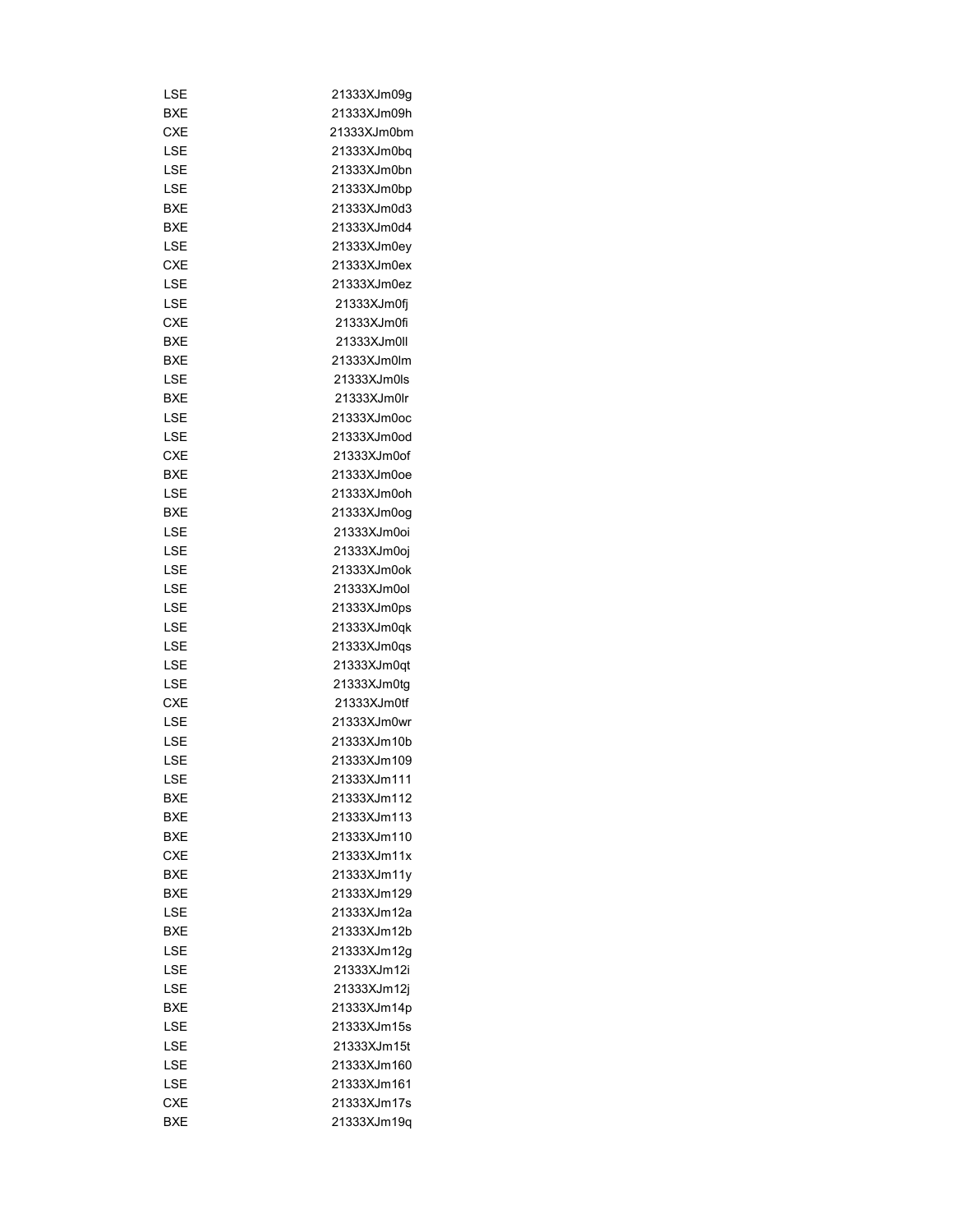| BXE        | 21333XJm19u |
|------------|-------------|
| BXE        | 21333XJm19t |
| BXE        | 21333XJm19v |
| BXE        | 21333XJm19w |
| LSE        | 21333XJm1ax |
| LSE        | 21333XJm1az |
| LSE        | 21333XJm1b2 |
| LSE        | 21333XJm1cd |
| LSE        | 21333XJm1d0 |
| BXE        | 21333XJm1fi |
| BXE        | 21333XJm1fq |
| LSE        | 21333XJm1fh |
| LSE        | 21333XJm1h2 |
| LSE        | 21333XJm1he |
| CXE        | 21333XJm1hd |
| LSE        | 21333XJm1ie |
| BXE        | 21333XJm1ic |
| <b>CXE</b> | 21333XJm1id |
| LSE        | 21333XJm1iu |
|            | 21333XJm1it |
| <b>CXE</b> |             |
| BXE        | 21333XJm1iy |
| LSE        | 21333XJm1j2 |
| LSE        | 21333XJm1ja |
| BXE        | 21333XJm1jd |
| LSE        | 21333XJm1je |
| <b>CXE</b> | 21333XJm1mm |
| BXE        | 21333XJm1o4 |
| BXE        | 21333XJm1o5 |
| BXE        | 21333XJm1o8 |
| BXE        | 21333XJm1o6 |
| BXE        | 21333XJm1o7 |
| LSE        | 21333XJm1oo |
| LSE        | 21333XJm1os |
| BXE        | 21333XJm1oi |
| BXE        | 21333XJm1ol |
| LSE        | 21333XJm1pb |
| LSE        | 21333XJm1pc |
| LSE        | 21333XJm1pd |
| LSE        | 21333XJm1pe |
| LSE        | 21333XJm1pf |
| <b>CXE</b> | 21333XJm1r4 |
| LSE        | 21333XJm1s1 |
| LSE        | 21333XJm1s4 |
| BXE        | 21333XJm1s2 |
| LSE        | 21333XJm1sl |
| BXE        | 21333XJm1sm |
| LSE        | 21333XJm1ta |
| BXE        | 21333XJm1t9 |
| LSE        | 21333XJm1tb |
| LSE        | 21333XJm1td |
| LSE        | 21333XJm1tc |
| CXE        | 21333XJm1up |
| BXE        |             |
|            | 21333XJm1xj |
| LSE        | 21333XJm1z2 |
| <b>BXE</b> | 21333XJm1z3 |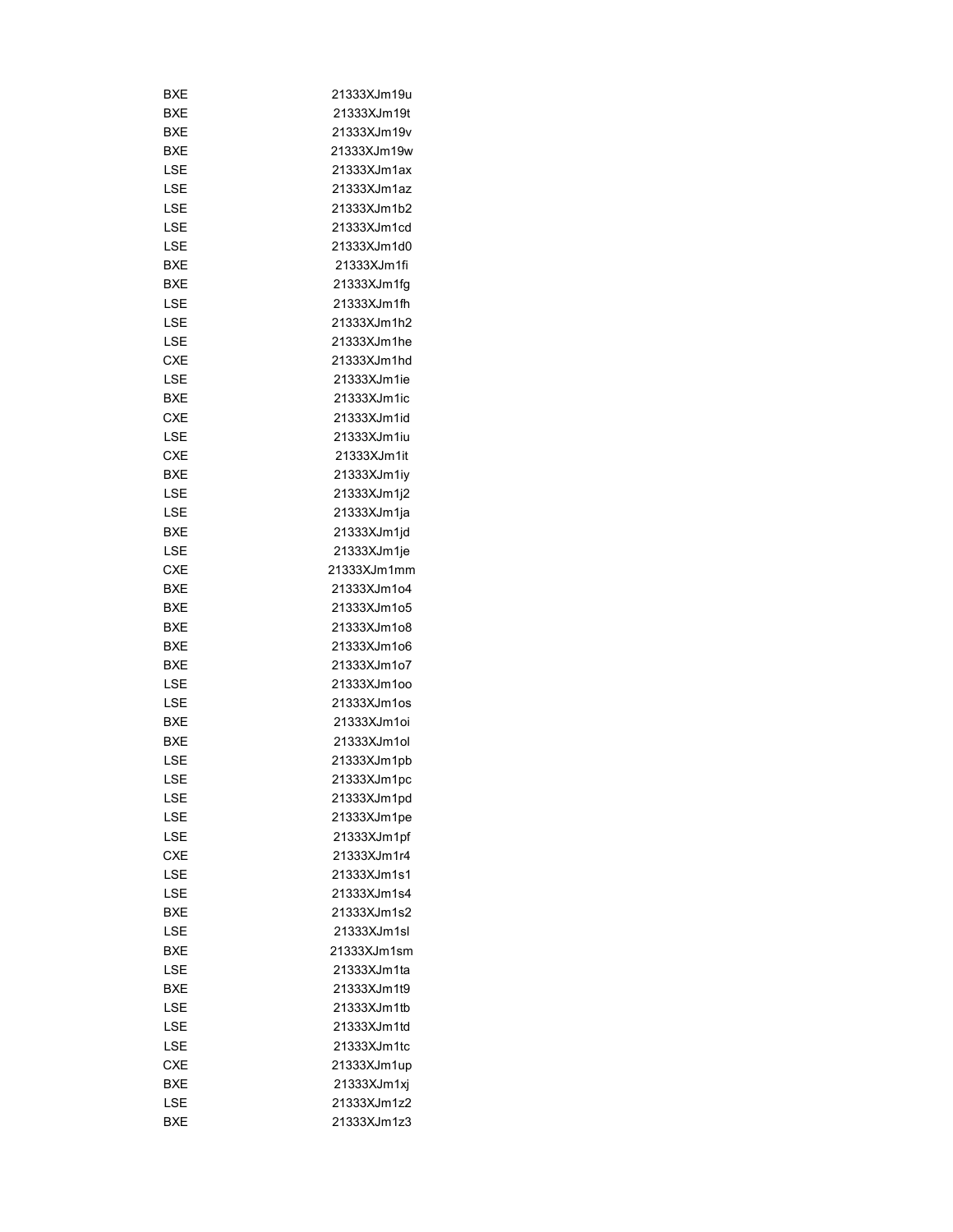| BXE        | 21333XJm1z1 |
|------------|-------------|
| LSE        | 21333XJm1z6 |
| LSE        | 21333XJm1z4 |
| BXE        | 21333XJm211 |
| BXE        | 21333XJm215 |
| CXE        | 21333XJm21i |
| LSE        | 21333XJm21n |
| BXE        | 21333XJm22n |
| LSE        | 21333XJm24h |
| LSE        | 21333XJm24q |
| LSE        | 21333XJm24p |
| LSE        | 21333XJm24r |
| LSE        | 21333XJm24s |
| LSE        | 21333XJm28z |
| BXE        | 21333XJm28x |
| CXE        | 21333XJm290 |
| CXE        | 21333XJm291 |
| CXE        | 21333XJm28y |
| LSE        | 21333XJm2bj |
| <b>CXE</b> | 21333XJm2bk |
| <b>BXE</b> | 21333XJm2bm |
|            |             |
| BXE        | 21333XJm2bi |
| BXE        | 21333XJm2bl |
| LSE        | 21333XJm2br |
| LSE        | 21333XJm2cy |
| LSE        | 21333XJm2dp |
| LSE        | 21333XJm2do |
| LSE        | 21333XJm2dw |
| LSE        | 21333XJm2dx |
| LSE        | 21333XJm2e4 |
| <b>BXE</b> | 21333XJm2e5 |
| BXE        | 21333XJm2e1 |
| <b>BXE</b> | 21333XJm2e3 |
| BXE        | 21333XJm2e7 |
| <b>BXE</b> | 21333XJm2e9 |
| <b>BXE</b> | 21333XJm2ea |
| LSE        | 21333XJm2lx |
| BXE        | 21333XJm2lw |
| <b>CXE</b> | 21333XJm2lz |
| CXE        | 21333XJm2m0 |
| <b>BXE</b> | 21333XJm2ly |
| BXE        | 21333XJm2m1 |
| LSE        | 21333XJm2m8 |
| LSE        | 21333XJm2m7 |
| LSE        | 21333XJm2mf |
| <b>CXE</b> | 21333XJm2mq |
| BXE        | 21333XJm2md |
| <b>CXE</b> | 21333XJm2me |
| LSE        | 21333XJm2ms |
| BXE        | 21333XJm2mr |
| BXE        | 21333XJm2mx |
| LSE        | 21333XJm2qj |
| BXE        | 21333XJm2qh |
| BXE        | 21333XJm2qf |
| LSE        | 21333XJm2qg |
|            |             |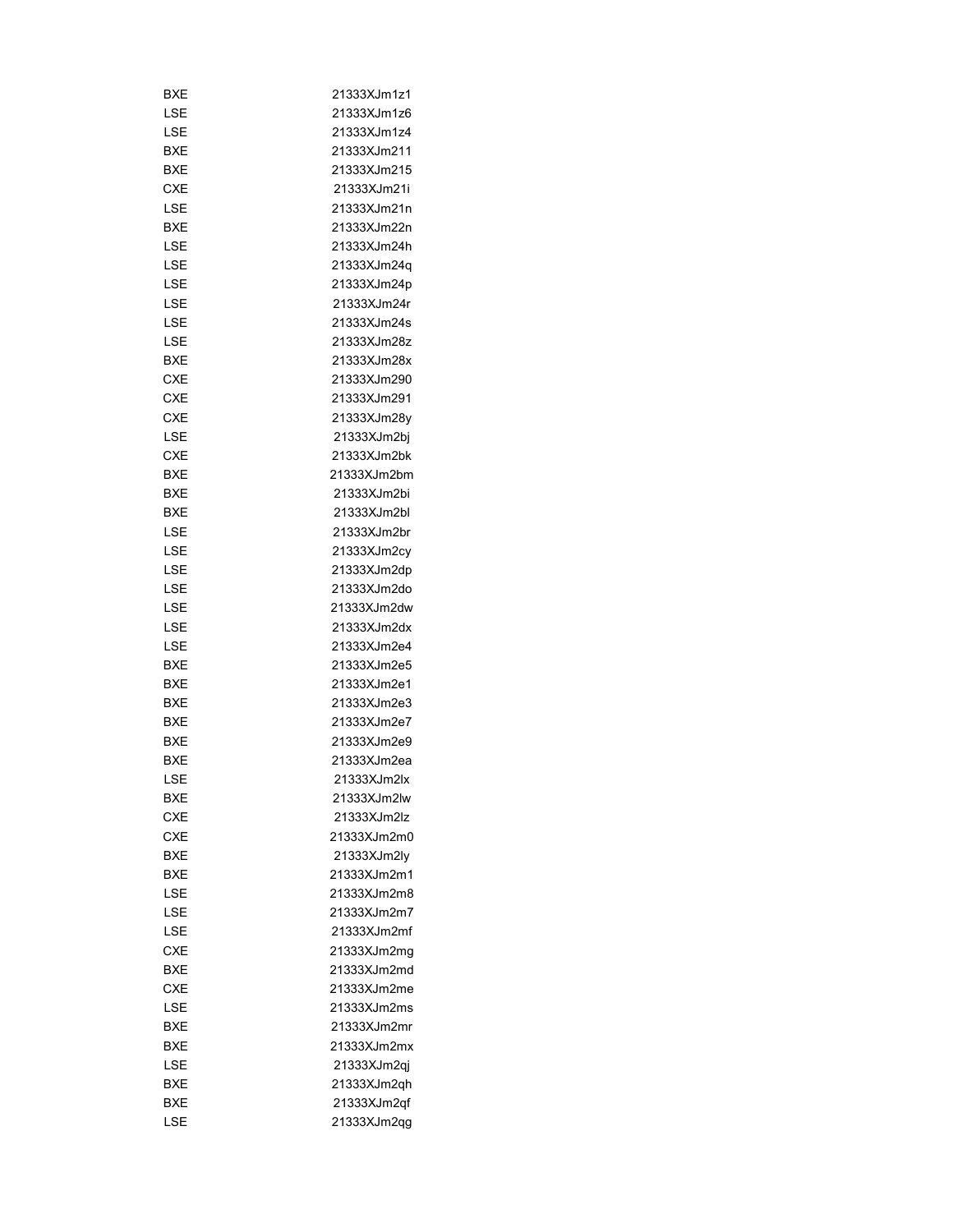| LSE        | 21333XJm2qw  |
|------------|--------------|
| LSE        | 21333XJm2qx  |
| BXE        | 21333XJm2qv  |
| LSE        | 21333XJm2qu  |
| <b>BXE</b> | 21333XJm2qt  |
| LSE        | 21333XJm2qz  |
| LSE        | 21333XJm2qy  |
| LSE        | 21333XJm2rf  |
| LSE        | 21333XJm2rg  |
| LSE        | 21333XJm2rh  |
| LSE        | 21333XJm2ri  |
| LSE        | 21333XJm2s8  |
| CXE        | 21333XJm2s4  |
| LSE        | 21333XJm2tq  |
| CXE        | 21333XJm2uc  |
| <b>CXE</b> | 21333XJm2ub  |
| CXE        | 21333XJm2ud  |
| LSE        | 21333XJm2vv  |
| BXE        | 21333XJm2vu  |
| BXE        | 21333XJm2vt  |
| BXE        | 21333XJm2vx  |
| BXE        | 21333XJm2vy  |
| BXE        | 21333XJm2vz  |
| LSE        | 21333XJm2yi  |
| CXE        | 21333XJm2yh  |
| BXE        |              |
|            | 21333XJm2yy  |
| CXE        | 21333XJm2yx  |
| LSE        | 21333XJm2yz  |
| LSE        | 21333XJm2z0  |
| BXE        | 21333XJm2z1  |
| LSE        | 21333XJm2ze  |
| LSE        | 21333XJm2zr  |
| LSE        | 21333XJm2zy  |
| LSE        | 21333XJm30y  |
| <b>CXE</b> | 21333XJm30x  |
| LSE        | 21333XJm30z  |
| LSE        | 21333XJm310  |
| LSE        | 21333XJm32a  |
| LSE        | 21333XJm32b  |
| <b>CXE</b> | 21333XJm348  |
| BXE        | 21333XJm34I  |
| LSE        | 21333XJm366  |
| LSE        | 21333XJm365  |
| BXE        | 21333XJm39f  |
| LSE        | 21333XJm3a3  |
| BXE        | 21333X.Im3a2 |
| LSE        | 21333XJm3a5  |
| LSE        | 21333XJm3a6  |
| LSE        | 21333XJm3a4  |
| LSE        | 21333XJm3as  |
| LSE        | 21333XJm3ar  |
| LSE        | 21333XJm3aw  |
| LSE        | 21333XJm3au  |
| LSE        | 21333XJm3av  |
| BXE        | 21333XJm3az  |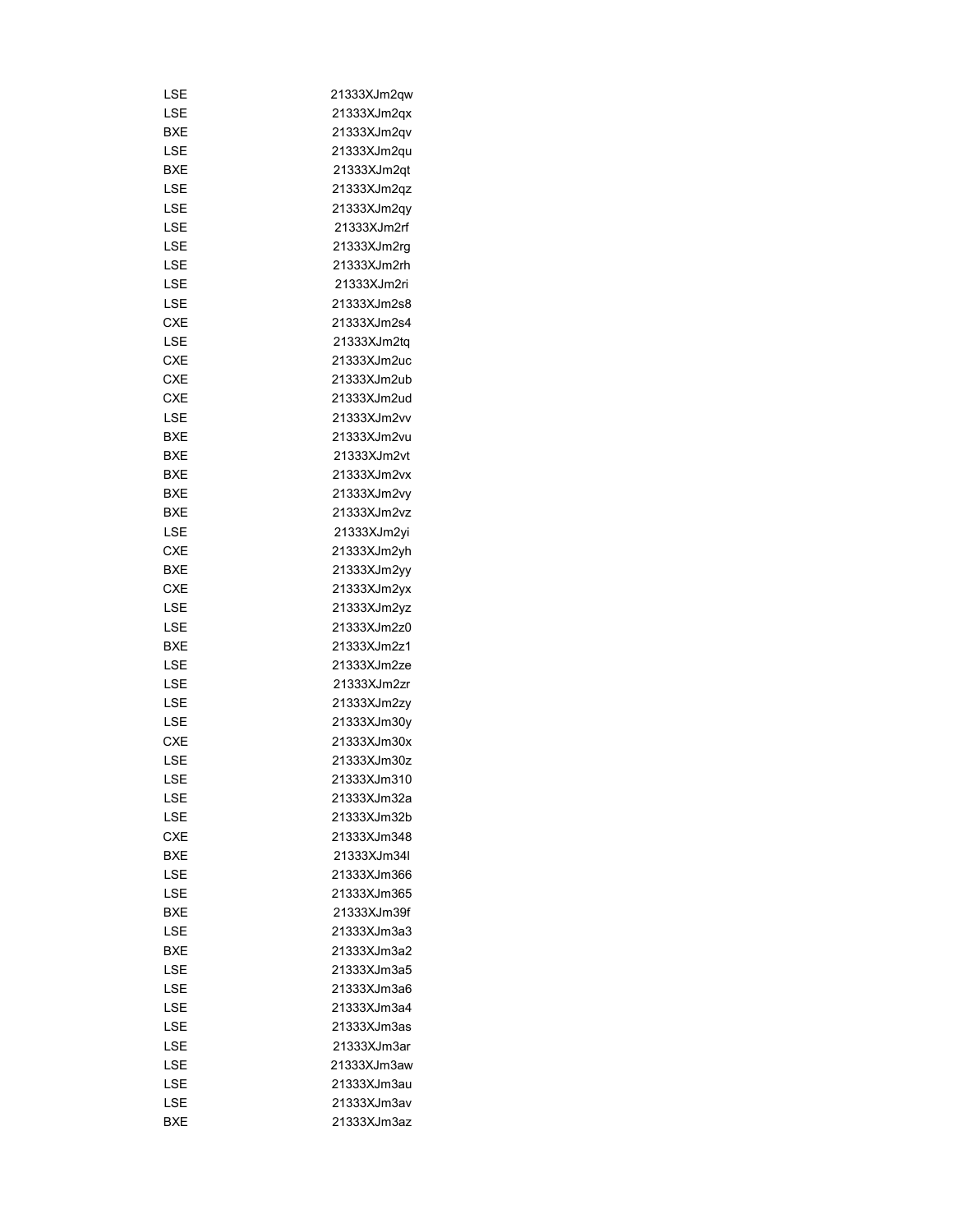| CXE               | 21333XJm3ay |
|-------------------|-------------|
| BXE               | 21333XJm3ax |
| LSE               | 21333XJm3b8 |
| LSE               | 21333XJm3b9 |
| LSE               | 21333XJm3ba |
| LSE               | 21333XJm3c3 |
| BXE               | 21333XJm3cl |
| <b>CXE</b>        | 21333XJm3cm |
| LSE               | 21333XJm3cn |
| LSE               | 21333XJm3co |
| LSE               | 21333XJm3ct |
| BXE               | 21333XJm3cu |
| BXE               | 21333XJm3cs |
| BXE               | 21333XJm3cv |
| LSE               | 21333XJm3d2 |
| LSE               | 21333XJm3d3 |
| LSE               | 21333XJm3ka |
| LSE               | 21333XJm3k9 |
| LSE               | 21333XJm3kb |
| LSE               | 21333XJm3km |
| BXE               | 21333XJm3kn |
| LSE               | 21333XJm3kp |
| CXE               | 21333XJm3ko |
|                   |             |
| BXE<br><b>CXE</b> | 21333XJm3kr |
|                   | 21333XJm3kt |
| LSE               | 21333XJm3ks |
| LSE               | 21333XJm3ku |
| LSE               | 21333XJm3kv |
| LSE               | 21333XJm3pi |
| LSE               | 21333XJm3ub |
| BXE               | 21333XJm3u7 |
| LSE               | 21333XJm3u8 |
| <b>CXE</b>        | 21333XJm3uf |
| <b>CXE</b>        | 21333XJm3ug |
| <b>CXE</b>        | 21333XJm3ui |
| LSE               | 21333XJm3uw |
| BXE               | 21333XJm3vo |
| <b>BXE</b>        | 21333XJm3vt |
| LSE               | 21333XJm3yo |
| LSE               | 21333XJm3yq |
| BXE               | 21333XJm3yn |
| LSE               | 21333XJm3yr |
| <b>BXE</b>        | 21333XJm3yp |
| <b>BXE</b>        | 21333XJm3ys |
| LSE               | 21333XJm3yt |
| LSE               | 21333XJm3yv |
| LSE               | 21333XJm3yw |
| LSE               | 21333XJm3yu |
| <b>CXE</b>        | 21333XJm3z9 |
| LSE               | 21333XJm429 |
| BXE               | 21333XJm42a |
| BXE               | 21333XJm428 |
| LSE               | 21333XJm43h |
| <b>CXE</b>        | 21333XJm43i |
| <b>BXE</b>        | 21333XJm43g |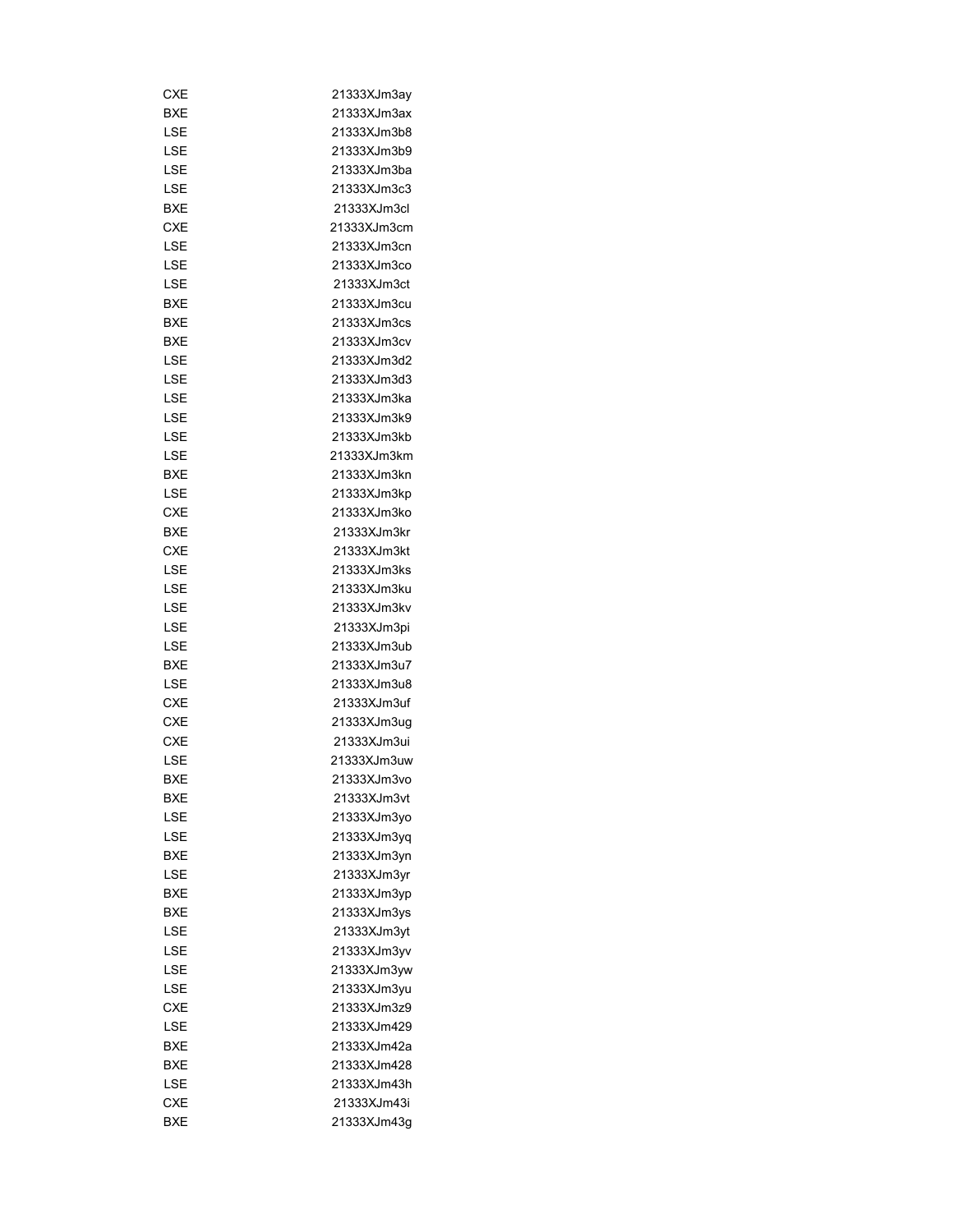| LSE        | 21333XJm43j |
|------------|-------------|
| LSE        | 21333XJm43k |
| LSE        | 21333XJm43I |
| LSE        | 21333XJm43n |
| LSE        | 21333XJm48d |
| <b>BXE</b> | 21333XJm48f |
| BXE        | 21333XJm48e |
| LSE        | 21333XJm48w |
| LSE        | 21333XJm48x |
| <b>CXE</b> | 21333XJm48v |
| <b>BXE</b> | 21333XJm48u |
| LSE        | 21333XJm48z |
| LSE        | 21333XJm48y |
| LSE        | 21333XJm4bt |
| LSE        | 21333XJm4bu |
| LSE        | 21333XJm4ct |
| LSE        | 21333XJm4cw |
| LSE        | 21333XJm4cx |
| BXE        | 21333XJm4cy |
| BXE        | 21333XJm4dc |
| LSE        | 21333XJm4dd |
| LSE        | 21333XJm4de |
|            | 21333XJm4ff |
| BXE        | 21333XJm4fc |
| BXE        |             |
| BXE        | 21333XJm4fh |
| BXE        | 21333XJm4fi |
| BXE        | 21333XJm4fj |
| <b>CXE</b> | 21333XJm4g0 |
| <b>CXE</b> | 21333XJm4g2 |
| CXE        | 21333XJm4g5 |
| <b>CXE</b> | 21333XJm4g8 |
| <b>CXE</b> | 21333XJm4g9 |
| LSE        | 21333XJm4gw |
| BXE        | 21333XJm4gx |
| <b>BXE</b> | 21333XJm4qy |
| LSE        | 21333XJm4ht |
| LSE        | 21333XJm4hr |
| BXE        | 21333XJm4hs |
| <b>CXE</b> | 21333XJm4lm |
| LSE        | 21333XJm4lq |
| LSE        | 21333XJm4lp |
| <b>CXE</b> | 21333XJm4lr |
| <b>BXE</b> | 21333XJm4lt |
| LSE        | 21333XJm4m0 |
| LSE        | 21333XJm4m1 |
| LSE        | 21333XJm4m4 |
| BXE        | 21333XJm4m3 |
| LSE        | 21333XJm4m8 |
| <b>BXE</b> | 21333XJm4m5 |
| BXE        | 21333XJm4ma |
| LSE        | 21333XJm4mc |
| LSE        | 21333XJm4mz |
| LSE        | 21333XJm4na |
| LSE        | 21333XJm4nc |
| <b>BXE</b> | 21333XJm4pa |
|            |             |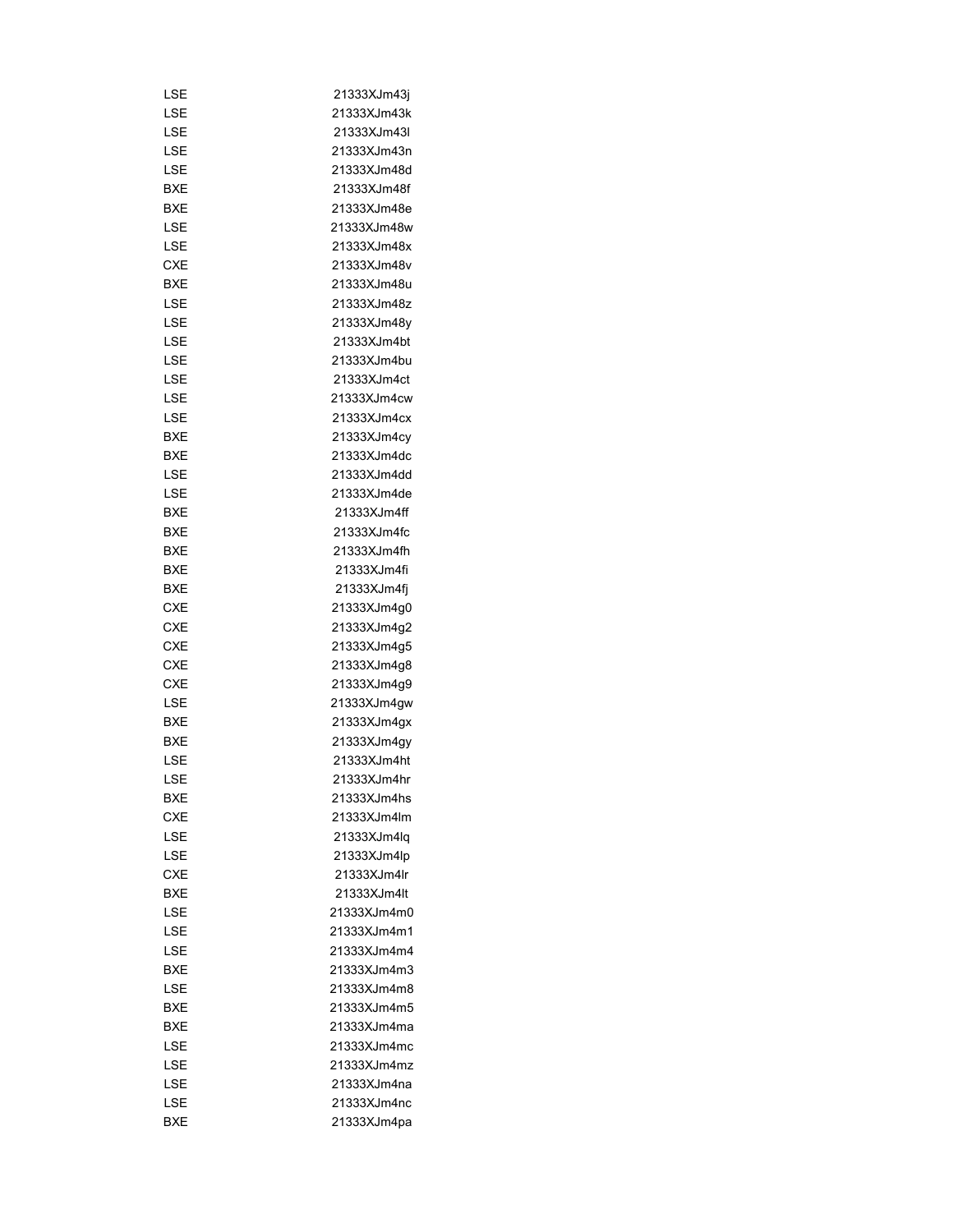| BXE        | 21333XJm4pb |
|------------|-------------|
| CXE        | 21333XJm4qx |
| LSE        | 21333XJm4sa |
| LSE        | 21333XJm4t9 |
| LSE        | 21333XJm4t8 |
| BXE        | 21333XJm4uw |
| LSE        | 21333XJm4ux |
| LSE        | 21333XJm4uz |
| <b>CXE</b> | 21333XJm4uy |
| <b>CXE</b> | 21333XJm4v0 |
| LSE        | 21333XJm4v1 |
| LSE        | 21333XJm4we |
| LSE        | 21333XJm4wd |
| LSE        | 21333XJm503 |
| LSE        | 21333XJm505 |
| LSE        | 21333XJm506 |
| LSE        | 21333XJm508 |
| LSE        | 21333XJm50e |
| LSE        | 21333XJm50d |
| LSE        | 21333XJm50s |
| <b>CXE</b> | 21333XJm51b |
| <b>CXE</b> | 21333XJm51d |
| BXE        | 21333XJm51k |
| LSE        | 21333XJm51I |
| <b>CXE</b> | 21333XJm51m |
|            |             |
| LSE        | 21333XJm51o |
| BXE        | 21333XJm51r |
| BXE        | 21333XJm51n |
| BXE        | 21333XJm51q |
| BXE        | 21333XJm51p |
| LSE        | 21333XJm51u |
| BXE        | 21333XJm51t |
| BXE        | 21333XJm51s |
| LSE        | 21333XJm529 |
| LSE        | 21333XJm53t |
| LSE        | 21333XJm53s |
| BXE        | 21333XJm54I |
| LSE        | 21333XJm55o |
| BXE        | 21333XJm55q |
| BXE        | 21333XJm55p |
| LSE        | 21333XJm575 |
| LSE        | 21333XJm576 |
| LSE        | 21333XJm578 |
| <b>CXE</b> | 21333XJm577 |
| LSE        | 21333XJm57v |
| <b>CXE</b> | 21333XJm57u |
| <b>CXE</b> | 21333XJm5b0 |
| LSE        | 21333XJm5b8 |
| LSE        | 21333XJm5e2 |
| BXE        | 21333XJm5e1 |
| BXE        | 21333XJm5e0 |
| LSE        | 21333XJm5e3 |
| LSE        | 21333XJm5e4 |
| LSE        | 21333XJm5e5 |
| LSE        | 21333XJm5e6 |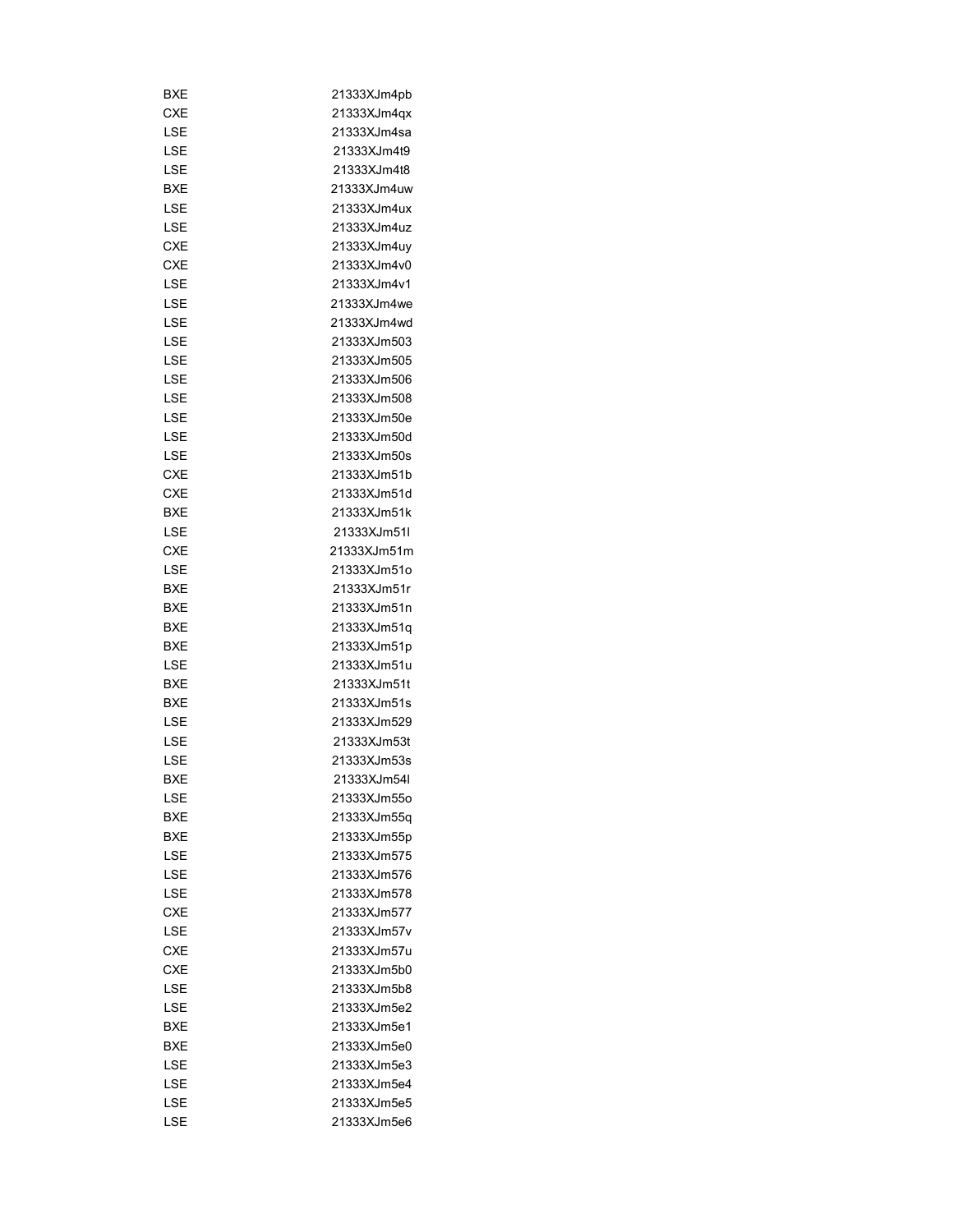| CXE        | 21333XJm5g8 |
|------------|-------------|
| LSE        | 21333XJm5gl |
| LSE        | 21333XJm5gk |
| LSE        | 21333XJm5h7 |
| <b>BXE</b> | 21333XJm5h6 |
| BXE        | 21333XJm5h9 |
| BXE        | 21333XJm5h8 |
| BXE        | 21333XJm5ha |
| LSE        | 21333XJm5ie |
| <b>BXE</b> | 21333XJm5id |
| LSE        | 21333XJm5iq |
| BXE        | 21333XJm5ih |
| BXE        | 21333XJm5if |
| <b>CXE</b> | 21333XJm5kx |
| CXE        | 21333XJm5l0 |
| BXE        | 21333XJm5n8 |
| BXE        | 21333XJm5n6 |
| LSE        | 21333XJm5n7 |
| BXE        | 21333XJm5nj |
|            | 21333XJm5nq |
| BXE        |             |
| BXE        | 21333XJm5nr |
| BXE        | 21333XJm5np |
| BXE        | 21333XJm5no |
| LSE        | 21333XJm5pd |
| CXE        | 21333XJm5ph |
| LSE        | 21333XJm5pe |
| LSE        | 21333XJm5pf |
| LSE        | 21333XJm5pg |
| LSE        | 21333XJm5q0 |
| LSE        | 21333XJm5q1 |
| LSE        | 21333XJm5qc |
| LSE        | 21333XJm5qd |
| LSE        | 21333XJm5rw |
| CXE        | 21333XJm5rv |
| LSE        | 21333XJm5ry |
| <b>CXE</b> | 21333XJm5rx |
| BXE        | 21333XJm5s2 |
| LSE        | 21333XJm5s0 |
| BXE        | 21333XJm5s1 |
| BXE        | 21333XJm5sf |
| BXE        | 21333XJm5t0 |
| BXE        | 21333XJm5v8 |
| BXE        | 21333XJm5v9 |
| BXE        | 21333XJm5vc |
| LSE        | 21333XJm5vd |
| LSE        | 21333XJm5vl |
| <b>BXE</b> | 21333XJm5vk |
| LSE        | 21333XJm5vu |
| LSE        | 21333XJm5vv |
| LSE        | 21333XJm5y6 |
| LSE        | 21333XJm5z8 |
|            |             |
| BXE        | 21333XJm5z7 |
| LSE        | 21333XJm5z9 |
| CXE        | 21333XJm61z |
| <b>CXE</b> | 21333XJm621 |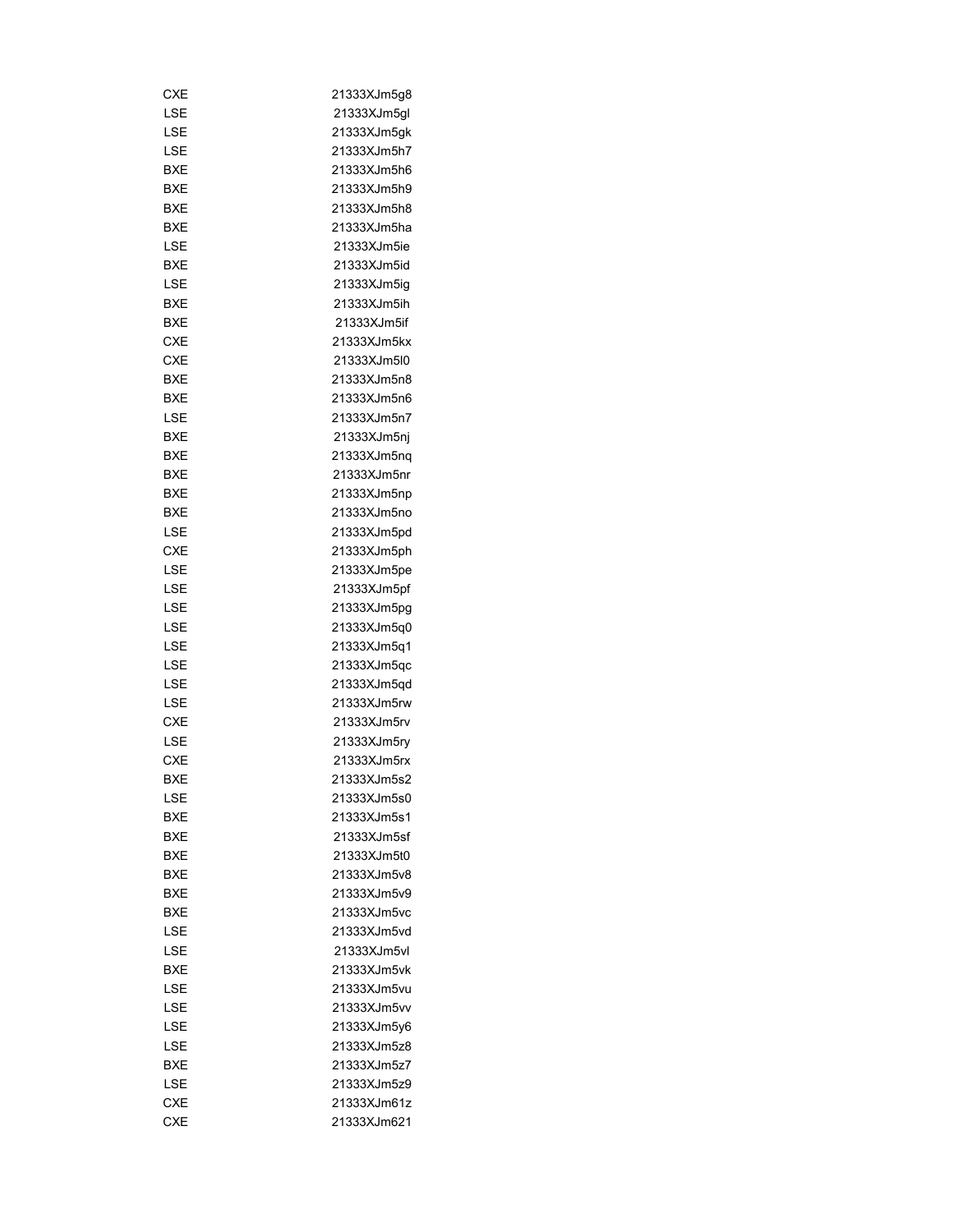| LSE        | 21333XJm623 |
|------------|-------------|
| LSE        | 21333XJm622 |
| LSE        | 21333XJm624 |
| LSE        | 21333XJm625 |
| LSE        | 21333XJm626 |
| LSE        | 21333XJm627 |
| BXE        | 21333XJm628 |
| LSE        | 21333XJm629 |
| LSE        | 21333XJm62e |
| BXE        | 21333XJm62d |
| LSE        | 21333XJm62g |
| BXE        | 21333XJm62f |
| LSE        | 21333XJm62h |
| BXE        | 21333XJm62i |
| BXE        | 21333XJm62j |
| BXE        | 21333XJm62k |
| BXE        | 21333XJm65v |
| LSE        | 21333XJm65x |
| LSE        | 21333XJm65y |
| <b>CXE</b> | 21333XJm65u |
| LSE        | 21333XJm65w |
| LSE        | 21333XJm65z |
| LSE        | 21333XJm660 |
|            |             |
| LSE        | 21333XJm661 |
| LSE        | 21333XJm6a7 |
| CXE        | 21333XJm6ae |
| BXE        | 21333XJm6a5 |
| BXE        | 21333XJm6aa |
| <b>CXE</b> | 21333XJm6a9 |
| <b>BXE</b> | 21333XJm6ab |
| LSE        | 21333XJm6ac |
| BXE        | 21333XJm6ad |
| LSE        | 21333XJm6ai |
| <b>CXE</b> | 21333XJm6bi |
| <b>BXE</b> | 21333XJm6bl |
| BXE        | 21333XJm6bj |
| <b>CXE</b> | 21333XJm6bk |
| LSE        | 21333XJm6dk |
| LSE        | 21333XJm6dj |
| LSE        | 21333XJm6di |
| BXE        | 21333XJm6e6 |
| LSE        | 21333XJm6ec |
| BXE        | 21333XJm6ed |
| LSE        | 21333XJm6el |
| LSE        | 21333XJm6em |
| LSE        | 21333XJm6en |
| LSE        | 21333XJm6eo |
| LSE        | 21333XJm6f9 |
| LSE        | 21333XJm6fa |
| BXE        | 21333XJm6hu |
| BXE        | 21333XJm6jn |
| <b>BXE</b> | 21333XJm6jq |
| BXE        | 21333XJm6jp |
| BXE        | 21333XJm6jr |
| <b>CXE</b> | 21333XJm6kj |
|            |             |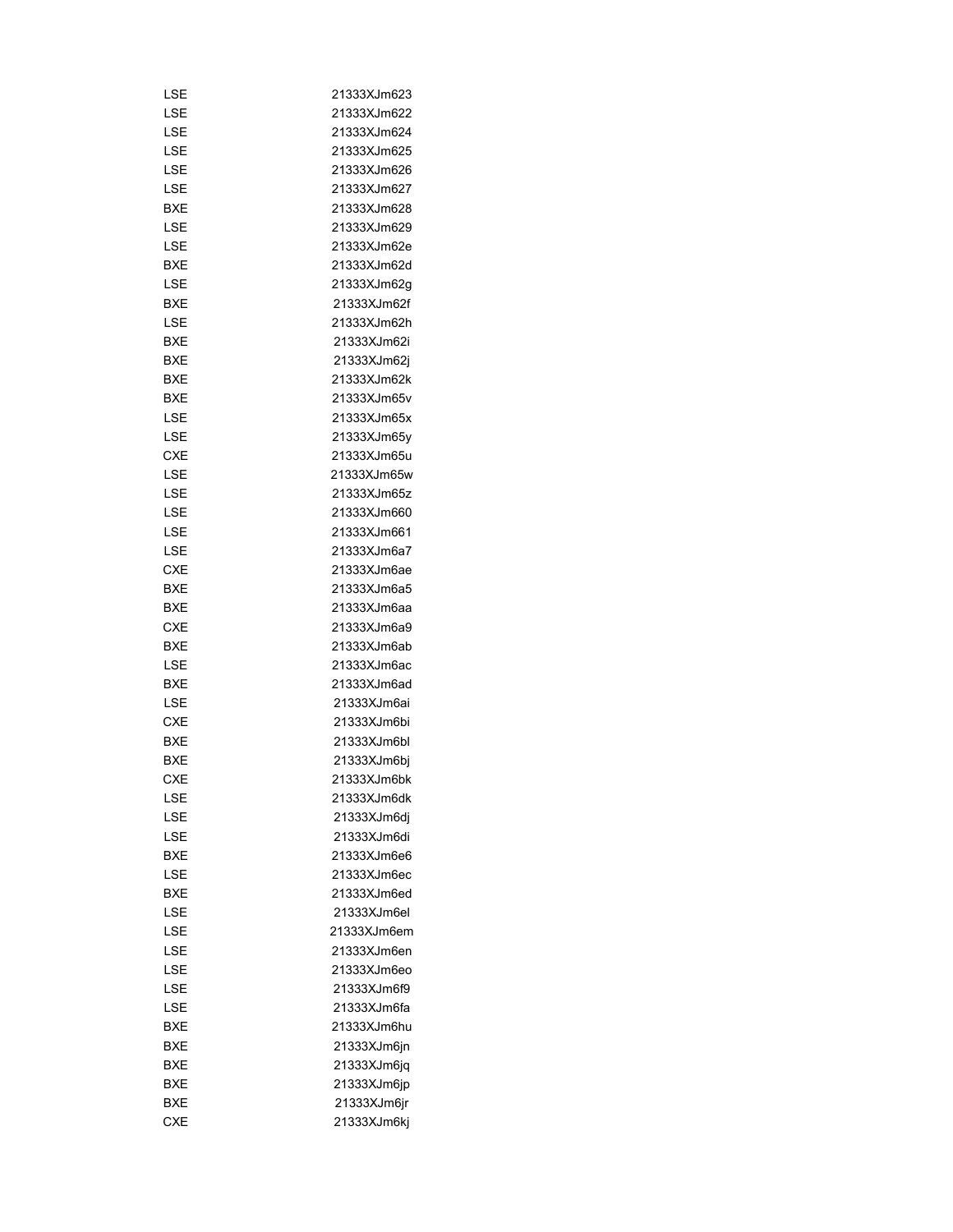| LSE        | 21333XJm6kk |
|------------|-------------|
| LSE        | 21333XJm6ko |
| LSE        | 21333XJm6kn |
| LSE        | 21333XJm6kw |
| LSE        | 21333XJm6kx |
| LSE        | 21333XJm6ku |
| <b>CXE</b> | 21333XJm6kt |
| CXE        | 21333XJm6kv |
| LSE        | 21333XJm6kz |
| LSE        | 21333XJm6ky |
| LSE        | 21333XJm6l0 |
| LSE        | 21333XJm6l1 |
| LSE        | 21333XJm6I2 |
| <b>CXE</b> | 21333XJm6l3 |
| LSE        | 21333XJm6l5 |
| <b>CXE</b> | 21333XJm6l4 |
| <b>CXE</b> | 21333XJm6l6 |
| CXE        | 21333XJm6o1 |
| <b>CXE</b> | 21333XJm6oq |
| BXE        | 21333XJm6or |
| LSE        | 21333XJm6ot |
| BXE        | 21333XJm6os |
| LSE        | 21333XJm6ov |
| <b>BXE</b> |             |
|            | 21333XJm6ou |
| CXE        | 21333XJm6qg |
| LSE        | 21333XJm6r9 |
| LSE        | 21333XJm6ra |
| LSE        | 21333XJm6rb |
| BXE        | 21333XJm6r8 |
| LSE        | 21333XJm6rj |
| LSE        | 21333XJm6s7 |
| LSE        | 21333XJm6s8 |
| LSE        | 21333XJm6s9 |
| LSE        | 21333XJm6sa |
| LSE        | 21333XJm6sb |
| LSE        | 21333XJm6sc |
| LSE        | 21333XJm6sd |
| LSE        | 21333XJm6ss |
| <b>CXE</b> | 21333XJm6tt |
| <b>CXE</b> | 21333XJm6tu |
| <b>CXE</b> | 21333XJm6uj |
| LSE        | 21333XJm6uy |
| LSE        | 21333XJm6uz |
| BXE        | 21333XJm6ux |
| LSE        | 21333XJm6v4 |
| <b>BXE</b> | 21333XJm6v6 |
| LSE        | 21333XJm6v5 |
| LSE        | 21333XJm6vj |
| BXE        | 21333XJm6vi |
| <b>CXE</b> | 21333XJm6vk |
| LSE        | 21333XJm6vl |
| LSE        | 21333XJm6vm |
| LSE        | 21333XJm6vo |
| LSE        | 21333XJm6zf |
| LSE        | 21333XJm72r |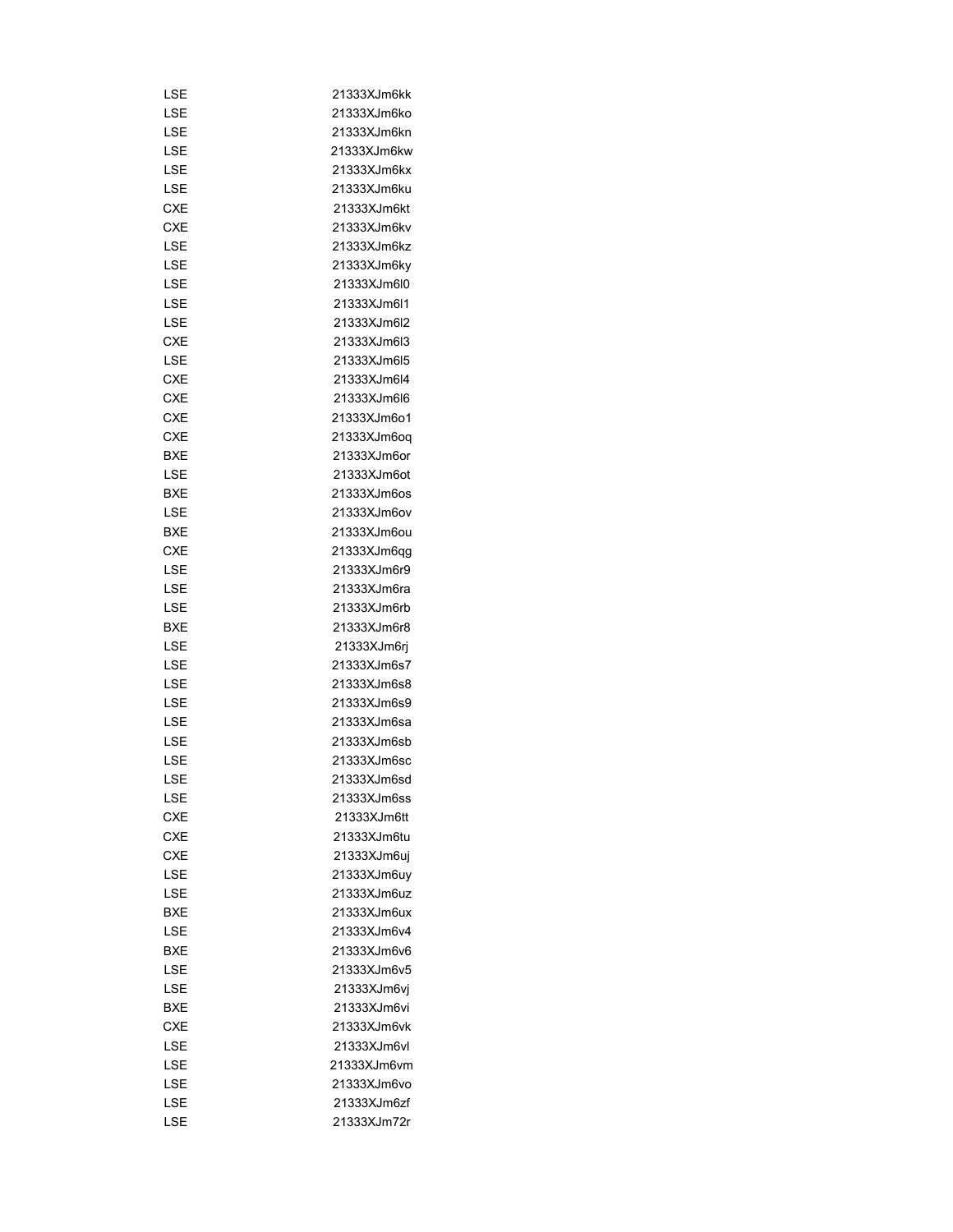| LSE        | 21333XJm72t                |
|------------|----------------------------|
| BXE        | 21333XJm72s                |
| LSE        | 21333XJm7ac                |
| CXE        | 21333XJm7ae                |
| <b>BXE</b> | 21333XJm7ad                |
| LSE        | 21333XJm7an                |
| BXE        | 21333XJm7ak                |
| <b>CXE</b> | 21333XJm7al                |
| BXE        | 21333XJm7am                |
| LSE        | 21333XJm7ap                |
| LSE        | 21333XJm7ao                |
| LSE        | 21333XJm7ar                |
| LSE        | 21333XJm7aq                |
| LSE        | 21333XJm7as                |
| LSE        | 21333XJm7bh                |
| LSE        | 21333XJm7bm                |
| LSE        | 21333XJm7bp                |
| LSE        | 21333XJm7d5                |
| <b>CXE</b> | 21333XJm7d4                |
| LSE        | 21333XJm7d6                |
| LSE        | 21333XJm7d8                |
|            | 21333XJm7d7                |
| LSE        |                            |
| BXE        | 21333XJm7ey                |
| LSE        | 21333XJm7i6<br>21333XJm7i5 |
| LSE        |                            |
| CXE        | 21333XJm7id                |
| BXE        | 21333XJm7j5                |
| LSE        | 21333XJm7jv                |
| BXE        | 21333XJm7jw                |
| LSE        | 21333XJm7ld                |
| CXE        | 21333XJm7na                |
| BXE        | 21333XJm7ni                |
| LSE        | 21333XJm7o3                |
| LSE        | 21333XJm7o5                |
| BXE        | 21333XJm7o2                |
| <b>CXE</b> | 21333XJm7o1                |
| LSE        | 21333XJm7o8                |
| BXE        | 21333XJm7o4                |
| BXE        | 21333XJm7o6                |
| LSE        | 21333XJm7oa                |
| LSE        | 21333X.Im7ok               |
| LSE        | 21333XJm7rf                |
| LSE        | 21333XJm7rq                |
| LSE        | 21333XJm7rh                |
| LSE        | 21333XJm7ri                |
| LSE        | 21333XJm7rk                |
| BXE        | 21333XJm7rj                |
| <b>CXE</b> | 21333XJm7tp                |
| <b>CXE</b> | 21333XJm7tt                |
| BXE        | 21333XJm7uv                |
| <b>CXE</b> | 21333XJm7vv                |
| LSE        | 21333XJm7w0                |
| LSE        | 21333XJm7vt                |
| BXE        | 21333XJm7vy                |
| LSE        | 21333XJm7vz                |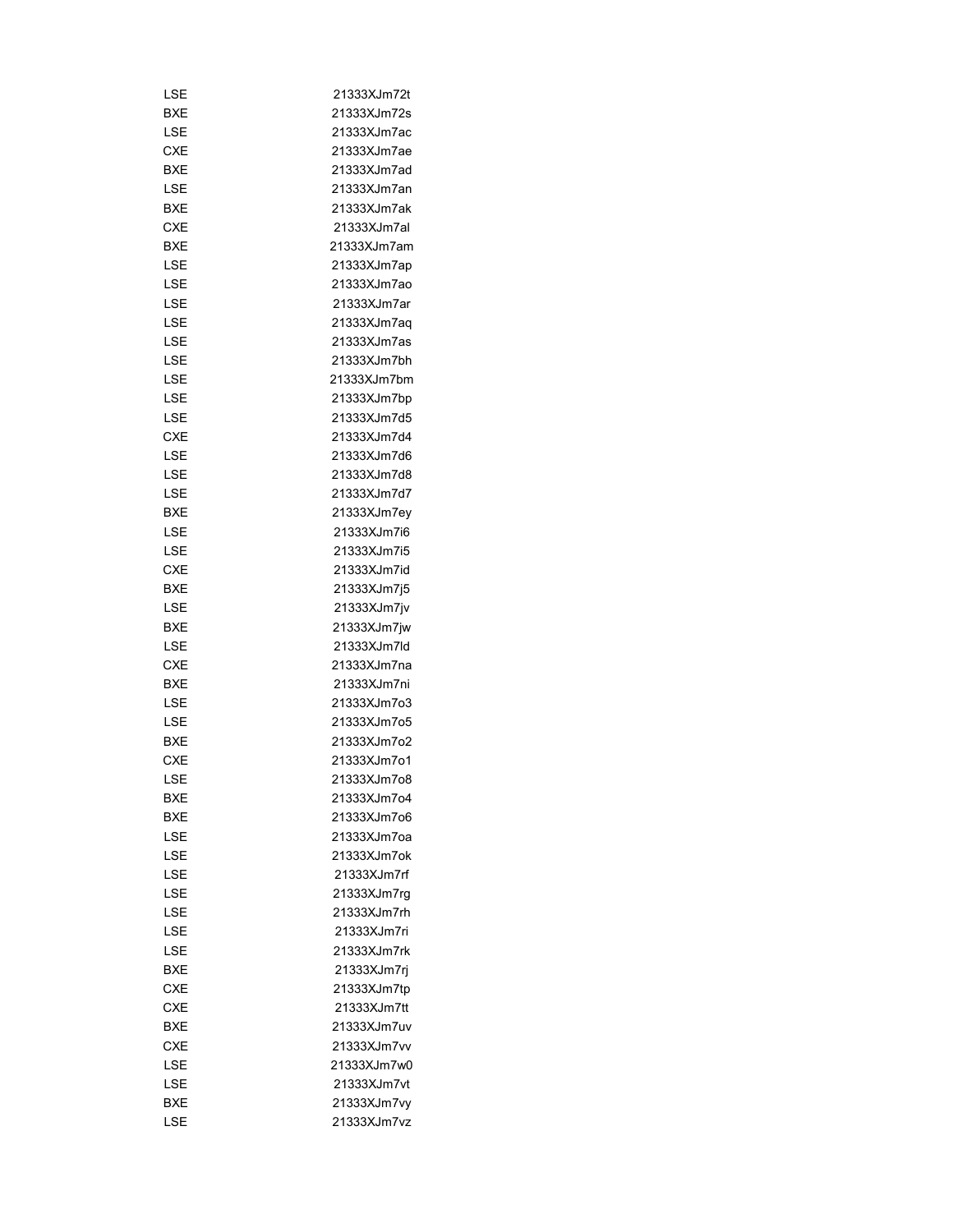| LSE        | 21333XJm7vx |
|------------|-------------|
| LSE        | 21333XJm7w1 |
| <b>BXE</b> | 21333XJm7vu |
| BXE        | 21333XJm7vw |
| <b>BXE</b> | 21333XJm7wf |
| LSE        | 21333XJm7wr |
| LSE        | 21333XJm7ww |
| LSE        | 21333XJm7wz |
| BXE        | 21333XJm7wx |
| BXE        | 21333XJm7wy |
| LSE        | 21333XJm7xh |
| LSE        | 21333XJm7xg |
| LSE        | 21333XJm7xj |
| LSE        | 21333XJm80p |
| LSE        | 21333XJm80s |
| <b>CXE</b> | 21333XJm80q |
| LSE        | 21333XJm822 |
| <b>BXE</b> | 21333XJm824 |
| LSE        | 21333XJm823 |
| <b>BXE</b> | 21333XJm826 |
| LSE        | 21333XJm825 |
| LSE        | 21333XJm828 |
|            | 21333XJm82a |
| LSE        |             |
| BXE        | 21333XJm82b |
| BXE        | 21333XJm874 |
| BXE        | 21333XJm875 |
| LSE        | 21333XJm88g |
| LSE        | 21333XJm89t |
| LSE        | 21333XJm89u |
| LSE        | 21333XJm89v |
| LSE        | 21333XJm8ag |
| LSE        | 21333XJm8ah |
| LSE        | 21333XJm8ch |
| LSE        | 21333XJm8ci |
| LSE        | 21333XJm8cq |
| LSE        | 21333XJm8co |
| LSE        | 21333XJm8cp |
| LSE        | 21333XJm8cq |
| <b>CXE</b> | 21333XJm8cs |
| LSE        | 21333XJm8cr |
| LSE        | 21333XJm8cv |
| <b>CXE</b> | 21333XJm8cu |
| LSE        | 21333XJm8cy |
| <b>CXE</b> | 21333XJm8cw |
| LSE        | 21333XJm8cz |
| <b>CXE</b> | 21333XJm8eo |
| LSE        | 21333XJm8g1 |
| LSE        | 21333XJm8hq |
| LSE        | 21333XJm8hp |
| LSE        | 21333XJm8hr |
| LSE        | 21333XJm8hv |
| BXE        | 21333XJm8hw |
| LSE        | 21333XJm8hz |
| CXE        | 21333XJm8hx |
| BXE        | 21333XJm8hy |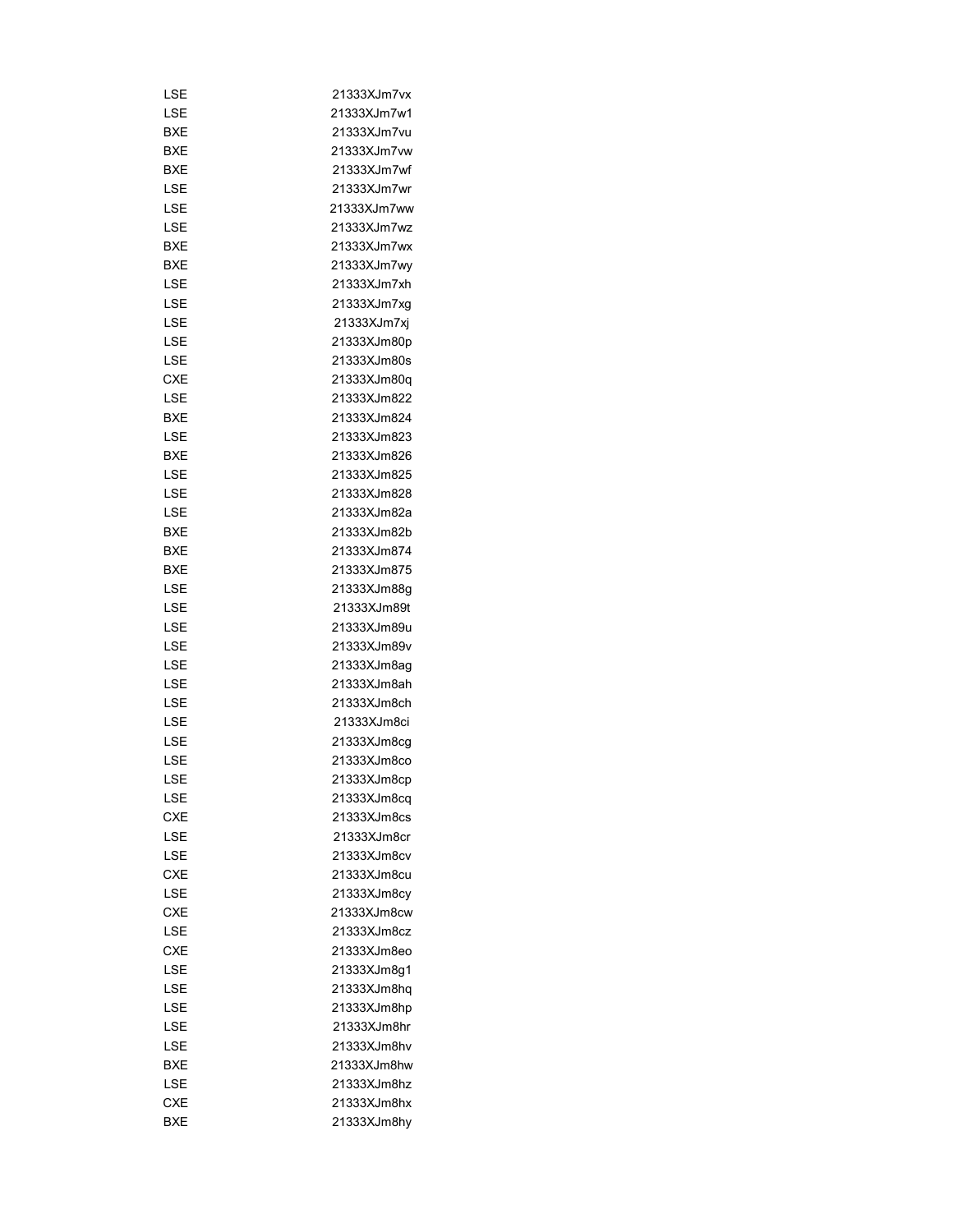| CXE        | 21333XJm8i0 |
|------------|-------------|
| BXE        | 21333XJm8i1 |
| BXE        | 21333XJm8i3 |
| BXE        | 21333XJm8i2 |
| LSE        | 21333XJm8i5 |
| BXE        | 21333XJm8i4 |
| BXE        | 21333XJm8j4 |
| LSE        | 21333XJm8j3 |
| LSE        | 21333XJm8j6 |
| <b>BXE</b> | 21333XJm8j5 |
| LSE        | 21333XJm8j7 |
| BXE        | 21333XJm8jf |
| CXE        | 21333XJm8ng |
| CXE        | 21333XJm8nf |
| CXE        | 21333XJm8nh |
| LSE        | 21333XJm8ni |
| LSE        | 21333XJm8oe |
| LSE        | 21333XJm8om |
| LSE        | 21333XJm8ol |
|            |             |
| LSE        | 21333XJm8ry |
| BXE        | 21333XJm8rz |
| LSE        | 21333XJm8s1 |
| LSE        | 21333XJm8s0 |
| BXE        | 21333XJm8s6 |
| LSE        | 21333XJm8s8 |
| BXE        | 21333XJm8sf |
| CXE        | 21333XJm8sg |
| <b>CXE</b> | 21333XJm8se |
| LSE        | 21333XJm8si |
| LSE        | 21333XJm8sj |
| LSE        | 21333XJm8so |
| LSE        | 21333XJm8sp |
| BXE        | 21333XJm8tf |
| CXE        | 21333XJm8vi |
| LSE        | 21333XJm8vj |
| LSE        | 21333XJm8wl |
| LSE        | 21333XJm8wk |
| LSE        | 21333XJm8wj |
| LSE        | 21333XJm8xv |
| LSE        | 21333XJm8xu |
| LSE        | 21333XJm8xw |
| LSE        | 21333XJm8xx |
| BXE        | 21333XJm948 |
| BXE        | 21333XJm949 |
| LSE        | 21333XJm94a |
| LSE        | 21333XJm94b |
| <b>BXE</b> | 21333XJm94d |
| <b>CXE</b> | 21333XJm94c |
| <b>CXE</b> | 21333XJm94f |
| LSE        | 21333XJm94e |
| <b>CXE</b> | 21333XJm94j |
| BXE        | 21333XJm94i |
| CXE        | 21333XJm94h |
| BXE        | 21333XJm94g |
| LSE        | 21333XJm94k |
|            |             |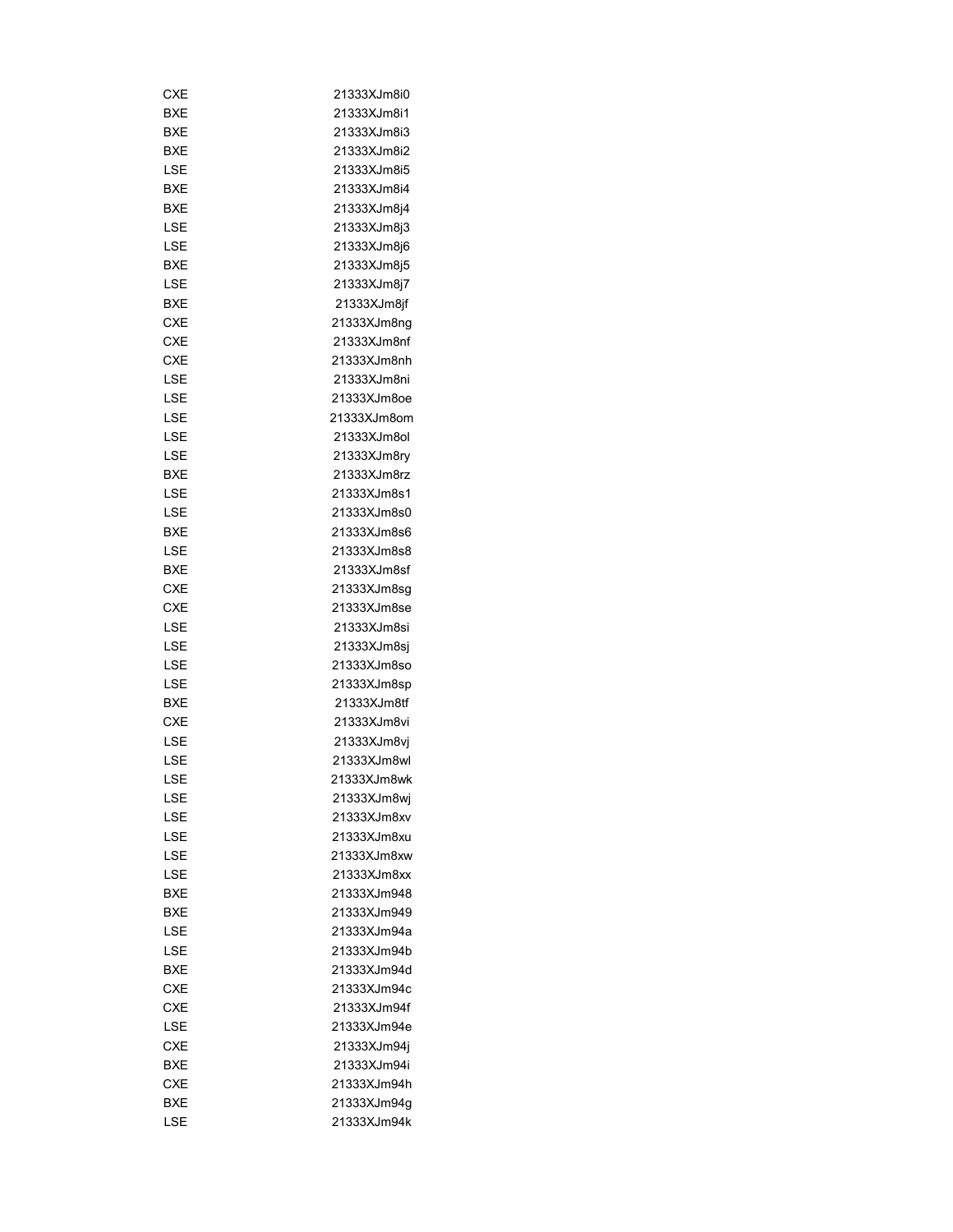| LSE        | 21333XJm94n |
|------------|-------------|
| LSE        | 21333XJm94m |
| LSE        | 21333XJm94I |
| LSE        | 21333XJm94z |
| LSE        | 21333XJm950 |
| LSE        | 21333XJm953 |
| LSE        | 21333XJm954 |
| LSE        | 21333XJm955 |
| LSE        | 21333XJm963 |
| LSE        | 21333XJm964 |
| LSE        | 21333XJm96a |
| BXE        | 21333XJm9r6 |
| LSE        | 21333XJm9th |
| LSE        | 21333XJm9ty |
| LSE        | 21333XJm9tz |
| <b>CXE</b> | 21333XJm9u1 |
| LSE        | 21333XJm9u5 |
| BXE        | 21333XJm9u0 |
| <b>CXE</b> | 21333XJm9u3 |
| LSE        | 21333XJm9u7 |
| LSE        | 21333XJm9ua |
| BXE        | 21333XJm9vr |
| BXE        | 21333XJm9vs |
| <b>BXE</b> | 21333XJm9vt |
| <b>CXE</b> | 21333XJm9ya |
|            |             |
| LSE        | 21333XJm9y9 |
| LSE        | 21333XJma32 |
| BXE        | 21333XJma33 |
| CXE        | 21333XJma31 |
| LSE        | 21333XJma35 |
| BXE        | 21333XJma3m |
| BXE        | 21333XJma4g |
| BXE        | 21333XJma4e |
| LSE        | 21333XJma4f |
| LSE        | 21333XJma4d |
| LSE        | 21333XJma4h |
| LSE        | 21333XJma4i |
| BXE        | 21333XJma62 |
| LSE        | 21333XJma8r |
| <b>CXE</b> | 21333XJma8q |
| LSE        | 21333XJma8t |
| LSE        | 21333XJma8s |
| I SF       | 21333XJmaae |
| LSE        | 21333XJmaad |
| LSE        | 21333XJmaaf |
| LSE        | 21333XJmaar |
| BXE        | 21333XJmabn |
| LSE        | 21333XJmabm |
| LSE        | 21333XJmabo |
| LSE        | 21333XJmadr |
| BXE        | 21333XJmaea |
| <b>CXE</b> | 21333XJmaeb |
| LSE        | 21333XJmaed |
| BXE        | 21333XJmaec |
| <b>CXE</b> | 21333XJmaee |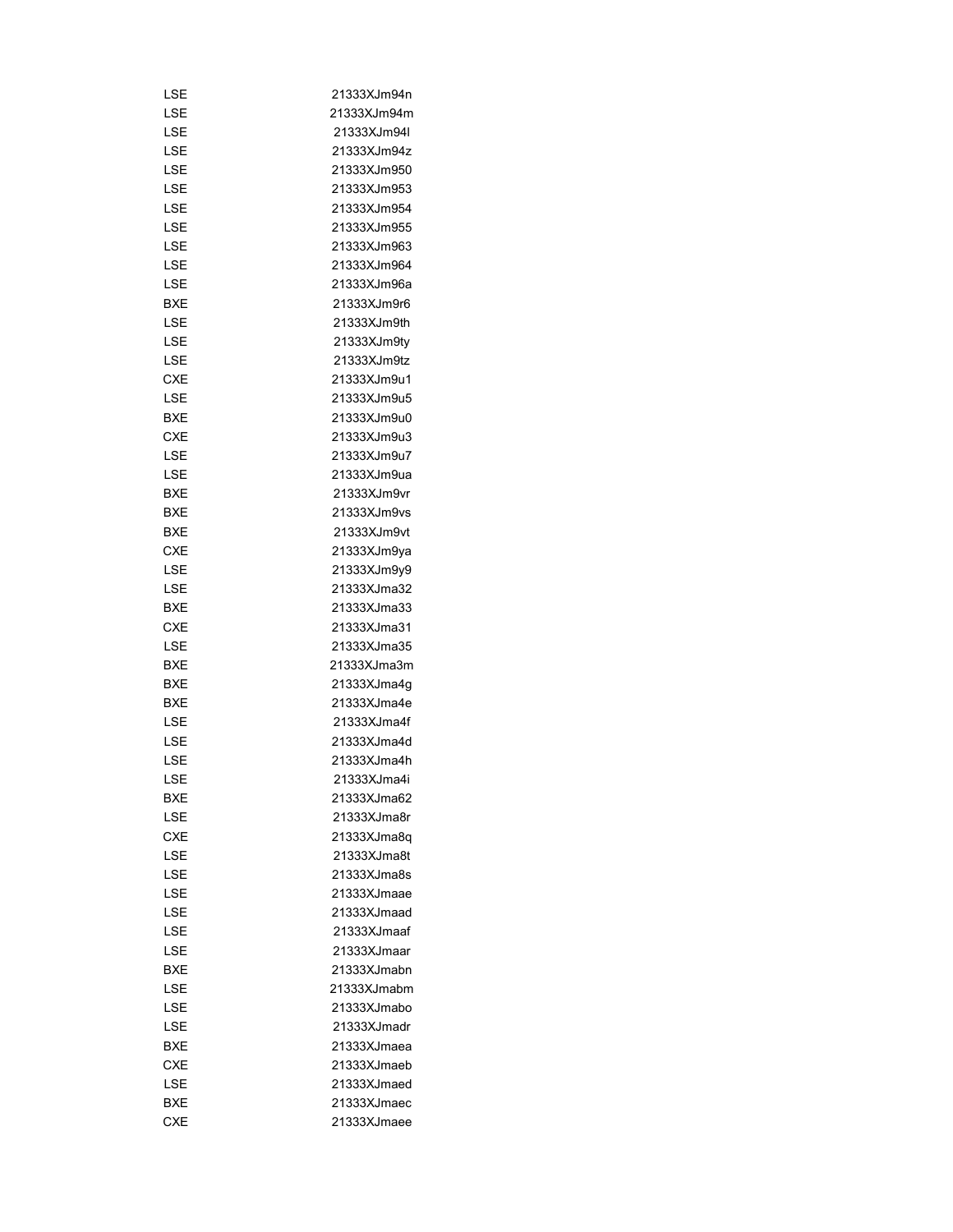| CXE        | 21333XJmaef |
|------------|-------------|
| LSE        | 21333XJmaf9 |
| BXE        | 21333XJmaf8 |
| LSE        | 21333XJmafa |
| LSE        | 21333XJmait |
| LSE        | 21333XJmalq |
| BXE        | 21333XJmalh |
| LSE        | 21333XJmali |
| <b>CXE</b> | 21333XJmaue |
| LSE        | 21333XJmauc |
| <b>CXE</b> | 21333XJmaud |
| <b>CXE</b> | 21333XJmaug |
| LSE        | 21333XJmavj |
| BXE        | 21333XJmavh |
| LSE        | 21333XJmavk |
| <b>CXE</b> | 21333XJmavi |
| LSE        | 21333XJmavg |
| LSE        | 21333XJmaxu |
| LSE        | 21333XJmaxv |
|            |             |
| LSE        | 21333XJmay0 |
| LSE        | 21333XJmaxz |
| BXE        | 21333XJmaxy |
| BXE        | 21333XJmay1 |
| LSE        | 21333XJmaz1 |
| LSE        | 21333XJmaz2 |
| LSE        | 21333XJmaz3 |
| LSE        | 21333XJmazu |
| LSE        | 21333XJmb1s |
| LSE        | 21333XJmb1x |
| BXE        | 21333XJmb1y |
| CXE        | 21333XJmb5s |
| <b>CXE</b> | 21333XJmb5t |
| CXE        | 21333XJmb5y |
| LSE        | 21333XJmb6r |
| LSE        | 21333XJmb6s |
| LSE        | 21333XJmb6v |
| LSE        | 21333XJmb7a |
| BXE        | 21333XJmb7x |
| BXE        | 21333XJmb80 |
| CXE        | 21333XJmb8a |
| <b>CXE</b> | 21333XJmb8e |
| LSE        | 21333XJmbd2 |
| LSE        | 21333XJmbd3 |
| LSE        | 21333XJmbd1 |
| <b>CXE</b> | 21333XJmbev |
| <b>BXE</b> | 21333XJmbeu |
| BXE        | 21333XJmbew |
| LSE        | 21333XJmbgw |
| LSE        | 21333XJmbgx |
| BXE        | 21333XJmbgv |
| BXE        | 21333XJmbh0 |
|            |             |
| CXE        | 21333XJmbhc |
| BXE        | 21333XJmbhd |
| LSE        | 21333XJmbhk |
| LSE        | 21333XJmbhm |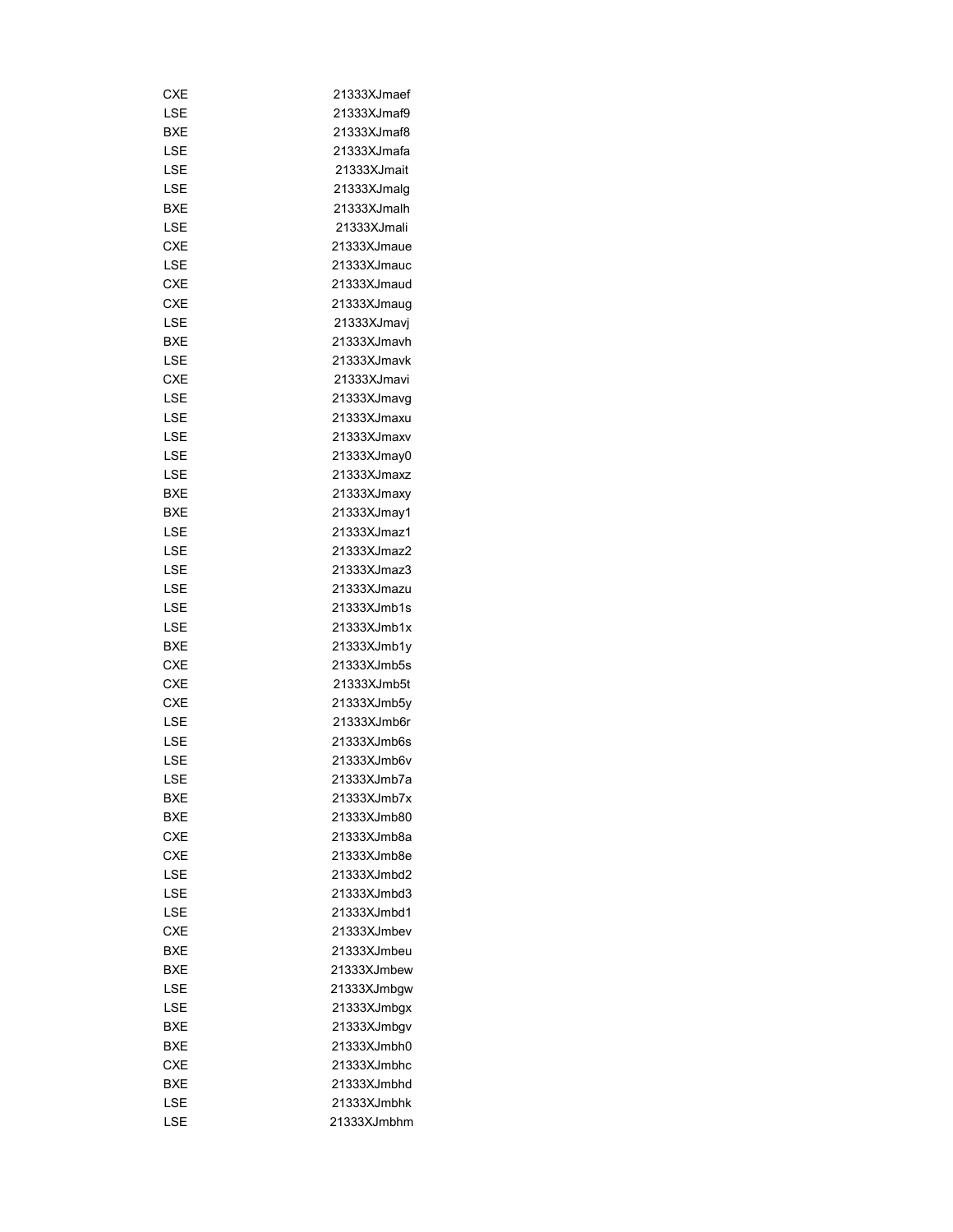| LSE        | 21333XJmbhp |
|------------|-------------|
| LSE        | 21333XJmbhq |
| LSE        | 21333XJmbl5 |
| CXE        | 21333XJmbnb |
| <b>BXE</b> | 21333XJmbnw |
| LSE        | 21333XJmbrb |
|            |             |
| LSE        | 21333XJmbrf |
| LSE        | 21333XJmbr8 |
| LSE        | 21333XJmbrd |
| <b>BXE</b> | 21333XJmbr7 |
| BXE        | 21333XJmbr9 |
| BXE        | 21333XJmbr6 |
| LSE        | 21333XJmbrq |
| BXE        | 21333XJmbra |
| BXE        | 21333XJmbrc |
| BXE        | 21333XJmbre |
| <b>CXE</b> | 21333XJmbvu |
| BXE        | 21333XJmbvt |
| LSE        | 21333XJmbw1 |
| <b>CXE</b> | 21333XJmbw0 |
| BXE        | 21333XJmbw3 |
| BXE        | 21333XJmbvz |
| <b>BXE</b> | 21333XJmbw5 |
| LSE        | 21333XJmbzc |
| LSE        | 21333XJmbze |
| LSE        | 21333XJmbzf |
| LSE        | 21333XJmbzd |
| BXE        | 21333XJmc0r |
| LSE        | 21333XJmc0u |
| <b>CXE</b> | 21333XJmc0s |
| <b>BXE</b> | 21333XJmc0t |
| <b>BXE</b> | 21333XJmc0v |
| LSE        | 21333XJmc0w |
| <b>BXE</b> | 21333XJmc18 |
| LSE        | 21333XJmc1s |
| LSE        | 21333XJmc1t |
| LSE        | 21333XJmc1v |
| LSE        | 21333XJmc1w |
| LSE        | 21333XJmc1x |
| <b>CXE</b> | 21333XJmc67 |
| <b>BXE</b> | 21333XJmc69 |
| <b>BXE</b> | 21333XJmc6b |
| <b>BXE</b> | 21333XJmc6c |
| BXE        | 21333XJmc68 |
| LSE        | 21333XJmc78 |
| LSE        | 21333XJmc7m |
| LSE        | 21333XJmc93 |
| LSE        | 21333XJmc94 |
|            |             |
| LSE        | 21333XJmc9b |
| LSE        | 21333XJmc9g |
| BXE        | 21333XJmca7 |
| <b>BXE</b> | 21333XJmca5 |
| BXE        | 21333XJmca6 |
| <b>CXE</b> | 21333XJmcah |
| LSE        | 21333XJmcb7 |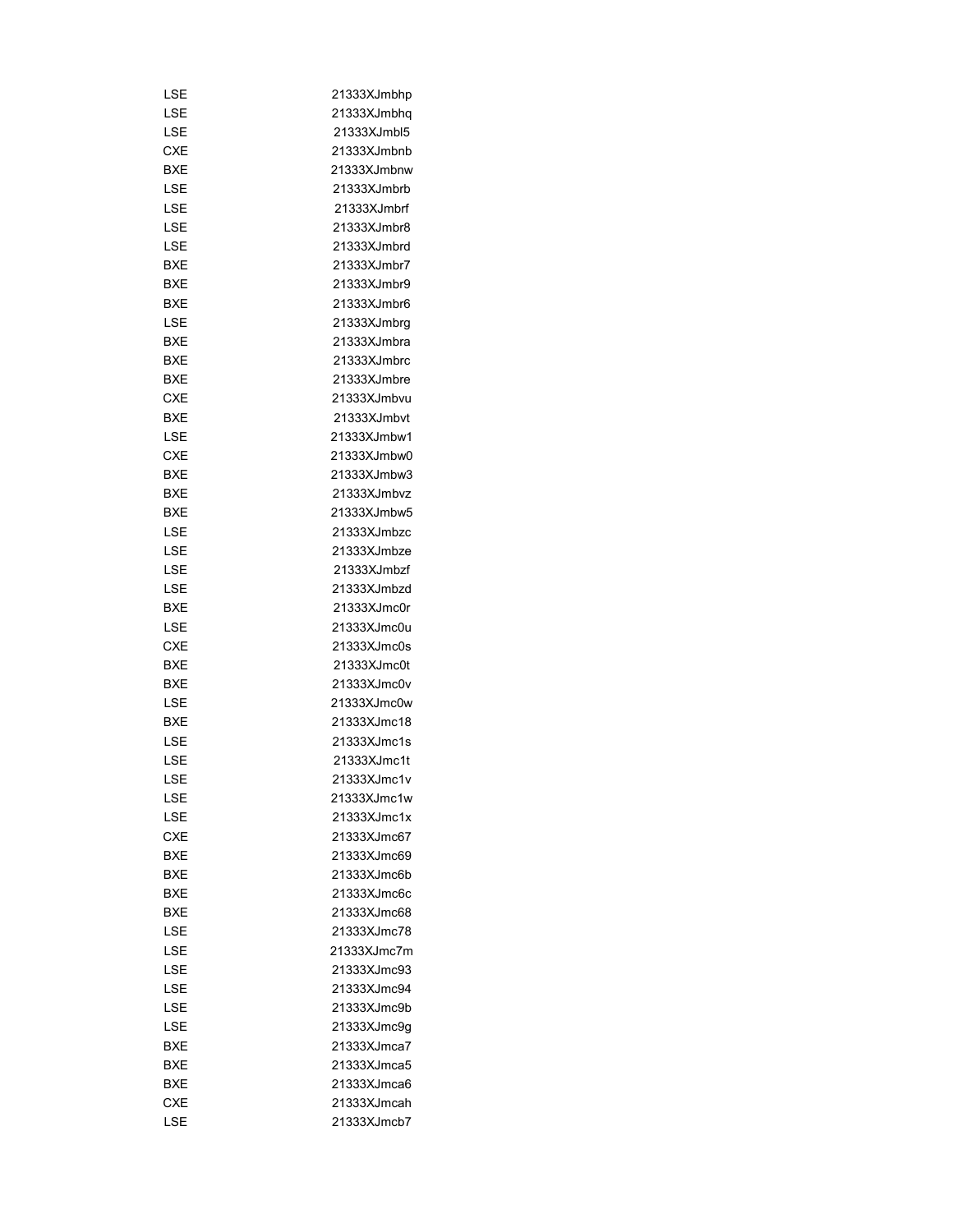| LSE        | 21333XJmcbg |
|------------|-------------|
| LSE        | 21333XJmcbh |
| LSE        | 21333XJmcc1 |
| BXE        | 21333XJmcc2 |
| LSE        | 21333XJmcc4 |
| BXE        | 21333XJmcc3 |
| LSE        | 21333XJmcc7 |
| LSE        | 21333XJmcc8 |
| LSE        | 21333XJmce3 |
| <b>CXE</b> | 21333XJmce2 |
|            |             |
| <b>BXE</b> | 21333XJmcer |
| LSE        | 21333XJmcet |
| LSE        | 21333XJmces |
| LSE        | 21333XJmceu |
| LSE        | 21333XJmcf6 |
| LSE        | 21333XJmcf7 |
| LSE        | 21333XJmcf8 |
| LSE        | 21333XJmcfk |
| BXE        | 21333XJmcfl |
| BXE        | 21333XJmcfm |
| LSE        | 21333XJmcfn |
| <b>CXE</b> | 21333XJmchy |
| BXE        | 21333XJmchx |
| LSE        | 21333XJmci1 |
| LSE        | 21333XJmcic |
| LSE        | 21333XJmcie |
| <b>CXE</b> | 21333XJmcm4 |
| LSE        | 21333XJmcmc |
| <b>BXE</b> | 21333XJmcmd |
| LSE        | 21333XJmcmp |
| <b>BXE</b> | 21333XJmcmr |
| LSE        | 21333XJmcms |
| BXE        | 21333XJmcmt |
| BXE        | 21333XJmcox |
| <b>BXE</b> | 21333XJmcp3 |
| LSE        | 21333XJmct4 |
| <b>CXE</b> | 21333XJmct3 |
| LSE        | 21333XJmct5 |
| LSE        | 21333XJmctp |
| LSE        | 21333XJmctr |
| <b>BXE</b> | 21333XJmcu1 |
| BXE        | 21333XJmcuo |
| LSE        | 21333XJmcw8 |
| LSE        | 21333XJmcwl |
| LSE        | 21333XJmcwm |
| <b>CXE</b> | 21333XJmcwk |
| <b>BXE</b> | 21333XJmcwp |
| BXE        | 21333XJmcwo |
| LSE        | 21333XJmcwq |
| LSE        | 21333XJmczu |
| LSE        | 21333XJmczw |
| BXE        | 21333XJmczx |
| <b>CXE</b> | 21333XJmczv |
| <b>CXE</b> | 21333XJmczy |
| <b>CXE</b> | 21333XJmczz |
|            |             |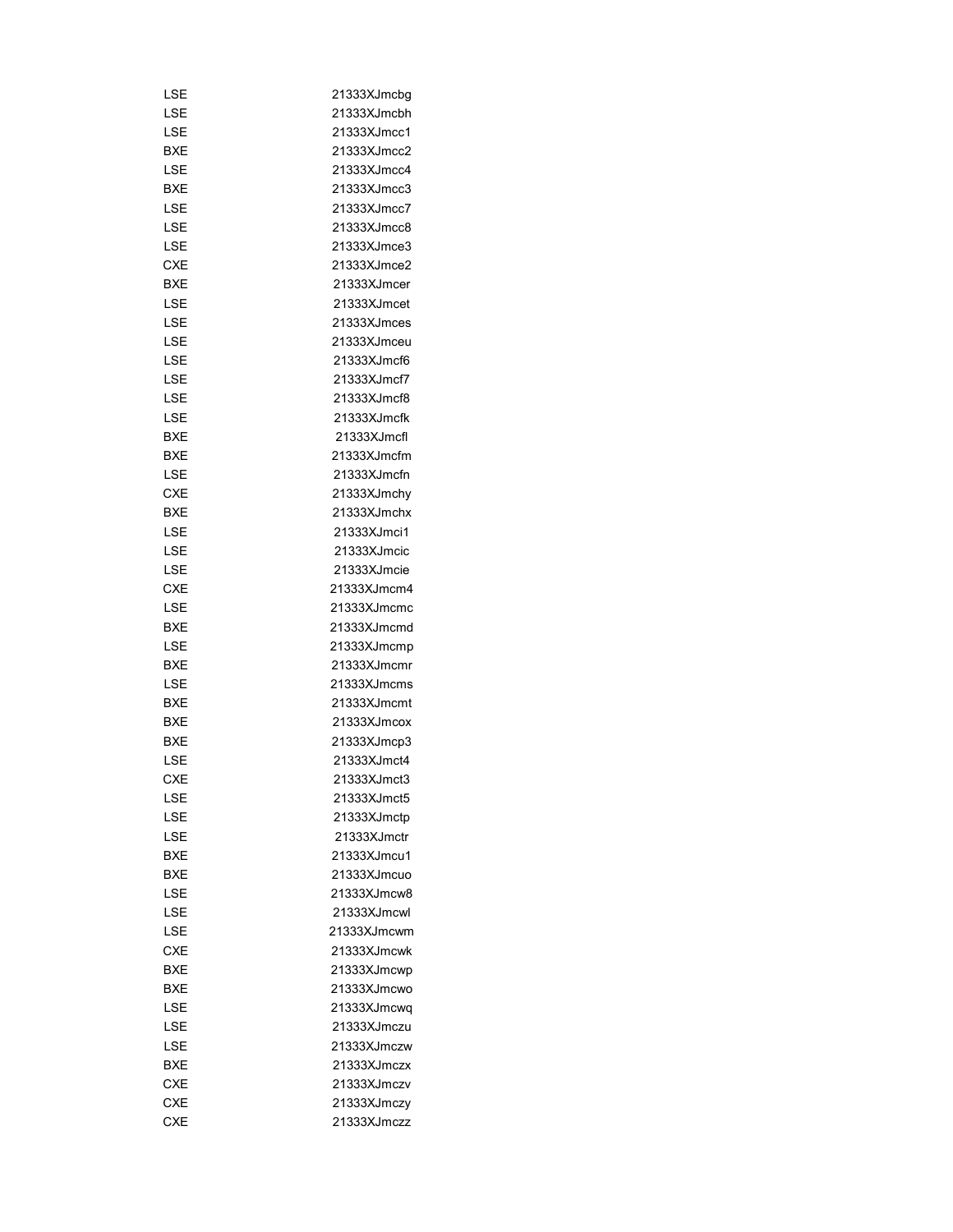| LSE        | 21333XJmd02                |
|------------|----------------------------|
| BXE        | 21333XJmd03                |
| LSE        | 21333XJmd0d                |
| BXE        | 21333XJmd0c                |
| LSE        | 21333XJmd0e                |
| LSE        | 21333XJmd0f                |
| CXE        | 21333XJmd3n                |
| LSE        | 21333XJmd44                |
| LSE        | 21333XJmd45                |
| BXE        | 21333XJmd4j                |
| BXE        | 21333XJmd58                |
| <b>CXE</b> | 21333XJmd5j                |
| LSE        | 21333XJmd5w                |
| BXE        | 21333XJmd5v                |
| LSE        | 21333XJmd5x                |
| LSE        | 21333XJmd61                |
| LSE        | 21333XJmd78                |
| LSE        | 21333XJmd79                |
| LSE        | 21333XJmd7a                |
| LSE        | 21333XJmd7c                |
|            | 21333XJmdfx                |
| BXE        |                            |
| BXE        | 21333XJmdfu<br>21333XJmdfv |
| LSE        |                            |
| LSE        | 21333XJmdg1                |
| BXE        | 21333XJmdg2                |
| BXE        | 21333XJmdg3                |
| BXE        | 21333XJmdg4                |
| BXE        | 21333XJmdfz                |
| BXE        | 21333XJmdg5                |
| CXE        | 21333XJmdfw                |
| CXE        | 21333XJmdg6                |
| <b>CXE</b> | 21333XJmdg8                |
| LSE        | 21333XJmdg7                |
| BXE        | 21333XJmdgb                |
| BXE        | 21333XJmdga                |
| BXE        | 21333XJmdg9                |
| <b>CXE</b> | 21333XJmdgj                |
| CXE        | 21333XJmdgi                |
| LSE        | 21333XJmdgk                |
| LSE        | 21333XJmdhe                |
| LSE        | 21333XJmdhf                |
| LSE        | 21333XJmdis                |
| LSE        | 21333XJmdit                |
| LSE        | 21333XJmdm2                |
| BXE        | 21333XJmdm3                |
| BXE        | 21333XJmdma                |
| CXE        | 21333XJmdmb                |
| LSE        | 21333XJmdnj                |
| LSE        | 21333XJmdni                |
| LSE        | 21333XJmdo8                |
| CXE        | 21333XJmdwt                |
| LSE        | 21333XJmdwu                |
| BXE        | 21333XJmdws                |
| CXE        | 21333XJmdww                |
| LSE        | 21333XJmdwx                |
|            |                            |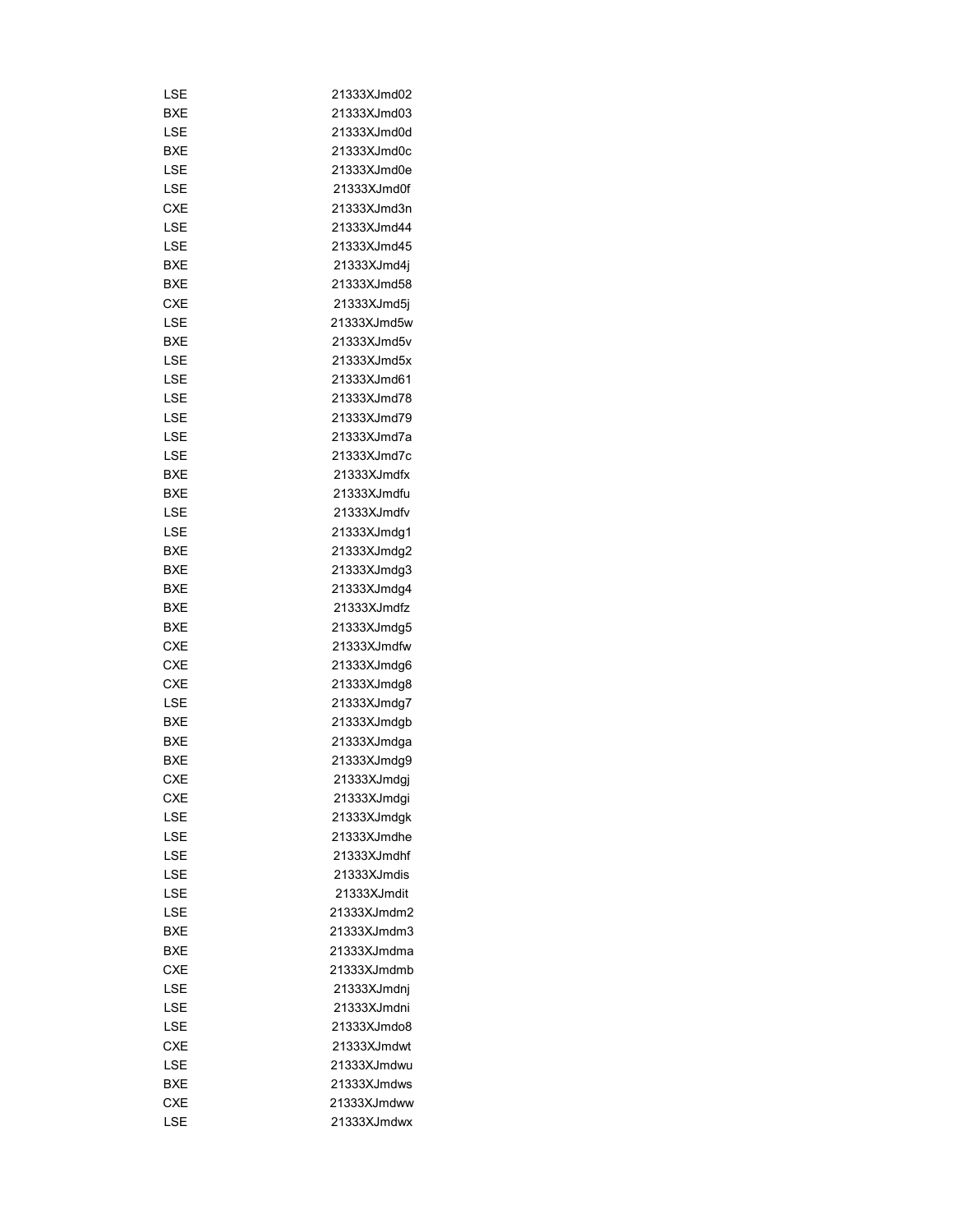| BXE        | 21333XJmdwv |
|------------|-------------|
| LSE        | 21333XJmdx9 |
| LSE        | 21333XJmdx7 |
| LSE        | 21333XJmdxc |
| LSE        | 21333XJmdxp |
| LSE        | 21333XJmdxq |
| LSE        | 21333XJmdxr |
| LSE        | 21333XJmdxs |
| LSE        | 21333XJmdxt |
| <b>BXE</b> | 21333XJme0j |
| <b>CXE</b> | 21333XJme0k |
| <b>CXE</b> | 21333XJme0i |
| BXE        | 21333XJme0v |
| LSE        | 21333XJme2m |
| LSE        | 21333XJme2n |
| LSE        | 21333XJme2l |
| <b>BXE</b> | 21333XJme4I |
| LSE        | 21333XJme4m |
| LSE        | 21333XJme70 |
| LSE        | 21333XJmebk |
| LSE        | 21333XJmebo |
|            | 21333XJmebn |
| LSE        |             |
| LSE        | 21333XJmec0 |
| CXE        | 21333XJmebz |
| BXE        | 21333XJmeby |
| <b>CXE</b> | 21333XJmec2 |
| BXE        | 21333XJmec1 |
| LSE        | 21333XJmec3 |
| <b>CXE</b> | 21333XJmec4 |
| <b>BXE</b> | 21333XJmec5 |
| LSE        | 21333XJmec7 |
| LSE        | 21333XJmec6 |
| LSE        | 21333XJmec8 |
| BXE        | 21333XJmece |
| <b>BXE</b> | 21333XJmecg |
| LSE        | 21333XJmee0 |
| LSE        | 21333XJmee1 |
| LSE        | 21333XJmee2 |
| LSE        | 21333XJmeec |
| LSE        | 21333XJmeed |
| LSE        | 21333XJmeee |
| <b>CXE</b> | 21333XJmefp |
| <b>BXE</b> | 21333XJmeh3 |
| LSE        | 21333XJmeke |
| LSE        | 21333XJmekf |
| LSE        | 21333XJmeki |
| LSE        | 21333XJmekm |
| <b>CXE</b> | 21333XJmekj |
| <b>CXE</b> | 21333XJmekl |
| LSE        | 21333XJmekk |
| BXE        | 21333XJmekn |
| LSE        | 21333XJmeko |
| LSE        | 21333XJmekp |
| LSE        | 21333XJmekq |
| <b>BXE</b> | 21333XJmel0 |
|            |             |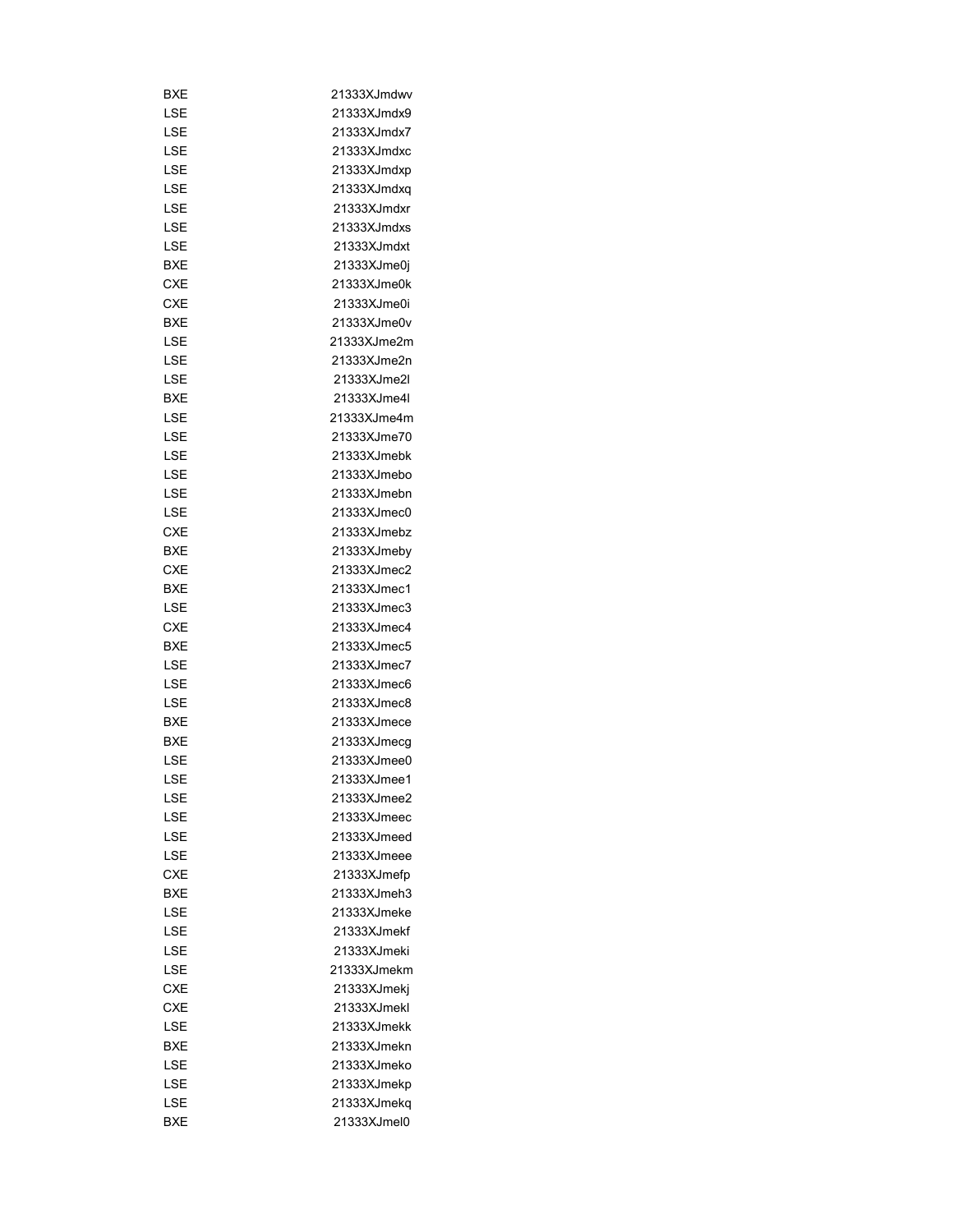| BXE        | 21333XJmekz  |
|------------|--------------|
| LSE        | 21333XJmemh  |
| LSE        | 21333XJmemi  |
| CXE        | 21333XJmenk  |
| <b>CXE</b> | 21333XJmenl  |
| LSE        | 21333XJmepi  |
| LSE        | 21333XJmepj  |
| LSE        | 21333XJmepp  |
| LSE        | 21333XJmepo  |
| BXE        | 21333XJmeql  |
| LSE        | 21333XJmerc  |
| <b>BXE</b> | 21333XJmerb  |
| LSE        | 21333XJmerg  |
| BXE        | 21333XJmerd  |
| LSE        | 21333XJmerh  |
| LSE        | 21333XJmerj  |
| CXE        | 21333XJmesf  |
| BXE        | 21333XJmeu9  |
| LSE        | 21333XJmeu8  |
| BXE        | 21333XJmev2  |
| LSE        | 21333XJmev5  |
|            |              |
| LSE        | 21333XJmev6  |
| BXE        | 21333XJmex2  |
| BXE        | 21333XJmex3  |
| LSE        | 21333XJmf0q  |
| LSE        | 21333XJmf0p  |
| LSE        | 21333XJmf0r  |
| LSE        | 21333XJmf0s  |
| LSE        | 21333XJmf0t  |
| LSE        | 21333XJmf2r  |
| BXE        | 21333XJmf2q  |
| LSE        | 21333XJmf3p  |
| <b>BXE</b> | 21333XJmf3m  |
| CXE        | 21333XJmf3o  |
| <b>CXE</b> | 21333XJmf3n  |
| <b>BXE</b> | 21333XJmf3t  |
| BXE        | 21333XJmf3x  |
| LSE        | 21333XJmf5c  |
| <b>CXE</b> | 21333XJmf5b  |
| LSE        | 21333XJmf5e  |
| <b>CXE</b> | 21333X.Jmf5d |
| LSE        | 21333XJmf80  |
| <b>BXE</b> | 21333XJmf81  |
| LSE        | 21333XJmf87  |
| LSE        | 21333XJmf88  |
| LSE        | 21333XJmf8x  |
| BXE        | 21333XJmf8y  |
| LSE        | 21333XJmf9i  |
| LSE        | 21333XJmf9o  |
| <b>CXE</b> | 21333XJmfb5  |
| BXE        | 21333XJmfdg  |
| BXE        | 21333XJmfdf  |
| CXE        | 21333XJmff4  |
| LSE        | 21333XJmffn  |
| BXE        | 21333XJmfia  |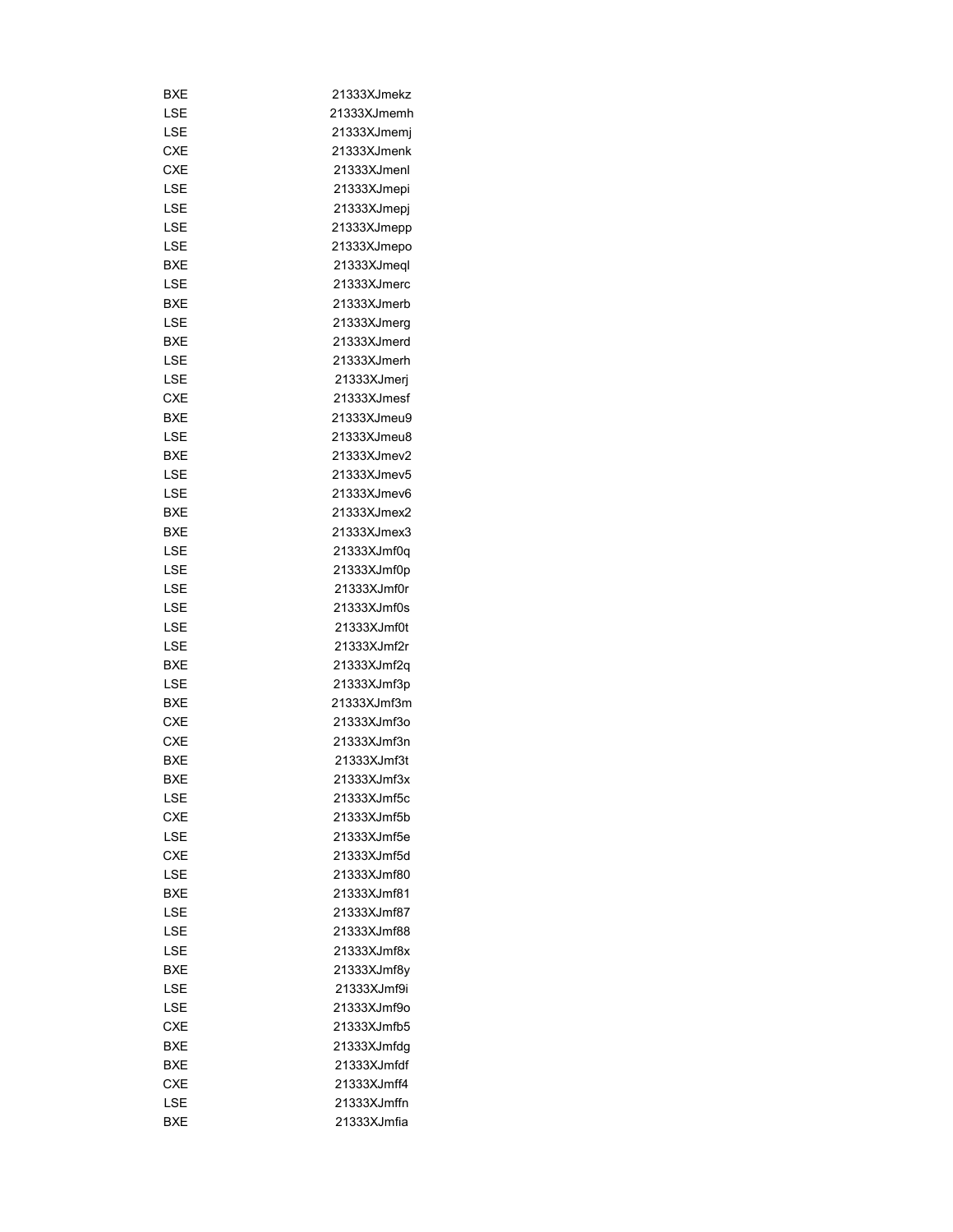| LSE        | 21333XJmfk6 |
|------------|-------------|
| LSE        | 21333XJmfod |
| LSE        | 21333XJmfoe |
| LSE        | 21333XJmfp6 |
| <b>BXE</b> | 21333XJmfp5 |
| LSE        | 21333XJmfp8 |
| LSE        | 21333XJmfp9 |
| LSE        | 21333XJmfpa |
| LSE        | 21333XJmfps |
| LSE        | 21333XJmfpw |
| <b>CXE</b> | 21333XJmfpu |
| <b>BXE</b> | 21333XJmfpv |
| <b>CXE</b> | 21333XJmfpy |
| <b>CXE</b> | 21333XJmfq0 |
| LSE        | 21333XJmfqd |
| BXE        | 21333XJmfqf |
| <b>BXE</b> | 21333XJmfqe |
| LSE        | 21333XJmfrd |
| LSE        | 21333XJmfre |
| LSE        | 21333XJmfrc |
| BXE        | 21333XJmfua |
| LSE        | 21333XJmfud |
|            | 21333XJmfue |
| BXE        |             |
| LSE        | 21333XJmfwy |
| <b>CXE</b> | 21333XJmfx0 |
| <b>BXE</b> | 21333XJmfwu |
| LSE        | 21333XJmfx4 |
| LSE        | 21333XJmfx2 |
| LSE        | 21333XJmfx8 |
| <b>BXE</b> | 21333XJmfx7 |
| BXE        | 21333XJmfx5 |
| LSE        | 21333XJmfxa |
| LSE        | 21333XJmfxv |
| LSE        | 21333XJmfya |
| LSE        | 21333XJmfyg |
| <b>CXE</b> | 21333XJmg37 |
| LSE        | 21333XJmq5a |
| BXE        | 21333XJmg59 |
| BXE        | 21333XJmg5b |
| BXE        | 21333XJmg5x |
| BXE        | 21333XJmg5v |
| LSE        | 21333XJmg5w |
| LSE        | 21333XJmg5y |
| LSE        | 21333XJmg6d |
| LSE        | 21333XJmq6q |
| BXE        | 21333XJmg6s |
| LSE        | 21333XJmg6r |
| LSE        | 21333XJmg71 |
| LSE        | 21333XJmg72 |
| <b>CXE</b> | 21333XJmg7u |
| BXE        | 21333XJmg7v |
| BXE        | 21333XJmg7w |
| LSE        | 21333XJmg8h |
| CXE        | 21333XJmg8k |
| <b>BXE</b> | 21333XJmg8i |
|            |             |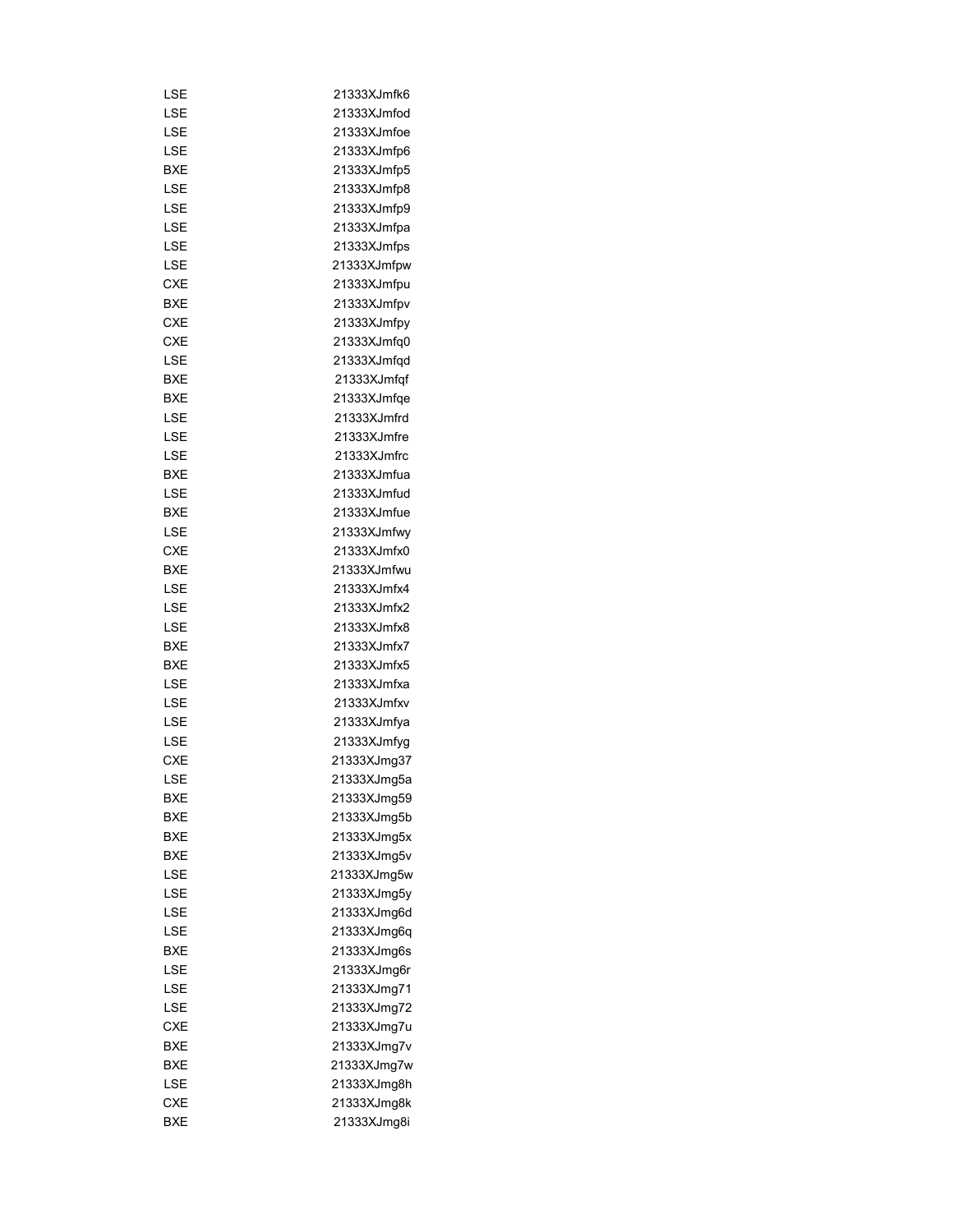| LSE        | 21333XJmg8j |
|------------|-------------|
| <b>CXE</b> | 21333XJmg8l |
| BXE        | 21333XJmgaf |
| CXE        | 21333XJmgek |
| BXE        | 21333XJmgel |
| CXE        | 21333XJmgem |
| LSE        | 21333XJmgff |
| LSE        | 21333XJmgfk |
| LSE        | 21333XJmgfi |
| BXE        | 21333XJmqfv |
| BXE        | 21333XJmgfu |
| <b>BXE</b> | 21333XJmgft |
| LSE        | 21333XJmgfw |
| LSE        | 21333XJmgga |
| LSE        | 21333XJmgm7 |
| LSE        | 21333XJmgm8 |
| LSE        | 21333XJmgn6 |
| BXE        | 21333XJmgn4 |
| CXE        | 21333XJmgn5 |
| LSE        | 21333XJmgn3 |
| <b>CXE</b> | 21333XJmgn2 |
| LSE        |             |
|            | 21333XJmgn8 |
| CXE        | 21333XJmgn9 |
| LSE        | 21333XJmgnf |
| LSE        | 21333XJmgnu |
| LSE        | 21333XJmgnv |
| BXE        | 21333XJmgnt |
| BXE        | 21333XJmgnw |
| BXE        | 21333XJmgnx |
| LSE        | 21333XJmgog |
| LSE        | 21333XJmgol |
| LSE        | 21333XJmgon |
| <b>BXE</b> | 21333XJmgpf |
| BXE        | 21333XJmgph |
| BXE        | 21333XJmgpg |
| <b>CXE</b> | 21333XJmgq9 |
| <b>CXE</b> | 21333XJmqqc |
| LSE        | 21333XJmgqk |
| LSE        | 21333XJmgro |
| LSE        | 21333XJmgrp |
| LSE        | 21333XJmgt6 |
| BXE        | 21333XJmgt3 |
| LSE        | 21333XJmgt8 |
| BXE        | 21333XJmgt5 |
| LSE        | 21333XJmgta |
| <b>CXE</b> | 21333XJmqt4 |
| <b>CXE</b> | 21333XJmgt7 |
| CXE        | 21333XJmgt9 |
| LSE        | 21333XJmgtb |
| BXE        | 21333XJmgtn |
| LSE        | 21333XJmgtm |
| LSE        | 21333XJmgtp |
| BXE        | 21333XJmgtq |
| BXE        | 21333XJmgto |
| LSE        | 21333XJmgts |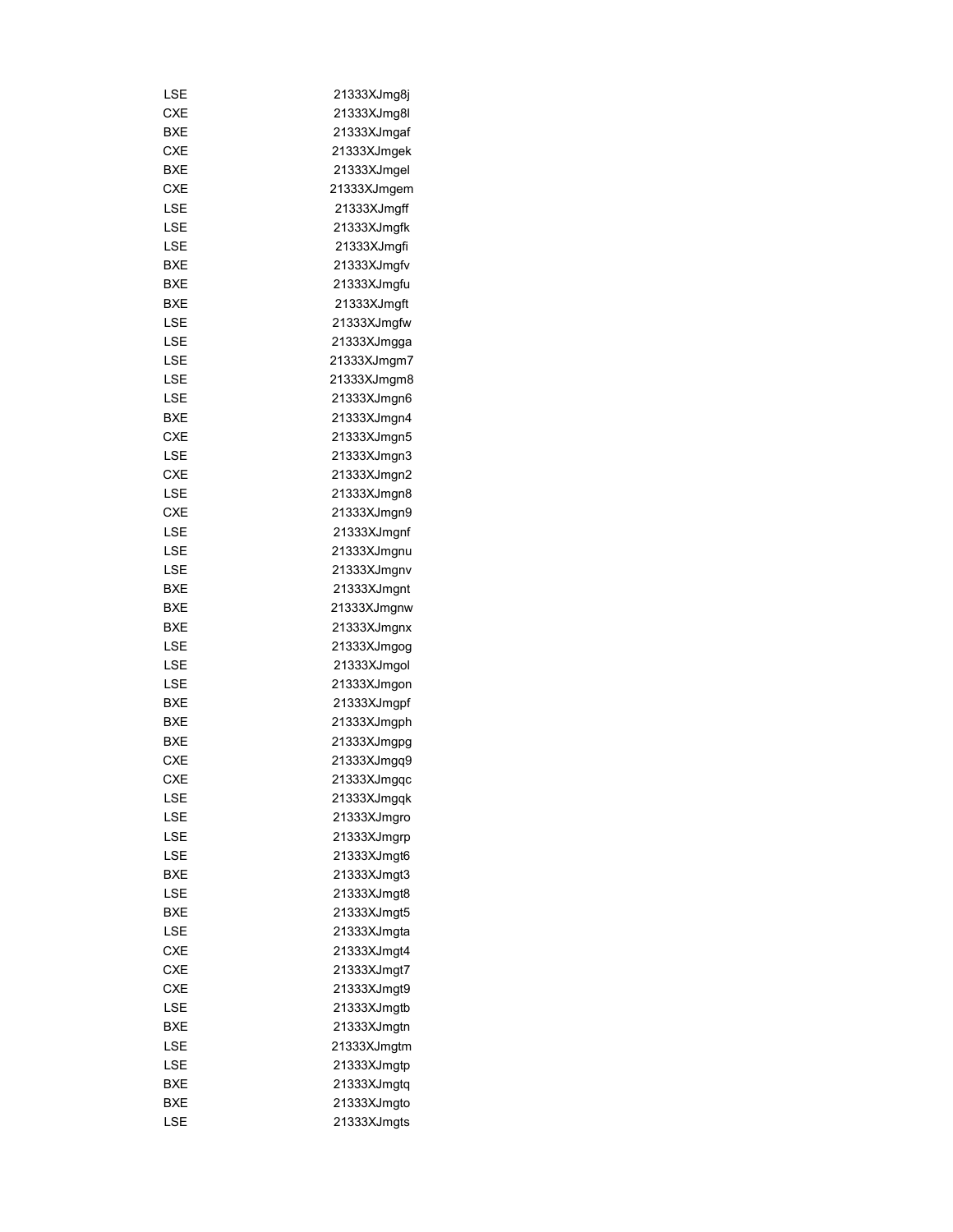| LSE        | 21333XJmgtt  |
|------------|--------------|
| LSE        | 21333XJmgyr  |
| <b>BXE</b> | 21333XJmgyq  |
| BXE        | 21333XJmgys  |
| LSE        | 21333XJmgyt  |
| LSE        | 21333XJmgyu  |
| LSE        | 21333XJmh0u  |
| LSE        | 21333XJmh0v  |
| <b>CXE</b> | 21333XJmh0y  |
| BXE        | 21333XJmh0z  |
| LSE        | 21333XJmh1h  |
| BXE        | 21333XJmh0x  |
| BXE        | 21333XJmh1a  |
| BXE        | 21333XJmh18  |
| CXE        | 21333XJmh20  |
| BXE        | 21333XJmh2w  |
| LSE        | 21333XJmh2x  |
| LSE        | 21333XJmh2y  |
| LSE        | 21333XJmh42  |
|            | 21333XJmh41  |
| LSE        | 21333XJmh5r  |
| LSE        |              |
| LSE        | 21333XJmh5v  |
| CXE        | 21333XJmh5u  |
| LSE        | 21333XJmh5w  |
| LSE        | 21333XJmh5x  |
| LSE        | 21333XJmh61  |
| CXE        | 21333XJmh5y  |
| LSE        | 21333XJmh6m  |
| LSE        | 21333XJmh6n  |
| LSE        | 21333XJmh6s  |
| BXE        | 21333XJmh6r  |
| LSE        | 21333XJmh6u  |
| <b>BXE</b> | 21333XJmh6t  |
| LSE        | 21333XJmh6v  |
| BXE        | 21333XJmh6w  |
| LSE        | 21333XJmh6x  |
| <b>CXE</b> | 21333XJmh8i  |
| <b>BXE</b> | 21333XJmhbe  |
| BXE        | 21333XJmhbf  |
| LSE        | 21333XJmhc6  |
| <b>CXE</b> | 21333X.Imhc4 |
| <b>BXF</b> | 21333XJmhc5  |
| LSE        | 21333XJmhc8  |
| <b>BXE</b> | 21333XJmhc7  |
| LSE        | 21333XJmhc9  |
| LSE        | 21333XJmhca  |
| LSE        | 21333XJmhcc  |
| LSE        | 21333XJmhce  |
| LSE        | 21333XJmhcd  |
| BXE        | 21333XJmhfg  |
| <b>CXE</b> | 21333XJmhfm  |
| BXE        | 21333XJmhft  |
| BXE        | 21333XJmhi7  |
|            |              |
| LSE        | 21333XJmhip  |
| BXE        | 21333XJmhio  |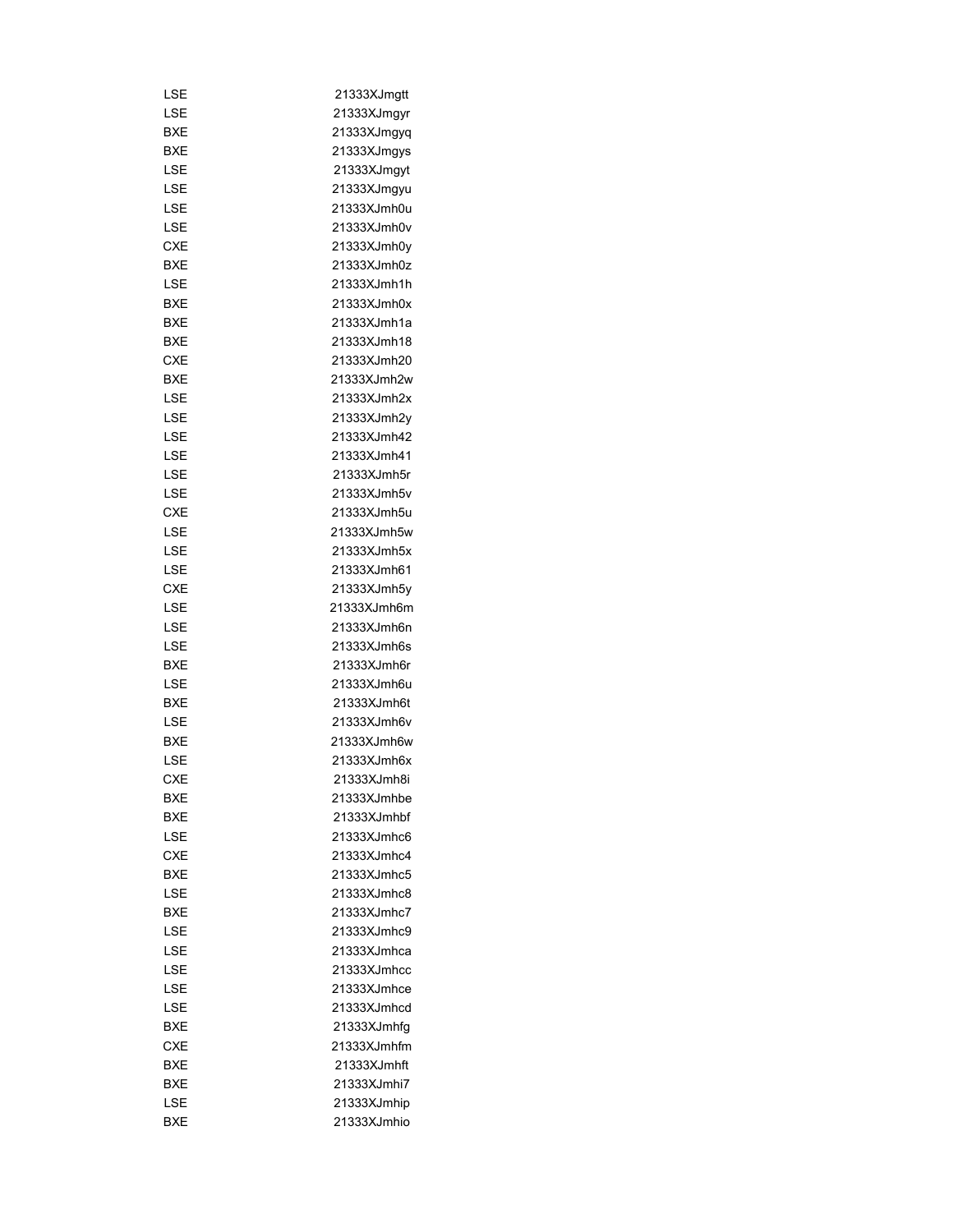| LSE        | 21333XJmhiq |
|------------|-------------|
| LSE        | 21333XJmhir |
| LSE        | 21333XJmhis |
| LSE        | 21333XJmhj1 |
| LSE        | 21333XJmhl8 |
| <b>CXE</b> | 21333XJmhl7 |
| LSE        | 21333XJmhl9 |
| LSE        | 21333XJmhla |
| LSE        | 21333XJmhlj |
| LSE        | 21333XJmhli |
| BXE        | 21333XJmho6 |
| LSE        | 21333XJmho7 |
| BXE        | 21333XJmhoq |
| BXE        | 21333XJmhop |
| LSE        | 21333XJmhoo |
| LSE        | 21333XJmhow |
| LSE        | 21333XJmhox |
| LSE        | 21333XJmhq0 |
| LSE        | 21333XJmhq1 |
|            |             |
| LSE        | 21333XJmhql |
| CXE        | 21333XJmhr7 |
| LSE        | 21333XJmhr8 |
| LSE        | 21333XJmhr9 |
| LSE        | 21333XJmhsn |
| LSE        | 21333XJmhsp |
| BXE        | 21333XJmhsq |
| CXE        | 21333XJmhsr |
| BXE        | 21333XJmhue |
| BXE        | 21333XJmhuj |
| BXE        | 21333XJmhuh |
| LSE        | 21333XJmhwz |
| LSE        | 21333XJmhwy |
| LSE        | 21333XJmi7p |
| LSE        | 21333XJmi7q |
| LSE        | 21333XJmi7z |
| <b>CXE</b> | 21333XJmi7y |
| LSE        | 21333XJmi82 |
| BXE        | 21333XJmi81 |
| BXE        | 21333XJmi80 |
| BXE        | 21333XJmi84 |
| BXE        | 21333XJmi83 |
| LSE        | 21333XJmiaz |
| BXE        | 21333XJmib1 |
| BXE        | 21333XJmiay |
| BXE        | 21333XJmib0 |
| LSE        | 21333XJmicd |
| BXE        | 21333XJmica |
| <b>CXE</b> | 21333XJmicb |
| LSE        | 21333XJmicf |
| LSE        | 21333XJmicg |
| LSE        | 21333XJmidn |
|            |             |
| LSE        | 21333XJmidq |
| LSE        | 21333XJmie4 |
| CXE        | 21333XJmiew |
| BXE        | 21333XJmiev |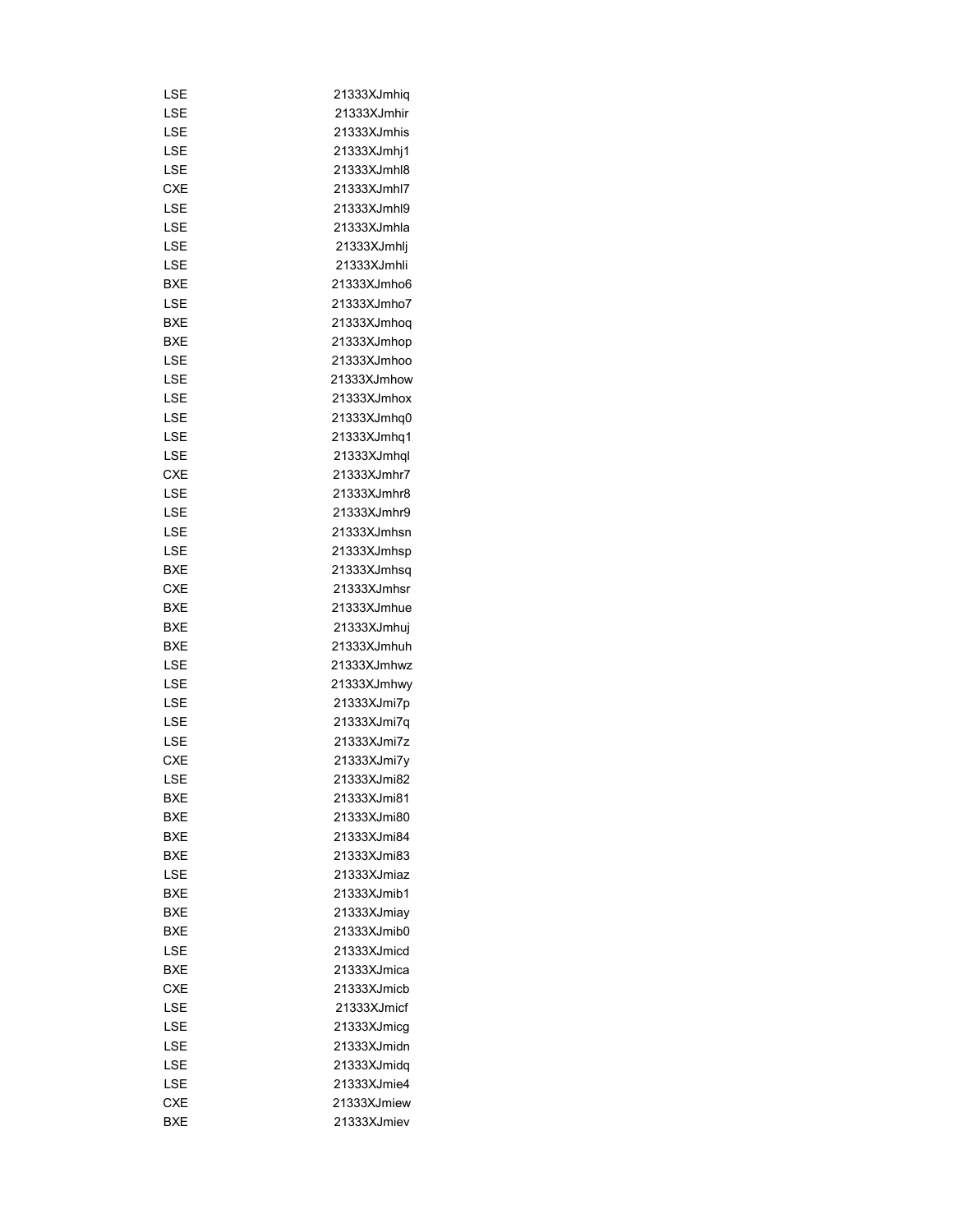| LSE        | 21333XJmieu                |
|------------|----------------------------|
| BXE        | 21333XJmiex                |
| BXE        | 21333XJmiev                |
| BXE        | 21333XJmiez                |
| LSE        | 21333XJmif0                |
| LSE        | 21333XJmif2                |
| BXE        | 21333XJmif1                |
| LSE        | 21333XJmikj                |
| BXE        | 21333XJmikh                |
| BXE        | 21333XJmikl                |
| LSE        | 21333XJmikq                |
| BXE        | 21333XJmikp                |
| BXE        | 21333XJmikr                |
| CXE        | 21333XJmil4                |
| CXE        | 21333XJmil5                |
| LSE        | 21333XJmil8                |
| LSE        | 21333XJmil9                |
| LSE        | 21333XJmilt                |
| LSE        | 21333XJmily                |
| LSE        | 21333XJmimh                |
| <b>BXE</b> | 21333XJmiml                |
| LSE        | 21333XJmimu                |
| LSE        | 21333XJmin6                |
| BXE        | 21333XJmin4                |
| LSE        | 21333XJmiol                |
| CXE        | 21333XJmiok                |
| LSE        | 21333XJmion                |
| LSE        | 21333XJmioo                |
| CXE        | 21333XJmiom                |
| <b>CXE</b> | 21333XJmior                |
| LSE        | 21333XJmioq                |
| BXE        | 21333XJmiqa                |
| BXE        | 21333XJmiqb                |
| <b>BXE</b> | 21333XJmiqi                |
| BXE        | 21333XJmiqh                |
| <b>BXE</b> | 21333XJmiqg                |
| BXE        | 21333XJmiai                |
| LSE        | 21333XJmira                |
| LSE        | 21333XJmirx                |
| LSE        | 21333XJmirv                |
| LSE        | 21333XJmisa                |
| <b>CXE</b> | 21333XJmitx                |
| BXE        | 21333XJmitw                |
| BXE        | 21333XJmity                |
| LSE        | 21333XJmiva                |
| <b>CXE</b> |                            |
| LSE        | 21333XJmixg<br>21333XJmixk |
|            |                            |
| <b>BXE</b> | 21333XJmixj                |
| LSE        | 21333XJmixr                |
| LSE        | 21333XJmixs                |
| BXE        | 21333XJmixo                |
| LSE        | 21333XJmixu                |
| LSE        | 21333XJmixw                |
| LSE        | 21333XJmiz2                |
| LSE        | 21333XJmj4c                |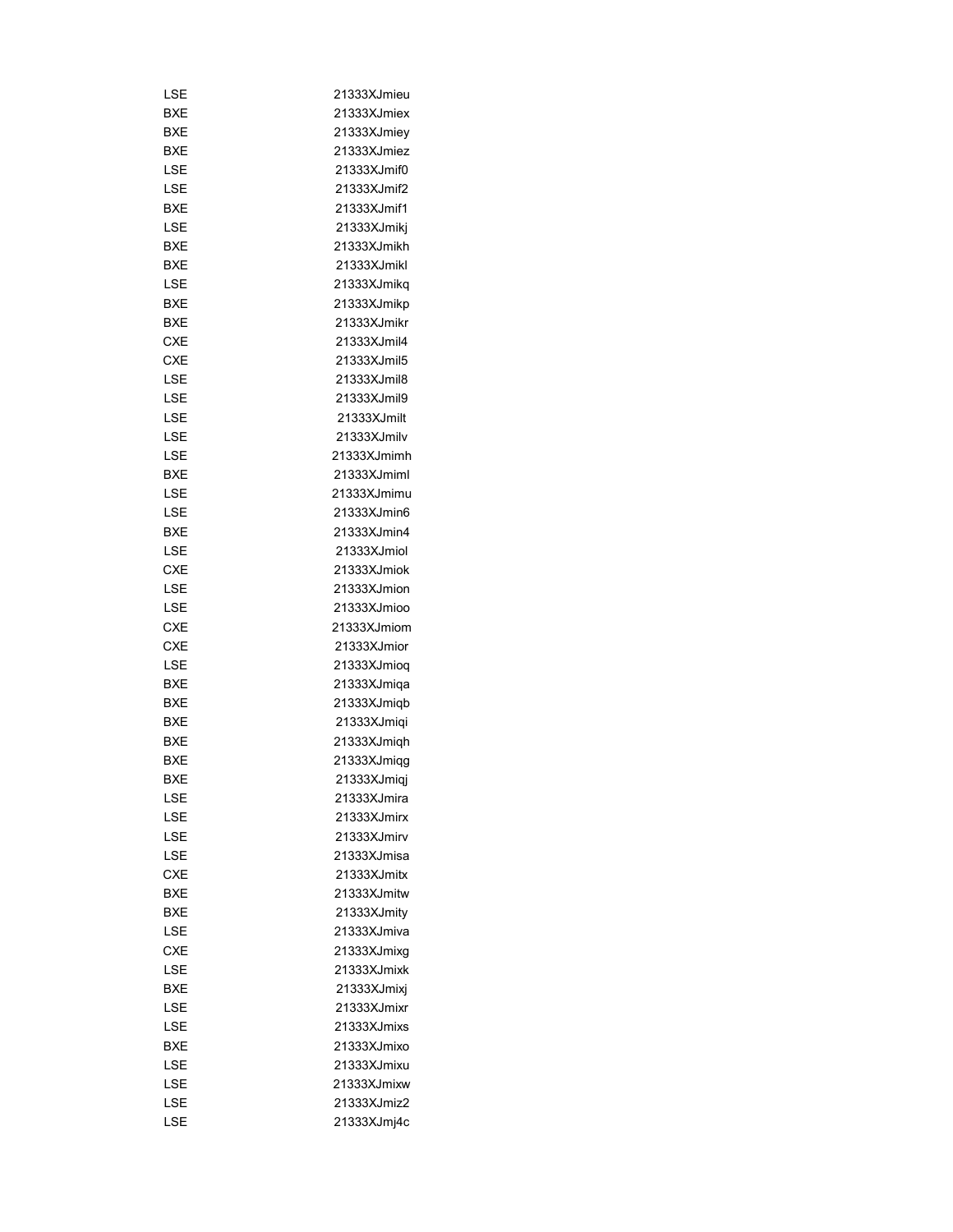| LSE        | 21333XJmj4b                |
|------------|----------------------------|
| LSE        | 21333XJmj64                |
| LSE        | 21333XJmj62                |
| LSE        | 21333XJmj63                |
| LSE        | 21333XJmj65                |
| BXE        | 21333XJmj6c                |
| LSE        | 21333XJmj7z                |
| BXE        | 21333XJmj81                |
| <b>CXE</b> | 21333XJmj80                |
| <b>CXE</b> | 21333XJmj84                |
| BXE        | 21333XJmj82                |
| LSE        | 21333XJmj83                |
| BXE        | 21333XJmj85                |
| LSE        | 21333XJmj88                |
| BXE        | 21333XJmj89                |
| BXE        | 21333XJmj9g                |
| BXE        | 21333XJmj9e                |
| BXE        | 21333XJmj9h                |
| LSE        | 21333XJmj9f                |
| LSE        | 21333XJmj9i                |
| LSE        | 21333XJmj9j                |
| BXE        | 21333XJmjdf                |
| LSE        |                            |
|            | 21333XJmjfh<br>21333XJmjqk |
| LSE        |                            |
| BXE        | 21333XJmjgg                |
| LSE        | 21333XJmjgj                |
| BXE        | 21333XJmjge                |
| CXE        | 21333XJmjgf                |
| <b>CXE</b> | 21333XJmjgh                |
| BXE        | 21333XJmjgi                |
| CXE        | 21333XJmjgo                |
| BXE        | 21333XJmjgn                |
| LSE        | 21333XJmjgp                |
| LSE        | 21333XJmjgq                |
| BXE        | 21333XJmjh9                |
| BXE        | 21333XJmjh8                |
| LSE        | 21333XJmjhr                |
| LSE        | 21333XJmjhs                |
| BXE        | 21333XJmjks                |
| <b>CXE</b> | 21333XJmjle                |
| LSE        | 21333XJmjli                |
| LSE        | 21333XJmjlf                |
| <b>CXE</b> | 21333XJmjlh                |
| LSE        | 21333XJmjlk                |
| <b>BXE</b> | 21333XJmjlg                |
| LSE        | 21333XJmjlm                |
| <b>BXE</b> | 21333XJmjlj                |
| BXE        | 21333XJmjll                |
| BXE        | 21333XJmjln                |
| LSE        | 21333XJmjlo                |
| LSE        | 21333XJmjlp                |
| LSE        | 21333XJmjlq                |
| LSE        | 21333XJmjlr                |
| BXE        | 21333XJmjna                |
| <b>CXE</b> | 21333XJmjnb                |
|            |                            |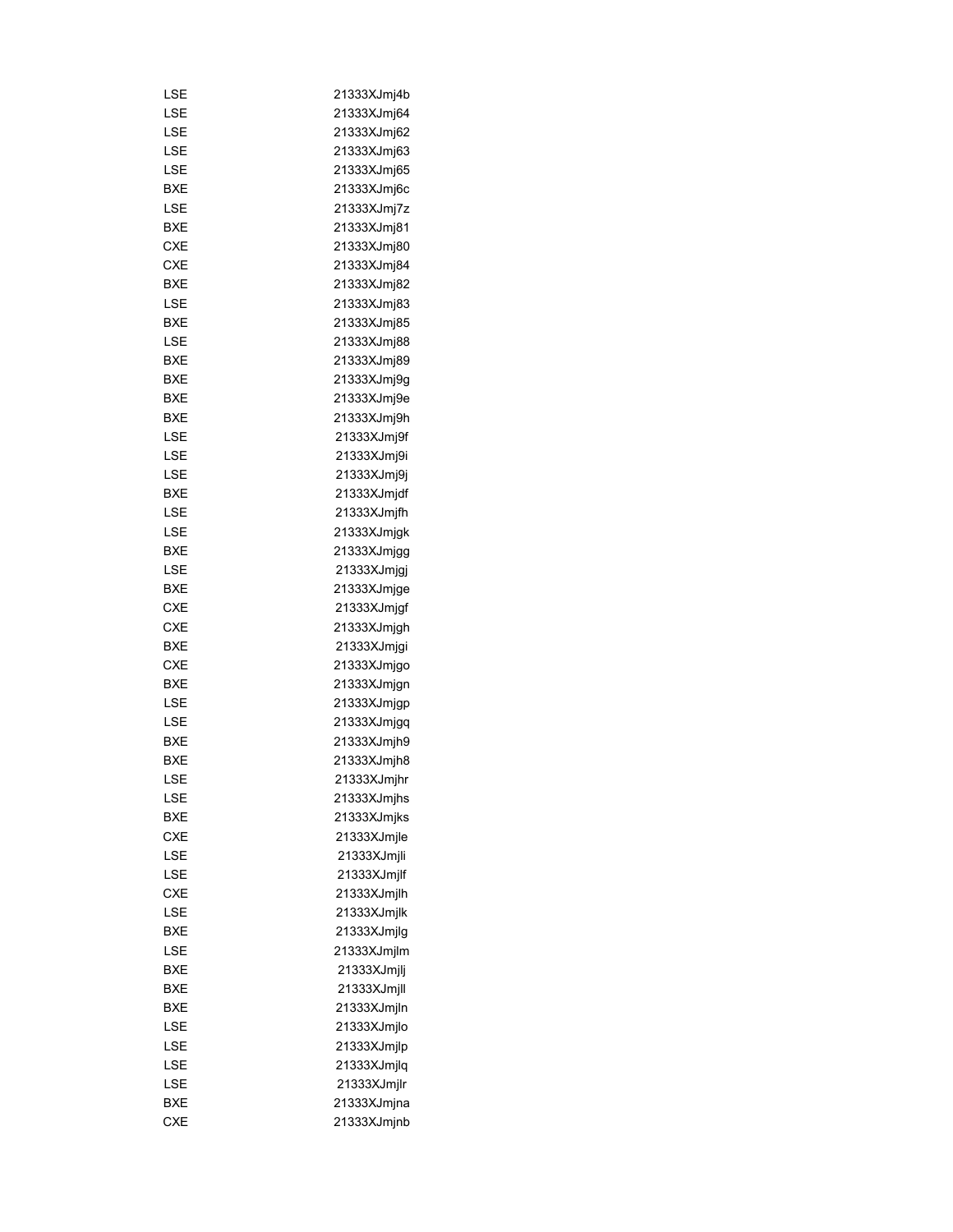| LSE        | 21333XJmjnd |
|------------|-------------|
| BXE        | 21333XJmjnc |
| BXE        | 21333XJmjne |
| LSE        | 21333XJmjnj |
| LSE        | 21333XJmjni |
| LSE        | 21333XJmjnk |
| LSE        | 21333XJmjob |
| LSE        | 21333XJmjoc |
| LSE        | 21333XJmjop |
| <b>CXE</b> | 21333XJmjp5 |
| LSE        | 21333XJmjpb |
| BXE        | 21333XJmjpc |
| BXE        | 21333XJmjpa |
|            |             |
| BXE        | 21333XJmjqh |
| LSE        | 21333XJmjqi |
| LSE        | 21333XJmjql |
| <b>BXE</b> | 21333XJmjqm |
| LSE        | 21333XJmjqn |
| LSE        | 21333XJmjre |
| CXE        | 21333XJmjrd |
| BXE        | 21333XJmirc |
| LSE        | 21333XJmjrn |
| LSE        | 21333XJmjrq |
| LSE        | 21333XJmjva |
| LSE        | 21333XJmjvc |
| LSE        | 21333XJmjw7 |
| <b>CXE</b> | 21333XJmjw6 |
| BXE        | 21333XJmjw8 |
| BXE        | 21333XJmjwa |
| <b>CXE</b> | 21333XJmjw9 |
| BXE        | 21333XJmjw5 |
| LSE        | 21333XJmjxq |
| BXE        | 21333XJmjxu |
| LSE        | 21333XJmjxs |
| LSE        | 21333XJmjya |
| LSE        | 21333XJmjzd |
| <b>BXE</b> | 21333XJmjzc |
| LSE        | 21333XJmjzf |
| LSE        | 21333XJmjzg |
| BXE        | 21333XJmjze |
| LSE        | 21333XJmjzi |
| LSE        | 21333XJmk05 |
| <b>CXE</b> | 21333XJmk08 |
| LSE        | 21333XJmk06 |
| LSE        | 21333XJmk07 |
| LSE        | 21333XJmk1b |
| LSE        | 21333XJmk1c |
| LSE        | 21333XJmk1e |
| <b>CXE</b> | 21333XJmk2g |
| BXE        | 21333XJmk2u |
| BXE        | 21333XJmk2v |
| LSE        | 21333XJmk4s |
|            | 21333XJmk4t |
| LSE        |             |
| LSE        | 21333XJmk55 |
| LSE        | 21333XJmk57 |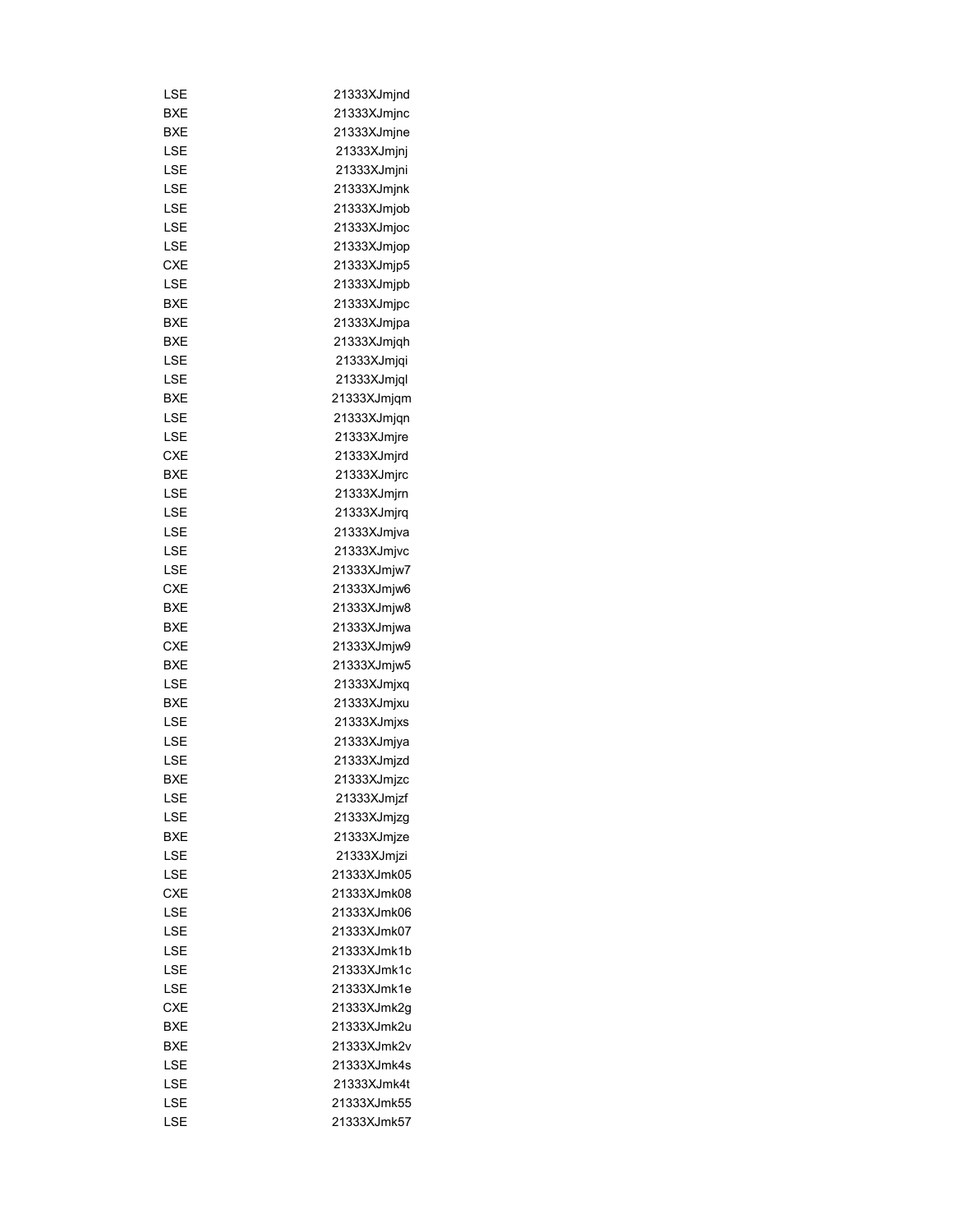| LSE        | 21333XJmk5q |
|------------|-------------|
| CXE        | 21333XJmk63 |
| LSE        | 21333XJmk7b |
| LSE        | 21333XJmk7d |
| LSE        | 21333XJmk7a |
| LSE        | 21333XJmk7h |
| BXE        | 21333XJmk7m |
| LSE        | 21333XJmka4 |
| BXE        | 21333XJmka8 |
| BXE        | 21333XJmka5 |
| <b>BXE</b> | 21333XJmka3 |
| <b>BXE</b> | 21333XJmka7 |
| LSE        | 21333XJmka6 |
| LSE        | 21333XJmkad |
| LSE        | 21333XJmkbw |
| LSE        | 21333XJmkbx |
| LSE        | 21333XJmkc3 |
| LSE        | 21333XJmkc4 |
| BXE        | 21333XJmkc6 |
| <b>BXE</b> | 21333XJmkc5 |
| <b>CXE</b> | 21333XJmkc7 |
| LSE        | 21333XJmkg1 |
| LSE        | 21333XJmkgl |
| BXE        | 21333XJmkgj |
|            |             |
| LSE        | 21333XJmkgk |
| LSE        | 21333XJmkgq |
| BXE        | 21333XJmkgn |
| <b>CXE</b> | 21333XJmkgo |
| LSE        | 21333XJmkgt |
| BXE        | 21333XJmkgr |
| BXE        | 21333XJmkgp |
| BXE        | 21333XJmkgu |
| <b>CXE</b> | 21333XJmkgs |
| LSE        | 21333XJmkjx |
| LSE        | 21333XJmkk8 |
| LSE        | 21333XJmkkc |
| LSE        | 21333XJmkke |
| BXE        | 21333XJmkkw |
| BXE        | 21333XJmkl5 |
| BXE        | 21333XJmkl6 |
| LSE        | 21333XJmkof |
| LSE        | 21333XJmkoa |
| <b>CXE</b> | 21333XJmkoh |
| LSE        | 21333XJmkok |
| LSE        | 21333XJmkoj |
| LSE        | 21333XJmkoi |
| LSE        | 21333XJmkol |
| LSE        | 21333XJmkou |
| BXE        | 21333XJmkp3 |
| BXE        | 21333XJmkp4 |
| LSE        | 21333XJmkqw |
| LSE        | 21333XJmkqv |
| <b>CXE</b> | 21333XJmksn |
| LSE        | 21333XJmkso |
| LSE        | 21333XJmksp |
|            |             |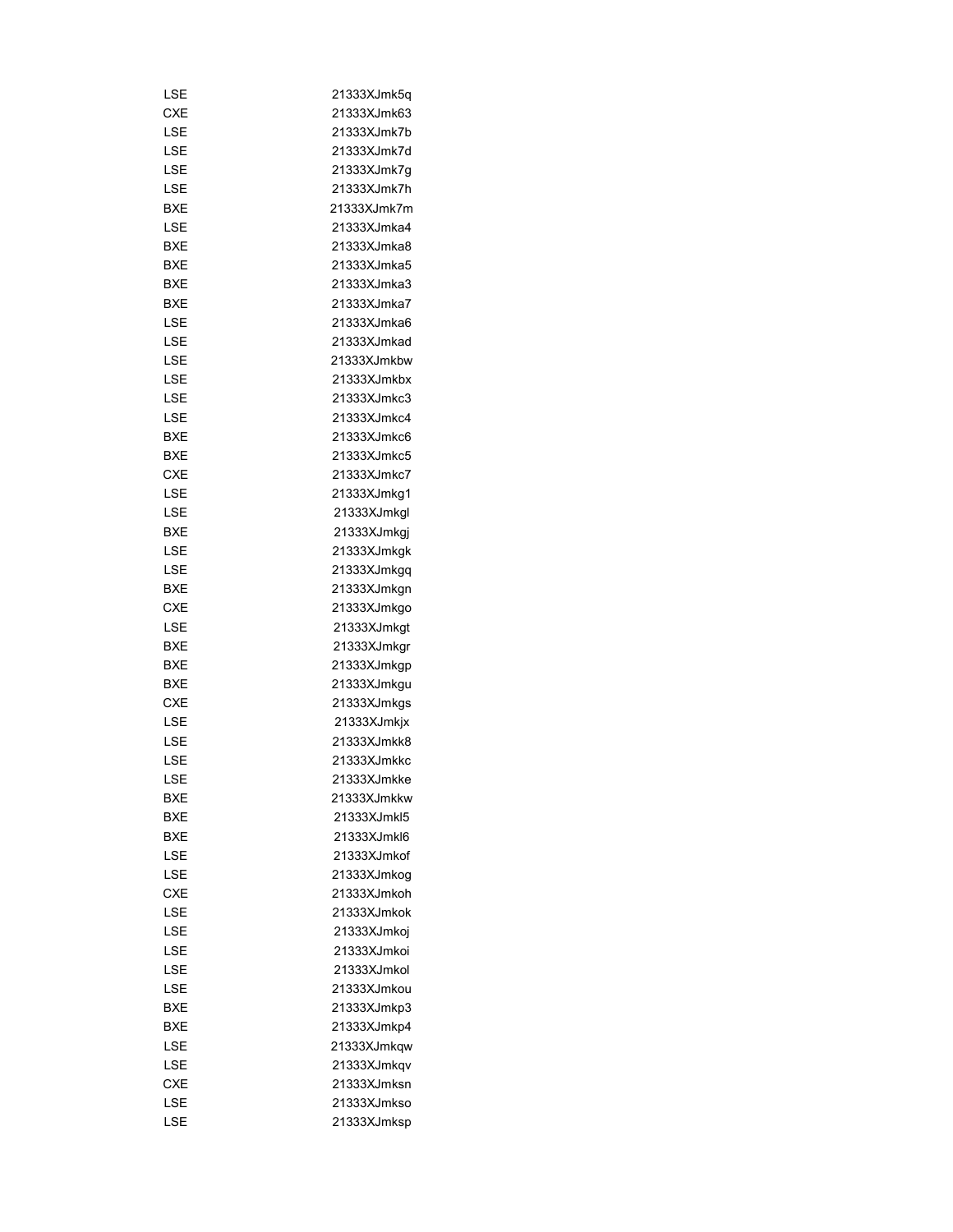| LSE        | 21333XJmkss |
|------------|-------------|
| LSE        | 21333XJmksr |
| BXE        | 21333XJmktf |
| BXE        | 21333XJmktg |
| BXE        | 21333XJmkth |
| LSE        | 21333XJmku9 |
| LSE        | 21333XJmkuj |
| LSE        | 21333XJmkuq |
| <b>CXE</b> | 21333XJmkvy |
| BXE        | 21333XJmkvz |
| BXE        | 21333XJmkw1 |
| BXE        | 21333XJmkw0 |
| LSE        | 21333XJmkwt |
| LSE        | 21333XJmkx1 |
| LSE        | 21333XJmkx2 |
| LSE        | 21333XJmkxh |
| BXE        | 21333XJmkzd |
| LSE        | 21333XJmkzk |
| LSE        | 21333XJml53 |
| BXE        | 21333XJml55 |
| LSE        | 21333XJml56 |
| CXE        | 21333XJml5e |
| BXE        | 21333XJml58 |
| BXE        | 21333XJml57 |
|            | 21333XJml59 |
| BXE        |             |
| CXE        | 21333XJml5c |
| CXE        | 21333XJml5f |
| LSE        | 21333XJml5b |
| LSE        | 21333XJml5d |
| LSE        | 21333XJml5g |
| LSE        | 21333XJml5i |
| LSE        | 21333XJml5y |
| CXE        | 21333XJml7p |
| LSE        | 21333XJml9f |
| BXE        | 21333XJml9e |
| LSE        | 21333XJml9h |
| <b>BXE</b> | 21333XJml9a |
| LSE        | 21333XJml9m |
| <b>CXE</b> | 21333XJml9t |
| CXE        | 21333XJml9u |
| LSE        | 21333XJml9x |
| <b>BXE</b> | 21333XJml9v |
| LSE        | 21333XJml9w |
| LSE        | 21333XJml9z |
| BXE        | 21333XJml9y |
| LSE        | 21333XJmla0 |
| LSE        | 21333XJmla7 |
| BXE        | 21333XJmla6 |
| LSE        | 21333XJmla8 |
| BXE        | 21333XJmla9 |
| LSE        | 21333XJmlas |
| LSE        | 21333XJmlb0 |
| LSE        | 21333XJmlbe |
| LSE        | 21333XJmlc8 |
| CXE        | 21333XJmlc7 |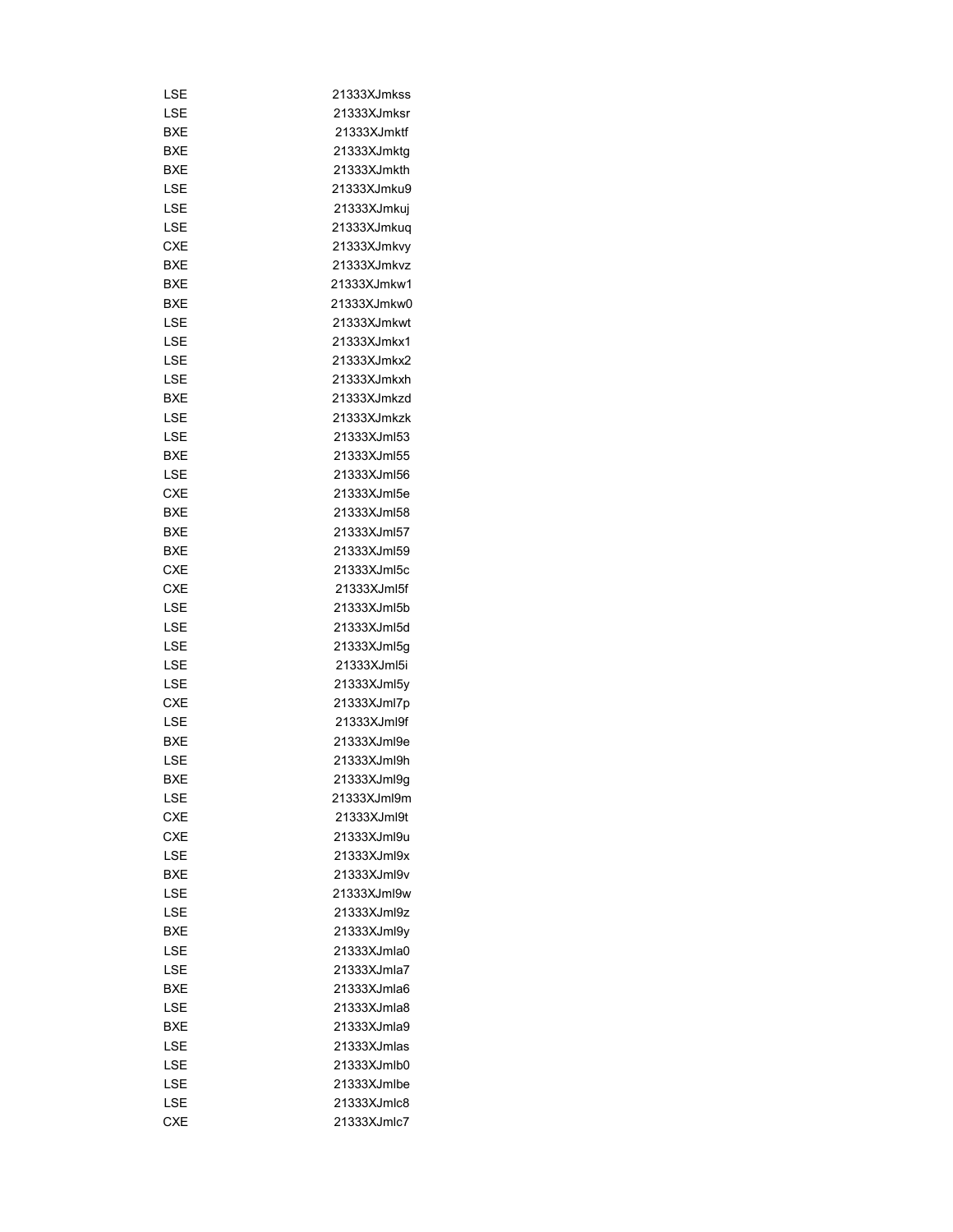| CXE        | 21333XJmlc9 |
|------------|-------------|
| LSE        | 21333XJmlca |
| LSE        | 21333XJmlci |
| LSE        | 21333XJmlck |
| LSE        | 21333XJmlcj |
| LSE        | 21333XJmlcl |
| LSE        | 21333XJmlcy |
| LSE        | 21333XJmld1 |
| LSE        | 21333XJmlff |
| BXE        | 21333XJmlfg |
| LSE        | 21333XJmlfu |
| LSE        | 21333XJmlft |
| LSE        | 21333XJmlgh |
| BXE        | 21333XJmlgc |
| LSE        | 21333XJmlge |
| CXE        | 21333XJmlgd |
| <b>BXE</b> | 21333XJmlgf |
| LSE        | 21333XJmlgk |
| BXE        | 21333XJmlgg |
| CXE        | 21333XJmlgj |
|            |             |
| CXE        | 21333XJmlgi |
| CXE        | 21333XJmlgl |
| LSE        | 21333XJmlhg |
| LSE        | 21333XJmlhh |
| LSE        | 21333XJmlhi |
| BXE        | 21333XJmlhv |
| CXE        | 21333XJmlk4 |
| LSE        | 21333XJmlkd |
| LSE        | 21333XJmlke |
| LSE        | 21333XJmlkg |
| LSE        | 21333XJmlkh |
| BXE        | 21333XJmlkn |
| LSE        | 21333XJmlkr |
| <b>BXE</b> | 21333XJmlkq |
| BXE        | 21333XJmlks |
| LSE        | 21333XJmlkx |
| LSE        | 21333XJmllp |
| CXE        | 21333XJmllq |
| LSE        | 21333XJmllr |
| BXE        | 21333XJmlmb |
| <b>BXE</b> | 21333XJmlmc |
| LSE        | 21333XJmlo0 |
| CXE        | 21333XJmlnz |
| LSE        | 21333XJmlo8 |
| LSE        | 21333XJmloj |
| BXE        | 21333XJmlok |
| LSE        | 21333XJmlol |
| BXE        | 21333XJmlot |
| LSE        | 21333XJmlos |
| LSE        | 21333XJmlou |
| LSE        | 21333XJmlox |
| CXE        | 21333XJmlpi |
| LSE        |             |
|            | 21333XJmlpj |
| BXE        | 21333XJmlqq |
| LSE        | 21333XJmlqp |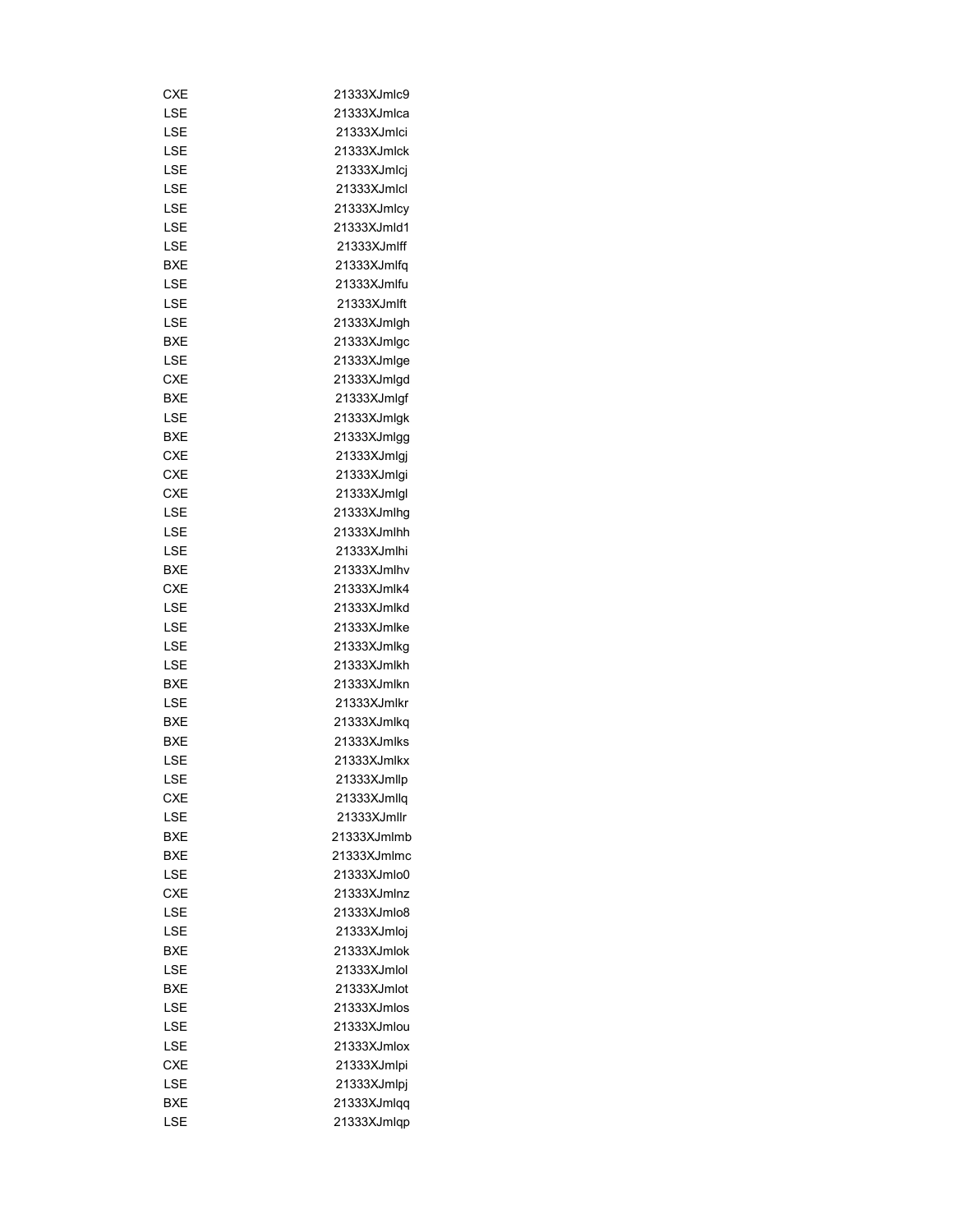| BXE        | 21333XJmlgr |
|------------|-------------|
| BXE        | 21333XJmlqs |
| BXE        | 21333XJmlqt |
| LSE        | 21333XJmls9 |
| LSE        | 21333XJmlsa |
| LSE        | 21333XJmlsf |
| LSE        | 21333XJmlsg |
| LSE        | 21333XJmlsi |
| LSE        | 21333XJmltg |
| <b>CXE</b> | 21333XJmltf |
| LSE        | 21333XJmltj |
| BXE        | 21333XJmlut |
| BXE        | 21333XJmlva |
| BXE        | 21333XJmlvb |
| CXE        | 21333XJmlw3 |
| LSE        | 21333XJmlwf |
| LSE        | 21333XJmlwj |
| LSE        | 21333XJmlwk |
| LSE        | 21333XJmlwl |
| BXE        | 21333XJmly6 |
|            | 21333XJmly5 |
| LSE        |             |
| LSE        | 21333XJmlz1 |
| LSE        | 21333XJmlz0 |
| BXE        | 21333XJmlza |
| LSE        | 21333XJmlzb |
| LSE        | 21333XJmlzc |
| LSE        | 21333XJmlzh |
| LSE        | 21333XJmlzv |
| CXE        | 21333XJmlzu |
| <b>CXE</b> | 21333XJmm1b |
| BXE        | 21333XJmm1w |
| BXE        | 21333XJmm1v |
| <b>BXE</b> | 21333XJmm1z |
| BXE        | 21333XJmm1y |
| <b>CXE</b> | 21333XJmm3x |
| <b>CXE</b> | 21333XJmm3y |
| LSE        | 21333XJmm55 |
| LSE        | 21333XJmm5t |
| LSE        | 21333XJmm74 |
| <b>BXE</b> | 21333XJmm77 |
| BXE        | 21333XJmm7a |
| BXE        | 21333XJmm7b |
| BXE        | 21333XJmm7d |
| <b>CXE</b> | 21333XJmm80 |
| LSE        | 21333XJmm83 |
| LSE        | 21333XJmm81 |
| <b>CXE</b> | 21333XJmm82 |
| LSE        | 21333XJmm8b |
| LSE        | 21333XJmm8l |
| LSE        | 21333XJmm8n |
| BXE        | 21333XJmm9l |
| BXE        | 21333XJmm9k |
| BXE        | 21333XJmm9m |
| <b>CXE</b> | 21333XJmmb5 |
| <b>CXE</b> | 21333XJmmb6 |
|            |             |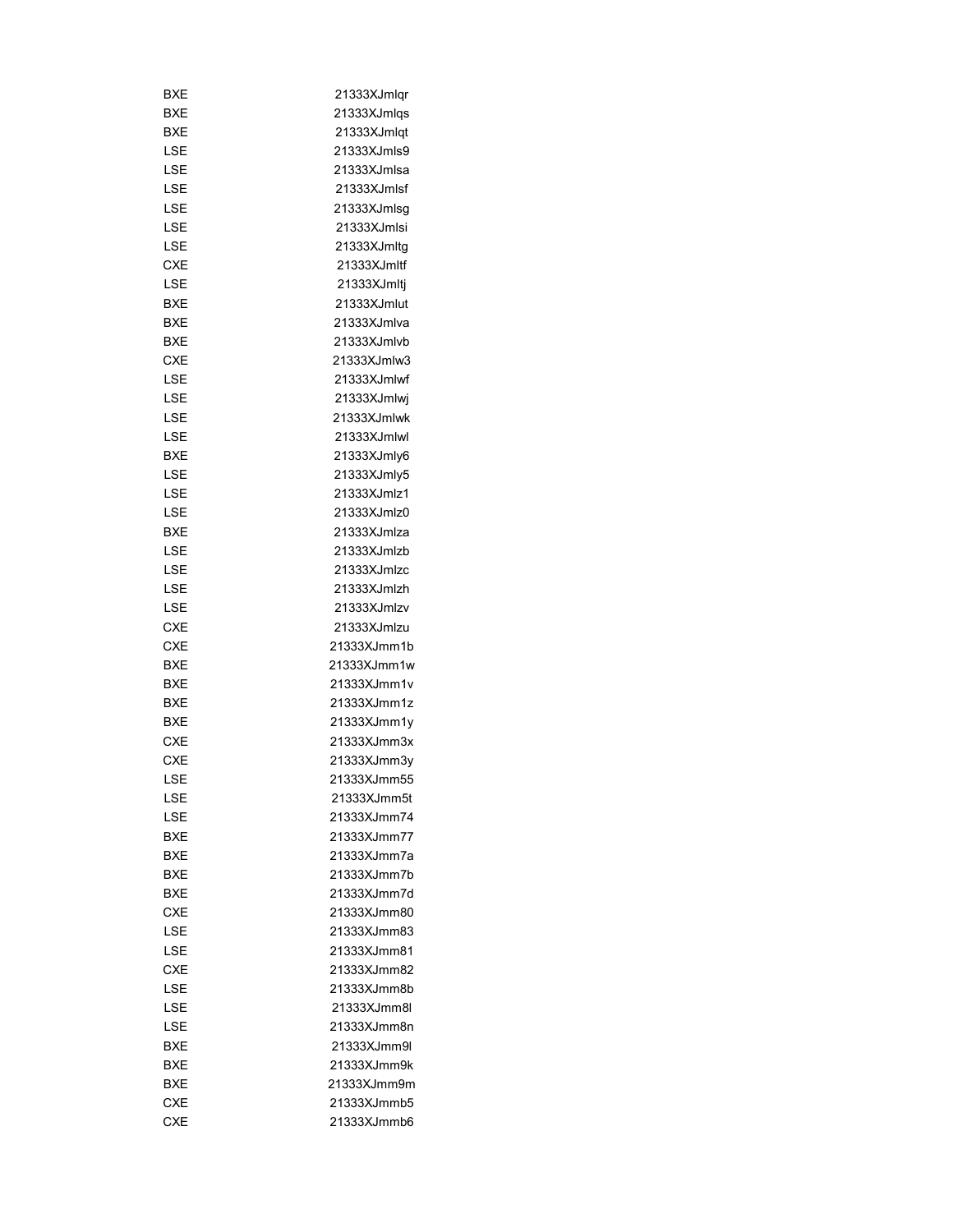| CXE        | 21333XJmmb7 |
|------------|-------------|
| LSE        | 21333XJmmbo |
| LSE        | 21333XJmmbw |
| <b>BXE</b> | 21333XJmmcr |
| LSE        | 21333XJmmcs |
| LSE        | 21333XJmmcu |
| <b>BXE</b> | 21333XJmmcv |
| BXE        | 21333XJmmct |
| LSE        | 21333XJmmcw |
| LSE        | 21333XJmmdy |
| LSE        | 21333XJmmel |
| LSE        | 21333XJmmg4 |
| LSE        | 21333XJmmg7 |
| LSE        | 21333XJmmg6 |
| <b>CXE</b> | 21333XJmmg5 |
| LSE        | 21333XJmmg8 |
| <b>CXE</b> | 21333XJmmga |
| <b>CXE</b> | 21333XJmmgb |
| <b>CXE</b> | 21333XJmmgc |
| <b>BXE</b> |             |
|            | 21333XJmmge |
| <b>BXE</b> | 21333XJmmqi |
| LSE        | 21333XJmmgf |
| LSE        | 21333XJmmgg |
| LSE        | 21333XJmmgh |
| BXE        | 21333XJmmgk |
| BXE        | 21333XJmmgj |
| <b>BXE</b> | 21333XJmmgl |
| BXE        | 21333XJmmgm |
| <b>BXE</b> | 21333XJmmgn |
| LSE        | 21333XJmmgq |
| LSE        | 21333XJmmjr |
| <b>BXE</b> | 21333XJmmjs |
| LSE        | 21333XJmmko |
| <b>BXE</b> | 21333XJmmkn |
| LSE        | 21333XJmml2 |
| <b>CXE</b> | 21333XJmml3 |
| <b>CXE</b> | 21333XJmml4 |
| CXE        | 21333XJmml5 |
| <b>CXE</b> | 21333XJmml6 |
| LSE        | 21333XJmmmn |
| LSE        | 21333XJmmmo |
| LSE        | 21333XJmmns |
| LSE        | 21333XJmmnt |
| BXE        | 21333XJmmnr |
| <b>CXE</b> | 21333XJmmp6 |
| LSE        | 21333XJmmpd |
| LSE        | 21333XJmmpp |
| LSE        | 21333XJmmq6 |
| BXE        | 21333XJmmq5 |
| LSE        | 21333XJmmqf |
| BXE        | 21333XJmmqe |
|            |             |
| BXE        | 21333XJmmqg |
| LSE        | 21333XJmmqi |
| LSE        | 21333XJmmqj |
| <b>CXE</b> | 21333XJmms9 |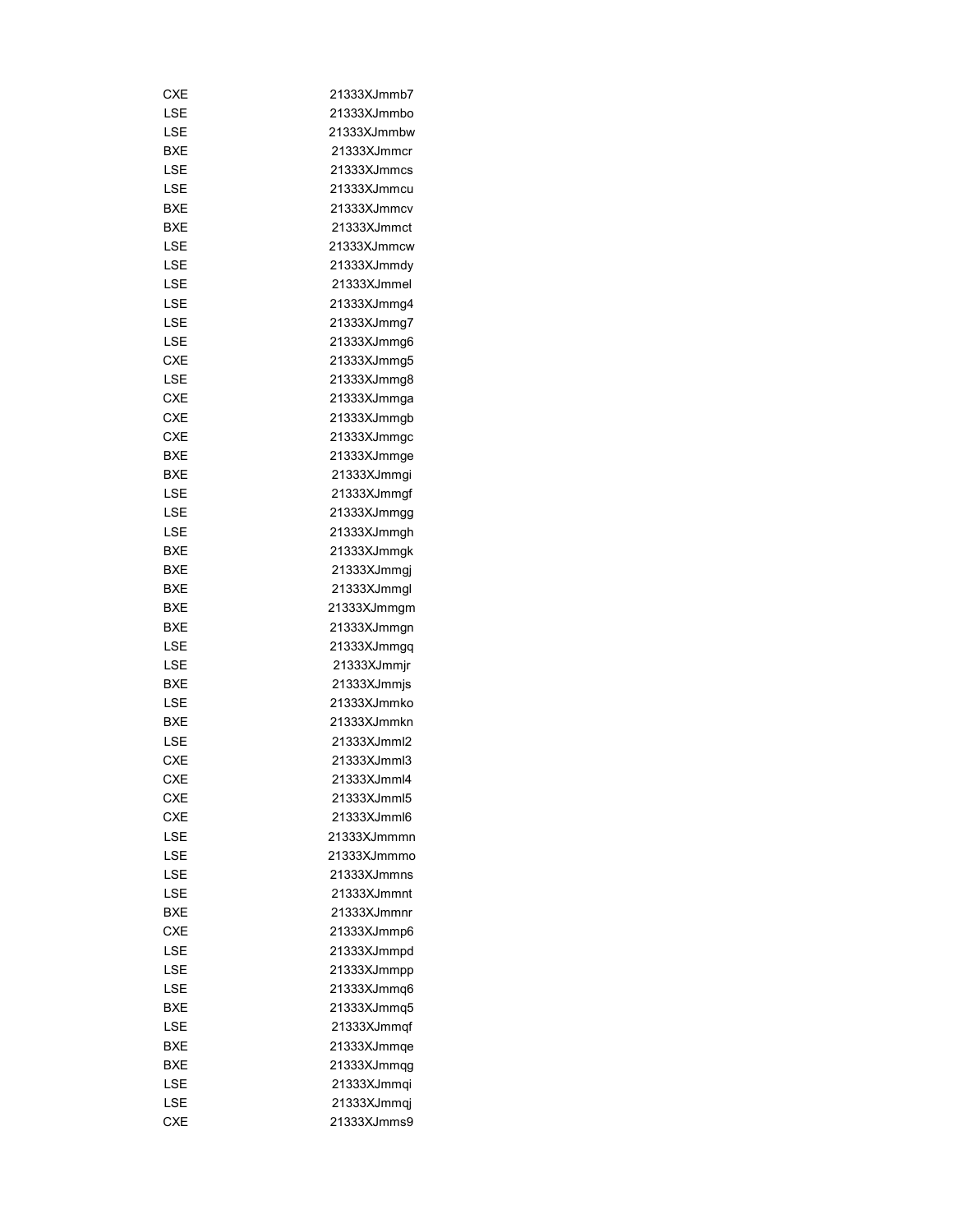| CXE        | 21333XJmmsb |
|------------|-------------|
| <b>CXE</b> | 21333XJmmvf |
| <b>CXE</b> | 21333XJmmvg |
| LSE        | 21333XJmmxa |
| <b>BXE</b> | 21333XJmmx6 |
| LSE        | 21333XJmmxd |
| <b>BXE</b> | 21333XJmmx9 |
| BXE        | 21333XJmmxc |
| <b>BXE</b> | 21333XJmmxe |
| <b>BXE</b> | 21333XJmmxk |
| LSE        | 21333XJmmxj |
| LSE        | 21333XJmmy0 |
| LSE        | 21333XJmmy8 |
| LSE        | 21333XJmmy7 |
| LSE        | 21333XJmmya |
| LSE        | 21333XJmmyq |
| LSE        | 21333XJmmyr |
| LSE        | 21333XJmmys |
| <b>CXE</b> | 21333XJmn0n |
| BXE        | 21333XJmn1n |
| <b>BXE</b> | 21333XJmn1m |
| LSE        | 21333XJmn1s |
| LSE        |             |
|            | 21333XJmn1v |
| BXE        | 21333XJmn1t |
| BXE        | 21333XJmn1r |
| <b>BXE</b> | 21333XJmn1u |
| <b>BXE</b> | 21333XJmn1w |
| LSE        | 21333XJmn1y |
| LSE        | 21333XJmn1x |
| LSE        | 21333XJmn1z |
| LSE        | 21333XJmn2n |
| <b>CXE</b> | 21333XJmn4p |
| LSE        | 21333XJmn4o |
| LSE        | 21333XJmn4u |
| <b>CXE</b> | 21333XJmn4r |
| <b>BXE</b> | 21333XJmn5m |
| LSE        | 21333XJmn5i |
| BXE        | 21333XJmn5n |
| LSE        | 21333XJmn5l |
| LSE        | 21333XJmn5t |
| LSE        | 21333XJmn5v |
| LSE        | 21333XJmn7v |
| BXE        | 21333XJmn7w |
| LSE        | 21333XJmn9h |
| <b>CXE</b> | 21333XJmn9f |
| BXE        | 21333XJmn9g |
| LSE        | 21333XJmn9m |
| BXE        | 21333XJmn9k |
| LSE        | 21333XJmn9l |
| LSE        | 21333XJmn9s |
| LSE        | 21333XJmn9r |
| LSE        | 21333XJmnaq |
| LSE        | 21333XJmnar |
| LSE        | 21333XJmnav |
| <b>BXE</b> | 21333XJmnc7 |
|            |             |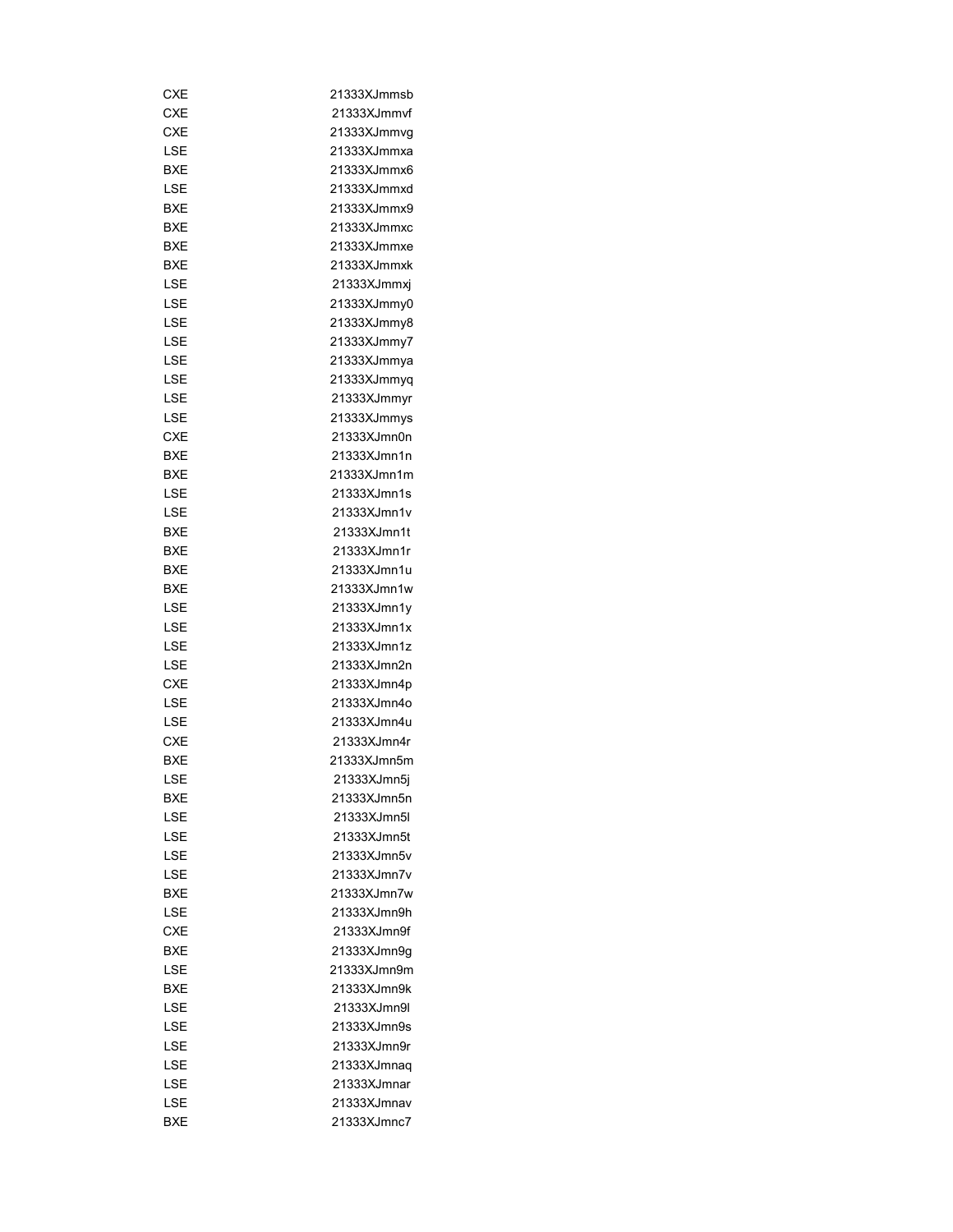| LSE        | 21333XJmnc6  |
|------------|--------------|
| LSE        | 21333XJmnc5  |
| LSE        | 21333XJmnc9  |
| LSE        | 21333XJmnca  |
| LSE        | 21333XJmncd  |
| <b>CXE</b> | 21333XJmndl  |
| LSE        | 21333XJmng6  |
| LSE        | 21333XJmngn  |
| BXE        | 21333XJmnhm  |
| LSE        | 21333XJmnhn  |
| BXE        | 21333XJmnho  |
| BXE        | 21333XJmnhq  |
| LSE        | 21333XJmnht  |
| LSE        | 21333XJmnkc  |
| <b>CXE</b> | 21333XJmnkd  |
| BXE        | 21333XJmnkf  |
| LSE        | 21333XJmnkg  |
| BXE        | 21333XJmnki  |
| <b>CXE</b> | 21333XJmnke  |
| <b>BXE</b> | 21333XJmnkm  |
| <b>BXE</b> | 21333XJmnkj  |
| BXE        | 21333XJmnko  |
| LSE        | 21333XJmnl0  |
| LSE        | 21333XJmnl1  |
| LSE        | 21333XJmnre  |
|            |              |
| LSE        | 21333XJmnrf  |
| LSE        | 21333XJmnrl  |
| LSE        | 21333XJmnrm  |
| LSE        | 21333XJmnry  |
| <b>BXE</b> | 21333XJmnrx  |
| <b>BXE</b> | 21333XJmnrz  |
| LSE        | 21333XJmns0  |
| LSE        | 21333XJmns1  |
| LSE        | 21333XJmns2  |
| <b>BXE</b> | 21333XJmntg  |
| LSE        | 21333XJmntl  |
| LSE        | 21333XJmnti  |
| LSE        | 21333XJmntm  |
| LSE        | 21333XJmntn  |
| LSE        | 21333XJmnto  |
| LSE        | 21333XJmnvc  |
| LSE        | 21333XJmnvq  |
| LSE        | 21333XJmnvf  |
| <b>CXE</b> | 21333X.Imnz6 |
| LSE        | 21333XJmnza  |
| <b>BXE</b> | 21333XJmnzp  |
| <b>CXE</b> | 21333XJmnzm  |
| <b>CXE</b> | 21333XJmnzn  |
| <b>CXE</b> | 21333XJmnzo  |
| <b>CXE</b> | 21333XJmnzw  |
| LSE        | 21333XJmnzy  |
| LSE        | 21333XJmo05  |
| LSE        | 21333XJmo04  |
| LSE        | 21333XJmo08  |
| LSE        | 21333XJmo09  |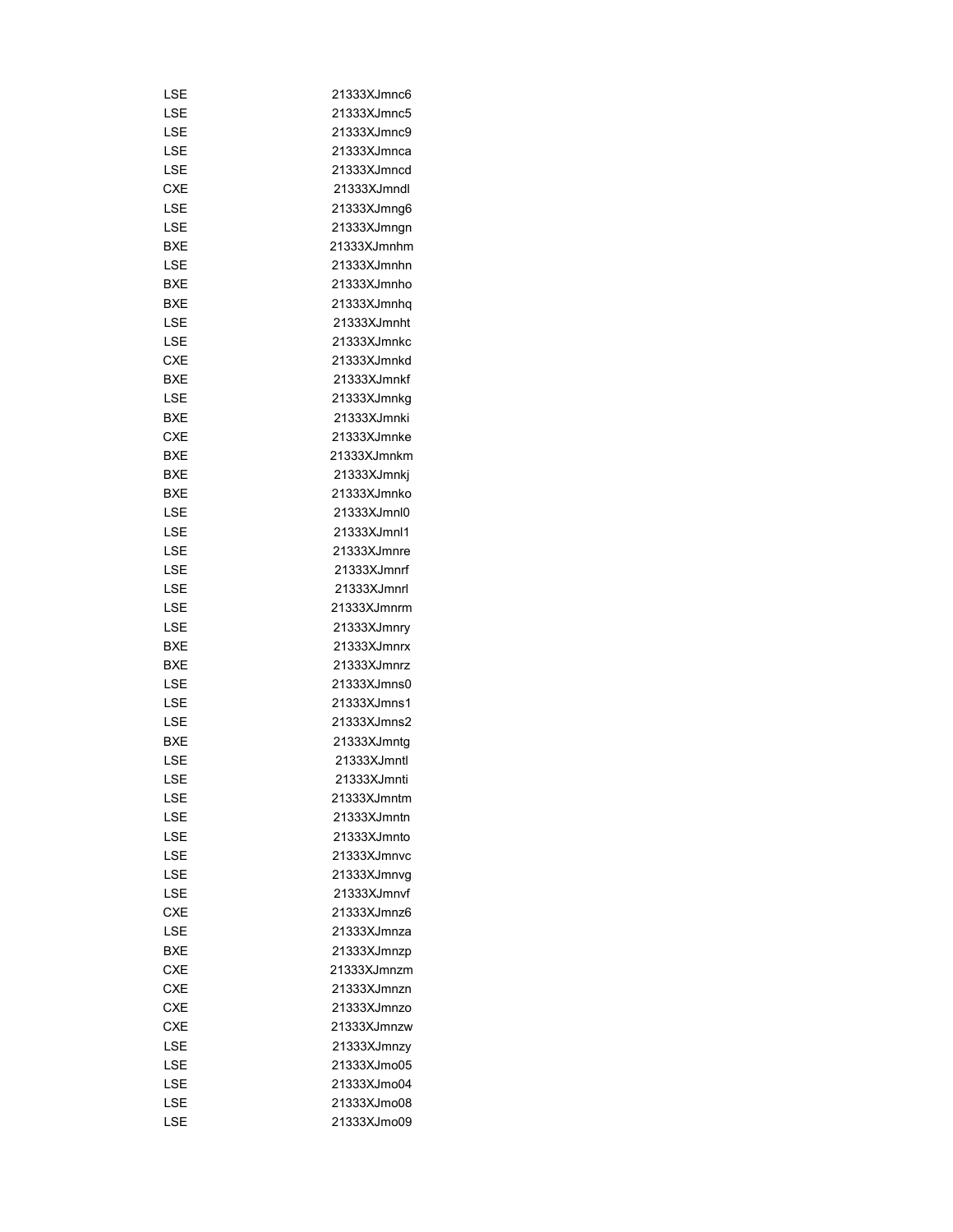| LSE        | 21333XJmo0a |
|------------|-------------|
| LSE        | 21333XJmo0n |
| <b>BXE</b> | 21333XJmo0l |
| CXE        | 21333XJmo0m |
| LSE        | 21333XJmo0x |
| BXE        | 21333XJmo0v |
| <b>CXE</b> | 21333XJmo0w |
| LSE        | 21333XJmo0y |
| LSE        | 21333XJmo12 |
| LSE        | 21333XJmo10 |
| LSE        | 21333XJmo13 |
| BXE        | 21333XJmo0z |
| LSE        | 21333XJmo1c |
| LSE        | 21333XJmo1i |
| LSE        | 21333XJmo2y |
| LSE        | 21333XJmo2x |
| LSE        | 21333XJmo2z |
| BXE        | 21333XJmo7i |
| BXE        | 21333XJmo7l |
| CXE        | 21333XJmo7j |
| <b>CXE</b> | 21333XJmo7k |
|            |             |
| LSE        | 21333XJmo7q |
| LSE        | 21333XJmo7n |
| BXE        | 21333XJmo7o |
| LSE        | 21333XJmo7r |
| BXE        | 21333XJmo7p |
| BXE        | 21333XJmo7m |
| LSE        | 21333XJmo83 |
| LSE        | 21333XJmo84 |
| LSE        | 21333XJmo85 |
| LSE        | 21333XJmo86 |
| LSE        | 21333XJmoaj |
| BXE        | 21333XJmoai |
| LSE        | 21333XJmoan |
| LSE        | 21333XJmoao |
| LSE        | 21333XJmobn |
| LSE        | 21333XJmobo |
| <b>CXE</b> | 21333XJmobm |
| <b>CXE</b> | 21333XJmobl |
| LSE        | 21333XJmoch |
| LSE        | 21333XJmodc |
| LSE        | 21333XJmodm |
| <b>CXE</b> | 21333XJmofr |
| <b>BXE</b> | 21333XJmoft |
| BXE        | 21333XJmofu |
| BXE        | 21333XJmofv |
| LSE        | 21333XJmogm |
| LSE        | 21333XJmogs |
| LSE        | 21333XJmok7 |
| <b>CXE</b> | 21333XJmok8 |
| <b>CXE</b> | 21333XJmoks |
| LSE        | 21333XJmol1 |
| BXE        | 21333XJmol2 |
| LSE        | 21333XJmol3 |
| BXE        | 21333XJmol4 |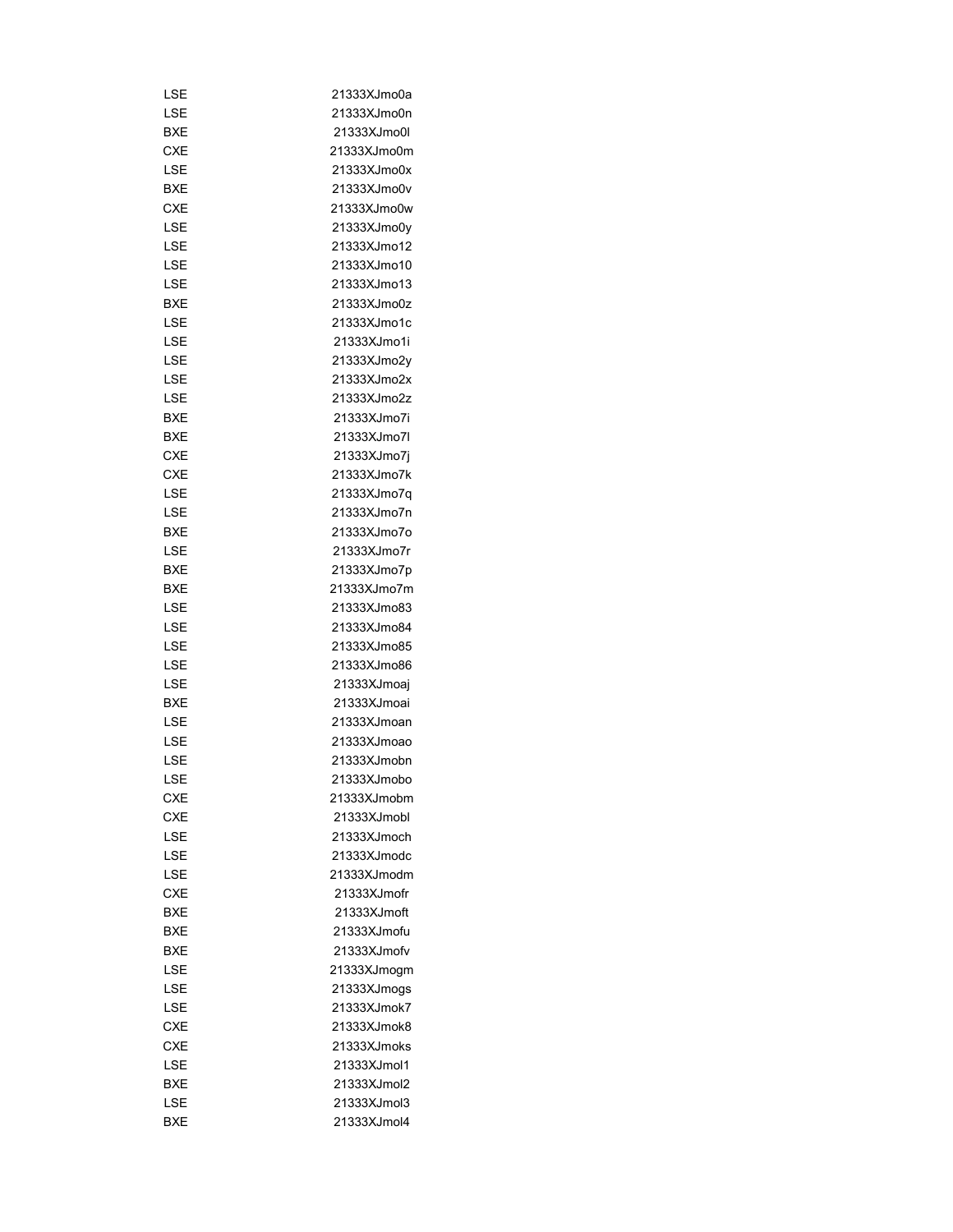| LSE        | 21333XJmon7                |
|------------|----------------------------|
| BXE        | 21333XJmoo1                |
| <b>CXE</b> | 21333XJmoo3                |
| BXE        | 21333XJmooa                |
| LSE        | 21333XJmood                |
| LSE        | 21333XJmooc                |
| LSE        | 21333XJmoob                |
| LSE        | 21333XJmoof                |
| LSE        | 21333XJmoon                |
| LSE        | 21333XJmooo                |
| LSE        | 21333XJmoop                |
| LSE        | 21333XJmoos                |
| LSE        | 21333XJmoor                |
| BXE        | 21333XJmooq                |
| LSE        | 21333XJmop6                |
| LSE        | 21333XJmope                |
| LSE        | 21333XJmopd                |
| <b>BXE</b> | 21333XJmos4                |
| BXE        | 21333XJmos3                |
| <b>CXE</b> | 21333XJmosk                |
| LSE        | 21333XJmotz                |
| LSE        |                            |
| LSE        | 21333XJmovj<br>21333XJmovi |
|            | 21333XJmovl                |
| LSE        | 21333XJmovk                |
| LSE        |                            |
| LSE        | 21333XJmow9                |
| LSE        | 21333XJmowr                |
| <b>CXE</b> | 21333XJmoxb                |
| LSE        | 21333XJmoxy                |
| LSE        | 21333XJmozi                |
| <b>CXE</b> | 21333XJmozh                |
| LSE        | 21333XJmozk                |
| LSE        | 21333XJmozn                |
| BXE        | 21333XJmozr                |
| <b>BXE</b> | 21333XJmozt                |
| <b>BXE</b> | 21333XJmozs                |
| BXE        | 21333XJmp00                |
| LSE        | 21333XJmp01                |
| LSE        | 21333XJmozz                |
| LSE        | 21333XJmp08                |
| LSE        | 21333XJmp09                |
| LSE        | 21333XJmp5w                |
| <b>CXE</b> | 21333XJmp5u                |
| LSE        | 21333XJmp5v                |
| LSE        | 21333XJmp5y                |
| LSE        | 21333XJmp60                |
| CXE        | 21333XJmp5z                |
| LSE        | 21333XJmp62                |
| LSE        | 21333XJmp61                |
| BXE        | 21333XJmp63                |
| LSE        | 21333XJmp70                |
| BXE        | 21333XJmp6x                |
| LSE        | 21333XJmp6y                |
| BXE        | 21333XJmp79                |
| <b>BXE</b> | 21333XJmpan                |
|            |                            |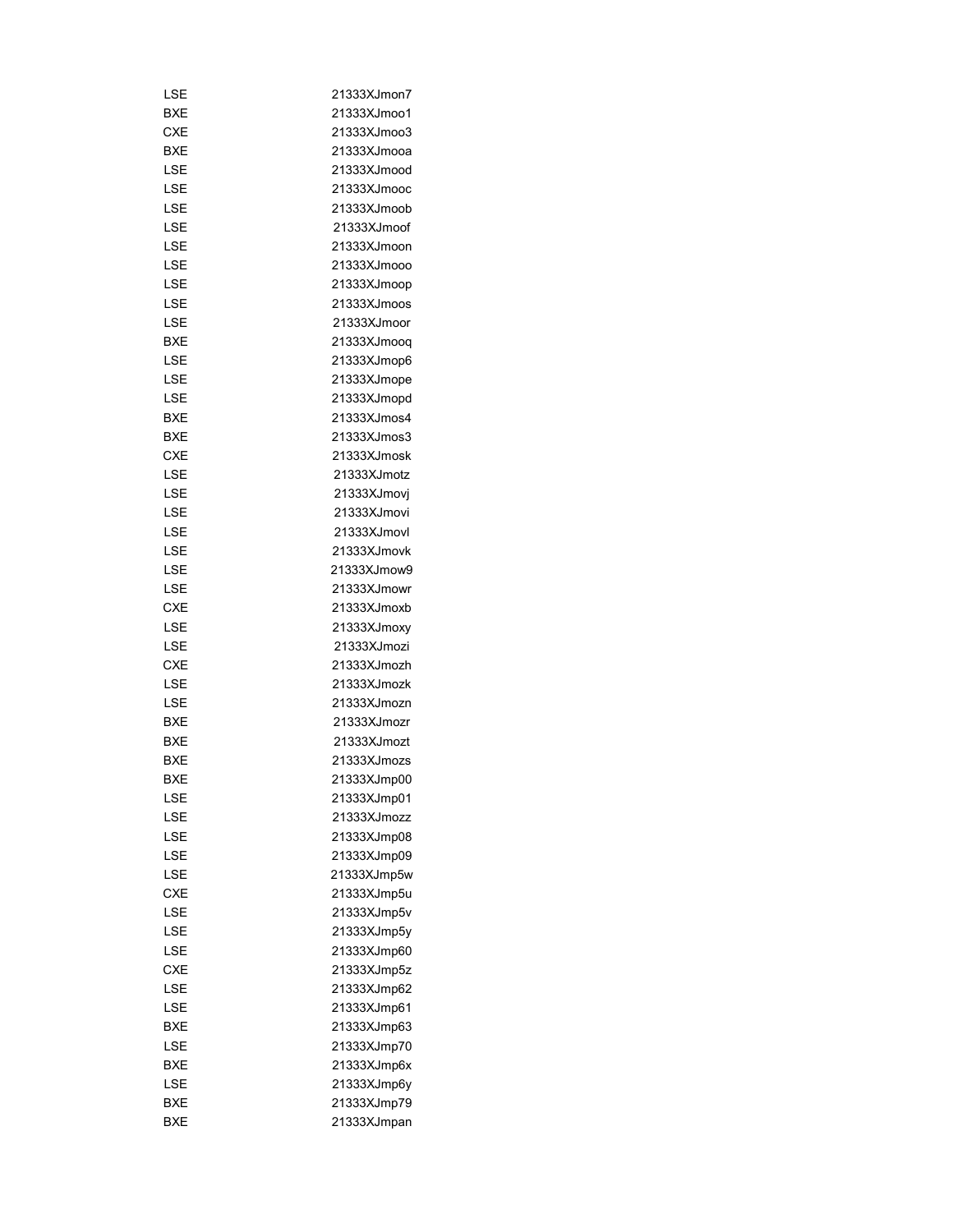| LSE        | 21333XJmpar |
|------------|-------------|
| LSE        | 21333XJmpaq |
| BXE        | 21333XJmpap |
| LSE        | 21333XJmpb6 |
| <b>CXE</b> | 21333XJmpb4 |
| BXE        | 21333XJmpb5 |
| LSE        | 21333XJmpba |
| LSE        | 21333XJmpbb |
| LSE        | 21333XJmpbe |
| LSE        | 21333XJmpbf |
| LSE        | 21333XJmpbg |
| LSE        | 21333XJmpes |
| LSE        | 21333XJmpfw |
| <b>CXE</b> | 21333XJmpfu |
| LSE        | 21333XJmpfv |
| BXE        | 21333XJmpg5 |
| BXE        | 21333XJmpg6 |
| BXE        | 21333XJmpik |
| BXE        | 21333XJmpig |
| LSE        | 21333XJmpou |
| <b>CXE</b> | 21333XJmpov |
| LSE        | 21333XJmpox |
| BXE        | 21333XJmpot |
| <b>BXE</b> | 21333XJmpow |
|            |             |
| BXE        | 21333XJmpoy |
| BXE        | 21333XJmpoz |
| LSE        | 21333XJmpp5 |
| BXE        | 21333XJmpp6 |
| LSE        | 21333XJmpp7 |
| LSE        | 21333XJmpp8 |
| LSE        | 21333XJmprh |
| CXE        | 21333XJmpso |
| BXE        | 21333XJmpsr |
| BXE        | 21333XJmpsm |
| LSE        | 21333XJmptp |
| LSE        | 21333XJmptr |
| LSE        | 21333XJmpts |
| LSE        | 21333XJmpv6 |
| LSE        | 21333XJmpwj |
| LSE        | 21333XJmpwk |
| LSE        | 21333XJmpwp |
| LSE        | 21333XJmqck |
| BXE        | 21333XJmqcl |
| <b>CXE</b> | 21333XJmqcj |
| BXE        | 21333XJmqcm |
| <b>CXE</b> | 21333XJmqgm |
| LSE        | 21333XJmqgo |
| BXE        | 21333XJmqgn |
| LSE        | 21333XJmqi9 |
| <b>CXE</b> | 21333XJmqi8 |
| BXE        | 21333XJmqia |
| LSE        | 21333XJmqik |
| LSE        | 21333XJmqij |
| LSE        | 21333XJmqim |
| LSE        | 21333XJmqil |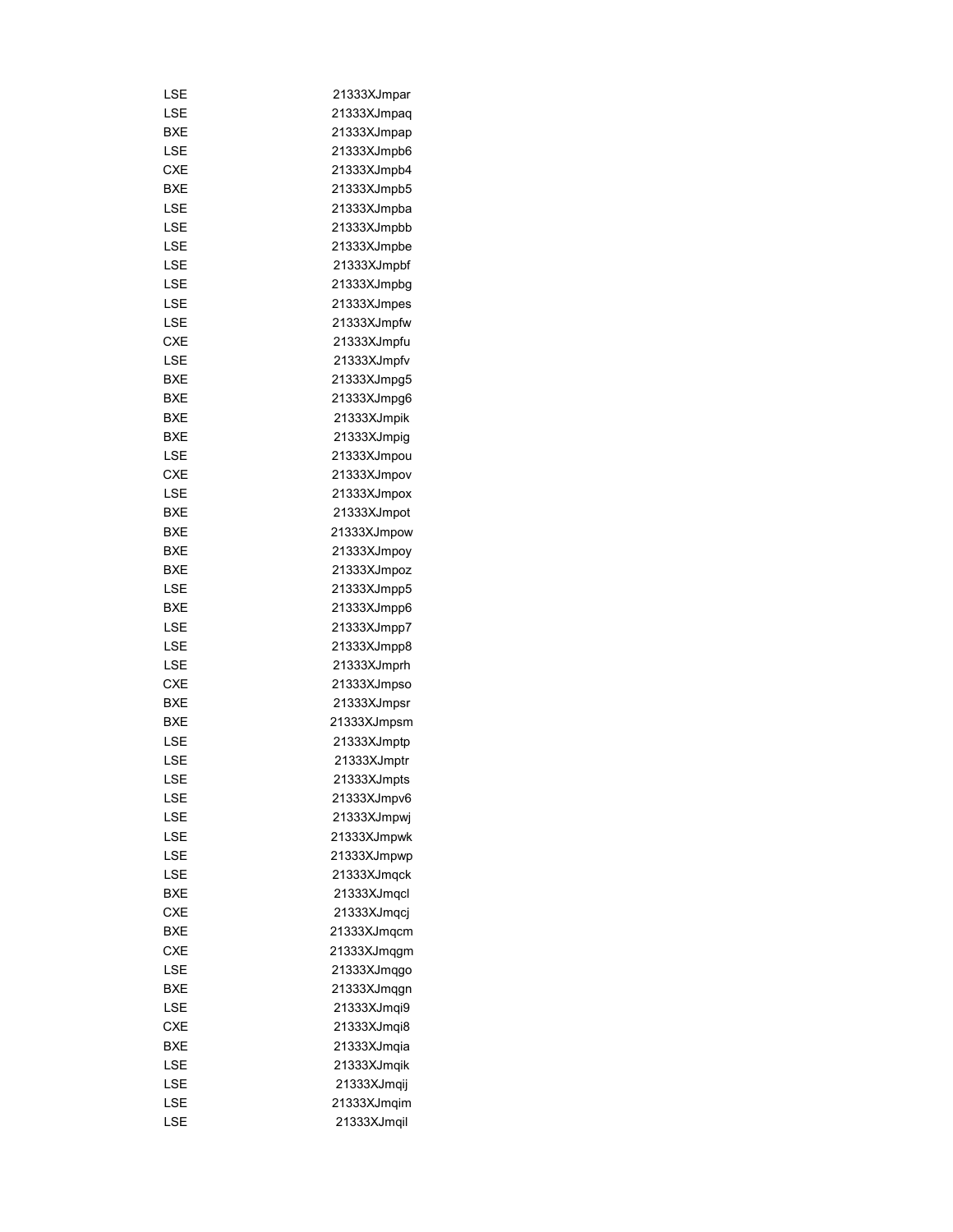| BXE        | 21333XJmqio |
|------------|-------------|
| LSE        | 21333XJmgin |
| BXE        | 21333XJmqip |
| LSE        | 21333XJmqlu |
| LSE        | 21333XJmqlx |
| LSE        | 21333XJmqm9 |
| LSE        | 21333XJmqma |
| <b>CXE</b> | 21333XJmqsa |
| <b>CXE</b> | 21333XJmqt2 |
| LSE        | 21333XJmqt5 |
| LSE        | 21333XJmqt6 |
| LSE        | 21333XJmqt7 |
| LSE        | 21333XJmqt9 |
| LSE        | 21333XJmqt8 |
| LSE        | 21333XJmqw1 |
| LSE        | 21333XJmqws |
| BXE        | 21333XJmqwr |
| BXE        | 21333XJmqwv |
| BXE        |             |
| LSE        | 21333XJmqwt |
|            | 21333XJmqwu |
| LSE        | 21333XJmqww |
| BXE        | 21333XJmqwx |
| <b>BXE</b> | 21333XJmqwy |
| <b>BXE</b> | 21333XJmqwz |
| BXE        | 21333XJmr23 |
| BXE        | 21333XJmr22 |
| <b>CXE</b> | 21333XJmr24 |
| BXE        | 21333XJmr26 |
| BXE        | 21333XJmr25 |
| <b>CXE</b> | 21333XJmr2v |
| LSE        | 21333XJmr60 |
| LSE        | 21333XJmr61 |
| <b>CXE</b> | 21333XJmr5z |
| LSE        | 21333XJmr6h |
| LSE        | 21333XJmr6i |
| LSE        | 21333XJmr6j |
| LSE        | 21333XJmr7o |
| BXE        | 21333XJmr7n |
| LSE        | 21333XJmraq |
| BXE        | 21333XJmrao |
| <b>CXE</b> | 21333XJmrap |
| BXE        | 21333XJmrau |
| <b>BXE</b> | 21333XJmraw |
| LSE        | 21333XJmrat |
| LSE        | 21333XJmrax |
| <b>CXE</b> | 21333XJmrav |
| LSE        | 21333XJmraz |
| LSE        | 21333XJmray |
| BXE        | 21333XJmrcx |
| BXE        | 21333XJmrcz |
| LSE        | 21333XJmrfi |
| LSE        | 21333XJmrfj |
| LSE        | 21333XJmrg5 |
| LSE        | 21333XJmrg4 |
| LSE        | 21333XJmrg6 |
|            |             |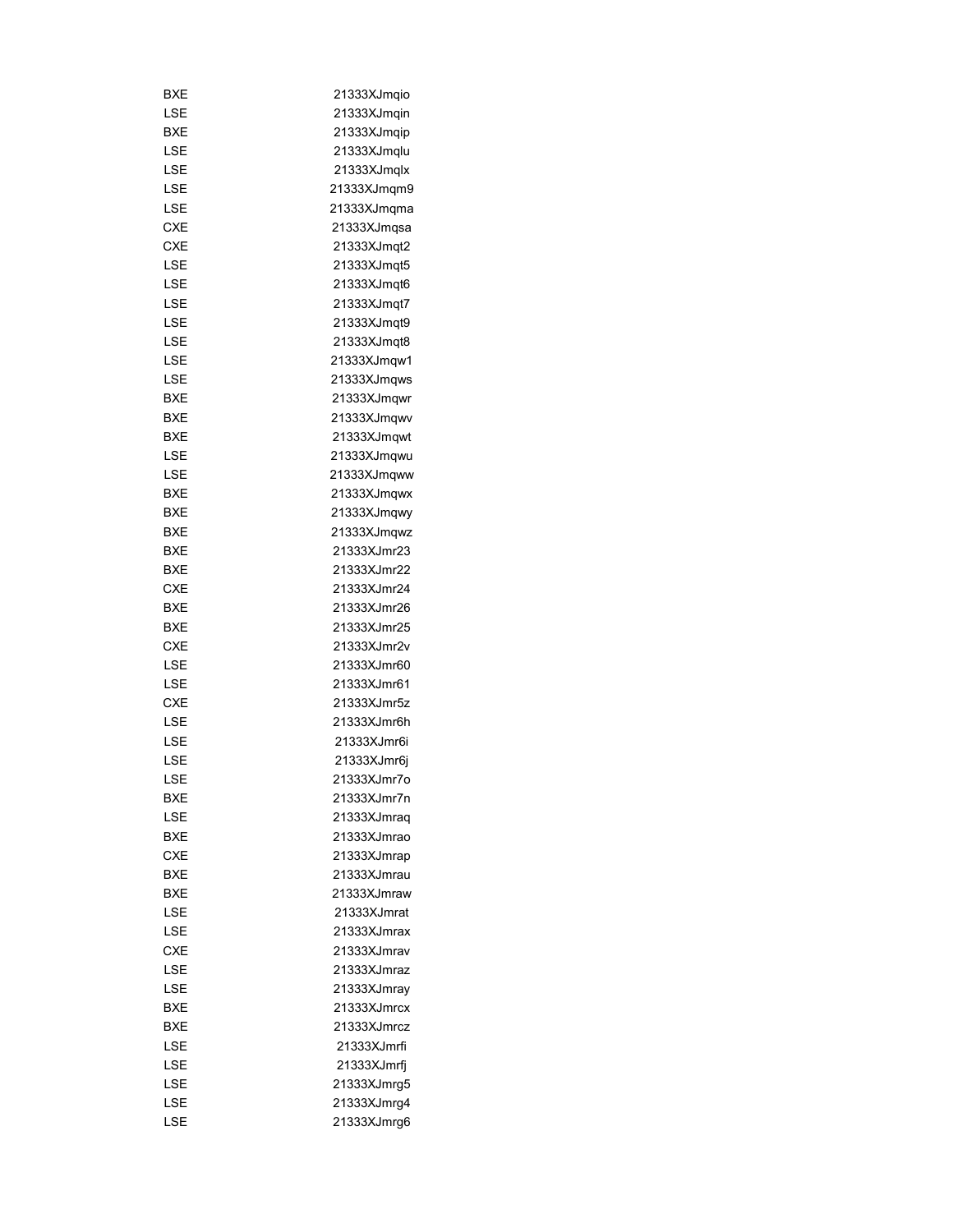| LSE        | 21333XJmrgq |
|------------|-------------|
| LSE        | 21333XJmrgr |
| BXE        | 21333XJmrjo |
| LSE        | 21333XJmrjn |
| LSE        | 21333XJmrjr |
| LSE        | 21333XJmrjq |
| BXE        | 21333XJmrjp |
| <b>CXE</b> | 21333XJmrku |
| BXE        | 21333XJmrkt |
| LSE        | 21333XJmrlg |
| LSE        | 21333XJmrlh |
| <b>CXE</b> | 21333XJmrli |
| LSE        | 21333XJmrlj |
| <b>CXE</b> | 21333XJmrlk |
| LSE        | 21333XJmru4 |
| LSE        | 21333XJmru2 |
| LSE        | 21333XJmru1 |
| <b>BXE</b> | 21333XJmruj |
| LSE        | 21333XJmruk |
| BXE        | 21333XJmrul |
| LSE        | 21333XJmrum |
| LSE        | 21333XJmruo |
|            | 21333XJmrv8 |
| LSE        | 21333XJmrv9 |
| LSE        |             |
| <b>CXE</b> | 21333XJmrv7 |
| <b>CXE</b> | 21333XJmrvb |
| LSE        | 21333XJmrvf |
| BXE        | 21333XJmrve |
| LSE        | 21333XJmrvg |
| LSE        | 21333XJmrwa |
| BXE        | 21333XJmrwc |
| BXE        | 21333XJmrwb |
| LSE        | 21333XJmrzy |
| <b>CXE</b> | 21333XJmrzz |
| LSE        | 21333XJms01 |
| LSE        | 21333XJms02 |
| LSE        | 21333XJms0b |
| LSE        | 21333XJms0a |
| LSE        | 21333XJms0c |
| LSE        | 21333XJms0d |
| LSE        | 21333XJms18 |
| LSE        | 21333XJms29 |
| BXE        | 21333XJms4c |
| LSE        | 21333XJms4d |
| LSE        | 21333XJms49 |
| BXE        | 21333XJms4b |
| LSE        | 21333XJms4e |
| LSE        | 21333XJms4f |
| LSE        | 21333XJms4g |
| LSE        | 21333XJms4h |
| BXE        | 21333XJms4n |
| BXE        | 21333XJms58 |
| CXE        | 21333XJms59 |
| <b>BXE</b> | 21333XJms5a |
| LSE        | 21333XJms5b |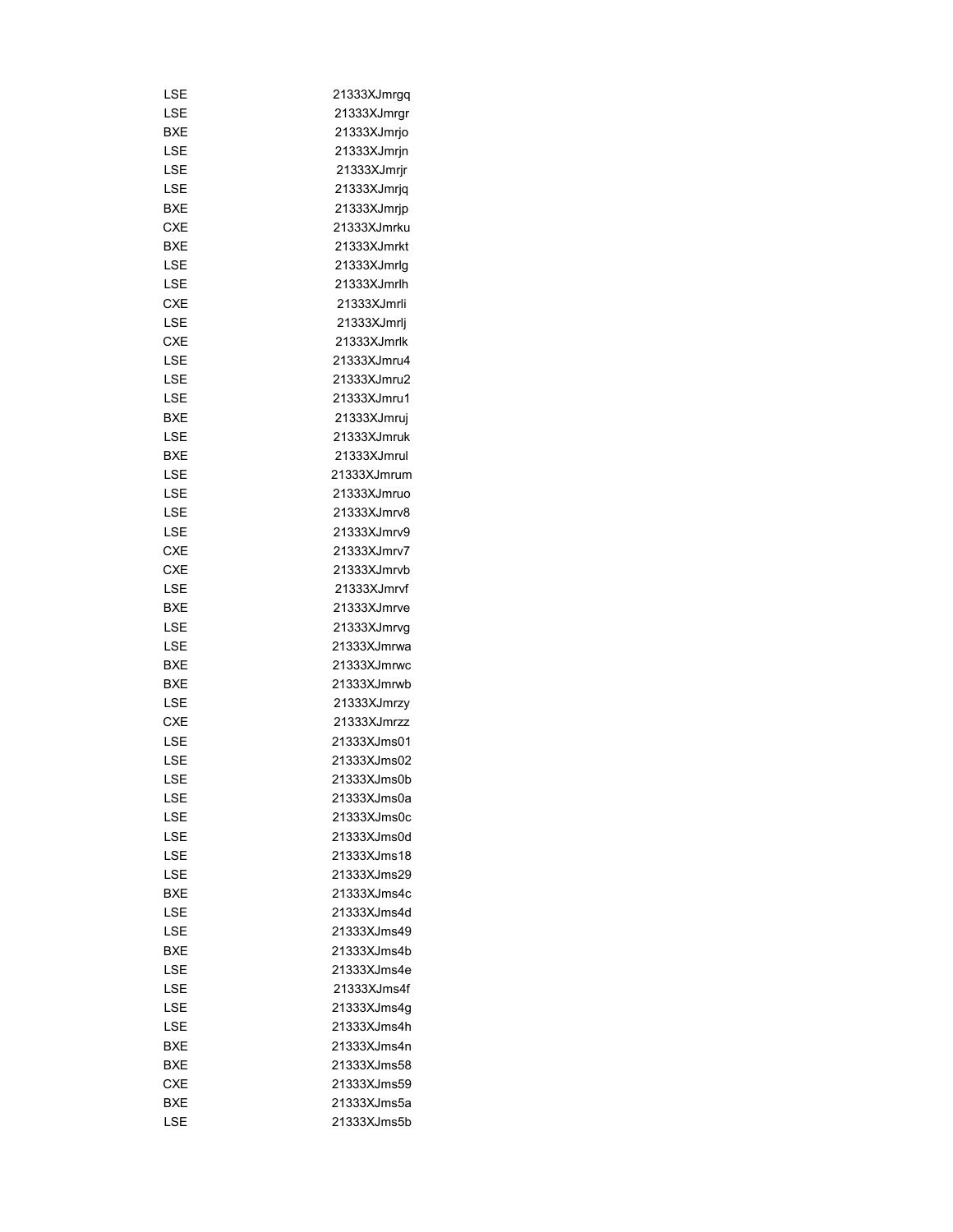| LSE        | 21333XJms5e                |
|------------|----------------------------|
| LSE        | 21333XJms5k                |
|            |                            |
| LSE        | 21333XJms5l                |
| LSE        | 21333XJms5u                |
| LSE        | 21333XJms7r                |
| <b>BXE</b> | 21333XJms7q                |
| LSE        | 21333XJms7v                |
| LSE        | 21333XJms7s                |
| BXE        | 21333XJms7t                |
| LSE        | 21333XJms84                |
| <b>CXE</b> | 21333XJmsam                |
| <b>BXE</b> | 21333XJmsba                |
| LSE        | 21333XJmsby                |
| BXE        | 21333XJmsbz                |
| LSE        | 21333XJmscb                |
| BXE        | 21333XJmscd                |
| LSE        | 21333XJmscc                |
| LSE        | 21333XJmscg                |
|            |                            |
| CXE        | 21333XJmsek                |
| LSE        | 21333XJmsfl                |
| LSE        | 21333XJmsfk                |
| LSE        | 21333XJmsgq                |
| BXE        | 21333XJmsgp                |
| BXE        | 21333XJmsgt                |
| LSE        | 21333XJmsgw                |
| LSE        | 21333XJmsh6                |
| LSE        | 21333XJmsh4                |
| BXE        | 21333XJmsh5                |
| BXE        | 21333XJmshh                |
| LSE        | 21333XJmshi                |
| LSE        | 21333XJmsht                |
| LSE        | 21333XJmsj8                |
| <b>BXE</b> | 21333XJmsl0                |
| <b>BXE</b> | 21333XJmsl1                |
| LSE        | 21333XJmsms                |
| <b>BXE</b> | 21333XJmsmz                |
| BXE        |                            |
|            | 21333XJmsmx<br>21333XJmsn5 |
| CXE        |                            |
| LSE        | 21333XJmsn4                |
| BXE        | 21333XJmsn6                |
| LSE        | 21333XJmsna                |
| <b>BXF</b> | 21333XJmsn8                |
| LSE        | 21333XJmsn9                |
| BXE        | 21333XJmsnf                |
| <b>CXE</b> | 21333XJmsne                |
| <b>CXE</b> | 21333XJmsnd                |
| LSE        | 21333XJmsp5                |
| LSE        | 21333XJmsp4                |
| LSE        | 21333XJmsp7                |
| LSE        | 21333XJmsp8                |
| LSE        | 21333XJmspt                |
| BXE        | 21333XJmsq3                |
| BXE        | 21333XJmsq4                |
| <b>CXE</b> | 21333XJmsvx                |
|            |                            |
| LSE        | 21333XJmswo                |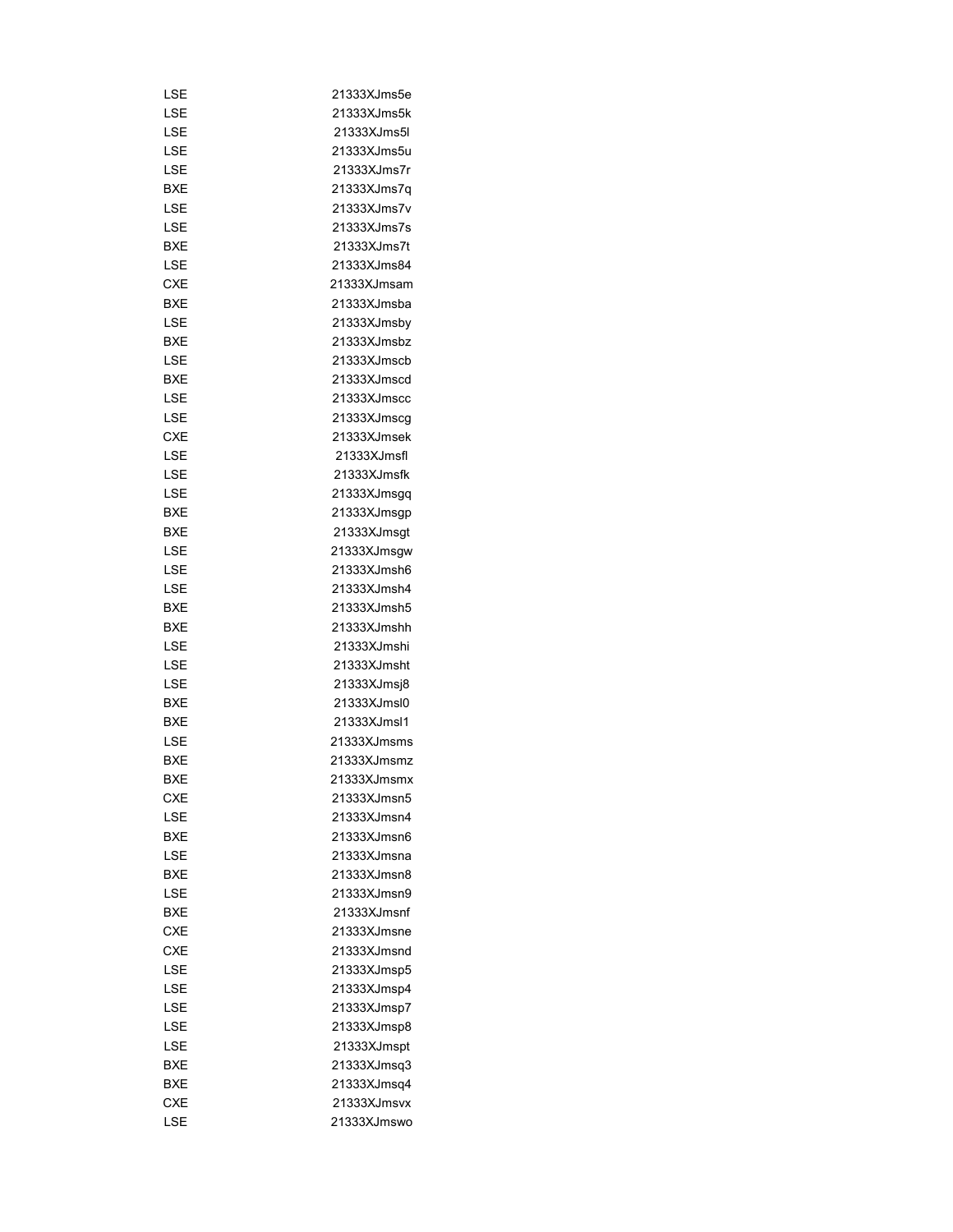| LSE        | 21333XJmswx |
|------------|-------------|
| LSE        | 21333XJmsza |
| LSE        | 21333XJmsz9 |
| BXE        | 21333XJmszb |
| LSE        | 21333XJmszk |
| BXE        | 21333XJmszp |
| LSE        | 21333XJmszo |
| BXE        | 21333XJmszq |
| LSE        | 21333XJmt0s |
| LSE        | 21333XJmt2h |
| <b>CXE</b> | 21333XJmt3m |
| LSE        | 21333XJmt3l |
| LSE        | 21333XJmt3n |
| LSE        | 21333XJmt5o |
| BXE        | 21333XJmt6n |
| LSE        | 21333XJmt6o |
| LSE        | 21333XJmt6p |
| LSE        | 21333XJmt6r |
| BXE        | 21333XJmt6s |
| LSE        | 21333XJmt95 |
| LSE        | 21333XJmtbj |
|            | 21333XJmtbh |
| LSE        |             |
| <b>BXE</b> | 21333XJmtbg |
| CXE        | 21333XJmtbi |
| LSE        | 21333XJmtcr |
| CXE        | 21333XJmtcq |
| BXE        | 21333XJmtcp |
| LSE        | 21333XJmtcs |
| LSE        | 21333XJmtct |
| LSE        | 21333XJmtcw |
| LSE        | 21333XJmtgs |
| CXE        | 21333XJmtgq |
| LSE        | 21333XJmthi |
| LSE        | 21333XJmthk |
| LSE        | 21333XJmthj |
| LSE        | 21333XJmtih |
| LSE        | 21333XJmtj6 |
| BXE        | 21333XJmtj5 |
| BXE        | 21333XJmtjs |
| LSE        | 21333XJmtjt |
| LSE        | 21333XJmtk1 |
| LSE        | 21333XJmtm0 |
| LSE        | 21333XJmtm1 |
| CXE        | 21333XJmtlz |
| LSE        | 21333XJmtm3 |
| LSE        | 21333XJmtms |
| LSE        | 21333XJmtmr |
| LSE        | 21333XJmto0 |
| LSE        | 21333XJmtpe |
| BXE        | 21333XJmtpg |
| LSE        | 21333XJmtpf |
| BXE        | 21333XJmtpk |
| LSE        | 21333XJmtpl |
| CXE        | 21333XJmttf |
| BXE        | 21333XJmttg |
|            |             |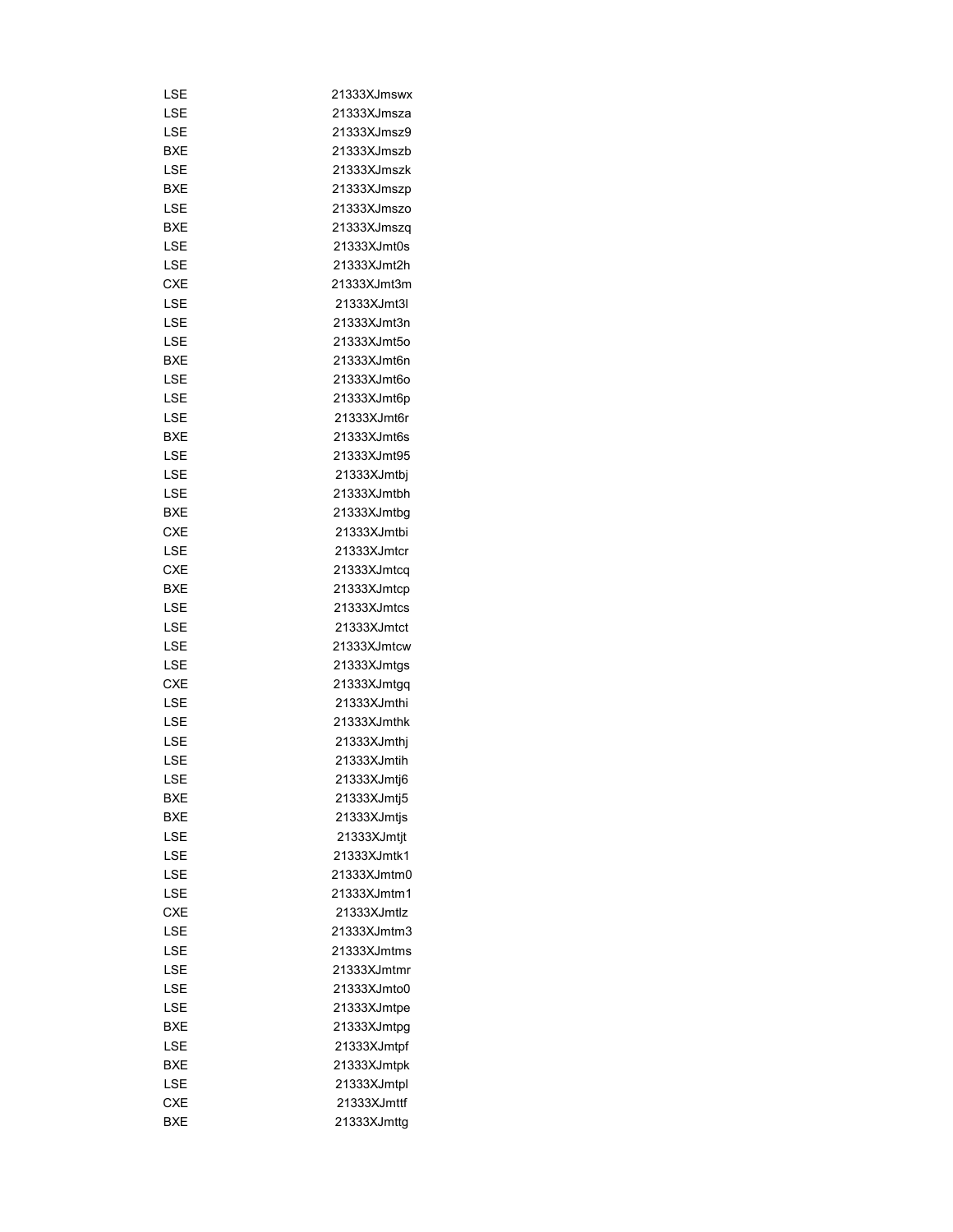| LSE        | 21333XJmttp |
|------------|-------------|
| BXE        | 21333XJmttq |
| <b>CXE</b> | 21333XJmttr |
| LSE        | 21333XJmtty |
| BXE        | 21333XJmttx |
| LSE        | 21333XJmtu0 |
| BXE        | 21333XJmttz |
| LSE        | 21333XJmtun |
| LSE        | 21333XJmtuo |
| LSE        | 21333XJmtup |
| LSE        | 21333XJmtus |
| <b>CXE</b> | 21333XJmtwg |
| BXE        | 21333XJmtxg |
| BXE        | 21333XJmtxh |
| <b>BXE</b> | 21333XJmtyt |
| BXE        | 21333XJmtyu |
| LSE        | 21333XJmtzn |
| <b>CXE</b> | 21333XJmu25 |
| LSE        | 21333XJmu27 |
| LSE        | 21333XJmu26 |
| LSE        | 21333XJmu3p |
| LSE        | 21333XJmu3q |
| LSE        | 21333XJmu3w |
| LSE        | 21333XJmu3x |
| <b>BXE</b> | 21333XJmu3v |
| BXE        | 21333XJmu4y |
|            | 21333XJmu4z |
| LSE<br>BXE | 21333XJmu50 |
|            |             |
| LSE        | 21333XJmu6j |
| LSE        | 21333XJmu6p |
| CXE        | 21333XJmu98 |
| BXE        | 21333XJmuc1 |
| <b>BXE</b> | 21333XJmuc3 |
| BXE        | 21333XJmuc2 |
| LSE        | 21333XJmuej |
| LSE        | 21333XJmuer |
| LSE        | 21333XJmuex |
| CXE        | 21333XJmuew |
| LSE        | 21333XJmuf3 |
| LSE        | 21333XJmuh3 |
| LSE        | 21333XJmuhg |
| LSE        | 21333XJmuhf |
| LSE        | 21333XJmuhh |
| <b>CXE</b> | 21333XJmuih |
| LSE        | 21333XJmujz |
| BXE        | 21333XJmujy |
| BXE        | 21333XJmuk0 |
| LSE        | 21333XJmulh |
| BXE        | 21333XJmulg |
| BXE        | 21333XJmuli |
| BXE        | 21333XJmulj |
| LSE        | 21333XJmulk |
| LSE        | 21333XJmull |
| BXE        | 21333XJmulq |
| LSE        | 21333XJmulw |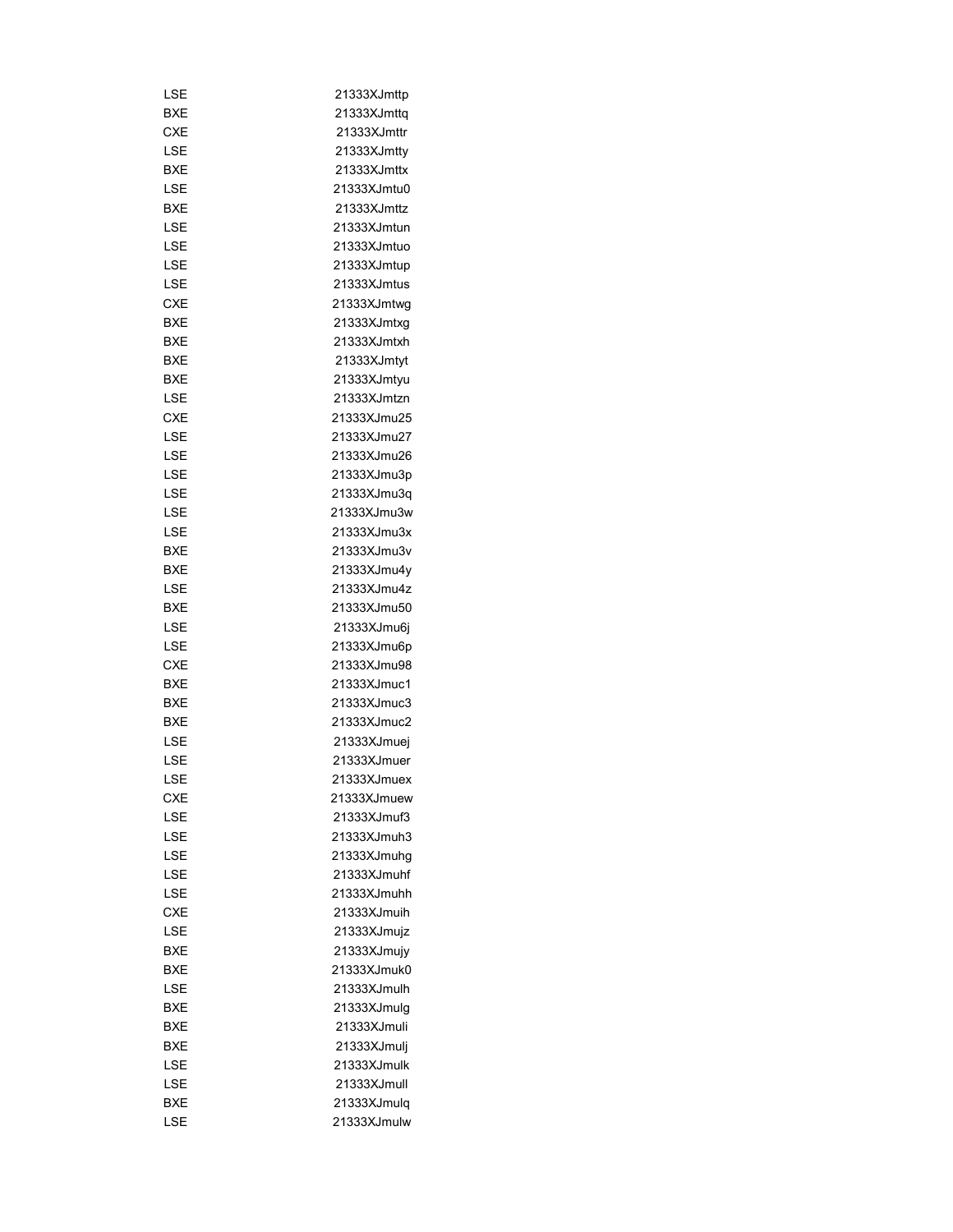| LSE        | 21333XJmult |
|------------|-------------|
| LSE        | 21333XJmumc |
| LSE        | 21333XJmuma |
| LSE        | 21333XJmumb |
| LSE        | 21333XJmupt |
| LSE        | 21333XJmupu |
| <b>CXE</b> | 21333XJmurt |
| BXE        | 21333XJmutd |
| LSE        | 21333XJmutx |
| BXE        | 21333XJmuty |
| BXE        | 21333XJmutz |
| BXE        | 21333XJmuu0 |
| BXE        | 21333XJmuu8 |
| LSE        | 21333XJmuua |
| BXE        | 21333XJmuu9 |
| LSE        | 21333XJmuve |
| CXE        | 21333XJmuw1 |
| LSE        | 21333XJmuw2 |
| LSE        | 21333XJmuyq |
| LSE        | 21333XJmuyr |
| BXE        | 21333XJmv0e |
| LSE        | 21333XJmv0i |
|            |             |
| BXE        | 21333XJmv11 |
| BXE        | 21333XJmv12 |
| LSE        | 21333XJmv1h |
| LSE        | 21333XJmv24 |
| LSE        | 21333XJmv2i |
| <b>CXE</b> | 21333XJmv2h |
| LSE        | 21333XJmv2j |
| LSE        | 21333XJmv2k |
| LSE        | 21333XJmv2l |
| LSE        | 21333XJmv2p |
| LSE        | 21333XJmv6f |
| BXE        | 21333XJmv6g |
| LSE        | 21333XJmv6h |
| LSE        | 21333XJmv6i |
| BXE        | 21333XJmv6i |
| LSE        | 21333XJmv72 |
| <b>CXE</b> | 21333XJmv8u |
| CXE        | 21333XJmv8z |
| LSE        | 21333XJmvci |
| BXE        | 21333XJmvci |
| BXE        | 21333XJmvck |
| LSE        | 21333XJmvf3 |
| LSE        | 21333XJmvf2 |
| LSE        | 21333XJmvfa |
| LSE        | 21333XJmvjd |
| LSE        | 21333XJmvjb |
| LSE        | 21333XJmvjf |
| LSE        | 21333XJmvje |
| CXE        | 21333XJmvjc |
| LSE        | 21333XJmvjg |
| LSE        | 21333XJmvjm |
| LSE        | 21333XJmvjn |
| LSE        | 21333XJmvjl |
|            |             |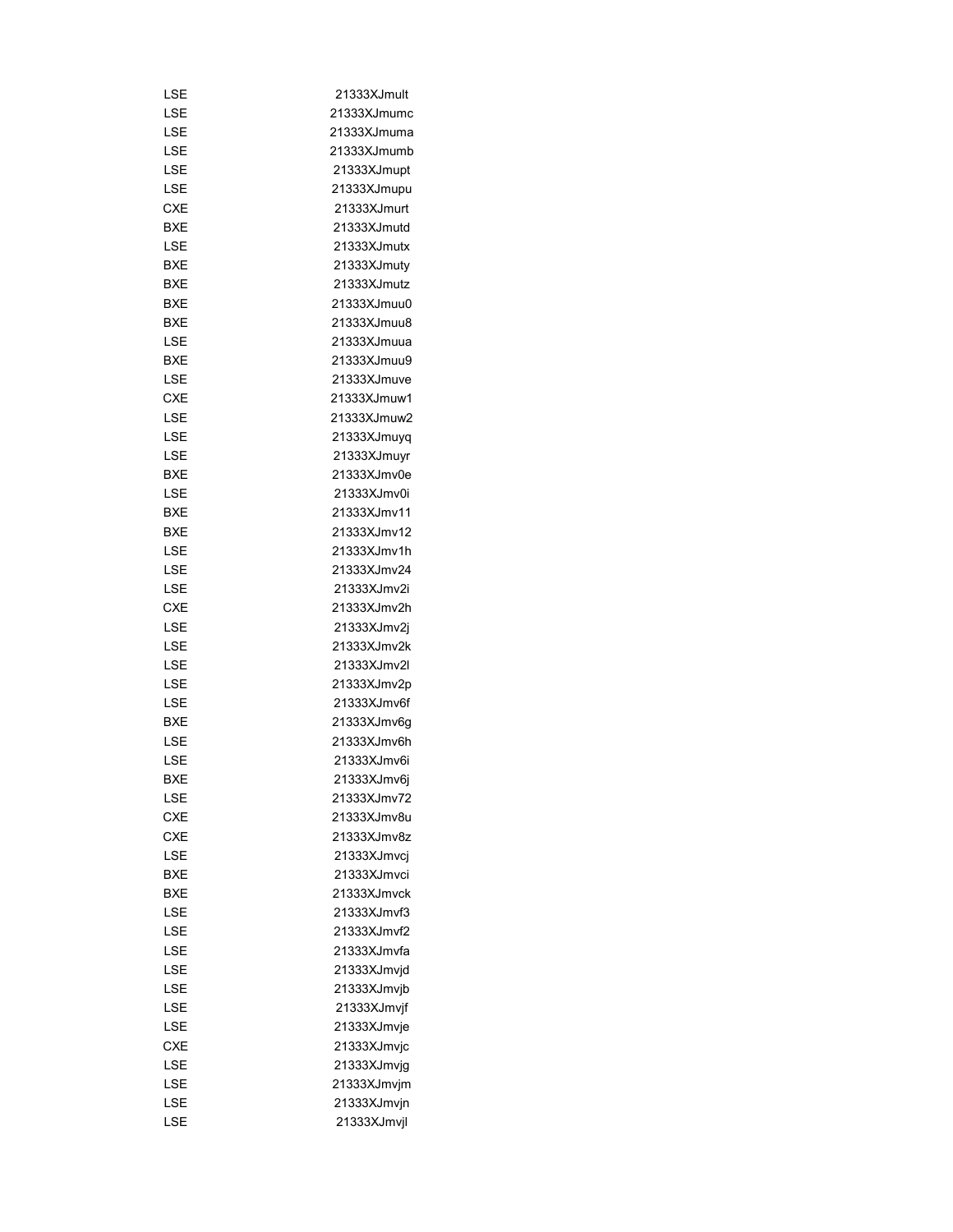| CXE        | 21333XJmvm1 |
|------------|-------------|
| LSE        | 21333XJmvrs |
| LSE        | 21333XJmvru |
| CXE        | 21333XJmvrt |
| LSE        | 21333XJmvrv |
| LSE        | 21333XJmvrw |
| LSE        | 21333XJmvry |
| LSE        | 21333XJmvrx |
| LSE        | 21333XJmvt8 |
| LSE        | 21333XJmvta |
| LSE        | 21333XJmvtd |
| LSE        | 21333XJmvwm |
| LSE        | 21333XJmvwo |
| LSE        | 21333XJmvxh |
| LSE        | 21333XJmvxi |
| LSE        | 21333XJmvxj |
| <b>CXE</b> | 21333XJmvzm |
| LSE        | 21333XJmvzk |
| LSE        | 21333XJmvzl |
| LSE        | 21333XJmw01 |
|            |             |
| LSE        | 21333XJmw28 |
| LSE        | 21333XJmw2r |
| LSE        | 21333XJmw3b |
| LSE        | 21333XJmw3d |
| <b>CXE</b> | 21333XJmw70 |
| <b>CXE</b> | 21333XJmw71 |
| LSE        | 21333XJmw8e |
| LSE        | 21333XJmw8d |
| LSE        | 21333XJmw8g |
| LSE        | 21333XJmw8f |
| LSE        | 21333XJmw8t |
| LSE        | 21333XJmw9o |
| LSE        | 21333XJmwac |
| LSE        | 21333XJmwab |
| <b>CXE</b> | 21333XJmwew |
| <b>CXE</b> | 21333XJmwex |
| LSE        | 21333XJmwf2 |
| LSE        | 21333XJmwf1 |
| LSE        | 21333XJmwhw |
| <b>CXE</b> | 21333XJmwhv |
| LSE        | 21333XJmwjx |
| LSE        | 21333XJmwjy |
| LSE        | 21333XJmwk6 |
| LSE        | 21333XJmwk8 |
| LSE        | 21333XJmwk7 |
| LSE        | 21333XJmwk9 |
| LSE        | 21333XJmwkd |
| LSE        | 21333XJmwms |
| <b>CXE</b> | 21333XJmwo9 |
| LSE        | 21333XJmwrj |
| LSE        | 21333XJmwrm |
|            |             |
| LSE        | 21333XJmwrn |
| LSE        | 21333XJmwrr |
| LSE        | 21333XJmwrp |
| LSE        | 21333XJmwrs |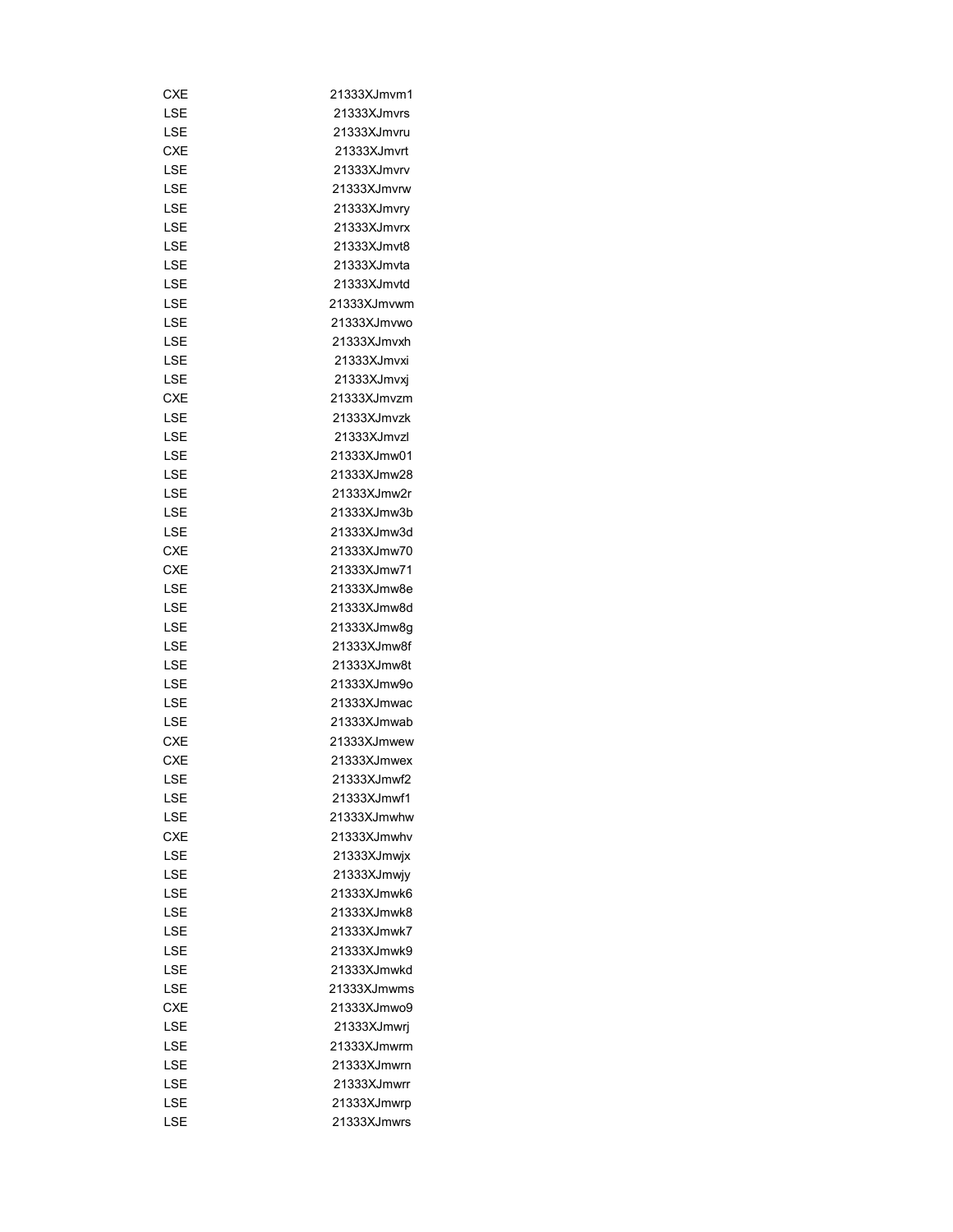| CXE        | 21333XJmwyi |
|------------|-------------|
| LSE        | 21333XJmwyk |
| CXE        | 21333XJmwyi |
| LSE        | 21333XJmwym |
| LSE        | 21333XJmwyl |
| LSE        | 21333XJmx04 |
| LSE        | 21333XJmx0s |
| LSE        | 21333XJmx1a |
| LSE        | 21333XJmx1j |
| LSE        | 21333XJmx3a |
| LSE        | 21333XJmx3b |
| LSE        | 21333XJmx3k |
| LSE        | 21333XJmx53 |
| <b>CXE</b> | 21333XJmx52 |
| LSE        | 21333XJmx6k |
| CXE        | 21333XJmx6j |
| LSE        | 21333XJmx6l |
| LSE        | 21333XJmx6r |
| CXE        | 21333XJmxga |
| LSE        | 21333XJmxhz |
|            |             |
| <b>CXE</b> | 21333XJmxhr |
| LSE        | 21333XJmxi3 |
| LSE        | 21333XJmxi2 |
| LSE        | 21333XJmxi1 |
| LSE        | 21333XJmxi7 |
| LSE        | 21333XJmxj9 |
| CXE        | 21333XJmxjx |
| LSE        | 21333XJmxjy |
| LSE        | 21333XJmxk3 |
| LSE        | 21333XJmxk2 |
| LSE        | 21333XJmxkw |
| <b>CXE</b> | 21333XJmxkx |
| LSE        | 21333XJmxs3 |
| <b>CXE</b> | 21333XJmxs4 |
| LSE        | 21333XJmxum |
| LSE        | 21333XJmxuq |
| CXE        | 21333XJmxup |
| LSE        | 21333XJmxut |
| LSE        | 21333XJmxur |
| CXE        | 21333XJmxus |
| LSE        | 21333XJmxvs |
| LSE        | 21333XJmxvr |
| CXE        | 21333XJmxva |
| LSE        | 21333XJmxvt |
| LSE        | 21333XJmxvu |
| LSE        | 21333XJmxvw |
| LSE        | 21333XJmxvv |
| LSE        | 21333XJmxxe |
| LSE        | 21333XJmxxf |
| LSE        | 21333XJmxxg |
| LSE        | 21333XJmy5v |
| LSE        | 21333XJmy5w |
| CXE        |             |
|            | 21333XJmy5u |
| LSE        | 21333XJmy5x |
| CXE        | 21333XJmy7m |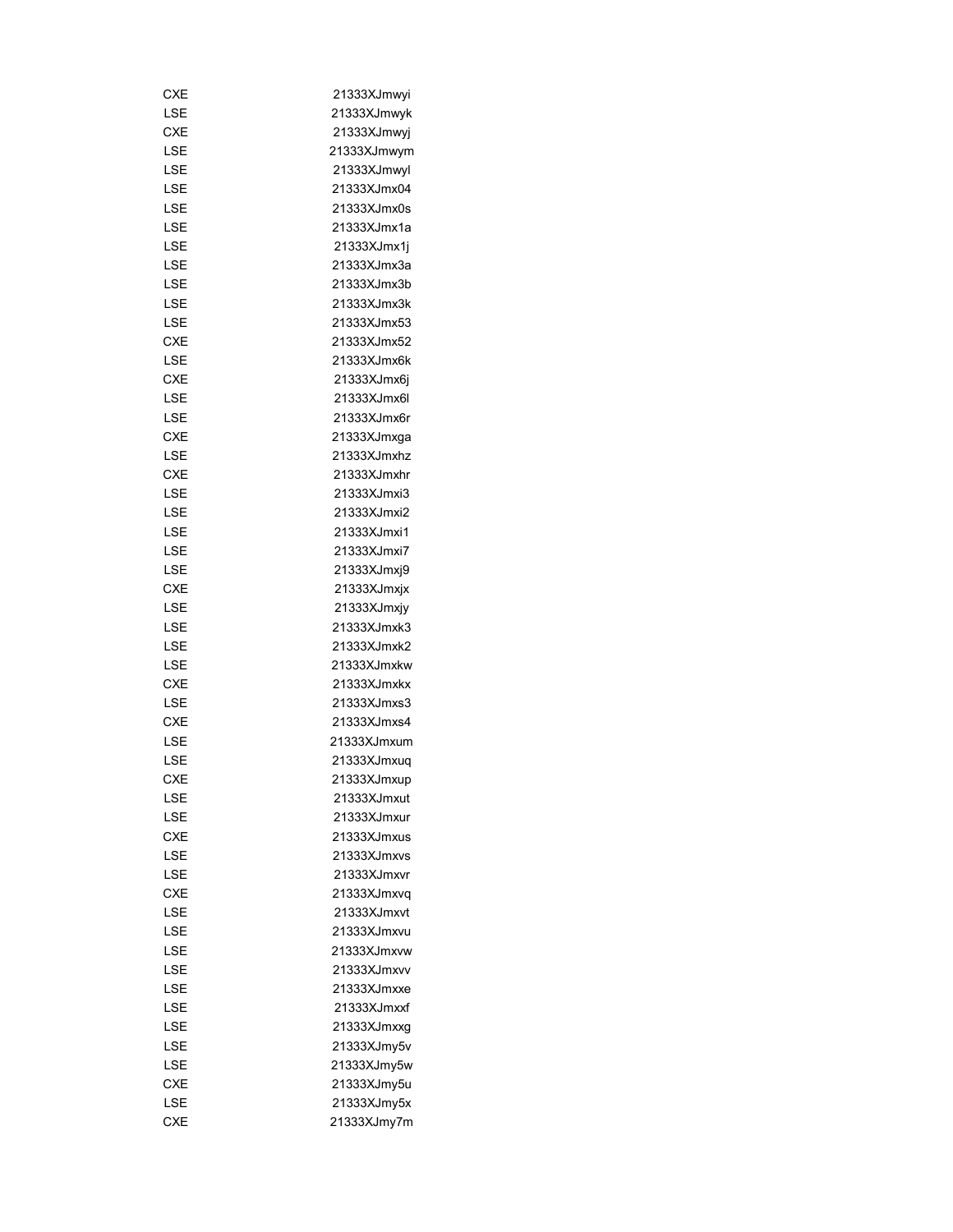| LSE        | 21333XJmy7o |
|------------|-------------|
| LSE        | 21333XJmy7n |
| LSE        | 21333XJmy7p |
| LSE        | 21333XJmy7r |
| LSE        | 21333XJmy7q |
| LSE        | 21333XJmy7t |
| LSE        | 21333XJmy7s |
| LSE        | 21333XJmy7u |
| <b>CXE</b> | 21333XJmyfy |
| LSE        | 21333XJmyfx |
| <b>CXE</b> | 21333XJmyfz |
| LSE        | 21333XJmyg4 |
| LSE        | 21333XJmyg3 |
| <b>CXE</b> | 21333XJmyg2 |
| LSE        | 21333XJmyg6 |
| LSE        | 21333XJmyo1 |
| <b>CXE</b> | 21333XJmyo0 |
| LSE        | 21333XJmys9 |
| LSE        | 21333XJmysd |
| LSE        | 21333XJmyt0 |
| LSE        | 21333XJmyt2 |
| LSE        | 21333XJmyt9 |
|            |             |
| LSE        | 21333XJmyv7 |
| LSE        | 21333XJmyv9 |
| CXE        | 21333XJmyvj |
| LSE        | 21333XJmyvm |
| <b>CXE</b> | 21333XJmyvp |
| LSE        | 21333XJmz05 |
| LSE        | 21333XJmz2n |
| LSE        | 21333XJmz2o |
| CXE        | 21333XJmz2m |
| LSE        | 21333XJmz2p |
| LSE        | 21333XJmz2u |
| LSE        | 21333XJmz33 |
| LSE        | 21333XJmz3j |
| LSE        | 21333XJmz3k |
| LSE        | 21333XJmz3v |
| LSE        | 21333XJmz5z |
| LSE        | 21333XJmz60 |
| LSE        | 21333XJmz61 |
| LSE        | 21333XJmz7o |
| LSE        | 21333XJmz8i |
| LSE        | 21333XJmz8j |
| LSE        | 21333XJmza7 |
| LSE        | 21333XJmza8 |
| <b>CXE</b> | 21333XJmza9 |
| LSE        | 21333XJmzig |
| <b>CXE</b> | 21333XJmzif |
| <b>CXE</b> | 21333XJmzj7 |
| LSE        | 21333XJmzj8 |
| LSE        | 21333XJmzj9 |
| LSE        | 21333XJmzja |
| LSE        | 21333XJmzjk |
| LSE        | 21333XJmzjj |
| LSE        | 21333XJmzjn |
|            |             |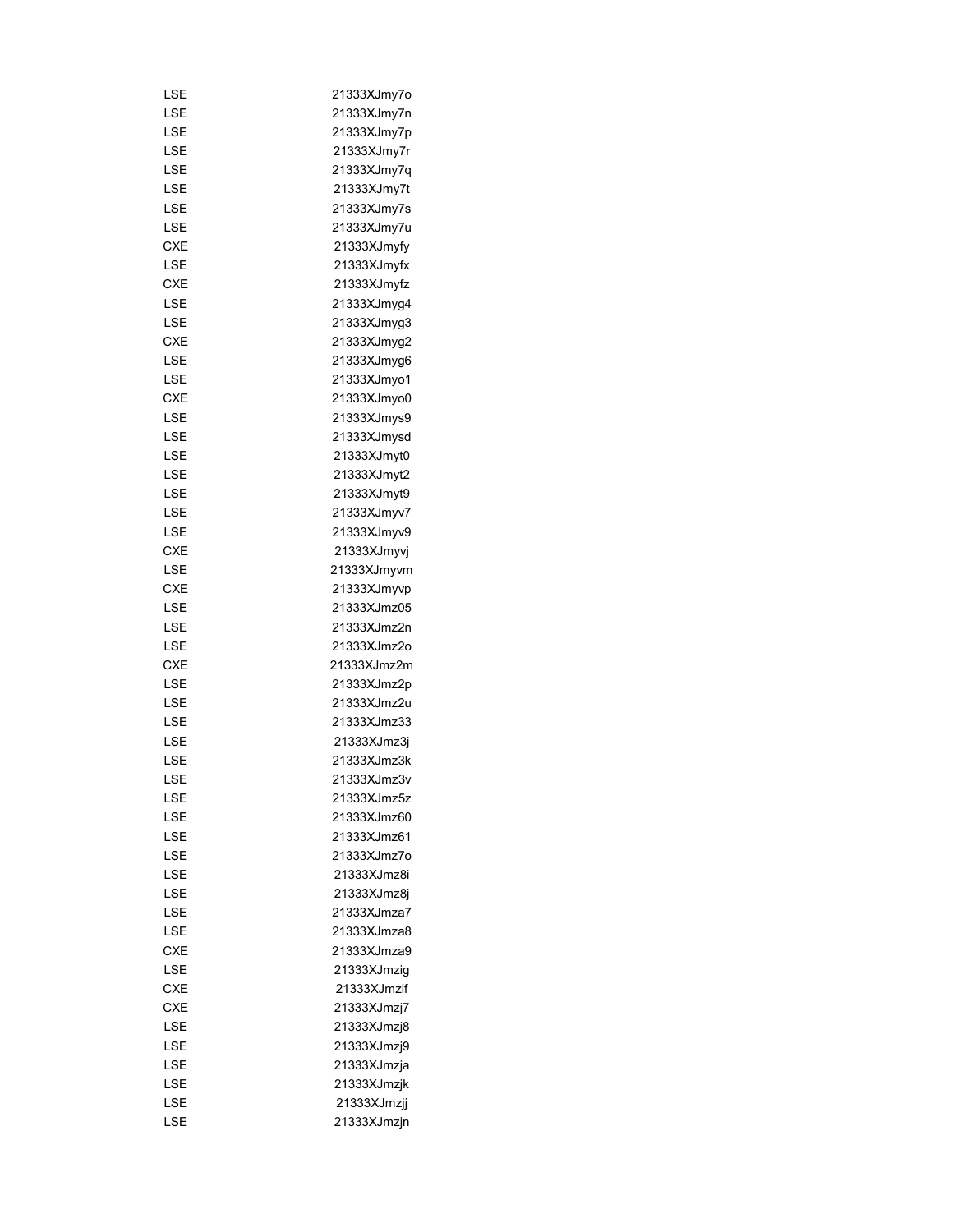| CXE        | 21333XJmzlg |
|------------|-------------|
| LSE        | 21333XJmzlh |
| LSE        | 21333XJmzop |
| LSE        | 21333XJmzos |
| LSE        | 21333XJmzpg |
| LSE        | 21333XJmzph |
| LSE        | 21333XJmzpj |
| LSE        | 21333XJmzre |
| LSE        | 21333XJmzrd |
| LSE        | 21333XJmzrf |
| LSE        | 21333XJmzrj |
| <b>CXE</b> | 21333XJmzri |
| LSE        | 21333XJmzrk |
| LSE        | 21333XJmzu5 |
| LSE        | 21333XJmzvp |
| LSE        | 21333XJmzvq |
| LSE        | 21333XJmzw6 |
| LSE        | 21333XJmzw9 |
| LSE        | 21333XJmzwb |
| LSE        | 21333XJmzzr |
| LSE        | 21333XJmzzs |
| <b>CXE</b> | 21333XJmzzq |
| LSE        | 21333XJmzzw |
| LSE        | 21333XJmzzv |
| CXE        | 21333XJmzzu |
|            |             |
| BXE        | 21333XJn02g |
| BXE        | 21333XJn02e |
| BXE        | 21333XJn02o |
| BXE        | 21333XJn02l |
| BXE        | 21333XJn02i |
| BXE        | 21333XJn02f |
| BXE        | 21333XJn02k |
| <b>BXE</b> | 21333XJn02n |
| <b>BXE</b> | 21333XJn02u |
| BXE        | 21333XJn02v |
| <b>BXE</b> | 21333XJn02w |
| <b>BXE</b> | 21333XJn02z |
| BXE        | 21333XJn033 |
| BXE        | 21333XJn034 |
| BXE        | 21333XJn03t |
| BXE        | 21333XJn074 |
| BXE        | 21333XJn075 |
| BXE        | 21333XJn07a |
| BXE        | 21333XJn079 |
| BXE        | 21333XJn07e |
| BXE        | 21333XJn07f |
| BXE        | 21333XJn07i |
| BXE        | 21333XJn07g |
| BXE        | 21333XJn07h |
| BXE        | 21333XJn07j |
| BXE        | 21333XJn07k |
| LSE        | 21333XJn0d0 |
| <b>BXE</b> | 21333XJn0d1 |
| LSE        | 21333XJn0d4 |
| LSE        | 21333XJn0d2 |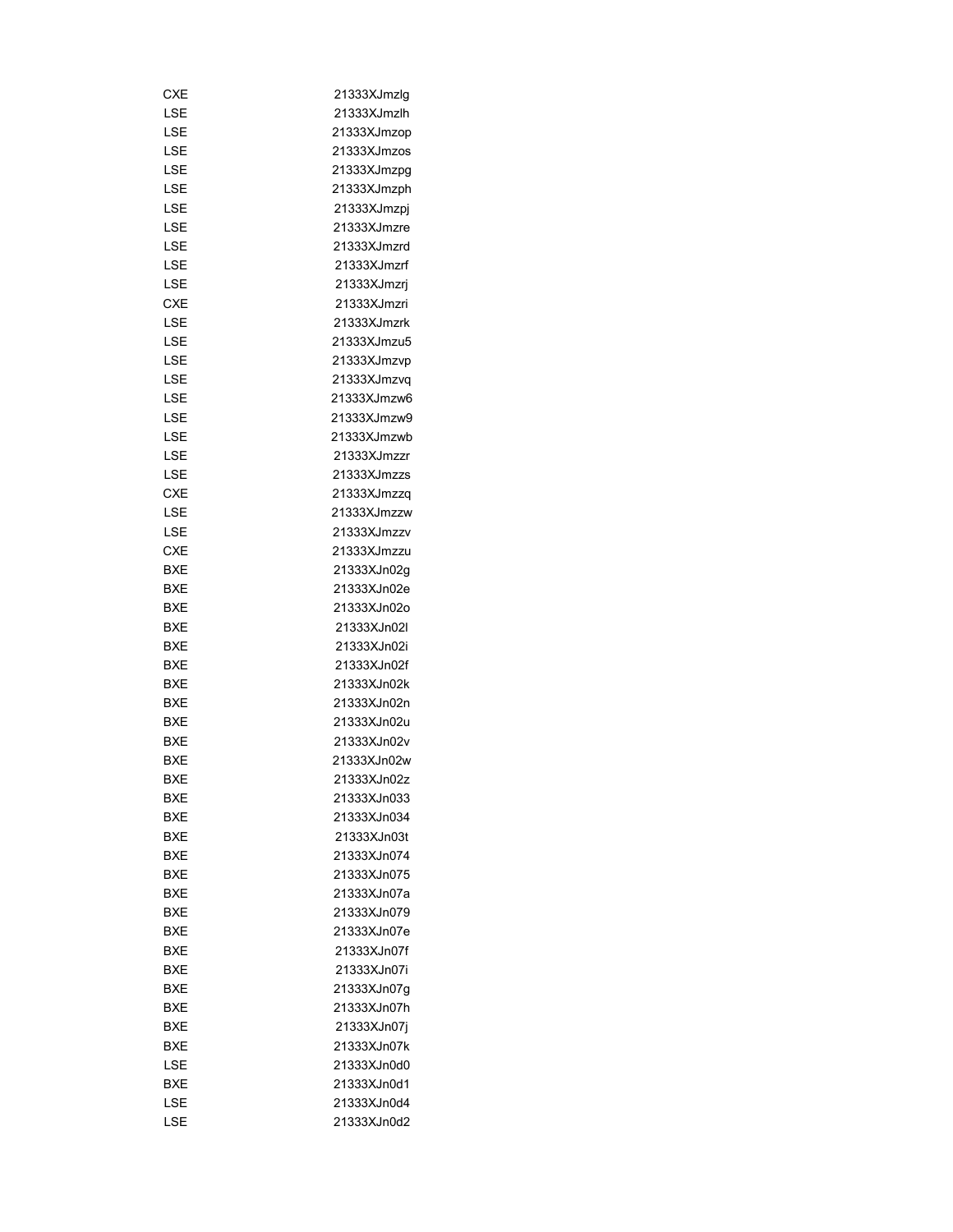| BXE        | 21333XJn0d5 |
|------------|-------------|
| BXE        | 21333XJn0d6 |
| BXE        | 21333XJn0d3 |
| BXE        | 21333XJn0d7 |
| BXE        | 21333XJn0d8 |
| BXE        | 21333XJn0d9 |
| BXE        | 21333XJn0da |
| LSE        | 21333XJn0dj |
| BXE        | 21333XJn0dh |
| BXE        | 21333XJn0eb |
| <b>BXE</b> | 21333XJn0ea |
| LSE        | 21333XJn0e9 |
| LSE        | 21333XJn0ec |
| <b>CXE</b> | 21333XJn0f3 |
| LSE        | 21333XJn0f4 |
| BXE        | 21333XJn0f2 |
| CXE        | 21333XJn0f5 |
| CXE        | 21333XJn0f6 |
| LSE        | 21333XJn0f7 |
| BXE        | 21333XJn0f8 |
| BXE        | 21333XJn0f9 |
| LSE        | 21333XJn0j7 |
| LSE        | 21333XJn0jg |
|            |             |
| LSE        | 21333XJn0jh |
| LSE        | 21333XJn0lb |
| BXE        | 21333XJn0le |
| LSE        | 21333XJn0lf |
| LSE        | 21333XJn0lg |
| CXE        | 21333XJn0lh |
| BXE        | 21333XJn0li |
| CXE        | 21333XJn0mb |
| LSE        | 21333XJn0md |
| BXE        | 21333XJn0mc |
| LSE        | 21333XJn0me |
| LSE        | 21333XJn0mq |
| LSE        | 21333XJn0mn |
| BXE        | 21333XJn0mq |
| <b>CXE</b> | 21333XJn0ql |
| <b>BXE</b> | 21333XJn0qk |
| <b>CXE</b> | 21333XJn0qm |
| <b>CXE</b> | 21333XJn0qn |
| LSE        | 21333XJn0rd |
| BXE        | 21333XJn0rf |
| BXE        | 21333XJn0re |
| LSE        | 21333XJn0rg |
| LSE        | 21333XJn0ri |
| LSE        | 21333XJn0rh |
| BXE        | 21333XJn0ry |
| LSE        | 21333XJn0s3 |
| LSE        | 21333XJn0sc |
| LSE        | 21333XJn0sd |
| CXE        | 21333XJn0tq |
| LSE        | 21333XJn0tr |
| CXE        | 21333XJn0tt |
| <b>CXE</b> | 21333XJn0ts |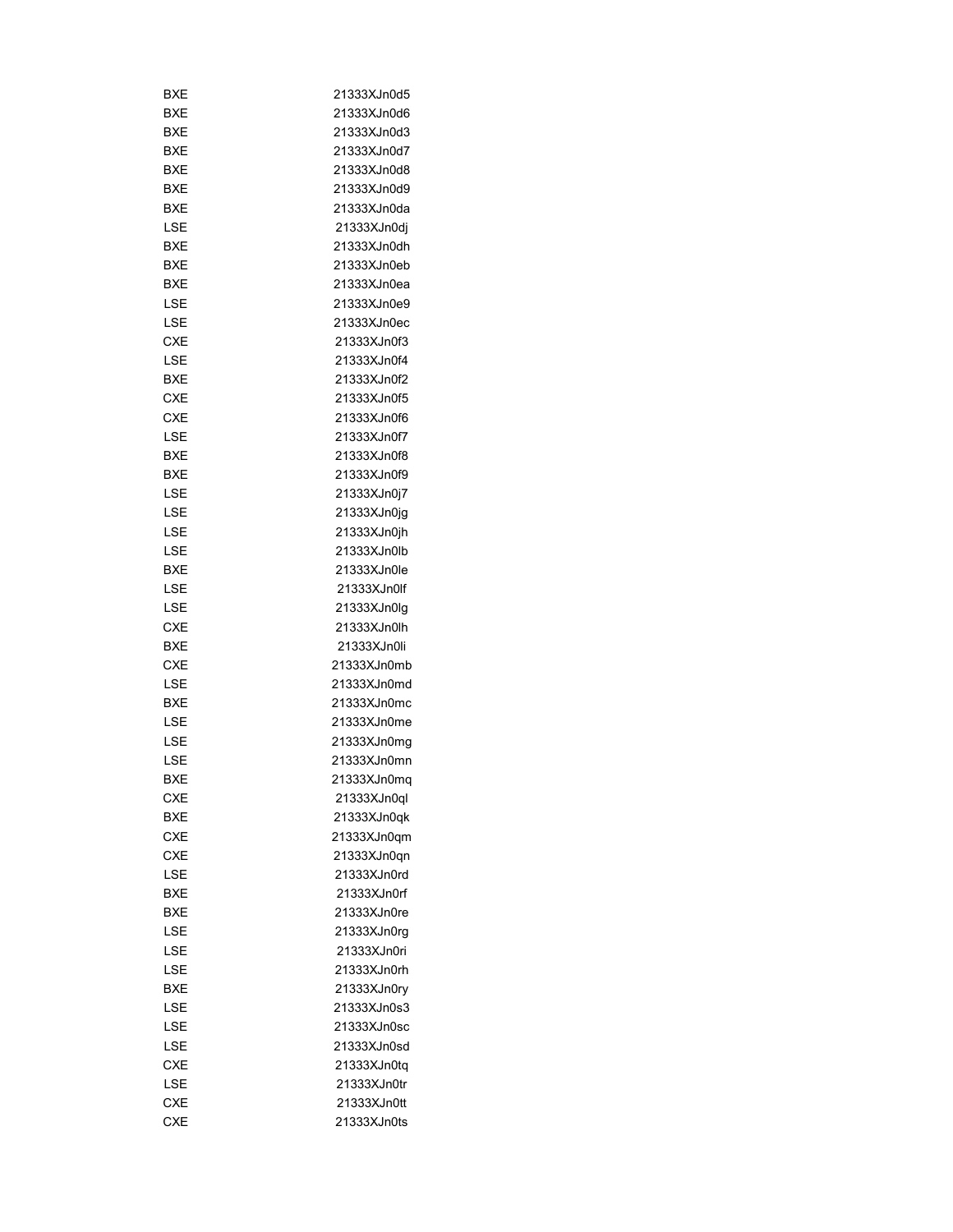| LSE        | 21333XJn0wa |
|------------|-------------|
| <b>BXE</b> | 21333XJn0wb |
| BXE        | 21333XJn0wm |
| BXE        | 21333XJn0wn |
| <b>BXE</b> | 21333XJn0wl |
| BXE        | 21333XJn0wo |
| LSE        | 21333XJn0wz |
| BXE        | 21333XJn0x0 |
| LSE        | 21333XJn0z6 |
| LSE        | 21333XJn0z7 |
| LSE        | 21333XJn0zy |
| LSE        | 21333XJn100 |
| <b>CXE</b> | 21333XJn0zz |
| LSE        | 21333XJn10p |
| LSE        | 21333XJn11f |
| BXE        | 21333XJn11g |
| CXE        | 21333XJn11h |
| LSE        | 21333XJn12s |
| BXE        | 21333XJn12t |
| LSE        | 21333XJn12u |
| LSE        | 21333XJn12v |
| LSE        | 21333XJn140 |
| BXE        | 21333XJn13x |
| CXE        | 21333XJn13y |
|            | 21333XJn141 |
| LSE        |             |
| LSE        | 21333XJn142 |
| LSE        | 21333XJn16z |
| LSE        | 21333XJn171 |
| LSE        | 21333XJn173 |
| LSE        | 21333XJn175 |
| BXE        | 21333XJn178 |
| LSE        | 21333XJn17i |
| <b>BXE</b> | 21333XJn17q |
| LSE        | 21333XJn198 |
| CXE        | 21333XJn19c |
| <b>BXE</b> | 21333XJn19f |
| <b>CXE</b> | 21333XJn19q |
| LSE        | 21333XJn19i |
| LSE        | 21333XJn19m |
| LSE        | 21333XJn19r |
| <b>BXE</b> | 21333XJn19o |
| LSE        | 21333XJn1bq |
| LSE        | 21333XJn1bs |
| LSE        | 21333XJn1c5 |
| LSE        | 21333XJn1c4 |
| LSE        | 21333XJn1cl |
| LSE        | 21333XJn1en |
| LSE        | 21333XJn1eo |
| CXE        | 21333XJn1ep |
| LSE        | 21333XJn1ey |
| BXE        | 21333XJn1ez |
| BXE        | 21333XJn1f0 |
| BXE        | 21333XJn1f9 |
| <b>BXE</b> | 21333XJn1fa |
| BXE        | 21333XJn1fb |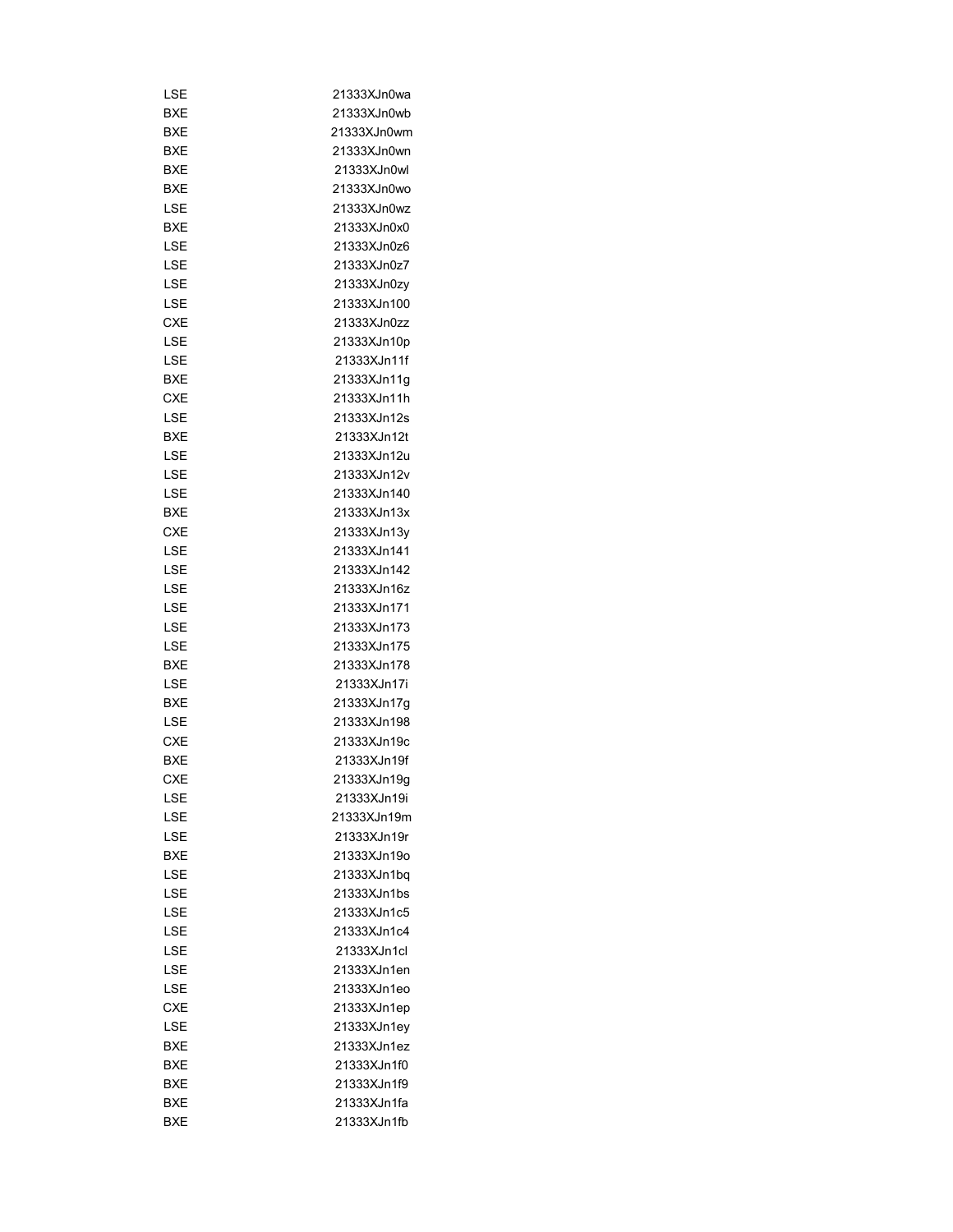| LSE        | 21333XJn1gs |
|------------|-------------|
| LSE        | 21333XJn1gr |
| LSE        | 21333XJn1ht |
| CXE        | 21333XJn1hu |
| LSE        | 21333XJn1hv |
| LSE        | 21333XJn1hw |
| LSE        | 21333XJn1ke |
| LSE        | 21333XJn1kf |
| LSE        | 21333XJn1kg |
|            |             |
| <b>BXE</b> | 21333XJn1ky |
| BXE        | 21333XJn1la |
| LSE        | 21333XJn1lb |
| BXE        | 21333XJn1lc |
| BXE        | 21333XJn1ld |
| CXE        | 21333XJn1m5 |
| LSE        | 21333XJn1m6 |
| LSE        | 21333XJn1m7 |
| LSE        | 21333XJn1mj |
| LSE        | 21333XJn1mh |
| LSE        | 21333XJn1mk |
| CXE        | 21333XJn1mi |
| LSE        | 21333XJn1ml |
| LSE        | 21333XJn1mo |
| LSE        | 21333XJn1o5 |
| BXE        | 21333XJn1o6 |
| BXE        | 21333XJn1o7 |
| LSE        | 21333XJn1o9 |
| LSE        | 21333XJn1od |
| LSE        | 21333XJn1oe |
| BXE        | 21333XJn1of |
| BXE        | 21333XJn1og |
| LSE        | 21333XJn1qh |
| LSE        | 21333XJn1r2 |
| <b>CXE</b> | 21333XJn1r1 |
| LSE        | 21333XJn1r3 |
| LSE        | 21333XJn1r6 |
| <b>CXE</b> | 21333XJn1r5 |
| BXE        | 21333XJn1sn |
| BXE        | 21333XJn1sk |
| BXE        | 21333XJn1si |
| BXE        | 21333XJn1sm |
| LSE        | 21333XJn1sl |
| LSE        | 21333XJn1sj |
| LSE        | 21333XJn1sr |
| BXE        | 21333XJn1ss |
|            | 21333XJn1t3 |
| LSE<br>BXE | 21333XJn1t4 |
|            |             |
| LSE        | 21333XJn1th |
| LSE        | 21333XJn1tp |
| LSE        | 21333XJn1uu |
| LSE        | 21333XJn1uv |
| LSE        | 21333XJn1wq |
| CXE        | 21333XJn1ww |
| <b>CXE</b> | 21333XJn1xw |
| <b>CXE</b> | 21333XJn1xx |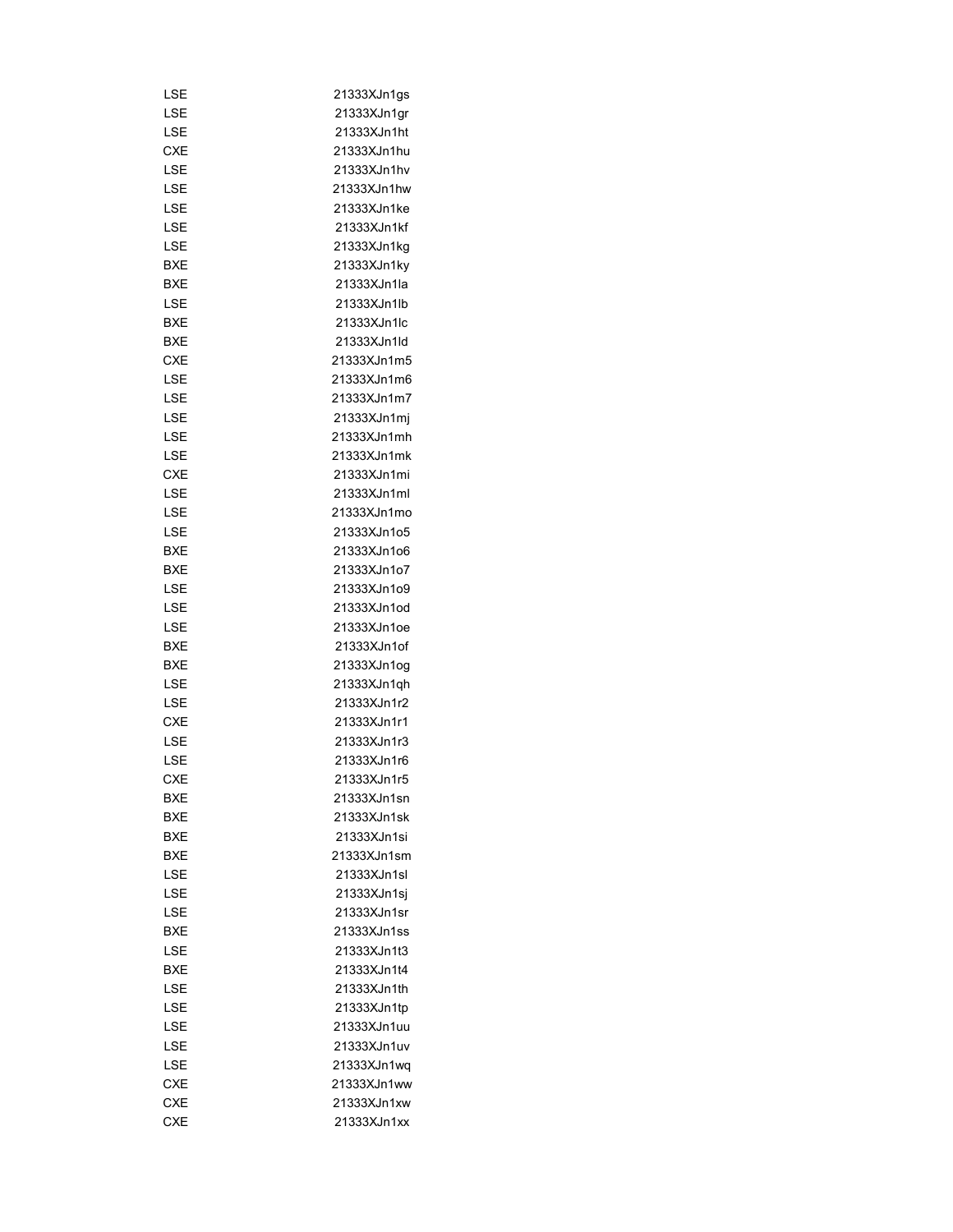| LSE        | 21333XJn1y9 |
|------------|-------------|
| CXE        | 21333XJn1y8 |
| BXE        | 21333XJn1yb |
| LSE        | 21333XJn1ya |
| LSE        | 21333XJn1yc |
| LSE        | 21333XJn1yd |
| BXE        | 21333XJn1yl |
| BXE        | 21333XJn1ym |
| BXE        | 21333XJn1yn |
| <b>CXE</b> | 21333XJn22j |
| LSE        | 21333XJn22k |
| LSE        | 21333XJn22l |
| LSE        | 21333XJn22m |
| LSE        | 21333XJn22n |
| LSE        | 21333XJn22q |
| LSE        | 21333XJn22r |
| <b>CXE</b> | 21333XJn22u |
| LSE        | 21333XJn22w |
| LSE        | 21333XJn22v |
| LSE        | 21333XJn22x |
| LSE        | 21333XJn22y |
|            | 21333XJn22z |
| LSE        | 21333XJn232 |
| LSE        |             |
| LSE        | 21333XJn239 |
| LSE        | 21333XJn23t |
| BXE        | 21333XJn23u |
| BXE        | 21333XJn23s |
| BXE        | 21333XJn23w |
| BXE        | 21333XJn23y |
| LSE        | 21333XJn23v |
| BXE        | 21333XJn23z |
| BXE        | 21333XJn240 |
| LSE        | 21333XJn23x |
| <b>BXE</b> | 21333XJn241 |
| LSE        | 21333XJn242 |
| BXE        | 21333XJn245 |
| LSE        | 21333XJn246 |
| LSE        | 21333XJn244 |
| LSE        | 21333XJn27c |
| <b>CXE</b> | 21333XJn27d |
| LSE        | 21333XJn28d |
| LSE        | 21333XJn28f |
| <b>CXE</b> | 21333XJn28e |
| LSE        | 21333XJn28q |
| LSE        | 21333XJn28h |
| LSE        | 21333XJn28i |
| LSE        | 21333XJn28i |
| LSE        | 21333XJn29n |
| LSE        | 21333XJn29p |
| BXE        | 21333XJn29o |
| BXE        | 21333XJn29t |
| LSE        | 21333XJn29u |
| LSE        | 21333XJn29v |
| LSE        | 21333XJn2ca |
| <b>BXE</b> | 21333XJn2c8 |
|            |             |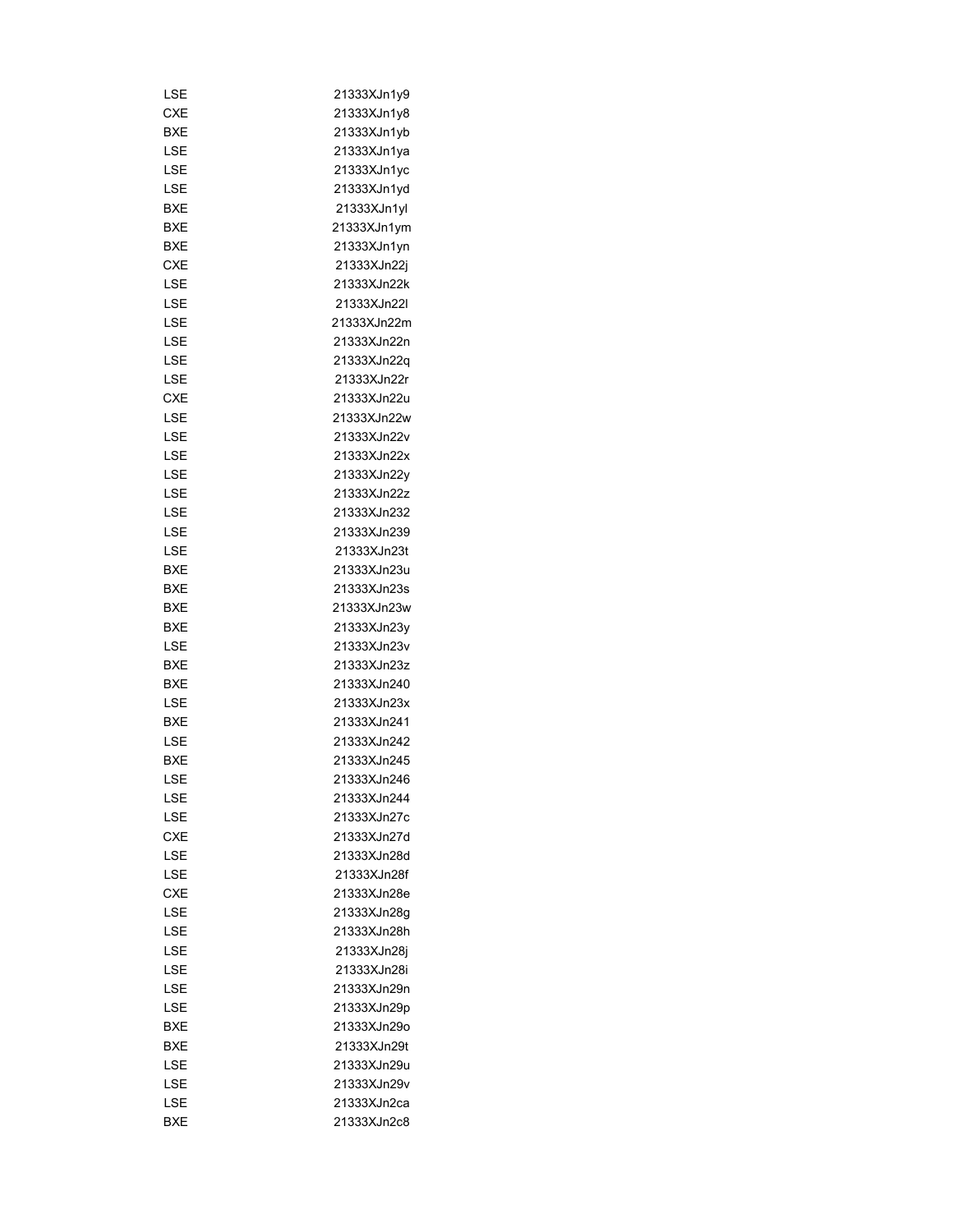| BXE        | 21333XJn2c9 |
|------------|-------------|
| LSE        | 21333XJn2c7 |
| LSE        | 21333XJn2cc |
| LSE        | 21333XJn2cb |
| LSE        | 21333XJn2cf |
| <b>CXE</b> | 21333XJn2d5 |
| LSE        | 21333XJn2d3 |
| <b>BXE</b> | 21333XJn2d4 |
| CXE        | 21333XJn2d6 |
| BXE        | 21333XJn2dc |
| <b>CXE</b> | 21333XJn2de |
| BXE        | 21333XJn2dd |
| BXE        | 21333XJn2df |
| LSE        | 21333XJn2dp |
| LSE        | 21333XJn2du |
| LSE        | 21333XJn2ej |
| BXE        | 21333XJn2ek |
| LSE        | 21333XJn2gg |
| LSE        | 21333XJn2gh |
| LSE        | 21333XJn2h0 |
| LSE        | 21333XJn2h1 |
| LSE        | 21333XJn2h2 |
| LSE        | 21333XJn2h7 |
| CXE        | 21333XJn2hl |
| CXE        | 21333XJn2ho |
|            |             |
| LSE        | 21333XJn2ht |
| LSE        | 21333XJn2hs |
| LSE        | 21333XJn2hz |
| <b>CXE</b> | 21333XJn2i4 |
| BXE        | 21333XJn2jq |
| LSE        | 21333XJn2kc |
| LSE        | 21333XJn2kd |
| <b>BXE</b> | 21333XJn2kb |
| LSE        | 21333XJn2ke |
| LSE        | 21333XJn2ki |
| <b>BXE</b> | 21333XJn2ku |
| BXE        | 21333XJn2kt |
| LSE        | 21333XJn2l8 |
| BXE        | 21333XJn2l4 |
| BXE        | 21333XJn2l7 |
| BXE        | 21333XJn2l6 |
| LSE        | 21333XJn2l5 |
| LSE        | 21333XJn2l9 |
| LSE        | 21333XJn2ly |
| LSE        | 21333XJn2n4 |
| LSE        | 21333XJn2n6 |
| LSE        | 21333XJn2nd |
| LSE        | 21333XJn2q7 |
| LSE        | 21333XJn2qa |
| LSE        | 21333XJn2qb |
| <b>CXE</b> | 21333XJn2q9 |
| CXE        | 21333XJn2q8 |
| LSE        | 21333XJn2qq |
| CXE        | 21333XJn2qp |
| LSE        | 21333XJn2rg |
|            |             |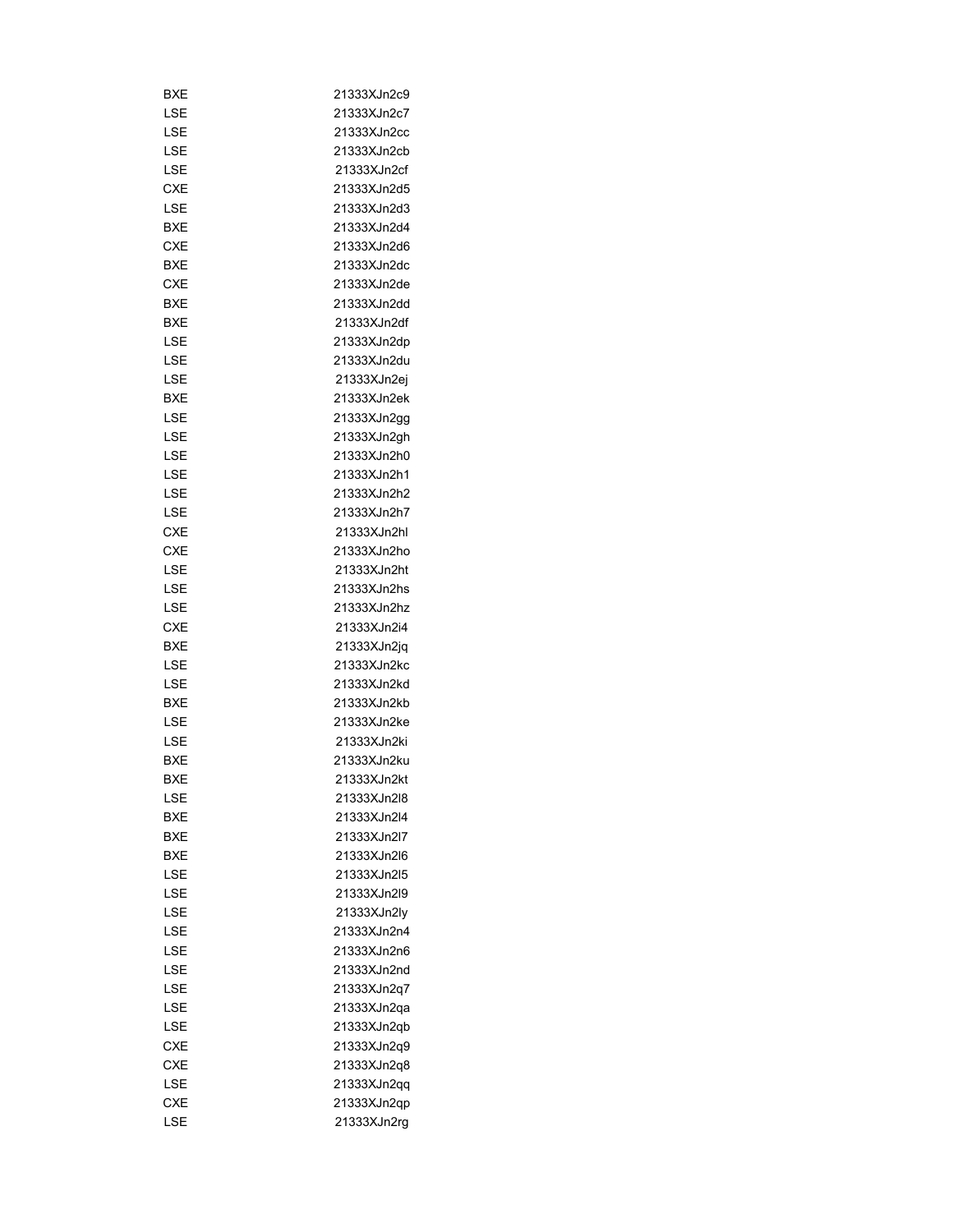| LSE        | 21333XJn2rh |
|------------|-------------|
| LSE        | 21333XJn2ri |
| LSE        | 21333XJn2rj |
| LSE        | 21333XJn2si |
| LSE        | 21333XJn2sh |
| LSE        | 21333XJn2sk |
| LSE        | 21333XJn2sj |
| CXE        | 21333XJn2sm |
| BXE        | 21333XJn2sl |
| LSE        | 21333XJn2sn |
| <b>CXE</b> | 21333XJn2so |
| LSE        | 21333XJn2sr |
| LSE        | 21333XJn2sp |
| LSE        | 21333XJn2ss |
| LSE        | 21333XJn2sq |
|            |             |
| <b>BXE</b> | 21333XJn2st |
| LSE        | 21333XJn2su |
| LSE        | 21333XJn2sx |
| LSE        | 21333XJn2ta |
| LSE        | 21333XJn2tb |
| LSE        | 21333XJn2tp |
| <b>BXE</b> | 21333XJn2tq |
| <b>CXE</b> | 21333XJn2tr |
| LSE        | 21333XJn2tt |
| LSE        | 21333XJn2tu |
| CXE        | 21333XJn2ua |
| LSE        | 21333XJn2uf |
| CXE        | 21333XJn2ue |
| LSE        | 21333XJn2uk |
| BXE        | 21333XJn2uj |
| LSE        | 21333XJn2ul |
| LSE        | 21333XJn2us |
| BXE        | 21333XJn2uv |
| <b>BXE</b> | 21333XJn2uu |
| LSE        | 21333XJn2ut |
| LSE        | 21333XJn2uw |
| BXE        | 21333XJn2ux |
| LSE        | 21333XJn2uy |
| BXE        | 21333XJn2uz |
| LSE        | 21333XJn2v0 |
| LSE        | 21333XJn2v1 |
| <b>CXE</b> | 21333XJn2wz |
| <b>CXE</b> | 21333XJn2x0 |
| LSE        | 21333XJn2x2 |
| <b>CXE</b> | 21333XJn2x1 |
| LSE        | 21333XJn2x3 |
| LSE        | 21333XJn2xg |
| LSE        | 21333XJn2xp |
| LSE        | 21333XJn2xn |
| LSE        | 21333XJn2xm |
| LSE        | 21333XJn2xq |
| LSE        | 21333XJn2y6 |
| LSE        | 21333XJn2y7 |
| LSE        | 21333XJn2ye |
| LSE        | 21333XJn2yf |
|            |             |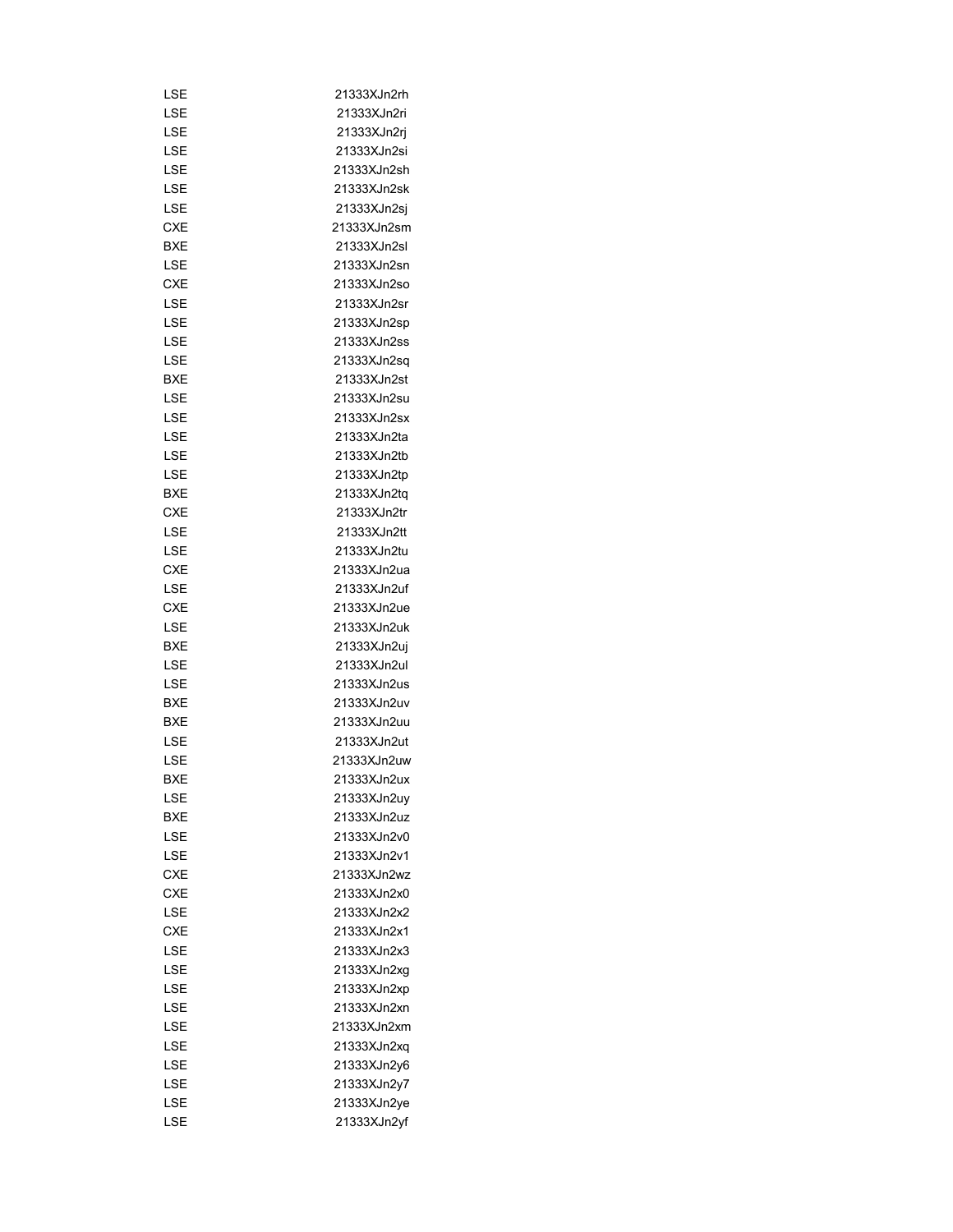| LSE        | 21333XJn2yo |
|------------|-------------|
| LSE        | 21333XJn2yp |
| LSE        | 21333XJn2yq |
| LSE        | 21333XJn2ys |
| LSE        | 21333XJn2z0 |
| LSE        | 21333XJn2zd |
| BXE        | 21333XJn2zf |
| LSE        | 21333XJn2zj |
| <b>BXE</b> | 21333XJn2zz |
| LSE        | 21333XJn307 |
| LSE        | 21333XJn302 |
| BXE        | 21333XJn30b |
| BXE        | 21333XJn309 |
| BXE        | 21333XJn308 |
| BXE        | 21333XJn30e |
| LSE        | 21333XJn30f |
| LSE        | 21333XJn30m |
| BXE        | 21333XJn30n |
| BXE        | 21333XJn30o |
| BXE        | 21333XJn30q |
| BXE        | 21333XJn30p |
| LSE        | 21333XJn31t |
|            | 21333XJn31w |
| LSE        |             |
| BXE        | 21333XJn31u |
| BXE        | 21333XJn31v |
| LSE        | 21333XJn31x |
| LSE        | 21333XJn31y |
| BXE        | 21333XJn31z |
| LSE        | 21333XJn32l |
| LSE        | 21333XJn32n |
| LSE        | 21333XJn32w |
| LSE        | 21333XJn330 |
| LSE        | 21333XJn334 |
| LSE        | 21333XJn333 |
| LSE        | 21333XJn332 |
| LSE        | 21333XJn337 |
| LSE        | 21333XJn338 |
| LSE        | 21333XJn336 |
| <b>BXE</b> | 21333XJn33e |
| BXE        | 21333XJn33f |
| LSE        | 21333XJn33h |
| <b>BXE</b> | 21333XJn33i |
| LSE        | 21333XJn33I |
| LSE        | 21333XJn33m |
| LSE        | 21333XJn33k |
| LSE        | 21333XJn33j |
| <b>CXE</b> | 21333XJn345 |
| LSE        | 21333XJn348 |
| <b>CXE</b> | 21333XJn347 |
| <b>LSE</b> | 21333XJn349 |
| BXE        | 21333XJn34f |
| <b>CXE</b> | 21333XJn34g |
| CXE        | 21333XJn34h |
| BXE        | 21333XJn34i |
| LSE        | 21333XJn34k |
|            |             |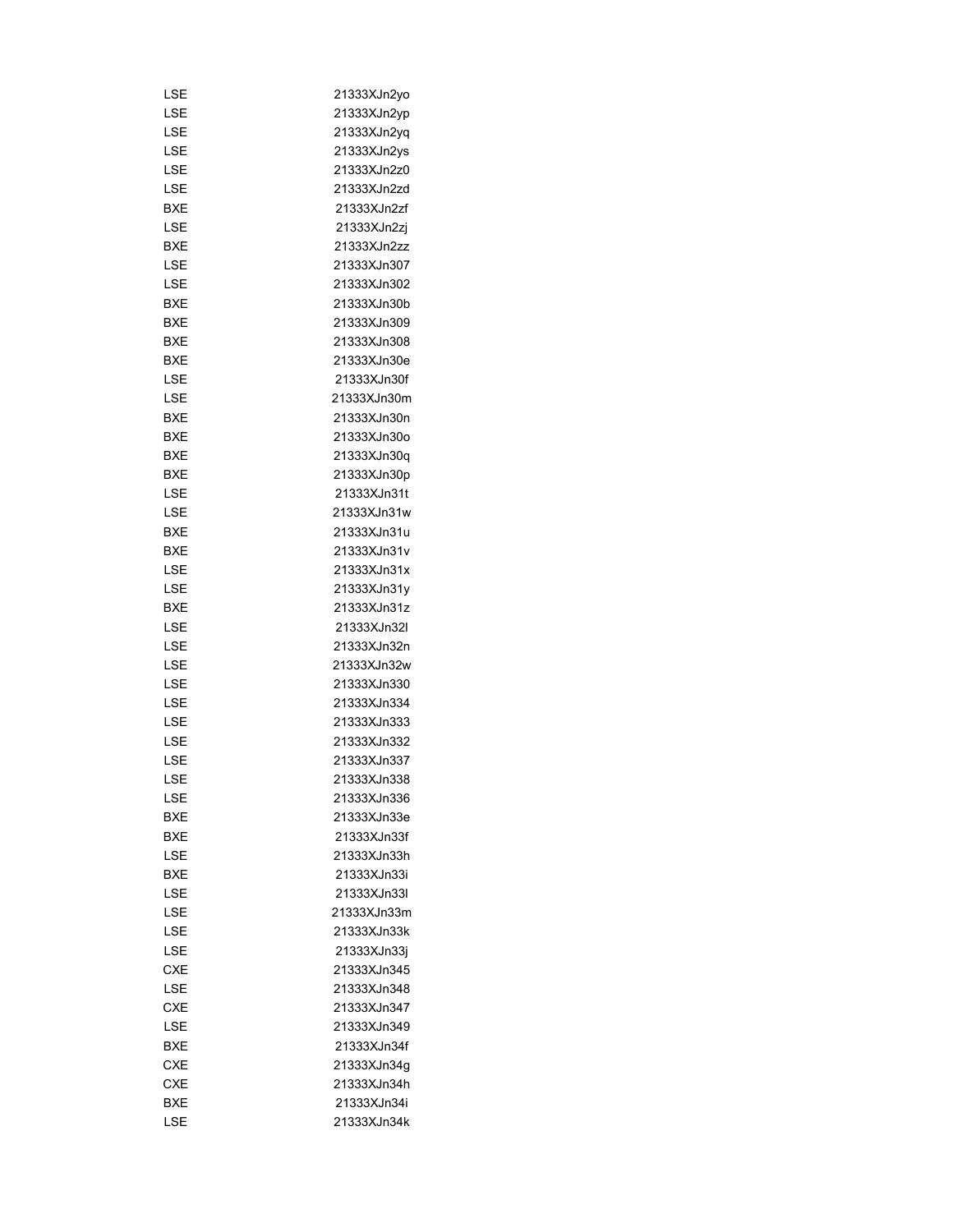| BXE        | 21333XJn34j |
|------------|-------------|
| <b>CXE</b> | 21333XJn34v |
| LSE        | 21333XJn34x |
| <b>CXE</b> | 21333XJn34w |
| LSE        | 21333XJn34z |
| LSE        | 21333XJn34y |
| LSE        | 21333XJn350 |
| LSE        | 21333XJn358 |
| LSE        | 21333XJn359 |
| LSE        | 21333XJn35c |
| LSE        | 21333XJn35f |
| LSE        | 21333XJn35m |
| LSE        | 21333XJn35t |
| LSE        | 21333XJn365 |
| LSE        | 21333XJn366 |
| LSE        | 21333XJn367 |
| LSE        | 21333XJn36g |
| LSE        | 21333XJn36s |
|            |             |
| BXE        | 21333XJn36x |
| BXE        | 21333XJn36w |
| LSE        | 21333XJn37f |
| LSE        | 21333XJn37g |
| BXE        | 21333XJn37i |
| BXE        | 21333XJn37h |
| LSE        | 21333XJn37q |
| BXE        | 21333XJn37r |
| LSE        | 21333XJn38h |
| BXE        | 21333XJn38g |
| <b>BXE</b> | 21333XJn38j |
| BXE        | 21333XJn38i |
| BXE        | 21333XJn38k |
| BXE        | 21333XJn38I |
| LSE        | 21333XJn38p |
| LSE        | 21333XJn38n |
| LSE        | 21333XJn38m |
| LSE        | 21333XJn38r |
| LSE        | 21333XJn38x |
| BXE        | 21333XJn38z |
| BXE        | 21333XJn38y |
| LSE        | 21333XJn390 |
| LSE        | 21333XJn396 |
| BXE        | 21333XJn39a |
| BXE        | 21333XJn39h |
| LSE        | 21333XJn39q |
| LSE        | 21333XJn39v |
| LSE        | 21333XJn39x |
| LSE        | 21333XJn39z |
| LSE        | 21333XJn3a6 |
| LSE        | 21333XJn3ad |
| LSE        | 21333XJn3ae |
| LSE        | 21333XJn3bg |
|            |             |
| LSE        | 21333XJn3bh |
| LSE        | 21333XJn3bi |
| LSE        | 21333XJn3bm |
| LSE        | 21333XJn3bx |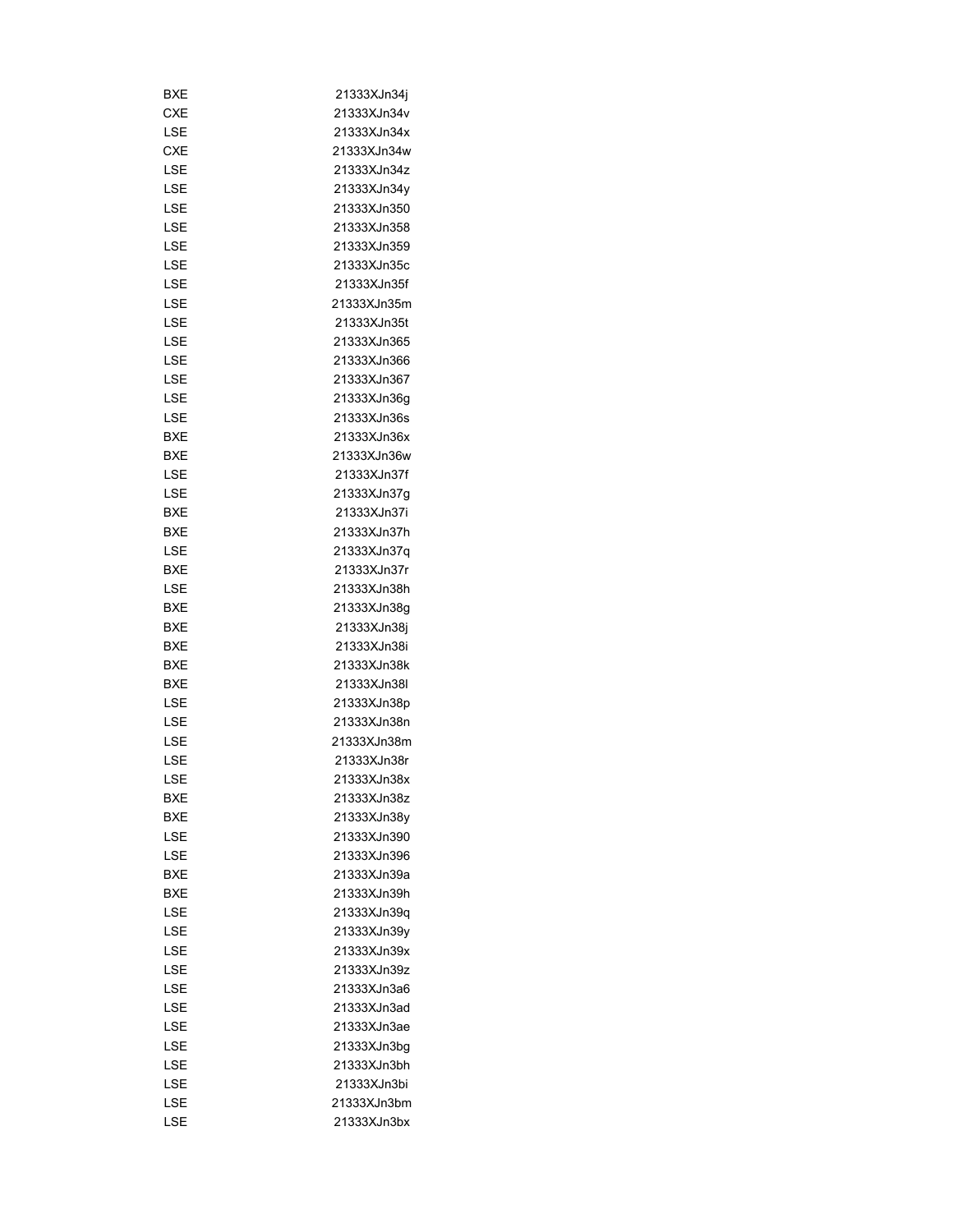| CXE        | 21333XJn3c0 |
|------------|-------------|
| LSE        | 21333XJn3bz |
| CXE        | 21333XJn3c4 |
| LSE        | 21333XJn3c3 |
| CXE        | 21333XJn3cb |
| LSE        | 21333XJn3cd |
| LSE        | 21333XJn3cc |
| <b>CXE</b> | 21333XJn3cf |
| LSE        | 21333XJn3cq |
| CXE        | 21333XJn3cp |
| LSE        | 21333XJn3cr |
| LSE        | 21333XJn3cs |
| LSE        | 21333XJn3cu |
| LSE        | 21333XJn3cv |
| LSE        | 21333XJn3cw |
| LSE        | 21333XJn3ek |
| LSE        | 21333XJn3eo |
| BXE        | 21333XJn3eu |
| BXE        | 21333XJn3et |
| BXE        | 21333XJn3ev |
| BXE        | 21333XJn3ez |
| BXE        | 21333XJn3f1 |
| LSE        | 21333XJn3f0 |
| LSE        | 21333XJn3f2 |
|            | 21333XJn3f4 |
| BXE        |             |
| BXE        | 21333XJn3f3 |
| BXE        | 21333XJn3f6 |
| LSE        | 21333XJn3f7 |
| LSE        | 21333XJn3fa |
| LSE        | 21333XJn3fb |
| LSE        | 21333XJn3fy |
| LSE        | 21333XJn3gh |
| LSE        | 21333XJn3gg |
| LSE        | 21333XJn3qi |
| LSE        | 21333XJn3gj |
| LSE        | 21333XJn3gk |
| LSE        | 21333XJn3go |
| LSE        | 21333XJn3gp |
| LSE        | 21333XJn3gv |
| LSE        | 21333XJn3h0 |
| LSE        | 21333XJn3h1 |
| LSE        | 21333XJn3h2 |
| LSE        | 21333XJn3h4 |
| LSE        | 21333XJn3hx |
| LSE        | 21333XJn3hy |
| LSE        | 21333XJn3i2 |
| LSE        | 21333XJn3if |
| LSE        | 21333XJn3ig |
| LSE        | 21333XJn3ih |
| LSE        | 21333XJn3is |
| LSE        | 21333XJn3ix |
| LSE        | 21333XJn3iw |
| LSE        | 21333XJn3j2 |
| LSE        | 21333XJn3j3 |
| LSE        | 21333XJn3j5 |
|            |             |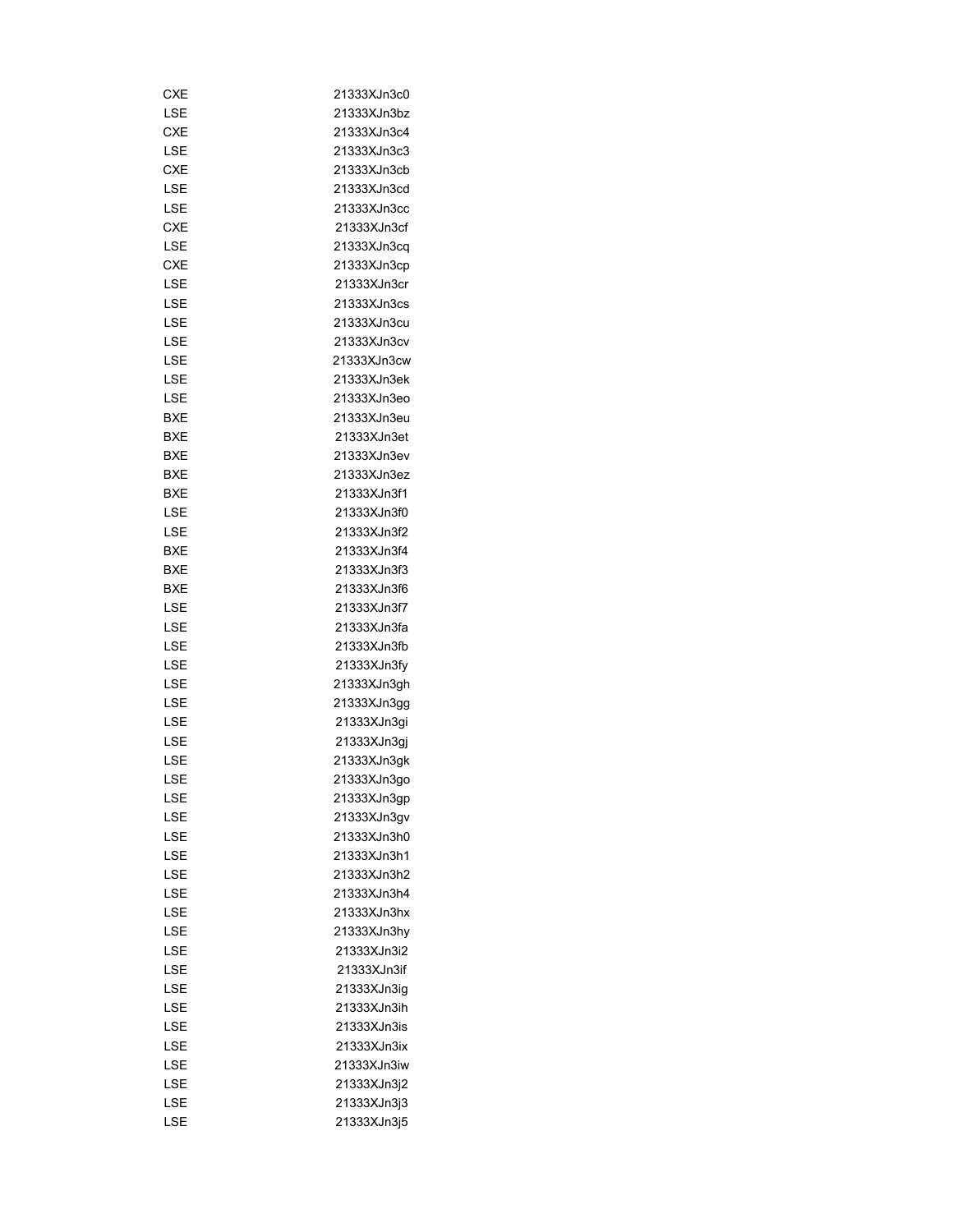| LSE        | 21333XJn3j6 |
|------------|-------------|
| LSE        | 21333XJn3j9 |
| LSE        | 21333XJn3ja |
| LSE        | 21333XJn3jb |
| LSE        | 21333XJn3jc |
| CXE        | 21333XJn3jf |
| CXE        | 21333XJn3je |
| CXE        | 21333XJn3jg |
| CXE        | 21333XJn3jh |
| <b>CXE</b> | 21333XJn3ji |
| LSE        | 21333XJn3js |
| <b>CXE</b> | 21333XJn3k5 |
| LSE        | 21333XJn3k4 |
| CXE        | 21333XJn3k3 |
| LSE        | 21333XJn3k6 |
| CXE        | 21333XJn3kb |
| LSE        | 21333XJn3kd |
| <b>CXE</b> | 21333XJn3kc |
| CXE        | 21333XJn3kf |
| LSE        | 21333XJn3m3 |
| LSE        | 21333XJn3m4 |
| LSE        | 21333XJn3m5 |
|            |             |
| LSE        | 21333XJn3m6 |
| LSE        | 21333XJn3mg |
| BXE        | 21333XJn3n3 |
| BXE        | 21333XJn3n4 |
| BXE        | 21333XJn3n5 |
| BXE        | 21333XJn3n6 |
| BXE        | 21333XJn3n9 |
| BXE        | 21333XJn3n7 |
| BXE        | 21333XJn3n8 |
| BXE        | 21333XJn3nc |
| LSE        | 21333XJn3nd |
| LSE        | 21333XJn3nh |
| BXE        | 21333XJn3ni |
| LSE        | 21333XJn3nj |
| LSE        | 21333XJn3nw |
| LSE        | 21333XJn3nz |
| BXE        | 21333XJn3nx |
| <b>BXE</b> | 21333XJn3ny |
| LSE        | 21333XJn3oa |
| BXE        | 21333XJn3o9 |
| BXE        | 21333XJn3ow |
| LSE        | 21333XJn3p3 |
| LSE        | 21333XJn3p6 |
| <b>BXE</b> | 21333XJn3pb |
| BXE        | 21333XJn3pc |
| BXE        | 21333XJn3pd |
| BXE        | 21333XJn3qg |
| LSE        | 21333XJn3qi |
| LSE        | 21333XJn3qh |
| LSE        | 21333XJn3qj |
| LSE        | 21333XJn3qn |
| LSE        | 21333XJn3ql |
|            |             |
| LSE        | 21333XJn3qm |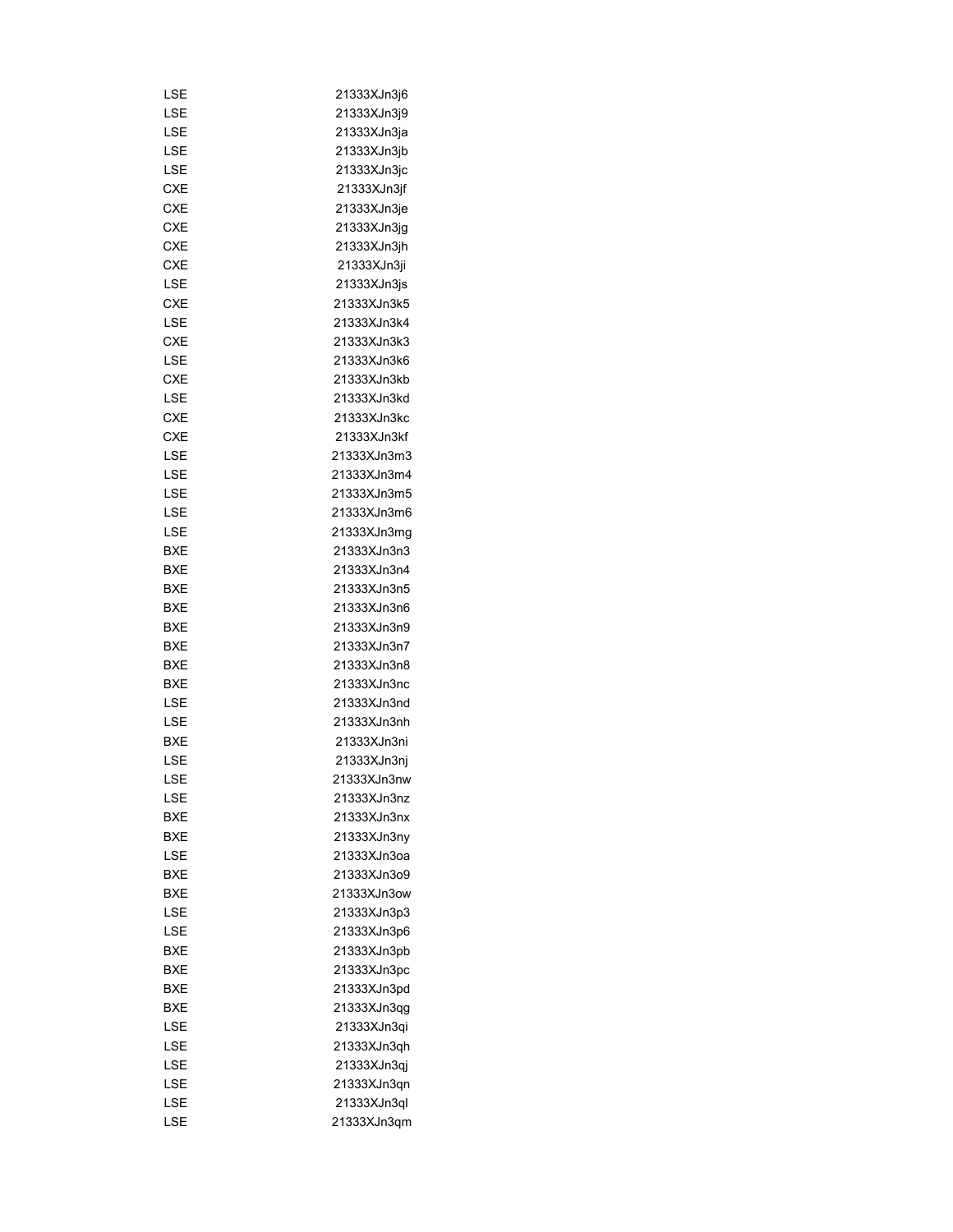| BXE        | 21333XJn3qk |
|------------|-------------|
| CXE        | 21333XJn3qv |
| LSE        | 21333XJn3r1 |
| LSE        | 21333XJn3r2 |
| <b>LSE</b> | 21333XJn3rh |
| <b>CXE</b> | 21333XJn3rl |
| LSE        | 21333XJn3rq |
| CXE        | 21333XJn3rp |
| BXE        | 21333XJn3ro |
| LSE        | 21333XJn3rr |
| <b>BXE</b> | 21333XJn3rw |
| LSE        | 21333XJn3s0 |
| <b>CXE</b> | 21333XJn3rx |
| LSE        | 21333XJn3rv |
| LSE        | 21333XJn3s3 |
| <b>CXE</b> | 21333XJn3rz |
| BXE        | 21333XJn3ry |
| CXE        | 21333XJn3s1 |
| LSE        | 21333XJn3s4 |
| BXE        | 21333XJn3s2 |
| BXE        | 21333XJn3s9 |
| LSE        | 21333XJn3s8 |
| LSE        | 21333XJn3sa |
| LSE        | 21333XJn3sw |
| LSE        | 21333XJn3ta |
|            | 21333XJn3tb |
| LSE        |             |
| LSE        | 21333XJn3td |
| LSE        | 21333XJn3tc |
| LSE        | 21333XJn3tv |
| LSE        | 21333XJn3tw |
| LSE        | 21333XJn3uh |
| LSE        | 21333XJn3uj |
| LSE        | 21333XJn3ul |
| BXE        | 21333XJn3uk |
| LSE        | 21333XJn3um |
| BXE        | 21333XJn3v6 |
| <b>BXE</b> | 21333XJn3v7 |
| LSE        | 21333XJn3v5 |
| LSE        | 21333XJn3vh |
| LSE        | 21333XJn3vi |
| <b>BXE</b> | 21333XJn3vi |
| LSE        | 21333XJn3xd |
| LSE        | 21333XJn3xj |
| <b>BXE</b> | 21333XJn3xi |
| LSE        | 21333XJn3xk |
| BXE        | 21333XJn3xl |
| BXE        | 21333XJn3xm |
| BXE        | 21333XJn3y1 |
| BXE        | 21333XJn3y2 |
| LSE        | 21333XJn3y6 |
| BXE        | 21333XJn3y4 |
| BXE        | 21333XJn3y3 |
| LSE        | 21333XJn3y7 |
| LSE        | 21333XJn3y8 |
| LSE        | 21333XJn3ya |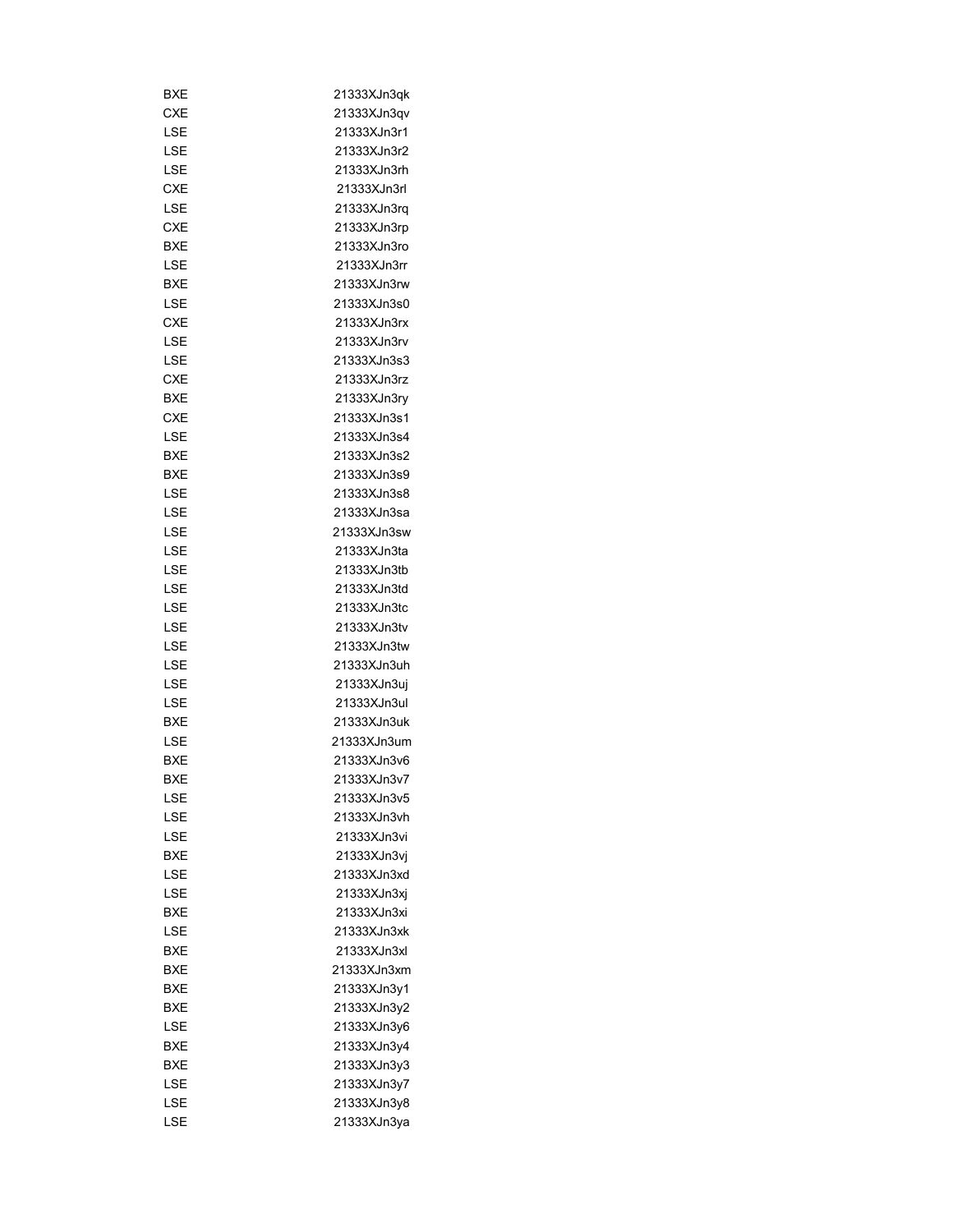| LSE        | 21333XJn3ye |
|------------|-------------|
| LSE        | 21333XJn3yf |
| LSE        | 21333XJn3yg |
| LSE        | 21333XJn3yj |
| LSE        | 21333XJn3z2 |
| LSE        | 21333XJn3z9 |
| CXE        | 21333XJn40a |
| CXE        | 21333XJn40b |
| <b>CXE</b> | 21333XJn40d |
| LSE        | 21333XJn40e |
| CXE        | 21333XJn40i |
| <b>CXE</b> | 21333XJn40h |
| <b>CXE</b> | 21333XJn40f |
| LSE        | 21333XJn40g |
| <b>CXE</b> | 21333XJn40k |
| LSE        | 21333XJn40n |
| <b>CXE</b> | 21333XJn412 |
| LSE        | 21333XJn414 |
| LSE        | 21333XJn413 |
| LSE        | 21333XJn415 |
| LSE        | 21333XJn41a |
| LSE        | 21333XJn41d |
| LSE        | 21333XJn41v |
| LSE        | 21333XJn42a |
|            | 21333XJn42d |
| LSE        |             |
| LSE        | 21333XJn42c |
| BXE        | 21333XJn43u |
| BXE        | 21333XJn43t |
| BXE        | 21333XJn43v |
| BXE        | 21333XJn43w |
| <b>BXE</b> | 21333XJn43x |
| LSE        | 21333XJn448 |
| LSE        | 21333XJn449 |
| BXE        | 21333XJn44c |
| <b>BXE</b> | 21333XJn44b |
| LSE        | 21333XJn44h |
| <b>BXE</b> | 21333XJn44f |
| LSE        | 21333XJn44g |
| BXE        | 21333XJn44j |
| <b>BXE</b> | 21333XJn44k |
| LSE        | 21333XJn44s |
| LSE        | 21333XJn45d |
| LSE        | 21333XJn45k |
| LSE        | 21333XJn461 |
| LSE        | 21333XJn469 |
| LSE        | 21333XJn46g |
| LSE        | 21333XJn46i |
| LSE        | 21333XJn46n |
| <b>CXE</b> | 21333XJn475 |
| <b>CXE</b> | 21333XJn474 |
| LSE        | 21333XJn477 |
| LSE        | 21333XJn47b |
| LSE        | 21333XJn47d |
| LSE        | 21333XJn47o |
| <b>CXE</b> | 21333XJn47n |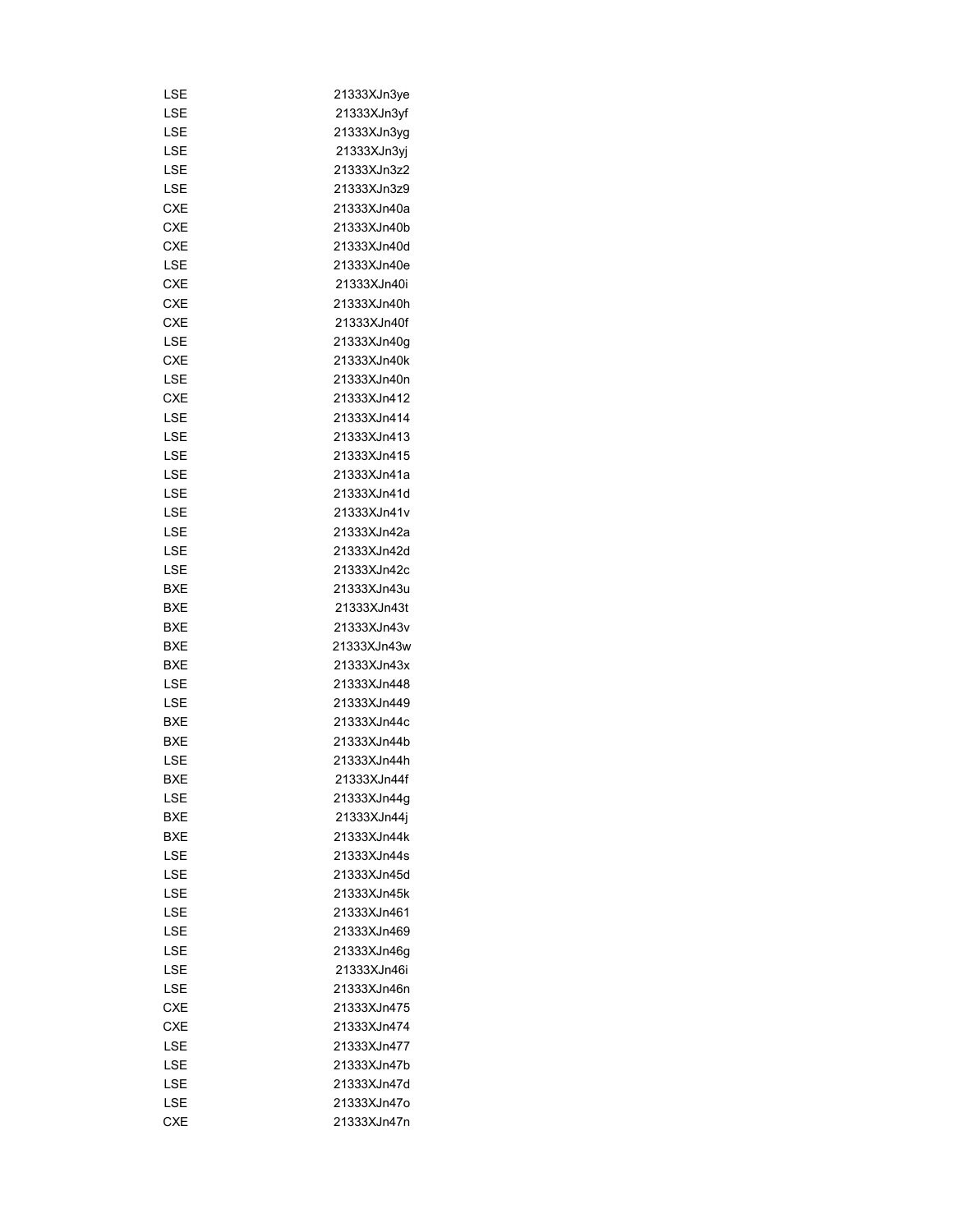| CXE        | 21333XJn47p |
|------------|-------------|
| LSE        | 21333XJn47r |
| LSE        | 21333XJn47q |
| LSE        | 21333XJn47z |
| LSE        | 21333XJn49e |
| LSE        | 21333XJn49k |
| LSE        | 21333XJn49u |
| LSE        | 21333XJn49w |
| LSE        | 21333XJn49y |
| LSE        | 21333XJn4a0 |
| BXE        | 21333XJn4ag |
| BXE        | 21333XJn4aj |
| BXE        | 21333XJn4ak |
| BXE        | 21333XJn4ai |
| BXE        | 21333XJn4ah |
| BXE        | 21333XJn4am |
| BXE        | 21333XJn4al |
| BXE        | 21333XJn4an |
| BXE        | 21333XJn4b0 |
| BXE        | 21333XJn4b1 |
|            |             |
| BXE        | 21333XJn4b2 |
| BXE        | 21333XJn4b3 |
| LSE        | 21333XJn4bk |
| LSE        | 21333XJn4bl |
| LSE        | 21333XJn4bm |
| LSE        | 21333XJn4bp |
| LSE        | 21333XJn4br |
| LSE        | 21333XJn4bx |
| LSE        | 21333XJn4by |
| LSE        | 21333XJn4c9 |
| LSE        | 21333XJn4ca |
| LSE        | 21333XJn4cb |
| LSE        | 21333XJn4d7 |
| LSE        | 21333XJn4da |
| CXE        | 21333XJn4dl |
| LSE        | 21333XJn4do |
| CXF        | 21333XJn4dn |
| CXE        | 21333XJn4dp |
| <b>CXE</b> | 21333XJn4dm |
| CXE        | 21333XJn4ds |
| CXE        | 21333XJn4dr |
| CXE        | 21333XJn4dt |
| LSE        | 21333XJn4e2 |
| LSE        | 21333XJn4ef |
| LSE        | 21333XJn4eg |
| LSE        | 21333XJn4ek |
| LSE        | 21333XJn4el |
| LSE        | 21333XJn4f0 |
| LSE        | 21333XJn4fa |
| LSE        | 21333XJn4ff |
| LSE        | 21333XJn4fy |
| LSE        | 21333XJn4ge |
| LSE        | 21333XJn4gg |
| LSE        | 21333XJn4gi |
| LSE        | 21333XJn4gj |
|            |             |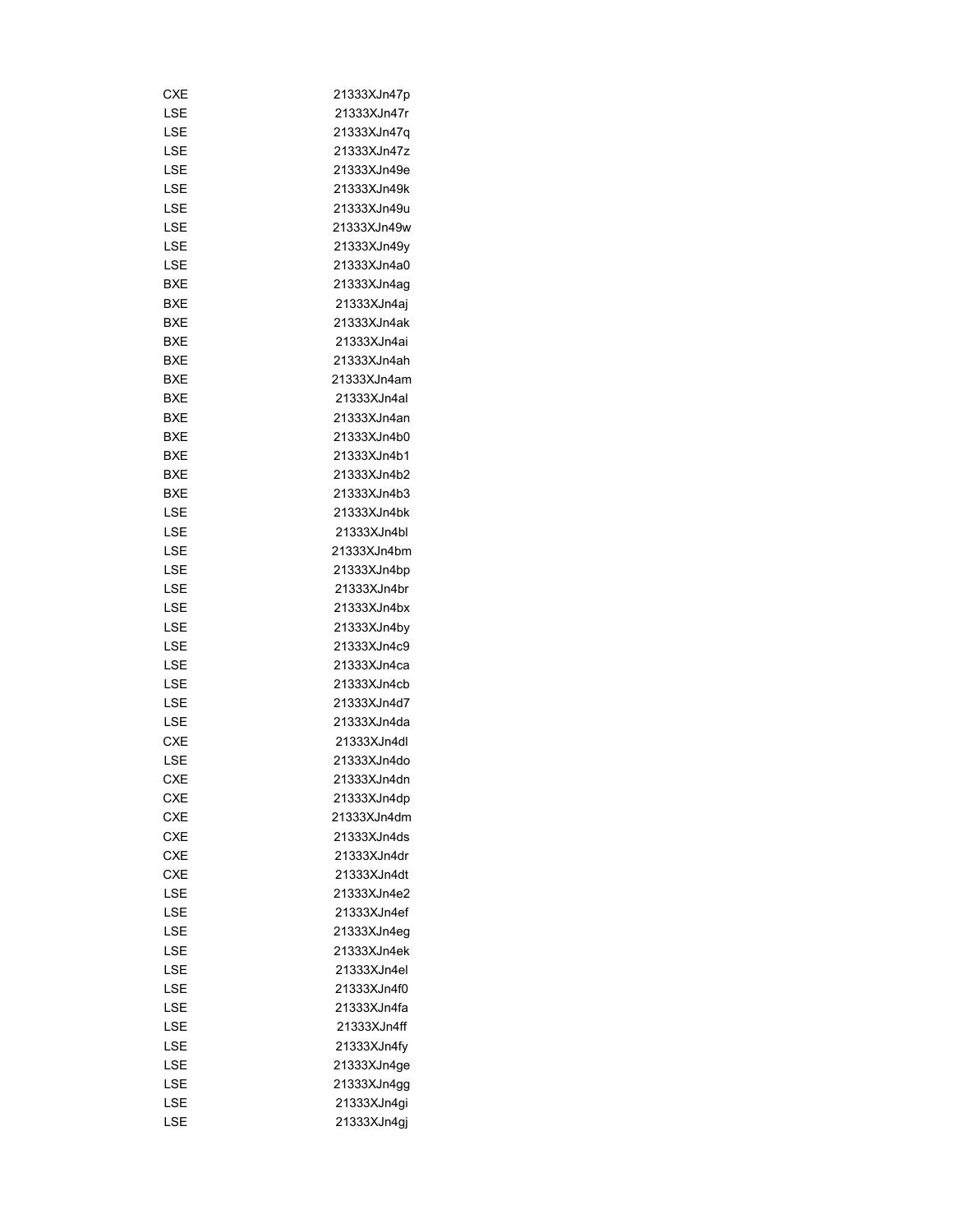| BXE        | 21333XJn4ia |
|------------|-------------|
| BXE        | 21333XJn4i9 |
| BXE        | 21333XJn4ib |
| BXE        | 21333XJn4ic |
| LSE        | 21333XJn4if |
| LSE        | 21333XJn4ii |
| BXE        | 21333XJn4ih |
| LSE        | 21333XJn4ik |
| BXE        | 21333XJn4ij |
| BXE        | 21333XJn4il |
| LSE        | 21333XJn4im |
| BXE        | 21333XJn4io |
| BXE        | 21333XJn4in |
| LSE        | 21333XJn4it |
| BXE        | 21333XJn4iv |
| BXE        | 21333XJn4iu |
| LSE        | 21333XJn4j9 |
| BXE        | 21333XJn4jb |
| BXE        | 21333XJn4ja |
| BXE        | 21333XJn4jd |
| <b>BXE</b> | 21333XJn4je |
| BXE        | 21333XJn4jc |
| LSE        | 21333XJn4jk |
|            |             |
| LSE        | 21333XJn4jm |
| LSE        | 21333XJn4jv |
| LSE        | 21333XJn4jw |
| LSE        | 21333XJn4k9 |
| LSE        | 21333XJn4ka |
| LSE        | 21333XJn4kb |
| LSE        | 21333XJn4kc |
| CXE        | 21333XJn4kd |
| <b>CXE</b> | 21333XJn4kf |
| <b>CXE</b> | 21333XJn4kw |
| LSE        | 21333XJn4me |
| LSE        | 21333XJn4ne |
| LSE        | 21333XJn4nf |
| LSE        | 21333XJn4nq |
| LSE        | 21333XJn4nh |
| LSE        | 21333XJn4ni |
| BXE        | 21333XJn4nt |
| BXE        | 21333XJn4ns |
| BXE        | 21333XJn4nv |
| BXE        | 21333XJn4nu |
| BXE        | 21333XJn4o6 |
| <b>BXE</b> | 21333XJn4o3 |
| <b>BXE</b> | 21333XJn4o5 |
| LSE        | 21333XJn4o4 |
| LSE        | 21333XJn4o8 |
| LSE        | 21333XJn4o7 |
| LSE        | 21333XJn4o9 |
| LSE        | 21333XJn4od |
| BXE        | 21333XJn4oe |
| LSE        | 21333XJn4of |
| BXE        | 21333XJn4oq |
| <b>BXE</b> | 21333XJn4pr |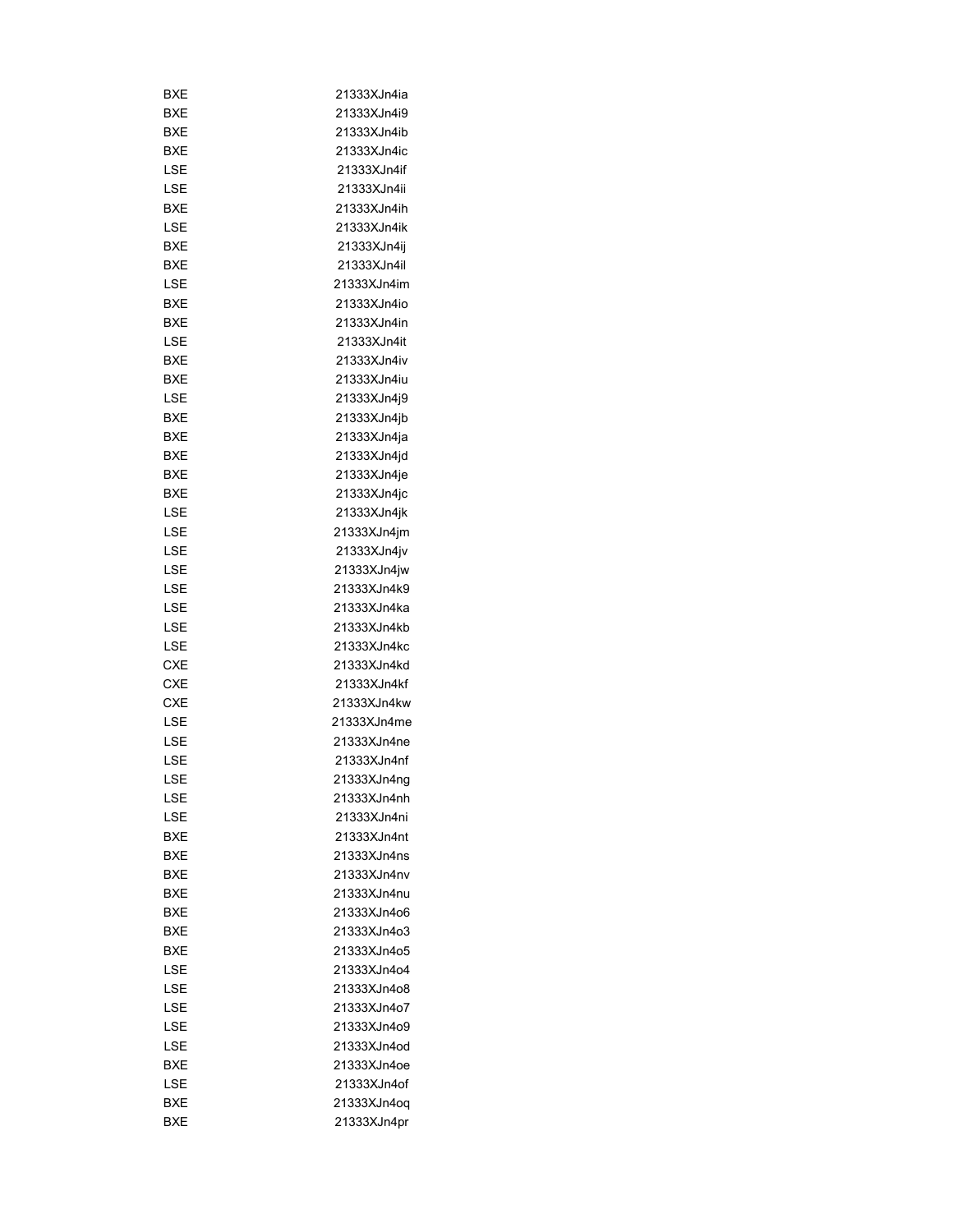| LSE        | 21333XJn4r0 |
|------------|-------------|
| LSE        | 21333XJn4r1 |
| LSE        | 21333XJn4su |
| LSE        | 21333XJn4sv |
| LSE        | 21333XJn4sw |
| LSE        | 21333XJn4sx |
| LSE        | 21333XJn4tp |
| LSE        | 21333XJn4tu |
| LSE        | 21333XJn4tv |
|            |             |
| LSE        | 21333XJn4tw |
| LSE        | 21333XJn4tx |
| LSE        | 21333XJn4uz |
| LSE        | 21333XJn4v0 |
| LSE        | 21333XJn4v1 |
| LSE        | 21333XJn4vu |
| LSE        | 21333XJn4vv |
| LSE        | 21333XJn4vz |
| LSE        | 21333XJn4w7 |
| LSE        | 21333XJn4w8 |
| LSE        | 21333XJn4wh |
| LSE        | 21333XJn4wi |
| BXE        | 21333XJn4wo |
| LSE        | 21333XJn4xl |
| LSE        | 21333XJn4xq |
| BXE        | 21333XJn4xo |
| LSE        | 21333XJn4xp |
| LSE        | 21333XJn4xt |
| BXE        | 21333XJn4xs |
| BXE        | 21333XJn4xu |
| LSE        | 21333XJn4xv |
| BXE        | 21333XJn4xw |
| BXE        | 21333XJn4y2 |
| <b>BXE</b> | 21333XJn4y9 |
| LSE        | 21333XJn4ya |
| LSE        | 21333XJn4zf |
| LSE        | 21333XJn4zi |
| LSE        | 21333XJn50i |
| LSE        | 21333XJn50j |
| LSE        | 21333XJn51u |
| LSE        | 21333XJn51v |
| LSE        | 21333XJn51w |
| LSE        | 21333XJn51y |
| LSE        | 21333XJn51x |
| LSE        | 21333XJn520 |
| LSE        | 21333XJn51z |
| LSE        | 21333XJn53d |
| LSE        |             |
|            | 21333XJn53p |
| LSE        | 21333XJn53q |
| LSE        | 21333XJn54e |
| LSE        | 21333XJn54d |
| LSE        | 21333XJn54f |
| BXE        | 21333XJn55f |
| BXE        | 21333XJn55h |
| BXE        | 21333XJn55j |
| <b>BXE</b> | 21333XJn55i |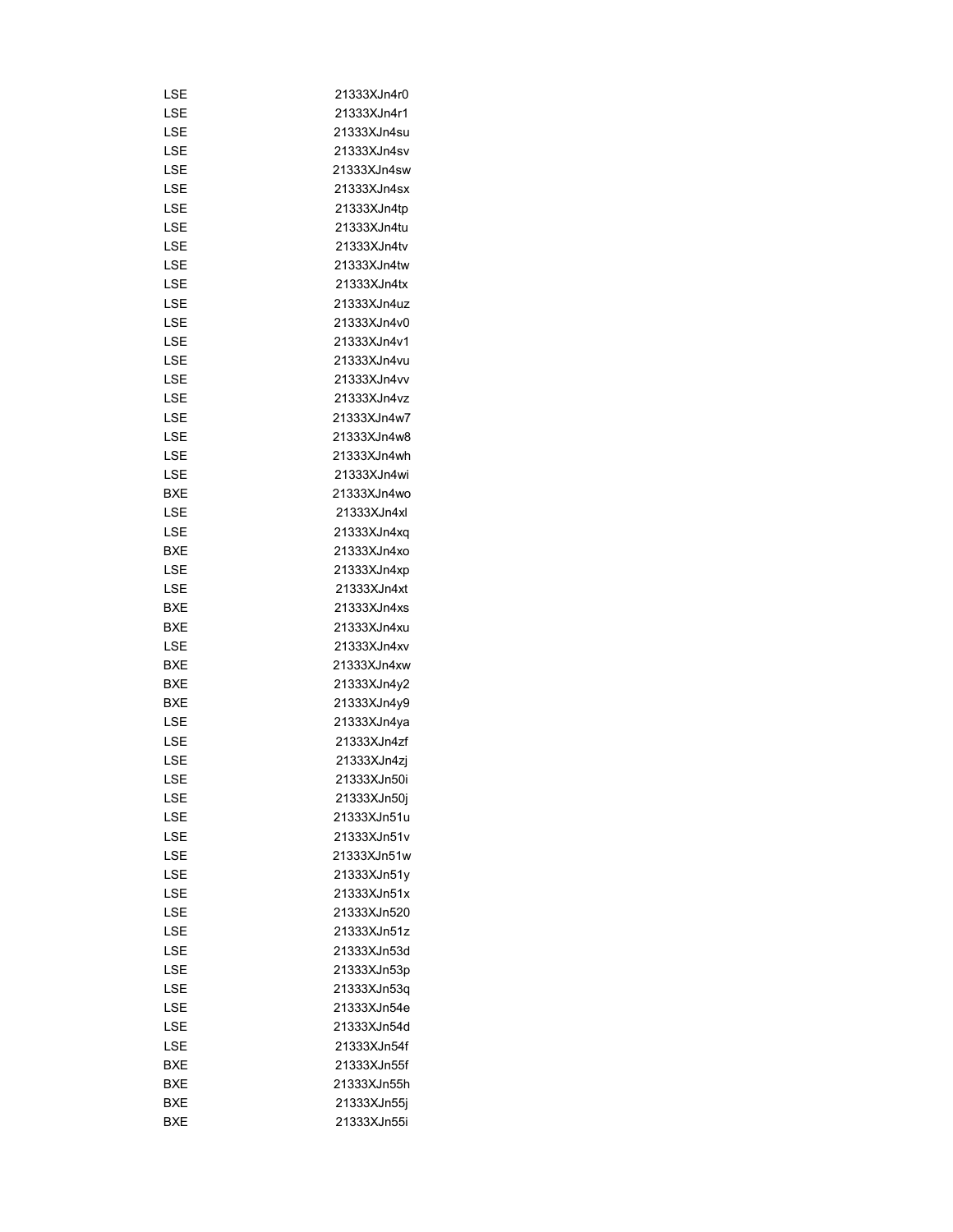| LSE        | 21333XJn55o |
|------------|-------------|
| BXE        | 21333XJn55p |
| BXE        | 21333XJn55s |
| BXE        | 21333XJn55q |
| BXE        | 21333XJn55r |
| LSE        | 21333XJn55v |
| BXE        | 21333XJn55t |
| LSE        | 21333XJn55w |
| LSE        | 21333XJn55z |
| <b>LSE</b> | 21333XJn56a |
| LSE        | 21333XJn56b |
|            | 21333XJn56c |
| LSE        |             |
| LSE        | 21333XJn56d |
| LSE        | 21333XJn57m |
| LSE        | 21333XJn583 |
| LSE        | 21333XJn589 |
| <b>CXE</b> | 21333XJn597 |
| CXE        | 21333XJn596 |
| CXE        | 21333XJn594 |
| CXE        | 21333XJn595 |
| <b>CXE</b> | 21333XJn598 |
| <b>BXE</b> | 21333XJn5b3 |
| LSE        | 21333XJn5b5 |
| LSE        | 21333XJn5bi |
| LSE        | 21333XJn5bl |
| CXE        | 21333XJn5bk |
| BXE        | 21333XJn5bj |
| CXE        | 21333XJn5bm |
| CXE        | 21333XJn5bn |
| <b>CXE</b> | 21333XJn5bo |
| CXE        | 21333XJn5bx |
| LSE        | 21333XJn5c2 |
| CXE        | 21333XJn5c1 |
| BXE        | 21333XJn5c0 |
| <b>BXE</b> | 21333XJn5cd |
|            |             |
| <b>CXE</b> | 21333XJn5cc |
| BXE        | 21333XJn5ce |
| <b>BXE</b> | 21333XJn5cb |
| <b>CXE</b> | 21333XJn5cf |
| <b>CXE</b> | 21333XJn5cg |
| <b>CXE</b> | 21333XJn5cn |
| LSE        | 21333XJn5cr |
| <b>CXE</b> | 21333XJn5cq |
| LSE        | 21333XJn5d9 |
| LSE        | 21333XJn5dc |
| LSE        | 21333XJn5db |
| LSE        | 21333XJn5dq |
| CXE        | 21333XJn5df |
| <b>CXE</b> | 21333XJn5dd |
| LSE        | 21333XJn5de |
| LSE        | 21333XJn5eh |
| LSE        | 21333XJn5f3 |
| LSE        | 21333XJn5f2 |
| LSE        | 21333XJn5g0 |
| LSE        | 21333XJn5g7 |
|            |             |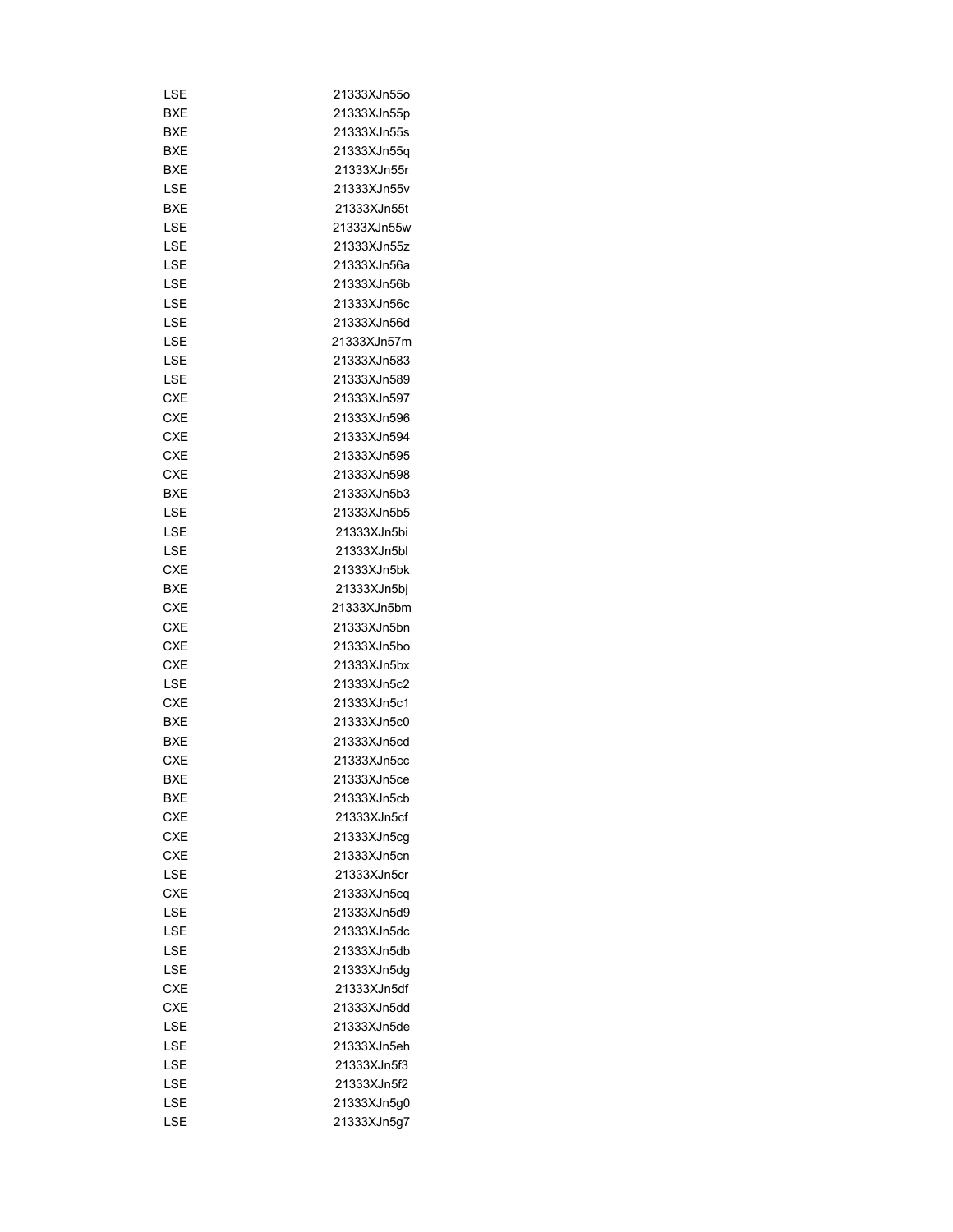| LSE        | 21333XJn5g6                |
|------------|----------------------------|
| LSE        | 21333XJn5gd                |
| LSE        | 21333XJn5ge                |
| LSE        | 21333XJn5gf                |
| BXE        | 21333XJn5gx                |
| BXE        | 21333XJn5gw                |
| BXE        | 21333XJn5gy                |
| BXE        | 21333XJn5he                |
| LSE        | 21333XJn5hp                |
| LSE        | 21333XJn5hr                |
| BXE        | 21333XJn5hq                |
| BXE        | 21333XJn5ie                |
| BXE        | 21333XJn5if                |
| BXE        | 21333XJn5io                |
| BXE        | 21333XJn5ip                |
| LSE        | 21333XJn5j1                |
| LSE        | 21333XJn5j2                |
| LSE        | 21333XJn5je                |
| <b>CXE</b> | 21333XJn5k6                |
| LSE        | 21333XJn5k8                |
| CXE        | 21333XJn5k7                |
| LSE        | 21333XJn5ka                |
| <b>CXE</b> | 21333XJn5k9                |
| LSE        | 21333XJn5kb                |
| <b>CXE</b> | 21333XJn5kc                |
| CXE        | 21333XJn5I3                |
| LSE        | 21333XJn5l4                |
| LSE        | 21333XJn5lp                |
| LSE        | 21333XJn5m0                |
| LSE        | 21333XJn5m1                |
| LSE        | 21333XJn5m4                |
| LSE        | 21333XJn5mb                |
| LSE        | 21333XJn5n5                |
| LSE        | 21333XJn5n8                |
| LSE        | 21333XJn5n9                |
| LSE        | 21333XJn5om                |
| LSE        | 21333XJn5ov                |
|            |                            |
| BXE<br>BXE | 21333XJn5pa<br>21333XJn5p9 |
| BXE        | 21333XJn5ph                |
| LSE        |                            |
|            | 21333XJn5pi                |
| BXE        | 21333XJn5pk                |
| LSE        | 21333XJn5pt                |
| LSE        | 21333XJn5pu                |
| <b>BXE</b> | 21333XJn5pw                |
| BXE        | 21333XJn5px                |
| BXE        | 21333XJn5pv                |
| BXE        | 21333XJn5qo                |
| BXE        | 21333XJn5qp                |
| LSE        | 21333XJn5qq                |
| LSE        | 21333XJn5qn                |
| LSE        | 21333XJn5qr                |
| LSE        | 21333XJn5qt                |
| LSE        | 21333XJn5qs                |
| LSE        | 21333XJn5qu                |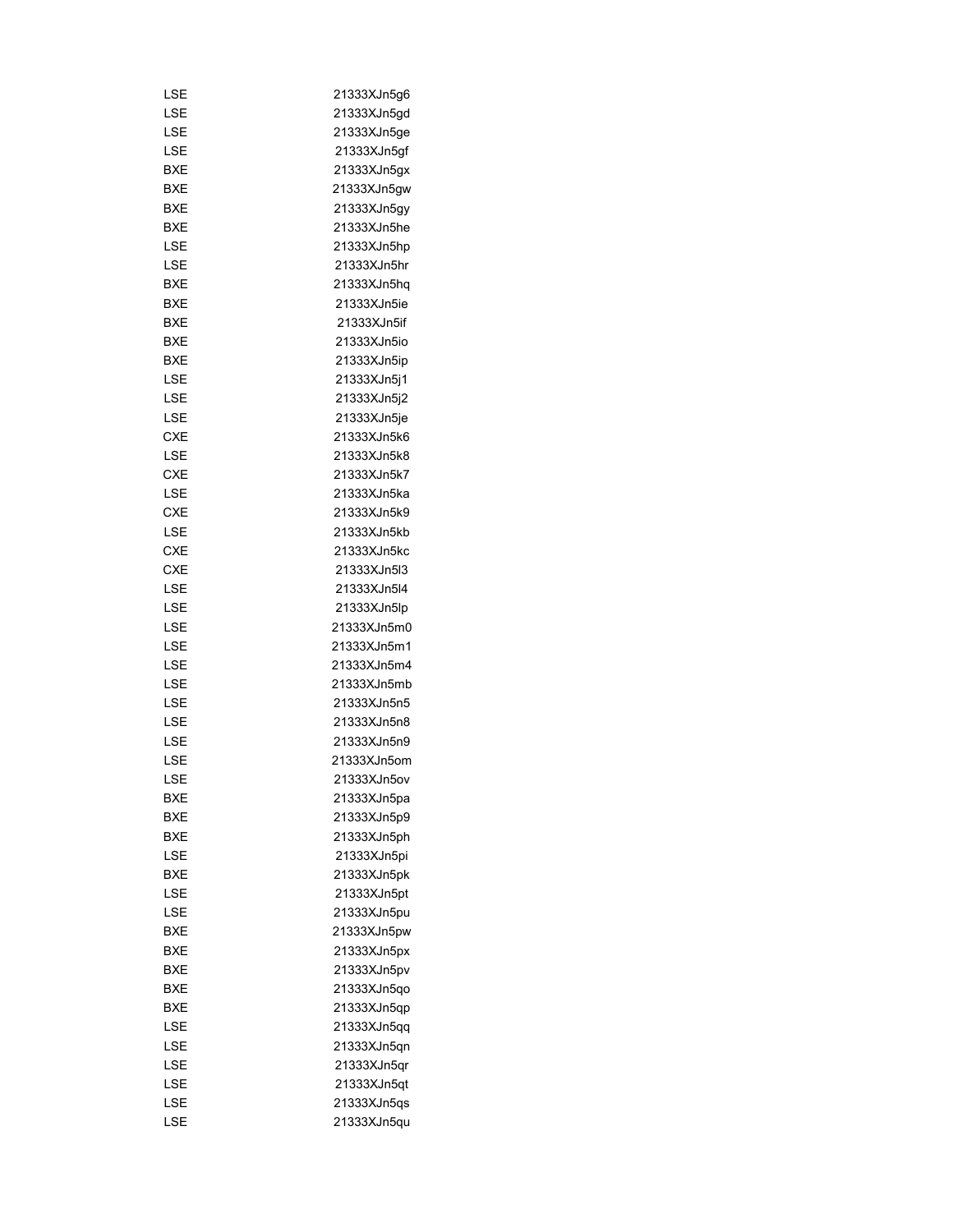| BXE        | 21333XJn5qv |
|------------|-------------|
| BXE        | 21333XJn5qx |
| BXE        | 21333XJn5qw |
| LSE        | 21333XJn5r9 |
| LSE        | 21333XJn5rb |
| LSE        | 21333XJn5ra |
| LSE        | 21333XJn5rc |
| LSE        | 21333XJn5rd |
| LSE        | 21333XJn5rn |
| LSE        | 21333XJn5ru |
| LSE        | 21333XJn5rv |
| <b>CXE</b> | 21333XJn5s9 |
| LSE        | 21333XJn5t8 |
| LSE        | 21333XJn5t9 |
| LSE        | 21333XJn5tc |
| <b>CXE</b> | 21333XJn5tb |
| <b>CXE</b> | 21333XJn5ta |
| <b>CXE</b> | 21333XJn5ti |
| LSE        |             |
|            | 21333XJn5u8 |
| CXE        | 21333XJn5u7 |
| <b>CXE</b> | 21333XJn5ui |
| <b>CXE</b> | 21333XJn5uk |
| LSE        | 21333XJn5uj |
| LSE        | 21333XJn5ul |
| BXE        | 21333XJn5wc |
| BXE        | 21333XJn5wb |
| LSE        | 21333XJn5xc |
| BXE        | 21333XJn5xd |
| LSE        | 21333XJn5xg |
| LSE        | 21333XJn5xh |
| LSE        | 21333XJn5xu |
| LSE        | 21333XJn5xv |
| LSE        | 21333XJn5xs |
| LSE        | 21333XJn5xt |
| LSE        | 21333XJn5xr |
| LSE        | 21333XJn5xw |
| <b>BXE</b> | 21333XJn5xx |
| LSE        | 21333XJn5xy |
| <b>BXE</b> | 21333XJn5yf |
| BXE        | 21333XJn5yq |
| BXE        | 21333XJn5yh |
| LSE        | 21333XJn5yi |
| LSE        | 21333XJn5yl |
| LSE        | 21333XJn5yk |
| LSE        | 21333XJn5ym |
| <b>CXE</b> | 21333XJn5yz |
| <b>CXE</b> | 21333XJn5z1 |
| <b>CXE</b> | 21333XJn5z0 |
| <b>CXE</b> | 21333XJn5z2 |
| <b>CXE</b> | 21333XJn5z3 |
|            |             |
| LSE        | 21333XJn60y |
| LSE        | 21333XJn60x |
| LSE        | 21333XJn634 |
| LSE        | 21333XJn64i |
| LSE        | 21333XJn64j |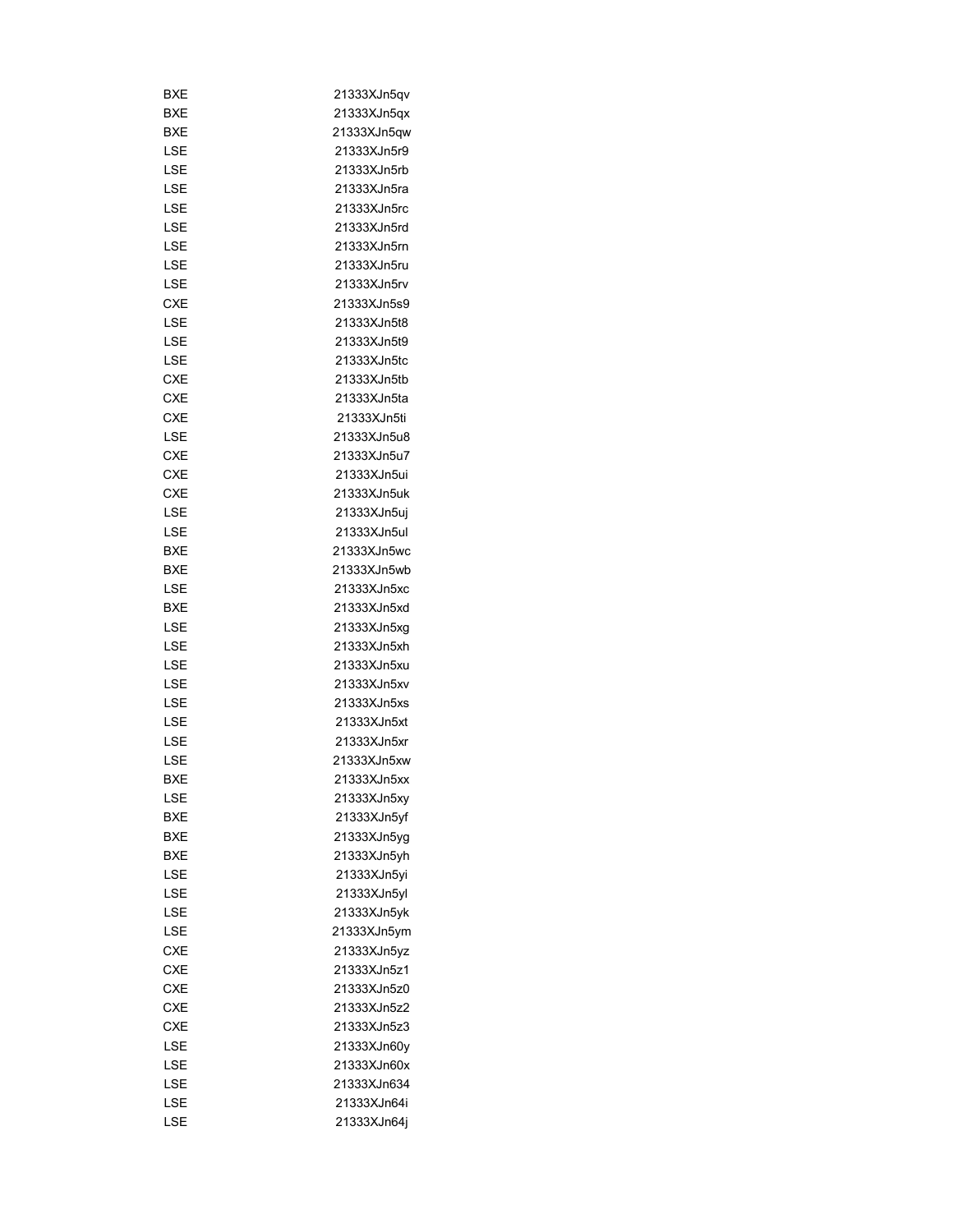| LSE        | 21333XJn64r |
|------------|-------------|
| LSE        | 21333XJn65a |
| LSE        | 21333XJn65c |
|            |             |
| LSE        | 21333XJn65w |
| LSE        | 21333XJn65x |
| LSE        | 21333XJn661 |
| LSE        | 21333XJn662 |
| BXE        | 21333XJn66s |
| <b>BXE</b> | 21333XJn66r |
| BXE        | 21333XJn66u |
| LSE        | 21333XJn689 |
| BXE        | 21333XJn68o |
| LSE        | 21333XJn68p |
| LSE        | 21333XJn68q |
| BXE        | 21333XJn68s |
| LSE        | 21333XJn68r |
| BXE        | 21333XJn68t |
| BXE        | 21333XJn68v |
| LSE        | 21333XJn697 |
| BXE        | 21333XJn69c |
|            |             |
| LSE        | 21333XJn69g |
| LSE        | 21333XJn69h |
| CXE        | 21333XJn6af |
| <b>CXE</b> | 21333XJn6ag |
| <b>CXE</b> | 21333XJn6aj |
| LSE        | 21333XJn6aw |
| CXE        | 21333XJn6ay |
| LSE        | 21333XJn6bq |
| LSE        | 21333XJn6br |
| LSE        | 21333XJn6cw |
| LSE        | 21333XJn6cx |
| LSE        | 21333XJn6di |
| LSE        | 21333XJn6do |
| LSE        | 21333XJn6dr |
| LSE        | 21333XJn6ds |
| LSE        | 21333XJn6es |
| LSE        | 21333XJn6f5 |
| LSE        | 21333XJn6f7 |
| LSE        | 21333XJn6f6 |
| LSE        | 21333XJn6f8 |
|            |             |
| LSE        | 21333XJn6fa |
| LSE        | 21333XJn6fs |
| LSE        | 21333XJn6ft |
| BXE        | 21333XJn6fv |
| BXE        | 21333XJn6fw |
| BXE        | 21333XJn6hl |
| <b>BXE</b> | 21333XJn6i0 |
| BXE        | 21333XJn6i1 |
| BXE        | 21333XJn6i2 |
| LSE        | 21333XJn6i6 |
| BXE        | 21333XJn6i7 |
| LSE        | 21333XJn6ic |
| LSE        | 21333XJn6id |
| LSE        | 21333XJn6ie |
| BXE        | 21333XJn6ib |
|            |             |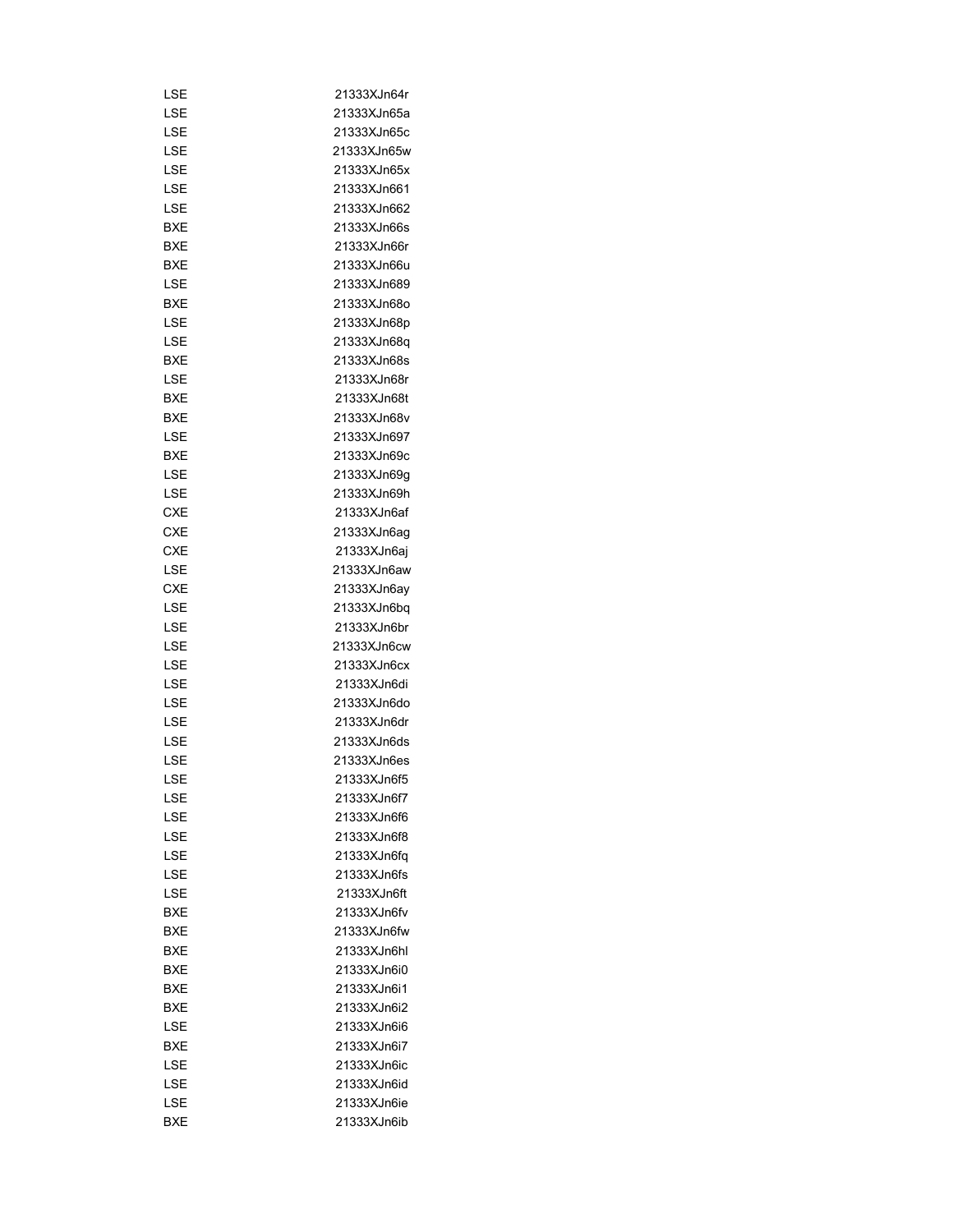| LSE        | 21333XJn6il |
|------------|-------------|
| BXE        | 21333XJn6is |
| LSE        | 21333XJn6iv |
| LSE        | 21333XJn6j1 |
| LSE        | 21333XJn6j0 |
| LSE        | 21333XJn6j2 |
| CXE        | 21333XJn6j3 |
| <b>CXE</b> | 21333XJn6jl |
| CXE        | 21333XJn6jm |
| <b>CXE</b> | 21333XJn6jo |
| CXE        | 21333XJn6jn |
| CXE        | 21333XJn6jq |
| LSE        | 21333XJn6kr |
| LSE        | 21333XJn6kx |
| LSE        | 21333XJn6ky |
| LSE        | 21333XJn6II |
| LSE        | 21333XJn6lm |
| LSE        | 21333XJn6lw |
| LSE        | 21333XJn6lx |
|            |             |
| LSE        | 21333XJn6me |
| LSE        | 21333XJn6nn |
| LSE        | 21333XJn6np |
| BXE        | 21333XJn6pk |
| BXE        | 21333XJn6pl |
| LSE        | 21333XJn6pn |
| BXE        | 21333XJn6po |
| LSE        | 21333XJn6pp |
| LSE        | 21333XJn6ps |
| LSE        | 21333XJn6pw |
| BXE        | 21333XJn6pz |
| BXE        | 21333XJn6py |
| LSE        | 21333XJn6qc |
| LSE        | 21333XJn6qw |
| LSE        | 21333XJn6qx |
| LSE        | 21333XJn6r7 |
| LSE        | 21333XJn6r8 |
| LSE        | 21333XJn6r9 |
| CXE        | 21333XJn6sd |
| <b>CXE</b> | 21333XJn6se |
| LSE        | 21333XJn6u8 |
| LSE        | 21333XJn6ux |
| LSE        | 21333XJn6vi |
| LSE        | 21333XJn6vk |
| LSE        | 21333XJn6vq |
| LSE        | 21333XJn6vr |
| LSE        | 21333XJn6vs |
| LSE        | 21333XJn6vt |
| LSE        | 21333XJn6vu |
| LSE        | 21333XJn6vv |
| LSE        | 21333XJn6wb |
| LSE        | 21333XJn6wa |
|            |             |
| LSE        | 21333XJn6wc |
| LSE        | 21333XJn6wd |
| LSE        | 21333XJn6we |
| LSE        | 21333XJn6wm |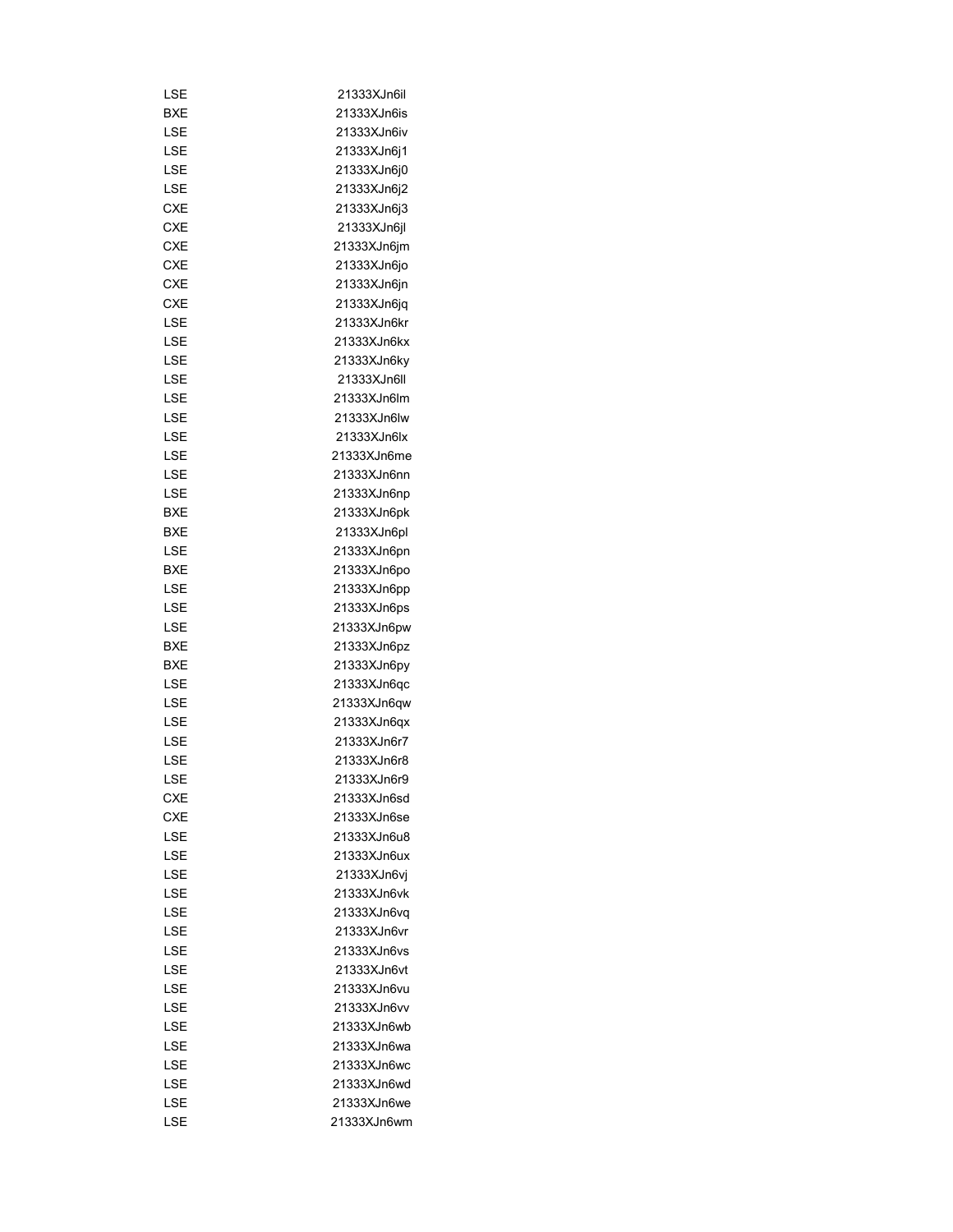| LSE        | 21333XJn6wn |
|------------|-------------|
| BXE        | 21333XJn6wq |
| BXE        | 21333XJn6wr |
| BXE        | 21333XJn6wt |
| BXE        | 21333XJn6ws |
| BXE        | 21333XJn6wu |
| BXE        | 21333XJn6ww |
| BXE        | 21333XJn6wv |
| BXE        | 21333XJn6wx |
| BXE        | 21333XJn6wy |
| LSE        | 21333XJn6xz |
| LSE        | 21333XJn6xy |
| LSE        | 21333XJn6yd |
| <b>BXE</b> | 21333XJn6ye |
| LSE        | 21333XJn6yi |
| <b>BXE</b> | 21333XJn6yn |
| BXE        | 21333XJn6yp |
| BXE        | 21333XJn6yq |
| BXE        | 21333XJn6yr |
| LSE        | 21333XJn6z0 |
| CXE        | 21333XJn6z1 |
| LSE        | 21333XJn6z2 |
| CXE        | 21333XJn6z4 |
| <b>BXE</b> |             |
|            | 21333XJn6z5 |
| CXE        | 21333XJn6zg |
| BXE        | 21333XJn6zf |
| BXE        | 21333XJn6zh |
| BXE        | 21333XJn6zi |
| LSE        | 21333XJn6zj |
| LSE        | 21333XJn6zk |
| LSE        | 21333XJn6zl |
| LSE        | 21333XJn709 |
| LSE        | 21333XJn70b |
| LSE        | 21333XJn70d |
| LSE        | 21333XJn70f |
| LSE        | 21333XJn711 |
| LSE        | 21333XJn71e |
| LSE        | 21333XJn71r |
| LSE        | 21333XJn71q |
| LSE        | 21333XJn71s |
| LSE        | 21333XJn71u |
| LSE        | 21333XJn71t |
| LSE        | 21333XJn71v |
| LSE        | 21333XJn71w |
| <b>BXE</b> | 21333XJn723 |
| BXE        | 21333XJn725 |
| LSE        | 21333XJn72m |
| BXE        | 21333XJn72o |
| BXE        | 21333XJn72q |
| LSE        | 21333XJn735 |
| LSE        | 21333XJn737 |
| BXE        | 21333XJn734 |
| BXE        | 21333XJn738 |
| BXE        | 21333XJn736 |
| LSE        | 21333XJn73d |
|            |             |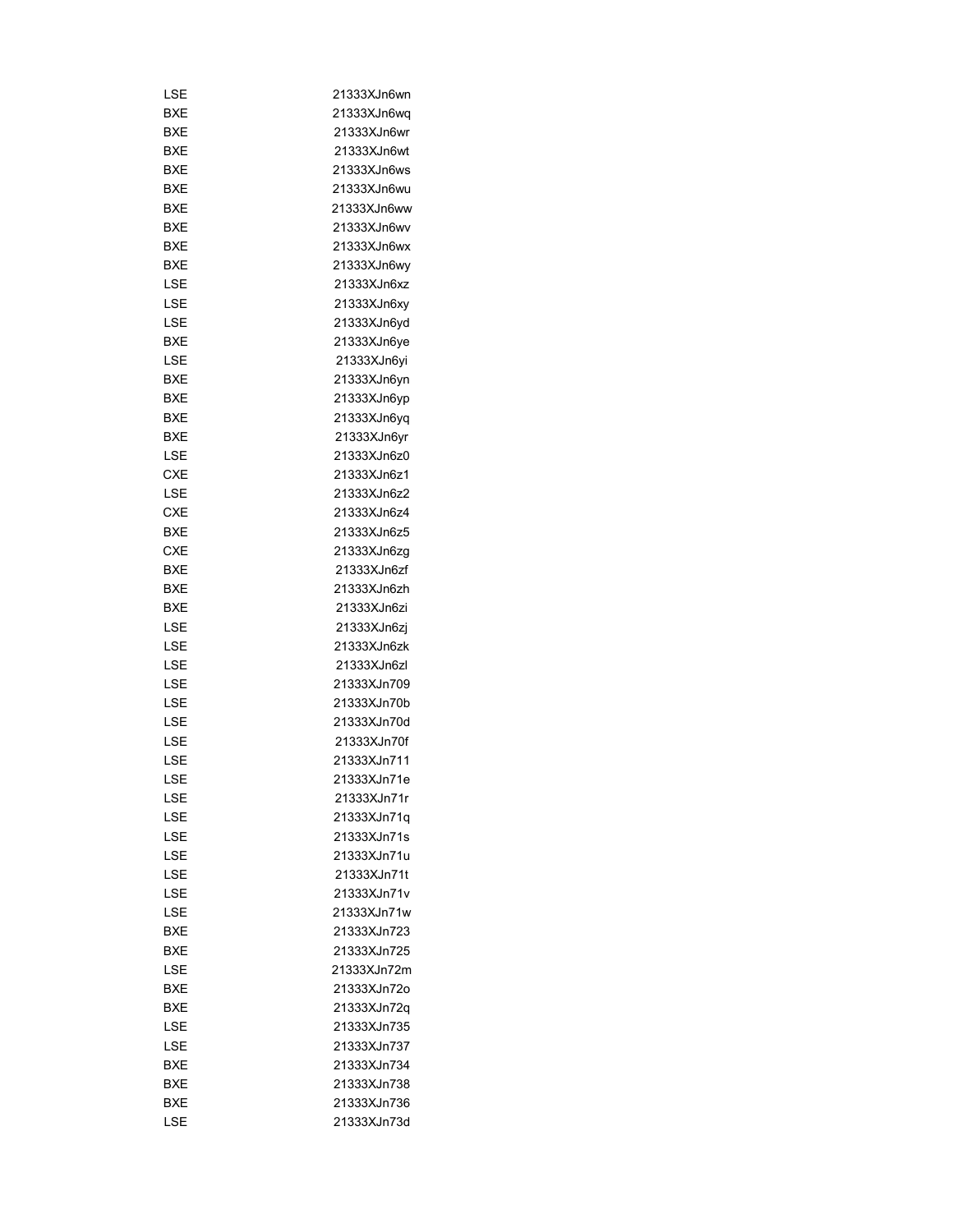| LSE        | 21333XJn73e |
|------------|-------------|
| <b>CXE</b> | 21333XJn753 |
|            | 21333XJn757 |
| LSE        |             |
| LSE        | 21333XJn755 |
| LSE        | 21333XJn759 |
| CXE        | 21333XJn75a |
| LSE        | 21333XJn75b |
| LSE        | 21333XJn75c |
| CXE        | 21333XJn75d |
| LSE        | 21333XJn75e |
| LSE        | 21333XJn76u |
| LSE        | 21333XJn76x |
| LSE        | 21333XJn76y |
| LSE        | 21333XJn7ak |
| LSE        | 21333XJn7aj |
| LSE        | 21333XJn7am |
| LSE        | 21333XJn7an |
| LSE        | 21333XJn7ar |
| LSE        | 21333XJn7as |
| LSE        | 21333XJn7cm |
| BXE        | 21333XJn7cq |
| BXE        |             |
|            | 21333XJn7cp |
| BXE        | 21333XJn7ct |
| BXE        | 21333XJn7cs |
| LSE        | 21333XJn7cu |
| BXE        | 21333XJn7dl |
| LSE        | 21333XJn7dk |
| BXE        | 21333XJn7dp |
| BXE        | 21333XJn7dq |
| BXE        | 21333XJn7do |
| BXE        | 21333XJn7dm |
| LSE        | 21333XJn7dn |
| BXE        | 21333XJn7dr |
| LSE        | 21333XJn7ds |
| LSE        | 21333XJn7dt |
| <b>BXE</b> | 21333XJn7dv |
| LSE        | 21333XJn7du |
| LSE        | 21333XJn7dw |
| LSE        | 21333XJn7dx |
| <b>BXE</b> | 21333XJn7dz |
| BXE        | 21333XJn7e0 |
| LSE        | 21333XJn7e7 |
| LSE        | 21333XJn7e8 |
| CXE        | 21333XJn7er |
| <b>CXE</b> | 21333XJn7es |
| <b>CXE</b> |             |
|            | 21333XJn7et |
| LSE        | 21333XJn7fk |
| LSE        | 21333XJn7fp |
| LSE        | 21333XJn7fs |
| LSE        | 21333XJn7fu |
| LSE        | 21333XJn7fv |
| LSE        | 21333XJn7gf |
| LSE        | 21333XJn7gr |
| LSE        | 21333XJn7gu |
| LSE        | 21333XJn7h3 |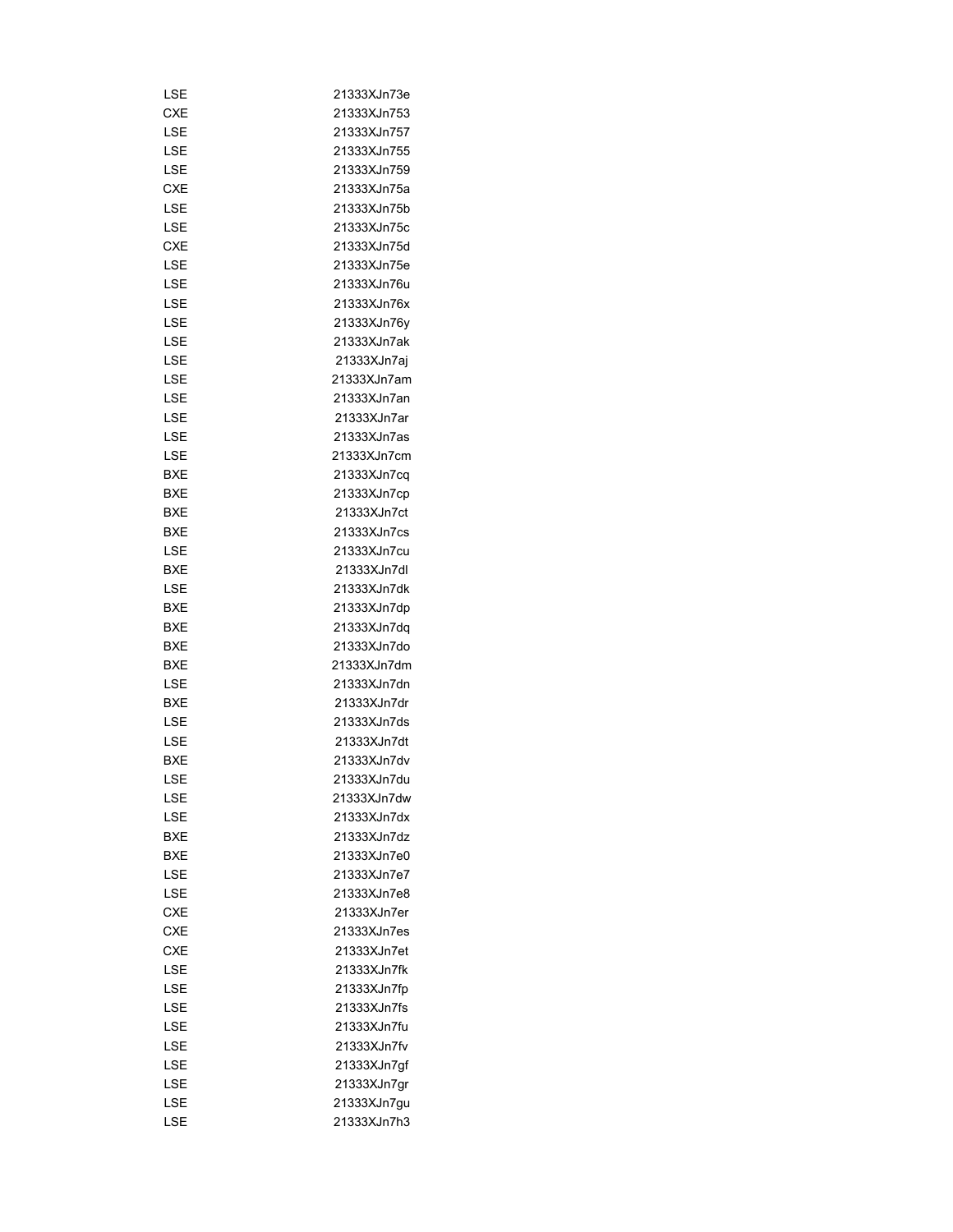| LSE        | 21333XJn7hh |
|------------|-------------|
| BXE        | 21333XJn7i3 |
| <b>BXE</b> | 21333XJn7i2 |
| BXE        | 21333XJn7i6 |
| BXE        | 21333XJn7i4 |
| BXE        | 21333XJn7i5 |
| LSE        | 21333XJn7i9 |
| BXE        | 21333XJn7i8 |
| LSE        | 21333XJn7ic |
| BXE        | 21333XJn7ia |
| BXE        | 21333XJn7id |
| LSE        | 21333XJn7if |
| BXE        | 21333XJn7ib |
| BXE        | 21333XJn7ie |
| LSE        | 21333XJn7j0 |
| LSE        | 21333XJn7iz |
| LSE        | 21333XJn7ja |
| LSE        | 21333XJn7jb |
| LSE        | 21333XJn7jg |
|            |             |
| LSE        | 21333XJn7jh |
| LSE        | 21333XJn7jt |
| LSE        | 21333XJn7jv |
| LSE        | 21333XJn7ju |
| LSE        | 21333XJn7jw |
| LSE        | 21333XJn7kp |
| LSE        | 21333XJn7ko |
| CXE        | 21333XJn7ks |
| CXE        | 21333XJn7l5 |
| LSE        | 21333XJn7l7 |
| CXE        | 21333XJn7l8 |
| CXE        | 21333XJn7l6 |
| <b>CXE</b> | 21333XJn7lj |
| LSE        | 21333XJn7lp |
| LSE        | 21333XJn7lo |
| LSE        | 21333XJn7lv |
| LSE        | 21333XJn7lu |
| LSE        | 21333XJn7ly |
| LSE        | 21333XJn7m4 |
| LSE        | 21333XJn7mu |
| LSE        | 21333XJn7mx |
| LSE        | 21333XJn7mw |
| LSE        | 21333XJn7my |
| LSE        | 21333XJn7n9 |
| LSE        | 21333XJn7nk |
| LSE        | 21333XJn7ou |
| LSE        | 21333XJn7ow |
| LSE        | 21333XJn7ov |
| BXE        | 21333XJn7pa |
| BXE        | 21333XJn7p9 |
| <b>BXE</b> | 21333XJn7pb |
| LSE        | 21333XJn7pc |
| BXE        | 21333XJn7pd |
| BXE        | 21333XJn7pg |
| BXE        |             |
|            | 21333XJn7pe |
| LSE        | 21333XJn7pj |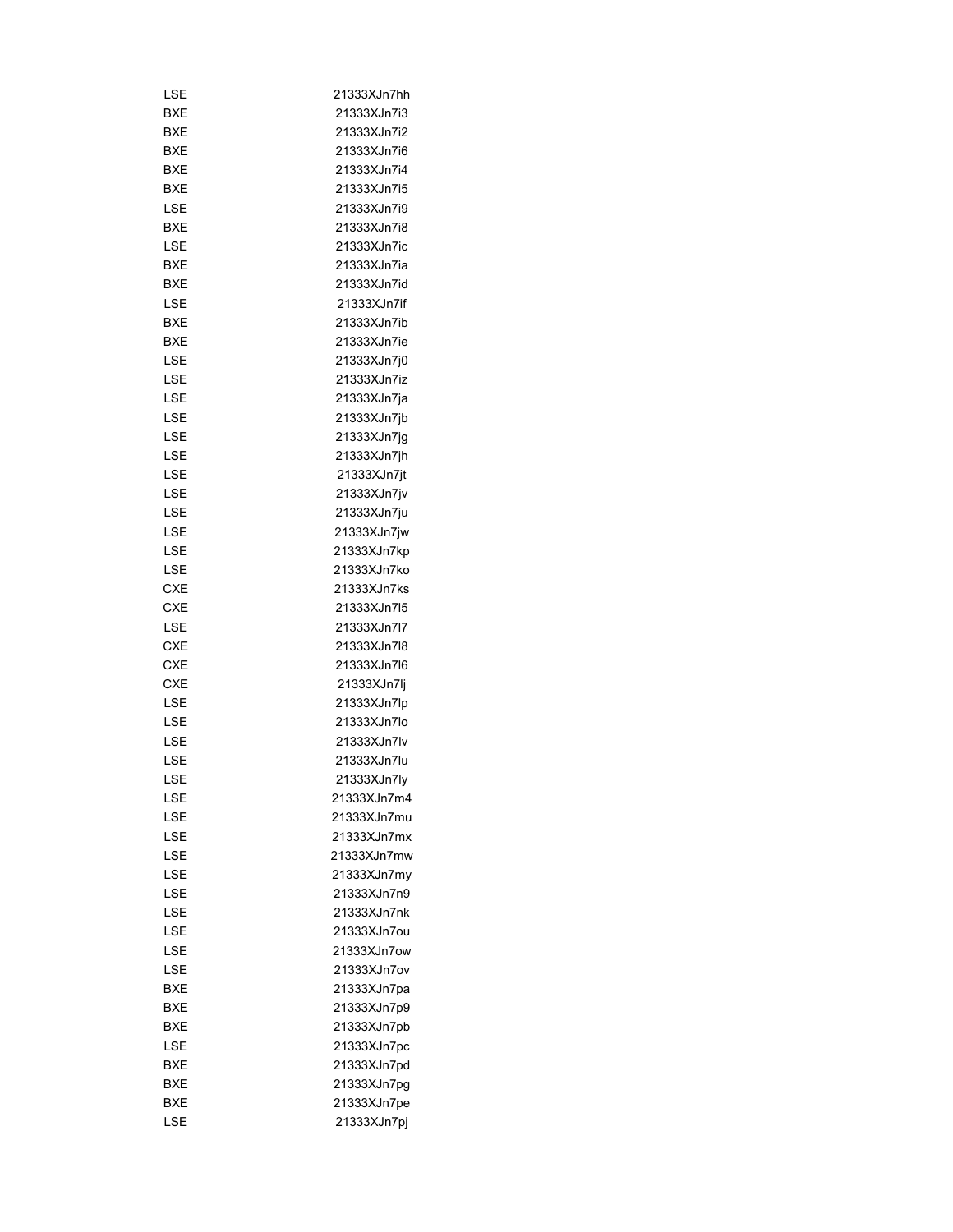| BXE        | 21333XJn7pm |
|------------|-------------|
| LSE        | 21333XJn7pn |
| LSE        | 21333XJn7po |
| BXE        | 21333XJn7pr |
| <b>BXE</b> | 21333XJn7pv |
| BXE        | 21333XJn7ps |
| BXE        | 21333XJn7pu |
| LSE        | 21333XJn7pt |
| BXE        | 21333XJn7pw |
| LSE        | 21333XJn7q6 |
| LSE        | 21333XJn7q7 |
| LSE        | 21333XJn7qn |
| LSE        | 21333XJn7qm |
| LSE        | 21333XJn7qo |
| CXE        | 21333XJn7qt |
| CXE        | 21333XJn7qu |
| LSE        | 21333XJn7qv |
|            |             |
| CXE        | 21333XJn7qx |
| CXE        | 21333XJn7qw |
| CXE        | 21333XJn7rd |
| <b>CXE</b> | 21333XJn7rk |
| LSE        | 21333XJn7rl |
| LSE        | 21333XJn7rp |
| LSE        | 21333XJn7rq |
| LSE        | 21333XJn7rt |
| LSE        | 21333XJn7ru |
| LSE        | 21333XJn7rv |
| LSE        | 21333XJn7s4 |
| LSE        | 21333XJn7sp |
| LSE        | 21333XJn7sq |
| LSE        | 21333XJn7sr |
| LSE        | 21333XJn7tl |
| LSE        | 21333XJn7tm |
| LSE        | 21333XJn7tn |
| LSE        | 21333XJn7to |
| BXE        | 21333XJn7ub |
| BXE        | 21333XJn7ud |
| LSE        | 21333XJn7uc |
| LSE        | 21333XJn7ue |
| <b>BXE</b> | 21333XJn7us |
| BXE        | 21333XJn7uq |
| BXE        | 21333XJn7ur |
| LSE        | 21333XJn7uv |
| BXE        | 21333XJn7uu |
| BXE        | 21333XJn7ut |
| LSE        | 21333XJn7uw |
| BXE        | 21333XJn7ux |
| LSE        | 21333XJn7uy |
| LSE        | 21333XJn7v0 |
| <b>CXE</b> | 21333XJn7vs |
| <b>CXE</b> | 21333XJn7vt |
|            |             |
| <b>CXE</b> | 21333XJn7w8 |
| CXE        | 21333XJn7w9 |
| LSE        | 21333XJn7xl |
| LSE        | 21333XJn7ye |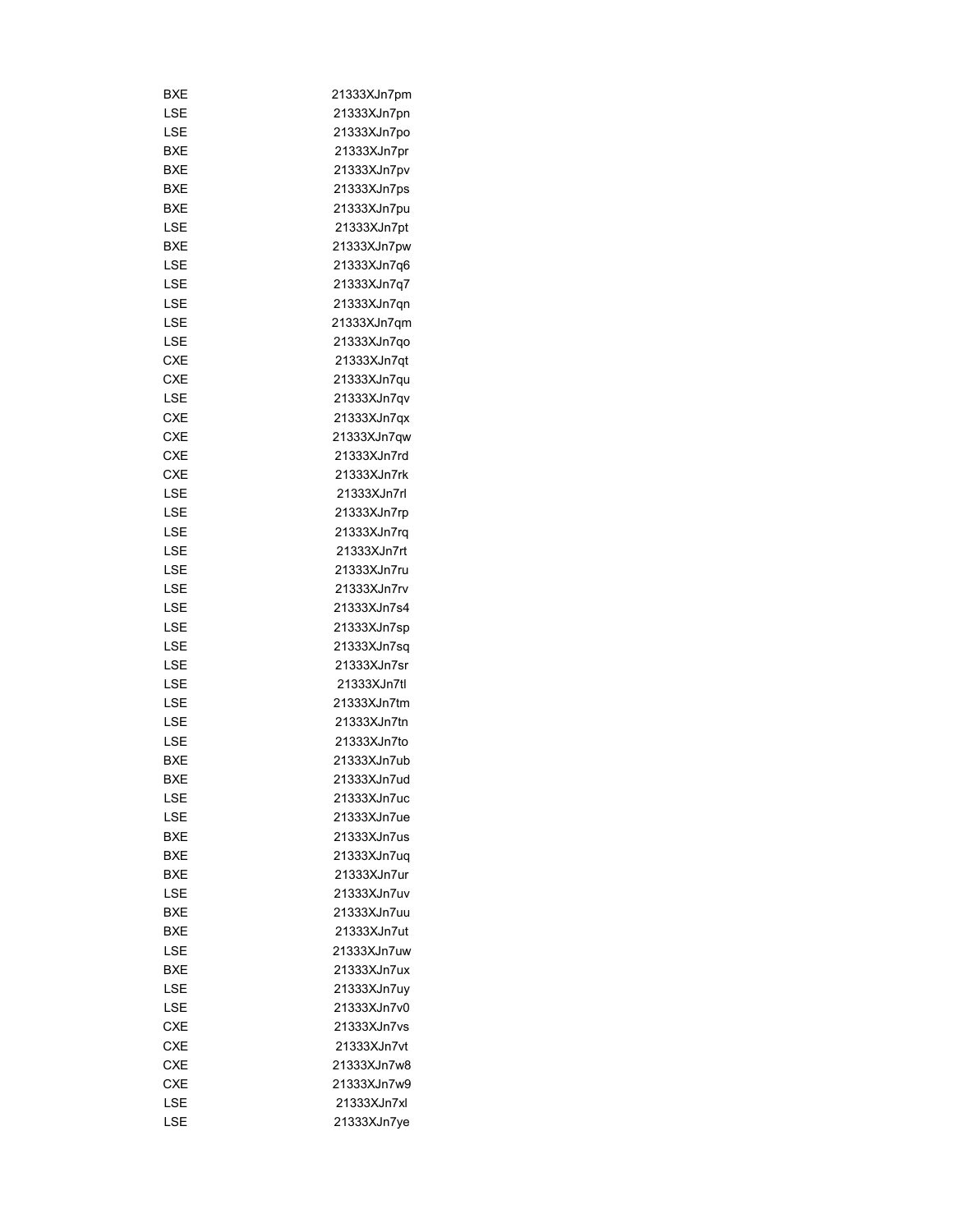| LSE        | 21333XJn7yg |
|------------|-------------|
| LSE        | 21333XJn7yf |
| LSE        | 21333XJn7yh |
| LSE        | 21333XJn7yn |
| LSE        | 21333XJn7zt |
| LSE        | 21333XJn7zu |
| BXE        | 21333XJn81e |
| LSE        | 21333XJn81g |
| BXE        | 21333XJn81f |
| <b>BXE</b> | 21333XJn81k |
| <b>BXE</b> | 21333XJn81j |
| BXE        | 21333XJn81h |
| BXE        | 21333XJn81i |
| BXE        | 21333XJn81m |
| BXE        | 21333XJn81I |
| LSE        | 21333XJn81n |
| LSE        | 21333XJn81o |
| LSE        | 21333XJn81p |
| CXE        | 21333XJn81r |
| CXE        | 21333XJn81s |
|            |             |
| LSE        | 21333XJn81t |
| LSE        | 21333XJn82z |
| LSE        | 21333XJn830 |
| LSE        | 21333XJn83c |
| LSE        | 21333XJn83d |
| LSE        | 21333XJn83e |
| LSE        | 21333XJn83f |
| LSE        | 21333XJn83n |
| LSE        | 21333XJn83s |
| LSE        | 21333XJn83t |
| LSE        | 21333XJn83u |
| LSE        | 21333XJn83v |
| LSE        | 21333XJn85f |
| LSE        | 21333XJn85g |
| LSE        | 21333XJn85h |
| LSE        | 21333XJn85i |
| BXE        | 21333XJn86z |
| BXE        | 21333XJn86y |
| BXE        | 21333XJn86t |
| <b>BXE</b> | 21333XJn86v |
| BXE        | 21333XJn86w |
| LSE        | 21333XJn86x |
| LSE        | 21333XJn86u |
| LSE        | 21333XJn870 |
| <b>BXE</b> | 21333XJn871 |
| BXE        | 21333XJn87t |
| BXE        | 21333XJn87x |
| BXE        | 21333XJn87u |
| LSE        | 21333XJn87s |
| LSE        | 21333XJn87v |
| BXE        | 21333XJn87y |
|            |             |
| LSE        | 21333XJn87z |
| LSE        | 21333XJn887 |
| LSE        | 21333XJn888 |
| <b>CXE</b> | 21333XJn88c |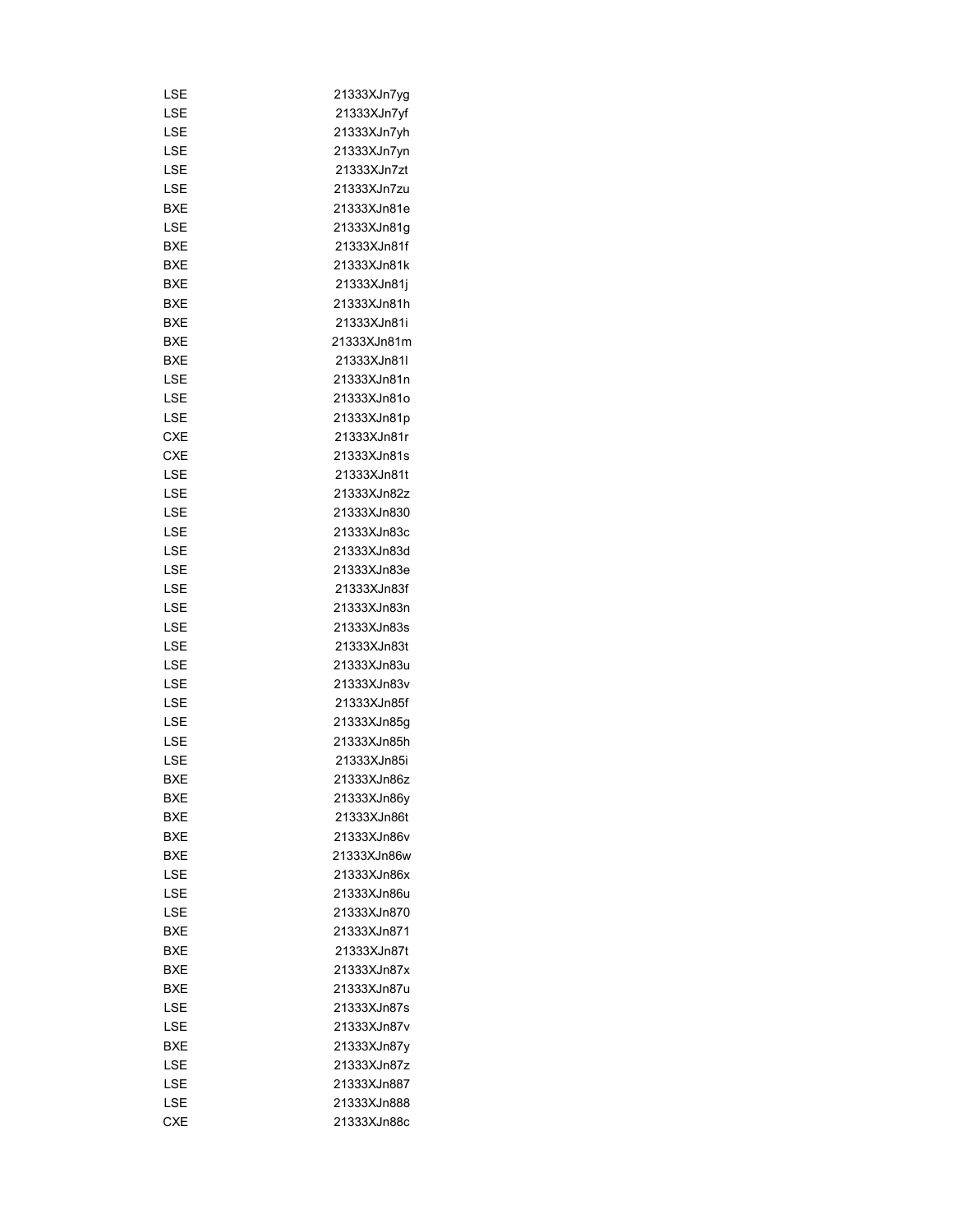| CXE        | 21333XJn88a |
|------------|-------------|
| CXE        | 21333XJn889 |
| LSE        | 21333XJn88b |
| <b>CXE</b> | 21333XJn89a |
| CXE        | 21333XJn899 |
| LSE        | 21333XJn89d |
| <b>CXE</b> | 21333XJn89e |
| LSE        | 21333XJn89f |
| LSE        | 21333XJn89g |
| LSE        | 21333XJn8af |
| LSE        | 21333XJn8ag |
| LSE        | 21333XJn8c2 |
| LSE        | 21333XJn8c1 |
| BXE        | 21333XJn8cp |
| BXE        | 21333XJn8cr |
| LSE        | 21333XJn8cq |
| BXE        | 21333XJn8ct |
| BXE        | 21333XJn8cu |
| BXE        | 21333XJn8cs |
| BXE        | 21333XJn8dl |
| BXE        | 21333XJn8dn |
| BXE        | 21333XJn8dm |
| BXE        | 21333XJn8dp |
|            | 21333XJn8do |
| BXE        |             |
| LSE        | 21333XJn8ds |
| CXE        | 21333XJn8dr |
| LSE        | 21333XJn8dy |
| CXE        | 21333XJn8dx |
| LSE        | 21333XJn8dz |
| LSE        | 21333XJn8e1 |
| CXE        | 21333XJn8e0 |
| LSE        | 21333XJn8e2 |
| LSE        | 21333XJn8et |
| LSE        | 21333XJn8fm |
| LSE        | 21333XJn8fn |
| LSE        | 21333XJn8fp |
| LSE        | 21333XJn8fq |
| LSE        | 21333XJn8gq |
| LSE        | 21333XJn8hd |
| LSE        | 21333XJn8he |
| LSE        | 21333XJn8hf |
| BXE        | 21333XJn8j6 |
| BXE        | 21333XJn8j7 |
| BXE        | 21333XJn8jj |
| BXE        | 21333XJn8ji |
| BXE        | 21333XJn8jk |
| BXE        | 21333XJn8jn |
| LSE        | 21333XJn8jq |
| LSE        | 21333XJn8jo |
| BXE        | 21333XJn8jp |
| LSE        | 21333XJn8js |
| LSE        | 21333XJn8jr |
| LSE        | 21333XJn8ju |
| <b>CXE</b> | 21333XJn8ki |
| <b>CXE</b> | 21333XJn8kh |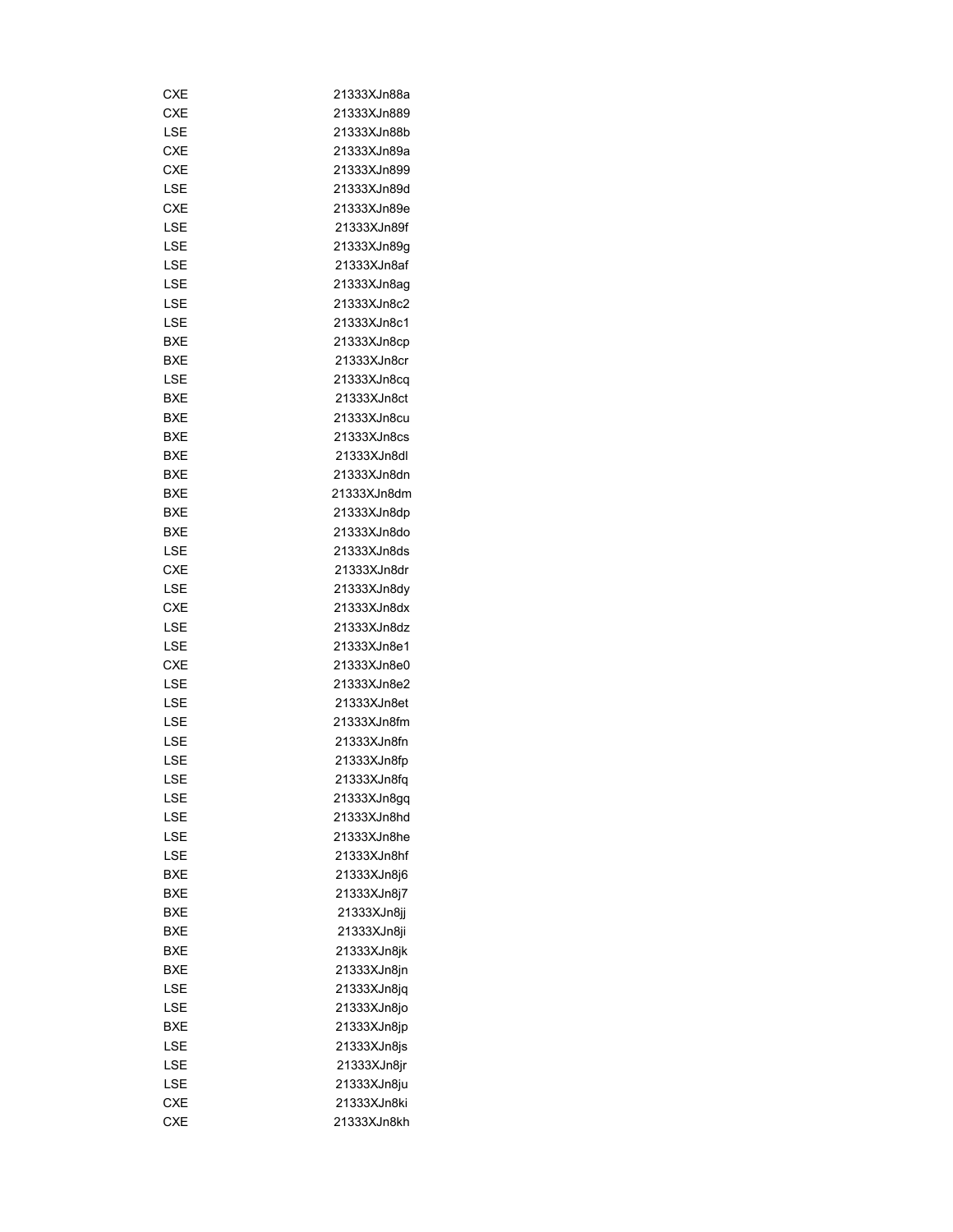| CXE        | 21333XJn8kj |
|------------|-------------|
| CXE        | 21333XJn8kk |
| <b>CXE</b> | 21333XJn8kv |
| LSE        | 21333XJn8lx |
| <b>CXE</b> | 21333XJn8m1 |
| CXE        | 21333XJn8m3 |
| LSE        | 21333XJn8m2 |
| LSE        | 21333XJn8m4 |
| CXE        | 21333XJn8m6 |
| <b>CXE</b> | 21333XJn8m5 |
| LSE        | 21333XJn8mu |
| LSE        | 21333XJn8mv |
| LSE        | 21333XJn8o8 |
| LSE        | 21333XJn8o9 |
| LSE        | 21333XJn8oa |
| LSE        | 21333XJn8ob |
| LSE        | 21333XJn8oc |
| LSE        | 21333XJn8on |
| BXE        | 21333XJn8p1 |
| LSE        | 21333XJn8p2 |
| LSE        |             |
| LSE        | 21333XJn8p7 |
|            | 21333XJn8p8 |
| BXE        | 21333XJn8pa |
| BXE        | 21333XJn8pb |
| CXE        | 21333XJn8q2 |
| LSE        | 21333XJn8q3 |
| LSE        | 21333XJn8q4 |
| <b>CXE</b> | 21333XJn8qf |
| CXE        | 21333XJn8qd |
| LSE        | 21333XJn8qc |
| LSE        | 21333XJn8qe |
| LSE        | 21333XJn8qr |
| LSE        | 21333XJn8qt |
| LSE        | 21333XJn8rc |
| LSE        | 21333XJn8rd |
| LSE        | 21333XJn8rs |
| LSE        | 21333XJn8ru |
| LSE        | 21333XJn8so |
| LSE        | 21333XJn8su |
| LSE        | 21333XJn8sr |
| <b>BXE</b> | 21333XJn8ss |
| <b>BXE</b> | 21333XJn8t2 |
| BXE        | 21333XJn8t6 |
| LSE        | 21333XJn8t8 |
| LSE        | 21333XJn8t5 |
| BXE        | 21333XJn8tq |
| <b>CXE</b> | 21333XJn8ts |
| LSE        | 21333XJn8tt |
| BXE        | 21333XJn8tw |
| BXE        | 21333XJn8u9 |
| BXE        | 21333XJn8ua |
| BXE        | 21333XJn8u8 |
| BXE        | 21333XJn8u7 |
| BXE        | 21333XJn8u6 |
| LSE        | 21333XJn8ue |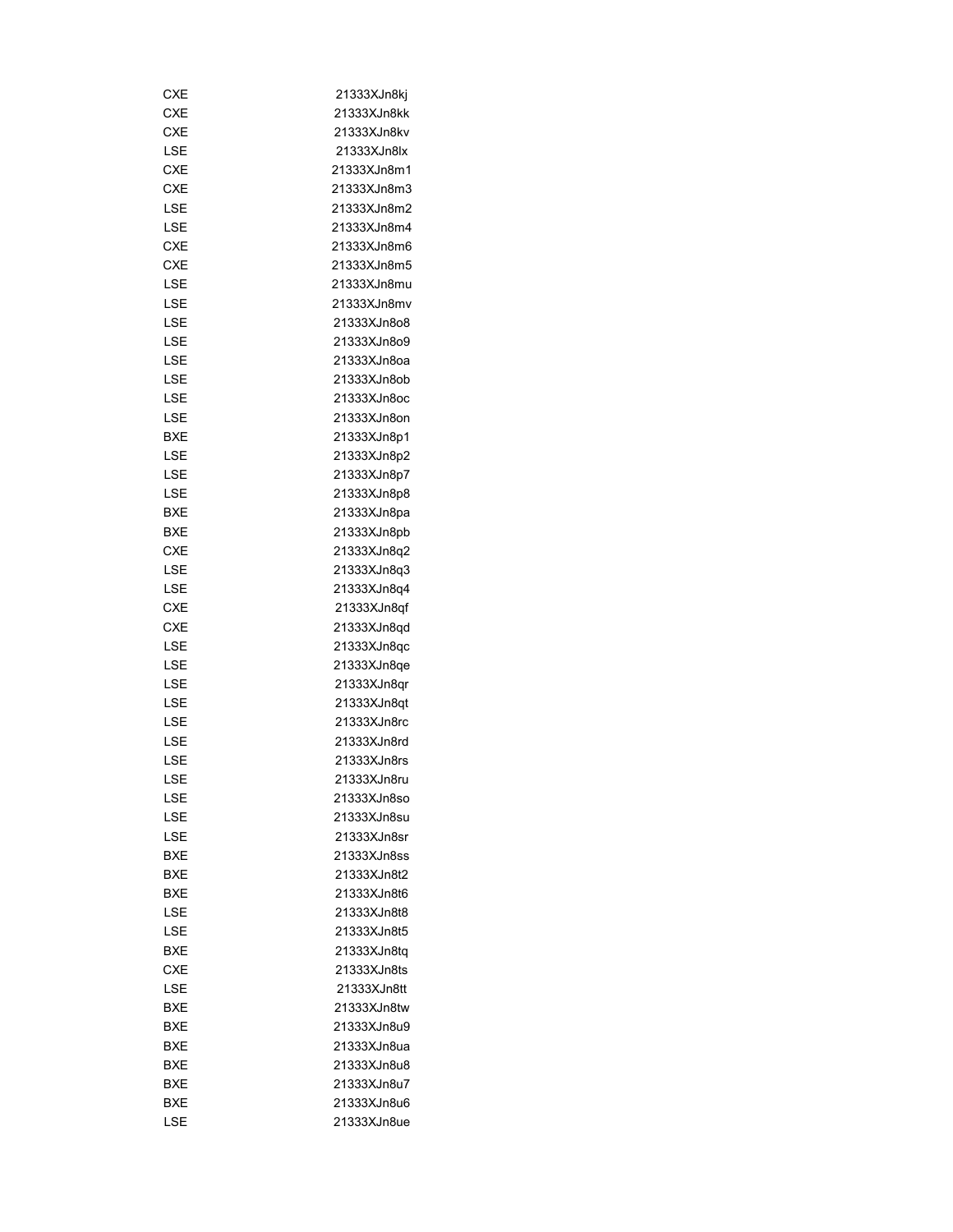| CXE        | 21333XJn8ui |
|------------|-------------|
| <b>CXE</b> | 21333XJn8ug |
| <b>CXE</b> | 21333XJn8uh |
| CXE        | 21333XJn8uj |
| CXE        | 21333XJn8ul |
| CXE        | 21333XJn8uk |
| LSE        | 21333XJn8v7 |
| LSE        | 21333XJn8v9 |
| LSE        | 21333XJn8v8 |
| LSE        | 21333XJn8wl |
| BXE        | 21333XJn8x7 |
| BXE        | 21333XJn8x6 |
| BXE        | 21333XJn8x9 |
| BXE        | 21333XJn8xa |
| BXE        | 21333XJn8xd |
| BXE        | 21333XJn8xb |
| LSE        | 21333XJn8xc |
| LSE        | 21333XJn8xe |
| LSE        | 21333XJn8xg |
| LSE        | 21333XJn8xf |
| LSE        |             |
|            | 21333XJn8xq |
| LSE        | 21333XJn8xs |
| LSE        | 21333XJn8xr |
| LSE        | 21333XJn8yj |
| LSE        | 21333XJn8yl |
| <b>CXE</b> | 21333XJn8yi |
| CXE        | 21333XJn8yk |
| LSE        | 21333XJn8ym |
| LSE        | 21333XJn8zb |
| LSE        | 21333XJn8zc |
| LSE        | 21333XJn90k |
| LSE        | 21333XJn92u |
| LSE        | 21333XJn92t |
| LSE        | 21333XJn935 |
| LSE        | 21333XJn93d |
| LSE        | 21333XJn93b |
| LSE        | 21333XJn939 |
| LSE        | 21333XJn937 |
| LSE        | 21333XJn93c |
| LSE        | 21333XJn93p |
| <b>BXE</b> | 21333XJn94p |
| LSE        | 21333XJn954 |
| CXE        | 21333XJn955 |
| <b>CXE</b> | 21333XJn953 |
| CXE        | 21333XJn957 |
| LSE        | 21333XJn958 |
| LSE        | 21333XJn956 |
| BXE        | 21333XJn95f |
| BXE        | 21333XJn95k |
| BXE        | 21333XJn95u |
| CXE        | 21333XJn95v |
| LSE        | 21333XJn960 |
| <b>BXE</b> | 21333XJn961 |
| LSE        | 21333XJn963 |
| <b>CXE</b> | 21333XJn962 |
|            |             |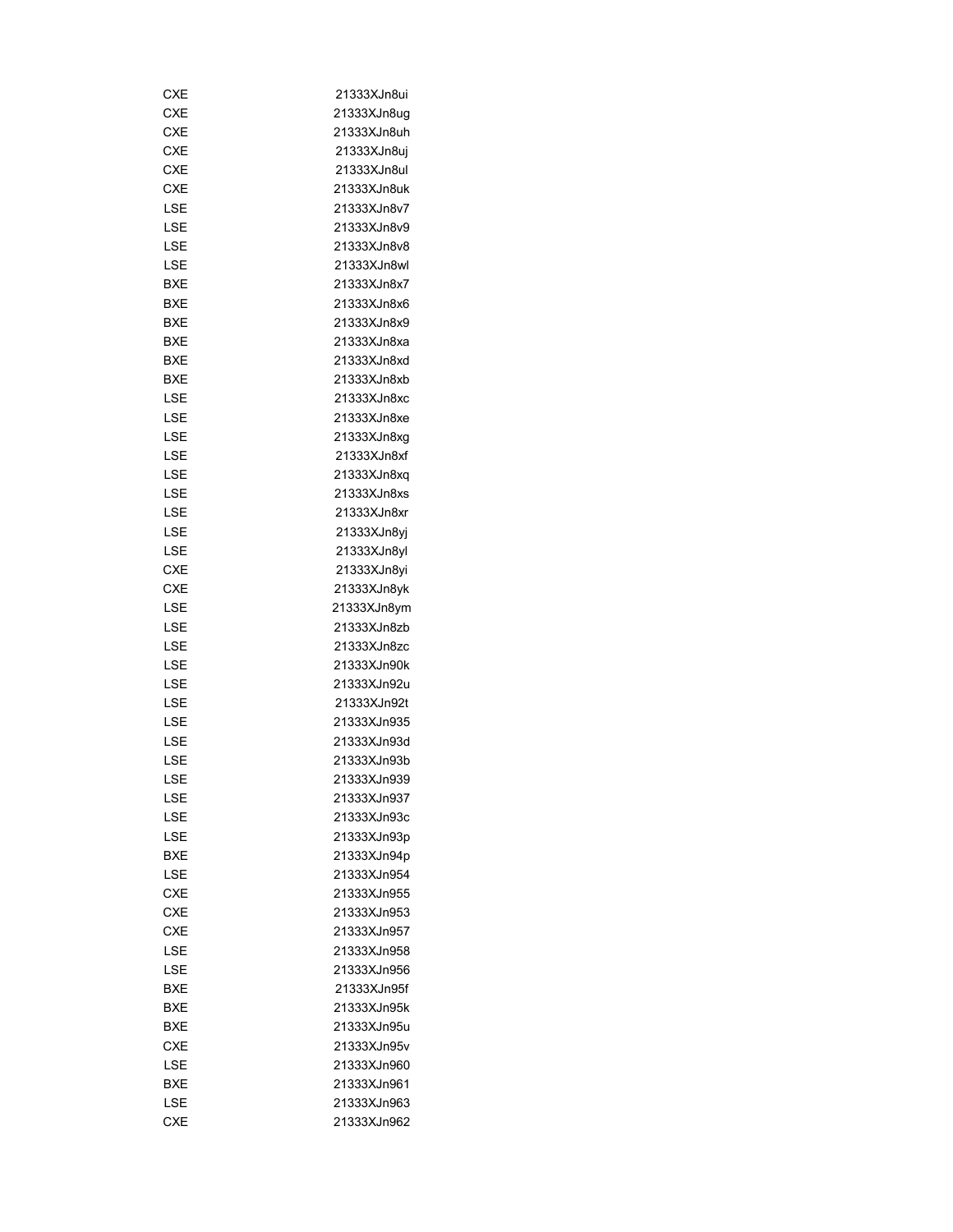| CXE        | 21333XJn964 |
|------------|-------------|
| LSE        | 21333XJn966 |
| <b>CXE</b> | 21333XJn965 |
| LSE        | 21333XJn967 |
| <b>BXE</b> | 21333XJn968 |
| BXE        | 21333XJn96v |
| LSE        | 21333XJn96w |
| BXE        | 21333XJn96x |
|            |             |
| LSE        | 21333XJn96y |
| LSE        | 21333XJn97h |
| LSE        | 21333XJn97i |
| LSE        | 21333XJn97k |
| LSE        | 21333XJn97m |
| LSE        | 21333XJn97o |
| LSE        | 21333XJn97p |
| LSE        | 21333XJn97w |
| LSE        | 21333XJn98a |
| LSE        | 21333XJn989 |
| LSE        | 21333XJn98k |
| LSE        | 21333XJn98o |
| LSE        | 21333XJn990 |
| LSE        | 21333XJn99g |
| LSE        | 21333XJn99i |
| LSE        | 21333XJn99j |
| <b>CXE</b> | 21333XJn9a4 |
| LSE        | 21333XJn9a6 |
| LSE        | 21333XJn9a5 |
| BXE        | 21333XJn9a7 |
| <b>CXE</b> | 21333XJn9a8 |
| LSE        | 21333XJn9a9 |
| LSE        | 21333XJn9ab |
| <b>CXE</b> | 21333XJn9aa |
| LSE        | 21333XJn9ad |
| BXE        | 21333XJn9ae |
| CXE        | 21333XJn9ac |
| BXE        | 21333XJn9af |
| LSE        | 21333XJn9aq |
| BXE        | 21333XJn9ah |
| LSE        | 21333XJn9d5 |
| LSE        | 21333XJn9d6 |
| LSE        | 21333XJn9d4 |
| LSE        | 21333XJn9d7 |
| LSE        | 21333XJn9d8 |
| LSE        | 21333XJn9dl |
| LSE        | 21333XJn9dm |
|            |             |
| LSE        | 21333XJn9do |
| LSE        | 21333XJn9dt |
| LSE        | 21333XJn9dz |
| LSE        | 21333XJn9e0 |
| LSE        | 21333XJn9e1 |
| LSE        | 21333XJn9e2 |
| LSE        | 21333XJn9e3 |
| LSE        | 21333XJn9et |
| LSE        | 21333XJn9eu |
| LSE        | 21333XJn9ev |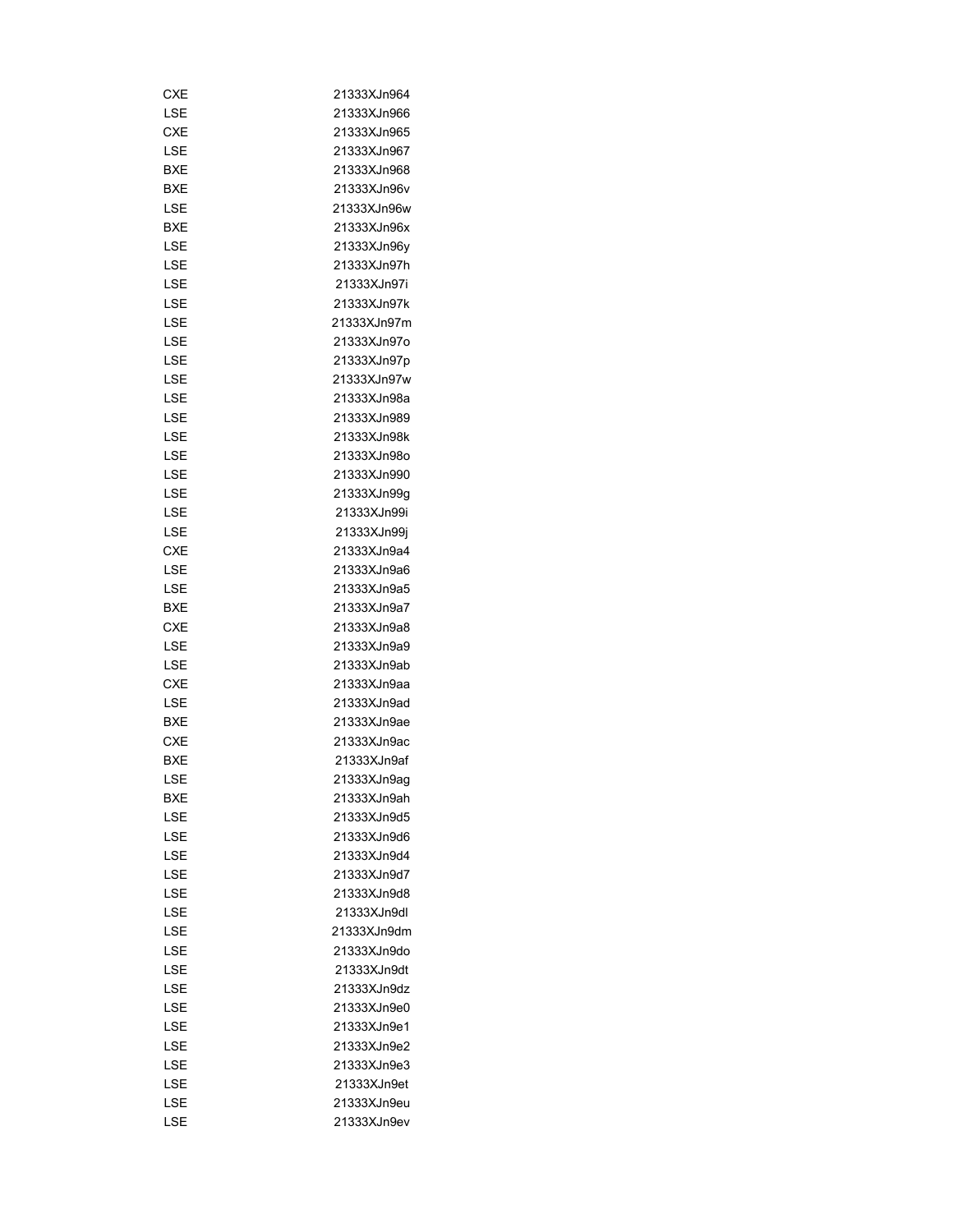| LSE        | 21333XJn9ey |
|------------|-------------|
| LSE        | 21333XJn9ex |
| LSE        | 21333XJn9ew |
| LSE        | 21333XJn9fq |
| BXE        | 21333XJn9fv |
| LSE        | 21333XJn9fx |
| BXE        | 21333XJn9fw |
| BXE        | 21333XJn9fz |
| BXE        | 21333XJn9fy |
| LSE        | 21333XJn9fu |
| BXE        | 21333XJn9q1 |
| LSE        | 21333XJn9g0 |
| BXE        | 21333XJn9g2 |
| LSE        | 21333XJn9g4 |
| LSE        | 21333XJn9gw |
| <b>CXE</b> | 21333XJn9gv |
| <b>CXE</b> | 21333XJn9gy |
| LSE        | 21333XJn9gz |
| LSE        | 21333XJn9h2 |
| LSE        | 21333XJn9h3 |
| CXE        | 21333XJn9h6 |
| LSE        | 21333XJn9hd |
| <b>CXE</b> | 21333XJn9h8 |
| LSE        | 21333XJn9j7 |
| LSE        | 21333XJn9jb |
| LSE        | 21333XJn9jy |
|            |             |
| LSE        | 21333XJn9jz |
| LSE        | 21333XJn9k7 |
| LSE        | 21333XJn9k6 |
| LSE        | 21333XJn9k9 |
| LSE        | 21333XJn9ka |
| LSE        | 21333XJn9kb |
| LSE        | 21333XJn9I2 |
| LSE        | 21333XJn9l5 |
| LSE        | 21333XJn9lj |
| LSE        | 21333XJn9lo |
| <b>BXE</b> | 21333XJn9lp |
| BXE        | 21333XJn9m9 |
| BXE        | 21333XJn9m7 |
| BXE        | 21333XJn9ma |
| <b>BXE</b> | 21333XJn9mb |
| LSE        | 21333XJn9m8 |
| BXE        | 21333XJn9mc |
| LSE        | 21333XJn9md |
| <b>CXE</b> | 21333XJn9mp |
| LSE        | 21333XJn9mt |
| LSE        | 21333XJn9mv |
| <b>CXE</b> | 21333XJn9n9 |
| BXE        | 21333XJn9n7 |
| BXE        | 21333XJn9na |
| LSE        | 21333XJn9nb |
| LSE        | 21333XJn9ne |
| <b>CXE</b> | 21333XJn9nd |
| BXE        | 21333XJn9nf |
| LSE        | 21333XJn9ng |
|            |             |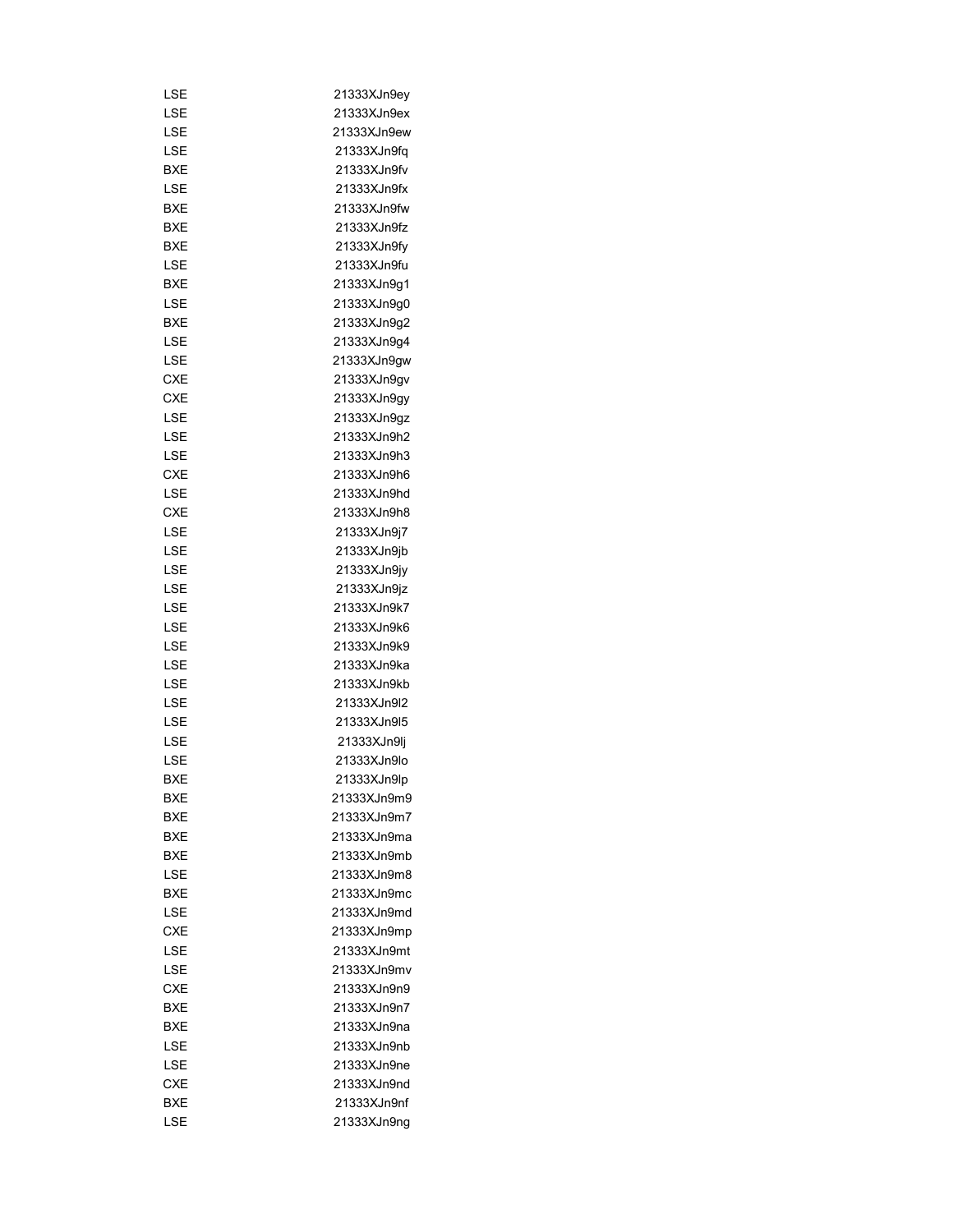| BXE        | 21333XJn9ni |
|------------|-------------|
| BXE        | 21333XJn9nh |
| CXE        | 21333XJn9nr |
| LSE        | 21333XJn9ns |
| <b>BXE</b> | 21333XJn9nu |
| <b>BXE</b> | 21333XJn9nt |
| LSE        | 21333XJn9nv |
| LSE        | 21333XJn9o5 |
| LSE        | 21333XJn9o6 |
| LSE        | 21333XJn9o7 |
| LSE        | 21333XJn9pb |
| LSE        | 21333XJn9pc |
| LSE        | 21333XJn9pd |
| LSE        | 21333XJn9pk |
| LSE        | 21333XJn9pj |
| LSE        | 21333XJn9qq |
| LSE        | 21333XJn9qs |
| LSE        | 21333XJn9qu |
| LSE        | 21333XJn9qw |
| LSE        | 21333XJn9qv |
| LSE        | 21333XJn9qx |
|            |             |
| LSE        | 21333XJn9qz |
| LSE        | 21333XJn9r2 |
| BXE        | 21333XJn9r5 |
| BXE        | 21333XJn9r4 |
| LSE        | 21333XJn9rl |
| LSE        | 21333XJn9rm |
| BXE        | 21333XJn9rn |
| BXE        | 21333XJn9ro |
| BXE        | 21333XJn9rp |
| BXE        | 21333XJn9ru |
| BXE        | 21333XJn9rv |
| LSE        | 21333XJn9rw |
| <b>CXE</b> | 21333XJn9rx |
| <b>CXE</b> | 21333XJn9s0 |
| LSE        | 21333XJn9rz |
| CXE        | 21333XJn9ry |
| LSE        | 21333XJn9s1 |
| LSE        | 21333XJn9s2 |
| LSE        | 21333XJn9si |
| LSE        | 21333XJn9sj |
| LSE        | 21333XJn9sl |
| LSE        | 21333XJn9sk |
| LSE        | 21333XJn9sm |
| LSE        | 21333XJn9tb |
| LSE        | 21333XJn9x8 |
| CXE        | 21333XJna02 |
| CXE        | 21333XJna03 |
| LSE        | 21333XJna0i |
| LSE        | 21333XJna0h |
| LSE        | 21333XJna0l |
| LSE        | 21333XJna0k |
| LSE        | 21333XJna0j |
| <b>BXE</b> | 21333XJna0x |
| BXE        | 21333XJna0y |
|            |             |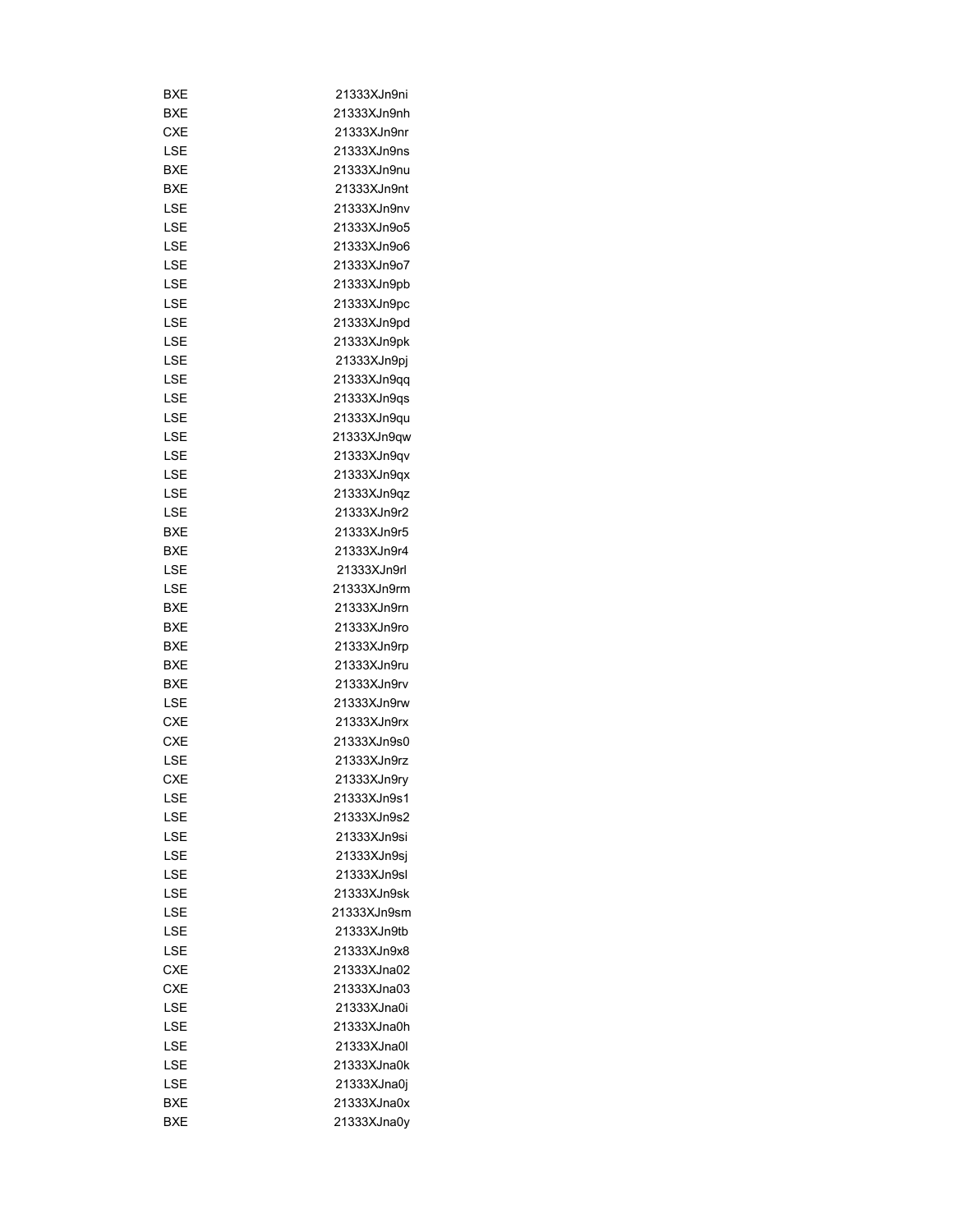| 21333XJna0z |
|-------------|
| 21333XJna13 |
| 21333XJna14 |
|             |
| 21333XJna16 |
| 21333XJna15 |
| 21333XJna17 |
| 21333XJna18 |
| 21333XJna19 |
| 21333XJna1a |
| 21333XJna1b |
| 21333XJna1i |
| 21333XJna1h |
| 21333XJna1g |
| 21333XJna1j |
| 21333XJna1m |
| 21333XJna1n |
| 21333XJna1u |
| 21333XJna1v |
| 21333XJna1w |
| 21333XJna22 |
| 21333XJna27 |
| 21333XJna26 |
| 21333XJna28 |
| 21333XJna29 |
| 21333XJna32 |
| 21333XJna33 |
| 21333XJna35 |
| 21333XJna36 |
| 21333XJna37 |
| 21333XJna3i |
| 21333XJna3j |
| 21333XJna3k |
| 21333XJna3m |
|             |
| 21333XJna3o |
| 21333XJna4v |
| 21333XJna4t |
| 21333XJna4u |
| 21333XJna4y |
| 21333XJna4x |
| 21333XJna53 |
| 21333XJna5e |
| 21333XJna5f |
| 21333XJna5l |
| 21333XJna5m |
| 21333XJna5o |
| 21333XJna5p |
| 21333XJna5s |
| 21333XJna5t |
| 21333XJna5u |
| 21333XJna5v |
| 21333XJna5x |
| 21333XJna5y |
| 21333XJna60 |
| 21333XJna61 |
|             |
|             |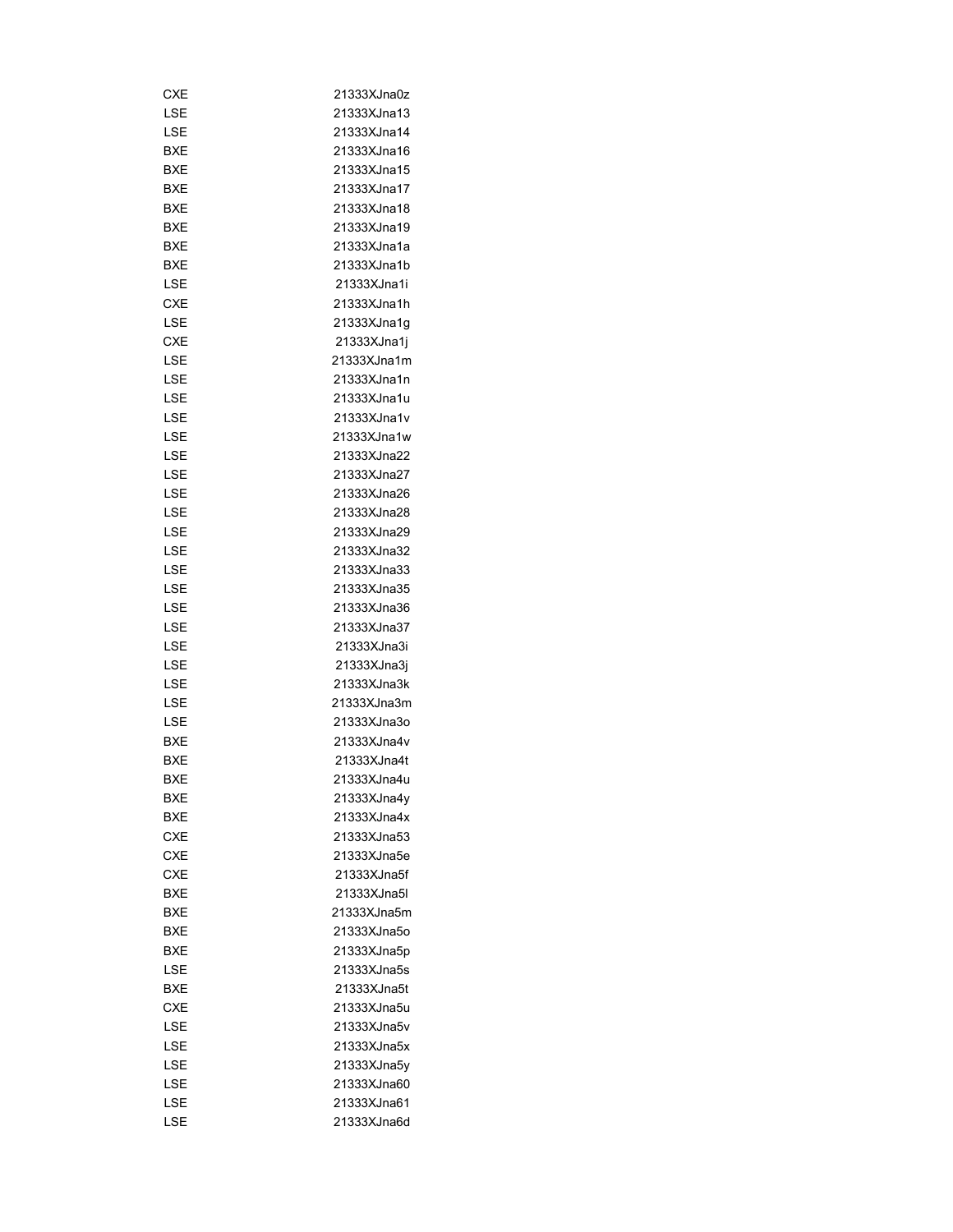| LSE        | 21333XJna6q |
|------------|-------------|
| LSE        | 21333XJna74 |
| LSE        | 21333XJna7a |
| LSE        | 21333XJna7c |
| LSE        | 21333XJna7b |
| LSE        | 21333XJna7e |
| LSE        | 21333XJna7f |
| LSE        | 21333XJna88 |
| LSE        | 21333XJna8b |
| LSE        | 21333XJna8c |
| LSE        | 21333XJna8d |
| LSE        | 21333XJna8e |
| <b>CXE</b> | 21333XJna96 |
| BXE        | 21333XJna97 |
| BXE        | 21333XJna98 |
| BXE        | 21333XJna9a |
| BXE        | 21333XJna99 |
| BXE        | 21333XJna9b |
|            |             |
| BXE        | 21333XJna9d |
| BXE        | 21333XJna9c |
| LSE        | 21333XJna9f |
| LSE        | 21333XJna9u |
| CXE        | 21333XJna9y |
| BXE        | 21333XJnaa0 |
| BXE        | 21333XJna9x |
| BXE        | 21333XJnaa1 |
| BXE        | 21333XJnaa2 |
| BXE        | 21333XJnaa3 |
| LSE        | 21333XJnaa5 |
| LSE        | 21333XJnaa7 |
| CXE        | 21333XJna9z |
| LSE        | 21333XJnaa6 |
| BXE        | 21333XJnaa4 |
| <b>BXE</b> | 21333XJnaa8 |
| <b>BXE</b> | 21333XJnaa9 |
| LSE        | 21333XJnaaa |
| LSE        | 21333XJnaab |
| LSE        | 21333XJnab2 |
| LSE        | 21333XJnab7 |
| LSE        | 21333XJnabd |
| LSE        | 21333XJnabe |
|            |             |
| LSE        | 21333XJnabg |
| LSE        | 21333XJnabh |
| LSE        | 21333XJnabi |
| LSE        | 21333XJnac1 |
| LSE        | 21333XJnac2 |
| LSE        | 21333XJnac3 |
| LSE        | 21333XJnadt |
| LSE        | 21333XJnads |
| LSE        | 21333XJnadu |
| LSE        | 21333XJnadv |
| LSE        | 21333XJnadw |
| LSE        | 21333XJnae2 |
| LSE        | 21333XJnaeb |
| LSE        | 21333XJnaed |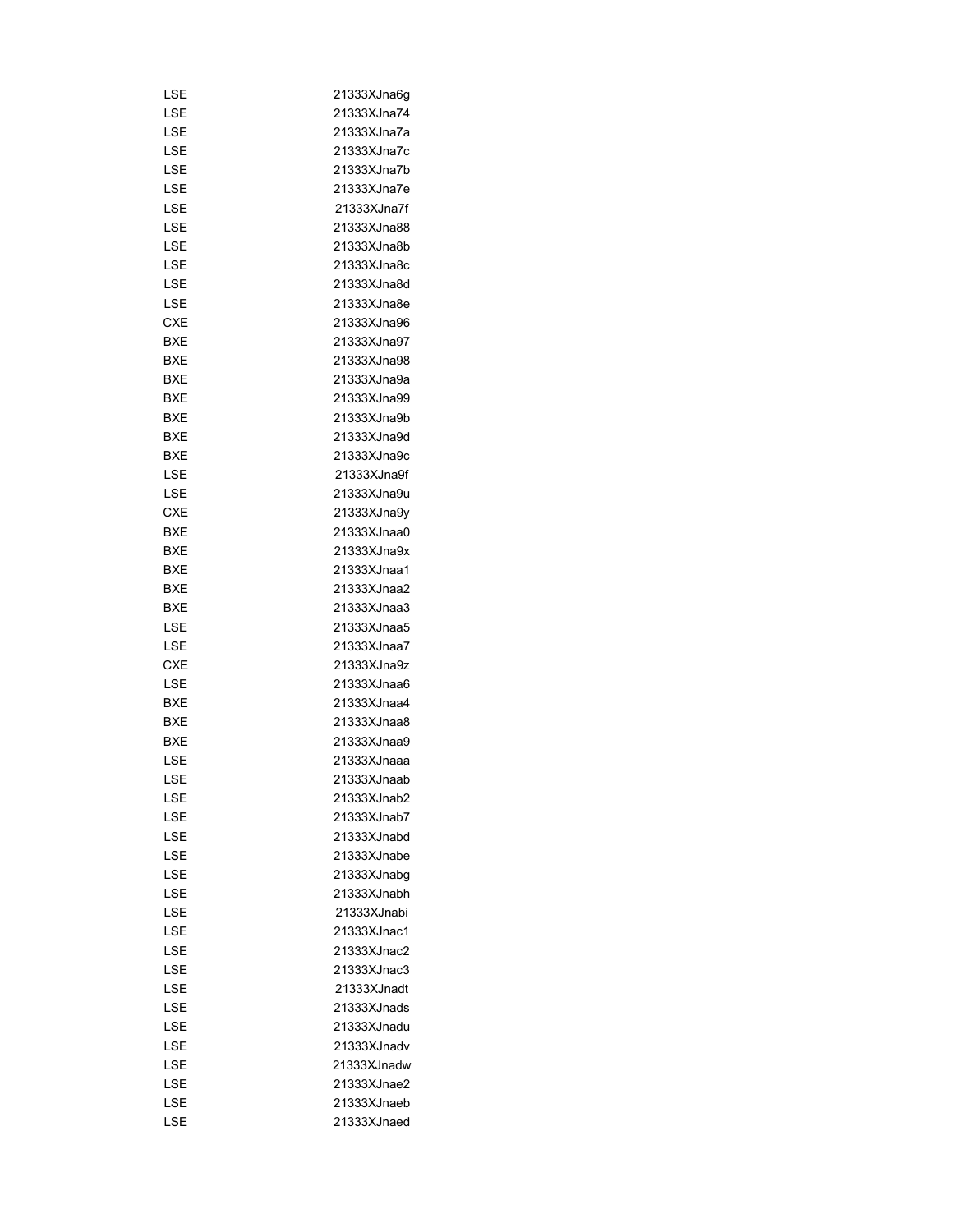| LSE        | 21333XJnaec |
|------------|-------------|
| LSE        | 21333XJnaeo |
|            |             |
| CXE        | 21333XJnaeq |
| BXE        | 21333XJnaer |
| BXE        | 21333XJnaf5 |
| BXE        | 21333XJnaf4 |
| BXE        | 21333XJnaf7 |
| BXE        | 21333XJnaf6 |
| <b>CXE</b> | 21333XJnafn |
| LSE        | 21333XJnafr |
| LSE        | 21333XJnafs |
| LSE        | 21333XJnafx |
| LSE        | 21333XJnag5 |
| LSE        | 21333XJnag4 |
| BXE        | 21333XJnag8 |
| BXE        | 21333XJnag6 |
| BXE        | 21333XJnag7 |
| BXE        | 21333XJnag9 |
| BXE        | 21333XJnagb |
| BXE        | 21333XJnaga |
|            |             |
| <b>BXE</b> | 21333XJnage |
| BXE        | 21333XJnagd |
| BXE        | 21333XJnagc |
| LSE        | 21333XJnagf |
| LSE        | 21333XJnagg |
| LSE        | 21333XJnagh |
| LSE        | 21333XJnagi |
| LSE        | 21333XJnagj |
| LSE        | 21333XJnagk |
| LSE        | 21333XJnagz |
| LSE        | 21333XJnah8 |
| LSE        | 21333XJnah9 |
| LSE        | 21333XJnaha |
| LSE        | 21333XJnahq |
| LSE        | 21333XJnahp |
| LSE        | 21333XJnak1 |
| LSE        | 21333XJnak0 |
| LSE        | 21333XJnaky |
| LSE        | 21333XJnalm |
| LSE        | 21333XJnam2 |
|            | 21333XJnam3 |
| LSE        |             |
| LSE        | 21333XJnam1 |
| LSE        | 21333XJnam4 |
| LSE        | 21333XJnam6 |
| LSE        | 21333XJnaml |
| BXE        | 21333XJnamn |
| BXE        | 21333XJnamo |
| BXE        | 21333XJnamm |
| LSE        | 21333XJnamy |
| LSE        | 21333XJnamx |
| LSE        | 21333XJnamz |
| <b>CXE</b> | 21333XJnan4 |
| <b>CXE</b> | 21333XJnan6 |
| <b>CXE</b> | 21333XJnan7 |
| BXE        | 21333XJnan0 |
|            |             |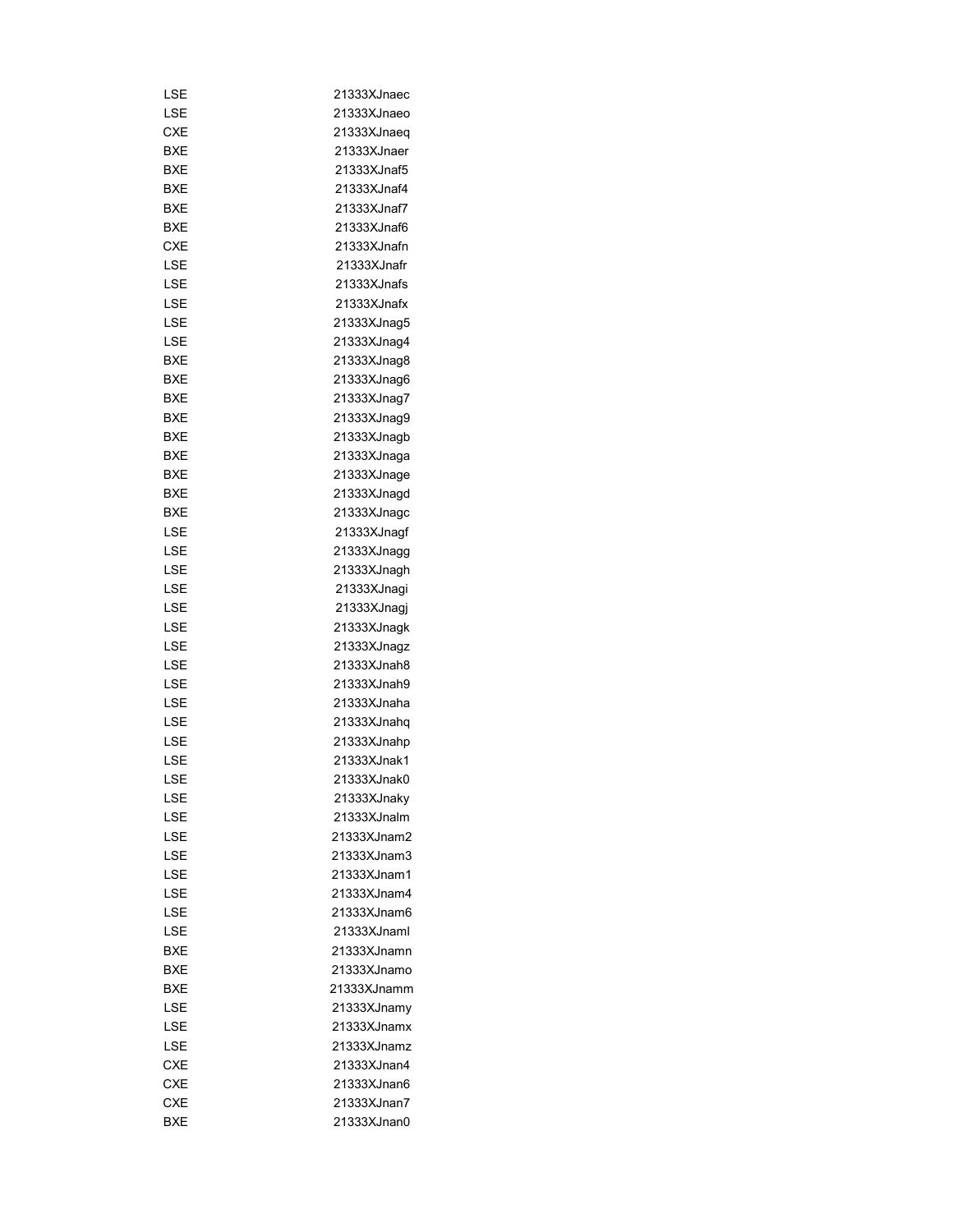| BXE        | 21333XJnan2 |
|------------|-------------|
| BXE        | 21333XJnan3 |
| BXE        | 21333XJnan5 |
| LSE        | 21333XJnan1 |
| <b>CXE</b> | 21333XJnan9 |
| BXE        | 21333XJnana |
| BXE        | 21333XJnan8 |
| BXE        | 21333XJnanb |
| BXE        | 21333XJnanj |
| BXE        | 21333XJnanl |
| LSE        | 21333XJnank |
| BXE        | 21333XJnanm |
| LSE        | 21333XJnanp |
| BXE        | 21333XJnano |
| CXE        | 21333XJnann |
| BXE        | 21333XJnanr |
| <b>BXE</b> | 21333XJnanq |
| LSE        | 21333XJnao4 |
| LSE        | 21333XJnao5 |
| LSE        | 21333XJnaok |
| LSE        | 21333XJnaqc |
| LSE        | 21333XJnaqd |
| LSE        | 21333XJnaqe |
| LSE        | 21333XJnaqg |
| LSE        | 21333XJnar1 |
|            |             |
| LSE        | 21333XJnar2 |
| LSE        | 21333XJnar8 |
| LSE        | 21333XJnar9 |
| LSE        | 21333XJnary |
| BXE        | 21333XJnarz |
| LSE        | 21333XJnas4 |
| BXE        | 21333XJnas3 |
| <b>BXE</b> | 21333XJnas1 |
| LSE        | 21333XJnas2 |
| LSE        | 21333XJnasx |
| BXE        | 21333XJnat0 |
| CXE        | 21333XJnat1 |
| LSE        | 21333XJnatc |
| LSE        | 21333XJnatb |
| LSE        | 21333XJnatd |
| LSE        | 21333XJnatf |
| <b>CXE</b> | 21333XJnath |
| <b>BXE</b> | 21333XJnatq |
| <b>BXE</b> | 21333XJnatj |
| CXE        | 21333XJnati |
| LSE        | 21333XJnatk |
| <b>BXE</b> | 21333XJnatn |
| <b>CXE</b> | 21333XJnavc |
| LSE        | 21333XJnaw0 |
| BXE        | 21333XJnaw1 |
| BXE        | 21333XJnaw2 |
| BXE        | 21333XJnaw3 |
| <b>BXE</b> | 21333XJnaw4 |
| <b>CXE</b> | 21333XJnawb |
| LSE        | 21333XJnawe |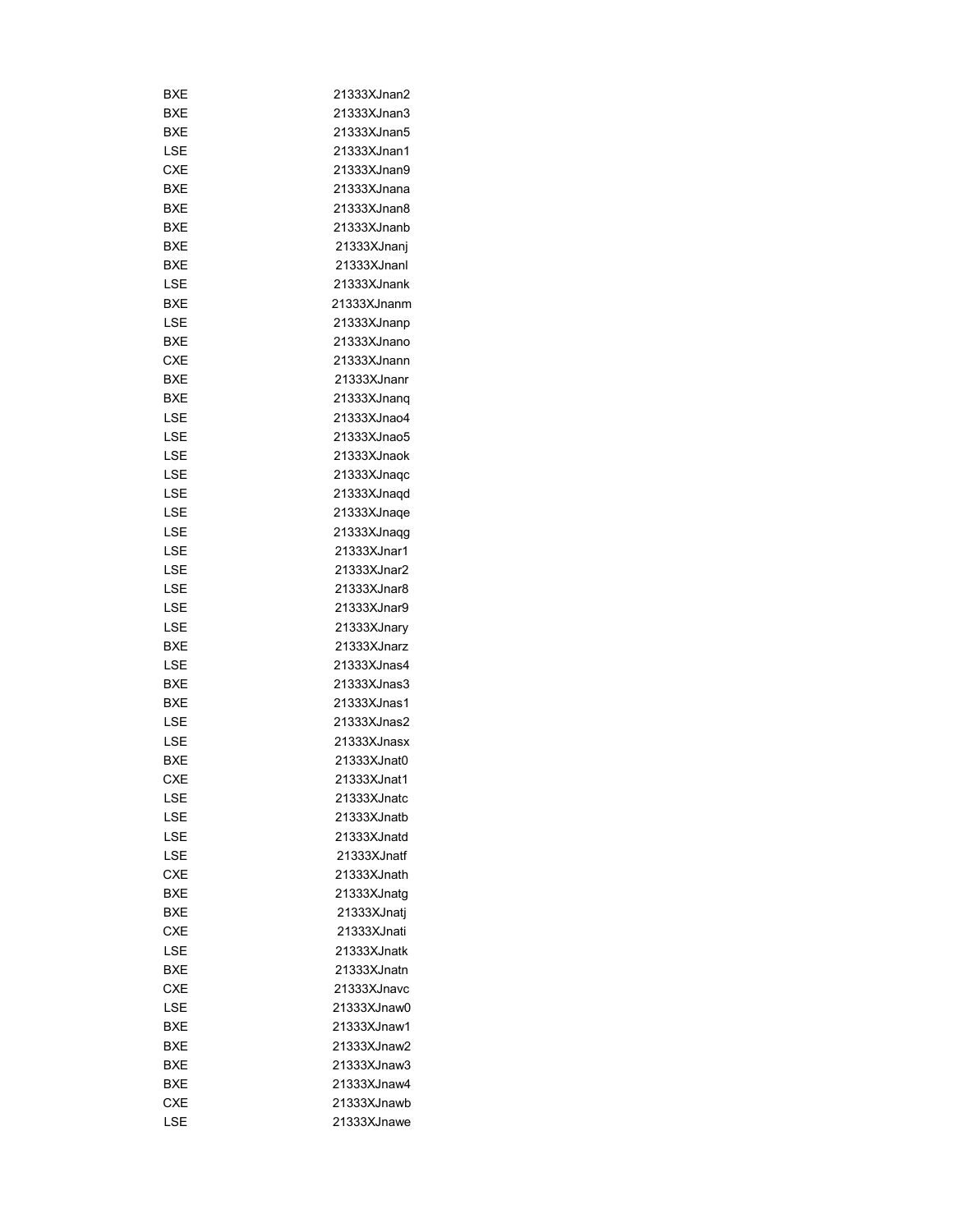| LSE        | 21333XJnawf |
|------------|-------------|
| BXE        | 21333XJnawd |
| BXE        | 21333XJnawc |
| LSE        | 21333XJnawn |
| LSE        | 21333XJnaxw |
| LSE        | 21333XJnay1 |
| LSE        | 21333XJnayk |
| LSE        | 21333XJnayr |
| LSE        | 21333XJnays |
| LSE        | 21333XJnayt |
| LSE        | 21333XJnb06 |
| <b>CXE</b> | 21333XJnb4h |
| CXE        | 21333XJnb4i |
| LSE        | 21333XJnb5y |
| LSE        | 21333XJnb5x |
| LSE        | 21333XJnb5z |
| LSE        | 21333XJnb60 |
| BXE        | 21333XJnb61 |
| CXE        | 21333XJnb62 |
|            | 21333XJnb68 |
| LSE        |             |
| LSE        | 21333XJnb69 |
| <b>CXE</b> | 21333XJnb6b |
| LSE        | 21333XJnb6c |
| BXE        | 21333XJnb6a |
| BXE        | 21333XJnb6e |
| BXE        | 21333XJnb6d |
| CXE        | 21333XJnb6m |
| BXE        | 21333XJnb6l |
| LSE        | 21333XJnb6r |
| BXE        | 21333XJnb6q |
| CXE        | 21333XJnb80 |
| LSE        | 21333XJnb82 |
| LSE        | 21333XJnb81 |
| LSE        | 21333XJnb85 |
| LSE        | 21333XJnb86 |
| <b>BXE</b> | 21333XJnb9h |
| <b>BXE</b> | 21333XJnb9i |
| LSE        | 21333XJnb9w |
| LSE        | 21333XJnb9z |
| LSE        | 21333XJnb9v |
| <b>BXE</b> | 21333XJnb9x |
| LSE        | 21333XJnba0 |
| LSE        | 21333XJnbao |
| LSE        | 21333XJnbap |
| LSE        | 21333XJnbbc |
| LSE        | 21333XJnbbd |
| LSE        | 21333XJnbbh |
| LSE        | 21333XJnbbs |
| LSE        | 21333XJnbc1 |
| LSE        | 21333XJnbcw |
| LSE        | 21333XJnbcv |
|            | 21333XJnbcz |
| LSE        |             |
| LSE        | 21333XJnbd5 |
| LSE        | 21333XJnbdo |
| <b>CXE</b> | 21333XJnbdq |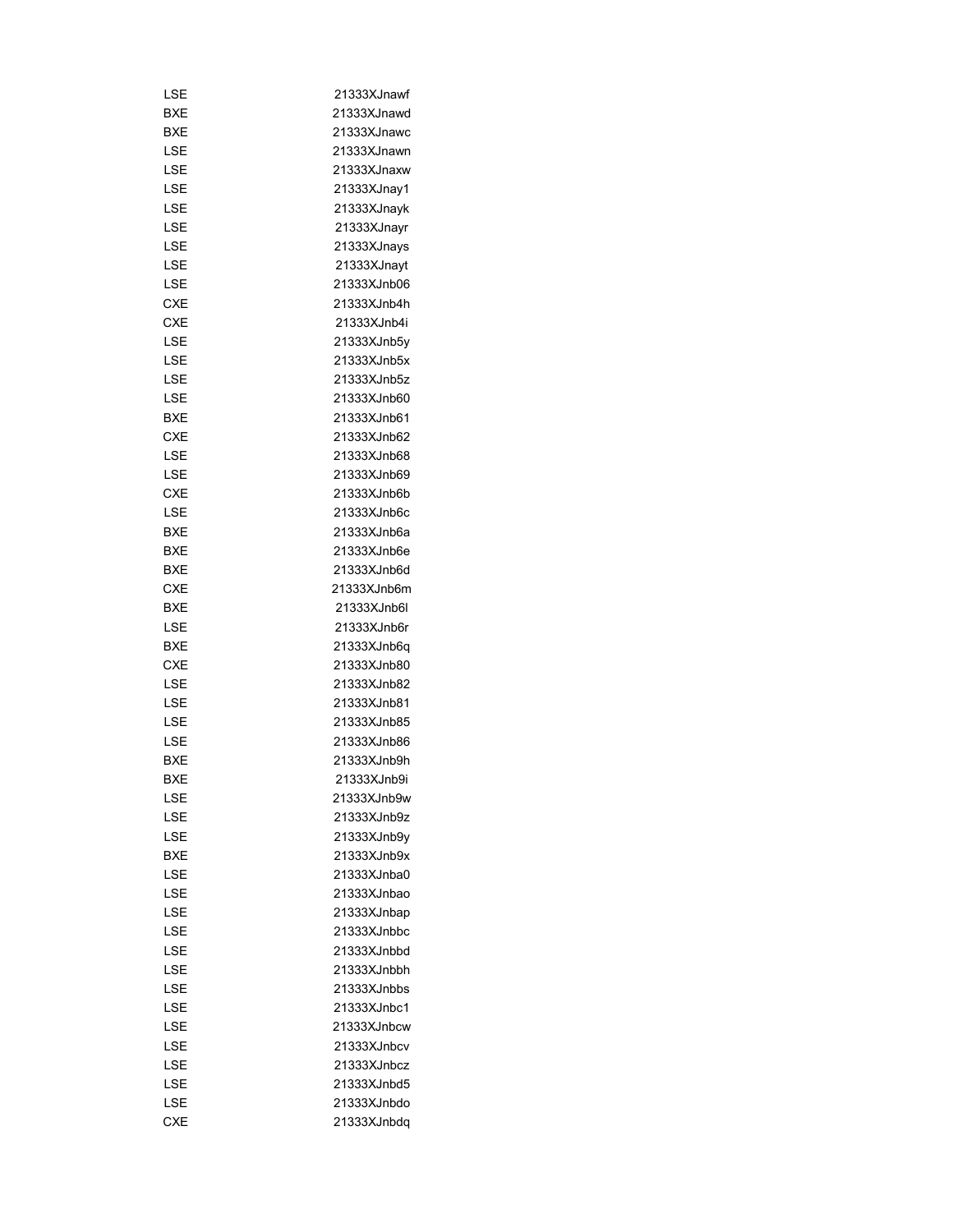| CXE        | 21333XJnbds |
|------------|-------------|
| <b>CXE</b> | 21333XJnbdu |
| <b>BXE</b> | 21333XJnbdw |
| LSE        | 21333XJnbdx |
| LSE        | 21333XJnbdv |
| BXE        | 21333XJnbdy |
| BXE        | 21333XJnbdz |
| LSE        | 21333XJnbe0 |
| LSE        | 21333XJnbf4 |
| LSE        | 21333XJnbf5 |
| LSE        | 21333XJnbfv |
| LSE        | 21333XJnbg4 |
| LSE        | 21333XJnbgm |
| LSE        | 21333XJnbgl |
| LSE        | 21333XJnbgn |
| LSE        | 21333XJnbhe |
| LSE        | 21333XJnbko |
| CXE        | 21333XJnbkn |
| BXE        | 21333XJnbkp |
| BXE        | 21333XJnbkg |
|            |             |
| BXE        | 21333XJnbkr |
| LSE        | 21333XJnbks |
| BXE        | 21333XJnbkw |
| CXE        | 21333XJnbkv |
| BXE        | 21333XJnbku |
| BXE        | 21333XJnbkx |
| BXE        | 21333XJnbkz |
| LSE        | 21333XJnbky |
| LSE        | 21333XJnbl6 |
| LSE        | 21333XJnbl2 |
| BXE        | 21333XJnbl1 |
| <b>BXE</b> | 21333XJnbl4 |
| <b>CXE</b> | 21333XJnbl5 |
| <b>CXE</b> | 21333XJnbl3 |
| BXE        | 21333XJnbl0 |
| LSE        | 21333XJnblc |
| LSE        | 21333XJnbld |
| BXE        | 21333XJnblj |
| BXE        | 21333XJnblk |
| <b>BXE</b> | 21333XJnbll |
| LSE        | 21333XJnbma |
| LSE        | 21333XJnbmb |
| LSE        | 21333XJnbmh |
| <b>CXE</b> | 21333XJnbnc |
| LSE        | 21333XJnbnh |
| <b>CXE</b> | 21333XJnbng |
| CXE        | 21333XJnbni |
| LSE        | 21333XJnbnj |
| LSE        | 21333XJnbnk |
| LSE        | 21333XJnboz |
| LSE        | 21333XJnbp2 |
| LSE        | 21333XJnbp5 |
| BXE        | 21333XJnbpd |
| BXE        | 21333XJnbpc |
| <b>BXE</b> | 21333XJnbph |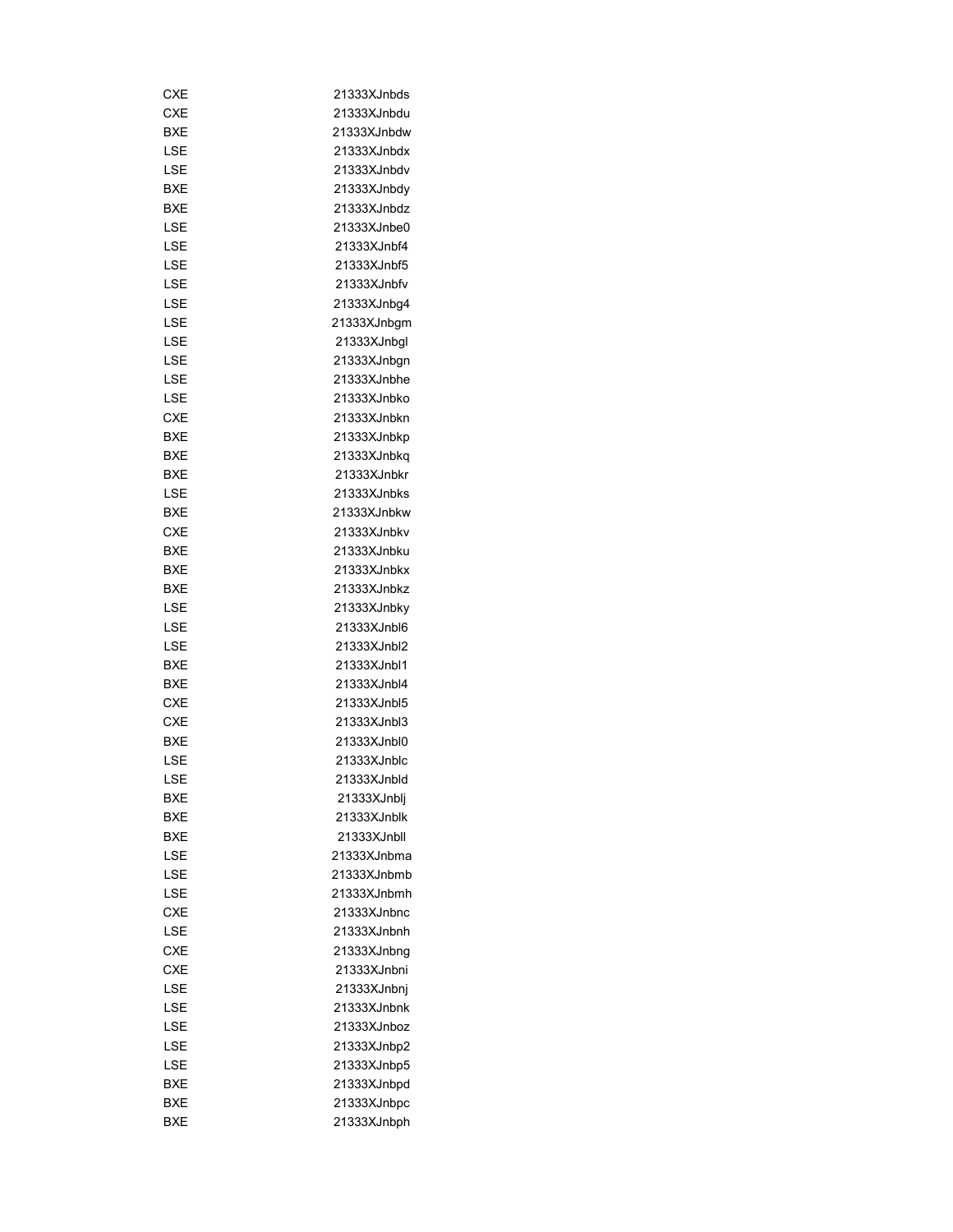| BXE        | 21333XJnbpf |
|------------|-------------|
| BXE        | 21333XJnbpg |
| BXE        | 21333XJnbpj |
| BXE        | 21333XJnbpi |
| BXE        | 21333XJnbpk |
| LSE        | 21333XJnbqa |
| LSE        | 21333XJnbqb |
| BXE        | 21333XJnbqc |
| LSE        | 21333XJnbrd |
| BXE        | 21333XJnbs5 |
| BXE        | 21333XJnbs6 |
| LSE        | 21333XJnbt1 |
| BXE        | 21333XJnbt6 |
| <b>CXE</b> | 21333XJnbt8 |
| BXE        | 21333XJnbt9 |
| <b>CXE</b> | 21333XJnbtb |
| LSE        | 21333XJnbte |
| LSE        | 21333XJnbtg |
| BXE        | 21333XJnbti |
| LSE        | 21333XJnbtl |
| LSE        | 21333XJnbtp |
| LSE        | 21333XJnbtq |
| BXE        | 21333XJnbu9 |
| LSE        | 21333XJnbuf |
|            | 21333XJnbug |
| LSE        |             |
| LSE        | 21333XJnbum |
| LSE        | 21333XJnbuu |
| LSE        | 21333XJnbut |
| LSE        | 21333XJnbvw |
| LSE        | 21333XJnbvx |
| LSE        | 21333XJnbvy |
| LSE        | 21333XJnbw9 |
| LSE        | 21333XJnbwa |
| LSE        | 21333XJnby9 |
| LSE        | 21333XJnbya |
| LSE        | 21333XJnbyd |
| LSE        | 21333XJnbyh |
| CXE        | 21333XJnbys |
| <b>CXE</b> | 21333XJnbyt |
| LSE        | 21333XJnbyu |
| LSE        | 21333XJnbyv |
| <b>CXE</b> | 21333XJnbyw |
| <b>CXE</b> | 21333XJnbyx |
| LSE        | 21333XJnbyy |
| LSE        | 21333XJnbyz |
| LSE        | 21333XJnbz2 |
| LSE        | 21333XJnbzg |
| LSE        | 21333XJnbzo |
| BXE        | 21333XJnbzn |
| BXE        | 21333XJnbzq |
| LSE        | 21333XJnc0l |
| LSE        | 21333XJnc0m |
| LSE        | 21333XJnc0n |
| BXE        | 21333XJnc0t |
| <b>BXE</b> | 21333XJnc0y |
|            |             |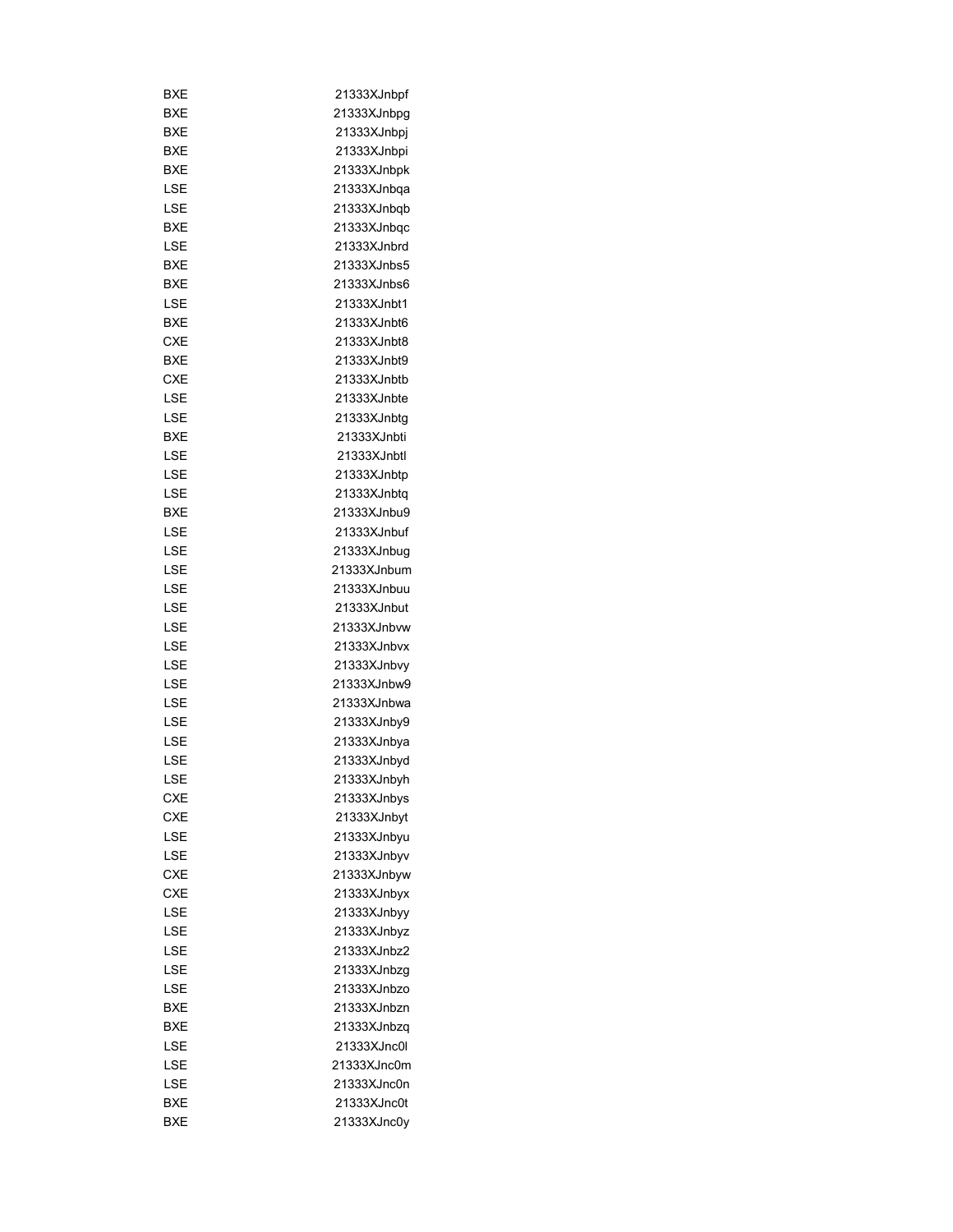| BXE        | 21333XJnc0z |
|------------|-------------|
| <b>BXE</b> | 21333XJnc10 |
| BXE        | 21333XJnc16 |
| LSE        | 21333XJnc2m |
| LSE        | 21333XJnc2n |
| <b>CXE</b> | 21333XJnc2l |
| LSE        | 21333XJnc2v |
| LSE        | 21333XJnc2w |
| <b>CXE</b> | 21333XJnc2u |
| LSE        | 21333XJnc2x |
| LSE        | 21333XJnc2y |
| CXE        | 21333XJnc2z |
| LSE        | 21333XJnc32 |
| LSE        | 21333XJnc3a |
| BXE        | 21333XJnc3b |
| BXE        | 21333XJnc3h |
| LSE        | 21333XJnc3m |
| BXE        | 21333XJnc3l |
| BXE        | 21333XJnc3n |
| <b>BXE</b> | 21333XJnc3s |
| BXE        | 21333XJnc3t |
|            | 21333XJnc4a |
| BXE        |             |
| LSE        | 21333XJnc49 |
| LSE        | 21333XJnc4c |
| LSE        | 21333XJnc4f |
| LSE        | 21333XJnc4h |
| LSE        | 21333XJnc5q |
| LSE        | 21333XJnc5w |
| LSE        | 21333XJnc5x |
| LSE        | 21333XJnc5y |
| LSE        | 21333XJnc5z |
| LSE        | 21333XJnc6e |
| LSE        | 21333XJnc6f |
| LSE        | 21333XJnc73 |
| <b>CXE</b> | 21333XJnc7k |
| CXE        | 21333XJnc7j |
| CXE        | 21333XJnc7l |
| CXE        | 21333XJnc7m |
| LSE        | 21333XJnc8y |
| LSE        | 21333XJnc96 |
| LSE        | 21333XJnc97 |
| LSE        | 21333XJnc98 |
| LSE        | 21333XJnc99 |
| LSE        | 21333XJnc9a |
| LSE        | 21333XJncak |
| LSE        | 21333XJncbu |
| CXE        | 21333XJncbw |
| CXE        | 21333XJncbv |
| LSE        | 21333XJncbx |
| BXE        | 21333XJncc9 |
| BXE        | 21333XJncca |
| BXE        | 21333XJnccc |
| BXE        | 21333XJncce |
| BXE        | 21333XJnccf |
| LSE        | 21333XJnccg |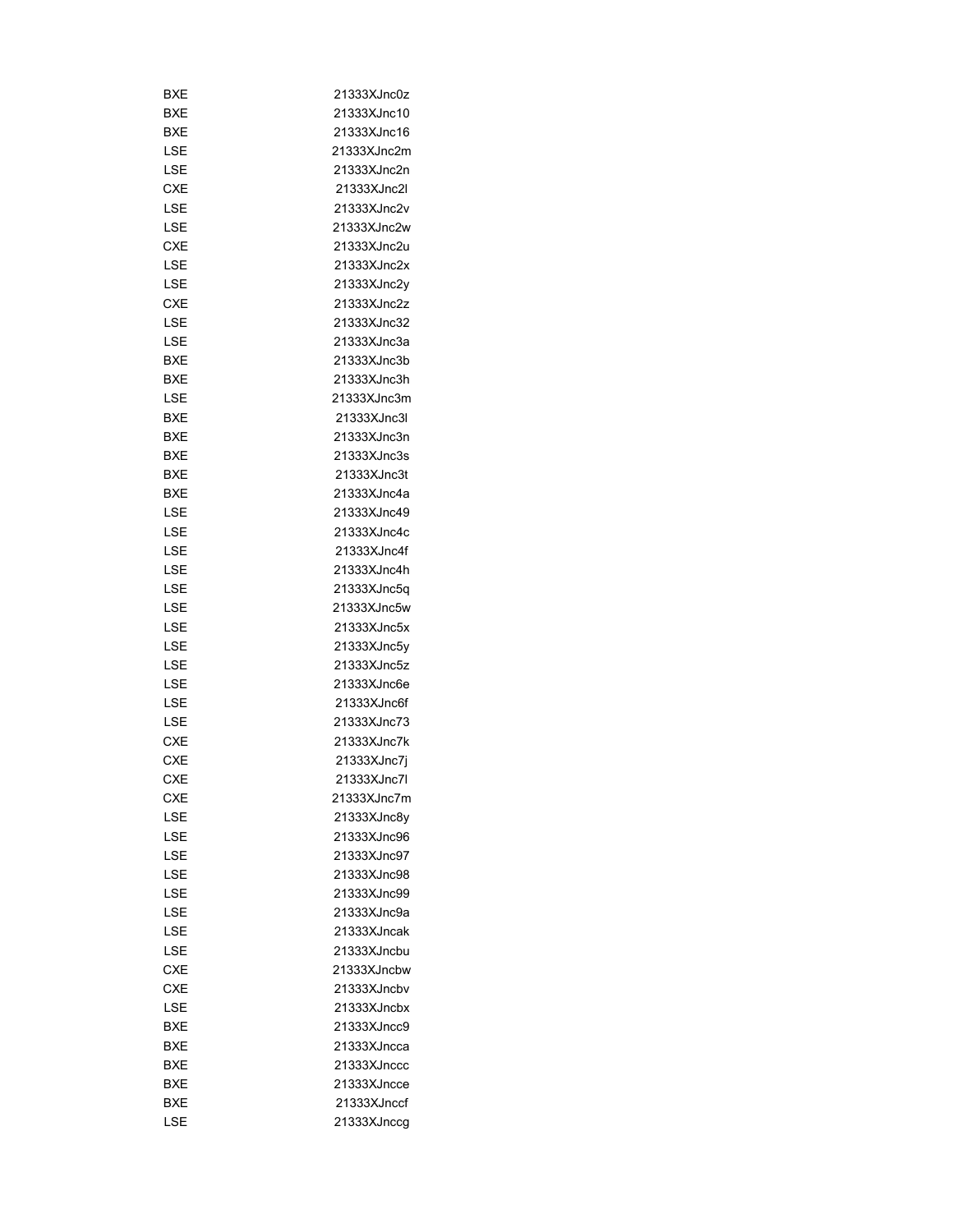| BXE        | 21333XJncch |
|------------|-------------|
| LSE        | 21333XJnccn |
| LSE        | 21333XJnccv |
|            |             |
| LSE        | 21333XJnccw |
| LSE        | 21333XJnccz |
| LSE        | 21333XJncd0 |
| <b>BXE</b> | 21333XJncd3 |
| LSE        | 21333XJncd4 |
| LSE        | 21333XJncd5 |
| <b>BXE</b> | 21333XJncda |
| LSE        | 21333XJncdc |
| LSE        | 21333XJncdd |
| <b>CXE</b> | 21333XJncdb |
| LSE        | 21333XJncdv |
| BXE        | 21333XJncdw |
| CXE        | 21333XJncdx |
| BXE        | 21333XJncdz |
| LSE        | 21333XJnce0 |
| CXE        | 21333XJncdy |
| BXE        | 21333XJnce2 |
| LSE        | 21333XJnce1 |
| <b>BXE</b> | 21333XJnce6 |
| LSE        | 21333XJncfn |
| LSE        | 21333XJncfo |
| LSE        | 21333XJncfp |
|            |             |
| LSE        | 21333XJncfq |
| LSE        | 21333XJncfr |
| LSE        | 21333XJncft |
| LSE        | 21333XJncfs |
| LSE        | 21333XJncfu |
| CXE        | 21333XJncgb |
| <b>CXE</b> | 21333XJncgc |
| CXE        | 21333XJncge |
| <b>BXE</b> | 21333XJncha |
| LSE        | 21333XJnchg |
| LSE        | 21333XJnche |
| <b>BXE</b> | 21333XJnchf |
| BXE        | 21333XJnchi |
| LSE        | 21333XJnchs |
| LSE        | 21333XJnchr |
| LSE        | 21333XJnchy |
| LSE        | 21333XJnci2 |
| LSE        | 21333XJncia |
| LSE        | 21333XJncic |
| <b>CXE</b> | 21333XJnclq |
| <b>CXE</b> | 21333XJnclr |
| <b>CXE</b> | 21333XJnclp |
| CXE        | 21333XJnclz |
| LSE        | 21333XJncm4 |
| LSE        | 21333XJncm5 |
| LSE        | 21333XJncmu |
|            |             |
| LSE        | 21333XJncmt |
| LSE        | 21333XJncmr |
| LSE        | 21333XJncms |
| LSE        | 21333XJncmz |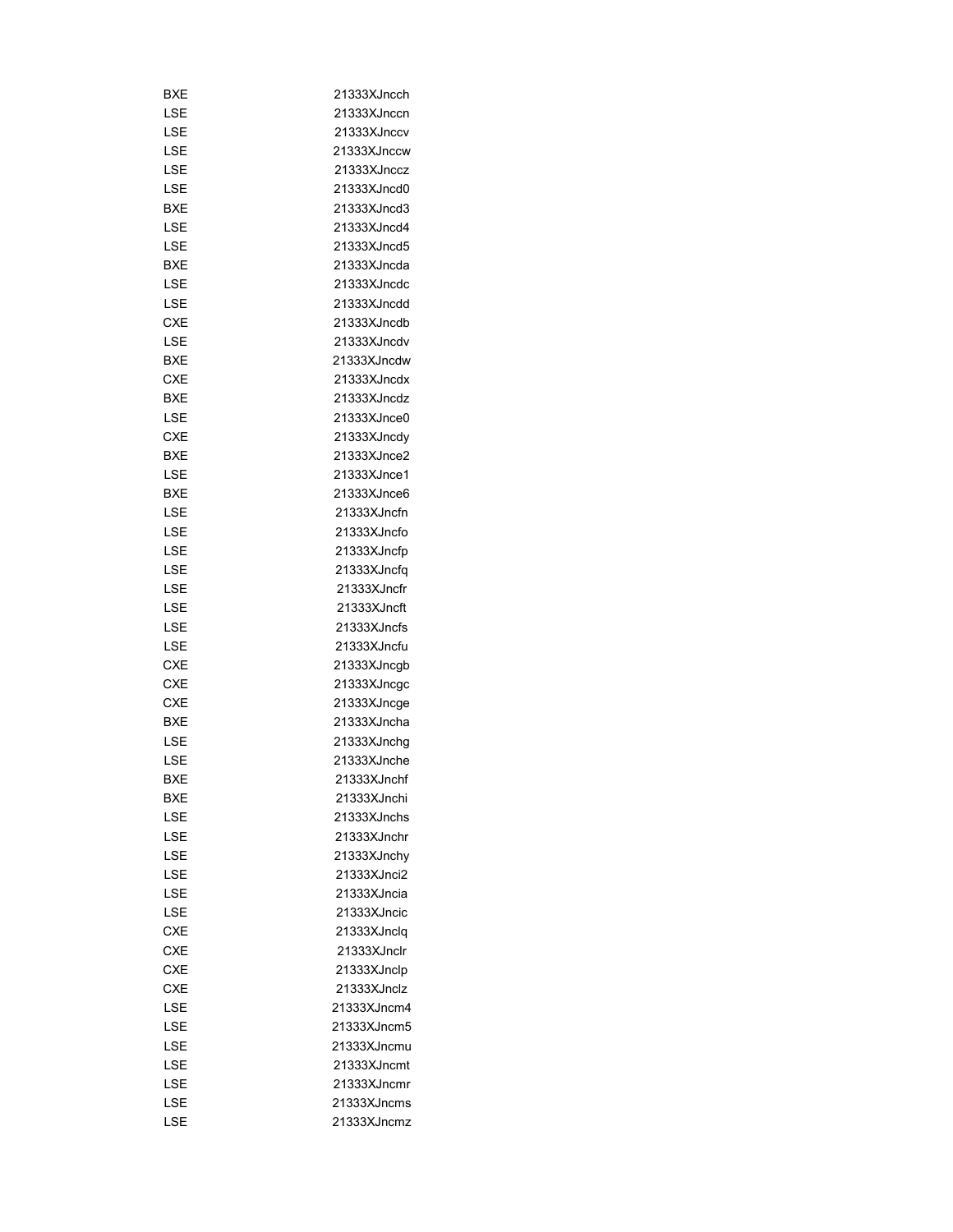| BXE        | 21333XJncmw |
|------------|-------------|
| BXE        | 21333XJncn0 |
| LSE        | 21333XJncn2 |
| BXE        | 21333XJncn1 |
| LSE        | 21333XJncn3 |
| LSE        | 21333XJncn4 |
| LSE        | 21333XJncod |
| LSE        | 21333XJncoe |
| LSE        | 21333XJncpo |
| LSE        | 21333XJncpt |
| LSE        | 21333XJncqk |
| <b>CXE</b> | 21333XJncqj |
| <b>CXE</b> | 21333XJncql |
| LSE        | 21333XJncqm |
| CXE        | 21333XJncqn |
| LSE        | 21333XJncqo |
| CXE        | 21333XJncqq |
|            |             |
| LSE        | 21333XJncqp |
| BXE        | 21333XJncsg |
| BXE        | 21333XJncsh |
| LSE        | 21333XJncto |
| LSE        | 21333XJnctn |
| LSE        | 21333XJncu5 |
| BXE        | 21333XJncu4 |
| LSE        | 21333XJncv6 |
| LSE        | 21333XJncvh |
| CXE        | 21333XJncvj |
| <b>CXE</b> | 21333XJncvl |
| BXE        | 21333XJncvi |
| <b>CXE</b> | 21333XJncvk |
| LSE        | 21333XJncvm |
| <b>CXE</b> | 21333XJncvo |
| LSE        | 21333XJncvp |
| LSE        | 21333XJncvs |
| BXE        | 21333XJncvt |
| <b>CXE</b> | 21333XJncvu |
| LSE        | 21333XJncxc |
| LSE        | 21333XJncxe |
| BXE        | 21333XJncxd |
| LSE        | 21333XJncys |
| BXE        | 21333XJncyo |
| LSE        | 21333XJncyv |
| BXE        | 21333XJncyw |
| LSE        | 21333XJncyx |
| BXE        | 21333XJncz3 |
| LSE        | 21333XJncz2 |
| LSE        | 21333XJnczp |
| LSE        | 21333XJnczq |
| CXE        | 21333XJnd0a |
| LSE        | 21333XJnd1r |
|            |             |
| BXE        | 21333XJnd1s |
| BXE        | 21333XJnd1t |
| BXE        | 21333XJnd1v |
| CXE        | 21333XJnd1u |
| <b>CXE</b> | 21333XJnd1w |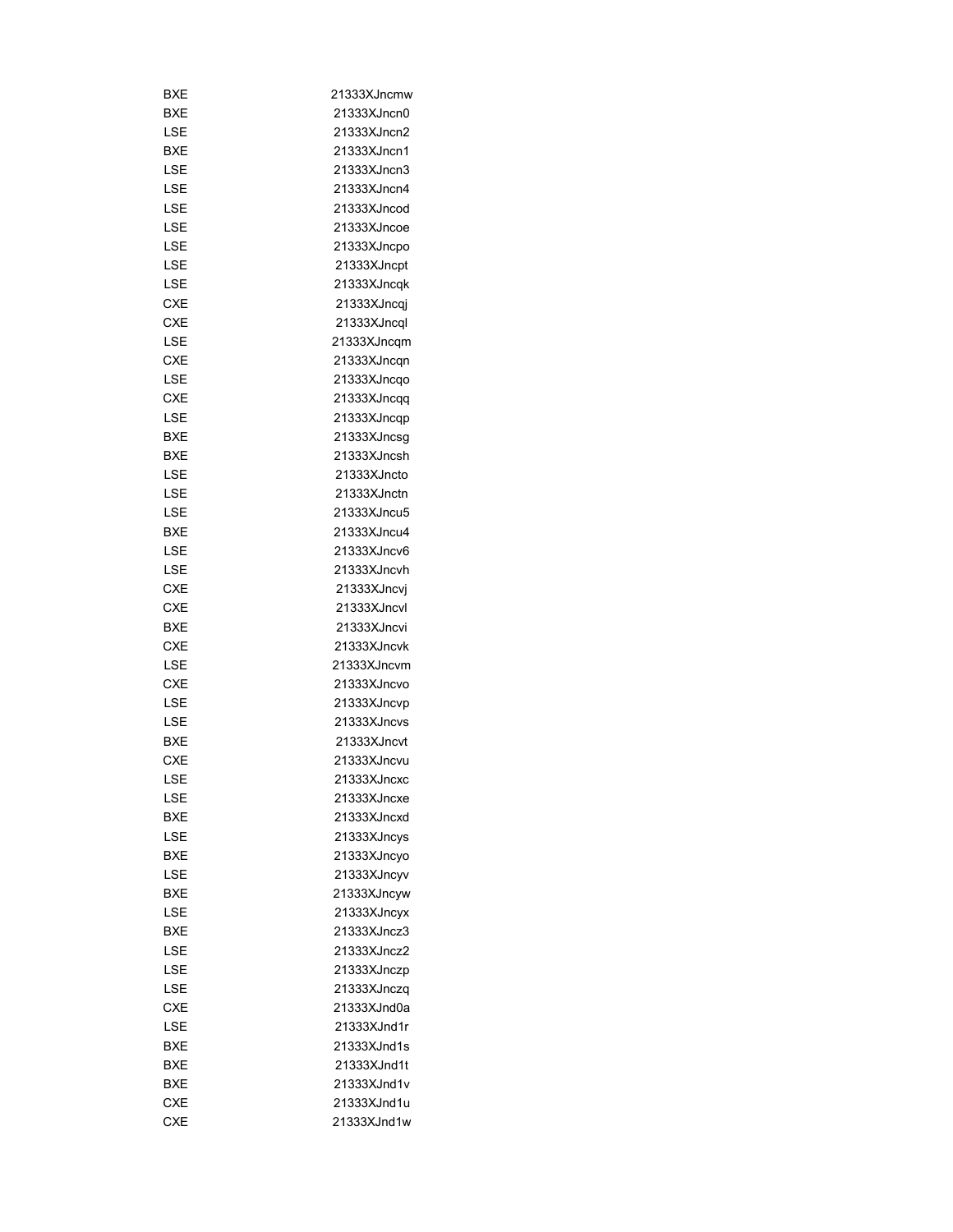| LSE        | 21333XJnd1z |
|------------|-------------|
| CXE        | 21333XJnd1x |
| LSE        | 21333XJnd1y |
| BXE        | 21333XJnd20 |
| LSE        | 21333XJnd30 |
| LSE        | 21333XJnd33 |
| BXE        | 21333XJnd31 |
| BXE        | 21333XJnd34 |
| <b>BXE</b> | 21333XJnd37 |
|            |             |
| LSE        | 21333XJnd3e |
| BXE        | 21333XJnd3d |
| BXE        | 21333XJnd3f |
| LSE        | 21333XJnd4g |
| LSE        | 21333XJnd4i |
| LSE        | 21333XJnd4k |
| LSE        | 21333XJnd4j |
| LSE        | 21333XJnd4l |
| LSE        | 21333XJnd4m |
| LSE        | 21333XJnd6g |
| LSE        | 21333XJnd6i |
| CXE        | 21333XJnd6h |
| LSE        | 21333XJnd6k |
| CXE        | 21333XJnd71 |
| CXE        | 21333XJnd70 |
| LSE        | 21333XJnd76 |
| BXE        | 21333XJnd7j |
| BXE        | 21333XJnd7i |
| LSE        | 21333XJnd8k |
| LSE        | 21333XJnd8o |
| BXE        | 21333XJnd8l |
| CXE        | 21333XJnd8m |
| LSE        | 21333XJnd8n |
| LSE        | 21333XJnd8r |
| <b>BXE</b> | 21333XJnd8p |
| CXE        | 21333XJnd8s |
| <b>BXE</b> | 21333XJnd8u |
| <b>BXE</b> | 21333XJnd8t |
| LSE        | 21333XJnd8v |
| LSE        | 21333XJnd8w |
| <b>BXE</b> | 21333XJnd8y |
|            |             |
| LSE        | 21333XJnd9n |
| LSE        | 21333XJndai |
| LSE        | 21333XJndaj |
| LSE        | 21333XJndb3 |
| LSE        | 21333XJndb7 |
| LSE        | 21333XJndbk |
| <b>CXE</b> | 21333XJndbi |
| CXE        | 21333XJndbj |
| LSE        | 21333XJndbp |
| LSE        | 21333XJndbq |
| CXE        | 21333XJndbs |
| CXE        | 21333XJndbr |
| LSE        | 21333XJndbv |
| LSE        | 21333XJnde7 |
| <b>BXE</b> | 21333XJnde6 |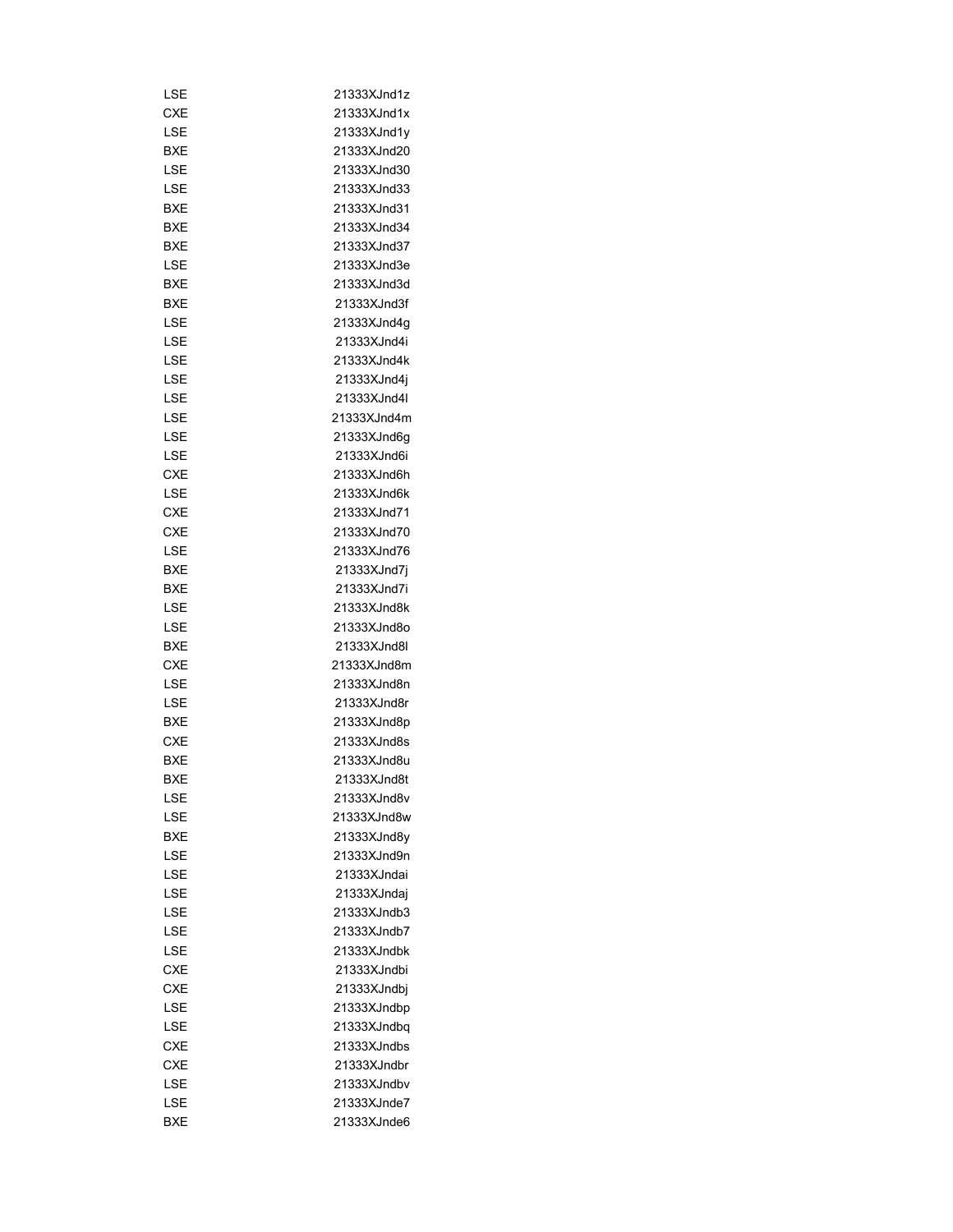| LSE        | 21333XJndeh |
|------------|-------------|
| LSE        | 21333XJndez |
| BXE        | 21333XJndf1 |
|            |             |
| LSE        | 21333XJndf6 |
| BXE        | 21333XJndf9 |
| BXE        | 21333XJndfa |
| LSE        | 21333XJndfc |
| LSE        | 21333XJndfd |
| BXE        | 21333XJndfb |
| LSE        | 21333XJndff |
| LSE        | 21333XJndfg |
| LSE        | 21333XJndgk |
| LSE        | 21333XJndgl |
| LSE        | 21333XJndh7 |
| CXE        | 21333XJndh9 |
| LSE        | 21333XJndhc |
| CXE        | 21333XJndhg |
| LSE        | 21333XJndhf |
| CXE        | 21333XJndhd |
| CXE        | 21333XJndhe |
| LSE        | 21333XJndhr |
| BXE        | 21333XJndht |
| CXE        | 21333XJndhs |
| LSE        | 21333XJndhu |
| LSE        | 21333XJndhv |
| LSE        | 21333XJndi0 |
| BXE        | 21333XJndhz |
| BXE        | 21333XJndi1 |
| LSE        | 21333XJndji |
| LSE        | 21333XJndjk |
| <b>BXE</b> | 21333XJndjv |
| LSE        | 21333XJndk4 |
| LSE        | 21333XJndk2 |
| BXE        | 21333XJndk5 |
| LSE        | 21333XJndk6 |
| <b>BXE</b> | 21333XJndk1 |
| BXE        | 21333XJndkb |
| LSE        | 21333XJndkg |
| LSE        | 21333XJndkf |
| LSE        | 21333XJndkh |
| LSE        | 21333XJndks |
| LSE        | 21333XJndkr |
| LSE        | 21333XJndku |
| <b>CXE</b> | 21333XJndkv |
| LSE        | 21333XJndkw |
| LSE        | 21333XJndky |
| <b>CXE</b> | 21333XJndl0 |
| LSE        | 21333XJndl3 |
| <b>CXE</b> | 21333XJndl2 |
| <b>CXE</b> | 21333XJndnc |
|            | 21333XJndna |
| LSE        | 21333XJndne |
| BXE        |             |
| BXE        | 21333XJndnb |
| BXE        | 21333XJndng |
| LSE        | 21333XJndnh |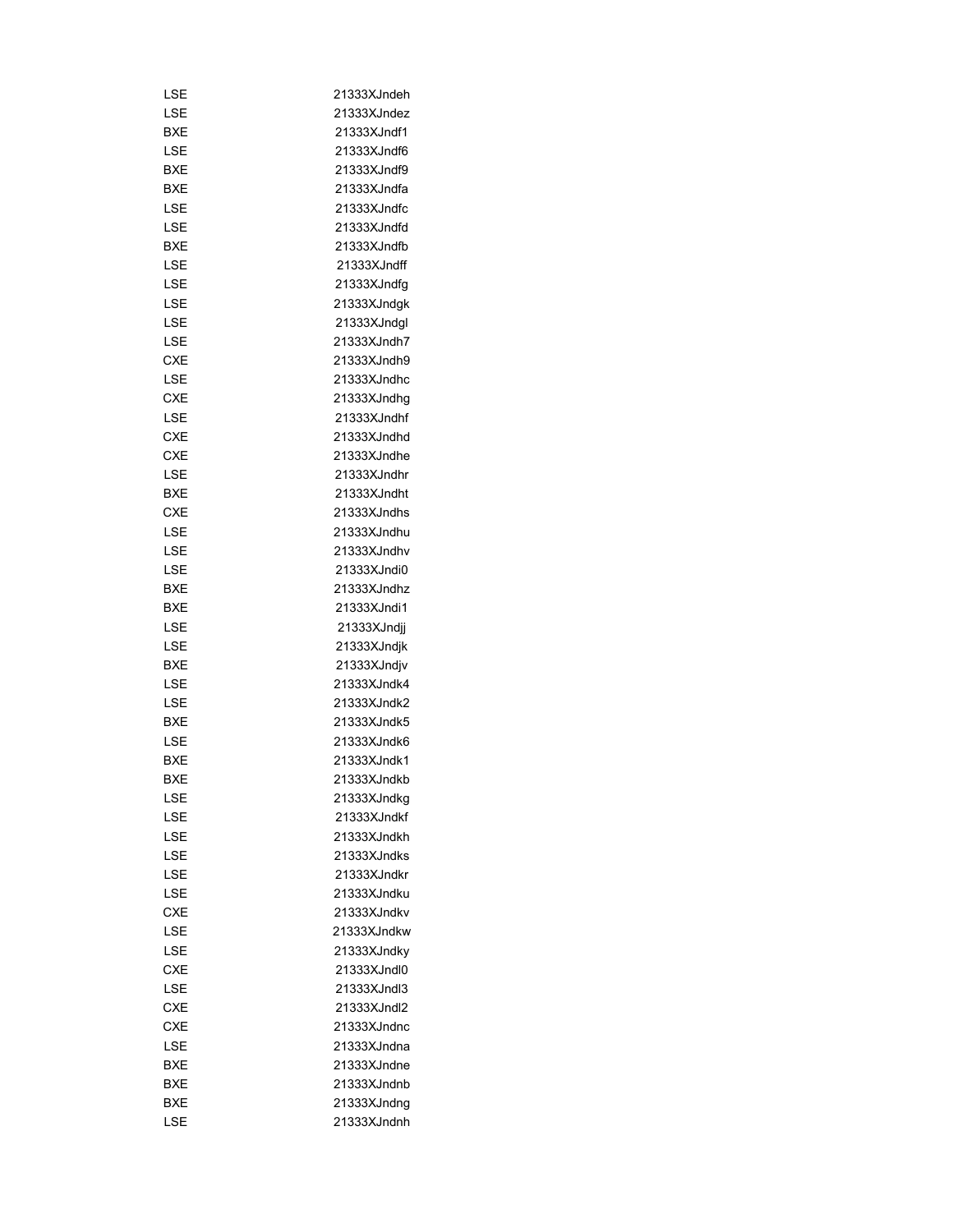| CXE        | 21333XJndo2 |
|------------|-------------|
| BXE        | 21333XJndo1 |
| LSE        | 21333XJndop |
| LSE        | 21333XJndor |
| LSE        | 21333XJndog |
| LSE        | 21333XJndot |
| LSE        | 21333XJndoz |
| LSE        | 21333XJndpx |
| <b>CXE</b> | 21333XJndpy |
| LSE        | 21333XJndqs |
| LSE        | 21333XJndqv |
| LSE        | 21333XJndqy |
| LSE        | 21333XJndr2 |
| LSE        | 21333XJndr1 |
| LSE        | 21333XJndsb |
| <b>BXE</b> | 21333XJndsc |
| LSE        | 21333XJndse |
| BXE        | 21333XJndsd |
| BXE        | 21333XJndsf |
| LSE        | 21333XJndsg |
| LSE        | 21333XJndsh |
| LSE        | 21333XJndsk |
| LSE        | 21333XJndsl |
|            | 21333XJndtc |
| <b>BXE</b> | 21333XJndtd |
| LSE        |             |
| BXE        | 21333XJndte |
| CXE        | 21333XJndud |
| BXE        | 21333XJndub |
| CXE        | 21333XJnduc |
| BXE        | 21333XJndue |
| LSE        | 21333XJnduf |
| LSE        | 21333XJndun |
| CXE        | 21333XJnduo |
| LSE        | 21333XJndup |
| LSE        | 21333XJndus |
| LSE        | 21333XJndww |
| LSE        | 21333XJndwx |
| LSE        | 21333XJndyq |
| BXE        | 21333XJndyr |
| LSE        | 21333XJndys |
| LSE        | 21333XJndyu |
| BXE        | 21333XJndyt |
| <b>BXE</b> | 21333XJndyv |
| LSE        | 21333XJndzu |
| LSE        | 21333XJndzz |
| LSE        | 21333XJne00 |
| LSE        | 21333XJne1g |
| <b>CXE</b> | 21333XJne1i |
| CXE        | 21333XJne1h |
| <b>CXE</b> | 21333XJne1k |
| LSE        | 21333XJne1l |
| LSE        | 21333XJne1m |
| LSE        | 21333XJne1n |
| <b>CXE</b> | 21333XJne1o |
| LSE        | 21333XJne1p |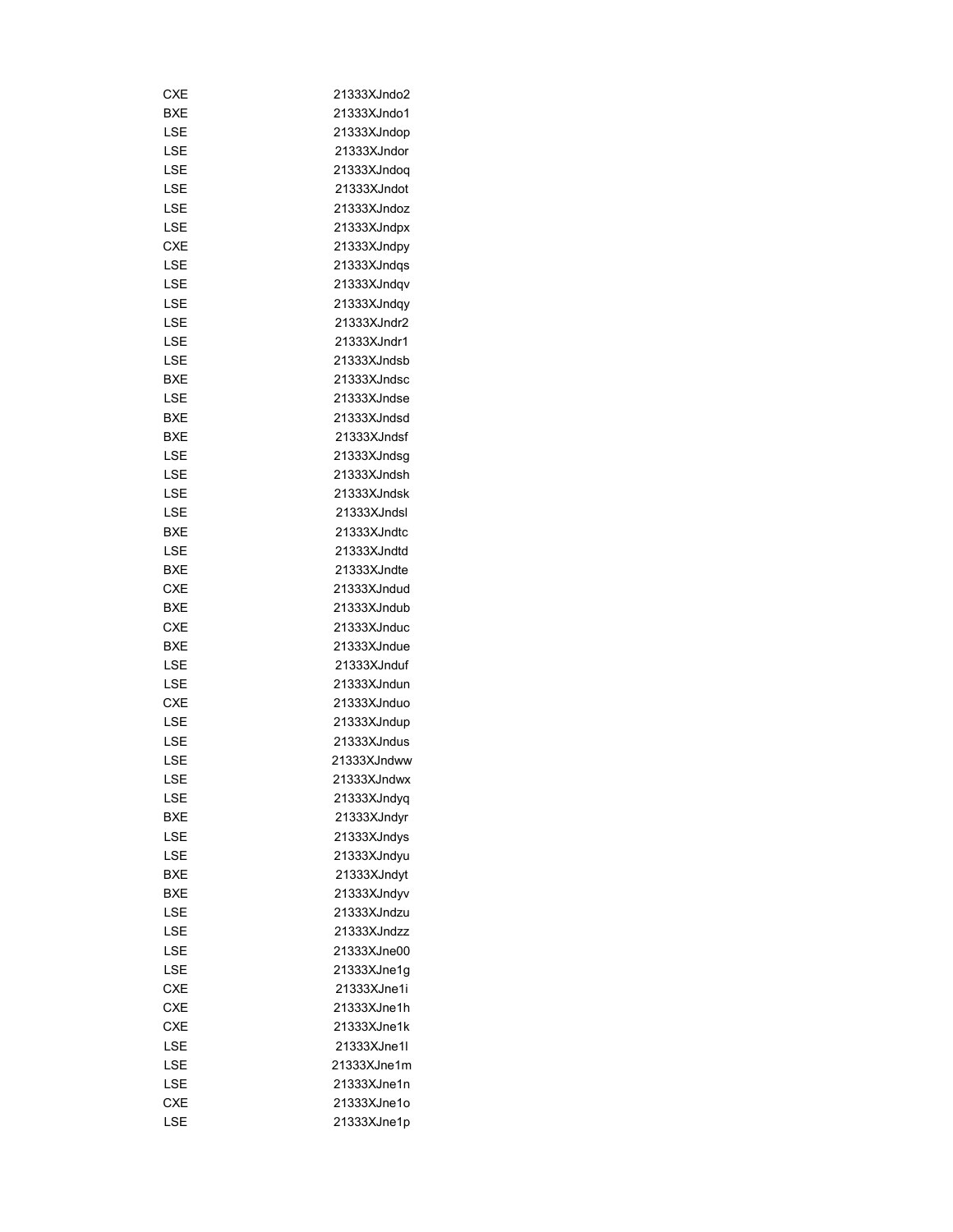| LSE        | 21333XJne1s  |
|------------|--------------|
|            | 21333XJne2b  |
| LSE        |              |
| LSE        | 21333XJne2g  |
| LSE        | 21333XJne5i  |
| LSE        | 21333XJne5k  |
| <b>BXE</b> | 21333XJne5n  |
| LSE        | 21333XJne61  |
| BXE        | 21333XJne64  |
| BXE        | 21333XJne67  |
| LSE        | 21333XJne68  |
| BXE        | 21333XJne69  |
| LSE        | 21333XJne6a  |
| LSE        | 21333XJne6b  |
| <b>BXE</b> | 21333XJne6d  |
| BXE        | 21333XJne6c  |
| LSE        | 21333XJne6n  |
| LSE        | 21333XJne6o  |
| <b>CXE</b> | 21333XJne74  |
| CXE        | 21333XJne75  |
| <b>CXE</b> | 21333XJne7m  |
| <b>CXE</b> | 21333XJne7k  |
|            |              |
| LSE        | 21333XJne8e  |
| LSE        | 21333XJne8r  |
| LSE        | 21333XJnebq  |
| BXE        | 21333XJnebp  |
| LSE        | 21333XJneby  |
| LSE        | 21333XJnec0  |
| LSE        | 21333XJnec6  |
| LSE        | 21333XJneca  |
| LSE        | 21333XJneck  |
| LSE        | 21333XJnedo  |
| LSE        | 21333XJnedp  |
| CXE        | 21333XJnedr  |
| <b>BXE</b> | 21333XJnedq  |
| <b>CXE</b> | 21333XJnedu  |
| <b>CXE</b> | 21333XJnedt  |
| LSE        | 21333XJnedz  |
| LSE        | 21333XJnedy  |
| LSE        | 21333XJnedv  |
| LSE        | 21333XJnedx  |
|            | 21333X.Inee4 |
| LSE        |              |
| <b>CXE</b> | 21333XJnee2  |
| LSE        | 21333XJnee3  |
| LSE        | 21333XJnee5  |
| BXE        | 21333XJnee8  |
| BXE        | 21333XJnee7  |
| BXE        | 21333XJnee6  |
| BXE        | 21333XJneea  |
| BXE        | 21333XJneeb  |
| LSE        | 21333XJneee  |
| LSE        | 21333XJneef  |
| BXE        | 21333XJneeh  |
| BXE        | 21333XJneeg  |
| BXE        | 21333XJneei  |
| BXE        | 21333XJneej  |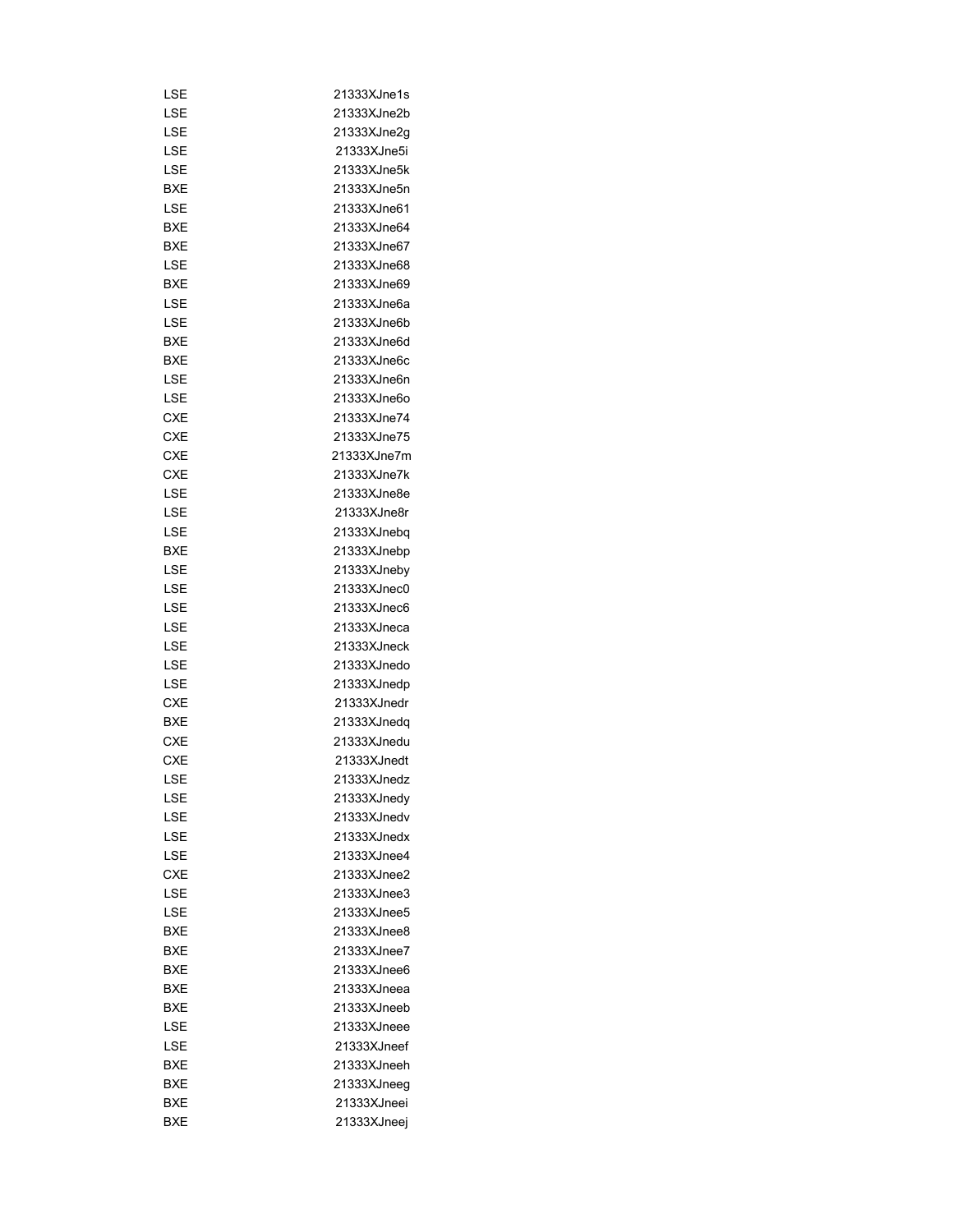| LSE        | 21333XJneel |
|------------|-------------|
| <b>BXE</b> | 21333XJneep |
| LSE        | 21333XJnehd |
| LSE        | 21333XJnehi |
| LSE        | 21333XJnehj |
| LSE        | 21333XJnehn |
| LSE        | 21333XJneho |
| LSE        | 21333XJneip |
| LSE        | 21333XJneiq |
| LSE        | 21333XJneir |
| <b>CXE</b> | 21333XJneit |
| LSE        | 21333XJneiu |
| CXE        | 21333XJneis |
| LSE        | 21333XJnejf |
| CXE        | 21333XJneje |
| CXE        | 21333XJnejg |
| LSE        | 21333XJnejn |
| BXE        | 21333XJneka |
| BXE        | 21333XJneko |
| <b>BXE</b> | 21333XJnekj |
|            | 21333XJnekn |
| BXE        |             |
| BXE        | 21333XJnekl |
| LSE        | 21333XJnekm |
| LSE        | 21333XJnekp |
| BXE        | 21333XJnekq |
| BXE        | 21333XJnekr |
| LSE        | 21333XJnekt |
| LSE        | 21333XJnel7 |
| LSE        | 21333XJnels |
| LSE        | 21333XJnelu |
| LSE        | 21333XJnem8 |
| LSE        | 21333XJnem6 |
| <b>CXE</b> | 21333XJnem5 |
| LSE        | 21333XJnemj |
| <b>CXE</b> | 21333XJnen0 |
| LSE        | 21333XJneox |
| LSE        | 21333XJneoy |
| CXE        | 21333XJneow |
| LSE        | 21333XJneoz |
| LSE        | 21333XJnep2 |
| LSE        | 21333XJnep0 |
| LSE        | 21333XJnep3 |
| LSE        | 21333XJnep1 |
| LSE        | 21333XJnep4 |
| LSE        | 21333XJnep5 |
| BXE        | 21333XJnero |
| LSE        | 21333XJnerq |
| CXE        | 21333XJnerp |
| LSE        | 21333XJnern |
| BXE        | 21333XJnerr |
| CXE        | 21333XJnert |
| LSE        | 21333XJneru |
| BXE        | 21333XJners |
| BXE        | 21333XJnes2 |
| LSE        | 21333XJnes3 |
|            |             |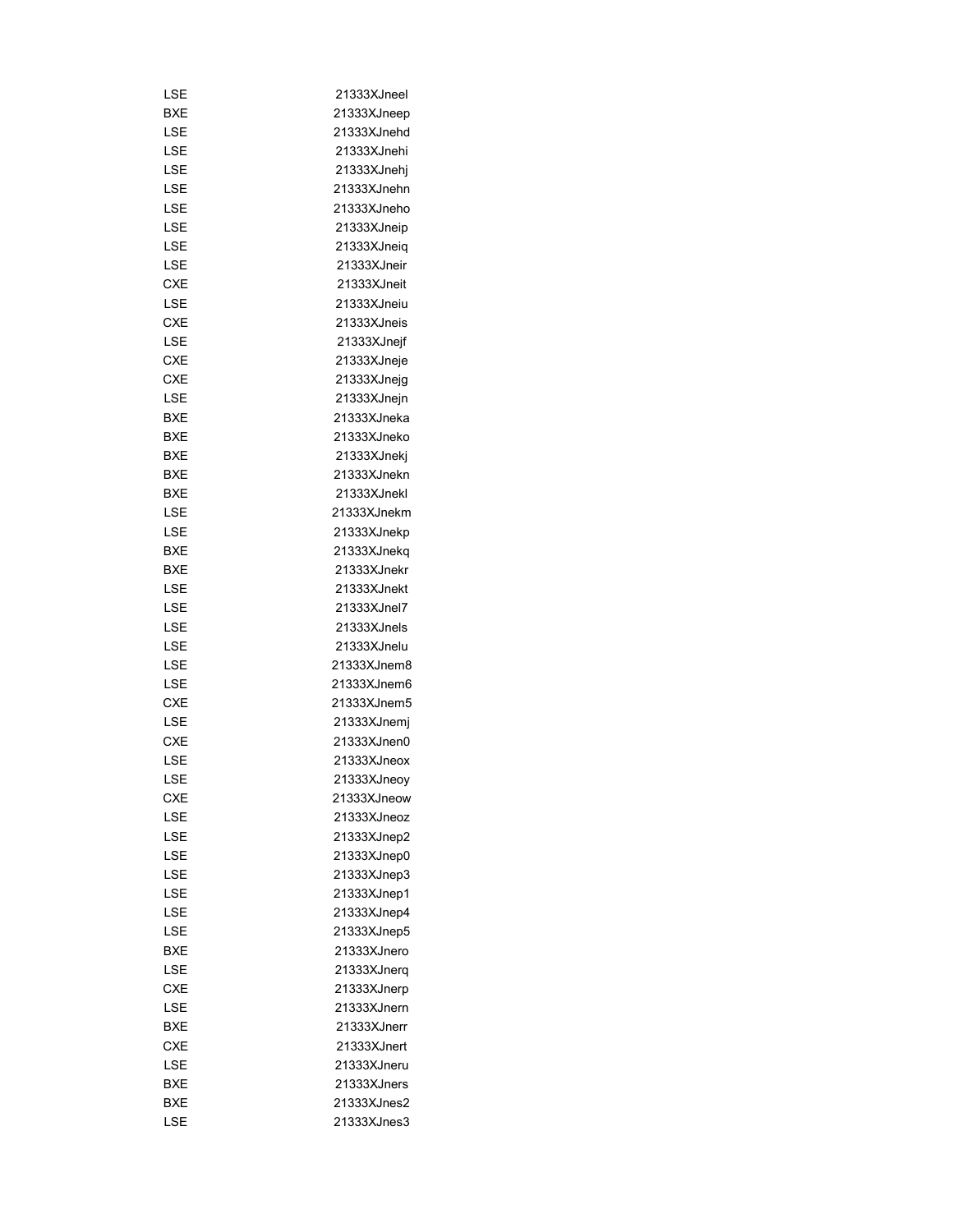| LSE        | 21333XJnes4                |
|------------|----------------------------|
| LSE        | 21333XJnesh                |
| LSE        | 21333XJnesl                |
| LSE        | 21333XJnesk                |
| LSE        | 21333XJnesm                |
| LSE        | 21333XJnevu                |
| BXE        | 21333XJnevs                |
| LSE        | 21333XJnewi                |
| BXE        | 21333XJnewl                |
|            |                            |
| BXE        | 21333XJnewm<br>21333XJnewy |
| LSE        |                            |
| BXE        | 21333XJnewt                |
| LSE        | 21333XJneww                |
| LSE        | 21333XJnewu                |
| LSE        | 21333XJnex8                |
| LSE        | 21333XJnexb                |
| BXE        | 21333XJnexp                |
| LSE        | 21333XJnexq                |
| <b>CXE</b> | 21333XJney2                |
| CXE        | 21333XJneyh                |
| CXE        | 21333XJneyg                |
| LSE        | 21333XJnezd                |
| LSE        | 21333XJneze                |
| LSE        | 21333XJnezn                |
| LSE        | 21333XJnezo                |
| LSE        | 21333XJnf02                |
| LSE        | 21333XJnf0i                |
| LSE        | 21333XJnf0k                |
| LSE        | 21333XJnf0l                |
| LSE        | 21333XJnf0j                |
| LSE        | 21333XJnf0n                |
| BXE        | 21333XJnf0o                |
| <b>BXE</b> | 21333XJnf0q                |
| BXE        | 21333XJnf0r                |
| <b>BXE</b> | 21333XJnf0s                |
| <b>BXE</b> | 21333XJnf14                |
| <b>BXE</b> | 21333XJnf19                |
| BXE        | 21333XJnf18                |
| BXE        | 21333XJnf1b                |
| LSE        | 21333XJnf21                |
| LSE        | 21333X.Inf29               |
| <b>CXE</b> | 21333XJnf2a                |
| <b>CXE</b> | 21333XJnf28                |
| LSE        | 21333XJnf2l                |
| <b>CXE</b> | 21333XJnf2h                |
| <b>CXE</b> | 21333XJnf2k                |
| LSE        |                            |
|            | 21333XJnf2j                |
| LSE        | 21333XJnf2m                |
| LSE        | 21333XJnf2r                |
| LSE        | 21333XJnf3t                |
| LSE        | 21333XJnf40                |
| LSE        | 21333XJnf41                |
| LSE        | 21333XJnf47                |
| BXE        | 21333XJnf55                |
| LSE        | 21333XJnf56                |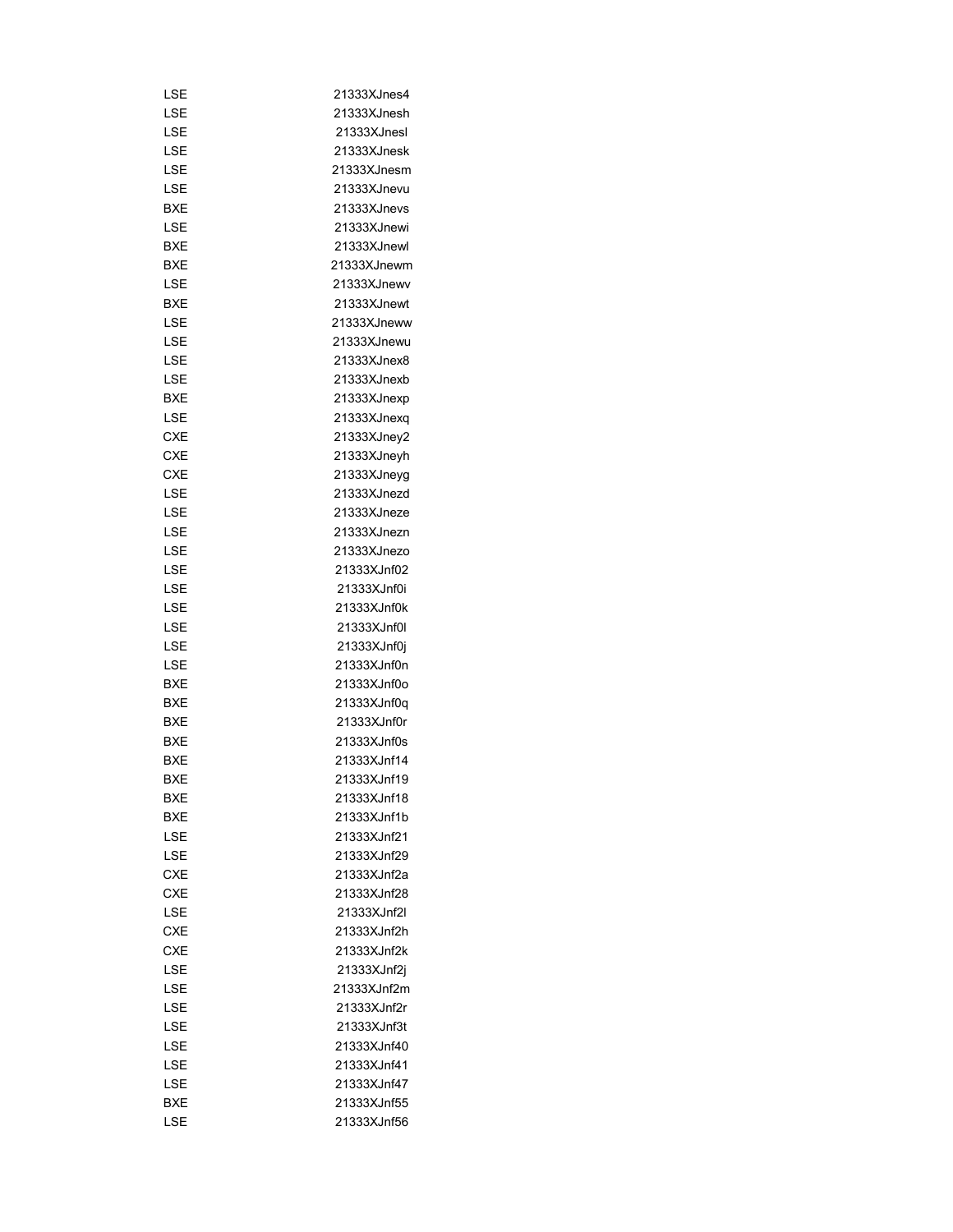| LSE        | 21333XJnf57  |
|------------|--------------|
| BXE        | 21333XJnf58  |
| BXE        | 21333XJnf59  |
| LSE        | 21333XJnf5b  |
| LSE        | 21333XJnf5c  |
|            |              |
| LSE        | 21333XJnf66  |
| LSE        | 21333XJnf6e  |
| LSE        | 21333XJnf6f  |
| LSE        | 21333XJnf74  |
| LSE        | 21333XJnf73  |
| LSE        | 21333XJnf79  |
| <b>CXE</b> | 21333XJnf7a  |
| LSE        | 21333XJnf7c  |
| <b>CXE</b> | 21333XJnf7i  |
| LSE        | 21333XJnf7j  |
| LSE        | 21333XJnf81  |
| LSE        | 21333XJnf89  |
| LSE        | 21333XJnf88  |
| LSE        | 21333XJnf8j  |
| LSE        | 21333XJnf9i  |
| LSE        | 21333XJnf9p  |
| LSE        | 21333XJnf9t  |
| LSE        | 21333XJnf9y  |
| LSE        | 21333XJnfaw  |
| BXE        | 21333XJnfaz  |
| LSE        | 21333XJnfay  |
| BXE        | 21333XJnfb9  |
|            |              |
| BXE        | 21333XJnfb8  |
| BXE        | 21333XJnfbb  |
| BXE        | 21333XJnfba  |
| LSE        | 21333XJnfbr  |
| CXE        | 21333XJnfbx  |
| CXE        | 21333XJnfby  |
| <b>CXE</b> | 21333XJnfc3  |
| <b>CXE</b> | 21333XJnfc4  |
| <b>BXE</b> | 21333XJnfc2  |
| LSE        | 21333XJnfc7  |
| LSE        | 21333XJnfc9  |
| LSE        | 21333XJnfcb  |
| LSE        | 21333XJnfco  |
| I SF       | 21333X.Infdw |
| LSE        | 21333XJnfe0  |
| <b>BXE</b> | 21333XJnfe2  |
| <b>BXE</b> | 21333XJnfe1  |
| LSE        | 21333XJnfe4  |
| BXE        | 21333XJnfe3  |
| BXE        | 21333XJnfe5  |
| BXE        | 21333XJnfe6  |
| BXE        | 21333XJnfe8  |
| BXE        | 21333XJnfe7  |
| LSE        | 21333XJnfeb  |
| LSE        | 21333XJnfe9  |
| BXE        | 21333XJnfea  |
| LSE        | 21333XJnfec  |
|            |              |
| BXE        | 21333XJnfed  |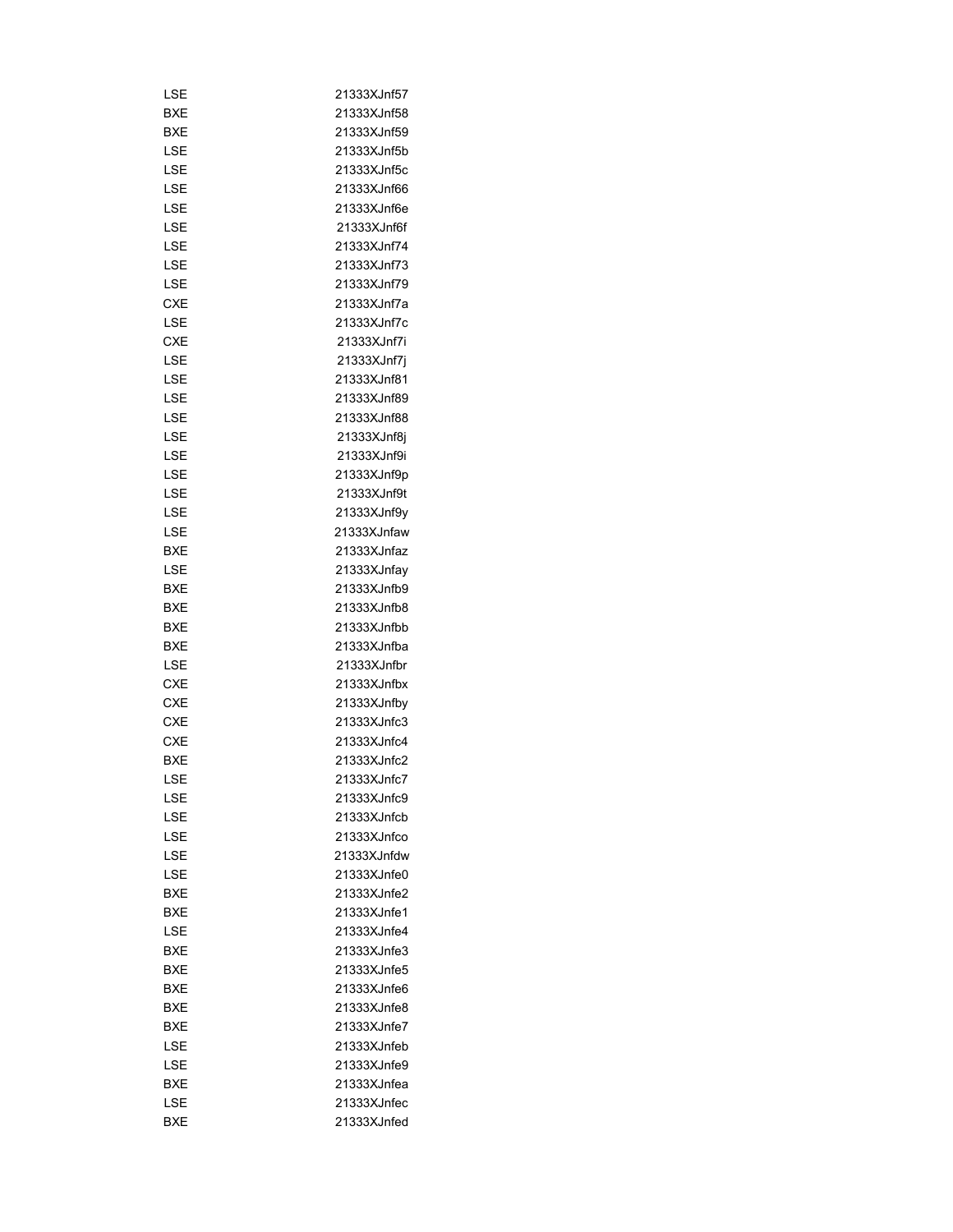| BXE        | 21333XJnfee |
|------------|-------------|
| BXE        | 21333XJnffi |
| BXE        | 21333XJnffj |
| LSE        | 21333XJnffl |
| BXE        | 21333XJnffk |
| LSE        | 21333XJnfg7 |
| LSE        | 21333XJnfg9 |
| LSE        | 21333XJnfgb |
| LSE        | 21333XJnfgd |
| LSE        | 21333XJnfgx |
| <b>CXE</b> | 21333XJnfgy |
| CXE        | 21333XJnfh0 |
| <b>CXE</b> | 21333XJnfh2 |
| LSE        | 21333XJnfh1 |
| LSE        | 21333XJnfh3 |
| LSE        | 21333XJnfi6 |
| LSE        | 21333XJnfid |
| LSE        | 21333XJnfif |
| LSE        | 21333XJnfio |
| LSE        | 21333XJnfiz |
| LSE        | 21333XJnfj0 |
| LSE        | 21333XJnfiy |
| LSE        | 21333XJnfjg |
| LSE        | 21333XJnfjf |
| LSE        | 21333XJnfjh |
| LSE        |             |
|            | 21333XJnfjj |
| CXE        | 21333XJnfko |
| CXE        | 21333XJnfld |
| BXE        | 21333XJnfle |
| CXE        | 21333XJnflf |
| LSE        | 21333XJnfli |
| <b>BXE</b> | 21333XJnfll |
| LSE        | 21333XJnflk |
| BXE        | 21333XJnflq |
| LSE        | 21333XJnflw |
| <b>BXE</b> | 21333XJnfm4 |
| LSE        | 21333XJnfm7 |
| LSE        | 21333XJnfov |
| BXE        | 21333XJnfou |
| LSE        | 21333XJnfp9 |
| BXE        | 21333XJnfp8 |
| LSE        | 21333XJnfpw |
| <b>CXE</b> | 21333XJnfpu |
| <b>BXE</b> | 21333XJnfpt |
| LSE        | 21333XJnfpx |
| <b>CXE</b> | 21333XJnfpv |
| BXE        | 21333XJnfpy |
| LSE        | 21333XJnfre |
| LSE        | 21333XJnfrg |
| BXE        | 21333XJnfrf |
| BXE        | 21333XJnfrl |
| LSE        | 21333XJnfrp |
| BXE        | 21333XJnfrq |
| BXE        | 21333XJnfrr |
| LSE        | 21333XJnfsx |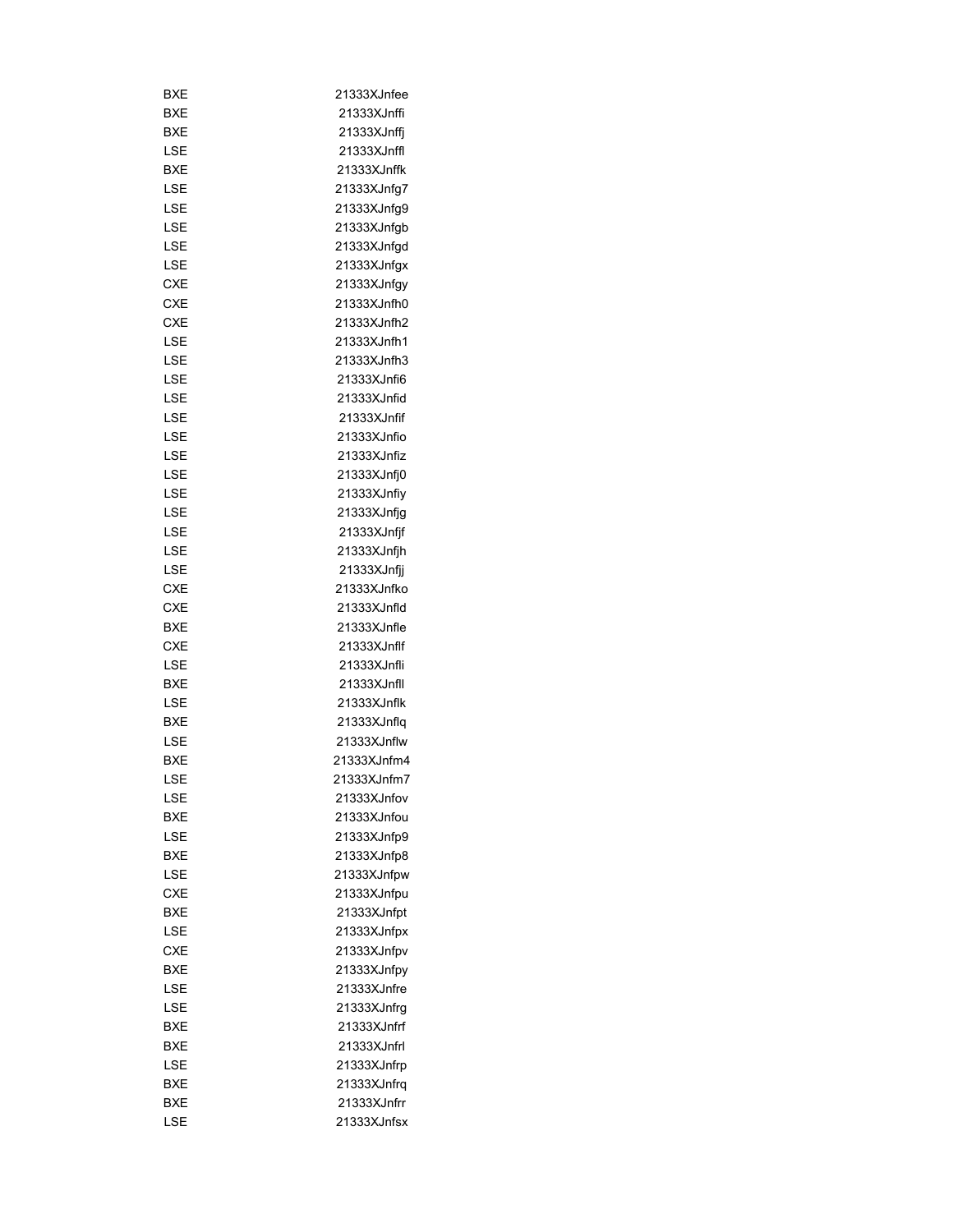| CXE        | 21333XJnfsw |
|------------|-------------|
| LSE        | 21333XJnft0 |
| <b>CXE</b> | 21333XJnft1 |
| CXE        | 21333XJnft2 |
| LSE        | 21333XJnft3 |
| LSE        | 21333XJnft6 |
| LSE        | 21333XJnfuf |
| LSE        | 21333XJnfug |
| LSE        | 21333XJnfum |
| LSE        | 21333XJnfwp |
| LSE        | 21333XJnfwf |
| LSE        | 21333XJnfxa |
| LSE        | 21333XJnfxb |
| LSE        | 21333XJnfzz |
| <b>CXE</b> | 21333XJng01 |
| BXE        | 21333XJng00 |
| LSE        | 21333XJng19 |
| BXE        | 21333XJng1a |
| <b>BXE</b> | 21333XJng1b |
| BXE        | 21333XJng1c |
| LSE        | 21333XJng1j |
|            |             |
| BXE        | 21333XJng1h |
| LSE        | 21333XJng1g |
| CXE        | 21333XJng1l |
| BXE        | 21333XJng1k |
| BXE        | 21333XJng1n |
| CXE        | 21333XJng1i |
| <b>CXE</b> | 21333XJng1m |
| <b>CXE</b> | 21333XJng1w |
| LSE        | 21333XJng1z |
| CXE        | 21333XJng1y |
| BXE        | 21333XJng1v |
| <b>BXE</b> | 21333XJng1x |
| BXE        | 21333XJng24 |
| LSE        | 21333XJng25 |
| LSE        | 21333XJng26 |
| BXE        | 21333XJnq23 |
| LSE        | 21333XJng2o |
| LSE        | 21333XJng2p |
| LSE        | 21333XJng36 |
| LSE        | 21333XJng37 |
| <b>BXE</b> | 21333XJng3a |
| LSE        | 21333XJng3l |
| LSE        | 21333XJng3p |
| BXE        | 21333XJng3n |
| CXE        | 21333XJng3o |
| LSE        | 21333XJng3v |
| LSE        | 21333XJng5l |
| LSE        | 21333XJng9p |
| LSE        | 21333XJng9s |
| LSE        | 21333XJng9t |
| LSE        | 21333XJngad |
| LSE        | 21333XJngae |
| LSE        | 21333XJngl6 |
|            |             |
| LSE        | 21333XJngm8 |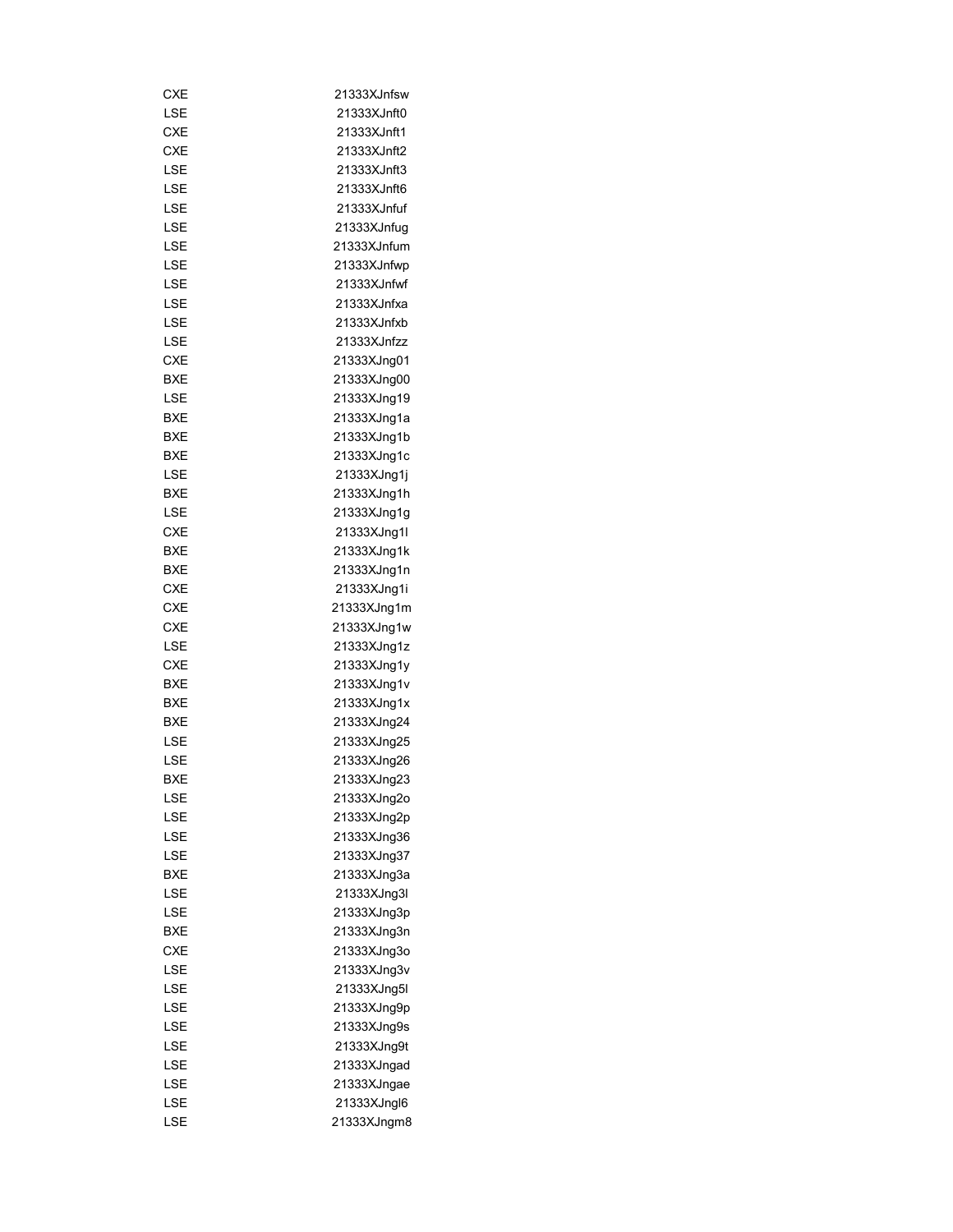| LSE        | 21333XJngmk |
|------------|-------------|
| LSE        | 21333XJngml |
| BXE        | 21333XJngon |
| BXE        | 21333XJngow |
| <b>BXE</b> | 21333XJngox |
| <b>CXE</b> | 21333XJngp5 |
| <b>CXE</b> | 21333XJngpa |
| <b>CXE</b> | 21333XJngpb |
| LSE        | 21333XJngpd |
| LSE        | 21333XJngpc |
| LSE        | 21333XJngpi |
| LSE        | 21333XJngpk |
| LSE        | 21333XJngph |
| LSE        | 21333XJngpj |
| CXE        | 21333XJngpm |
| LSE        | 21333XJngpq |
| LSE        | 21333XJngpo |
| LSE        | 21333XJngpp |
| LSE        | 21333XJngpn |
| LSE        | 21333XJngpr |
|            |             |
| LSE        | 21333XJngpv |
| LSE        | 21333XJngpx |
| <b>CXE</b> | 21333XJngpu |
| <b>CXE</b> | 21333XJngps |
| BXE        | 21333XJngq1 |
| LSE        | 21333XJngq0 |
| LSE        | 21333XJngq3 |
| BXE        | 21333XJngq2 |
| BXE        | 21333XJngpz |
| LSE        | 21333XJngq4 |
| BXE        | 21333XJngqd |
| LSE        | 21333XJngqe |
| LSE        | 21333XJngqf |
| BXE        | 21333XJngqh |
| <b>BXE</b> | 21333XJngqu |
| <b>BXE</b> | 21333XJngqw |
| CXE        | 21333XJngsd |
| LSE        | 21333XJngtu |
| LSE        | 21333XJngtt |
| LSE        | 21333XJngvu |
| LSE        | 21333XJngvr |
| BXE        | 21333XJngvs |
| BXE        | 21333XJngvt |
| LSE        | 21333XJngvx |
| LSE        | 21333XJngw2 |
| LSE        | 21333XJngw1 |
| LSE        | 21333XJngw0 |
| LSE        | 21333XJngw3 |
| LSE        | 21333XJngvy |
| LSE        | 21333XJngvz |
| LSE        | 21333XJngwe |
| LSE        | 21333XJngwc |
| LSE        |             |
|            | 21333XJngwf |
| BXE        | 21333XJngwd |
| LSE        | 21333XJngwg |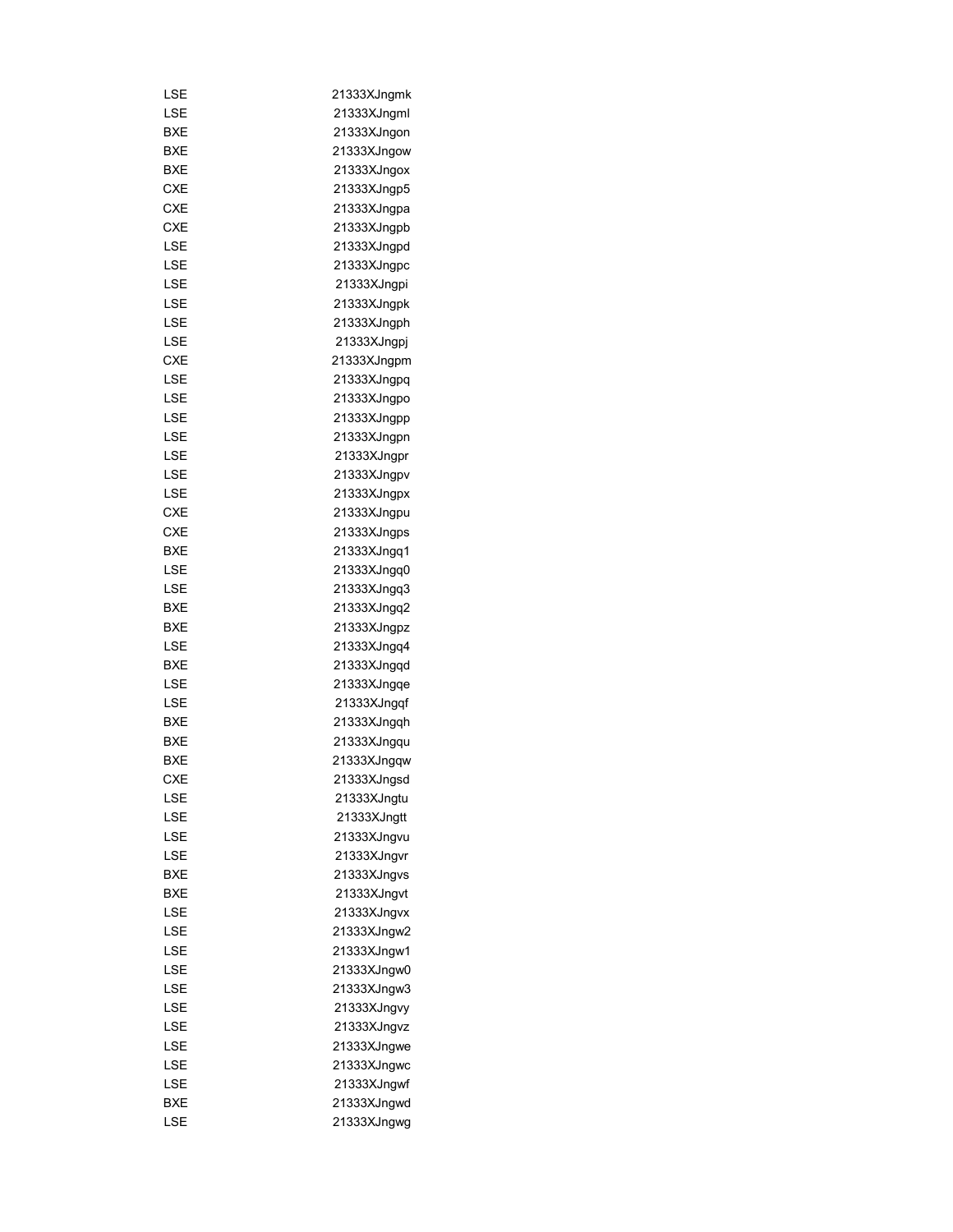| BXE        | 21333XJngwh |
|------------|-------------|
| LSE        | 21333XJngwi |
| LSE        | 21333XJngwj |
| LSE        | 21333XJngwl |
| BXE        | 21333XJngwt |
| <b>CXE</b> | 21333XJngx6 |
| <b>CXE</b> | 21333XJngx5 |
| <b>CXE</b> | 21333XJngx4 |
| <b>CXE</b> | 21333XJngx7 |
| <b>CXE</b> | 21333XJngxh |
| LSE        | 21333XJngyl |
| LSE        | 21333XJngyk |
| LSE        | 21333XJngyw |
| LSE        | 21333XJngyx |
| LSE        | 21333XJngz4 |
| LSE        | 21333XJnh0f |
| LSE        | 21333XJnh0g |
| BXE        | 21333XJnh0v |
| BXE        | 21333XJnh0w |
| LSE        | 21333XJnh0x |
| LSE        | 21333XJnh0y |
| BXE        | 21333XJnh0z |
|            | 21333XJnh1r |
| CXE        |             |
| BXE        | 21333XJnh1t |
| LSE        | 21333XJnh1x |
| <b>CXE</b> | 21333XJnh1v |
| LSE        | 21333XJnh23 |
| BXE        | 21333XJnh29 |
| BXE        | 21333XJnh25 |
| BXE        | 21333XJnh28 |
| BXE        | 21333XJnh26 |
| LSE        | 21333XJnh27 |
| LSE        | 21333XJnh2i |
| LSE        | 21333XJnh2k |
| LSE        | 21333XJnh3g |
| LSE        | 21333XJnh5x |
| LSE        | 21333XJnh5w |
| LSE        | 21333XJnh5z |
| LSE        | 21333XJnh60 |
| LSE        | 21333XJnh7q |
| LSE        | 21333XJnh7j |
| LSE        | 21333XJnh7i |
| LSE        | 21333XJnh8q |
| LSE        | 21333XJnh8n |
| CXE        | 21333XJnh8p |
| BXE        | 21333XJnh8o |
| <b>CXE</b> | 21333XJnh8s |
| LSE        | 21333XJnh8t |
| LSE        | 21333XJnh8r |
| LSE        | 21333XJnh8w |
| LSE        | 21333XJnh8x |
| <b>BXE</b> | 21333XJnh96 |
| BXE        | 21333XJnh97 |
| BXE        | 21333XJnh95 |
| LSE        | 21333XJnhax |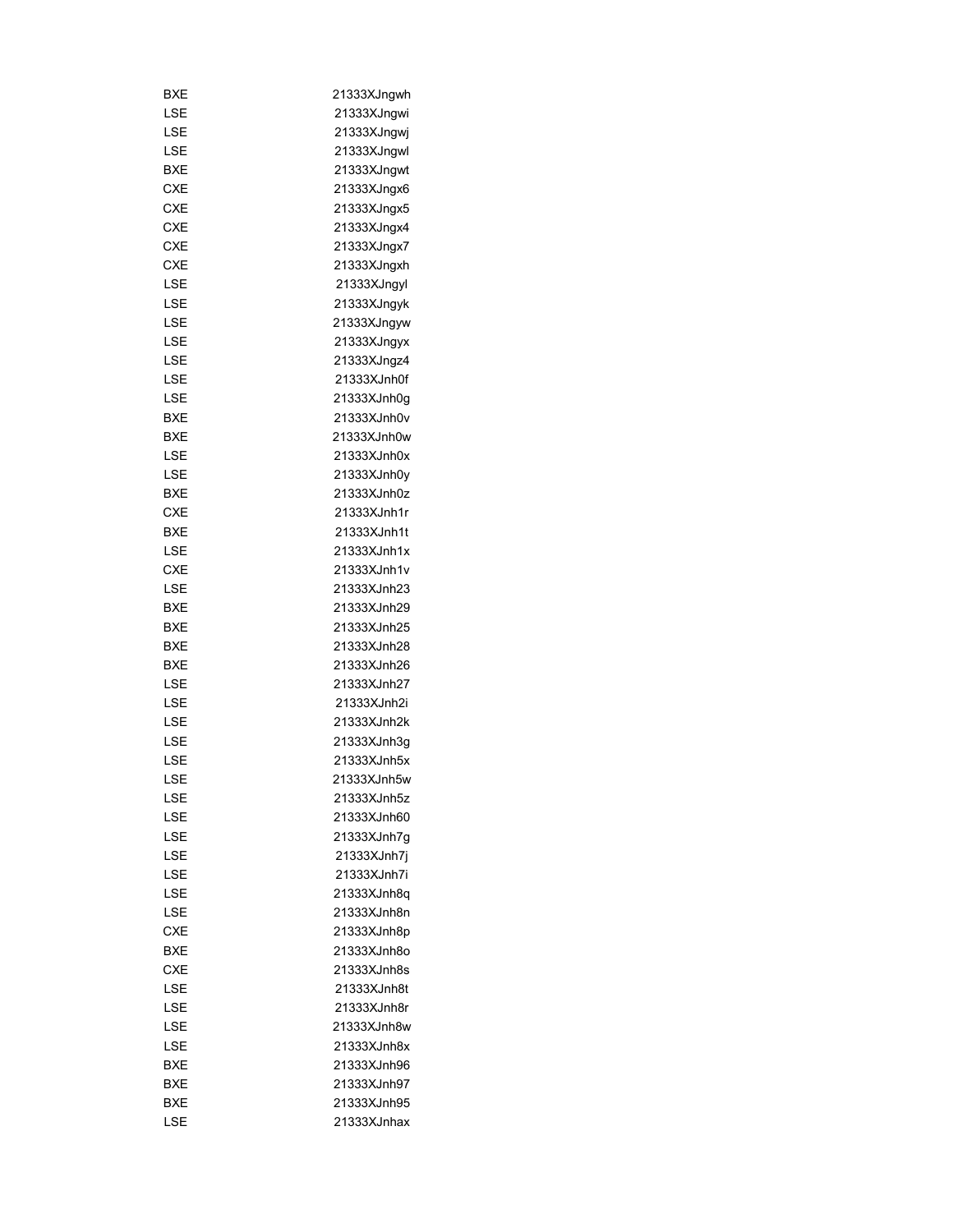| LSE               | 21333XJnhau                |
|-------------------|----------------------------|
| BXE               | 21333XJnhaw                |
| BXE               | 21333XJnhav                |
| LSE               | 21333XJnhbf                |
| LSE               | 21333XJnhbd                |
| <b>BXE</b>        | 21333XJnhbe                |
| LSE               | 21333XJnhbg                |
| BXE               | 21333XJnhbn                |
| BXE               | 21333XJnhbp                |
| <b>LSE</b>        | 21333XJnhbz                |
| <b>LSE</b>        | 21333XJnhbx                |
| BXE               | 21333XJnhbw                |
| LSE               | 21333XJnhbv                |
| LSE               | 21333XJnhby                |
| LSE               | 21333XJnhc0                |
| LSE               | 21333XJnhc1                |
| LSE               | 21333XJnhc2                |
| LSE               | 21333XJnhc4                |
|                   |                            |
| LSE               | 21333XJnhc5                |
| LSE               | 21333XJnhcm                |
| LSE<br>LSE        | 21333XJnhcq<br>21333XJnhcx |
|                   |                            |
| LSE               | 21333XJnhe3                |
| LSE               | 21333XJnhe2                |
| LSE               | 21333XJnhe5                |
| LSE               | 21333XJnhe7                |
| LSE               | 21333XJnhec                |
| LSE               | 21333XJnheb<br>21333XJnhek |
| BXE<br>BXE        |                            |
| LSE               | 21333XJnheo<br>21333XJnhf7 |
| LSE               | 21333XJnhf5                |
| LSE               | 21333XJnhf6                |
| LSE               | 21333XJnhf9                |
| LSE               | 21333XJnhfe                |
| LSE               | 21333XJnhfj                |
|                   |                            |
| CXE<br><b>CXE</b> | 21333XJnhfi                |
| <b>CXE</b>        | 21333XJnhfk                |
|                   | 21333XJnhfl                |
| LSE               | 21333XJnhfn                |
| LSE               | 21333XJnhg0                |
| LSE               | 21333XJnhg5                |
| LSE               | 21333XJnhg8                |
| LSE               | 21333XJnhgg                |
| LSE               | 21333XJnhqo                |
| LSE               | 21333XJnhhd                |
| LSE               | 21333XJnhhc                |
| LSE               | 21333XJnhhi                |
| LSE               | 21333XJnhi8                |
| LSE               | 21333XJnhi9                |
| LSE               | 21333XJnhic                |
| LSE               | 21333XJnhil                |
| LSE               | 21333XJnhir                |
| LSE               | 21333XJnhj9                |
| LSE               | 21333XJnhjc                |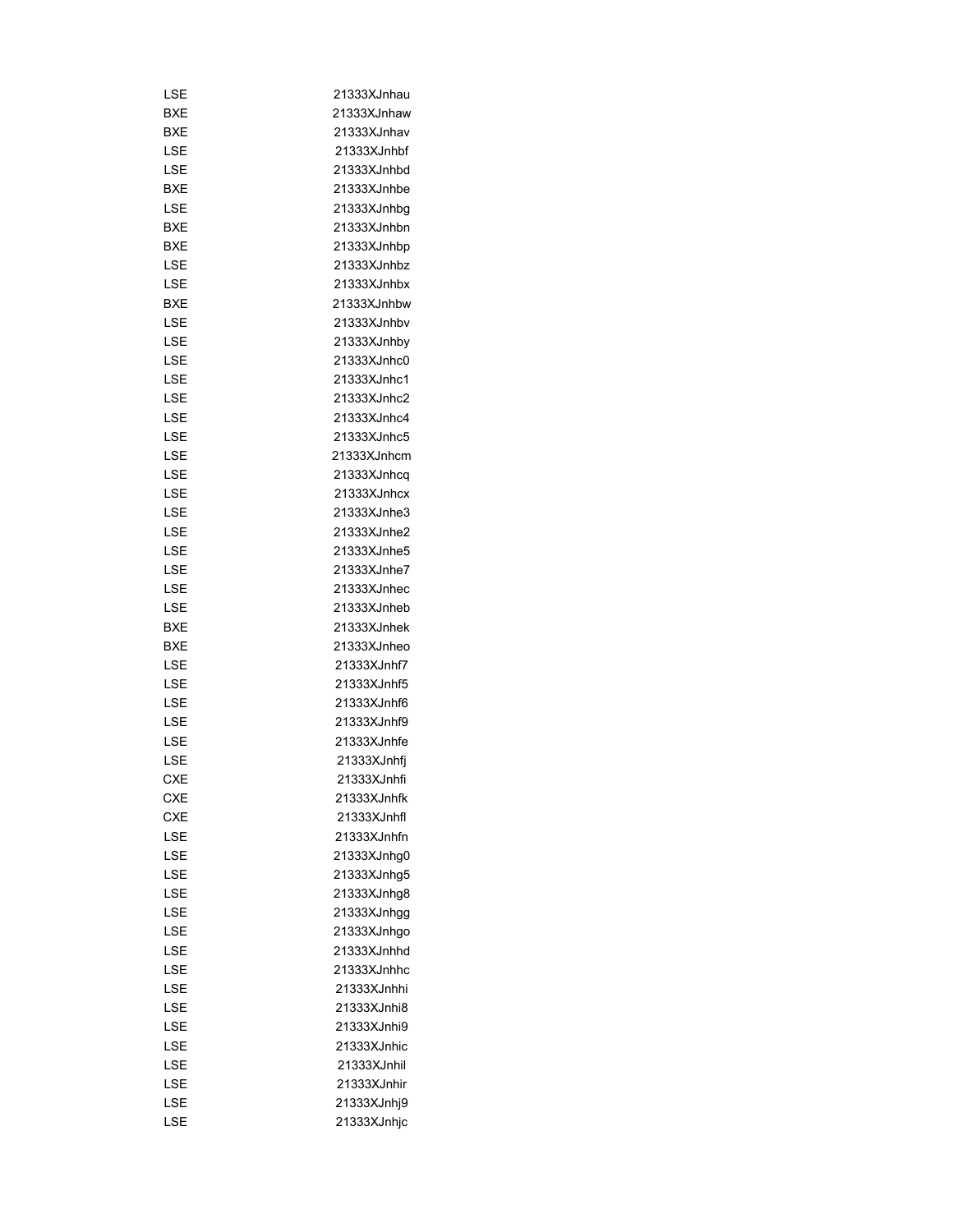| BXE        | 21333XJnhjd  |
|------------|--------------|
| BXE        | 21333XJnhje  |
| LSE        | 21333XJnhjf  |
| LSE        | 21333XJnhjg  |
| BXE        | 21333XJnhji  |
| CXE        | 21333XJnhk0  |
| LSE        | 21333XJnhot  |
| CXE        | 21333XJnhp0  |
| LSE        | 21333XJnhp1  |
| <b>CXE</b> | 21333XJnhp2  |
| <b>BXE</b> | 21333XJnhpq  |
| LSE        | 21333XJnhpt  |
| LSE        | 21333XJnhps  |
| LSE        | 21333XJnhq7  |
| LSE        | 21333XJnhq8  |
| LSE        | 21333XJnhq9  |
| LSE        | 21333XJnhqa  |
| LSE        | 21333XJnhqb  |
| LSE        | 21333XJnhqe  |
| LSE        | 21333XJnhqi  |
| LSE        | 21333XJnhqh  |
| <b>CXE</b> | 21333XJnhse  |
| LSE        | 21333XJnhsh  |
| CXE        | 21333XJnhsi  |
| CXE        | 21333XJnhsg  |
|            |              |
| LSE        | 21333XJnhtj  |
| LSE        | 21333XJnhtk  |
| LSE        | 21333XJnhtq  |
| LSE        | 21333XJnhtp  |
| LSE        | 21333XJnhu5  |
| LSE        | 21333XJnhud  |
| LSE        | 21333XJnhvb  |
| LSE        | 21333XJnhvc  |
| LSE        | 21333XJnhvd  |
| LSE        | 21333XJnhve  |
| LSE        | 21333XJnhw7  |
| LSE        | 21333XJnhwr  |
| LSE        | 21333XJnhwy  |
| <b>CXE</b> | 21333XJnhx6  |
| LSE        | 21333XJnhx7  |
| <b>CXE</b> | 21333X.Inhx8 |
| LSE        | 21333XJnhx9  |
| LSE        | 21333XJnhxv  |
| LSE        | 21333XJnhy5  |
| LSE        | 21333XJnhyf  |
| LSE        | 21333XJnhyg  |
| LSE        | 21333XJnhyh  |
| LSE        | 21333XJnhzr  |
| LSE        | 21333XJnhzu  |
| LSE        | 21333XJnhzx  |
| LSE        | 21333XJni00  |
| LSE        | 21333XJni09  |
| LSE        | 21333XJni1t  |
| LSE        | 21333XJni1u  |
| <b>CXE</b> | 21333XJni33  |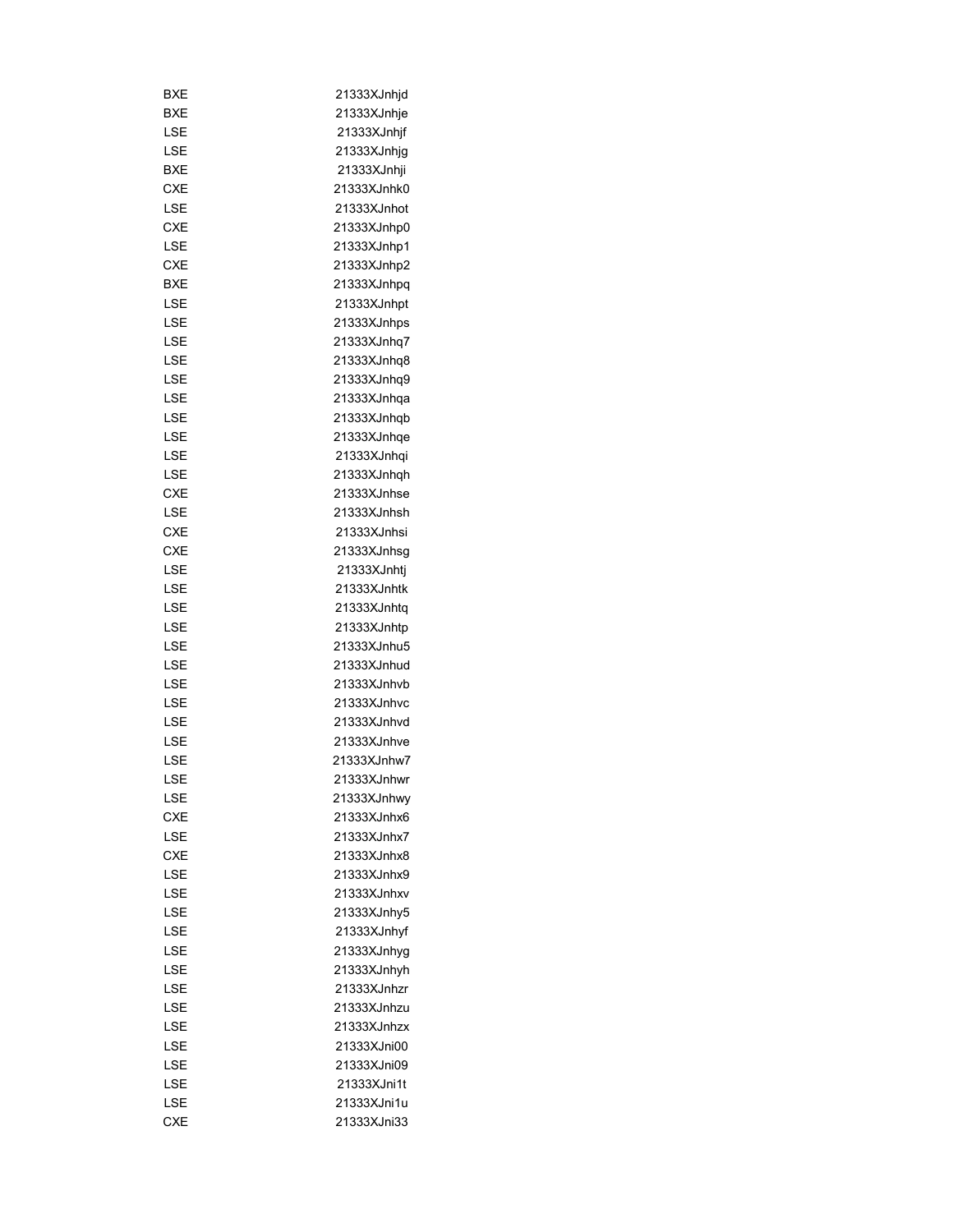| LSE        | 21333XJni35                |
|------------|----------------------------|
| <b>CXE</b> | 21333XJni37                |
| LSE        | 21333XJni3v                |
| LSE        | 21333XJni3w                |
| LSE        | 21333XJni3x                |
| LSE        | 21333XJni43                |
| LSE        | 21333XJni42                |
| LSE        | 21333XJni49                |
| LSE        | 21333XJni48                |
| LSE        | 21333XJni47                |
| LSE        | 21333XJni4b                |
| LSE        | 21333XJni4d                |
| LSE        | 21333XJni4c                |
| LSE        | 21333XJni4n                |
| LSE        | 21333XJni4p                |
| LSE        | 21333XJni4o                |
| BXE        | 21333XJni77                |
| BXE        | 21333XJni78                |
| BXE        | 21333XJni79                |
| LSE        | 21333XJni7j                |
| LSE        | 21333XJni7k                |
| BXE        | 21333XJni7l                |
| BXE        | 21333XJni7m                |
| LSE        | 21333XJni8u                |
| BXE        | 21333XJni8x                |
| LSE        | 21333XJni8z                |
| LSE        | 21333XJni8y                |
| CXE        | 21333XJni90                |
| LSE        | 21333XJni94                |
| LSE        | 21333XJni97                |
| LSE        | 21333XJni99                |
| LSE        | 21333XJni96                |
| LSE        | 21333XJni98                |
| LSE        | 21333XJni92                |
| BXE        | 21333XJni93                |
| BXE        | 21333XJni95                |
| <b>CXE</b> | 21333XJni9a                |
| LSE        | 21333XJni9c                |
| BXE        | 21333XJni9d                |
| <b>BXE</b> | 21333XJni9n                |
| LSE        | 21333XJni9p                |
| BXE        | 21333XJni9o                |
| <b>BXE</b> |                            |
| LSE        | 21333XJni9q<br>21333XJni9r |
|            |                            |
| BXE        | 21333XJni9v                |
| LSE        | 21333XJni9u                |
| LSE        | 21333XJni9x                |
| BXE        | 21333XJni9t                |
| BXE        | 21333XJni9w                |
| BXE        | 21333XJniad                |
| LSE        | 21333XJniaa                |
| <b>CXE</b> | 21333XJniac                |
| BXE        | 21333XJniae                |
| BXE        | 21333XJniab                |
| LSE        | 21333XJniaj                |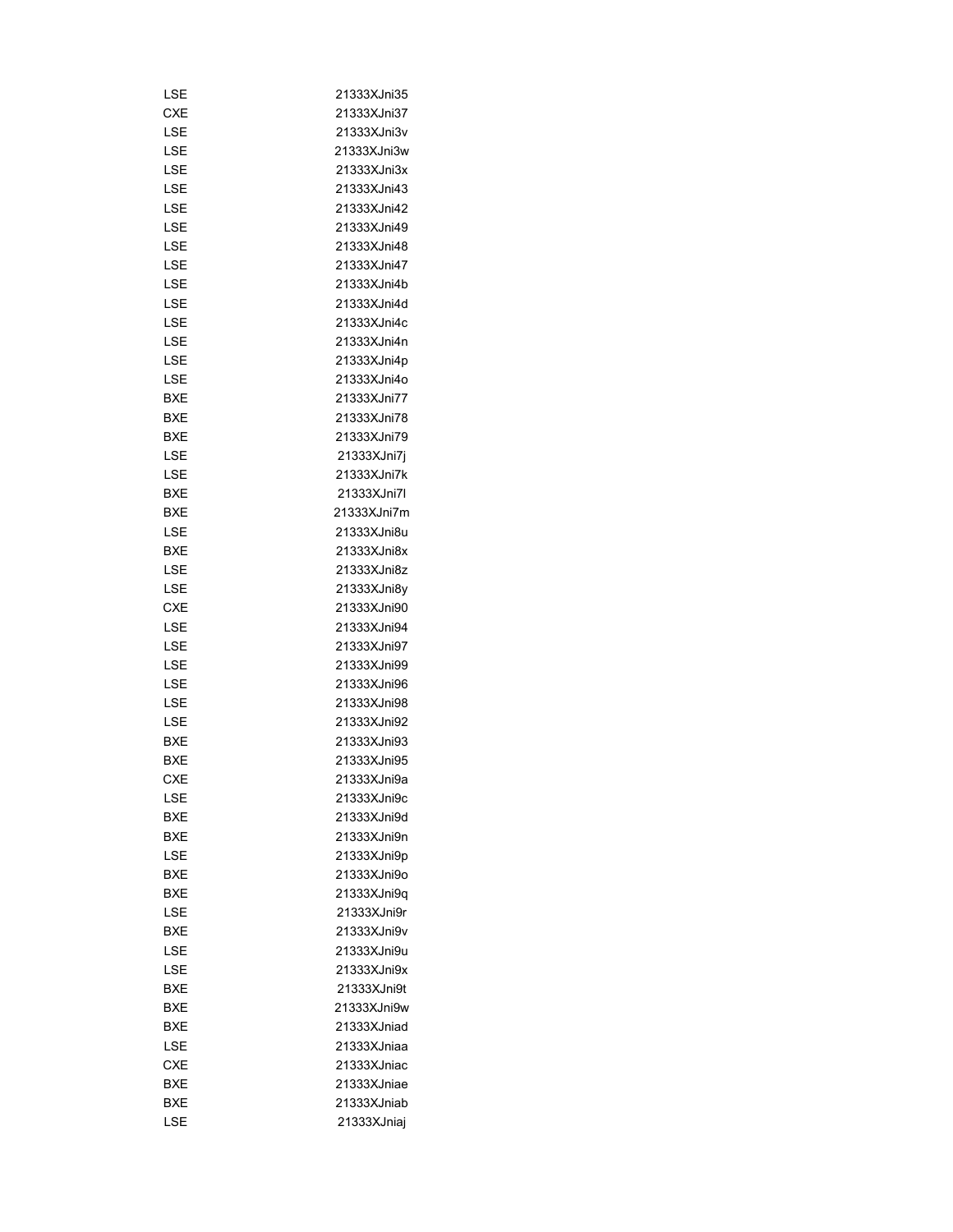| BXE        | 21333XJniah |
|------------|-------------|
| LSE        | 21333XJniaz |
| LSE        | 21333XJnib5 |
| BXE        | 21333XJnib4 |
| BXE        | 21333XJnib9 |
| LSE        | 21333XJnib7 |
| LSE        | 21333XJniba |
| CXE        | 21333XJnibb |
| LSE        | 21333XJnibo |
| LSE        | 21333XJnibp |
| <b>CXE</b> | 21333XJnict |
| LSE        | 21333XJniew |
| LSE        | 21333XJnigc |
| <b>CXE</b> | 21333XJnigd |
| LSE        | 21333XJnigi |
| CXE        | 21333XJnigh |
| LSE        | 21333XJnigt |
| LSE        | 21333XJnigu |
| LSE        | 21333XJnihh |
| LSE        | 21333XJnihn |
| LSE        | 21333XJnihs |
| LSE        | 21333XJnihu |
| LSE        | 21333XJnihw |
|            | 21333XJnihv |
| BXE        |             |
| BXE        | 21333XJnihy |
| BXE        | 21333XJnihx |
| BXE        | 21333XJnii9 |
| CXE        | 21333XJnii6 |
| <b>CXE</b> | 21333XJnii5 |
| BXE        | 21333XJnii7 |
| BXE        | 21333XJnii8 |
| LSE        | 21333XJniia |
| <b>BXE</b> | 21333XJniib |
| BXE        | 21333XJniic |
| BXE        | 21333XJniid |
| <b>BXE</b> | 21333XJniif |
| <b>BXE</b> | 21333XJniie |
| LSE        | 21333XJniit |
| LSE        | 21333XJniju |
| LSE        | 21333XJniiy |
| LSE        | 21333XJniiz |
| <b>CXE</b> | 21333XJnij0 |
| LSE        | 21333XJnik2 |
| LSE        | 21333XJniky |
| <b>BXE</b> | 21333XJnikw |
| <b>CXE</b> | 21333XJnikx |
| <b>CXE</b> | 21333XJnilr |
| <b>CXE</b> | 21333XJnim0 |
| LSE        | 21333XJnim9 |
| LSE        | 21333XJnim8 |
| BXE        | 21333XJnim7 |
| BXE        | 21333XJnima |
| LSE        | 21333XJnimb |
| LSE        | 21333XJnimc |
| LSE        | 21333XJnimi |
|            |             |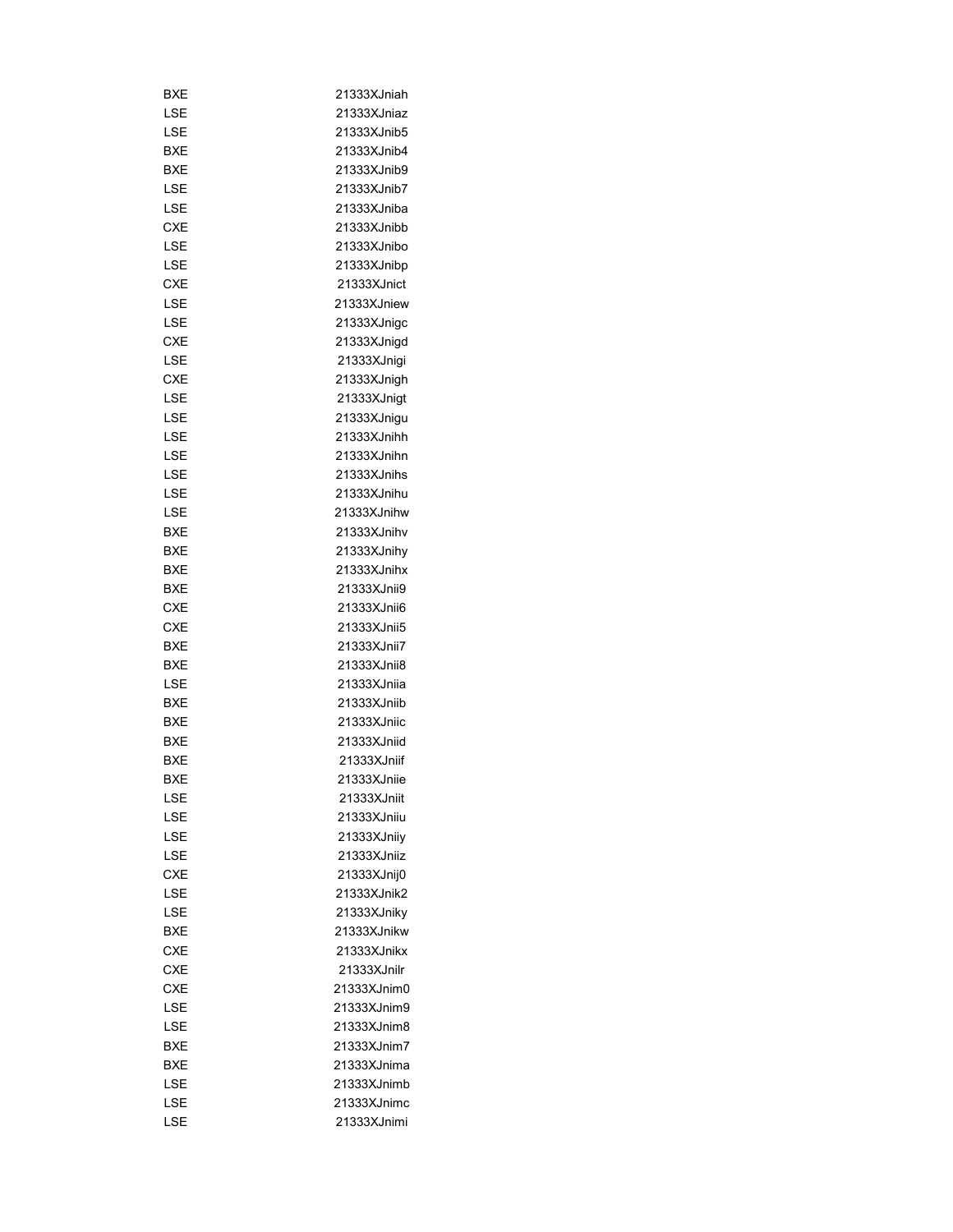| BXE        | 21333XJnimj |
|------------|-------------|
| BXE        | 21333XJnimk |
| LSE        | 21333XJnimr |
| BXE        | 21333XJnimq |
| BXE        | 21333XJnin2 |
| BXE        | 21333XJnin3 |
| LSE        | 21333XJnin6 |
| LSE        | 21333XJnin4 |
| <b>LSE</b> | 21333XJnin7 |
| <b>BXE</b> | 21333XJnin5 |
| LSE        | 21333XJniow |
| BXE        | 21333XJniov |
| BXE        | 21333XJniox |
| LSE        | 21333XJnioz |
|            |             |
| LSE        | 21333XJnip0 |
| LSE        | 21333XJnip8 |
| BXE        | 21333XJnip6 |
| BXE        | 21333XJnip7 |
| LSE        | 21333XJnip9 |
| LSE        | 21333XJnipa |
| LSE        | 21333XJnipy |
| LSE        | 21333XJnipx |
| LSE        | 21333XJniro |
| LSE        | 21333XJnirt |
| LSE        | 21333XJniru |
| LSE        | 21333XJnis7 |
| LSE        | 21333XJniu8 |
| BXE        | 21333XJniu9 |
| LSE        | 21333XJniuc |
| LSE        | 21333XJniun |
| BXE        | 21333XJniul |
| BXE        | 21333XJnium |
| LSE        | 21333XJniuo |
| <b>LSE</b> | 21333XJniup |
| <b>BXE</b> | 21333XJniut |
| BXE        | 21333XJniux |
| LSE        | 21333XJniuw |
| LSE        | 21333XJniuy |
| <b>LSE</b> | 21333XJniv3 |
| LSE        | 21333XJniv4 |
| LSE        | 21333XJniv5 |
| LSE        | 21333XJniw3 |
| LSE        | 21333XJniw5 |
|            |             |
| LSE        | 21333XJniw8 |
| LSE        | 21333XJniya |
| LSE        | 21333XJniyb |
| LSE        | 21333XJniyk |
| LSE        | 21333XJnizn |
| LSE        | 21333XJnizm |
| LSE        | 21333XJnizq |
| LSE        | 21333XJnizs |
| LSE        | 21333XJnizz |
| LSE        | 21333XJnj00 |
| BXE        | 21333XJnj01 |
| LSE        | 21333XJnj02 |
|            |             |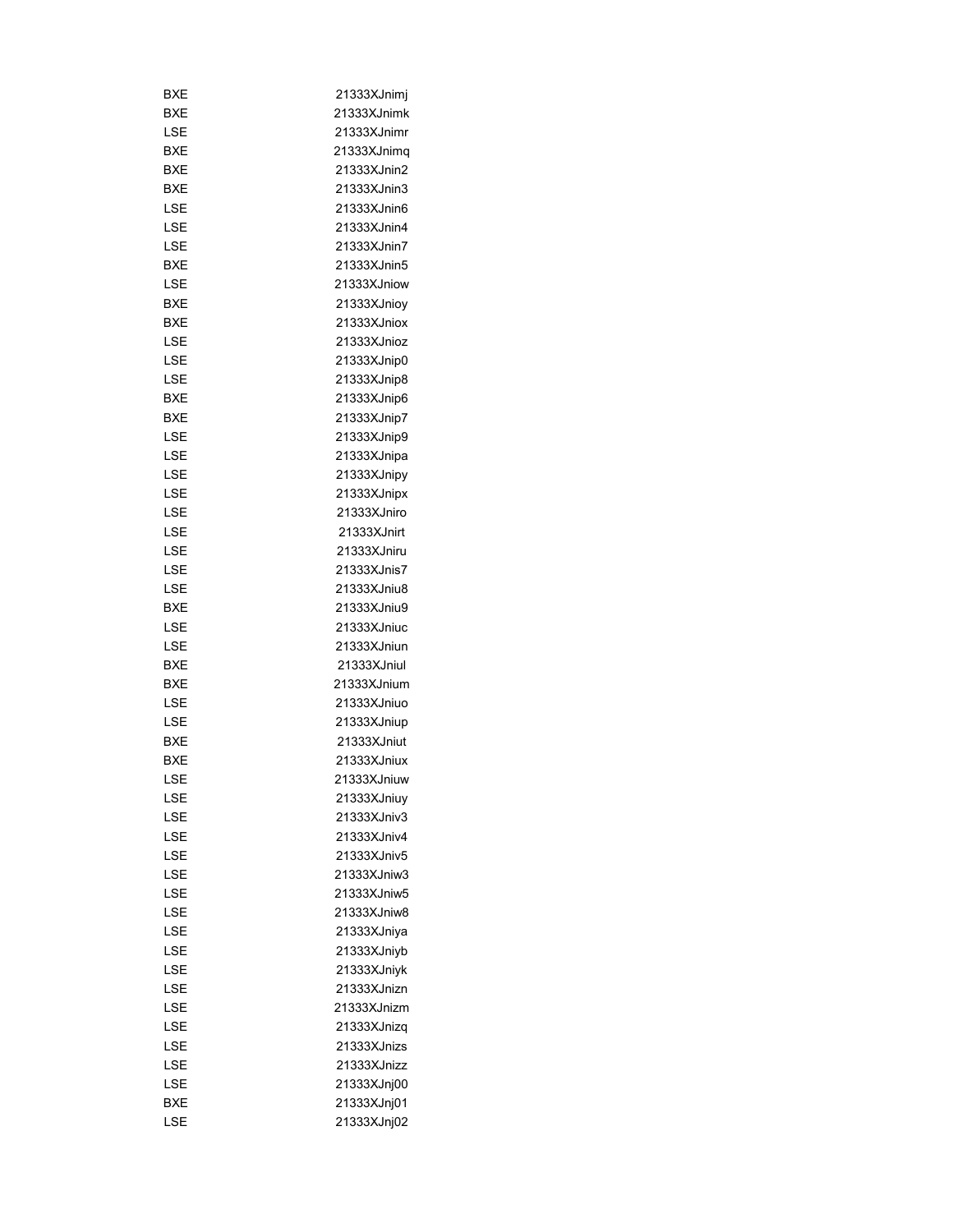| LSE        | 21333XJnj05 |
|------------|-------------|
| LSE        | 21333XJnj03 |
| LSE        | 21333XJnj06 |
| BXE        | 21333XJnj04 |
| BXE        | 21333XJnj0a |
| LSE        | 21333XJnj0l |
| BXE        | 21333XJnj0w |
| LSE        | 21333XJnj0v |
| LSE        | 21333XJnj0x |
| BXE        | 21333XJnj10 |
| LSE        | 21333XJnj11 |
| <b>BXE</b> |             |
|            | 21333XJnj17 |
| LSE        | 21333XJnj18 |
| BXE        | 21333XJnj15 |
| LSE        | 21333XJnj16 |
| LSE        | 21333XJnj19 |
| LSE        | 21333XJnj1z |
| LSE        | 21333XJnj20 |
| LSE        | 21333XJnj23 |
| LSE        | 21333XJnj24 |
| LSE        | 21333XJnj33 |
| LSE        | 21333XJnj34 |
| LSE        | 21333XJnj3y |
| LSE        | 21333XJnj3z |
| LSE        | 21333XJnj3x |
| LSE        | 21333XJnj40 |
| LSE        | 21333XJnj4b |
| <b>BXE</b> | 21333XJnj4p |
| BXE        | 21333XJnj4o |
| BXE        | 21333XJnj4n |
| <b>BXE</b> | 21333XJnj4q |
| LSE        | 21333XJnj5e |
| <b>BXE</b> |             |
|            | 21333XJnj5j |
| LSE        | 21333XJnj5r |
| LSE        | 21333XJnj5p |
| <b>BXE</b> | 21333XJnj5q |
| LSE        | 21333XJnj77 |
| BXE        | 21333XJnj7u |
| LSE        | 21333XJnj7v |
| BXE        | 21333XJnj7w |
| <b>BXE</b> | 21333XJnj8h |
| LSE        | 21333XJnj8i |
| LSE        | 21333XJnj99 |
| BXE        | 21333XJnj9a |
| BXE        | 21333XJnj9b |
| <b>BXE</b> | 21333XJnj9d |
| <b>BXE</b> | 21333XJnj9c |
| BXE        | 21333XJnj9k |
| LSE        | 21333XJnj9l |
| LSE        | 21333XJnj9m |
| LSE        | 21333XJnj9p |
| LSE        | 21333XJnj9q |
| LSE        | 21333XJnj9r |
| LSE        | 21333XJnj9s |
|            |             |
| LSE        | 21333XJnj9z |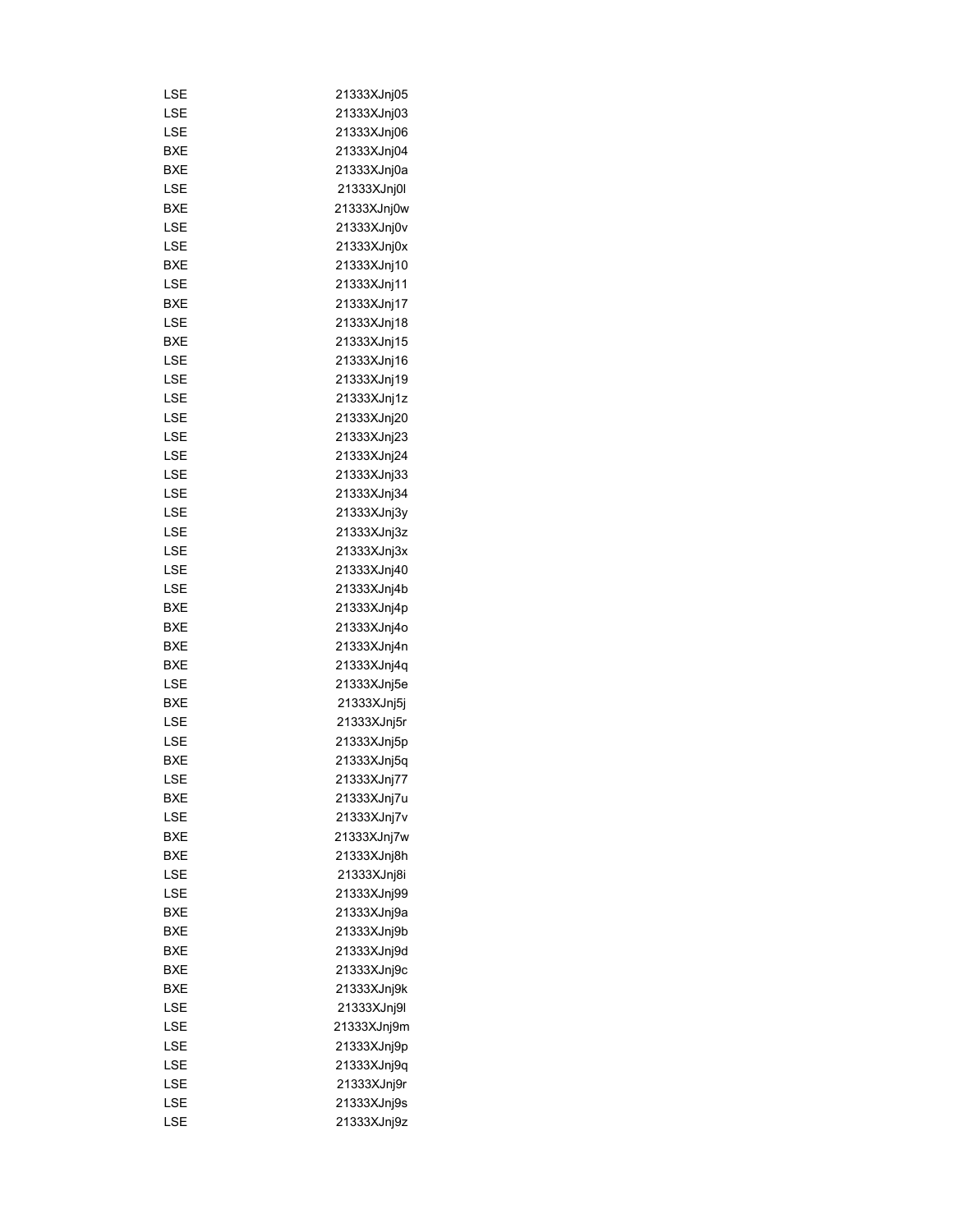| LSE        | 21333XJnjad |
|------------|-------------|
| LSE        | 21333XJnjb2 |
| LSE        | 21333XJnjb7 |
| LSE        | 21333XJnjb9 |
| <b>LSE</b> | 21333XJnjbl |
| LSE        | 21333XJnjbp |
| LSE        | 21333XJnjbq |
| LSE        | 21333XJnjbr |
| LSE        | 21333XJnjbs |
| LSE        | 21333XJnjbt |
| LSE        | 21333XJnjcj |
| <b>LSE</b> | 21333XJnjck |
|            |             |
| LSE        | 21333XJnjd0 |
| LSE        | 21333XJnjd1 |
| BXE        | 21333XJnjdp |
| LSE        | 21333XJnjdn |
| LSE        | 21333XJnjdo |
| LSE        | 21333XJnjdq |
| BXE        | 21333XJnjdu |
| BXE        | 21333XJnje1 |
| LSE        | 21333XJnje2 |
| LSE        | 21333XJnje6 |
| LSE        | 21333XJnjeo |
| LSE        | 21333XJnjep |
| LSE        | 21333XJnjf0 |
| LSE        | 21333XJnjfc |
| LSE        | 21333XJnjfe |
| BXE        | 21333XJnjg2 |
| BXE        | 21333XJnjg1 |
| BXE        | 21333XJnjg4 |
| BXE        | 21333XJnjg5 |
| LSE        | 21333XJnjg3 |
| BXE        | 21333XJnjg6 |
| LSE        | 21333XJnjg7 |
| LSE        | 21333XJnjg8 |
| LSE        | 21333XJnjgb |
| BXE        | 21333XJnjga |
| LSE        | 21333XJnjgz |
| BXE        | 21333XJnjh0 |
| LSE        | 21333XJnjh1 |
| BXE        | 21333XJnjh7 |
| LSE        | 21333XJnjh9 |
| LSE        | 21333XJnjhk |
| LSE        | 21333XJnjhs |
| BXE        | 21333XJnji4 |
| BXE        | 21333XJnji3 |
| LSE        | 21333XJnji5 |
| LSE        | 21333XJnjiw |
| LSE        | 21333XJnjj5 |
| BXE        | 21333XJnjj6 |
| LSE        | 21333XJnjjw |
| LSE        | 21333XJnjjz |
|            |             |
| LSE        | 21333XJnjjx |
| LSE        | 21333XJnjjy |
| <b>BXE</b> | 21333XJnjk0 |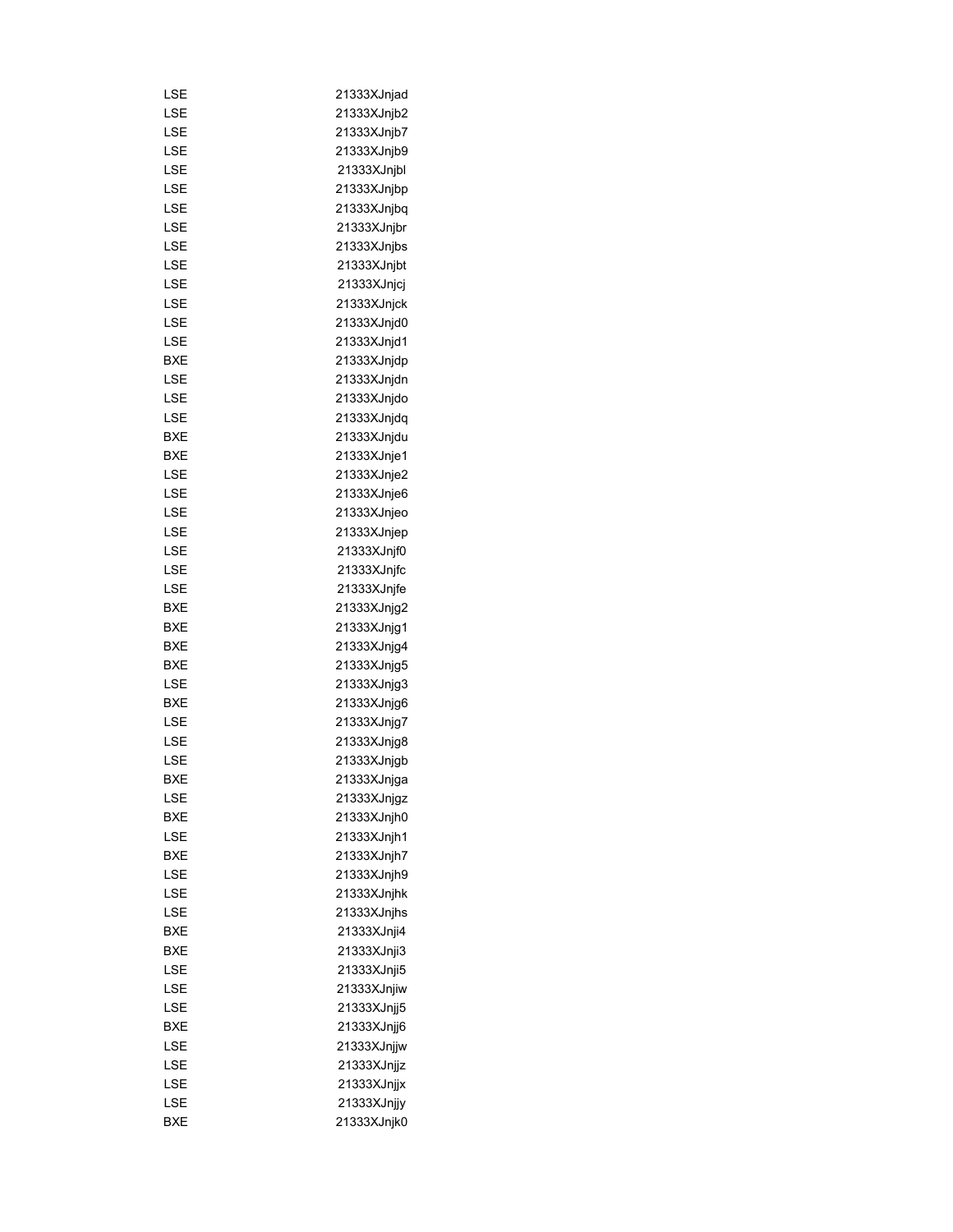| LSE        | 21333XJnjk1 |
|------------|-------------|
| LSE        | 21333XJnjk2 |
| LSE        | 21333XJnjk3 |
| LSE        | 21333XJnjkq |
| <b>BXE</b> | 21333XJnjkp |
| LSE        | 21333XJnjkz |
| BXE        | 21333XJnjl4 |
| LSE        | 21333XJnjl8 |
| BXE        | 21333XJnjl7 |
| LSE        | 21333XJnjlb |
| LSE        | 21333XJnjlc |
| LSE        | 21333XJnjlu |
| LSE        | 21333XJnjlv |
| LSE        | 21333XJnjlw |
| LSE        | 21333XJnjm3 |
| LSE        | 21333XJnjm4 |
| BXE        | 21333XJnjm9 |
| BXE        | 21333XJnjmu |
| BXE        | 21333XJnjom |
| LSE        | 21333XJnjop |
| LSE        | 21333XJnjon |
| LSE        | 21333XJnjoo |
| LSE        | 21333XJnjog |
| LSE        | 21333XJnjpe |
| LSE        | 21333XJnjpd |
| LSE        | 21333XJnjpv |
|            |             |
| <b>BXE</b> | 21333XJnjpw |
| LSE        | 21333XJnjqs |
| <b>BXE</b> | 21333XJnjqt |
| LSE        | 21333XJnjqv |
| LSE        | 21333XJnjr0 |
| LSE        | 21333XJnjr4 |
| <b>BXE</b> | 21333XJnjr5 |
| LSE        | 21333XJnjrn |
| LSE        | 21333XJnjro |
| LSE        | 21333XJnjrp |
| LSE        | 21333XJnjs8 |
| LSE        | 21333XJnjsa |
| BXE        | 21333XJnjsb |
| LSE        | 21333XJnjsc |
| LSE        | 21333XJnjsf |
| LSE        | 21333XJnjsp |
| BXE        | 21333XJnjsq |
| LSE        | 21333XJnjss |
| LSE        | 21333XJnjst |
| BXE        | 21333XJnjti |
| LSE        | 21333XJnjtp |
| BXE        | 21333XJnjuc |
| BXE        | 21333XJnjum |
| LSE        | 21333XJnjv7 |
| BXE        | 21333XJnjv5 |
| LSE        | 21333XJnjv6 |
| LSE        | 21333XJnjv8 |
| LSE        | 21333XJnjv9 |
| LSE        | 21333XJnjvd |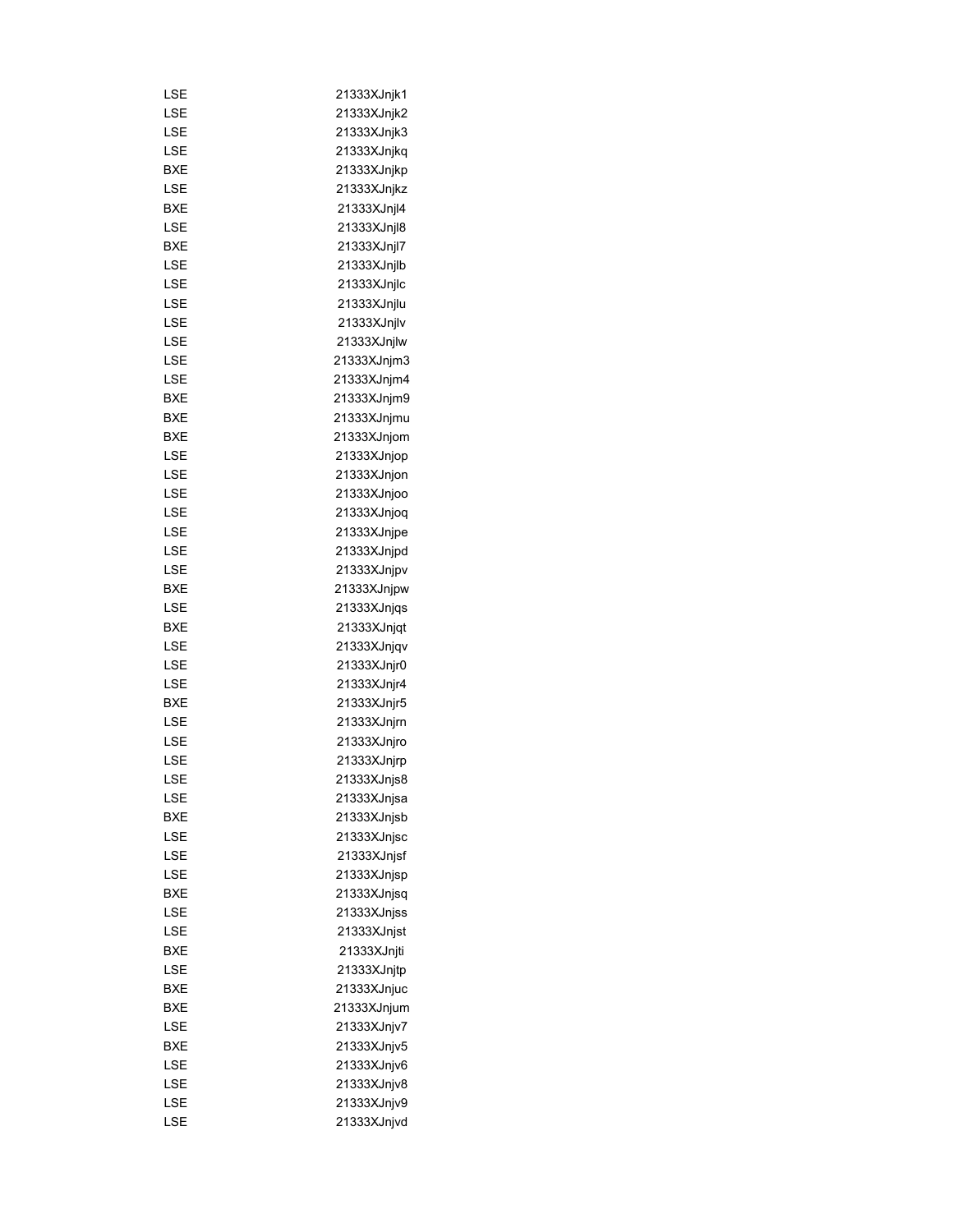| BXE | 21333XJnjvi |
|-----|-------------|
| LSE | 21333XJnjvk |
| LSE | 21333XJnjvt |
| LSE | 21333XJnjxe |
| LSE | 21333XJnjxf |
| BXE | 21333XJnjxg |
| LSE | 21333XJnjxk |
| LSE | 21333XJnjxp |
| LSE | 21333XJnjxr |
| LSE | 21333XJnjxx |
| BXE | 21333XJnjy8 |
| LSE | 21333XJnjy7 |
| LSE | 21333XJnjz5 |
| LSE | 21333XJnjz6 |
| LSE | 21333XJnjz7 |
| BXE | 21333XJnjz8 |
| BXE | 21333XJnjz9 |
| LSE | 21333XJnjzz |
| LSE | 21333XJnk02 |
| LSE | 21333XJnk03 |
| LSE | 21333XJnk0l |
| LSE | 21333XJnk0m |
| LSE | 21333XJnk11 |
| LSE | 21333XJnk15 |
| LSE | 21333XJnk16 |
|     | 21333XJnk1s |
| LSE |             |
| LSE | 21333XJnk1y |
| LSE | 21333XJnk48 |
| LSE | 21333XJnk4a |
| LSE | 21333XJnk49 |
| LSE | 21333XJnk4b |
| LSE | 21333XJnk4l |
| LSE | 21333XJnk5k |
| LSE | 21333XJnk5y |
| LSE | 21333XJnk6c |
| LSE | 21333XJnk6d |
| LSE | 21333XJnk6k |
| LSE | 21333XJnk6m |
| LSE | 21333XJnk6p |
| LSE | 21333XJnk6v |
| LSE | 21333XJnk6y |
| LSE | 21333XJnk71 |
| LSE | 21333XJnk72 |
| LSE | 21333XJnk76 |
| LSE | 21333XJnk77 |
| LSE | 21333XJnk7o |
| LSE | 21333XJnk8l |
| LSE | 21333XJnk8m |
| LSE | 21333XJnk8n |
| LSE | 21333XJnk8o |
| LSE | 21333XJnk96 |
| LSE | 21333XJnk95 |
| LSE | 21333XJnk97 |
| LSE | 21333XJnk98 |
| LSE | 21333XJnk99 |